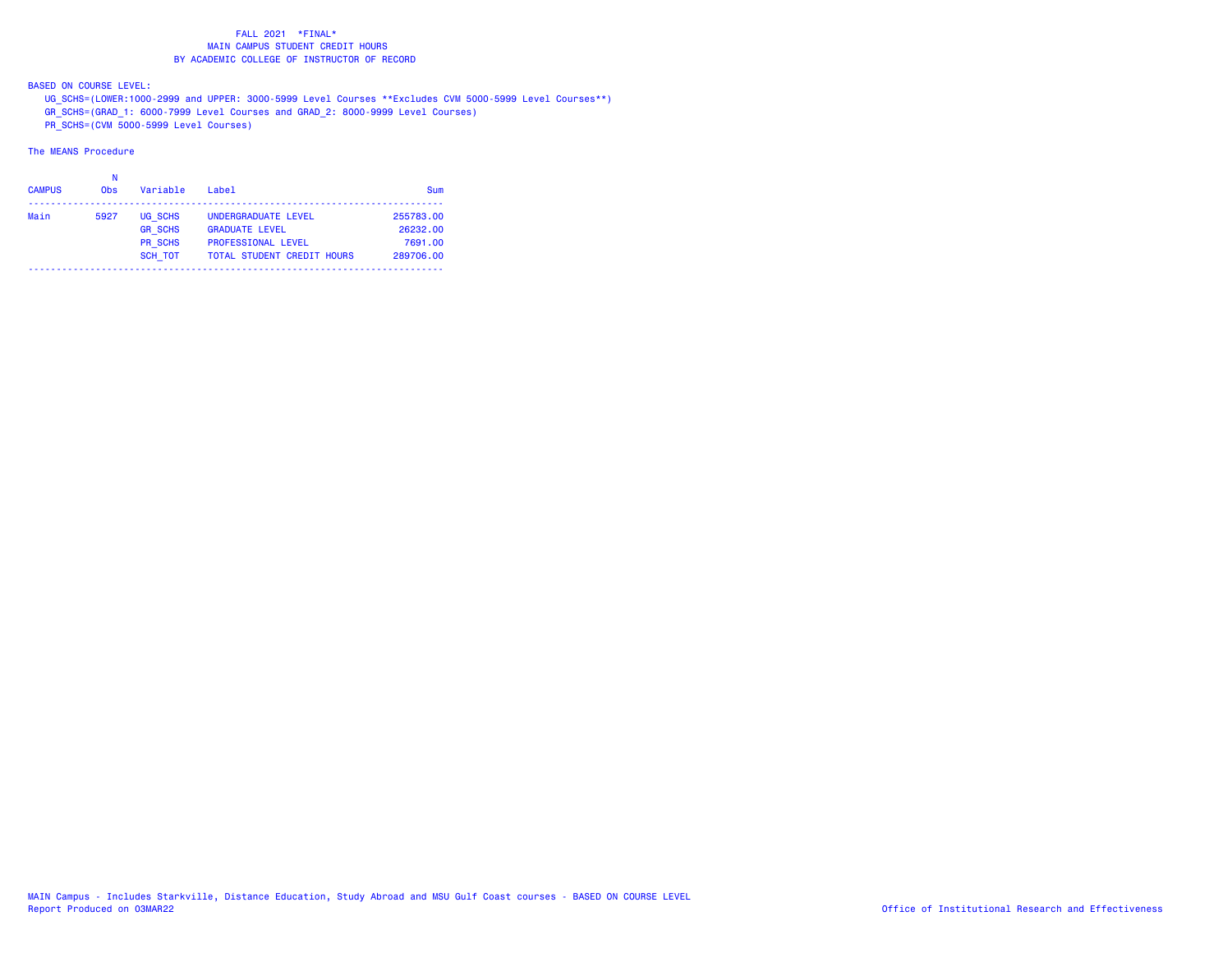BASED ON COURSE LEVEL:

UG\_SCHS=(LOWER:1000-2999 and UPPER: 3000-5999 Level Courses \*\*Excludes CVM 5000-5999 Level Courses\*\*)

- GR\_SCHS=(GRAD\_1: 6000-7999 Level Courses and GRAD\_2: 8000-9999 Level Courses)
- PR\_SCHS=(CVM 5000-5999 Level Courses)

| <b>COURSE CAMPUS</b>      | N<br><b>Obs</b> | Variable       | Label                                        | <b>Sum</b> |
|---------------------------|-----------------|----------------|----------------------------------------------|------------|
| Starkville                | 5261            |                | UG SCHS UNDERGRADUATE LEVEL                  | 237510.00  |
|                           |                 |                | GR SCHS GRADUATE LEVEL                       | 16853.00   |
|                           |                 |                | PR_SCHS PROFESSIONAL LEVEL                   | 7691.00    |
|                           |                 |                | SCH TOT TOTAL STUDENT CREDIT HOURS 262054.00 |            |
| <b>Distance Education</b> | 619             |                | UG SCHS UNDERGRADUATE LEVEL                  | 17085.00   |
|                           |                 |                | GR SCHS GRADUATE LEVEL                       | 9379.00    |
|                           |                 |                | PR SCHS PROFESSIONAL LEVEL                   | 0.00       |
|                           |                 | SCH TOT        | TOTAL STUDENT CREDIT HOURS                   | 26464.00   |
| <b>Gulf Coast</b>         | 45              | UG SCHS        | UNDERGRADUATE LEVEL                          | 1115.00    |
|                           |                 |                | GR_SCHS GRADUATE LEVEL                       | 0.00       |
|                           |                 |                | PR SCHS PROFESSIONAL LEVEL                   | 0.00       |
|                           |                 | SCH TOT        | TOTAL STUDENT CREDIT HOURS                   | 1115.00    |
| Study Abroad              | $\overline{2}$  |                | UG SCHS UNDERGRADUATE LEVEL                  | 73.00      |
|                           |                 | <b>GR SCHS</b> | <b>GRADUATE LEVEL</b>                        | 0.00       |
|                           |                 |                | PR SCHS PROFESSIONAL LEVEL                   | 0.00       |
|                           |                 | SCH TOT        | TOTAL STUDENT CREDIT HOURS                   | 73.00      |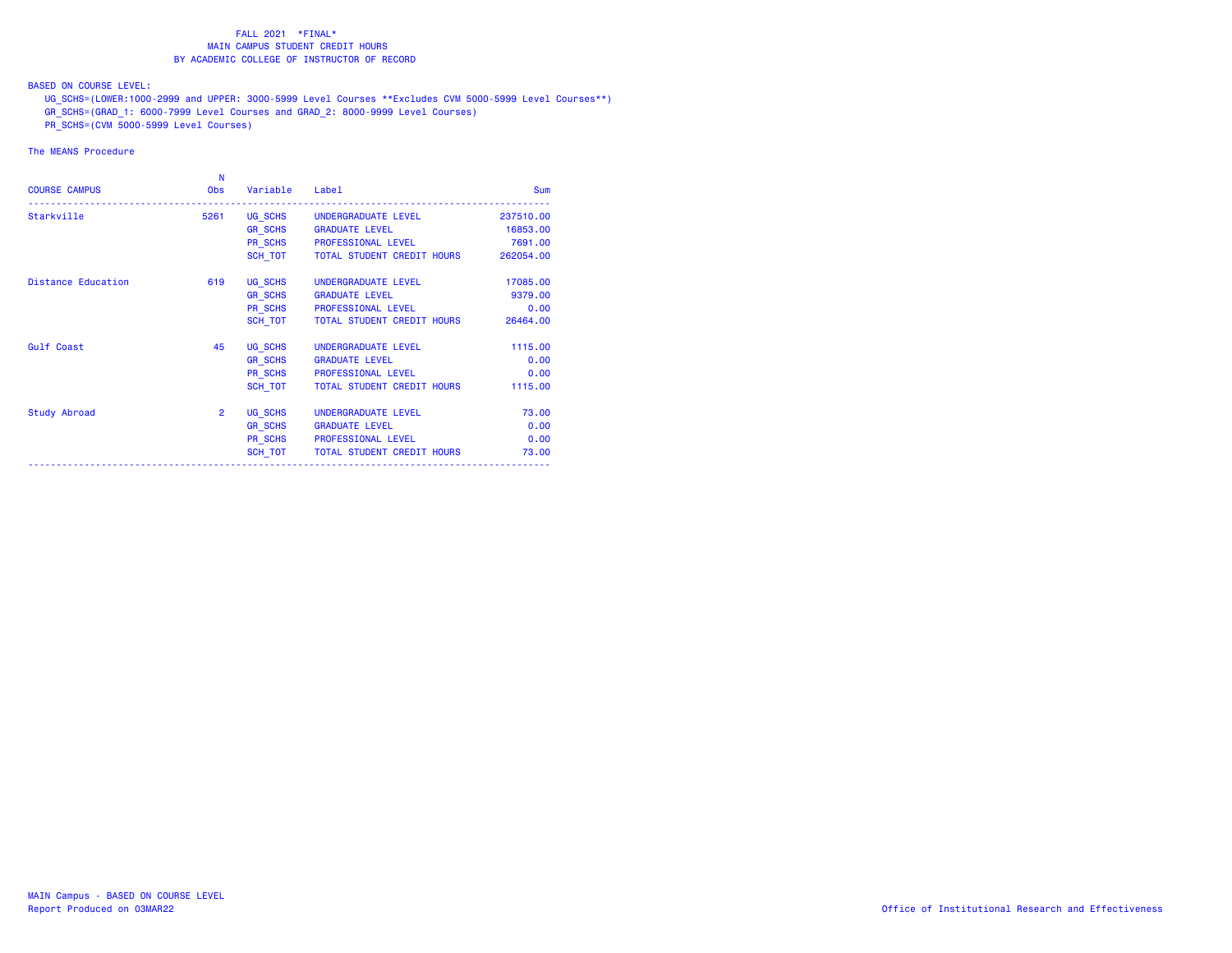BASED ON COURSE LEVEL:

UG\_SCHS=(LOWER:1000-2999 and UPPER: 3000-5999 Level Courses \*\*Excludes CVM 5000-5999 Level Courses\*\*)

GR\_SCHS=(GRAD\_1: 6000-7999 Level Courses and GRAD\_2: 8000-9999 Level Courses)

PR\_SCHS=(CVM 5000-5999 Level Courses)

| <b>ACADEMIC COLLEGE</b>     | N<br><b>Obs</b> | Variable       | Label                      | Sum       |
|-----------------------------|-----------------|----------------|----------------------------|-----------|
| Agriculture & Life Sciences | 865             | UG SCHS        | UNDERGRADUATE LEVEL        | 22335.95  |
|                             |                 | GR_SCHS        | <b>GRADUATE LEVEL</b>      | 3241.00   |
|                             |                 | PR_SCHS        | PROFESSIONAL LEVEL         | 0.00      |
|                             |                 | SCH TOT        | TOTAL STUDENT CREDIT HOURS | 25576.95  |
| Architecture, Art & Design  | 200             | UG SCHS        | UNDERGRADUATE LEVEL        | 10642.00  |
|                             |                 | <b>GR SCHS</b> | <b>GRADUATE LEVEL</b>      | 55.00     |
|                             |                 | PR SCHS        | PROFESSIONAL LEVEL         | 0.00      |
|                             |                 | SCH TOT        | TOTAL STUDENT CREDIT HOURS | 10697.00  |
| Arts & Sciences             | 2439            | UG SCHS        | UNDERGRADUATE LEVEL        | 124188.63 |
|                             |                 | <b>GR SCHS</b> | <b>GRADUATE LEVEL</b>      | 6745.00   |
|                             |                 | <b>PR SCHS</b> | PROFESSIONAL LEVEL         | 0.00      |
|                             |                 | SCH TOT        | TOTAL STUDENT CREDIT HOURS | 130933.63 |
| <b>Business</b>             | 260             | UG SCHS        | UNDERGRADUATE LEVEL        | 31797.12  |
|                             |                 | <b>GR_SCHS</b> | <b>GRADUATE LEVEL</b>      | 3649.00   |
|                             |                 | PR SCHS        | PROFESSIONAL LEVEL         | 0.00      |
|                             |                 | SCH_TOT        | TOTAL STUDENT CREDIT HOURS | 35446.12  |
| Education                   | 848             | UG SCHS        | UNDERGRADUATE LEVEL        | 31262.00  |
|                             |                 | <b>GR_SCHS</b> | <b>GRADUATE LEVEL</b>      | 5662.00   |
|                             |                 | PR SCHS        | PROFESSIONAL LEVEL         | 0.00      |
|                             |                 | SCH TOT        | TOTAL STUDENT CREDIT HOURS | 36924.00  |
| Engineering                 | 844             | UG SCHS        | UNDERGRADUATE LEVEL        | 31385.30  |
|                             |                 | <b>GR SCHS</b> | <b>GRADUATE LEVEL</b>      | 5220.00   |
|                             |                 | <b>PR SCHS</b> | PROFESSIONAL LEVEL         | 0.00      |
|                             |                 | SCH TOT        | TOTAL STUDENT CREDIT HOURS | 36605.30  |
| <b>Forest Resources</b>     | 221             | UG SCHS        | UNDERGRADUATE LEVEL        | 2849.00   |
|                             |                 | <b>GR SCHS</b> | <b>GRADUATE LEVEL</b>      | 1316.00   |
|                             |                 | PR_SCHS        | PROFESSIONAL LEVEL         | 0.00      |
|                             |                 | SCH TOT        | TOTAL STUDENT CREDIT HOURS | 4165.00   |
| Veterinary Medicine         | 238             | UG SCHS        | UNDERGRADUATE LEVEL        | 957.00    |
|                             |                 | <b>GR SCHS</b> | <b>GRADUATE LEVEL</b>      | 344.00    |
|                             |                 | <b>PR SCHS</b> | PROFESSIONAL LEVEL         | 7691.00   |
|                             |                 | SCH TOT        | TOTAL STUDENT CREDIT HOURS | 8992.00   |
| Academic Affairs            | 12              | UG SCHS        | UNDERGRADUATE LEVEL        | 366.00    |
|                             |                 | <b>GR_SCHS</b> | <b>GRADUATE LEVEL</b>      | 0.00      |
|                             |                 | PR_SCHS        | PROFESSIONAL LEVEL         | 0.00      |
|                             |                 | SCH_TOT        | TOTAL STUDENT CREDIT HOURS | 366.00    |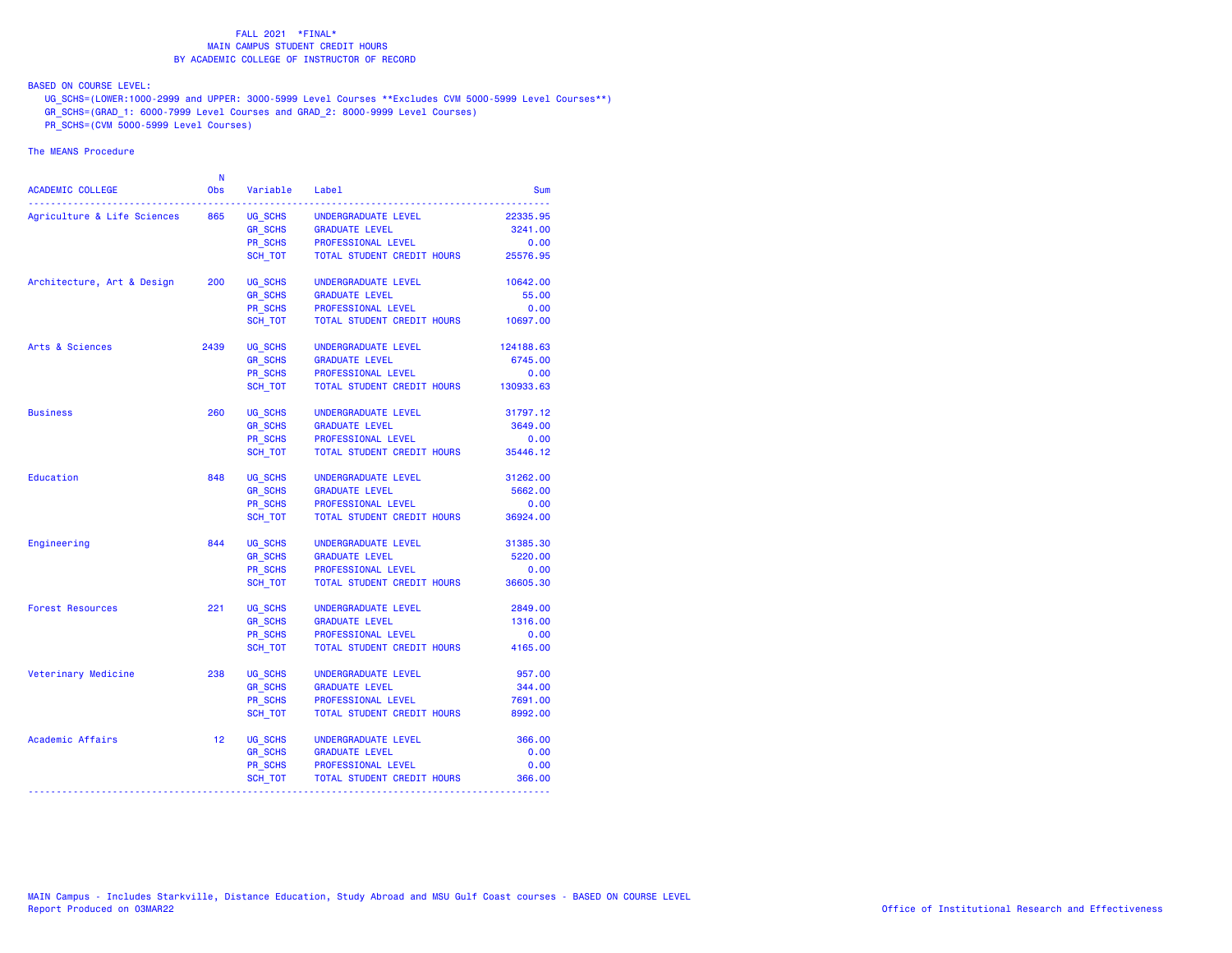BASED ON COURSE LEVEL:

UG\_SCHS=(LOWER:1000-2999 and UPPER: 3000-5999 Level Courses \*\*Excludes CVM 5000-5999 Level Courses\*\*)

- GR\_SCHS=(GRAD\_1: 6000-7999 Level Courses and GRAD\_2: 8000-9999 Level Courses)
- PR\_SCHS=(CVM 5000-5999 Level Courses)

|                                        |                           | -N             |                |                                     |                  |
|----------------------------------------|---------------------------|----------------|----------------|-------------------------------------|------------------|
| ACADEMIC COLLEGE                       | <b>COURSE CAMPUS</b>      | Obs            | Variable       | Label                               | <b>Sum</b>       |
| Agriculture & Life Sciences Starkville |                           | 822            | UG_SCHS        | UNDERGRADUATE LEVEL                 | 21444.95         |
|                                        |                           |                | GR_SCHS        | <b>GRADUATE LEVEL</b>               | 2696.00          |
|                                        |                           |                |                |                                     |                  |
|                                        |                           |                | PR SCHS        | PROFESSIONAL LEVEL                  | 0.00<br>24140.95 |
|                                        |                           |                | SCH_TOT        | TOTAL STUDENT CREDIT HOURS          |                  |
|                                        | <b>Distance Education</b> | 43             | UG SCHS        | UNDERGRADUATE LEVEL                 | 891.00           |
|                                        |                           |                | <b>GR SCHS</b> | <b>GRADUATE LEVEL</b>               | 545.00           |
|                                        |                           |                | PR SCHS        | PROFESSIONAL LEVEL                  | 0.00             |
|                                        |                           |                | SCH TOT        | TOTAL STUDENT CREDIT HOURS          | 1436.00          |
| Architecture, Art & Design Starkville  |                           | 196            | UG_SCHS        | UNDERGRADUATE LEVEL                 | 10399.00         |
|                                        |                           |                | <b>GR_SCHS</b> | <b>GRADUATE LEVEL</b>               | 55.00            |
|                                        |                           |                |                |                                     |                  |
|                                        |                           |                | PR SCHS        | PROFESSIONAL LEVEL                  | 0.00             |
|                                        |                           |                | SCH_TOT        | TOTAL STUDENT CREDIT HOURS 10454.00 |                  |
|                                        | <b>Distance Education</b> | $\overline{4}$ | UG SCHS        | UNDERGRADUATE LEVEL                 | 243.00           |
|                                        |                           |                | <b>GR SCHS</b> | <b>GRADUATE LEVEL</b>               | 0.00             |
|                                        |                           |                | PR SCHS        | PROFESSIONAL LEVEL                  | 0.00             |
|                                        |                           |                | SCH_TOT        | TOTAL STUDENT CREDIT HOURS          | 243.00           |
|                                        |                           |                |                |                                     |                  |
| Arts & Sciences                        | Starkville                | 2242           | UG SCHS        | UNDERGRADUATE LEVEL                 | 115643.63        |
|                                        |                           |                | <b>GR_SCHS</b> | <b>GRADUATE LEVEL</b>               | 5250.00          |
|                                        |                           |                | PR SCHS        | PROFESSIONAL LEVEL                  | 0.00             |
|                                        |                           |                | SCH TOT        | TOTAL STUDENT CREDIT HOURS          | 120893.63        |
|                                        | <b>Distance Education</b> | 197            | UG SCHS        | UNDERGRADUATE LEVEL                 | 8545.00          |
|                                        |                           |                | GR_SCHS        | <b>GRADUATE LEVEL</b>               | 1495.00          |
|                                        |                           |                | PR SCHS        | PROFESSIONAL LEVEL                  | 0.00             |
|                                        |                           |                | SCH_TOT        | TOTAL STUDENT CREDIT HOURS          | 10040.00         |
|                                        |                           | 206            |                |                                     |                  |
| <b>Business</b>                        | Starkville                |                | UG SCHS        | UNDERGRADUATE LEVEL                 | 28525.12         |
|                                        |                           |                | <b>GR_SCHS</b> | <b>GRADUATE LEVEL</b>               | 1117.00          |
|                                        |                           |                | PR SCHS        | PROFESSIONAL LEVEL                  | 0.00             |
|                                        |                           |                | SCH_TOT        | TOTAL STUDENT CREDIT HOURS          | 29642.12         |
|                                        | <b>Distance Education</b> | 54             | UG_SCHS        | UNDERGRADUATE LEVEL                 | 3272.00          |
|                                        |                           |                | <b>GR SCHS</b> | <b>GRADUATE LEVEL</b>               | 2532.00          |
|                                        |                           |                | PR_SCHS        | PROFESSIONAL LEVEL                  | 0.00             |
|                                        |                           |                | SCH TOT        | TOTAL STUDENT CREDIT HOURS          | 5804.00          |
| Education                              | Starkville                | 685            | UG_SCHS        | UNDERGRADUATE LEVEL                 | 27180.00         |
|                                        |                           |                | <b>GR_SCHS</b> | <b>GRADUATE LEVEL</b>               | 2558.00          |
|                                        |                           |                | PR SCHS        | PROFESSIONAL LEVEL                  | 0.00             |
|                                        |                           |                |                |                                     |                  |
|                                        |                           |                | SCH_TOT        | TOTAL STUDENT CREDIT HOURS          | 29738.00         |
|                                        | Distance Education        | 158            | UG SCHS        | UNDERGRADUATE LEVEL                 | 3946.00          |
|                                        |                           |                | <b>GR_SCHS</b> | <b>GRADUATE LEVEL</b>               | 3104.00          |
|                                        |                           |                | PR SCHS        | PROFESSIONAL LEVEL                  | 0.00             |
|                                        |                           |                | SCH_TOT        | TOTAL STUDENT CREDIT HOURS          | 7050.00          |
|                                        |                           |                |                |                                     |                  |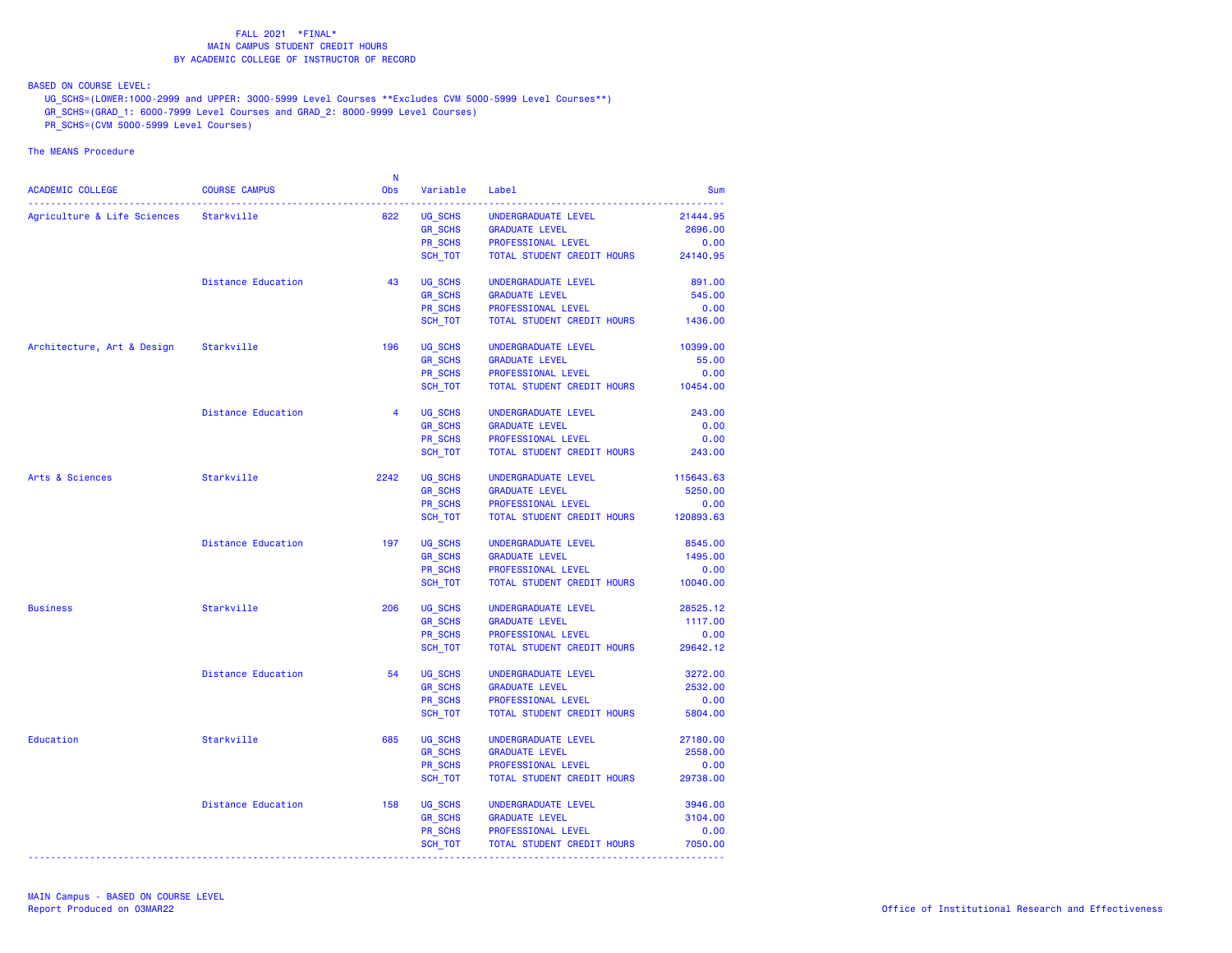BASED ON COURSE LEVEL:

UG\_SCHS=(LOWER:1000-2999 and UPPER: 3000-5999 Level Courses \*\*Excludes CVM 5000-5999 Level Courses\*\*)

- GR\_SCHS=(GRAD\_1: 6000-7999 Level Courses and GRAD\_2: 8000-9999 Level Courses)
- PR\_SCHS=(CVM 5000-5999 Level Courses)

|                         |                           | <b>N</b>       |                |                            |            |
|-------------------------|---------------------------|----------------|----------------|----------------------------|------------|
| ACADEMIC COLLEGE        | <b>COURSE CAMPUS</b>      | Obs            | Variable       | Label                      | <b>Sum</b> |
| Education               | <b>Gulf Coast</b>         | $\mathbf{3}$   | UG SCHS        | UNDERGRADUATE LEVEL        | 63.00      |
|                         |                           |                | <b>GR SCHS</b> | <b>GRADUATE LEVEL</b>      | 0.00       |
|                         |                           |                | PR_SCHS        | PROFESSIONAL LEVEL         | 0.00       |
|                         |                           |                | SCH TOT        | TOTAL STUDENT CREDIT HOURS | 63.00      |
|                         | <b>Study Abroad</b>       | $\overline{2}$ | UG SCHS        | UNDERGRADUATE LEVEL        | 73.00      |
|                         |                           |                | <b>GR_SCHS</b> | <b>GRADUATE LEVEL</b>      | 0.00       |
|                         |                           |                | PR SCHS        | PROFESSIONAL LEVEL         | 0.00       |
|                         |                           |                | SCH_TOT        | TOTAL STUDENT CREDIT HOURS | 73.00      |
| Engineering             | Starkville                | 658            | UG SCHS        | UNDERGRADUATE LEVEL        | 30208.30   |
|                         |                           |                | <b>GR SCHS</b> | <b>GRADUATE LEVEL</b>      | 3653.00    |
|                         |                           |                | PR SCHS        | PROFESSIONAL LEVEL         | 0.00       |
|                         |                           |                | SCH_TOT        | TOTAL STUDENT CREDIT HOURS | 33861.30   |
|                         | <b>Distance Education</b> | 144            | UG SCHS        | UNDERGRADUATE LEVEL        | 125.00     |
|                         |                           |                | <b>GR SCHS</b> | <b>GRADUATE LEVEL</b>      | 1567.00    |
|                         |                           |                | PR_SCHS        | PROFESSIONAL LEVEL         | 0.00       |
|                         |                           |                | SCH_TOT        | TOTAL STUDENT CREDIT HOURS | 1692.00    |
|                         |                           |                |                |                            |            |
|                         | <b>Gulf Coast</b>         | 42             | UG SCHS        | UNDERGRADUATE LEVEL        | 1052.00    |
|                         |                           |                | <b>GR_SCHS</b> | <b>GRADUATE LEVEL</b>      | 0.00       |
|                         |                           |                | PR SCHS        | PROFESSIONAL LEVEL         | 0.00       |
|                         |                           |                | SCH_TOT        | TOTAL STUDENT CREDIT HOURS | 1052.00    |
| <b>Forest Resources</b> | Starkville                | 206            | UG_SCHS        | UNDERGRADUATE LEVEL        | 2846.00    |
|                         |                           |                | <b>GR SCHS</b> | <b>GRADUATE LEVEL</b>      | 1180.00    |
|                         |                           |                | PR_SCHS        | PROFESSIONAL LEVEL         | 0.00       |
|                         |                           |                | SCH_TOT        | TOTAL STUDENT CREDIT HOURS | 4026.00    |
|                         | <b>Distance Education</b> | 15             | UG SCHS        | UNDERGRADUATE LEVEL        | 3.00       |
|                         |                           |                | <b>GR_SCHS</b> | <b>GRADUATE LEVEL</b>      | 136.00     |
|                         |                           |                | PR SCHS        | PROFESSIONAL LEVEL         | 0.00       |
|                         |                           |                | SCH_TOT        | TOTAL STUDENT CREDIT HOURS | 139.00     |
| Veterinary Medicine     | Starkville                | 238            | UG_SCHS        | UNDERGRADUATE LEVEL        | 957.00     |
|                         |                           |                | <b>GR SCHS</b> | <b>GRADUATE LEVEL</b>      | 344.00     |
|                         |                           |                | PR SCHS        | PROFESSIONAL LEVEL         | 7691.00    |
|                         |                           |                | SCH_TOT        | TOTAL STUDENT CREDIT HOURS | 8992.00    |
| Academic Affairs        | Starkville                | 8              | UG SCHS        | UNDERGRADUATE LEVEL        | 306.00     |
|                         |                           |                | <b>GR_SCHS</b> | <b>GRADUATE LEVEL</b>      | 0.00       |
|                         |                           |                | PR SCHS        | PROFESSIONAL LEVEL         | 0.00       |
|                         |                           |                | SCH_TOT        | TOTAL STUDENT CREDIT HOURS | 306.00     |
|                         | <b>Distance Education</b> | $\overline{4}$ | UG SCHS        | UNDERGRADUATE LEVEL        | 60.00      |
|                         |                           |                | <b>GR_SCHS</b> | <b>GRADUATE LEVEL</b>      | 0.00       |
|                         |                           |                | PR SCHS        | PROFESSIONAL LEVEL         | 0.00       |
|                         |                           |                | SCH_TOT        | TOTAL STUDENT CREDIT HOURS | 60.00      |
|                         |                           |                |                |                            |            |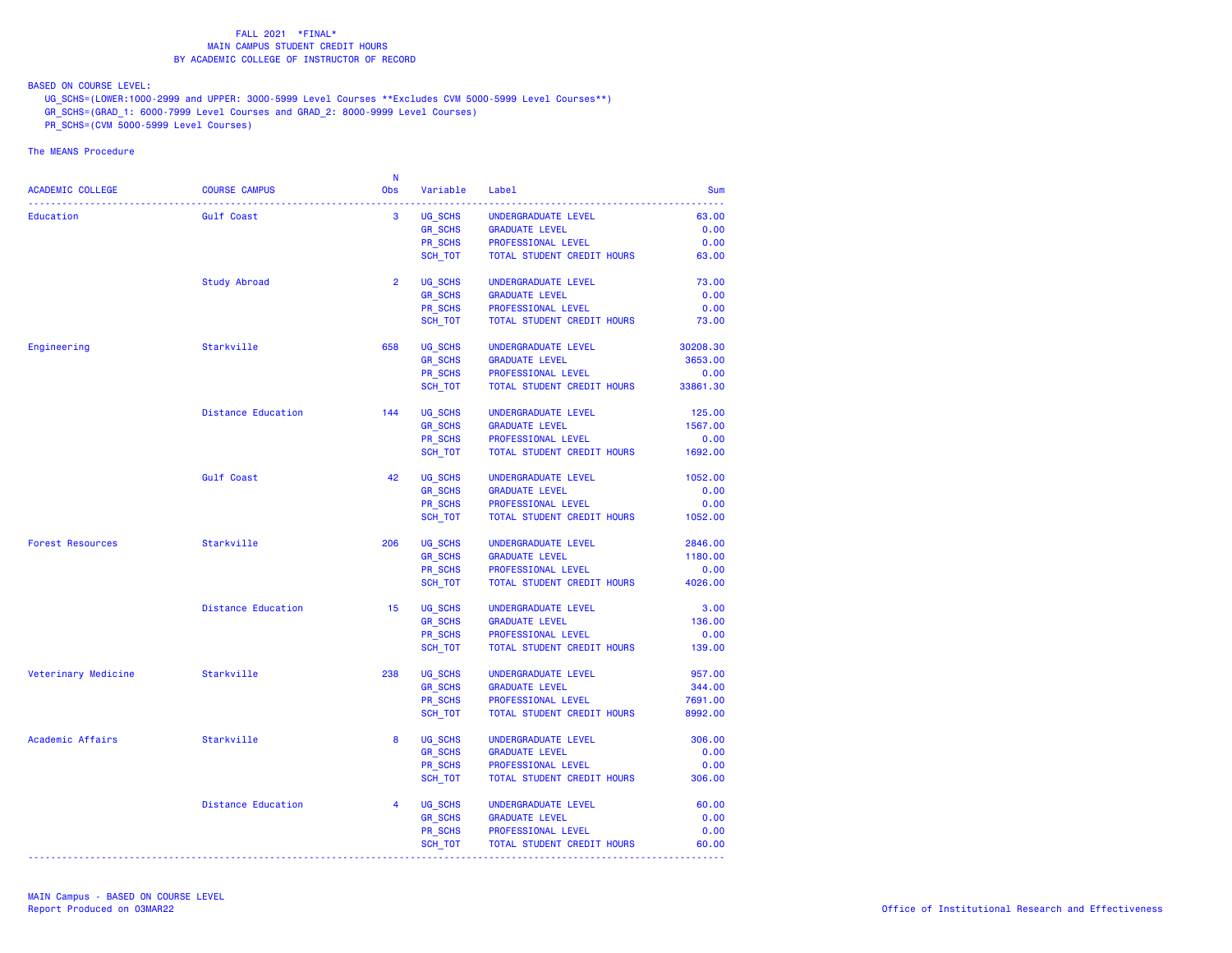## BASED ON COURSE LEVEL:

UG\_SCHS=(LOWER:1000-2999 and UPPER: 3000-5999 Level Courses \*\*Excludes CVM 5000-5999 Level Courses\*\*)

GR\_SCHS=(GRAD\_1: 6000-7999 Level Courses and GRAD\_2: 8000-9999 Level Courses)

PR\_SCHS=(CVM 5000-5999 Level Courses)

|                                                               | <b>UNDERGRADUATE</b> | <b>GRADUATE</b> | <b>PROFESSIONAL</b> |              |
|---------------------------------------------------------------|----------------------|-----------------|---------------------|--------------|
| <b>ACADEMIC DEPARTMENT</b>                                    | <b>LEVEL</b>         | <b>LEVEL</b>    | <b>LEVEL</b>        | <b>TOTAL</b> |
|                                                               |                      |                 |                     |              |
| Ag & Bio Engineering                                          | 1030.70              | 145.00          | 0.00                | 1175.70      |
| Agricultural Economics                                        | 1783.00              | 191,00          | 0.00                | 1974.00      |
| Animal Dairy Science                                          | 3269.52              | 186.10          | 0.00                | 3455.62      |
| Biochemistry, Molecular Biology, Entomology & Plant Pathology | 3378.55              | 475.10          | 0.00                | 3853.65      |
| Food Science, Nutrition & Health Promotion                    | 3837.18              | 573.80          | 0.00                | 4410.98      |
| Human Sciences, School of                                     | 3736.00              | 824.00          | 0.00                | 4560.00      |
| Landscape Architecture                                        | 1200.50              | 135,00          | 0.00                | 1335.50      |
| Plant & Soil Sciences                                         | 2495.50              | 613.00          | 0.00                | 3108.50      |
| <b>Poultry Science</b>                                        | 1605.00              | 98.00           | 0.00                | 1703.00      |
|                                                               |                      |                 |                     |              |
|                                                               | 22335.95             | 3241.00         | 0.00                | 25576.95     |
|                                                               |                      |                 |                     |              |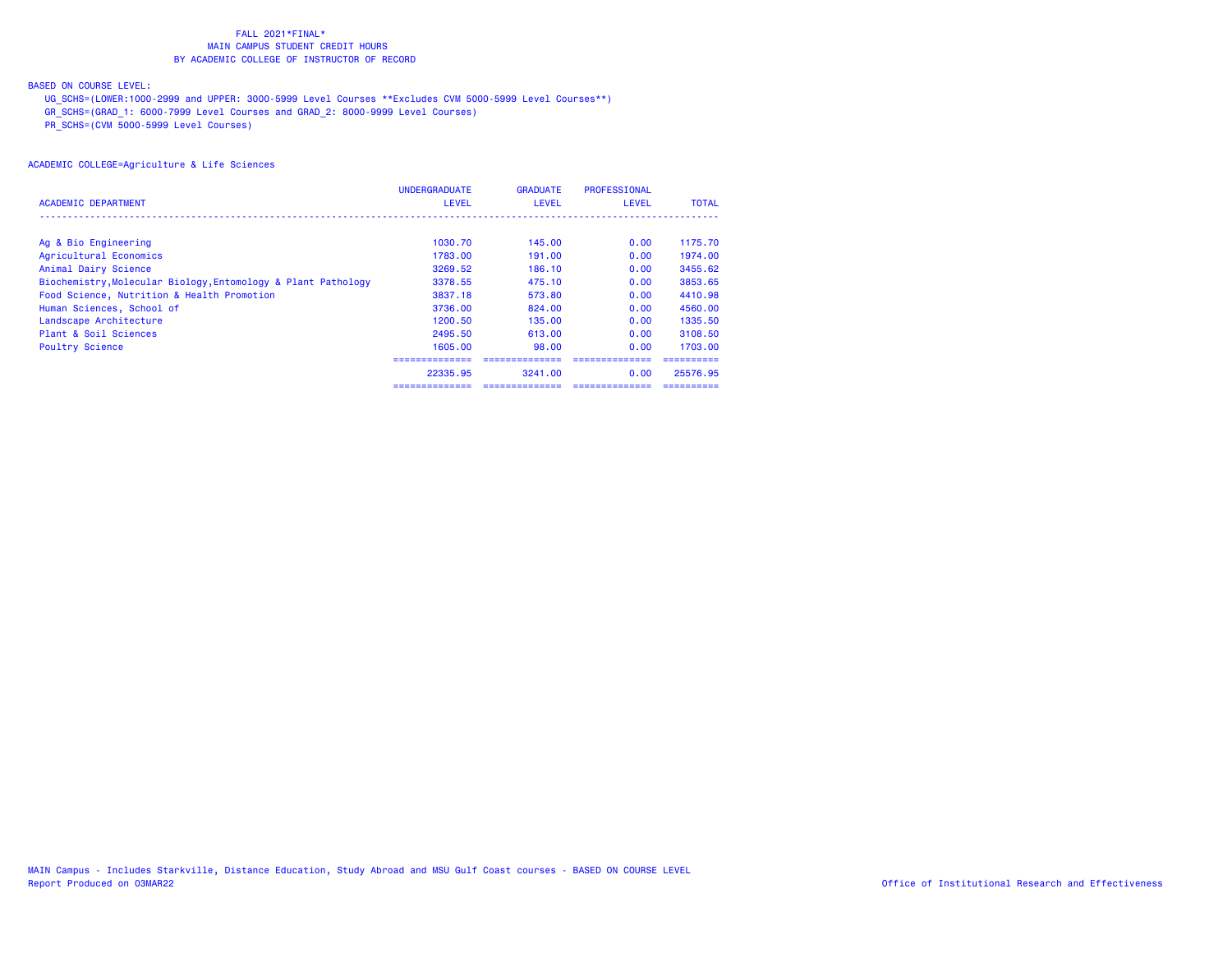## BASED ON COURSE LEVEL:

UG\_SCHS=(LOWER:1000-2999 and UPPER: 3000-5999 Level Courses \*\*Excludes CVM 5000-5999 Level Courses\*\*)

GR\_SCHS=(GRAD\_1: 6000-7999 Level Courses and GRAD\_2: 8000-9999 Level Courses)

PR\_SCHS=(CVM 5000-5999 Level Courses)

### ACADEMIC COLLEGE=Architecture, Art & Design

|                                      | <b>UNDERGRADUATE</b> | <b>GRADUATE</b> | PROFESSIONAL |              |
|--------------------------------------|----------------------|-----------------|--------------|--------------|
| <b>ACADEMIC DEPARTMENT</b>           | <b>LEVEL</b>         | LEVEL           | LEVEL        | <b>TOTAL</b> |
|                                      |                      |                 |              |              |
| Architecture, School of              | 2812.60              | 12.00           | 0.00         | 2824.60      |
| Art AAD                              | 4105.00              | 4.00            | 0.00         | 4109.00      |
| <b>Building Construction Science</b> | 2351.40              | 0.00            | 0.00         | 2351.40      |
| Interior Design                      | 1373.00              | 39.00           | 0.00         | 1412.00      |
|                                      |                      |                 |              |              |
|                                      | 10642.00             | 55.00           | 0.00         | 10697.00     |
|                                      |                      |                 |              |              |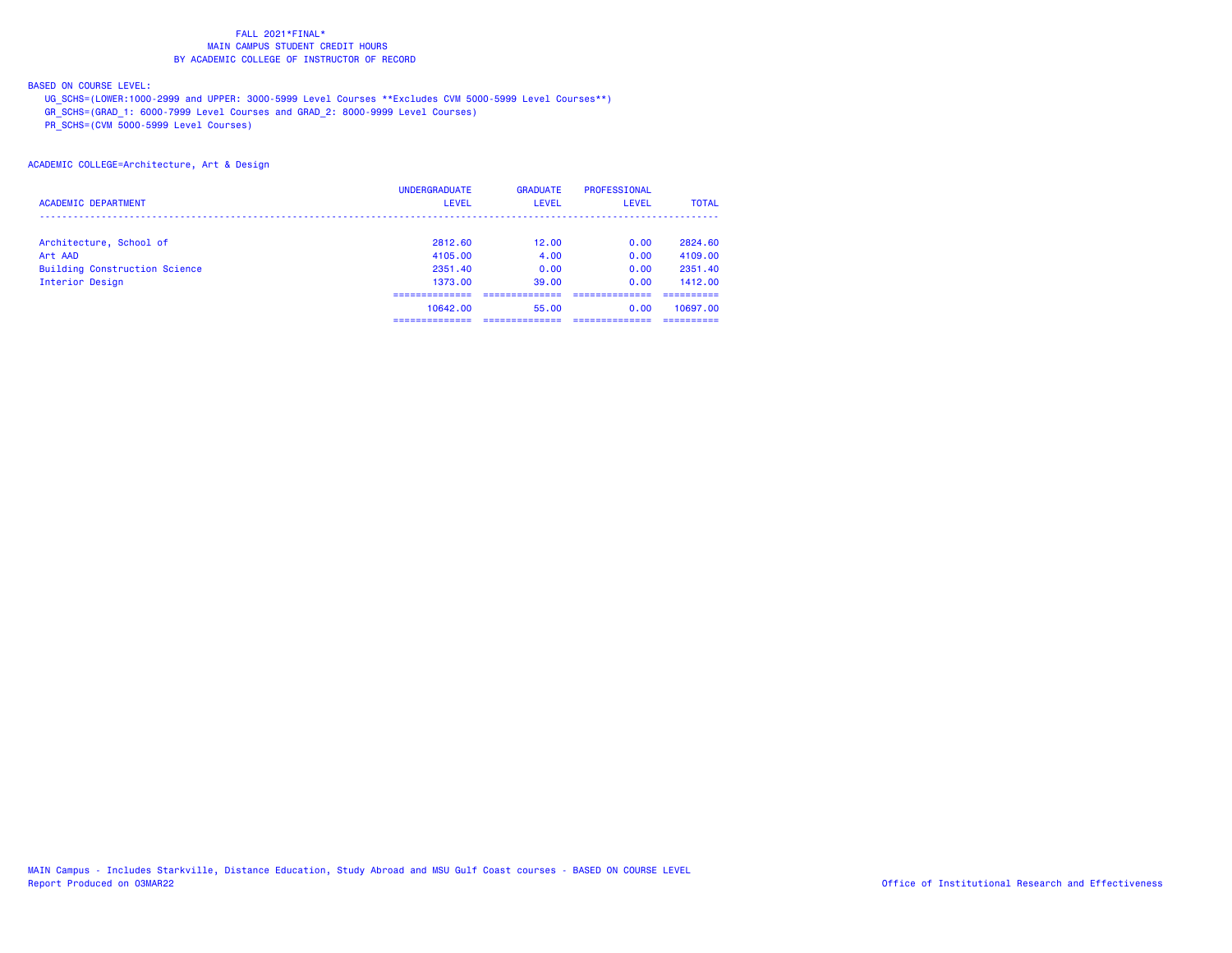## BASED ON COURSE LEVEL:

UG\_SCHS=(LOWER:1000-2999 and UPPER: 3000-5999 Level Courses \*\*Excludes CVM 5000-5999 Level Courses\*\*)

GR\_SCHS=(GRAD\_1: 6000-7999 Level Courses and GRAD\_2: 8000-9999 Level Courses)

PR\_SCHS=(CVM 5000-5999 Level Courses)

## ACADEMIC COLLEGE=Arts & Sciences

|                                            | <b>UNDERGRADUATE</b> | <b>GRADUATE</b> | PROFESSIONAL    |              |
|--------------------------------------------|----------------------|-----------------|-----------------|--------------|
| <b>ACADEMIC DEPARTMENT</b>                 | <b>LEVEL</b>         | <b>LEVEL</b>    | LEVEL           | <b>TOTAL</b> |
| Aerospace Studies                          | 341.00               | 0.00            | 0.00            | 341,00       |
| Anthropology & Middle Eastern Cultures     | 2263.00              | 229,00          | 0.00            | 2492.00      |
| <b>Biological Sciences</b>                 | 14642.50             | 620,00          | 0.00            | 15262.50     |
| Chemistry                                  | 9428.50              | 825,00          | 0.00            | 10253.50     |
| Classical & Modern Languages & Literatures | 5495.00              | 114.00          | 0.00            | 5609.00      |
| Communication                              | 9371.50              | 42.00           | 0.00            | 9413.50      |
| English                                    | 10866.00             | 234,00          | 0.00            | 11100.00     |
| Geosciences                                | 9828,00              | 1525,00         | 0.00            | 11353.00     |
| History                                    | 5370.00              | 569,00          | 0.00            | 5939.00      |
| Mathematics & Statistics                   | 19348.50             | 866.00          | 0.00            | 20214.50     |
| Military Science                           | 210.50               | 0.00            | 0.00            | 210.50       |
| Philosophy & Religion                      | 5560.00              | 18.00           | 0.00            | 5578.00      |
| <b>Physics &amp; Astronomy</b>             | 3935.00              | 414,00          | 0.00            | 4349.00      |
| Political Science & Public Administration  | 5837.08              | 492,00          | 0.00            | 6329.08      |
| Psychology                                 | 13985.05             | 538,00          | 0.00            | 14523.05     |
| Sociology                                  | 7707.00              | 259,00          | 0.00            | 7966.00      |
|                                            | ==============       | ==============  | ==============  | ==========   |
|                                            | 124188.6             | 6745.00         | 0.00            | 130933.63    |
|                                            | ==============       | ==============  | --------------- | ==========   |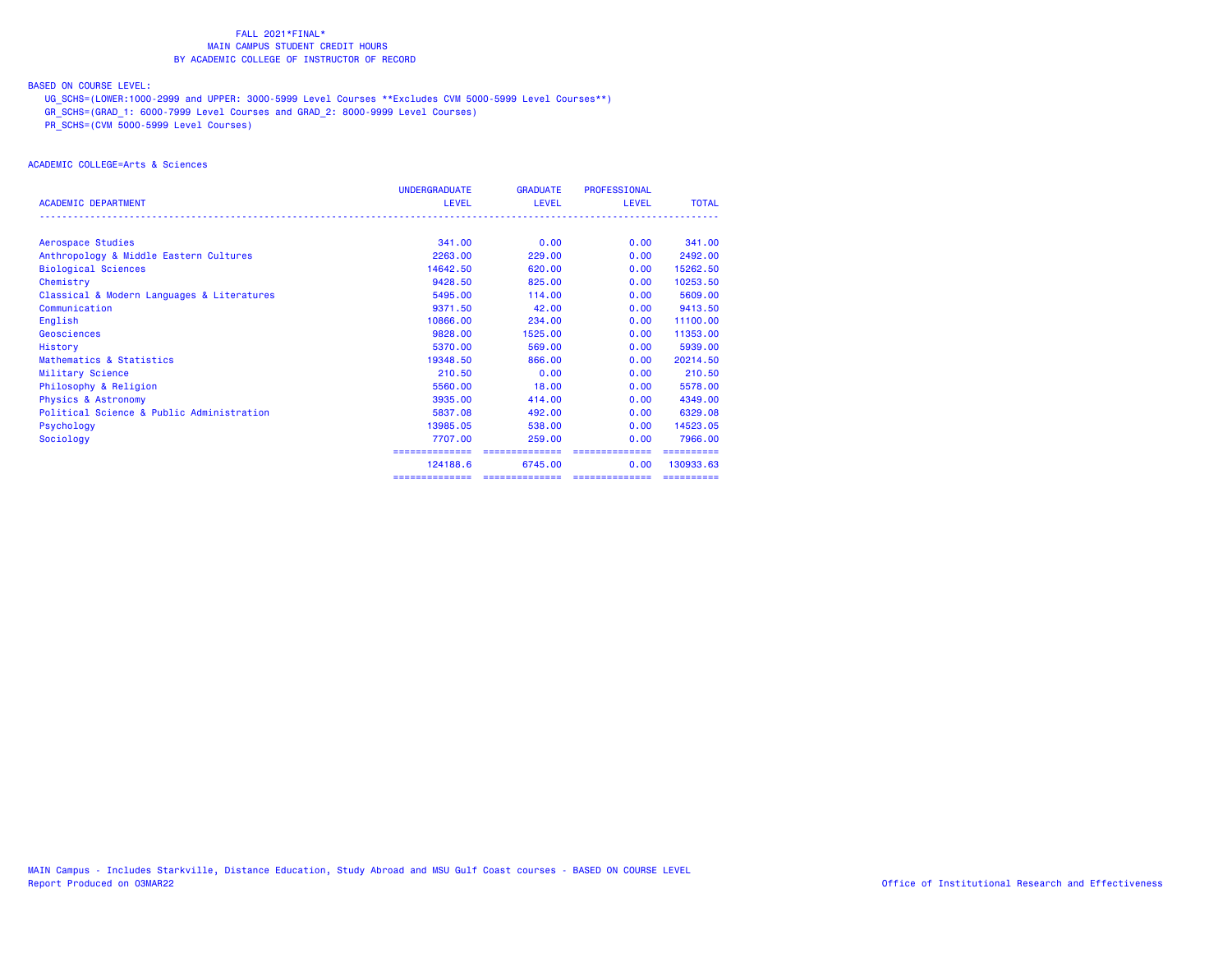### BASED ON COURSE LEVEL:

UG\_SCHS=(LOWER:1000-2999 and UPPER: 3000-5999 Level Courses \*\*Excludes CVM 5000-5999 Level Courses\*\*)

GR\_SCHS=(GRAD\_1: 6000-7999 Level Courses and GRAD\_2: 8000-9999 Level Courses)

PR\_SCHS=(CVM 5000-5999 Level Courses)

## ACADEMIC COLLEGE=Business

|                                                 | <b>UNDERGRADUATE</b> | <b>GRADUATE</b> | PROFESSIONAL |              |
|-------------------------------------------------|----------------------|-----------------|--------------|--------------|
| <b>ACADEMIC DEPARTMENT</b>                      | <b>LEVEL</b>         | <b>LEVEL</b>    | LEVEL        | <b>TOTAL</b> |
|                                                 |                      |                 |              |              |
| Accountancy, School of                          | 4074.00              | 651.00          | 0.00         | 4725.00      |
| Finance & Economics                             | 9284.00              | 193.00          | 0.00         | 9477.00      |
| Management & Information Systems                | 7766.12              | 942.00          | 0.00         | 8708.12      |
| Marketing, Quantitative Analysis & Business Law | 10673.00             | 1863.00         | 0.00         | 12536.00     |
|                                                 |                      |                 |              |              |
|                                                 | 31797.12             | 3649.00         | 0.00         | 35446.12     |
|                                                 |                      |                 |              |              |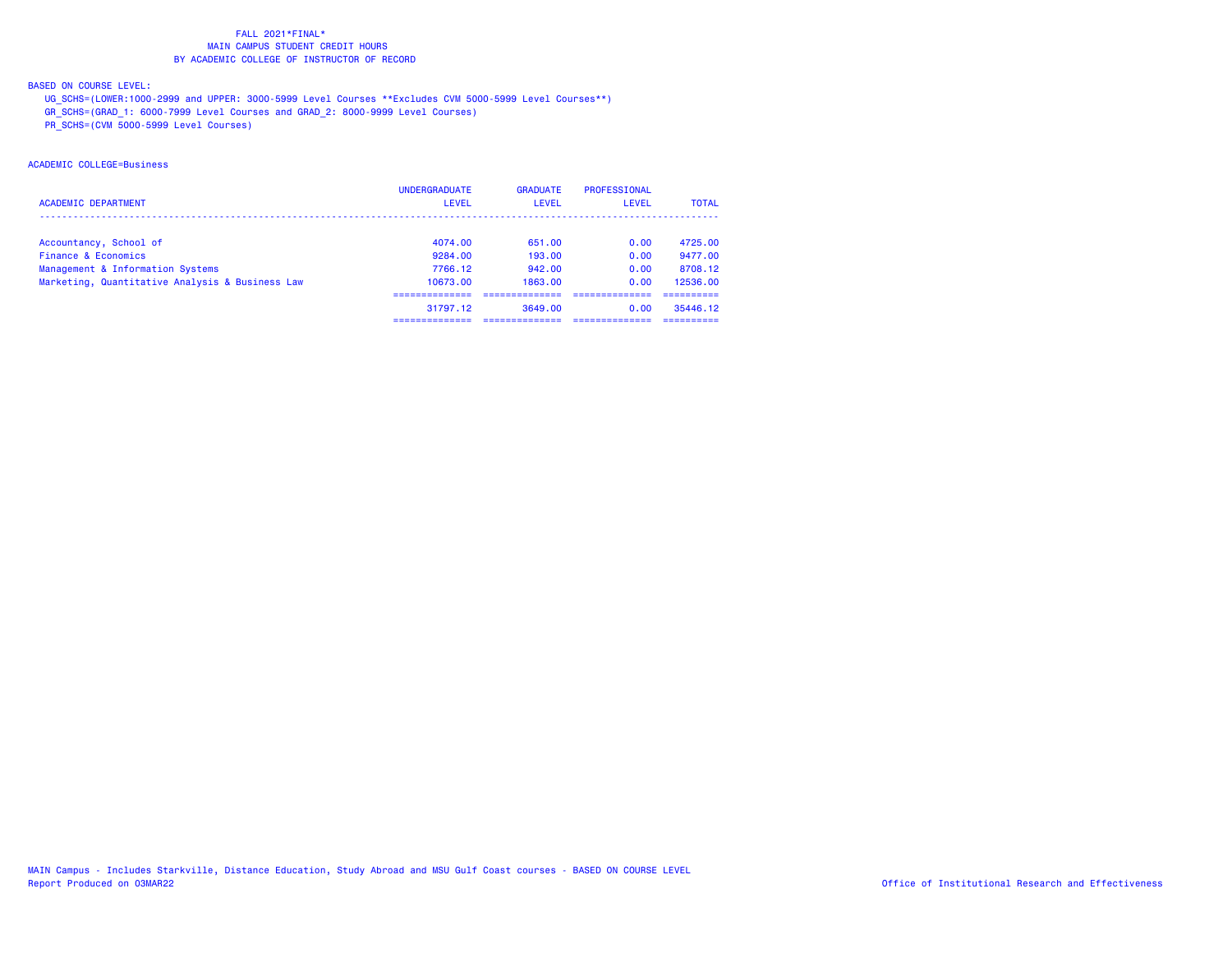## BASED ON COURSE LEVEL:

UG\_SCHS=(LOWER:1000-2999 and UPPER: 3000-5999 Level Courses \*\*Excludes CVM 5000-5999 Level Courses\*\*)

GR\_SCHS=(GRAD\_1: 6000-7999 Level Courses and GRAD\_2: 8000-9999 Level Courses)

PR\_SCHS=(CVM 5000-5999 Level Courses)

## ACADEMIC COLLEGE=Education

|                                                     | <b>UNDERGRADUATE</b> | <b>GRADUATE</b> | <b>PROFESSIONAL</b> |              |
|-----------------------------------------------------|----------------------|-----------------|---------------------|--------------|
| <b>ACADEMIC DEPARTMENT</b>                          | <b>LEVEL</b>         | LEVEL           | LEVEL               | <b>TOTAL</b> |
|                                                     |                      |                 |                     |              |
| Counseling, Educational Psychology, and Foundations | 4143.75              | 1700.00         | 0.00                | 5843.75      |
| Curriculum, Instruction & Special Education         | 9159.31              | 1690.00         | 0.00                | 10849.31     |
| Educational Leadership                              | 2043.94              | 1344.00         | 0.00                | 3387.94      |
| Instructional Systems and Workforce Development     | 3436.00              | 530.00          | 0.00                | 3966.00      |
| Kinesiology                                         | 8807.00              | 394.00          | 0.00                | 9201.00      |
| <b>Music</b>                                        | 3672.00              | 4.00            | 0.00                | 3676.00      |
|                                                     |                      |                 |                     |              |
|                                                     | 31262.00             | 5662.00         | 0.00                | 36924.00     |
|                                                     | ---------------      |                 |                     | ----------   |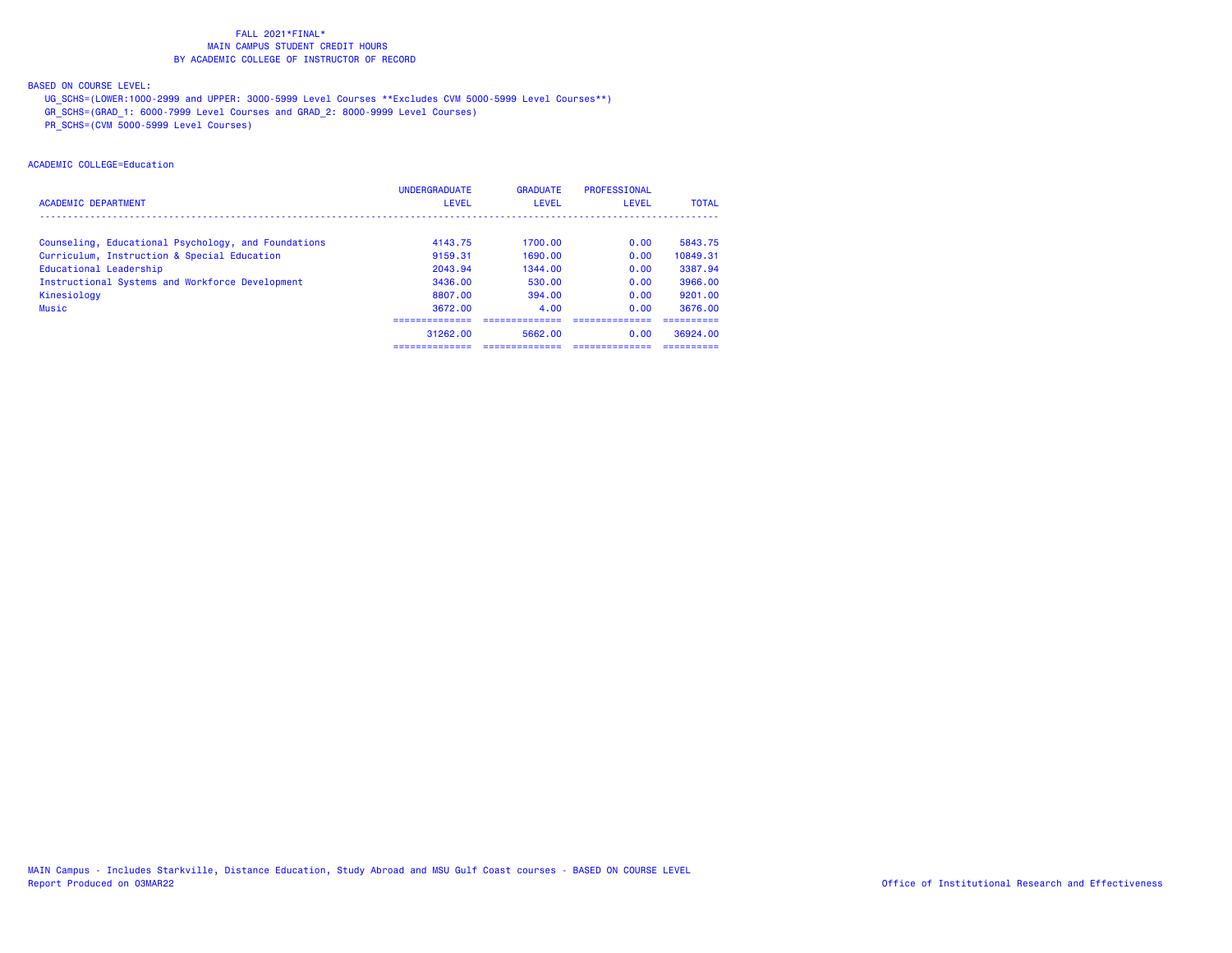## BASED ON COURSE LEVEL:

UG\_SCHS=(LOWER:1000-2999 and UPPER: 3000-5999 Level Courses \*\*Excludes CVM 5000-5999 Level Courses\*\*)

GR\_SCHS=(GRAD\_1: 6000-7999 Level Courses and GRAD\_2: 8000-9999 Level Courses)

PR\_SCHS=(CVM 5000-5999 Level Courses)

## ACADEMIC COLLEGE=Engineering

|                                   | <b>UNDERGRADUATE</b> | <b>GRADUATE</b> | PROFESSIONAL    |              |
|-----------------------------------|----------------------|-----------------|-----------------|--------------|
| <b>ACADEMIC DEPARTMENT</b>        | <b>LEVEL</b>         | <b>LEVEL</b>    | <b>LEVEL</b>    | <b>TOTAL</b> |
|                                   |                      |                 |                 |              |
| Aerospace Engineering             | 6086.00              | 339.00          | 0.00            | 6425,00      |
| Ag & Bio Engineering              | 1064.30              | 62.00           | 0.00            | 1126.30      |
| Chemical Engineering, School of   | 2245.00              | 179.00          | 0.00            | 2424.00      |
| Civil & Environmental Engineering | 3083.00              | 455.00          | 0.00            | 3538.00      |
| Computer Science & Engineering    | 6510.00              | 1060.00         | 0.00            | 7570.00      |
| Electrical & Computer Engineering | 3532.00              | 1129.00         | 0.00            | 4661.00      |
| Industrial & Systems Engineering  | 4237.20              | 939,00          | 0.00            | 5176.20      |
| Mechanical Engineering            | 4627.80              | 1057.00         | 0.00            | 5684.80      |
|                                   |                      |                 |                 |              |
|                                   | 31385.30             | 5220.00         | 0.00            | 36605.30     |
|                                   | ==============       | ==============  | --------------- |              |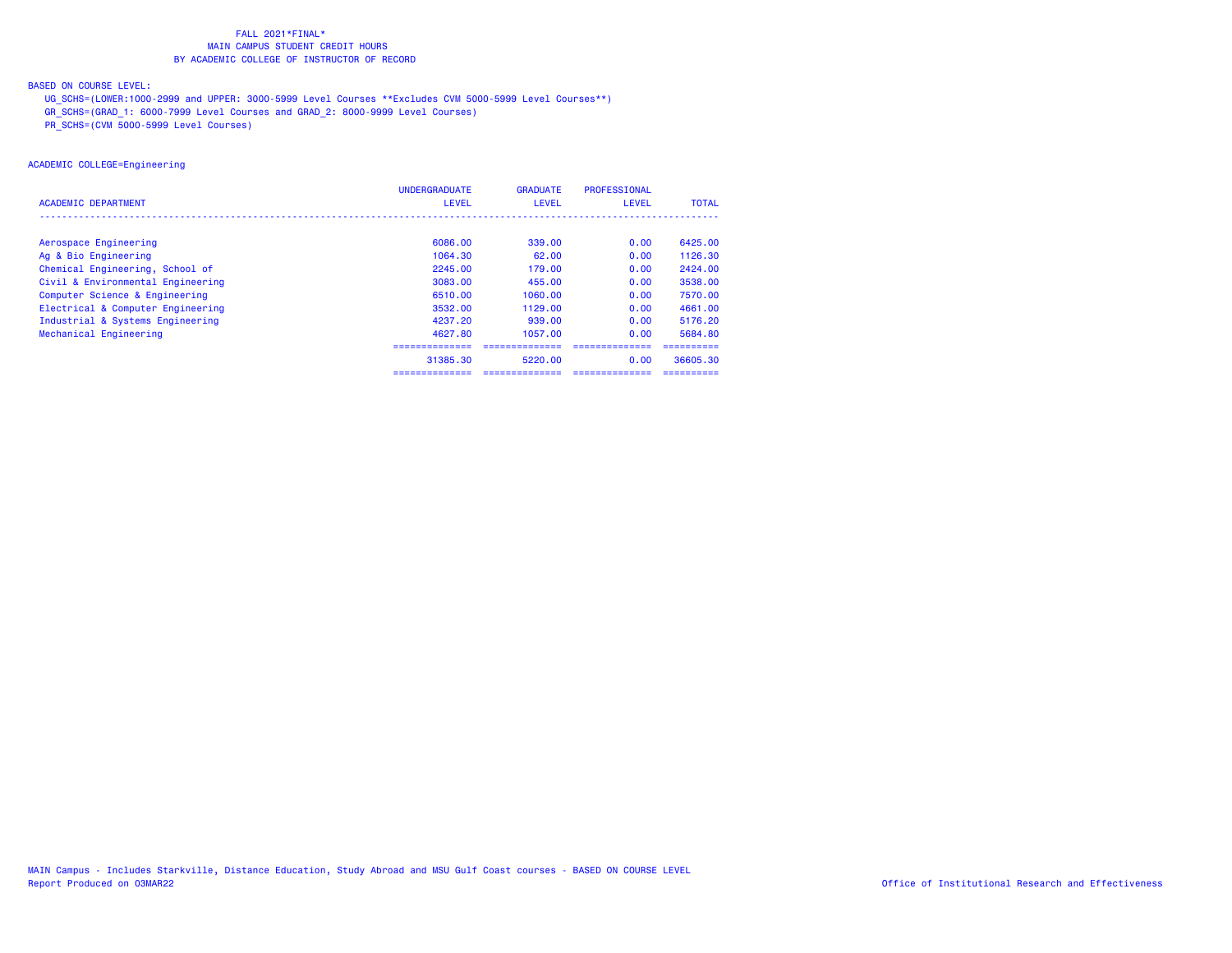## BASED ON COURSE LEVEL:

UG\_SCHS=(LOWER:1000-2999 and UPPER: 3000-5999 Level Courses \*\*Excludes CVM 5000-5999 Level Courses\*\*)

GR\_SCHS=(GRAD\_1: 6000-7999 Level Courses and GRAD\_2: 8000-9999 Level Courses)

PR\_SCHS=(CVM 5000-5999 Level Courses)

## ACADEMIC COLLEGE=Forest Resources

|                                   | <b>UNDERGRADUATE</b> | <b>GRADUATE</b> | PROFESSIONAL |              |
|-----------------------------------|----------------------|-----------------|--------------|--------------|
| <b>ACADEMIC DEPARTMENT</b>        | LEVEL                | <b>LEVEL</b>    | LEVEL        | <b>TOTAL</b> |
|                                   |                      |                 |              |              |
| Forestry                          | 800,00               | 278.00          | 0.00         | 1078.00      |
| Sustainable Bioproducts           | 97.00                | 281.00          | 0.00         | 378.00       |
| Wildlife, Fisheries & Aquaculture | 1952.00              | 757.00          | 0.00         | 2709.00      |
|                                   |                      |                 |              |              |
|                                   | 2849.00              | 1316.00         | 0.00         | 4165.00      |
|                                   |                      |                 |              |              |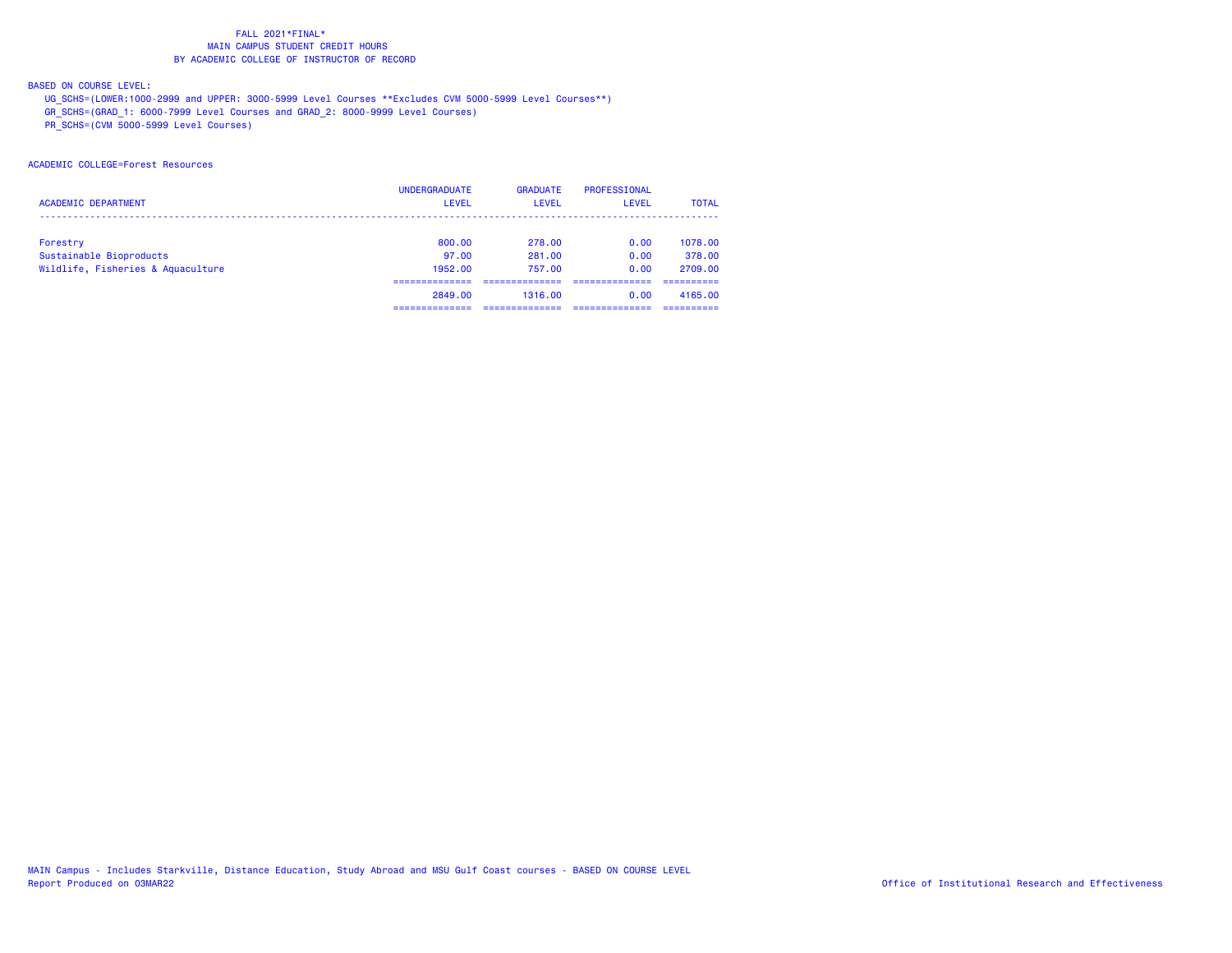BASED ON COURSE LEVEL:

UG\_SCHS=(LOWER:1000-2999 and UPPER: 3000-5999 Level Courses \*\*Excludes CVM 5000-5999 Level Courses\*\*)

GR\_SCHS=(GRAD\_1: 6000-7999 Level Courses and GRAD\_2: 8000-9999 Level Courses)

PR\_SCHS=(CVM 5000-5999 Level Courses)

ACADEMIC COLLEGE=Veterinary Medicine

| <b>ACADEMIC DEPARTMENT</b> | <b>UNDERGRADUATE</b><br><b>LEVEL</b> | <b>GRADUATE</b><br><b>LEVEL</b> | PROFESSIONAL<br>LEVEL | <b>TOTAL</b> |
|----------------------------|--------------------------------------|---------------------------------|-----------------------|--------------|
| Veterinary Medicine        | 957.00                               | 344.00                          | 7691.00               | 8992.00      |
|                            | 957.00                               | 344.00                          | 7691.00               | 8992.00      |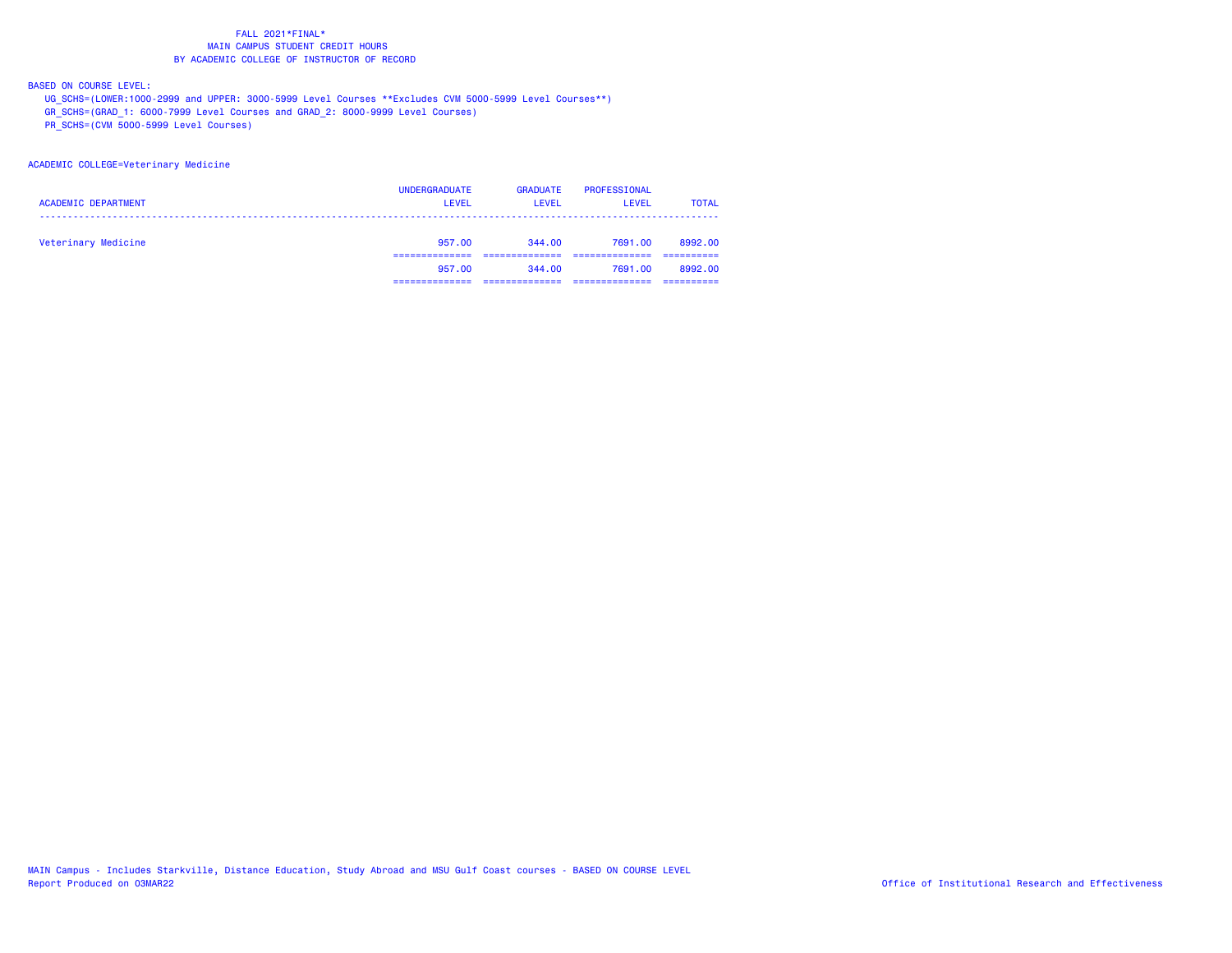### BASED ON COURSE LEVEL:

UG\_SCHS=(LOWER:1000-2999 and UPPER: 3000-5999 Level Courses \*\*Excludes CVM 5000-5999 Level Courses\*\*)

GR\_SCHS=(GRAD\_1: 6000-7999 Level Courses and GRAD\_2: 8000-9999 Level Courses)

PR\_SCHS=(CVM 5000-5999 Level Courses)

### ACADEMIC COLLEGE=Academic Affairs

| <b>ACADEMIC DEPARTMENT</b> | <b>UNDERGRADUATE</b><br><b>LEVEL</b> | <b>GRADUATE</b><br><b>LEVEL</b> | PROFESSIONAL<br><b>LEVEL</b> | <b>TOTAL</b> |
|----------------------------|--------------------------------------|---------------------------------|------------------------------|--------------|
| Library                    | 366,00                               | 0.00                            | 0.00                         | 366.00       |
|                            | 366,00                               | 0.00                            | 0.00                         | 366,00       |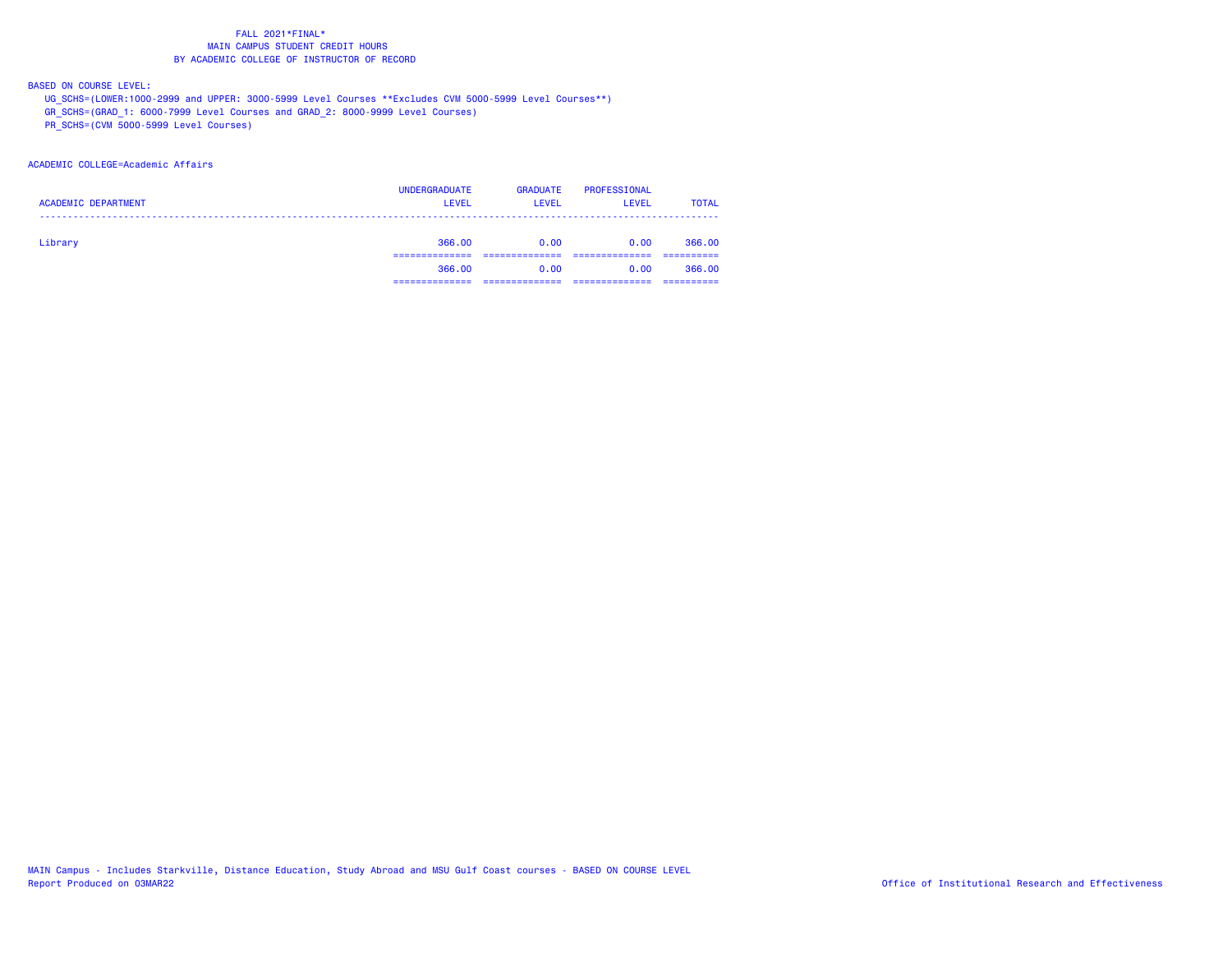| <b>ACADEMIC DEPARTMENT</b> | <b>Instructor Name</b> | Rank                               | <b>Tenure</b><br><b>Status</b> | <b>Course</b><br>$Cip$ # | <b>CRN</b>   | Course #              |      | Crs          | Sec Type Title            | Inst<br>Per | UG<br><b>SCHS</b> | <b>GR</b><br><b>SCHS</b>                                                                                                                                      | <b>PR</b><br><b>SCHS</b>     | Total<br><b>SCHS</b>                                                                                                              |
|----------------------------|------------------------|------------------------------------|--------------------------------|--------------------------|--------------|-----------------------|------|--------------|---------------------------|-------------|-------------------|---------------------------------------------------------------------------------------------------------------------------------------------------------------|------------------------------|-----------------------------------------------------------------------------------------------------------------------------------|
| Ag & Bio Engineering       | Chesser, Gary          | Assistant Professor Ten Track      |                                |                          | 010201 30011 | ABE 1073              | 01   | <b>C</b>     | Technology Design I. 1.00 |             | 108.00            | 0.00                                                                                                                                                          | 0.00                         | 108.00                                                                                                                            |
|                            |                        |                                    |                                |                          | 30012        | ABE 1073              | 02   | K            | Technology Design I.      | 1.00        | 0.00              | 0.00                                                                                                                                                          | 0.00                         | 0.00                                                                                                                              |
|                            |                        |                                    |                                |                          | 30013        | ABE 1073              | 03   | K            | Technology Design I.      | 1.00        | 0.00              | 0.00                                                                                                                                                          | 0.00                         | 0.00                                                                                                                              |
|                            |                        |                                    |                                |                          | 140301 36818 | ABE 8000              | 01   | D            | Research / Thesis         | 1.00        | 0.00              | 27.00                                                                                                                                                         | 0.00                         | 27.00                                                                                                                             |
|                            |                        |                                    |                                | 150699                   | 30031        | ABE 4383              | 01   | C            | <b>Bldg Const</b>         | 1.00        | 66.00<br>.        | 0.00<br>.                                                                                                                                                     | 0.00<br>$  -$                | 66.00<br>.                                                                                                                        |
|                            |                        |                                    |                                |                          |              |                       |      |              |                           |             | 174.00            | 27.00                                                                                                                                                         | 0.00                         | 201.00                                                                                                                            |
|                            | Clay, Anna             | Grad Research Assis Not Applicable |                                |                          |              | 140301 37114 ABE 4800 | 05   | - I          | Undergraduate Resear 0.95 |             | 5.70<br><u>.</u>  | 0.00                                                                                                                                                          | 0.00<br>.                    | 5.70                                                                                                                              |
|                            |                        |                                    |                                |                          |              |                       |      |              |                           |             | 5.70              | 0.00                                                                                                                                                          | 0.00                         | 5.70                                                                                                                              |
|                            | Linhoss, Anna          | Non-Employee                       | Not Applicable                 |                          |              | 140301 37185 ABE 9000 | 11 D |              | Research / Diss           | 1.00        | 0.00<br>.         | 9.00<br>$\frac{1}{2} \left( \frac{1}{2} \right) \left( \frac{1}{2} \right) \left( \frac{1}{2} \right) \left( \frac{1}{2} \right) \left( \frac{1}{2} \right)$  | 0.00<br>.                    | 9.00<br>$\frac{1}{2} \left( \frac{1}{2} \right) \left( \frac{1}{2} \right) \left( \frac{1}{2} \right) \left( \frac{1}{2} \right)$ |
|                            |                        |                                    |                                |                          |              |                       |      |              |                           |             | 0.00              | 9.00                                                                                                                                                          | 0.00                         | 9.00                                                                                                                              |
|                            | Lo, Tsz Him            | Extension Assist Pr Non-Ten Track  |                                | 140301                   | 37286        | <b>ABE 7000</b>       | 02   | $\mathbf I$  | Directed Indiv Study      | 1.00        | 0.00              | 3.00                                                                                                                                                          | 0.00                         | 3.00                                                                                                                              |
|                            |                        |                                    |                                |                          | 37558        | <b>ABE 7000</b>       | 03   | $\mathbf{I}$ | Directed Indiv Study      | 1.00        | 0.00              | 3.00                                                                                                                                                          | 0.00                         | 3.00                                                                                                                              |
|                            |                        |                                    |                                |                          |              |                       |      |              |                           |             | .                 | .                                                                                                                                                             | $\omega \equiv \omega$ .     |                                                                                                                                   |
|                            |                        |                                    |                                |                          |              |                       |      |              |                           |             | 0.00              | 6.00                                                                                                                                                          | 0.00                         | 6.00                                                                                                                              |
|                            | Lowe, John             | Assistant Professor Ten Track      |                                | 140301                   |              | 37117 ABE 8000        | 11   | D            | Research / Thesis         | 1.00        | 0.00              | 16.00                                                                                                                                                         | 0.00                         | 16.00                                                                                                                             |
|                            |                        |                                    |                                |                          | 37118        | <b>ABE 9000</b>       | 10   | D            | Research / Diss           | 1.00        | 0.00              | 1.00                                                                                                                                                          | 0.00                         | 1.00                                                                                                                              |
|                            |                        |                                    |                                |                          | 150699 30032 | ABE 4473              | 01   | C            | Electrical Applicati      | 1.00        | 75.00             | 0.00                                                                                                                                                          | 0.00                         | 75.00                                                                                                                             |
|                            |                        |                                    |                                |                          | 30033        | ABE 4473              | 02   | К            | Electrical Applicati      | 1.00        | 0.00              | 0.00                                                                                                                                                          | 0.00                         | 0.00                                                                                                                              |
|                            |                        |                                    |                                |                          | 30051        | ABE 4961              | 01   | <b>S</b>     | Seminar                   | 1.00        | 26.00             | 0.00                                                                                                                                                          | 0.00                         | 26.00                                                                                                                             |
|                            |                        |                                    |                                |                          | 30053        | ABE 6473              | 01   | C            | Electrical Applicati 1.00 |             | 0.00              | 9.00                                                                                                                                                          | 0.00                         | 9.00                                                                                                                              |
|                            |                        |                                    |                                |                          | 30054        | ABE 6473              | 02   | $\mathsf{K}$ | Electrical Applicati 1.00 |             | 0.00<br>.         | 0.00<br>المتمامين                                                                                                                                             | 0.00<br>.                    | 0.00<br><u>.</u>                                                                                                                  |
|                            |                        |                                    |                                |                          |              |                       |      |              |                           |             | 101.00            | 26.00                                                                                                                                                         | 0.00                         | 127.00                                                                                                                            |
|                            | Lu, Yuzhen             | Assistant Professor Ten Track      |                                | 140301                   | 37446        | ABE 4990              | 01   | C            | Special Topic in ABE      | 1.00        | 6.00              | 0.00                                                                                                                                                          | 0.00                         | 6.00                                                                                                                              |
|                            |                        |                                    |                                |                          | 37447        | ABE 6990              | 01   | C            | Special Topic In ABE      | 1.00        | 0.00              | 21.00                                                                                                                                                         | 0.00                         | 21.00                                                                                                                             |
|                            |                        |                                    |                                |                          |              | 37851 ABE 9000        | 14   | D            | Research / Diss           | 1.00        | 0.00              | 3.00                                                                                                                                                          | 0.00                         | 3.00                                                                                                                              |
|                            |                        |                                    |                                |                          |              |                       |      |              |                           |             | <b></b><br>6.00   | $\frac{1}{2} \left( \frac{1}{2} \right) \left( \frac{1}{2} \right) \left( \frac{1}{2} \right) \left( \frac{1}{2} \right) \left( \frac{1}{2} \right)$<br>24.00 | $\sim$ $\sim$ $\sim$<br>0.00 | 30.00                                                                                                                             |
|                            | Paz, Joel              | Professor                          | <b>Tenured</b>                 |                          | 143801 30022 | ABE 2873              | 01   | <b>C</b>     | <b>Land Surveying</b>     | 1.00        | 75.00             | 0.00                                                                                                                                                          | 0.00                         | 75.00                                                                                                                             |
|                            |                        |                                    |                                |                          | 30023        | ABE 2873              | 02   | $\mathsf{K}$ | Land Surveying            | 1.00        | 0.00              | 0.00                                                                                                                                                          | 0.00                         | 0.00                                                                                                                              |
|                            |                        |                                    |                                |                          | 30024        | ABE 2873              | 03   | K            | Land Surveying            | 1.00        | 0.00<br>.         | 0.00                                                                                                                                                          | 0.00                         | 0.00                                                                                                                              |
|                            |                        |                                    |                                |                          |              |                       |      |              |                           |             | 75.00             | 0.00                                                                                                                                                          | 0.00                         | 75.00                                                                                                                             |
|                            | Peterson, Luke         | Non-Faculty                        | Not Applicable                 |                          |              | 140301 37478 ABE 8000 | 13   | D            | Research / Thesis         | 1.00        | 0.00<br>.         | 3.00                                                                                                                                                          | 0.00                         | 3.00                                                                                                                              |
|                            |                        |                                    |                                |                          |              |                       |      |              |                           |             | 0.00              | 3.00                                                                                                                                                          | 0.00                         | 3.00                                                                                                                              |
|                            | Priddy, Lauren         | Assistant Professor Ten Track      |                                | 140301                   | 30045        | ABE 4800              | 03   | $\mathbf{I}$ | Undergraduate Resear      | 1.00        | 6.00              | 0.00                                                                                                                                                          | 0.00                         | 6.00                                                                                                                              |
|                            |                        |                                    |                                |                          | 30046        | ABE 4800              | 04   | $\mathbf{I}$ | Undergraduate Resear      | 1.00        | 0.00              | 0.00                                                                                                                                                          | 0.00                         | 0.00                                                                                                                              |
|                            |                        |                                    |                                |                          | 36823        | ABE 8000              | 06   | D            | Research / Thesis         | 1.00        | 0.00              | 6.00                                                                                                                                                          | 0.00                         | 6.00                                                                                                                              |
|                            |                        |                                    |                                |                          | 37899        | <b>ABE 7000</b>       | 05   | п            | Directed Indiv Study      | 1.00        | 0.00              | 3.00                                                                                                                                                          | 0.00                         | 3.00                                                                                                                              |
|                            |                        |                                    |                                |                          | 140501 30015 | ABE 1911              | 01   | C            | Eng In Life Sciences      | 1.00        | 124.00            | 0.00                                                                                                                                                          | 0.00                         | 124.00                                                                                                                            |
|                            |                        |                                    |                                |                          | 30042        | ABE 4723              | 01   | C            | <b>Tissue Engineering</b> | 1.00        | 141.00            | 0.00                                                                                                                                                          | 0.00                         | 141.00                                                                                                                            |
|                            |                        |                                    |                                |                          | 30061        | ABE 6723              | 01   | C            | <b>Tissue Engineering</b> | 1.00        | 0.00              | 15.00                                                                                                                                                         | 0.00                         | 15.00                                                                                                                             |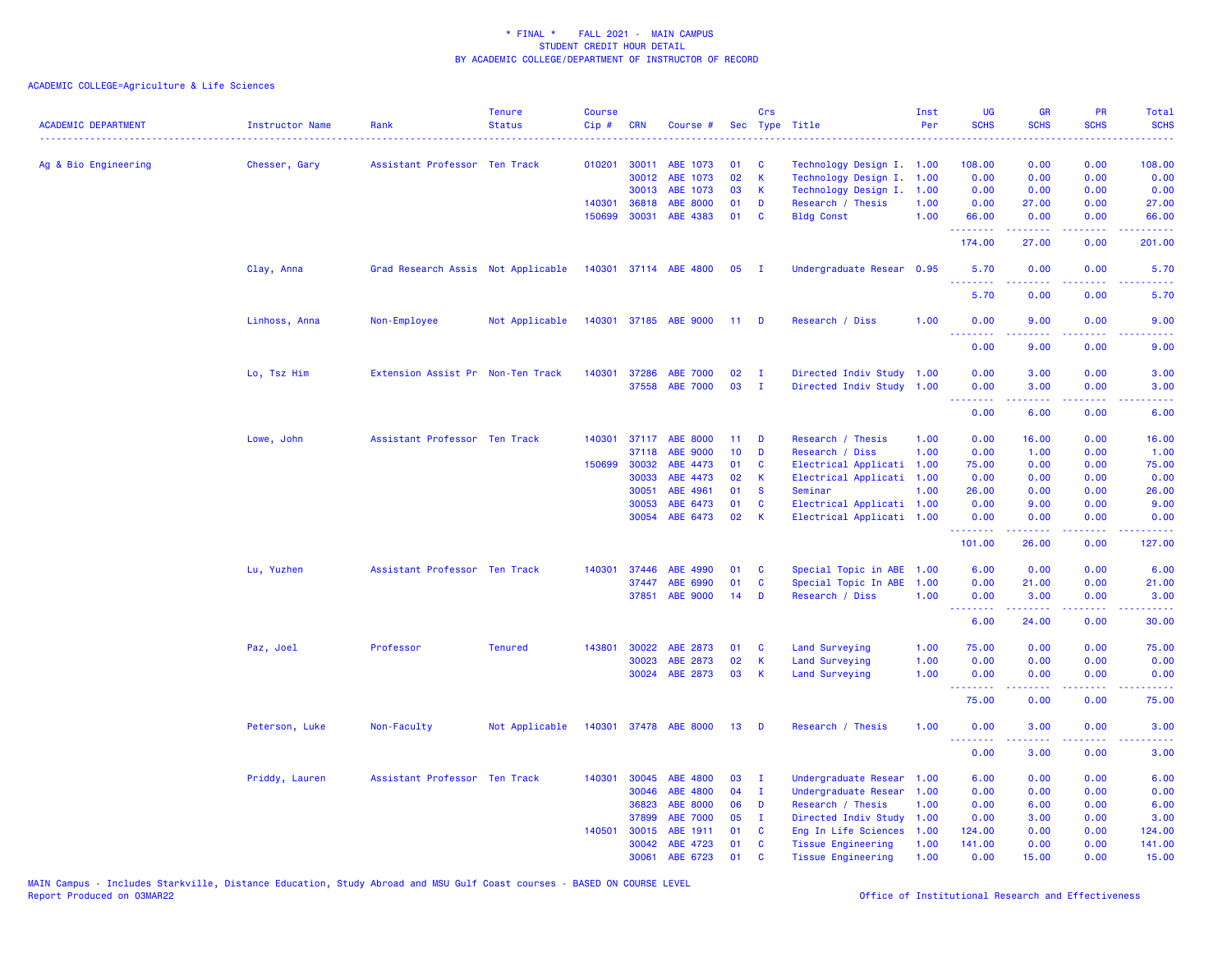| <b>ACADEMIC DEPARTMENT</b>            | <b>Instructor Name</b> | Rank                          | <b>Tenure</b><br><b>Status</b> | <b>Course</b><br>Cip# | <b>CRN</b> | Course #        | Sec             | Crs          | Type Title                | Inst<br>Per | <b>UG</b><br><b>SCHS</b><br>. <u>.</u>                | <b>GR</b><br><b>SCHS</b>             | <b>PR</b><br><b>SCHS</b>                                                                               | Total<br><b>SCHS</b><br>.                                                                                                                                                                                                                                                                                                                                                                                                                                                              |
|---------------------------------------|------------------------|-------------------------------|--------------------------------|-----------------------|------------|-----------------|-----------------|--------------|---------------------------|-------------|-------------------------------------------------------|--------------------------------------|--------------------------------------------------------------------------------------------------------|----------------------------------------------------------------------------------------------------------------------------------------------------------------------------------------------------------------------------------------------------------------------------------------------------------------------------------------------------------------------------------------------------------------------------------------------------------------------------------------|
|                                       |                        |                               |                                |                       |            |                 |                 |              |                           |             | ---------                                             | <b><i><u><u>ALLERS A</u></u></i></b> | <b><i><u>A A A A A A A A</u></i></b>                                                                   | <b>.</b>                                                                                                                                                                                                                                                                                                                                                                                                                                                                               |
|                                       |                        |                               |                                |                       |            |                 |                 |              |                           |             | 271.00                                                | 24.00                                | 0.00                                                                                                   | 295.00                                                                                                                                                                                                                                                                                                                                                                                                                                                                                 |
| Ag & Bio Engineering                  | Simpson, Chartrisa     | Associate Professor Tenured   |                                | 010000                | 37394      | GA 4800         | 02              | $\mathbf{I}$ | Undergraduate Resear      | 1.00        | 3.00                                                  | 0.00                                 | 0.00                                                                                                   | 3.00                                                                                                                                                                                                                                                                                                                                                                                                                                                                                   |
|                                       |                        |                               |                                | 140301                | 30050      | ABE 4911        | 01              | <b>S</b>     | Engineering Seminar       | 1.00        | 83.00                                                 | 0.00                                 | 0.00                                                                                                   | 83.00                                                                                                                                                                                                                                                                                                                                                                                                                                                                                  |
|                                       |                        |                               |                                |                       | 36824      | <b>ABE 8000</b> | 07              | D            | Research / Thesis         | 1.00        | 0.00                                                  | 8.00                                 | 0.00                                                                                                   | 8.00                                                                                                                                                                                                                                                                                                                                                                                                                                                                                   |
|                                       |                        |                               |                                |                       | 37861      | ABE 4000        | 07              | - I          | Directed Indiv Study 1.00 |             | 3.00                                                  | 0.00                                 | 0.00                                                                                                   | 3.00                                                                                                                                                                                                                                                                                                                                                                                                                                                                                   |
|                                       |                        |                               |                                | 140501                | 30034      | ABE 4523        | 01              | <b>C</b>     | Biomedical Materials 1.00 |             | 36.00                                                 | 0.00                                 | 0.00                                                                                                   | 36.00                                                                                                                                                                                                                                                                                                                                                                                                                                                                                  |
|                                       |                        |                               |                                |                       | 30035      | ABE 4523        | 02              | <b>C</b>     | Biomedical Materials 1.00 |             | 117.00                                                | 0.00                                 | 0.00                                                                                                   | 117.00                                                                                                                                                                                                                                                                                                                                                                                                                                                                                 |
|                                       |                        |                               |                                |                       | 30036      | ABE 4523        | <b>HO1 C</b>    |              | Honors Biomedical Ma      | 1.00        | 30.00                                                 | 0.00                                 | 0.00                                                                                                   | 30.00                                                                                                                                                                                                                                                                                                                                                                                                                                                                                  |
|                                       |                        |                               |                                |                       |            | 30055 ABE 6523  | 01              | <b>C</b>     | BIomedical Materials 1.00 |             | 0.00<br>.                                             | 12.00                                | 0.00                                                                                                   | 12.00                                                                                                                                                                                                                                                                                                                                                                                                                                                                                  |
|                                       |                        |                               |                                |                       |            |                 |                 |              |                           |             | 272.00                                                | .<br>20.00                           | .<br>0.00                                                                                              | .<br>292.00                                                                                                                                                                                                                                                                                                                                                                                                                                                                            |
|                                       | Thomasson, John        | Professor                     | <b>Tenured</b>                 | 140301                |            | 37314 ABE 9000  | 12 <sub>2</sub> | D            | Research / Diss           | 1.00        | 0.00                                                  | 6.00                                 | 0.00                                                                                                   | 6.00                                                                                                                                                                                                                                                                                                                                                                                                                                                                                   |
|                                       |                        |                               |                                |                       |            |                 |                 |              |                           |             | <b><i><u><u> - - - - - - - -</u></u></i></b><br>0.00  | د د د د د<br>6.00                    | .<br>0.00                                                                                              | $\sim 100$<br>6.00                                                                                                                                                                                                                                                                                                                                                                                                                                                                     |
|                                       | Wijewardane, Nuwan     | Assistant Professor Ten Track |                                | 150699                | 30016      | ABE 2173        | 01              | <b>C</b>     | Agri Off-Road Machin 1.00 |             | 48.00                                                 | 0.00                                 | 0.00                                                                                                   | 48.00                                                                                                                                                                                                                                                                                                                                                                                                                                                                                  |
|                                       |                        |                               |                                |                       | 30017      | ABE 2173        | 02              | $\mathbf{K}$ | Agri Off-Road Machin 1.00 |             | 0.00                                                  | 0.00                                 | 0.00                                                                                                   | 0.00                                                                                                                                                                                                                                                                                                                                                                                                                                                                                   |
|                                       |                        |                               |                                |                       |            |                 |                 |              |                           |             | <b><i><u><u> - - - - - - - -</u></u></i></b><br>48.00 | - - - - - - - -<br>0.00              | 0.00                                                                                                   | .<br>48.00                                                                                                                                                                                                                                                                                                                                                                                                                                                                             |
|                                       | Yu, Fei                | Professor                     | <b>Tenured</b>                 | 140301                | 36534      | ABE 4000        | 01              | $\mathbf{I}$ | Directed Indiv Study 1.00 |             | 3.00                                                  | 0.00                                 | 0.00                                                                                                   | 3.00                                                                                                                                                                                                                                                                                                                                                                                                                                                                                   |
|                                       |                        |                               |                                |                       | 36535      | ABE 4000        | 02              | - I          | Directed Indiv Study 1.00 |             | 3.00                                                  | 0.00                                 | 0.00                                                                                                   | 3.00                                                                                                                                                                                                                                                                                                                                                                                                                                                                                   |
|                                       |                        |                               |                                |                       | 36536      | ABE 4000        | 03 I            |              | Directed Indiv Study 1.00 |             | 3.00                                                  | 0.00                                 | 0.00                                                                                                   | 3.00                                                                                                                                                                                                                                                                                                                                                                                                                                                                                   |
|                                       |                        |                               |                                |                       | 36537      | ABE 4000        | 04              | $\mathbf{I}$ | Directed Indiv Study 1.00 |             | 3.00                                                  | 0.00                                 | 0.00                                                                                                   | 3.00                                                                                                                                                                                                                                                                                                                                                                                                                                                                                   |
|                                       |                        |                               |                                | 140501                | 30026      | ABE 3303        | 01 C            |              | Transport in Bio Eng 1.00 |             | 66.00                                                 | 0.00                                 | 0.00                                                                                                   | 66.00                                                                                                                                                                                                                                                                                                                                                                                                                                                                                  |
|                                       |                        |                               |                                |                       |            |                 |                 |              |                           |             | --------<br>78.00                                     | 0.00                                 | $\frac{1}{2} \left( \frac{1}{2} \right) \left( \frac{1}{2} \right) \left( \frac{1}{2} \right)$<br>0.00 | 78.00                                                                                                                                                                                                                                                                                                                                                                                                                                                                                  |
| ===================================== |                        |                               |                                |                       |            |                 |                 |              |                           |             | ========                                              | ========                             |                                                                                                        | $\begin{array}{cccccccccc} \multicolumn{2}{c}{} & \multicolumn{2}{c}{} & \multicolumn{2}{c}{} & \multicolumn{2}{c}{} & \multicolumn{2}{c}{} & \multicolumn{2}{c}{} & \multicolumn{2}{c}{} & \multicolumn{2}{c}{} & \multicolumn{2}{c}{} & \multicolumn{2}{c}{} & \multicolumn{2}{c}{} & \multicolumn{2}{c}{} & \multicolumn{2}{c}{} & \multicolumn{2}{c}{} & \multicolumn{2}{c}{} & \multicolumn{2}{c}{} & \multicolumn{2}{c}{} & \multicolumn{2}{c}{} & \multicolumn{2}{c}{} & \mult$ |
| Ag & Bio Engineering                  |                        |                               |                                |                       |            |                 |                 |              |                           |             | 1030.70                                               | 145.00                               | 0.00                                                                                                   | 1175.70                                                                                                                                                                                                                                                                                                                                                                                                                                                                                |
| ===================================== |                        |                               |                                |                       |            |                 |                 |              |                           |             | ========                                              |                                      | ======== ======== =========                                                                            |                                                                                                                                                                                                                                                                                                                                                                                                                                                                                        |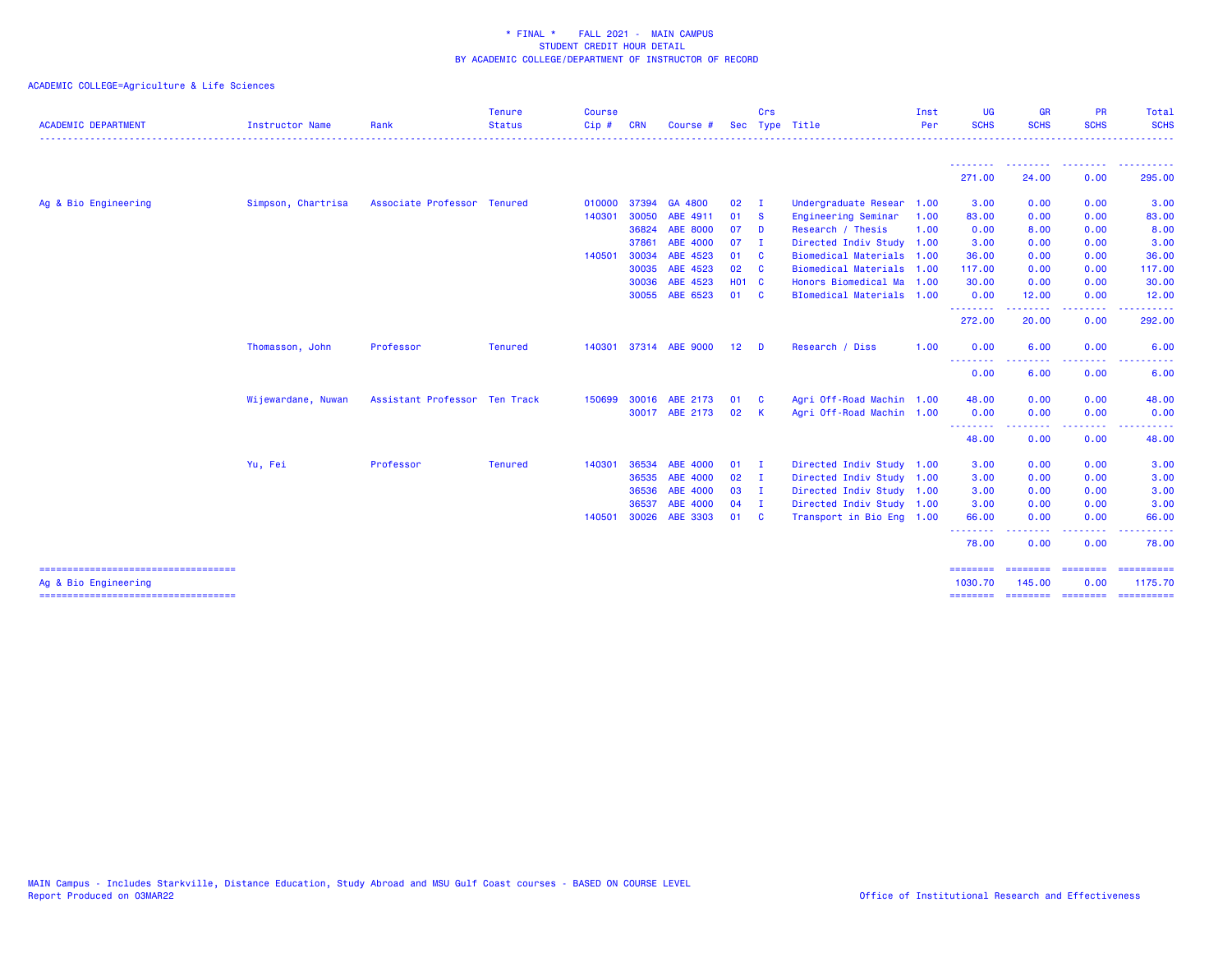| <b>ACADEMIC DEPARTMENT</b> | <b>Instructor Name</b> | Rank                                               | <b>Tenure</b><br><b>Status</b> | <b>Course</b><br>Cip# | <b>CRN</b>   | Course #              |                   | Crs          | Sec Type Title            | Inst<br>Per | <b>UG</b><br><b>SCHS</b>                                   | <b>GR</b><br><b>SCHS</b>                                                                                                                                      | <b>PR</b><br><b>SCHS</b>            | Total<br><b>SCHS</b><br>. <b>.</b> |
|----------------------------|------------------------|----------------------------------------------------|--------------------------------|-----------------------|--------------|-----------------------|-------------------|--------------|---------------------------|-------------|------------------------------------------------------------|---------------------------------------------------------------------------------------------------------------------------------------------------------------|-------------------------------------|------------------------------------|
| Agricultural Economics     | Barrett, Jason         | Extension Assoc Pro Non-Ten Track                  |                                |                       |              | 451002 35075 PS 1113  | 501 C             |              | American Government       | 1.00        | 123.00<br><u>.</u>                                         | 0.00                                                                                                                                                          | 0.00<br>.                           | 123.00                             |
|                            |                        |                                                    |                                |                       |              |                       |                   |              |                           |             | 123.00                                                     | .<br>0.00                                                                                                                                                     | 0.00                                | <b></b><br>123.00                  |
|                            |                        | Canales Medina, Domi Assistant Professor Ten Track |                                |                       |              | 010103 37610 AEC 8000 | 02                | D            | Research / Thesis         | 1.00        | 0.00                                                       | 6.00                                                                                                                                                          | 0.00                                | 6.00                               |
|                            |                        |                                                    |                                |                       |              |                       |                   |              |                           |             | .<br>0.00                                                  | .<br>6.00                                                                                                                                                     | .<br>0.00                           | $\omega$ is a set<br>6.00          |
|                            | Davis, George          | Assistant Professor Ten Track                      |                                | 010103                | 30196        | AEC 2713              | <b>HO1 C</b>      |              | Hon Intro to Food &       | 1.00        | 69.00                                                      | 0.00                                                                                                                                                          | 0.00                                | 69.00                              |
|                            |                        |                                                    |                                |                       | 37609        | <b>AEC 8000</b>       | 01                | D            | Research / Thesis         | 1.00        | 0.00                                                       | 6.00                                                                                                                                                          | 0.00                                | 6.00                               |
|                            |                        |                                                    |                                |                       |              | 450601 30215 AEC 8163 | 01                | C            | Consum, Produc, Mark 1.00 |             | 0.00<br>.                                                  | 24.00<br>.                                                                                                                                                    | 0.00<br>22222                       | 24.00<br>.                         |
|                            |                        |                                                    |                                |                       |              |                       |                   |              |                           |             | 69.00                                                      | 30.00                                                                                                                                                         | 0.00                                | 99.00                              |
|                            | Harri, Ardian          | Professor                                          | <b>Tenured</b>                 | 010103                |              | 30217 AEC 8611        | 01                | C            | Research Seminar I        | 1.00        | 0.00                                                       | 7.00                                                                                                                                                          | 0.00                                | 7.00                               |
|                            |                        |                                                    |                                |                       | 37614        | <b>AEC 8000</b>       | 06                | D            | Research / Thesis         | 1.00        | 0.00                                                       | 1.00                                                                                                                                                          | 0.00                                | 1.00                               |
|                            |                        |                                                    |                                | 450603                | 30214        | AEC 6733              | 01                | C            | Economet Anal in Ag       | 1.00        | 0.00                                                       | 33.00                                                                                                                                                         | 0.00                                | 33.00                              |
|                            |                        |                                                    |                                |                       | 37939        | AEC 4733              | 01                | C            | Econometrics in Ag E 1.00 |             | 3.00<br>.                                                  | 0.00<br>.                                                                                                                                                     | 0.00<br>.                           | 3.00<br>.                          |
|                            |                        |                                                    |                                |                       |              |                       |                   |              |                           |             | 3.00                                                       | 41.00                                                                                                                                                         | 0.00                                | 44.00                              |
|                            | Interis, Matthew       | Professor                                          | <b>Tenured</b>                 |                       |              | 010000 37405 GA 4800  | 11                | $\mathbf{I}$ | Undergraduate Resear 1.00 |             | 0.00                                                       | 0.00                                                                                                                                                          | 0.00                                | 0.00                               |
|                            |                        |                                                    |                                |                       |              | 010103 37579 AEC 4000 | 20                | - I          | Directed Indiv Study 1.00 |             | 4.00                                                       | 0.00                                                                                                                                                          | 0.00                                | 4.00                               |
|                            |                        |                                                    |                                |                       |              |                       |                   |              |                           |             | <b><i><u><u><b>A</b></u></u> A A A A A A A</i></b><br>4.00 | . <b>.</b><br>0.00                                                                                                                                            | .<br>0.00                           | د د د د د<br>4.00                  |
|                            | Janzen, Matthew        | Instructor                                         | Non-Ten Track                  | 010101                | 30200        | AEC 4113              | 01                | C            | Agribusiness Firm Mg      | 1.00        | 117.00                                                     | 0.00                                                                                                                                                          | 0.00                                | 117.00                             |
|                            |                        |                                                    |                                | 010103                | 30192        | AEC 1223              | 01                | C            | Comp App for Ag & Li      | 1.00        | 108.00                                                     | 0.00                                                                                                                                                          | 0.00                                | 108.00                             |
|                            |                        |                                                    |                                |                       | 30195        | AEC 2713              | 01                | <b>C</b>     | Intro to Food & Reso      | 1.00        | 507.00                                                     | 0.00                                                                                                                                                          | 0.00                                | 507.00                             |
|                            |                        |                                                    |                                |                       |              | 30208 AEC 6113        | 01                | C            | Agribus Firm Mgt          | 1.00        | 0.00<br>.                                                  | 3.00                                                                                                                                                          | 0.00                                | 3.00                               |
|                            |                        |                                                    |                                |                       |              |                       |                   |              |                           |             | 732.00                                                     | 3.00                                                                                                                                                          | 0.00                                | 735.00                             |
|                            | Keenum, Mark           | Non-Faculty                                        | <b>Tenured</b>                 | 240101                |              | 32857 HON 2081        | H <sub>01</sub> S |              | Honors Forum III          | 1.00        | 14.00                                                      | 0.00                                                                                                                                                          | 0.00                                | 14.00                              |
|                            |                        |                                                    |                                |                       |              |                       |                   |              |                           |             | .<br>14.00                                                 | 0.00                                                                                                                                                          | $\sim$ $\sim$ $\sim$ $\sim$<br>0.00 | المتماما<br>14.00                  |
|                            | Kim, Kevin             | Assistant Professor Ten Track                      |                                |                       | 010103 30202 | AEC 4213              | 01                | C            | Ag Finance I              | 1.00        | 84.00                                                      | 0.00                                                                                                                                                          | 0.00                                | 84.00                              |
|                            |                        |                                                    |                                |                       |              | 30210 AEC 6213        | 01                | C            | Ag Finance I              | 1.00        | 0.00                                                       | 9.00                                                                                                                                                          | 0.00                                | 9.00                               |
|                            |                        |                                                    |                                |                       |              |                       |                   |              |                           |             | 84.00                                                      | 9.00                                                                                                                                                          | 0.00                                | 93.00                              |
|                            | Li, Xiaofei            | Assistant Professor Ten Track                      |                                |                       | 010101 34531 | AEC 4363              | 501 C             |              | Economics of Precisi 1.00 |             | 6.00                                                       | 0.00                                                                                                                                                          | 0.00                                | 6.00                               |
|                            |                        |                                                    |                                |                       | 34532        | AEC 6363              | 501 C             |              | Economics of Precisi 1.00 |             | 0.00                                                       | 27.00                                                                                                                                                         | 0.00                                | 27.00                              |
|                            |                        |                                                    |                                |                       | 37381        | AEC 4363              | 01                | C            | Economics of Precisi 1.00 |             | 9.00                                                       | 0.00                                                                                                                                                          | 0.00                                | 9.00                               |
|                            |                        |                                                    |                                |                       |              | 37382 AEC 6363        | 01                | <b>C</b>     | Economics of Precisi 1.00 |             | 0.00                                                       | 12.00                                                                                                                                                         | 0.00                                | 12.00                              |
|                            |                        |                                                    |                                |                       |              |                       |                   |              |                           |             | .<br>15.00                                                 | $\frac{1}{2} \left( \frac{1}{2} \right) \left( \frac{1}{2} \right) \left( \frac{1}{2} \right) \left( \frac{1}{2} \right) \left( \frac{1}{2} \right)$<br>39.00 | .<br>0.00                           | .<br>54.00                         |
|                            | Little, Randall        | Professor                                          | <b>Tenured</b>                 |                       |              | 010101 30194 AEC 2611 | 01                | C            | Seminar I                 | 1.00        | 62.00                                                      | 0.00                                                                                                                                                          | 0.00                                | 62.00                              |
|                            |                        |                                                    |                                |                       | 30204        | <b>AEC 4530</b>       | 01                | E            | Internship AEC-AGBM       | 1.00        | 23.00                                                      | 0.00                                                                                                                                                          | 0.00                                | 23.00                              |
|                            |                        |                                                    |                                |                       | 010103 30199 | AEC 3513              | 01                | C            | Food & Fiber Product      | 1.00        | 114.00                                                     | 0.00                                                                                                                                                          | 0.00                                | 114.00                             |
|                            |                        |                                                    |                                | 450603                | 30197        | AEC 3113              | 01                | C.           | Intro To Quant Econ       | 1.00        | 129.00                                                     | 0.00                                                                                                                                                          | 0.00                                | 129.00                             |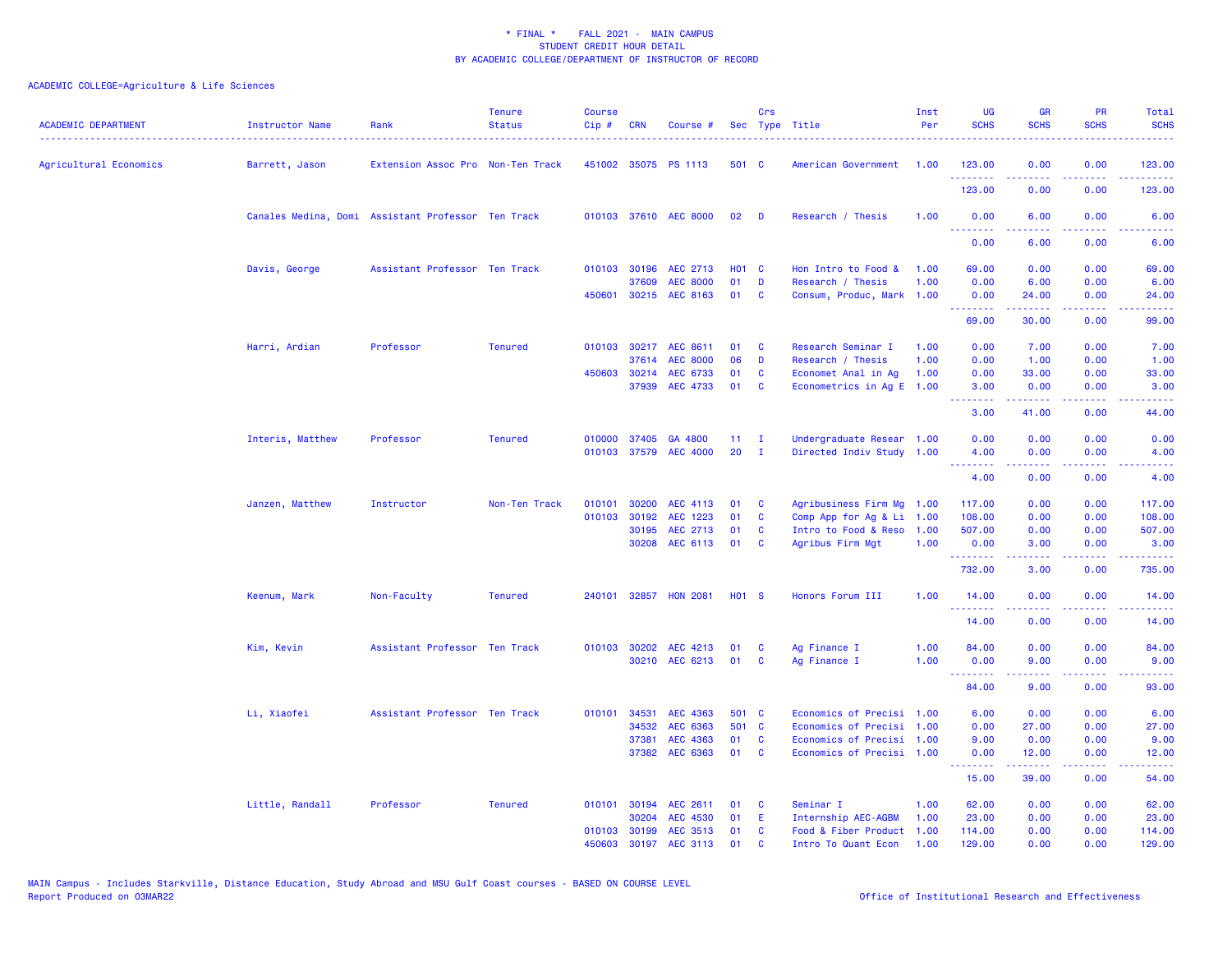| <b>ACADEMIC DEPARTMENT</b>                                     | Instructor Name  | Rank                          | <b>Tenure</b><br><b>Status</b> | <b>Course</b><br>$Cip$ #             | <b>CRN</b>              | Course $#$                                                          |                                         | Crs                                       | Sec Type Title                                                                                               | Inst<br>Per                  | <b>UG</b><br><b>SCHS</b>                                   | <b>GR</b><br><b>SCHS</b>                                | <b>PR</b><br><b>SCHS</b>                              | <b>Total</b><br><b>SCHS</b>                          |
|----------------------------------------------------------------|------------------|-------------------------------|--------------------------------|--------------------------------------|-------------------------|---------------------------------------------------------------------|-----------------------------------------|-------------------------------------------|--------------------------------------------------------------------------------------------------------------|------------------------------|------------------------------------------------------------|---------------------------------------------------------|-------------------------------------------------------|------------------------------------------------------|
|                                                                |                  |                               |                                |                                      |                         |                                                                     |                                         |                                           |                                                                                                              |                              | <u> - - - - - - - -</u><br>328.00                          | .<br>0.00                                               | .<br>0.00                                             | <b>.</b><br>328.00                                   |
| Agricultural Economics                                         | Maples, McKenzie | Instructor                    | Non-Ten Track                  | 010101<br>010103                     |                         | 30198 AEC 3133<br>30205 AEC 4711                                    | 01<br>01                                | - C<br>- L                                | Introductory Agribus 1.00<br>Agri-marketing Pract 1.00                                                       |                              | 231.00<br>6.00                                             | 0.00<br>0.00                                            | 0.00<br>0.00                                          | 231.00<br>6.00                                       |
|                                                                |                  |                               |                                |                                      |                         |                                                                     |                                         |                                           |                                                                                                              |                              | --------<br>237.00                                         | --------<br>0.00                                        | --------<br>0.00                                      | ----------<br>237.00                                 |
|                                                                | Maples, William  | Assistant Professor Ten Track |                                | 010103                               | 30201<br>30209          | AEC 4123<br>AEC 6123                                                | 01<br>01                                | - C<br>- C                                | Fin & Comm Futures M 1.00<br>Fin & Comm Futures M 1.00                                                       |                              | 138,00<br>0.00                                             | 0.00<br>3.00                                            | 0.00<br>0.00<br>.                                     | 138.00<br>3.00<br>.                                  |
|                                                                |                  |                               |                                |                                      |                         |                                                                     |                                         |                                           |                                                                                                              |                              | --------<br>138.00                                         | .<br>3.00                                               | 0.00                                                  | 141.00                                               |
|                                                                | Petrolia, Daniel | Professor                     | Tenured                        | 240101<br>450602                     | 37862                   | <b>HON 4000</b><br>30216 AEC 8233                                   | H <sub>02</sub> I<br>01                 | $\overline{c}$                            | Directed Individual<br>App Welf & Env Econo 1.00                                                             | 1.00                         | 3.00<br>0.00                                               | 0.00<br>12.00<br><u>.</u>                               | 0.00<br>0.00<br>.                                     | 3.00<br>12.00<br>. <u>.</u>                          |
|                                                                |                  |                               |                                |                                      |                         |                                                                     |                                         |                                           |                                                                                                              |                              | --------<br>3.00                                           | 12.00                                                   | 0.00                                                  | 15.00                                                |
|                                                                | Yun, Seong Do    | Assistant Professor Ten Track |                                | 010000<br>010103<br>030204<br>450603 | 37406<br>30211<br>30203 | GA 4800<br>AEC 6243<br>37622 AEC 8000<br>AEC 4243<br>30213 AEC 6713 | 12 <sub>1</sub><br>01<br>14<br>01<br>01 | - 1<br>- C<br>- D<br><b>C</b><br><b>C</b> | Undergraduate Resear 1.00<br>Natural Resource Eco<br>Research / Thesis<br>Natural Resource Eco<br>Quant Econ | 1.00<br>1.00<br>1.00<br>1.00 | 3.00<br>0.00<br>0.00<br>30.00<br>0.00<br>--------<br>33,00 | 0.00<br>3.00<br>6.00<br>0.00<br>39.00<br>-----<br>48.00 | 0.00<br>0.00<br>0.00<br>0.00<br>0.00<br>-----<br>0.00 | 3.00<br>3.00<br>6.00<br>30.00<br>39.00<br>.<br>81.00 |
| ====================================<br>Agricultural Economics |                  |                               |                                |                                      |                         |                                                                     |                                         |                                           |                                                                                                              |                              | ========<br>1783.00                                        | ========<br>191.00                                      | ========<br>0.00                                      | ==========<br>1974.00                                |
| ======================================                         |                  |                               |                                |                                      |                         |                                                                     |                                         |                                           |                                                                                                              |                              | ========                                                   |                                                         | --------- --------                                    | -----------                                          |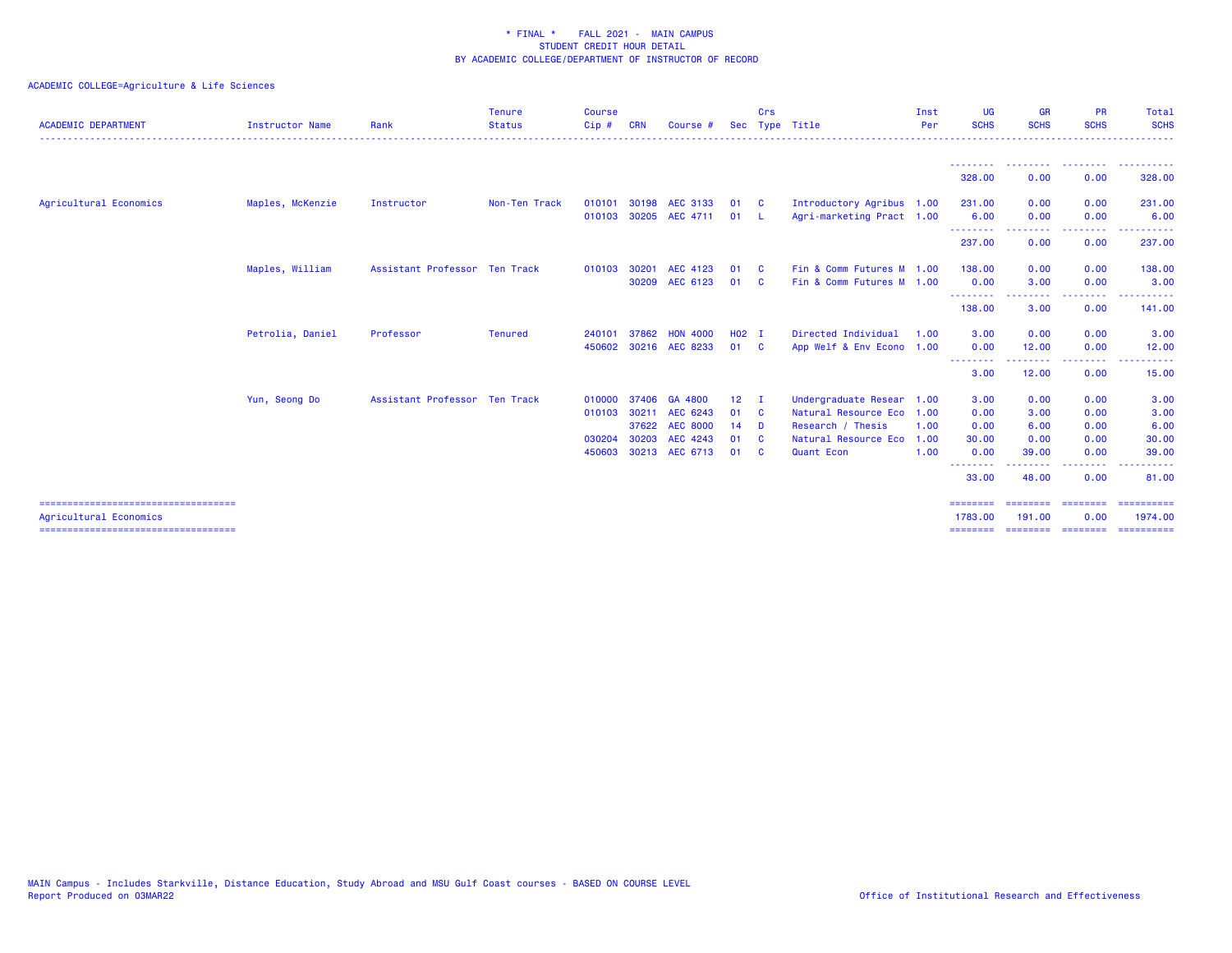| <b>ACADEMIC DEPARTMENT</b> | <b>Instructor Name</b> | Rank                                             | <b>Tenure</b><br><b>Status</b> | <b>Course</b><br>Cip# | <b>CRN</b> |                 |                 | Crs          | Sec Type Title            | Inst<br>Per | <b>UG</b><br><b>SCHS</b>                            | <b>GR</b><br><b>SCHS</b> | PR<br><b>SCHS</b> | Total<br><b>SCHS</b>                                                                                                                                 |
|----------------------------|------------------------|--------------------------------------------------|--------------------------------|-----------------------|------------|-----------------|-----------------|--------------|---------------------------|-------------|-----------------------------------------------------|--------------------------|-------------------|------------------------------------------------------------------------------------------------------------------------------------------------------|
|                            |                        |                                                  | <u>.</u>                       |                       |            | Course #        |                 |              |                           |             |                                                     |                          | .                 | $\frac{1}{2} \left( \frac{1}{2} \right) \left( \frac{1}{2} \right) \left( \frac{1}{2} \right) \left( \frac{1}{2} \right) \left( \frac{1}{2} \right)$ |
| Animal Dairy Science       | Carroll, Erica         | Instructor                                       | Non-Ten Track                  | 010101                | 30146      | ADS 4420        | 03              | Æ            | ADS Internship            | 1.00        | 22.00                                               | 0.00                     | 0.00              | 22.00                                                                                                                                                |
|                            |                        |                                                  |                                | 010507                | 34525      | ADS 2313        | 501             | B            | Behavior & Training       | 1.00        | 93.00                                               | 0.00                     | 0.00              | 93.00                                                                                                                                                |
|                            |                        |                                                  |                                | 010901                | 30108      | ADS 1111        | 01              | C            | Orientation to ADS        | 0.50        | 70.50                                               | 0.00                     | 0.00              | 70.50                                                                                                                                                |
|                            |                        |                                                  |                                |                       | 34524      | <b>ADS 2202</b> | 501 L           |              | Companion Animal Eva      | 1.00        | 66.00                                               | 0.00                     | 0.00              | 66.00                                                                                                                                                |
|                            |                        |                                                  |                                | 010904                | 34526      | ADS 3413        | 501             | <b>C</b>     | Companion Animal Nut      | 1.00        | 75.00                                               | 0.00                     | 0.00              | 75.00                                                                                                                                                |
|                            |                        |                                                  |                                | 010906                | 30130      | ADS 3312        | 01              | -L           | Livestock Mgt Prac        | 0.50        | 20.00                                               | 0.00                     | 0.00              | 20.00                                                                                                                                                |
|                            |                        |                                                  |                                |                       |            |                 |                 |              |                           |             | .<br>346.50                                         | 22222<br>0.00            | 22222<br>0.00     | .<br>346.50                                                                                                                                          |
|                            | Cavinder, Clay         | Professor                                        | <b>Tenured</b>                 | 010101                | 30147      | ADS 4420        | 04              | E            | ADS Internship            | 1.00        | 9.00                                                | 0.00                     | 0.00              | 9.00                                                                                                                                                 |
|                            |                        |                                                  |                                | 010301                | 35693      | <b>ADS 3003</b> | 01              | -L.          | Horse Sales and Mark      | 1.00        | 15.00                                               | 0.00                     | 0.00              | 15.00                                                                                                                                                |
|                            |                        |                                                  |                                | 010507                | 30116      | ADS 1132        | 01              | $\mathbf{C}$ | Intro to Horsemanshi      | 1.00        | 38.00                                               | 0.00                     | 0.00              | 38.00                                                                                                                                                |
|                            |                        |                                                  |                                |                       | 30117      | ADS 1132        | 02              | К            | Intro to Horsemanshi      | 1.00        | 0.00                                                | 0.00                     | 0.00              | 0.00                                                                                                                                                 |
|                            |                        |                                                  |                                |                       | 30118      | ADS 1132        | 03              | K            | Intro to Horsemanshi      | 1.00        | 0.00                                                | 0.00                     | 0.00              | 0.00                                                                                                                                                 |
|                            |                        |                                                  |                                | 010901                | 36504      | <b>ADS 9000</b> | 01              | D            | Research/Diss             | 1.00        | 0.00                                                | 3.00                     | 0.00              | 3.00                                                                                                                                                 |
|                            |                        |                                                  |                                | 010904                | 30191      | ADS 8111        | 01              | <b>S</b>     | Animal and Dairy Sci      | 1.00        | 0.00                                                | 13.00                    | 0.00              | 13.00                                                                                                                                                |
|                            |                        |                                                  |                                | 010999                | 30174      | ADS 4520        | 02              | Ε            | Livestock Extension       | 1.00        | 2.00                                                | 0.00                     | 0.00              | 2.00                                                                                                                                                 |
|                            |                        |                                                  |                                | 260707                |            | 33784 PHY 8811  | 01              | <b>S</b>     | Animal Phys Seminar       | 1.00        | 0.00                                                | 2.00                     | 0.00              | 2.00                                                                                                                                                 |
|                            |                        |                                                  |                                |                       |            |                 |                 |              |                           |             | <b><i><u><u> - - - - - - -</u></u></i></b><br>64.00 | د د د د د<br>18.00       | .<br>0.00         | $\frac{1}{2} \left( \frac{1}{2} \right) \left( \frac{1}{2} \right) \left( \frac{1}{2} \right) \left( \frac{1}{2} \right)$<br>82.00                   |
|                            |                        | Devost-Burnett, Derr Associate Professor Tenured |                                | 010000                | 32460      | GA 4101         | 01              | <b>C</b>     | MANRRS Leadership De      | 0.45        | 8.10                                                | 0.00                     | 0.00              | 8.10                                                                                                                                                 |
|                            |                        |                                                  |                                |                       | 32494      | GA 6101         | 01              | C            | MANRRS Leadership De      | 0.10        | 0.00                                                | 0.10                     | 0.00              | 0.10                                                                                                                                                 |
|                            |                        |                                                  |                                |                       | 37398      | GA 4800         | 04              | $\mathbf{I}$ | Undergraduate Resear 1.00 |             | 1.00                                                | 0.00                     | 0.00              | 1.00                                                                                                                                                 |
|                            |                        |                                                  |                                | 010101                | 30145      | ADS 4420        | 02              | E            | ADS Internship            | 1.00        | 3.00                                                | 0.00                     | 0.00              | 3.00                                                                                                                                                 |
|                            |                        |                                                  |                                | 010401                | 35402      | ADS 3311        | 01              | L            | Meat Processing Labo      | 1.00        | 13.00                                               | 0.00                     | 0.00              | 13.00                                                                                                                                                |
|                            |                        |                                                  |                                |                       | 35404      | ADS 3311        | 02              | -L.          | Meat Processing Labo      | 1.00        | 6.00                                                | 0.00                     | 0.00              | 6.00                                                                                                                                                 |
|                            |                        |                                                  |                                |                       | 35406      | ADS 3311        | 03              | -L           | Meat Processing Labo      | 1.00        | 4.00                                                | 0.00                     | 0.00              | 4.00                                                                                                                                                 |
|                            |                        |                                                  |                                |                       | 35408      | ADS 3311        | 04              | <b>L</b>     | Meat Processing Labo      | 1.00        | 9.00                                                | 0.00                     | 0.00              | 9.00                                                                                                                                                 |
|                            |                        |                                                  |                                | 010901                | 30126      | ADS 3214        | 01              | C            | Growth & Development      | 1.00        | 72.00                                               | 0.00                     | 0.00              | 72.00                                                                                                                                                |
|                            |                        |                                                  |                                |                       | 30127      | ADS 3214        | 02              | K            | Growth & Development 1.00 |             | 0.00                                                | 0.00                     | 0.00              | 0.00                                                                                                                                                 |
|                            |                        |                                                  |                                |                       | 30128      | ADS 3214        | <b>HO1</b>      | $\mathbf{C}$ | Growth & Development 1.00 |             | 16.00                                               | 0.00                     | 0.00              | 16.00                                                                                                                                                |
|                            |                        |                                                  |                                |                       | 36487      | <b>ADS 8000</b> | 02              | D            | Research/Thesis           | 1.00        | 0.00                                                | 16.00                    | 0.00              | 16.00                                                                                                                                                |
|                            |                        |                                                  |                                |                       | 37169      | ADS 4990        | 01              | B            | Special Topic In ADS 0.50 |             | 28.00                                               | 0.00                     | 0.00              | 28.00                                                                                                                                                |
|                            |                        |                                                  |                                |                       | 37897      | ADS 6990        | 01              | B            | Special Topic In ADS      | 1.00        | 0.00                                                | 4.00                     | 0.00              | 4.00                                                                                                                                                 |
|                            |                        |                                                  |                                | 010999                | 30106      | ADS 1001        | F <sub>01</sub> | $\mathbf{C}$ | First Year Seminar        | 0.50        | 8.50                                                | 0.00                     | 0.00              | 8.50                                                                                                                                                 |
|                            |                        |                                                  |                                | 190501                | 32322      | <b>FNH 1001</b> | F01 C           |              | First Year Seminar        | 0.01        | 0.17<br>.                                           | 0.00<br>.                | 0.00<br>والمحامر  | 0.17                                                                                                                                                 |
|                            |                        |                                                  |                                |                       |            |                 |                 |              |                           |             | 168.77                                              | 20.10                    | 0.00              | 188.87                                                                                                                                               |
|                            | Dinh, Thu              | Associate Professor Tenured                      |                                | 010000                | 37399      | GA 4800         | 05              | - I          | Undergraduate Resear 1.00 |             | 6.00                                                | 0.00                     | 0.00              | 6.00                                                                                                                                                 |
|                            |                        |                                                  |                                | 010101                | 30149      | ADS 4420        | 06              | Ε            | ADS Internship            | 1.00        | 3.00                                                | 0.00                     | 0.00              | 3.00                                                                                                                                                 |
|                            |                        |                                                  |                                | 010401                | 35399      | <b>FNH 3313</b> | 01              | <b>C</b>     | Intro to Meat Scienc      | 1.00        | 9.00                                                | 0.00                     | 0.00              | 9.00                                                                                                                                                 |
|                            |                        |                                                  |                                |                       | 35400      | ADS 3313        | 01              | C            | Intro To Meat Scienc      | 1.00        | 132.00                                              | 0.00                     | 0.00              | 132.00                                                                                                                                               |
|                            |                        |                                                  |                                | 010901                | 36506      | <b>ADS 9000</b> | 03              | D            | Research/Diss             | 1.00        | 0.00                                                | 5.00                     | 0.00              | 5.00                                                                                                                                                 |
|                            |                        |                                                  |                                | 010999                | 30106      | ADS 1001        | F01 C           |              | First Year Seminar        | 0.50        | 8.50<br><b><i><u><u> - - - - - - -</u></u></i></b>  | 0.00<br>.                | 0.00<br>22222     | 8.50<br>.                                                                                                                                            |
|                            |                        |                                                  |                                |                       |            |                 |                 |              |                           |             | 158.50                                              | 5.00                     | 0.00              | 163.50                                                                                                                                               |
|                            | Glenn, Ashley          | Non-Faculty                                      | Not Applicable                 | 010101                | 37661      | <b>ADS 4000</b> | 02              | п            | Directed Indiv Study      | 1.00        | 1.00                                                | 0.00                     | 0.00              | 1.00                                                                                                                                                 |
|                            |                        |                                                  |                                |                       | 37969      | <b>ADS 4000</b> | 04              | п.           | Directed Indiv Study      | 1.00        | 1.00                                                | 0.00                     | 0.00              | 1.00                                                                                                                                                 |
|                            |                        |                                                  |                                |                       |            |                 |                 |              |                           |             | <b><i><u><u><b>Little Little</b></u></u></i></b>    | 22222                    | 22222             | والمستحيل                                                                                                                                            |
|                            |                        |                                                  |                                |                       |            |                 |                 |              |                           |             | 2.00                                                | 0.00                     | 0.00              | 2.00                                                                                                                                                 |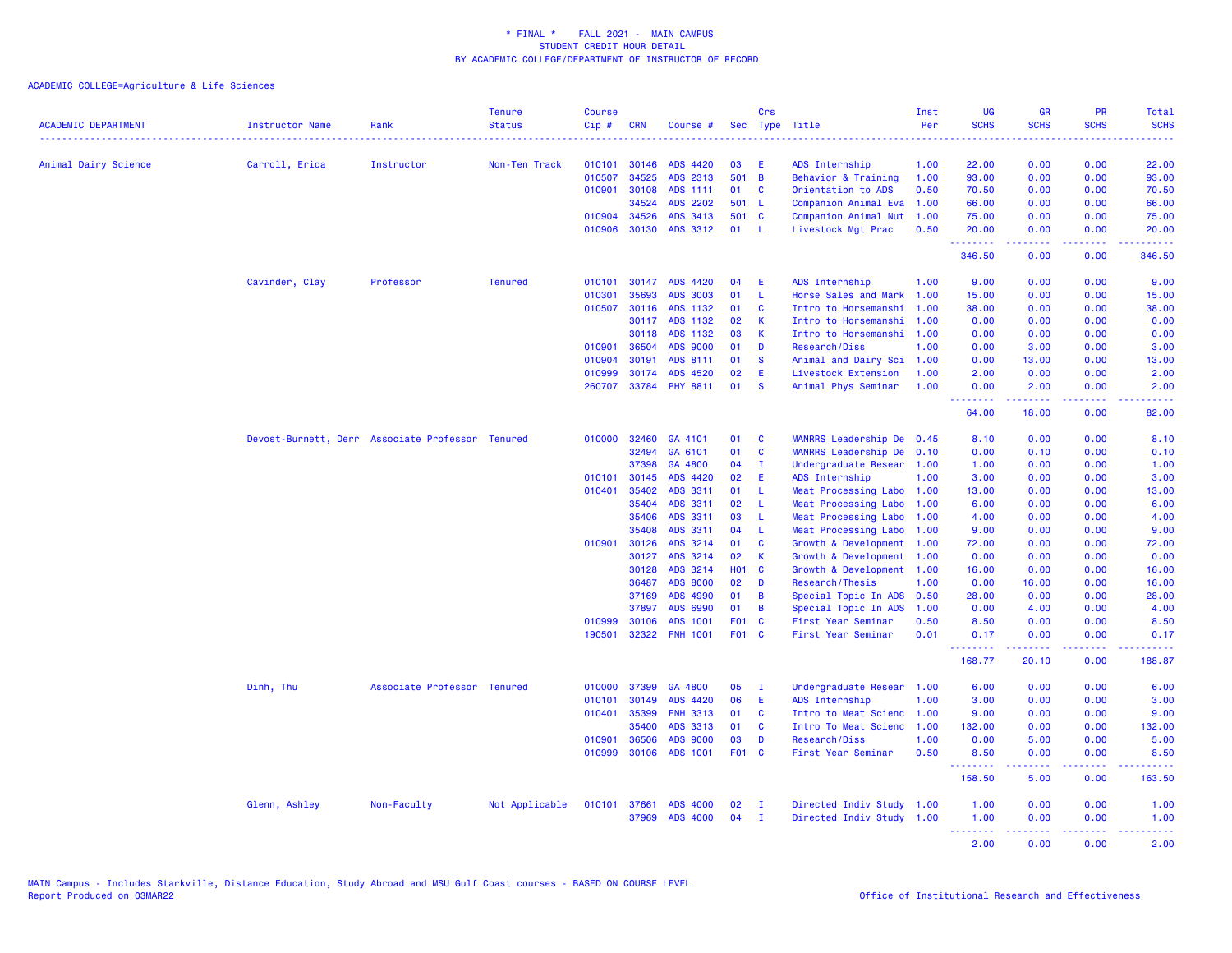| <b>ACADEMIC DEPARTMENT</b> | <b>Instructor Name</b> | Rank                              | <b>Tenure</b><br><b>Status</b> | <b>Course</b><br>Cip# | <b>CRN</b>     | Course #             |                 | Crs            | Sec Type Title                                    | Inst<br>Per | <b>UG</b><br><b>SCHS</b> | <b>GR</b><br><b>SCHS</b>                                                                                                                                     | <b>PR</b><br><b>SCHS</b>                                                                                                          | Total<br><b>SCHS</b><br>.                                                                                                                                      |
|----------------------------|------------------------|-----------------------------------|--------------------------------|-----------------------|----------------|----------------------|-----------------|----------------|---------------------------------------------------|-------------|--------------------------|--------------------------------------------------------------------------------------------------------------------------------------------------------------|-----------------------------------------------------------------------------------------------------------------------------------|----------------------------------------------------------------------------------------------------------------------------------------------------------------|
| Animal Dairy Science       | Graves, Jessica        | Instructor                        | Non-Ten Track                  | 010000                | 32457          | GA 1111              | 01              | <b>C</b>       | Survey of Agricultur 0.25                         |             | 4.25                     | 0.00                                                                                                                                                         | 0.00                                                                                                                              | 4.25                                                                                                                                                           |
|                            |                        |                                   |                                | 010701                | 35727          | GA 2103              | 01              | $\mathbf{C}$   | International Ag Sys 1.00                         |             | 15.00                    | 0.00                                                                                                                                                         | 0.00                                                                                                                              | 15.00                                                                                                                                                          |
|                            |                        |                                   |                                |                       | 35728          | <b>AELC 2103</b>     | 01              | $\mathbf{C}$   | International Ag Sys 1.00                         |             | 45.00                    | 0.00                                                                                                                                                         | 0.00                                                                                                                              | 45.00                                                                                                                                                          |
|                            |                        |                                   |                                |                       | 010901 37169   | ADS 4990             | 01              | $\overline{B}$ | Special Topic In ADS 0.50                         |             | 28.00<br>.               | 0.00<br>د د د د                                                                                                                                              | 0.00                                                                                                                              | 28.00                                                                                                                                                          |
|                            |                        |                                   |                                |                       |                |                      |                 |                |                                                   |             | 92.25                    | 0.00                                                                                                                                                         | 0.00                                                                                                                              | 92.25                                                                                                                                                          |
|                            | Harvey, Kelsey         | Assistant Professor Ten Track     |                                |                       | 010901 30139   | ADS 4221             | 01              | <b>S</b>       | Capstone in Animal & 0.50                         |             | 15.50                    | 0.00                                                                                                                                                         | 0.00                                                                                                                              | 15.50                                                                                                                                                          |
|                            |                        |                                   |                                |                       | 36489          | <b>ADS 8000</b>      | 04              | D              | Research/Thesis                                   | 1.00        | 0.00<br>.                | 1.00<br>.                                                                                                                                                    | 0.00                                                                                                                              | 1.00                                                                                                                                                           |
|                            |                        |                                   |                                |                       |                |                      |                 |                |                                                   |             | 15.50                    | 1.00                                                                                                                                                         | 0.00                                                                                                                              | 16.50                                                                                                                                                          |
|                            | Karisch, Brandi        | Extension Assoc Pro Non-Ten Track |                                | 010101                | 37566          | ADS 4420             | 12 <sub>2</sub> | -E             | ADS Internship                                    | 1.00        | 10.00                    | 0.00                                                                                                                                                         | 0.00                                                                                                                              | 10.00                                                                                                                                                          |
|                            |                        |                                   |                                | 010901                | 36037          | ADS 3212             | 01              | -L             | Livestock Eval                                    | 1.00        | 68.00                    | 0.00                                                                                                                                                         | 0.00                                                                                                                              | 68.00                                                                                                                                                          |
|                            |                        |                                   |                                |                       | 37822          | <b>ADS 7000</b>      | 506 I           |                | Directed Indiv Study                              | 1.00        | 0.00<br>.                | 1.00<br>.                                                                                                                                                    | 0.00                                                                                                                              | 1.00<br>.                                                                                                                                                      |
|                            |                        |                                   |                                |                       |                |                      |                 |                |                                                   |             | 78.00                    | 1.00                                                                                                                                                         | 0.00                                                                                                                              | 79.00                                                                                                                                                          |
|                            | Larson, Jamie          | Professor                         | <b>Tenured</b>                 | 010901                | 30109          | ADS 1113             | 01              | <b>C</b>       | Animal Science                                    | 1.00        | 585.00                   | 0.00                                                                                                                                                         | 0.00                                                                                                                              | 585.00                                                                                                                                                         |
|                            |                        |                                   |                                |                       | 36492          | <b>ADS 8000</b>      | 07              | D              | Research/Thesis                                   | 1.00        | 0.00                     | 14.00                                                                                                                                                        | 0.00                                                                                                                              | 14.00                                                                                                                                                          |
|                            |                        |                                   |                                |                       | 37608          | <b>ADS 7000</b>      | 502 I           |                | Directed Indiv Study                              | 1.00        | 0.00                     | 1.00                                                                                                                                                         | 0.00                                                                                                                              | 1.00                                                                                                                                                           |
|                            |                        |                                   |                                |                       | 260707 30177   | ADS 4611             | 01              | - 1            | Prac In Phy & Repro                               | 1.00        | 23.00                    | 0.00                                                                                                                                                         | 0.00                                                                                                                              | 23.00                                                                                                                                                          |
|                            |                        |                                   |                                |                       | 30178          | ADS 4611             | 02              | - L            | Prac In Phy & Repro                               | 1.00        | 23.00                    | 0.00                                                                                                                                                         | 0.00                                                                                                                              | 23.00                                                                                                                                                          |
|                            |                        |                                   |                                |                       | 30179          | ADS 4613             | 01              | $\mathbf{C}$   | Physiology Of Repro                               | 1.00        | 162.00                   | 0.00                                                                                                                                                         | 0.00                                                                                                                              | 162.00                                                                                                                                                         |
|                            |                        |                                   |                                |                       | 30188          | ADS 6611             | 01              | -L             | Prac In Phy & Repro                               | 1.00        | 0.00                     | 1.00                                                                                                                                                         | 0.00                                                                                                                              | 1.00                                                                                                                                                           |
|                            |                        |                                   |                                |                       | 30190          | ADS 6613             | 01              | <b>C</b>       | Physiology Of Repro                               | 1.00        | 0.00<br><u>.</u>         | 6.00<br>$\frac{1}{2} \left( \frac{1}{2} \right) \left( \frac{1}{2} \right) \left( \frac{1}{2} \right) \left( \frac{1}{2} \right) \left( \frac{1}{2} \right)$ | 0.00<br>$\frac{1}{2} \left( \frac{1}{2} \right) \left( \frac{1}{2} \right) \left( \frac{1}{2} \right) \left( \frac{1}{2} \right)$ | 6.00<br>.                                                                                                                                                      |
|                            |                        |                                   |                                |                       |                |                      |                 |                |                                                   |             | 793.00                   | 22.00                                                                                                                                                        | 0.00                                                                                                                              | 815.00                                                                                                                                                         |
|                            | Lemley, Caleb          | Associate Professor Tenured       |                                | 010000                | 37400          | GA 4800              | 07              | $\mathbf{I}$   | Undergraduate Resear 1.00                         |             | 3.00                     | 0.00                                                                                                                                                         | 0.00                                                                                                                              | 3.00                                                                                                                                                           |
|                            |                        |                                   |                                | 010901                | 34527          | ADS 4553             | 501 C           |                | Current Literature i 1.00                         |             | 18.00                    | 0.00                                                                                                                                                         | 0.00                                                                                                                              | 18.00                                                                                                                                                          |
|                            |                        |                                   |                                |                       | 34528          | ADS 6553             | 501 C           |                | Current Literature i 1.00                         |             | 0.00                     | 21.00                                                                                                                                                        | 0.00                                                                                                                              | 21.00                                                                                                                                                          |
|                            |                        |                                   |                                |                       | 35689          | ADS 4553             | 01              | <b>C</b>       | Current Literature i 1.00                         |             | 33.00                    | 0.00                                                                                                                                                         | 0.00                                                                                                                              | 33.00                                                                                                                                                          |
|                            |                        |                                   |                                |                       | 35690          | ADS 6553             | 01              | $\mathbf{C}$   | Current Literature i 1.00                         |             | 0.00                     | 18.00                                                                                                                                                        | 0.00                                                                                                                              | 18.00                                                                                                                                                          |
|                            |                        |                                   |                                |                       | 36493          | <b>ADS 8000</b>      | 08              | D              | Research/Thesis                                   | 1.00        | 0.00                     | 11.00                                                                                                                                                        | 0.00                                                                                                                              | 11.00                                                                                                                                                          |
|                            |                        |                                   |                                |                       | 36511          | ADS 9000             | 08              | D              | Research/Diss                                     | 1.00        | 0.00                     | 11.00                                                                                                                                                        | 0.00                                                                                                                              | 11.00                                                                                                                                                          |
|                            |                        |                                   |                                | 010903                | 36031          | ADS 3013             | 01              | $\mathbf{C}$   | Anatomy and Physiolo 0.50                         |             | 142.50                   | 0.00                                                                                                                                                         | 0.00                                                                                                                              | 142.50                                                                                                                                                         |
|                            |                        |                                   |                                |                       | 36034          | ADS 3031             | 01              | - L            | Anatomy & Physiology                              | 0.05        | 1.10                     | 0.00                                                                                                                                                         | 0.00                                                                                                                              | 1.10                                                                                                                                                           |
|                            |                        |                                   |                                |                       | 36035          | ADS 3031             | 02              | - L            | Anatomy & Physiology                              | 0.05        | 1.00                     | 0.00                                                                                                                                                         | 0.00                                                                                                                              | 1.00                                                                                                                                                           |
|                            |                        |                                   |                                |                       | 36036<br>36051 | ADS 3031<br>ADS 3031 | 04<br>03        | - L<br>- L     | Anatomy & Physiology<br>Anatomy & Physiology 0.05 | 0.05        | 0.90<br>1.20             | 0.00<br>0.00                                                                                                                                                 | 0.00<br>0.00                                                                                                                      | 0.90<br>1.20                                                                                                                                                   |
|                            |                        |                                   |                                |                       |                |                      |                 |                |                                                   |             | .<br>200.70              | .<br>61.00                                                                                                                                                   | .<br>0.00                                                                                                                         | $\frac{1}{2} \left( \frac{1}{2} \right) \left( \frac{1}{2} \right) \left( \frac{1}{2} \right) \left( \frac{1}{2} \right) \left( \frac{1}{2} \right)$<br>261.70 |
|                            |                        |                                   |                                |                       |                |                      |                 |                |                                                   |             |                          |                                                                                                                                                              |                                                                                                                                   |                                                                                                                                                                |
|                            | Liao, Shengfa          | Associate Professor Tenured       |                                | 010000                | 37401          | GA 4800              | 08              | $\mathbf I$    | Undergraduate Resear 1.00                         |             | 2.00                     | 0.00                                                                                                                                                         | 0.00                                                                                                                              | 2.00                                                                                                                                                           |
|                            |                        |                                   |                                | 010904                | 35688          | ADS 8162             | 01              | <b>C</b>       | Monogastric Nutritio 1.00                         |             | 0.00                     | 6.00                                                                                                                                                         | 0.00                                                                                                                              | 6.00                                                                                                                                                           |
|                            |                        |                                   |                                | 010999                | 30167          | <b>ADS 4440</b>      | 09              | -E             | Research Exp Pract                                | 1.00        | 1.00<br>.                | 0.00<br>.                                                                                                                                                    | 0.00<br>$\frac{1}{2} \left( \frac{1}{2} \right) \left( \frac{1}{2} \right) \left( \frac{1}{2} \right) \left( \frac{1}{2} \right)$ | 1.00                                                                                                                                                           |
|                            |                        |                                   |                                |                       |                |                      |                 |                |                                                   |             | 3.00                     | 6.00                                                                                                                                                         | 0.00                                                                                                                              | 9.00                                                                                                                                                           |
|                            | Memili, Erdogan        | Professor                         | <b>Tenured</b>                 | 010000                | 37402          | GA 4800              | 09              | $\mathbf I$    | Undergraduate Resear 1.00                         |             | 2.00                     | 0.00                                                                                                                                                         | 0.00                                                                                                                              | 2.00                                                                                                                                                           |
|                            |                        |                                   |                                | 010101                | 37737          | <b>ADS 4000</b>      | 03              | $\mathbf{I}$   | Directed Indiv Study 1.00                         |             | 1.00                     | 0.00                                                                                                                                                         | 0.00                                                                                                                              | 1.00                                                                                                                                                           |
|                            |                        |                                   |                                |                       | 010302 30135   | ADS 4211             | 02              | -L             | Goat and Sheep Produ 1.00                         |             | 10.00                    | 0.00                                                                                                                                                         | 0.00                                                                                                                              | 10.00                                                                                                                                                          |
|                            |                        |                                   |                                |                       | 30140          | ADS 4223             | 01              | $\mathbf{c}$   | Goat and Sheep Produ 1.00                         |             | 36.00                    | 0.00                                                                                                                                                         | 0.00                                                                                                                              | 36.00                                                                                                                                                          |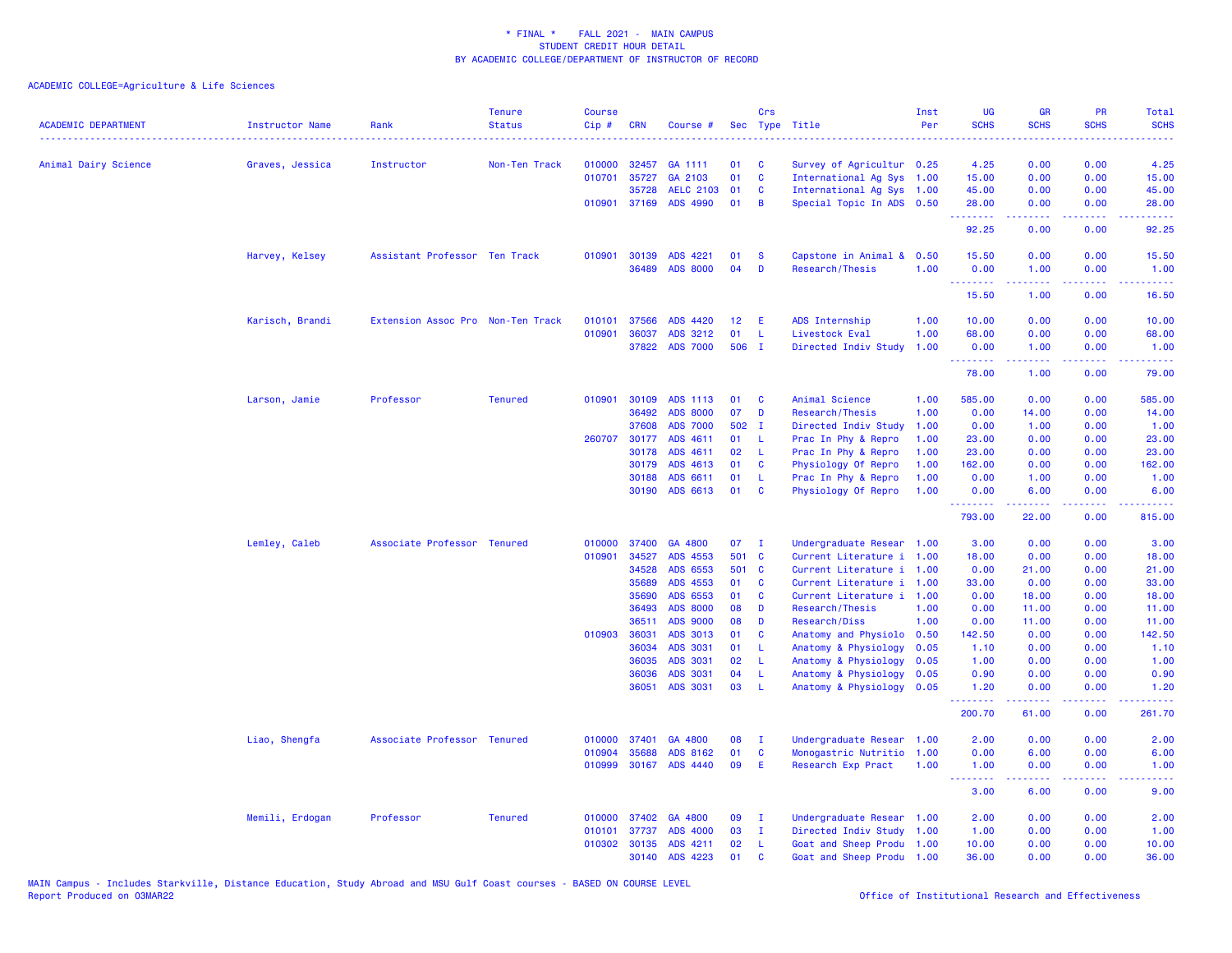| <b>ACADEMIC DEPARTMENT</b> | <b>Instructor Name</b> | Rank                                                   | <b>Tenure</b><br><b>Status</b> | <b>Course</b><br>$Cip \#$ | <b>CRN</b>                   | Course #                   |                       | Crs              | Sec Type Title                                    | Inst<br>Per  | UG<br><b>SCHS</b>       | <b>GR</b><br><b>SCHS</b> | <b>PR</b><br><b>SCHS</b>                                                                       | Total<br><b>SCHS</b>        |
|----------------------------|------------------------|--------------------------------------------------------|--------------------------------|---------------------------|------------------------------|----------------------------|-----------------------|------------------|---------------------------------------------------|--------------|-------------------------|--------------------------|------------------------------------------------------------------------------------------------|-----------------------------|
|                            |                        |                                                        |                                |                           |                              |                            |                       |                  |                                                   |              | .                       |                          |                                                                                                |                             |
|                            |                        |                                                        |                                |                           |                              |                            |                       |                  |                                                   |              | 49.00                   | 0.00                     | 0.00                                                                                           | 49.00                       |
| Animal Dairy Science       | Messman, Riley         | Grad Research Assis Not Applicable                     |                                | 010903 36034              | 36035                        | ADS 3031<br>ADS 3031       | 01<br>02              | -L<br>-L         | Anatomy & Physiology 0.95<br>Anatomy & Physiology | 0.95         | 20.90<br>19.00          | 0.00<br>0.00             | 0.00<br>0.00                                                                                   | 20.90<br>19.00              |
|                            |                        |                                                        |                                |                           |                              |                            |                       |                  |                                                   |              | د د د د د               |                          |                                                                                                |                             |
|                            |                        |                                                        |                                |                           |                              |                            |                       |                  |                                                   |              | 39.90                   | 0.00                     | 0.00                                                                                           | 39.90                       |
|                            |                        | Nguekam Feugang, Jea Research Assoc Prof Non-Ten Track |                                | 010000<br>010901          | 37404<br>36496               | GA 4800<br><b>ADS 8000</b> | 06<br>11 <sub>1</sub> | $\mathbf I$<br>D | Undergraduate Resear<br>Research/Thesis           | 1.00<br>1.00 | 3.00<br>0.00            | 0.00<br>3.00             | 0.00<br>0.00                                                                                   | 3.00<br>3.00                |
|                            |                        |                                                        |                                |                           |                              |                            |                       |                  |                                                   |              | .                       | د د د د                  | $\frac{1}{2} \left( \frac{1}{2} \right) \left( \frac{1}{2} \right) \left( \frac{1}{2} \right)$ | ----                        |
|                            |                        |                                                        |                                |                           |                              |                            |                       |                  |                                                   |              | 3.00                    | 3.00                     | 0.00                                                                                           | 6.00                        |
|                            | Nicodemus, Molly       | Associate Professor Tenured                            |                                |                           | 010000 30107                 | ADS 1013                   | 01                    | <b>C</b>         | Animal Agriculture & 0.50                         |              | 136.50                  | 0.00                     | 0.00                                                                                           | 136.50                      |
|                            |                        |                                                        |                                |                           | 33785                        | PO 1013                    | 01                    | C                | Animal Agriculture & 0.50                         |              | 10.50                   | 0.00                     | 0.00                                                                                           | 10.50                       |
|                            |                        |                                                        |                                |                           | 010101 30154                 | ADS 4420                   | 11 <sub>1</sub>       | E                | ADS Internship                                    | 1.00         | 3.00                    | 0.00                     | 0.00                                                                                           | 3.00                        |
|                            |                        |                                                        |                                | 010507                    | 30143                        | ADS 4333                   | 01                    | C                | Equine Exercise Phy                               | 1.00         | 45.00                   | 0.00                     | 0.00                                                                                           | 45.00                       |
|                            |                        |                                                        |                                | 010901                    | 30119                        | ADS 2111                   | 01<br>01              | <b>C</b><br>C    | ADS Career Planning                               | 1.00         | 91.00                   | 0.00                     | 0.00<br>0.00                                                                                   | 91.00                       |
|                            |                        |                                                        |                                |                           | 260706 30187<br>512313 30129 | ADS 6333<br>ADS 3233       | C01 B                 |                  | Equine Exercise Phy<br>Equine Assisted Ther       | 1.00<br>1.00 | 0.00<br>33.00           | 6.00<br>0.00             | 0.00                                                                                           | 6.00<br>33.00               |
|                            |                        |                                                        |                                |                           | 35691                        | ADS 3233                   | $CO2$ B               |                  | Equine Assisted Ther                              | 1.00         | 27.00                   | 0.00                     | 0.00                                                                                           | 27.00                       |
|                            |                        |                                                        |                                |                           |                              |                            |                       |                  |                                                   |              | .<br>346.00             | .<br>6.00                | $  -$<br>0.00                                                                                  | .<br>352.00                 |
|                            |                        |                                                        |                                |                           |                              |                            |                       |                  |                                                   |              |                         |                          |                                                                                                |                             |
|                            | Parish, Jane           | Professor                                              | <b>Tenured</b>                 |                           | 010901 30139                 | ADS 4221<br>36515 ADS 9000 | 01<br>12 <sub>2</sub> | <b>S</b><br>D    | Capstone in Animal &<br>Research/Diss             | 0.50<br>1.00 | 15.50<br>0.00           | 0.00<br>1.00             | 0.00<br>0.00                                                                                   | 15.50<br>1.00               |
|                            |                        |                                                        |                                |                           |                              |                            |                       |                  |                                                   |              | <u> - - - - - - - -</u> |                          | والمحامر                                                                                       | $\sim$ $\sim$ $\sim$ $\sim$ |
|                            |                        |                                                        |                                |                           |                              |                            |                       |                  |                                                   |              | 15.50                   | 1.00                     | 0.00                                                                                           | 16.50                       |
|                            |                        | Rios de Alvarez, Ley Extension Assist Pr Non-Ten Track |                                |                           |                              | 010901 36499 ADS 8000      | 14                    | D                | Research/Thesis                                   | 1.00         | 0.00<br>.               | 1.00<br>.                | 0.00<br>$\sim$ $\sim$ $\sim$ $\sim$                                                            | 1.00<br>.                   |
|                            |                        |                                                        |                                |                           |                              |                            |                       |                  |                                                   |              | 0.00                    | 1.00                     | 0.00                                                                                           | 1.00                        |
|                            | Rude, Brian            | Professor                                              | <b>Tenured</b>                 | 010901                    | 30108                        | ADS 1111                   | 01                    | C                | Orientation to ADS                                | 0.50         | 70.50                   | 0.00                     | 0.00                                                                                           | 70.50                       |
|                            |                        |                                                        |                                |                           | 30134                        | ADS 4114                   | 01                    | C                | Animal Nutrition                                  | 1.00         | 368.00                  | 0.00                     | 0.00                                                                                           | 368.00                      |
|                            |                        |                                                        |                                |                           | 30180                        | ADS 6114                   | 01                    | C                | Animal Nutrition                                  | 1.00         | 0.00                    | 4.00                     | 0.00                                                                                           | 4.00                        |
|                            |                        |                                                        |                                |                           | 30182                        | ADS 6213                   | 01                    | B                | <b>Feeds and Feeding</b>                          | 1.00         | 0.00                    | 3.00                     | 0.00                                                                                           | 3.00                        |
|                            |                        |                                                        |                                |                           | 36500                        | <b>ADS 8000</b>            | 15 <sub>15</sub>      | D                | Research/Thesis                                   | 1.00         | 0.00                    | 2.00                     | 0.00                                                                                           | 2.00                        |
|                            |                        |                                                        |                                |                           | 36517                        | <b>ADS 9000</b>            | 14                    | D                | Research/Diss                                     | 1.00         | 0.00                    | 1.00                     | 0.00                                                                                           | 1.00                        |
|                            |                        |                                                        |                                |                           |                              | 010904 30137 ADS 4213      | 01                    | B                | <b>Feeds and Feeding</b>                          | 1.00         | 42.00<br>.              | 0.00<br>-----            | 0.00<br>.                                                                                      | 42.00<br>.                  |
|                            |                        |                                                        |                                |                           |                              |                            |                       |                  |                                                   |              | 480.50                  | 10.00                    | 0.00                                                                                           | 490.50                      |
|                            | Ryan, Peter            | Non-Faculty                                            | <b>Tenured</b>                 | 309999                    | 33568                        | <b>NSE 4200</b>            | 01                    | $\overline{A}$   | Natl Student Exchang                              | 1.00         | 30.00                   | 0.00                     | 0.00                                                                                           | 30.00                       |
|                            |                        |                                                        |                                |                           | 33569                        | <b>NSE 4200</b>            | 02                    | <b>A</b>         | Natl Student Exch.                                | 1.00         | 15.00<br>.              | 0.00                     | 0.00<br>$\sim$ $\sim$ $\sim$                                                                   | 15.00                       |
|                            |                        |                                                        |                                |                           |                              |                            |                       |                  |                                                   |              | 45.00                   | 0.00                     | 0.00                                                                                           | 45.00                       |
|                            | Smith, Trent           | Associate Professor Tenured                            |                                |                           | 010302 35694                 | ADS 4321                   | 01                    | L                | Beef Cattle Laborato                              | 1.00         | 7.00                    | 0.00                     | 0.00                                                                                           | 7.00                        |
|                            |                        |                                                        |                                |                           | 35703                        | ADS 6321                   | 01                    | L                | Beef Cattle Laborato                              | 1.00         | 0.00                    | 2.00                     | 0.00                                                                                           | 2.00                        |
|                            |                        |                                                        |                                |                           | 010901 30110                 | ADS 1121                   | 01                    | L                | Animal Science Labor                              | 1.00         | 22.00                   | 0.00                     | 0.00                                                                                           | 22.00                       |
|                            |                        |                                                        |                                |                           | 30111                        | ADS 1121                   | 02                    | -L               | Animal Science Labor                              | 1.00         | 22.00                   | 0.00                     | 0.00                                                                                           | 22.00                       |
|                            |                        |                                                        |                                |                           |                              | 30112 ADS 1121             | 03                    | L                | Animal Science Labor 1.00                         |              | 22.00                   | 0.00                     | 0.00                                                                                           | 22.00                       |
|                            |                        |                                                        |                                |                           |                              | 30113 ADS 1121             | 04                    |                  | Animal Science Labor 1.00                         |              | 24.00                   | 0.00                     | 0.00                                                                                           | 24.00                       |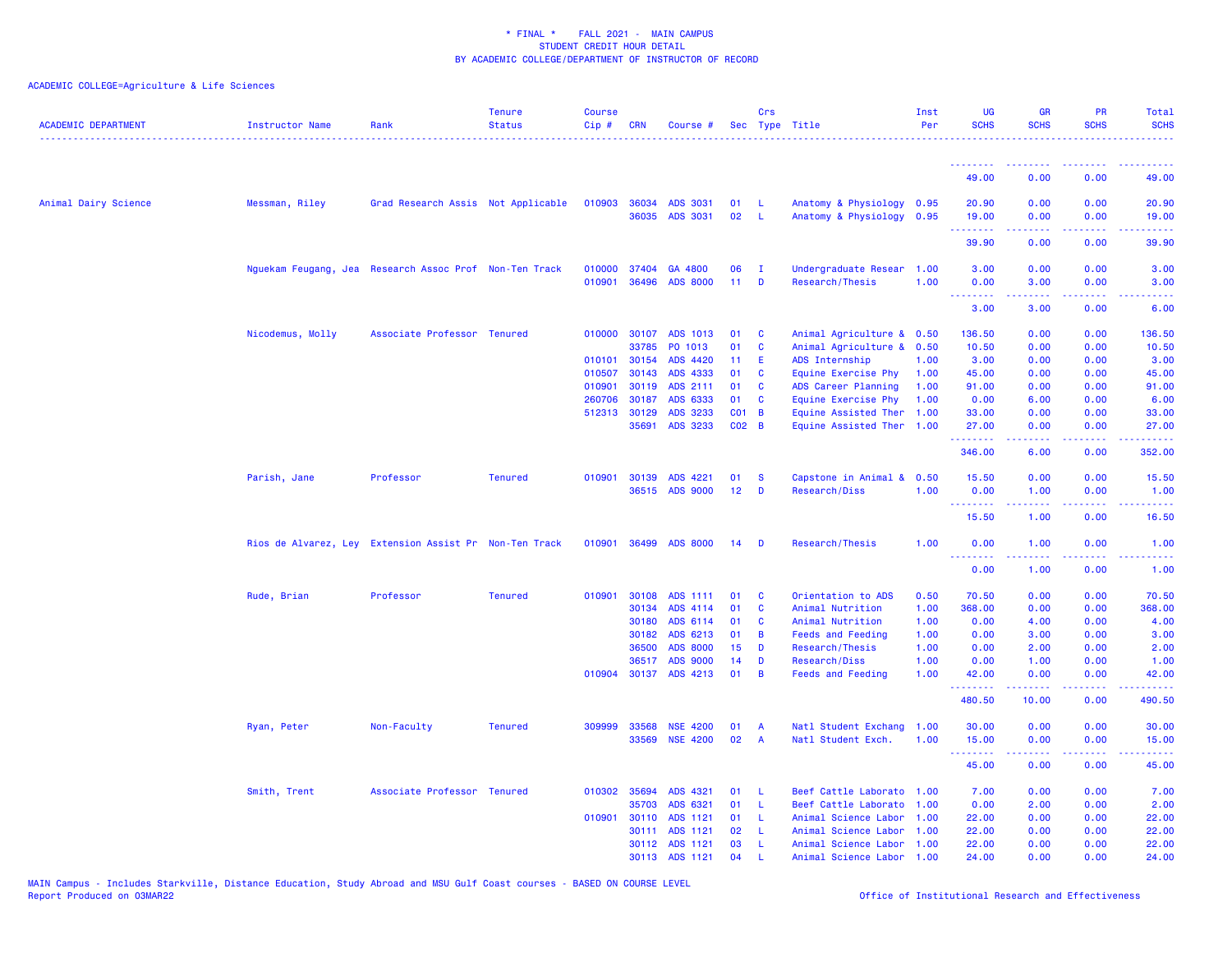| <b>ACADEMIC DEPARTMENT</b> | <b>Instructor Name</b> | Rank                               | <b>Tenure</b><br><b>Status</b> | <b>Course</b><br>$Cip$ # | <b>CRN</b> | Course #        | <b>Sec</b>      | Crs            | Type Title                | Inst<br>Per | <b>UG</b><br><b>SCHS</b>                              | <b>GR</b><br><b>SCHS</b> | <b>PR</b><br><b>SCHS</b>                                                                               | Total<br><b>SCHS</b>      |
|----------------------------|------------------------|------------------------------------|--------------------------------|--------------------------|------------|-----------------|-----------------|----------------|---------------------------|-------------|-------------------------------------------------------|--------------------------|--------------------------------------------------------------------------------------------------------|---------------------------|
|                            |                        |                                    |                                |                          |            |                 |                 |                |                           |             |                                                       |                          |                                                                                                        |                           |
| Animal Dairy Science       | Smith, Trent           | Associate Professor Tenured        |                                | 010901                   |            | 30114 ADS 1121  | 05              | - L            | Animal Science Labor 1.00 |             | 24.00                                                 | 0.00                     | 0.00                                                                                                   | 24.00                     |
|                            |                        |                                    |                                |                          |            | 30115 ADS 1121  | 06              | - 1.           | Animal Science Labor      | 1.00        | 14.00                                                 | 0.00                     | 0.00                                                                                                   | 14.00                     |
|                            |                        |                                    |                                |                          | 35695      | ADS 4323        | 01              | <b>C</b>       | Beef Cattle Science       | 1.00        | 24.00                                                 | 0.00                     | 0.00                                                                                                   | 24.00                     |
|                            |                        |                                    |                                |                          | 35704      | ADS 6323        | 01              | <b>C</b>       | Beef Cattle Science       | 1.00        | 0.00                                                  | 6.00                     | 0.00                                                                                                   | 6.00                      |
|                            |                        |                                    |                                |                          | 36501      | <b>ADS 8000</b> | 16              | <b>D</b>       | Research/Thesis           | 1.00        | 0.00                                                  | 4.00                     | 0.00                                                                                                   | 4.00                      |
|                            |                        |                                    |                                | 010999                   |            | 30171 ADS 4440  | 13              | E              | Research Exp Pract        | 1.00        | 1.00                                                  | 0.00                     | 0.00                                                                                                   | 1.00                      |
|                            |                        |                                    |                                |                          |            |                 |                 |                |                           |             | --------<br>160.00                                    | 12.00                    | $\frac{1}{2} \left( \frac{1}{2} \right) \left( \frac{1}{2} \right) \left( \frac{1}{2} \right)$<br>0.00 | 172.00                    |
|                            | Stone, Amanda          | Assistant Professor Ten Track      |                                | 010101                   | 30157      | ADS 4420        | 15              | - E            | ADS Internship            | 1.00        | 3.00                                                  | 0.00                     | 0.00                                                                                                   | 3.00                      |
|                            |                        |                                    |                                |                          | 37168      | <b>ADS 4000</b> | 01              | $\blacksquare$ | Directed Indiv Study      | 1.00        | 3.00                                                  | 0.00                     | 0.00                                                                                                   | 3.00                      |
|                            |                        |                                    |                                | 010901                   | 36502      | <b>ADS 8000</b> | 17 <sup>2</sup> | - D            | Research/Thesis           | 1.00        | 0.00                                                  | 2.00                     | 0.00                                                                                                   | 2.00                      |
|                            |                        |                                    |                                |                          | 37662      | <b>ADS 7000</b> | 503 I           |                | Directed Indiv Study 1.00 |             | 0.00                                                  | 3.00                     | 0.00                                                                                                   | 3.00                      |
|                            |                        |                                    |                                |                          |            | 37703 ADS 7000  | 504 I           |                | Directed Indiv Study 1.00 |             | 0.00                                                  | 3.00                     | 0.00                                                                                                   | 3.00                      |
|                            |                        |                                    |                                | 010904                   |            | 34529 ADS 8111  | 502 S           |                | Animal and Dairy Sci 1.00 |             | 0.00                                                  | 9.00                     | 0.00                                                                                                   | 9.00                      |
|                            |                        |                                    |                                |                          |            |                 |                 |                |                           |             | --------<br>6.00                                      | .<br>17.00               | .<br>0.00                                                                                              | 23.00                     |
|                            | Swanson, Rebecca       | Grad Research Assis Not Applicable |                                | 010903                   | 36036      | ADS 3031        | 04              | - L            | Anatomy & Physiology 0.95 |             | 17.10                                                 | 0.00                     | 0.00                                                                                                   | 17.10                     |
|                            |                        |                                    |                                |                          | 36051      | ADS 3031        | 03              | - L            | Anatomy & Physiology 0.95 |             | 22.80                                                 | 0.00                     | 0.00                                                                                                   | 22.80                     |
|                            |                        |                                    |                                |                          |            |                 |                 |                |                           |             | <b><i><u><u> - - - - - - - -</u></u></i></b><br>39.90 | . <u>.</u><br>0.00       | .<br>0.00                                                                                              | . <b>.</b> .<br>39.90     |
|                            | Vann, Rhonda           | Research Professor                 | Non-Ten Track                  | 010901                   | 37724      | <b>ADS 7000</b> | 01              | $\blacksquare$ | Directed Indiv Study 1.00 |             | 0.00                                                  | 1.00                     | 0.00                                                                                                   | 1.00                      |
|                            |                        |                                    |                                |                          | 37776      | <b>ADS 7000</b> | 505 I           |                | Directed Indiv Study 1.00 |             | 0.00                                                  | 1.00                     | 0.00                                                                                                   | 1.00                      |
|                            |                        |                                    |                                | 010903                   | 36031      | ADS 3013        | 01              | $\mathbf{C}$   | Anatomy and Physiolo 0.50 |             | 142.50                                                | 0.00                     | 0.00                                                                                                   | 142.50                    |
|                            |                        |                                    |                                | 010906                   |            | 30130 ADS 3312  | 01              | - 1.           | Livestock Mgt Prac        | 0.50        | 20.00                                                 | 0.00                     | 0.00                                                                                                   | 20.00                     |
|                            |                        |                                    |                                |                          |            |                 |                 |                |                           |             | .<br>162.50                                           | 2.00                     | ----<br>0.00                                                                                           | 164.50                    |
| Animal Dairy Science       |                        |                                    |                                |                          |            |                 |                 |                |                           |             | $=$ = = = = = = =<br>3269.52                          | ========<br>186.10       | ---------<br>0.00                                                                                      | $=$ ==========<br>3455.62 |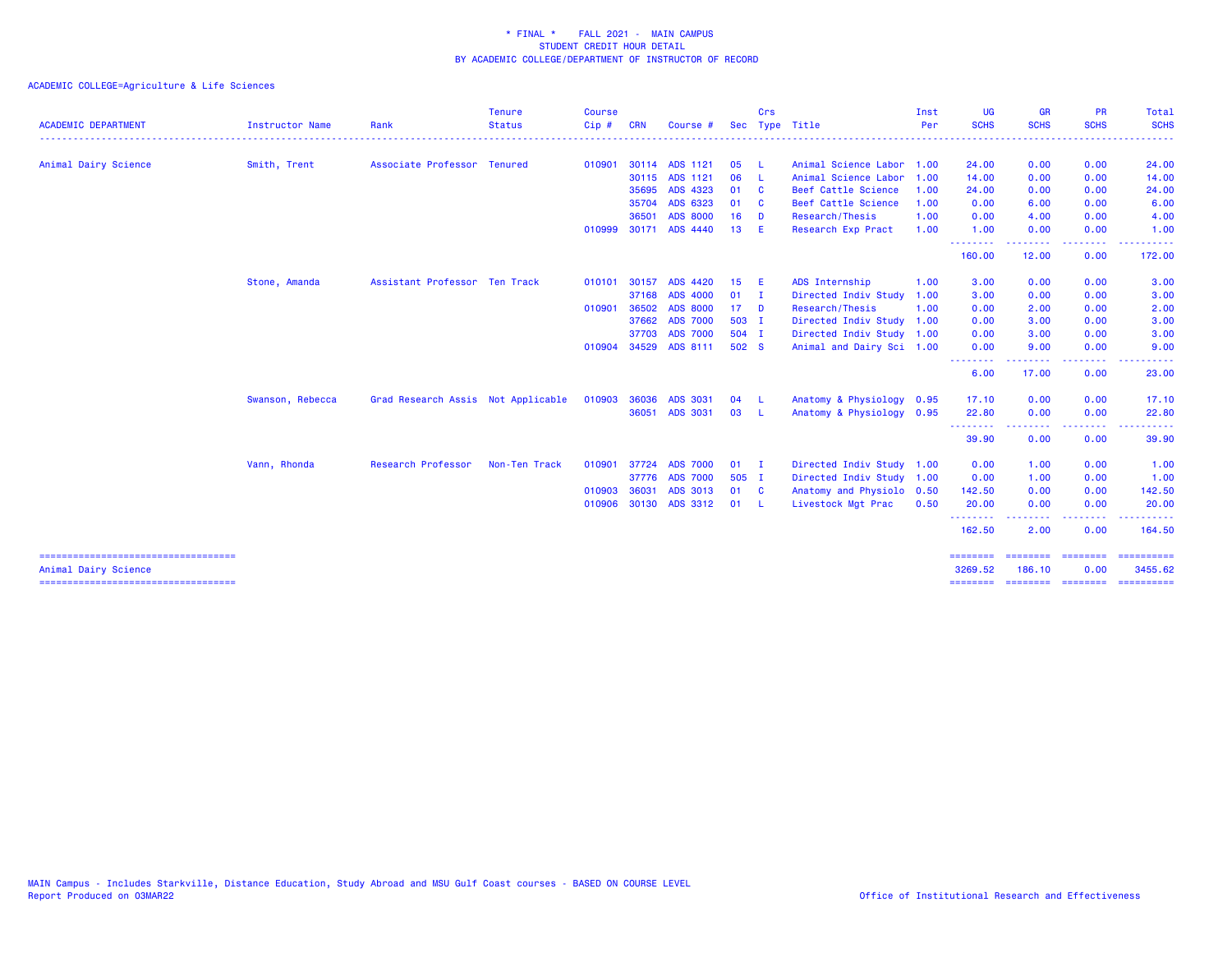| <b>ACADEMIC DEPARTMENT</b>                             | <b>Instructor Name</b> | Rank                              | <b>Tenure</b><br><b>Status</b> | <b>Course</b><br>Cip# | <b>CRN</b>   | Course #        |    | Crs          | Sec Type Title            | Inst<br>Per | UG<br><b>SCHS</b> | <b>GR</b><br><b>SCHS</b>                                                                                                                                      | <b>PR</b><br><b>SCHS</b>                                                                                                          | Total<br><b>SCHS</b>                                                                                                               |
|--------------------------------------------------------|------------------------|-----------------------------------|--------------------------------|-----------------------|--------------|-----------------|----|--------------|---------------------------|-------------|-------------------|---------------------------------------------------------------------------------------------------------------------------------------------------------------|-----------------------------------------------------------------------------------------------------------------------------------|------------------------------------------------------------------------------------------------------------------------------------|
| Biochemistry,Molecular Biology,Ento Aarattuthodi, Suja |                        | Research Assist Pro Non-Ten Track |                                | 010000                | 37418        | GA 4800         | 22 | $\mathbf{I}$ | Undergraduate Resear      | 1.00        | 3.00              | 0.00                                                                                                                                                          | 0.00                                                                                                                              | 3.00                                                                                                                               |
|                                                        |                        |                                   |                                | 030601                | 36107        | <b>WFA 9000</b> | 01 | D            | Research / Diss           | 1.00        | 0.00              | 22.00                                                                                                                                                         | 0.00                                                                                                                              | 22.00                                                                                                                              |
|                                                        |                        |                                   |                                |                       |              |                 |    |              |                           |             | المتمامين<br>3.00 | $\frac{1}{2} \left( \frac{1}{2} \right) \left( \frac{1}{2} \right) \left( \frac{1}{2} \right) \left( \frac{1}{2} \right) \left( \frac{1}{2} \right)$<br>22.00 | $\frac{1}{2} \left( \frac{1}{2} \right) \left( \frac{1}{2} \right) \left( \frac{1}{2} \right) \left( \frac{1}{2} \right)$<br>0.00 | $\frac{1}{2} \left( \frac{1}{2} \right) \left( \frac{1}{2} \right) \left( \frac{1}{2} \right) \left( \frac{1}{2} \right)$<br>25.00 |
|                                                        | Ahn, Seungjoon         | Assistant Professor Ten Track     |                                | 010000                | 37407        | GA 4800         | 13 | $\mathbf{I}$ | Undergraduate Resear      | 1.00        | 3.00              | 0.00                                                                                                                                                          | 0.00                                                                                                                              | 3.00                                                                                                                               |
|                                                        |                        |                                   |                                | 260202                | 37626        | <b>BCH 8000</b> | 05 | D            | Research / Thesis         | 1.00        | 0.00              | 8.00                                                                                                                                                          | 0.00                                                                                                                              | 8.00                                                                                                                               |
|                                                        |                        |                                   |                                | 260702                | 32020        | EPP 4154        | 01 | C            | General Entomology        | 1.00        | 36.00             | 0.00                                                                                                                                                          | 0.00                                                                                                                              | 36.00                                                                                                                              |
|                                                        |                        |                                   |                                |                       | 32021        | EPP 4154        | 02 | К            | General Entomology        | 1.00        | 0.00              | 0.00                                                                                                                                                          | 0.00                                                                                                                              | 0.00                                                                                                                               |
|                                                        |                        |                                   |                                |                       | 32030        | EPP 6154        | 01 | C            | General Entomology        | 1.00        | 0.00              | 12.00                                                                                                                                                         | 0.00                                                                                                                              | 12.00                                                                                                                              |
|                                                        |                        |                                   |                                |                       | 32031        | EPP 6154        | 02 | $\mathsf{K}$ | General Entomology        | 1.00        | 0.00              | 0.00                                                                                                                                                          | 0.00                                                                                                                              | 0.00                                                                                                                               |
|                                                        |                        |                                   |                                |                       | 37627        | <b>EPP 9000</b> | 07 | D            | Research / Diss           | 1.00        | 0.00              | 8.00                                                                                                                                                          | 0.00                                                                                                                              | 8.00                                                                                                                               |
|                                                        |                        |                                   |                                |                       | 37734        | <b>EPP 4000</b> | 02 | $\mathbf{I}$ | Directed Indiv Study      | 1.00        | 3.00<br>.         | 0.00                                                                                                                                                          | 0.00<br>$\omega_{\rm{eff}}$ and $\omega_{\rm{eff}}$                                                                               | 3.00                                                                                                                               |
|                                                        |                        |                                   |                                |                       |              |                 |    |              |                           |             | 42.00             | 28.00                                                                                                                                                         | 0.00                                                                                                                              | 70.00                                                                                                                              |
|                                                        | Allen, Thomas          | Extension Professor Non-Ten Track |                                | 260702                | 36808        | <b>EPP 9000</b> | 04 | D            | Research / Diss           | 1.00        | 0.00<br>.         | 1.00                                                                                                                                                          | 0.00                                                                                                                              | 1.00                                                                                                                               |
|                                                        |                        |                                   |                                |                       |              |                 |    |              |                           |             | 0.00              | 22222<br>1.00                                                                                                                                                 | $\sim$ $\sim$ $\sim$<br>0.00                                                                                                      | $\frac{1}{2} \left( \frac{1}{2} \right) \left( \frac{1}{2} \right) \left( \frac{1}{2} \right) \left( \frac{1}{2} \right)$<br>1.00  |
|                                                        | Baird, Richard         | Professor                         | <b>Tenured</b>                 | 260506                | 37325        | EPP 4254        | 01 | B            | Introduction to Myco 1.00 |             | 4.00              | 0.00                                                                                                                                                          | 0.00                                                                                                                              | 4.00                                                                                                                               |
|                                                        |                        |                                   |                                |                       | 37326        | EPP 6254        | 01 | B            | Introduction to Myco 1.00 |             | 0.00              | 12.00                                                                                                                                                         | 0.00                                                                                                                              | 12.00                                                                                                                              |
|                                                        |                        |                                   |                                |                       | 260702 37723 | <b>EPP 7000</b> | 03 | $\mathbf{I}$ | Directed Indiv Study 1.00 |             | 0.00              | 2.00                                                                                                                                                          | 0.00                                                                                                                              | 2.00                                                                                                                               |
|                                                        |                        |                                   |                                |                       |              |                 |    |              |                           |             | <u>.</u><br>4.00  | المتمامين<br>14.00                                                                                                                                            | .<br>0.00                                                                                                                         | وعاعاتها<br>18.00                                                                                                                  |
|                                                        | Baker, Gerald          | Non-Employee                      | Not Applicable                 |                       | 260702 32013 | EPP 3423        | 01 | C            | Ornamtl Turf Insects      | 1.00        | 84.00             | 0.00                                                                                                                                                          | 0.00                                                                                                                              | 84.00                                                                                                                              |
|                                                        |                        |                                   |                                |                       | 32014        | EPP 3423        | 02 | К            | Ornamtl Turf Insects      | 1.00        | 0.00              | 0.00                                                                                                                                                          | 0.00                                                                                                                              | 0.00                                                                                                                               |
|                                                        |                        |                                   |                                |                       | 32015        | <b>EPP 3423</b> | 03 | $\mathsf{K}$ | Ornamtl Turf Insects      | 1.00        | 0.00              | 0.00                                                                                                                                                          | 0.00                                                                                                                              | 0.00                                                                                                                               |
|                                                        |                        |                                   |                                |                       | 32039        | EPP 8223        | 01 | C            | Scanning E M              | 1.00        | 0.00              | 27.00                                                                                                                                                         | 0.00                                                                                                                              | 27.00                                                                                                                              |
|                                                        |                        |                                   |                                |                       | 32040        | EPP 8223        | 02 | К            | Scanning E M              | 1.00        | 0.00              | 0.00                                                                                                                                                          | 0.00                                                                                                                              | 0.00                                                                                                                               |
|                                                        |                        |                                   |                                |                       |              |                 |    |              |                           |             | .<br>84.00        | $\frac{1}{2} \left( \frac{1}{2} \right) \left( \frac{1}{2} \right) \left( \frac{1}{2} \right) \left( \frac{1}{2} \right)$<br>27.00                            | ----<br>0.00                                                                                                                      | 111.00                                                                                                                             |
|                                                        | Brown, Ashli           | Non-Faculty                       | Not Applicable                 | 260202                | 30462        | <b>BCH 3901</b> | 01 | <b>S</b>     | Senior Seminar            | 0.50        | 10.00             | 0.00                                                                                                                                                          | 0.00                                                                                                                              | 10.00                                                                                                                              |
|                                                        |                        |                                   |                                |                       | 30463        | <b>BCH 3901</b> | 02 | <b>S</b>     | Senior Seminar            | 0.50        | 10.00<br>.        | 0.00<br>$\frac{1}{2} \left( \frac{1}{2} \right) \left( \frac{1}{2} \right) \left( \frac{1}{2} \right) \left( \frac{1}{2} \right) \left( \frac{1}{2} \right)$  | 0.00<br>.                                                                                                                         | 10.00<br>.                                                                                                                         |
|                                                        |                        |                                   |                                |                       |              |                 |    |              |                           |             | 20.00             | 0.00                                                                                                                                                          | 0.00                                                                                                                              | 20.00                                                                                                                              |
|                                                        | Caprio, Michael        | Professor                         | <b>Tenured</b>                 | 260202                | 30501        | <b>BCH 8101</b> | 01 | <b>S</b>     | Seminar                   | 1.00        | 0.00              | 4.00                                                                                                                                                          | 0.00                                                                                                                              | 4.00                                                                                                                               |
|                                                        |                        |                                   |                                | 260305 32037          |              | EPP 8111        | 01 | $\mathbf{s}$ | Seminar                   | 1.00        | 0.00              | 2.00                                                                                                                                                          | 0.00                                                                                                                              | 2.00                                                                                                                               |
|                                                        |                        |                                   |                                |                       | 32038        | EPP 8121        | 01 | -S           | Seminar                   | 1.00        | 0.00              | 4.00                                                                                                                                                          | 0.00                                                                                                                              | 4.00                                                                                                                               |
|                                                        |                        |                                   |                                |                       | 260702 36995 | EPP 6990        | 01 | C            | Special Topics In EP      | 1.00        | 0.00<br>.         | 15.00<br>.                                                                                                                                                    | 0.00                                                                                                                              | 15.00                                                                                                                              |
|                                                        |                        |                                   |                                |                       |              |                 |    |              |                           |             | 0.00              | 25.00                                                                                                                                                         | 0.00                                                                                                                              | 25.00                                                                                                                              |
|                                                        | Catchot, Angus         | Extension Professor Non-Ten Track |                                |                       | 260702 36681 | <b>EPP 8000</b> | 04 | D            | Research / Thesis         | 1.00        | 0.00              | 9.00                                                                                                                                                          | 0.00                                                                                                                              | 9.00                                                                                                                               |
|                                                        |                        |                                   |                                |                       |              |                 |    |              |                           |             | .<br>0.00         | بالأباب<br>9.00                                                                                                                                               | $\sim$ $\sim$ $\sim$ $\sim$<br>0.00                                                                                               | 9.00                                                                                                                               |
|                                                        | Dean, Jeffrey          | Professor                         | <b>Tenured</b>                 | 260202                | 30457        | <b>BCH 1001</b> | 01 | <b>C</b>     | Intro To Biochem          | 1.00        | 161.00            | 0.00                                                                                                                                                          | 0.00                                                                                                                              | 161.00                                                                                                                             |
|                                                        |                        |                                   |                                | 260802                | 30466        | <b>BCH 4100</b> | 01 |              | Biochem Mol Bio Inte      | 1.00        | 2.00              | 0.00                                                                                                                                                          | 0.00                                                                                                                              | 2.00                                                                                                                               |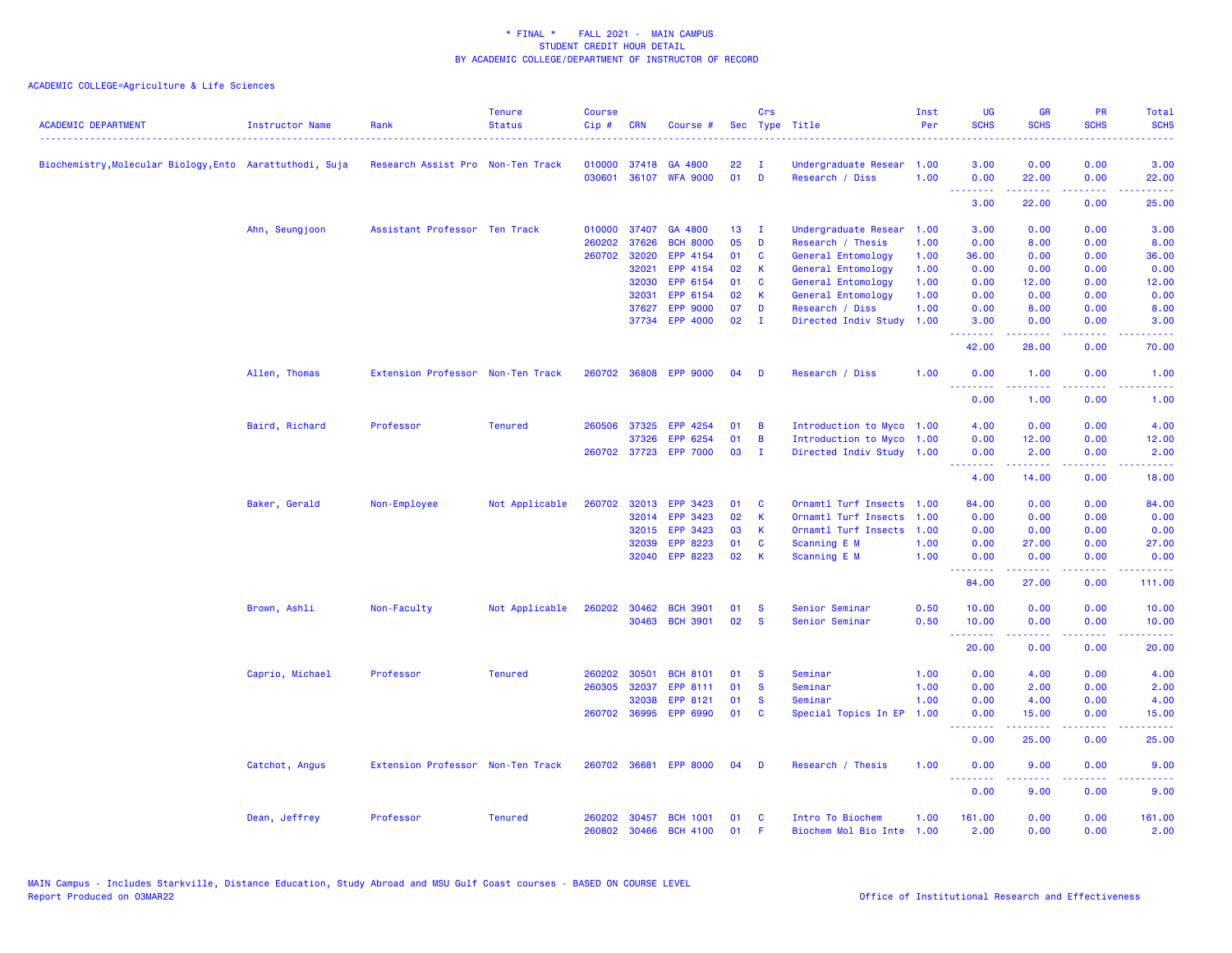| <b>ACADEMIC DEPARTMENT</b>                           | <b>Instructor Name</b> | Rank                              | <b>Tenure</b><br><b>Status</b> | <b>Course</b><br>$Cip \#$ | <b>CRN</b>   | Course #                           |                   | Crs               | Sec Type Title                                         | Inst<br>Per  | UG<br><b>SCHS</b> | <b>GR</b><br><b>SCHS</b> | <b>PR</b><br><b>SCHS</b>                                                                               | <b>Total</b><br><b>SCHS</b> |
|------------------------------------------------------|------------------------|-----------------------------------|--------------------------------|---------------------------|--------------|------------------------------------|-------------------|-------------------|--------------------------------------------------------|--------------|-------------------|--------------------------|--------------------------------------------------------------------------------------------------------|-----------------------------|
|                                                      |                        |                                   |                                |                           |              |                                    |                   |                   |                                                        |              |                   |                          |                                                                                                        |                             |
|                                                      |                        |                                   |                                |                           |              |                                    |                   |                   |                                                        |              | .<br>163.00       | --------<br>0.00         | 0.00                                                                                                   | 163.00                      |
| Biochemistry, Molecular Biology, Ento Fountain, Jake |                        | Assistant Professor Ten Track     |                                |                           |              | 011105 32001 EPP 1001              | <b>F01 C</b>      |                   | First Year Experienc 1.00                              |              | 11.00<br>.        | 0.00<br>.                | 0.00                                                                                                   | 11.00<br>المتمامي           |
|                                                      |                        |                                   |                                |                           |              |                                    |                   |                   |                                                        |              | 11.00             | 0.00                     | 0.00                                                                                                   | 11.00                       |
|                                                      | Goddard, Jerome        | Extension Professor Non-Ten Track |                                |                           | 260702 36653 | <b>EPP 8000</b>                    | 03                | D                 | Research / Thesis                                      | 1.00         | 0.00              | 1.00                     | 0.00                                                                                                   | 1.00                        |
|                                                      |                        |                                   |                                |                           | 36983        | EPP 4173                           | 01                | B                 | Med & Veterinary Ent 1.00                              |              | 9.00              | 0.00                     | 0.00                                                                                                   | 9.00                        |
|                                                      |                        |                                   |                                |                           | 36984        | EPP 6173                           | 01                | B                 | Med & Veterinary Ent 1.00                              |              | 0.00<br>.         | 12.00                    | 0.00<br>$\frac{1}{2} \left( \frac{1}{2} \right) \left( \frac{1}{2} \right) \left( \frac{1}{2} \right)$ | 12.00                       |
|                                                      |                        |                                   |                                |                           |              |                                    |                   |                   |                                                        |              | 9.00              | 13.00                    | 0.00                                                                                                   | 22.00                       |
|                                                      | Guyton, John           | Extension Assoc Pro Non-Ten Track |                                |                           |              | 011105 32002 EPP 1001              | F <sub>02</sub> C |                   | First Year Experienc 1.00                              |              | 12.00<br>.        | 0.00                     | 0.00<br>.                                                                                              | 12.00                       |
|                                                      |                        |                                   |                                |                           |              |                                    |                   |                   |                                                        |              | 12.00             | 0.00                     | 0.00                                                                                                   | 12.00                       |
|                                                      | Harris, Jeffrey        | Extension Assoc Pro Non-Ten Track |                                | 010000                    | 37408        | GA 4800                            | 14                | - I               | Undergraduate Resear 1.00                              |              | 1.00              | 0.00                     | 0.00                                                                                                   | 1.00                        |
|                                                      |                        |                                   |                                | 260702                    | 36810        | <b>EPP 9000</b>                    | 05                | D                 | Research / Diss                                        | 1.00         | 0.00              | 2.00                     | 0.00                                                                                                   | 2.00                        |
|                                                      |                        |                                   |                                |                           |              | 521003 32454 FYE 1001              | F38 C             |                   | First Year Experienc 1.00                              |              | 20.00<br><u>.</u> | 0.00<br>.                | 0.00<br>.                                                                                              | 20.00<br>.                  |
|                                                      |                        |                                   |                                |                           |              |                                    |                   |                   |                                                        |              | 21.00             | 2.00                     | 0.00                                                                                                   | 23.00                       |
|                                                      | Hill, Jovonn           | Assistant Professor Ten Track     |                                | 010000                    | 37409        | GA 4800                            | 15 <sub>1</sub>   | - I               | Undergraduate Resear                                   | 1.00         | 3.00              | 0.00                     | 0.00                                                                                                   | 3.00                        |
|                                                      |                        |                                   |                                |                           | 260702 32004 | EPP 2213                           | 01                | C                 | Intro To Insects                                       | 1.00         | 186.00            | 0.00                     | 0.00                                                                                                   | 186.00                      |
|                                                      |                        |                                   |                                |                           | 32005        | EPP 2213                           | 02                | K                 | Intro To Insects                                       | 1.00         | 0.00              | 0.00                     | 0.00                                                                                                   | 0.00                        |
|                                                      |                        |                                   |                                |                           | 32006        | EPP 2213                           | 03<br>04          | K                 | Intro To Insects                                       | 1.00         | 0.00              | 0.00                     | 0.00                                                                                                   | 0.00                        |
|                                                      |                        |                                   |                                |                           | 32007        | EPP 2213<br>32008 EPP 2213         | 05                | K<br>$\mathsf{K}$ | Intro To Insects<br>Intro To Insects                   | 1.00<br>1.00 | 0.00<br>0.00      | 0.00<br>0.00             | 0.00<br>0.00                                                                                           | 0.00<br>0.00                |
|                                                      |                        |                                   |                                |                           |              |                                    |                   |                   |                                                        |              | .                 |                          | $\sim$ $\sim$ $\sim$                                                                                   |                             |
|                                                      |                        |                                   |                                |                           |              |                                    |                   |                   |                                                        |              | 189.00            | 0.00                     | 0.00                                                                                                   | 189.00                      |
|                                                      | Hoffmann, Federico     | Associate Professor Tenured       |                                |                           |              | 260202 30476 BCH 4503              | 01                | <b>C</b>          | Sci Comm Skills                                        | 1.00         | 318.00            | 0.00                     | 0.00                                                                                                   | 318.00                      |
|                                                      |                        |                                   |                                |                           | 30496        | <b>BCH 6503</b>                    | 01                | C                 | Sci Comm Skills                                        | 1.00         | 0.00              | 9.00                     | 0.00                                                                                                   | 9.00                        |
|                                                      |                        |                                   |                                |                           | 37870        | <b>BCH 4000</b>                    | 08                | T                 | Directed Indiv Study                                   | 1.00         | 4.00              | 0.00                     | 0.00                                                                                                   | 4.00                        |
|                                                      |                        |                                   |                                |                           | 260702 37837 | <b>EPP 7000</b>                    | 04                | - 1               | Directed Indiv Study                                   | 1.00         | 0.00              | 2.00                     | 0.00                                                                                                   | 2.00                        |
|                                                      |                        |                                   |                                | 261104                    | 36079        | <b>CMB 8990</b><br><b>CMB 9000</b> | 01<br>03          | <b>S</b><br>D     | Special Topic in CMB                                   | 1.00         | 0.00              | 8.00                     | 0.00<br>0.00                                                                                           | 8.00                        |
|                                                      |                        |                                   |                                |                           | 36744        |                                    |                   |                   | Research/Dissertatio 1.00                              |              | 0.00<br>.         | 8.00<br>.                | .                                                                                                      | 8.00<br>.                   |
|                                                      |                        |                                   |                                |                           |              |                                    |                   |                   |                                                        |              | 322.00            | 27.00                    | 0.00                                                                                                   | 349.00                      |
|                                                      | King, Jonas            | Assistant Professor Ten Track     |                                |                           | 260202 36967 | <b>BCH 4000</b>                    | 01                | T                 | Directed Indiv Study 1.00                              |              | 4.00              | 0.00                     | 0.00                                                                                                   | 4.00                        |
|                                                      |                        |                                   |                                |                           | 37250        | <b>BCH 9000</b>                    | 08                | D                 | Research/Diss                                          | 1.00         | 0.00              | 18.00                    | 0.00                                                                                                   | 18.00                       |
|                                                      |                        |                                   |                                |                           | 37868        | <b>BCH 4000</b>                    | 07                | $\mathbf{I}$      | Directed Indiv Study 1.00                              |              | 3.00              | 0.00                     | 0.00                                                                                                   | 3.00                        |
|                                                      |                        |                                   |                                |                           | 260702 36897 | EPP 4000                           | 01                | $\mathbf{I}$<br>D | Directed Indiv Study 1.00                              |              | 1.00              | 0.00                     | 0.00                                                                                                   | 1.00                        |
|                                                      |                        |                                   |                                | 261104<br>512299          | 36745        | <b>CMB 9000</b><br>30475 BCH 4443  | 04<br>01          | $\mathbf{c}$      | Research/Dissertatio 1.00<br>Introduction to Publ 1.00 |              | 0.00<br>90.00     | 3.00<br>0.00             | 0.00<br>0.00                                                                                           | 3.00<br>90.00               |
|                                                      |                        |                                   |                                |                           |              |                                    |                   |                   |                                                        |              | .<br>98.00        | .<br>21.00               | .<br>0.00                                                                                              | .<br>119.00                 |
|                                                      | Krishnan, Natraj       | Associate Professor Tenured       |                                | 010000                    | 37410        | GA 4800                            | 16                | $\mathbf{I}$      | Undergraduate Resear                                   | 1.00         | 3.00              | 0.00                     | 0.00                                                                                                   | 3.00                        |
|                                                      |                        |                                   |                                | 260202                    | 30458        | <b>BCH 1011</b>                    | F01 C             |                   | First Year Seminar                                     | 1.00         | 15.00             | 0.00                     | 0.00                                                                                                   | 15.00                       |
|                                                      |                        |                                   |                                |                           |              | 30470 BCH 4414                     | 01                | C                 | Protein Methods                                        | 0.80         | 307.20            | 0.00                     | 0.00                                                                                                   | 307.20                      |
|                                                      |                        |                                   |                                |                           |              | 30474 RCH 4414                     | <b>HO1</b>        | - C               | Protein Methods-Hono                                   | 0.80         | 3.20              | 0.00                     | 0.00                                                                                                   | 3.20                        |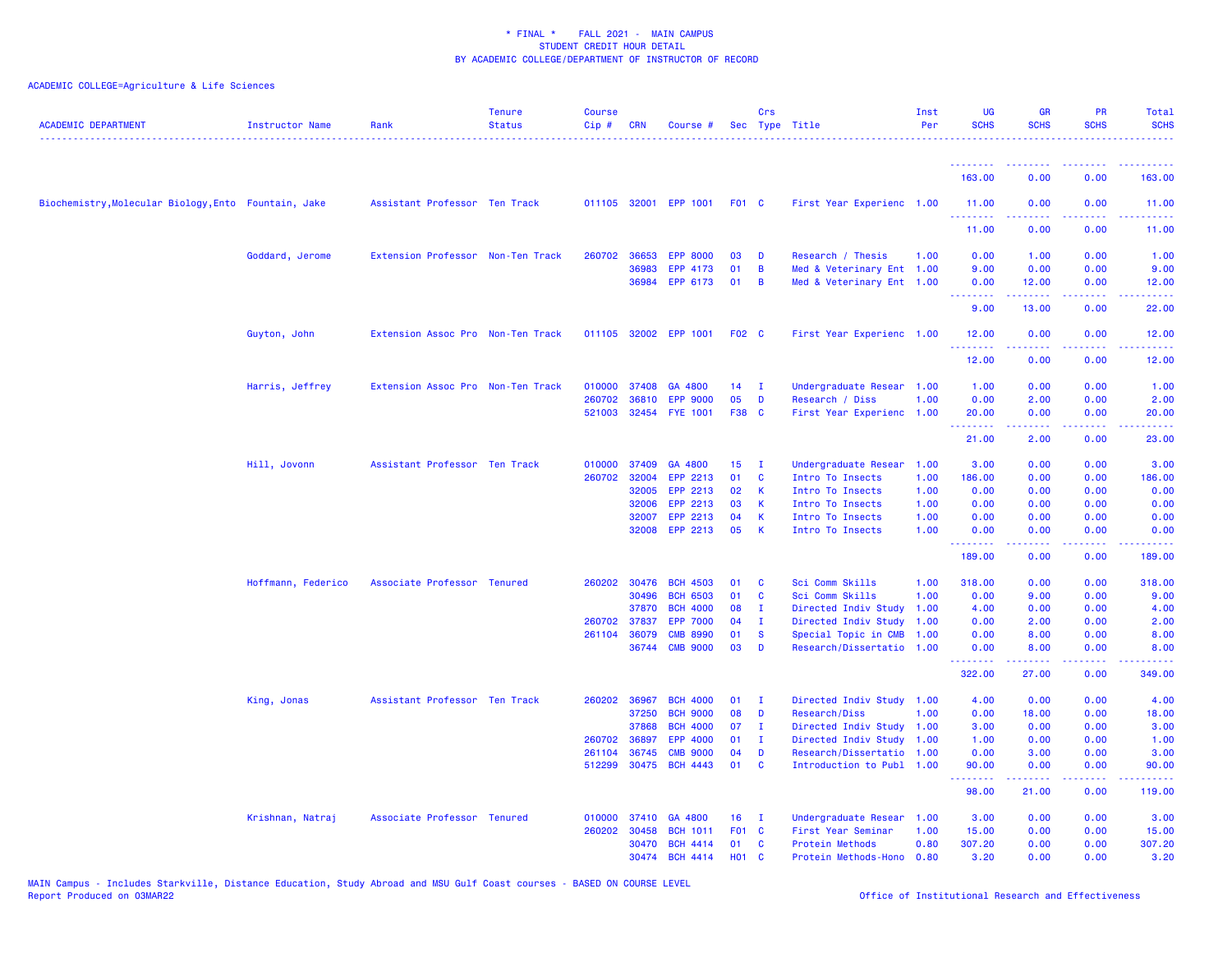| <b>ACADEMIC DEPARTMENT</b>                             | Instructor Name  | Rank                        | <b>Tenure</b><br><b>Status</b> | Course<br>Cip# | <b>CRN</b>   | Course #              |            | Crs          | Sec Type Title            | Inst<br>Per | UG<br><b>SCHS</b><br>. | <b>GR</b><br><b>SCHS</b>                                                                                                                                     | PR<br><b>SCHS</b> | Total<br><b>SCHS</b><br>والمستناط |
|--------------------------------------------------------|------------------|-----------------------------|--------------------------------|----------------|--------------|-----------------------|------------|--------------|---------------------------|-------------|------------------------|--------------------------------------------------------------------------------------------------------------------------------------------------------------|-------------------|-----------------------------------|
| Biochemistry, Molecular Biology, Ento Krishnan, Natraj |                  | Associate Professor Tenured |                                | 260202         | 30491        | <b>BCH 6414</b>       | 01         | C            | Protein Methods           | 0.80        | 0.00                   | 12.80                                                                                                                                                        | 0.00              | 12.80                             |
|                                                        |                  |                             |                                |                | 36893        | <b>BCH 8000</b>       | 02         | D            | Research / Thesis         | 1.00        | 0.00                   | 6.00                                                                                                                                                         | 0.00              | 6.00                              |
|                                                        |                  |                             |                                |                |              | 260707 37257 EPP 8353 | 01         | C            | Adv Insect Physiol B      | 1.00        | 0.00<br>.              | 15.00<br>المتمامين                                                                                                                                           | 0.00              | 15.00                             |
|                                                        |                  |                             |                                |                |              |                       |            |              |                           |             | 328.40                 | 33.80                                                                                                                                                        | بالأباء<br>0.00   | .<br>362.20                       |
|                                                        | Li, Jiaxu        | Associate Professor Tenured |                                | 260202         | 30464        | <b>BCH 4013</b>       | 01         | C            | Principles of Bioche 1.00 |             | 519.00                 | 0.00                                                                                                                                                         | 0.00              | 519.00                            |
|                                                        |                  |                             |                                |                | 30465        | <b>BCH 4013</b>       | <b>HO1</b> | $\mathbf{C}$ | Principles of BCH-Ho      | 1.00        | 48.00                  | 0.00                                                                                                                                                         | 0.00              | 48.00                             |
|                                                        |                  |                             |                                |                | 30488        | <b>BCH 6013</b>       | 01         | C            | Principles of Bioche      | 1.00        | 0.00                   | 6.00                                                                                                                                                         | 0.00              | 6.00                              |
|                                                        |                  |                             |                                |                | 36896        | <b>BCH 9000</b>       | 05         | D            | Research/Diss             | 1.00        | 0.00<br><u>.</u>       | 11.00<br>المستمعا                                                                                                                                            | 0.00<br>بالأباء   | 11.00<br>المتمامي                 |
|                                                        |                  |                             |                                |                |              |                       |            |              |                           |             | 567.00                 | 17.00                                                                                                                                                        | 0.00              | 584.00                            |
|                                                        | Lu, Shien        | Professor                   | <b>Tenured</b>                 | 010000         | 37411        | GA 4800               | 17         | $\mathbf{I}$ | Undergraduate Resear      | 1.00        | 1.00                   | 0.00                                                                                                                                                         | 0.00              | 1.00                              |
|                                                        |                  |                             |                                | 260305         | 32016        | EPP 4113              | 01         | C            | Principles of Plant       | 1.00        | 171.00                 | 0.00                                                                                                                                                         | 0.00              | 171.00                            |
|                                                        |                  |                             |                                |                | 32017        | EPP 4113              | 02         | К            | Principles of Plant       | 1.00        | 0.00                   | 0.00                                                                                                                                                         | 0.00              | 0.00                              |
|                                                        |                  |                             |                                |                | 32019        | EPP 4113              | 03         | $\mathsf{K}$ | Principles of Plant       | 1.00        | 0.00                   | 0.00                                                                                                                                                         | 0.00              | 0.00                              |
|                                                        |                  |                             |                                |                | 32026        | EPP 6113              | 01         | C            | Principles of Plant       | 1.00        | 0.00                   | 6.00                                                                                                                                                         | 0.00              | 6.00                              |
|                                                        |                  |                             |                                |                | 32028        | EPP 6113              | 03         | К            | Principles of Plant       | 1.00        | 0.00                   | 0.00                                                                                                                                                         | 0.00              | 0.00                              |
|                                                        |                  |                             |                                |                | 37641        | EPP 4113              | 04         | К            | Principles of Plant       | 1.00        | 0.00                   | 0.00                                                                                                                                                         | 0.00              | 0.00                              |
|                                                        |                  |                             |                                |                |              | 37642 EPP 6113        | 04         | K            | Principles of Plant       | 1.00        | 0.00                   | 0.00                                                                                                                                                         | 0.00<br>.         | 0.00                              |
|                                                        |                  |                             |                                |                |              |                       |            |              |                           |             | 172.00                 | 6.00                                                                                                                                                         | 0.00              | 178.00                            |
|                                                        | Meyer, Florencia | Associate Professor Tenured |                                | 260202         | 30490        | <b>BCH 6333</b>       | 01         | C            | Adv Forensic Science 1.00 |             | 0.00                   | 9.00                                                                                                                                                         | 0.00              | 9.00                              |
|                                                        |                  |                             |                                |                | 36804        | <b>BCH 9000</b>       | 02         | D            | Research/Diss             | 1.00        | 0.00                   | 9.00                                                                                                                                                         | 0.00              | 9.00                              |
|                                                        |                  |                             |                                |                | 37866        | <b>BCH 7000</b>       | 03         | $\mathbf I$  | Directed Indiv Study 1.00 |             | 0.00                   | 3.00                                                                                                                                                         | 0.00              | 3.00                              |
|                                                        |                  |                             |                                |                | 400510 30468 | <b>BCH 4333</b>       | 01         | C            | Adv Forensic Science 1.00 |             | 48.00<br>.             | 0.00<br>$\frac{1}{2} \left( \frac{1}{2} \right) \left( \frac{1}{2} \right) \left( \frac{1}{2} \right) \left( \frac{1}{2} \right) \left( \frac{1}{2} \right)$ | 0.00<br>.         | 48.00<br>د د د د                  |
|                                                        |                  |                             |                                |                |              |                       |            |              |                           |             | 48.00                  | 21.00                                                                                                                                                        | 0.00              | 69.00                             |
|                                                        | Musser, Fred     | Professor                   | <b>Tenured</b>                 | 011102 33916   |              | PSS 3423              | 01         | Ε            | Agronomy Internship       | 1.00        | 6.00                   | 0.00                                                                                                                                                         | 0.00              | 6.00                              |
|                                                        |                  |                             |                                |                | 33920        | <b>PSS 3423</b>       | 05         | E            | Agronomy Internship       | 1.00        | 15.00                  | 0.00                                                                                                                                                         | 0.00              | 15.00                             |
|                                                        |                  |                             |                                | 260702 32022   |              | EPP 4234              | 01         | C            | Field Crop Insect         | 1.00        | 48.00                  | 0.00                                                                                                                                                         | 0.00              | 48.00                             |
|                                                        |                  |                             |                                |                | 32023        | EPP 4234              | 02         | К            | Field Crop Insect         | 1.00        | 0.00                   | 0.00                                                                                                                                                         | 0.00              | 0.00                              |
|                                                        |                  |                             |                                |                | 32033        | EPP 6234              | 01         | C            | Field Crop Insect         | 1.00        | 0.00                   | 28.00                                                                                                                                                        | 0.00              | 28.00                             |
|                                                        |                  |                             |                                |                | 32034        | EPP 6234              | 02         | К            | Field Crop Insect         | 1.00        | 0.00                   | 0.00                                                                                                                                                         | 0.00              | 0.00                              |
|                                                        |                  |                             |                                |                | 37606        | <b>EPP 7000</b>       | 02         | $\mathbf{I}$ | Directed Indiv Study      | 1.00        | 0.00<br>.              | 1.00<br>$\frac{1}{2} \left( \frac{1}{2} \right) \left( \frac{1}{2} \right) \left( \frac{1}{2} \right) \left( \frac{1}{2} \right) \left( \frac{1}{2} \right)$ | 0.00<br>د د د د   | 1.00<br>.                         |
|                                                        |                  |                             |                                |                |              |                       |            |              |                           |             | 69.00                  | 29.00                                                                                                                                                        | 0.00              | 98.00                             |
|                                                        | Peng, Zhaohua    | Professor                   | <b>Tenured</b>                 | 260202         | 36892        | <b>BCH 9000</b>       | 04         | D            | Research/Diss             | 1.00        | 0.00                   | 4.00                                                                                                                                                         | 0.00              | 4.00                              |
|                                                        |                  |                             |                                |                | 37539        | <b>BCH 7000</b>       | 02         | $\mathbf{I}$ | Directed Indiv Study      | 1.00        | 0.00                   | 5.00                                                                                                                                                         | 0.00              | 5.00                              |
|                                                        |                  |                             |                                | 260204         | 30500        | <b>BCH 6713</b>       | 01         | C            | Molecular Biology         | 1.00        | 0.00                   | 21.00                                                                                                                                                        | 0.00              | 21.00                             |
|                                                        |                  |                             |                                | 260210         | 30486        | <b>BCH 4713</b>       | 01         | $\mathbf{C}$ | Molecular Biology         | 1.00        | 261.00                 | 0.00                                                                                                                                                         | 0.00              | 261.00                            |
|                                                        |                  |                             |                                |                | 30487        | <b>BCH 4713</b>       | H01 C      |              | Honors Molecular Bio      | 1.00        | 21.00<br>.             | 0.00<br>.                                                                                                                                                    | 0.00<br>د د د د   | 21.00<br>المتمام مالم             |
|                                                        |                  |                             |                                |                |              |                       |            |              |                           |             | 282.00                 | 30.00                                                                                                                                                        | 0.00              | 312.00                            |
|                                                        | Popescu, Sorina  | Associate Professor Tenured |                                | 010000         | 37412        | GA 4800               | 18         | - 1          | Undergraduate Resear 1.00 |             | 3.00                   | 0.00                                                                                                                                                         | 0.00              | 3.00                              |
|                                                        |                  |                             |                                | 260202         | 30477        | <b>BCH 4603</b>       | 01         | C            | Gen Biochem I             | 0.50        | 84.00                  | 0.00                                                                                                                                                         | 0.00              | 84.00                             |
|                                                        |                  |                             |                                |                | 30481        | <b>BCH 4603</b>       | <b>HO1</b> | C            | Honors Gen Biochem I      | 0.50        | 16.50                  | 0.00                                                                                                                                                         | 0.00              | 16.50                             |
|                                                        |                  |                             |                                |                | 30497        | <b>BCH 6603</b>       | 01         | C            | Gen Biochem I             | 0.50        | 0.00                   | 9.00                                                                                                                                                         | 0.00              | 9.00                              |
|                                                        |                  |                             |                                |                | 37108        | <b>BCH 8000</b>       | 03         | D            | Research / Thesis         | 1.00        | 0.00                   | 4.00                                                                                                                                                         | 0.00              | 4.00                              |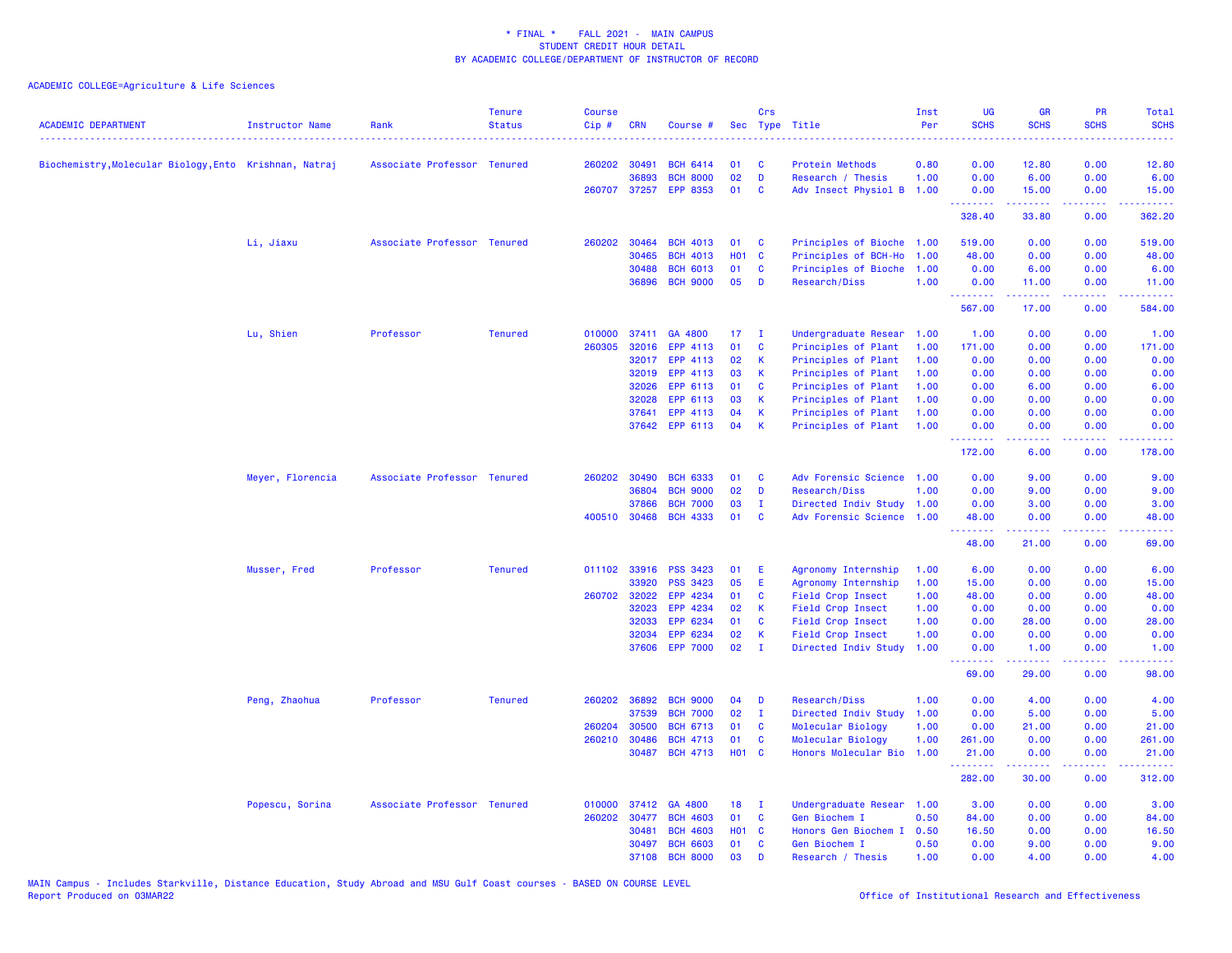| <b>ACADEMIC DEPARTMENT</b>                            | Instructor Name   | Rank                              | <b>Tenure</b><br><b>Status</b> | <b>Course</b><br>$Cip \#$ | <b>CRN</b>   | Course #              |            | Crs          | Sec Type Title            | Inst<br>Per | UG<br><b>SCHS</b><br>$\frac{1}{2} \left( \frac{1}{2} \right) \left( \frac{1}{2} \right) \left( \frac{1}{2} \right) \left( \frac{1}{2} \right)$ | <b>GR</b><br><b>SCHS</b>                                                                                                                                     | PR<br><b>SCHS</b>                   | Total<br><b>SCHS</b> |
|-------------------------------------------------------|-------------------|-----------------------------------|--------------------------------|---------------------------|--------------|-----------------------|------------|--------------|---------------------------|-------------|------------------------------------------------------------------------------------------------------------------------------------------------|--------------------------------------------------------------------------------------------------------------------------------------------------------------|-------------------------------------|----------------------|
| Biochemistry, Molecular Biology, Ento Popescu, Sorina |                   | Associate Professor Tenured       |                                |                           | 260202 37109 | <b>BCH 9000</b>       | 06         | Ð            | Research/Diss             | 1.00        | 0.00                                                                                                                                           | 14.00                                                                                                                                                        | 0.00                                | 14.00                |
|                                                       |                   |                                   |                                |                           | 37254        | <b>BCH 7000</b>       | 01         | $\mathbf I$  | Directed Indiv Study      | 1.00        | 0.00                                                                                                                                           | 3.00                                                                                                                                                         | 0.00                                | 3.00                 |
|                                                       |                   |                                   |                                |                           | 37835        | <b>BCH 4000</b>       | 04         | $\mathbf{I}$ | Directed Indiv Study      | 1.00        | 3.00                                                                                                                                           | 0.00                                                                                                                                                         | 0.00                                | 3.00                 |
|                                                       |                   |                                   |                                |                           | 37864        | <b>BCH 4000</b>       | 05         | $\mathbf{I}$ | Directed Indiv Study      | 1.00        | 3.00                                                                                                                                           | 0.00                                                                                                                                                         | 0.00                                | 3.00                 |
|                                                       |                   |                                   |                                |                           | 37867        | <b>BCH 4000</b>       | 06         | $\mathbf{I}$ | Directed Indiv Study      | 1.00        | 3.00                                                                                                                                           | 0.00                                                                                                                                                         | 0.00                                | 3.00                 |
|                                                       |                   |                                   |                                |                           |              | 37898 BCH 4000        | 09         | - 1          | Directed Indiv Study 1.00 |             | 1.00<br><b><i><u><u> - - - - - - -</u></u></i></b>                                                                                             | 0.00<br>$\frac{1}{2} \left( \frac{1}{2} \right) \left( \frac{1}{2} \right) \left( \frac{1}{2} \right) \left( \frac{1}{2} \right) \left( \frac{1}{2} \right)$ | 0.00<br>.                           | 1.00<br>.            |
|                                                       |                   |                                   |                                |                           |              |                       |            |              |                           |             | 113.50                                                                                                                                         | 30.00                                                                                                                                                        | 0.00                                | 143.50               |
|                                                       | Rai, Aswathy      | Clinical Assist Pro Non-Ten Track |                                | 260202                    | 30479        | <b>BCH 4603</b>       | 03         | C            | Gen Biochem I             | 1.00        | 204.00                                                                                                                                         | 0.00                                                                                                                                                         | 0.00                                | 204.00               |
|                                                       |                   |                                   |                                |                           | 30483        | <b>BCH 4603</b>       | <b>HO3</b> | C            | Gen Biochem I             | 1.00        | 33.00                                                                                                                                          | 0.00                                                                                                                                                         | 0.00                                | 33.00                |
|                                                       |                   |                                   |                                |                           | 30498        | <b>BCH 6603</b>       | 03         | C            | Gen Biochem I             | 1.00        | 0.00                                                                                                                                           | 12.00                                                                                                                                                        | 0.00                                | 12.00                |
|                                                       |                   |                                   |                                |                           | 37503        | <b>BCH 4000</b>       | 03         | $\mathbf I$  | Directed Indiv Study      | 1.00        | 3.00                                                                                                                                           | 0.00                                                                                                                                                         | 0.00                                | 3.00                 |
|                                                       |                   |                                   |                                |                           | 260210 30461 | <b>BCH 2023</b>       | 01         | C            | Mol. Mech. Human Dis      | 1.00        | 33.00<br>.                                                                                                                                     | 0.00<br>22222                                                                                                                                                | 0.00<br>د د د د                     | 33.00<br>المتمامين   |
|                                                       |                   |                                   |                                |                           |              |                       |            |              |                           |             | 273.00                                                                                                                                         | 12.00                                                                                                                                                        | 0.00                                | 285.00               |
|                                                       | Riggins, John     | Professor                         | <b>Tenured</b>                 | 010000                    | 37413        | GA 4800               | 19         | $\mathbf{I}$ | Undergraduate Resear      | 1.00        | 3.00                                                                                                                                           | 0.00                                                                                                                                                         | 0.00                                | 3.00                 |
|                                                       |                   |                                   |                                | 260702                    | 32009        | EPP 3124              | 01         | C            | Forest Pest Mgt           | 1.00        | 192.00                                                                                                                                         | 0.00                                                                                                                                                         | 0.00                                | 192.00               |
|                                                       |                   |                                   |                                |                           | 32010        | EPP 3124              | 02         | К            | Forest Pest Mgt           | 1.00        | 0.00                                                                                                                                           | 0.00                                                                                                                                                         | 0.00                                | 0.00                 |
|                                                       |                   |                                   |                                |                           | 32011        | EPP 3124              | 03         | К            | Forest Pest Mgt           | 1.00        | 0.00                                                                                                                                           | 0.00                                                                                                                                                         | 0.00                                | 0.00                 |
|                                                       |                   |                                   |                                |                           | 32012        | EPP 3124              | 04         | К            | Forest Pest Mgt           | 1.00        | 0.00                                                                                                                                           | 0.00                                                                                                                                                         | 0.00                                | 0.00                 |
|                                                       |                   |                                   |                                |                           | 36649        | <b>EPP 8000</b>       | 01         | D            | Research / Thesis         | 1.00        | 0.00                                                                                                                                           | 9.00                                                                                                                                                         | 0.00                                | 9.00                 |
|                                                       |                   |                                   |                                |                           |              | 36650 EPP 9000        | 01         | D            | Research / Diss           | 1.00        | 0.00<br>.                                                                                                                                      | 3.00                                                                                                                                                         | 0.00<br>$\sim$ $\sim$ $\sim$ $\sim$ | 3.00                 |
|                                                       |                   |                                   |                                |                           |              |                       |            |              |                           |             | 195.00                                                                                                                                         | 12.00                                                                                                                                                        | 0.00                                | 207.00               |
|                                                       | Seltzer, Jennifer | Non-Faculty                       | Not Applicable                 |                           |              | 011105 32003 EPP 1001 | F04 C      |              | First Year Experienc 1.00 |             | 26.00<br><b></b>                                                                                                                               | 0.00<br>.                                                                                                                                                    | 0.00<br>.                           | 26.00<br>.           |
|                                                       |                   |                                   |                                |                           |              |                       |            |              |                           |             | 26.00                                                                                                                                          | 0.00                                                                                                                                                         | 0.00                                | 26.00                |
|                                                       | Shan, Xueyan      | Research Assoc Prof Non-Ten Track |                                | 010000                    |              | 37414 GA 4800         | 20         | $\mathbf{I}$ | Undergraduate Resear      | 1.00        | 3.00                                                                                                                                           | 0.00                                                                                                                                                         | 0.00                                | 3.00                 |
|                                                       |                   |                                   |                                | 260202                    | 30470        | <b>BCH 4414</b>       | 01         | C            | Protein Methods           | 0.20        | 76.80                                                                                                                                          | 0.00                                                                                                                                                         | 0.00                                | 76.80                |
|                                                       |                   |                                   |                                |                           | 30471        | <b>BCH 4414</b>       | 02         | К            | Protein Methods           | 1.00        | 0.00                                                                                                                                           | 0.00                                                                                                                                                         | 0.00                                | 0.00                 |
|                                                       |                   |                                   |                                |                           | 30472        | <b>BCH 4414</b>       | 03         | К            | Protein Methods           | 1.00        | 0.00                                                                                                                                           | 0.00                                                                                                                                                         | 0.00                                | 0.00                 |
|                                                       |                   |                                   |                                |                           | 30473        | <b>BCH 4414</b>       | 04         | К            | Protein Methods           | 1.00        | 0.00                                                                                                                                           | 0.00                                                                                                                                                         | 0.00                                | 0.00                 |
|                                                       |                   |                                   |                                |                           | 30474        | <b>BCH 4414</b>       | <b>HO1</b> | C            | Protein Methods-Hono      | 0.20        | 0.80                                                                                                                                           | 0.00                                                                                                                                                         | 0.00                                | 0.80                 |
|                                                       |                   |                                   |                                |                           | 30491        | <b>BCH 6414</b>       | 01         | C            | <b>Protein Methods</b>    | 0.20        | 0.00                                                                                                                                           | 3.20                                                                                                                                                         | 0.00                                | 3.20                 |
|                                                       |                   |                                   |                                |                           | 30492        | <b>BCH 6414</b>       | 02         | К            | Protein Methods           | 1.00        | 0.00                                                                                                                                           | 0.00                                                                                                                                                         | 0.00                                | 0.00                 |
|                                                       |                   |                                   |                                |                           | 30493        | <b>BCH 6414</b>       | 03         | K            | Protein Methods           | 1.00        | 0.00                                                                                                                                           | 0.00                                                                                                                                                         | 0.00                                | 0.00                 |
|                                                       |                   |                                   |                                |                           | 30494        | <b>BCH 6414</b>       | 04         | К            | Protein Methods           | 1.00        | 0.00                                                                                                                                           | 0.00                                                                                                                                                         | 0.00                                | 0.00                 |
|                                                       |                   |                                   |                                |                           | 37496        | <b>BCH 4000</b>       | 02         | $\mathbf{I}$ | Directed Indiv Study      | 1.00        | 3.00<br><u> 22222222</u>                                                                                                                       | 0.00<br>.                                                                                                                                                    | 0.00<br>.                           | 3.00<br>.            |
|                                                       |                   |                                   |                                |                           |              |                       |            |              |                           |             | 83.60                                                                                                                                          | 3.20                                                                                                                                                         | 0.00                                | 86.80                |
|                                                       | Sparks, Darrell   | Non-Faculty                       | <b>Tenured</b>                 | 260202                    | 30462        | <b>BCH 3901</b>       | 01         | <b>S</b>     | Senior Seminar            | 0.50        | 10.00                                                                                                                                          | 0.00                                                                                                                                                         | 0.00                                | 10.00                |
|                                                       |                   |                                   |                                |                           | 30463        | <b>BCH 3901</b>       | 02         | $\mathbf{s}$ | Senior Seminar            | 0.50        | 10.00                                                                                                                                          | 0.00                                                                                                                                                         | 0.00                                | 10.00                |
|                                                       |                   |                                   |                                |                           | 30484        | <b>BCH 4613</b>       | 01         | C            | Gen Biochem II            | 1.00        | 78.00                                                                                                                                          | 0.00                                                                                                                                                         | 0.00                                | 78.00                |
|                                                       |                   |                                   |                                |                           | 30499        | <b>BCH 6613</b>       | 01         | C            | Gen Biochem II            | 1.00        | 0.00                                                                                                                                           | 9.00                                                                                                                                                         | 0.00                                | 9.00                 |
|                                                       |                   |                                   |                                |                           |              | 36647 BCH 8000        | 01         | D            | Research / Thesis         | 1.00        | 0.00<br><u>.</u>                                                                                                                               | 8.00<br>-----                                                                                                                                                | 0.00<br>.                           | 8.00<br>.            |
|                                                       |                   |                                   |                                |                           |              |                       |            |              |                           |             | 98.00                                                                                                                                          | 17.00                                                                                                                                                        | 0.00                                | 115.00               |
|                                                       | Vance, Carrie     | Research Assoc Prof Non-Ten Track |                                |                           |              | 010000 37415 GA 4800  | 21         | $\mathbf{I}$ | Undergraduate Resear 1.00 |             | 0.00                                                                                                                                           | 0.00                                                                                                                                                         | 0.00                                | 0.00                 |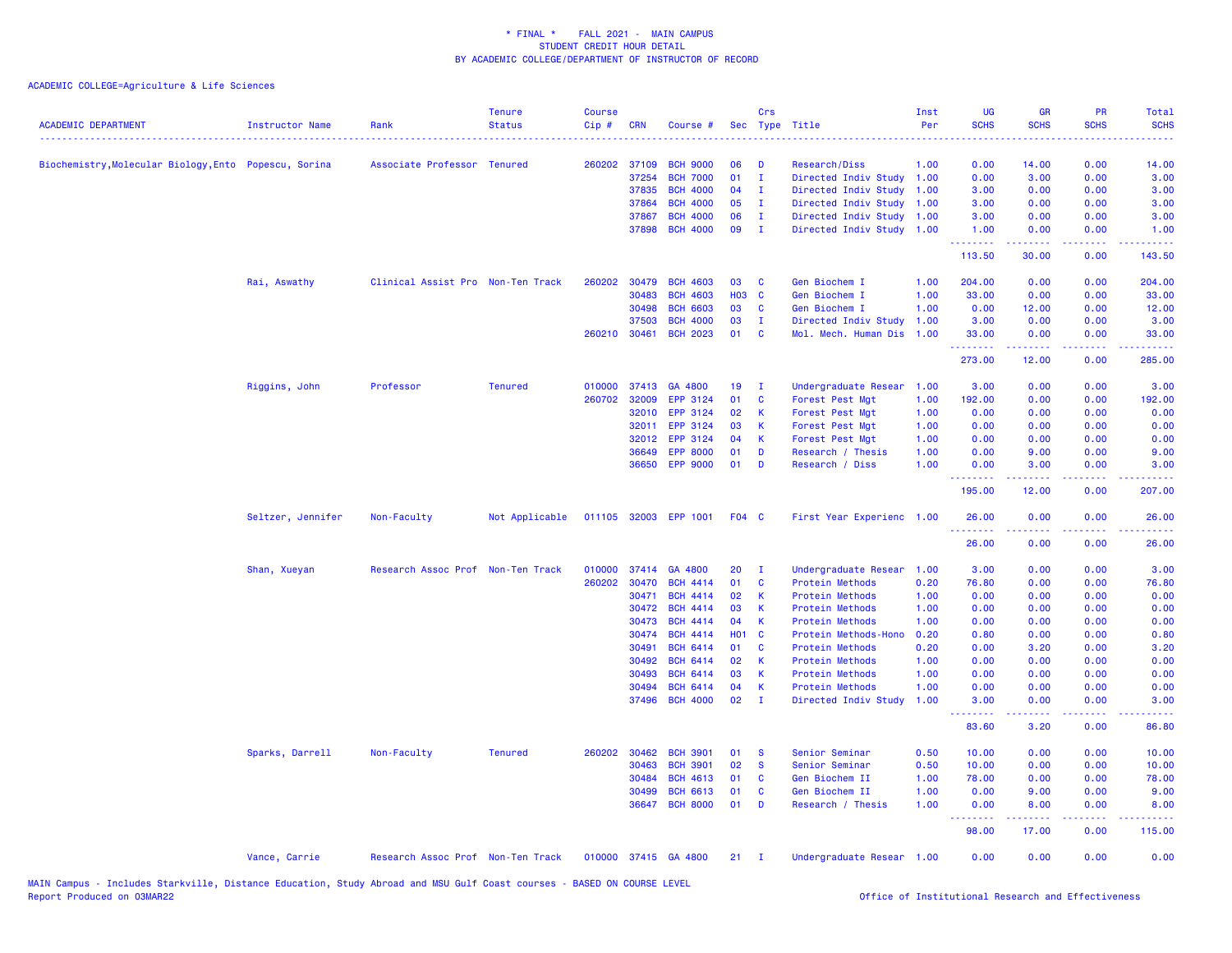| <b>ACADEMIC DEPARTMENT</b>                                                    | <b>Instructor Name</b> | Rank                              | <b>Tenure</b><br><b>Status</b> | <b>Course</b><br>$Cip$ # | <b>CRN</b> | Course #              |              | Crs          | Sec Type Title            | Inst<br>Per | <b>UG</b><br><b>SCHS</b>                                                                                                          | <b>GR</b><br><b>SCHS</b> | <b>PR</b><br><b>SCHS</b>                                                                                                          | Total<br><b>SCHS</b>      |
|-------------------------------------------------------------------------------|------------------------|-----------------------------------|--------------------------------|--------------------------|------------|-----------------------|--------------|--------------|---------------------------|-------------|-----------------------------------------------------------------------------------------------------------------------------------|--------------------------|-----------------------------------------------------------------------------------------------------------------------------------|---------------------------|
| Biochemistry, Molecular Biology, Ento Vance, Carrie                           |                        | Research Assoc Prof Non-Ten Track |                                | 260202                   | 30459      | <b>BCH 1011</b>       | F02 C        |              | First Year Seminar        | 0.50        | 10.00                                                                                                                             | 0.00                     | 0.00                                                                                                                              | 10.00                     |
|                                                                               |                        |                                   |                                |                          | 30477      | <b>BCH 4603</b>       | 01           | $\mathbf{C}$ | Gen Biochem I             | 0.50        | 84.00                                                                                                                             | 0.00                     | 0.00                                                                                                                              | 84.00                     |
|                                                                               |                        |                                   |                                |                          | 30478      | <b>BCH 4603</b>       | 02           | <b>C</b>     | Gen Biochem I             | 0.50        | 15.00                                                                                                                             | 0.00                     | 0.00                                                                                                                              | 15.00                     |
|                                                                               |                        |                                   |                                |                          | 30481      | <b>BCH 4603</b>       | <b>HO1 C</b> |              | Honors Gen Biochem I      | 0.50        | 16.50                                                                                                                             | 0.00                     | 0.00                                                                                                                              | 16.50                     |
|                                                                               |                        |                                   |                                |                          | 30482      | <b>BCH 4603</b>       | <b>HO2 C</b> |              | Gen Biochem I             | 0.50        | 4.50                                                                                                                              | 0.00                     | 0.00                                                                                                                              | 4.50                      |
|                                                                               |                        |                                   |                                |                          | 30497      | <b>BCH 6603</b>       | 01           | $\mathbf{C}$ | Gen Biochem I             | 0.50        | 0.00                                                                                                                              | 9.00                     | 0.00                                                                                                                              | 9.00                      |
|                                                                               |                        |                                   |                                |                          |            | 36813 BCH 9000        | 03           | - D          | Research/Diss             | 1.00        | 0.00                                                                                                                              | 9.00                     | 0.00                                                                                                                              | 9.00                      |
|                                                                               |                        |                                   |                                | 260707                   | 37001      | <b>PHY 8000</b>       | 01           | - D          | Research / Thesis         | 1.00        | 0.00                                                                                                                              | 7.00                     | 0.00                                                                                                                              | 7.00                      |
|                                                                               |                        |                                   |                                |                          |            | 37002 PHY 9000        | 01           | - D          | Research / Diss           | 1.00        | 0.00                                                                                                                              | 14.00                    | 0.00                                                                                                                              | 14.00                     |
|                                                                               |                        |                                   |                                |                          |            |                       |              |              |                           |             | .<br>130.00                                                                                                                       | . <u>.</u> .<br>39.00    | .<br>0.00                                                                                                                         | . <b>.</b> .<br>169.00    |
|                                                                               | Ward, Samuel           | Assistant Professor Ten Track     |                                | 260702                   |            | 37271 EPP 4143        | 01           | - C          | <b>Insect Ecology</b>     | 1.00        | 9.00                                                                                                                              | 0.00                     | 0.00                                                                                                                              | 9.00                      |
|                                                                               |                        |                                   |                                |                          |            | 37280 EPP 6143        | 01           | - C          | <b>Insect Ecology</b>     | 1.00        | 0.00                                                                                                                              | 33.00                    | 0.00                                                                                                                              | 33.00                     |
|                                                                               |                        |                                   |                                |                          |            | 37628 EPP 8000        | 07           | - D          | Research / Thesis         | 1.00        | 0.00                                                                                                                              | 1.00                     | 0.00                                                                                                                              | 1.00                      |
|                                                                               |                        |                                   |                                |                          |            |                       |              |              |                           |             | .<br>9.00                                                                                                                         | .<br>34.00               | -----<br>0.00                                                                                                                     | .<br>43.00                |
|                                                                               | Wilkerson, Teresa      | Research Assist Pro Non-Ten Track |                                |                          |            | 260702 37782 EPP 8000 | 08           | - D          | Research / Thesis         | 1.00        | 0.00                                                                                                                              | 2.00                     | 0.00                                                                                                                              | 2.00                      |
|                                                                               |                        |                                   |                                |                          |            |                       |              |              |                           |             | $\frac{1}{2} \left( \frac{1}{2} \right) \left( \frac{1}{2} \right) \left( \frac{1}{2} \right) \left( \frac{1}{2} \right)$<br>0.00 | 2.00                     | 0.00                                                                                                                              | 2.00                      |
|                                                                               | Willard, Scott         | Non-Faculty                       | <b>Tenured</b>                 |                          |            | 010000 32457 GA 1111  | 01 C         |              | Survey of Agricultur 0.25 |             | 4.25                                                                                                                              | 0.00                     | 0.00                                                                                                                              | 4.25                      |
|                                                                               |                        |                                   |                                |                          |            | 32460 GA 4101         | 01           | $\mathbf{c}$ | MANRRS Leadership De 0.10 |             | 1.80                                                                                                                              | 0.00                     | 0.00                                                                                                                              | 1.80                      |
|                                                                               |                        |                                   |                                |                          |            | 32494 GA 6101         | 01           | <b>C</b>     | MANRRS Leadership De 0.10 |             | 0.00                                                                                                                              | 0.10<br>.                | 0.00<br>$\frac{1}{2} \left( \frac{1}{2} \right) \left( \frac{1}{2} \right) \left( \frac{1}{2} \right) \left( \frac{1}{2} \right)$ | 0.10                      |
|                                                                               |                        |                                   |                                |                          |            |                       |              |              |                           |             | --------<br>6.05                                                                                                                  | 0.10                     | 0.00                                                                                                                              | 6.15                      |
| ====================================<br>Biochemistry, Molecular Biology, Ento |                        |                                   |                                |                          |            |                       |              |              |                           |             | ========<br>3378.55                                                                                                               | 475.10                   | ---------<br>0.00                                                                                                                 | $=$ ==========<br>3853.65 |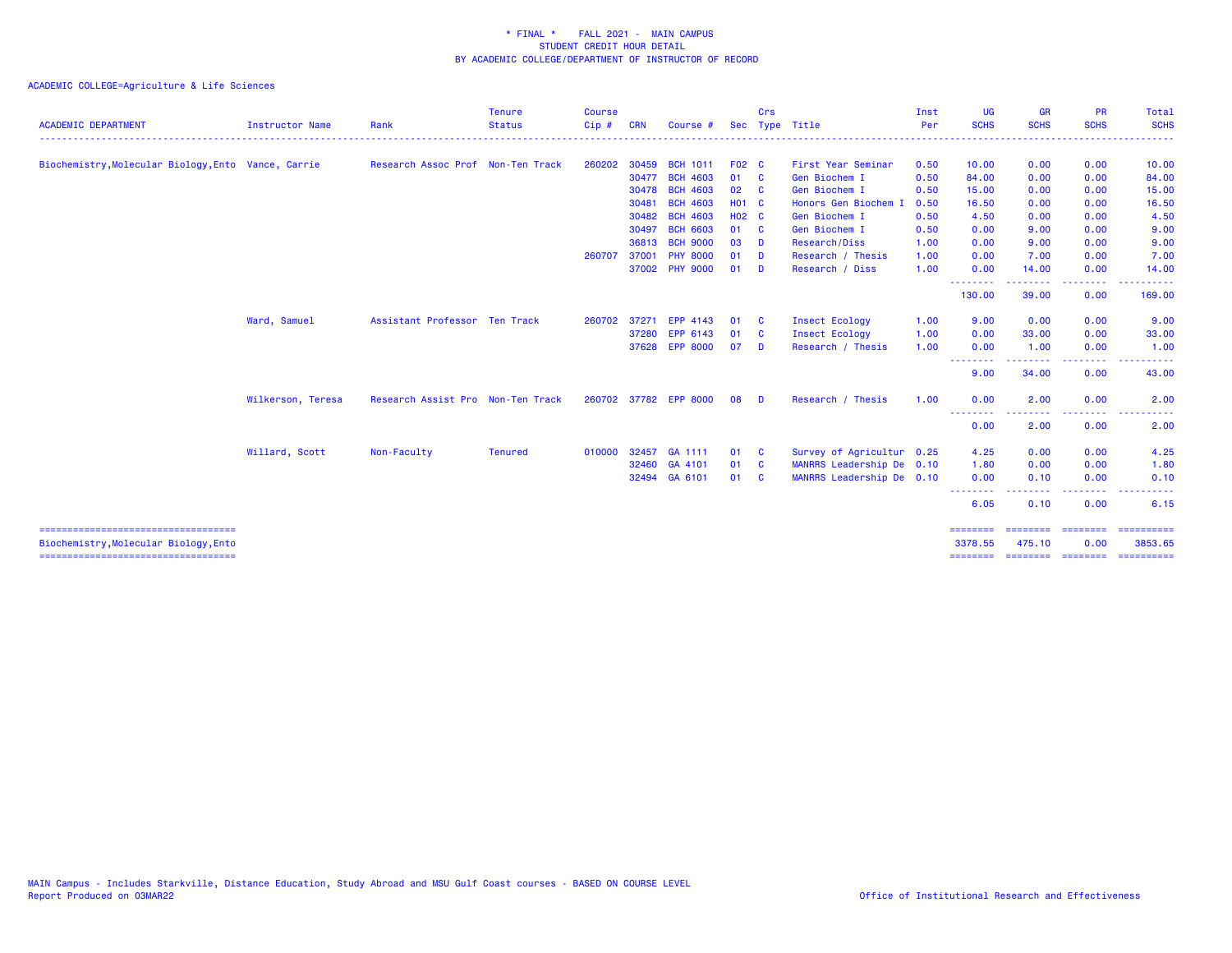| <b>ACADEMIC DEPARTMENT</b>                      | <b>Instructor Name</b> | Rank                               | <b>Tenure</b><br><b>Status</b> | <b>Course</b><br>Cip# | <b>CRN</b> | Course #              |                   | Crs          | Sec Type Title            | Inst<br>Per | <b>UG</b><br><b>SCHS</b>              | <b>GR</b><br><b>SCHS</b> | PR<br><b>SCHS</b>                   | Total<br><b>SCHS</b>                                                                                                 |
|-------------------------------------------------|------------------------|------------------------------------|--------------------------------|-----------------------|------------|-----------------------|-------------------|--------------|---------------------------|-------------|---------------------------------------|--------------------------|-------------------------------------|----------------------------------------------------------------------------------------------------------------------|
| Food Science, Nutrition & Health Pr Buys, David |                        | Associate Professor Tenured        |                                | 190501                |            | 32323 FNH 1103        | 01                | <b>C</b>     | Intro Food Sci, Nutr 1.00 |             | 150.00<br>.                           | 0.00<br>.                | 0.00<br>.                           | 150.00<br>222223                                                                                                     |
|                                                 |                        |                                    |                                |                       |            |                       |                   |              |                           |             | 150.00                                | 0.00                     | 0.00                                | 150.00                                                                                                               |
|                                                 | Byrd, Sylvia           | Professor                          | <b>Tenured</b>                 | 190599                |            | 35973 FNH 8000        | 03                | D            | Research/Thesis           | 1.00        | 0.00<br>.                             | 6.00                     | 0.00                                | 6.00                                                                                                                 |
|                                                 |                        |                                    |                                |                       |            |                       |                   |              |                           |             | 0.00                                  | 6.00                     | 0.00                                | 6.00                                                                                                                 |
|                                                 | Campbell, Yan          | Non-Faculty                        | Not Applicable                 | 301901                | 32355      | <b>FNH 4663</b>       | $CO1$ $C$         |              | Princ Functnl Foods       | 1.00        | 42.00                                 | 0.00                     | 0.00                                | 42.00                                                                                                                |
|                                                 |                        |                                    |                                |                       | 32370      | <b>FNH 6663</b>       | CO <sub>1</sub> C |              | Princ Functnl Foods       | 1.00        | 0.00                                  | 6.00                     | 0.00                                | 6.00                                                                                                                 |
|                                                 |                        |                                    |                                |                       | 34822      | <b>FNH 4663</b>       | 501 C             |              | Princ Functnl Foods       | 1.00        | 3.00                                  | 0.00                     | 0.00                                | 3.00                                                                                                                 |
|                                                 |                        |                                    |                                |                       | 34824      | <b>FNH 6663</b>       | 501 C             |              | Princ Functnl Foods       | 1.00        | 0.00<br><b></b>                       | 6.00                     | 0.00                                | 6.00                                                                                                                 |
|                                                 |                        |                                    |                                |                       |            |                       |                   |              |                           |             | 45.00                                 | 12.00                    | 0.00                                | 57.00                                                                                                                |
|                                                 | Chang, Kow-Ching       | Professor                          | <b>Tenured</b>                 | 190599                |            | 35990 FNH 8000        | 504 D             |              | Research/Thesis           | 1.00        | 0.00<br><u>.</u>                      | 1.00<br>.                | 0.00<br>$\sim$ $\sim$ $\sim$ $\sim$ | 1.00<br>.                                                                                                            |
|                                                 |                        |                                    |                                |                       |            |                       |                   |              |                           |             | 0.00                                  | 1.00                     | 0.00                                | 1.00                                                                                                                 |
|                                                 | Cheng, Wen-Hsing       | Professor                          | <b>Tenured</b>                 | 010000                | 37419      | GA 4800               | 23                | Ι.           | Undergraduate Resear      | 1.00        | 1.00                                  | 0.00                     | 0.00                                | 1.00                                                                                                                 |
|                                                 |                        |                                    |                                | 190504                | 30467      | <b>BCH 4253</b>       | 01                | <b>C</b>     | <b>Macronutrients</b>     | 1.00        | 3.00                                  | 0.00                     | 0.00                                | 3.00                                                                                                                 |
|                                                 |                        |                                    |                                |                       | 32346      | <b>FNH 4253</b>       | 01                | <b>C</b>     | Macronutrients            | 1.00        | 69.00                                 | 0.00                     | 0.00                                | 69.00                                                                                                                |
|                                                 |                        |                                    |                                |                       | 32362      | <b>FNH 6253</b>       | 01                | C            | Macronutrients            | 1.00        | 0.00                                  | 15.00                    | 0.00                                | 15.00                                                                                                                |
|                                                 |                        |                                    |                                |                       | 35396      | <b>FNH 8253</b>       | 01                | $\mathbf B$  | Ntr & Food Sci Resea      | 1.00        | 0.00                                  | 21.00                    | 0.00                                | 21.00                                                                                                                |
|                                                 |                        |                                    |                                | 190599                | 36007      | <b>FNH 9000</b>       | 05                | D            | Research/Diss             | 1.00        | 0.00<br>.                             | 25.00<br><u>.</u>        | 0.00<br>$\sim$ $\sim$ $\sim$ $\sim$ | 25.00<br>$\sim$ $\sim$ $\sim$ $\sim$ $\sim$                                                                          |
|                                                 |                        |                                    |                                |                       |            |                       |                   |              |                           |             | 73.00                                 | 61.00                    | 0.00                                | 134.00                                                                                                               |
|                                                 | Conrad, Amanda         | Instructor                         | Non-Ten Track                  | 190504                | 32330      | <b>FNH 2293</b>       | 01                | C            | Indiv & Family Nutri 1.00 |             | 612.00                                | 0.00                     | 0.00                                | 612.00                                                                                                               |
|                                                 |                        |                                    |                                |                       | 32331      | <b>FNH 2293</b>       | 02                | C            | Indiv & Family Nutri 1.00 |             | 114.00                                | 0.00                     | 0.00                                | 114.00                                                                                                               |
|                                                 |                        |                                    |                                |                       | 32338      | <b>FNH 3701</b>       | 01                | $\mathbf{s}$ | NTR Professional Dev 1.00 |             | 34.00                                 | 0.00                     | 0.00                                | 34.00                                                                                                                |
|                                                 |                        |                                    |                                |                       | 32878      | <b>HS 2293</b>        | 01                | C            | Indiv & Family Nutri 0.75 |             | 114.75                                | 0.00                     | 0.00                                | 114.75                                                                                                               |
|                                                 |                        |                                    |                                |                       |            | 32879 HS 2293         | 02                | C            | Indiv & Family Nutri 1.00 |             | 27.00<br><u>.</u>                     | 0.00<br>.                | 0.00<br>.                           | 27.00<br>$\begin{array}{cccccccccc} \bullet & \bullet & \bullet & \bullet & \bullet & \bullet & \bullet \end{array}$ |
|                                                 |                        |                                    |                                |                       |            |                       |                   |              |                           |             | 901.75                                | 0.00                     | 0.00                                | 901.75                                                                                                               |
|                                                 | Crist, Courtney        | Extension Assist Pr Non-Ten Track  |                                | 011001                |            | 32347 FNH 4333        | 01                | <b>C</b>     | Food Law                  | 0.95        | 42.75<br><b><i><u>PARADER</u></i></b> | 0.00<br>.                | 0.00<br>د د د د                     | 42.75<br>.                                                                                                           |
|                                                 |                        |                                    |                                |                       |            |                       |                   |              |                           |             | 42.75                                 | 0.00                     | 0.00                                | 42.75                                                                                                                |
|                                                 | Edens, Randi           | Lecturer                           | Non-Ten Track                  |                       |            | 131315 33042 LSK 1023 | 01                | C            | Col Read/Study Skill 1.00 |             | 87.00                                 | 0.00                     | 0.00                                | 87.00                                                                                                                |
|                                                 |                        |                                    |                                |                       | 33043      | <b>LSK 1023</b>       | 02                | $\mathbf{C}$ | Col Read/Study Skill 1.00 |             | 81.00                                 | 0.00                     | 0.00                                | 81.00                                                                                                                |
|                                                 |                        |                                    |                                |                       | 33047      | <b>LSK 1023</b>       | 06                | C            | Col Read/Study Skill 1.00 |             | 81.00                                 | 0.00                     | 0.00                                | 81.00                                                                                                                |
|                                                 |                        |                                    |                                |                       |            | 33052 LSK 1023        | 11                | $\mathbf{C}$ | Col Read/Study Skill 1.00 |             | 870.00                                | 0.00                     | 0.00<br>.                           | 870.00                                                                                                               |
|                                                 |                        |                                    |                                |                       |            |                       |                   |              |                           |             | .<br>1119.00                          | 0.00                     | 0.00                                | .<br>1119.00                                                                                                         |
|                                                 | Eusse Durango, Jose    | Grad Research Assis Not Applicable |                                | 011001                | 32353      | <b>FNH 4583</b>       | 01                | C            | Food Preservation Te 0.30 |             | 10.80                                 | 0.00                     | 0.00                                | 10.80                                                                                                                |
|                                                 |                        |                                    |                                |                       | 32354      | <b>FNH 4583</b>       | 02                | K            | Food Preservation Te 0.30 |             | 0.00<br>.                             | 0.00<br>.                | 0.00<br>المتمالين                   | 0.00<br>والمستحيل                                                                                                    |
|                                                 |                        |                                    |                                |                       |            |                       |                   |              |                           |             | 10.80                                 | 0.00                     | 0.00                                | 10.80                                                                                                                |
|                                                 | Gardner, Antonio       | Assistant Professor Ten Track      |                                | 512207                | 32376      | <b>FNH 8523</b>       | 01                | C            | Health Promotion Tec 1.00 |             | 0.00                                  | 27.00                    | 0.00                                | 27.00                                                                                                                |
|                                                 |                        |                                    |                                |                       |            | 34826 FNH 8523        | 501 C             |              | Health Promotion Tec 1.00 |             | 0.00                                  | 39.00                    | 0.00                                | 39.00                                                                                                                |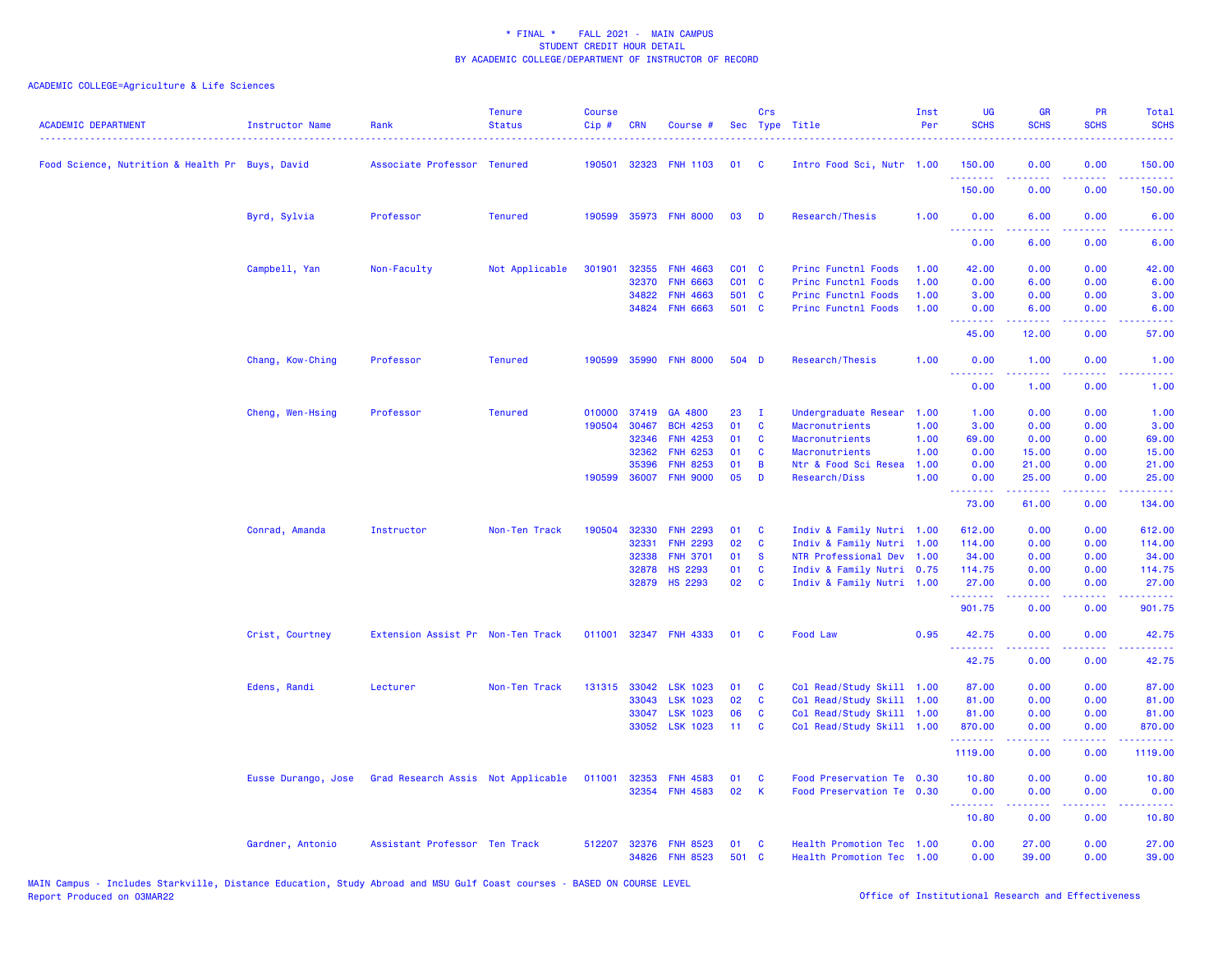| <b>ACADEMIC DEPARTMENT</b>                           | Instructor Name                         | Rank                          | <b>Tenure</b><br><b>Status</b> | <b>Course</b><br>Cip# | <b>CRN</b>   | Course #        |                 | Crs          | Sec Type Title            | Inst<br>Per | UG<br><b>SCHS</b>  | <b>GR</b><br><b>SCHS</b> | <b>PR</b><br><b>SCHS</b> | Total<br><b>SCHS</b>                |
|------------------------------------------------------|-----------------------------------------|-------------------------------|--------------------------------|-----------------------|--------------|-----------------|-----------------|--------------|---------------------------|-------------|--------------------|--------------------------|--------------------------|-------------------------------------|
| Food Science, Nutrition & Health Pr Gardner, Antonio |                                         | Assistant Professor Ten Track |                                | 512207                | 34827        | <b>FNH 8543</b> | 501 C           |              | Health Ed for Divers 1.00 |             | 0.00               | 21.00                    | 0.00                     | 21.00                               |
|                                                      |                                         |                               |                                | 521003                | 32438        | <b>FYE 1001</b> | F21 C           |              | First Year Experienc 0.50 |             | 3.50               | 0.00                     | 0.00                     | 3.50                                |
|                                                      |                                         |                               |                                |                       | 32439        | <b>FYE 1001</b> | F22 C           |              | First Year Experienc 0.50 |             | 6.00<br><b>.</b> . | 0.00<br>بالأبالي         | 0.00<br>بالأباب          | 6.00<br>$\sim$ $\sim$ $\sim$ $\sim$ |
|                                                      |                                         |                               |                                |                       |              |                 |                 |              |                           |             | 9.50               | 87.00                    | 0.00                     | 96.50                               |
|                                                      | Horay, Jason                            | Lecturer                      | Non-Ten Track                  | 512207                |              | 36484 FNH 3163  | 501 C           |              | Basic Principle Heal 1.00 |             | 69.00<br>.         | 0.00<br>22222            | 0.00<br>.                | 69.00<br>.                          |
|                                                      |                                         |                               |                                |                       |              |                 |                 |              |                           |             | 69.00              | 0.00                     | 0.00                     | 69.00                               |
|                                                      | Hunt, Barry                             | Professor                     | <b>Tenured</b>                 | 190599                | 37779        | <b>FNH 7000</b> | 02              | $\mathbf I$  | Directed Indiv Study 1.00 |             | 0.00               | 1.00                     | 0.00                     | 1.00                                |
|                                                      |                                         |                               |                                | 512207                | 34825        | <b>FNH 8513</b> | 501 C           |              | Theory Pract in Hlt 1.00  |             | 0.00               | 51.00                    | 0.00                     | 51.00                               |
|                                                      |                                         |                               |                                |                       | 34828        | <b>FNH 8673</b> | 501 I           |              | Appl Proj for CHES        | 1.00        | 0.00               | 18.00                    | 0.00                     | 18.00                               |
|                                                      |                                         |                               |                                |                       |              | 37167 FNH 8673  | 01              | $\mathbf{I}$ | Appl Proj for CHES        | 1.00        | 0.00<br><u>.</u>   | 3.00<br>.                | 0.00<br>.                | 3.00<br>.                           |
|                                                      |                                         |                               |                                |                       |              |                 |                 |              |                           |             | 0.00               | 73.00                    | 0.00                     | 73.00                               |
|                                                      | Leach, Vicki                            | Instructor                    | Non-Ten Track                  | 190501                | 32326        | <b>FNH 2203</b> | 01              | B            | Science of Food Prep 1.00 |             | 63.00              | 0.00                     | 0.00                     | 63.00                               |
|                                                      |                                         |                               |                                |                       | 32876        | <b>HS 2203</b>  | 01              | B            | <b>Science Food Prep</b>  | 1.00        | 6.00               | 0.00                     | 0.00                     | 6.00                                |
|                                                      |                                         |                               |                                |                       | 35397        | <b>FNH 2203</b> | 02              | B            | Science of Food Prep 1.00 |             | 75.00              | 0.00                     | 0.00                     | 75.00                               |
|                                                      |                                         |                               |                                |                       | 37859        | <b>FNH 4000</b> | 05              | $\mathbf{I}$ | Directed Indiv Study 1.00 |             | 3.00               | 0.00                     | 0.00                     | 3.00                                |
|                                                      |                                         |                               |                                |                       | 190505 32333 | <b>FNH 3283</b> | 01              | <b>C</b>     | The Foodservice Syst 1.00 |             | 144.00<br>.        | 0.00                     | 0.00<br>بالمحامي         | 144.00<br>.                         |
|                                                      |                                         |                               |                                |                       |              |                 |                 |              |                           |             | 291.00             | 0.00                     | 0.00                     | 291.00                              |
|                                                      | Mathews, Rahel                          | Assistant Professor Ten Track |                                | 010000                | 37420        | GA 4800         | 24              | - I          | Undergraduate Resear 1.00 |             | 1.00               | 0.00                     | 0.00                     | 1.00                                |
|                                                      |                                         |                               |                                | 190504                | 32329        | <b>FNH 2283</b> | 01              | $\mathbf{C}$ | Child Health & Nutri 1.00 |             | 30.00              | 0.00                     | 0.00                     | 30.00                               |
|                                                      |                                         |                               |                                |                       | 32348        | <b>FNH 4363</b> | 01              | C            | Research Mth in Fd & 1.00 |             | 60.00              | 0.00                     | 0.00                     | 60.00                               |
|                                                      |                                         |                               |                                |                       |              | 32877 HS 2283   | 01              | <b>C</b>     | Child Health & Nutri 1.00 |             | 111.00<br>.        | 0.00                     | 0.00<br>د د د د          | 111.00                              |
|                                                      |                                         |                               |                                |                       |              |                 |                 |              |                           |             | 202.00             | 0.00                     | 0.00                     | 202.00                              |
|                                                      | Matich, June                            | Instructor                    | Non-Ten Track                  | 190501                | 32349        | <b>FNH 4373</b> | 01              | - C          | NTR Ed & Counsel Ski 0.70 |             | 60.90              | 0.00                     | 0.00                     | 60.90                               |
|                                                      |                                         |                               |                                | 513102                | 32339        | <b>FNH 4013</b> | 01              | B            | Nutrition Assessment 0.50 |             | 46.50              | 0.00                     | 0.00                     | 46.50                               |
|                                                      |                                         |                               |                                |                       | 32356        | <b>FNH 6013</b> | 01              | B            | Nutrition Assessment 0.50 |             | 0.00               | 3.00                     | 0.00                     | 3.00                                |
|                                                      |                                         |                               |                                |                       | 32365        | <b>FNH 6373</b> | 01              | C            | NTR Ed & Counsel Ski 0.70 |             | 0.00               | 2.10                     | 0.00                     | 2.10                                |
|                                                      |                                         |                               |                                |                       | 35392        | <b>FNH 3000</b> | 01              | E            | Nutrition Field Expe 1.00 |             | 1.00<br><u>.</u>   | 0.00<br>.                | 0.00                     | 1.00<br>.                           |
|                                                      |                                         |                               |                                |                       |              |                 |                 |              |                           |             | 108.40             | 5.10                     | 0.00                     | 113.50                              |
|                                                      | Nannapaneni, Ramakri Research Professor |                               | Non-Ten Track                  | 010000                | 37421        | GA 4800         | 25              | $\mathbf I$  | Undergraduate Resear 1.00 |             | 3.00               | 0.00                     | 0.00                     | 3.00                                |
|                                                      |                                         |                               |                                | 190501                | 37750        | <b>FNH 4000</b> | 04              | $\mathbf{I}$ | Directed Indiv Study      | 1.00        | 2.00               | 0.00                     | 0.00                     | 2.00                                |
|                                                      |                                         |                               |                                | 190599                | 35981        | <b>FNH 8000</b> | 11 <sub>1</sub> | D            | Research/Thesis           | 1.00        | 0.00               | 1.00                     | 0.00                     | 1.00                                |
|                                                      |                                         |                               |                                |                       |              |                 |                 |              |                           |             | .<br>5.00          | 1.00                     | 0.00                     | 6.00                                |
|                                                      | Pylate, Leah                            | Assistant Professor Ten Track |                                | 190501                | 34821        | <b>FNH 4393</b> | 501 C           |              | Prevention of Diseas 1.00 |             | 54.00              | 0.00                     | 0.00                     | 54.00                               |
|                                                      |                                         |                               |                                | 512207                | 32375        | <b>FNH 8513</b> | CO1 C           |              | Theory Pract in Hlt 1.00  |             | 0.00               | 24.00                    | 0.00                     | 24.00                               |
|                                                      |                                         |                               |                                |                       |              | 32377 FNH 8563  | 01              | $\mathbf{C}$ | Prin Epic & Hlth Sci 1.00 |             | 0.00               | 36.00                    | 0.00                     | 36.00                               |
|                                                      |                                         |                               |                                |                       |              |                 |                 |              |                           |             | <u>.</u><br>54.00  | .<br>60.00               | .<br>0.00                | .<br>114.00                         |
|                                                      | Schilling, Mark                         | Professor                     | <b>Tenured</b>                 | 011001                | 35393        | <b>FNH 4114</b> | 01              | B            | Analysis of Food Pro 1.00 |             | 48.00              | 0.00                     | 0.00                     | 48.00                               |
|                                                      |                                         |                               |                                | 120509                | 32343        | <b>FNH 4200</b> | 01              | C            | Dual Enroll MUW Culi 1.00 |             | 20.00              | 0.00                     | 0.00                     | 20.00                               |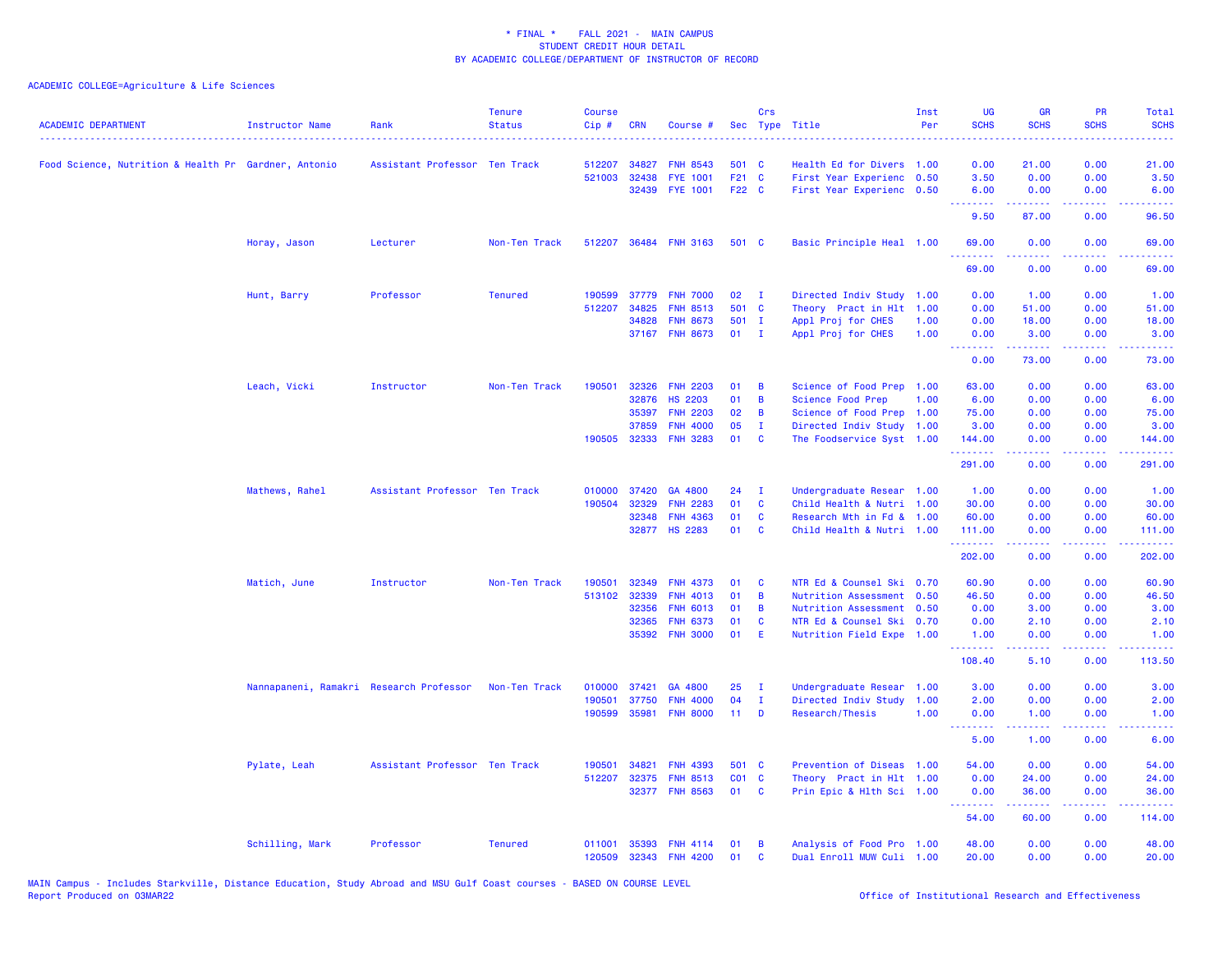| <b>ACADEMIC DEPARTMENT</b>                          | <b>Instructor Name</b>                           | Rank                          | <b>Tenure</b><br><b>Status</b> | <b>Course</b><br>Cip# | <b>CRN</b>   | Course #        | Sec   | Crs          | Type Title                  | Inst<br>Per | <b>UG</b><br><b>SCHS</b> | <b>GR</b><br><b>SCHS</b>                                 | PR<br><b>SCHS</b> | Total<br><b>SCHS</b><br>$\frac{1}{2} \left( \frac{1}{2} \right) \left( \frac{1}{2} \right) \left( \frac{1}{2} \right) \left( \frac{1}{2} \right)$ |
|-----------------------------------------------------|--------------------------------------------------|-------------------------------|--------------------------------|-----------------------|--------------|-----------------|-------|--------------|-----------------------------|-------------|--------------------------|----------------------------------------------------------|-------------------|---------------------------------------------------------------------------------------------------------------------------------------------------|
| Food Science, Nutrition & Health Pr Schilling, Mark |                                                  | Professor                     | <b>Tenured</b>                 | 190501                | 32325        | <b>FNH 2011</b> | 01    | C            | Career Pln/Succ Food        | 1.00        | 21.00                    | 0.00                                                     | 0.00              | 21.00                                                                                                                                             |
|                                                     |                                                  |                               |                                |                       | 32350        | <b>FNH 4480</b> | 01    | Ε            | Food Science Interns        | 1.00        | 42.00                    | 0.00                                                     | 0.00              | 42.00                                                                                                                                             |
|                                                     |                                                  |                               |                                |                       | 37113        | <b>FNH 4000</b> | 02    | $\mathbf{I}$ | Directed Indiv Study        | 1.00        | 3.00                     | 0.00                                                     | 0.00              | 3.00                                                                                                                                              |
|                                                     |                                                  |                               |                                | 190599                | 35983        | <b>FNH 8000</b> | 13    | D            | Research/Thesis             | 1.00        | 0.00                     | 12.00                                                    | 0.00              | 12.00                                                                                                                                             |
|                                                     |                                                  |                               |                                |                       |              | 36015 FNH 9000  | 13    | D            | Research/Diss               | 1.00        | 0.00<br>.                | 19.00                                                    | 0.00<br>22222     | 19.00<br>$\begin{array}{cccccccccc} \bullet & \bullet & \bullet & \bullet & \bullet & \bullet & \bullet & \bullet \end{array}$                    |
|                                                     |                                                  |                               |                                |                       |              |                 |       |              |                             |             | 134.00                   | 31.00                                                    | 0.00              | 165.00                                                                                                                                            |
|                                                     | Silva, Juan                                      | Professor                     | <b>Tenured</b>                 | 011001                | 32353        | <b>FNH 4583</b> | 01    | C            | Food Preservation Te        | 0.70        | 25.20                    | 0.00                                                     | 0.00              | 25.20                                                                                                                                             |
|                                                     |                                                  |                               |                                |                       | 32354        | <b>FNH 4583</b> | 02    | K            | <b>Food Preservation Te</b> | 0.70        | 0.00                     | 0.00                                                     | 0.00              | 0.00                                                                                                                                              |
|                                                     |                                                  |                               |                                | 190501                | 32372        | <b>FNH 8121</b> | 01    | <b>S</b>     | <b>FNH Seminar</b>          | 0.50        | 0.00                     | 0.50                                                     | 0.00              | 0.50                                                                                                                                              |
|                                                     |                                                  |                               |                                |                       | 32373        | <b>FNH 8131</b> | 01    | <b>S</b>     | <b>FNH Seminar</b>          | 0.50        | 0.00                     | 0.50                                                     | 0.00              | 0.50                                                                                                                                              |
|                                                     |                                                  |                               |                                | 190599                | 35984        | <b>FNH 8000</b> | 14    | D            | Research/Thesis             | 1.00        | 0.00                     | 12.00                                                    | 0.00              | 12.00                                                                                                                                             |
|                                                     |                                                  |                               |                                |                       | 36016        | <b>FNH 9000</b> | 14    | D            | Research/Diss               | 1.00        | 0.00                     | 9.00                                                     | 0.00              | 9.00                                                                                                                                              |
|                                                     |                                                  |                               |                                | 512207                | 32371        | <b>FNH 8111</b> | 01    | $\mathbf{s}$ | Food Sc Nutr & Healt        | 0.50        | 0.00<br><b>.</b>         | 3.00<br>.                                                | 0.00<br>.         | 3.00<br>وعاديات                                                                                                                                   |
|                                                     |                                                  |                               |                                |                       |              |                 |       |              |                             |             | 25.20                    | 25.00                                                    | 0.00              | 50.20                                                                                                                                             |
|                                                     | Tolar-Peterson, Tere Associate Professor Tenured |                               |                                | 010000                | 37422        | GA 4800         | 26    | л.           | Undergraduate Resear        | 1.00        | 3.00                     | 0.00                                                     | 0.00              | 3.00                                                                                                                                              |
|                                                     |                                                  |                               |                                | 190501                | 32349        | <b>FNH 4373</b> | 01    | C            | NTR Ed & Counsel Ski        | 0.30        | 26.10                    | 0.00                                                     | 0.00              | 26.10                                                                                                                                             |
|                                                     |                                                  |                               |                                |                       | 32372        | <b>FNH 8121</b> | 01    | <b>S</b>     | <b>FNH Seminar</b>          | 0.50        | 0.00                     | 0.50                                                     | 0.00              | 0.50                                                                                                                                              |
|                                                     |                                                  |                               |                                |                       | 32373        | <b>FNH 8131</b> | 01    | <b>S</b>     | <b>FNH Seminar</b>          | 0.50        | 0.00                     | 0.50                                                     | 0.00              | 0.50                                                                                                                                              |
|                                                     |                                                  |                               |                                | 190599                | 35985        | <b>FNH 8000</b> | 15    | D            | Research/Thesis             | 1.00        | 0.00                     | 12.00                                                    | 0.00              | 12.00                                                                                                                                             |
|                                                     |                                                  |                               |                                |                       | 36017        | <b>FNH 9000</b> | 15    | D            | Research/Diss               | 1.00        | 0.00                     | 42.00                                                    | 0.00              | 42.00                                                                                                                                             |
|                                                     |                                                  |                               |                                | 512207                | 32371        | <b>FNH 8111</b> | 01    | <b>S</b>     | Food Sc Nutr & Healt        | 0.50        | 0.00                     | 3.00                                                     | 0.00              | 3.00                                                                                                                                              |
|                                                     |                                                  |                               |                                | 513101                | 32345        | <b>FNH 4233</b> | 01    | C            | Medical Nutrition Th        | 1.00        | 84.00                    | 0.00                                                     | 0.00              | 84.00                                                                                                                                             |
|                                                     |                                                  |                               |                                |                       | 32374        | <b>FNH 8286</b> | 01    | E            | Supervised Practice         | 1.00        | 0.00                     | 96.00                                                    | 0.00              | 96.00                                                                                                                                             |
|                                                     |                                                  |                               |                                |                       | 513102 32339 | <b>FNH 4013</b> | 01    | B            | Nutrition Assessment 0.50   |             | 46.50                    | 0.00                                                     | 0.00              | 46.50                                                                                                                                             |
|                                                     |                                                  |                               |                                |                       | 32356        | <b>FNH 6013</b> | 01    | B            | Nutrition Assessment 0.50   |             | 0.00                     | 3.00                                                     | 0.00              | 3.00                                                                                                                                              |
|                                                     |                                                  |                               |                                |                       | 32361        | <b>FNH 6233</b> | 01    | C            | Medical Nutrition Th 1.00   |             | 0.00                     | 6.00                                                     | 0.00              | 6.00                                                                                                                                              |
|                                                     |                                                  |                               |                                |                       | 32365        | <b>FNH 6373</b> | 01    | C            | NTR Ed & Counsel Ski 0.30   |             | 0.00<br>---------        | 0.90<br><b><i><u><u><b>Little Little</b></u></u></i></b> | 0.00<br>بالاناباذ | 0.90<br>.                                                                                                                                         |
|                                                     |                                                  |                               |                                |                       |              |                 |       |              |                             |             | 159.60                   | 163.90                                                   | 0.00              | 323.50                                                                                                                                            |
|                                                     | Weiskopf, Amy                                    | Lecturer                      | Non-Ten Track                  | 190504                | 34817        | <b>FNH 2283</b> | 501 C |              | Child Health & Nutri 1.00   |             | 27.00                    | 0.00                                                     | 0.00              | 27.00                                                                                                                                             |
|                                                     |                                                  |                               |                                |                       | 34818        | <b>FNH 2293</b> | 501 C |              | Indiv & Family Nutri 1.00   |             | 123.00                   | 0.00                                                     | 0.00              | 123.00                                                                                                                                            |
|                                                     |                                                  |                               |                                |                       | 34919        | <b>HS 2283</b>  | 501 C |              | Child Health & Nutri 1.00   |             | 21.00                    | 0.00                                                     | 0.00              | 21.00                                                                                                                                             |
|                                                     |                                                  |                               |                                |                       | 34920        | <b>HS 2293</b>  | 501 C |              | Indiv & Family Nutri 1.00   |             | 24.00<br>.               | 0.00                                                     | 0.00<br>.         | 24.00<br>.                                                                                                                                        |
|                                                     |                                                  |                               |                                |                       |              |                 |       |              |                             |             | 195.00                   | .<br>0.00                                                | 0.00              | 195.00                                                                                                                                            |
|                                                     | White, Kelly                                     | Lecturer                      | Non-Ten Track                  | 190501                | 32360        | <b>FNH 6223</b> | 01    | C            | Sports Nutrition            | 1.00        | 0.00                     | 3.00                                                     | 0.00              | 3.00                                                                                                                                              |
|                                                     |                                                  |                               |                                |                       | 34823        | <b>FNH 6223</b> | 501   | $\mathbf{C}$ | Sports Nutrition            | 1.00        | 0.00                     | 3.00                                                     | 0.00              | 3.00                                                                                                                                              |
|                                                     |                                                  |                               |                                | 190504                | 32344        | <b>FNH 4223</b> | 01    | C            | Sports Nutrition            | 1.00        | 99.00                    | 0.00                                                     | 0.00              | 99.00                                                                                                                                             |
|                                                     |                                                  |                               |                                |                       | 34820        | <b>FNH 4223</b> | 501 C |              | Sports Nutrition            | 1.00        | 54.00                    | 0.00                                                     | 0.00              | 54.00                                                                                                                                             |
|                                                     |                                                  |                               |                                |                       |              |                 |       |              |                             |             | .<br>153.00              | 22222<br>6.00                                            | .<br>0.00         | وعاعاها<br>159.00                                                                                                                                 |
|                                                     | White, Shecoya                                   | Assistant Professor Ten Track |                                | 010000                | 32460        | GA 4101         | 01    | C            | MANRRS Leadership De        | 0.45        | 8.10                     | 0.00                                                     | 0.00              | 8.10                                                                                                                                              |
|                                                     |                                                  |                               |                                |                       | 32494        | GA 6101         | 01    | C            | MANRRS Leadership De        | 0.80        | 0.00                     | 0.80                                                     | 0.00              | 0.80                                                                                                                                              |
|                                                     |                                                  |                               |                                |                       | 37423        | GA 4800         | 27    | $\mathbf{I}$ | Undergraduate Resear        | 1.00        | 1.00                     | 0.00                                                     | 0.00              | 1.00                                                                                                                                              |
|                                                     |                                                  |                               |                                | 011001                | 32341        | <b>FNH 4164</b> | 01    | <b>C</b>     | Qual Assur Food Prod        | 1.00        | 56.00                    | 0.00                                                     | 0.00              | 56.00                                                                                                                                             |
|                                                     |                                                  |                               |                                |                       | 32342        | <b>FNH 4164</b> | 02    | K            | Qual Assur Food Prod        | 1.00        | 0.00                     | 0.00                                                     | 0.00              | 0.00                                                                                                                                              |
|                                                     |                                                  |                               |                                |                       |              | 32347 FNH 4333  | 01    | $\mathbf{C}$ | Food Law                    | 0.05        | 2.25                     | 0.00                                                     | 0.00              | 2.25                                                                                                                                              |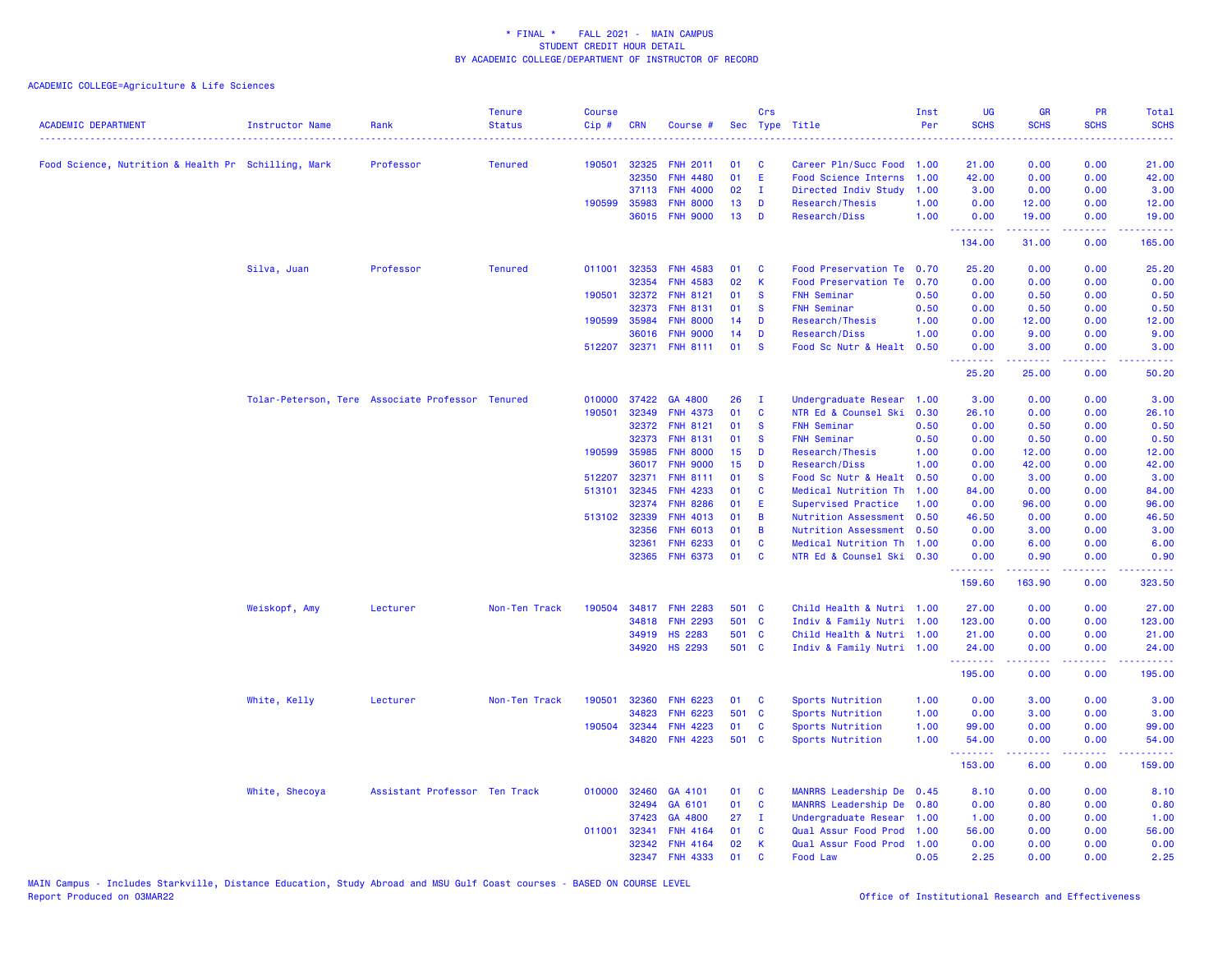| <b>ACADEMIC DEPARTMENT</b>                                                                                             | Instructor Name | Rank                          | Tenure<br><b>Status</b> | Course<br>Cip#   | <b>CRN</b> | Course #                                                                                                      |                                                | Crs                                 | Sec Type Title                                                                                                                         | Inst<br>Per                  | <b>UG</b><br><b>SCHS</b>                               | <b>GR</b><br><b>SCHS</b>                                     | <b>PR</b><br><b>SCHS</b>                             | Total<br><b>SCHS</b>                                          |
|------------------------------------------------------------------------------------------------------------------------|-----------------|-------------------------------|-------------------------|------------------|------------|---------------------------------------------------------------------------------------------------------------|------------------------------------------------|-------------------------------------|----------------------------------------------------------------------------------------------------------------------------------------|------------------------------|--------------------------------------------------------|--------------------------------------------------------------|------------------------------------------------------|---------------------------------------------------------------|
| Food Science, Nutrition & Health Pr White, Shecoya                                                                     |                 | Assistant Professor Ten Track |                         | 190501<br>190599 |            | 32322 FNH 1001<br>35395 FNH 8113 01 C<br>36538 FNH 4000<br>37585 FNH 4000<br>35986 FNH 8000<br>36018 FNH 9000 | FO1 C<br>01<br>03<br>$16$ D<br>16 <sup>1</sup> | $\mathbf{I}$<br>$\mathbf{I}$<br>- D | First Year Seminar<br>Adv Food Microbiol<br>Directed Indiv Study 1.00<br>Directed Indiv Study 1.00<br>Research/Thesis<br>Research/Diss | 0.99<br>1.00<br>1.00<br>1.00 | 16.83<br>0.00<br>2.00<br>3.00<br>0.00<br>0.00<br>89.18 | 0.00<br>27,00<br>0.00<br>0.00<br>12.00<br>2.00<br>.<br>41.80 | 0.00<br>0.00<br>0.00<br>0.00<br>0.00<br>0.00<br>0.00 | 16.83<br>27.00<br>2.00<br>3.00<br>12.00<br>2.00<br><br>130.98 |
| ======================================<br>Food Science, Nutrition & Health Pr<br>===================================== |                 |                               |                         |                  |            |                                                                                                               |                                                |                                     |                                                                                                                                        |                              | ========<br>3837.18                                    | ========<br>573.80<br>========                               | ========<br>0.00<br>---------                        | -----------<br>4410.98<br>==========                          |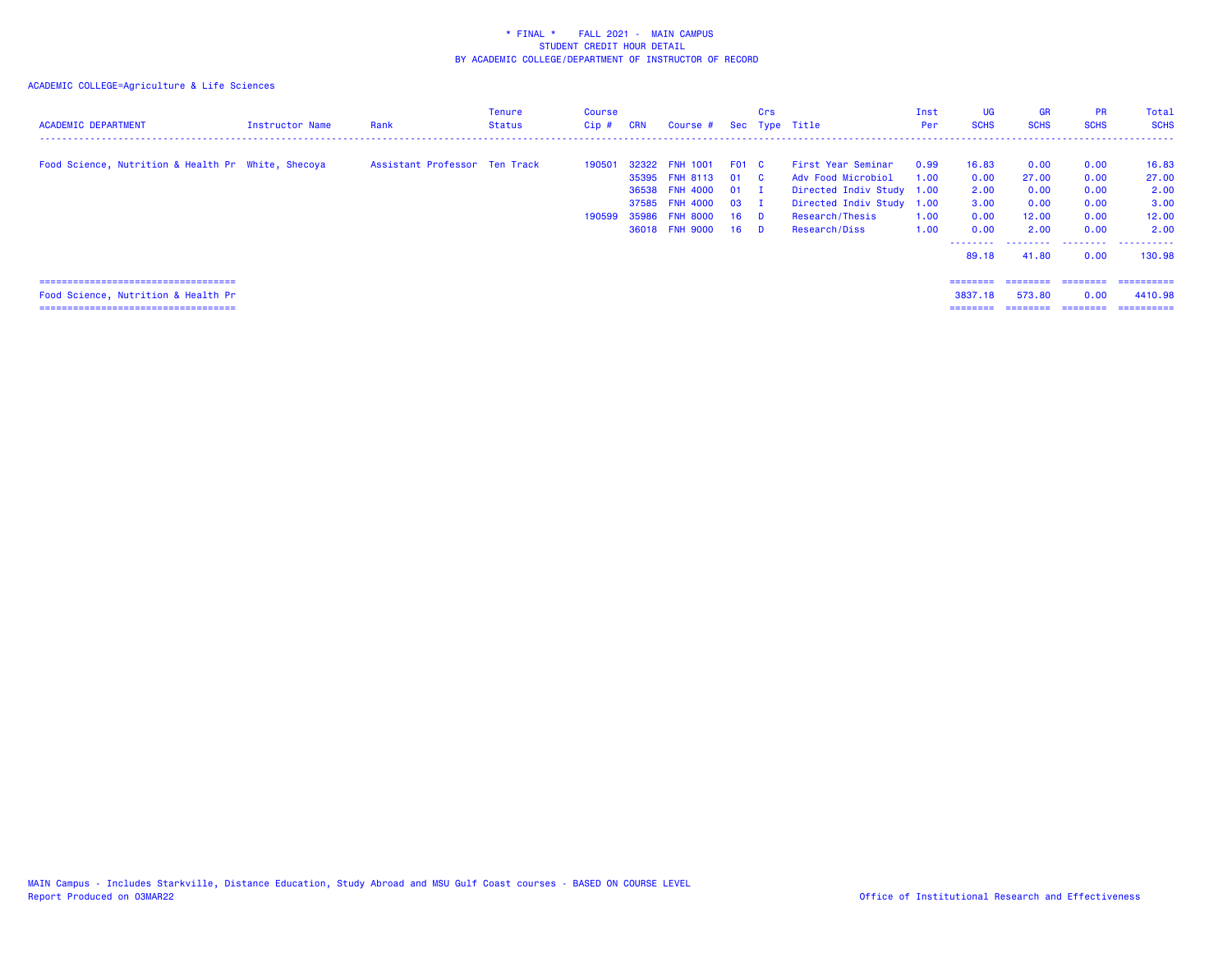| <b>ACADEMIC DEPARTMENT</b> | Instructor Name     | Rank                              | <b>Tenure</b><br><b>Status</b> | <b>Course</b><br>Cip# | <b>CRN</b>   | Course #                  | Sec | <b>Crs</b>   | Type Title                | Inst<br>Per | <b>UG</b><br><b>SCHS</b>                                 | <b>GR</b><br><b>SCHS</b> | <b>PR</b><br><b>SCHS</b> | <b>Total</b><br><b>SCHS</b><br><u>.</u>                                                                                         |
|----------------------------|---------------------|-----------------------------------|--------------------------------|-----------------------|--------------|---------------------------|-----|--------------|---------------------------|-------------|----------------------------------------------------------|--------------------------|--------------------------|---------------------------------------------------------------------------------------------------------------------------------|
| Human Sciences, School of  | Black, Catherine    | Professor                         | <b>Tenured</b>                 | 190403                | 35811        | <b>FDM 4363</b>           | 01  | B            | Draping                   | 1.00        | 21.00                                                    | 0.00                     | 0.00                     | 21.00                                                                                                                           |
|                            |                     |                                   |                                |                       | 35812        | <b>FDM 6363</b>           | 01  | B            | Draping                   | 1.00        | 0.00                                                     | 18.00                    | 0.00                     | 18.00                                                                                                                           |
|                            |                     |                                   |                                | 190901                | 32121        | <b>FDM 3221</b>           | 01  | C            | Internship Preparati 1.00 |             | 44.00                                                    | 0.00                     | 0.00                     | 44.00                                                                                                                           |
|                            |                     |                                   |                                |                       | 32133        | <b>FDM 4593</b>           | 01  | B            | Creative Design Tech      | 0.50        | 10.50                                                    | 0.00                     | 0.00                     | 10.50                                                                                                                           |
|                            |                     |                                   |                                |                       | 32134        | <b>FDM 4763</b>           | 01  | Ε            | FDM Internship            | 1.00        | 9.00                                                     | 0.00                     | 0.00                     | 9.00                                                                                                                            |
|                            |                     |                                   |                                |                       | 32145        | <b>FDM 6593</b>           | 01  | B            | Creative Design Tech 0.50 |             | 0.00                                                     | 4.50                     | 0.00                     | 4.50                                                                                                                            |
|                            |                     |                                   |                                |                       | 32146        | <b>FDM 8100</b>           | 01  | E.           | Creative Project          | 1.00        | 0.00                                                     | 15.00                    | 0.00                     | 15.00                                                                                                                           |
|                            |                     |                                   |                                | 500407                | 32111        | <b>FDM 1533</b>           | 01  | B            | Apparel Construction 1.00 |             | 42.00                                                    | 0.00                     | 0.00                     | 42.00                                                                                                                           |
|                            |                     |                                   |                                |                       | 36888        | <b>FDM 7000</b>           | 01  | $\mathbf{I}$ | Directed Indiv Study      | 1.00        | 0.00                                                     | 3.00                     | 0.00                     | 3.00                                                                                                                            |
|                            |                     |                                   |                                |                       | 36981        | <b>FDM 4000</b>           | 01  | $\mathbf{I}$ | Directed Indiv Study      | 1.00        | 6.00                                                     | 0.00                     | 0.00                     | 6.00                                                                                                                            |
|                            |                     |                                   |                                |                       | 36982        | <b>FDM 4000</b>           | 02  | $\mathbf{I}$ | Directed Indiv Study      | 1.00        | 3.00                                                     | 0.00                     | 0.00                     | 3.00                                                                                                                            |
|                            |                     |                                   |                                |                       | 37107        | <b>FDM 4000</b>           | 04  | $\mathbf{I}$ | Directed Indiv Study      | 1.00        | 3.00                                                     | 0.00                     | 0.00                     | 3.00                                                                                                                            |
|                            |                     |                                   |                                |                       | 37144        | <b>FDM 7000</b>           | 02  | Ι.           | Directed Indiv Study      | 1.00        | 0.00                                                     | 3.00                     | 0.00                     | 3.00                                                                                                                            |
|                            |                     |                                   |                                |                       | 37170        | <b>FDM 7000</b>           | 03  | п.           | Directed Indiv Study      | 1.00        | 0.00                                                     | 3.00                     | 0.00                     | 3.00                                                                                                                            |
|                            |                     |                                   |                                |                       | 37682        | <b>FDM 4000</b>           | 05  | $\mathbf{I}$ | Directed Indiv Study      | 1.00        | 3.00                                                     | 0.00                     | 0.00                     | 3.00                                                                                                                            |
|                            |                     |                                   |                                |                       | 37988        | <b>FDM 4000</b>           | 06  | $\mathbf{I}$ | Directed Indiv Study 1.00 |             | 3.00<br>.                                                | 0.00                     | 0.00<br>.                | 3.00                                                                                                                            |
|                            |                     |                                   |                                |                       |              |                           |     |              |                           |             | 144.50                                                   | 46.50                    | 0.00                     | 191.00                                                                                                                          |
|                            | Boutwell, Angela    | Lecturer                          | Non-Ten Track                  | 190706                | 34899        | HDFS 2803 501 B           |     |              | Prenatal & Infant De 1.00 |             | 57.00<br><u>.</u>                                        | 0.00                     | 0.00                     | 57.00<br>.                                                                                                                      |
|                            |                     |                                   |                                |                       |              |                           |     |              |                           |             | 57.00                                                    | 0.00                     | 0.00                     | 57.00                                                                                                                           |
|                            | Burke, Benjamin     | Assistant Professor Ten Track     |                                | 190704                | 32695        | <b>HDFS 4853</b>          | 01  | C            | Family: Human Ecolog      | 1.00        | 105.00                                                   | 0.00                     | 0.00                     | 105.00                                                                                                                          |
|                            |                     |                                   |                                |                       | 32710        | HDFS 6853 01              |     | C            | Family: Human Ecolog      | 1.00        | 0.00                                                     | 6.00                     | 0.00                     | 6.00                                                                                                                            |
|                            |                     |                                   |                                |                       | 35813        | HDFS 4843 01              |     | C            | Family Interaction        | 1.00        | 18.00                                                    | 0.00                     | 0.00                     | 18.00                                                                                                                           |
|                            |                     |                                   |                                |                       |              | 35814 HDFS 6843 01        |     | C            | Family Interaction        | 1.00        | 0.00<br><b><i><u><u> - - - - - - -</u></u></i></b>       | 36.00<br>.               | 0.00<br>.                | 36.00<br>.                                                                                                                      |
|                            |                     |                                   |                                |                       |              |                           |     |              |                           |             | 123.00                                                   | 42.00                    | 0.00                     | 165.00                                                                                                                          |
|                            | Campbell, Taylor    | Non-Faculty                       | Not Applicable                 |                       |              | 010101 32459 GA 2001      | 01  | <b>C</b>     | CALS Amb. Leadership 1.00 |             | 47.00<br><u>.</u>                                        | 0.00                     | 0.00<br>د د د د          | 47.00<br>.                                                                                                                      |
|                            |                     |                                   |                                |                       |              |                           |     |              |                           |             | 47.00                                                    | <u>.</u><br>0.00         | 0.00                     | 47.00                                                                                                                           |
|                            | Cleveland, Michelle | Non-Faculty                       | Not Applicable                 |                       |              | 190701 32669 HDFS 1813 01 |     | - C          | Devel through Lifesp 0.90 |             | 159.30<br>.                                              | 0.00<br>.                | 0.00<br>.                | 159.30<br>$\begin{array}{cccccccccc} \bullet & \bullet & \bullet & \bullet & \bullet & \bullet & \bullet & \bullet \end{array}$ |
|                            |                     |                                   |                                |                       |              |                           |     |              |                           |             | 159.30                                                   | 0.00                     | 0.00                     | 159.30                                                                                                                          |
|                            | Davis, Louise       | Extension Professor Non-Ten Track |                                |                       |              | 190701 36287 HDFS 9000 01 |     | - D          | Research/Dissertatio 1.00 |             | 0.00<br><b><i><u><u><b>a</b></u></u> a a a a a a</i></b> | 1.00<br>.                | 0.00                     | 1.00<br>.                                                                                                                       |
|                            |                     |                                   |                                |                       |              |                           |     |              |                           |             | 0.00                                                     | 1.00                     | 0.00                     | 1.00                                                                                                                            |
|                            | Denny, Marina       | Associate Professor Tenured       |                                |                       | 010801 30245 | AELC 8100 05              |     | $\mathbf{I}$ | Creative Component A 1.00 |             | 0.00                                                     | 5.00                     | 0.00                     | 5.00                                                                                                                            |
|                            |                     |                                   |                                |                       | 36146        | AELC 9000 01              |     | D            | Research/Dissertatio      | 1.00        | 0.00                                                     | 2.00                     | 0.00                     | 2.00                                                                                                                            |
|                            |                     |                                   |                                |                       | 010802 35809 | AELC 8243 01              |     | C            | Admin & Supervision       | 1.00        | 0.00<br><b>.</b>                                         | 18.00<br>22222           | 0.00<br>.                | 18.00<br>والمالمات                                                                                                              |
|                            |                     |                                   |                                |                       |              |                           |     |              |                           |             | 0.00                                                     | 25.00                    | 0.00                     | 25.00                                                                                                                           |
|                            | Downey, Laura       | Extension Professor Non-Ten Track |                                | 010801                | 30249        | AELC 8503 01              |     | C            | Pro Pln & Dev AEE         | 1.00        | 0.00                                                     | 57.00                    | 0.00                     | 57.00                                                                                                                           |
|                            |                     |                                   |                                |                       | 36147        | <b>AELC 9000</b>          | 02  | D            | Research/Dissertatio 1.00 |             | 0.00                                                     | 11.00                    | 0.00                     | 11.00                                                                                                                           |
|                            |                     |                                   |                                | 190701                | 36798        | <b>HDFS 9000</b>          | 07  | D            | Research/Dissertatio 1.00 |             | 0.00                                                     | 12.00                    | 0.00                     | 12.00                                                                                                                           |
|                            |                     |                                   |                                |                       |              |                           |     |              |                           |             | <b><i><u><u><b>Little Little</b></u></u></i></b><br>0.00 | .<br>80.00               | المتمامين<br>0.00        | .<br>80.00                                                                                                                      |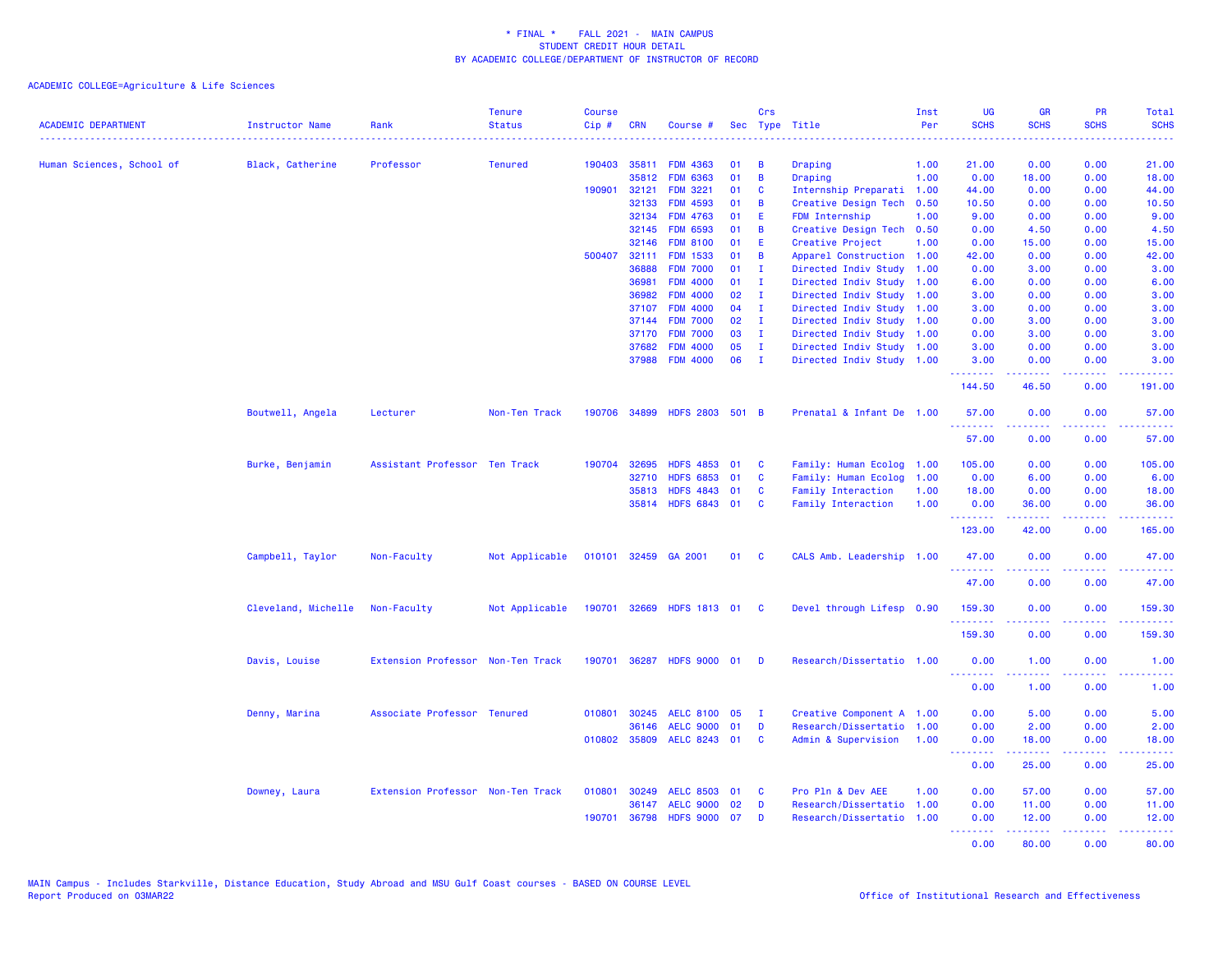| <b>ACADEMIC DEPARTMENT</b> | Instructor Name     | Rank                               | <b>Tenure</b><br><b>Status</b> | <b>Course</b><br>Cip# | <b>CRN</b>   | Course #                  |    | Crs            | Sec Type Title                                    | Inst<br>Per | <b>UG</b><br><b>SCHS</b> | <b>GR</b><br><b>SCHS</b> | <b>PR</b><br><b>SCHS</b>              | Total<br><b>SCHS</b> |
|----------------------------|---------------------|------------------------------------|--------------------------------|-----------------------|--------------|---------------------------|----|----------------|---------------------------------------------------|-------------|--------------------------|--------------------------|---------------------------------------|----------------------|
|                            |                     |                                    |                                | 190101                | 36270        | <b>HDFS 7000</b>          | 01 | T              |                                                   |             | 0.00                     | 3.00                     | 0.00                                  | 3.00                 |
| Human Sciences, School of  | Elmore-Staton, Lori | Associate Professor Tenured        |                                | 190701                | 32669        | HDFS 1813 01              |    | C              | Directed Indiv Study 1.00<br>Devel through Lifesp | 0.10        | 17.70                    | 0.00                     | 0.00                                  | 17.70                |
|                            |                     |                                    |                                |                       | 36288        | <b>HDFS 9000</b>          | 02 | D              | Research/Dissertatio                              | 1.00        | 0.00                     | 3.00                     | 0.00                                  | 3.00                 |
|                            |                     |                                    |                                | 190704                | 32692        | <b>HDFS 4803</b>          | 01 | C              | Parenting                                         | 0.05        | 5.70                     | 0.00                     | 0.00                                  | 5.70                 |
|                            |                     |                                    |                                |                       | 190708 32708 | HDFS 6803 01              |    | C              | Parenting                                         | 1.00        | 0.00                     | 3.00                     | 0.00                                  | 3.00                 |
|                            |                     |                                    |                                |                       |              |                           |    |                |                                                   |             | .<br>23.40               | .<br>9.00                | .<br>0.00                             | .<br>32.40           |
|                            | Fason, Angel        | Instructor                         | Non-Ten Track                  | 190101                | 35815        | <b>HDFS 4701</b>          | 01 | C              | Internship Placement 1.00                         |             | 25.00                    | 0.00                     | 0.00                                  | 25.00                |
|                            |                     |                                    |                                | 190701                | 32670        | <b>HDFS 2023</b>          | 01 | C              | Trauma Informed Prac                              | 1.00        | 75.00                    | 0.00                     | 0.00                                  | 75.00                |
|                            |                     |                                    |                                |                       | 32687        | <b>HDFS 4740</b>          | 01 | Ε              | PreK-K Teacher Cand                               | 1.00        | 36.00                    | 0.00                     | 0.00                                  | 36.00                |
|                            |                     |                                    |                                |                       | 32691        | <b>HDFS 4790</b>          | 01 | Ε              | Family Science Inter 1.00                         |             | 12.00                    | 0.00                     | 0.00                                  | 12.00                |
|                            |                     |                                    |                                |                       | 190706 32675 | HDFS 3843 01              |    | C              | Guiding Child Behavi 1.00                         |             | 150.00                   | 0.00                     | 0.00                                  | 150.00               |
|                            |                     |                                    |                                |                       |              |                           |    |                |                                                   |             | .<br>298.00              | .<br>0.00                | .<br>0.00                             | 22222.<br>298.00     |
|                            | Freeman, Charles    | Associate Professor Tenured        |                                | 010000                | 37424        | GA 4800                   | 28 | $\mathbf{I}$   | Undergraduate Resear 1.00                         |             | 0.00                     | 0.00                     | 0.00                                  | 0.00                 |
|                            |                     |                                    |                                | 190701                | 32712        | <b>HDFS 8813</b>          | 01 | <b>S</b>       | Seminar in HDFS                                   | 0.50        | 0.00                     | 16.50                    | 0.00                                  | 16.50                |
|                            |                     |                                    |                                | 190901                | 32120        | <b>FDM 2593</b>           | 01 | C              | Product Development                               | 1.00        | 66.00                    | 0.00                     | 0.00                                  | 66.00                |
|                            |                     |                                    |                                |                       | 32133        | <b>FDM 4593</b>           | 01 | B              | Creative Design Tech                              | 0.50        | 10.50                    | 0.00                     | 0.00                                  | 10.50                |
|                            |                     |                                    |                                |                       | 32145        | <b>FDM 6593</b>           | 01 | B              | Creative Design Tech                              | 0.50        | 0.00                     | 4.50                     | 0.00                                  | 4.50                 |
|                            |                     |                                    |                                |                       | 32147        | <b>FDM 8100</b>           | 02 | Ε              | Creative Project                                  | 1.00        | 0.00                     | 4.00                     | 0.00                                  | 4.00                 |
|                            |                     |                                    |                                |                       |              | 35810 FDM 2593            | 02 | C              | Product Development                               | 1.00        | 75.00<br>بالمتمام        | 0.00                     | 0.00<br>د د د د                       | 75.00<br>.           |
|                            |                     |                                    |                                |                       |              |                           |    |                |                                                   |             | 151.50                   | 25.00                    | 0.00                                  | 176.50               |
|                            | Green, Tina         | Non-Faculty                        | Not Applicable                 | 010801                |              | 30230 AELC 4203 01        |    | $\overline{B}$ | App Compute Tech AEL 1.00                         |             | 84.00<br><u>.</u>        | 0.00                     | 0.00<br><b><i><u><u>.</u></u></i></b> | 84.00                |
|                            |                     |                                    |                                |                       |              |                           |    |                |                                                   |             | 84.00                    | 0.00                     | 0.00                                  | 84.00                |
|                            | Grubbs, Emily       | Grad Research Assis Not Applicable |                                |                       |              | 190704 32692 HDFS 4803 01 |    | $\mathbf{C}$   | Parenting                                         | 0.95        | 108.30<br>.              | 0.00<br>.                | 0.00<br>.                             | 108.30<br>.          |
|                            |                     |                                    |                                |                       |              |                           |    |                |                                                   |             | 108.30                   | 0.00                     | 0.00                                  | 108.30               |
|                            | Hallberg, Cappe     | Instructor                         | Non-Ten Track                  | 190101                | 32873        | <b>HS 1701</b>            | 01 | C              | Survey Of Human Sci                               | 0.10        | 4.70                     | 0.00                     | 0.00                                  | 4.70                 |
|                            |                     |                                    |                                |                       | 32874        | <b>HS 1701</b>            | 02 | C              | Survey Of Human Sci                               | 0.10        | 3.10                     | 0.00                     | 0.00                                  | 3.10                 |
|                            |                     |                                    |                                |                       | 190706 32671 | <b>HDFS 2803</b>          | 01 | B              | Prenatal & Infant De                              | 1.00        | 165.00                   | 0.00                     | 0.00                                  | 165.00               |
|                            |                     |                                    |                                |                       | 32672        | <b>HDFS 2813</b>          | 01 | B              | Child Development                                 | 1.00        | 114.00                   | 0.00                     | 0.00                                  | 114.00               |
|                            |                     |                                    |                                | 190799                | 32694        | <b>HDFS 4833</b>          | 01 | C              | The Hospitalized Chi                              | 0.20        | 6.00<br>.                | 0.00                     | 0.00<br><b><i><u>ALC ALC</u></i></b>  | 6.00<br>.            |
|                            |                     |                                    |                                |                       |              |                           |    |                |                                                   |             | 292.80                   | 0.00                     | 0.00                                  | 292.80               |
|                            | Hardman, Alisha     | Associate Professor Tenured        |                                | 190701                | 32712        | <b>HDFS 8813</b>          | 01 | <b>S</b>       | Seminar in HDFS                                   | 0.50        | 0.00                     | 16.50                    | 0.00                                  | 16.50                |
|                            |                     |                                    |                                |                       | 36283        | <b>HDFS 8000</b>          | 02 | D              | Research/Thesis                                   | 1.00        | 0.00                     | 3.00                     | 0.00                                  | 3.00                 |
|                            |                     |                                    |                                |                       | 36289        | <b>HDFS 9000</b>          | 03 | D              | Research/Dissertatio                              | 1.00        | 0.00<br>.                | 7.00                     | 0.00<br>2222                          | 7.00                 |
|                            |                     |                                    |                                |                       |              |                           |    |                |                                                   |             | 0.00                     | 26.50                    | 0.00                                  | 26.50                |
|                            | Kobia, Caroline     | Assistant Professor Ten Track      |                                | 010000                | 37425        | GA 4800                   | 29 | <b>I</b>       | Undergraduate Resear 1.00                         |             | 3.00                     | 0.00                     | 0.00                                  | 3.00                 |
|                            |                     |                                    |                                | 190201                | 32132        | <b>FDM 4583</b>           | 01 | C              | Fashion Entrepreneur 1.00                         |             | 114.00                   | 0.00                     | 0.00                                  | 114.00               |
|                            |                     |                                    |                                |                       | 32144        | <b>FDM 6583</b>           | 01 | C              | Fashion Entrepreneur 1.00                         |             | 0.00                     | 6.00                     | 0.00                                  | 6.00                 |
|                            |                     |                                    |                                | 190901                | 32131        | <b>FDM 4533</b>           | 01 | C              | Merchandise Plan and 1.00                         |             | 75.00                    | 0.00                     | 0.00                                  | 75.00                |
|                            |                     |                                    |                                | 500407                | 36252        | <b>FDM 4990</b>           | 01 | $\mathbf{C}$   | Special Topic In FDM                              | 1.00        | 45.00                    | 0.00                     | 0.00                                  | 45.00                |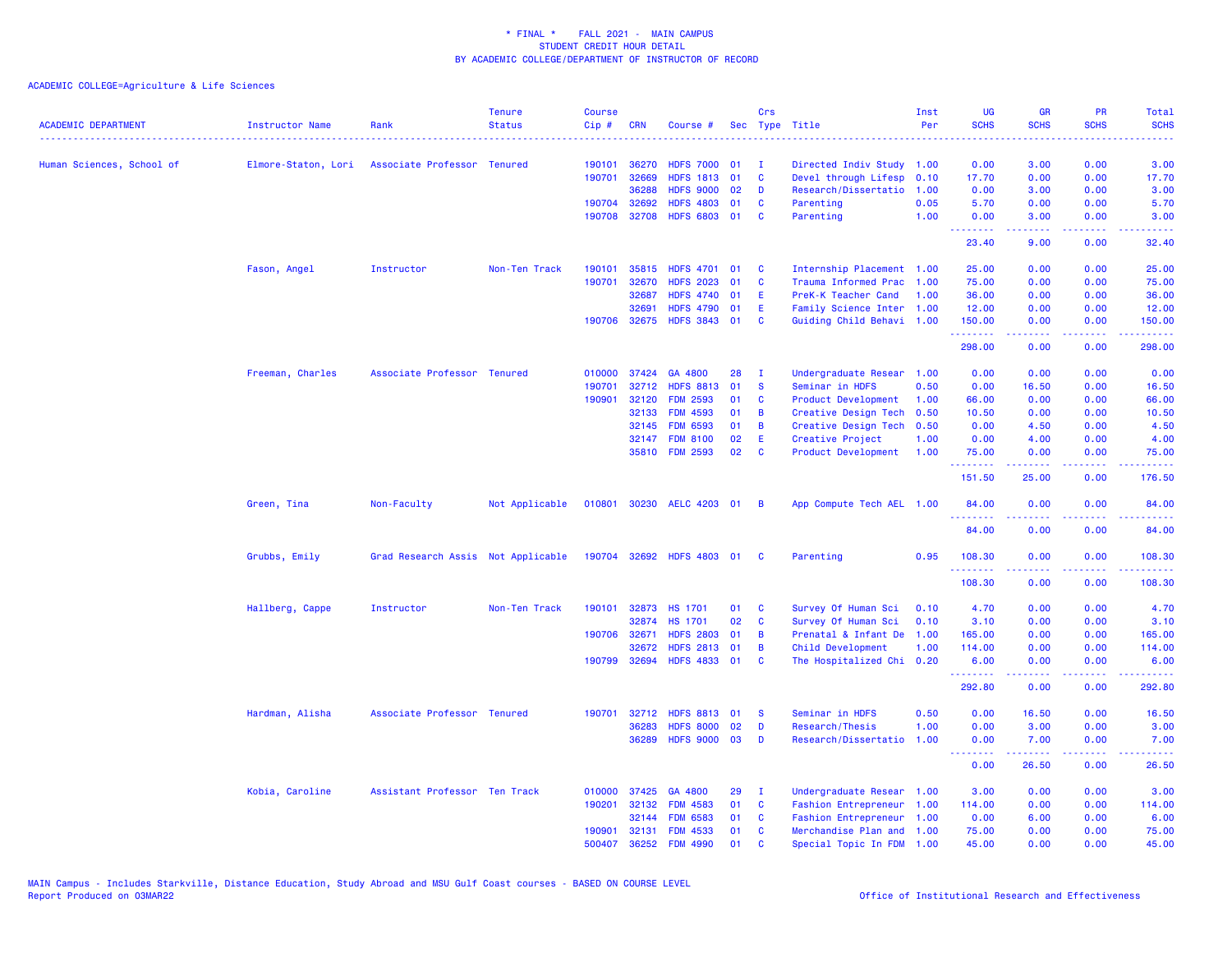| <b>ACADEMIC DEPARTMENT</b> | <b>Instructor Name</b> | Rank                          | <b>Tenure</b><br><b>Status</b> | <b>Course</b><br>$Cip \#$ | <b>CRN</b>   | Course #         |    | Crs          | Sec Type Title            | Inst<br>Per | <b>UG</b><br><b>SCHS</b> | <b>GR</b><br><b>SCHS</b>                                                                                                                                     | PR<br><b>SCHS</b>  | Total<br><b>SCHS</b> |
|----------------------------|------------------------|-------------------------------|--------------------------------|---------------------------|--------------|------------------|----|--------------|---------------------------|-------------|--------------------------|--------------------------------------------------------------------------------------------------------------------------------------------------------------|--------------------|----------------------|
|                            |                        |                               |                                |                           |              |                  |    |              |                           |             | <u>.</u>                 |                                                                                                                                                              |                    |                      |
|                            |                        |                               |                                |                           |              |                  |    |              |                           |             | 237.00                   | 6.00                                                                                                                                                         | 0.00               | 243.00               |
| Human Sciences, School of  | Lee, JuYoung           | Assistant Professor Ten Track |                                |                           | 010000 37426 | GA 4800          | 30 | $\mathbf I$  | Undergraduate Resear 1.00 |             | 0.00                     | 0.00                                                                                                                                                         | 0.00               | 0.00                 |
|                            |                        |                               |                                | 190101                    | 32882        | <b>HS 4702</b>   | 01 | $\mathbf{C}$ | Research and Applica 0.50 |             | 48.00                    | 0.00                                                                                                                                                         | 0.00               | 48.00                |
|                            |                        |                               |                                | 190901                    | 32130        | <b>FDM 4513</b>  | 01 | <b>C</b>     | Fashion Consumer Beh 1.00 |             | 114.00                   | 0.00                                                                                                                                                         | 0.00               | 114.00               |
|                            |                        |                               |                                |                           | 32143        | <b>FDM 6513</b>  | 01 | <b>C</b>     | Fashion Consumer Beh 1.00 |             | 0.00                     | 6.00                                                                                                                                                         | 0.00               | 6.00                 |
|                            |                        |                               |                                |                           | 500407 36545 | <b>FDM 4990</b>  | 02 | <b>C</b>     | Special Topic In FDM 1.00 |             | 54.00<br>.               | 0.00<br>$\frac{1}{2} \left( \frac{1}{2} \right) \left( \frac{1}{2} \right) \left( \frac{1}{2} \right) \left( \frac{1}{2} \right) \left( \frac{1}{2} \right)$ | 0.00<br>. <b>.</b> | 54.00                |
|                            |                        |                               |                                |                           |              |                  |    |              |                           |             | 216.00                   | 6.00                                                                                                                                                         | 0.00               | 222.00               |
|                            | McCubbins, OP          | Assistant Professor Ten Track |                                | 010801                    | 30219        | AELC 2413 01     |    | C            | Orientation to AELC 1.00  |             | 72.00                    | 0.00                                                                                                                                                         | 0.00               | 72.00                |
|                            |                        |                               |                                |                           | 30240        | <b>AELC 4873</b> | 01 | $\mathbf{C}$ | Prof Seminar in Ag E 0.50 |             | 7.50                     | 0.00                                                                                                                                                         | 0.00               | 7.50                 |
|                            |                        |                               |                                |                           | 36148        | <b>AELC 9000</b> | 03 | D            | Research/Dissertatio 1.00 |             | 0.00                     | 1.00                                                                                                                                                         | 0.00               | 1.00                 |
|                            |                        |                               |                                | 131301                    | 30231        | <b>AELC 4424</b> | 01 | C            | Teach Meth in Ag & H 1.00 |             | 72.00                    | 0.00                                                                                                                                                         | 0.00               | 72.00                |
|                            |                        |                               |                                |                           | 30232        | AELC 4424 02     |    | -K           | Teach Meth in Ag & H 1.00 |             | 0.00                     | 0.00                                                                                                                                                         | 0.00               | 0.00                 |
|                            |                        |                               |                                |                           | 30233        | <b>AELC 4424</b> | 03 | $\mathsf{K}$ | Teach Meth in Ag & H 1.00 |             | 0.00                     | 0.00                                                                                                                                                         | 0.00               | 0.00                 |
|                            |                        |                               |                                |                           | 30234        | <b>AELC 4424</b> | 04 | K            | Teach Meth in Ag & H 1.00 |             | 0.00                     | 0.00                                                                                                                                                         | 0.00               | 0.00                 |
|                            |                        |                               |                                |                           | 30236        | <b>AELC 4424</b> | 06 | К            | Teach Meth in Ag & H 1.00 |             | 0.00                     | 0.00                                                                                                                                                         | 0.00               | 0.00                 |
|                            |                        |                               |                                |                           | 30237        | <b>AELC 4424</b> | 07 | $\mathsf{K}$ | Teach Meth in Ag & H 1.00 |             | 0.00                     | 0.00                                                                                                                                                         | 0.00               | 0.00                 |
|                            |                        |                               |                                |                           | 30238        | <b>AELC 4424</b> | 08 | -K           | Teach Meth in Ag & H 1.00 |             | 0.00                     | 0.00                                                                                                                                                         | 0.00               | 0.00                 |
|                            |                        |                               |                                |                           | 30242        | <b>AELC 4896</b> | 01 | -F           | Stu Teach Ag Ed           | 0.50        | 15.00                    | 0.00                                                                                                                                                         | 0.00               | 15.00                |
|                            |                        |                               |                                |                           | 30248        | <b>AELC 8403</b> | 01 | <b>C</b>     | Directing Learn Exp       | 1.00        | 0.00                     | 9.00                                                                                                                                                         | 0.00               | 9.00                 |
|                            |                        |                               |                                |                           | 36847        | <b>AELC 4000</b> | 01 | $\mathbf I$  | Directed Indiv Study      | 1.00        | 3.00                     | 0.00                                                                                                                                                         | 0.00               | 3.00                 |
|                            |                        |                               |                                |                           | 37186        | <b>AELC 4000</b> | 05 | <b>I</b>     | Directed Indiv Study 1.00 |             | 3.00                     | 0.00                                                                                                                                                         | 0.00               | 3.00                 |
|                            |                        |                               |                                |                           | 37196        | <b>AELC 4000</b> | 06 | $\mathbf I$  | Directed Indiv Study      | 1.00        | 3.00                     | 0.00                                                                                                                                                         | 0.00               | 3.00                 |
|                            |                        |                               |                                |                           | 37197        | <b>AELC 4000</b> | 07 | $\mathbf I$  | Directed Indiv Study      | 1.00        | 3.00                     | 0.00                                                                                                                                                         | 0.00               | 3.00                 |
|                            |                        |                               |                                |                           | 131308 32122 | <b>FDM 4424</b>  | 01 | <b>C</b>     | Teach Methods in Ag       | 1.00        | 84.00                    | 0.00                                                                                                                                                         | 0.00               | 84.00                |
|                            |                        |                               |                                |                           | 32123        | <b>FDM 4424</b>  | 02 | K            | Teach Methods in Ag       | 1.00        | 0.00                     | 0.00                                                                                                                                                         | 0.00               | 0.00                 |
|                            |                        |                               |                                |                           | 32124        | <b>FDM 4424</b>  | 03 | K            | Teach Methods in Ag       | 1.00        | 0.00                     | 0.00                                                                                                                                                         | 0.00               | 0.00                 |
|                            |                        |                               |                                |                           | 32125        | <b>FDM 4424</b>  | 04 | K            | Teach Methods in Ag       | 1.00        | 0.00                     | 0.00                                                                                                                                                         | 0.00               | 0.00                 |
|                            |                        |                               |                                |                           | 32126        | <b>FDM 4424</b>  | 05 | K            | Teach Methods in Ag       | 1.00        | 0.00                     | 0.00                                                                                                                                                         | 0.00               | 0.00                 |
|                            |                        |                               |                                |                           | 32127        | <b>FDM 4424</b>  | 06 | K            | Teach Methods in Ag       | 1.00        | 0.00                     | 0.00                                                                                                                                                         | 0.00               | 0.00                 |
|                            |                        |                               |                                |                           | 32128        | <b>FDM 4424</b>  | 07 | $\mathsf{K}$ | Teach Methods in Ag       | 1.00        | 0.00                     | 0.00                                                                                                                                                         | 0.00               | 0.00                 |
|                            |                        |                               |                                |                           | 32678        | <b>HDFS 4424</b> | 01 | C            | Teach Methods in Ag       | 1.00        | 116.00                   | 0.00                                                                                                                                                         | 0.00               | 116.00               |
|                            |                        |                               |                                |                           | 32679        | <b>HDFS 4424</b> | 02 | К            | Teach Methods in Ag       | 1.00        | 0.00                     | 0.00                                                                                                                                                         | 0.00               | 0.00                 |
|                            |                        |                               |                                |                           | 32680        | <b>HDFS 4424</b> | 03 | K            | Teach Methods in Ag       | 1.00        | 0.00                     | 0.00                                                                                                                                                         | 0.00               | 0.00                 |
|                            |                        |                               |                                |                           | 32681        | <b>HDFS 4424</b> | 04 | $\mathsf{K}$ | Teach Methods in Ag       | 1.00        | 0.00                     | 0.00                                                                                                                                                         | 0.00               | 0.00                 |
|                            |                        |                               |                                |                           | 32682        | <b>HDFS 4424</b> | 05 | K            | Teach Methods in Ag       | 1.00        | 0.00                     | 0.00                                                                                                                                                         | 0.00               | 0.00                 |
|                            |                        |                               |                                |                           | 32683        | <b>HDFS 4424</b> | 06 | $\mathsf{K}$ | Teach Methods in Ag       | 1.00        | 0.00                     | 0.00                                                                                                                                                         | 0.00               | 0.00                 |
|                            |                        |                               |                                |                           | 32684        | <b>HDFS 4424</b> | 07 | -K           | Teach Methods in Ag       | 1.00        | 0.00                     | 0.00                                                                                                                                                         | 0.00               | 0.00                 |
|                            |                        |                               |                                |                           | 32685        | <b>HDFS 4424</b> | 08 | K            | Teach Methods in Ag       | 1.00        | 0.00                     | 0.00                                                                                                                                                         | 0.00               | 0.00                 |
|                            |                        |                               |                                |                           | 32686        | <b>HDFS 4424</b> | 09 | K            | Teach Methods in Ag       | 1.00        | 0.00                     | 0.00                                                                                                                                                         | 0.00               | 0.00                 |
|                            |                        |                               |                                |                           | 32700        | <b>HDFS 6424</b> | 01 | C            | Teach Methods in Ag       | 1.00        | 0.00                     | 4.00                                                                                                                                                         | 0.00               | 4.00                 |
|                            |                        |                               |                                |                           | 32701        | <b>HDFS 6424</b> | 02 | $\mathsf{K}$ | Teach Methods in Ag       | 1.00        | 0.00                     | 0.00                                                                                                                                                         | 0.00               | 0.00                 |
|                            |                        |                               |                                |                           | 37324        | <b>FDM 4424</b>  | 09 | K            | Teach Methods in Ag       | 1.00        | 0.00<br>.                | 0.00<br>بالمستمال                                                                                                                                            | 0.00               | 0.00<br>------       |
|                            |                        |                               |                                |                           |              |                  |    |              |                           |             | 378.50                   | 14.00                                                                                                                                                        | 0.00               | 392.50               |
|                            | Morrison, Carley       | Assistant Professor Ten Track |                                | 010000                    | 30218        | AELC 2411 01     |    | C            | Orientation to Ag Sc 1.00 |             | 19.00                    | 0.00                                                                                                                                                         | 0.00               | 19.00                |
|                            |                        |                               |                                | 010801                    | 30244        | <b>AELC 8100</b> | 02 | $\mathbf I$  | Creative Component A 1.00 |             | 0.00                     | 4.00                                                                                                                                                         | 0.00               | 4.00                 |
|                            |                        |                               |                                | 010802                    | 30220        | <b>AELC 3203</b> | 02 | <b>C</b>     | Prof Writing ANR Hum 1.00 |             | 75.00                    | 0.00                                                                                                                                                         | 0.00               | 75.00                |
|                            |                        |                               |                                |                           | 30247        | AELC 8203 01     |    | C            | Adv Communications i 1.00 |             | 0.00                     | 15.00                                                                                                                                                        | 0.00               | 15.00                |
|                            |                        |                               |                                | 131301                    | 35906        | AELC 3503 01     |    | E            | Internship Ag Sci an 1.00 |             | 3.00                     | 0.00                                                                                                                                                         | 0.00               | 3.00                 |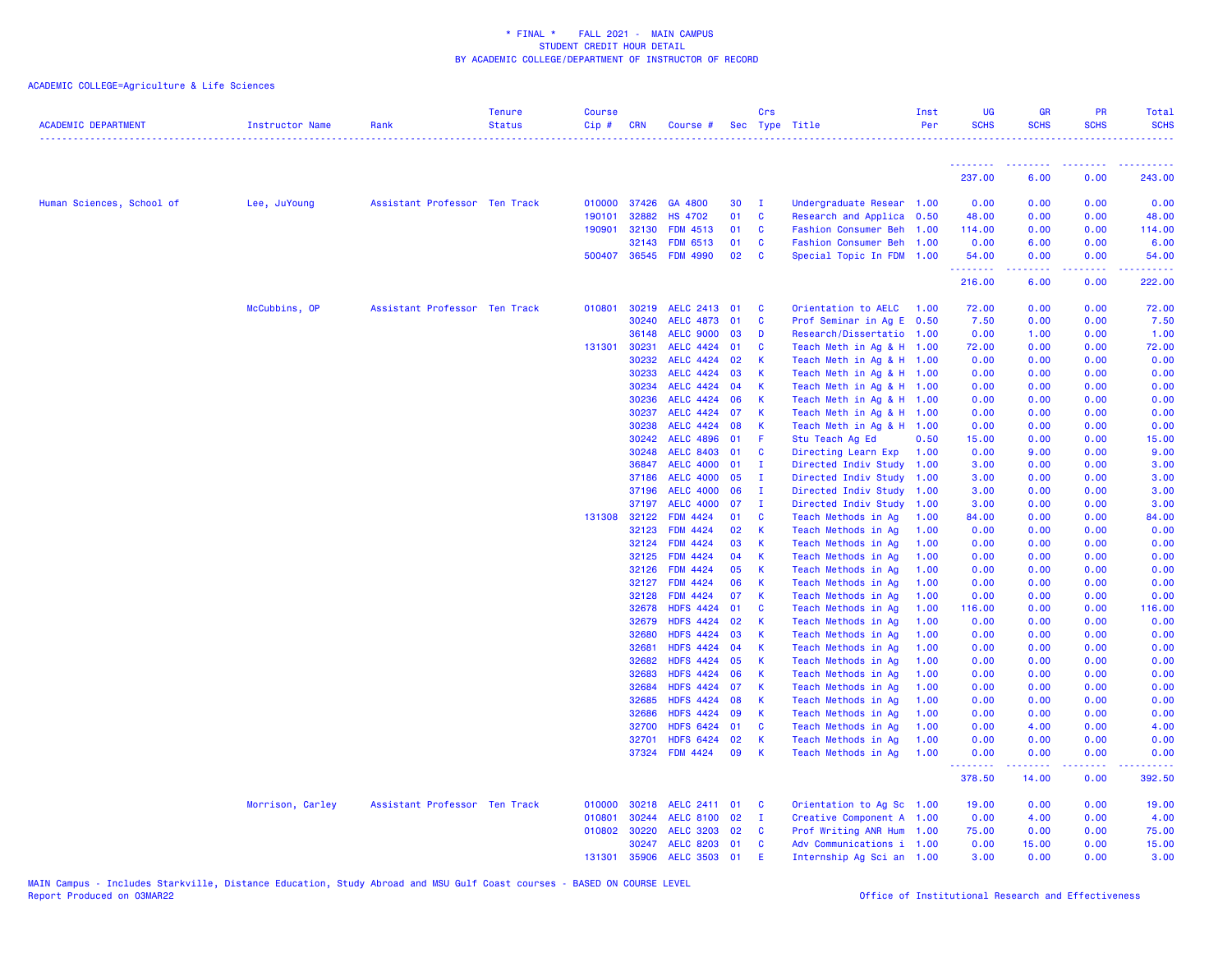| <b>ACADEMIC DEPARTMENT</b> | Instructor Name   | Rank                               | <b>Tenure</b><br><b>Status</b> | <b>Course</b><br>Cip# | <b>CRN</b>     | Course #                             |             | Crs          | Sec Type Title                            | Inst<br>Per  | <b>UG</b><br><b>SCHS</b> | <b>GR</b><br><b>SCHS</b>                                                                                                                                      | <b>PR</b><br><b>SCHS</b>                                                                                                          | Total<br><b>SCHS</b><br>. |
|----------------------------|-------------------|------------------------------------|--------------------------------|-----------------------|----------------|--------------------------------------|-------------|--------------|-------------------------------------------|--------------|--------------------------|---------------------------------------------------------------------------------------------------------------------------------------------------------------|-----------------------------------------------------------------------------------------------------------------------------------|---------------------------|
| Human Sciences, School of  | Morrison, Carley  | Assistant Professor Ten Track      |                                | 131301                | 35907          | <b>AELC 3503</b>                     | 02          | E            | Internship Ag Sci an 1.00                 |              | 18.00                    | 0.00                                                                                                                                                          | 0.00                                                                                                                              | 18.00                     |
|                            |                   |                                    |                                |                       |                | 36142 AELC 8000 04                   |             | <b>D</b>     | Research/Thesis in A 1.00                 |              | 0.00<br>. <u>.</u>       | 18.00                                                                                                                                                         | 0.00<br>.                                                                                                                         | 18.00                     |
|                            |                   |                                    |                                |                       |                |                                      |             |              |                                           |              | 115.00                   | 37.00                                                                                                                                                         | 0.00                                                                                                                              | 152.00                    |
|                            | Murphree, Mildred | Grad Research Assis Not Applicable |                                |                       |                | 010801 30225 AELC 3333 01 C          |             |              | Present Ag and Life                       | 1.00         | 57.00<br>.               | 0.00<br>$\frac{1}{2} \left( \frac{1}{2} \right) \left( \frac{1}{2} \right) \left( \frac{1}{2} \right) \left( \frac{1}{2} \right) \left( \frac{1}{2} \right)$  | 0.00<br>.                                                                                                                         | 57.00<br>.                |
|                            |                   |                                    |                                |                       |                |                                      |             |              |                                           |              | 57.00                    | 0.00                                                                                                                                                          | 0.00                                                                                                                              | 57.00                     |
|                            | Newman, Michael   | Professor                          | <b>Tenured</b>                 | 190101                | 32873          | <b>HS 1701</b>                       | 01          | <b>C</b>     | Survey Of Human Sci                       | 0.90         | 42.30                    | 0.00                                                                                                                                                          | 0.00                                                                                                                              | 42.30                     |
|                            |                   |                                    |                                |                       |                | 32874 HS 1701                        | 02          | $\mathbf{C}$ | Survey Of Human Sci                       | 0.90         | 27.90<br>.               | 0.00<br>$\frac{1}{2} \left( \frac{1}{2} \right) \left( \frac{1}{2} \right) \left( \frac{1}{2} \right) \left( \frac{1}{2} \right)$                             | 0.00<br>$\frac{1}{2} \left( \frac{1}{2} \right) \left( \frac{1}{2} \right) \left( \frac{1}{2} \right) \left( \frac{1}{2} \right)$ | 27.90<br>.                |
|                            |                   |                                    |                                |                       |                |                                      |             |              |                                           |              | 70.20                    | 0.00                                                                                                                                                          | 0.00                                                                                                                              | 70.20                     |
|                            | Panse, Chelsea    | Clinical Assist Pro Non-Ten Track  |                                | 190710                | 34900          | <b>HDFS 8503</b>                     | 501 C       |              | Med Aspects of DD in 1.00                 |              | 0.00                     | 42.00                                                                                                                                                         | 0.00                                                                                                                              | 42.00                     |
|                            |                   |                                    |                                | 199999                | 36811          | <b>HDFS 8990</b>                     | 501 C       |              | Special Topic in HDF 1.00                 |              | 0.00<br><u>.</u>         | 48.00<br>$\frac{1}{2} \left( \frac{1}{2} \right) \left( \frac{1}{2} \right) \left( \frac{1}{2} \right) \left( \frac{1}{2} \right) \left( \frac{1}{2} \right)$ | 0.00<br>.                                                                                                                         | 48.00<br>.                |
|                            |                   |                                    |                                |                       |                |                                      |             |              |                                           |              | 0.00                     | 90.00                                                                                                                                                         | 0.00                                                                                                                              | 90.00                     |
|                            | Parker, Julie     | Associate Professor Tenured        |                                | 190101                | 37544          | <b>HDFS 7000</b>                     | 501 I       |              | Directed Indiv Study 1.00                 |              | 0.00                     | 2.00                                                                                                                                                          | 0.00                                                                                                                              | 2.00                      |
|                            |                   |                                    |                                |                       | 37738          | <b>HDFS 7000</b>                     | 502 I       |              | Directed Indiv Study 1.00                 |              | 0.00                     | 2.00                                                                                                                                                          | 0.00                                                                                                                              | 2.00                      |
|                            |                   |                                    |                                |                       | 37910          | <b>HDFS 4000</b>                     | 01          | $\mathbf{I}$ | Directed Indiv Study 1.00                 |              | 1.00                     | 0.00                                                                                                                                                          | 0.00                                                                                                                              | 1.00                      |
|                            |                   |                                    |                                |                       | 37985          | <b>HDFS 7000</b>                     | 503 I       |              | Directed Indiv Study 1.00                 |              | 0.00                     | 3.00                                                                                                                                                          | 0.00                                                                                                                              | 3.00                      |
|                            |                   |                                    |                                | 190701                | 36290          | <b>HDFS 9000</b>                     | 04          | D            | Research/Dissertatio 1.00                 |              | 0.00                     | 2.00                                                                                                                                                          | 0.00                                                                                                                              | 2.00                      |
|                            |                   |                                    |                                |                       | 190710 34901   | <b>HDFS 8543</b>                     | 501 F       |              | Practicum I                               | 1.00         | 0.00                     | 12.00                                                                                                                                                         | 0.00                                                                                                                              | 12.00                     |
|                            |                   |                                    |                                | 190799                | 34902<br>32694 | <b>HDFS 8553</b><br><b>HDFS 4833</b> | 501 F<br>01 | <b>C</b>     | Practicum II<br>The Hospitalized Chi 0.80 | 1.00         | 0.00<br>24.00            | 27.00<br>0.00                                                                                                                                                 | 0.00<br>0.00                                                                                                                      | 27.00<br>24.00            |
|                            |                   |                                    |                                |                       |                |                                      |             |              |                                           |              | 25.00                    | 48.00                                                                                                                                                         | 0.00                                                                                                                              | 73.00                     |
|                            | Peterson, Donna   | Extension Professor Non-Ten Track  |                                | 131301                | 36143          | <b>AELC 8000</b>                     | 05          | D            | Research/Thesis in A 1.00                 |              | 0.00                     | 6.00                                                                                                                                                          | 0.00                                                                                                                              | 6.00                      |
|                            |                   |                                    |                                | 190701                | 36799          | <b>HDFS 9000</b>                     | 08          | D            | Research/Dissertatio 1.00                 |              | 0.00                     | 1.00                                                                                                                                                          | 0.00                                                                                                                              | 1.00                      |
|                            |                   |                                    |                                |                       |                |                                      |             |              |                                           |              | .<br>0.00                | $\frac{1}{2} \left( \frac{1}{2} \right) \left( \frac{1}{2} \right) \left( \frac{1}{2} \right) \left( \frac{1}{2} \right) \left( \frac{1}{2} \right)$<br>7.00  | .<br>0.00                                                                                                                         | وعاديات<br>7.00           |
|                            |                   |                                    |                                |                       |                |                                      |             |              |                                           |              |                          |                                                                                                                                                               |                                                                                                                                   |                           |
|                            | Phillips, Tommy   | Associate Professor Tenured        |                                | 190101                | 32882          | <b>HS 4702</b>                       | 01          | <b>C</b>     | Research and Applica 0.50                 |              | 48.00                    | 0.00                                                                                                                                                          | 0.00                                                                                                                              | 48.00                     |
|                            |                   |                                    |                                |                       | 36565          | <b>HDFS 7000</b>                     | 02          | $\mathbf I$  | Directed Indiv Study                      | 1.00         | 0.00                     | 3.00                                                                                                                                                          | 0.00                                                                                                                              | 3.00                      |
|                            |                   |                                    |                                |                       | 190701 32696   | <b>HDFS 4873</b>                     | 01          | $\mathbf{C}$ | Positive Youth Dev                        | 1.00         | 21.00                    | 0.00                                                                                                                                                          | 0.00                                                                                                                              | 21.00                     |
|                            |                   |                                    |                                |                       | 32711          | <b>HDFS 6873</b>                     | 01          | $\mathbf{C}$ | Positive Youth Dev                        | 1.00         | 0.00                     | 24.00                                                                                                                                                         | 0.00                                                                                                                              | 24.00                     |
|                            |                   |                                    |                                |                       | 32713<br>34903 | <b>HDFS 8823</b><br><b>HDFS 8823</b> | 01<br>501 C | <b>C</b>     | Theories in HDFS<br>Theories in HDFS      | 1.00<br>1.00 | 0.00<br>0.00             | 9.00<br>51.00                                                                                                                                                 | 0.00<br>0.00                                                                                                                      | 9.00<br>51.00             |
|                            |                   |                                    |                                |                       | 36285          | <b>HDFS 8000</b>                     | 04          | D            | Research/Thesis                           | 1.00         | 0.00                     | 1.00                                                                                                                                                          | 0.00                                                                                                                              | 1.00                      |
|                            |                   |                                    |                                |                       | 36291          | <b>HDFS 9000</b>                     | 05          | D            | Research/Dissertatio                      | 1.00         | 0.00                     | 13.00                                                                                                                                                         | 0.00                                                                                                                              | 13.00                     |
|                            |                   |                                    |                                |                       |                |                                      |             |              |                                           |              | <u>.</u><br>69.00        | 101.00                                                                                                                                                        | 0.00                                                                                                                              | 170.00                    |
|                            | Seal, Susan       | Non-Faculty                        | Not Applicable                 |                       |                | 520201 35045 MGT 8113                | 511 C       |              | Leadership Skills                         | 1.00         | 0.00                     | 147.00                                                                                                                                                        | 0.00                                                                                                                              | 147.00                    |
|                            |                   |                                    |                                |                       |                |                                      |             |              |                                           |              | <u>.</u><br>0.00         | $- - - - - - -$<br>147.00                                                                                                                                     | .<br>0.00                                                                                                                         | $- - - - - -$<br>147.00   |
|                            | Swann, Tamra      | Non-Faculty                        | Not Applicable                 |                       |                | 140101 34852 GE 8003                 | 501 C       |              | <b>MENG Capstone</b>                      | 0.50         | 0.00                     | 3.00                                                                                                                                                          | 0.00                                                                                                                              | 3.00                      |
|                            |                   |                                    |                                |                       |                |                                      |             |              |                                           |              | <u>.</u><br>0.00         | <u>.</u><br>3.00                                                                                                                                              | .<br>0.00                                                                                                                         | <u>.</u><br>3.00          |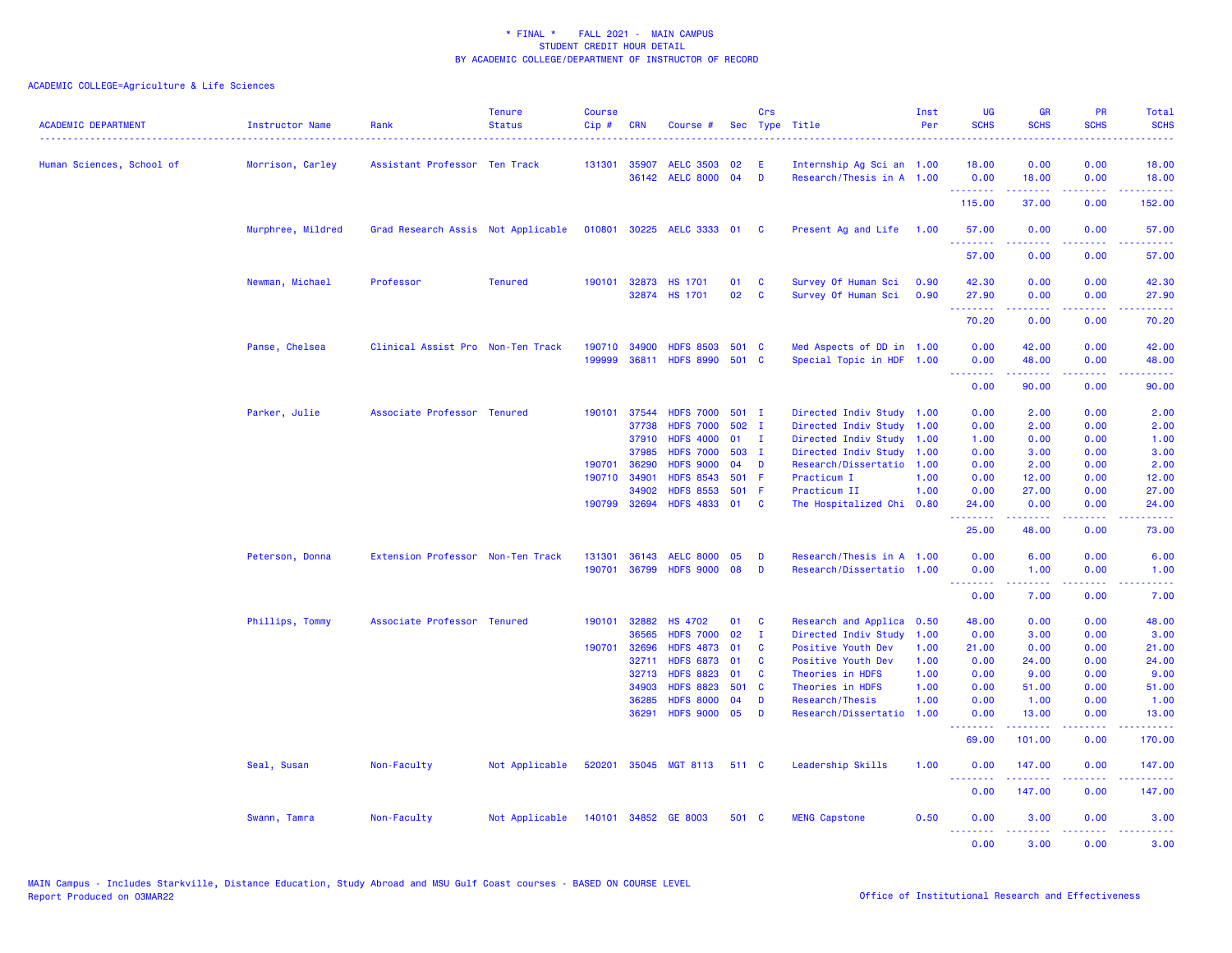| <b>ACADEMIC DEPARTMENT</b>                                       | <b>Instructor Name</b><br><u>.</u> | Rank                          | <b>Tenure</b><br><b>Status</b> | <b>Course</b><br>Cip# | <b>CRN</b> | Course #              |       | Crs                     | Sec Type Title            | Inst<br>Per | <b>UG</b><br><b>SCHS</b><br>$\frac{1}{2} \left( \frac{1}{2} \right) \left( \frac{1}{2} \right) \left( \frac{1}{2} \right) \left( \frac{1}{2} \right)$ | <b>GR</b><br><b>SCHS</b>                                                                                                                                     | <b>PR</b><br><b>SCHS</b> | Total<br><b>SCHS</b>                  |
|------------------------------------------------------------------|------------------------------------|-------------------------------|--------------------------------|-----------------------|------------|-----------------------|-------|-------------------------|---------------------------|-------------|-------------------------------------------------------------------------------------------------------------------------------------------------------|--------------------------------------------------------------------------------------------------------------------------------------------------------------|--------------------------|---------------------------------------|
| Human Sciences, School of                                        | Swortzel, Kirk                     | Professor                     | <b>Tenured</b>                 | 010801                | 30240      | <b>AELC 4873</b>      | - 01  | $\mathbf{C}$            | Prof Seminar in Ag E 0.50 |             | 7.50                                                                                                                                                  | 0.00                                                                                                                                                         | 0.00                     | 7.50                                  |
|                                                                  |                                    |                               |                                |                       | 30243      | <b>AELC 8100</b>      | 01    | $\mathbf{I}$            | Creative Component A 1.00 |             | 0.00                                                                                                                                                  | 5.00                                                                                                                                                         | 0.00                     | 5.00                                  |
|                                                                  |                                    |                               |                                |                       | 30253      | <b>AELC 9583</b>      | 01    | <b>C</b>                | Analysis of Data in       | 1.00        | 0.00                                                                                                                                                  | 18.00                                                                                                                                                        | 0.00                     | 18.00                                 |
|                                                                  |                                    |                               |                                |                       | 35808      | <b>AELC 3013</b>      | 01    | E                       | Field Experience in       | 1.00        | 12.00                                                                                                                                                 | 0.00                                                                                                                                                         | 0.00                     | 12.00                                 |
|                                                                  |                                    |                               |                                |                       | 36152      | <b>AELC 9000</b>      | 07    | <b>D</b>                | Research/Dissertatio 1.00 |             | 0.00                                                                                                                                                  | 37.00                                                                                                                                                        | 0.00                     | 37.00                                 |
|                                                                  |                                    |                               |                                |                       | 36250      | <b>AELC 8990</b>      | 01    | <b>C</b>                | Special Topics in AE 1.00 |             | 0.00                                                                                                                                                  | 21.00                                                                                                                                                        | 0.00                     | 21.00                                 |
|                                                                  |                                    |                               |                                |                       | 36251      | <b>AELC 8990</b>      | 501 C |                         | Special Topics in AE 1.00 |             | 0.00                                                                                                                                                  | 3.00                                                                                                                                                         | 0.00                     | 3.00                                  |
|                                                                  |                                    |                               |                                | 131301                | 30241      | <b>AELC 4886</b>      | 01    | - F                     | Stu Teach Ag Ed           | 1.00        | 36.00                                                                                                                                                 | 0.00                                                                                                                                                         | 0.00                     | 36.00                                 |
|                                                                  |                                    |                               |                                |                       | 30242      | <b>AELC 4896</b>      | 01    | - F                     | Stu Teach Ag Ed           | 0.50        | 15.00                                                                                                                                                 | 0.00                                                                                                                                                         | 0.00                     | 15.00                                 |
|                                                                  |                                    |                               |                                |                       | 36145      | <b>AELC 8000</b>      | 07    | <b>D</b>                | Research/Thesis in A 1.00 |             | 0.00                                                                                                                                                  | 10.00                                                                                                                                                        | 0.00                     | 10.00                                 |
|                                                                  |                                    |                               |                                |                       | 37097      | <b>AELC 7000</b>      | 01    | $\mathbf{I}$            | Directed Indiv Study 1.00 |             | 0.00                                                                                                                                                  | 1.00                                                                                                                                                         | 0.00                     | 1.00                                  |
|                                                                  |                                    |                               |                                |                       | 37137      | <b>AELC 4000</b>      | 02    | $\mathbf{I}$            | Directed Indiv Study 1.00 |             | 3.00                                                                                                                                                  | 0.00                                                                                                                                                         | 0.00                     | 3.00                                  |
|                                                                  |                                    |                               |                                |                       | 37138      | <b>AELC 4000</b>      | 03    | $\blacksquare$          | Directed Indiv Study 1.00 |             | 3.00                                                                                                                                                  | 0.00                                                                                                                                                         | 0.00                     | 3.00                                  |
|                                                                  |                                    |                               |                                |                       |            | 37376 AELC 7000 02 I  |       |                         | Directed Indiv Study 1.00 |             | 0.00<br><u>.</u>                                                                                                                                      | 3.00<br>$\frac{1}{2} \left( \frac{1}{2} \right) \left( \frac{1}{2} \right) \left( \frac{1}{2} \right) \left( \frac{1}{2} \right) \left( \frac{1}{2} \right)$ | 0.00<br>.                | 3.00<br>.                             |
|                                                                  |                                    |                               |                                |                       |            |                       |       |                         |                           |             | 76.50                                                                                                                                                 | 98.00                                                                                                                                                        | 0.00                     | 174.50                                |
|                                                                  | Tenhet, Melissa                    | Instructor                    | Non-Ten Track                  | 190708                |            | 32674 HDFS 3803 01    |       | $\overline{B}$          | Creat & Play Young C 1.00 |             | 99.00                                                                                                                                                 | 0.00                                                                                                                                                         | 0.00                     | 99.00                                 |
|                                                                  |                                    |                               |                                |                       |            |                       |       |                         |                           |             | .<br>99.00                                                                                                                                            | 0.00                                                                                                                                                         | 0.00                     | 99.00                                 |
|                                                                  | Washington, Adrienne Non-Faculty   |                               | Not Applicable                 |                       |            | 190101 32875 HS 1711  | 01 C  |                         | <b>Profess Protocol</b>   | 1.00        | 52.00                                                                                                                                                 | 0.00                                                                                                                                                         | 0.00                     | 52.00                                 |
|                                                                  |                                    |                               |                                |                       |            |                       |       |                         |                           |             | --------<br>52.00                                                                                                                                     | -----<br>0.00                                                                                                                                                | . <u>.</u> .<br>0.00     | . <b>.</b><br>52.00                   |
|                                                                  | Wheeler, Brandan                   | Assistant Professor Ten Track |                                | 190401                | 35816      | <b>HDFS 4313</b>      | 01    | $\mathbf{C}$            | Family Resource Mana 1.00 |             | 27.00                                                                                                                                                 | 0.00                                                                                                                                                         | 0.00                     | 27.00                                 |
|                                                                  |                                    |                               |                                |                       | 35817      | <b>HDFS 6313</b>      | 01    | $\mathbf{C}$            | Family Resource Mana      | 1.00        | 0.00                                                                                                                                                  | 6.00                                                                                                                                                         | 0.00                     | 6.00                                  |
|                                                                  |                                    |                               |                                | 190402                | 32673      | <b>HDFS 3303</b>      | 01    | <b>C</b>                | <b>Consumer Economics</b> | 1.00        | 99.00                                                                                                                                                 | 0.00                                                                                                                                                         | 0.00                     | 99.00                                 |
|                                                                  |                                    |                               |                                | 190403                | 32677      | <b>HDFS 4333</b>      | 01    | $\mathbf{C}$            | Family Public Policy 1.00 |             | 54.00                                                                                                                                                 | 0.00                                                                                                                                                         | 0.00                     | 54.00                                 |
|                                                                  |                                    |                               |                                | 190701                | 36292      | HDFS 9000 06          |       | <b>D</b>                | Research/Dissertatio 1.00 |             | 0.00<br>.                                                                                                                                             | 6.00                                                                                                                                                         | 0.00<br>.                | 6.00                                  |
|                                                                  |                                    |                               |                                |                       |            |                       |       |                         |                           |             | 180.00                                                                                                                                                | 12.00                                                                                                                                                        | 0.00                     | 192.00                                |
|                                                                  | Wilmoth, Zelda                     | Lecturer                      | Non-Ten Track                  | 190706                | 36546      | <b>HDFS 3853</b>      | 501 C |                         | Lang & Literacy in E 1.00 |             | 6.00                                                                                                                                                  | 0.00                                                                                                                                                         | 0.00                     | 6.00                                  |
|                                                                  |                                    |                               |                                |                       |            | 36652 HDFS 3853 01    |       | $\overline{\mathbf{C}}$ | Lang & Literacy in E 1.00 |             | 69.00<br>--------                                                                                                                                     | 0.00<br>$\frac{1}{2} \left( \frac{1}{2} \right) \left( \frac{1}{2} \right) \left( \frac{1}{2} \right) \left( \frac{1}{2} \right) \left( \frac{1}{2} \right)$ | 0.00<br>.                | 69.00<br>.                            |
|                                                                  |                                    |                               |                                |                       |            |                       |       |                         |                           |             | 75.00                                                                                                                                                 | 0.00                                                                                                                                                         | 0.00                     | 75.00                                 |
|                                                                  | Woodward, Rachel                   | Lecturer                      | Non-Ten Track                  | 190901                | 32113      | <b>FDM 2153</b>       | 01    | $\mathbf{C}$            | Fashion Apparel Anal 1.00 |             | 114.00                                                                                                                                                | 0.00                                                                                                                                                         | 0.00                     | 114.00                                |
|                                                                  |                                    |                               |                                |                       | 32114      | <b>FDM 2333</b>       | 01    | $\mathbf{C}$            | Intro to Buying and       | 1.00        | 99.00                                                                                                                                                 | 0.00                                                                                                                                                         | 0.00                     | 99.00                                 |
|                                                                  |                                    |                               |                                |                       |            | 190904 32115 FDM 2524 | 01 C  |                         | Textiles for Apparel 1.00 |             | 192.00                                                                                                                                                | 0.00                                                                                                                                                         | 0.00                     | 192.00                                |
|                                                                  |                                    |                               |                                |                       | 32116      | <b>FDM 2524</b>       | 02    | $\mathsf{K}$            | Textiles for Apparel 1.00 |             | 0.00                                                                                                                                                  | 0.00                                                                                                                                                         | 0.00                     | 0.00                                  |
|                                                                  |                                    |                               |                                |                       |            | 32117 FDM 2524        | 03    | <b>K</b>                | Textiles for Apparel 1.00 |             | 0.00                                                                                                                                                  | 0.00                                                                                                                                                         | 0.00                     | 0.00                                  |
|                                                                  |                                    |                               |                                |                       |            | 500407 32110 FDM 1523 | 01    | $\mathbf{C}$            | Visual Dsgn & Dress       | 1.00        | 192.00<br>.                                                                                                                                           | 0.00<br>$\mathbf{L}^{\prime} = \mathbf{L}^{\prime} + \mathbf{L}^{\prime} + \mathbf{L}^{\prime}$                                                              | 0.00<br>.                | 192.00                                |
|                                                                  |                                    |                               |                                |                       |            |                       |       |                         |                           |             | 597.00                                                                                                                                                | 0.00                                                                                                                                                         | 0.00                     | 597.00                                |
| -----------------------------------                              |                                    |                               |                                |                       |            |                       |       |                         |                           |             | $=$ = = = = = = =                                                                                                                                     | $=$ ========                                                                                                                                                 | <b>SEESSEES</b>          | ==========                            |
| Human Sciences, School of<br>----------------------------------- |                                    |                               |                                |                       |            |                       |       |                         |                           |             | 3736.00<br>--------                                                                                                                                   | 824.00                                                                                                                                                       | 0.00                     | 4560.00<br>-------- ------- --------- |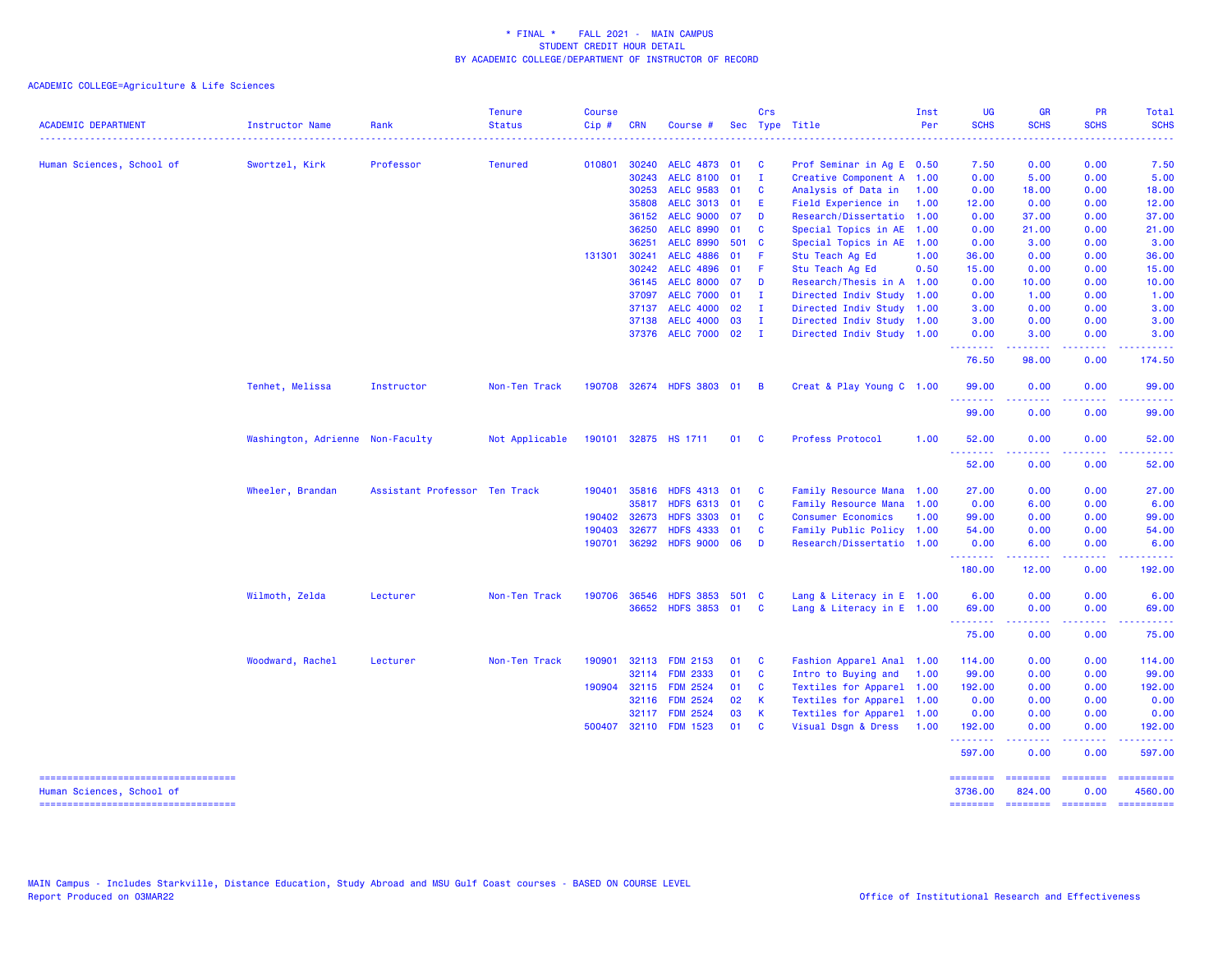| <b>ACADEMIC DEPARTMENT</b> | Instructor Name                | Rank                          | <b>Tenure</b><br><b>Status</b> | <b>Course</b><br>Cip# | CRN          | Course #       |       | Crs            | Sec Type Title             | Inst<br>Per | <b>UG</b><br><b>SCHS</b>                                                                                                                                                                                                                                                                                                                                                                                                                                                                        | <b>GR</b><br><b>SCHS</b> | PR<br><b>SCHS</b>                                                                                      | Total<br><b>SCHS</b><br>وعاعات                                                                                                    |
|----------------------------|--------------------------------|-------------------------------|--------------------------------|-----------------------|--------------|----------------|-------|----------------|----------------------------|-------------|-------------------------------------------------------------------------------------------------------------------------------------------------------------------------------------------------------------------------------------------------------------------------------------------------------------------------------------------------------------------------------------------------------------------------------------------------------------------------------------------------|--------------------------|--------------------------------------------------------------------------------------------------------|-----------------------------------------------------------------------------------------------------------------------------------|
| Landscape Architecture     | Artunc, Sadik                  | Professor                     | <b>Tenured</b>                 | 040601                |              | 33014 LA 4723  | 01 C  |                | L Arch Pro Practice        | 1.00        | 57.00                                                                                                                                                                                                                                                                                                                                                                                                                                                                                           | 0.00                     | 0.00                                                                                                   | 57.00                                                                                                                             |
|                            |                                |                               |                                |                       |              |                |       |                |                            |             | <u>.</u><br>57.00                                                                                                                                                                                                                                                                                                                                                                                                                                                                               | 0.00                     | $\frac{1}{2} \left( \frac{1}{2} \right) \left( \frac{1}{2} \right) \left( \frac{1}{2} \right)$<br>0.00 | .<br>57.00                                                                                                                        |
|                            | Brzuszek, Robert               | Professor                     | <b>Tenured</b>                 | 040601                | 32995        | LA 1333        | 01    | B              | Landscape Sys. & Pla 0.50  |             | 48.00                                                                                                                                                                                                                                                                                                                                                                                                                                                                                           | 0.00                     | 0.00                                                                                                   | 48.00                                                                                                                             |
|                            |                                |                               |                                |                       | 33002        | LA 2554        | 01    | $\mathsf{L}$   | Land Arch Des I:Site 0.50  |             | 32.00                                                                                                                                                                                                                                                                                                                                                                                                                                                                                           | 0.00                     | 0.00                                                                                                   | 32.00                                                                                                                             |
|                            |                                |                               |                                |                       | 37520        | <b>LA 7000</b> | 02    | $\mathbf{I}$   | Directed Indiv Study 1.00  |             | 0.00                                                                                                                                                                                                                                                                                                                                                                                                                                                                                            | 3.00                     | 0.00                                                                                                   | 3.00                                                                                                                              |
|                            |                                |                               |                                |                       | 37553        | <b>LA 7000</b> | 04    | $\mathbf{I}$   | Directed Indiv Study 1.00  |             | 0.00                                                                                                                                                                                                                                                                                                                                                                                                                                                                                            | 4.00                     | 0.00                                                                                                   | 4.00                                                                                                                              |
|                            |                                |                               |                                |                       |              | 37659 LA 7000  | 06    | $\mathbf{I}$   | Directed Indiv Study 1.00  |             | 0.00<br><u>.</u>                                                                                                                                                                                                                                                                                                                                                                                                                                                                                | 4.00<br>.                | 0.00<br><b><i><u><u>.</u></u></i></b>                                                                  | 4.00<br><u>.</u>                                                                                                                  |
|                            |                                |                               |                                |                       |              |                |       |                |                            |             | 80.00                                                                                                                                                                                                                                                                                                                                                                                                                                                                                           | 11.00                    | 0.00                                                                                                   | 91.00                                                                                                                             |
|                            | Fulford, Charles               | Associate Professor Tenured   |                                |                       | 010000 37429 | GA 4800        | 33    | $\mathbf{I}$   | Undergraduate Resear 1.00  |             | 3.00                                                                                                                                                                                                                                                                                                                                                                                                                                                                                            | 0.00                     | 0.00                                                                                                   | 3.00                                                                                                                              |
|                            |                                |                               |                                | 040601                | 32996        | LA 1533        | 01    | $\mathsf{L}$   | Pres Meth & Media          | 1.00        | 45.00                                                                                                                                                                                                                                                                                                                                                                                                                                                                                           | 0.00                     | 0.00                                                                                                   | 45.00                                                                                                                             |
|                            |                                |                               |                                |                       | 32997        | LA 1533        | 02    | -L             | Pres Meth & Media          | 1.00        | 45.00                                                                                                                                                                                                                                                                                                                                                                                                                                                                                           | 0.00                     | 0.00                                                                                                   | 45.00                                                                                                                             |
|                            |                                |                               |                                |                       | 37184        | LA 4000        | 34    | $\mathbf{I}$   | Directed Indiv Study 1.00  |             | 3.00                                                                                                                                                                                                                                                                                                                                                                                                                                                                                            | 0.00                     | 0.00                                                                                                   | 3.00                                                                                                                              |
|                            |                                |                               |                                |                       |              | 37519 LA 7000  | 01    | $\mathbf{I}$   | Directed Indiv Study 1.00  |             | 0.00<br>.                                                                                                                                                                                                                                                                                                                                                                                                                                                                                       | 3.00<br>.                | 0.00<br>د د د د                                                                                        | 3.00<br>$\frac{1}{2} \left( \frac{1}{2} \right) \left( \frac{1}{2} \right) \left( \frac{1}{2} \right) \left( \frac{1}{2} \right)$ |
|                            |                                |                               |                                |                       |              |                |       |                |                            |             | 96.00                                                                                                                                                                                                                                                                                                                                                                                                                                                                                           | 3.00                     | 0.00                                                                                                   | 99.00                                                                                                                             |
|                            | Gallo, Warren                  | Professor                     | <b>Tenured</b>                 | 010000                | 37663        | GA 1001        | 01    | <b>C</b>       | First Year Seminar         | 1.00        | 5.00                                                                                                                                                                                                                                                                                                                                                                                                                                                                                            | 0.00                     | 0.00                                                                                                   | 5.00                                                                                                                              |
|                            |                                |                               |                                | 040601                | 33005        | LA 3534        | 01    | $\overline{B}$ | Construction III: Hyd      | 1.00        | 64.00                                                                                                                                                                                                                                                                                                                                                                                                                                                                                           | 0.00                     | 0.00                                                                                                   | 64.00                                                                                                                             |
|                            |                                |                               |                                |                       | 33022        | LA 8513        | 01    | $\mathbf Q$    | LA Grad Design Studi 1.00  |             | 0.00                                                                                                                                                                                                                                                                                                                                                                                                                                                                                            | 21.00                    | 0.00                                                                                                   | 21.00                                                                                                                             |
|                            |                                |                               |                                |                       | 36898        | LA 6990        | 01    | $\overline{B}$ | Special Topic In LA        | 1.00        | 0.00<br><b>.</b> .                                                                                                                                                                                                                                                                                                                                                                                                                                                                              | 12.00<br>بالمستما        | 0.00<br>بالأباب                                                                                        | 12.00<br>وعاعاها                                                                                                                  |
|                            |                                |                               |                                |                       |              |                |       |                |                            |             | 69.00                                                                                                                                                                                                                                                                                                                                                                                                                                                                                           | 33.00                    | 0.00                                                                                                   | 102.00                                                                                                                            |
|                            | Han, Sa Min                    | Assistant Professor Ten Track |                                | 040601                |              | 33017 LA 4754  | 01    | - Li           | LA Design V-Regional 1.00  |             | 48.00                                                                                                                                                                                                                                                                                                                                                                                                                                                                                           | 0.00                     | 0.00                                                                                                   | 48.00                                                                                                                             |
|                            |                                |                               |                                |                       |              | 33025 LA 8711  | 01    | <b>C</b>       | Sem Watershed Man          | 1.00        | 0.00                                                                                                                                                                                                                                                                                                                                                                                                                                                                                            | 10.00                    | 0.00                                                                                                   | 10.00                                                                                                                             |
|                            |                                |                               |                                |                       |              |                |       |                |                            |             | $\begin{array}{cccccccccccccc} \multicolumn{2}{c}{} & \multicolumn{2}{c}{} & \multicolumn{2}{c}{} & \multicolumn{2}{c}{} & \multicolumn{2}{c}{} & \multicolumn{2}{c}{} & \multicolumn{2}{c}{} & \multicolumn{2}{c}{} & \multicolumn{2}{c}{} & \multicolumn{2}{c}{} & \multicolumn{2}{c}{} & \multicolumn{2}{c}{} & \multicolumn{2}{c}{} & \multicolumn{2}{c}{} & \multicolumn{2}{c}{} & \multicolumn{2}{c}{} & \multicolumn{2}{c}{} & \multicolumn{2}{c}{} & \multicolumn{2}{c}{} & \$<br>48.00 | 10.00                    | 0.00                                                                                                   | د د د د د<br>58.00                                                                                                                |
|                            | Li, Chuo                       | Associate Professor Tenured   |                                | 040601                |              | 33011 LA 4113  | 01    | <b>C</b>       | LA Theory and Critic 1.00  |             | 9.00                                                                                                                                                                                                                                                                                                                                                                                                                                                                                            | 0.00                     | 0.00                                                                                                   | 9.00                                                                                                                              |
|                            |                                |                               |                                |                       |              | 33018 LA 6113  | 01    | $\mathbf{C}$   | LA Theory and Critic 1.00  |             | 0.00                                                                                                                                                                                                                                                                                                                                                                                                                                                                                            | 18.00                    | 0.00                                                                                                   | 18.00                                                                                                                             |
|                            |                                |                               |                                |                       |              | 33024 LA 8613  | 01    | $\mathbf{C}$   | Int Res Meth in LA         | 1.00        | 0.00                                                                                                                                                                                                                                                                                                                                                                                                                                                                                            | 27.00                    | 0.00                                                                                                   | 27.00                                                                                                                             |
|                            |                                |                               |                                |                       |              |                |       |                |                            |             | $\begin{array}{cccccccccccccc} \multicolumn{2}{c}{} & \multicolumn{2}{c}{} & \multicolumn{2}{c}{} & \multicolumn{2}{c}{} & \multicolumn{2}{c}{} & \multicolumn{2}{c}{} & \multicolumn{2}{c}{} & \multicolumn{2}{c}{} & \multicolumn{2}{c}{} & \multicolumn{2}{c}{} & \multicolumn{2}{c}{} & \multicolumn{2}{c}{} & \multicolumn{2}{c}{} & \multicolumn{2}{c}{} & \multicolumn{2}{c}{} & \multicolumn{2}{c}{} & \multicolumn{2}{c}{} & \multicolumn{2}{c}{} & \multicolumn{2}{c}{} & \$<br>9.00  | .<br>45.00               | .<br>0.00                                                                                              | .<br>54.00                                                                                                                        |
|                            | Powney, Simon                  | Instructor                    | Non-Ten Track                  | 040601                | 33001        | LA 2544        | 01    | $\overline{B}$ | LA Contruction I: Mat 0.50 |             | 30.00                                                                                                                                                                                                                                                                                                                                                                                                                                                                                           | 0.00                     | 0.00                                                                                                   | 30.00                                                                                                                             |
|                            |                                |                               |                                |                       | 33002        | LA 2554        | 01    | - Li           | Land Arch Des I:Site 0.50  |             | 32.00                                                                                                                                                                                                                                                                                                                                                                                                                                                                                           | 0.00                     | 0.00                                                                                                   | 32.00                                                                                                                             |
|                            |                                |                               |                                |                       | 33006        | LA 3554        | 01    | Q              | Design III Small Tow 0.50  |             | 28.00                                                                                                                                                                                                                                                                                                                                                                                                                                                                                           | 0.00                     | 0.00                                                                                                   | 28.00                                                                                                                             |
|                            |                                |                               |                                |                       | 35726        | LA 3554        | 02    | $\mathbf Q$    | Design III Small Tow 0.50  |             | 20.00                                                                                                                                                                                                                                                                                                                                                                                                                                                                                           | 0.00                     | 0.00                                                                                                   | 20.00                                                                                                                             |
|                            |                                |                               |                                |                       | 37601        | LA 2544        | 02    | $\overline{B}$ | LA Contruction I: Mat 0.50 |             | 28.00<br><u>.</u>                                                                                                                                                                                                                                                                                                                                                                                                                                                                               | 0.00                     | 0.00                                                                                                   | 28.00<br>وعاعاها                                                                                                                  |
|                            |                                |                               |                                |                       |              |                |       |                |                            |             | 138.00                                                                                                                                                                                                                                                                                                                                                                                                                                                                                          | 0.00                     | 0.00                                                                                                   | 138.00                                                                                                                            |
|                            | Rood, Cynthia                  | Lecturer                      | Non-Ten Track                  | 040601                |              | 33000 LA 1803  | 01    | <b>C</b>       | Land Arch Appre            | 1.00        | 222.00                                                                                                                                                                                                                                                                                                                                                                                                                                                                                          | 0.00                     | 0.00                                                                                                   | 222.00                                                                                                                            |
|                            |                                |                               |                                |                       |              | 34983 LA 1803  | 501 C |                | Land Arch Appre            | 1.00        | 72.00<br><u>.</u>                                                                                                                                                                                                                                                                                                                                                                                                                                                                               | 0.00<br>$- - - - -$      | 0.00<br>.                                                                                              | 72.00<br><u>.</u>                                                                                                                 |
|                            |                                |                               |                                |                       |              |                |       |                |                            |             | 294.00                                                                                                                                                                                                                                                                                                                                                                                                                                                                                          | 0.00                     | 0.00                                                                                                   | 294.00                                                                                                                            |
|                            | Schauwecker, Timothy Professor |                               | <b>Tenured</b>                 | 010605                |              | 33008 LA 3701  | 01    | <b>C</b>       | LC Seminar II              | 1.00        | 27,00                                                                                                                                                                                                                                                                                                                                                                                                                                                                                           | 0.00                     | 0.00                                                                                                   | 27,00                                                                                                                             |
|                            |                                |                               |                                |                       |              | 33013 LA 4701  | 01    | <b>C</b>       | LC Seminar III             | 1.00        | 10.00                                                                                                                                                                                                                                                                                                                                                                                                                                                                                           | 0.00                     | 0.00                                                                                                   | 10.00                                                                                                                             |
|                            |                                |                               |                                | 040601                |              | 32995 LA 1333  | 01    | <b>B</b>       | Landscape Sys. & Pla 0.50  |             | 48.00                                                                                                                                                                                                                                                                                                                                                                                                                                                                                           | 0.00                     | 0.00                                                                                                   | 48.00                                                                                                                             |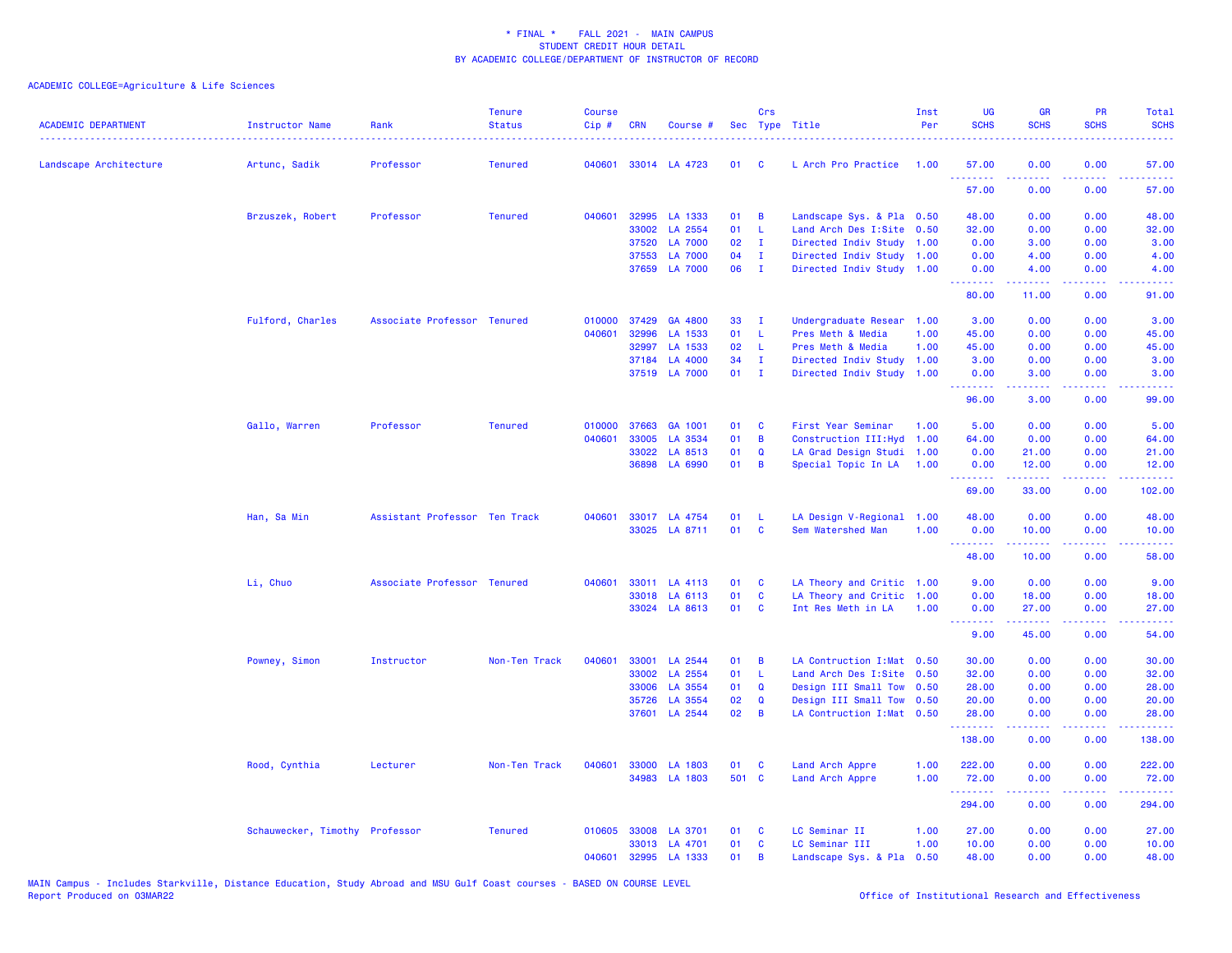| <b>ACADEMIC DEPARTMENT</b>                                       | <b>Instructor Name</b>         | Rank                          | <b>Tenure</b><br><b>Status</b> | <b>Course</b><br>Cip# | <b>CRN</b>   | Course #        |               | Crs                     | Sec Type Title             | Inst<br>Per | <b>UG</b><br><b>SCHS</b> | <b>GR</b><br><b>SCHS</b> | <b>PR</b><br><b>SCHS</b> | Total<br><b>SCHS</b>                                                                                                                                                                                                                                                                                                                                                                                                                                                                   |
|------------------------------------------------------------------|--------------------------------|-------------------------------|--------------------------------|-----------------------|--------------|-----------------|---------------|-------------------------|----------------------------|-------------|--------------------------|--------------------------|--------------------------|----------------------------------------------------------------------------------------------------------------------------------------------------------------------------------------------------------------------------------------------------------------------------------------------------------------------------------------------------------------------------------------------------------------------------------------------------------------------------------------|
| Landscape Architecture                                           | Schauwecker, Timothy Professor |                               | Tenured                        | 040601                |              | 33021 LA 6753   | 02            | $\overline{\mathbf{C}}$ | Sustain Landscape Mg 0.50  |             | 0.00                     | 3.00                     | 0.00                     | 3.00                                                                                                                                                                                                                                                                                                                                                                                                                                                                                   |
|                                                                  |                                |                               |                                | 303301                |              | 33015 LA 4753   | 01            | $\mathbf{C}$            | Sustain Landscape Mg 1.00  |             | 66.00                    | 0.00                     | 0.00                     | 66.00                                                                                                                                                                                                                                                                                                                                                                                                                                                                                  |
|                                                                  |                                |                               |                                |                       |              | 33016 LA 4753   | 02            | <b>C</b>                | Sustain Landscape Mg 0.50  |             | 10.50                    | 0.00                     | 0.00                     | 10.50                                                                                                                                                                                                                                                                                                                                                                                                                                                                                  |
|                                                                  |                                |                               |                                |                       |              |                 |               |                         |                            |             | .<br>161.50              | .<br>3.00                | -----<br>0.00            | .<br>164.50                                                                                                                                                                                                                                                                                                                                                                                                                                                                            |
|                                                                  | Seymour, Michael               | Professor                     | <b>Tenured</b>                 | 040601                | 33007        | LA 3653         | CO1 B         |                         | Plant Design Fund in 1.00  |             | 48.00                    | 0.00                     | 0.00                     | 48.00                                                                                                                                                                                                                                                                                                                                                                                                                                                                                  |
|                                                                  |                                |                               |                                |                       |              | 36669 LA 3653   | $CO2$ B       |                         | Plant Design Fund in 1.00  |             | 45.00                    | 0.00                     | 0.00                     | 45.00                                                                                                                                                                                                                                                                                                                                                                                                                                                                                  |
|                                                                  |                                |                               |                                |                       |              |                 |               |                         |                            |             | .<br>93.00               | .<br>0.00                | .<br>0.00                | 93.00                                                                                                                                                                                                                                                                                                                                                                                                                                                                                  |
|                                                                  | Summerlin, Peter               | Associate Professor Tenured   |                                | 040601                | 33001        | LA 2544         | 01            | $\overline{B}$          | LA Contruction I: Mat 0.50 |             | 30.00                    | 0.00                     | 0.00                     | 30.00                                                                                                                                                                                                                                                                                                                                                                                                                                                                                  |
|                                                                  |                                |                               |                                |                       | 33023        | LA 8533         | 01            | Q                       | LA Grad Design Studi 1.00  |             | 0.00                     | 9.00                     | 0.00                     | 9.00                                                                                                                                                                                                                                                                                                                                                                                                                                                                                   |
|                                                                  |                                |                               |                                |                       |              | 37521 LA 7000   | 03 I          |                         | Directed Indiv Study 1.00  |             | 0.00                     | 3.00                     | 0.00                     | 3.00                                                                                                                                                                                                                                                                                                                                                                                                                                                                                   |
|                                                                  |                                |                               |                                |                       |              | 37554 LA 7000   | $05$ I        |                         | Directed Indiv Study 1.00  |             | 0.00                     | 4.00                     | 0.00                     | 4.00                                                                                                                                                                                                                                                                                                                                                                                                                                                                                   |
|                                                                  |                                |                               |                                |                       |              | 37601 LA 2544   | $02 \quad B$  |                         | LA Contruction I: Mat 0.50 |             | 28.00                    | 0.00                     | 0.00                     | 28.00                                                                                                                                                                                                                                                                                                                                                                                                                                                                                  |
|                                                                  |                                |                               |                                |                       | 521003 32426 | <b>FYE 1001</b> | <b>F07 C</b>  |                         | First Year Experienc 1.00  |             | 2.00                     | 0.00                     | 0.00                     | 2.00                                                                                                                                                                                                                                                                                                                                                                                                                                                                                   |
|                                                                  |                                |                               |                                |                       |              | 32427 FYE 1001  | <b>F08 C</b>  |                         | First Year Experienc 1.00  |             | 17.00                    | 0.00                     | 0.00                     | 17.00                                                                                                                                                                                                                                                                                                                                                                                                                                                                                  |
|                                                                  |                                |                               |                                |                       |              |                 |               |                         |                            |             | .<br>77.00               | 16.00                    | 0.00                     | 93.00                                                                                                                                                                                                                                                                                                                                                                                                                                                                                  |
|                                                                  | Walker, Jason                  | Associate Professor Tenured   |                                | 040601                | 32998        | LA 1701         | 01            | <b>C</b>                | Landscape Pro Career 1.00  |             | 30.00                    | 0.00                     | 0.00                     | 30.00                                                                                                                                                                                                                                                                                                                                                                                                                                                                                  |
|                                                                  |                                |                               |                                |                       |              | 33019 LA 6124   | 01            | $\overline{B}$          | LA Construction Docs 1.00  |             | 0.00                     | 8.00                     | 0.00                     | 8.00                                                                                                                                                                                                                                                                                                                                                                                                                                                                                   |
|                                                                  |                                |                               |                                |                       |              |                 |               |                         |                            |             | --------<br>30.00        | -----<br>8.00            | .<br>0.00                | 38.00                                                                                                                                                                                                                                                                                                                                                                                                                                                                                  |
|                                                                  | Wallace, Abbey                 | Assistant Professor Ten Track |                                | 040601                | 33006        | LA 3554         | 01            | Q                       | Design III Small Tow 0.50  |             | 28.00                    | 0.00                     | 0.00                     | 28.00                                                                                                                                                                                                                                                                                                                                                                                                                                                                                  |
|                                                                  |                                |                               |                                |                       |              | 33026 LA 8731   | 01            | C                       | Seminar Com Bas Plan 1.00  |             | 0.00                     | 6.00                     | 0.00                     | 6.00                                                                                                                                                                                                                                                                                                                                                                                                                                                                                   |
|                                                                  |                                |                               |                                |                       |              | 35726 LA 3554   | $02 \qquad Q$ |                         | Design III Small Tow 0.50  |             | 20.00                    | 0.00                     | 0.00                     | 20.00                                                                                                                                                                                                                                                                                                                                                                                                                                                                                  |
|                                                                  |                                |                               |                                |                       |              |                 |               |                         |                            |             | <u>.</u><br>48.00        | .<br>6.00                | .<br>0.00                | $\cdots$<br>54.00                                                                                                                                                                                                                                                                                                                                                                                                                                                                      |
| ======================================<br>Landscape Architecture |                                |                               |                                |                       |              |                 |               |                         |                            |             | ========<br>1200.50      | <b>EBBERSE</b><br>135.00 | <b>EEEEEEE</b><br>0.00   | ==========<br>1335.50                                                                                                                                                                                                                                                                                                                                                                                                                                                                  |
| ======================================                           |                                |                               |                                |                       |              |                 |               |                         |                            |             | ========                 | ===================      |                          | $\begin{array}{cccccccccc} \multicolumn{2}{c}{} & \multicolumn{2}{c}{} & \multicolumn{2}{c}{} & \multicolumn{2}{c}{} & \multicolumn{2}{c}{} & \multicolumn{2}{c}{} & \multicolumn{2}{c}{} & \multicolumn{2}{c}{} & \multicolumn{2}{c}{} & \multicolumn{2}{c}{} & \multicolumn{2}{c}{} & \multicolumn{2}{c}{} & \multicolumn{2}{c}{} & \multicolumn{2}{c}{} & \multicolumn{2}{c}{} & \multicolumn{2}{c}{} & \multicolumn{2}{c}{} & \multicolumn{2}{c}{} & \multicolumn{2}{c}{} & \mult$ |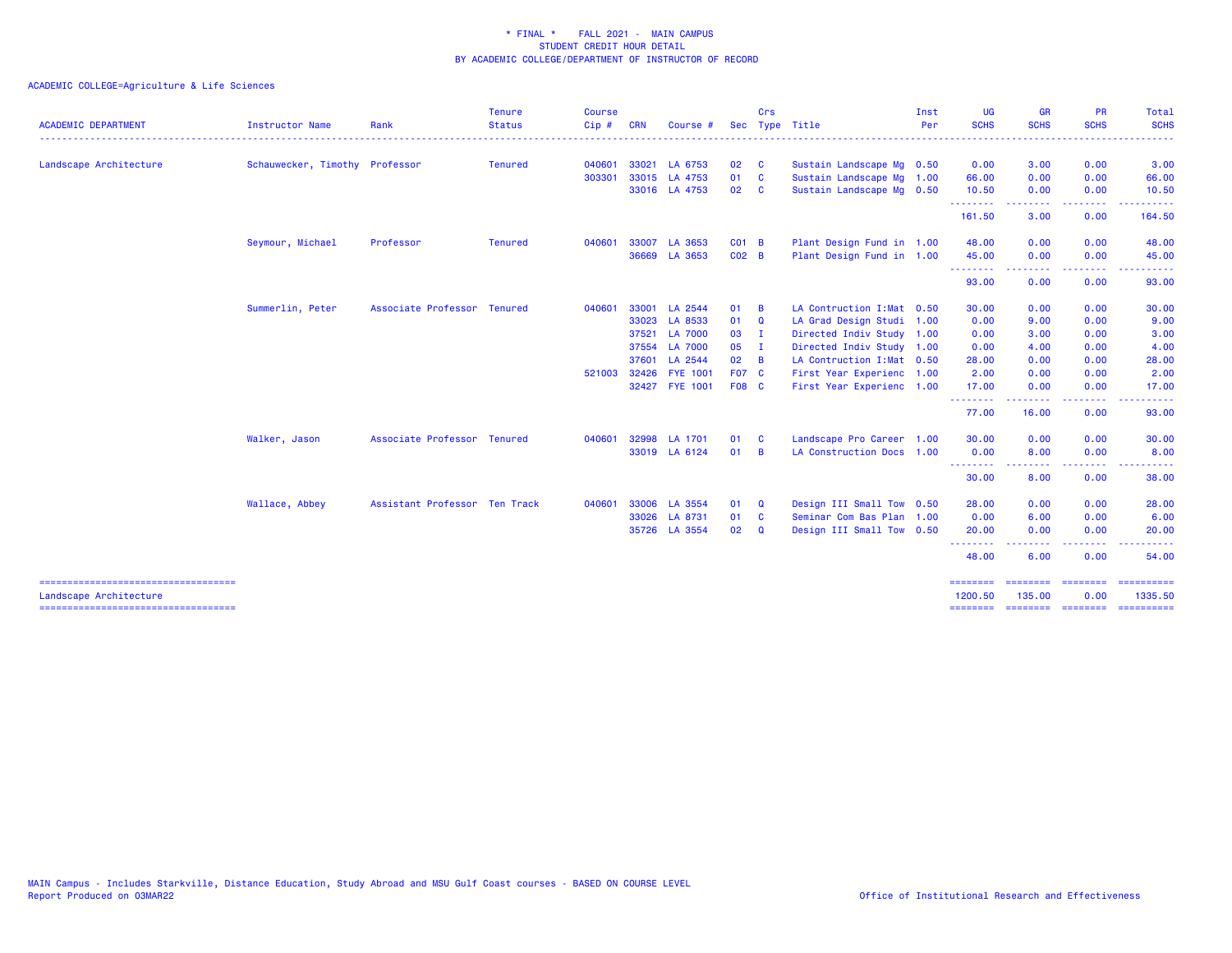| <b>ACADEMIC DEPARTMENT</b> | <b>Instructor Name</b>                                 | Rank                              | <b>Tenure</b><br><b>Status</b> | <b>Course</b><br>$Cip \#$ | <b>CRN</b>   | Course #              |    | Crs          | Sec Type Title            | Inst<br>Per | <b>UG</b><br><b>SCHS</b> | <b>GR</b><br><b>SCHS</b> | <b>PR</b><br><b>SCHS</b>                                                                                                                                     | Total<br><b>SCHS</b>   |
|----------------------------|--------------------------------------------------------|-----------------------------------|--------------------------------|---------------------------|--------------|-----------------------|----|--------------|---------------------------|-------------|--------------------------|--------------------------|--------------------------------------------------------------------------------------------------------------------------------------------------------------|------------------------|
|                            | . <u>.</u>                                             |                                   |                                |                           |              |                       |    |              |                           |             |                          |                          |                                                                                                                                                              |                        |
| Plant & Soil Sciences      | Baldwin, Brian                                         | Professor                         | <b>Tenured</b>                 | 010304                    | 36342        | <b>PSS 8000</b>       | 01 | D            | Research / Thesis         | 1.00        | 0.00                     | 6.00                     | 0.00                                                                                                                                                         | 6.00                   |
|                            |                                                        |                                   |                                | 011104                    | 33942        | <b>PSS 4503</b>       | 02 | $\mathbf{C}$ | <b>Plant Breeding</b>     | 1.00        | 18.00                    | 0.00                     | 0.00                                                                                                                                                         | 18.00                  |
|                            |                                                        |                                   |                                |                           | 33969        | <b>PSS 6503</b>       | 02 | C            | <b>Plant Breeding</b>     | 1.00        | 0.00<br>.                | 21.00<br>.               | 0.00<br>2.2.2.2.2                                                                                                                                            | 21.00<br><u>.</u>      |
|                            |                                                        |                                   |                                |                           |              |                       |    |              |                           |             | 18.00                    | 27.00                    | 0.00                                                                                                                                                         | 45.00                  |
|                            | Barickman, Thomas                                      | Research Assoc Prof Non-Ten Track |                                | 010304                    | 36344        | <b>PSS 8000</b>       | 03 | D            | Research / Thesis         | 1.00        | 0.00                     | 3.00                     | 0.00                                                                                                                                                         | 3.00                   |
|                            |                                                        |                                   |                                | 011101                    | 36382        | <b>PSS 9000</b>       | 03 | D            | Research / Diss           | 1.00        | 0.00<br><u>.</u>         | 8.00<br>.                | 0.00<br>.                                                                                                                                                    | 8.00<br>المتمامين      |
|                            |                                                        |                                   |                                |                           |              |                       |    |              |                           |             | 0.00                     | 11.00                    | 0.00                                                                                                                                                         | 11.00                  |
|                            | Bheemanahalli Rangap Research Assist Pro Non-Ten Track |                                   |                                |                           |              | 010304 37341 PSS 8000 | 40 | D            | Research / Thesis         | 1.00        | 0.00<br>.                | 5.00<br>.                | 0.00                                                                                                                                                         | 5.00                   |
|                            |                                                        |                                   |                                |                           |              |                       |    |              |                           |             | 0.00                     | 5.00                     | 0.00                                                                                                                                                         | 5.00                   |
|                            | Bi, Guihong                                            | Research Professor                | Non-Ten Track                  | 010000                    | 37435        | GA 4800               | 39 | - 1          | Undergraduate Resear      | 1.00        | 1.00                     | 0.00                     | 0.00                                                                                                                                                         | 1.00                   |
|                            |                                                        |                                   |                                | 010304                    | 36345        | <b>PSS 8000</b>       | 04 | D            | Research / Thesis         | 1.00        | 0.00                     | 9.00                     | 0.00                                                                                                                                                         | 9.00                   |
|                            |                                                        |                                   |                                | 010601                    | 33899        | <b>PSS 2423</b>       | 01 | C            | Plant Matl I              | 1.00        | 141.00                   | 0.00                     | 0.00                                                                                                                                                         | 141.00                 |
|                            |                                                        |                                   |                                |                           | 33900        | <b>PSS 2423</b>       | 02 | К            | Plant Matl I Lab          | 1.00        | 0.00                     | 0.00                     | 0.00                                                                                                                                                         | 0.00                   |
|                            |                                                        |                                   |                                |                           | 33901        | PSS 2423              | 03 | K            | Plant Matl I              | 1.00        | 0.00                     | 0.00                     | 0.00                                                                                                                                                         | 0.00                   |
|                            |                                                        |                                   |                                |                           | 33902        | <b>PSS 2423</b>       | 04 | К            | Plant Matl I              | 1.00        | 0.00                     | 0.00                     | 0.00                                                                                                                                                         | 0.00                   |
|                            |                                                        |                                   |                                |                           | 011101 36383 | <b>PSS 9000</b>       | 04 | D            | Research / Diss           | 1.00        | 0.00                     | 17.00                    | 0.00                                                                                                                                                         | 17.00                  |
|                            |                                                        |                                   |                                |                           |              |                       |    |              |                           |             | .<br>142.00              | الدامات مال<br>26.00     | الداعات عادة<br>0.00                                                                                                                                         | .<br>168.00            |
|                            | Bond, Jason                                            | Extension Professor Non-Ten Track |                                | 010304                    | 36346        | <b>PSS 8000</b>       | 05 | D            | Research / Thesis         | 1.00        | 0.00                     | 16.00                    | 0.00                                                                                                                                                         | 16.00                  |
|                            |                                                        |                                   |                                | 011101                    | 36384        | <b>PSS 9000</b>       | 05 | D            | Research / Diss           | 1.00        | 0.00<br>.                | 17.00<br>.               | 0.00<br>$\frac{1}{2} \left( \frac{1}{2} \right) \left( \frac{1}{2} \right) \left( \frac{1}{2} \right) \left( \frac{1}{2} \right) \left( \frac{1}{2} \right)$ | 17.00<br>.             |
|                            |                                                        |                                   |                                |                           |              |                       |    |              |                           |             | 0.00                     | 33.00                    | 0.00                                                                                                                                                         | 33.00                  |
|                            | Bradford, Timothy                                      | Instructor                        | Non-Ten Track                  | 010000                    | 30019        | ABE 2543              | 01 | C            | Precision Agricultur 1.00 |             | 42.00                    | 0.00                     | 0.00                                                                                                                                                         | 42.00                  |
|                            |                                                        |                                   |                                |                           | 30020        | ABE 2543              | 02 | K            | Precision Agricultur 1.00 |             | 0.00                     | 0.00                     | 0.00                                                                                                                                                         | 0.00                   |
|                            |                                                        |                                   |                                |                           | 30021        | ABE 2543              | 03 | K            | Precision Agricultur      | 1.00        | 0.00                     | 0.00                     | 0.00                                                                                                                                                         | 0.00                   |
|                            |                                                        |                                   |                                |                           | 30037        | ABE 4543              | 01 | C            | Precision Agricultur      | 1.00        | 6.00                     | 0.00                     | 0.00                                                                                                                                                         | 6.00                   |
|                            |                                                        |                                   |                                |                           | 30038        | ABE 4543              | 02 | $\mathsf{K}$ | Precision Agricultur      | 1.00        | 0.00                     | 0.00                     | 0.00                                                                                                                                                         | 0.00                   |
|                            |                                                        |                                   |                                |                           | 30056        | ABE 6543              | 01 | C            | Precision Agricultur      | 1.00        | 0.00                     | 6.00                     | 0.00                                                                                                                                                         | 6.00                   |
|                            |                                                        |                                   |                                |                           | 30057        | ABE 6543              | 02 | $\mathsf{K}$ | Precision Agricultur      | 1.00        | 0.00                     | 0.00                     | 0.00                                                                                                                                                         | 0.00                   |
|                            |                                                        |                                   |                                |                           | 33903        | <b>PSS 2543</b>       | 01 | $\mathbf{C}$ | Precision Agricultur      | 1.00        | 63.00                    | 0.00                     | 0.00                                                                                                                                                         | 63.00                  |
|                            |                                                        |                                   |                                |                           | 33904        | <b>PSS 2543</b>       | 02 | K            | Precision Agricultur      | 1.00        | 0.00                     | 0.00                     | 0.00                                                                                                                                                         | 0.00                   |
|                            |                                                        |                                   |                                |                           | 33905        | <b>PSS 2543</b>       | 03 | К            | Precision Agricultur      | 1.00        | 0.00                     | 0.00                     | 0.00                                                                                                                                                         | 0.00                   |
|                            |                                                        |                                   |                                |                           | 33943        | <b>PSS 4543</b>       | 01 | <b>C</b>     | Precision Agricultur      | 1.00        | 21.00                    | 0.00                     | 0.00                                                                                                                                                         | 21.00                  |
|                            |                                                        |                                   |                                |                           | 33944        | <b>PSS 4543</b>       | 02 | K            | Precision Agricultur      | 1.00        | 0.00                     | 0.00                     | 0.00                                                                                                                                                         | 0.00                   |
|                            |                                                        |                                   |                                |                           | 33945        | <b>PSS 4543</b>       | 03 | K            | Precision Agricultur      | 1.00        | 0.00                     | 0.00                     | 0.00                                                                                                                                                         | 0.00                   |
|                            |                                                        |                                   |                                |                           | 33970        | PSS 6543              | 01 | $\mathbf{C}$ | Precision Agricultur 1.00 |             | 0.00                     | 3.00                     | 0.00                                                                                                                                                         | 3.00                   |
|                            |                                                        |                                   |                                |                           | 33971        | PSS 6543              | 02 | $\mathsf K$  | Precision Agricultur 1.00 |             | 0.00                     | 0.00                     | 0.00                                                                                                                                                         | 0.00                   |
|                            |                                                        |                                   |                                | 010304                    | 33940        | <b>PSS 4453</b>       | 01 | C            | Vegetable Production 1.00 |             | 66.00                    | 0.00                     | 0.00                                                                                                                                                         | 66.00                  |
|                            |                                                        |                                   |                                |                           | 33941        | PSS 4453              | 02 | $\mathsf{K}$ | Vegetable Production 1.00 |             | 0.00                     | 0.00                     | 0.00                                                                                                                                                         | 0.00                   |
|                            |                                                        |                                   |                                |                           |              |                       |    |              |                           |             | .<br>198.00              | 22222<br>9.00            | .<br>0.00                                                                                                                                                    | المتمام مالم<br>207.00 |
|                            | Byrd, John                                             | Extension Professor Non-Ten Track |                                | 010304                    | 36348        | <b>PSS 8000</b>       | 07 | D            | Research / Thesis         | 1.00        | 0.00                     | 1.00                     | 0.00                                                                                                                                                         | 1.00                   |
|                            |                                                        |                                   |                                | 011101                    | 36386        | <b>PSS 9000</b>       | 07 | D            | Research / Diss           | 1.00        | 0.00                     | 3.00                     | 0.00                                                                                                                                                         | 3.00                   |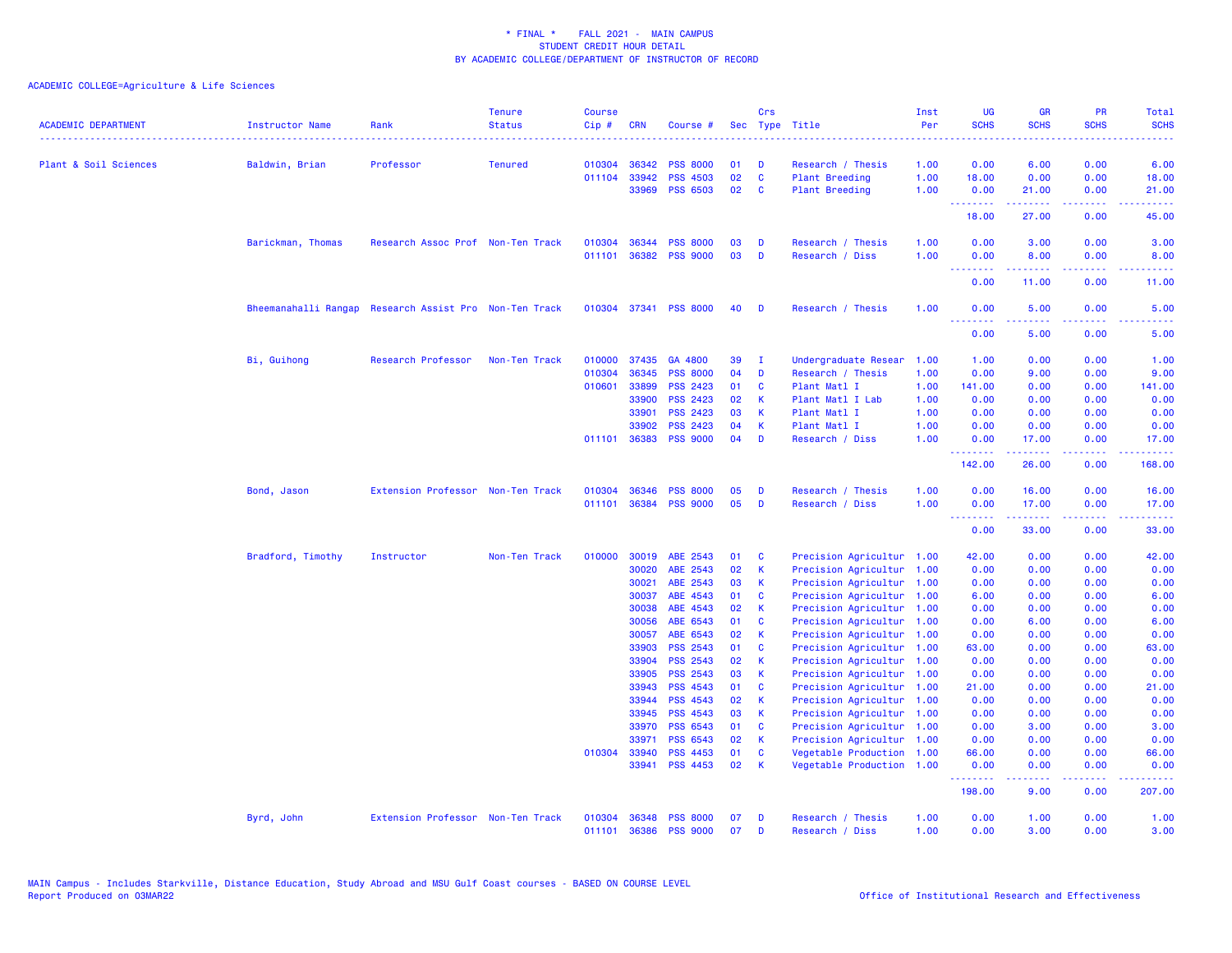| <b>ACADEMIC DEPARTMENT</b> | Instructor Name     | Rank                              | <b>Tenure</b><br><b>Status</b> | <b>Course</b><br>Cip# | <b>CRN</b>     | Course #                                 |                       | Crs<br>Sec Type Title |                                                | Inst<br>Per  | <b>UG</b><br><b>SCHS</b>                                   | <b>GR</b><br><b>SCHS</b> | <b>PR</b><br><b>SCHS</b> | Total<br><b>SCHS</b> |
|----------------------------|---------------------|-----------------------------------|--------------------------------|-----------------------|----------------|------------------------------------------|-----------------------|-----------------------|------------------------------------------------|--------------|------------------------------------------------------------|--------------------------|--------------------------|----------------------|
|                            |                     |                                   |                                |                       |                |                                          |                       |                       |                                                |              | <u> - - - - - - - -</u>                                    | --------                 | . <b>.</b>               |                      |
|                            |                     |                                   |                                |                       |                |                                          |                       |                       |                                                |              | 0.00                                                       | 4.00                     | 0.00                     | 4.00                 |
| Plant & Soil Sciences      | Cox, Michael        | Professor                         | <b>Tenured</b>                 | 010304                | 36351          | <b>PSS 8000</b>                          | 10                    | D                     | Research / Thesis                              | 1.00         | 0.00                                                       | 5.00                     | 0.00                     | 5.00                 |
|                            |                     |                                   |                                | 010605                | 33911          | <b>PSS 3303</b>                          | 01                    | C                     | Soils                                          | 1.00         | 357.00                                                     | 0.00                     | 0.00                     | 357.00               |
|                            |                     |                                   |                                | 011101                | 36389          | <b>PSS 9000</b>                          | 10 <sub>1</sub>       | D                     | Research / Diss                                | 1.00         | 0.00                                                       | 9.00                     | 0.00                     | 9.00                 |
|                            |                     |                                   |                                |                       | 37655          | <b>PSS 4000</b>                          | 01                    | $\mathbf{I}$          | Directed Indiv Study                           | 1.00         | 3.00                                                       | 0.00                     | 0.00                     | 3.00                 |
|                            |                     |                                   |                                |                       | 37742          | <b>PSS 4000</b>                          | 02                    | - I                   | Directed Indiv Study                           | 1.00         | 3.00                                                       | 0.00                     | 0.00                     | 3.00                 |
|                            |                     |                                   |                                | 011201                | 35388          | <b>PSS 6603</b>                          | 01                    | C                     | Soil Chemistry                                 | 1.00         | 0.00                                                       | 21.00                    | 0.00                     | 21.00                |
|                            |                     |                                   |                                | 011202                | 35387          | <b>PSS 4603</b>                          | 01                    | $\mathbf{C}$          | Soil Chemistry                                 | 1.00         | 9.00<br>.                                                  | 0.00<br>بالأباليات       | 0.00<br>.                | 9.00<br>.            |
|                            |                     |                                   |                                |                       |                |                                          |                       |                       |                                                |              | 372.00                                                     | 35.00                    | 0.00                     | 407.00               |
|                            | Dhillon, Jagmandeep | Assistant Professor Ten Track     |                                | 010304                | 36353          | <b>PSS 8000</b>                          | 12 <sub>2</sub>       | D                     | Research / Thesis                              | 1.00         | 0.00                                                       | 4.00                     | 0.00                     | 4.00                 |
|                            |                     |                                   |                                | 011102                | 36542          | <b>PSS 8990</b>                          | 01                    | B                     | Special Topics In PS                           | 1.00         | 0.00                                                       | 30.00                    | 0.00                     | 30.00                |
|                            |                     |                                   |                                |                       |                |                                          |                       |                       |                                                |              | <b></b><br>0.00                                            | $- - - - -$<br>34.00     | .<br>0.00                | .<br>34.00           |
|                            | Dodds, Darrin       | Professor                         | <b>Tenured</b>                 | 010304                | 36354          | <b>PSS 8000</b>                          | 13                    | D                     | Research / Thesis                              | 1.00         | 0.00                                                       | 6.00                     | 0.00                     | 6.00                 |
|                            |                     |                                   |                                | 030506                | 33937          | <b>PSS 4411</b>                          | 01                    | C                     | Remote Sensing Semin                           | 1.00         | 6.00                                                       | 0.00                     | 0.00                     | 6.00                 |
|                            |                     |                                   |                                | 450701                | 32618          | GR 4411                                  | 01                    | C                     | Remote Sensing Semin                           | 1.00         | 3.00                                                       | 0.00                     | 0.00                     | 3.00                 |
|                            |                     |                                   |                                |                       |                |                                          |                       |                       |                                                |              | <b><i><u><u><b>A</b></u></u> A A A A A A A</i></b><br>9.00 | 22222<br>6.00            | .<br>0.00                | .<br>15.00           |
|                            |                     |                                   |                                |                       |                |                                          |                       |                       |                                                |              |                                                            |                          |                          |                      |
|                            | Dong, Hongxu        | Assistant Professor Ten Track     |                                | 010000                | 37436          | GA 4800                                  | 40                    | $\mathbf{I}$          | Undergraduate Resear                           | 1.00         | 2.00                                                       | 0.00                     | 0.00                     | 2.00                 |
|                            |                     |                                   |                                | 010304                | 36355          | <b>PSS 8000</b><br>011102 36990 PSS 8990 | 14<br>02 <sub>2</sub> | D<br>C                | Research / Thesis<br>Special Topics In PS 1.00 | 1.00         | 0.00<br>0.00                                               | 2.00<br>18.00            | 0.00<br>0.00             | 2.00<br>18.00        |
|                            |                     |                                   |                                |                       |                |                                          |                       |                       |                                                |              | <u> - - - - - - - -</u>                                    | .                        | .                        | الداعات عادة         |
|                            |                     |                                   |                                |                       |                |                                          |                       |                       |                                                |              | 2.00                                                       | 20.00                    | 0.00                     | 22.00                |
|                            | Etheredge, Coleman  | Assistant Professor Ten Track     |                                | 010304                | 36356          | <b>PSS 8000</b>                          | 15                    | D                     | Research / Thesis                              | 1.00         | 0.00                                                       | 3.00                     | 0.00                     | 3.00                 |
|                            |                     |                                   |                                | 010608                | 33891          | <b>PSS 2343</b>                          | 01                    | C                     | <b>Floral Design</b>                           | 1.00         | 375.00                                                     | 0.00                     | 0.00                     | 375.00               |
|                            |                     |                                   |                                |                       | 33892          | <b>PSS 2343</b>                          | 02                    | К                     | <b>Floral Design</b>                           | 1.00         | 0.00                                                       | 0.00                     | 0.00                     | 0.00                 |
|                            |                     |                                   |                                |                       | 33893          | <b>PSS 2343</b>                          | 03                    | К                     | <b>Floral Design</b>                           | 1.00         | 0.00                                                       | 0.00                     | 0.00                     | 0.00                 |
|                            |                     |                                   |                                |                       | 33897<br>33898 | <b>PSS 2343</b><br><b>PSS 2343</b>       | 07<br><b>HO2 K</b>    | K                     | Floral Design<br><b>Floral Design</b>          | 1.00<br>1.00 | 0.00<br>0.00                                               | 0.00<br>0.00             | 0.00<br>0.00             | 0.00<br>0.00         |
|                            |                     |                                   |                                | 010699                | 33913          | <b>PSS 3323</b>                          | CO <sub>1</sub>       | <b>C</b>              | Hort-Impacts on Soci                           | 1.00         | 57.00                                                      | 0.00                     | 0.00                     | 57.00                |
|                            |                     |                                   |                                | 011103                | 33922          | <b>PSS 3443</b>                          | 01                    | C                     | Permanent Floral Des                           | 0.50         | 13.50                                                      | 0.00                     | 0.00                     | 13.50                |
|                            |                     |                                   |                                |                       | 33923          | <b>PSS 3443</b>                          | 02                    | К                     | Permanent Floral Des                           | 0.50         | 0.00                                                       | 0.00                     | 0.00                     | 0.00                 |
|                            |                     |                                   |                                |                       |                |                                          |                       |                       |                                                |              | . <b>.</b><br>445.50                                       | 3.00                     | والمحامر<br>0.00         | 448.50               |
|                            | Ferguson, Jason     | Non-Employee                      | Not Applicable                 |                       |                | 010304 36357 PSS 8000                    | 16                    | - D                   | Research / Thesis                              | 1.00         | 0.00                                                       | 2.00                     | 0.00                     | 2.00                 |
|                            |                     |                                   |                                |                       |                |                                          |                       |                       |                                                |              | .<br>0.00                                                  | 2.00                     | 0.00                     | 2.00                 |
|                            | Fox, Amelia         | Clinical Assist Pro Non-Ten Track |                                | 010304                | 37509          | <b>PSS 8000</b>                          | 41                    | D                     | Research / Thesis                              | 1.00         | 0.00                                                       | 3.00                     | 0.00                     | 3.00                 |
|                            |                     |                                   |                                | 011101                | 33936          | <b>PSS 4383</b>                          | 01                    | C                     | Agriculture Remote S                           | 1.00         | 27.00                                                      | 0.00                     | 0.00                     | 27.00                |
|                            |                     |                                   |                                |                       | 33963          | <b>PSS 6383</b>                          | 01                    | C                     | Agriculture Remote S                           | 1.00         | 0.00                                                       | 18.00                    | 0.00                     | 18.00                |
|                            |                     |                                   |                                |                       | 33980          | <b>PSS 8811</b>                          | 01                    | <b>S</b>              | Seminar                                        | 1.00         | 0.00                                                       | 10.00                    | 0.00                     | 10.00                |
|                            |                     |                                   |                                |                       | 33981          | PSS 8821                                 | 01                    | <b>S</b>              | Seminar                                        | 1.00         | 0.00                                                       | 3.00                     | 0.00                     | 3.00                 |
|                            |                     |                                   |                                |                       | 33982          | <b>PSS 8831</b>                          | 01                    | <b>S</b>              | Seminar                                        | 1.00         | 0.00                                                       | 5.00                     | 0.00                     | 5.00                 |
|                            |                     |                                   |                                |                       | 011102 33948   | <b>PSS 4733</b>                          | 01                    | C                     | Ag. Flight Technolog                           | 1.00         | 9.00                                                       | 0.00                     | 0.00                     | 9.00                 |
|                            |                     |                                   |                                |                       | 33949          | <b>PSS 4733</b>                          | 02                    | К                     | Ag. Flight Technolog                           | 1.00         | 0.00                                                       | 0.00                     | 0.00                     | 0.00                 |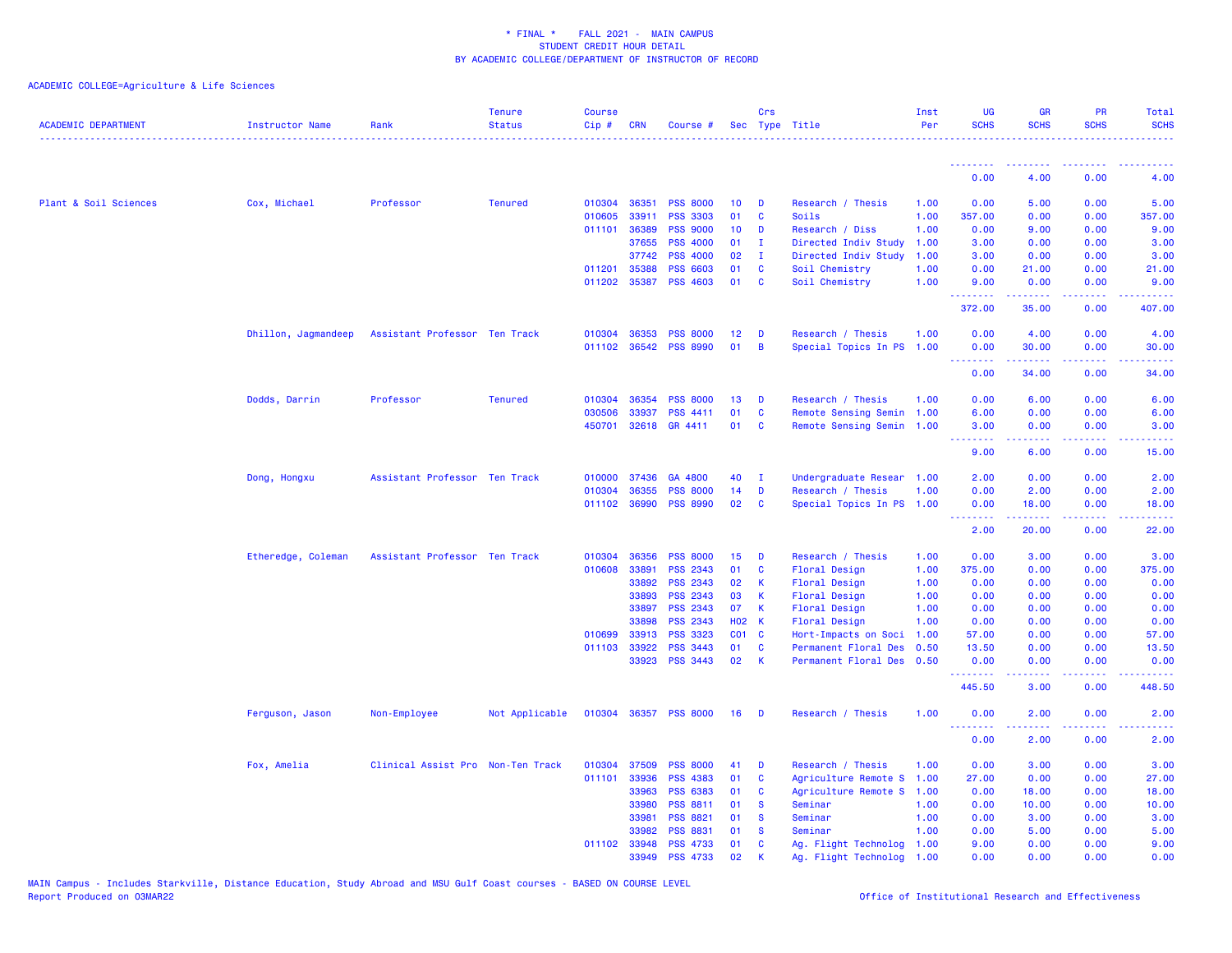| <b>ACADEMIC DEPARTMENT</b> | Instructor Name                                        | Rank                              | <b>Tenure</b><br><b>Status</b> | <b>Course</b><br>Cip# | <b>CRN</b>   | Course #              |      | Crs          | Sec Type Title            | Inst<br>Per | UG<br><b>SCHS</b>                                                                                                                                                                                                                                                                                                                                                                                                                                                                               | <b>GR</b><br><b>SCHS</b> | PR<br><b>SCHS</b>                                                                                                                 | Total<br><b>SCHS</b>                                                                                                              |
|----------------------------|--------------------------------------------------------|-----------------------------------|--------------------------------|-----------------------|--------------|-----------------------|------|--------------|---------------------------|-------------|-------------------------------------------------------------------------------------------------------------------------------------------------------------------------------------------------------------------------------------------------------------------------------------------------------------------------------------------------------------------------------------------------------------------------------------------------------------------------------------------------|--------------------------|-----------------------------------------------------------------------------------------------------------------------------------|-----------------------------------------------------------------------------------------------------------------------------------|
| Plant & Soil Sciences      | Fox, Amelia                                            | Clinical Assist Pro Non-Ten Track |                                | 011102                | 33975        | <b>PSS 6733</b>       | 01   | C            | Ag. Flight Technolog 1.00 |             | 0.00                                                                                                                                                                                                                                                                                                                                                                                                                                                                                            | 18.00                    | 0.00                                                                                                                              | 18.00                                                                                                                             |
|                            |                                                        |                                   |                                |                       | 36679        | <b>PSS 6733</b>       | 02   | K            | Ag. Flight Technolog 1.00 |             | 0.00                                                                                                                                                                                                                                                                                                                                                                                                                                                                                            | 0.00                     | 0.00                                                                                                                              | 0.00                                                                                                                              |
|                            |                                                        |                                   |                                |                       |              | 37193 PSS 8012        | 01   | <b>C</b>     | Thesis Proposal Writ 1.00 |             | 0.00                                                                                                                                                                                                                                                                                                                                                                                                                                                                                            | 12.00                    | 0.00                                                                                                                              | 12.00                                                                                                                             |
|                            |                                                        |                                   |                                |                       |              |                       |      |              |                           |             | <u>.</u><br>36.00                                                                                                                                                                                                                                                                                                                                                                                                                                                                               | 69.00                    | $\frac{1}{2} \left( \frac{1}{2} \right) \left( \frac{1}{2} \right) \left( \frac{1}{2} \right) \left( \frac{1}{2} \right)$<br>0.00 | .<br>105.00                                                                                                                       |
|                            | Ganapathi Shanmugam, Research Assist Pro Non-Ten Track |                                   |                                |                       |              | 010304 36358 PSS 8000 | 17 D |              | Research / Thesis         | 1.00        | 0.00                                                                                                                                                                                                                                                                                                                                                                                                                                                                                            | 7.00                     | 0.00<br>$\sim$ $\sim$ $\sim$ $\sim$                                                                                               | 7.00                                                                                                                              |
|                            |                                                        |                                   |                                |                       |              |                       |      |              |                           |             | 0.00                                                                                                                                                                                                                                                                                                                                                                                                                                                                                            | 7.00                     | 0.00                                                                                                                              | 7.00                                                                                                                              |
|                            | Gholson, Drew                                          | Assistant Professor Ten Track     |                                |                       |              | 011101 36397 PSS 9000 | 18   | <b>D</b>     | Research / Diss           | 1.00        | 0.00<br><u> - - - - - - - -</u>                                                                                                                                                                                                                                                                                                                                                                                                                                                                 | 6.00<br>.                | 0.00<br>د د د د                                                                                                                   | 6.00<br>.                                                                                                                         |
|                            |                                                        |                                   |                                |                       |              |                       |      |              |                           |             | 0.00                                                                                                                                                                                                                                                                                                                                                                                                                                                                                            | 6.00                     | 0.00                                                                                                                              | 6.00                                                                                                                              |
|                            | Harkess, Richard                                       | Professor                         | <b>Tenured</b>                 | 010000                | 37437        | GA 4800               | 41   | $\mathbf{I}$ | Undergraduate Resear 1.00 |             | 3.00                                                                                                                                                                                                                                                                                                                                                                                                                                                                                            | 0.00                     | 0.00                                                                                                                              | 3.00                                                                                                                              |
|                            |                                                        |                                   |                                | 010601                | 33921        | <b>PSS 3433</b>       | 01   | -E           | Hort Internship           | 1.00        | 3.00                                                                                                                                                                                                                                                                                                                                                                                                                                                                                            | 0.00                     | 0.00                                                                                                                              | 3.00                                                                                                                              |
|                            |                                                        |                                   |                                | 010604                | 33932        | PSS 4343              | 01   | $\mathbf{C}$ | Control Enviro Ag         | 1.00        | 45.00                                                                                                                                                                                                                                                                                                                                                                                                                                                                                           | 0.00                     | 0.00                                                                                                                              | 45.00                                                                                                                             |
|                            |                                                        |                                   |                                | 011103                | 33946        | <b>PSS 4553</b>       | 01   | <b>C</b>     | Plant Growth & Devel 1.00 |             | 87.00                                                                                                                                                                                                                                                                                                                                                                                                                                                                                           | 0.00                     | 0.00                                                                                                                              | 87.00                                                                                                                             |
|                            |                                                        |                                   |                                |                       | 33947        | PSS 4553              | 02   | <b>C</b>     | Plant Growth & Devel 1.00 |             | 3.00                                                                                                                                                                                                                                                                                                                                                                                                                                                                                            | 0.00                     | 0.00                                                                                                                              | 3.00                                                                                                                              |
|                            |                                                        |                                   |                                |                       | 33959        | <b>PSS 6343</b>       | 01   | $\mathbf{C}$ | Control Enviro Ag         | 1.00        | 0.00                                                                                                                                                                                                                                                                                                                                                                                                                                                                                            | 3.00                     | 0.00                                                                                                                              | 3.00                                                                                                                              |
|                            |                                                        |                                   |                                |                       | 33973        | <b>PSS 6553</b>       | 01   | <b>C</b>     | Plant Growth & Devel 1.00 |             | 0.00                                                                                                                                                                                                                                                                                                                                                                                                                                                                                            | 39.00                    | 0.00                                                                                                                              | 39.00                                                                                                                             |
|                            |                                                        |                                   |                                |                       | 33974        | PSS 6553              | 02   | $\mathbf{C}$ | Plant Growth & Devel 1.00 |             | 0.00                                                                                                                                                                                                                                                                                                                                                                                                                                                                                            | 18.00                    | 0.00                                                                                                                              | 18.00                                                                                                                             |
|                            |                                                        |                                   |                                |                       | 35385        | <b>PSS 3633</b>       | 01   | <b>C</b>     | Sustain & Organic Ho 1.00 |             | 57.00                                                                                                                                                                                                                                                                                                                                                                                                                                                                                           | 0.00                     | 0.00                                                                                                                              | 57.00                                                                                                                             |
|                            |                                                        |                                   |                                |                       | 011105 33931 | PSS 4341              | 01   | - L          | Contrl Enviro Ag Lab 1.00 |             | 5.00                                                                                                                                                                                                                                                                                                                                                                                                                                                                                            | 0.00                     | 0.00                                                                                                                              | 5.00                                                                                                                              |
|                            |                                                        |                                   |                                |                       | 33958        | PSS 6341              | 01   | -L           | Control Enviro Ag La 1.00 |             | 0.00                                                                                                                                                                                                                                                                                                                                                                                                                                                                                            | 1.00                     | 0.00                                                                                                                              | 1.00                                                                                                                              |
|                            |                                                        |                                   |                                | 040601                | 33021        | LA 6753               | 02   | $\mathbf{C}$ | Sustain Landscape Mg 0.50 |             | 0.00                                                                                                                                                                                                                                                                                                                                                                                                                                                                                            | 3.00                     | 0.00                                                                                                                              | 3.00                                                                                                                              |
|                            |                                                        |                                   |                                | 260307                | 35384        | <b>PSS 8553</b>       | 01   | <b>C</b>     | Phytohormon & Growth 1.00 |             | 0.00                                                                                                                                                                                                                                                                                                                                                                                                                                                                                            | 33.00                    | 0.00                                                                                                                              | 33.00                                                                                                                             |
|                            |                                                        |                                   |                                | 303301                |              | 33016 LA 4753         | 02   | <b>C</b>     | Sustain Landscape Mg 0.50 |             | 10.50<br>.                                                                                                                                                                                                                                                                                                                                                                                                                                                                                      | 0.00<br>.                | 0.00<br>د د د د .                                                                                                                 | 10.50<br>.                                                                                                                        |
|                            |                                                        |                                   |                                |                       |              |                       |      |              |                           |             | 213.50                                                                                                                                                                                                                                                                                                                                                                                                                                                                                          | 97.00                    | 0.00                                                                                                                              | 310.50                                                                                                                            |
|                            | Henry, William                                         | Non-Faculty                       | <b>Tenured</b>                 |                       |              | 240102 32663 GRD 9011 | 01   | <b>S</b>     | Graduate Degree Comp      | 1.00        | 0.00<br><u>.</u>                                                                                                                                                                                                                                                                                                                                                                                                                                                                                | 8.00<br>.                | 0.00<br>$\frac{1}{2} \left( \frac{1}{2} \right) \left( \frac{1}{2} \right) \left( \frac{1}{2} \right) \left( \frac{1}{2} \right)$ | 8.00<br>$\frac{1}{2} \left( \frac{1}{2} \right) \left( \frac{1}{2} \right) \left( \frac{1}{2} \right) \left( \frac{1}{2} \right)$ |
|                            |                                                        |                                   |                                |                       |              |                       |      |              |                           |             | 0.00                                                                                                                                                                                                                                                                                                                                                                                                                                                                                            | 8.00                     | 0.00                                                                                                                              | 8.00                                                                                                                              |
|                            | Johnson, James                                         | Non-Faculty                       | Not Applicable                 |                       | 010699 33933 | <b>PSS 4353</b>       | 01   | <b>C</b>     | Arboriculture             | 1.00        | 96.00                                                                                                                                                                                                                                                                                                                                                                                                                                                                                           | 0.00                     | 0.00                                                                                                                              | 96.00                                                                                                                             |
|                            |                                                        |                                   |                                |                       |              | 33934 PSS 4353        | 02   | $\mathsf{K}$ | Arboriculture             | 1.00        | 0.00                                                                                                                                                                                                                                                                                                                                                                                                                                                                                            | 0.00                     | 0.00                                                                                                                              | 0.00                                                                                                                              |
|                            |                                                        |                                   |                                |                       |              |                       |      |              |                           |             | $\begin{array}{cccccccccccccc} \multicolumn{2}{c}{} & \multicolumn{2}{c}{} & \multicolumn{2}{c}{} & \multicolumn{2}{c}{} & \multicolumn{2}{c}{} & \multicolumn{2}{c}{} & \multicolumn{2}{c}{} & \multicolumn{2}{c}{} & \multicolumn{2}{c}{} & \multicolumn{2}{c}{} & \multicolumn{2}{c}{} & \multicolumn{2}{c}{} & \multicolumn{2}{c}{} & \multicolumn{2}{c}{} & \multicolumn{2}{c}{} & \multicolumn{2}{c}{} & \multicolumn{2}{c}{} & \multicolumn{2}{c}{} & \multicolumn{2}{c}{} & \$<br>96.00 | .<br>0.00                | بالمحامي<br>0.00                                                                                                                  | وعامات<br>96.00                                                                                                                   |
|                            | Kaur, Gurpreet                                         | Research Assist Pro Non-Ten Track |                                | 010304                | 36349        | <b>PSS 8000</b>       | 08   | D            | Research / Thesis         | 1.00        | 0.00                                                                                                                                                                                                                                                                                                                                                                                                                                                                                            | 1.00                     | 0.00                                                                                                                              | 1.00                                                                                                                              |
|                            |                                                        |                                   |                                |                       |              | 36363 PSS 8000        | 22   | D            | Research / Thesis         | 1.00        | 0.00<br><u>.</u>                                                                                                                                                                                                                                                                                                                                                                                                                                                                                | 2.00<br>.                | 0.00<br>بالمحامي                                                                                                                  | 2.00                                                                                                                              |
|                            |                                                        |                                   |                                |                       |              |                       |      |              |                           |             | 0.00                                                                                                                                                                                                                                                                                                                                                                                                                                                                                            | 3.00                     | 0.00                                                                                                                              | 3.00                                                                                                                              |
|                            | Kingery, William                                       | Professor                         | <b>Tenured</b>                 |                       | 010605 33908 | <b>PSS 3301</b>       | 01   | - L          | Soils Laboratory          | 1.00        | 67.00                                                                                                                                                                                                                                                                                                                                                                                                                                                                                           | 0.00                     | 0.00                                                                                                                              | 67.00                                                                                                                             |
|                            |                                                        |                                   |                                |                       | 33909        | <b>PSS 3301</b>       | 02   | - L          | Soils Laboratory          | 1.00        | 20.00                                                                                                                                                                                                                                                                                                                                                                                                                                                                                           | 0.00                     | 0.00                                                                                                                              | 20.00                                                                                                                             |
|                            |                                                        |                                   |                                |                       | 33910        | <b>PSS 3301</b>       | 03   | - L          | Soils Laboratory          | 1.00        | 17.00                                                                                                                                                                                                                                                                                                                                                                                                                                                                                           | 0.00                     | 0.00                                                                                                                              | 17.00                                                                                                                             |
|                            |                                                        |                                   |                                |                       | 011203 33929 | PSS 4314              | 01   | <b>C</b>     | Micro and Ecology of 1.00 |             | 44.00                                                                                                                                                                                                                                                                                                                                                                                                                                                                                           | 0.00                     | 0.00                                                                                                                              | 44.00                                                                                                                             |
|                            |                                                        |                                   |                                |                       | 33930        | <b>PSS 4314</b>       | 03   | К            | Micro and Ecology of 1.00 |             | 0.00                                                                                                                                                                                                                                                                                                                                                                                                                                                                                            | 0.00                     | 0.00                                                                                                                              | 0.00                                                                                                                              |
|                            |                                                        |                                   |                                |                       | 33956        | PSS 6314              | 01   | <b>C</b>     | Microbiology & Ecolo 1.00 |             | 0.00                                                                                                                                                                                                                                                                                                                                                                                                                                                                                            | 8.00                     | 0.00                                                                                                                              | 8.00                                                                                                                              |
|                            |                                                        |                                   |                                |                       | 33957        | PSS 6314              | 04   | K            | Microbiology & Ecolo 1.00 |             | 0.00                                                                                                                                                                                                                                                                                                                                                                                                                                                                                            | 0.00                     | 0.00                                                                                                                              | 0.00                                                                                                                              |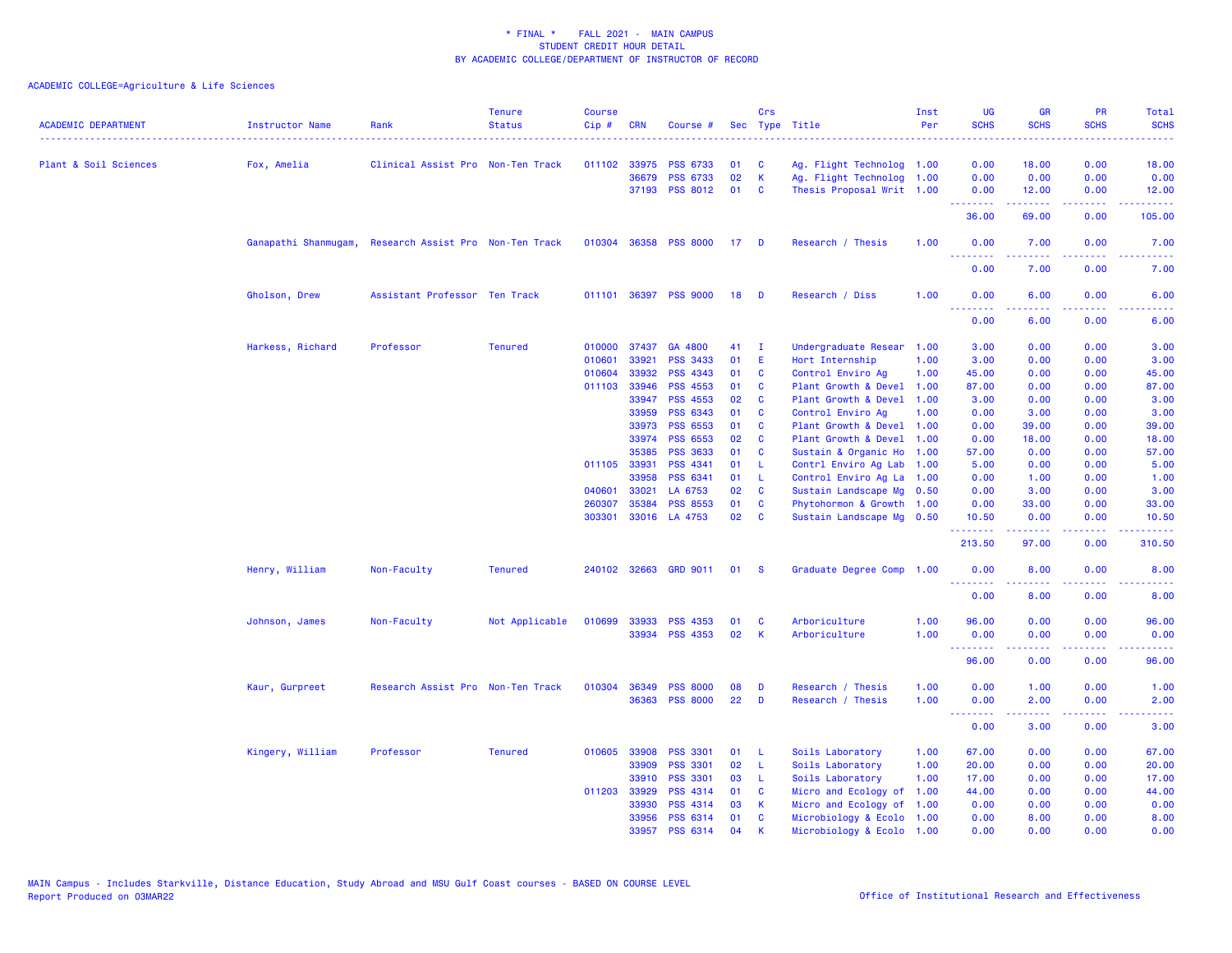| <b>ACADEMIC DEPARTMENT</b> | <b>Instructor Name</b> | Rank                              | <b>Tenure</b><br><b>Status</b> | <b>Course</b><br>Cip# | CRN            | Course #                           |          | Crs          | Sec Type Title                               | Inst<br>Per  | UG<br><b>SCHS</b>                                        | <b>GR</b><br><b>SCHS</b> | <b>PR</b><br><b>SCHS</b>              | Total<br><b>SCHS</b>                                                                                                              |
|----------------------------|------------------------|-----------------------------------|--------------------------------|-----------------------|----------------|------------------------------------|----------|--------------|----------------------------------------------|--------------|----------------------------------------------------------|--------------------------|---------------------------------------|-----------------------------------------------------------------------------------------------------------------------------------|
|                            |                        |                                   |                                |                       |                |                                    |          |              |                                              |              | <u>.</u>                                                 |                          |                                       |                                                                                                                                   |
|                            |                        |                                   |                                |                       |                |                                    |          |              |                                              |              | 148.00                                                   | 8.00                     | 0.00                                  | 156.00                                                                                                                            |
| Plant & Soil Sciences      | Knight, Patricia       | Research Professor                | Non-Ten Track                  |                       |                | 011101 36402 PSS 9000              | 23       | D            | Research / Diss                              | 1.00         | 0.00<br>.                                                | 12.00                    | 0.00                                  | 12.00<br>----                                                                                                                     |
|                            |                        |                                   |                                |                       |                |                                    |          |              |                                              |              | 0.00                                                     | 12.00                    | 0.00                                  | 12.00                                                                                                                             |
|                            | Krutz, Larry           | Non-Faculty                       | <b>Tenured</b>                 |                       |                | 011101 36403 PSS 9000              | 24       | D            | Research / Diss                              | 1.00         | 0.00<br>.                                                | 1.00                     | 0.00                                  | 1.00                                                                                                                              |
|                            |                        |                                   |                                |                       |                |                                    |          |              |                                              |              | 0.00                                                     | 1.00                     | 0.00                                  | 1.00                                                                                                                              |
|                            | Lang, David            | Professor                         | <b>Tenured</b>                 | 010304 33925          |                | <b>PSS 4103</b>                    | C01 C    |              | Forage Pasture                               | 1.00         | 72.00                                                    | 0.00                     | 0.00                                  | 72.00                                                                                                                             |
|                            |                        |                                   |                                |                       | 33926          | <b>PSS 4103</b>                    | C02 K    |              | Forage Pasture                               | 1.00         | 0.00                                                     | 0.00                     | 0.00                                  | 0.00                                                                                                                              |
|                            |                        |                                   |                                |                       | 33952          | PSS 6103                           | 01       | <b>C</b>     | Forage Pasture                               | 1.00         | 0.00                                                     | 12.00                    | 0.00                                  | 12.00                                                                                                                             |
|                            |                        |                                   |                                |                       | 33953          | <b>PSS 6103</b>                    | 02       | К            | Forage Pasture                               | 1.00         | 0.00<br>.                                                | 0.00<br>.                | 0.00<br><b><i><u><u>.</u></u></i></b> | 0.00                                                                                                                              |
|                            |                        |                                   |                                |                       |                |                                    |          |              |                                              |              | 72.00                                                    | 12.00                    | 0.00                                  | 84.00                                                                                                                             |
|                            | Larson, Erick          | Extension Professor Non-Ten Track |                                |                       |                | 010304 36366 PSS 8000              | 25       | D            | Research / Thesis                            | 1.00         | 0.00<br>.                                                | 4.00<br>د د د د د        | 0.00<br>.                             | 4.00<br>$\frac{1}{2} \left( \frac{1}{2} \right) \left( \frac{1}{2} \right) \left( \frac{1}{2} \right) \left( \frac{1}{2} \right)$ |
|                            |                        |                                   |                                |                       |                |                                    |          |              |                                              |              | 0.00                                                     | 4.00                     | 0.00                                  | 4.00                                                                                                                              |
|                            | Lemus, Rocky           | Extension Professor Non-Ten Track |                                |                       |                | 010000 37438 GA 4800               | 42       | $\mathbf I$  | Undergraduate Resear 1.00                    |              | 3.00<br><b><i><u><u><b>Little Little</b></u></u></i></b> | 0.00<br>22222            | 0.00<br>بالمحام                       | 3.00<br>----                                                                                                                      |
|                            |                        |                                   |                                |                       |                |                                    |          |              |                                              |              | 3.00                                                     | 0.00                     | 0.00                                  | 3.00                                                                                                                              |
|                            | Li, Tongyin            | Assistant Professor Ten Track     |                                | 010304 33906          |                | <b>PSS 3043</b>                    | 01       | C            | Fruit Science                                | 1.00         | 69.00                                                    | 0.00                     | 0.00                                  | 69.00                                                                                                                             |
|                            |                        |                                   |                                |                       | 36368          | <b>PSS 8000</b>                    | 27       | D            | Research / Thesis                            | 1.00         | 0.00<br>.                                                | 11.00<br>.               | 0.00<br>.                             | 11.00<br>.                                                                                                                        |
|                            |                        |                                   |                                |                       |                |                                    |          |              |                                              |              | 69.00                                                    | 11.00                    | 0.00                                  | 80.00                                                                                                                             |
|                            | Macoon, Bisoondat      | Research Professor                | Non-Ten Track                  | 011101                | 33954          | <b>PSS 6223</b>                    | 01       | C            | Seed Production                              | 1.00         | 0.00                                                     | 21.00                    | 0.00                                  | 21.00                                                                                                                             |
|                            |                        |                                   |                                |                       | 33955          | <b>PSS 6223</b>                    | 02       | K            | Seed Production                              | 1.00         | 0.00                                                     | 0.00                     | 0.00                                  | 0.00                                                                                                                              |
|                            |                        |                                   |                                | 011102 33927          |                | <b>PSS 4223</b>                    | 01       | C            | Seed Production                              | 1.00         | 27.00                                                    | 0.00                     | 0.00                                  | 27.00                                                                                                                             |
|                            |                        |                                   |                                |                       | 33928          | <b>PSS 4223</b>                    | 02       | К            | Seed Production                              | 1.00         | 0.00<br>.                                                | 0.00<br>2.2.2.2.2        | 0.00<br>.                             | 0.00<br>.                                                                                                                         |
|                            |                        |                                   |                                |                       |                |                                    |          |              |                                              |              | 27.00                                                    | 21.00                    | 0.00                                  | 48.00                                                                                                                             |
|                            | McCurdy, James         | Associate Professor Tenured       |                                | 010304 36370          |                | <b>PSS 8000</b>                    | 29       | D            | Research / Thesis                            | 1.00         | 0.00                                                     | 5.00                     | 0.00                                  | 5.00                                                                                                                              |
|                            |                        |                                   |                                | 011101                | 36408          | <b>PSS 9000</b>                    | 29       | D            | Research / Diss                              | 1.00         | 0.00                                                     | 6.00                     | 0.00                                  | 6.00                                                                                                                              |
|                            |                        |                                   |                                | 011102                | 33907          | <b>PSS 3133</b>                    | 01       | C            | Intro Weed Science                           | 1.00         | 207.00<br>.                                              | 0.00<br>2.2.2.2.2        | 0.00<br>.                             | 207.00<br>2.2.2.2.2.                                                                                                              |
|                            |                        |                                   |                                |                       |                |                                    |          |              |                                              |              | 207.00                                                   | 11.00                    | 0.00                                  | 218.00                                                                                                                            |
|                            | McDougald, Lynette     | Instructor                        | Non-Ten Track                  | 010608                | 33894          | <b>PSS 2343</b>                    | 04       | К            | Floral Design                                | 1.00         | 0.00                                                     | 0.00                     | 0.00                                  | 0.00                                                                                                                              |
|                            |                        |                                   |                                |                       | 33895          | <b>PSS 2343</b>                    | 05       | К            | Floral Design                                | 1.00         | 0.00                                                     | 0.00                     | 0.00                                  | 0.00                                                                                                                              |
|                            |                        |                                   |                                |                       | 33896          | PSS 2343                           | 06       | К            | <b>Floral Design</b>                         | 1.00         | 0.00                                                     | 0.00                     | 0.00                                  | 0.00                                                                                                                              |
|                            |                        |                                   |                                |                       | 33915          | <b>PSS 3413</b><br><b>PSS 4083</b> | 01<br>01 | E            | Floristry Internship                         | 1.00         | 6.00                                                     | 0.00                     | 0.00                                  | 6.00                                                                                                                              |
|                            |                        |                                   |                                |                       | 33924<br>33951 | PSS 6083                           | 01       | B<br>B       | Flor Des Spec Events<br>Flor Des Spec Events | 1.00<br>1.00 | 39.00<br>0.00                                            | 0.00<br>3.00             | 0.00<br>0.00                          | 39.00<br>3.00                                                                                                                     |
|                            |                        |                                   |                                | 011101 37819          |                | <b>PSS 4000</b>                    | 04       | $\mathbf{I}$ | Directed Indiv Study                         | 1.00         | 3.00                                                     | 0.00                     | 0.00                                  | 3.00                                                                                                                              |
|                            |                        |                                   |                                | 011103 33882          |                | <b>PSS 1001</b>                    | F01 C    |              | First Year Seminar                           | 1.00         | 11.00                                                    | 0.00                     | 0.00                                  | 11.00                                                                                                                             |
|                            |                        |                                   |                                |                       | 33922          | <b>PSS 3443</b>                    | 01       | C            | Permanent Floral Des 0.50                    |              | 13.50                                                    | 0.00                     | 0.00                                  | 13.50                                                                                                                             |
|                            |                        |                                   |                                |                       | 33923          | <b>PSS 3443</b>                    | 02       | К            | Permanent Floral Des 0.50                    |              | 0.00                                                     | 0.00                     | 0.00                                  | 0.00                                                                                                                              |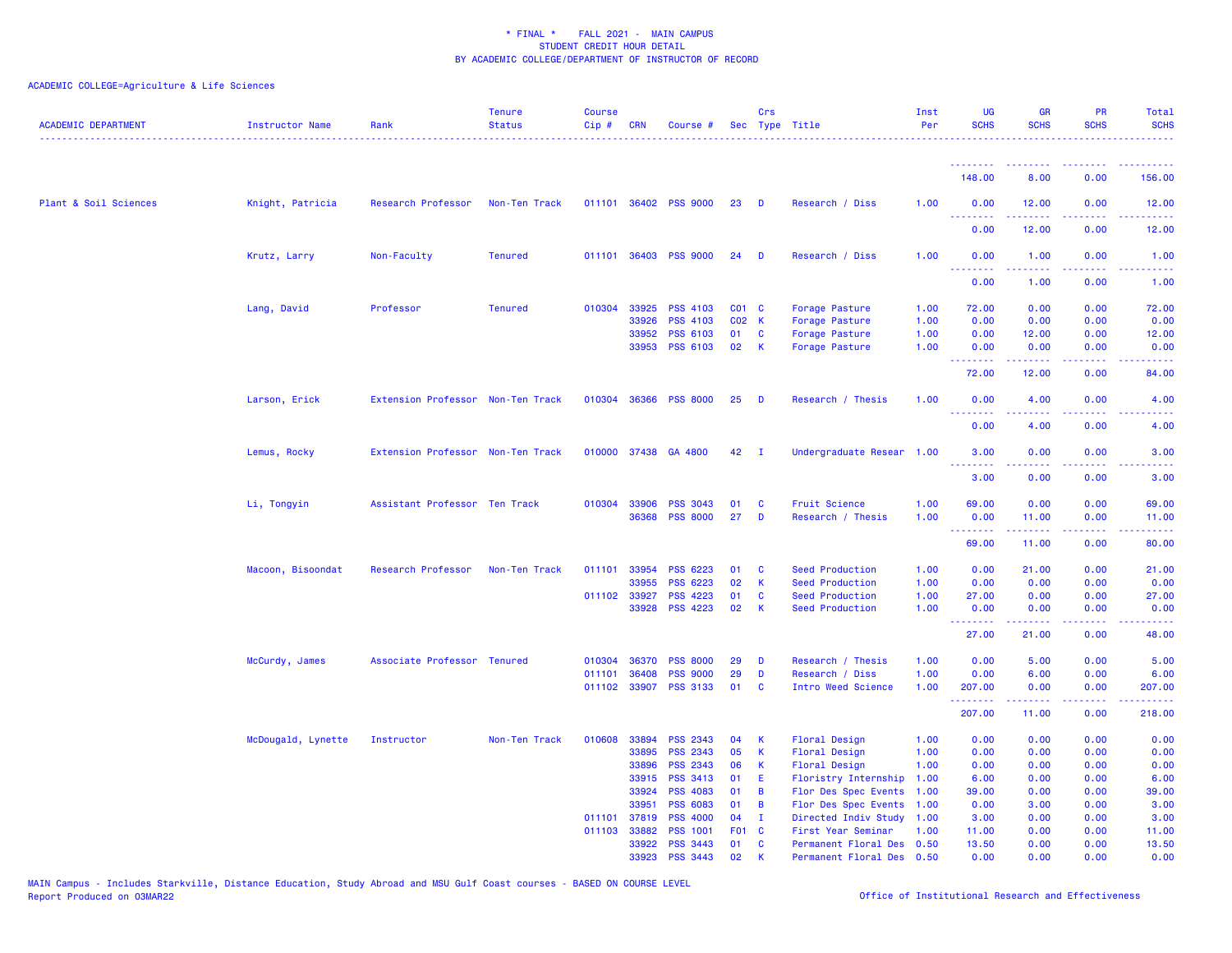| <b>ACADEMIC DEPARTMENT</b> | Instructor Name  | Rank                              | <b>Tenure</b><br><b>Status</b> | <b>Course</b><br>Cip# | <b>CRN</b>     | Course #                    |          | Crs                          | Sec Type Title                               | Inst<br>Per  | <b>UG</b><br><b>SCHS</b>              | <b>GR</b><br><b>SCHS</b>                                                                                                                                     | <b>PR</b><br><b>SCHS</b>                                                                                                          | Total<br><b>SCHS</b> |
|----------------------------|------------------|-----------------------------------|--------------------------------|-----------------------|----------------|-----------------------------|----------|------------------------------|----------------------------------------------|--------------|---------------------------------------|--------------------------------------------------------------------------------------------------------------------------------------------------------------|-----------------------------------------------------------------------------------------------------------------------------------|----------------------|
|                            |                  |                                   |                                |                       |                |                             |          |                              |                                              |              |                                       |                                                                                                                                                              |                                                                                                                                   |                      |
|                            |                  |                                   |                                |                       |                |                             |          |                              |                                              |              | 72.50                                 | 3.00                                                                                                                                                         | 0.00                                                                                                                              | 75.50                |
| Plant & Soil Sciences      | Morrison, Jesse  | Research Assist Pro Non-Ten Track |                                |                       |                | 011101 36409 PSS 9000       | 30       | <b>D</b>                     | Research / Diss                              | 1.00         | 0.00<br>ولالات                        | 1.00                                                                                                                                                         | 0.00                                                                                                                              | 1.00                 |
|                            |                  |                                   |                                |                       |                |                             |          |                              |                                              |              | 0.00                                  | 1.00                                                                                                                                                         | 0.00                                                                                                                              | 1.00                 |
|                            | Peterson, Daniel | Non-Faculty                       | <b>Tenured</b>                 |                       | 260202 35389   | <b>PSS 8631</b>             | 01       | - S                          | Topics in Genomics                           | 1.00         | 0.00                                  | 2.00                                                                                                                                                         | 0.00                                                                                                                              | 2.00                 |
|                            |                  |                                   |                                |                       | 35390          | <b>BCH 8631</b>             | 01       | $\mathbf{s}$                 | Topics in Genomics                           | 1.00         | 0.00                                  | 5.00                                                                                                                                                         | 0.00                                                                                                                              | 5.00                 |
|                            |                  |                                   |                                |                       |                |                             |          |                              |                                              |              | $\sim$ $\sim$ $\sim$<br>-----<br>0.00 | 7.00                                                                                                                                                         | 0.00                                                                                                                              | 7.00                 |
|                            | Pieralisi, Brian | Assistant Professor Ten Track     |                                |                       |                | 010304 36372 PSS 8000       | 31       | <b>D</b>                     | Research / Thesis                            | 1.00         | 0.00                                  | 5.00                                                                                                                                                         | 0.00                                                                                                                              | 5.00                 |
|                            |                  |                                   |                                |                       |                |                             |          |                              |                                              |              | .<br>0.00                             | 5.00                                                                                                                                                         | 0.00                                                                                                                              | 5.00                 |
|                            | Reddy, Kambham   | Research Professor                | Non-Ten Track                  |                       |                | 010000 37440 GA 4800        | 44       | $\mathbf I$                  | Undergraduate Resear 1.00                    |              | 2.00                                  | 0.00                                                                                                                                                         | 0.00                                                                                                                              | 2.00                 |
|                            |                  |                                   |                                |                       |                | 011101 36411 PSS 9000       | 32       | D                            | Research / Diss                              | 1.00         | 0.00                                  | 1.00                                                                                                                                                         | 0.00                                                                                                                              | 1.00                 |
|                            |                  |                                   |                                |                       |                |                             |          |                              |                                              |              | .<br>2.00                             | .<br>1.00                                                                                                                                                    | $\frac{1}{2} \left( \frac{1}{2} \right) \left( \frac{1}{2} \right) \left( \frac{1}{2} \right)$<br>0.00                            | 3.00                 |
|                            | Reynolds, Daniel | Non-Faculty                       | Not Applicable                 |                       |                | 010304 36374 PSS 8000       | 33       | $\blacksquare$               | Research / Thesis                            | 1.00         | 0.00                                  | 9.00                                                                                                                                                         | 0.00                                                                                                                              | 9.00                 |
|                            |                  |                                   |                                |                       |                |                             |          |                              |                                              |              | <u> - - - - - - - -</u>               |                                                                                                                                                              |                                                                                                                                   |                      |
|                            |                  |                                   |                                |                       |                |                             |          |                              |                                              |              | 0.00                                  | 9.00                                                                                                                                                         | 0.00                                                                                                                              | 9.00                 |
|                            | Rushing, Jason   | Extension Assoc Pro Non-Ten Track |                                |                       | 010304 36920   | <b>PSS 8000</b>             | 39       | D                            | Research / Thesis                            | 1.00         | 0.00<br>.                             | 16.00                                                                                                                                                        | 0.00                                                                                                                              | 16.00                |
|                            |                  |                                   |                                |                       |                |                             |          |                              |                                              |              | 0.00                                  | 16.00                                                                                                                                                        | 0.00                                                                                                                              | 16.00                |
|                            | Singh, Gurbir    | Research Assist Pro Non-Ten Track |                                |                       |                | 011101 36415 PSS 9000       | 36       | <b>D</b>                     | Research / Diss                              | 1.00         | 0.00                                  | 3.00                                                                                                                                                         | 0.00                                                                                                                              | 3.00                 |
|                            |                  |                                   |                                |                       |                |                             |          |                              |                                              |              | .<br>0.00                             | $\frac{1}{2} \left( \frac{1}{2} \right) \left( \frac{1}{2} \right) \left( \frac{1}{2} \right) \left( \frac{1}{2} \right) \left( \frac{1}{2} \right)$<br>3.00 | .<br>0.00                                                                                                                         | 3.00                 |
|                            | Stafne, Eric     | Extension Professor Non-Ten Track |                                |                       |                | 010304 36377 PSS 8000       | 36       | D                            | Research / Thesis                            | 1.00         | 0.00                                  | 8.00                                                                                                                                                         | 0.00                                                                                                                              | 8.00                 |
|                            |                  |                                   |                                |                       |                |                             |          |                              |                                              |              | .<br>0.00                             | .<br>8.00                                                                                                                                                    | $\frac{1}{2} \left( \frac{1}{2} \right) \left( \frac{1}{2} \right) \left( \frac{1}{2} \right) \left( \frac{1}{2} \right)$<br>0.00 | 8.00                 |
|                            | Stewart, Barry   | Associate Professor Tenured       |                                | 010607                | 33889          | PSS 2111                    | 01       | - L                          | Turf Management Lab                          | 1.00         | 5.00                                  | 0.00                                                                                                                                                         | 0.00                                                                                                                              | 5.00                 |
|                            |                  |                                   |                                |                       | 33890          | PSS 2113                    | 01       | $\mathbf{C}$                 | Intr to Turf Science                         | 1.00         | 93.00                                 | 0.00                                                                                                                                                         | 0.00                                                                                                                              | 93.00                |
|                            |                  |                                   |                                |                       | 36039          | PSS 3421                    | 01       | $\mathbf{s}$                 | Turf Seminar II                              | 1.00         | 14.00                                 | 0.00                                                                                                                                                         | 0.00                                                                                                                              | 14.00                |
|                            |                  |                                   |                                |                       | 011101 36480   | <b>PSS 9000</b>             | 40       | D                            | Research / Diss                              | 1.00         | 0.00                                  | 6.00                                                                                                                                                         | 0.00                                                                                                                              | 6.00                 |
|                            |                  |                                   |                                |                       | 011103 33884   | <b>PSS 1313</b>             | 01       | C                            | <b>Plant Science</b>                         | 1.00         | 240.00                                | 0.00                                                                                                                                                         | 0.00                                                                                                                              | 240.00               |
|                            |                  |                                   |                                |                       | 33885          | PSS 1313                    | 02       | $\mathsf{K}$                 | <b>Plant Science</b>                         | 1.00         | 0.00                                  | 0.00                                                                                                                                                         | 0.00                                                                                                                              | 0.00                 |
|                            |                  |                                   |                                |                       | 33886          | PSS 1313                    | 03       | $\mathsf{K}$                 | <b>Plant Science</b>                         | 1.00         | 0.00                                  | 0.00                                                                                                                                                         | 0.00                                                                                                                              | 0.00                 |
|                            |                  |                                   |                                |                       | 33887<br>33888 | PSS 1313<br><b>PSS 1313</b> | 04<br>05 | $\mathsf{K}$<br>$\mathsf{K}$ | <b>Plant Science</b><br><b>Plant Science</b> | 1.00<br>1.00 | 0.00<br>0.00                          | 0.00<br>0.00                                                                                                                                                 | 0.00<br>0.00                                                                                                                      | 0.00<br>0.00         |
|                            |                  |                                   |                                |                       |                |                             |          |                              |                                              |              | .<br>352.00                           | .<br>6.00                                                                                                                                                    | .<br>0.00                                                                                                                         | 358.00               |
|                            | Tseng, Te Ming   | Associate Professor Tenured       |                                | 010000                | 37441          | GA 4800                     | 45       | $\mathbf I$                  | Undergraduate Resear 1.00                    |              | 1.00                                  | 0.00                                                                                                                                                         | 0.00                                                                                                                              | 1.00                 |
|                            |                  |                                   |                                | 011101                | 36417          | <b>PSS 9000</b>             | 38       | D                            | Research / Diss                              | 1.00         | 0.00                                  | 4.00                                                                                                                                                         | 0.00                                                                                                                              | 4.00                 |
|                            |                  |                                   |                                |                       |                | 011199 35391 PSS 8724       | 01       | C                            | Herb Phys & Biochem                          | 1.00         | 0.00                                  | 56.00                                                                                                                                                        | 0.00                                                                                                                              | 56.00                |
|                            |                  |                                   |                                | 030101                | 31956          | <b>FNS 4102</b>             | 01       | F.                           | Practicum                                    | 1.00         | 4.00                                  | 0.00                                                                                                                                                         | 0.00                                                                                                                              | 4.00                 |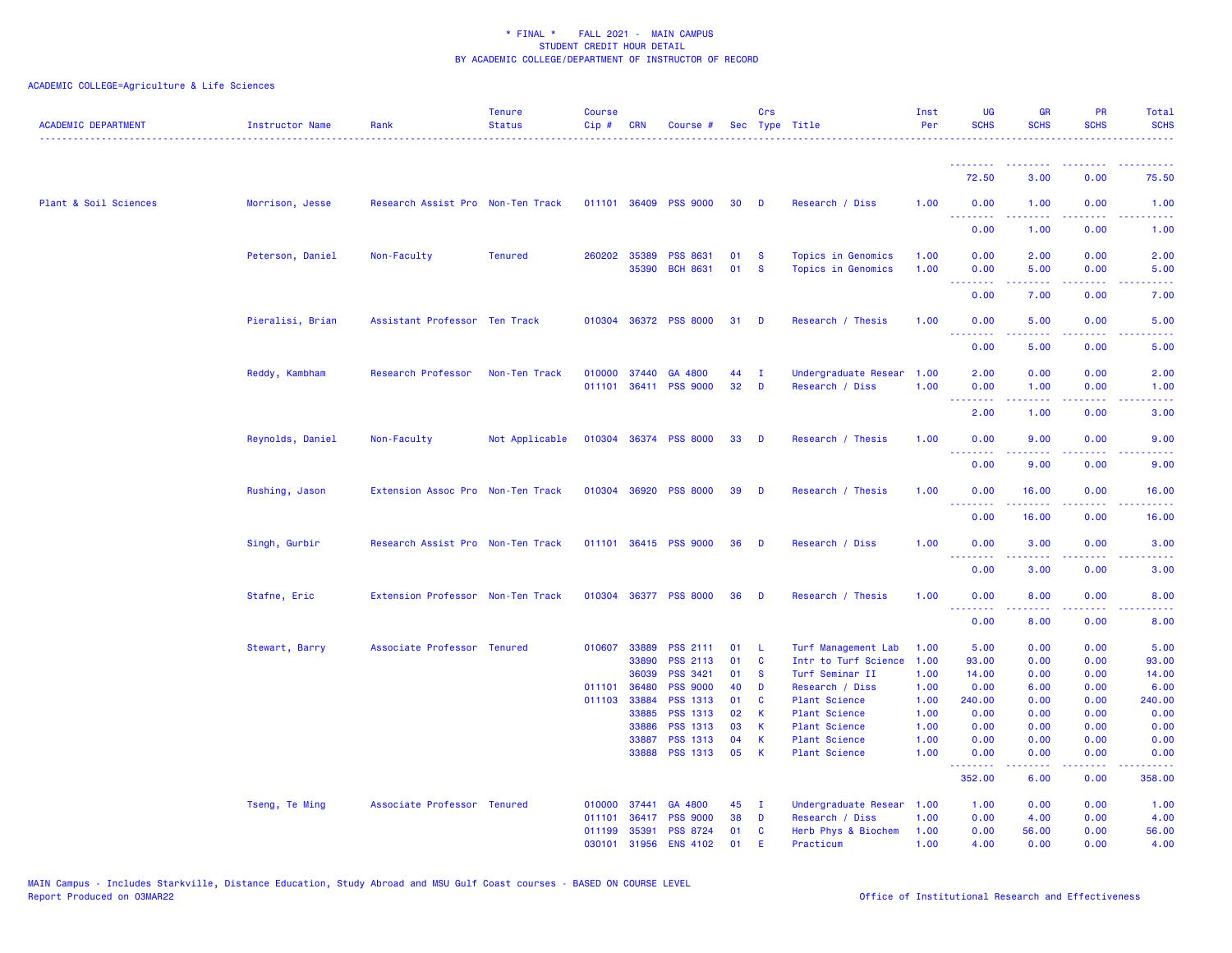| <b>ACADEMIC DEPARTMENT</b>                                     | Instructor Name    | Rank                          | <b>Tenure</b><br><b>Status</b> | Course<br>Cip# | <b>CRN</b> | Course #                   |    | Crs      | Sec Type Title      | Inst<br>Per | UG<br><b>SCHS</b>   | <b>GR</b><br><b>SCHS</b> | <b>PR</b><br><b>SCHS</b> | Total<br><b>SCHS</b>   |
|----------------------------------------------------------------|--------------------|-------------------------------|--------------------------------|----------------|------------|----------------------------|----|----------|---------------------|-------------|---------------------|--------------------------|--------------------------|------------------------|
|                                                                |                    |                               |                                |                |            |                            |    |          |                     |             | 5.00                | 60.00                    | 0.00                     | 65.00                  |
| Plant & Soil Sciences                                          | Wallace, Teddy     | Associate Professor Tenured   |                                |                |            | 011102 37901 PSS 3423 04 E |    |          | Agronomy Internship | 1.00        | 6.00<br>.           | 0.00                     | 0.00<br>.                | 6.00<br>.              |
|                                                                |                    |                               |                                |                |            |                            |    |          |                     |             | 6.00                | 0.00                     | 0.00                     | 6.00                   |
|                                                                | Zurweller, Brendan | Assistant Professor Ten Track |                                |                |            | 011101 36418 PSS 9000      | 39 | <b>D</b> | Research / Diss     | 1.00        | 0.00<br>.           | 9.00<br>.                | 0.00<br>.                | 9.00<br>.              |
|                                                                |                    |                               |                                |                |            |                            |    |          |                     |             | 0.00                | 9.00                     | 0.00                     | 9.00                   |
| ====================================                           |                    |                               |                                |                |            |                            |    |          |                     |             |                     |                          |                          | =========              |
| Plant & Soil Sciences<br>===================================== |                    |                               |                                |                |            |                            |    |          |                     |             | 2495.50<br>======== | 613,00<br>========       | 0.00<br>---------        | 3108.50<br>----------- |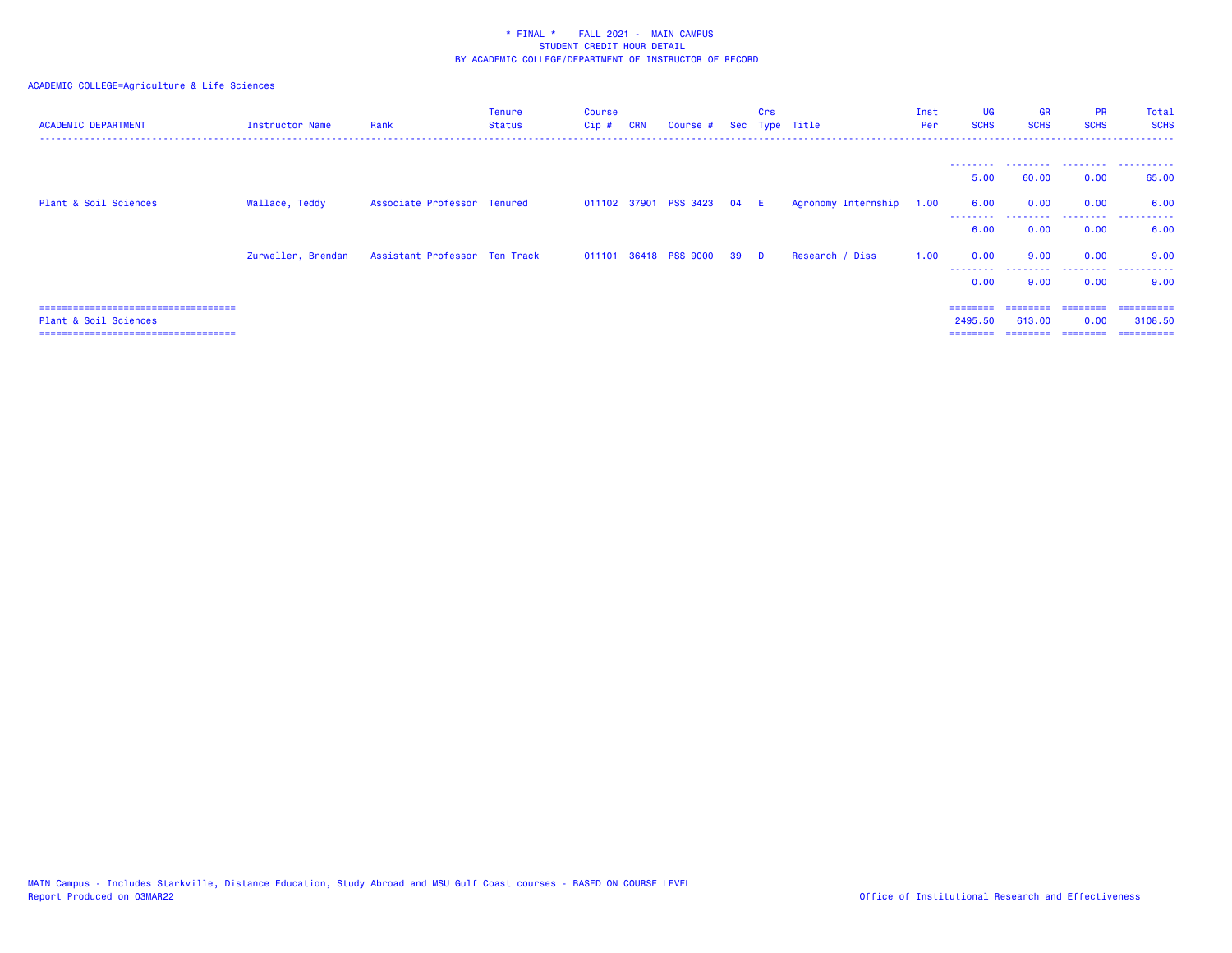| <b>ACADEMIC DEPARTMENT</b> | Instructor Name                                        | Rank                              | <b>Tenure</b><br><b>Status</b> | <b>Course</b><br>Cip# | <b>CRN</b> | Course #        |                 | Crs          | Sec Type Title            | Inst<br>Per | UG<br><b>SCHS</b>                                        | <b>GR</b><br><b>SCHS</b> | PR<br><b>SCHS</b>                   | <b>Total</b><br><b>SCHS</b><br>$\frac{1}{2} \left( \frac{1}{2} \right) \left( \frac{1}{2} \right) \left( \frac{1}{2} \right) \left( \frac{1}{2} \right)$ |
|----------------------------|--------------------------------------------------------|-----------------------------------|--------------------------------|-----------------------|------------|-----------------|-----------------|--------------|---------------------------|-------------|----------------------------------------------------------|--------------------------|-------------------------------------|----------------------------------------------------------------------------------------------------------------------------------------------------------|
| <b>Poultry Science</b>     | Acharya Adhikari, Pr Assistant Professor Ten Track     |                                   |                                | 010000                | 37433      | GA 4800         | 35              | $\mathbf{I}$ | Undergraduate Resear      | 1.00        | 2.00                                                     | 0.00                     | 0.00                                | 2.00                                                                                                                                                     |
|                            |                                                        |                                   |                                | 010907                | 33794      | PO 4313         | 01              | <b>C</b>     | Mgt Comm Layers           | 1.00        | 30.00                                                    | 0.00                     | 0.00                                | 30.00                                                                                                                                                    |
|                            |                                                        |                                   |                                |                       | 33797      | PO 4413         | 01              | C            | Poultry Nutrition         | 0.50        | 24.00                                                    | 0.00                     | 0.00                                | 24.00                                                                                                                                                    |
|                            |                                                        |                                   |                                |                       | 33800      | PO 6313         | 01              | <b>C</b>     | Mgt Comm Layers           | 1.00        | 0.00                                                     | 12.00                    | 0.00                                | 12.00                                                                                                                                                    |
|                            |                                                        |                                   |                                |                       | 36577      | PO 8000         | 01              | D            | Research / Thesis         | 1.00        | 0.00                                                     | 1.00                     | 0.00                                | 1.00                                                                                                                                                     |
|                            |                                                        |                                   |                                |                       | 36586      | PO 9000         | 01              | D            | Research / Diss           | 1.00        | 0.00                                                     | 7.00                     | 0.00                                | 7.00                                                                                                                                                     |
|                            |                                                        |                                   |                                |                       |            |                 |                 |              |                           |             | <u>.</u><br>56.00                                        | بالأباب<br>20.00         | $\sim$ $\sim$ $\sim$ $\sim$<br>0.00 | المحامية<br>76.00                                                                                                                                        |
|                            | Beck, Mary                                             | Professor                         | <b>Tenured</b>                 | 010907                | 33806      | PO 8011         | 01              | <b>S</b>     | Graduate Seminar in       | 1.00        | 0.00                                                     | 13.00                    | 0.00                                | 13.00                                                                                                                                                    |
|                            |                                                        |                                   |                                |                       |            | 33807 PO 8111   | 01              | <b>S</b>     | Adv Grad Poultry Sem 1.00 |             | 0.00<br><b><i><u><u> - - - - - - -</u></u></i></b>       | 6.00<br>.                | 0.00<br>.                           | 6.00<br>وعاديات                                                                                                                                          |
|                            |                                                        |                                   |                                |                       |            |                 |                 |              |                           |             | 0.00                                                     | 19.00                    | 0.00                                | 19.00                                                                                                                                                    |
|                            | Peebles, Edgar                                         | Professor                         | <b>Tenured</b>                 | 010907                | 33786      | PO 3011         | 01              | $\mathbf{s}$ | Seminar                   | 1.00        | 7.00                                                     | 0.00                     | 0.00                                | 7.00                                                                                                                                                     |
|                            |                                                        |                                   |                                |                       | 33787      | PO 3021         | 01              | <b>S</b>     | Seminar                   | 1.00        | 5.00                                                     | 0.00                     | 0.00                                | 5.00                                                                                                                                                     |
|                            |                                                        |                                   |                                |                       | 33792      | PO 4031         | 01              | <b>S</b>     | Seminar                   | 1.00        | 6.00                                                     | 0.00                     | 0.00                                | 6.00                                                                                                                                                     |
|                            |                                                        |                                   |                                |                       | 33793      | PO 4041         | 01              | <b>S</b>     | Seminar                   | 1.00        | 7.00                                                     | 0.00                     | 0.00                                | 7.00                                                                                                                                                     |
|                            |                                                        |                                   |                                |                       | 36579      | PO 8000         | 03              | D            | Research / Thesis         | 1.00        | 0.00                                                     | 9.00                     | 0.00                                | 9.00                                                                                                                                                     |
|                            |                                                        |                                   |                                | 260801                | 30627      | BIO 3103        | 01              | C            | Genetics I-SI             | 1.00        | 315.00                                                   | 0.00                     | 0.00                                | 315.00                                                                                                                                                   |
|                            |                                                        |                                   |                                |                       | 30628      | <b>BIO 3103</b> | 02              | K            | Genetics I                | 1.00        | 0.00                                                     | 0.00                     | 0.00                                | 0.00                                                                                                                                                     |
|                            |                                                        |                                   |                                |                       | 30629      | <b>BIO 3103</b> | 03              | K            | Genetics I                | 1.00        | 0.00                                                     | 0.00                     | 0.00                                | 0.00                                                                                                                                                     |
|                            |                                                        |                                   |                                |                       | 32578      | <b>GNS 3103</b> | 01              | C            | Genetics I                | 1.00        | 63.00                                                    | 0.00                     | 0.00                                | 63.00                                                                                                                                                    |
|                            |                                                        |                                   |                                |                       | 32579      | <b>GNS 3103</b> | 02              | $\mathsf{K}$ | Genetics I                | 1.00        | 0.00                                                     | 0.00                     | 0.00                                | 0.00                                                                                                                                                     |
|                            |                                                        |                                   |                                |                       | 32580      | <b>GNS 3103</b> | 03              | K            | Genetics I                | 1.00        | 0.00                                                     | 0.00                     | 0.00                                | 0.00                                                                                                                                                     |
|                            |                                                        |                                   |                                |                       | 33788      | PO 3103         | 01              | <b>C</b>     | Genetics I                | 1.00        | 219.00                                                   | 0.00                     | 0.00                                | 219.00                                                                                                                                                   |
|                            |                                                        |                                   |                                |                       | 33789      | PO 3103         | 02              | K            | Genetics I                | 1.00        | 0.00                                                     | 0.00                     | 0.00                                | 0.00                                                                                                                                                     |
|                            |                                                        |                                   |                                |                       | 33790      | PO 3103         | 03              | $\mathsf{K}$ | Genetics I                | 1.00        | 0.00<br>.                                                | 0.00<br>.                | 0.00<br>الدائد الدائد               | 0.00<br>.                                                                                                                                                |
|                            |                                                        |                                   |                                |                       |            |                 |                 |              |                           |             | 622.00                                                   | 9.00                     | 0.00                                | 631.00                                                                                                                                                   |
|                            | Ramachandran, Reshma Research Assist Pro Non-Ten Track |                                   |                                | 010000                | 37431      | GA 4800         | 36              | $\mathbf{I}$ | Undergraduate Resear      | 1.00        | 1.00                                                     | 0.00                     | 0.00                                | 1.00                                                                                                                                                     |
|                            |                                                        |                                   |                                | 010907                |            | 37383 PO 8000   | 10 <sup>°</sup> | D            | Research / Thesis         | 1.00        | 0.00                                                     | 2.00                     | 0.00                                | 2.00                                                                                                                                                     |
|                            |                                                        |                                   |                                |                       |            |                 |                 |              |                           |             | <b><i><u><u><b>Little Little</b></u></u></i></b><br>1.00 | .<br>2.00                | د د د د<br>0.00                     | <u>.</u><br>3.00                                                                                                                                         |
|                            | Tabler, George                                         | Extension Professor Non-Ten Track |                                | 010907                |            | 33795 PO 4334   | 01              | <b>C</b>     | <b>Broiler Production</b> | 1.00        | 172.00                                                   | 0.00                     | 0.00                                | 172.00                                                                                                                                                   |
|                            |                                                        |                                   |                                |                       | 33796      | PO 4334         | 02              | K            | <b>Broiler Production</b> | 1.00        | 0.00                                                     | 0.00                     | 0.00                                | 0.00                                                                                                                                                     |
|                            |                                                        |                                   |                                |                       | 33801      | PO 6334         | 01              | C            | <b>Broiler Production</b> | 1.00        | 0.00                                                     | 8.00                     | 0.00                                | 8.00                                                                                                                                                     |
|                            |                                                        |                                   |                                |                       |            | 33802 PO 6334   | 02              | K            | <b>Broiler Production</b> | 1.00        | 0.00                                                     | 0.00                     | 0.00<br>$\sim$ $\sim$ $\sim$ $\sim$ | 0.00                                                                                                                                                     |
|                            |                                                        |                                   |                                |                       |            |                 |                 |              |                           |             | 172.00                                                   | 8.00                     | 0.00                                | 180.00                                                                                                                                                   |
|                            | Theradiyil Sukumaran Assistant Professor Ten Track     |                                   |                                | 010000                | 37432      | GA 4800         | 37              | $\mathbf{I}$ | Undergraduate Resear      | 1.00        | 2.00                                                     | 0.00                     | 0.00                                | 2.00                                                                                                                                                     |
|                            |                                                        |                                   |                                | 010907                | 32351      | <b>FNH 4514</b> | 01              | C            | <b>Poultry Processing</b> | 1.00        | 12.00                                                    | 0.00                     | 0.00                                | 12.00                                                                                                                                                    |
|                            |                                                        |                                   |                                |                       | 32352      | <b>FNH 4514</b> | 02              | K            | Poultry Processing        | 1.00        | 0.00                                                     | 0.00                     | 0.00                                | 0.00                                                                                                                                                     |
|                            |                                                        |                                   |                                |                       | 33798      | PO 4514         | 01              | C            | <b>Poultry Processing</b> | 1.00        | 68.00                                                    | 0.00                     | 0.00                                | 68.00                                                                                                                                                    |
|                            |                                                        |                                   |                                |                       | 33799      | PO 4514         | 02              | K            | Poultry Processing        | 1.00        | 0.00                                                     | 0.00                     | 0.00                                | 0.00                                                                                                                                                     |
|                            |                                                        |                                   |                                |                       | 33804      | PO 6514         | 01              | C            | Poultry Processing        | 1.00        | 0.00                                                     | 4.00                     | 0.00                                | 4.00                                                                                                                                                     |
|                            |                                                        |                                   |                                |                       | 33805      | PO 6514         | 02              | K            | <b>Poultry Processing</b> | 1.00        | 0.00                                                     | 0.00                     | 0.00                                | 0.00                                                                                                                                                     |
|                            |                                                        |                                   |                                |                       | 36590      | PO 9000         | 05              | D            | Research / Diss           | 1.00        | 0.00<br><u>.</u>                                         | 6.00<br>22222            | 0.00<br>الدائد الدائد               | 6.00<br>$\frac{1}{2} \left( \frac{1}{2} \right) \left( \frac{1}{2} \right) \left( \frac{1}{2} \right) \left( \frac{1}{2} \right)$                        |
|                            |                                                        |                                   |                                |                       |            |                 |                 |              |                           |             | 82.00                                                    | 10.00                    | 0.00                                | 92.00                                                                                                                                                    |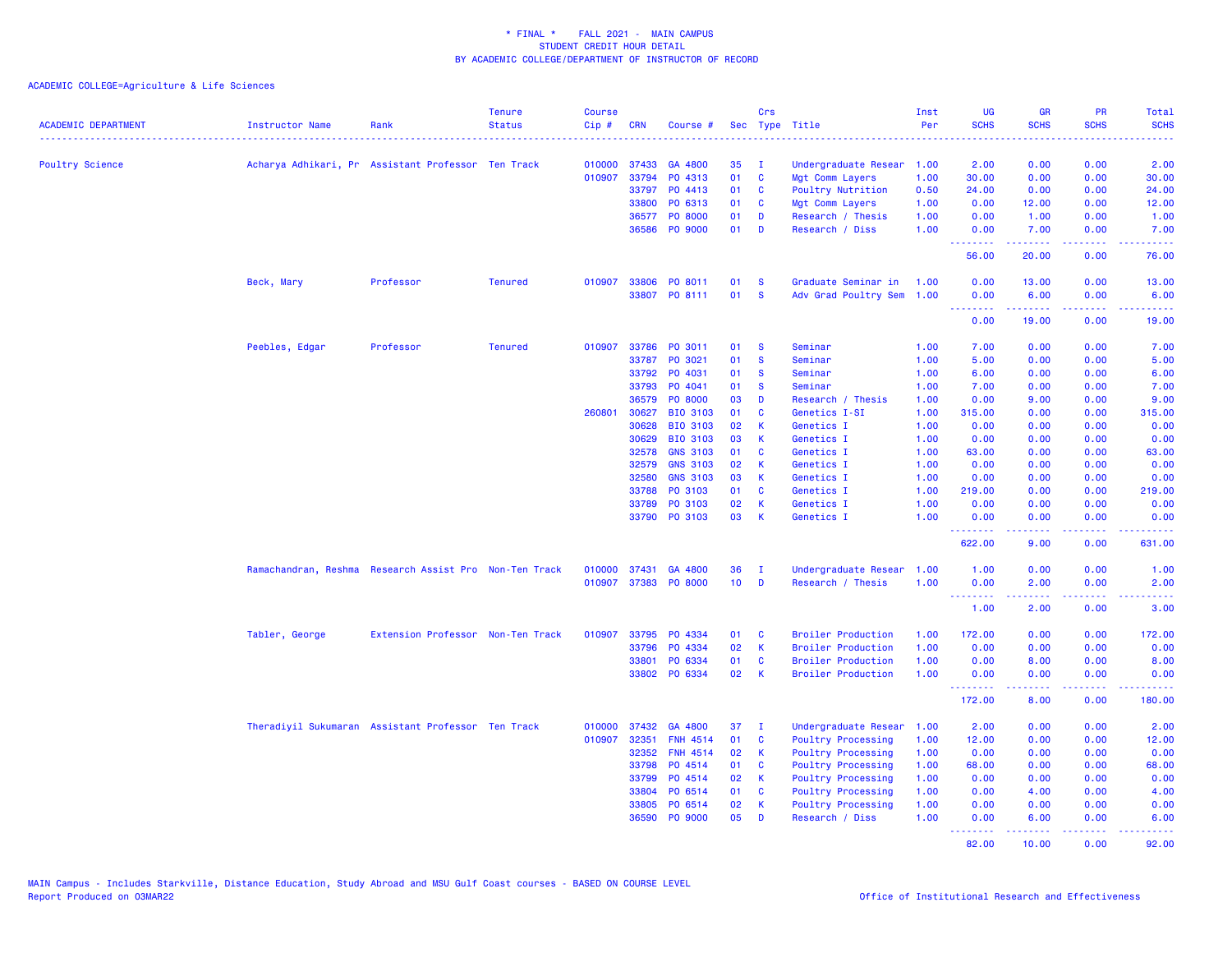| <b>ACADEMIC DEPARTMENT</b>                                                                        | <b>Instructor Name</b> | Rank                              | <b>Tenure</b><br><b>Status</b> | <b>Course</b><br>$Cip$ # | <b>CRN</b> | Course #      |               | Crs                     | Sec Type Title            | Inst<br>Per | <b>UG</b><br><b>SCHS</b>        | <b>GR</b><br><b>SCHS</b>               | <b>PR</b><br><b>SCHS</b>     | Total<br><b>SCHS</b>                             |
|---------------------------------------------------------------------------------------------------|------------------------|-----------------------------------|--------------------------------|--------------------------|------------|---------------|---------------|-------------------------|---------------------------|-------------|---------------------------------|----------------------------------------|------------------------------|--------------------------------------------------|
| <b>Poultry Science</b>                                                                            | Wamsley, Kelley        | Associate Professor Tenured       |                                | 010907                   |            | 33797 PO 4413 | 01 C          |                         | <b>Poultry Nutrition</b>  | 0.50        | 24.00                           | 0.00                                   | 0.00                         | 24.00                                            |
|                                                                                                   |                        |                                   |                                |                          |            | 35731 PO 3433 | 01 C          |                         | Poultry Evaluation I      | 0.50        | 6.00                            | 0.00                                   | 0.00                         | 6.00                                             |
|                                                                                                   |                        |                                   |                                |                          |            | 36582 PO 8000 | 06            | <b>D</b>                | Research / Thesis         | 1.00        | 0.00                            | 9.00                                   | 0.00                         | 9.00                                             |
|                                                                                                   |                        |                                   |                                |                          |            | 37007 PO 4000 | $01 \quad I$  |                         | Directed Indiv Study 1.00 |             | 3.00                            | 0.00                                   | 0.00                         | 3.00                                             |
|                                                                                                   |                        |                                   |                                |                          |            | 37654 PO 4000 | $02 \qquad I$ |                         | Directed Indiv Study 1.00 |             | 3.00                            | 0.00                                   | 0.00                         | 3.00                                             |
|                                                                                                   |                        |                                   |                                |                          |            | 38037 PO 7000 | $01$ I        |                         | Directed Indiv Study 1.00 |             | 0.00                            | 2.00                                   | 0.00                         | 2.00                                             |
|                                                                                                   |                        |                                   |                                |                          |            |               |               |                         |                           |             | --------<br>36,00               | <u> - - - - - - - -</u><br>11.00       | .<br>0.00                    | $\sim$ $\sim$ $\sim$ $\sim$<br><u>.</u><br>47.00 |
|                                                                                                   | Wells, Jessica         | Clinical Assist Pro Non-Ten Track |                                | 010000                   | 30107      | ADS 1013      | 01            | $\mathbf{C}$            | Animal Agriculture & 0.50 |             | 136.50                          | 0.00                                   | 0.00                         | 136.50                                           |
|                                                                                                   |                        |                                   |                                |                          |            | 33785 PO 1013 | 01 C          |                         | Animal Agriculture & 0.50 |             | 10.50                           | 0.00                                   | 0.00                         | 10.50                                            |
|                                                                                                   |                        |                                   |                                |                          |            | 38035 PO 1013 | 02            | $\overline{\mathbf{C}}$ | Animal Agriculture & 1.00 |             | 309.00                          | 0.00                                   | 0.00                         | 309.00                                           |
|                                                                                                   |                        |                                   |                                | 010907                   |            | 33791 PO 3313 | 01 C          |                         | Com Poultry Prod          | 1.00        | 171.00                          | 0.00                                   | 0.00                         | 171.00                                           |
|                                                                                                   |                        |                                   |                                |                          |            | 35731 PO 3433 | 01 C          |                         | Poultry Evaluation I      | 0.50        | 6.00                            | 0.00                                   | 0.00                         | 6.00                                             |
|                                                                                                   |                        |                                   |                                |                          |            | 36583 PO 8000 | 07            | <b>D</b>                | Research / Thesis         | 1.00        | 0.00<br><u>.</u>                | 4.00<br><u>.</u>                       | 0.00<br>.                    | 4.00<br>. <u>.</u>                               |
|                                                                                                   |                        |                                   |                                |                          |            |               |               |                         |                           |             | 633,00                          | 4.00                                   | 0.00                         | 637.00                                           |
|                                                                                                   | Zhang, Li              | Research Assist Pro Non-Ten Track |                                | 010000                   |            | 37434 GA 4800 | 38            | $\mathbf{I}$            | Undergraduate Resear      | 1.00        | 3.00                            | 0.00                                   | 0.00                         | 3.00                                             |
|                                                                                                   |                        |                                   |                                | 010907                   |            | 36585 PO 8000 | 09            | - D                     | Research / Thesis         | 1.00        | 0.00                            | 2.00                                   | 0.00                         | 2.00                                             |
|                                                                                                   |                        |                                   |                                |                          |            | 36594 PO 9000 | 09            | <b>D</b>                | Research / Diss           | 1.00        | 0.00                            | 13.00                                  | 0.00                         | 13.00                                            |
|                                                                                                   |                        |                                   |                                |                          |            |               |               |                         |                           |             | $- - -$<br>3.00                 | -----<br>15.00                         | <u>.</u><br>0.00             | - - - - - -<br>18.00                             |
| ====================================<br>Poultry Science<br>====================================== |                        |                                   |                                |                          |            |               |               |                         |                           |             | ========<br>1605.00<br>======== | $=$ = = = = = = =<br>98.00<br>======== | ========<br>0.00<br>======== | ==========<br>1703.00                            |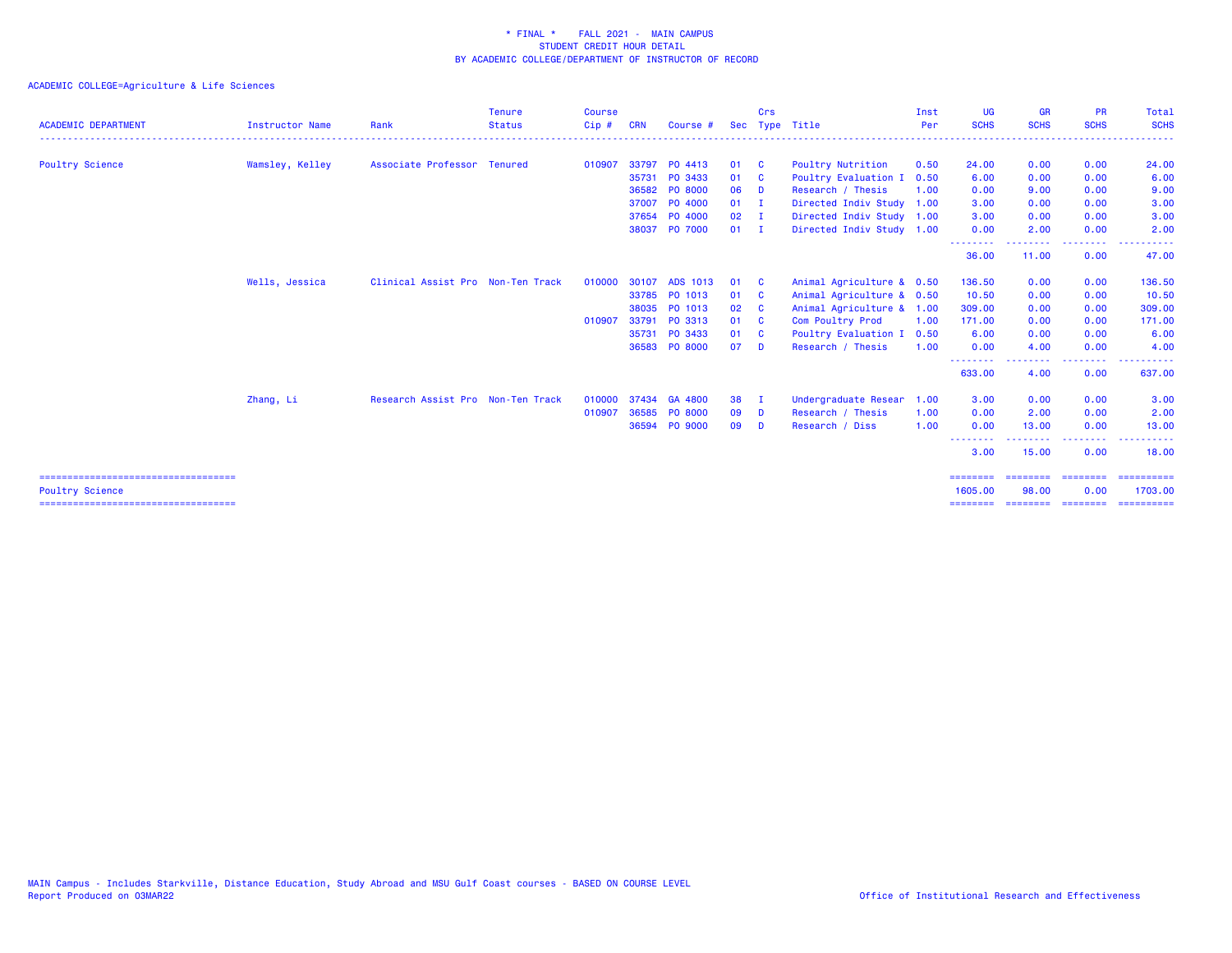| <b>ACADEMIC DEPARTMENT</b> | <b>Instructor Name</b> | Rank                                               | <b>Tenure</b><br><b>Status</b> | <b>Course</b><br>$Cip \#$ | <b>CRN</b>     | Course #                    |          | Crs         | Sec Type Title                     | Inst<br>Per  | <b>UG</b><br><b>SCHS</b>                                                                                                                                                                                                                                                                                                                                                                                                                                                                        | <b>GR</b><br><b>SCHS</b> | PR<br><b>SCHS</b>                                                                                                                 | Total<br><b>SCHS</b> |
|----------------------------|------------------------|----------------------------------------------------|--------------------------------|---------------------------|----------------|-----------------------------|----------|-------------|------------------------------------|--------------|-------------------------------------------------------------------------------------------------------------------------------------------------------------------------------------------------------------------------------------------------------------------------------------------------------------------------------------------------------------------------------------------------------------------------------------------------------------------------------------------------|--------------------------|-----------------------------------------------------------------------------------------------------------------------------------|----------------------|
| Architecture, School of    | Ashford, Ryan          | Non-Faculty                                        | Not Applicable                 | 522001                    |                | 30512 BCS 2116              | 03       | Q           | Building Constructio 0.90          |              | 70.20                                                                                                                                                                                                                                                                                                                                                                                                                                                                                           | 0.00                     | 0.00                                                                                                                              | 70.20                |
|                            |                        |                                                    |                                |                           |                | 36676 BCS 2313              | 01       | <b>C</b>    | Virtual Design & Con 0.90          |              | 62.10                                                                                                                                                                                                                                                                                                                                                                                                                                                                                           | 0.00                     | 0.00<br>$\omega_{\rm{eff}}$ and $\omega_{\rm{eff}}$                                                                               | 62.10                |
|                            |                        |                                                    |                                |                           |                |                             |          |             |                                    |              | 132.30                                                                                                                                                                                                                                                                                                                                                                                                                                                                                          | 0.00                     | 0.00                                                                                                                              | 132.30               |
|                            | Blanton, Joan          | Lecturer                                           | Non-Ten Track                  | 040201                    |                | 30337 ARC 5623              | 01       | <b>C</b>    | Urban Design Studies 1.00          |              | 84.00<br>.                                                                                                                                                                                                                                                                                                                                                                                                                                                                                      | 0.00<br>.                | 0.00<br>بالمحام                                                                                                                   | 84.00<br>.           |
|                            |                        |                                                    |                                |                           |                |                             |          |             |                                    |              | 84.00                                                                                                                                                                                                                                                                                                                                                                                                                                                                                           | 0.00                     | 0.00                                                                                                                              | 84.00                |
|                            | Callender, Jassen      | Professor                                          | <b>Tenured</b>                 | 040201                    | 30334<br>30335 | <b>ARC 5576</b><br>ARC 5576 | 01<br>02 | В<br>B      | Arch Design V-A                    | 1.00<br>0.02 | 120.00<br>0.84                                                                                                                                                                                                                                                                                                                                                                                                                                                                                  | 0.00<br>0.00             | 0.00<br>0.00                                                                                                                      | 120.00<br>0.84       |
|                            |                        |                                                    |                                |                           |                | 30336 ARC 5576              | 03       | B           | Arch Design V-A<br>Arch Design V-A | 0.02         | 0.12                                                                                                                                                                                                                                                                                                                                                                                                                                                                                            | 0.00                     | 0.00                                                                                                                              | 0.12                 |
|                            |                        |                                                    |                                |                           |                |                             |          |             |                                    |              | <b><i><u><u> - - - - - - -</u></u></i></b><br>120.96                                                                                                                                                                                                                                                                                                                                                                                                                                            | 22222<br>0.00            | .<br>0.00                                                                                                                         | .<br>120.96          |
|                            | Chenoweth, Richard     | Visiting Assist Pro Non-Ten Track                  |                                | 522001                    | 30505          | <b>BCS 1116</b>             | 01       | Q           | Build Construct Stud 0.10          |              | 10.80                                                                                                                                                                                                                                                                                                                                                                                                                                                                                           | 0.00                     | 0.00                                                                                                                              | 10.80                |
|                            |                        |                                                    |                                |                           | 30506          | <b>BCS 1116</b>             | 02       | Q           | <b>Build Construct Stud</b>        | 0.90         | 86.40                                                                                                                                                                                                                                                                                                                                                                                                                                                                                           | 0.00                     | 0.00                                                                                                                              | 86.40                |
|                            |                        |                                                    |                                |                           | 30507          | <b>BCS 1116</b>             | 03       | $\mathbf Q$ | Build Construct Stud 0.10          |              | 10.80                                                                                                                                                                                                                                                                                                                                                                                                                                                                                           | 0.00                     | 0.00                                                                                                                              | 10.80                |
|                            |                        |                                                    |                                |                           | 30525          | <b>BCS 4222</b>             | 02       | C           | Pro Comm and Practic 0.95          |              | 28.50<br>.                                                                                                                                                                                                                                                                                                                                                                                                                                                                                      | 0.00<br>.                | 0.00<br>د د د د .                                                                                                                 | 28.50<br>.           |
|                            |                        |                                                    |                                |                           |                |                             |          |             |                                    |              | 136.50                                                                                                                                                                                                                                                                                                                                                                                                                                                                                          | 0.00                     | 0.00                                                                                                                              | 136.50               |
|                            |                        | Garshasby Moakhar, M Assistant Professor Ten Track |                                | 522001                    | 30510          | <b>BCS 2116</b>             | 01       | Q           | Building Constructio 0.10          |              | 9.60                                                                                                                                                                                                                                                                                                                                                                                                                                                                                            | 0.00                     | 0.00                                                                                                                              | 9.60                 |
|                            |                        |                                                    |                                |                           |                | 30511 BCS 2116              | 02       | $\mathbf Q$ | Building Constructio 0.90          |              | 70.20<br><u>.</u>                                                                                                                                                                                                                                                                                                                                                                                                                                                                               | 0.00<br>.                | 0.00                                                                                                                              | 70.20<br>وعاعاها     |
|                            |                        |                                                    |                                |                           |                |                             |          |             |                                    |              | 79.80                                                                                                                                                                                                                                                                                                                                                                                                                                                                                           | 0.00                     | 0.00                                                                                                                              | 79.80                |
|                            | Gines, Jacob           | Associate Professor Tenured                        |                                | 040201                    |                | 30315 ARC 3536              | 01       | B           | Arch Design III-A                  | 1.00         | 90.00                                                                                                                                                                                                                                                                                                                                                                                                                                                                                           | 0.00                     | 0.00                                                                                                                              | 90.00                |
|                            |                        |                                                    |                                |                           | 30316          | <b>ARC 3536</b>             | 02       | B           | Arch Design III-A                  | 0.01         | 0.90                                                                                                                                                                                                                                                                                                                                                                                                                                                                                            | 0.00                     | 0.00                                                                                                                              | 0.90                 |
|                            |                        |                                                    |                                |                           |                | 30317 ARC 3536              | 03       | B           | Arch Design III-A                  | 0.01         | 0.84<br><b><i><u><u> - - - - - - -</u></u></i></b>                                                                                                                                                                                                                                                                                                                                                                                                                                              | 0.00                     | 0.00<br>$\sim$ $\sim$ $\sim$ $\sim$                                                                                               | 0.84<br>.            |
|                            |                        |                                                    |                                |                           |                |                             |          |             |                                    |              | 91.74                                                                                                                                                                                                                                                                                                                                                                                                                                                                                           | 0.00                     | 0.00                                                                                                                              | 91.74                |
|                            | Gregory, Alexis        | Associate Professor Tenured                        |                                | 040201                    | 30318          | ARC 3713                    | 01       | C           | Assemblages                        | 1.00         | 99.00                                                                                                                                                                                                                                                                                                                                                                                                                                                                                           | 0.00                     | 0.00                                                                                                                              | 99.00                |
|                            |                        |                                                    |                                |                           | 30324          | ARC 4536                    | 01       | B           | Arch Design IV-A                   | 1.00         | 114.00                                                                                                                                                                                                                                                                                                                                                                                                                                                                                          | 0.00                     | 0.00                                                                                                                              | 114.00               |
|                            |                        |                                                    |                                |                           | 30325          | ARC 4536                    | 02       | B           | Arch Design IV-A                   | 0.01         | 1.08<br>.                                                                                                                                                                                                                                                                                                                                                                                                                                                                                       | 0.00                     | 0.00<br>والمحامر                                                                                                                  | 1.08<br>22222        |
|                            |                        |                                                    |                                |                           |                |                             |          |             |                                    |              | 214.08                                                                                                                                                                                                                                                                                                                                                                                                                                                                                          | 0.00                     | 0.00                                                                                                                              | 214.08               |
|                            | Herrmann, Hans         | Professor                                          | <b>Tenured</b>                 | 040201                    | 30306          | ARC 1536                    | 02       | B           | Arch Design I-A                    | 1.00         | 24.00                                                                                                                                                                                                                                                                                                                                                                                                                                                                                           | 0.00                     | 0.00                                                                                                                              | 24.00                |
|                            |                        |                                                    |                                |                           |                | 30308 ARC 1536              | $H01$ B  |             | Hon Arch Design I-A                | 1.00         | 66.00<br>$\begin{array}{cccccccccccccc} \multicolumn{2}{c}{} & \multicolumn{2}{c}{} & \multicolumn{2}{c}{} & \multicolumn{2}{c}{} & \multicolumn{2}{c}{} & \multicolumn{2}{c}{} & \multicolumn{2}{c}{} & \multicolumn{2}{c}{} & \multicolumn{2}{c}{} & \multicolumn{2}{c}{} & \multicolumn{2}{c}{} & \multicolumn{2}{c}{} & \multicolumn{2}{c}{} & \multicolumn{2}{c}{} & \multicolumn{2}{c}{} & \multicolumn{2}{c}{} & \multicolumn{2}{c}{} & \multicolumn{2}{c}{} & \multicolumn{2}{c}{} & \$ | 0.00<br>-----            | 0.00<br>.                                                                                                                         | 66.00<br>.           |
|                            |                        |                                                    |                                |                           |                |                             |          |             |                                    |              | 90.00                                                                                                                                                                                                                                                                                                                                                                                                                                                                                           | 0.00                     | 0.00                                                                                                                              | 90.00                |
|                            | Hunter, Christopher    | Assistant Professor Ten Track                      |                                | 040201                    | 30325          | <b>ARC 4536</b>             | 02       | B           | Arch Design IV-A                   | 0.99         | 106.92                                                                                                                                                                                                                                                                                                                                                                                                                                                                                          | 0.00                     | 0.00                                                                                                                              | 106.92               |
|                            |                        |                                                    |                                | 301201                    | 36795          | ARC 4623                    | 01       | <b>S</b>    | HIst. Pres. Research               | 1.00         | 57.00                                                                                                                                                                                                                                                                                                                                                                                                                                                                                           | 0.00                     | 0.00                                                                                                                              | 57.00                |
|                            |                        |                                                    |                                |                           | 36796          | ARC 6623                    | 01       | <b>S</b>    | Hist. Pres. Research               | 1.00         | 0.00<br>.                                                                                                                                                                                                                                                                                                                                                                                                                                                                                       | 12.00                    | 0.00<br>$\frac{1}{2} \left( \frac{1}{2} \right) \left( \frac{1}{2} \right) \left( \frac{1}{2} \right) \left( \frac{1}{2} \right)$ | 12.00<br>.           |
|                            |                        |                                                    |                                |                           |                |                             |          |             |                                    |              | 163.92                                                                                                                                                                                                                                                                                                                                                                                                                                                                                          | 12.00                    | 0.00                                                                                                                              | 175.92               |
|                            | Kemp, Leah             | Non-Faculty                                        | Not Applicable                 |                           |                | 040201 34537 ARC 1013       | 501 C    |             | Arch Appreciation                  | 1.00         | 30.00<br>.                                                                                                                                                                                                                                                                                                                                                                                                                                                                                      | 0.00<br>2.2.2.2.2        | 0.00<br>22222                                                                                                                     | 30.00<br><u>.</u>    |
|                            |                        |                                                    |                                |                           |                |                             |          |             |                                    |              | 30.00                                                                                                                                                                                                                                                                                                                                                                                                                                                                                           | 0.00                     | 0.00                                                                                                                              | 30.00                |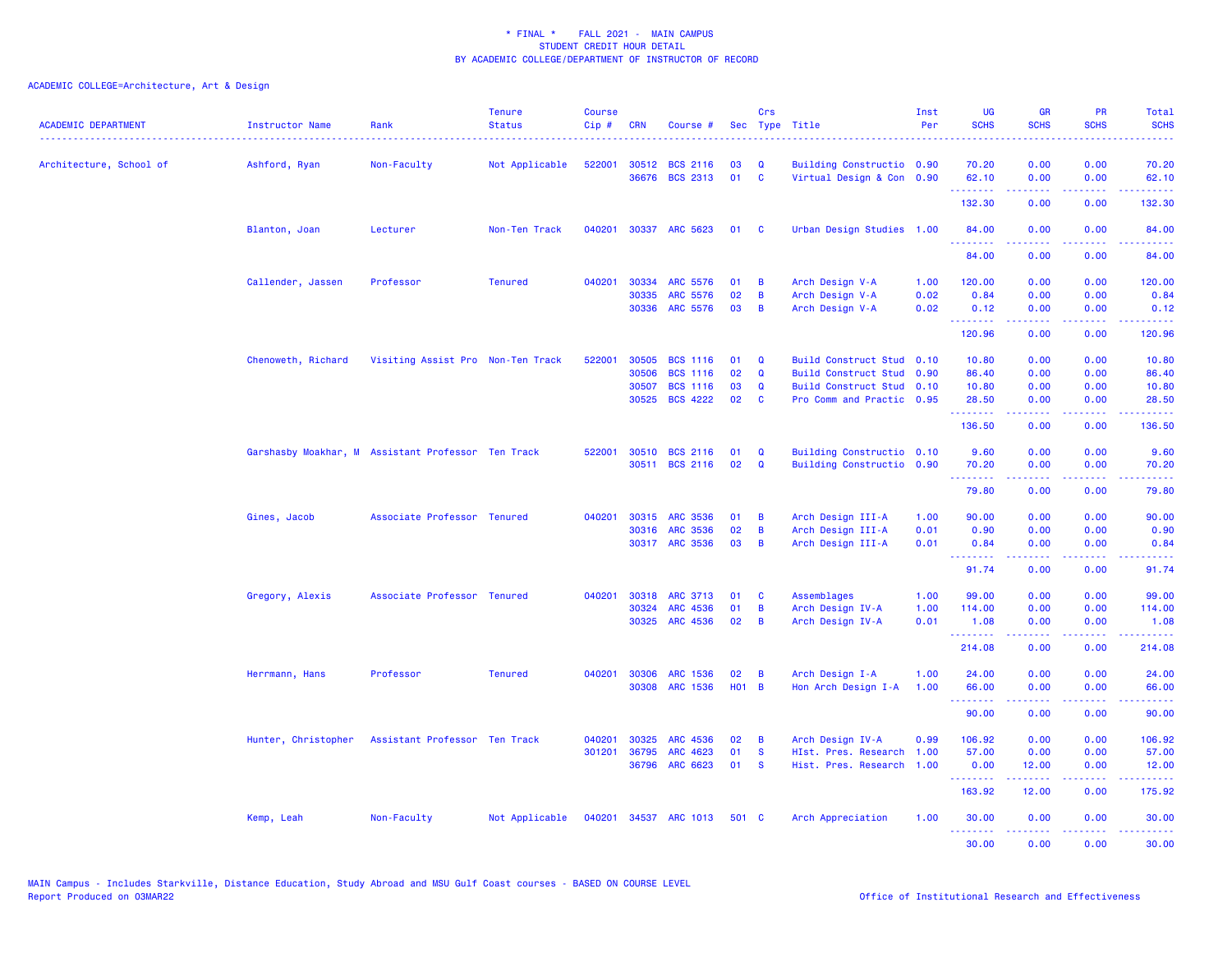| <b>ACADEMIC DEPARTMENT</b> | <b>Instructor Name</b><br>.                        | Rank                          | <b>Tenure</b><br><b>Status</b> | <b>Course</b><br>Cip# | <b>CRN</b> | Course #              |            | <b>Crs</b>     | Sec Type Title            | Inst<br>Per | <b>UG</b><br><b>SCHS</b>              | <b>GR</b><br><b>SCHS</b> | PR<br><b>SCHS</b>                                                                                      | Total<br><b>SCHS</b> |
|----------------------------|----------------------------------------------------|-------------------------------|--------------------------------|-----------------------|------------|-----------------------|------------|----------------|---------------------------|-------------|---------------------------------------|--------------------------|--------------------------------------------------------------------------------------------------------|----------------------|
| Architecture, School of    | Lopez Barrera, Maria Assistant Professor Ten Track |                               |                                | 040201                | 30317      | <b>ARC 3536</b>       | 03         | B              | Arch Design III-A         | 0.99        | 83.16                                 | 0.00                     | 0.00                                                                                                   | 83.16                |
|                            |                                                    |                               |                                |                       | 36540      | <b>ARC 4990</b>       | 01         | $\mathbf B$    | Special Topic In ARC 0.50 |             | 16.50                                 | 0.00                     | 0.00                                                                                                   | 16.50                |
|                            |                                                    |                               |                                |                       |            |                       |            |                |                           |             | ---------<br>99.66                    | بالأباب<br>0.00          | $\sim$ $\sim$ $\sim$ $\sim$<br>0.00                                                                    | وبالمستريب<br>99.66  |
|                            | Malaia, Kateryna                                   | Assistant Professor Ten Track |                                | 040201                | 30316      | <b>ARC 3536</b>       | 02         | в              | Arch Design III-A         | 0.99        | 89.10                                 | 0.00                     | 0.00                                                                                                   | 89.10                |
|                            |                                                    |                               |                                |                       | 30322      | <b>ARC 4313</b>       | 01         | C              | Architectural Theory      | 1.00        | 105.00                                | 0.00                     | 0.00                                                                                                   | 105.00               |
|                            |                                                    |                               |                                |                       |            | 36540 ARC 4990        | 01         | B              | Special Topic In ARC      | 0.50        | 16.50<br><u>.</u>                     | 0.00<br>بالأباب          | 0.00<br>المتمالين                                                                                      | 16.50<br>.           |
|                            |                                                    |                               |                                |                       |            |                       |            |                |                           |             | 210.60                                | 0.00                     | 0.00                                                                                                   | 210.60               |
|                            | McLemore, Duane                                    | Assistant Professor Ten Track |                                | 040201                | 30305      | <b>ARC 1536</b>       | 01         | B              | Arch Design I-A           | 1.00        | 90.00                                 | 0.00                     | 0.00                                                                                                   | 90.00                |
|                            |                                                    |                               |                                |                       | 30313      | ARC 2713              | 01         | C              | Passive Build Sys         | 1.00        | 153.00                                | 0.00                     | 0.00                                                                                                   | 153.00               |
|                            |                                                    |                               |                                |                       | 30513      | <b>BCS 2713</b>       | 01         | C              | Passive Building Sys      | 1.00        | 150.00                                | 0.00                     | 0.00                                                                                                   | 150.00               |
|                            |                                                    |                               |                                |                       | 37963      | <b>ARC 4000</b>       | 09         | $\mathbf{I}$   | Directed Indiv Study      | 1.00        | 3.00                                  | 0.00                     | 0.00                                                                                                   | 3.00                 |
|                            |                                                    |                               |                                |                       | 37967      | <b>ARC 4000</b>       | 10         | $\mathbf{I}$   | Directed Indiv Study 1.00 |             | 3.00<br>.                             | 0.00<br>. <u>.</u> .     | 0.00<br>.                                                                                              | 3.00<br>.            |
|                            |                                                    |                               |                                |                       |            |                       |            |                |                           |             | 399.00                                | 0.00                     | 0.00                                                                                                   | 399.00               |
|                            | Newman, Charles                                    | Lecturer                      | Non-Ten Track                  |                       |            | 040201 30330 ARC 5443 | 01         | B              | Architectural Progra 1.00 |             | 84.00<br>.                            | 0.00<br>.                | 0.00<br>د د د د                                                                                        | 84.00<br>.           |
|                            |                                                    |                               |                                |                       |            |                       |            |                |                           |             | 84.00                                 | 0.00                     | 0.00                                                                                                   | 84.00                |
|                            | Perkes, David                                      | Professor                     | <b>Tenured</b>                 | 040201                |            | 30336 ARC 5576        | 03         | B              | Arch Design V-A           | 0.98        | 5.88                                  | 0.00                     | 0.00                                                                                                   | 5.88                 |
|                            |                                                    |                               |                                |                       |            |                       |            |                |                           |             | .<br>5.88                             | .<br>0.00                | $\frac{1}{2} \left( \frac{1}{2} \right) \left( \frac{1}{2} \right) \left( \frac{1}{2} \right)$<br>0.00 | <u>.</u><br>5.88     |
|                            | Poros, John                                        | Professor                     | <b>Tenured</b>                 | 040201                | 30309      | <b>ARC 2536</b>       | 01         | B              | Arch Design II-A          | 0.99        | 95.04                                 | 0.00                     | 0.00                                                                                                   | 95.04                |
|                            |                                                    |                               |                                |                       | 30312      | <b>ARC 2536</b>       | <b>HO1</b> | $\overline{B}$ | Hon Arch Design II-A 1.00 |             | 66.00                                 | 0.00                     | 0.00                                                                                                   | 66.00                |
|                            |                                                    |                               |                                |                       | 30320      | <b>ARC 3904</b>       | 01         | C              | Structures I              | 1.00        | 120.00                                | 0.00                     | 0.00                                                                                                   | 120.00               |
|                            |                                                    |                               |                                |                       | 30321      | <b>ARC 3904</b>       | 02         | К              | Structures I              | 1.00        | 0.00                                  | 0.00                     | 0.00                                                                                                   | 0.00                 |
|                            |                                                    |                               |                                |                       | 30520      | <b>BCS 3904</b>       | 01         | C              | Structures I              | 1.00        | 104.00                                | 0.00                     | 0.00                                                                                                   | 104.00               |
|                            |                                                    |                               |                                |                       | 30521      | <b>BCS 3904</b>       | 02         | K              | Structures I              | 1.00        | 0.00<br>.                             | 0.00<br>22222            | 0.00<br>.                                                                                              | 0.00<br>.            |
|                            |                                                    |                               |                                |                       |            |                       |            |                |                           |             | 385.04                                | 0.00                     | 0.00                                                                                                   | 385.04               |
|                            | Ross, John                                         | Assistant Professor Ten Track |                                | 040201                | 30309      | ARC 2536              | 01         | B              | Arch Design II-A          | 0.01        | 0.96                                  | 0.00                     | 0.00                                                                                                   | 0.96                 |
|                            |                                                    |                               |                                |                       | 30310      | ARC 2536              | 02         | B              | Arch Design II-A          | 1.00        | 90.00                                 | 0.00                     | 0.00                                                                                                   | 90.00                |
|                            |                                                    |                               |                                |                       | 37954      | <b>ARC 4000</b>       | 01         | $\mathbf{I}$   | Directed Indiv Study      | 1.00        | 3.00                                  | 0.00                     | 0.00                                                                                                   | 3.00                 |
|                            |                                                    |                               |                                |                       | 37955      | <b>ARC 4000</b>       | 02         | $\mathbf{I}$   | Directed Indiv Study      | 1.00        | 1.00                                  | 0.00                     | 0.00                                                                                                   | 1.00                 |
|                            |                                                    |                               |                                |                       | 37959      | ARC 4000              | 05         | $\mathbf{I}$   | Directed Indiv Study      | 1.00        | 1.00                                  | 0.00                     | 0.00                                                                                                   | 1.00                 |
|                            |                                                    |                               |                                |                       | 37960      | <b>ARC 4000</b>       | 06         | $\mathbf{I}$   | Directed Indiv Study      | 1.00        | 1.00                                  | 0.00                     | 0.00                                                                                                   | 1.00                 |
|                            |                                                    |                               |                                |                       | 37961      | <b>ARC 4000</b>       | 07         | $\mathbf{I}$   | Directed Indiv Study      | 1.00        | 1.00                                  | 0.00                     | 0.00                                                                                                   | 1.00                 |
|                            |                                                    |                               |                                |                       | 37962      | <b>ARC 4000</b>       | 08         | $\mathbf{I}$   | Directed Indiv Study 1.00 |             | 1.00<br>.                             | 0.00                     | 0.00<br>2222                                                                                           | 1.00                 |
|                            |                                                    |                               |                                |                       |            |                       |            |                |                           |             | 98.96                                 | 0.00                     | 0.00                                                                                                   | 98.96                |
|                            | Salmon, Amelia                                     | Lecturer                      | Non-Ten Track                  | 040201                |            | 30332 ARC 5493        | 01         | <b>C</b>       | Arch Practice             | 1.00        | 84.00<br><b><i><u>AAAAAAA</u></i></b> | 0.00<br>-----            | 0.00<br>22222                                                                                          | 84.00<br>.           |
|                            |                                                    |                               |                                |                       |            |                       |            |                |                           |             | 84.00                                 | 0.00                     | 0.00                                                                                                   | 84.00                |
|                            | Spence, Karen                                      | Professor                     | <b>Tenured</b>                 | 040201                |            | 30307 ARC 1536        | 03         | B              | Arch Design I-A           | 1.00        | 90.00                                 | 0.00                     | 0.00                                                                                                   | 90.00                |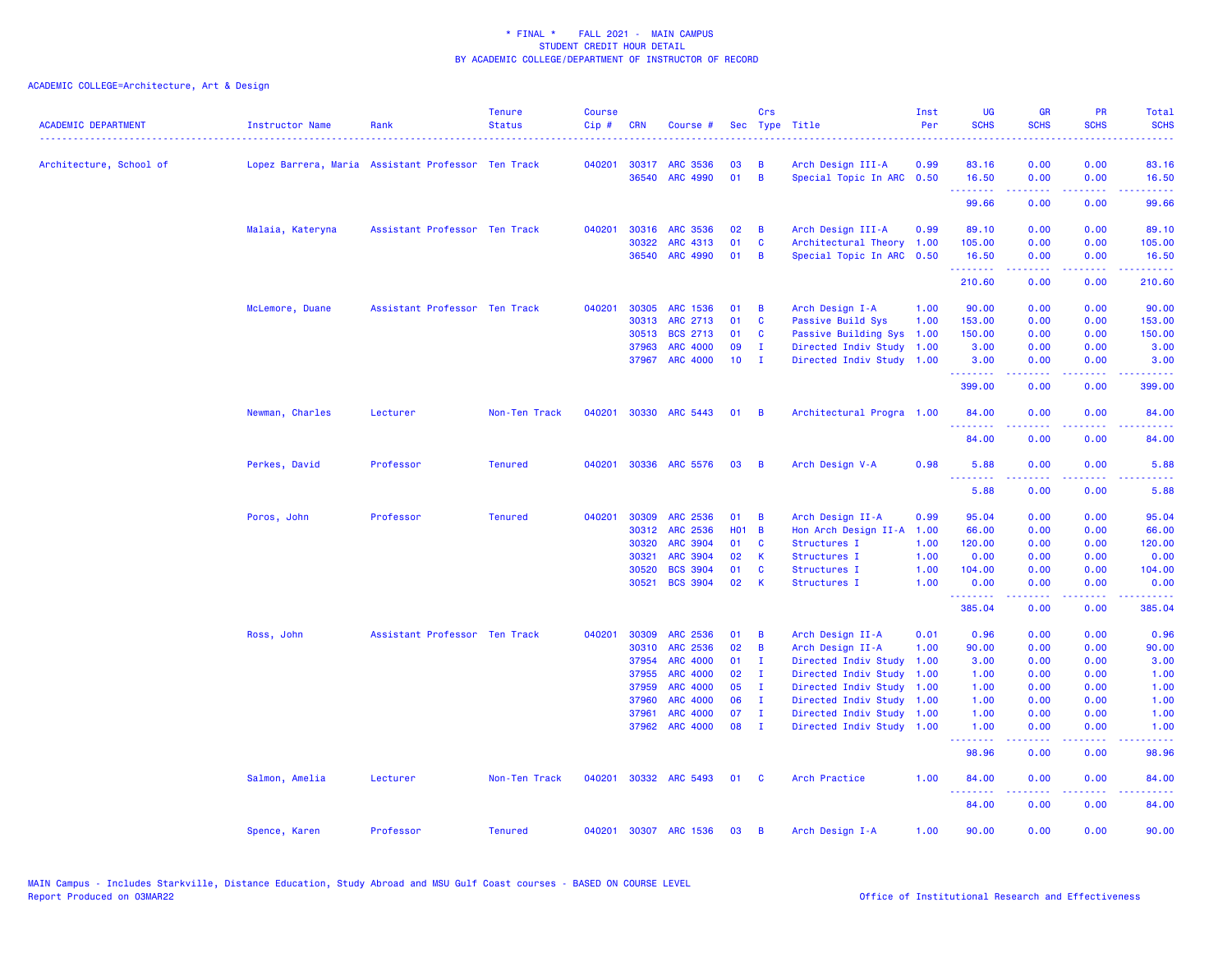| <b>ACADEMIC DEPARTMENT</b>             | Instructor Name | Rank                          | <b>Tenure</b><br><b>Status</b> | Course<br>$Cip$ # | <b>CRN</b> | Course #            |    | Crs            | Sec Type Title     | Inst<br>Per | <b>UG</b><br><b>SCHS</b> | <b>GR</b><br><b>SCHS</b> | <b>PR</b><br><b>SCHS</b> | Total<br><b>SCHS</b> |
|----------------------------------------|-----------------|-------------------------------|--------------------------------|-------------------|------------|---------------------|----|----------------|--------------------|-------------|--------------------------|--------------------------|--------------------------|----------------------|
|                                        |                 |                               |                                |                   |            |                     |    |                |                    |             |                          |                          |                          |                      |
|                                        |                 |                               |                                |                   |            |                     |    |                |                    |             | --------<br>90.00        | .<br>0.00                | .<br>0.00                | .<br>90.00           |
| Architecture, School of                | Vaughan, Mark   | Lecturer                      | Non-Ten Track                  | 040201            |            | 30335 ARC 5576 02 B |    |                | Arch Design V-A    | 0.98        | 41.16                    | 0.00                     | 0.00                     | 41.16                |
|                                        |                 |                               |                                |                   |            |                     |    |                |                    |             | 41.16                    | 0.00                     | 0.00                     | 41.16                |
|                                        | White, Aaron    | Assistant Professor Ten Track |                                | 040201            | 30311      | ARC 2536            | 03 | $\overline{B}$ | Arch Design II-A   | 1.00        | 42.00                    | 0.00                     | 0.00                     | 42.00                |
|                                        |                 |                               |                                |                   |            | 30314 ARC 3313      | 01 | $\mathbf{C}$   | History Of Arch II | 1.00        | 129.00                   | 0.00                     | 0.00                     | 129.00               |
|                                        |                 |                               |                                |                   |            |                     |    |                |                    |             | --------<br>171.00       | 0.00                     | .<br>0.00                | ----------<br>171.00 |
| ====================================== |                 |                               |                                |                   |            |                     |    |                |                    |             | ========                 |                          |                          | =========            |
| Architecture, School of                |                 |                               |                                |                   |            |                     |    |                |                    |             | 2812.60                  | 12.00                    | 0.00                     | 2824.60              |
| =====================================  |                 |                               |                                |                   |            |                     |    |                |                    |             | ========                 |                          | =================        | ==========           |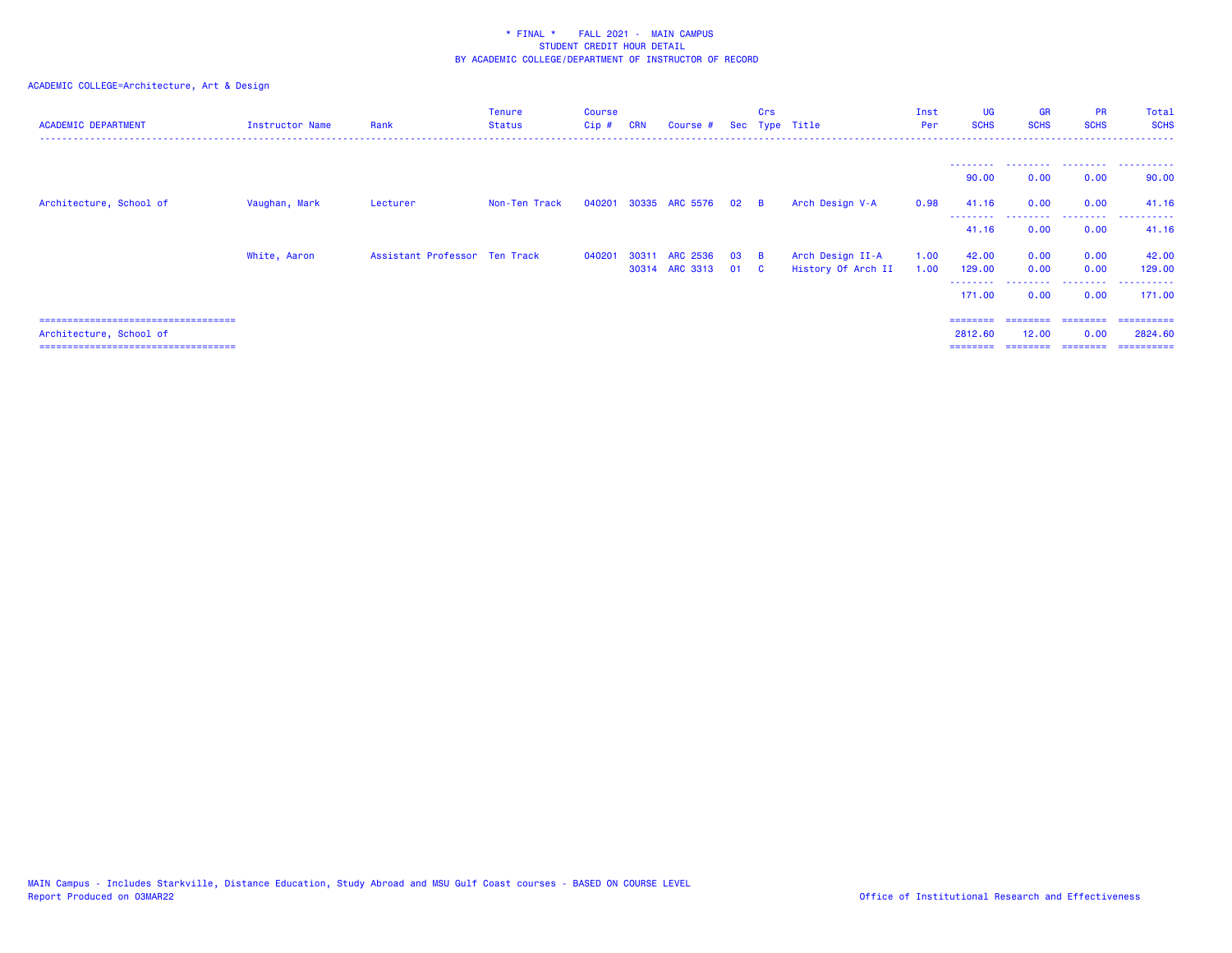| <b>ACADEMIC DEPARTMENT</b> | <b>Instructor Name</b> | Rank                          | <b>Tenure</b><br><b>Status</b> | <b>Course</b><br>Cip# | <b>CRN</b>     | Course #              |                | Crs          | Sec Type Title            | Inst<br>Per  | UG<br><b>SCHS</b>  | <b>GR</b><br><b>SCHS</b>                                                                                                                                     | PR<br><b>SCHS</b>              | <b>Total</b><br><b>SCHS</b> |
|----------------------------|------------------------|-------------------------------|--------------------------------|-----------------------|----------------|-----------------------|----------------|--------------|---------------------------|--------------|--------------------|--------------------------------------------------------------------------------------------------------------------------------------------------------------|--------------------------------|-----------------------------|
|                            |                        |                               |                                |                       |                |                       |                |              |                           |              |                    |                                                                                                                                                              |                                |                             |
| Art AAD                    | Altomonte, Jenna       | Assistant Professor Ten Track |                                | 500601                | 36256          | ART 4124              | 01             | B            | Topics in Film            | 1.00         | 56.00              | 0.00                                                                                                                                                         | 0.00                           | 56.00                       |
|                            |                        |                               |                                |                       | 36263          | CO 4124               | 01             | B            | Topics in Film            | 1.00         | 20.00              | 0.00                                                                                                                                                         | 0.00                           | 20.00                       |
|                            |                        |                               |                                |                       | 36264          | CO 6124               | 01             | B            | Topics in Film            | 1.00         | 0.00               | 4.00                                                                                                                                                         | 0.00                           | 4.00                        |
|                            |                        |                               |                                |                       | 36265          | EN 4124               | 01             | B            | Topics in Film            | 1.00         | 8.00               | 0.00                                                                                                                                                         | 0.00                           | 8.00                        |
|                            |                        |                               |                                | 500701                | 36889          | <b>ART 4000</b>       | 03             | T            | Directed Indiv Study      | 1.00         | 3.00               | 0.00                                                                                                                                                         | 0.00                           | 3.00                        |
|                            |                        |                               |                                |                       | 37932          | <b>ART 4000</b>       | 07             | $\mathbf{I}$ | Directed Indiv Study      | 1.00         | 3.00               | 0.00                                                                                                                                                         | 0.00                           | 3.00                        |
|                            |                        |                               |                                | 500799                | 36195          | ART 4990              | 01             | B            | Special Topic In ART      | 1.00         | 36.00              | 0.00                                                                                                                                                         | 0.00                           | 36.00                       |
|                            |                        |                               |                                |                       | 36196          | ART 4990              | 02             | C            | Special Topic In ART 1.00 |              | 39.00<br>.         | 0.00<br>.                                                                                                                                                    | 0.00<br>والمحامر               | 39.00                       |
|                            |                        |                               |                                |                       |                |                       |                |              |                           |              | 165.00             | 4.00                                                                                                                                                         | 0.00                           | 169.00                      |
|                            | Arthur, Candace        | Lecturer                      | Non-Ten Track                  | 500605                | 37390          | ART 2103              | 03             | B            | Photography Survey        | 1.00         | 51.00              | 0.00                                                                                                                                                         | 0.00                           | 51.00                       |
|                            |                        |                               |                                |                       |                |                       |                |              |                           |              | .<br>51.00         | $\frac{1}{2} \left( \frac{1}{2} \right) \left( \frac{1}{2} \right) \left( \frac{1}{2} \right) \left( \frac{1}{2} \right) \left( \frac{1}{2} \right)$<br>0.00 | .<br>0.00                      | .<br>51.00                  |
|                            | Bostic, Alexander      | Associate Professor Tenured   |                                | 500410                | 35513          | ART 3443              | 01             | L            | Illustration              | 1.00         | 30.00              | 0.00                                                                                                                                                         | 0.00                           | 30.00                       |
|                            |                        |                               |                                | 500708                | 30378          | <b>ART 2013</b>       | 01             | L            | <b>Painting Survey</b>    | 1.00         | 42.00              | 0.00                                                                                                                                                         | 0.00                           | 42.00                       |
|                            |                        |                               |                                |                       | 30394          | <b>ART 3053</b>       | 01             | -L           | Watercolor Painting       | 1.00         | 42.00              | 0.00                                                                                                                                                         | 0.00                           | 42.00                       |
|                            |                        |                               |                                |                       |                |                       |                |              |                           |              | <u>.</u><br>114.00 | <u>.</u><br>0.00                                                                                                                                             | .<br>0.00                      | .<br>114.00                 |
|                            | Bourgeois, Angi        | Non-Faculty                   | <b>Tenured</b>                 |                       |                | 500703 37466 ART 1113 | 02             | C            | Art Appreciation          | 1.00         | 336.00<br>.        | 0.00                                                                                                                                                         | 0.00<br>.                      | 336.00<br>.                 |
|                            |                        |                               |                                |                       |                |                       |                |              |                           |              | 336.00             | 0.00                                                                                                                                                         | 0.00                           | 336.00                      |
|                            | Crook, Jacob           | Assistant Professor Ten Track |                                | 500710                | 30384          | <b>ART 2303</b>       | 01             | L            | Printmaking Survey        | 1.00         | 36.00              | 0.00                                                                                                                                                         | 0.00                           | 36.00                       |
|                            |                        |                               |                                |                       | 30385          | <b>ART 2303</b>       | 02             | L            | <b>Printmaking Survey</b> | 1.00         | 36.00<br>.         | 0.00                                                                                                                                                         | 0.00                           | 36.00                       |
|                            |                        |                               |                                |                       |                |                       |                |              |                           |              | 72.00              | 0.00                                                                                                                                                         | 0.00                           | 72.00                       |
|                            | Gipson, Claire         | Assistant Professor Ten Track |                                | 500401                | 35515          | ART 4423              | 01             | Q            | Pres. Skills for Des 1.00 |              | 30.00              | 0.00                                                                                                                                                         | 0.00                           | 30.00                       |
|                            |                        |                               |                                | 500402                | 30409          | ART 4403              | 01             | L            | Advertising Design I 1.00 |              | 33.00              | 0.00                                                                                                                                                         | 0.00                           | 33.00                       |
|                            |                        |                               |                                |                       | 30410          | ART 4403              | 02             | L            | Advertising Design I 1.00 |              | 33.00              | 0.00                                                                                                                                                         | 0.00                           | 33.00                       |
|                            |                        |                               |                                |                       |                |                       |                |              |                           |              | .                  | 22222                                                                                                                                                        | <b><i><u>ALC ALC</u></i></b>   | .                           |
|                            |                        |                               |                                |                       |                |                       |                |              |                           |              | 96.00              | 0.00                                                                                                                                                         | 0.00                           | 96.00                       |
|                            | Goodpasture, Sophia    | Lecturer                      | Non-Ten Track                  | 500401                | 30354          | ART 1123              | 01             | L            | Design I                  | 1.00         | 42.00              | 0.00                                                                                                                                                         | 0.00                           | 42.00                       |
|                            |                        |                               |                                |                       | 30361          | ART 1123              | 08             | $\mathsf{L}$ | Design I                  | 1.00         | 45.00              | 0.00                                                                                                                                                         | 0.00                           | 45.00                       |
|                            |                        |                               |                                |                       | 30362          | ART 1123              | 09             | L            | Design I                  | 1.00         | 42.00              | 0.00                                                                                                                                                         | 0.00                           | 42.00                       |
|                            |                        |                               |                                |                       | 500703 30350   | ART 1113              | 01             | C            | Art Appreciation          | 1.00         | 453.00             | 0.00                                                                                                                                                         | 0.00                           | 453.00                      |
|                            |                        |                               |                                |                       | 30353          | <b>ART 1113</b>       | <b>HO1</b>     | <b>C</b>     | Honors Art Appreciat      | 1.00         | 90.00              | 0.00                                                                                                                                                         | 0.00                           | 90.00                       |
|                            |                        |                               |                                | 500705                | 30368          | ART 1213              | 03             | L            | Drawing I                 | 1.00         | 45.00<br>.         | 0.00<br>.                                                                                                                                                    | 0.00<br>المتمامين              | 45.00<br>.                  |
|                            |                        |                               |                                |                       |                |                       |                |              |                           |              | 717.00             | 0.00                                                                                                                                                         | 0.00                           | 717.00                      |
|                            | Gootee, Marita         | Professor                     | <b>Tenured</b>                 | 500605                | 30412          | ART 4593              | 01             | $\Omega$     | Photographic Portfol      | 1.00         | 12.00              | 0.00                                                                                                                                                         | 0.00                           | 12.00                       |
|                            |                        |                               |                                |                       |                | 30417 ART 4683        | 01             | E            | Photography Internsh      | 1.00         | 6.00               | 0.00                                                                                                                                                         | 0.00                           | 6.00                        |
|                            |                        |                               |                                |                       |                | 35511 ART 3223        | 01             | $\Omega$     | <b>Darkroom Basics</b>    | 1.00         | 36.00<br>.         | 0.00<br>بالأباب                                                                                                                                              | 0.00<br>$\omega$ is a $\omega$ | 36.00<br>$\omega$ is a set  |
|                            |                        |                               |                                |                       |                |                       |                |              |                           |              | 54.00              | 0.00                                                                                                                                                         | 0.00                           | 54.00                       |
|                            | Gordon, Jeffery        | Lecturer                      | Non-Ten Track                  | 500703                | 34538<br>34539 | ART 1113<br>ART 1113  | 501 C<br>502 C |              | Art Appreciation          | 1.00<br>1.00 | 108.00<br>102.00   | 0.00<br>0.00                                                                                                                                                 | 0.00<br>0.00                   | 108.00<br>102.00            |
|                            |                        |                               |                                |                       |                |                       |                |              | Art Appreciation          |              |                    |                                                                                                                                                              |                                |                             |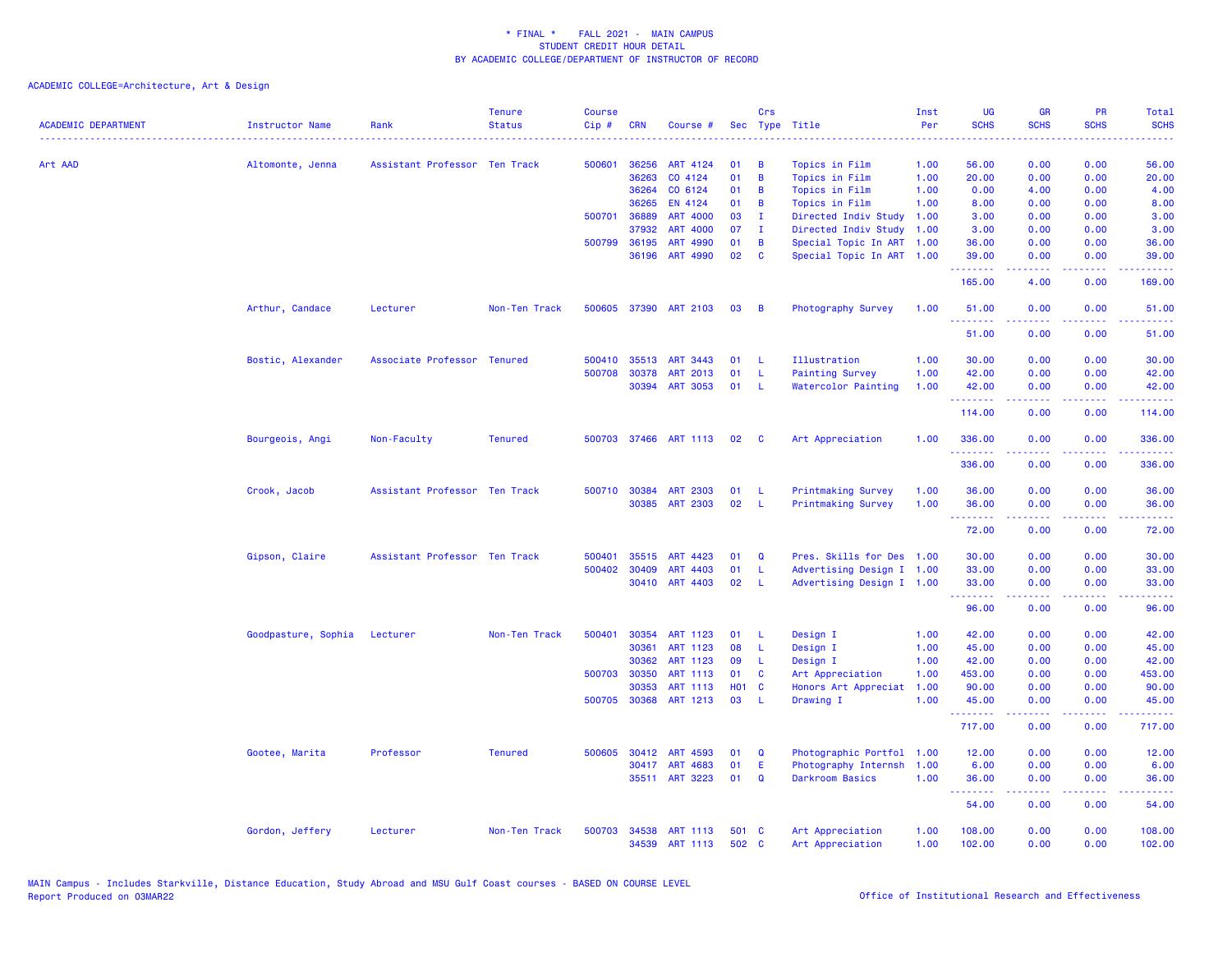| <b>ACADEMIC DEPARTMENT</b> | <b>Instructor Name</b> | Rank                          | <b>Tenure</b><br><b>Status</b> | <b>Course</b><br>Cip# | CRN          | Course #                   |                 | Crs           | Sec Type Title            | Inst<br>Per  | UG<br><b>SCHS</b>                                                                                                              | <b>GR</b><br><b>SCHS</b> | <b>PR</b><br><b>SCHS</b>            | <b>Total</b><br><b>SCHS</b>                                                                                                        |
|----------------------------|------------------------|-------------------------------|--------------------------------|-----------------------|--------------|----------------------------|-----------------|---------------|---------------------------|--------------|--------------------------------------------------------------------------------------------------------------------------------|--------------------------|-------------------------------------|------------------------------------------------------------------------------------------------------------------------------------|
|                            |                        |                               |                                |                       |              |                            |                 |               |                           |              | 210.00                                                                                                                         | 0.00                     | 0.00                                | 210.00                                                                                                                             |
|                            |                        |                               |                                |                       |              |                            |                 |               |                           |              |                                                                                                                                |                          |                                     |                                                                                                                                    |
| Art AAD                    | Harvey, Benjamin       | Associate Professor Tenured   |                                | 500703                | 30348        | ART 1023                   | 01              | <b>C</b>      | History Of Art II         | 1.00         | 132.00                                                                                                                         | 0.00                     | 0.00                                | 132.00                                                                                                                             |
|                            |                        |                               |                                |                       | 30349        | ART 1023                   | <b>HO1</b>      | $\mathbf{C}$  | Honors History Of Ar      | 1.00         | 18.00                                                                                                                          | 0.00                     | 0.00                                | 18.00                                                                                                                              |
|                            |                        |                               |                                |                       | 30399        | ART 3613                   | 01              | C             | Art and Film              | 1.00         | 66.00                                                                                                                          | 0.00                     | 0.00                                | 66.00                                                                                                                              |
|                            |                        |                               |                                |                       | 30400        | ART 3623                   | 01              | C             | Art in France 1850-1 1.00 |              | 90.00<br>.                                                                                                                     | 0.00<br>. <b>.</b>       | 0.00<br>المتمامين                   | 90.00<br>.                                                                                                                         |
|                            |                        |                               |                                |                       |              |                            |                 |               |                           |              | 306.00                                                                                                                         | 0.00                     | 0.00                                | 306.00                                                                                                                             |
|                            | Hatfield, Caroline     | Assistant Professor Ten Track |                                | 500709                | 30386        | ART 2403                   | 01              | - L           | Sculpture Survey          | 1.00         | 30.00                                                                                                                          | 0.00                     | 0.00                                | 30.00                                                                                                                              |
|                            |                        |                               |                                |                       | 30387        | ART 2403                   | 02              | - L           | Sculpture Survey          | 1.00         | 36.00                                                                                                                          | 0.00                     | 0.00                                | 36.00                                                                                                                              |
|                            |                        |                               |                                |                       |              | 30418 ART 4753             | 01              | $\mathbf Q$   | Scupl Mat & Processe      | 1.00         | 24.00<br>$\begin{array}{cccccccccc} \bullet & \bullet & \bullet & \bullet & \bullet & \bullet & \bullet & \bullet \end{array}$ | 0.00                     | 0.00<br>$\sim$ $\sim$ $\sim$ $\sim$ | 24.00<br>$\frac{1}{2} \left( \frac{1}{2} \right) \left( \frac{1}{2} \right) \left( \frac{1}{2} \right) \left( \frac{1}{2} \right)$ |
|                            |                        |                               |                                |                       |              |                            |                 |               |                           |              | 90.00                                                                                                                          | 0.00                     | 0.00                                | 90.00                                                                                                                              |
|                            | Haug, Rowan            | Instructor                    | Non-Ten Track                  | 500401                | 30359        | ART 1123                   | 06              | L             | Design I                  | 1.00         | 42.00                                                                                                                          | 0.00                     | 0.00                                | 42.00                                                                                                                              |
|                            |                        |                               |                                |                       | 30360        | ART 1123                   | 07              | L.            | Design I                  | 1.00         | 42.00                                                                                                                          | 0.00                     | 0.00                                | 42.00                                                                                                                              |
|                            |                        |                               |                                |                       | 30364        | ART 1153                   | 01              | -L            | Three-Dimen Design        | 1.00         | 51.00                                                                                                                          | 0.00                     | 0.00                                | 51.00                                                                                                                              |
|                            |                        |                               |                                |                       | 30365        | ART 1153                   | 02              | - L           | Three-Dimen Design        | 1.00         | 33.00<br>.                                                                                                                     | 0.00                     | 0.00                                | 33.00<br>المتمامي                                                                                                                  |
|                            |                        |                               |                                |                       |              |                            |                 |               |                           |              | 168.00                                                                                                                         | 0.00                     | 0.00                                | 168.00                                                                                                                             |
|                            | Haupt, Jeffrey         | Non-Faculty                   | <b>Tenured</b>                 | 040201                | 30301        | <b>ARC 1001</b>            | F02 C           |               | First Year Seminar        | 1.00         | 6.00                                                                                                                           | 0.00                     | 0.00                                | 6.00                                                                                                                               |
|                            |                        |                               |                                | 500408                | 32887        | ID 1001                    | F01 C           |               | First Year Seminar        | 1.00         | 1.00                                                                                                                           | 0.00                     | 0.00                                | 1.00                                                                                                                               |
|                            |                        |                               |                                | 500701                | 30343        | <b>ART 1001</b>            | F03 C           |               | First Year Seminar        | 1.00         | 7.00                                                                                                                           | 0.00                     | 0.00                                | 7.00                                                                                                                               |
|                            |                        |                               |                                | 500708                | 30379        | ART 2013                   | 02 <sub>o</sub> | - L           | <b>Painting Survey</b>    | 1.00         | 42.00                                                                                                                          | 0.00                     | 0.00                                | 42.00                                                                                                                              |
|                            |                        |                               |                                | 522001                | 30504        | <b>BCS 1001</b>            | F01 C           |               | First Year Seminar        | 1.00         | 4.00<br>.                                                                                                                      | 0.00<br>$  -$            | 0.00                                | 4.00<br>$\sim$ $\sim$ $\sim$ $\sim$                                                                                                |
|                            |                        |                               |                                |                       |              |                            |                 |               |                           |              | 60.00                                                                                                                          | 0.00                     | 0.00                                | 60.00                                                                                                                              |
|                            | Hester, Cassie         | Assistant Professor Ten Track |                                |                       | 500402 30405 | ART 4103                   | 01              | - L           | Typography I              | 1.00         | 36.00                                                                                                                          | 0.00                     | 0.00                                | 36.00                                                                                                                              |
|                            |                        |                               |                                |                       | 30406        | ART 4103                   | 02              | <b>L</b>      | Typography I              | 1.00         | 39.00                                                                                                                          | 0.00                     | 0.00                                | 39.00                                                                                                                              |
|                            |                        |                               |                                | 500409                | 30411        | ART 4523                   | 01              | L             | Graphic Art Intern        | 1.00         | 24.00                                                                                                                          | 0.00                     | 0.00                                | 24.00                                                                                                                              |
|                            |                        |                               |                                |                       |              |                            |                 |               |                           |              | .<br>99.00                                                                                                                     | 0.00                     | 0.00                                | والمرامين مرابط<br>99.00                                                                                                           |
|                            | Hong, Ming             | Assistant Professor Ten Track |                                | 500705                | 30369        | ART 1213                   | 04              | - L           | Drawing I                 | 1.00         | 42.00                                                                                                                          | 0.00                     | 0.00                                | 42.00                                                                                                                              |
|                            |                        |                               |                                |                       |              | 30374 ART 1213             | 10              | - L           | Drawing I                 | 1.00         | 36.00                                                                                                                          | 0.00                     | 0.00                                | 36.00                                                                                                                              |
|                            |                        |                               |                                |                       |              |                            |                 |               |                           |              | <b>.</b> .<br>78.00                                                                                                            | .<br>0.00                | 0.00                                | .<br>78.00                                                                                                                         |
|                            | Jung, Keum Taek        | Assistant Professor Ten Track |                                | 500706                |              | 30419 ART 4813             | 01              | B             | Multimedia I              | 1.00         | 36.00                                                                                                                          | 0.00                     | 0.00                                | 36.00                                                                                                                              |
|                            |                        |                               |                                | 500799                |              | 36197 ART 4990             | 03              | B             | Special Topic In ART      | 1.00         | 21.00                                                                                                                          | 0.00                     | 0.00                                | 21.00                                                                                                                              |
|                            |                        |                               |                                |                       |              |                            |                 |               |                           |              | <u>.</u><br>57.00                                                                                                              | $- - - - -$<br>0.00      | .<br>0.00                           | .<br>57.00                                                                                                                         |
|                            |                        |                               |                                |                       |              |                            |                 |               |                           |              |                                                                                                                                |                          |                                     |                                                                                                                                    |
|                            | Kornreich, Jordan      | Lecturer                      | Non-Ten Track                  | 500705                | 30367        | ART 1213                   | 02              | - L           | Drawing I                 | 1.00         | 39.00                                                                                                                          | 0.00                     | 0.00                                | 39.00                                                                                                                              |
|                            |                        |                               |                                |                       | 30370        | ART 1213<br>30372 ART 1213 | 06<br>08        | L<br><b>L</b> | Drawing I<br>Drawing I    | 1.00<br>1.00 | 42.00<br>45.00                                                                                                                 | 0.00<br>0.00             | 0.00<br>0.00                        | 42.00<br>45.00                                                                                                                     |
|                            |                        |                               |                                |                       |              |                            |                 |               |                           |              | .                                                                                                                              |                          |                                     |                                                                                                                                    |
|                            |                        |                               |                                |                       |              |                            |                 |               |                           |              | 126.00                                                                                                                         | 0.00                     | 0.00                                | 126.00                                                                                                                             |
|                            | Lippillo, Dominic      | Associate Professor Tenured   |                                |                       |              | 500605 30381 ART 2103      | 02              | - B           | Photography Survey        | 1.00         | 39.00                                                                                                                          | 0.00                     | 0.00                                | 39.00                                                                                                                              |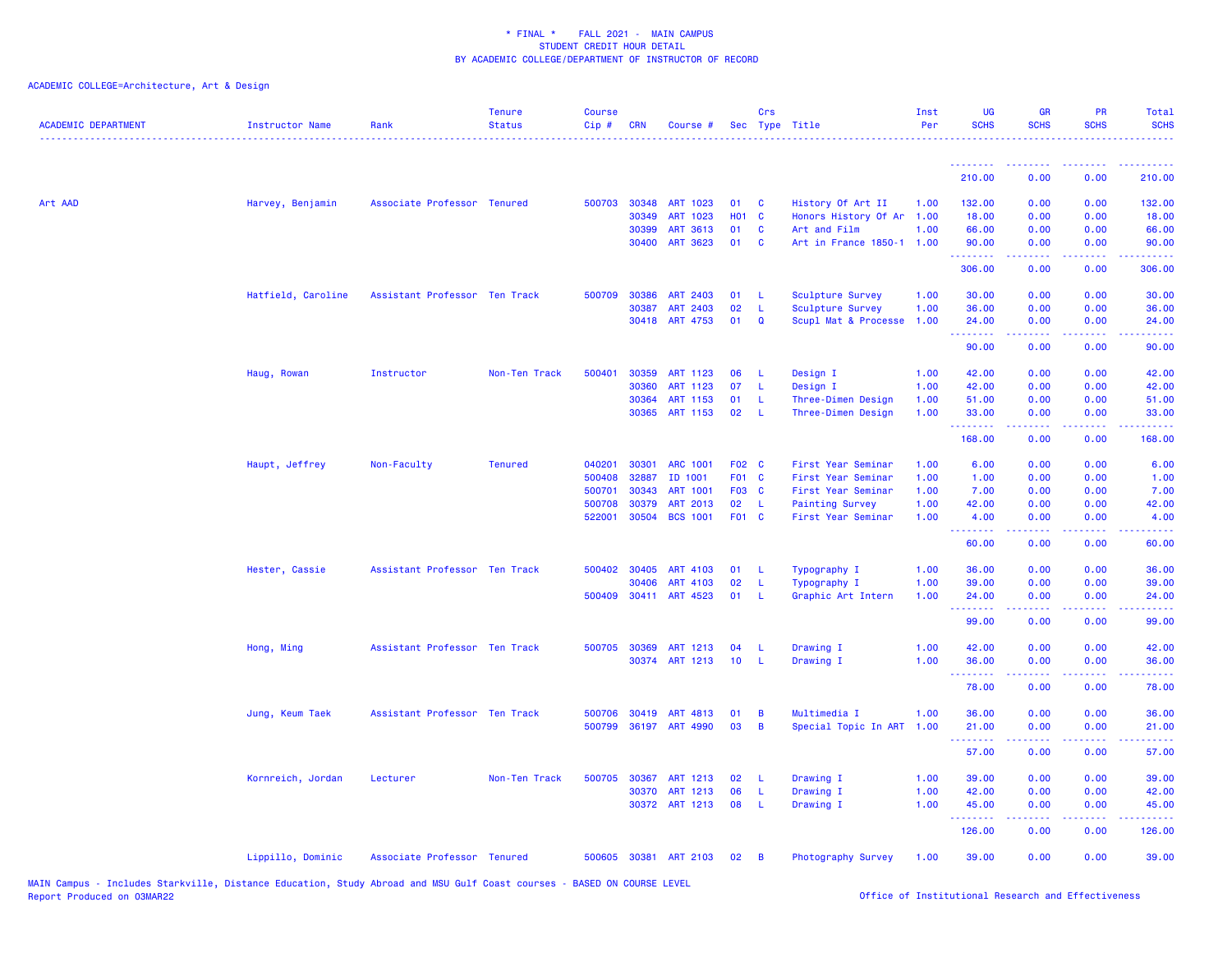| <b>ACADEMIC DEPARTMENT</b> | Instructor Name   | Rank                              | <b>Tenure</b><br><b>Status</b> | <b>Course</b><br>Cip# | <b>CRN</b>   | Course #        |            | Crs          | Sec Type Title            | Inst<br>Per | UG<br><b>SCHS</b>                                                                                                                                                                                                                                                                                                                                                                                                                                                                               | <b>GR</b><br><b>SCHS</b> | <b>PR</b><br><b>SCHS</b>         | Total<br><b>SCHS</b> |
|----------------------------|-------------------|-----------------------------------|--------------------------------|-----------------------|--------------|-----------------|------------|--------------|---------------------------|-------------|-------------------------------------------------------------------------------------------------------------------------------------------------------------------------------------------------------------------------------------------------------------------------------------------------------------------------------------------------------------------------------------------------------------------------------------------------------------------------------------------------|--------------------------|----------------------------------|----------------------|
| Art AAD                    | Lippillo, Dominic | Associate Professor Tenured       |                                | 500702                | 35512        | <b>ART 3233</b> | 01         | $\mathbf Q$  | Studio Lighting           | 1.00        | 27.00                                                                                                                                                                                                                                                                                                                                                                                                                                                                                           | 0.00                     | 0.00                             | 27.00                |
|                            |                   |                                   |                                | 500703                | 30401        | ART 3633        | 01         | $\mathbf{C}$ | History of Photograp 1.00 |             | 75.00<br>.                                                                                                                                                                                                                                                                                                                                                                                                                                                                                      | 0.00<br>.                | 0.00<br>د د د د                  | 75.00<br>.           |
|                            |                   |                                   |                                |                       |              |                 |            |              |                           |             | 141.00                                                                                                                                                                                                                                                                                                                                                                                                                                                                                          | 0.00                     | 0.00                             | 141.00               |
|                            | Long, Robert      | Professor                         | <b>Tenured</b>                 | 500711                | 30388        | <b>ART 2503</b> | 01         | -L           | Ceramic Art Survey        | 1.00        | 33.00                                                                                                                                                                                                                                                                                                                                                                                                                                                                                           | 0.00                     | 0.00                             | 33.00                |
|                            |                   |                                   |                                |                       |              | 30415 ART 4650  | 01         | $\mathsf{L}$ | Advanced Studio-Cera 1.00 |             | 44.00                                                                                                                                                                                                                                                                                                                                                                                                                                                                                           | 0.00<br>.                | 0.00<br>بالمحامي                 | 44.00<br>.           |
|                            |                   |                                   |                                |                       |              |                 |            |              |                           |             | 77.00                                                                                                                                                                                                                                                                                                                                                                                                                                                                                           | 0.00                     | 0.00                             | 77.00                |
|                            | McCourt, Timothy  | Professor                         | <b>Tenured</b>                 | 500401                | 30357        | ART 1123        | 04         | - L          | Design I                  | 1.00        | 42.00                                                                                                                                                                                                                                                                                                                                                                                                                                                                                           | 0.00                     | 0.00                             | 42.00                |
|                            |                   |                                   |                                |                       | 30363        | <b>ART 1133</b> | 01         | -L.          | Design II                 | 1.00        | 36.00                                                                                                                                                                                                                                                                                                                                                                                                                                                                                           | 0.00                     | 0.00                             | 36.00                |
|                            |                   |                                   |                                | 500708                | 30393        | <b>ART 3033</b> | 01         | -L           | Non-Representational 1.00 |             | 33.00<br>$\begin{array}{cccccccccccccc} \multicolumn{2}{c}{} & \multicolumn{2}{c}{} & \multicolumn{2}{c}{} & \multicolumn{2}{c}{} & \multicolumn{2}{c}{} & \multicolumn{2}{c}{} & \multicolumn{2}{c}{} & \multicolumn{2}{c}{} & \multicolumn{2}{c}{} & \multicolumn{2}{c}{} & \multicolumn{2}{c}{} & \multicolumn{2}{c}{} & \multicolumn{2}{c}{} & \multicolumn{2}{c}{} & \multicolumn{2}{c}{} & \multicolumn{2}{c}{} & \multicolumn{2}{c}{} & \multicolumn{2}{c}{} & \multicolumn{2}{c}{} & \$ | 0.00<br>.                | 0.00<br>بالمحامي                 | 33.00<br>.           |
|                            |                   |                                   |                                |                       |              |                 |            |              |                           |             | 111.00                                                                                                                                                                                                                                                                                                                                                                                                                                                                                          | 0.00                     | 0.00                             | 111.00               |
|                            | McElfish, Aaron   | Non-Faculty                       | Not Applicable                 | 500701                | 37744        | <b>ART 4000</b> | 04         | $\mathbf{I}$ | Directed Indiv Study 1.00 |             | 3.00                                                                                                                                                                                                                                                                                                                                                                                                                                                                                            | 0.00                     | 0.00                             | 3.00                 |
|                            |                   |                                   |                                | 500705                | 30366        | ART 1213        | 01         | L.           | Drawing I                 | 1.00        | 45.00                                                                                                                                                                                                                                                                                                                                                                                                                                                                                           | 0.00                     | 0.00                             | 45.00                |
|                            |                   |                                   |                                |                       | 30373        | ART 1213        | 09         | L.           | Drawing I                 | 1.00        | 36.00                                                                                                                                                                                                                                                                                                                                                                                                                                                                                           | 0.00                     | 0.00                             | 36.00                |
|                            |                   |                                   |                                |                       |              | 30375 ART 1213  | 12         | $\mathsf{L}$ | Drawing I                 | 1.00        | 48.00<br>.                                                                                                                                                                                                                                                                                                                                                                                                                                                                                      | 0.00<br>.                | 0.00<br>$\omega = \omega/\omega$ | 48.00<br>بالأبالات   |
|                            |                   |                                   |                                |                       |              |                 |            |              |                           |             | 132.00                                                                                                                                                                                                                                                                                                                                                                                                                                                                                          | 0.00                     | 0.00                             | 132.00               |
|                            | Morzuch, Joseph   | Assistant Professor Ten Track     |                                | 500701                | 36296        | <b>ART 4000</b> | 01         | л.           | Directed Indiv Study      | 1.00        | 3.00                                                                                                                                                                                                                                                                                                                                                                                                                                                                                            | 0.00                     | 0.00                             | 3.00                 |
|                            |                   |                                   |                                | 500705                | 30371        | ART 1213        | 07         | -L.          | Drawing I                 | 1.00        | 45.00                                                                                                                                                                                                                                                                                                                                                                                                                                                                                           | 0.00                     | 0.00                             | 45.00                |
|                            |                   |                                   |                                |                       |              | 30382 ART 2213  | 02         | L.           | Life Drawing I            | 1.00        | 42.00<br><b>.</b> .                                                                                                                                                                                                                                                                                                                                                                                                                                                                             | 0.00<br>المستما          | 0.00<br>بالأباب                  | 42.00<br>وبالمحام    |
|                            |                   |                                   |                                |                       |              |                 |            |              |                           |             | 90.00                                                                                                                                                                                                                                                                                                                                                                                                                                                                                           | 0.00                     | 0.00                             | 90.00                |
|                            | Neuenfeldt, Lori  | Instructor                        | Non-Ten Track                  | 500703                | 30345        | ART 1013        | 01         | C            | History Of Art I          | 1.00        | 189.00                                                                                                                                                                                                                                                                                                                                                                                                                                                                                          | 0.00                     | 0.00                             | 189.00               |
|                            |                   |                                   |                                |                       | 30347        | ART 1013        | <b>HO1</b> | $\mathbf{C}$ | History Of Art I Hon      | 1.00        | 30.00                                                                                                                                                                                                                                                                                                                                                                                                                                                                                           | 0.00                     | 0.00                             | 30.00                |
|                            |                   |                                   |                                | 500799                |              | 30404 ART 4083  | 01         | -S           | Senior Research           | 1.00        | 51.00                                                                                                                                                                                                                                                                                                                                                                                                                                                                                           | 0.00                     | 0.00<br>د د د د                  | 51.00                |
|                            |                   |                                   |                                |                       |              |                 |            |              |                           |             | --------<br>270.00                                                                                                                                                                                                                                                                                                                                                                                                                                                                              | -----<br>0.00            | 0.00                             | .<br>270.00          |
|                            | Ngoh, Soon        | Professor                         | <b>Tenured</b>                 | 500701                | 30413        | <b>ART 4620</b> | 01         | Q            | Advanced Studio - Fi 1.00 |             | 56.00                                                                                                                                                                                                                                                                                                                                                                                                                                                                                           | 0.00                     | 0.00                             | 56.00                |
|                            |                   |                                   |                                |                       | 37929        | <b>ART 4000</b> | 05         | T            | Directed Indiv Study      | 1.00        | 3.00                                                                                                                                                                                                                                                                                                                                                                                                                                                                                            | 0.00                     | 0.00                             | 3.00                 |
|                            |                   |                                   |                                |                       | 37931        | <b>ART 4000</b> | 06         | $\mathbf I$  | Directed Indiv Study 1.00 |             | 3.00                                                                                                                                                                                                                                                                                                                                                                                                                                                                                            | 0.00                     | 0.00                             | 3.00                 |
|                            |                   |                                   |                                |                       | 500705 30377 | ART 1223        | 01         | -L           | Drawing II                | 1.00        | 27.00                                                                                                                                                                                                                                                                                                                                                                                                                                                                                           | 0.00                     | 0.00                             | 27.00                |
|                            |                   |                                   |                                |                       |              | 30383 ART 2233  | 01         | -L           | Drawing III               | 1.00        | 36.00<br><u>.</u>                                                                                                                                                                                                                                                                                                                                                                                                                                                                               | 0.00<br>.                | 0.00<br>.                        | 36.00<br>.           |
|                            |                   |                                   |                                |                       |              |                 |            |              |                           |             | 125.00                                                                                                                                                                                                                                                                                                                                                                                                                                                                                          | 0.00                     | 0.00                             | 125.00               |
|                            | Pohl, Aubrey      | Visiting Assist Pro Non-Ten Track |                                | 500401                | 30390        | <b>ART 2803</b> | 02         | B            | Intro to Computing A 1.00 |             | 42.00                                                                                                                                                                                                                                                                                                                                                                                                                                                                                           | 0.00                     | 0.00                             | 42.00                |
|                            |                   |                                   |                                | 500409                | 30397        | ART 3313        | 01         | -L           | Graphic Art Des I         | 1.00        | 39.00                                                                                                                                                                                                                                                                                                                                                                                                                                                                                           | 0.00                     | 0.00                             | 39.00                |
|                            |                   |                                   |                                |                       | 30398        | ART 3313        | 02         | -L           | Graphic Art Des I         | 1.00        | 36.00                                                                                                                                                                                                                                                                                                                                                                                                                                                                                           | 0.00<br>.                | 0.00<br>د د د د                  | 36.00<br>.           |
|                            |                   |                                   |                                |                       |              |                 |            |              |                           |             | 117.00                                                                                                                                                                                                                                                                                                                                                                                                                                                                                          | 0.00                     | 0.00                             | 117.00               |
|                            | Powney, Jeralyn   | Associate Professor Tenured       |                                |                       | 500409 30407 | ART 4143        | 01         | Q            | Letterpress for Desi 1.00 |             | 33.00                                                                                                                                                                                                                                                                                                                                                                                                                                                                                           | 0.00                     | 0.00                             | 33.00                |
|                            |                   |                                   |                                |                       | 30414        | ART 4640        | 02         | $\mathbf Q$  | Adv Studio - Graphic 1.00 |             | 12.00                                                                                                                                                                                                                                                                                                                                                                                                                                                                                           | 0.00                     | 0.00                             | 12.00                |
|                            |                   |                                   |                                | 500710                | 30403        | <b>ART 3913</b> | $CO1$ $Q$  |              | Intro to Print Produ 1.00 |             | 33,00                                                                                                                                                                                                                                                                                                                                                                                                                                                                                           | 0.00                     | 0.00                             | 33,00                |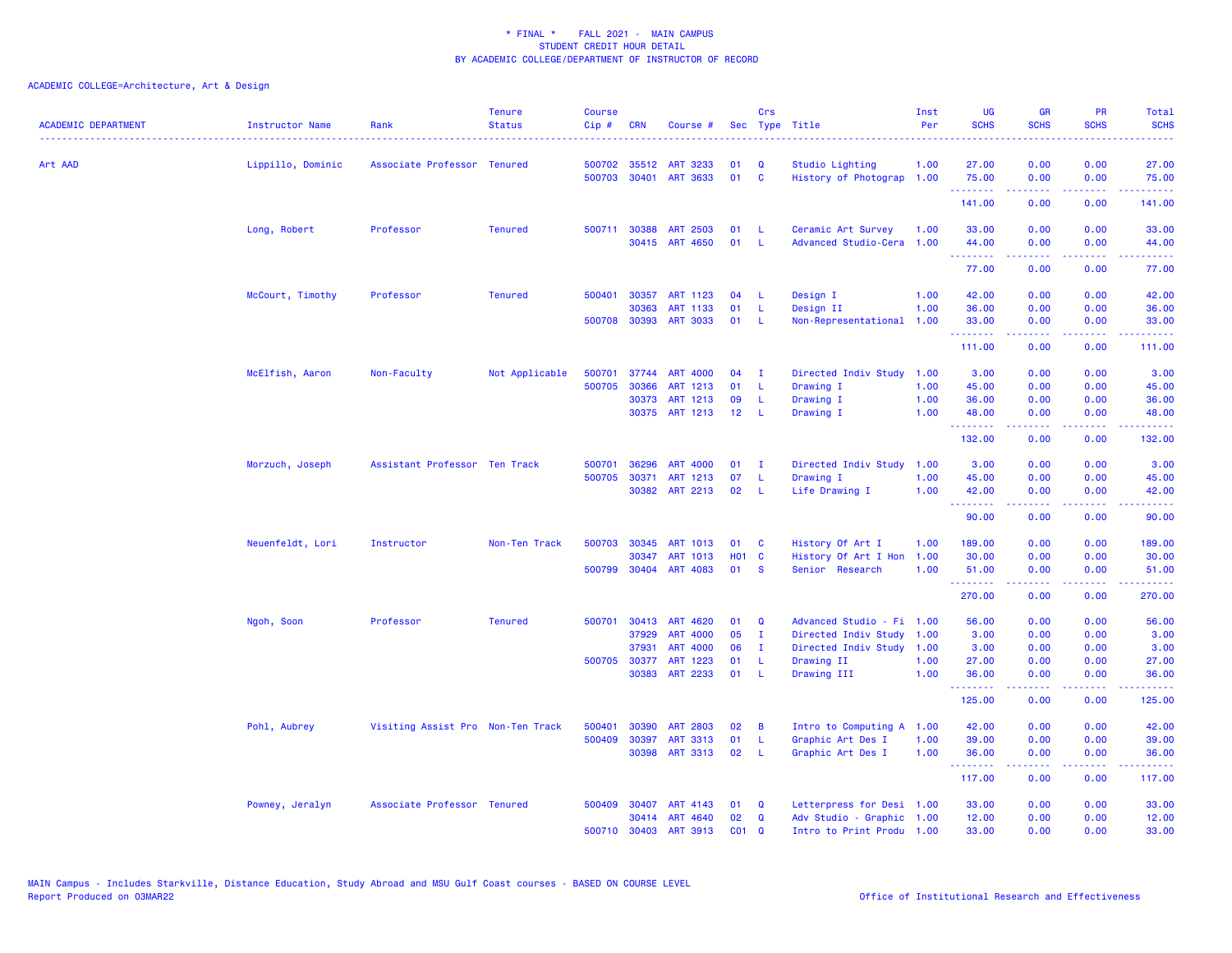| <b>ACADEMIC DEPARTMENT</b>             | Instructor Name              | Rank | <b>Tenure</b><br>Status | Course<br>$Cip$ # | <b>CRN</b> | Course # Sec Type Title |        | Crs            |                           | Inst<br>Per | <b>UG</b><br><b>SCHS</b> | <b>GR</b><br><b>SCHS</b>     | <b>PR</b><br><b>SCHS</b> | Total<br><b>SCHS</b> |
|----------------------------------------|------------------------------|------|-------------------------|-------------------|------------|-------------------------|--------|----------------|---------------------------|-------------|--------------------------|------------------------------|--------------------------|----------------------|
|                                        |                              |      |                         |                   |            |                         |        |                |                           |             |                          |                              | .                        | ------               |
|                                        |                              |      |                         |                   |            |                         |        |                |                           |             | 78.00                    | 0.00                         | 0.00                     | 78.00                |
| Art AAD                                | Voorhies, Katherine Lecturer |      | Non-Ten Track           | 500401            |            | 30355 ART 1123          | 02     |                | Design I                  | 1.00        | 36.00                    | 0.00                         | 0.00                     | 36.00                |
|                                        |                              |      |                         |                   |            | 30358 ART 1123          | 05     | - 11           | Design I                  | 1.00        | 42.00                    | 0.00                         | 0.00                     | 42.00                |
|                                        |                              |      |                         |                   |            | 30389 ART 2803          | 01     | $\overline{B}$ | Intro to Computing A 1.00 |             | 45.00                    | 0.00                         | 0.00                     | 45.00                |
|                                        |                              |      |                         |                   |            | 30391 ART 2803          | $03$ B |                | Intro to Computing A 1.00 |             | 42.00                    | 0.00                         | 0.00                     | 42.00                |
|                                        |                              |      |                         |                   |            |                         |        |                |                           |             | 165.00                   | --------- -------- -<br>0.00 | 0.00                     | 165,00               |
| ====================================== |                              |      |                         |                   |            |                         |        |                |                           |             | ========                 | ---------                    | ========                 | -----------          |
| Art AAD                                |                              |      |                         |                   |            |                         |        |                |                           |             | 4105.00                  | 4.00                         | 0.00                     | 4109.00              |
| ====================================== |                              |      |                         |                   |            |                         |        |                |                           |             | $=$ = = = = = = =        | ========                     | ========                 | ==========           |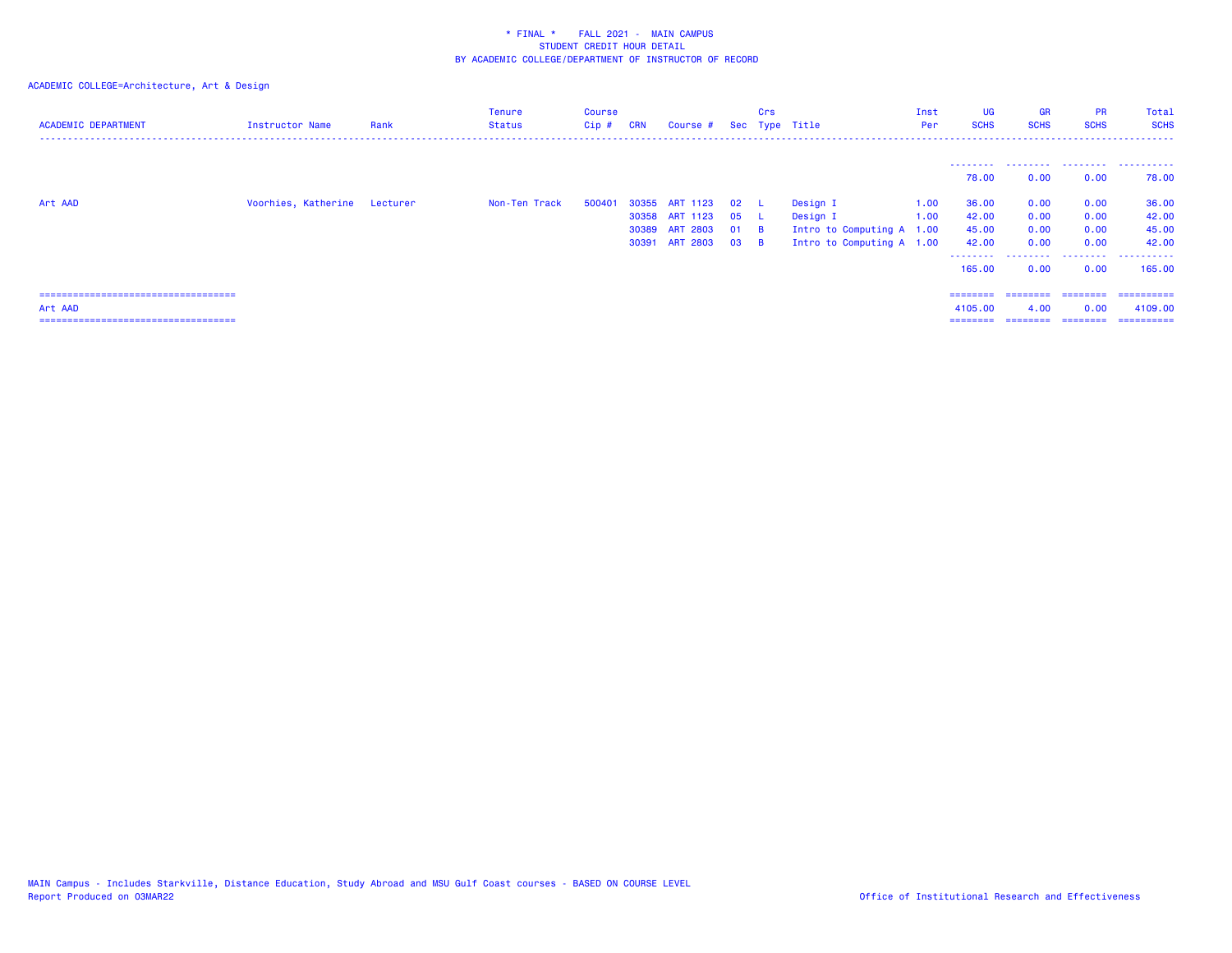ACADEMIC COLLEGE=Architecture, Art & Design

| <b>ACADEMIC DEPARTMENT</b>           | Instructor Name   | Rank                              | <b>Tenure</b><br><b>Status</b> | <b>Course</b><br>Cip# | <b>CRN</b> | Course #        |              | Crs          | Sec Type Title            | Inst<br>Per | UG<br><b>SCHS</b> | <b>GR</b><br><b>SCHS</b>                                                                                                                                     | PR<br><b>SCHS</b>    | <b>Total</b><br><b>SCHS</b> |
|--------------------------------------|-------------------|-----------------------------------|--------------------------------|-----------------------|------------|-----------------|--------------|--------------|---------------------------|-------------|-------------------|--------------------------------------------------------------------------------------------------------------------------------------------------------------|----------------------|-----------------------------|
| <b>Building Construction Science</b> | Carson, Foster    | Clinical Assist Pro Non-Ten Track |                                | 522001                | 30505      | <b>BCS 1116</b> | 01           | Q            | Build Construct Stud 0.90 |             | 97.20             | 0.00                                                                                                                                                         | 0.00                 | 97.20                       |
|                                      |                   |                                   |                                |                       | 30506      | <b>BCS 1116</b> | 02           | $\mathbf Q$  | Build Construct Stud 0.10 |             | 9.60              | 0.00                                                                                                                                                         | 0.00                 | 9.60                        |
|                                      |                   |                                   |                                |                       | 30507      | <b>BCS 1116</b> | 03           | $\mathbf Q$  | Build Construct Stud 0.90 |             | 97.20             | 0.00                                                                                                                                                         | 0.00                 | 97.20                       |
|                                      |                   |                                   |                                |                       |            |                 |              |              |                           |             | .<br>204.00       | $\omega$ is a set<br>0.00                                                                                                                                    | .<br>0.00            | .<br>204.00                 |
|                                      | Dunn, Derrek      | Lecturer                          | Non-Ten Track                  | 049999                | 35904      | <b>BCS 2013</b> | 01           | $\mathbf{C}$ | Construction and Cul 1.00 |             | 120.00            | 0.00                                                                                                                                                         | 0.00                 | 120.00                      |
|                                      |                   |                                   |                                |                       | 37334      | <b>BCS 2013</b> | 03           | <b>C</b>     | Construction and Cul 1.00 |             | 132.00<br><b></b> | 0.00<br>$\frac{1}{2} \left( \frac{1}{2} \right) \left( \frac{1}{2} \right) \left( \frac{1}{2} \right) \left( \frac{1}{2} \right) \left( \frac{1}{2} \right)$ | 0.00<br>.            | 132.00<br>.                 |
|                                      |                   |                                   |                                |                       |            |                 |              |              |                           |             | 252.00            | 0.00                                                                                                                                                         | 0.00                 | 252.00                      |
|                                      | Ford, George      | Professor                         | <b>Tenured</b>                 | 522001                | 30516      | <b>BCS 3116</b> | 01           | Q            | Building Constructio 0.10 |             | 9.00              | 0.00                                                                                                                                                         | 0.00                 | 9.00                        |
|                                      |                   |                                   |                                |                       | 30517      | <b>BCS 3116</b> | 02           | $\mathbf Q$  | Building Constructio 0.90 |             | 81.00             | 0.00                                                                                                                                                         | 0.00                 | 81.00                       |
|                                      |                   |                                   |                                |                       | 30523      | <b>BCS 4116</b> | 02           | $\mathbf Q$  | Build Construct Stud 0.05 |             | 4.50              | 0.00                                                                                                                                                         | 0.00                 | 4.50                        |
|                                      |                   |                                   |                                |                       | 30525      | <b>BCS 4222</b> | 02           | $\mathbf{C}$ | Pro Comm and Practic 0.05 |             | 1.50              | 0.00                                                                                                                                                         | 0.00                 | 1.50                        |
|                                      |                   |                                   |                                |                       | 36676      | <b>BCS 2313</b> | 01           | $\mathbf{C}$ | Virtual Design & Con 0.10 |             | 6.90              | 0.00                                                                                                                                                         | 0.00                 | 6.90                        |
|                                      |                   |                                   |                                |                       | 37103      | <b>BCS 3116</b> | 04           | $\mathbf Q$  | Building Constructio 0.90 |             | 43.20<br>.        | 0.00<br>22222                                                                                                                                                | 0.00<br>.            | 43.20<br>.                  |
|                                      |                   |                                   |                                |                       |            |                 |              |              |                           |             | 146.10            | 0.00                                                                                                                                                         | 0.00                 | 146.10                      |
|                                      | Hatami, Afshin    | Assistant Professor Ten Track     |                                | 522001                | 30523      | <b>BCS 4116</b> | 02           | $\mathbf Q$  | Build Construct Stud 0.95 |             | 85.50             | 0.00                                                                                                                                                         | 0.00                 | 85.50                       |
|                                      |                   |                                   |                                |                       | 35505      | <b>BCS 3116</b> | 03           | $\mathbf Q$  | Building Constructio 0.10 |             | 8.40              | 0.00                                                                                                                                                         | 0.00                 | 8.40                        |
|                                      |                   |                                   |                                |                       |            |                 |              |              |                           |             | .<br>93.90        | $\frac{1}{2} \left( \frac{1}{2} \right) \left( \frac{1}{2} \right) \left( \frac{1}{2} \right) \left( \frac{1}{2} \right) \left( \frac{1}{2} \right)$<br>0.00 | .<br>0.00            | 93.90                       |
|                                      | Herrmann, Michele | Associate Professor Tenured       |                                | 522001                | 30522      | <b>BCS 4116</b> | 01           | $\mathbf Q$  | Build Construct Stud 1.00 |             | 90.00             | 0.00                                                                                                                                                         | 0.00                 | 90.00                       |
|                                      |                   |                                   |                                |                       | 30524      | <b>BCS 4222</b> | 01           | $\mathbf{C}$ | Pro Comm and Practic 1.00 |             | 30.00<br>.        | 0.00<br>.                                                                                                                                                    | 0.00<br>الدامات      | 30.00<br>.                  |
|                                      |                   |                                   |                                |                       |            |                 |              |              |                           |             | 120.00            | 0.00                                                                                                                                                         | 0.00                 | 120.00                      |
|                                      | Jones, William    | Instructor                        | Non-Ten Track                  | 040201                | 30302      | ARC 1013        | 01           | $\mathbf{C}$ | Arch Appreciation         | 1.00        | 489.00            | 0.00                                                                                                                                                         | 0.00                 | 489.00                      |
|                                      |                   |                                   |                                |                       | 30303      | ARC 1013        | 02           | $\mathbf{C}$ | Arch Appreciation         | 1.00        | 534.00            | 0.00                                                                                                                                                         | 0.00                 | 534.00                      |
|                                      |                   |                                   |                                |                       | 30304      | ARC 1013        | <b>HO1 C</b> |              | Arch Appreciation -       | 1.00        | 60.00             | 0.00                                                                                                                                                         | 0.00                 | 60.00                       |
|                                      |                   |                                   |                                | 522001                | 30510      | <b>BCS 2116</b> | 01           | $\mathbf Q$  | Building Constructio 0.90 |             | 86.40             | 0.00                                                                                                                                                         | 0.00                 | 86.40                       |
|                                      |                   |                                   |                                |                       | 30511      | <b>BCS 2116</b> | 02           | $\mathbf Q$  | Building Constructio 0.10 |             | 7.80              | 0.00                                                                                                                                                         | 0.00                 | 7.80                        |
|                                      |                   |                                   |                                |                       |            | 30512 BCS 2116  | 03           | $\mathbf Q$  | Building Constructio 0.10 |             | 7.80<br>.         | 0.00<br>.                                                                                                                                                    | 0.00<br>.            | 7.80<br>.                   |
|                                      |                   |                                   |                                |                       |            |                 |              |              |                           |             | 1185.00           | 0.00                                                                                                                                                         | 0.00                 | 1185.00                     |
|                                      | Kemp, Edward      | Lecturer                          | Non-Ten Track                  | 049999                | 35905      | <b>BCS 2013</b> | 02           | C            | Construction and Cul 1.00 |             | 123.00            | 0.00                                                                                                                                                         | 0.00                 | 123.00                      |
|                                      |                   |                                   |                                | 522001                | 30518      | <b>BCS 3213</b> | 01           | $\mathbf{C}$ | Mech and Electrical       | 1.00        | 57.00             | 0.00                                                                                                                                                         | 0.00                 | 57.00                       |
|                                      |                   |                                   |                                |                       |            |                 |              |              |                           |             | .<br>180.00       | 22222<br>0.00                                                                                                                                                | المتمام الما<br>0.00 | .<br>180.00                 |
|                                      | Rokooei, Saeed    | Assistant Professor Ten Track     |                                | 522001                | 30516      | <b>BCS 3116</b> | 01           | Q            | Building Constructio 0.90 |             | 81.00             | 0.00                                                                                                                                                         | 0.00                 | 81.00                       |
|                                      |                   |                                   |                                |                       | 30517      | <b>BCS 3116</b> | 02           | Q            | Building Constructio 0.10 |             | 9.00              | 0.00                                                                                                                                                         | 0.00                 | 9.00                        |
|                                      |                   |                                   |                                |                       | 35505      | <b>BCS 3116</b> | 03           | $\mathbf Q$  | Building Constructio 0.90 |             | 75.60             | 0.00                                                                                                                                                         | 0.00                 | 75.60                       |
|                                      |                   |                                   |                                |                       | 37103      | <b>BCS 3116</b> | 04           | $\mathbf Q$  | Building Constructio 0.10 |             | 4.80              | 0.00                                                                                                                                                         | 0.00                 | 4.80                        |
|                                      |                   |                                   |                                |                       |            |                 |              |              |                           |             | .<br>170.40       | 2.2.2.2.2<br>0.00                                                                                                                                            | .<br>0.00            | 2.2.2.2.2<br>170.40         |
| ----------------------------------   |                   |                                   |                                |                       |            |                 |              |              |                           |             |                   | . <b>.</b>                                                                                                                                                   |                      | ==========                  |
| <b>Building Construction Science</b> |                   |                                   |                                |                       |            |                 |              |              |                           |             | 2351.40           | 0.00                                                                                                                                                         | 0.00                 | 2351.40                     |
| ----------------------------------   |                   |                                   |                                |                       |            |                 |              |              |                           |             | ========          | <b>BEBEDDED</b>                                                                                                                                              | $= 1.122222222$      | ==========                  |

MAIN Campus - Includes Starkville, Distance Education, Study Abroad and MSU Gulf Coast courses - BASED ON COURSE LEVEL<br>Report Produced on O3MAR22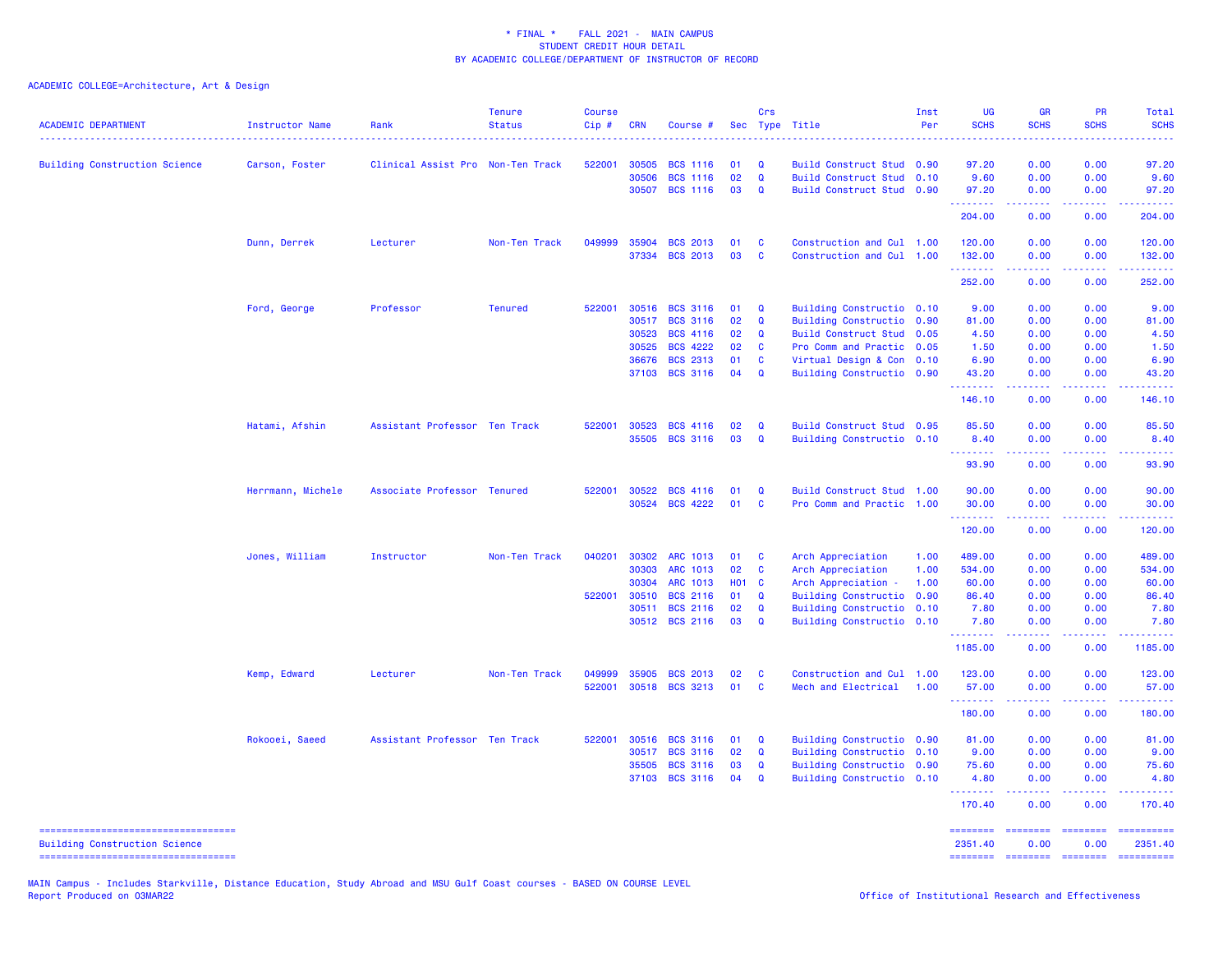| <b>ACADEMIC DEPARTMENT</b> | Instructor Name                                    | Rank                          | <b>Tenure</b><br><b>Status</b> | <b>Course</b><br>Cip# | <b>CRN</b> | Course #             |       | Crs            | Sec Type Title            | Inst<br>Per | <b>UG</b><br><b>SCHS</b>                                 | <b>GR</b><br><b>SCHS</b>                                                                                                                                     | PR<br><b>SCHS</b> | Total<br><b>SCHS</b>                                                                                                              |
|----------------------------|----------------------------------------------------|-------------------------------|--------------------------------|-----------------------|------------|----------------------|-------|----------------|---------------------------|-------------|----------------------------------------------------------|--------------------------------------------------------------------------------------------------------------------------------------------------------------|-------------------|-----------------------------------------------------------------------------------------------------------------------------------|
|                            |                                                    |                               |                                |                       |            |                      |       |                |                           |             |                                                          |                                                                                                                                                              |                   |                                                                                                                                   |
| Interior Design            | Carroll, Robin                                     | Assistant Professor Ten Track |                                | 040501                | 32903      | ID 3663              | 01    | C              | Color & Lighting for 1.00 |             | 45.00                                                    | 0.00                                                                                                                                                         | 0.00              | 45.00                                                                                                                             |
|                            |                                                    |                               |                                |                       | 32904      | ID 3663              | 02    | $\mathbf{C}$   | Color & Lighting for      | 1.00        | 42.00                                                    | 0.00                                                                                                                                                         | 0.00              | 42.00                                                                                                                             |
|                            |                                                    |                               |                                | 190601                | 32880      | <b>HS 3673</b>       | 01    | C              | Envir For Sp Needs        | 1.00        | 9.00                                                     | 0.00                                                                                                                                                         | 0.00              | 9.00                                                                                                                              |
|                            |                                                    |                               |                                |                       | 32881      | <b>HS 3673</b>       | 02    | <b>C</b>       | Envir For Sp Needs        | 1.00        | 9.00                                                     | 0.00                                                                                                                                                         | 0.00              | 9.00                                                                                                                              |
|                            |                                                    |                               |                                |                       | 32905      | ID 3673              | 01    | C              | Environments for Spe      | 1.00        | 99.00                                                    | 0.00                                                                                                                                                         | 0.00              | 99.00                                                                                                                             |
|                            |                                                    |                               |                                |                       | 32906      | ID 3673              | 02    | $\mathbf{C}$   | Environments for Spe      | 1.00        | 96.00                                                    | 0.00                                                                                                                                                         | 0.00              | 96.00                                                                                                                             |
|                            |                                                    |                               |                                |                       | 34921      | <b>HS 3673</b>       | 501 C |                | Envir For Sp Needs        | 1.00        | 3.00                                                     | 0.00                                                                                                                                                         | 0.00              | 3.00                                                                                                                              |
|                            |                                                    |                               |                                |                       |            |                      |       |                |                           |             | <u>.</u><br>303.00                                       | 0.00                                                                                                                                                         | د د د د<br>0.00   | وعاديات<br>303.00                                                                                                                 |
|                            | Chaney, Anna                                       | Instructor                    | Non-Ten Track                  | 190601                |            | 32912 ID 4693        | 02    | B              | Furniture Design          | 1.00        | 75.00                                                    | 0.00                                                                                                                                                         | 0.00              | 75.00                                                                                                                             |
|                            |                                                    |                               |                                | 190699                | 37942      | ID 4000              | 03    | $\mathbf{I}$   | Directed Individual       | 1.00        | 3.00                                                     | 0.00                                                                                                                                                         | 0.00              | 3.00                                                                                                                              |
|                            |                                                    |                               |                                | 500408                | 32891      | ID 2614              | 01    | B              | ID Studio II              | 1.00        | 44.00                                                    | 0.00                                                                                                                                                         | 0.00              | 44.00                                                                                                                             |
|                            |                                                    |                               |                                |                       |            | 32892 ID 2614        | 02    | B              | ID Studio II              | 1.00        | 52.00                                                    | 0.00                                                                                                                                                         | 0.00              | 52.00                                                                                                                             |
|                            |                                                    |                               |                                |                       |            |                      |       |                |                           |             | .<br>174.00                                              | $\frac{1}{2} \left( \frac{1}{2} \right) \left( \frac{1}{2} \right) \left( \frac{1}{2} \right) \left( \frac{1}{2} \right) \left( \frac{1}{2} \right)$<br>0.00 | 22222<br>0.00     | .<br>174.00                                                                                                                       |
|                            | Cook, William                                      | Lecturer                      | Non-Ten Track                  |                       |            | 301201 35570 ID 8163 | 01    | <b>C</b>       | Historic Preservatio 1.00 |             | 0.00                                                     | 9.00                                                                                                                                                         | 0.00              | 9.00                                                                                                                              |
|                            |                                                    |                               |                                |                       |            |                      |       |                |                           |             | <b><i><u><u><b>a</b></u></u> a a a a a a</i></b><br>0.00 | 2.2.2.2.2<br>9.00                                                                                                                                            | .<br>0.00         | $\frac{1}{2} \left( \frac{1}{2} \right) \left( \frac{1}{2} \right) \left( \frac{1}{2} \right) \left( \frac{1}{2} \right)$<br>9.00 |
|                            | Crumpton, Amy                                      | Associate Professor Tenured   |                                | 040501                | 32910      | ID 4662              | 01    | <b>C</b>       | Professional Practic 1.00 |             | 50.00                                                    | 0.00                                                                                                                                                         | 0.00              | 50.00                                                                                                                             |
|                            |                                                    |                               |                                | 500408                | 32888      | ID 1683              | 01    | C              | Interior Design Grap 1.00 |             | 72.00                                                    | 0.00                                                                                                                                                         | 0.00              | 72.00                                                                                                                             |
|                            |                                                    |                               |                                |                       | 32889      | ID 1683              | 02    | C              | Interior Design Grap 1.00 |             | 72.00                                                    | 0.00                                                                                                                                                         | 0.00              | 72.00                                                                                                                             |
|                            |                                                    |                               |                                |                       | 32890      | ID 1683              | 03    | C              | Interior Design Grap 1.00 |             | 78.00                                                    | 0.00                                                                                                                                                         | 0.00              | 78.00                                                                                                                             |
|                            |                                                    |                               |                                |                       |            |                      |       |                |                           |             | .<br>272.00                                              | .<br>0.00                                                                                                                                                    | .<br>0.00         | .<br>272.00                                                                                                                       |
|                            | Fulton, Glen                                       | Assistant Professor Ten Track |                                | 040501                | 32894      | ID 2664              | 01    | B              | Textiles for Interio 1.00 |             | 96.00                                                    | 0.00                                                                                                                                                         | 0.00              | 96.00                                                                                                                             |
|                            |                                                    |                               |                                |                       | 32895      | ID 2664              | 02    | B              | Textiles for Interio 1.00 |             | 76.00                                                    | 0.00                                                                                                                                                         | 0.00              | 76.00                                                                                                                             |
|                            |                                                    |                               |                                |                       | 35566      | ID 4403              | 01    | <b>C</b>       | Intro to Historic Pr 1.00 |             | 90.00                                                    | 0.00                                                                                                                                                         | 0.00              | 90.00                                                                                                                             |
|                            |                                                    |                               |                                |                       | 35567      | ID 6403              | 01    | C              | Intro to Historic Pr 1.00 |             | 0.00                                                     | 9.00                                                                                                                                                         | 0.00              | 9.00                                                                                                                              |
|                            |                                                    |                               |                                | 301201                | 35568      | ID 8153              | 01    | <b>C</b>       | American Architectur 1.00 |             | 0.00                                                     | 21.00                                                                                                                                                        | 0.00              | 21.00                                                                                                                             |
|                            |                                                    |                               |                                |                       |            |                      |       |                |                           |             | <b><i><u><u> - - - - - - -</u></u></i></b>               | .                                                                                                                                                            | .                 | ------                                                                                                                            |
|                            |                                                    |                               |                                |                       |            |                      |       |                |                           |             | 262.00                                                   | 30.00                                                                                                                                                        | 0.00              | 292.00                                                                                                                            |
|                            | Miller, Beth                                       | Professor                     | <b>Tenured</b>                 | 040501                | 32893      | ID 2633              | 01    | C              | Int Mat, Treat & Res 0.60 |             | 63.00                                                    | 0.00                                                                                                                                                         | 0.00              | 63.00                                                                                                                             |
|                            |                                                    |                               |                                |                       | 32909      | ID 4661              | 01    | C              | Senior Portfolio Pro 1.00 |             | 26.00                                                    | 0.00                                                                                                                                                         | 0.00              | 26.00                                                                                                                             |
|                            |                                                    |                               |                                | 190699                | 37927      | ID 4000              | 02    | $\mathbf{I}$   | Directed Individual       | 1.00        | 2.00<br><u>.</u>                                         | 0.00                                                                                                                                                         | 0.00<br>$  -$     | 2.00<br>.                                                                                                                         |
|                            |                                                    |                               |                                |                       |            |                      |       |                |                           |             | 91.00                                                    | 0.00                                                                                                                                                         | 0.00              | 91.00                                                                                                                             |
|                            | Miller, Lyndsey                                    | Associate Professor Tenured   |                                | 040501                | 32893      | ID 2633              | 01    | C              | Int Mat, Treat & Res 0.40 |             | 42.00                                                    | 0.00                                                                                                                                                         | 0.00              | 42.00                                                                                                                             |
|                            |                                                    |                               |                                | 500408                | 32907      | ID 4644              | 01    | $\overline{B}$ | Interior Design Stud      | 1.00        | 56.00                                                    | 0.00                                                                                                                                                         | 0.00              | 56.00                                                                                                                             |
|                            |                                                    |                               |                                |                       | 32908      | ID 4644              | 02    | B              | Interior Design Stud 1.00 |             | 48.00<br><u>.</u>                                        | 0.00<br>د د د د                                                                                                                                              | 0.00<br>المتمالين | 48.00<br>.                                                                                                                        |
|                            |                                                    |                               |                                |                       |            |                      |       |                |                           |             | 146.00                                                   | 0.00                                                                                                                                                         | 0.00              | 146.00                                                                                                                            |
|                            | Studdard Hughes, Lau Assistant Professor Ten Track |                               |                                | 190699                | 37926      | ID 4000              | 01    | - I            | Directed Individual       | 1.00        | 1.00                                                     | 0.00                                                                                                                                                         | 0.00              | 1.00                                                                                                                              |
|                            |                                                    |                               |                                | 500408                | 32899      | ID 3614              | 01    | B              | Interior Design Stud 1.00 |             | 64.00                                                    | 0.00                                                                                                                                                         | 0.00              | 64.00                                                                                                                             |
|                            |                                                    |                               |                                |                       | 32900      | ID 3614              | 02    | B              | Interior Design Stud 1.00 |             | 60.00                                                    | 0.00                                                                                                                                                         | 0.00              | 60.00                                                                                                                             |
|                            |                                                    |                               |                                |                       |            |                      |       |                |                           |             | <b></b><br>125.00                                        | $\mathbf{L}^{\prime} = \mathbf{L}^{\prime} + \mathbf{L}^{\prime} + \mathbf{L}^{\prime}$<br>0.00                                                              | 0.00              | 125.00                                                                                                                            |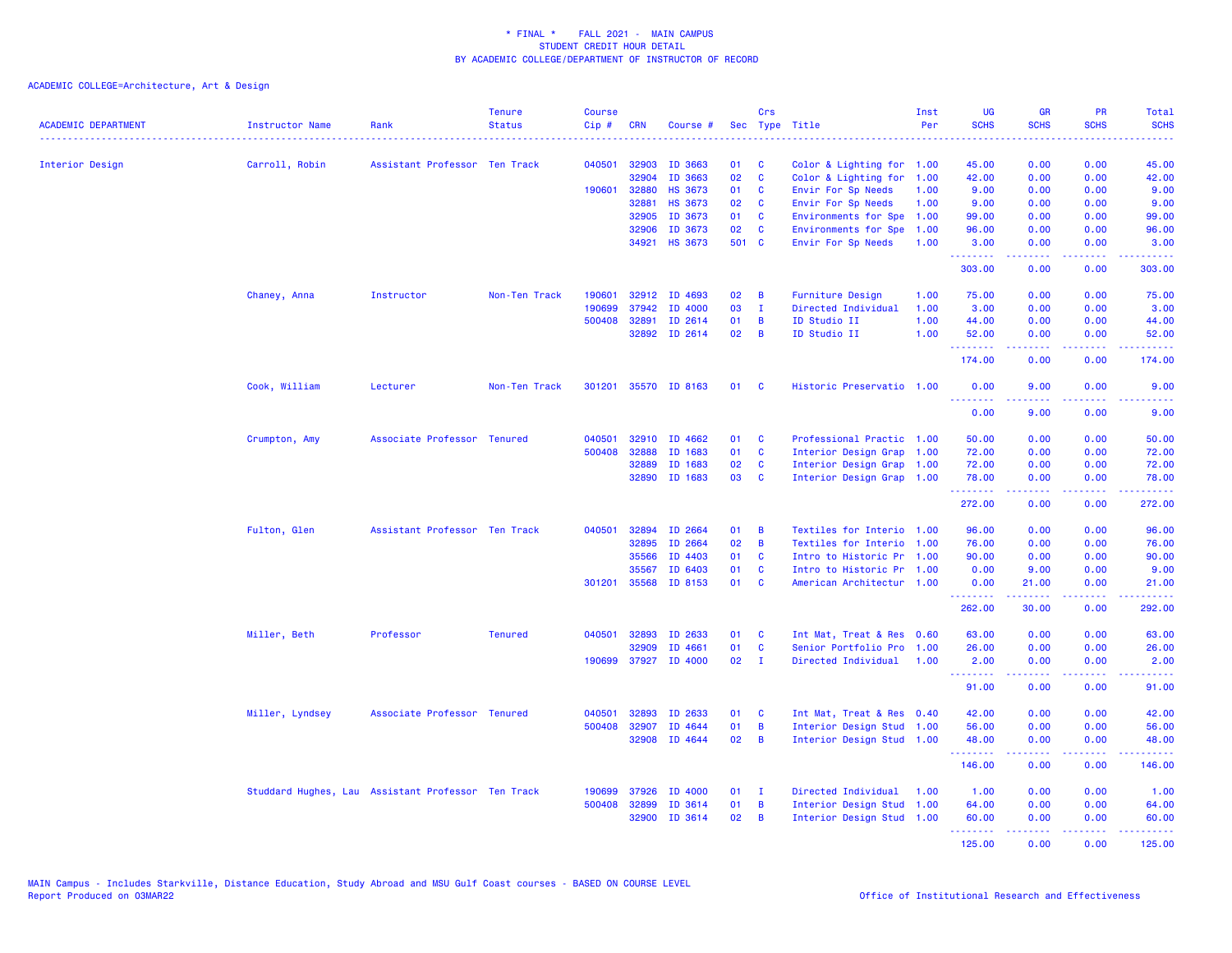## ACADEMIC COLLEGE=Architecture, Art & Design

|                     |                      | Tenure | Course |                         |  | Inst UG GR PR Total |  |
|---------------------|----------------------|--------|--------|-------------------------|--|---------------------|--|
| ACADEMIC DEPARTMENT | Instructor Name Bank |        |        | Per SCHS SCHS SCHS SCHS |  |                     |  |
| -----               |                      |        |        |                         |  |                     |  |

 =================================== ======== ======== ======== ==========Interior Design 1373.00 39.00 0.00 1412.00 =================================== ======== ======== ======== ==========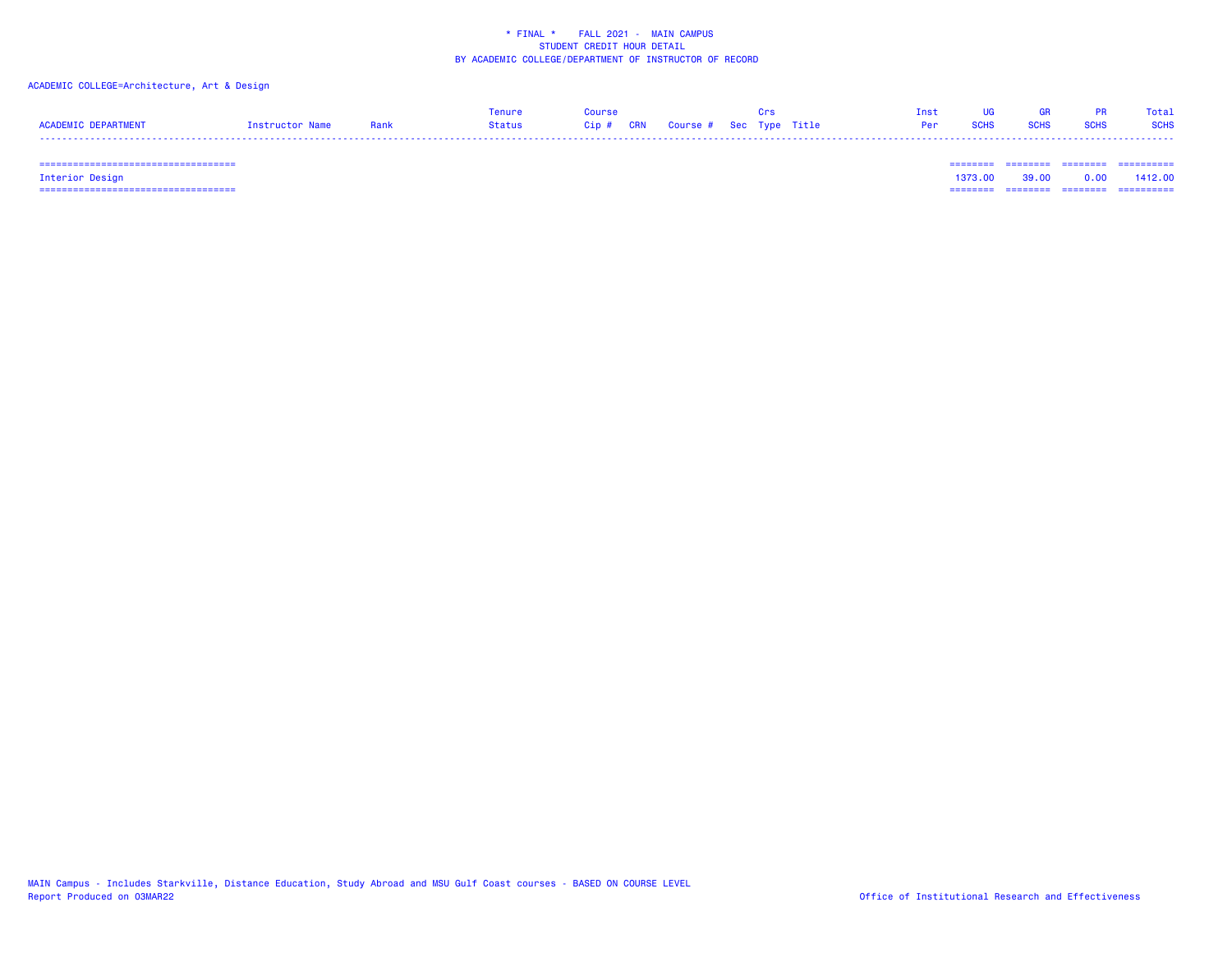# ACADEMIC COLLEGE=Arts & Sciences

| <b>ACADEMIC DEPARTMENT</b>                                | <b>Instructor Name</b> | Rank         | <b>Tenure</b><br><b>Status</b> | <b>Course</b><br>$C$ ip $#$ | <b>CRN</b> | Course #      | Sec  | Crs          | Type Title                | Inst<br>Per | <b>UG</b><br><b>SCHS</b> | <b>GR</b><br><b>SCHS</b> | <b>PR</b><br><b>SCHS</b> | Total<br><b>SCHS</b> |
|-----------------------------------------------------------|------------------------|--------------|--------------------------------|-----------------------------|------------|---------------|------|--------------|---------------------------|-------------|--------------------------|--------------------------|--------------------------|----------------------|
|                                                           |                        |              |                                |                             |            |               |      |              |                           |             |                          |                          |                          |                      |
| Aerospace Studies                                         | Davies, Nathan         | Non-Employee | Not Applicable                 | 280101                      |            | 36043 AS 1011 | 01 C |              | Heritage and Values       | 1.00        | 28.00                    | 0.00                     | 0.00                     | 28.00                |
|                                                           |                        |              |                                |                             |            | 36044 AS 1011 | 02   | $\mathbf{C}$ | Heritage and Values       | 1.00        | 20.00                    | 0.00                     | 0.00                     | 20.00                |
|                                                           |                        |              |                                |                             |            | 36047 AS 1102 | 01   | - 1          | AFROTC GMC LLAB           | 0.50        | 71.00                    | 0.00                     | 0.00                     | 71.00                |
|                                                           |                        |              |                                |                             |            | 36050 AS 3102 | 01   | $\mathbf{L}$ | <b>AFROTC POC LLAB</b>    | 0.50        | 24.00                    | 0.00                     | 0.00                     | 24.00                |
|                                                           |                        |              |                                |                             |            | 36338 AS 3013 | 01 C |              | Leading People and C      | 1.00        | 24.00                    | 0.00                     | 0.00                     | 24.00                |
|                                                           |                        |              |                                |                             |            | 37311 AS 1102 | 02   |              | <b>AFROTC GMC LLAB</b>    | 0.50        | 2.00                     | 0.00                     | 0.00                     | 2.00                 |
|                                                           |                        |              |                                |                             |            | 37501 AS 1011 | 03   | <b>C</b>     | Heritage and Values       | 1.00        | 1.00                     | 0.00                     | 0.00                     | 1.00                 |
|                                                           |                        |              |                                |                             |            |               |      |              |                           |             | --------<br>170.00       | 0.00                     | ----<br>0.00             | .<br>170.00          |
|                                                           | Wineland, Samuel       | Non-Employee | Not Applicable                 | 280101                      |            | 36047 AS 1102 | 01 L |              | <b>AFROTC GMC LLAB</b>    | 0.50        | 71.00                    | 0.00                     | 0.00                     | 71.00                |
|                                                           |                        |              |                                |                             |            | 36048 AS 2011 | 01 C |              | Team & Leadership Fu 1.00 |             | 13,00                    | 0.00                     | 0.00                     | 13.00                |
|                                                           |                        |              |                                |                             |            | 36049 AS 2011 | 02   | $\mathbf{C}$ | Team & Leadership Fu 1.00 |             | 15.00                    | 0.00                     | 0.00                     | 15.00                |
|                                                           |                        |              |                                |                             | 36050      | AS 3102       | 01   |              | <b>AFROTC POC LLAB</b>    | 0.50        | 24.00                    | 0.00                     | 0.00                     | 24.00                |
|                                                           |                        |              |                                |                             | 36339      | AS 4013       | 01   | $\mathbf{C}$ | Nat Sec/Commissionin      | 1.00        | 45.00                    | 0.00                     | 0.00                     | 45.00                |
|                                                           |                        |              |                                |                             |            | 37310 AS 2011 | 03   | <b>C</b>     | Team & Leadership Fu 1.00 |             | 1.00                     | 0.00                     | 0.00                     | 1.00                 |
|                                                           |                        |              |                                |                             |            | 37311 AS 1102 | 02   | - 1          | <b>AFROTC GMC LLAB</b>    | 0.50        | 2.00                     | 0.00                     | 0.00                     | 2.00                 |
|                                                           |                        |              |                                |                             |            |               |      |              |                           |             | 171.00                   | 0.00                     | .<br>0.00                | ----------<br>171.00 |
| ====================================<br>Aerospace Studies |                        |              |                                |                             |            |               |      |              |                           |             | ========<br>341.00       | ========<br>0.00         | ========<br>0.00         | ==========<br>341.00 |

=================================== ======== ======== ======== ==========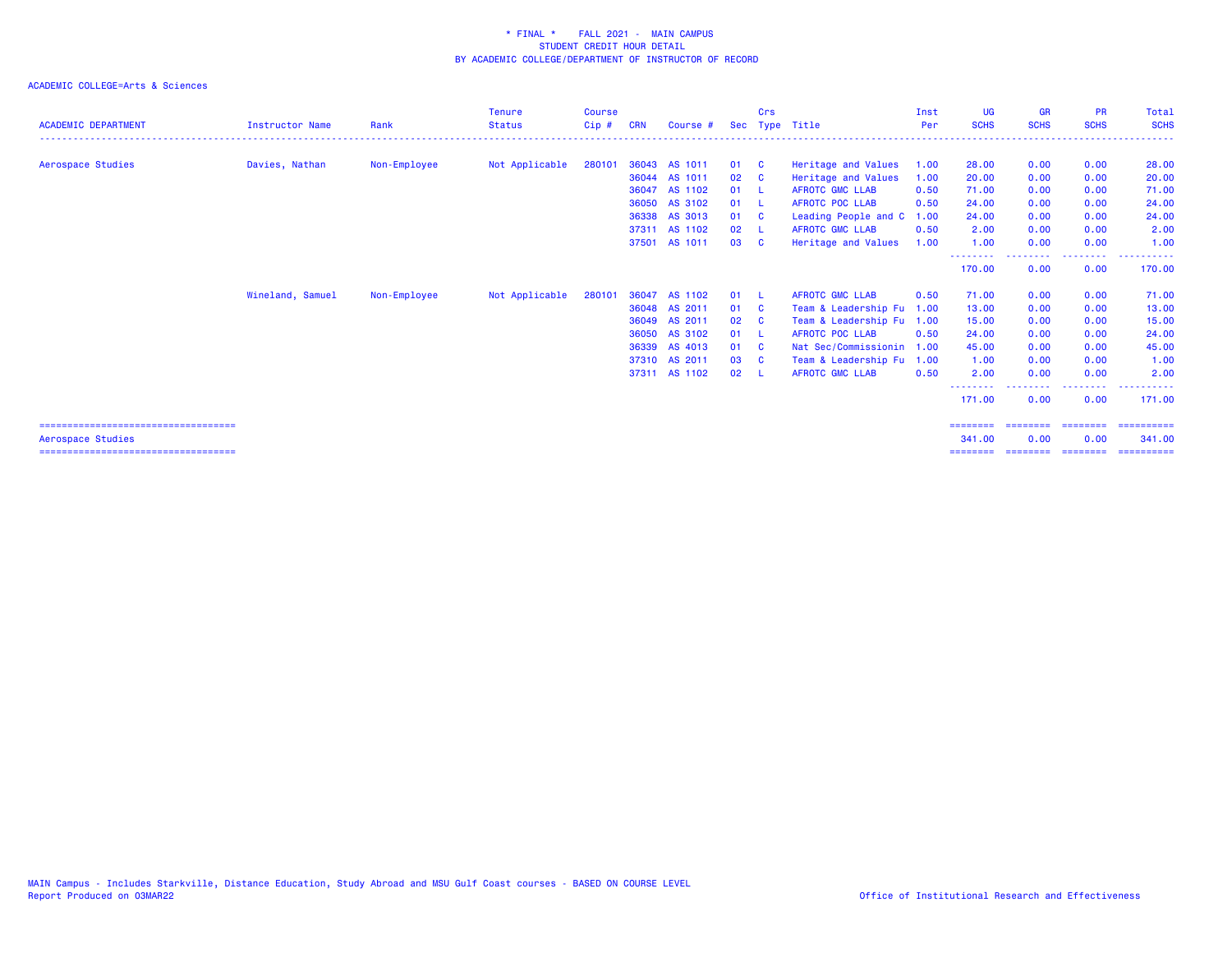| <b>ACADEMIC DEPARTMENT</b>                          | Instructor Name   | Rank                          | <b>Tenure</b><br><b>Status</b> | <b>Course</b><br>Cip# | <b>CRN</b>   | Course #        |              | Crs            | Sec Type Title            | Inst<br>Per | <b>UG</b><br><b>SCHS</b>                                                                                                       | <b>GR</b><br><b>SCHS</b> | PR<br><b>SCHS</b>                                                                                                                 | Total<br><b>SCHS</b>  |
|-----------------------------------------------------|-------------------|-------------------------------|--------------------------------|-----------------------|--------------|-----------------|--------------|----------------|---------------------------|-------------|--------------------------------------------------------------------------------------------------------------------------------|--------------------------|-----------------------------------------------------------------------------------------------------------------------------------|-----------------------|
| Anthropology & Middle Eastern Cultu Anderson, Derek |                   | Non-Faculty                   | Not Applicable                 | 450201                | 30254        | AN 1001         | F03 C        |                | First Year Seminar        | 1.00        | 17.00                                                                                                                          | 0.00                     | 0.00                                                                                                                              | 17.00                 |
|                                                     |                   |                               |                                |                       | 36602        | AN 4000         | $01$ I       |                | Directed Indiv Study 1.00 |             | 3.00                                                                                                                           | 0.00                     | 0.00                                                                                                                              | 3.00                  |
|                                                     |                   |                               |                                |                       |              |                 |              |                |                           |             | .<br>20.00                                                                                                                     | 0.00                     | $  -$<br>0.00                                                                                                                     | 20.00                 |
|                                                     | Boudreaux, Edmond | Associate Professor Tenured   |                                | 450201                |              | 37455 AN 3513   | 01           | $\overline{B}$ | Artifact Analysis         | 1.00        | 24.00                                                                                                                          | 0.00                     | 0.00                                                                                                                              | 24.00                 |
|                                                     |                   |                               |                                |                       |              |                 |              |                |                           |             | $\begin{array}{cccccccccc} \bullet & \bullet & \bullet & \bullet & \bullet & \bullet & \bullet & \bullet \end{array}$<br>24.00 | 0.00                     | 0.00                                                                                                                              | 24.00                 |
|                                                     | Goliath, Jesse    | Assistant Professor Ten Track |                                | 450201                | 30266        | AN 1344         | 01           | <b>C</b>       | Intro to Biol Anthro 1.00 |             | 84.00                                                                                                                          | 0.00                     | 0.00                                                                                                                              | 84.00                 |
|                                                     |                   |                               |                                |                       | 30267        | AN 1344         | 03           | $\mathsf{K}$   | Intro to Biol Anthro      | 1.00        | 0.00                                                                                                                           | 0.00                     | 0.00                                                                                                                              | 0.00                  |
|                                                     |                   |                               |                                |                       | 30268        | AN 1344         | 04           | K              | Intro to Biol Anthro 1.00 |             | 0.00                                                                                                                           | 0.00                     | 0.00                                                                                                                              | 0.00                  |
|                                                     |                   |                               |                                |                       | 35649        | AN 1344         | 02           | <b>C</b>       | Intro to Biol Anthro 1.00 |             | 64.00                                                                                                                          | 0.00                     | 0.00                                                                                                                              | 64.00                 |
|                                                     |                   |                               |                                |                       | 450202 35669 | <b>AN 3343</b>  | 01           | $\mathbf{C}$   | Intro to Forensic An 1.00 |             | 57.00                                                                                                                          | 0.00                     | 0.00                                                                                                                              | 57.00                 |
|                                                     |                   |                               |                                |                       |              |                 |              |                |                           |             | .<br>205.00                                                                                                                    | .<br>0.00                | المتحدث<br>0.00                                                                                                                   | وعاعاها<br>205.00     |
|                                                     | Hardin, James     | Associate Professor Tenured   |                                | 050299                | 36260        | HI 4403         | 01           | <b>C</b>       | Ancient Near East         | 1.00        | 81.00                                                                                                                          | 0.00                     | 0.00                                                                                                                              | 81.00                 |
|                                                     |                   |                               |                                | 380201                | 35662        | <b>MEC 4403</b> | 01           | <b>C</b>       | Ancient Near East         | 1.00        | 3.00                                                                                                                           | 0.00                     | 0.00                                                                                                                              | 3.00                  |
|                                                     |                   |                               |                                |                       | 35664        | <b>MEC 6403</b> | 01           | C              | Ancient Near East         | 1.00        | 0.00                                                                                                                           | 3.00                     | 0.00                                                                                                                              | 3.00                  |
|                                                     |                   |                               |                                |                       | 36262        | <b>REL 4403</b> | 01           | C              | Ancient Near East         | 1.00        | 3.00                                                                                                                           | 0.00                     | 0.00                                                                                                                              | 3.00                  |
|                                                     |                   |                               |                                | 450201                | 30293        | AN 8215         | 04           | E              | Internship in Applie      | 1.00        | 0.00                                                                                                                           | 10.00                    | 0.00                                                                                                                              | 10.00                 |
|                                                     |                   |                               |                                |                       | 36660        | <b>AN 8000</b>  | 01           | D              | Thesis Research           | 1.00        | 0.00                                                                                                                           | 1.00                     | 0.00                                                                                                                              | 1.00                  |
|                                                     |                   |                               |                                |                       | 37623        | AN 4000         | 02           | $\mathbf{I}$   | Directed Indiv Study 1.00 |             | 4.00                                                                                                                           | 0.00                     | 0.00                                                                                                                              | 4.00                  |
|                                                     |                   |                               |                                |                       |              |                 |              |                |                           |             | .<br>91.00                                                                                                                     | 14.00                    | $\omega$ is $\omega$ in<br>0.00                                                                                                   | 105.00                |
|                                                     | Hoffman, David    | Associate Professor Tenured   |                                | 240101                | 32858        | <b>HON 2091</b> | <b>HO1 S</b> |                | Honors Forum IV           | 1.00        | 12.00                                                                                                                          | 0.00                     | 0.00                                                                                                                              | 12.00                 |
|                                                     |                   |                               |                                | 450201                | 30290        | AN 8215         | 01           | E.             | Internship in Applie      | 1.00        | 0.00                                                                                                                           | 5.00                     | 0.00                                                                                                                              | 5.00                  |
|                                                     |                   |                               |                                |                       | 36661        | <b>AN 8000</b>  | 02           | D              | Thesis Research           | 1.00        | 0.00                                                                                                                           | 1.00                     | 0.00                                                                                                                              | 1.00                  |
|                                                     |                   |                               |                                | 450204                | 30258        | AN 1143         | 01           | C              | Cultural Anthro           | 1.00        | 99.00                                                                                                                          | 0.00                     | 0.00                                                                                                                              | 99.00                 |
|                                                     |                   |                               |                                |                       | 30259        | AN 1143         | 02           | C              | Cultural Anthro           | 1.00        | 102.00                                                                                                                         | 0.00                     | 0.00                                                                                                                              | 102.00                |
|                                                     |                   |                               |                                |                       | 30260        | AN 1143         | 03           | $\mathbf{C}$   | Cultural Anthro           | 1.00        | 102.00                                                                                                                         | 0.00                     | 0.00                                                                                                                              | 102.00                |
|                                                     |                   |                               |                                |                       | 30261        | AN 1143         | 04           | $\mathbf{C}$   | Cultural Anthro           | 1.00        | 99.00                                                                                                                          | 0.00                     | 0.00                                                                                                                              | 99.00                 |
|                                                     |                   |                               |                                |                       | 30263        | AN 1143         | 06           | C              | Cultural Anthro           | 1.00        | 39.00                                                                                                                          | 0.00                     | 0.00                                                                                                                              | 39.00                 |
|                                                     |                   |                               |                                |                       |              |                 |              |                |                           |             | .<br>453.00                                                                                                                    | 6.00                     | $\frac{1}{2} \left( \frac{1}{2} \right) \left( \frac{1}{2} \right) \left( \frac{1}{2} \right) \left( \frac{1}{2} \right)$<br>0.00 | .<br>459.00           |
|                                                     | Ilahiane, Hsain   | Professor                     | <b>Tenured</b>                 | 450201                | 30279        | AN 4123         | 01           | C              | Anthro Theory             | 1.00        | 51.00                                                                                                                          | 0.00                     | 0.00                                                                                                                              | 51.00                 |
|                                                     |                   |                               |                                |                       | 30284        | AN 6123         | 01           | $\mathbf{C}$   | Anthro Theory             | 1.00        | 0.00<br>. <b>.</b>                                                                                                             | 30.00<br>.               | 0.00<br>$\frac{1}{2} \left( \frac{1}{2} \right) \left( \frac{1}{2} \right) \left( \frac{1}{2} \right) \left( \frac{1}{2} \right)$ | 30.00<br>. <u>.</u> . |
|                                                     |                   |                               |                                |                       |              |                 |              |                |                           |             | 51.00                                                                                                                          | 30.00                    | 0.00                                                                                                                              | 81.00                 |
|                                                     | Lambert, Shawn    | Assistant Professor Ten Track |                                | 450201                | 30255        | AN 1103         | 01           | <b>C</b>       | Intro To Anthro           | 1.00        | 507.00                                                                                                                         | 0.00                     | 0.00                                                                                                                              | 507.00                |
|                                                     |                   |                               |                                |                       | 30257        | AN 1103         | H01 C        |                | Intro To Anthro-Hono      | 1.00        | 90.00                                                                                                                          | 0.00                     | 0.00                                                                                                                              | 90.00                 |
|                                                     |                   |                               |                                |                       | 35652        | AN 3533         | 01           | C              | Rise of Civilization      | 1.00        | 45.00                                                                                                                          | 0.00                     | 0.00                                                                                                                              | 45.00                 |
|                                                     |                   |                               |                                |                       | 36663        | <b>AN 8000</b>  | 04           | D              | Thesis Research           | 1.00        | 0.00                                                                                                                           | 9.00                     | 0.00                                                                                                                              | 9.00                  |
|                                                     |                   |                               |                                |                       | 37671        | <b>AN 7000</b>  | 01           | $\mathbf{I}$   | Directed Indiv Study      | 1.00        | 0.00                                                                                                                           | 6.00                     | 0.00                                                                                                                              | 6.00                  |
|                                                     |                   |                               |                                |                       | 37672        | <b>AN 7000</b>  | 02           | $\mathbf I$    | Directed Indiv Study 1.00 |             | 0.00                                                                                                                           | 6.00                     | 0.00                                                                                                                              | 6.00                  |
|                                                     |                   |                               |                                |                       |              | 37882 AN 7000   | 03           | $\mathbf I$    | Directed Indiv Study 1.00 |             | 0.00                                                                                                                           | 1.00                     | 0.00<br>.                                                                                                                         | 1.00                  |
|                                                     |                   |                               |                                |                       |              |                 |              |                |                           |             | .<br>642.00                                                                                                                    | -----<br>22.00           | 0.00                                                                                                                              | 664.00                |
|                                                     | Lynton, Jordan    | Assistant Professor Ten Track |                                | 050201                |              | 30008 AAS 2203  | 03           | C              | Intro to Race & Ethn 1.00 |             | 54.00                                                                                                                          | 0.00                     | 0.00                                                                                                                              | 54.00                 |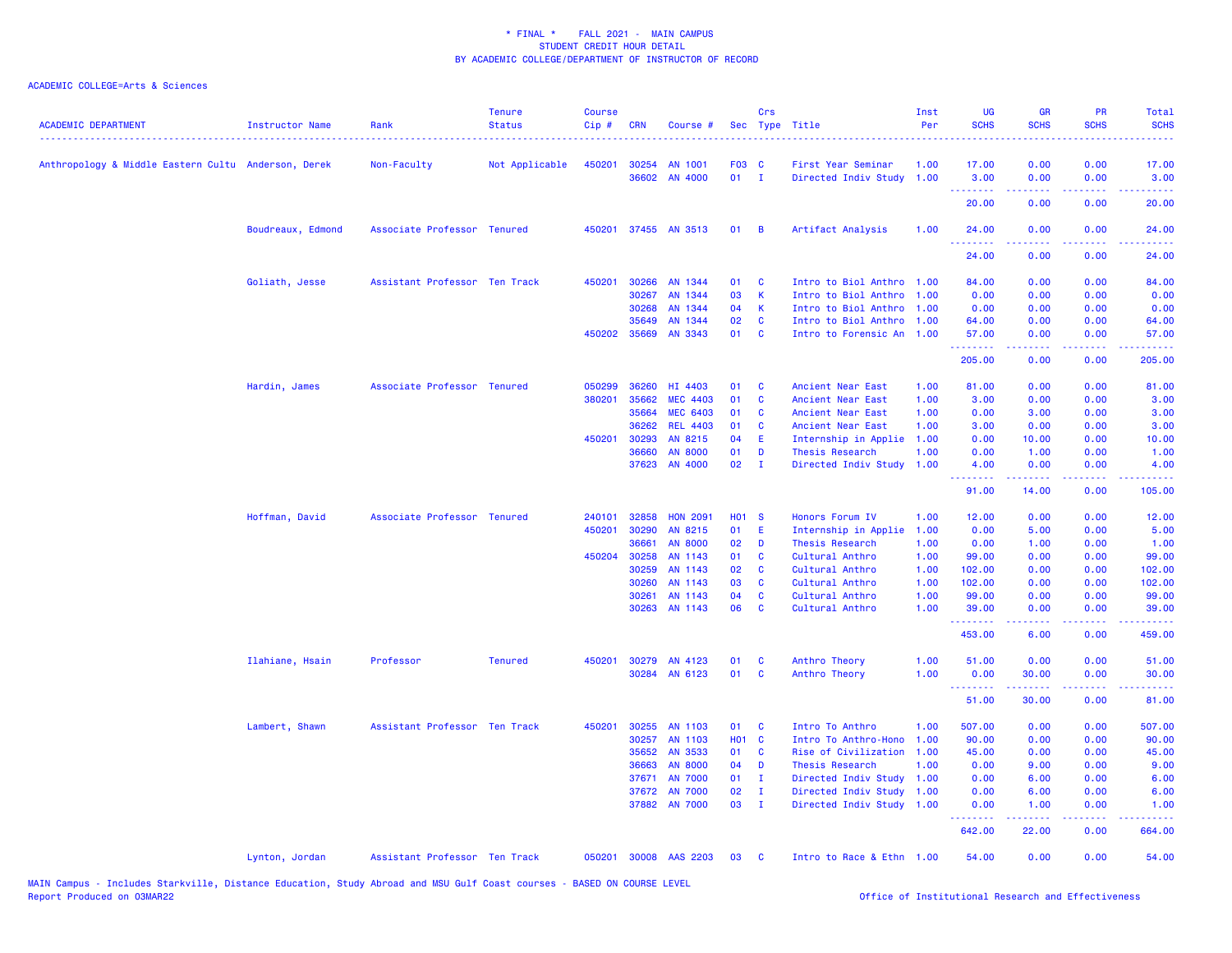| <b>ACADEMIC DEPARTMENT</b>                                                | Instructor Name  | Rank                          | <b>Tenure</b><br><b>Status</b> | Course<br>$Cip$ # | <b>CRN</b> | Course #        |       | Crs          | Sec Type Title            | Inst<br>Per | <b>UG</b><br><b>SCHS</b>                                    | <b>GR</b><br><b>SCHS</b><br>.                                                                                                                                | <b>PR</b><br><b>SCHS</b><br><b>.</b>                                                                                              | Total<br><b>SCHS</b><br>.           |
|---------------------------------------------------------------------------|------------------|-------------------------------|--------------------------------|-------------------|------------|-----------------|-------|--------------|---------------------------|-------------|-------------------------------------------------------------|--------------------------------------------------------------------------------------------------------------------------------------------------------------|-----------------------------------------------------------------------------------------------------------------------------------|-------------------------------------|
| Anthropology & Middle Eastern Cultu Lynton, Jordan                        |                  | Assistant Professor Ten Track |                                | 450201            |            | 30256 AN 1103   | 02    | C            | Intro To Anthro           | 1.00        | 207.00                                                      | 0.00                                                                                                                                                         | 0.00                                                                                                                              | 207.00                              |
|                                                                           |                  |                               |                                |                   |            | 30277 AN 2203   | 03    | C            | Intro to Race & Ethn 1.00 |             | 9.00                                                        | 0.00                                                                                                                                                         | 0.00                                                                                                                              | 9.00                                |
|                                                                           |                  |                               |                                |                   |            | 34166 SO 2203   | 03    | <b>C</b>     | Intro to Race & Ethn 1.00 |             | 48.00<br>.                                                  | 0.00<br>.                                                                                                                                                    | 0.00<br>$\sim$ $\sim$ $\sim$ $\sim$                                                                                               | 48.00<br>222223                     |
|                                                                           |                  |                               |                                |                   |            |                 |       |              |                           |             | 318.00                                                      | 0.00                                                                                                                                                         | 0.00                                                                                                                              | 318.00                              |
|                                                                           | McClellan, Laura | Assistant Professor Ten Track |                                | 450201            | 36664      | <b>AN 8000</b>  | 05    | D            | Thesis Research           | 1.00        | 0.00                                                        | 9.00                                                                                                                                                         | 0.00                                                                                                                              | 9.00                                |
|                                                                           |                  |                               |                                | 450204            |            | 34535 AN 1143   | 501 C |              | Cultural Anthro           | 1.00        | 54.00<br><u> - - - - - - - -</u>                            | 0.00<br>.                                                                                                                                                    | 0.00<br>.                                                                                                                         | 54.00<br>.                          |
|                                                                           |                  |                               |                                |                   |            |                 |       |              |                           |             | 54.00                                                       | 9.00                                                                                                                                                         | 0.00                                                                                                                              | 63.00                               |
|                                                                           | Miller, Darcy    | Associate Professor Tenured   |                                | 450201            | 30294      | AN 8215         | 05    | Æ            | Internship in Applie 1.00 |             | 0.00                                                        | 10.00                                                                                                                                                        | 0.00                                                                                                                              | 10.00                               |
|                                                                           |                  |                               |                                |                   | 36665      | <b>AN 8000</b>  | 06    | D            | Thesis Research           | 1.00        | 0.00                                                        | 17.00                                                                                                                                                        | 0.00                                                                                                                              | 17.00                               |
|                                                                           |                  |                               |                                | 450301            | 30271      | AN 1543         | 01    | <b>C</b>     | Intro To Archaeology 1.00 |             | 48.00                                                       | 0.00                                                                                                                                                         | 0.00                                                                                                                              | 48.00                               |
|                                                                           |                  |                               |                                |                   |            | 30272 AN 1543   | 02    | <b>C</b>     | Intro To Archaeology      | 1.00        | 27.00                                                       | 0.00                                                                                                                                                         | 0.00                                                                                                                              | 27.00                               |
|                                                                           |                  |                               |                                |                   |            | 30273 AN 1543   | 03    | <b>C</b>     | Intro To Archaeology      | 1.00        | 27.00                                                       | 0.00                                                                                                                                                         | 0.00                                                                                                                              | 27.00                               |
|                                                                           |                  |                               |                                |                   | 30274      | AN 1543         | 04    | <b>C</b>     | Intro To Archaeology 1.00 |             | 45.00                                                       | 0.00                                                                                                                                                         | 0.00                                                                                                                              | 45.00                               |
|                                                                           |                  |                               |                                |                   |            | 35657 AN 1543   | 05    | <b>C</b>     | Intro To Archaeology 1.00 |             | 39.00                                                       | 0.00                                                                                                                                                         | 0.00                                                                                                                              | 39.00                               |
|                                                                           |                  |                               |                                |                   | 35658      | AN 1543         | 06    | $\mathbf{C}$ | Intro To Archaeology 1.00 |             | 12.00                                                       | 0.00                                                                                                                                                         | 0.00                                                                                                                              | 12.00                               |
|                                                                           |                  |                               |                                |                   |            | 36254 AN 8523   | 01    | <b>C</b>     | Environmental Archy       | 1.00        | 0.00<br><b>.</b>                                            | 21.00<br><b>.</b>                                                                                                                                            | 0.00<br>$\frac{1}{2} \left( \frac{1}{2} \right) \left( \frac{1}{2} \right) \left( \frac{1}{2} \right) \left( \frac{1}{2} \right)$ | 21.00<br>.                          |
|                                                                           |                  |                               |                                |                   |            |                 |       |              |                           |             | 198.00                                                      | 48.00                                                                                                                                                        | 0.00                                                                                                                              | 246.00                              |
|                                                                           | Osterholtz, Anna | Assistant Professor Ten Track |                                | 240102            | 37540      | AN 4800         | 01    | $\mathbf{I}$ | Undergraduate Resear 1.00 |             | 3.00                                                        | 0.00                                                                                                                                                         | 0.00                                                                                                                              | 3.00                                |
|                                                                           |                  |                               |                                | 450201            | 35655      | AN 4343         | 01    | $\mathbf{C}$ | Anthropology of Deat 1.00 |             | 45.00                                                       | 0.00                                                                                                                                                         | 0.00                                                                                                                              | 45.00                               |
|                                                                           |                  |                               |                                |                   | 35656      | AN 6343         | 01    | $\mathbf{C}$ | Anthropology of Deat 1.00 |             | 0.00                                                        | 12.00                                                                                                                                                        | 0.00                                                                                                                              | 12.00                               |
|                                                                           |                  |                               |                                |                   | 36666      | <b>AN 8000</b>  | 07    | D            | Thesis Research           | 1.00        | 0.00                                                        | 19.00                                                                                                                                                        | 0.00                                                                                                                              | 19.00                               |
|                                                                           |                  |                               |                                |                   | 36726      | AN 2990         | 01    | $\mathbf{C}$ | Special Topic In AN       | 1.00        | 21.00                                                       | 0.00                                                                                                                                                         | 0.00                                                                                                                              | 21.00                               |
|                                                                           |                  |                               |                                |                   |            |                 |       |              |                           |             | <b></b><br>69.00                                            | $\omega = \omega \left( \omega \right) \omega$<br>31.00                                                                                                      | .<br>0.00                                                                                                                         | المتمام<br>100.00                   |
|                                                                           | Tribble, Anna    | Lecturer                      | Non-Ten Track                  | 380201            | 35650      | <b>MEC 3473</b> | 01    | <b>C</b>     | Islam                     | 1.00        | 6.00                                                        | 0.00                                                                                                                                                         | 0.00                                                                                                                              | 6.00                                |
|                                                                           |                  |                               |                                | 380205            | 35651      | <b>REL 3473</b> | 01    | C            | <b>Islam</b>              | 1.00        | 15.00                                                       | 0.00                                                                                                                                                         | 0.00                                                                                                                              | 15.00                               |
|                                                                           |                  |                               |                                | 450201            |            | 34534 AN 1103   | 501 C |              | Intro To Anthro           | 1.00        | 81.00<br><b><i><u><u><b>a</b></u></u> a a a a a a a</i></b> | 0.00<br>$\frac{1}{2} \left( \frac{1}{2} \right) \left( \frac{1}{2} \right) \left( \frac{1}{2} \right) \left( \frac{1}{2} \right) \left( \frac{1}{2} \right)$ | 0.00<br>.                                                                                                                         | 81.00<br>.                          |
|                                                                           |                  |                               |                                |                   |            |                 |       |              |                           |             | 102.00                                                      | 0.00                                                                                                                                                         | 0.00                                                                                                                              | 102.00                              |
|                                                                           | Zuckerman, Molly | Associate Professor Tenured   |                                | 450201            | 35653      | AN 4313         | 01    | B            | Human Osteology           | 1.00        | 36.00                                                       | 0.00                                                                                                                                                         | 0.00                                                                                                                              | 36.00                               |
|                                                                           |                  |                               |                                |                   | 35654      | AN 6313         | 01    | B            | Human Osteology           | 1.00        | 0.00                                                        | 18.00                                                                                                                                                        | 0.00                                                                                                                              | 18.00                               |
|                                                                           |                  |                               |                                |                   | 36267      | AN 8011         | 01    | <b>S</b>     | Professn Applied Ant      | 1.00        | 0.00                                                        | 11.00                                                                                                                                                        | 0.00                                                                                                                              | 11.00                               |
|                                                                           |                  |                               |                                |                   | 36667      | <b>AN 8000</b>  | 08    | D            | Thesis Research           | 1.00        | 0.00                                                        | 16.00                                                                                                                                                        | 0.00                                                                                                                              | 16.00                               |
|                                                                           |                  |                               |                                | 450301            | 35667      | <b>AN 8303</b>  | 01    | <b>C</b>     | Bioarchaeology            | 1.00        | 0.00<br><u>.</u>                                            | 24.00                                                                                                                                                        | 0.00                                                                                                                              | 24.00                               |
|                                                                           |                  |                               |                                |                   |            |                 |       |              |                           |             | 36.00                                                       | 69.00                                                                                                                                                        | 0.00                                                                                                                              | 105.00                              |
| Anthropology & Middle Eastern Cultu<br>---------------------------------- |                  |                               |                                |                   |            |                 |       |              |                           |             | --------<br>2263.00<br>======== =======                     | ========<br>229.00                                                                                                                                           | eccesses<br>0.00<br>========                                                                                                      | ==========<br>2492.00<br>========== |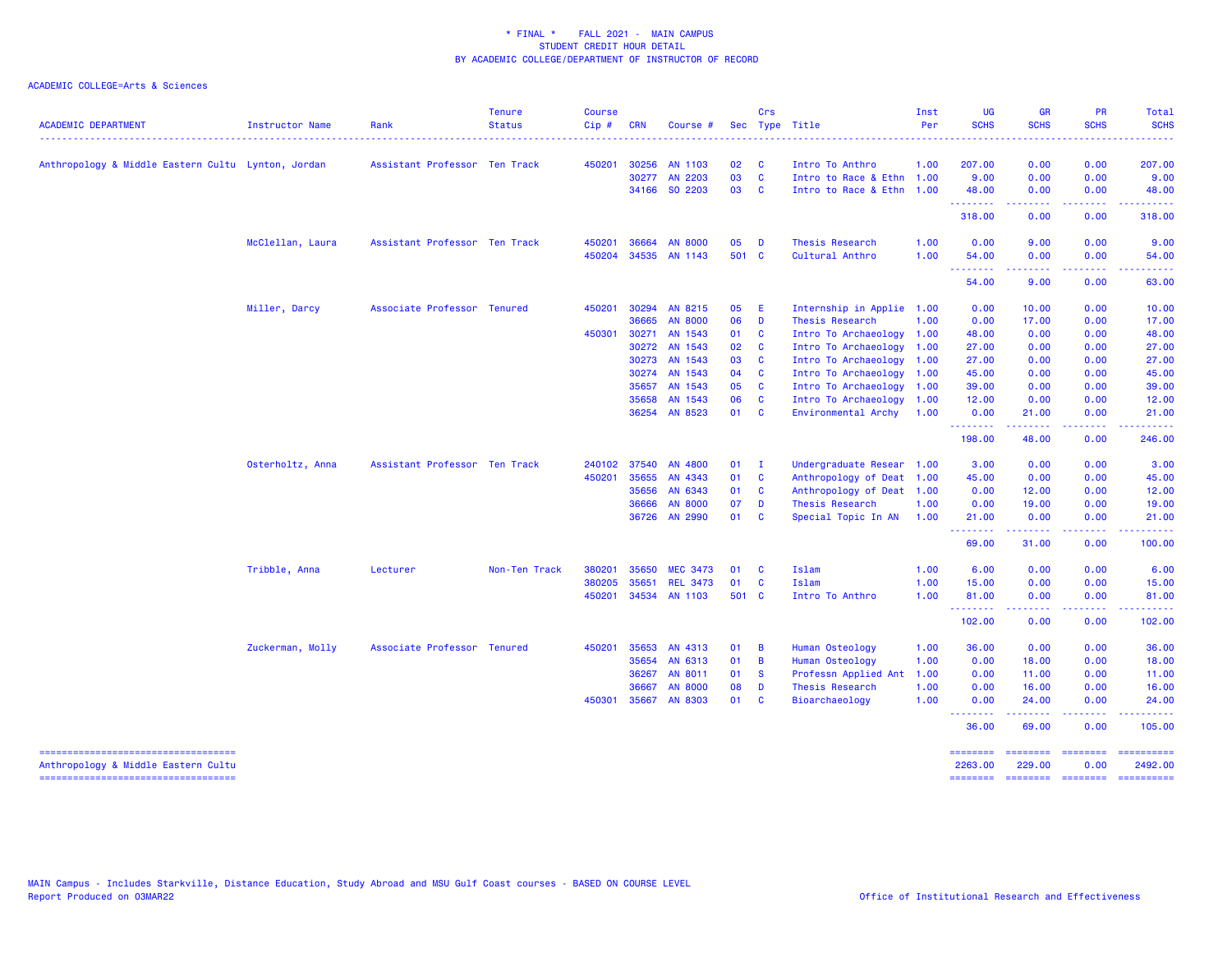| <b>ACADEMIC DEPARTMENT</b> | <b>Instructor Name</b> | Rank                          | <b>Tenure</b><br><b>Status</b> | <b>Course</b><br>Cip# | <b>CRN</b>     | Course #             |                       | Crs          | Sec Type Title                | Inst<br>Per  | UG<br><b>SCHS</b><br>. | <b>GR</b><br><b>SCHS</b> | <b>PR</b><br><b>SCHS</b><br>$\omega$ is a $\omega$ | <b>Total</b><br><b>SCHS</b><br>$\omega$ is $\omega$ in . |
|----------------------------|------------------------|-------------------------------|--------------------------------|-----------------------|----------------|----------------------|-----------------------|--------------|-------------------------------|--------------|------------------------|--------------------------|----------------------------------------------------|----------------------------------------------------------|
| <b>Biological Sciences</b> | Ballinger, Matthew     | Assistant Professor Ten Track |                                |                       | 269999 36206   | <b>BIO 8000</b>      | 01                    | D            | Research/Thesis               | 1.00         | 0.00                   | 5.00                     | 0.00                                               | 5.00                                                     |
|                            |                        |                               |                                |                       | 36227          | <b>BIO 9000</b>      | 01                    | D            | Research / Diss               | 1.00         | 0.00                   | 10.00                    | 0.00                                               | 10.00                                                    |
|                            |                        |                               |                                |                       | 36727          | BIO 4990             | 02                    | C            | Special Topic in BIO 1.00     |              | 33.00                  | 0.00                     | 0.00                                               | 33.00                                                    |
|                            |                        |                               |                                |                       |                |                      |                       |              |                               |              | .<br>33.00             | المتمامين<br>15.00       | الأبالات<br>0.00                                   | $\omega_{\rm c}$ and $\omega_{\rm c}$<br>48.00           |
|                            | Barton, Brandon        | Associate Professor Tenured   |                                | 269999                | 36207          | <b>BIO 8000</b>      | 02                    | D            | Research/Thesis               | 1.00         | 0.00                   | 3.00                     | 0.00                                               | 3.00                                                     |
|                            |                        |                               |                                |                       | 36228          | <b>BIO 9000</b>      | 02                    | D            | Research / Diss               | 1.00         | 0.00                   | 19.00                    | 0.00                                               | 19.00                                                    |
|                            |                        |                               |                                |                       | 36696          | <b>BIO 1111</b>      | 01                    | C            | Welcome to BIO SCI            | 1.00         | 67.00                  | 0.00                     | 0.00                                               | 67.00                                                    |
|                            |                        |                               |                                |                       | 36697          | <b>BIO 1111</b>      | 02                    | C            | Welcome to BIO SCI            | 1.00         | 190.00                 | 0.00                     | 0.00                                               | 190.00                                                   |
|                            |                        |                               |                                |                       | 37920          | BIO 4000             | 08                    | $\mathbf{I}$ | Directed Indiv Study          | 1.00         | 1.00                   | 0.00                     | 0.00                                               | 1.00                                                     |
|                            |                        |                               |                                |                       | 37921          | BIO 4000             | 09                    | $\mathbf{I}$ | Directed Indiv Study          | 1.00         | 1.00                   | 0.00                     | 0.00                                               | 1.00                                                     |
|                            |                        |                               |                                |                       |                | 37922 BIO 4000       | 10 <sub>1</sub>       | $\mathbf{I}$ | Directed Indiv Study 1.00     |              | 1.00<br>.              | 0.00<br>.                | 0.00<br>.                                          | 1.00<br>المتمامين                                        |
|                            |                        |                               |                                |                       |                |                      |                       |              |                               |              | 260.00                 | 22.00                    | 0.00                                               | 282.00                                                   |
|                            | Barton, Martha         | Instructor                    | Non-Ten Track                  | 260101                | 30550          | BIO 1134             | 02                    | C            | Biology I - SI                | 1.00         | 768,00                 | 0.00                     | 0.00                                               | 768.00                                                   |
|                            |                        |                               |                                |                       | 30553          | BIO 1134             | 05                    | C            | Biology I-SI                  | 1.00         | 868.00                 | 0.00                     | 0.00                                               | 868.00                                                   |
|                            |                        |                               |                                |                       | 30554          | BIO 1134             | 06                    | К            | <b>Biology I</b>              | 0.50         | 0.00                   | 0.00                     | 0.00                                               | 0.00                                                     |
|                            |                        |                               |                                |                       | 30555          | BIO 1134             | 07                    | K            | Biology I                     | 0.50         | 0.00                   | 0.00                     | 0.00                                               | 0.00                                                     |
|                            |                        |                               |                                |                       | 30556          | BIO 1134             | 08                    | K            | <b>Biology I</b>              | 0.50         | 0.00                   | 0.00                     | 0.00                                               | 0.00                                                     |
|                            |                        |                               |                                |                       | 30557          | BIO 1134             | 09                    | K            | <b>Biology I</b>              | 0.50         | 0.00                   | 0.00                     | 0.00                                               | 0.00                                                     |
|                            |                        |                               |                                |                       | 30558          | BIO 1134             | 10 <sup>°</sup>       | К            | Biology I                     | 0.50         | 0.00                   | 0.00                     | 0.00                                               | 0.00                                                     |
|                            |                        |                               |                                |                       | 30559          | BIO 1134             | 11                    | К            | Biology I                     | 0.50         | 0.00                   | 0.00                     | 0.00                                               | 0.00                                                     |
|                            |                        |                               |                                |                       | 30560          | BIO 1134             | 12                    | К            | <b>Biology I</b>              | 0.50         | 0.00                   | 0.00                     | 0.00                                               | 0.00                                                     |
|                            |                        |                               |                                |                       | 30561          | BIO 1134             | 13                    | K            | <b>Biology I</b>              | 0.50         | 0.00                   | 0.00                     | 0.00                                               | 0.00                                                     |
|                            |                        |                               |                                |                       | 30562          | BIO 1134             | 14                    | К            | Biology I                     | 0.50         | 0.00                   | 0.00                     | 0.00                                               | 0.00                                                     |
|                            |                        |                               |                                |                       | 30563          | BIO 1134             | 15                    | К            | Biology I                     | 0.50         | 0.00                   | 0.00                     | 0.00                                               | 0.00                                                     |
|                            |                        |                               |                                |                       | 30564          | BIO 1134             | 16                    | K            | <b>Biology I</b>              | 0.50         | 0.00                   | 0.00                     | 0.00                                               | 0.00                                                     |
|                            |                        |                               |                                |                       | 30565<br>30566 | BIO 1134<br>BIO 1134 | 17 <sub>2</sub><br>18 | K<br>K       | <b>Biology I</b>              | 0.50<br>0.50 | 0.00<br>0.00           | 0.00<br>0.00             | 0.00<br>0.00                                       | 0.00<br>0.00                                             |
|                            |                        |                               |                                |                       | 30567          | BIO 1134             | 19                    | K            | Biology I<br><b>Biology I</b> | 0.50         | 0.00                   | 0.00                     | 0.00                                               | 0.00                                                     |
|                            |                        |                               |                                |                       | 30568          | BIO 1134             | 20                    | K            | <b>Biology I</b>              | 0.50         | 0.00                   | 0.00                     | 0.00                                               | 0.00                                                     |
|                            |                        |                               |                                |                       | 30569          | BIO 1134             | 21                    | К            | <b>Biology I</b>              | 0.50         | 0.00                   | 0.00                     | 0.00                                               | 0.00                                                     |
|                            |                        |                               |                                |                       | 30570          | BIO 1134             | 22                    | К            | Biology I                     | 0.50         | 0.00                   | 0.00                     | 0.00                                               | 0.00                                                     |
|                            |                        |                               |                                |                       | 30571          | BIO 1134             | 23                    | K            | <b>Biology I</b>              | 0.50         | 0.00                   | 0.00                     | 0.00                                               | 0.00                                                     |
|                            |                        |                               |                                |                       | 30572          | BIO 1134             | 24                    | K            | <b>Biology I</b>              | 0.50         | 0.00                   | 0.00                     | 0.00                                               | 0.00                                                     |
|                            |                        |                               |                                |                       | 30573          | BIO 1134             | 25                    | K            | <b>Biology I</b>              | 0.50         | 0.00                   | 0.00                     | 0.00                                               | 0.00                                                     |
|                            |                        |                               |                                |                       | 30574          | BIO 1134             | 26                    | K            | Biology I                     | 0.50         | 0.00                   | 0.00                     | 0.00                                               | 0.00                                                     |
|                            |                        |                               |                                |                       | 30575          | BIO 1134             | 27                    | К            | Biology I                     | 0.50         | 0.00                   | 0.00                     | 0.00                                               | 0.00                                                     |
|                            |                        |                               |                                |                       | 30576          | BIO 1134             | 28                    | K            | <b>Biology I</b>              | 0.50         | 0.00                   | 0.00                     | 0.00                                               | 0.00                                                     |
|                            |                        |                               |                                |                       | 30577          | BIO 1134             | 29                    | K            | <b>Biology I</b>              | 0.50         | 0.00                   | 0.00                     | 0.00                                               | 0.00                                                     |
|                            |                        |                               |                                |                       | 30578          | BIO 1134             | 30                    | К            | <b>Biology I</b>              | 0.50         | 0.00                   | 0.00                     | 0.00                                               | 0.00                                                     |
|                            |                        |                               |                                |                       | 30579          | BIO 1134             | 33                    | К            | <b>Biology I</b>              | 0.50         | 0.00                   | 0.00                     | 0.00                                               | 0.00                                                     |
|                            |                        |                               |                                |                       | 30580          | BIO 1134             | 34                    | К            | Biology I                     | 0.50         | 0.00                   | 0.00                     | 0.00                                               | 0.00                                                     |
|                            |                        |                               |                                |                       | 30581          | BIO 1134             | 35                    | K            | <b>Biology I</b>              | 0.50         | 0.00                   | 0.00                     | 0.00                                               | 0.00                                                     |
|                            |                        |                               |                                |                       | 30582          | BIO 1134             | 36                    | К            | Biology I                     | 0.50         | 0.00                   | 0.00                     | 0.00                                               | 0.00                                                     |
|                            |                        |                               |                                |                       | 30583          | BIO 1134             | 37                    | К            | Biology I                     | 0.50         | 0.00                   | 0.00                     | 0.00                                               | 0.00                                                     |
|                            |                        |                               |                                |                       | 30584          | BIO 1134             | 38                    | К            | Biology I                     | 0.50         | 0.00                   | 0.00                     | 0.00                                               | 0.00                                                     |
|                            |                        |                               |                                |                       | 30585          | BIO 1134             | 39                    | K            | <b>Biology I</b>              | 0.50         | 0.00                   | 0.00                     | 0.00                                               | 0.00                                                     |
|                            |                        |                               |                                |                       | 30586          | BIO 1134             | 41                    | К            | Biology I                     | 0.50         | 0.00                   | 0.00                     | 0.00                                               | 0.00                                                     |
|                            |                        |                               |                                |                       | 30587          | BIO 1134             | 42                    | K            | Biology I                     | 0.50         | 0.00                   | 0.00                     | 0.00                                               | 0.00                                                     |
|                            |                        |                               |                                |                       | 30588          | BIO 1134             | 43                    | $\mathsf{K}$ | Biology I                     | 0.50         | 0.00                   | 0.00                     | 0.00                                               | 0.00                                                     |
|                            |                        |                               |                                | 260799                | 30610          | BIO 2513             | 01                    | $\mathbf{C}$ | Animal Diversity              | 1.00         | 357.00                 | 0.00                     | 0.00                                               | 357.00                                                   |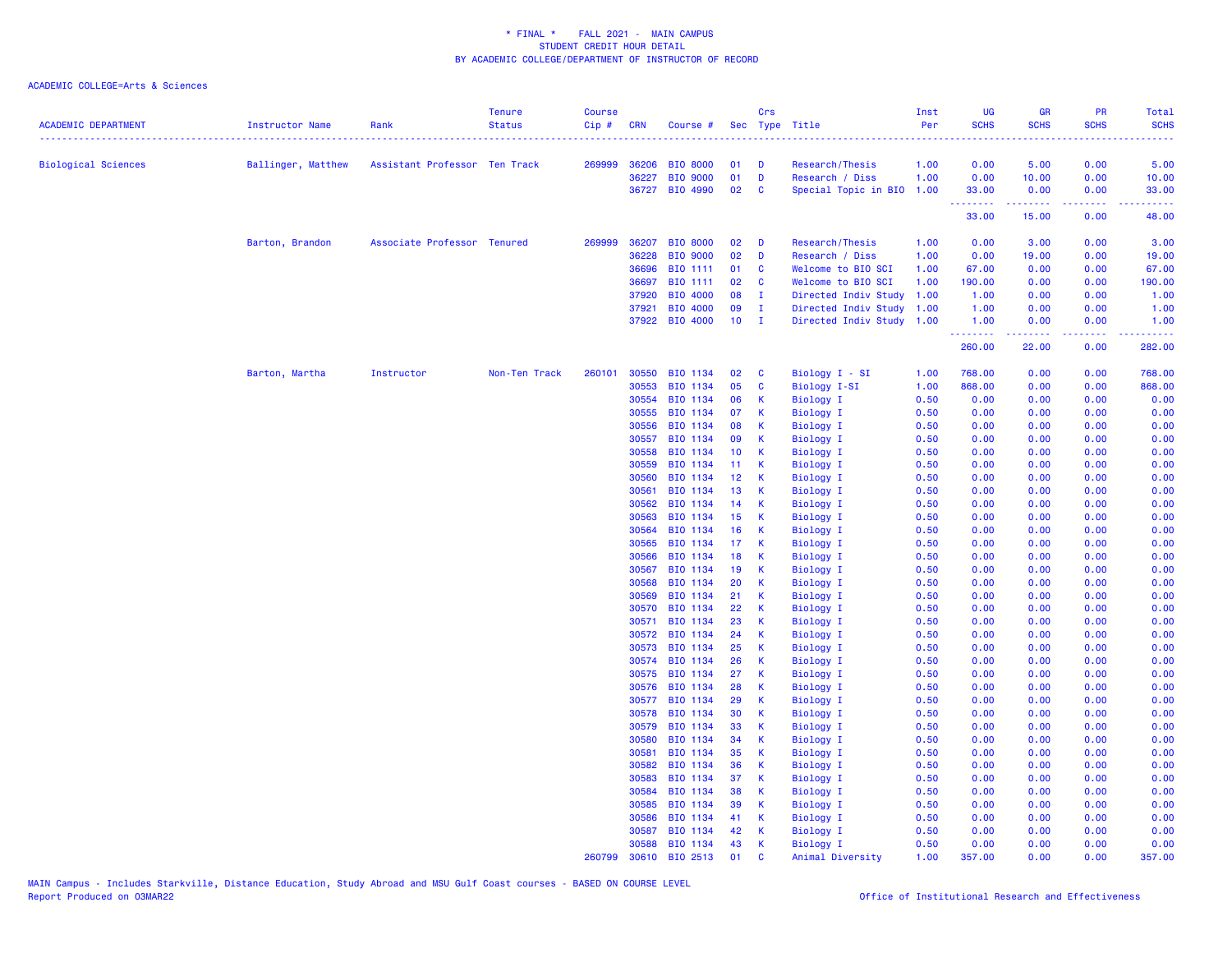| <b>ACADEMIC DEPARTMENT</b> | <b>Instructor Name</b> | Rank                          | <b>Tenure</b><br><b>Status</b> | <b>Course</b><br>Cip# | <b>CRN</b>     | Course #              | Sec      | Crs          | Type Title                           | Inst<br>Per  | UG<br><b>SCHS</b>  | <b>GR</b><br><b>SCHS</b>                                                                                                                                     | PR<br><b>SCHS</b>                                                                                      | <b>Total</b><br><b>SCHS</b> |
|----------------------------|------------------------|-------------------------------|--------------------------------|-----------------------|----------------|-----------------------|----------|--------------|--------------------------------------|--------------|--------------------|--------------------------------------------------------------------------------------------------------------------------------------------------------------|--------------------------------------------------------------------------------------------------------|-----------------------------|
| <b>Biological Sciences</b> | Barton, Martha         | Instructor                    | Non-Ten Track                  | 260799                | 30611          | BIO 2513              | 02       | К            | Animal Diversity                     | 1.00         | 0.00               | 0.00                                                                                                                                                         | 0.00                                                                                                   | 0.00                        |
|                            |                        |                               |                                |                       | 30612          | BIO 2513              | 03       | $\mathsf{K}$ | Animal Diversity                     | 1.00         | 0.00               | 0.00                                                                                                                                                         | 0.00                                                                                                   | 0.00                        |
|                            |                        |                               |                                |                       | 30613          | BIO 2513              | 04       | К            | Animal Diversity                     | 1.00         | 0.00               | 0.00                                                                                                                                                         | 0.00                                                                                                   | 0.00                        |
|                            |                        |                               |                                |                       | 35685          | BIO 2513              | 05       | К            | Animal Diversity                     | 1.00         | 0.00<br>.          | 0.00<br>.                                                                                                                                                    | 0.00<br>$\frac{1}{2} \left( \frac{1}{2} \right) \left( \frac{1}{2} \right) \left( \frac{1}{2} \right)$ | 0.00<br>$- - - - -$         |
|                            |                        |                               |                                |                       |                |                       |          |              |                                      |              | 1993.00            | 0.00                                                                                                                                                         | 0.00                                                                                                   | 1993.00                     |
|                            | Bill, Brian            | Instructor                    | Non-Ten Track                  | 260502                | 30636          | <b>BIO 3304</b>       | 01       | C            | General Microbiology                 | 1.00         | 740.00             | 0.00                                                                                                                                                         | 0.00                                                                                                   | 740.00                      |
|                            |                        |                               |                                |                       | 30637          | <b>BIO 3304</b>       | 02       | $\mathbf{c}$ | General Microbiology                 | 1.00         | 588.00             | 0.00                                                                                                                                                         | 0.00                                                                                                   | 588.00                      |
|                            |                        |                               |                                | 260503                | 30659          | BIO 4405              | 02       | К            | Pathogenic Micro                     | 1.00         | 0.00               | 0.00                                                                                                                                                         | 0.00                                                                                                   | 0.00                        |
|                            |                        |                               |                                |                       | 30660          | BIO 4405              | 03       | К            | Pathogenic Micro                     | 1.00         | 0.00               | 0.00                                                                                                                                                         | 0.00                                                                                                   | 0.00                        |
|                            |                        |                               |                                |                       | 30661          | BIO 4405              | 04       | K            | Pathogenic Micro                     | 1.00         | 0.00               | 0.00                                                                                                                                                         | 0.00                                                                                                   | 0.00                        |
|                            |                        |                               |                                |                       | 30662          | BIO 4405              | 05       | K            | Pathogenic Micro                     | 1.00         | 0.00               | 0.00                                                                                                                                                         | 0.00                                                                                                   | 0.00                        |
|                            |                        |                               |                                |                       | 30687          | BIO 6405              | 02       | K            | Pathogenic Micro                     | 1.00         | 0.00               | 0.00                                                                                                                                                         | 0.00                                                                                                   | 0.00                        |
|                            |                        |                               |                                |                       | 30688          | BIO 6405              | 03       | К            | Pathogenic Micro                     | 1.00         | 0.00               | 0.00                                                                                                                                                         | 0.00                                                                                                   | 0.00                        |
|                            |                        |                               |                                |                       | 30689<br>30690 | BIO 6405<br>BIO 6405  | 04<br>05 | K<br>K       | Pathogenic Micro<br>Pathogenic Micro | 1.00<br>1.00 | 0.00<br>0.00       | 0.00<br>0.00                                                                                                                                                 | 0.00<br>0.00                                                                                           | 0.00<br>0.00                |
|                            |                        |                               |                                |                       |                |                       |          |              |                                      |              | .<br>1328.00       | 0.00                                                                                                                                                         | 0.00                                                                                                   | 1328.00                     |
|                            | Brooks, Christopher    | Associate Professor Tenured   |                                | 261301                | 30630          | <b>BIO 3104</b>       | 01       | C            | Ecology-SI                           | 1.00         | 256.00             | 0.00                                                                                                                                                         | 0.00                                                                                                   | 256.00                      |
|                            |                        |                               |                                |                       | 30631          | <b>BIO 3104</b>       | 02       | К            | Ecology                              | 1.00         | 0.00               | 0.00                                                                                                                                                         | 0.00                                                                                                   | 0.00                        |
|                            |                        |                               |                                |                       | 30632          | <b>BIO 3104</b>       | 03       | K            | Ecology                              | 1.00         | 0.00               | 0.00                                                                                                                                                         | 0.00                                                                                                   | 0.00                        |
|                            |                        |                               |                                |                       | 35686          | BIO 3104              | 04       | К            | Ecology                              | 1.00         | 0.00               | 0.00                                                                                                                                                         | 0.00                                                                                                   | 0.00                        |
|                            |                        |                               |                                |                       |                |                       |          |              |                                      |              | .                  | .                                                                                                                                                            | $\frac{1}{2}$                                                                                          |                             |
|                            |                        |                               |                                |                       |                |                       |          |              |                                      |              | 256.00             | 0.00                                                                                                                                                         | 0.00                                                                                                   | 256.00                      |
|                            | Brown, Matthew         | Associate Professor Tenured   |                                | 260503                | 30663          | BIO 4442              | 01       | -L           | Bacterial Genetics L                 | 1.00         | 78.00              | 0.00                                                                                                                                                         | 0.00                                                                                                   | 78.00                       |
|                            |                        |                               |                                |                       | 30691          | BIO 6442              | 01       | L            | Bacterial Genetics L                 | 1.00         | 0.00               | 2.00                                                                                                                                                         | 0.00                                                                                                   | 2.00                        |
|                            |                        |                               |                                | 269999                | 36230          | <b>BIO 9000</b>       | 04       | D            | Research / Diss                      | 1.00         | 0.00               | 9.00                                                                                                                                                         | 0.00                                                                                                   | 9.00                        |
|                            |                        |                               |                                |                       | 37791          | BIO 4000              | 01       | $\mathbf{I}$ | Directed Indiv Study                 | 1.00         | 2.00               | 0.00                                                                                                                                                         | 0.00                                                                                                   | 2.00                        |
|                            |                        |                               |                                |                       | 37845          | <b>BIO 4000</b>       | 07       | $\mathbf I$  | Directed Indiv Study                 | 1.00         | 1.00<br>. <b>.</b> | 0.00<br>$\frac{1}{2} \left( \frac{1}{2} \right) \left( \frac{1}{2} \right) \left( \frac{1}{2} \right) \left( \frac{1}{2} \right) \left( \frac{1}{2} \right)$ | 0.00<br>.                                                                                              | 1.00<br>.                   |
|                            |                        |                               |                                |                       |                |                       |          |              |                                      |              | 81.00              | 11.00                                                                                                                                                        | 0.00                                                                                                   | 92.00                       |
|                            | Burkhead, Tineka       | Instructor                    | Non-Ten Track                  | 260701                | 30527          | BIO 1023              | 01       | C            | Plants & Humans                      | 1.00         | 585.00             | 0.00                                                                                                                                                         | 0.00                                                                                                   | 585.00                      |
|                            |                        |                               |                                |                       | 30528          | BIO 1023              | 02       | C            | Plants & Humans                      | 1.00         | 612.00             | 0.00                                                                                                                                                         | 0.00                                                                                                   | 612.00                      |
|                            |                        |                               |                                |                       | 30529<br>30530 | BIO 1023<br>BIO 1023  | 03<br>04 | K<br>K       | Plants & Humans<br>Plants & Humans   | 1.00         | 0.00<br>0.00       | 0.00<br>0.00                                                                                                                                                 | 0.00<br>0.00                                                                                           | 0.00<br>0.00                |
|                            |                        |                               |                                |                       | 30531          | BIO 1023              | 05       | К            | Plants & Humans                      | 1.00<br>1.00 | 0.00               | 0.00                                                                                                                                                         | 0.00                                                                                                   | 0.00                        |
|                            |                        |                               |                                |                       | 30532          | BIO 1023              | 06       | K            | Plants & Humans                      | 1.00         | 0.00               | 0.00                                                                                                                                                         | 0.00                                                                                                   | 0.00                        |
|                            |                        |                               |                                |                       | 30533          | BIO 1023              | 07       | K            | Plants & Humans                      | 1.00         | 0.00               | 0.00                                                                                                                                                         | 0.00                                                                                                   | 0.00                        |
|                            |                        |                               |                                |                       | 30534          | BIO 1023              | 08       | K            | Plants & Humans                      | 1.00         | 0.00               | 0.00                                                                                                                                                         | 0.00                                                                                                   | 0.00                        |
|                            |                        |                               |                                |                       | 30535          | BIO 1023              | 09       | K            | Plants & Humans                      | 1.00         | 0.00               | 0.00                                                                                                                                                         | 0.00                                                                                                   | 0.00                        |
|                            |                        |                               |                                |                       | 30536          | BIO 1023              | 10       | K            | Plants & Humans                      | 1.00         | 0.00               | 0.00                                                                                                                                                         | 0.00                                                                                                   | 0.00                        |
|                            |                        |                               |                                |                       | 35851          | BIO 1023              | 501 B    |              | Plants & Humans                      | 1.00         | 141.00             | 0.00                                                                                                                                                         | 0.00                                                                                                   | 141.00                      |
|                            |                        |                               |                                |                       |                |                       |          |              |                                      |              | 1338.00            | 0.00                                                                                                                                                         | 0.00                                                                                                   | 1338.00                     |
|                            | Chevalier, David       | Lecturer                      | Non-Ten Track                  |                       |                | 260701 34553 BIO 6043 | 501 C    |              | Develop & Reproduct                  | 1.00         | 0.00<br><u>.</u>   | 27.00                                                                                                                                                        | 0.00                                                                                                   | 27.00                       |
|                            |                        |                               |                                |                       |                |                       |          |              |                                      |              | 0.00               | .<br>27.00                                                                                                                                                   | .<br>0.00                                                                                              | 27.00                       |
|                            | Dapper, Amy            | Assistant Professor Ten Track |                                |                       |                | 260101 30680 BIO 6113 | 01       | - C          | Evolution                            | 1.00         | 0.00               | 15.00                                                                                                                                                        | 0.00                                                                                                   | 15.00                       |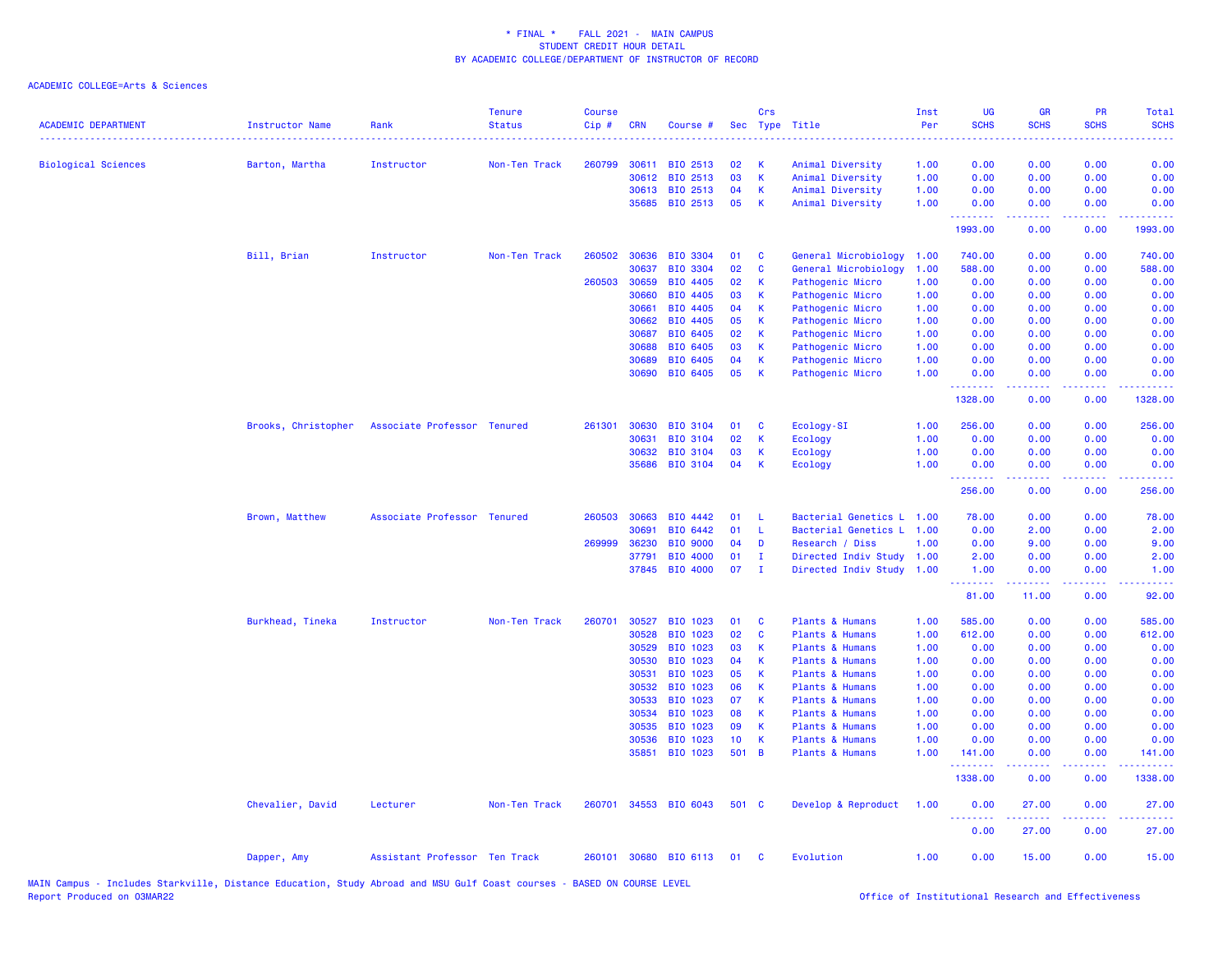| <b>ACADEMIC DEPARTMENT</b> | <b>Instructor Name</b> | Rank                          | <b>Tenure</b><br><b>Status</b> | <b>Course</b><br>Cip# | <b>CRN</b>     | Course #                           | Sec          | Crs          | Type Title                                 | Inst<br>Per  | UG<br><b>SCHS</b>                     | <b>GR</b><br><b>SCHS</b>                                                                                                                                     | PR<br><b>SCHS</b>                                                                                      | Total<br><b>SCHS</b>                                                                                                              |
|----------------------------|------------------------|-------------------------------|--------------------------------|-----------------------|----------------|------------------------------------|--------------|--------------|--------------------------------------------|--------------|---------------------------------------|--------------------------------------------------------------------------------------------------------------------------------------------------------------|--------------------------------------------------------------------------------------------------------|-----------------------------------------------------------------------------------------------------------------------------------|
| <b>Biological Sciences</b> | Dapper, Amy            | Assistant Professor Ten Track |                                | 261104                | 36742          | <b>CMB 9000</b>                    | 01           | D            | Research/Dissertatio 1.00                  |              | 0.00                                  | 3.00                                                                                                                                                         | 0.00                                                                                                   | 3.00                                                                                                                              |
|                            |                        |                               |                                | 261310                | 30652          | BIO 4113                           | 01           | $\mathbf{C}$ | Evolution                                  | 1.00         | 297.00                                | 0.00                                                                                                                                                         | 0.00                                                                                                   | 297.00                                                                                                                            |
|                            |                        |                               |                                | 269999                | 36210          | <b>BIO 8000</b>                    | 05           | D            | Research/Thesis                            | 1.00         | 0.00                                  | 5.00                                                                                                                                                         | 0.00                                                                                                   | 5.00                                                                                                                              |
|                            |                        |                               |                                |                       | 37793          | <b>BIO 4000</b>                    | 02           | п.           | Directed Indiv Study 1.00                  |              | 3.00                                  | 0.00                                                                                                                                                         | 0.00                                                                                                   | 3.00                                                                                                                              |
|                            |                        |                               |                                |                       | 37794          | BIO 4000                           | 03           | - I          | Directed Indiv Study                       | 1.00         | 3.00<br>.                             | 0.00                                                                                                                                                         | 0.00<br>$  -$                                                                                          | 3.00                                                                                                                              |
|                            |                        |                               |                                |                       |                |                                    |              |              |                                            |              | 303.00                                | 23.00                                                                                                                                                        | 0.00                                                                                                   | 326.00                                                                                                                            |
|                            | Dawe, Angus            | Professor                     | <b>Tenured</b>                 | 269999                |                | 36211 BIO 8000                     | 06           | D            | Research/Thesis                            | 1.00         | 0.00                                  | 8.00                                                                                                                                                         | 0.00                                                                                                   | 8.00                                                                                                                              |
|                            |                        |                               |                                |                       |                | 36232 BIO 9000                     | 06           | D            | Research / Diss                            | 1.00         | 0.00<br>.                             | 8.00<br>$\frac{1}{2} \left( \frac{1}{2} \right) \left( \frac{1}{2} \right) \left( \frac{1}{2} \right) \left( \frac{1}{2} \right) \left( \frac{1}{2} \right)$ | 0.00<br>.                                                                                              | 8.00<br>$\frac{1}{2} \left( \frac{1}{2} \right) \left( \frac{1}{2} \right) \left( \frac{1}{2} \right) \left( \frac{1}{2} \right)$ |
|                            |                        |                               |                                |                       |                |                                    |              |              |                                            |              | 0.00                                  | 16.00                                                                                                                                                        | 0.00                                                                                                   | 16.00                                                                                                                             |
|                            | Echols, Jeffrey        | Instructor                    | Non-Ten Track                  | 260502                | 30638          | <b>BIO 3304</b>                    | 03           | $\mathsf K$  | General Microbiology                       | 1.00         | 0.00                                  | 0.00                                                                                                                                                         | 0.00                                                                                                   | 0.00                                                                                                                              |
|                            |                        |                               |                                |                       | 30639          | <b>BIO 3304</b>                    | 04           | K            | General Microbiology                       | 1.00         | 0.00                                  | 0.00                                                                                                                                                         | 0.00                                                                                                   | 0.00                                                                                                                              |
|                            |                        |                               |                                |                       | 30640          | <b>BIO 3304</b>                    | 05           | K            | General Microbiology                       | 1.00         | 0.00                                  | 0.00                                                                                                                                                         | 0.00                                                                                                   | 0.00                                                                                                                              |
|                            |                        |                               |                                |                       | 30641          | BIO 3304                           | 06           | K            | General Microbiology                       | 1.00         | 0.00                                  | 0.00                                                                                                                                                         | 0.00                                                                                                   | 0.00                                                                                                                              |
|                            |                        |                               |                                |                       | 30642          | <b>BIO 3304</b>                    | 07           | K            | General Microbiology                       | 1.00         | 0.00                                  | 0.00                                                                                                                                                         | 0.00                                                                                                   | 0.00                                                                                                                              |
|                            |                        |                               |                                |                       | 30643          | <b>BIO 3304</b>                    | 08           | К            | General Microbiology                       | 1.00         | 0.00                                  | 0.00                                                                                                                                                         | 0.00                                                                                                   | 0.00                                                                                                                              |
|                            |                        |                               |                                |                       | 30644          | BIO 3304                           | 09           | K            | General Microbiology                       | 1.00         | 0.00                                  | 0.00                                                                                                                                                         | 0.00                                                                                                   | 0.00                                                                                                                              |
|                            |                        |                               |                                |                       | 30645          | <b>BIO 3304</b>                    | 10           | K            | General Microbiology                       | 1.00         | 0.00                                  | 0.00                                                                                                                                                         | 0.00                                                                                                   | 0.00                                                                                                                              |
|                            |                        |                               |                                | 260701                | 30647          | <b>BIO 3504</b>                    | 01           | <b>C</b>     | Comparative Anatomy                        | 1.00         | 228.00                                | 0.00                                                                                                                                                         | 0.00                                                                                                   | 228.00                                                                                                                            |
|                            |                        |                               |                                |                       | 30648          | <b>BIO 3504</b>                    | 02           | K            | Comparative Anatomy                        | 1.00         | 0.00                                  | 0.00                                                                                                                                                         | 0.00                                                                                                   | 0.00                                                                                                                              |
|                            |                        |                               |                                |                       | 30649<br>30650 | <b>BIO 3504</b><br><b>BIO 3504</b> | 03<br>04     | K<br>К       | Comparative Anatomy<br>Comparative Anatomy | 1.00<br>1.00 | 0.00<br>0.00                          | 0.00<br>0.00                                                                                                                                                 | 0.00<br>0.00                                                                                           | 0.00<br>0.00                                                                                                                      |
|                            |                        |                               |                                |                       |                |                                    |              |              |                                            |              | .<br>228.00                           | $\frac{1}{2} \left( \frac{1}{2} \right) \left( \frac{1}{2} \right) \left( \frac{1}{2} \right) \left( \frac{1}{2} \right) \left( \frac{1}{2} \right)$<br>0.00 | .<br>0.00                                                                                              | .<br>228.00                                                                                                                       |
|                            | Ervin, Gary            | Professor                     | <b>Tenured</b>                 | 261307                | 36713          | BIO 8443                           | 01           | <b>C</b>     | Key Concepts in Plan                       | 1.00         | 0.00                                  | 30.00                                                                                                                                                        | 0.00                                                                                                   | 30.00                                                                                                                             |
|                            |                        |                               |                                | 269999                | 36212          | <b>BIO 8000</b>                    | 07           | D            | Research/Thesis                            | 1.00         | 0.00                                  | 12.00                                                                                                                                                        | 0.00                                                                                                   | 12.00                                                                                                                             |
|                            |                        |                               |                                |                       |                | 36233 BIO 9000                     | 07           | D            | Research / Diss                            | 1.00         | 0.00                                  | 6.00                                                                                                                                                         | 0.00                                                                                                   | 6.00                                                                                                                              |
|                            |                        |                               |                                |                       |                |                                    |              |              |                                            |              | <b><i><u>AAAAAAAA</u></i></b><br>0.00 | . <u>.</u><br>48.00                                                                                                                                          | .<br>0.00                                                                                              | .<br>48.00                                                                                                                        |
|                            | Folk, Ryan             | Assistant Professor Ten Track |                                | 260301                | 30606          | <b>BIO 2113</b>                    | 01           | C            | <b>Plant Biology</b>                       | 1.00         | 405.00                                | 0.00                                                                                                                                                         | 0.00                                                                                                   | 405.00                                                                                                                            |
|                            |                        |                               |                                | 269999                |                | 36234 BIO 9000                     | 08           | D            | Research / Diss                            | 1.00         | 0.00                                  | 6.00                                                                                                                                                         | 0.00                                                                                                   | 6.00                                                                                                                              |
|                            |                        |                               |                                |                       |                |                                    |              |              |                                            |              | .<br>405.00                           | <u>.</u><br>6.00                                                                                                                                             | .<br>0.00                                                                                              | وعاعاته عامل<br>411.00                                                                                                            |
|                            | Gordon, Donna          | Associate Professor Tenured   |                                | 260401                | 36138          | <b>BIO 2103</b>                    | <b>HO1 C</b> |              | Cell Biology-Honors                        | 1.00         | 51.00                                 | 0.00                                                                                                                                                         | 0.00                                                                                                   | 51.00                                                                                                                             |
|                            |                        |                               |                                | 269999                | 36214          | <b>BIO 8000</b>                    | 09           | D            | Research/Thesis                            | 1.00         | 0.00                                  | 13.00                                                                                                                                                        | 0.00                                                                                                   | 13.00                                                                                                                             |
|                            |                        |                               |                                |                       | 36235          | <b>BIO 9000</b>                    | 09           | D            | Research / Diss                            | 1.00         | 0.00                                  | 8.00                                                                                                                                                         | 0.00                                                                                                   | 8.00                                                                                                                              |
|                            |                        |                               |                                |                       | 37844          | <b>BIO 4000</b>                    | 06           | T            | Directed Indiv Study                       | 1.00         | 1.00<br><u> - - - - - - - -</u>       | 0.00                                                                                                                                                         | 0.00<br>$\frac{1}{2} \left( \frac{1}{2} \right) \left( \frac{1}{2} \right) \left( \frac{1}{2} \right)$ | 1.00<br>$\frac{1}{2} \left( \frac{1}{2} \right) \left( \frac{1}{2} \right) \left( \frac{1}{2} \right) \left( \frac{1}{2} \right)$ |
|                            |                        |                               |                                |                       |                |                                    |              |              |                                            |              | 52.00                                 | 21.00                                                                                                                                                        | 0.00                                                                                                   | 73.00                                                                                                                             |
|                            | Gout, Jean-Francois    | Assistant Professor Ten Track |                                | 261104                | 36737          | <b>CMB 8000</b>                    | 02           | D            | Thesis/Thesis Resear                       | 1.00         | 0.00                                  | 3.00                                                                                                                                                         | 0.00                                                                                                   | 3.00                                                                                                                              |
|                            |                        |                               |                                | 269999                |                | 36215 BIO 8000                     | 10           | D            | Research/Thesis                            | 1.00         | 0.00<br>$\sim 100$                    | 5.00                                                                                                                                                         | 0.00<br>$\sim 100$                                                                                     | 5.00                                                                                                                              |
|                            |                        |                               |                                |                       |                |                                    |              |              |                                            |              | 0.00                                  | 8.00                                                                                                                                                         | 0.00                                                                                                   | 8.00                                                                                                                              |
|                            | Holder, Thomas         | Instructor                    | Non-Ten Track                  | 260101                | 30593          | BIO 1144                           | 01           | <b>C</b>     | Biology II-SI                              | 1.00         | 312.00                                | 0.00                                                                                                                                                         | 0.00                                                                                                   | 312.00                                                                                                                            |
|                            |                        |                               |                                |                       | 30594          | BIO 1144                           | 02           | C            | <b>Biology II-SI</b>                       | 1.00         | 756.00                                | 0.00                                                                                                                                                         | 0.00                                                                                                   | 756.00                                                                                                                            |
|                            |                        |                               |                                |                       | 30595          | BIO 1144                           | 03           | K            | <b>Biology II</b>                          | 1.00         | 0.00                                  | 0.00                                                                                                                                                         | 0.00                                                                                                   | 0.00                                                                                                                              |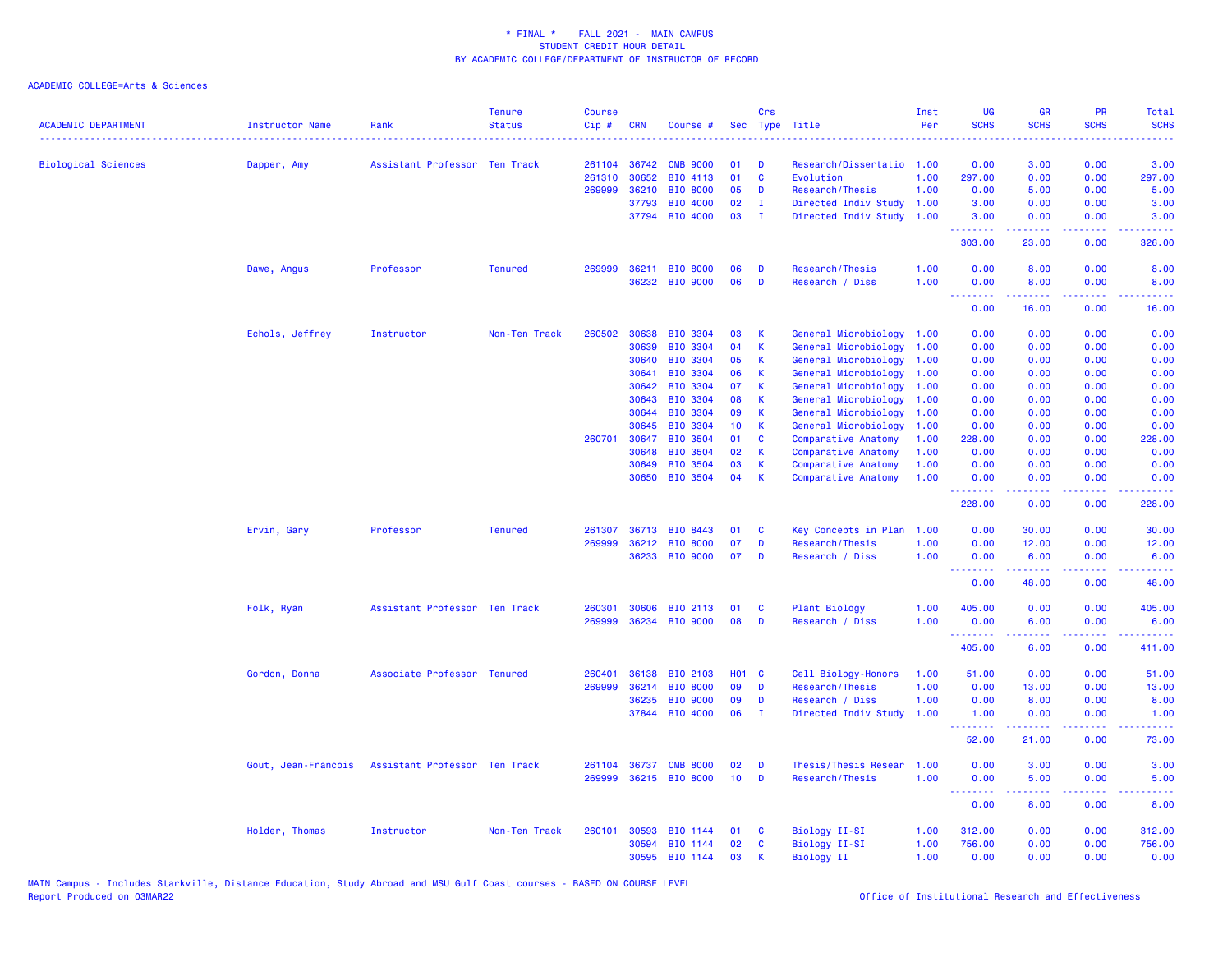| <b>ACADEMIC DEPARTMENT</b> | Instructor Name   | Rank                          | <b>Tenure</b><br><b>Status</b> | <b>Course</b><br>Cip# | <b>CRN</b>   | Course #        |                  | Crs               | Sec Type Title            | Inst<br>Per | <b>UG</b><br><b>SCHS</b> | <b>GR</b><br><b>SCHS</b> | <b>PR</b><br><b>SCHS</b>                                                                               | <b>Total</b><br><b>SCHS</b> |
|----------------------------|-------------------|-------------------------------|--------------------------------|-----------------------|--------------|-----------------|------------------|-------------------|---------------------------|-------------|--------------------------|--------------------------|--------------------------------------------------------------------------------------------------------|-----------------------------|
|                            |                   |                               |                                |                       |              |                 |                  |                   |                           |             |                          |                          |                                                                                                        |                             |
| <b>Biological Sciences</b> | Holder, Thomas    | Instructor                    | Non-Ten Track                  | 260101                | 30596        | BIO 1144        | 04               | K                 | <b>Biology II</b>         | 1.00        | 0.00                     | 0.00                     | 0.00                                                                                                   | 0.00                        |
|                            |                   |                               |                                |                       | 30597        | BIO 1144        | 05               | К                 | <b>Biology II</b>         | 1.00        | 0.00                     | 0.00                     | 0.00                                                                                                   | 0.00                        |
|                            |                   |                               |                                |                       | 30599        | BIO 1144        | 07               | К                 | <b>Biology II</b>         | 1.00        | 0.00                     | 0.00                     | 0.00                                                                                                   | 0.00                        |
|                            |                   |                               |                                |                       | 30600        | BIO 1144        | 08               | K                 | <b>Biology II</b>         | 1.00        | 0.00                     | 0.00                     | 0.00                                                                                                   | 0.00                        |
|                            |                   |                               |                                |                       | 30601        | BIO 1144        | 09               | K                 | <b>Biology II</b>         | 1.00        | 0.00                     | 0.00                     | 0.00                                                                                                   | 0.00                        |
|                            |                   |                               |                                |                       | 30603        | BIO 1144        | 11               | К                 | <b>Biology II</b>         | 1.00        | 0.00                     | 0.00                     | 0.00                                                                                                   | 0.00                        |
|                            |                   |                               |                                | 260301                | 30607        | BIO 2113        | 02               | K                 | Plant Biology             | 1.00        | 0.00                     | 0.00                     | 0.00                                                                                                   | 0.00                        |
|                            |                   |                               |                                |                       | 30608        | BIO 2113        | 03               | K                 | <b>Plant Biology</b>      | 1.00        | 0.00                     | 0.00                     | 0.00                                                                                                   | 0.00                        |
|                            |                   |                               |                                |                       | 30609        | BIO 2113        | 04<br>05         | К<br>$\mathsf{K}$ | Plant Biology             | 1.00        | 0.00                     | 0.00                     | 0.00                                                                                                   | 0.00                        |
|                            |                   |                               |                                |                       | 35684        | BIO 2113        |                  |                   | Plant Biology             | 1.00        | 0.00<br>.                | 0.00<br>.                | 0.00<br>د د د د                                                                                        | 0.00<br>2.2.2.2.2           |
|                            |                   |                               |                                |                       |              |                 |                  |                   |                           |             | 1068.00                  | 0.00                     | 0.00                                                                                                   | 1068.00                     |
|                            | Jordan, Heather   | Associate Professor Tenured   |                                | 261305                | 37312        | BIO 4493        | 01               | C                 | Microbial Ecololgy        | 1.00        | 42.00                    | 0.00                     | 0.00                                                                                                   | 42.00                       |
|                            |                   |                               |                                |                       | 37313        | BIO 6493        | 01               | C                 | Microbial Ecology         | 1.00        | 0.00                     | 12.00                    | 0.00                                                                                                   | 12.00                       |
|                            |                   |                               |                                | 269999                | 36216        | <b>BIO 8000</b> | 11 <sub>1</sub>  | D                 | Research/Thesis           | 1.00        | 0.00                     | 9.00                     | 0.00                                                                                                   | 9.00                        |
|                            |                   |                               |                                |                       | 36237        | <b>BIO 9000</b> | 11               | D                 | Research / Diss           | 1.00        | 0.00                     | 12.00                    | 0.00                                                                                                   | 12.00                       |
|                            |                   |                               |                                |                       | 37923        | <b>BIO 4000</b> | 11 <sub>1</sub>  | $\mathbf{I}$      | Directed Indiv Study      | 1.00        | 1.00<br>.                | 0.00                     | 0.00                                                                                                   | 1.00                        |
|                            |                   |                               |                                |                       |              |                 |                  |                   |                           |             | 43.00                    | 33.00                    | 0.00                                                                                                   | 76.00                       |
|                            | Kaplan, Evan      | Instructor                    | Non-Ten Track                  | 260101                | 30549        | BIO 1134        | 01               | <b>C</b>          | Biology I-SI-LC           | 1.00        | 720.00                   | 0.00                     | 0.00                                                                                                   | 720.00                      |
|                            |                   |                               |                                |                       | 30551        | BIO 1134        | 03               | C                 | Biology I - SI            | 1.00        | 776.00                   | 0.00                     | 0.00                                                                                                   | 776.00                      |
|                            |                   |                               |                                |                       | 30646        | BIO 3443        | 01               | C                 | <b>Biology of Cancer</b>  | 1.00        | 81.00                    | 0.00                     | 0.00                                                                                                   | 81.00                       |
|                            |                   |                               |                                |                       | 260401 30605 | BIO 2103        | 01               | C                 | Cell Biology-SI           | 1.00        | 597.00<br>.              | 0.00                     | 0.00                                                                                                   | 597.00<br>22222             |
|                            |                   |                               |                                |                       |              |                 |                  |                   |                           |             | 2174.00                  | 0.00                     | 0.00                                                                                                   | 2174.00                     |
|                            | Lawton, Andrew    | Assistant Professor Ten Track |                                | 260905                | 30667        | BIO 4563        | 01               | C                 | Evo-Devo Biology          | 1.00        | 96.00                    | 0.00                     | 0.00                                                                                                   | 96.00                       |
|                            |                   |                               |                                |                       | 261104 37490 | <b>CMB 8000</b> | 07               | D                 | Thesis/Thesis Resear      | 1.00        | 0.00                     | 3.00                     | 0.00                                                                                                   | 3.00                        |
|                            |                   |                               |                                |                       |              |                 |                  |                   |                           |             | .                        | .                        | $\frac{1}{2} \left( \frac{1}{2} \right) \left( \frac{1}{2} \right) \left( \frac{1}{2} \right)$         | .                           |
|                            |                   |                               |                                |                       |              |                 |                  |                   |                           |             | 96.00                    | 3.00                     | 0.00                                                                                                   | 99.00                       |
|                            | Li, Ling          | Assistant Professor Ten Track |                                | 269999                | 36073        | BIO 4990        | 01               | C                 | Special Topic in BIO 1.00 |             | 6.00                     | 0.00                     | 0.00                                                                                                   | 6.00                        |
|                            |                   |                               |                                |                       | 36074        | <b>BIO 6990</b> | 01               | C                 | Special Topic in BIO      | 1.00        | 0.00                     | 6.00                     | 0.00                                                                                                   | 6.00                        |
|                            |                   |                               |                                |                       | 36240        | <b>BIO 9000</b> | 14               | D                 | Research / Diss           | 1.00        | 0.00<br><u>.</u>         | 12.00<br>.               | 0.00<br>.                                                                                              | 12.00<br>.                  |
|                            |                   |                               |                                |                       |              |                 |                  |                   |                           |             | 6.00                     | 18.00                    | 0.00                                                                                                   | 24.00                       |
|                            | Liu, Bin          | Assistant Professor Ten Track |                                | 260101                | 30699        | BIO 8021        | 01               | -S                | Seminar II                | 1.00        | 0.00                     | 1.00                     | 0.00                                                                                                   | 1.00                        |
|                            |                   |                               |                                | 269999                | 30698        | BIO 8011        | 01               | <b>S</b>          | Seminar I                 | 1.00        | 0.00                     | 38.00                    | 0.00                                                                                                   | 38.00                       |
|                            |                   |                               |                                |                       | 36220        | <b>BIO 8000</b> | 15               | D                 | Research/Thesis           | 1.00        | 0.00                     | 2.00                     | 0.00                                                                                                   | 2.00                        |
|                            |                   |                               |                                |                       | 36241        | <b>BIO 9000</b> | 15 <sub>15</sub> | D                 | Research / Diss           | 1.00        | 0.00                     | 8.00                     | 0.00                                                                                                   | 8.00                        |
|                            |                   |                               |                                |                       | 36966        | BIO 8990        | 01               | C                 | Special Topic in BIO      | 1.00        | 0.00<br>.                | 9.00<br>.                | 0.00<br>$\frac{1}{2} \left( \frac{1}{2} \right) \left( \frac{1}{2} \right) \left( \frac{1}{2} \right)$ | 9.00                        |
|                            |                   |                               |                                |                       |              |                 |                  |                   |                           |             | 0.00                     | 58.00                    | 0.00                                                                                                   | 58.00                       |
|                            | McCurdy, Victoria | Instructor                    | Non-Ten Track                  | 260101                | 30552        | <b>BIO 1134</b> | 04               | C                 | Biology I - SI            | 1.00        | 1128.00                  | 0.00                     | 0.00                                                                                                   | 1128.00                     |
|                            |                   |                               |                                |                       | 30554        | <b>BIO 1134</b> | 06               | K                 | <b>Biology I</b>          | 0.50        | 0.00                     | 0.00                     | 0.00                                                                                                   | 0.00                        |
|                            |                   |                               |                                |                       | 30555        | BIO 1134        | 07               | K                 | <b>Biology I</b>          | 0.50        | 0.00                     | 0.00                     | 0.00                                                                                                   | 0.00                        |
|                            |                   |                               |                                |                       | 30556        | BIO 1134        | 08               | K                 | <b>Biology I</b>          | 0.50        | 0.00                     | 0.00                     | 0.00                                                                                                   | 0.00                        |
|                            |                   |                               |                                |                       | 30557        | BIO 1134        | 09               | K                 | Biology I                 | 0.50        | 0.00                     | 0.00                     | 0.00                                                                                                   | 0.00                        |
|                            |                   |                               |                                |                       | 30558        | BIO 1134        | 10 <sup>°</sup>  | К                 | Biology I                 | 0.50        | 0.00                     | 0.00                     | 0.00                                                                                                   | 0.00                        |
|                            |                   |                               |                                |                       | 30559        | BIO 1134        | 11               | K                 | <b>Biology I</b>          | 0.50        | 0.00                     | 0.00                     | 0.00                                                                                                   | 0.00                        |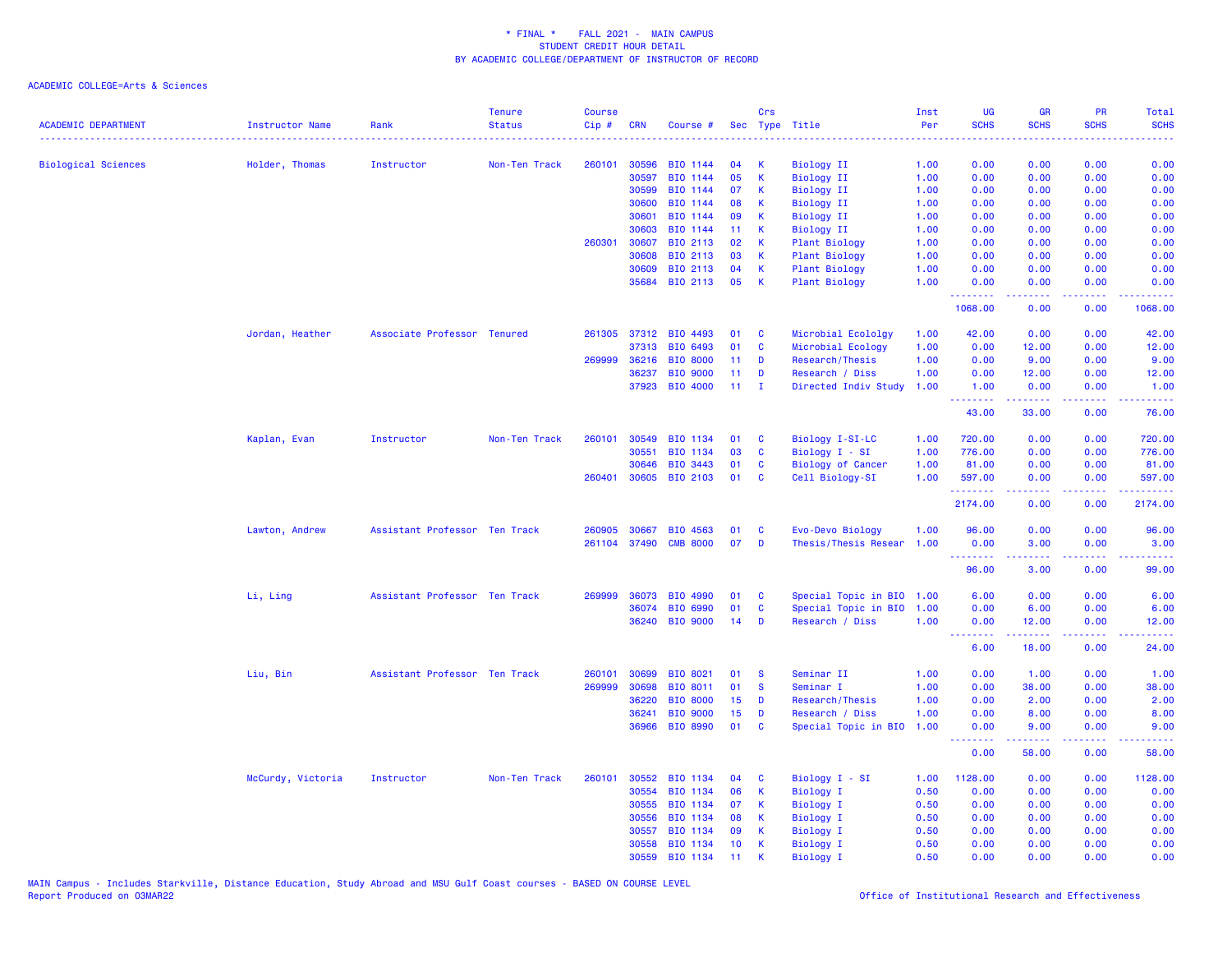|                            |                   |                                   | <b>Tenure</b>  | <b>Course</b> |            |                             |       | Crs         |                      | Inst | <b>UG</b>          | <b>GR</b>                                                                                                                                                     | PR              | <b>Total</b>       |
|----------------------------|-------------------|-----------------------------------|----------------|---------------|------------|-----------------------------|-------|-------------|----------------------|------|--------------------|---------------------------------------------------------------------------------------------------------------------------------------------------------------|-----------------|--------------------|
| <b>ACADEMIC DEPARTMENT</b> | Instructor Name   | Rank                              | <b>Status</b>  | $Cip$ #       | <b>CRN</b> | Course #                    | Sec   |             | Type Title           | Per  | <b>SCHS</b>        | <b>SCHS</b>                                                                                                                                                   | <b>SCHS</b>     | <b>SCHS</b>        |
| <b>Biological Sciences</b> | McCurdy, Victoria | Instructor                        | Non-Ten Track  | 260101        | 30560      | BIO 1134                    | 12    | К           | <b>Biology I</b>     | 0.50 | 0.00               | 0.00                                                                                                                                                          | 0.00            | 0.00               |
|                            |                   |                                   |                |               | 30561      | BIO 1134                    | 13    | $\mathsf K$ | <b>Biology I</b>     | 0.50 | 0.00               | 0.00                                                                                                                                                          | 0.00            | 0.00               |
|                            |                   |                                   |                |               | 30562      | BIO 1134                    | 14    | К           | Biology I            | 0.50 | 0.00               | 0.00                                                                                                                                                          | 0.00            | 0.00               |
|                            |                   |                                   |                |               | 30563      | BIO 1134                    | 15    | K           | <b>Biology I</b>     | 0.50 | 0.00               | 0.00                                                                                                                                                          | 0.00            | 0.00               |
|                            |                   |                                   |                |               | 30564      | BIO 1134                    | 16    | K           | <b>Biology I</b>     | 0.50 | 0.00               | 0.00                                                                                                                                                          | 0.00            | 0.00               |
|                            |                   |                                   |                |               | 30565      | BIO 1134                    | 17    | К           | Biology I            | 0.50 | 0.00               | 0.00                                                                                                                                                          | 0.00            | 0.00               |
|                            |                   |                                   |                |               | 30566      | BIO 1134                    | 18    | K           | <b>Biology I</b>     | 0.50 | 0.00               | 0.00                                                                                                                                                          | 0.00            | 0.00               |
|                            |                   |                                   |                |               | 30567      | BIO 1134                    | 19    | К           | Biology I            | 0.50 | 0.00               | 0.00                                                                                                                                                          | 0.00            | 0.00               |
|                            |                   |                                   |                |               | 30568      | BIO 1134                    | 20    | $\mathsf K$ | <b>Biology I</b>     | 0.50 | 0.00               | 0.00                                                                                                                                                          | 0.00            | 0.00               |
|                            |                   |                                   |                |               | 30569      | BIO 1134                    | 21    | K           | <b>Biology I</b>     | 0.50 | 0.00               | 0.00                                                                                                                                                          | 0.00            | 0.00               |
|                            |                   |                                   |                |               | 30570      | BIO 1134                    | 22    | K           | <b>Biology I</b>     | 0.50 | 0.00               | 0.00                                                                                                                                                          | 0.00            | 0.00               |
|                            |                   |                                   |                |               | 30571      | BIO 1134                    | 23    | $\mathsf K$ | <b>Biology I</b>     | 0.50 | 0.00               | 0.00                                                                                                                                                          | 0.00            | 0.00               |
|                            |                   |                                   |                |               | 30572      | BIO 1134                    | 24    | К           | Biology I            | 0.50 | 0.00               | 0.00                                                                                                                                                          | 0.00            | 0.00               |
|                            |                   |                                   |                |               | 30573      | BIO 1134                    | 25    | K           | <b>Biology I</b>     | 0.50 | 0.00               | 0.00                                                                                                                                                          | 0.00            | 0.00               |
|                            |                   |                                   |                |               | 30574      | BIO 1134                    | 26    | $\mathsf K$ | <b>Biology I</b>     | 0.50 | 0.00               | 0.00                                                                                                                                                          | 0.00            | 0.00               |
|                            |                   |                                   |                |               | 30575      | BIO 1134                    | 27    | К           | Biology I            | 0.50 | 0.00               | 0.00                                                                                                                                                          | 0.00            | 0.00               |
|                            |                   |                                   |                |               | 30576      | <b>BIO 1134</b>             | 28    | K           | <b>Biology I</b>     | 0.50 | 0.00               | 0.00                                                                                                                                                          | 0.00            | 0.00               |
|                            |                   |                                   |                |               | 30577      | BIO 1134                    | 29    | К           | Biology I            | 0.50 | 0.00               | 0.00                                                                                                                                                          | 0.00            | 0.00               |
|                            |                   |                                   |                |               | 30578      | BIO 1134                    | 30    | K           | Biology I            | 0.50 | 0.00               | 0.00                                                                                                                                                          | 0.00            | 0.00               |
|                            |                   |                                   |                |               | 30579      | BIO 1134                    | 33    | K           | <b>Biology I</b>     | 0.50 | 0.00               | 0.00                                                                                                                                                          | 0.00            | 0.00               |
|                            |                   |                                   |                |               | 30580      | BIO 1134                    | 34    | K           | Biology I            | 0.50 | 0.00               | 0.00                                                                                                                                                          | 0.00            | 0.00               |
|                            |                   |                                   |                |               | 30581      | BIO 1134                    | 35    | K           | <b>Biology I</b>     | 0.50 | 0.00               | 0.00                                                                                                                                                          | 0.00            | 0.00               |
|                            |                   |                                   |                |               | 30582      | BIO 1134                    | 36    | К           | Biology I            | 0.50 | 0.00               | 0.00                                                                                                                                                          | 0.00            | 0.00               |
|                            |                   |                                   |                |               | 30583      | BIO 1134                    | 37    | K           | Biology I            | 0.50 | 0.00               | 0.00                                                                                                                                                          | 0.00            | 0.00               |
|                            |                   |                                   |                |               | 30584      | BIO 1134                    | 38    | K           | <b>Biology I</b>     | 0.50 | 0.00               | 0.00                                                                                                                                                          | 0.00            | 0.00               |
|                            |                   |                                   |                |               | 30585      | BIO 1134                    | 39    | К           | Biology I            | 0.50 | 0.00               | 0.00                                                                                                                                                          | 0.00            | 0.00               |
|                            |                   |                                   |                |               | 30586      | BIO 1134                    | 41    | K           | <b>Biology I</b>     | 0.50 | 0.00               | 0.00                                                                                                                                                          | 0.00            | 0.00               |
|                            |                   |                                   |                |               | 30587      | BIO 1134                    | 42    | K           | <b>Biology I</b>     | 0.50 | 0.00               | 0.00                                                                                                                                                          | 0.00            | 0.00               |
|                            |                   |                                   |                |               | 30588      | BIO 1134                    | 43    | К           | Biology I            | 0.50 | 0.00               | 0.00                                                                                                                                                          | 0.00            | 0.00               |
|                            |                   |                                   |                | 260802        | 34552      | BIO 6013                    | 501 C |             | Genetics & Molecular | 1.00 | 0.00               | 54.00                                                                                                                                                         | 0.00            | 54.00              |
|                            |                   |                                   |                |               |            |                             |       |             |                      |      | <b></b><br>1128.00 | $\frac{1}{2} \left( \frac{1}{2} \right) \left( \frac{1}{2} \right) \left( \frac{1}{2} \right) \left( \frac{1}{2} \right) \left( \frac{1}{2} \right)$<br>54.00 | .<br>0.00       | .<br>1182.00       |
|                            | Outlaw, Diana     | Associate Professor Tenured       |                |               |            | 260799 30678 BIO 4703       | 01    | C           | Avian Diversity      | 1.00 | 96.00              | 0.00                                                                                                                                                          | 0.00            | 96.00              |
|                            |                   |                                   |                |               |            | 30679 BIO 4703              | 02    | $\mathsf K$ | Avian Diversity      | 1.00 | 0.00<br>--------   | 0.00<br>.                                                                                                                                                     | 0.00<br>.       | 0.00<br>والمستحيل  |
|                            |                   |                                   |                |               |            |                             |       |             |                      |      | 96.00              | 0.00                                                                                                                                                          | 0.00            | 96.00              |
|                            | Palmer, Sara      | Non-Faculty                       | Not Applicable |               |            | 260101 30526 BIO 1011       | F01 C |             | First Year Seminar   | 0.50 | 93.00              | 0.00                                                                                                                                                          | 0.00            | 93.00              |
|                            |                   |                                   |                |               |            |                             |       |             |                      |      | 93.00              | 0.00                                                                                                                                                          | 0.00            | 93.00              |
|                            | Reese, Mary       | Clinical Assist Pro Non-Ten Track |                |               |            | 260101 30526 BIO 1011 F01 C |       |             | First Year Seminar   | 0.50 | 93.00              | 0.00                                                                                                                                                          | 0.00            | 93.00              |
|                            |                   |                                   |                |               |            |                             |       |             |                      |      | 93.00              | 0.00                                                                                                                                                          | 0.00            | 93.00              |
|                            | Reichert, Nancy   | Professor                         | <b>Tenured</b> | 260301        | 30654      | BIO 4204                    | 01    | C           | <b>Plant Anatomy</b> | 1.00 | 32.00              | 0.00                                                                                                                                                          | 0.00            | 32.00              |
|                            |                   |                                   |                |               | 30655      | BIO 4204                    | 03    | К           | <b>Plant Anatomy</b> | 1.00 | 0.00               | 0.00                                                                                                                                                          | 0.00            | 0.00               |
|                            |                   |                                   |                | 260399        | 30682      | BIO 6204                    | 01    | C           | <b>Plant Anatomy</b> | 1.00 | 0.00               | 4.00                                                                                                                                                          | 0.00            | 4.00               |
|                            |                   |                                   |                |               | 30683      | BIO 6204                    | 03    | $\mathsf K$ | <b>Plant Anatomy</b> | 1.00 | 0.00               | 0.00                                                                                                                                                          | 0.00            | 0.00               |
|                            |                   |                                   |                | 269999        | 36223      | <b>BIO 8000</b>             | 18    | D           | Research/Thesis      | 1.00 | 0.00<br>.          | 8.00<br>.                                                                                                                                                     | 0.00<br>د د د د | 8.00<br>وبالاناداد |
|                            |                   |                                   |                |               |            |                             |       |             |                      |      | 32.00              | 12.00                                                                                                                                                         | 0.00            | 44.00              |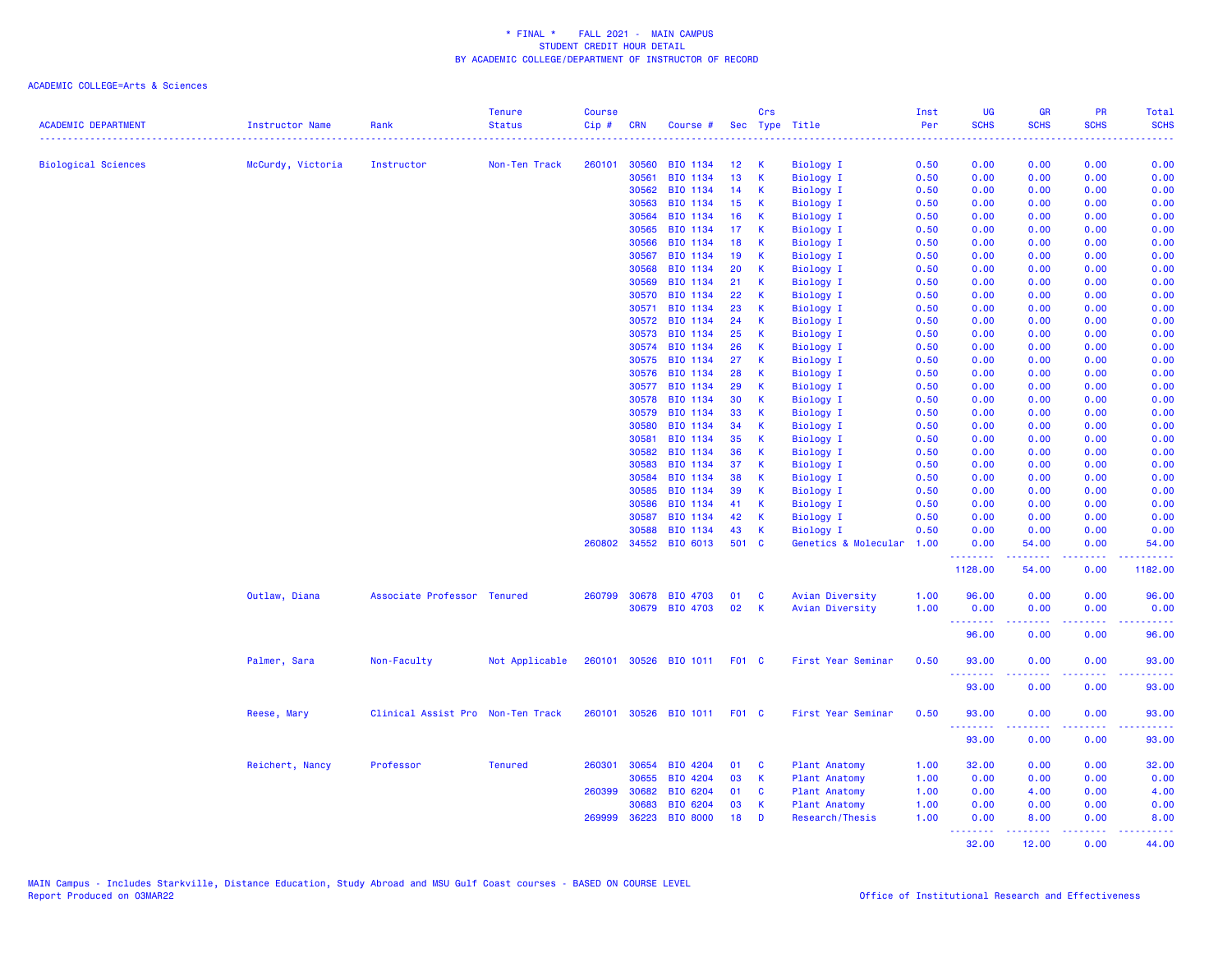| <b>ACADEMIC DEPARTMENT</b> | Instructor Name   | Rank                          | <b>Tenure</b><br><b>Status</b> | <b>Course</b><br>Cip# | <b>CRN</b>   | Course #        |                 | Crs          | Sec Type Title            | Inst<br>Per | <b>UG</b><br><b>SCHS</b>     | <b>GR</b><br><b>SCHS</b> | PR<br><b>SCHS</b> | Total<br><b>SCHS</b>                                                                                                            |
|----------------------------|-------------------|-------------------------------|--------------------------------|-----------------------|--------------|-----------------|-----------------|--------------|---------------------------|-------------|------------------------------|--------------------------|-------------------|---------------------------------------------------------------------------------------------------------------------------------|
|                            |                   |                               |                                |                       |              |                 |                 |              |                           |             |                              |                          |                   |                                                                                                                                 |
| <b>Biological Sciences</b> | Roberts, Brandy   | Instructor                    | Non-Ten Track                  | 260503                | 30664        | BIO 4463        | 01              | <b>C</b>     | Bacterial Physiology      | 1.00        | 156.00                       | 0.00                     | 0.00              | 156.00                                                                                                                          |
|                            |                   |                               |                                | 260505                | 30633        | BIO 3303        | 01              | C            | Parasitology              | 1.00        | 213.00                       | 0.00                     | 0.00              | 213.00                                                                                                                          |
|                            |                   |                               |                                |                       | 30634        | BIO 3303        | 02              | $\mathsf{K}$ | Parasitology              | 1.00        | 0.00                         | 0.00                     | 0.00              | 0.00                                                                                                                            |
|                            |                   |                               |                                |                       | 30635        | <b>BIO 3303</b> | 03              | K            | Parasitology              | 1.00        | 0.00                         | 0.00                     | 0.00              | 0.00                                                                                                                            |
|                            |                   |                               |                                | 269999                | 30692        | BIO 6463        | 01              | C            | Bacterial Physiology      | 1.00        | 0.00                         | 15.00                    | 0.00              | 15.00                                                                                                                           |
|                            |                   |                               |                                |                       | 38057        | BIO 4000        | 12              | п            | Directed Indiv Study      | 1.00        | 1.00                         | 0.00                     | 0.00              | 1.00                                                                                                                            |
|                            |                   |                               |                                |                       | 511005 30651 | BIO 4100        | 01              | H            | Med Tech Clinicals        | 1.00        | 120.00<br>.                  | 0.00<br>المتمامين        | 0.00<br>.         | 120.00<br>$\begin{array}{cccccccccc} \bullet & \bullet & \bullet & \bullet & \bullet & \bullet & \bullet \end{array}$           |
|                            |                   |                               |                                |                       |              |                 |                 |              |                           |             | 490.00                       | 15.00                    | 0.00              | 505.00                                                                                                                          |
|                            | Speights, Cori    | Non-Faculty                   | Not Applicable                 | 010000                | 32457        | GA 1111         | 01              | C            | Survey of Agricultur 0.50 |             | 8.50                         | 0.00                     | 0.00              | 8.50                                                                                                                            |
|                            |                   |                               |                                | 010101                |              | 37713 GA 8990   | 01              | C            | Special Topic In GA       | 1.00        | 0.00<br>.                    | 63.00                    | 0.00              | 63.00                                                                                                                           |
|                            |                   |                               |                                |                       |              |                 |                 |              |                           |             | 8.50                         | 63.00                    | 0.00              | 71.50                                                                                                                           |
|                            | Stewart, James    | Lecturer                      | Non-Ten Track                  | 260701                |              | 34555 BIO 8053  | 501 C           |              | Comp Study of Animal 1.00 |             | 0.00                         | 39.00                    | 0.00              | 39.00                                                                                                                           |
|                            |                   |                               |                                |                       |              |                 |                 |              |                           |             | $\sim$ $\sim$ $\sim$<br>0.00 | 39.00                    | 0.00              | 39.00                                                                                                                           |
|                            | Thornton, Justin  | Associate Professor Tenured   |                                | 260502                | 34554        | BIO 8023        | 501 C           |              | Modern Microbiology       | 1.00        | 0.00                         | 36.00                    | 0.00              | 36.00                                                                                                                           |
|                            |                   |                               |                                | 260503                | 30658        | BIO 4405        | 01              | $\mathbf{C}$ | Pathogenic Micro          | 1.00        | 385.00                       | 0.00                     | 0.00              | 385.00                                                                                                                          |
|                            |                   |                               |                                |                       | 30686        | BIO 6405        | 01              | C            | Pathogenic Micro          | 1.00        | 0.00                         | 20.00                    | 0.00              | 20.00                                                                                                                           |
|                            |                   |                               |                                | 269999                | 36224        | <b>BIO 8000</b> | 19              | D            | Research/Thesis           | 1.00        | 0.00                         | 16.00                    | 0.00              | 16.00                                                                                                                           |
|                            |                   |                               |                                |                       | 36245        | <b>BIO 9000</b> | 19              | D            | Research / Diss           | 1.00        | 0.00                         | 12.00                    | 0.00              | 12.00                                                                                                                           |
|                            |                   |                               |                                |                       | 37795        | <b>BIO 4000</b> | 04              | $\mathbf{I}$ | Directed Indiv Study      | 1.00        | 3.00                         | 0.00                     | 0.00              | 3.00                                                                                                                            |
|                            |                   |                               |                                |                       |              |                 |                 |              |                           |             | .<br>388.00                  | . <u>.</u> .<br>84.00    | .<br>0.00         | 472.00                                                                                                                          |
|                            | Wang, Ying        | Assistant Professor Ten Track |                                | 260503                | 36133        | BIO 4433        | 01              | C            | Prin Of Virology          | 1.00        | 126.00                       | 0.00                     | 0.00              | 126.00                                                                                                                          |
|                            |                   |                               |                                |                       | 36135        | BIO 6433        | 01              | <b>C</b>     | Prin Of Virology          | 1.00        | 0.00                         | 6.00                     | 0.00              | 6.00                                                                                                                            |
|                            |                   |                               |                                |                       | 269999 36246 | <b>BIO 9000</b> | 20              | D            | Research / Diss           | 1.00        | 0.00                         | 21.00                    | 0.00              | 21.00                                                                                                                           |
|                            |                   |                               |                                |                       |              |                 |                 |              |                           |             | .<br>126.00                  | .<br>27.00               | .<br>0.00         | $\begin{array}{cccccccccc} \bullet & \bullet & \bullet & \bullet & \bullet & \bullet & \bullet & \bullet \end{array}$<br>153.00 |
|                            | Welch, Mark       | Professor                     | <b>Tenured</b>                 | 269999                | 36226        | <b>BIO 8000</b> | 21              | D            | Research/Thesis           | 1.00        | 0.00                         | 2.00                     | 0.00              | 2.00                                                                                                                            |
|                            |                   |                               |                                |                       | 36247        | <b>BIO 9000</b> | 21              | D            | Research / Diss           | 1.00        | 0.00<br>.                    | 7.00<br>-----            | 0.00<br>.         | 7.00<br>والمستناط                                                                                                               |
|                            |                   |                               |                                |                       |              |                 |                 |              |                           |             | 0.00                         | 9.00                     | 0.00              | 9.00                                                                                                                            |
|                            | Williamson, Emily | Instructor                    | Non-Ten Track                  | 260701                | 30538        | BIO 1123        | 01              | C            | Animal Biology-SI         | 1.00        | 534.00                       | 0.00                     | 0.00              | 534.00                                                                                                                          |
|                            |                   |                               |                                |                       | 30539        | BIO 1123        | 02              | $\mathbf{C}$ | Animal Biology-SI         | 1.00        | 603.00                       | 0.00                     | 0.00              | 603.00                                                                                                                          |
|                            |                   |                               |                                |                       | 30540        | BIO 1123        | 03              | $\mathsf{K}$ | Animal Biology            | 1.00        | 0.00                         | 0.00                     | 0.00              | 0.00                                                                                                                            |
|                            |                   |                               |                                |                       | 30541        | BIO 1123        | 04              | K            | Animal Biology            | 1.00        | 0.00                         | 0.00                     | 0.00              | 0.00                                                                                                                            |
|                            |                   |                               |                                |                       | 30542        | BIO 1123        | 05              | K            | Animal Biology            | 1.00        | 0.00                         | 0.00                     | 0.00              | 0.00                                                                                                                            |
|                            |                   |                               |                                |                       | 30543        | BIO 1123        | 06              | $\mathsf{K}$ | Animal Biology            | 1.00        | 0.00                         | 0.00                     | 0.00              | 0.00                                                                                                                            |
|                            |                   |                               |                                |                       | 30544        | BIO 1123        | 07              | К            | Animal Biology            | 1.00        | 0.00                         | 0.00                     | 0.00              | 0.00                                                                                                                            |
|                            |                   |                               |                                |                       | 30545        | BIO 1123        | 08              | K            | Animal Biology            | 1.00        | 0.00                         | 0.00                     | 0.00              | 0.00                                                                                                                            |
|                            |                   |                               |                                |                       | 30546        | BIO 1123        | 09              | $\mathsf{K}$ | Animal Biology            | 1.00        | 0.00                         | 0.00                     | 0.00              | 0.00                                                                                                                            |
|                            |                   |                               |                                |                       | 30547        | BIO 1123        | 10 <sub>1</sub> | -K           | Animal Biology            | 1.00        | 0.00                         | 0.00                     | 0.00              | 0.00                                                                                                                            |
|                            |                   |                               |                                |                       | 30614        | <b>BIO 3004</b> | 01              | $\mathbf{C}$ | Human Anatomy             | 1.00        | 148.00                       | 0.00                     | 0.00              | 148.00                                                                                                                          |
|                            |                   |                               |                                |                       | 30615        | <b>BIO 3004</b> | 02              | C            | <b>Human Anatomy</b>      | 1.00        | 1116.00                      | 0.00                     | 0.00              | 1116.00                                                                                                                         |
|                            |                   |                               |                                |                       | 30616        | <b>BIO 3004</b> | 03              | К            | <b>Human Anatomy</b>      | 1.00        | 0.00                         | 0.00                     | 0.00              | 0.00                                                                                                                            |
|                            |                   |                               |                                |                       |              | 30617 BIO 3004  | 04              | К            | Human Anatomy             | 1.00        | 0.00                         | 0.00                     | 0.00              | 0.00                                                                                                                            |
|                            |                   |                               |                                |                       | 30618        | <b>BIO 3004</b> | 05              | К            | <b>Human Anatomy</b>      | 1.00        | 0.00                         | 0.00                     | 0.00              | 0.00                                                                                                                            |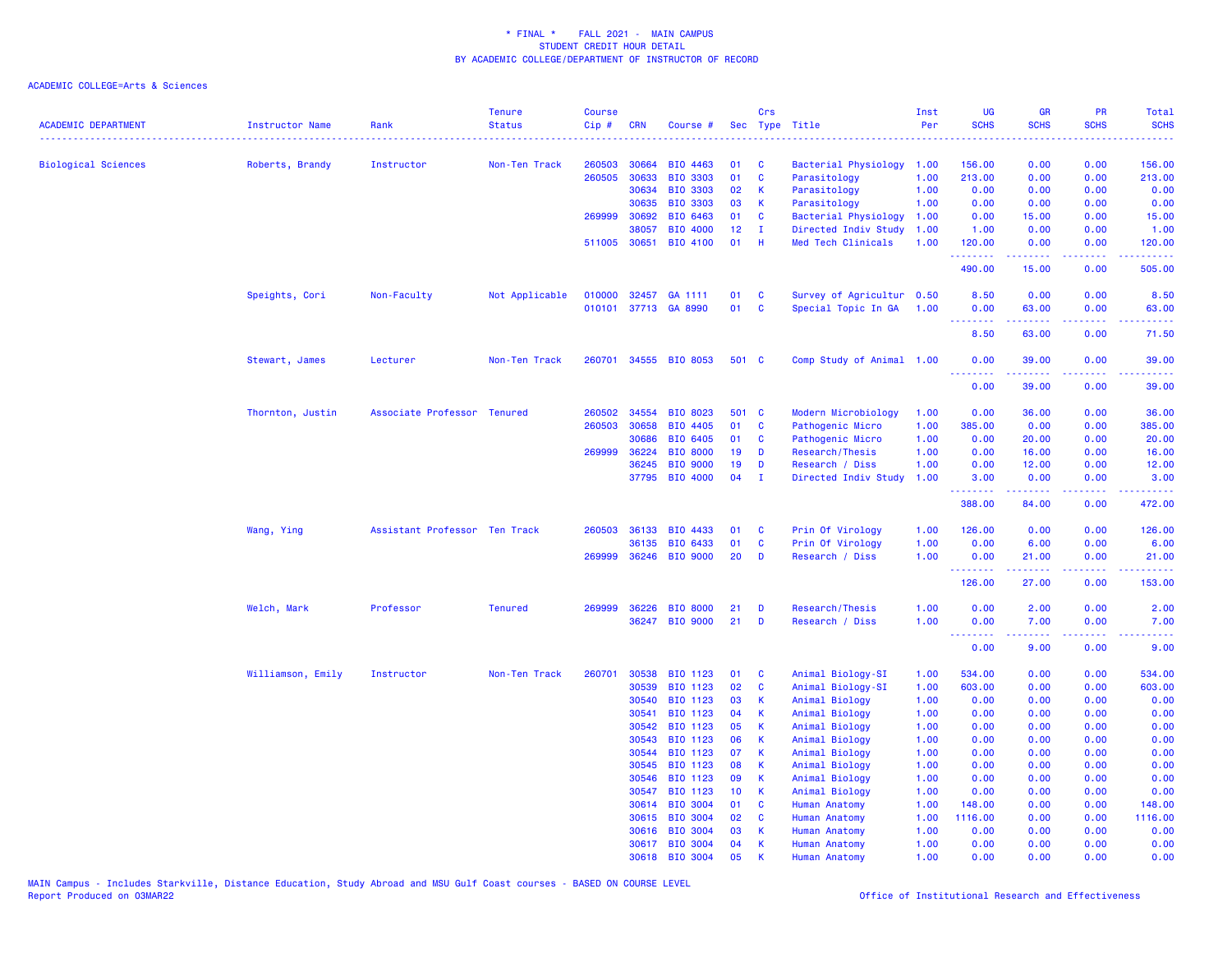| <b>ACADEMIC DEPARTMENT</b>           | <b>Instructor Name</b> | Rank                              | <b>Tenure</b><br><b>Status</b> | <b>Course</b><br>$Cip$ # | <b>CRN</b> | Course #        |                 | Crs            | Sec Type Title  | Inst<br>Per | <b>UG</b><br><b>SCHS</b> | <b>GR</b><br><b>SCHS</b> | <b>PR</b><br><b>SCHS</b> | Total<br><b>SCHS</b>  |
|--------------------------------------|------------------------|-----------------------------------|--------------------------------|--------------------------|------------|-----------------|-----------------|----------------|-----------------|-------------|--------------------------|--------------------------|--------------------------|-----------------------|
| <b>Biological Sciences</b>           | Williamson, Emily      | Instructor                        | Non-Ten Track                  | 260701                   |            | 30619 BIO 3004  | 06              | -к             | Human Anatomy   | 1.00        | 0.00                     | 0.00                     | 0.00                     | 0.00                  |
|                                      |                        |                                   |                                |                          | 30620      | <b>BIO 3004</b> | 07              | -к             | Human Anatomy   | 1.00        | 0.00                     | 0.00                     | 0.00                     | 0.00                  |
|                                      |                        |                                   |                                |                          | 30621      | <b>BIO 3004</b> | 08              | K              | Human Anatomy   | 1.00        | 0.00                     | 0.00                     | 0.00                     | 0.00                  |
|                                      |                        |                                   |                                |                          | 30622      | <b>BIO 3004</b> | 09              | -к             | Human Anatomy   | 1.00        | 0.00                     | 0.00                     | 0.00                     | 0.00                  |
|                                      |                        |                                   |                                |                          | 30623      | <b>BIO 3004</b> | 10 <sub>1</sub> | -к             | Human Anatomy   | 1.00        | 0.00                     | 0.00                     | 0.00                     | 0.00                  |
|                                      |                        |                                   |                                |                          | 30624      | <b>BIO 3004</b> | 11 K            |                | Human Anatomy   | 1.00        | 0.00                     | 0.00                     | 0.00                     | 0.00                  |
|                                      |                        |                                   |                                |                          | 30625      | <b>BIO 3004</b> | 12 <sup>°</sup> | <b>K</b>       | Human Anatomy   | 1.00        | 0.00                     | 0.00                     | 0.00                     | 0.00                  |
|                                      |                        |                                   |                                |                          | 30626      | <b>BIO 3004</b> | 13              | -к             | Human Anatomy   | 1.00        | 0.00                     | 0.00                     | 0.00                     | 0.00                  |
|                                      |                        |                                   |                                |                          | 34551      | BIO 1123        | 501 B           |                | Animal Biology  | 1.00        | 123.00                   | 0.00                     | 0.00                     | 123.00                |
|                                      |                        |                                   |                                |                          |            |                 |                 |                |                 |             | ---------<br>2524.00     | .<br>0.00                | ---------<br>0.00        | ----------<br>2524.00 |
|                                      | Woodrey, Mark          | Research Assist Pro Non-Ten Track |                                | 030601                   |            | 36132 WFA 9000  | 26              | $\blacksquare$ | Research / Diss | 1.00        | 0.00                     | 8.00                     | 0.00                     | 8.00                  |
|                                      |                        |                                   |                                |                          |            |                 |                 |                |                 |             | 0.00                     | 8.00                     | 0.00                     | 8.00                  |
| ==================================== |                        |                                   |                                |                          |            |                 |                 |                |                 |             | ========                 |                          |                          | ==========            |
| <b>Biological Sciences</b>           |                        |                                   |                                |                          |            |                 |                 |                |                 |             | 14642.50                 | 620,00                   | 0.00                     | 15262.50              |
| ==================================== |                        |                                   |                                |                          |            |                 |                 |                |                 |             | ========                 | ========                 | ---------                | ==========            |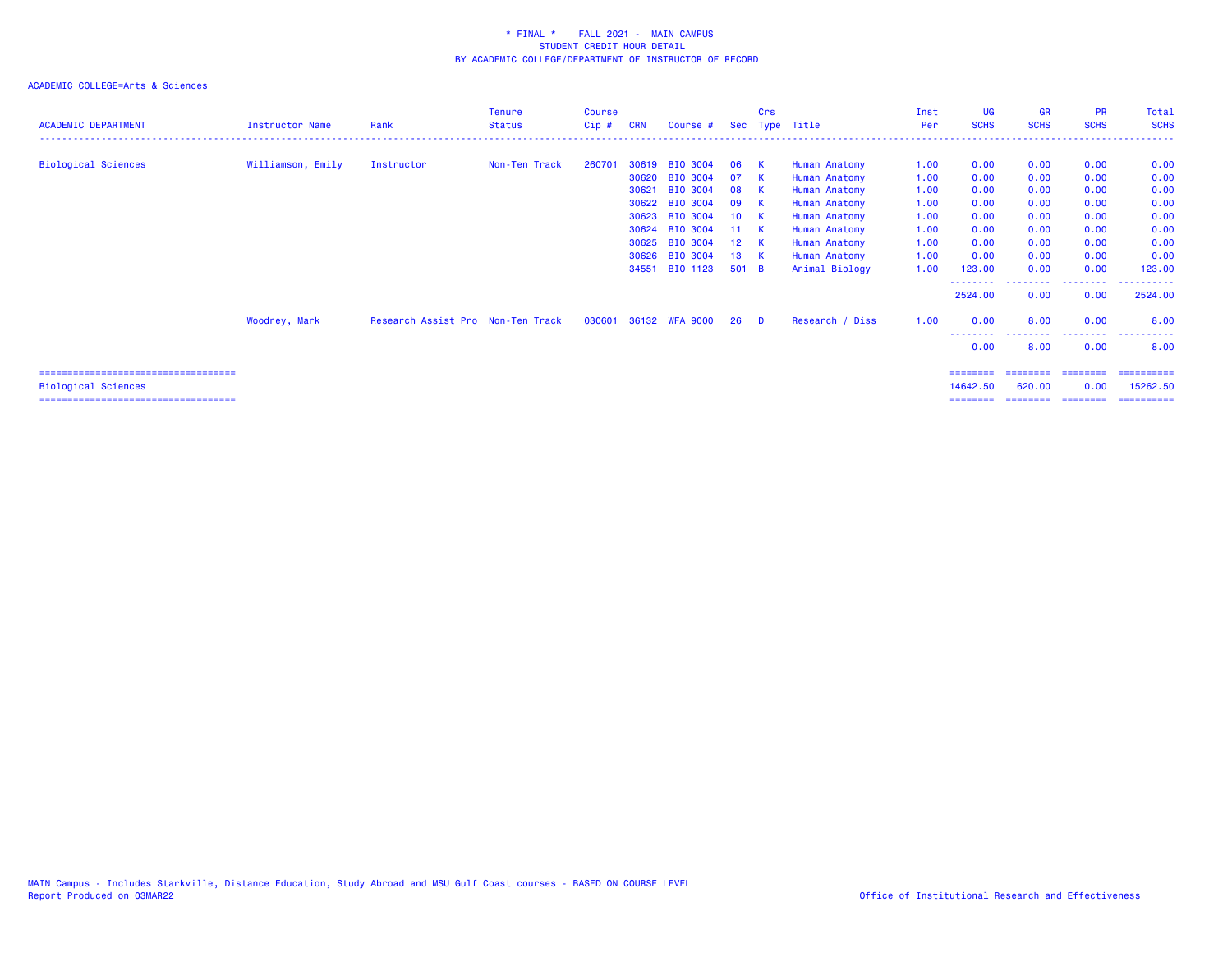| <b>ACADEMIC DEPARTMENT</b> | Instructor Name | Rank       | <b>Tenure</b><br><b>Status</b> | <b>Course</b><br>$Cip \#$ | <b>CRN</b>     | Course # Sec Type Title  |                 | Crs                 |                                                        |                           | Inst<br>Per | UG<br><b>SCHS</b> | <b>GR</b><br><b>SCHS</b> | <b>PR</b><br><b>SCHS</b> | Total<br><b>SCHS</b> |
|----------------------------|-----------------|------------|--------------------------------|---------------------------|----------------|--------------------------|-----------------|---------------------|--------------------------------------------------------|---------------------------|-------------|-------------------|--------------------------|--------------------------|----------------------|
|                            |                 |            |                                |                           |                |                          |                 |                     |                                                        |                           |             | <u>.</u>          |                          |                          |                      |
| Chemistry                  | Brown, Teresa   | Instructor | Non-Ten Track                  | 400501                    |                | 30819 CH 1211            | 01              | - L                 | Invst In Chemistry I 1.00                              |                           |             | 20.00             | 0.00                     | 0.00                     | 20.00                |
|                            |                 |            |                                |                           | 30820          | CH 1211                  | 02<br>03        | - L<br>$\mathbf{L}$ | Invst In Chemistry I 1.00                              |                           |             | 22.00             | 0.00                     | 0.00                     | 22.00                |
|                            |                 |            |                                |                           | 30822          | 30821 CH 1211<br>CH 1211 | 04              | $-L$                | Invst In Chemistry I 1.00                              |                           |             | 21.00<br>23.00    | 0.00                     | 0.00<br>0.00             | 21.00                |
|                            |                 |            |                                |                           | 30823          | CH 1211                  | 05              | - L                 | Invst In Chemistry I 1.00<br>Invst In Chemistry I 1.00 |                           |             | 23.00             | 0.00<br>0.00             | 0.00                     | 23.00<br>23.00       |
|                            |                 |            |                                |                           |                | 30824 CH 1211            | 06              | $\mathsf{L}$        | Invst In Chemistry I 1.00                              |                           |             | 20.00             | 0.00                     | 0.00                     | 20.00                |
|                            |                 |            |                                |                           | 30825          | CH 1211                  | 07              | - L                 | Invst In Chemistry I 1.00                              |                           |             | 23.00             | 0.00                     | 0.00                     | 23.00                |
|                            |                 |            |                                |                           |                | 30826 CH 1211            | 08              | - L                 | Invst In Chemistry I 1.00                              |                           |             | 17.00             | 0.00                     | 0.00                     | 17.00                |
|                            |                 |            |                                |                           | 30827          | CH 1211                  | 10 <sub>1</sub> | - L                 | Invst In Chemistry I 1.00                              |                           |             | 21.00             | 0.00                     | 0.00                     | 21.00                |
|                            |                 |            |                                |                           | 30828          | CH 1211                  | $11 - L$        |                     | Invst In Chemistry I 1.00                              |                           |             | 24.00             | 0.00                     | 0.00                     | 24.00                |
|                            |                 |            |                                |                           | 30829          | CH 1211                  | 13 <sup>°</sup> | $\mathbf{L}$        | Invst In Chemistry I 1.00                              |                           |             | 23.00             | 0.00                     | 0.00                     | 23.00                |
|                            |                 |            |                                |                           | 30830          | CH 1211                  | 14              | - L                 |                                                        | Invst In Chemistry I 1.00 |             | 23.00             | 0.00                     | 0.00                     | 23.00                |
|                            |                 |            |                                |                           | 30831          | CH 1211                  | 15 <sub>1</sub> | - L                 | Invst In Chemistry I 1.00                              |                           |             | 22.00             | 0.00                     | 0.00                     | 22.00                |
|                            |                 |            |                                |                           | 30832          | CH 1211                  | 16              | $\mathbf{L}$        | Invst In Chemistry I 1.00                              |                           |             | 22.00             | 0.00                     | 0.00                     | 22.00                |
|                            |                 |            |                                |                           | 30833          | CH 1211                  | 17 <sub>1</sub> | - L                 | Invst In Chemistry I 1.00                              |                           |             | 24.00             | 0.00                     | 0.00                     | 24.00                |
|                            |                 |            |                                |                           |                | 30834 CH 1211            | 18              | $\mathsf{L}$        | Invst In Chemistry I 1.00                              |                           |             | 19.00             | 0.00                     | 0.00                     | 19.00                |
|                            |                 |            |                                |                           | 30835          | CH 1211                  | 19              | $\mathsf{L}$        | Invst In Chemistry I 1.00                              |                           |             | 23.00             | 0.00                     | 0.00                     | 23.00                |
|                            |                 |            |                                |                           | 30836          | CH 1211                  | 20              | - L                 | Invst In Chemistry I 1.00                              |                           |             | 23.00             | 0.00                     | 0.00                     | 23.00                |
|                            |                 |            |                                |                           |                | 30837 CH 1211            | 21              | - L                 | Invst In Chemistry I 1.00                              |                           |             | 21.00             | 0.00                     | 0.00                     | 21.00                |
|                            |                 |            |                                |                           | 30838          | CH 1211                  | 22              | - L                 | Invst In Chemistry I 1.00                              |                           |             | 24.00             | 0.00                     | 0.00                     | 24.00                |
|                            |                 |            |                                |                           | 30839          | CH 1211                  | 23              | $\mathsf{L}$        | Invst In Chemistry I 1.00                              |                           |             | 21.00             | 0.00                     | 0.00                     | 21.00                |
|                            |                 |            |                                |                           | 30840          | CH 1211                  | 26              | $-L$                | Invst In Chemistry I 1.00                              |                           |             | 23.00             | 0.00                     | 0.00                     | 23.00                |
|                            |                 |            |                                |                           | 30841          | CH 1211                  | 28              | - L                 | Invst In Chemistry I 1.00                              |                           |             | 20.00             | 0.00                     | 0.00                     | 20.00                |
|                            |                 |            |                                |                           | 30842          | CH 1211                  | 29              | -L                  |                                                        | Invst In Chemistry I 1.00 |             | 23.00             | 0.00                     | 0.00                     | 23.00                |
|                            |                 |            |                                |                           | 30843          | CH 1211                  | 30              | - L                 | Invst In Chemistry I 1.00                              |                           |             | 24.00             | 0.00                     | 0.00                     | 24.00                |
|                            |                 |            |                                |                           |                | 30844 CH 1211            | 31              | - L                 | Invst In Chemistry I 1.00                              |                           |             | 22.00             | 0.00                     | 0.00                     | 22.00                |
|                            |                 |            |                                |                           |                | 30845 CH 1211            | 32              | $-L$                | Invst In Chemistry I 1.00                              |                           |             | 23.00             | 0.00                     | 0.00                     | 23.00                |
|                            |                 |            |                                |                           |                | 30846 CH 1211            | 33              | $\mathsf{L}$        | Invst In Chemistry I 1.00                              |                           |             | 22.00             | 0.00                     | 0.00                     | 22.00                |
|                            |                 |            |                                |                           |                | 30847 CH 1211            | 34              | $\mathsf{L}$        |                                                        | Invst In Chemistry I 1.00 |             | 20.00             | 0.00                     | 0.00                     | 20.00                |
|                            |                 |            |                                |                           | 30848          | CH 1211                  | 35              | - L                 | Invst In Chemistry I 1.00                              |                           |             | 21.00             | 0.00                     | 0.00                     | 21.00                |
|                            |                 |            |                                |                           | 30849          | CH 1211                  | 36              | -L                  | Invst In Chemistry I 1.00                              |                           |             | 20.00             | 0.00                     | 0.00                     | 20.00                |
|                            |                 |            |                                |                           | 30850<br>30851 | CH 1211<br>CH 1211       | 37<br>38        | - L<br>- L          | Invst In Chemistry I 1.00<br>Invst In Chemistry I 1.00 |                           |             | 24.00<br>21.00    | 0.00<br>0.00             | 0.00<br>0.00             | 24.00<br>21.00       |
|                            |                 |            |                                |                           | 30852          | CH 1211                  | 39              | $\mathsf{L}$        | Invst In Chemistry I 1.00                              |                           |             | 23.00             | 0.00                     | 0.00                     |                      |
|                            |                 |            |                                |                           | 30853          | CH 1211                  | 40              | $\mathsf{L}$        | Invst In Chemistry I 1.00                              |                           |             | 21.00             | 0.00                     | 0.00                     | 23.00<br>21.00       |
|                            |                 |            |                                |                           |                | 30854 CH 1211            | 41              | - L                 |                                                        | Invst In Chemistry I 1.00 |             | 21.00             | 0.00                     | 0.00                     | 21.00                |
|                            |                 |            |                                |                           | 30855          | CH 1211                  | 42              | - L                 | Invst In Chemistry I 1.00                              |                           |             | 21.00             | 0.00                     | 0.00                     | 21.00                |
|                            |                 |            |                                |                           | 30856          | CH 1211                  | 43              | $\mathsf{L}$        | Invst In Chemistry I 1.00                              |                           |             | 23.00             | 0.00                     | 0.00                     | 23.00                |
|                            |                 |            |                                |                           |                | 30857 CH 1211            | 44              | $\mathsf{L}$        | Invst In Chemistry I 1.00                              |                           |             | 21.00             | 0.00                     | 0.00                     | 21.00                |
|                            |                 |            |                                |                           | 30858          | CH 1211                  | 24              | L                   | Invst In Chemistry I 1.00                              |                           |             | 23.00             | 0.00                     | 0.00                     | 23.00                |
|                            |                 |            |                                |                           | 30859          | CH 1211                  | 25              | - L                 | Invst In Chemistry I 1.00                              |                           |             | 21.00             | 0.00                     | 0.00                     | 21.00                |
|                            |                 |            |                                |                           | 30860          | CH 1211                  | 27              | - L                 | Invst In Chemistry I 1.00                              |                           |             | 23.00             | 0.00                     | 0.00                     | 23.00                |
|                            |                 |            |                                |                           | 30924          | CH 1221                  | 03              | - L                 | Invst Chemistry II                                     |                           | 1.00        | 20.00             | 0.00                     | 0.00                     | 20.00                |
|                            |                 |            |                                |                           | 30925          | CH 1221                  | 04              | $-L$                | Invst Chemistry II                                     |                           | 1.00        | 17.00             | 0.00                     | 0.00                     | 17.00                |
|                            |                 |            |                                |                           | 30926          | CH 1221                  | 07              | $\mathsf{L}$        | Invst Chemistry II                                     |                           | 1.00        | 17.00             | 0.00                     | 0.00                     | 17.00                |
|                            |                 |            |                                |                           |                | 30927 CH 1221            | 08              | $-L$                | Invst Chemistry II                                     |                           | 1.00        | 12.00             | 0.00                     | 0.00                     | 12.00                |
|                            |                 |            |                                |                           | 30928          | CH 1221                  | 09              | L                   | Invst Chemistry II                                     |                           | 1.00        | 20.00             | 0.00                     | 0.00                     | 20.00                |
|                            |                 |            |                                |                           | 30929          | CH 1221                  | 12 <sup>7</sup> | $-1$                | Invst Chemistry II                                     |                           | 1.00        | 14.00             | 0.00                     | 0.00                     | 14.00                |
|                            |                 |            |                                |                           | 30930          | CH 1221                  | 15 <sub>1</sub> | $-1$                | Invst Chemistry II                                     |                           | 1.00        | 15.00             | 0.00                     | 0.00                     | 15.00                |
|                            |                 |            |                                |                           | 30933          | CH 1221                  | 05              | $\mathsf{L}$        | Invst Chemistry II                                     |                           | 1.00        | 20.00             | 0.00                     | 0.00                     | 20.00                |
|                            |                 |            |                                |                           |                | 35743 CH 1211            | 09              | - L                 | Invst In Chemistry I 1.00                              |                           |             | 23.00             | 0.00                     | 0.00                     | 23.00                |
|                            |                 |            |                                |                           |                | 35744 CH 1211            | 12 <sub>2</sub> | - L                 | Invst In Chemistry I 1.00                              |                           |             | 20.00             | 0.00                     | 0.00                     | 20.00                |
|                            |                 |            |                                |                           |                | 35745 CH 1221            | 06              | -L                  | Invst Chemistry II                                     |                           | 1.00        | 21.00             | 0.00                     | 0.00                     | 21.00                |
|                            |                 |            |                                |                           |                | 35747 CH 1221            | 11              | L                   | Invst Chemistry II                                     |                           | 1.00        | 21.00             | 0.00                     | 0.00                     | 21.00                |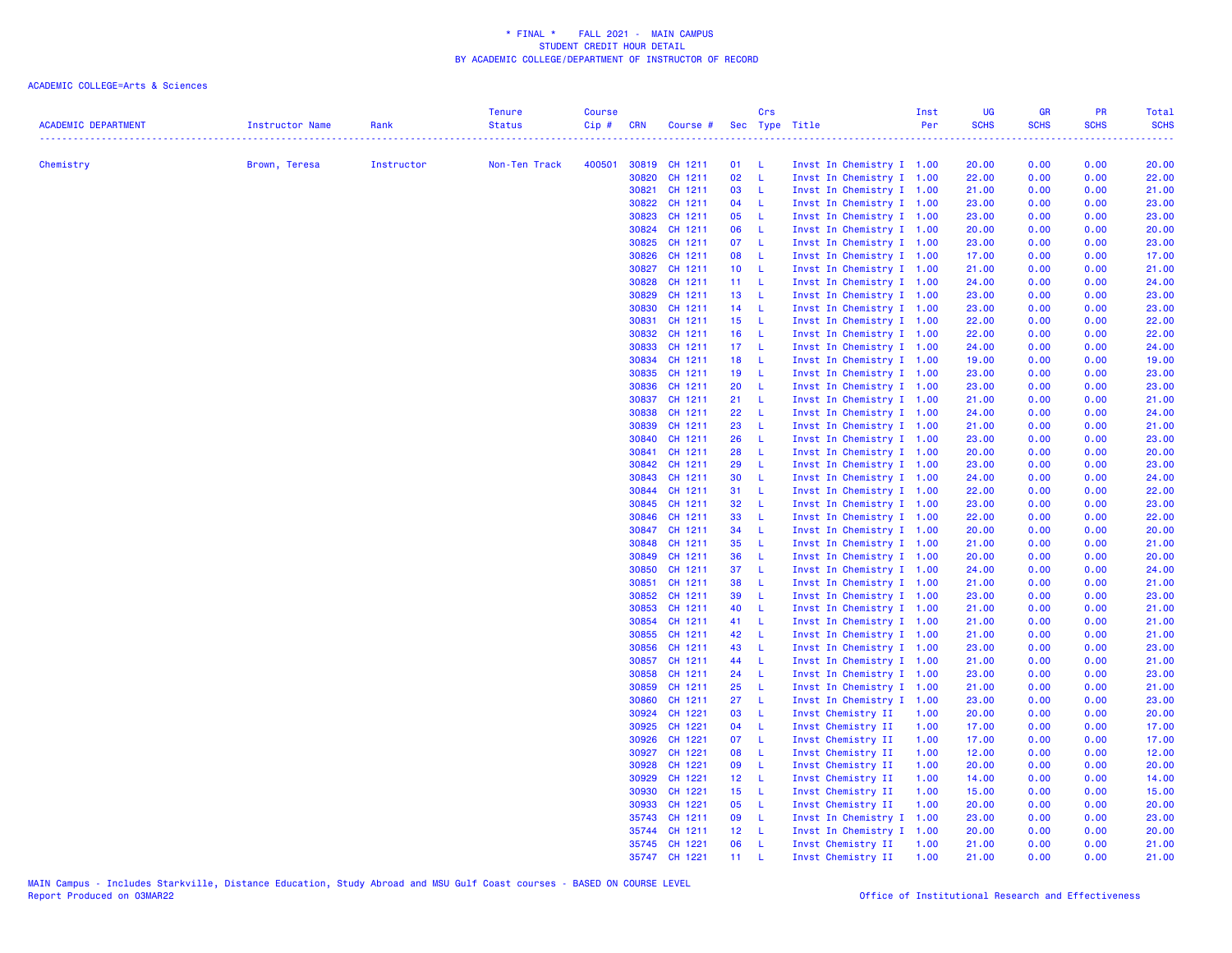| <b>ACADEMIC DEPARTMENT</b> | Instructor Name     | Rank                              | <b>Tenure</b><br><b>Status</b> | Course<br>Cip# | <b>CRN</b>     | Course #             |                 | Crs          | Sec Type Title                                         | Inst<br>Per | UG<br><b>SCHS</b>                                                                                                                                    | <b>GR</b><br><b>SCHS</b>                                                                                                                                      | PR<br><b>SCHS</b>                     | Total<br><b>SCHS</b>                                                                                                      |
|----------------------------|---------------------|-----------------------------------|--------------------------------|----------------|----------------|----------------------|-----------------|--------------|--------------------------------------------------------|-------------|------------------------------------------------------------------------------------------------------------------------------------------------------|---------------------------------------------------------------------------------------------------------------------------------------------------------------|---------------------------------------|---------------------------------------------------------------------------------------------------------------------------|
|                            |                     |                                   |                                |                |                |                      |                 |              |                                                        |             | $\frac{1}{2} \left( \frac{1}{2} \right) \left( \frac{1}{2} \right) \left( \frac{1}{2} \right) \left( \frac{1}{2} \right) \left( \frac{1}{2} \right)$ |                                                                                                                                                               | ----                                  | $\frac{1}{2} \left( \frac{1}{2} \right) \left( \frac{1}{2} \right) \left( \frac{1}{2} \right) \left( \frac{1}{2} \right)$ |
| Chemistry                  | Brown, Teresa       | Instructor                        | Non-Ten Track                  | 400501         | 35748          | CH 1221              | 13<br>46        | -L           | Invst Chemistry II                                     | 1.00        | 20.00                                                                                                                                                | 0.00                                                                                                                                                          | 0.00                                  | 20.00                                                                                                                     |
|                            |                     |                                   |                                |                | 37593<br>37596 | CH 1211<br>CH 1211   | 45              | L<br>L.      | Invst In Chemistry I 1.00<br>Invst In Chemistry I 1.00 |             | 17.00<br>14.00                                                                                                                                       | 0.00<br>0.00                                                                                                                                                  | 0.00<br>0.00                          | 17.00<br>14.00                                                                                                            |
|                            |                     |                                   |                                | 400504         | 35739          | CH 1234              | 02              | K            | Integrated Chemistry 0.90                              |             | 0.00                                                                                                                                                 | 0.00                                                                                                                                                          | 0.00                                  | 0.00                                                                                                                      |
|                            |                     |                                   |                                |                |                | 35740 CH 1234        | 03              | K            | Integrated Chemistry 0.90                              |             | 0.00                                                                                                                                                 | 0.00                                                                                                                                                          | 0.00                                  | 0.00                                                                                                                      |
|                            |                     |                                   |                                |                |                |                      |                 |              |                                                        |             | .<br>1190.00                                                                                                                                         | .<br>0.00                                                                                                                                                     | د د د د<br>0.00                       | 1190.00                                                                                                                   |
|                            | Creutz, Sidney      | Assistant Professor Ten Track     |                                | 240102         | 31003          | CH 4800              | 08              | $\mathbf{I}$ | Undergraduate Resear                                   | 1.00        | 3.00                                                                                                                                                 | 0.00                                                                                                                                                          | 0.00                                  | 3.00                                                                                                                      |
|                            |                     |                                   |                                | 400501         | 36301          | <b>CH 8000</b>       | 01              | D            | Research / Thesis                                      | 1.00        | 0.00                                                                                                                                                 | 3.00                                                                                                                                                          | 0.00                                  | 3.00                                                                                                                      |
|                            |                     |                                   |                                |                | 36319          | <b>CH 9000</b>       | 01              | D            | Research / Diss                                        | 1.00        | 0.00                                                                                                                                                 | 33.00                                                                                                                                                         | 0.00                                  | 33.00                                                                                                                     |
|                            |                     |                                   |                                |                | 400504 35738   | CH 1234              | 01              | C            | Integrated Chemistry 1.00                              |             | 24.00                                                                                                                                                | 0.00                                                                                                                                                          | 0.00                                  | 24.00                                                                                                                     |
|                            |                     |                                   |                                |                | 35739          | CH 1234              | 02              | K            | Integrated Chemistry 0.10                              |             | 0.00                                                                                                                                                 | 0.00                                                                                                                                                          | 0.00                                  | 0.00                                                                                                                      |
|                            |                     |                                   |                                |                | 35740          | CH 1234              | 03              | К            | Integrated Chemistry 0.10                              |             | 0.00                                                                                                                                                 | 0.00                                                                                                                                                          | 0.00                                  | 0.00                                                                                                                      |
|                            |                     |                                   |                                |                |                | 35742 CH 1234        | <b>HO1 C</b>    |              | Integrated Chemistry 1.00                              |             | 20.00<br>.                                                                                                                                           | 0.00<br>-----                                                                                                                                                 | 0.00<br>د د د د                       | 20.00<br>$\omega$ is $\omega$ in                                                                                          |
|                            |                     |                                   |                                |                |                |                      |                 |              |                                                        |             | 47.00                                                                                                                                                | 36.00                                                                                                                                                         | 0.00                                  | 83.00                                                                                                                     |
|                            | Cui, Xin            | Assistant Professor Ten Track     |                                | 240102         | 31001          | CH 4800              | 06              | $\mathbf{I}$ | Undergraduate Resear                                   | 1.00        | 3.00                                                                                                                                                 | 0.00                                                                                                                                                          | 0.00                                  | 3.00                                                                                                                      |
|                            |                     |                                   |                                | 400501         | 36320          | <b>CH 9000</b>       | 02              | D            | Research / Diss                                        | 1.00        | 0.00                                                                                                                                                 | 62.00                                                                                                                                                         | 0.00                                  | 62.00                                                                                                                     |
|                            |                     |                                   |                                | 400504         |                | 30970 CH 4513        | 05              | C            | Organic Chemistry I                                    | 1.00        | 123.00                                                                                                                                               | 0.00                                                                                                                                                          | 0.00                                  | 123.00                                                                                                                    |
|                            |                     |                                   |                                |                |                |                      |                 |              |                                                        |             | .<br>126.00                                                                                                                                          | .<br>62.00                                                                                                                                                    | <b><i><u><u>.</u></u></i></b><br>0.00 | .<br>188.00                                                                                                               |
|                            | Dornshuld, Eric     | Clinical Assist Pro Non-Ten Track |                                | 400501         |                | 30935 CH 1223        | 01              | C            | Chemistry II-SI                                        | 1.00        | 423.00                                                                                                                                               | 0.00                                                                                                                                                          | 0.00                                  | 423.00                                                                                                                    |
|                            |                     |                                   |                                |                | 30937          | CH 1223              | 03              | C            | Chemistry II-SI                                        | 1.00        | 450.00                                                                                                                                               | 0.00                                                                                                                                                          | 0.00                                  | 450.00                                                                                                                    |
|                            |                     |                                   |                                |                |                |                      |                 |              |                                                        |             | .                                                                                                                                                    |                                                                                                                                                               | $\sim$ $\sim$ $\sim$ $\sim$           | .                                                                                                                         |
|                            |                     |                                   |                                |                |                |                      |                 |              |                                                        |             | 873.00                                                                                                                                               | 0.00                                                                                                                                                          | 0.00                                  | 873.00                                                                                                                    |
|                            | Emerson, Joseph     | Associate Professor Tenured       |                                | 240102         | 36522          | CH 4800              | 10 <sub>1</sub> | - I          | Undergraduate Resear                                   | 1.00        | 10.00                                                                                                                                                | 0.00                                                                                                                                                          | 0.00                                  | 10.00                                                                                                                     |
|                            |                     |                                   |                                | 400501         | 30888          | CH 1213              | 09              | C            | Chemistry I-SI                                         | 1.00        | 255.00                                                                                                                                               | 0.00                                                                                                                                                          | 0.00                                  | 255.00                                                                                                                    |
|                            |                     |                                   |                                |                | 30889          | CH 1213              | 10 <sub>1</sub> | C            | Chemistry I-SI                                         | 1.00        | 240.00                                                                                                                                               | 0.00                                                                                                                                                          | 0.00                                  | 240.00                                                                                                                    |
|                            |                     |                                   |                                |                | 36321          | <b>CH 9000</b>       | 03              | D            | Research / Diss                                        | 1.00        | 0.00                                                                                                                                                 | 11.00                                                                                                                                                         | 0.00                                  | 11.00                                                                                                                     |
|                            |                     |                                   |                                |                |                | 37970 CH 7000        | 01              | $\mathbf{I}$ | Directed Indiv Study                                   | 1.00        | 0.00<br>.                                                                                                                                            | 6.00<br>.                                                                                                                                                     | 0.00<br>$\sim$ $\sim$ $\sim$ $\sim$   | 6.00<br>$- - - - -$                                                                                                       |
|                            |                     |                                   |                                |                |                |                      |                 |              |                                                        |             | 505.00                                                                                                                                               | 17.00                                                                                                                                                         | 0.00                                  | 522.00                                                                                                                    |
|                            | Fitzkee, Nicholas   | Professor                         | <b>Tenured</b>                 | 240102         | 30996          | CH 4800              | 01              | $\mathbf{I}$ | Undergraduate Resear                                   | 1.00        | 7.00                                                                                                                                                 | 0.00                                                                                                                                                          | 0.00                                  | 7.00                                                                                                                      |
|                            |                     |                                   |                                | 260202         | 31012          | CH 8613              | 01              | C            | Methods in Biophys C                                   | 1.00        | 0.00                                                                                                                                                 | 24.00                                                                                                                                                         | 0.00                                  | 24.00                                                                                                                     |
|                            |                     |                                   |                                | 400501         |                | 36322 CH 9000        | 04              | D            | Research / Diss                                        | 1.00        | 0.00<br><b></b>                                                                                                                                      | 20.00<br>$\frac{1}{2} \left( \frac{1}{2} \right) \left( \frac{1}{2} \right) \left( \frac{1}{2} \right) \left( \frac{1}{2} \right) \left( \frac{1}{2} \right)$ | 0.00<br>.                             | 20.00<br>.                                                                                                                |
|                            |                     |                                   |                                |                |                |                      |                 |              |                                                        |             | 7.00                                                                                                                                                 | 44.00                                                                                                                                                         | 0.00                                  | 51.00                                                                                                                     |
|                            | Gangishetty, Mahesh | Assistant Professor Ten Track     |                                | 400501         | 36323          | <b>CH 9000</b>       | 05              | D            | Research / Diss                                        | 1.00        | 0.00                                                                                                                                                 | 2.00                                                                                                                                                          | 0.00                                  | 2.00                                                                                                                      |
|                            |                     |                                   |                                | 400506         | 30946          | CH 4413              | 01              | $\mathbf{C}$ | Thermo and Kinetics                                    | 1.00        | 57.00                                                                                                                                                | 0.00                                                                                                                                                          | 0.00                                  | 57.00                                                                                                                     |
|                            |                     |                                   |                                |                |                |                      |                 |              |                                                        |             | <u>.</u><br>57.00                                                                                                                                    | المستملة<br>2.00                                                                                                                                              | الأبالات<br>0.00                      | .<br>59.00                                                                                                                |
|                            | Gwaltney, Steven    | Professor                         | <b>Tenured</b>                 | 400501         | 30943          | CH 3141              | 01              | C            | Prof Chem: Literatur                                   | 1.00        | 19.00                                                                                                                                                | 0.00                                                                                                                                                          | 0.00                                  | 19.00                                                                                                                     |
|                            |                     |                                   |                                |                | 36324          | <b>CH 9000</b>       | 06              | D            | Research / Diss                                        | 1.00        | 0.00                                                                                                                                                 | 42.00                                                                                                                                                         | 0.00                                  | 42.00                                                                                                                     |
|                            |                     |                                   |                                |                |                | 400502 31011 CH 8423 | 01              | C            | Molecular Structure                                    | 1.00        | 0.00<br>.                                                                                                                                            | 24.00<br>.                                                                                                                                                    | 0.00<br>.                             | 24.00<br>.                                                                                                                |
|                            |                     |                                   |                                |                |                |                      |                 |              |                                                        |             | 19.00                                                                                                                                                | 66.00                                                                                                                                                         | 0.00                                  | 85.00                                                                                                                     |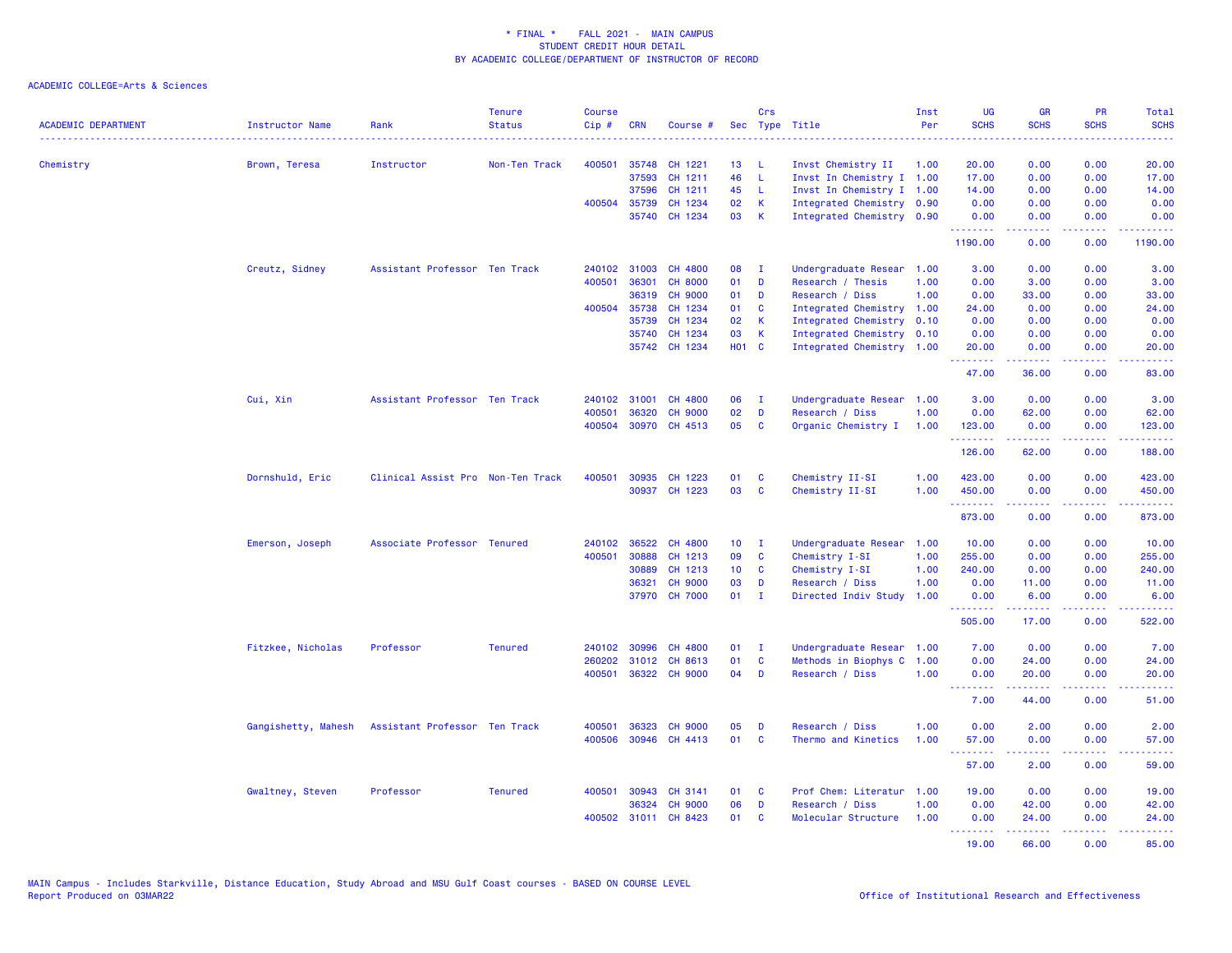| <b>ACADEMIC DEPARTMENT</b> | Instructor Name                                    | Rank                        | <b>Tenure</b><br><b>Status</b> | <b>Course</b><br>Cip# | <b>CRN</b> | Course #        |                 | Crs          | Sec Type Title            | Inst<br>Per | <b>UG</b><br><b>SCHS</b>        | <b>GR</b><br><b>SCHS</b> | <b>PR</b><br><b>SCHS</b>       | <b>Total</b><br><b>SCHS</b><br>. |
|----------------------------|----------------------------------------------------|-----------------------------|--------------------------------|-----------------------|------------|-----------------|-----------------|--------------|---------------------------|-------------|---------------------------------|--------------------------|--------------------------------|----------------------------------|
| Chemistry                  | Hollis, Thedford                                   | Professor                   | <b>Tenured</b>                 | 240102                | 36525      | <b>CH 4800</b>  | 13 <sup>°</sup> | $\mathbf{I}$ | Undergraduate Resear 1.00 |             | 1.00                            | 0.00                     | 0.00                           | 1.00                             |
|                            |                                                    |                             |                                | 400501                | 35737      | CH 8523         | 01              | $\mathbf{C}$ | Mod Org Reaction Mec      | 1.00        | 0.00                            | 21.00                    | 0.00                           | 21.00                            |
|                            |                                                    |                             |                                |                       | 36307      | <b>CH 8000</b>  | 07              | D            | Research / Thesis         | 1.00        | 0.00                            | 9.00                     | 0.00                           | 9.00                             |
|                            |                                                    |                             |                                |                       | 36325      | <b>CH 9000</b>  | 07              | D            | Research / Diss           | 1.00        | 0.00                            | 51.00                    | 0.00                           | 51.00                            |
|                            |                                                    |                             |                                |                       | 37971      | <b>CH 7000</b>  | 02              | $\mathbf{I}$ | Directed Indiv Study      | 1.00        | 0.00                            | 3.00                     | 0.00                           | 3.00                             |
|                            |                                                    |                             |                                |                       | 37981      | <b>CH 7000</b>  | 03              | $\mathbf{I}$ | Directed Indiv Study      | 1.00        | 0.00<br>.                       | 3.00<br>.                | 0.00<br>.                      | 3.00<br>د د د د د                |
|                            |                                                    |                             |                                |                       |            |                 |                 |              |                           |             | 1.00                            | 87.00                    | 0.00                           | 88.00                            |
|                            | Johnson, Christopher Assistant Professor Ten Track |                             |                                | 240102                | 31004      | CH 4800         | 09              | $\mathbf{I}$ | Undergraduate Resear      | 1.00        | 4.00                            | 0.00                     | 0.00                           | 4.00                             |
|                            |                                                    |                             |                                | 260202                | 30478      | <b>BCH 4603</b> | 02              | <b>C</b>     | Gen Biochem I             | 0.50        | 15.00                           | 0.00                     | 0.00                           | 15.00                            |
|                            |                                                    |                             |                                |                       | 30482      | <b>BCH 4603</b> | <b>HO2 C</b>    |              | Gen Biochem I             | 0.50        | 4.50                            | 0.00                     | 0.00                           | 4.50                             |
|                            |                                                    |                             |                                | 400501                | 36308      | <b>CH 8000</b>  | 08              | D            | Research / Thesis         | 1.00        | 0.00                            | 9.00                     | 0.00                           | 9.00                             |
|                            |                                                    |                             |                                |                       | 36326      | <b>CH 9000</b>  | 08              | D            | Research / Diss           | 1.00        | 0.00<br><u> - - - - - - - -</u> | 28.00<br>.               | 0.00<br>.                      | 28.00<br>د د د د د               |
|                            |                                                    |                             |                                |                       |            |                 |                 |              |                           |             | 23.50                           | 37.00                    | 0.00                           | 60.50                            |
|                            | Mlsna, Debra                                       | Associate Professor Tenured |                                | 240102                | 36526      | CH 4800         | 14              | $\mathbf{I}$ | Undergraduate Resear      | 1.00        | 10.00                           | 0.00                     | 0.00                           | 10.00                            |
|                            |                                                    |                             |                                | 400501                | 36327      | <b>CH 9000</b>  | 09              | D            | Research / Diss           | 1.00        | 0.00                            | 14.00                    | 0.00                           | 14.00                            |
|                            |                                                    |                             |                                | 400504                | 30987      | CH 4554         | 01              | <b>C</b>     | Integrated Organic I 1.00 |             | 36.00                           | 0.00                     | 0.00                           | 36.00                            |
|                            |                                                    |                             |                                |                       | 30988      | CH 4554         | 02              | $\mathbf{K}$ | Integrated Organic I 0.10 |             | 0.00                            | 0.00                     | 0.00                           | 0.00                             |
|                            |                                                    |                             |                                |                       | 30990      | CH 4554         | H01 C           |              | Integrated Organic I 1.00 |             | 12.00                           | 0.00                     | 0.00                           | 12.00                            |
|                            |                                                    |                             |                                |                       | 35750      | CH 1234         | 05              | <b>C</b>     | Integrated Chemistry 1.00 |             | 412.00                          | 0.00                     | 0.00                           | 412.00                           |
|                            |                                                    |                             |                                |                       | 35751      | CH 1234         | 06              | $\mathbf{C}$ | Integrated Chemistry 1.00 |             | 208.00                          | 0.00                     | 0.00                           | 208.00                           |
|                            |                                                    |                             |                                |                       | 35752      | CH 1234         | 07              | -K           | Integrated Chemistry 1.00 |             | 0.00                            | 0.00                     | 0.00                           | 0.00                             |
|                            |                                                    |                             |                                |                       | 35753      | CH 1234         | 08              | - K          | Integrated Chemistry 1.00 |             | 0.00                            | 0.00                     | 0.00                           | 0.00                             |
|                            |                                                    |                             |                                |                       | 35754      | CH 1234         | 09              | $\mathsf{K}$ | Integrated Chemistry 1.00 |             | 0.00                            | 0.00                     | 0.00                           | 0.00                             |
|                            |                                                    |                             |                                |                       | 35755      | CH 1234         | 10 <sub>1</sub> | $\mathbf{K}$ | Integrated Chemistry 1.00 |             | 0.00                            | 0.00                     | 0.00                           | 0.00                             |
|                            |                                                    |                             |                                |                       | 35756      | CH 1234         | 11 <sub>1</sub> | $\mathbf{K}$ | Integrated Chemistry 1.00 |             | 0.00                            | 0.00                     | 0.00                           | 0.00                             |
|                            |                                                    |                             |                                |                       | 35757      | CH 1234         | 12 <sub>2</sub> | $\mathbf{K}$ | Integrated Chemistry 1.00 |             | 0.00                            | 0.00                     | 0.00                           | 0.00                             |
|                            |                                                    |                             |                                |                       | 35759      | CH 1234         | 14              | $\mathsf{K}$ | Integrated Chemistry 1.00 |             | 0.00                            | 0.00                     | 0.00                           | 0.00                             |
|                            |                                                    |                             |                                |                       | 35760      | CH 1234         | 15 <sub>1</sub> | - K          | Integrated Chemistry 1.00 |             | 0.00                            | 0.00                     | 0.00<br>$\omega$ is a $\omega$ | 0.00                             |
|                            |                                                    |                             |                                |                       |            |                 |                 |              |                           |             | 678.00                          | 14.00                    | 0.00                           | 692.00                           |
|                            | Mlsna, Todd                                        | Professor                   | <b>Tenured</b>                 | 240102                | 31002      | <b>CH 4800</b>  | 07              | $\mathbf{I}$ | Undergraduate Resear 1.00 |             | 15.00                           | 0.00                     | 0.00                           | 15.00                            |
|                            |                                                    |                             |                                | 400501                | 36328      | <b>CH 9000</b>  | 10 <sub>1</sub> | D            | Research / Diss           | 1.00        | 0.00                            | 34.00                    | 0.00                           | 34.00                            |
|                            |                                                    |                             |                                | 400502                |            | 30942 CH 2313   | 01              | <b>C</b>     | Analytical Chemistry 1.00 |             | 96.00<br>.                      | 0.00<br>المتمامين        | 0.00<br>.                      | 96.00<br>222222                  |
|                            |                                                    |                             |                                |                       |            |                 |                 |              |                           |             | 111.00                          | 34.00                    | 0.00                           | 145.00                           |
|                            | Montiel Palma, Virgi Assistant Professor Ten Track |                             |                                | 400501                | 35736      | CH 8543         | 01              | C            | Organic Spectroscopy      | 1.00        | 0.00                            | 42.00                    | 0.00                           | 42.00                            |
|                            |                                                    |                             |                                |                       | 36329      | <b>CH 9000</b>  | 11 <sub>1</sub> | D            | Research / Diss           | 1.00        | 0.00                            | 20.00                    | 0.00                           | 20.00                            |
|                            |                                                    |                             |                                |                       |            |                 |                 |              |                           |             | <u>.</u><br>0.00                | 62.00                    | د د د د<br>0.00                | وبالمستريب<br>62.00              |
|                            | Munoz Hernandez, Mig Associate Professor Ten Track |                             |                                | 400501                | 30886      | CH 1213         | 07              | <b>C</b>     | Chemistry I-SI            | 1.00        | 252.00                          | 0.00                     | 0.00                           | 252.00                           |
|                            |                                                    |                             |                                |                       |            | 30887 CH 1213   | 08              | $\mathbf{C}$ | Chemistry I-SI            | 1.00        | 258.00<br>.                     | 0.00<br>-----            | 0.00<br>.                      | 258.00<br>.                      |
|                            |                                                    |                             |                                |                       |            |                 |                 |              |                           |             | 510.00                          | 0.00                     | 0.00                           | 510.00                           |
|                            | Nettles, Charles                                   | Instructor                  | Non-Ten Track                  | 400502                | 30940      | CH 2311         | 01              | - L          | Analytical Chem I La 1.00 |             | 8.00                            | 0.00                     | 0.00                           | 8.00                             |
|                            |                                                    |                             |                                |                       | 30941      | CH 2311         | 02              | -L           | Analytical Chem I La 1.00 |             | 11.00                           | 0.00                     | 0.00                           | 11.00                            |
|                            |                                                    |                             |                                |                       | 35735      | CH 2311         | 03              | $\mathsf{L}$ | Analytical Chem I La 1.00 |             | 7.00                            | 0.00                     | 0.00                           | 7.00                             |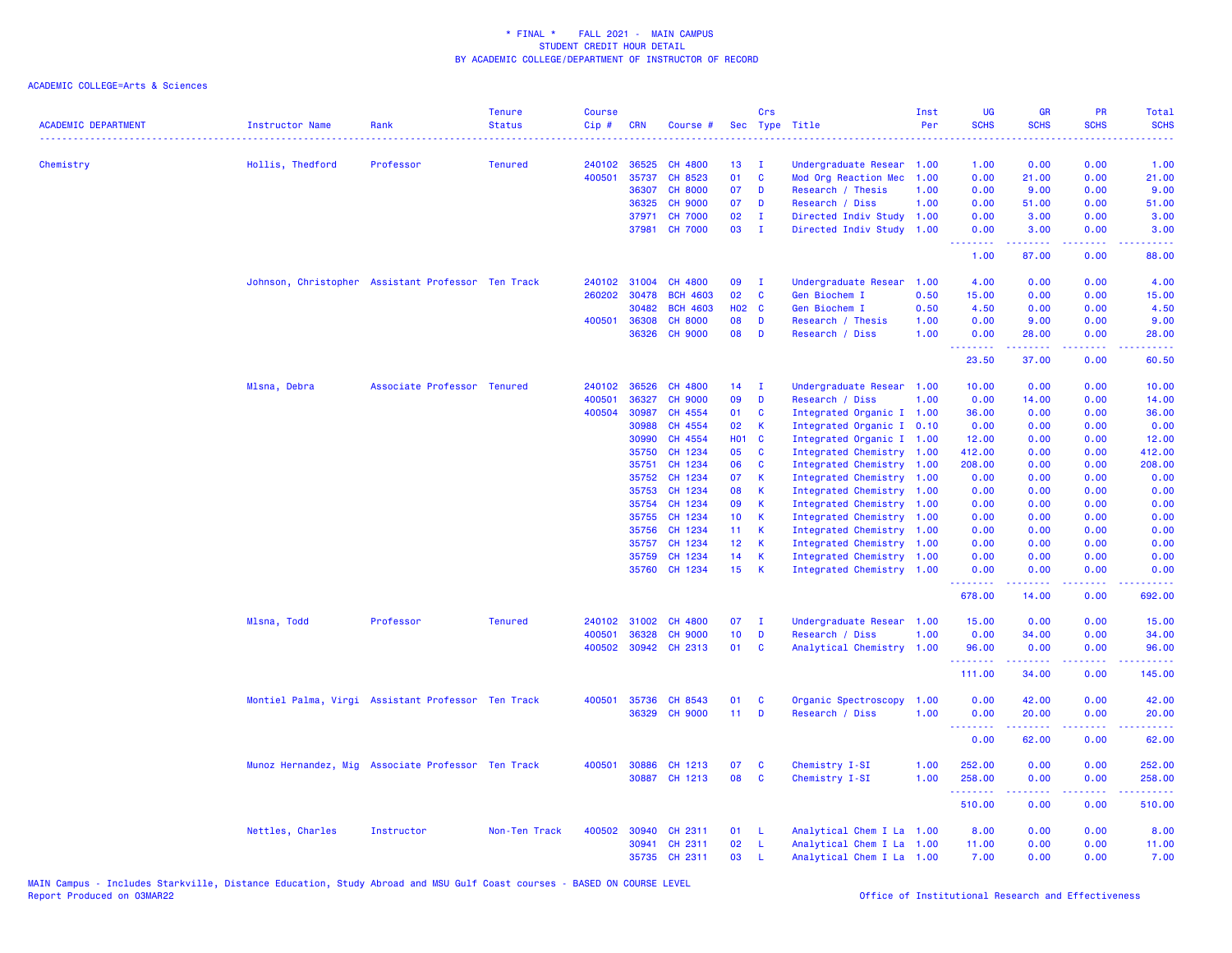| <b>ACADEMIC DEPARTMENT</b> | Instructor Name  | Rank                              | <b>Tenure</b><br><b>Status</b> | <b>Course</b><br>Cip# | <b>CRN</b> | Course #       |                 | Crs          | Sec Type Title       | Inst<br>Per | <b>UG</b><br><b>SCHS</b>                                    | <b>GR</b><br><b>SCHS</b> | <b>PR</b><br><b>SCHS</b> | Total<br><b>SCHS</b>                                                                                                                                          |
|----------------------------|------------------|-----------------------------------|--------------------------------|-----------------------|------------|----------------|-----------------|--------------|----------------------|-------------|-------------------------------------------------------------|--------------------------|--------------------------|---------------------------------------------------------------------------------------------------------------------------------------------------------------|
|                            |                  | . <u>.</u> .                      |                                |                       |            |                |                 |              |                      | .           |                                                             |                          |                          | .                                                                                                                                                             |
| Chemistry                  | Nettles, Charles | Instructor                        | Non-Ten Track                  | 400504                | 30947      | CH 4511        | 01              | - L          | Org Chem Lab I       | 1.00        | 8.00                                                        | 0.00                     | 0.00                     | 8.00                                                                                                                                                          |
|                            |                  |                                   |                                |                       | 30948      | CH 4511        | 02              | L            | Org Chem Lab I       | 1.00        | 22.00                                                       | 0.00                     | 0.00                     | 22.00                                                                                                                                                         |
|                            |                  |                                   |                                |                       | 30949      | CH 4511        | 06              | L            | Org Chem Lab I       | 1.00        | 24.00                                                       | 0.00                     | 0.00                     | 24.00                                                                                                                                                         |
|                            |                  |                                   |                                |                       | 30950      | CH 4511        | 08              | L.           | Org Chem Lab I       | 1.00        | 23.00                                                       | 0.00                     | 0.00                     | 23.00                                                                                                                                                         |
|                            |                  |                                   |                                |                       | 30951      | CH 4511        | 10 <sub>1</sub> | L            | Org Chem Lab I       | 1.00        | 22.00                                                       | 0.00                     | 0.00                     | 22.00                                                                                                                                                         |
|                            |                  |                                   |                                |                       | 30952      | CH 4511        | 12 <sub>2</sub> | L            | Org Chem Lab I       | 1.00        | 23.00                                                       | 0.00                     | 0.00                     | 23.00                                                                                                                                                         |
|                            |                  |                                   |                                |                       | 30953      | CH 4511        | 16              | -L           | Org Chem Lab I       | 1.00        | 15.00                                                       | 0.00                     | 0.00                     | 15.00                                                                                                                                                         |
|                            |                  |                                   |                                |                       | 30954      | CH 4511        | 19              | L            | Org Chem Lab I       | 1.00        | 6.00                                                        | 0.00                     | 0.00                     | 6.00                                                                                                                                                          |
|                            |                  |                                   |                                |                       | 30955      | CH 4511        | 04              | <b>L</b>     | Org Chem Lab I       | 1.00        | 21.00                                                       | 0.00                     | 0.00                     | 21.00                                                                                                                                                         |
|                            |                  |                                   |                                |                       | 30956      | CH 4511        | 05              | -L           | Org Chem Lab I       | 1.00        | 23.00                                                       | 0.00                     | 0.00                     | 23.00                                                                                                                                                         |
|                            |                  |                                   |                                |                       | 30957      | CH 4511        | 07              | L.           | Org Chem Lab I       | 1.00        | 24.00                                                       | 0.00                     | 0.00                     | 24.00                                                                                                                                                         |
|                            |                  |                                   |                                |                       | 30958      | CH 4511        | 09              | -L           | Org Chem Lab I       | 1.00        | 14.00                                                       | 0.00                     | 0.00                     | 14.00                                                                                                                                                         |
|                            |                  |                                   |                                |                       | 30959      | CH 4511        | 11 <sub>1</sub> | $\mathsf{L}$ | Org Chem Lab I       | 1.00        | 21.00                                                       | 0.00                     | 0.00                     | 21.00                                                                                                                                                         |
|                            |                  |                                   |                                |                       | 30960      | CH 4511        | 13              | -L           | Org Chem Lab I       | 1.00        | 23.00                                                       | 0.00                     | 0.00                     | 23.00                                                                                                                                                         |
|                            |                  |                                   |                                |                       | 30962      | CH 4511        | 15 <sub>1</sub> | L            | Org Chem Lab I       | 1.00        | 24.00                                                       | 0.00                     | 0.00                     | 24.00                                                                                                                                                         |
|                            |                  |                                   |                                |                       | 30963      | CH 4511        | 17 <sub>1</sub> | -L           | Org Chem Lab I       | 1.00        | 22.00                                                       | 0.00                     | 0.00                     | 22.00                                                                                                                                                         |
|                            |                  |                                   |                                |                       | 30964      | CH 4511        | 18              | L            | Org Chem Lab I       | 1.00        | 15.00                                                       | 0.00                     | 0.00                     | 15.00                                                                                                                                                         |
|                            |                  |                                   |                                |                       | 30972      | CH 4513        | 07              | C            | Organic Chemistry I  | 1.00        | 216.00                                                      | 0.00                     | 0.00                     | 216.00                                                                                                                                                        |
|                            |                  |                                   |                                |                       | 30976      | CH 4521        | 03              | L            | Org Chem Lab II      | 1.00        | 14.00                                                       | 0.00                     | 0.00                     | 14.00                                                                                                                                                         |
|                            |                  |                                   |                                |                       | 30977      | CH 4521        | 04              | L            | Org Chem Lab II      | 1.00        | 11.00                                                       | 0.00                     | 0.00                     | 11.00                                                                                                                                                         |
|                            |                  |                                   |                                |                       | 30978      | CH 4521        | 08              | L.           | Org Chem Lab II      | 1.00        | 15.00                                                       | 0.00                     | 0.00                     | 15.00                                                                                                                                                         |
|                            |                  |                                   |                                |                       | 30979      | CH 4521        | 01              | -L           | Org Chem Lab II      | 1.00        | 8.00                                                        | 0.00                     | 0.00                     | 8.00                                                                                                                                                          |
|                            |                  |                                   |                                |                       | 30980      | CH 4521        | 02              | -L           | Org Chem Lab II      | 1.00        | 5.00                                                        | 0.00                     | 0.00                     | 5.00                                                                                                                                                          |
|                            |                  |                                   |                                |                       | 30981      | CH 4521        | 05              | -L           | Org Chem Lab II      | 1.00        | 12.00                                                       | 0.00                     | 0.00                     | 12.00                                                                                                                                                         |
|                            |                  |                                   |                                |                       | 30982      | CH 4521        | 06              | L.           | Org Chem Lab II      | 1.00        | 14.00                                                       | 0.00                     | 0.00                     | 14.00                                                                                                                                                         |
|                            |                  |                                   |                                |                       | 30988      | CH 4554        | 02              | K            | Integrated Organic I | 0.90        | 0.00                                                        | 0.00                     | 0.00                     | 0.00                                                                                                                                                          |
|                            |                  |                                   |                                |                       | 35761      | CH 4521        | 07              | L            | Org Chem Lab II      | 1.00        | 15.00                                                       | 0.00                     | 0.00                     | 15.00                                                                                                                                                         |
|                            |                  |                                   |                                |                       |            | 35762 CH 4521  | 09              | L            | Org Chem Lab II      | 1.00        | 12.00                                                       | 0.00                     | 0.00                     | 12.00                                                                                                                                                         |
|                            |                  |                                   |                                |                       |            |                |                 |              |                      |             | .                                                           | .                        | .                        | .                                                                                                                                                             |
|                            |                  |                                   |                                |                       |            |                |                 |              |                      |             | 678.00                                                      | 0.00                     | 0.00                     | 678.00                                                                                                                                                        |
|                            | Nettles, Whitnee | Clinical Assist Pro Non-Ten Track |                                | 400501                | 30882      | CH 1213        | 03              | C            | Chemistry I-SI       | 1.00        | 252.00                                                      | 0.00                     | 0.00                     | 252.00                                                                                                                                                        |
|                            |                  |                                   |                                |                       | 30883      | CH 1213        | 04              | $\mathbf c$  | Chemistry I-SI       | 1.00        | 285.00                                                      | 0.00                     | 0.00                     | 285.00                                                                                                                                                        |
|                            |                  |                                   |                                |                       | 30884      | CH 1213        | 05              | C            | Chemistry I-SI       | 1.00        | 249.00                                                      | 0.00                     | 0.00                     | 249.00                                                                                                                                                        |
|                            |                  |                                   |                                |                       |            | 30885 CH 1213  | 06              | C            | Chemistry I-SI       | 1.00        | 273.00                                                      | 0.00                     | 0.00                     | 273.00                                                                                                                                                        |
|                            |                  |                                   |                                |                       |            |                |                 |              |                      |             |                                                             |                          |                          | المستمات                                                                                                                                                      |
|                            |                  |                                   |                                |                       |            |                |                 |              |                      |             | 1059.00                                                     | 0.00                     | 0.00                     | 1059.00                                                                                                                                                       |
|                            | Patrick, Amanda  | Assistant Professor Ten Track     |                                | 240102                | 36529      | CH 4800        | 17              | $\mathbf{I}$ | Undergraduate Resear | 1.00        | 2.00                                                        | 0.00                     | 0.00                     | 2.00                                                                                                                                                          |
|                            |                  |                                   |                                | 400501                | 30880      | CH 1213        | 01              | C            | Chemistry I-SI       | 1.00        | 264.00                                                      | 0.00                     | 0.00                     | 264.00                                                                                                                                                        |
|                            |                  |                                   |                                |                       | 30881      | CH 1213        | 02              | C            | Chemistry I-SI       | 1.00        | 240.00                                                      | 0.00                     | 0.00                     | 240.00                                                                                                                                                        |
|                            |                  |                                   |                                |                       |            | 36331 CH 9000  | 13 <sup>°</sup> | D            | Research / Diss      | 1.00        | 0.00<br><u>.</u>                                            | 25.00<br>.               | 0.00<br>-----            | 25.00<br>$\frac{1}{2} \left( \frac{1}{2} \right) \left( \frac{1}{2} \right) \left( \frac{1}{2} \right) \left( \frac{1}{2} \right) \left( \frac{1}{2} \right)$ |
|                            |                  |                                   |                                |                       |            |                |                 |              |                      |             | 506.00                                                      | 25.00                    | 0.00                     | 531.00                                                                                                                                                        |
|                            | Scott, Colleen   | Associate Professor Tenured       |                                | 240102                | 30998      | <b>CH 4800</b> | 03              | - 1          | Undergraduate Resear | 1.00        | 6.00                                                        | 0.00                     | 0.00                     | 6.00                                                                                                                                                          |
|                            |                  |                                   |                                | 400501                | 36332      | <b>CH 9000</b> | 14              | D            | Research / Diss      | 1.00        | 0.00                                                        | 63.00                    | 0.00                     | 63.00                                                                                                                                                         |
|                            |                  |                                   |                                | 400599                | 36800      | CH 4990        | 03              | C            | Special Topic In CH  | 1.00        | 21.00<br><b><i><u><u><b>A</b></u></u> A A A A A A A</i></b> | 0.00<br>.                | 0.00<br>.                | 21.00<br>.                                                                                                                                                    |
|                            |                  |                                   |                                |                       |            |                |                 |              |                      |             | 27.00                                                       | 63.00                    | 0.00                     | 90.00                                                                                                                                                         |
|                            | Smith, Dennis    | Professor                         | <b>Tenured</b>                 | 240102                | 31000      | <b>CH 4800</b> | 05              | $\mathbf{I}$ | Undergraduate Resear | 1.00        | 1.00                                                        | 0.00                     | 0.00                     | 1.00                                                                                                                                                          |
|                            |                  |                                   |                                | 400501                |            | 36333 CH 9000  | 15              | D            | Research / Diss      | 1.00        | 0.00                                                        | 45.00                    | 0.00                     | 45.00                                                                                                                                                         |
|                            |                  |                                   |                                | 400599                |            | 37595 CH 8101  | 01              | $\mathbf{C}$ | Current Problems in  | 1.00        | 0.00                                                        | 17.00                    | 0.00                     | 17.00                                                                                                                                                         |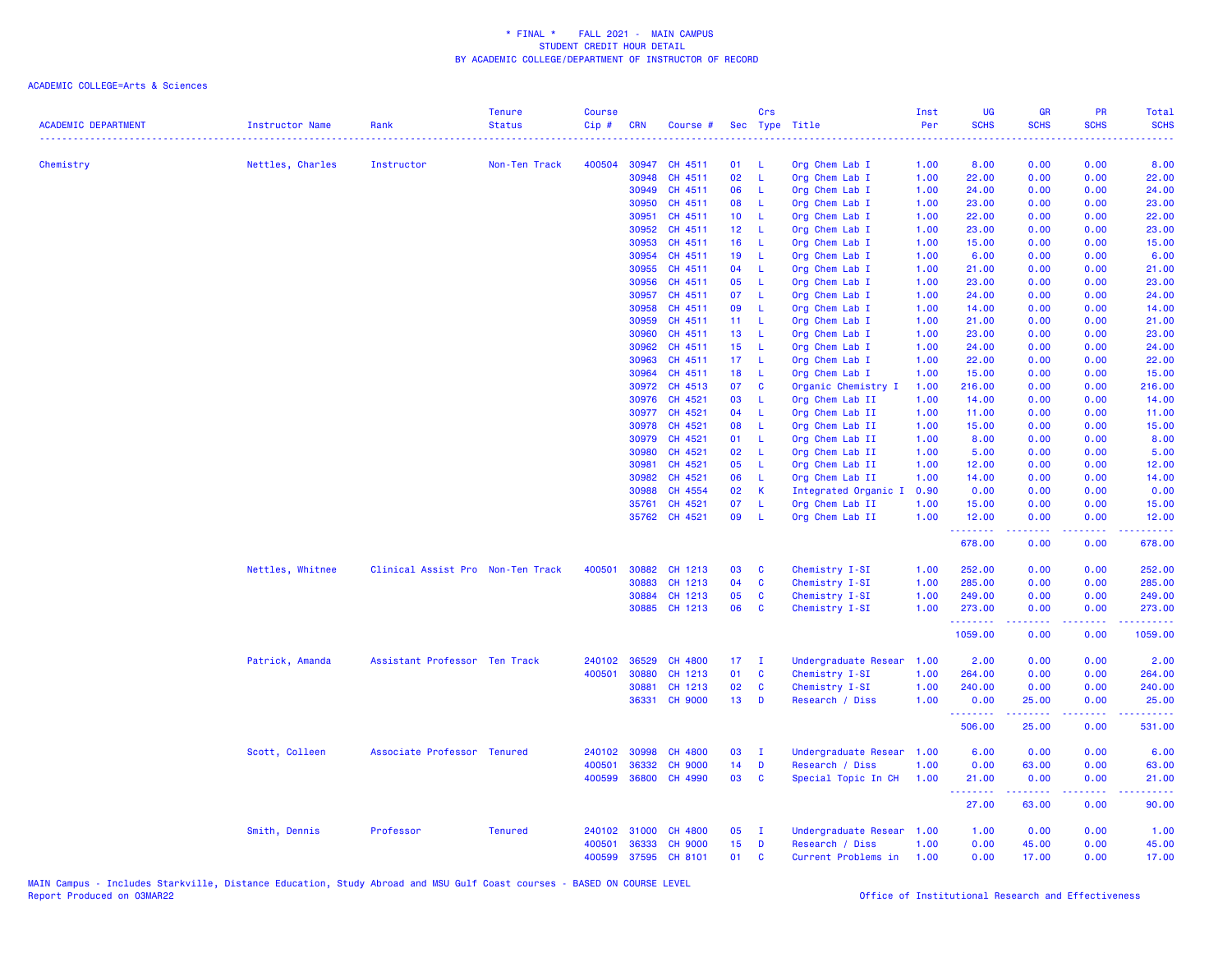| <b>ACADEMIC DEPARTMENT</b> | <b>Instructor Name</b> | Rank                              | <b>Tenure</b><br><b>Status</b> | <b>Course</b><br>Cip# | <b>CRN</b>     | Course #             |                 | Crs               | Sec Type Title            | Inst<br>Per | UG<br><b>SCHS</b> | <b>GR</b><br><b>SCHS</b>                                                                                                                                     | <b>PR</b><br><b>SCHS</b> | Total<br><b>SCHS</b>                                                                                                                                           |
|----------------------------|------------------------|-----------------------------------|--------------------------------|-----------------------|----------------|----------------------|-----------------|-------------------|---------------------------|-------------|-------------------|--------------------------------------------------------------------------------------------------------------------------------------------------------------|--------------------------|----------------------------------------------------------------------------------------------------------------------------------------------------------------|
|                            |                        |                                   |                                |                       |                |                      |                 |                   |                           |             | <u>.</u>          | .                                                                                                                                                            |                          |                                                                                                                                                                |
|                            |                        |                                   |                                |                       |                |                      |                 |                   |                           |             | 1.00              | 62.00                                                                                                                                                        | 0.00                     | 63.00                                                                                                                                                          |
| Chemistry                  | Smith, Laura           | Instructor                        | Non-Ten Track                  | 400501                |                | 30813 CH 1043        | 01              | C                 | Survey of Chemistry       | 1.00        | 819.00            | 0.00                                                                                                                                                         | 0.00                     | 819.00                                                                                                                                                         |
|                            |                        |                                   |                                |                       |                | 30814 CH 1051        | 01              | -L                | Experimental Chem         | 1.00        | 114.00            | 0.00                                                                                                                                                         | 0.00                     | 114.00                                                                                                                                                         |
|                            |                        |                                   |                                |                       |                | 30815 CH 1053        | 01              | <b>C</b>          | Survey of Chemistry       | 1.00        | 138.00            | 0.00                                                                                                                                                         | 0.00                     | 138.00                                                                                                                                                         |
|                            |                        |                                   |                                |                       |                | 34617 CH 1043        | 501 C           |                   | Survey of Chemistry       | 1.00        | 45.00             | 0.00                                                                                                                                                         | 0.00                     | 45.00                                                                                                                                                          |
|                            |                        |                                   |                                |                       | 34618          | CH 1051              | 501 L           |                   | Experimental Chem         | 1.00        | 11.00             | 0.00                                                                                                                                                         | 0.00                     | 11.00                                                                                                                                                          |
|                            |                        |                                   |                                |                       | 34619          | CH 1053              | 501 C           |                   | Survey of Chemistry       | 1.00        | 3.00              | 0.00                                                                                                                                                         | 0.00                     | 3.00                                                                                                                                                           |
|                            |                        |                                   |                                | 400506<br>400599      | 30944<br>36281 | CH 4411              | 01<br>01        | L<br>$\mathsf{L}$ | Physical Chem Lab I       | 0.10        | 0.90              | 0.00                                                                                                                                                         | 0.00                     | 0.90                                                                                                                                                           |
|                            |                        |                                   |                                |                       |                | CH 4990              |                 |                   | Special Topic In CH       | 1.00        | 6.00<br><u>.</u>  | 0.00<br>المستملة                                                                                                                                             | 0.00<br>د د د د .        | 6.00                                                                                                                                                           |
|                            |                        |                                   |                                |                       |                |                      |                 |                   |                           |             | 1136.90           | 0.00                                                                                                                                                         | 0.00                     | 1136.90                                                                                                                                                        |
|                            | Stokes, Sean           | Clinical Assist Pro Non-Ten Track |                                | 400501                | 37855          | CH 4000              | 01              | $\mathbf{I}$      | Directed Indiv Study 1.00 |             | 1.00              | 0.00                                                                                                                                                         | 0.00                     | 1.00                                                                                                                                                           |
|                            |                        |                                   |                                | 400504                | 30966          | CH 4513              | 01              | C                 | Organic Chemistry I       | 1.00        | 201.00            | 0.00                                                                                                                                                         | 0.00                     | 201.00                                                                                                                                                         |
|                            |                        |                                   |                                |                       | 30968          | CH 4513              | 03              | C                 | Organic Chemistry I       | 1.00        | 249.00            | 0.00                                                                                                                                                         | 0.00                     | 249.00                                                                                                                                                         |
|                            |                        |                                   |                                |                       |                | 30974 CH 4513        | 09              | C                 | Organic Chemistry I       | 1.00        | 255.00<br>.       | 0.00<br>2.2.2.2.2                                                                                                                                            | 0.00<br>.                | 255.00<br>$\frac{1}{2} \left( \frac{1}{2} \right) \left( \frac{1}{2} \right) \left( \frac{1}{2} \right) \left( \frac{1}{2} \right) \left( \frac{1}{2} \right)$ |
|                            |                        |                                   |                                |                       |                |                      |                 |                   |                           |             | 706.00            | 0.00                                                                                                                                                         | 0.00                     | 706.00                                                                                                                                                         |
|                            | Ward, Rebecca          | Lecturer                          | Non-Ten Track                  |                       |                | 400506 30944 CH 4411 | 01              | - 1.              | Physical Chem Lab I       | 0.90        | 8.10              | 0.00                                                                                                                                                         | 0.00                     | 8.10                                                                                                                                                           |
|                            |                        |                                   |                                |                       |                |                      |                 |                   |                           |             | 8.10              | 0.00                                                                                                                                                         | 0.00                     | 8.10                                                                                                                                                           |
|                            | Webster, Charles       | Professor                         | <b>Tenured</b>                 |                       | 240102 30997   | CH 4800              | 02              | $\mathbf{I}$      | Undergraduate Resear      | 1.00        | 0.00              | 0.00                                                                                                                                                         | 0.00                     | 0.00                                                                                                                                                           |
|                            |                        |                                   |                                | 400501                | 36334          | <b>CH 9000</b>       | 16              | D                 | Research / Diss           | 1.00        | 0.00              | 9.00                                                                                                                                                         | 0.00                     | 9.00                                                                                                                                                           |
|                            |                        |                                   |                                |                       | 400503 31009   | CH 8203              | 01              | C                 | Adv Inorg Chem II         | 1.00        | 0.00              | 21.00                                                                                                                                                        | 0.00                     | 21.00                                                                                                                                                          |
|                            |                        |                                   |                                |                       |                |                      |                 |                   |                           |             | <b></b><br>0.00   | د د د د د<br>30.00                                                                                                                                           | .<br>0.00                | 30.00                                                                                                                                                          |
|                            | Wipf, David            | Professor                         | <b>Tenured</b>                 | 400501                | 30818          | CH 1141              | 01              | C                 | Prof Chem: Paths          | 1.00        | 26.00             | 0.00                                                                                                                                                         | 0.00                     | 26.00                                                                                                                                                          |
|                            |                        |                                   |                                |                       | 30995          | CH 4711              | 01              | <b>C</b>          | Senior Seminar            | 1.00        | 11.00             | 0.00                                                                                                                                                         | 0.00                     | 11.00                                                                                                                                                          |
|                            |                        |                                   |                                |                       | 31013          | CH 8711              | 01              | <b>S</b>          | Seminar                   | 1.00        | 0.00              | 4.00                                                                                                                                                         | 0.00                     | 4.00                                                                                                                                                           |
|                            |                        |                                   |                                |                       | 31014          | CH 8721              | 01              | $\mathbf{s}$      | Seminar                   | 1.00        | 0.00              | 6.00                                                                                                                                                         | 0.00                     | 6.00                                                                                                                                                           |
|                            |                        |                                   |                                |                       | 31015          | CH 8731              | 01              | <b>S</b>          | Seminar                   | 1.00        | 0.00              | 2.00                                                                                                                                                         | 0.00                     | 2.00                                                                                                                                                           |
|                            |                        |                                   |                                |                       | 36335          | <b>CH 9000</b>       | 17 <sub>2</sub> | D                 | Research / Diss           | 1.00        | 0.00              | 91.00                                                                                                                                                        | 0.00                     | 91.00                                                                                                                                                          |
|                            |                        |                                   |                                |                       | 400502 31010   | CH 8333              | 02              | C                 | Adv Instrum Analysis      | 1.00        | 0.00              | 42.00                                                                                                                                                        | 0.00                     | 42.00                                                                                                                                                          |
|                            |                        |                                   |                                |                       | 400504 31008   | CH 8111              | 01              | <b>C</b>          | Professional Chemist 1.00 |             | 0.00<br>.         | 31.00<br>.                                                                                                                                                   | 0.00<br>.                | 31.00<br>$\begin{array}{cccccccccc} \bullet & \bullet & \bullet & \bullet & \bullet & \bullet & \bullet & \bullet \end{array}$                                 |
|                            |                        |                                   |                                |                       |                |                      |                 |                   |                           |             | 37.00             | 176.00                                                                                                                                                       | 0.00                     | 213.00                                                                                                                                                         |
|                            | Xu, Xue                | Clinical Assist Pro Non-Ten Track |                                | 400504                | 30983          | CH 4523              | 01              | C                 | Organic Chemistry II 1.00 |             | 177.00            | 0.00                                                                                                                                                         | 0.00                     | 177.00                                                                                                                                                         |
|                            |                        |                                   |                                |                       | 30985          | CH 4523              | 03              | C                 | Organic Chemistry II 1.00 |             | 204.00            | 0.00                                                                                                                                                         | 0.00                     | 204.00                                                                                                                                                         |
|                            |                        |                                   |                                |                       | 400599 30816   | CH 1073              | 01              | <b>C</b>          | Preparatory Chemistr 1.00 |             | 90.00             | 0.00                                                                                                                                                         | 0.00                     | 90.00                                                                                                                                                          |
|                            |                        |                                   |                                |                       |                | 30817 CH 1073        | 02              | <b>C</b>          | Preparatory Chemistr 1.00 |             | 210.00<br>.       | 0.00<br>$\frac{1}{2} \left( \frac{1}{2} \right) \left( \frac{1}{2} \right) \left( \frac{1}{2} \right) \left( \frac{1}{2} \right) \left( \frac{1}{2} \right)$ | 0.00<br>.                | 210.00<br>.                                                                                                                                                    |
|                            |                        |                                   |                                |                       |                |                      |                 |                   |                           |             | 681.00            | 0.00                                                                                                                                                         | 0.00                     | 681.00                                                                                                                                                         |
|                            | Zhang, Dongmao         | Professor                         | <b>Tenured</b>                 | 400501                | 30890          | CH 1213              | 11 <sub>1</sub> | C                 | Chemistry I-SI            | 1.00        | 228.00            | 0.00                                                                                                                                                         | 0.00                     | 228.00                                                                                                                                                         |
|                            |                        |                                   |                                |                       | 30891          | CH 1213              | 12 <sup>7</sup> | C                 | Chemistry I-SI            | 1.00        | 213.00            | 0.00                                                                                                                                                         | 0.00                     | 213.00                                                                                                                                                         |
|                            |                        |                                   |                                |                       | 36336          | <b>CH 9000</b>       | 18              | D                 | Research / Diss           | 1.00        | 0.00              | 8.00                                                                                                                                                         | 0.00                     | 8.00                                                                                                                                                           |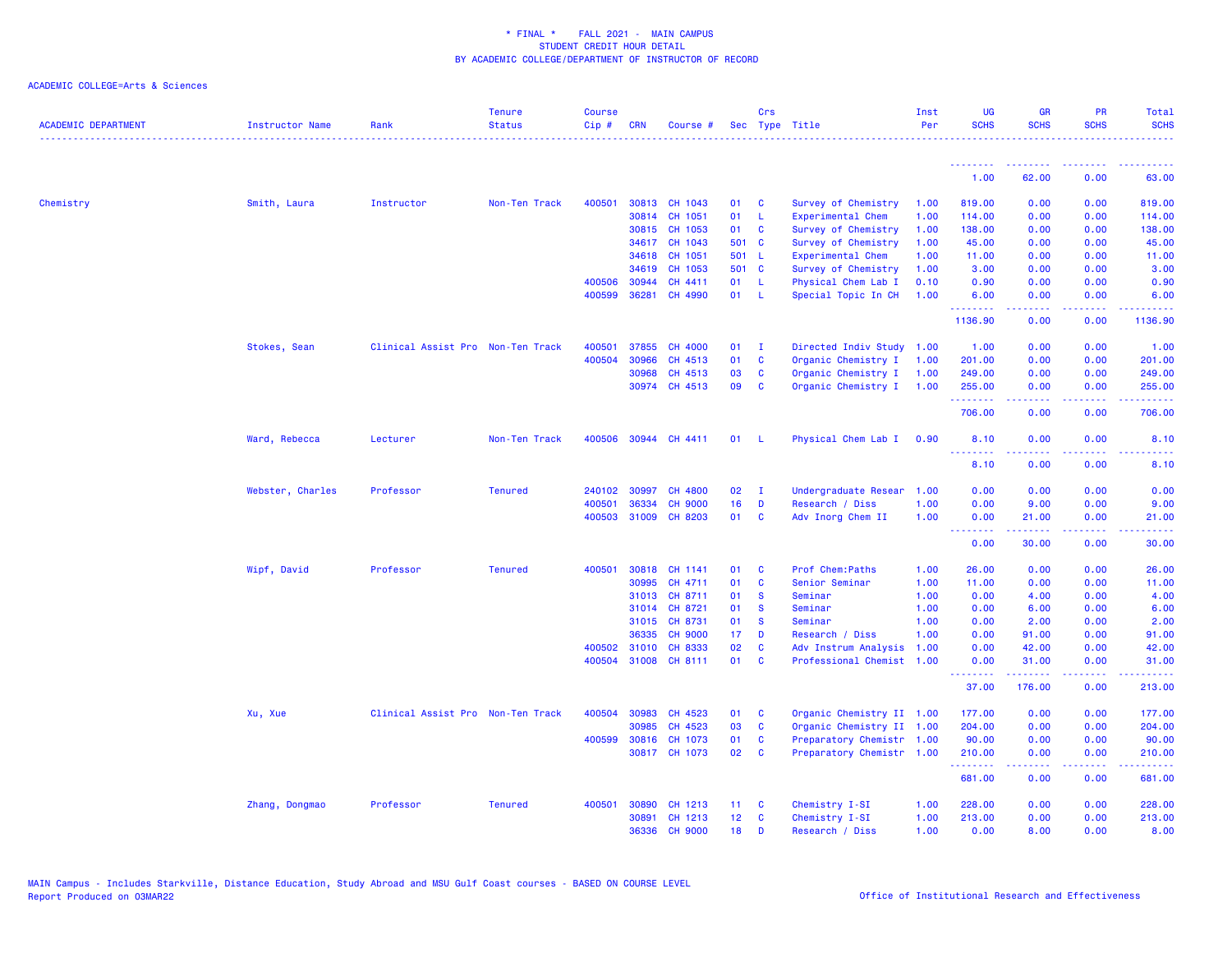| <b>ACADEMIC DEPARTMENT</b>     | Instructor Name | Rank | <b>Tenure</b><br><b>Status</b> | <b>Course</b><br>$Cip$ # | CRN | Course # Sec Type Title | Crs | Inst<br>Per | UG<br><b>SCHS</b> | <b>GR</b><br><b>SCHS</b> | PR<br><b>SCHS</b> | Total<br><b>SCHS</b> |
|--------------------------------|-----------------|------|--------------------------------|--------------------------|-----|-------------------------|-----|-------------|-------------------|--------------------------|-------------------|----------------------|
|                                |                 |      |                                |                          |     |                         |     |             | 441.00            | .<br>8.00                | .<br>0.00         | .<br>449.00          |
| :============================= |                 |      |                                |                          |     |                         |     |             | ========          |                          | ========          | ==========           |
| Chemistry                      |                 |      |                                |                          |     |                         |     |             | 9428.50           | 825.00                   | 0.00              | 10253.50             |
|                                |                 |      |                                |                          |     |                         |     |             | --------          | --------                 | --------          | -----------          |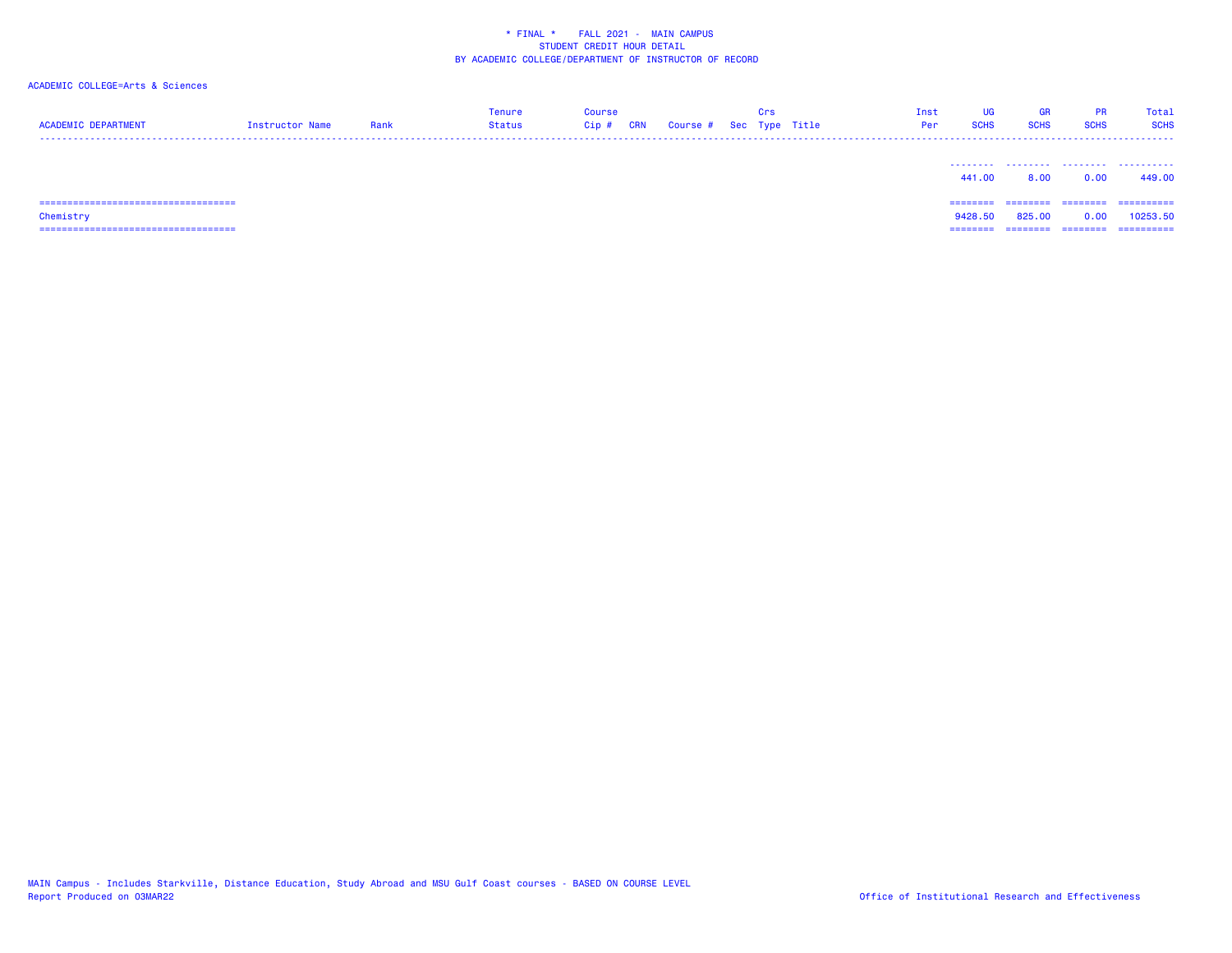# ACADEMIC COLLEGE=Arts & Sciences

| <b>ACADEMIC DEPARTMENT</b>                           | Instructor Name                        | Rank                        | <b>Tenure</b><br><b>Status</b> | <b>Course</b><br>Cip# | <b>CRN</b> | Course #              |       | Crs      | Sec Type Title            | Inst<br>Per | <b>UG</b><br><b>SCHS</b>                        | <b>GR</b><br><b>SCHS</b> | PR<br><b>SCHS</b> | Total<br><b>SCHS</b>       |
|------------------------------------------------------|----------------------------------------|-----------------------------|--------------------------------|-----------------------|------------|-----------------------|-------|----------|---------------------------|-------------|-------------------------------------------------|--------------------------|-------------------|----------------------------|
| Classical & Modern Languages & Lite Appiah, Eastilan |                                        | Grad Teach Assist           | Not Applicable                 | 160901                |            | 32195 FLF 1123        | 04    | C.       | French II                 | 1.00        | 45.00<br><u>.</u>                               | 0.00                     | 0.00              | 45.00<br>.                 |
|                                                      |                                        |                             |                                |                       |            |                       |       |          |                           |             | 45.00                                           | 0.00                     | 0.00              | 45.00                      |
|                                                      | Bahler, Carly                          | Instructor                  | Non-Ten Track                  | 160901                |            | 32186 FLF 1113        | 01    | C        | French I                  | 1.00        | 72.00                                           | 0.00                     | 0.00              | 72.00                      |
|                                                      |                                        |                             |                                |                       |            | 32187 FLF 1113        | 02    | C        | French I                  | 1.00        | 81.00                                           | 0.00                     | 0.00              | 81.00                      |
|                                                      |                                        |                             |                                |                       | 32188      | <b>FLF 1113</b>       | 03    | C        | French I                  | 1.00        | 69.00                                           | 0.00                     | 0.00              | 69.00                      |
|                                                      |                                        |                             |                                |                       |            | 32189 FLF 1113        | 04    | C        | French I                  | 1.00        | 72.00                                           | 0.00                     | 0.00              | 72.00                      |
|                                                      |                                        |                             |                                |                       |            | 32200 FLF 2143        | 01    | C        | French IV                 | 1.00        | 15.00<br>.                                      | 0.00                     | 0.00              | 15.00<br>.                 |
|                                                      |                                        |                             |                                |                       |            |                       |       |          |                           |             | 309.00                                          | 0.00                     | 0.00              | 309.00                     |
|                                                      | Barrera Pichardo, Je Grad Teach Assist |                             | Not Applicable                 | 160905                |            | 32294 FLS 1123        | 07    | C        | Spanish II                | 0.50        | 34.50                                           | 0.00                     | 0.00              | 34.50                      |
|                                                      |                                        |                             |                                |                       |            | 32314 FLS 3121        | 02    | L        | Advan Spanish Conv P      | 1.00        | 13.00<br><b><i><u><u> - - - - -</u></u></i></b> | 0.00<br>.                | 0.00<br>.         | 13.00<br>. د د د د         |
|                                                      |                                        |                             |                                |                       |            |                       |       |          |                           |             | 47.50                                           | 0.00                     | 0.00              | 47.50                      |
|                                                      | Bartera, Salvador                      | Associate Professor Tenured |                                | 160101                |            | 36279 FL 2990         | 01    | C        | Special Topic In FL       | 1.00        | 45.00                                           | 0.00                     | 0.00              | 45.00                      |
|                                                      |                                        |                             |                                |                       | 36280      | <b>FL 2990</b>        | 501 C |          | Special Topic In FL       | 1.00        | 12.00                                           | 0.00                     | 0.00              | 12.00                      |
|                                                      |                                        |                             |                                |                       |            | 161202 32233 FLH 1113 | 01    | C        | Greek I                   | 1.00        | 21.00<br><b></b>                                | 0.00<br>.                | 0.00<br>.         | 21.00<br>وعاويات           |
|                                                      |                                        |                             |                                |                       |            |                       |       |          |                           |             | 78.00                                           | 0.00                     | 0.00              | 78.00                      |
|                                                      | Barthes, Maud                          | Lecturer                    | Non-Ten Track                  | 160901                |            | 32192 FLF 1123        | 01    | C        | French II                 | 1.00        | 42.00                                           | 0.00                     | 0.00              | 42.00                      |
|                                                      |                                        |                             |                                |                       | 32193      | <b>FLF 1123</b>       | 02    | C        | French II                 | 1.00        | 39.00                                           | 0.00                     | 0.00              | 39.00                      |
|                                                      |                                        |                             |                                |                       |            | 32194 FLF 1123        | 03    | C        | French II                 | 1.00        | 66.00                                           | 0.00                     | 0.00              | 66.00                      |
|                                                      |                                        |                             |                                |                       |            | 35584 FLF 3523        | 01    | C        | Survey Of French Lit 1.00 |             | 27.00<br>.                                      | 0.00                     | 0.00              | 27.00<br>المتمام           |
|                                                      |                                        |                             |                                |                       |            |                       |       |          |                           |             | 174.00                                          | 0.00                     | 0.00              | 174.00                     |
|                                                      | Bensaid, Fahd                          | Lecturer                    | Non-Ten Track                  | 160901                |            | 32197 FLF 2133        | 01    | C        | French III                | 1.00        | 42.00                                           | 0.00                     | 0.00              | 42.00                      |
|                                                      |                                        |                             |                                |                       |            | 32198 FLF 2133        | 02    | C        | French III                | 1.00        | 60.00                                           | 0.00                     | 0.00              | 60.00                      |
|                                                      |                                        |                             |                                |                       |            |                       |       |          |                           |             | --------<br>102.00                              | .<br>0.00                | .<br>0.00         | .<br>102.00                |
|                                                      | Bonilla, Fanny                         | Grad Teach Assist           | Not Applicable                 | 160905                | 32304      | <b>FLS 2133</b>       | 09    | C        | Spanish III               | 0.50        | 13.50                                           | 0.00                     | 0.00              | 13.50                      |
|                                                      |                                        |                             |                                |                       |            | 32309 FLS 3111        | 01    | -L       | Adv Spanish Lab I         | 1.00        | 15.00                                           | 0.00                     | 0.00              | 15.00                      |
|                                                      |                                        |                             |                                |                       |            |                       |       |          |                           |             | <b>.</b><br>28.50                               | 0.00                     | 0.00              | 28.50                      |
|                                                      | Clay, Hiroko                           | Lecturer                    | Non-Ten Track                  | 160302                |            | 32240 FLJ 1113        | 01    | C        | Japanese I                | 1.00        | 81.00                                           | 0.00                     | 0.00              | 81.00                      |
|                                                      |                                        |                             |                                |                       |            | 32241 FLJ 1113        | 02    | C        | Japanese I                | 1.00        | 78.00                                           | 0.00                     | 0.00              | 78.00                      |
|                                                      |                                        |                             |                                |                       |            | 32242 FLJ 2133        | 01    | C        | Japanese III              | 1.00        | 39.00                                           | 0.00                     | 0.00              | 39.00                      |
|                                                      |                                        |                             |                                |                       |            |                       |       |          |                           |             | .<br>198.00                                     | بالأباب<br>0.00          | .<br>0.00         | .<br>198.00                |
|                                                      | Corrigan, Peter                        | Professor                   | <b>Tenured</b>                 | 161202                | 32234      | <b>FLH 2133</b>       | 01    | C        | Greek III                 | 1.00        | 9.00                                            | 0.00                     | 0.00              | 9.00                       |
|                                                      |                                        |                             |                                | 161203                | 32247      | <b>FLL 1113</b>       | 03    | C        | Latin I                   | 1.00        | 42.00                                           | 0.00                     | 0.00              | 42.00                      |
|                                                      |                                        |                             |                                |                       |            | 35597 FLL 4443        | 01    | C        | Caesar                    | 1.00        | 9.00                                            | 0.00                     | 0.00              | 9.00                       |
|                                                      |                                        |                             |                                |                       |            | 169999 37649 FLL 6990 | 501 C |          | Special Topic In FLL      | 1.00        | 0.00                                            | 3.00                     | 0.00              | 3.00                       |
|                                                      |                                        |                             |                                |                       |            |                       |       |          |                           |             | --------<br>60.00                               | .<br>3.00                | .<br>0.00         | المالما لمالية ال<br>63.00 |
|                                                      | Davisson, Brian                        | Associate Professor Tenured |                                |                       |            | 160905 32316 FLS 3143 | 01    | <b>C</b> | Hispanic Civiliza         | 1.00        | 75.00                                           | 0.00                     | 0.00              | 75.00                      |

MAIN Campus - Includes Starkville, Distance Education, Study Abroad and MSU Gulf Coast courses - BASED ON COURSE LEVEL<br>Report Produced on O3MAR22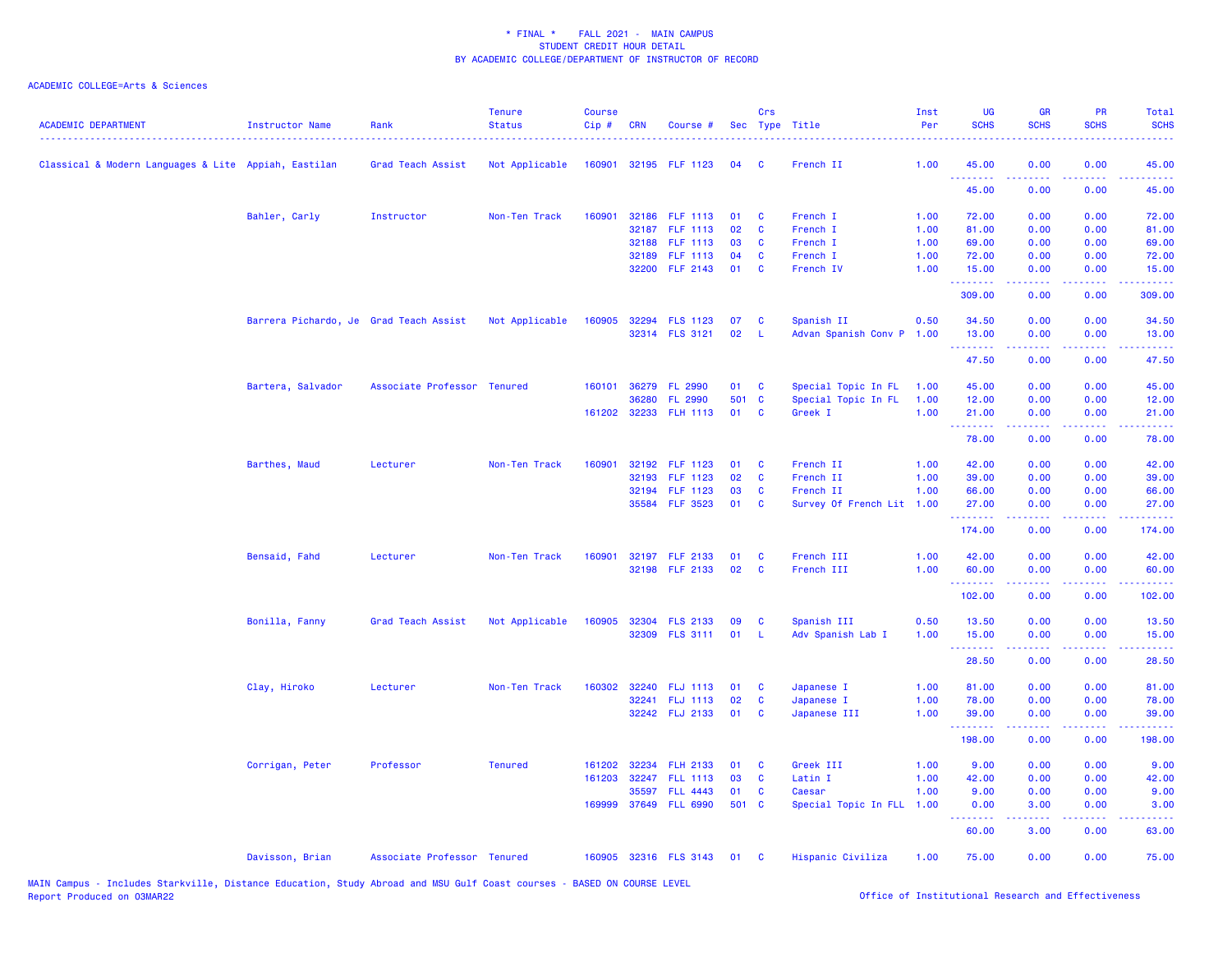| <b>ACADEMIC DEPARTMENT</b>                          | Instructor Name  | Rank                        | <b>Tenure</b><br><b>Status</b> | Course<br>Cip# | <b>CRN</b> | Course #                          |                   | Crs          | Sec Type Title            | Inst<br>Per | <b>UG</b><br><b>SCHS</b>                                     | <b>GR</b><br><b>SCHS</b> | PR<br><b>SCHS</b>                   | Total<br><b>SCHS</b>                                                                                                              |
|-----------------------------------------------------|------------------|-----------------------------|--------------------------------|----------------|------------|-----------------------------------|-------------------|--------------|---------------------------|-------------|--------------------------------------------------------------|--------------------------|-------------------------------------|-----------------------------------------------------------------------------------------------------------------------------------|
| Classical & Modern Languages & Lite Davisson, Brian |                  | Associate Professor Tenured |                                |                |            | 160905 35600 FLS 4263             | 01                | <b>C</b>     | 20th Cen Sp Nov & Ss 1.00 |             | 24.00<br>.                                                   | 0.00                     | 0.00<br>$\sim$ $\sim$ $\sim$ $\sim$ | 24.00<br>.                                                                                                                        |
|                                                     |                  |                             |                                |                |            |                                   |                   |              |                           |             | 99.00                                                        | 0.00                     | 0.00                                | 99.00                                                                                                                             |
|                                                     | Debicka, Anna    | Instructor                  | Non-Ten Track                  | 160905         |            | 32260 FLS 1113                    | 01                | C            | Spanish I                 | 1.00        | 78.00                                                        | 0.00                     | 0.00                                | 78.00                                                                                                                             |
|                                                     |                  |                             |                                |                |            | 32281 FLS 1113                    | 22                | C            | Spanish I                 | 1.00        | 63.00                                                        | 0.00                     | 0.00                                | 63.00                                                                                                                             |
|                                                     |                  |                             |                                |                | 32282      | <b>FLS 1113</b>                   | 23                | C            | Spanish I                 | 1.00        | 75.00                                                        | 0.00                     | 0.00                                | 75.00                                                                                                                             |
|                                                     |                  |                             |                                |                |            | 32287 FLS 1113                    | H <sub>01</sub> C |              | Spanish I - Honors        | 1.00        | 72.00                                                        | 0.00                     | 0.00                                | 72.00                                                                                                                             |
|                                                     |                  |                             |                                |                |            | 34815 FLS 1123                    | 502 C             |              | Spanish II                | 0.50        | 27.00<br>.                                                   | 0.00                     | 0.00<br>2222                        | 27.00                                                                                                                             |
|                                                     |                  |                             |                                |                |            |                                   |                   |              |                           |             | 315.00                                                       | 0.00                     | 0.00                                | 315.00                                                                                                                            |
|                                                     | Dighton, Aerynn  | Instructor                  | Non-Ten Track                  |                |            | 161203 32245 FLL 1113             | 01                | <b>C</b>     | Latin I                   | 1.00        | 63.00                                                        | 0.00                     | 0.00                                | 63.00                                                                                                                             |
|                                                     |                  |                             |                                |                |            | 32246 FLL 1113                    | 02                | C            | Latin I                   | 1.00        | 18.00                                                        | 0.00                     | 0.00                                | 18.00                                                                                                                             |
|                                                     |                  |                             |                                |                | 32250      | <b>FLL 2133</b>                   | 01                | C            | Latin III                 | 1.00        | 48.00                                                        | 0.00                     | 0.00                                | 48.00                                                                                                                             |
|                                                     |                  |                             |                                |                |            | 35595 FLL 1113                    | 04                | C            | Latin I                   | 1.00        | 33.00                                                        | 0.00                     | 0.00                                | 33.00                                                                                                                             |
|                                                     |                  |                             |                                |                |            | 36479 FLL 4000                    | 01                | $\mathbf{I}$ | Directed Indiv Study      | 1.00        | 3.00<br>.                                                    | 0.00<br>.                | 0.00<br>د د د د .                   | 3.00<br>.                                                                                                                         |
|                                                     |                  |                             |                                |                |            |                                   |                   |              |                           |             | 165.00                                                       | 0.00                     | 0.00                                | 165.00                                                                                                                            |
|                                                     | Fabel, Ekaterina | Lecturer                    | Non-Ten Track                  | 160402         |            | 32256 FLR 1113                    | 01                | C            | Russian I                 | 1.00        | 30.00                                                        | 0.00                     | 0.00                                | 30.00                                                                                                                             |
|                                                     |                  |                             |                                |                | 32257      | <b>FLR 1113</b>                   | 02                | C            | Russian I                 | 1.00        | 18.00                                                        | 0.00                     | 0.00                                | 18.00                                                                                                                             |
|                                                     |                  |                             |                                |                |            | 32258 FLR 2133                    | 01                | C            | Russian III               | 1.00        | 6.00                                                         | 0.00                     | 0.00                                | 6.00                                                                                                                              |
|                                                     |                  |                             |                                |                |            | 36278 FLR 4990                    | 01                | C            | Special Topic In Flr      | 1.00        | 12.00<br>.                                                   | 0.00<br>. <b>.</b>       | 0.00<br>.                           | 12.00<br>.                                                                                                                        |
|                                                     |                  |                             |                                |                |            |                                   |                   |              |                           |             | 66.00                                                        | 0.00                     | 0.00                                | 66.00                                                                                                                             |
|                                                     | Fischer, Rebecca | Grad Teach Assist           | Not Applicable                 | 160501         | 32218      | <b>FLG 1123</b>                   | 01                | C            | German II                 | 0.25        | 7.50                                                         | 0.00                     | 0.00                                | 7.50                                                                                                                              |
|                                                     |                  |                             |                                |                |            | 32219 FLG 1123                    | 02                | C            | German II                 | 0.25        | 5.25                                                         | 0.00                     | 0.00                                | 5.25                                                                                                                              |
|                                                     |                  |                             |                                |                |            | 34811 FLG 1123                    | 501 C             |              | German II                 | 0.25        | 5.25<br><b></b>                                              | 0.00<br>.                | 0.00<br>.                           | 5.25<br>$\frac{1}{2} \left( \frac{1}{2} \right) \left( \frac{1}{2} \right) \left( \frac{1}{2} \right) \left( \frac{1}{2} \right)$ |
|                                                     |                  |                             |                                |                |            |                                   |                   |              |                           |             | 18.00                                                        | 0.00                     | 0.00                                | 18.00                                                                                                                             |
|                                                     | Fondren, Chevy   | Instructor                  | Non-Ten Track                  | 160501         |            | 32214 FLG 1113                    | 03                | C            | German I                  | 0.75        | 51.75                                                        | 0.00                     | 0.00                                | 51.75                                                                                                                             |
|                                                     |                  |                             |                                |                |            | 32218 FLG 1123                    | 01                | C            | German II                 | 0.75        | 22.50                                                        | 0.00                     | 0.00                                | 22.50                                                                                                                             |
|                                                     |                  |                             |                                |                |            | 32223 FLG 2133                    | 02                | C            | German III                | 1.00        | 72.00                                                        | 0.00                     | 0.00                                | 72.00                                                                                                                             |
|                                                     |                  |                             |                                |                |            |                                   |                   |              |                           |             | <b><i><u><u><b>A</b></u></u> A A A A A A A</i></b><br>146.25 | .<br>0.00                | .<br>0.00                           | $\begin{array}{cccccccccc} \bullet & \bullet & \bullet & \bullet & \bullet & \bullet & \bullet & \bullet \end{array}$<br>146.25   |
|                                                     |                  |                             |                                | 160905         |            |                                   |                   |              |                           | 0.25        |                                                              | 0.00                     | 0.00                                |                                                                                                                                   |
|                                                     | Gartman, Carolyn | Grad Teach Assist           | Not Applicable                 |                | 32261      | <b>FLS 1113</b><br>32262 FLS 1113 | 02<br>03          | C<br>C       | Spanish I<br>Spanish I    | 0.25        | 18.75<br>18.00                                               | 0.00                     | 0.00                                | 18.75<br>18.00                                                                                                                    |
|                                                     |                  |                             |                                |                |            |                                   |                   |              |                           |             | <b>.</b> .                                                   | .                        | .                                   | .                                                                                                                                 |
|                                                     |                  |                             |                                |                |            |                                   |                   |              |                           |             | 36.75                                                        | 0.00                     | 0.00                                | 36.75                                                                                                                             |
|                                                     | Gray, Sally      | Associate Professor Tenured |                                | 160501         |            | 32215 FLG 1113                    | 04                | C            | German I                  | 0.75        | 22.50                                                        | 0.00                     | 0.00                                | 22.50                                                                                                                             |
|                                                     |                  |                             |                                |                | 35590      | <b>FLG 4123</b>                   | 01                | C            | German Fairy Tales        | 1.00        | 33.00                                                        | 0.00                     | 0.00                                | 33.00                                                                                                                             |
|                                                     |                  |                             |                                |                |            | 35591 FLG 6123                    | 01                | <b>C</b>     | German Fairy Tales        | 1.00        | 0.00                                                         | 12.00                    | 0.00<br>$\sim$ $\sim$ $\sim$ $\sim$ | 12.00                                                                                                                             |
|                                                     |                  |                             |                                |                |            |                                   |                   |              |                           |             | 55.50                                                        | 12.00                    | 0.00                                | 67.50                                                                                                                             |
|                                                     | Hainsey, Arianne | Lecturer                    | Non-Ten Track                  | 160501         |            | 32213 FLG 1113                    | 02                | <b>C</b>     | German I                  | 0.75        | 27.00                                                        | 0.00                     | 0.00                                | 27.00                                                                                                                             |
|                                                     |                  |                             |                                |                | 32219      | <b>FLG 1123</b>                   | 02                | C            | German II                 | 0.75        | 15.75                                                        | 0.00                     | 0.00                                | 15.75                                                                                                                             |
|                                                     |                  |                             |                                |                |            | 34810 FLG 1113                    | 501               | <b>C</b>     | German I                  | 0.75        | 29.25                                                        | 0.00                     | 0.00                                | 29.25                                                                                                                             |
|                                                     |                  |                             |                                |                |            | 34811 FLG 1123                    | 501               | C            | German II                 | 0.75        | 15.75                                                        | 0.00                     | 0.00                                | 15.75                                                                                                                             |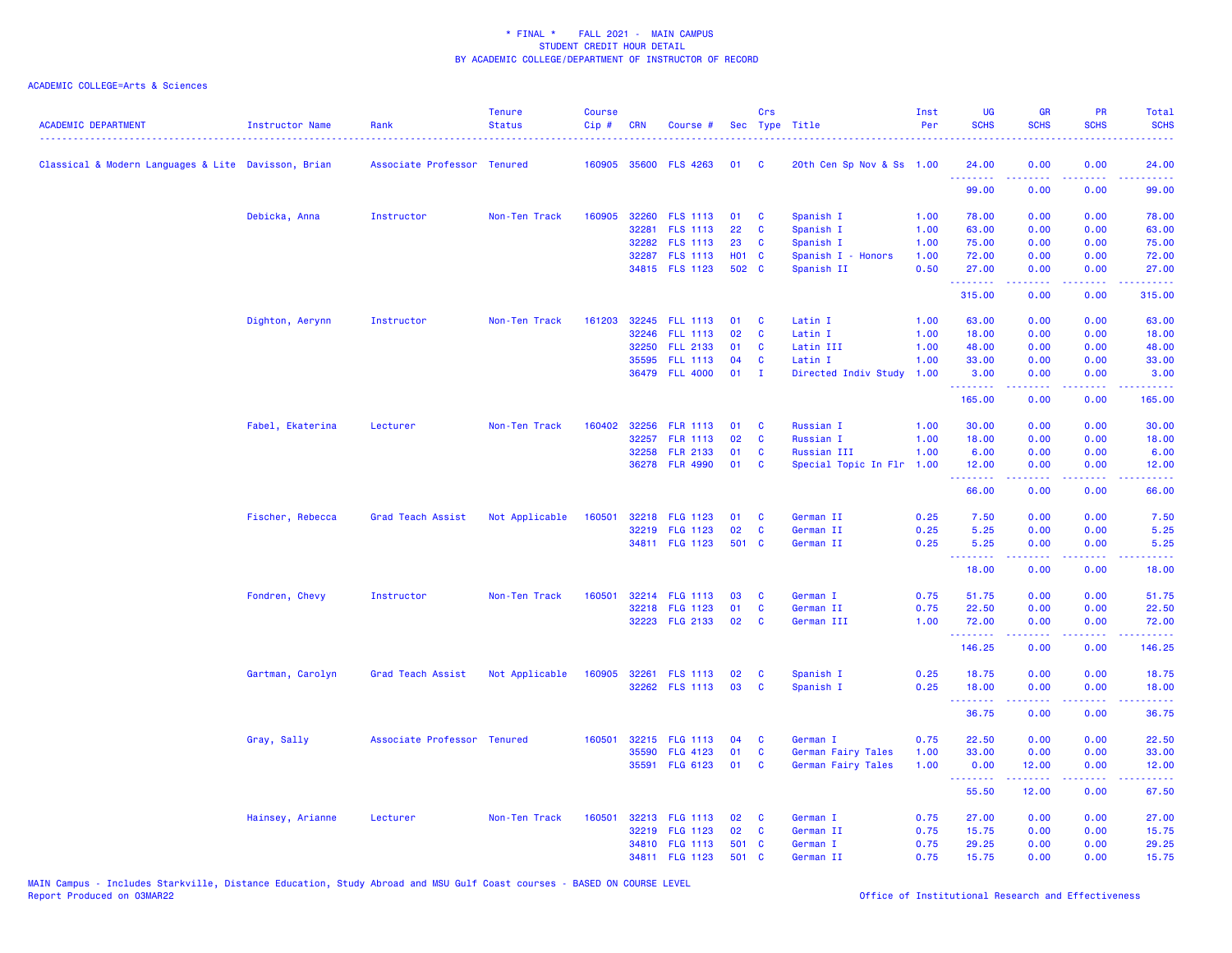| <b>ACADEMIC DEPARTMENT</b>                           | Instructor Name              | Rank                          | <b>Tenure</b><br><b>Status</b> | <b>Course</b><br>$Cip \#$ | <b>CRN</b> | Course #                                |          | Crs                  | Sec Type Title                                         | Inst<br>Per | <b>UG</b><br><b>SCHS</b> | <b>GR</b><br><b>SCHS</b>                                                                                                                                     | <b>PR</b><br><b>SCHS</b> | Total<br><b>SCHS</b>                                                                                                                                                                                                                                                                                                                                                                                                                                                                           |
|------------------------------------------------------|------------------------------|-------------------------------|--------------------------------|---------------------------|------------|-----------------------------------------|----------|----------------------|--------------------------------------------------------|-------------|--------------------------|--------------------------------------------------------------------------------------------------------------------------------------------------------------|--------------------------|------------------------------------------------------------------------------------------------------------------------------------------------------------------------------------------------------------------------------------------------------------------------------------------------------------------------------------------------------------------------------------------------------------------------------------------------------------------------------------------------|
| Classical & Modern Languages & Lite Hainsey, Arianne |                              | Lecturer                      | Non-Ten Track                  |                           |            | 169999 32175 FL 1001                    | F03 C    |                      | First Year Seminar                                     | 1.00        | 19.00<br><b></b>         | 0.00<br>22222                                                                                                                                                | 0.00<br>.                | 19.00<br>$\begin{array}{cccccccccc} \bullet & \bullet & \bullet & \bullet & \bullet & \bullet & \bullet \end{array}$                                                                                                                                                                                                                                                                                                                                                                           |
|                                                      |                              |                               |                                |                           |            |                                         |          |                      |                                                        |             | 106.75                   | 0.00                                                                                                                                                         | 0.00                     | 106.75                                                                                                                                                                                                                                                                                                                                                                                                                                                                                         |
|                                                      | Harland, Robert              | Associate Professor Tenured   |                                |                           |            | 160905 32311 FLS 3113<br>32312 FLS 3113 | 01<br>02 | <b>C</b><br><b>C</b> | Advanced Spanish Com 1.00<br>Advanced Spanish Com 1.00 |             | 45.00<br>45.00           | 0.00<br>0.00                                                                                                                                                 | 0.00<br>0.00             | 45.00<br>45.00                                                                                                                                                                                                                                                                                                                                                                                                                                                                                 |
|                                                      |                              |                               |                                |                           |            |                                         |          |                      |                                                        |             | .<br>90.00               | .<br>0.00                                                                                                                                                    | .<br>0.00                | .<br>90.00                                                                                                                                                                                                                                                                                                                                                                                                                                                                                     |
|                                                      | Hayes, Caroline              | Lecturer                      | Non-Ten Track                  | 160905                    |            | 32264 FLS 1113                          | 05       | <b>C</b>             | Spanish I                                              | 1.00        | 75.00                    | 0.00                                                                                                                                                         | 0.00                     | 75.00                                                                                                                                                                                                                                                                                                                                                                                                                                                                                          |
|                                                      |                              |                               |                                |                           | 32284      | <b>FLS 1113</b>                         | 26       | C                    | Spanish I                                              | 1.00        | 66.00                    | 0.00                                                                                                                                                         | 0.00                     | 66.00                                                                                                                                                                                                                                                                                                                                                                                                                                                                                          |
|                                                      |                              |                               |                                |                           |            | 32301 FLS 2133                          | 05       | <b>C</b>             | Spanish III                                            | 0.50        | 33.00                    | 0.00                                                                                                                                                         | 0.00                     | 33.00                                                                                                                                                                                                                                                                                                                                                                                                                                                                                          |
|                                                      |                              |                               |                                |                           |            | 32303 FLS 2133                          | 08       | C                    | Spanish III                                            | 0.50        | 30.00<br><b>.</b> .      | 0.00<br>22222                                                                                                                                                | 0.00<br>المستمال         | 30.00<br>د د د د د د                                                                                                                                                                                                                                                                                                                                                                                                                                                                           |
|                                                      |                              |                               |                                |                           |            |                                         |          |                      |                                                        |             | 204.00                   | 0.00                                                                                                                                                         | 0.00                     | 204.00                                                                                                                                                                                                                                                                                                                                                                                                                                                                                         |
|                                                      | Hernandez, Magda             | Lecturer                      | Non-Ten Track                  | 160905                    |            | 32294 FLS 1123                          | 07       | C                    | Spanish II                                             | 0.50        | 34.50                    | 0.00                                                                                                                                                         | 0.00                     | 34.50                                                                                                                                                                                                                                                                                                                                                                                                                                                                                          |
|                                                      |                              |                               |                                |                           |            | 32301 FLS 2133                          | 05       | C                    | Spanish III                                            | 0.50        | 33.00                    | 0.00                                                                                                                                                         | 0.00                     | 33.00                                                                                                                                                                                                                                                                                                                                                                                                                                                                                          |
|                                                      |                              |                               |                                |                           |            | 32303 FLS 2133                          | 08       | C                    | Spanish III                                            | 0.50        | 30.00                    | 0.00                                                                                                                                                         | 0.00                     | 30.00                                                                                                                                                                                                                                                                                                                                                                                                                                                                                          |
|                                                      |                              |                               |                                |                           |            | 32304 FLS 2133                          | 09       | C                    | Spanish III                                            | 0.50        | 13.50                    | 0.00                                                                                                                                                         | 0.00                     | 13.50                                                                                                                                                                                                                                                                                                                                                                                                                                                                                          |
|                                                      |                              |                               |                                |                           |            | 34815 FLS 1123                          | 502 C    |                      | Spanish II                                             | 0.50        | 27.00<br>.               | 0.00<br>$\frac{1}{2} \left( \frac{1}{2} \right) \left( \frac{1}{2} \right) \left( \frac{1}{2} \right) \left( \frac{1}{2} \right) \left( \frac{1}{2} \right)$ | 0.00<br>.                | 27.00<br>.                                                                                                                                                                                                                                                                                                                                                                                                                                                                                     |
|                                                      |                              |                               |                                |                           |            |                                         |          |                      |                                                        |             | 138.00                   | 0.00                                                                                                                                                         | 0.00                     | 138.00                                                                                                                                                                                                                                                                                                                                                                                                                                                                                         |
|                                                      | Jacobs, Seth                 | Grad Teach Assist             | Not Applicable                 | 160501                    |            | 32214 FLG 1113                          | 03       | C                    | German I                                               | 0.25        | 17.25                    | 0.00                                                                                                                                                         | 0.00                     | 17.25                                                                                                                                                                                                                                                                                                                                                                                                                                                                                          |
|                                                      |                              |                               |                                |                           |            | 32215 FLG 1113                          | 04       | <b>C</b>             | German I                                               | 0.25        | 7.50<br><u>.</u>         | 0.00<br>22222                                                                                                                                                | 0.00<br>المتمامية        | 7.50<br>$\begin{array}{cccccccccc} \multicolumn{2}{c}{} & \multicolumn{2}{c}{} & \multicolumn{2}{c}{} & \multicolumn{2}{c}{} & \multicolumn{2}{c}{} & \multicolumn{2}{c}{} & \multicolumn{2}{c}{} & \multicolumn{2}{c}{} & \multicolumn{2}{c}{} & \multicolumn{2}{c}{} & \multicolumn{2}{c}{} & \multicolumn{2}{c}{} & \multicolumn{2}{c}{} & \multicolumn{2}{c}{} & \multicolumn{2}{c}{} & \multicolumn{2}{c}{} & \multicolumn{2}{c}{} & \multicolumn{2}{c}{} & \multicolumn{2}{c}{} & \mult$ |
|                                                      |                              |                               |                                |                           |            |                                         |          |                      |                                                        |             | 24.75                    | 0.00                                                                                                                                                         | 0.00                     | 24.75                                                                                                                                                                                                                                                                                                                                                                                                                                                                                          |
|                                                      | Joo, Fumiko                  | Assistant Professor Ten Track |                                | 050123                    | 35583      | <b>FLC 3303</b>                         | 01       | C                    | Survey of Chinese Cu 1.00                              |             | 33.00                    | 0.00                                                                                                                                                         | 0.00                     | 33.00                                                                                                                                                                                                                                                                                                                                                                                                                                                                                          |
|                                                      |                              |                               |                                | 160302                    |            | 32243 FLJ 3153                          | 01       | <b>C</b>             | Japanese V                                             | 1.00        | 30.00                    | 0.00                                                                                                                                                         | 0.00                     | 30.00                                                                                                                                                                                                                                                                                                                                                                                                                                                                                          |
|                                                      |                              |                               |                                |                           |            | 35594 FLJ 3203                          | 01       | <b>C</b>             | Survey of Japanese L 1.00                              |             | 27.00<br>.               | 0.00<br>.                                                                                                                                                    | 0.00<br>المتمام المتمار  | 27.00<br><b><i><u><u> - - - - -</u></u></i></b>                                                                                                                                                                                                                                                                                                                                                                                                                                                |
|                                                      |                              |                               |                                |                           |            |                                         |          |                      |                                                        |             | 90.00                    | 0.00                                                                                                                                                         | 0.00                     | 90.00                                                                                                                                                                                                                                                                                                                                                                                                                                                                                          |
|                                                      | Kraker, Julia                | Lecturer                      | Non-Ten Track                  | 160905                    |            | 32266 FLS 1113                          | 07       | C                    | Spanish I                                              | 1.00        | 84.00                    | 0.00                                                                                                                                                         | 0.00                     | 84.00                                                                                                                                                                                                                                                                                                                                                                                                                                                                                          |
|                                                      |                              |                               |                                |                           |            | 32278 FLS 1113                          | 19       | C                    | Spanish I                                              | 1.00        | 75.00                    | 0.00                                                                                                                                                         | 0.00                     | 75.00                                                                                                                                                                                                                                                                                                                                                                                                                                                                                          |
|                                                      |                              |                               |                                |                           |            | 34814 FLS 1123                          | 501 C    |                      | Spanish II                                             | 1.00        | 48.00<br><u>.</u> .      | 0.00<br>د د د د د                                                                                                                                            | 0.00<br>بالمستمال        | 48.00<br>د د د د د د                                                                                                                                                                                                                                                                                                                                                                                                                                                                           |
|                                                      |                              |                               |                                |                           |            |                                         |          |                      |                                                        |             | 207.00                   | 0.00                                                                                                                                                         | 0.00                     | 207.00                                                                                                                                                                                                                                                                                                                                                                                                                                                                                         |
|                                                      | Lin, Liang-Yin               | Lecturer                      | Non-Ten Track                  | 160101                    | 32181      | <b>FLC 1113</b>                         | 01       | C                    | Chinese I                                              | 1.00        | 27.00                    | 0.00                                                                                                                                                         | 0.00                     | 27.00                                                                                                                                                                                                                                                                                                                                                                                                                                                                                          |
|                                                      |                              |                               |                                |                           |            | 32182 FLC 1113                          | 02       | <b>C</b>             | Chinese I                                              | 1.00        | 39.00                    | 0.00                                                                                                                                                         | 0.00                     | 39.00                                                                                                                                                                                                                                                                                                                                                                                                                                                                                          |
|                                                      |                              |                               |                                |                           |            | 32183 FLC 2133                          | 01       | C                    | Chinese III                                            | 1.00        | 39.00                    | 0.00                                                                                                                                                         | 0.00                     | 39.00                                                                                                                                                                                                                                                                                                                                                                                                                                                                                          |
|                                                      |                              |                               |                                | 160301                    |            | 32184 FLC 3153                          | 01       | <b>C</b>             | <b>Chinese V</b>                                       | 1.00        | 18.00<br><b>.</b> .      | 0.00<br>بالأبابات                                                                                                                                            | 0.00<br>.                | 18.00<br>وبالمستمال                                                                                                                                                                                                                                                                                                                                                                                                                                                                            |
|                                                      |                              |                               |                                |                           |            |                                         |          |                      |                                                        |             | 123.00                   | 0.00                                                                                                                                                         | 0.00                     | 123.00                                                                                                                                                                                                                                                                                                                                                                                                                                                                                         |
|                                                      | Little, Christopher Lecturer |                               | Non-Ten Track                  | 160905                    |            | 34812 FLS 1113                          | 501 C    |                      | Spanish I                                              | 1.00        | 54.00                    | 0.00                                                                                                                                                         | 0.00                     | 54.00                                                                                                                                                                                                                                                                                                                                                                                                                                                                                          |
|                                                      |                              |                               |                                |                           |            | 34813 FLS 1113                          | 502 C    |                      | Spanish I                                              | 1.00        | 54.00                    | 0.00                                                                                                                                                         | 0.00                     | 54.00                                                                                                                                                                                                                                                                                                                                                                                                                                                                                          |
|                                                      |                              |                               |                                |                           |            | 34816 FLS 2133                          | 501 C    |                      | Spanish III                                            | 1.00        | 51.00<br><b>.</b> .      | 0.00                                                                                                                                                         | 0.00<br><u>.</u>         | 51.00<br><u>.</u>                                                                                                                                                                                                                                                                                                                                                                                                                                                                              |
|                                                      |                              |                               |                                |                           |            |                                         |          |                      |                                                        |             | 159.00                   | 0.00                                                                                                                                                         | 0.00                     | 159.00                                                                                                                                                                                                                                                                                                                                                                                                                                                                                         |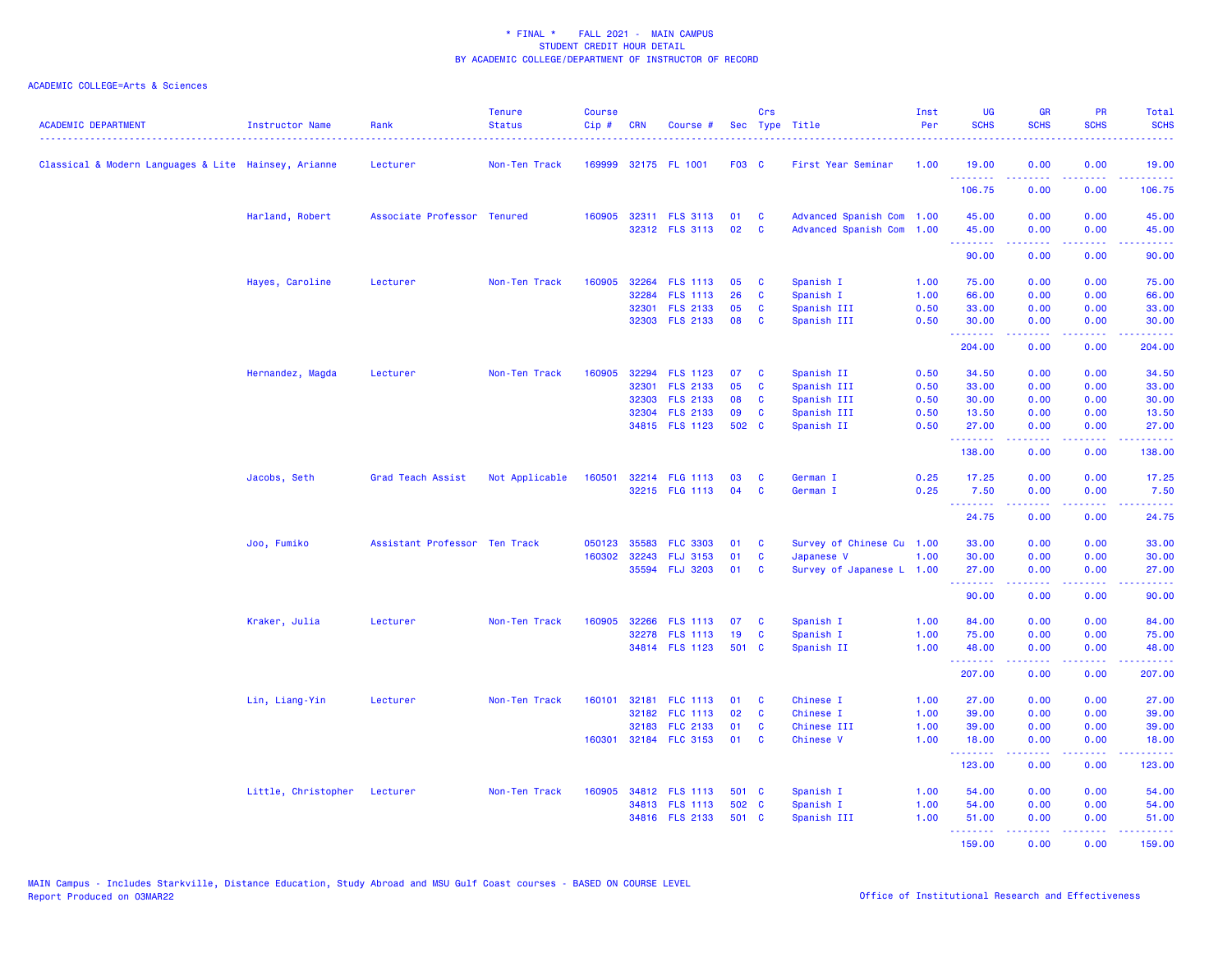| Classical & Modern Languages & Lite Lo, Elhadji<br>Grad Teach Assist<br>Not Applicable<br>160901<br>36277 FLF 1113<br>French I<br>1.00<br>27.00<br>06<br>- C<br>.<br>27.00<br>Martinez Rosas, Mari Lecturer<br>Non-Ten Track<br>160905<br>32267 FLS 1113<br>08<br>C<br>Spanish I<br>1.00<br>72.00<br>32273 FLS 1113<br>14<br>C<br>Spanish I<br>1.00<br>78.00 | 0.00<br>0.00<br>0.00<br>0.00<br>0.00<br>0.00<br>0.00<br>0.00 | 27.00<br>27.00  |
|--------------------------------------------------------------------------------------------------------------------------------------------------------------------------------------------------------------------------------------------------------------------------------------------------------------------------------------------------------------|--------------------------------------------------------------|-----------------|
|                                                                                                                                                                                                                                                                                                                                                              |                                                              |                 |
|                                                                                                                                                                                                                                                                                                                                                              |                                                              |                 |
|                                                                                                                                                                                                                                                                                                                                                              |                                                              | 72.00           |
|                                                                                                                                                                                                                                                                                                                                                              |                                                              | 78.00           |
| 32274 FLS 1113<br>15<br>C<br>Spanish I<br>1.00<br>75.00                                                                                                                                                                                                                                                                                                      | 0.00<br>0.00                                                 | 75.00           |
| 32275 FLS 1113<br>16<br>1.00<br>C<br>Spanish I<br>66.00<br>.                                                                                                                                                                                                                                                                                                 | 0.00<br>0.00<br>22222<br>.                                   | 66.00<br>.      |
| 291.00                                                                                                                                                                                                                                                                                                                                                       | 0.00<br>0.00                                                 | 291.00          |
| McFadden, Michael<br>Non-Ten Track<br>160905<br>32288 FLS 1123<br>Spanish II<br>84.00<br>Lecturer<br>01<br>C<br>1.00                                                                                                                                                                                                                                         | 0.00<br>0.00                                                 | 84.00           |
| 32289<br><b>FLS 1123</b><br>02<br>C<br>Spanish II<br>1.00<br>78.00                                                                                                                                                                                                                                                                                           | 0.00<br>0.00                                                 | 78.00           |
| 32290<br>03<br>Spanish II<br>78.00<br><b>FLS 1123</b><br>C<br>1.00                                                                                                                                                                                                                                                                                           | 0.00<br>0.00                                                 | 78.00           |
| 32296 FLS 1123<br>09<br>C<br>Spanish II<br>1.00<br>81.00<br>.                                                                                                                                                                                                                                                                                                | 0.00<br>0.00<br>.<br>.                                       | 81.00<br>22222) |
| 321.00                                                                                                                                                                                                                                                                                                                                                       | 0.00<br>0.00                                                 | 321.00          |
| Moser, Keith<br>Professor<br><b>Tenured</b><br>160901<br>35585 FLF 4193<br>18th Century French<br>21.00<br>01<br>C<br>1.00                                                                                                                                                                                                                                   | 0.00<br>0.00                                                 | 21.00           |
| 35586<br>FLF 6193<br>01<br>$\mathbf{C}$<br>18th Century French<br>0.00<br>1.00                                                                                                                                                                                                                                                                               | 0.00<br>18.00                                                | 18.00           |
| 35587<br>FLF 4233<br>01<br>C<br>Modern French Poetry 1.00<br>27.00                                                                                                                                                                                                                                                                                           | 0.00<br>0.00                                                 | 27.00           |
| FLF 6233<br>01<br><b>C</b><br>Modern French Poetry 1.00<br>0.00<br>35588                                                                                                                                                                                                                                                                                     | 0.00<br>15.00                                                | 15.00           |
| 37624 FLF 4000<br>01<br>Directed Indiv Study 1.00<br>4.00<br>$\mathbf{I}$                                                                                                                                                                                                                                                                                    | 0.00<br>0.00                                                 | 4.00            |
| .<br>52.00                                                                                                                                                                                                                                                                                                                                                   | 2222<br>33.00<br>0.00                                        | 85.00           |
| Moser, Kelly<br>Associate Professor Tenured<br>131306 32180 FL 8693<br>01<br><b>C</b><br>Adv. Foreign Languag<br>0.00<br>1.00                                                                                                                                                                                                                                | 18.00<br>0.00                                                | 18.00           |
| 501 C<br>37102<br><b>FL 8693</b><br>Adv. Foreign Languag<br>1.00<br>0.00                                                                                                                                                                                                                                                                                     | 9.00<br>0.00                                                 | 9.00            |
| <b>FLS 1113</b><br>02<br>0.75<br>56.25<br>160905<br>32261<br>C<br>Spanish I                                                                                                                                                                                                                                                                                  | 0.00<br>0.00                                                 | 56.25           |
| 03<br>32262 FLS 1113<br>C<br>Spanish I<br>0.75<br>54.00<br>.                                                                                                                                                                                                                                                                                                 | 0.00<br>0.00<br>.<br>-----                                   | 54.00<br>.      |
| 110.25                                                                                                                                                                                                                                                                                                                                                       | 27.00<br>0.00                                                | 137.25          |
| Italian I<br>Nigro, Rosa<br>Instructor<br>Non-Ten Track<br>160902<br>32236 FLI 1113<br>01<br><b>C</b><br>1.00<br>81.00                                                                                                                                                                                                                                       | 0.00<br>0.00                                                 | 81.00           |
| 32237 FLI 1123<br>01<br>C<br>Italian II<br>1.00<br>30.00                                                                                                                                                                                                                                                                                                     | 0.00<br>0.00                                                 | 30.00           |
| 32238 FLI 2133<br>01<br>Italian III<br>1.00<br>6.00<br>C                                                                                                                                                                                                                                                                                                     | 0.00<br>0.00                                                 | 6.00            |
| 35818 FLI 3113<br>01<br>C<br>Italy: Culture and C<br>1.00<br>18.00                                                                                                                                                                                                                                                                                           | 0.00<br>0.00                                                 | 18.00           |
| .<br>135.00                                                                                                                                                                                                                                                                                                                                                  | .<br>.<br>0.00<br>0.00                                       | .<br>135.00     |
| Njike Appiah, Angele Grad Teach Assist<br>Not Applicable<br>160901<br>32190 FLF 1113<br>French I<br>1.00<br>63,00<br>05<br><b>C</b>                                                                                                                                                                                                                          | 0.00<br>0.00                                                 | 63,00           |
| <u>.</u><br>63.00                                                                                                                                                                                                                                                                                                                                            | .<br>.<br>0.00<br>0.00                                       | .<br>63.00      |
|                                                                                                                                                                                                                                                                                                                                                              |                                                              |                 |
| Pelaez, Sol<br>Associate Professor Tenured<br>35579 FL 8023<br>01<br><b>C</b><br>Intro to Lit Critici 1.00<br>0.00<br>160101<br>160905<br>32298<br><b>FLS 2133</b><br>02<br>Spanish III<br>1.00<br>51.00<br>C                                                                                                                                                | 12.00<br>0.00<br>0.00<br>0.00                                | 12.00<br>51.00  |
| 32300<br><b>FLS 2133</b><br>04<br>C<br>Spanish III<br>1.00<br>39.00                                                                                                                                                                                                                                                                                          | 0.00<br>0.00                                                 | 39.00           |
| 37647 FLS 7000<br>01<br>0.00<br>$\mathbf{I}$<br>Directed Indiv Study<br>1.00                                                                                                                                                                                                                                                                                 | 3.00<br>0.00                                                 | 3.00            |
| 38012 FLS 7000<br>$501$ I<br>Directed Indiv Study 1.00<br>0.00                                                                                                                                                                                                                                                                                               | 0.00<br>6.00                                                 | 6.00            |
| .<br>90.00                                                                                                                                                                                                                                                                                                                                                   | .<br><b>.</b><br>21.00<br>0.00                               | .<br>111.00     |
| Spanish I<br>Popovic, Monika<br>Lecturer<br>Non-Ten Track<br>160905<br>32263 FLS 1113<br>04<br>C<br>1.00<br>75.00                                                                                                                                                                                                                                            | 0.00<br>0.00                                                 | 75.00           |
| 32265 FLS 1113<br>06<br>C<br>Spanish I<br>1.00<br>69.00                                                                                                                                                                                                                                                                                                      | 0.00<br>0.00                                                 | 69.00           |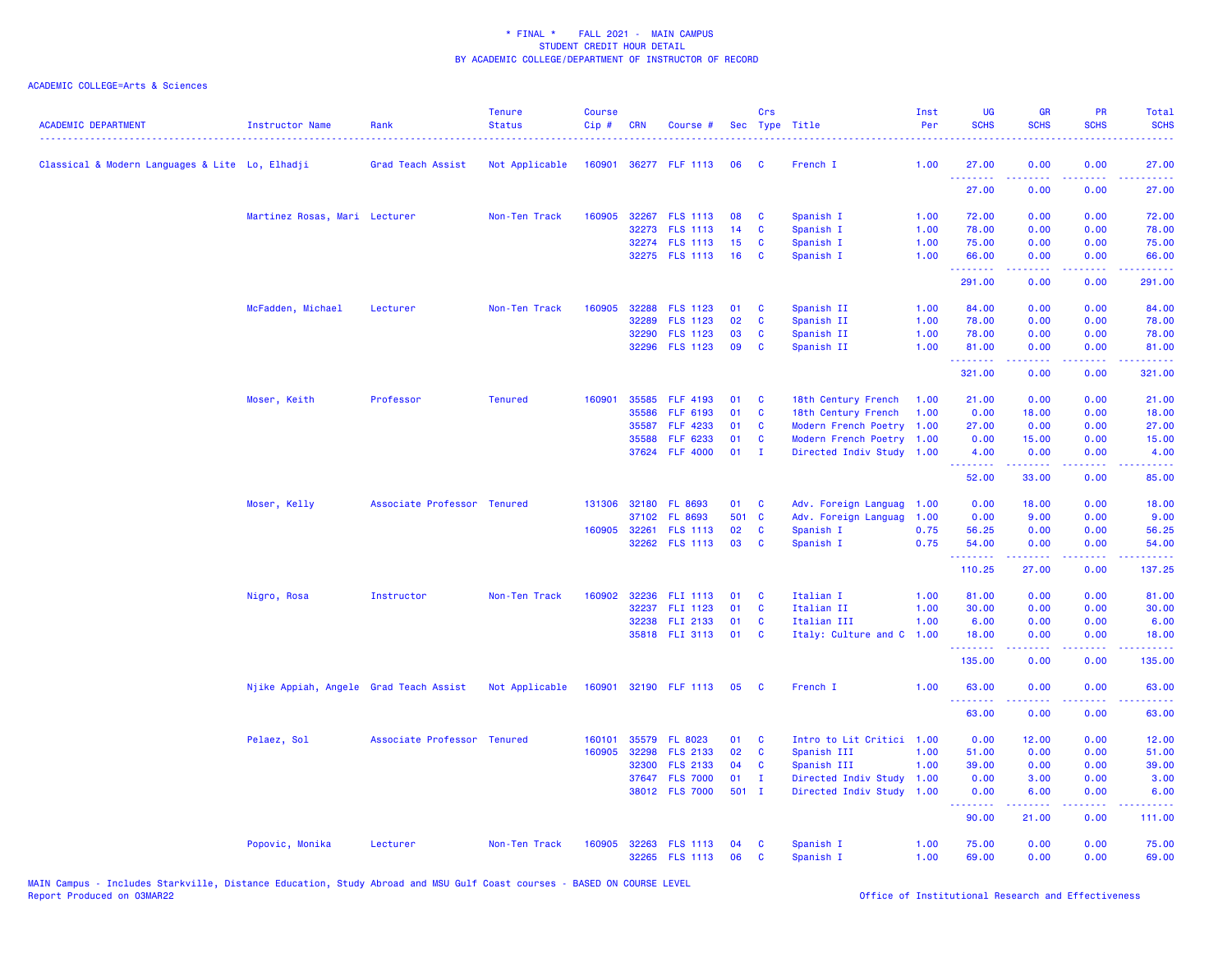| <b>ACADEMIC DEPARTMENT</b>                          | Instructor Name               | Rank                          | <b>Tenure</b><br><b>Status</b> | <b>Course</b><br>Cip# | <b>CRN</b> | Course #              |       | Crs          | Sec Type Title            | Inst<br>Per | <b>UG</b><br><b>SCHS</b>                      | <b>GR</b><br><b>SCHS</b> | <b>PR</b><br><b>SCHS</b>                                                                               | Total<br><b>SCHS</b><br>$\frac{1}{2} \left( \frac{1}{2} \right) \left( \frac{1}{2} \right) \left( \frac{1}{2} \right) \left( \frac{1}{2} \right)$ |
|-----------------------------------------------------|-------------------------------|-------------------------------|--------------------------------|-----------------------|------------|-----------------------|-------|--------------|---------------------------|-------------|-----------------------------------------------|--------------------------|--------------------------------------------------------------------------------------------------------|---------------------------------------------------------------------------------------------------------------------------------------------------|
| Classical & Modern Languages & Lite Popovic, Monika |                               | Lecturer                      | Non-Ten Track                  |                       |            | 160905 32272 FLS 1113 | 13    | C            | Spanish I                 | 1.00        | 72.00                                         | 0.00                     | 0.00                                                                                                   | 72.00                                                                                                                                             |
|                                                     |                               |                               |                                |                       |            | 32279 FLS 1113        | 20    | $\mathbf{C}$ | Spanish I                 | 1.00        | 78.00<br>.                                    | 0.00<br>.                | 0.00<br>بالمحامي                                                                                       | 78.00<br>.                                                                                                                                        |
|                                                     |                               |                               |                                |                       |            |                       |       |              |                           |             | 294.00                                        | 0.00                     | 0.00                                                                                                   | 294.00                                                                                                                                            |
|                                                     | Potter, Edward                | Associate Professor Tenured   |                                | 160501                |            | 32212 FLG 1113        | 01    | <b>C</b>     | German I                  | 0.75        | 27.00                                         | 0.00                     | 0.00                                                                                                   | 27.00                                                                                                                                             |
|                                                     |                               |                               |                                |                       | 35592      | <b>FLG 4523</b>       | 01    | $\mathbf c$  | German Lit 1750 to P 1.00 |             | 15.00                                         | 0.00                     | 0.00                                                                                                   | 15.00                                                                                                                                             |
|                                                     |                               |                               |                                |                       |            | 35593 FLG 6523        | 01    | <b>C</b>     | German Lit 1750 to P 1.00 |             | 0.00<br><b>.</b> .                            | 9.00<br>.                | 0.00<br>د د د د                                                                                        | 9.00<br>وساعات                                                                                                                                    |
|                                                     |                               |                               |                                |                       |            |                       |       |              |                           |             | 42.00                                         | 9.00                     | 0.00                                                                                                   | 51.00                                                                                                                                             |
|                                                     | Roskelley, Martha             | Lecturer                      | Non-Ten Track                  | 160905                |            | 32291 FLS 1123        | 04    | $\mathbf{C}$ | Spanish II                | 1.00        | 57.00                                         | 0.00                     | 0.00                                                                                                   | 57.00                                                                                                                                             |
|                                                     |                               |                               |                                |                       |            | 32292 FLS 1123        | 05    | $\mathbf{C}$ | Spanish II                | 1.00        | 66.00                                         | 0.00                     | 0.00                                                                                                   | 66.00                                                                                                                                             |
|                                                     |                               |                               |                                |                       | 32293      | <b>FLS 1123</b>       | 06    | $\mathbf{C}$ | Spanish II                | 1.00        | 75.00                                         | 0.00                     | 0.00                                                                                                   | 75.00                                                                                                                                             |
|                                                     |                               |                               |                                |                       |            | 32295 FLS 1123        | 08    | $\mathbf{C}$ | Spanish II                | 1.00        | 60.00<br><b>.</b> .                           | 0.00                     | 0.00<br>$\frac{1}{2} \left( \frac{1}{2} \right) \left( \frac{1}{2} \right) \left( \frac{1}{2} \right)$ | 60.00<br>.                                                                                                                                        |
|                                                     |                               |                               |                                |                       |            |                       |       |              |                           |             | 258.00                                        | 0.00                     | 0.00                                                                                                   | 258.00                                                                                                                                            |
|                                                     | Russell, Amie                 | Instructor                    | Non-Ten Track                  | 160905                |            | 32268 FLS 1113        | 09    | $\mathbf{C}$ | Spanish I                 | 1.00        | 72.00                                         | 0.00                     | 0.00                                                                                                   | 72.00                                                                                                                                             |
|                                                     |                               |                               |                                |                       |            | 32269 FLS 1113        | 10    | $\mathbf{C}$ | Spanish I                 | 1.00        | 75.00                                         | 0.00                     | 0.00                                                                                                   | 75.00                                                                                                                                             |
|                                                     |                               |                               |                                |                       |            | 32270 FLS 1113        | 11    | C            | Spanish I                 | 1.00        | 75.00                                         | 0.00                     | 0.00                                                                                                   | 75.00                                                                                                                                             |
|                                                     |                               |                               |                                |                       |            |                       |       |              |                           |             | <u>.</u><br>222.00                            | .<br>0.00                | د د د د<br>0.00                                                                                        | .<br>222.00                                                                                                                                       |
|                                                     | Sheets, Kelly                 | Grad Teach Assist             | Not Applicable                 | 160501                |            | 32212 FLG 1113        | 01    | <b>C</b>     | German I                  | 0.25        | 9.00                                          | 0.00                     | 0.00                                                                                                   | 9.00                                                                                                                                              |
|                                                     |                               |                               |                                |                       |            | 32213 FLG 1113        | 02    | $\mathbf{C}$ | German I                  | 0.25        | 9.00                                          | 0.00                     | 0.00                                                                                                   | 9.00                                                                                                                                              |
|                                                     |                               |                               |                                |                       |            | 34810 FLG 1113        | 501 C |              | German I                  | 0.25        | 9.75                                          | 0.00                     | 0.00                                                                                                   | 9.75                                                                                                                                              |
|                                                     |                               |                               |                                |                       |            |                       |       |              |                           |             | <b><i><u><u>ALLER LE</u></u></i></b><br>27.75 | 22222<br>0.00            | .<br>0.00                                                                                              | وعاعاتها<br>27.75                                                                                                                                 |
|                                                     | Sides, David                  | Grad Teach Assist             | Not Applicable                 | 160501                |            | 32222 FLG 2133        | 01    | C            | German III                | 1.00        | 15.00                                         | 0.00                     | 0.00                                                                                                   | 15.00                                                                                                                                             |
|                                                     |                               |                               |                                |                       |            | 32228 FLG 3124        | 01    | <b>C</b>     | Advan German Convers      | 0.25        | 10.00                                         | 0.00                     | 0.00                                                                                                   | 10.00                                                                                                                                             |
|                                                     |                               |                               |                                |                       |            |                       |       |              |                           |             | .<br>25.00                                    | 0.00                     | $\sim$ $\sim$ $\sim$ $\sim$<br>0.00                                                                    | 25.00                                                                                                                                             |
|                                                     | Spearman, Stephanie           | Lecturer                      | Non-Ten Track                  | 160901                |            | 34806 FLF 1113        | 501 C |              | French I                  | 1.00        | 54.00                                         | 0.00                     | 0.00                                                                                                   | 54.00                                                                                                                                             |
|                                                     |                               |                               |                                |                       |            | 34807 FLF 1123        | 501 C |              | French II                 | 1.00        | 27.00                                         | 0.00                     | 0.00                                                                                                   | 27.00                                                                                                                                             |
|                                                     |                               |                               |                                |                       |            |                       |       |              |                           |             | .                                             |                          | 222                                                                                                    |                                                                                                                                                   |
|                                                     |                               |                               |                                |                       |            |                       |       |              |                           |             | 81.00                                         | 0.00                     | 0.00                                                                                                   | 81.00                                                                                                                                             |
|                                                     | Van Halsema, Catheri Lecturer |                               | Non-Ten Track                  | 160501                |            | 32228 FLG 3124        | 01 C  |              | Advan German Convers 0.75 |             | 30.00<br><u>.</u>                             | 0.00<br>22222            | 0.00<br>.                                                                                              | 30.00<br>.                                                                                                                                        |
|                                                     |                               |                               |                                |                       |            |                       |       |              |                           |             | 30.00                                         | 0.00                     | 0.00                                                                                                   | 30.00                                                                                                                                             |
|                                                     | Vozzo, Rosa                   | Instructor                    | Non-Ten Track                  | 160905                |            | 32299 FLS 2133        | 03    | <b>C</b>     | Spanish III               | 1.00        | 63.00                                         | 0.00                     | 0.00                                                                                                   | 63.00                                                                                                                                             |
|                                                     |                               |                               |                                |                       |            | 32302 FLS 2133        | 06    | $\mathbf{C}$ | Spanish III               | 1.00        | 27.00                                         | 0.00                     | 0.00                                                                                                   | 27.00                                                                                                                                             |
|                                                     |                               |                               |                                |                       |            | 32318 FLS 3233        | 01    | <b>C</b>     | Adv Spanish Conversa      | 1.00        | 54.00                                         | 0.00                     | 0.00                                                                                                   | 54.00                                                                                                                                             |
|                                                     |                               |                               |                                |                       | 32320      | <b>FLS 3313</b>       | 01    | <b>C</b>     | Econ for Span-speak       | 1.00        | 39.00                                         | 0.00                     | 0.00                                                                                                   | 39.00                                                                                                                                             |
|                                                     |                               |                               |                                | 169999                | 32259      | <b>FLS 1001</b>       | F01 C |              | First Year Seminar        | 1.00        | 16.00<br>---------                            | 0.00<br>.                | 0.00<br>المستما                                                                                        | 16.00<br>.                                                                                                                                        |
|                                                     |                               |                               |                                |                       |            |                       |       |              |                           |             | 199.00                                        | 0.00                     | 0.00                                                                                                   | 199.00                                                                                                                                            |
|                                                     | Zelaya, Karina                | Assistant Professor Ten Track |                                | 160905                |            | 32306 FLS 2143        | 01    | <b>C</b>     | Spanish IV                | 1.00        | 48,00                                         | 0.00                     | 0.00                                                                                                   | 48.00                                                                                                                                             |
|                                                     |                               |                               |                                |                       |            | 32307 FLS 2143        | 02    | <b>C</b>     | Spanish IV                | 1.00        | 51.00                                         | 0.00                     | 0.00                                                                                                   | 51.00                                                                                                                                             |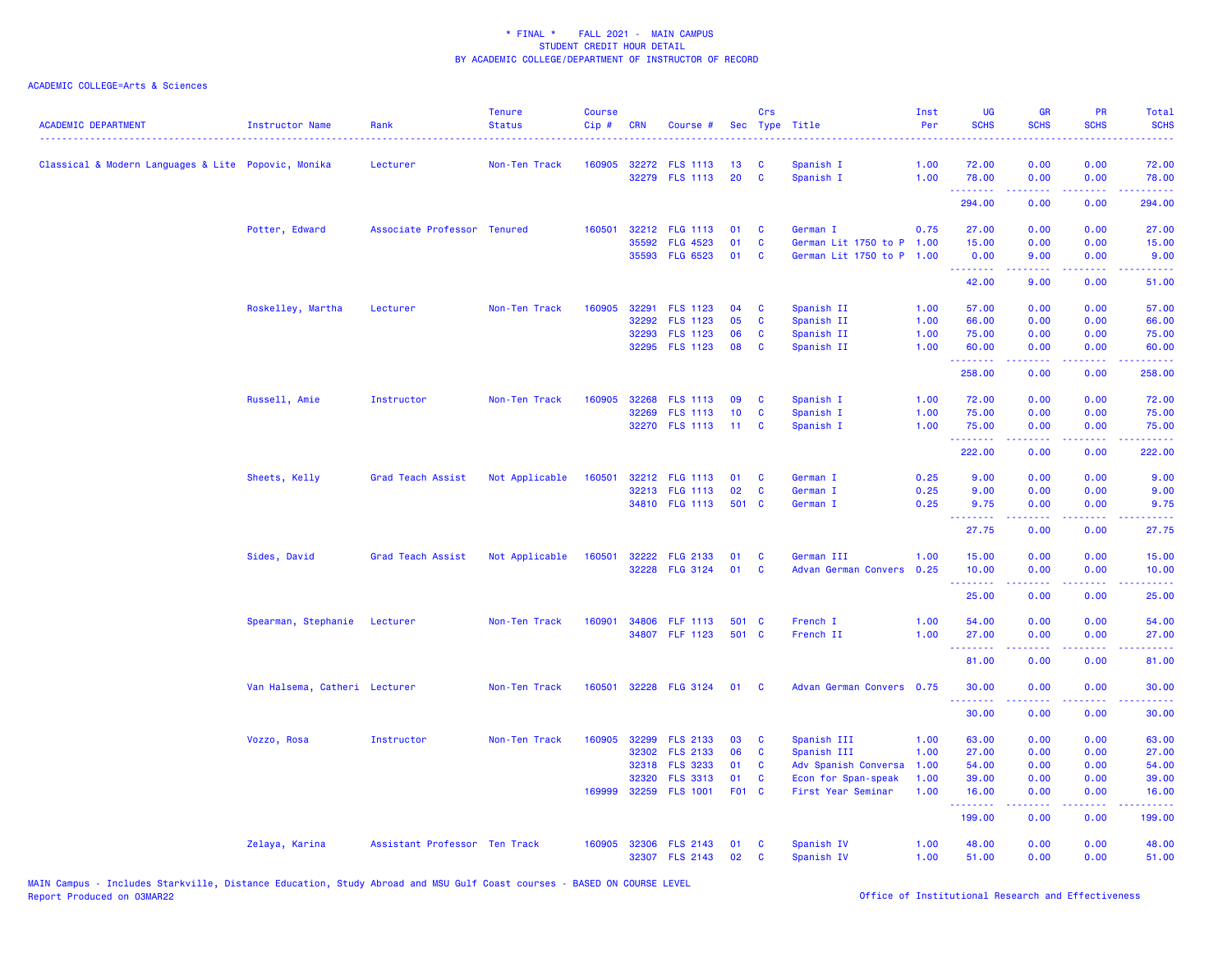| <b>ACADEMIC DEPARTMENT</b>                         | Instructor Name | Rank                          | <b>Tenure</b><br><b>Status</b> | Course<br>Cip # | <b>CRN</b> | Course # Sec Type Title                    | Crs |                                          | Inst<br>Per  | UG<br><b>SCHS</b>                    | <b>GR</b><br><b>SCHS</b> | <b>PR</b><br><b>SCHS</b> | Total<br><b>SCHS</b>    |
|----------------------------------------------------|-----------------|-------------------------------|--------------------------------|-----------------|------------|--------------------------------------------|-----|------------------------------------------|--------------|--------------------------------------|--------------------------|--------------------------|-------------------------|
| Classical & Modern Languages & Lite Zelaya, Karina |                 | Assistant Professor Ten Track |                                | 160905          |            | 35598 FLS 4283 01 C<br>35599 FLS 6283 01 C |     | Spanish Amer Novel<br>Spanish Amer Novel | 1.00<br>1.00 | 42.00<br>0.00<br>---------<br>141.00 | 0.00<br>9.00<br>9.00     | 0.00<br>0.00<br>0.00     | 42.00<br>9.00<br>150.00 |
| =====================================              |                 |                               |                                |                 |            |                                            |     |                                          |              | ========                             | ---------                | $=$ = = = = = = =        | ==========              |
| Classical & Modern Languages & Lite                |                 |                               |                                |                 |            |                                            |     |                                          |              | 5495.00                              | 114,00                   | 0.00                     | 5609.00                 |
| ======================================             |                 |                               |                                |                 |            |                                            |     |                                          |              | =====                                |                          | ========                 | ==========              |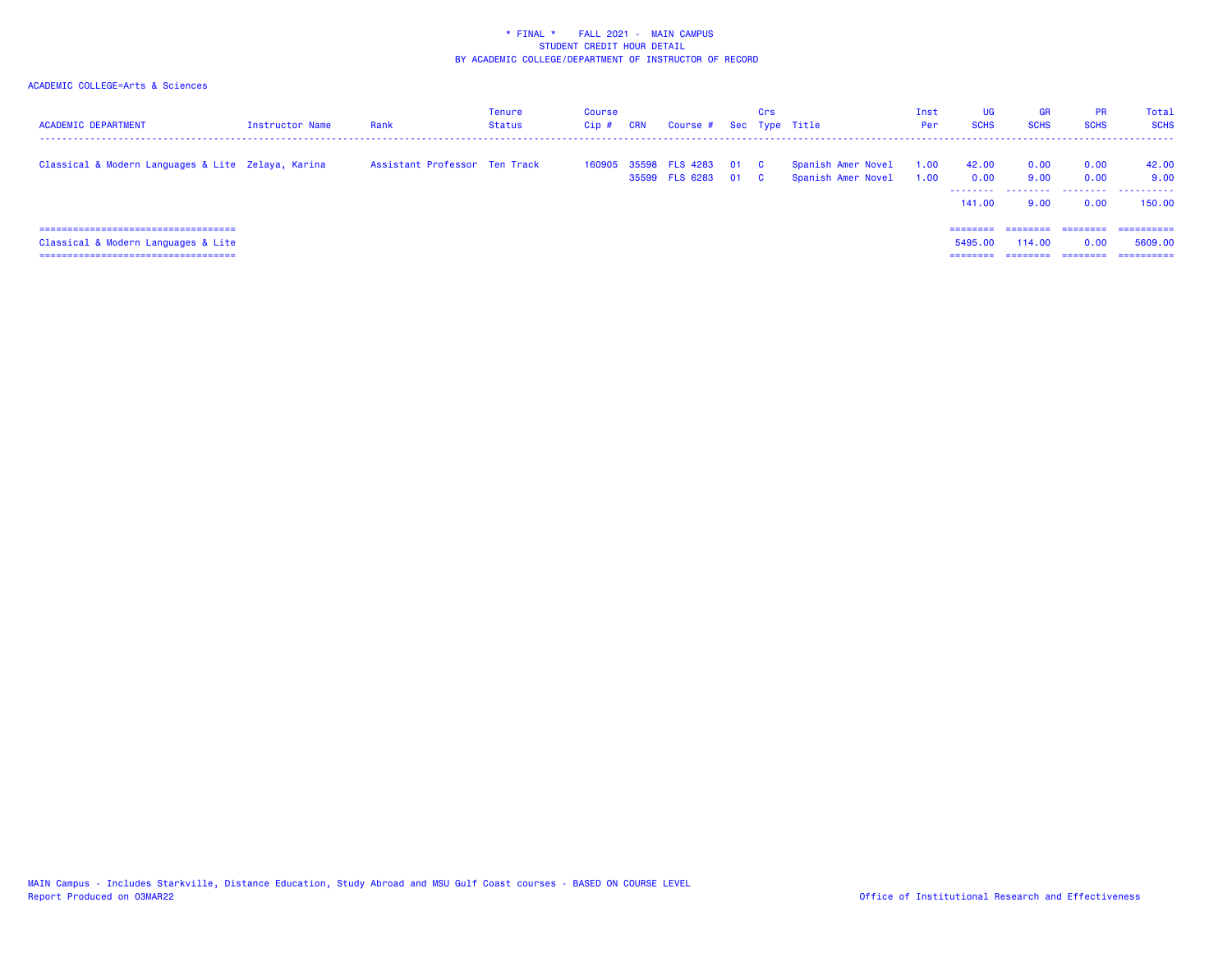| <b>ACADEMIC DEPARTMENT</b> | <b>Instructor Name</b> | Rank                          | <b>Tenure</b><br><b>Status</b> | <b>Course</b><br>Cip# | <b>CRN</b>   | Course #              |                 | Crs          | Sec Type Title            | Inst<br>Per | <b>UG</b><br><b>SCHS</b> | <b>GR</b><br><b>SCHS</b> | PR<br><b>SCHS</b>                                                                                                                 | Total<br><b>SCHS</b>  |
|----------------------------|------------------------|-------------------------------|--------------------------------|-----------------------|--------------|-----------------------|-----------------|--------------|---------------------------|-------------|--------------------------|--------------------------|-----------------------------------------------------------------------------------------------------------------------------------|-----------------------|
| Communication              | Anthony, Kelli         | Instructor                    | Non-Ten Track                  | 090101                | 34634        | CO 3833               | 501 C           |              | Interviewing              | 1.00        | 75.00                    | 0.00                     | 0.00                                                                                                                              | 75.00                 |
|                            |                        |                               |                                | 090401                | 34632        | CO 1403               | 501 C           |              | Intro Mass Media          | 1.00        | 111.00                   | 0.00                     | 0.00                                                                                                                              | 111.00                |
|                            |                        |                               |                                |                       | 35530        | CO 1403               | 502 C           |              | Intro Mass Media          | 1.00        | 51.00<br>.               | 0.00                     | 0.00                                                                                                                              | 51.00                 |
|                            |                        |                               |                                |                       |              |                       |                 |              |                           |             | 237.00                   | -----<br>0.00            | بالأباد<br>0.00                                                                                                                   | 237.00                |
|                            | Bailey, Victoria       | Instructor                    | Non-Ten Track                  | 090401                | 31121        | CO 3313               | 02              | C            | News Write for Elec       | 1.00        | 24.00                    | 0.00                     | 0.00                                                                                                                              | 24.00                 |
|                            |                        |                               |                                |                       | 090402 31156 | CO 4394               | 01              | $\Omega$     | <b>Broadcast Capstone</b> | 1.00        | 52.00                    | 0.00                     | 0.00                                                                                                                              | 52.00                 |
|                            |                        |                               |                                |                       |              | 35522 CO 4343         | 01              | B            | Backpack Video Journ 1.00 |             | 42.00<br>.               | 0.00                     | 0.00                                                                                                                              | 42.00                 |
|                            |                        |                               |                                |                       |              |                       |                 |              |                           |             | 118.00                   | 0.00                     | 0.00                                                                                                                              | 118.00                |
|                            | Bateman, Leigh         | Non-Faculty                   | Not Applicable                 |                       |              | 090101 31070 CO 1013  | 13 <sup>°</sup> | $\mathbf{C}$ | Intro to Communicati 1.00 |             | 105,00<br>.              | 0.00<br>.                | 0.00<br>$\sim$ $\sim$ $\sim$ $\sim$                                                                                               | 105.00<br><u>.</u>    |
|                            |                        |                               |                                |                       |              |                       |                 |              |                           |             | 105.00                   | 0.00                     | 0.00                                                                                                                              | 105.00                |
|                            | Bazaa, Uyanga          | Assistant Professor Ten Track |                                |                       |              | 090900 31163 CO 4803  | 02              | C            | Research in PR & Adv 1.00 |             | 45.00                    | 0.00                     | 0.00                                                                                                                              | 45.00                 |
|                            |                        |                               |                                |                       | 35524        | CO 4803               | 03              | C            | Research in PR & Adv 1.00 |             | 36.00                    | 0.00                     | 0.00                                                                                                                              | 36.00                 |
|                            |                        |                               |                                |                       | 35529        | CO 6803               | 03              | C            | Research in PR & Adv 1.00 |             | 0.00<br>.                | 3.00<br>22222            | 0.00<br>المالما لمالية ال                                                                                                         | 3.00<br>.             |
|                            |                        |                               |                                |                       |              |                       |                 |              |                           |             | 81.00                    | 3.00                     | 0.00                                                                                                                              | 84.00                 |
|                            | Blount, Anna           | Instructor                    | Non-Ten Track                  | 090101                | 34630        | CO 1013               | 504 C           |              | Intro to Communicati 1.00 |             | 72.00                    | 0.00                     | 0.00                                                                                                                              | 72.00                 |
|                            |                        |                               |                                |                       | 35532        | CO 1013               | 502 C           |              | Intro to Communicati 1.00 |             | 60.00                    | 0.00                     | 0.00                                                                                                                              | 60.00                 |
|                            |                        |                               |                                | 090900                | 35508        | CO 3863               | 02              | B            | <b>PR Production</b>      | 1.00        | 48.00                    | 0.00                     | 0.00                                                                                                                              | 48.00                 |
|                            |                        |                               |                                |                       | 35509        | CO 3863               | 03              | B            | <b>PR Production</b>      | 1.00        | 27.00                    | 0.00                     | 0.00                                                                                                                              | 27.00                 |
|                            |                        |                               |                                |                       | 090999 31166 | CO 4823               | CO1 C           |              | Integrated Media Age      | 1.00        | 21.00                    | 0.00                     | 0.00                                                                                                                              | 21.00                 |
|                            |                        |                               |                                |                       | 35526        | CO 4833               | 01              | C            | Advanced Integrated       | 1.00        | 3.00<br>.                | 0.00<br>.                | 0.00<br>$\frac{1}{2} \left( \frac{1}{2} \right) \left( \frac{1}{2} \right) \left( \frac{1}{2} \right) \left( \frac{1}{2} \right)$ | 3.00<br><u>.</u>      |
|                            |                        |                               |                                |                       |              |                       |                 |              |                           |             | 231.00                   | 0.00                     | 0.00                                                                                                                              | 231.00                |
|                            | Brown, Karyn           | Instructor                    | Non-Ten Track                  |                       |              | 090900 31164 CO 4813  | 02              | <b>C</b>     | PR Organizations          | 1.00        | 45.00<br>.               | 0.00                     | 0.00<br>.                                                                                                                         | 45.00<br>.            |
|                            |                        |                               |                                |                       |              |                       |                 |              |                           |             | 45.00                    | 0.00                     | 0.00                                                                                                                              | 45.00                 |
|                            | Cain, Emily            | Non-Faculty                   | Not Applicable                 |                       |              | 240102 32915 IDS 4111 | 09              | <b>C</b>     | Professional Seminar 1.00 |             | 12.00<br>.               | 0.00<br>.                | 0.00<br>.                                                                                                                         | 12.00                 |
|                            |                        |                               |                                |                       |              |                       |                 |              |                           |             | 12.00                    | 0.00                     | 0.00                                                                                                                              | 12.00                 |
|                            | Chambers, Cheryl       | Instructor                    | Non-Ten Track                  | 090101                | 31066        | CO 1013               | 09              | C            | Intro to Communicati 1.00 |             | 90.00                    | 0.00                     | 0.00                                                                                                                              | 90.00                 |
|                            |                        |                               |                                |                       | 31073        | CO 1013               | 16              | C            | Intro to Communicati 1.00 |             | 90.00                    | 0.00                     | 0.00                                                                                                                              | 90.00                 |
|                            |                        |                               |                                |                       | 31081        | CO 1013               | 24              | C            | Intro to Communicati 1.00 |             | 93.00                    | 0.00                     | 0.00                                                                                                                              | 93.00                 |
|                            |                        |                               |                                |                       | 31119        | CO 3213               | 02              | C            | Small Group Communic 1.00 |             | 75.00                    | 0.00                     | 0.00                                                                                                                              | 75.00                 |
|                            |                        |                               |                                | 090199                | 35519        | CO 2701               | 01              | Æ            | Speech and Debate Pr      | 1.00        | 11.00                    | 0.00                     | 0.00                                                                                                                              | 11.00                 |
|                            |                        |                               |                                | 099999                | 37497        | CO 4990               | 07              | C            | Special Topic In CO       | 1.00        | 4.00                     | 0.00                     | 0.00                                                                                                                              | 4.00                  |
|                            |                        |                               |                                |                       |              | 231304 31043 CO 1001  | F01 C           |              | First Year Seminar        | 1.00        | 12.00<br><u>.</u>        | 0.00<br>.                | 0.00                                                                                                                              | 12.00<br>. <u>.</u> . |
|                            |                        |                               |                                |                       |              |                       |                 |              |                           |             | 375.00                   | 0.00                     | 0.00                                                                                                                              | 375.00                |
|                            | Choi, Heesook          | Assistant Professor Ten Track |                                | 090401                |              | 31130 CO 3423         | 01              | <b>C</b>     | <b>Feature Writing</b>    | 1.00        | 48.00                    | 0.00                     | 0.00                                                                                                                              | 48.00                 |
|                            |                        |                               |                                |                       | 31131        | CO 3443               | 01              | C            | Adv News Writ-Report 1.00 |             | 24.00                    | 0.00                     | 0.00                                                                                                                              | 24.00                 |
|                            |                        |                               |                                |                       | 35520        | CO 3313               | 03              | $\mathbf{c}$ | News Write for Elec       | 1.00        | 24,00                    | 0.00                     | 0.00                                                                                                                              | 24.00                 |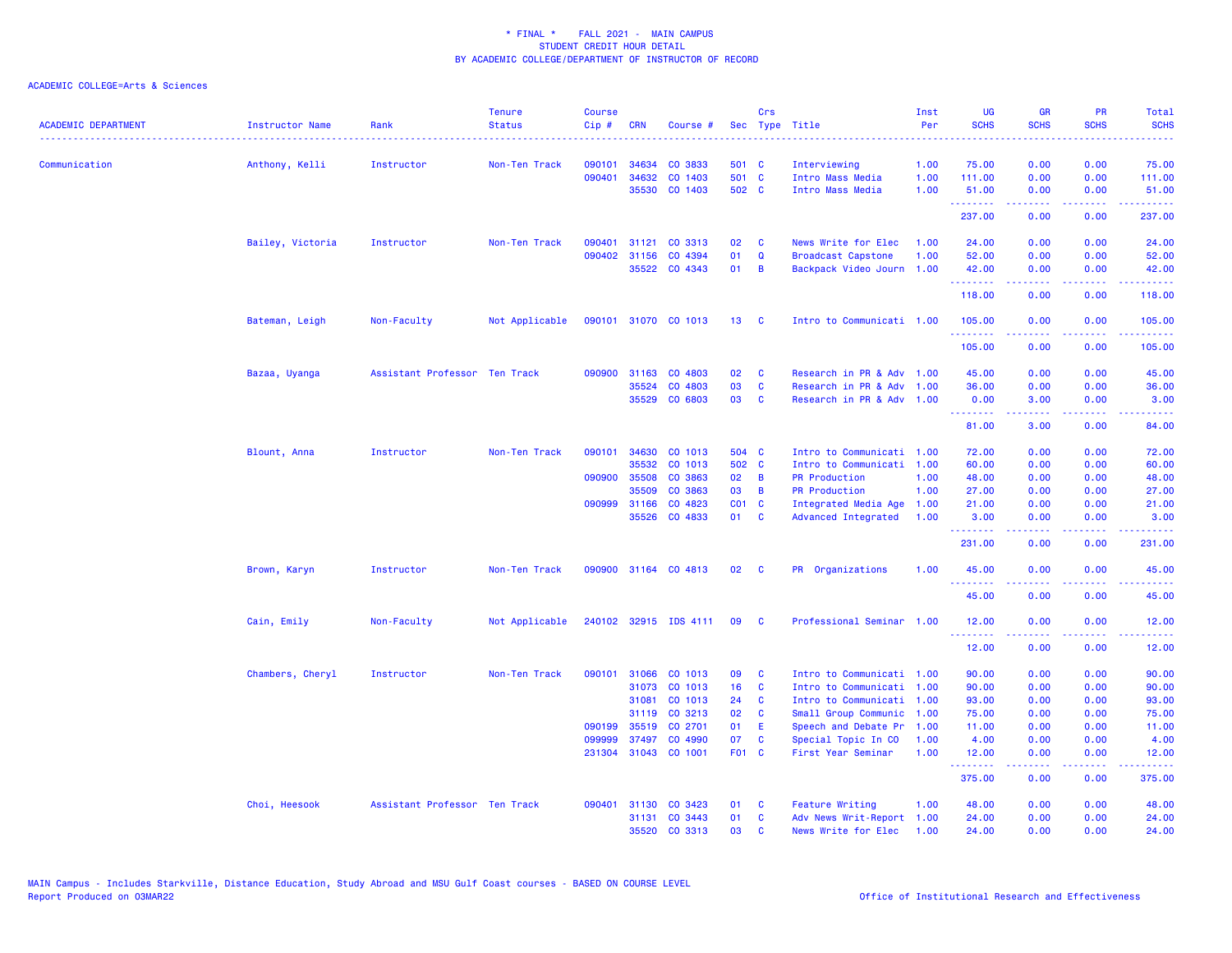| <b>ACADEMIC DEPARTMENT</b> | <b>Instructor Name</b> | Rank                        | <b>Tenure</b><br><b>Status</b> | <b>Course</b><br>Cip # | <b>CRN</b>   | Course #             |                   | Crs          | Sec Type Title            | Inst<br>Per | UG<br><b>SCHS</b> | <b>GR</b><br><b>SCHS</b> | <b>PR</b><br><b>SCHS</b>                                                                                                          | Total<br><b>SCHS</b><br>. |
|----------------------------|------------------------|-----------------------------|--------------------------------|------------------------|--------------|----------------------|-------------------|--------------|---------------------------|-------------|-------------------|--------------------------|-----------------------------------------------------------------------------------------------------------------------------------|---------------------------|
|                            |                        |                             |                                |                        |              |                      |                   |              |                           |             | .                 | <u> - - - - - - - -</u>  | ----                                                                                                                              |                           |
|                            |                        |                             |                                |                        |              |                      |                   |              |                           |             | 96.00             | 0.00                     | 0.00                                                                                                                              | 96.00                     |
| Communication              | Clevinger, Donna       | Professor                   | <b>Tenured</b>                 | 240101                 | 32845        | <b>HON 1091</b>      | <b>HO1 S</b>      |              | Honors Forum II           | 1.00        | 19.00             | 0.00                     | 0.00                                                                                                                              | 19.00                     |
|                            |                        |                             |                                |                        | 37876        | <b>HON 4000</b>      | H05 I             |              | Directed Individual       | 1.00        | 1.00              | 0.00                     | 0.00                                                                                                                              | 1.00                      |
|                            |                        |                             |                                |                        | 37877        | <b>HON 4000</b>      | H06 I             |              | Directed Individual       | 1.00        | 1.00              | 0.00                     | 0.00                                                                                                                              | 1.00                      |
|                            |                        |                             |                                |                        | 37878        | <b>HON 4000</b>      | H07 I             |              | Directed Individual       | 1.00        | 1.00              | 0.00                     | 0.00                                                                                                                              | 1.00                      |
|                            |                        |                             |                                |                        | 37881        | <b>HON 4000</b>      | H13 I             |              | Directed Individual       | 1.00        | 1.00              | 0.00                     | 0.00                                                                                                                              | 1.00                      |
|                            |                        |                             |                                |                        | 37885        | <b>HON 4000</b>      | $H14$ I           |              | Directed Individual       | 1.00        | 1.00              | 0.00                     | 0.00                                                                                                                              | 1.00                      |
|                            |                        |                             |                                |                        | 37886        | <b>HON 4000</b>      | H15 I             |              | Directed Individual       | 1.00        | 1.00              | 0.00                     | 0.00                                                                                                                              | 1.00                      |
|                            |                        |                             |                                |                        | 37887        | <b>HON 4000</b>      | H16 I             |              | Directed Individual       | 1.00        | 1.00              | 0.00                     | 0.00                                                                                                                              | 1.00                      |
|                            |                        |                             |                                |                        | 37888        | <b>HON 4000</b>      | $H17$ I           |              | Directed Individual       | 1.00        | 1.00              | 0.00                     | 0.00                                                                                                                              | 1.00                      |
|                            |                        |                             |                                |                        | 37890        | <b>HON 4000</b>      | H19 I             |              | Directed Individual       | 1.00        | 1.00              | 0.00                     | 0.00                                                                                                                              | 1.00                      |
|                            |                        |                             |                                |                        | 37891        | <b>HON 4000</b>      | H <sub>20</sub> I |              | Directed Individual       | 1.00        | 1.00              | 0.00                     | 0.00                                                                                                                              | 1.00                      |
|                            |                        |                             |                                |                        | 37892        | <b>HON 4000</b>      | $H21$ I           |              | Directed Individual       | 1.00        | 1.00              | 0.00                     | 0.00                                                                                                                              | 1.00                      |
|                            |                        |                             |                                | 500501                 | 31096        | CO 1503              | <b>HO1 C</b>      |              | Intro To Theatre- Ho      | 1.00        | 48.00             | 0.00                     | 0.00                                                                                                                              | 48.00                     |
|                            |                        |                             |                                | 500506                 | 32861        | <b>HON 3173</b>      | H01 S             |              | Honors Seminar in Fi 1.00 |             | 36.00<br>.        | 0.00<br>.                | 0.00<br>.                                                                                                                         | 36.00<br><u>.</u>         |
|                            |                        |                             |                                |                        |              |                      |                   |              |                           |             | 114.00            | 0.00                     | 0.00                                                                                                                              | 114.00                    |
|                            | Copeland, Logan        | Instructor                  | Non-Ten Track                  | 090101                 | 31058        | CO 1013              | 01                | <b>C</b>     | Intro to Communicati 1.00 |             | 102.00            | 0.00                     | 0.00                                                                                                                              | 102.00                    |
|                            |                        |                             |                                |                        | 31060        | CO 1013              | 03                | $\mathbf{C}$ | Intro to Communicati 1.00 |             | 102.00            | 0.00                     | 0.00                                                                                                                              | 102.00                    |
|                            |                        |                             |                                |                        | 31064        | CO 1013              | 07                | <b>C</b>     | Intro to Communicati 1.00 |             | 102.00            | 0.00                     | 0.00                                                                                                                              | 102.00                    |
|                            |                        |                             |                                |                        | 231304 31047 | CO 1003              | 04                | $\mathbf{C}$ | Fund Of Public Speak 1.00 |             | 72.00             | 0.00                     | 0.00                                                                                                                              | 72.00                     |
|                            |                        |                             |                                |                        | 31049        | CO 1003              | 06                | $\mathbf{C}$ | Fund Of Public Speak 1.00 |             | 72.00             | 0.00                     | 0.00                                                                                                                              | 72.00                     |
|                            |                        |                             |                                |                        |              |                      |                   |              |                           |             | .<br>450.00       | . <b>.</b><br>0.00       | د د د د<br>0.00                                                                                                                   | 222222<br>450.00          |
|                            | Creel, Emile           | Non-Faculty                 | Not Applicable                 |                        |              | 231304 31048 CO 1003 | 05 C              |              | Fund Of Public Speak 1.00 |             | 75.00             | 0.00                     | 0.00                                                                                                                              | 75.00                     |
|                            |                        |                             |                                |                        |              |                      |                   |              |                           |             | .<br>75.00        | .<br>0.00                | .<br>0.00                                                                                                                         | .<br>75.00                |
|                            | Dunn, Karen            | Lecturer                    | Non-Ten Track                  | 090101                 |              | 34631 CO 1223        | 501 C             |              | Intro Comm Theory         | 1.00        | 87.00             | 0.00                     | 0.00                                                                                                                              | 87.00                     |
|                            |                        |                             |                                |                        |              |                      |                   |              |                           |             | <u>.</u><br>87.00 | .<br>0.00                | .<br>0.00                                                                                                                         | .<br>87.00                |
|                            | Edmonds, Khristina     | Lecturer                    | Non-Ten Track                  |                        |              | 090101 31077 CO 1013 | 20                | <b>C</b>     | Intro to Communicati 1.00 |             | 96.00             | 0.00                     | 0.00                                                                                                                              | 96.00                     |
|                            |                        |                             |                                |                        |              | 231304 31051 CO 1003 | 08                | C            | Fund Of Public Speak 1.00 |             | 69.00             | 0.00                     | 0.00                                                                                                                              | 69.00                     |
|                            |                        |                             |                                |                        |              |                      |                   |              |                           |             | ---------         | .                        | .                                                                                                                                 | .                         |
|                            |                        |                             |                                |                        |              |                      |                   |              |                           |             | 165.00            | 0.00                     | 0.00                                                                                                                              | 165.00                    |
|                            | Fisher, Melody         | Associate Professor Tenured |                                |                        | 090900 31135 | CO 3813              | 01                | $\mathbf{C}$ | PR Case Problems          | 1.00        | 60.00             | 0.00                     | 0.00                                                                                                                              | 60.00                     |
|                            |                        |                             |                                |                        | 31136        | CO 3813              | 501 C             |              | PR Case Problems          | 1.00        | 24.00             | 0.00                     | 0.00                                                                                                                              | 24.00                     |
|                            |                        |                             |                                |                        | 31142        | CO 3853              | 01                | <b>C</b>     | Public Relations Wri      | 1.00        | 54.00             | 0.00                     | 0.00                                                                                                                              | 54.00                     |
|                            |                        |                             |                                | 521003                 | 32438        | <b>FYE 1001</b>      | F21 C             |              | First Year Experienc      | 0.50        | 3.50              | 0.00                     | 0.00                                                                                                                              | 3.50                      |
|                            |                        |                             |                                |                        |              | 32439 FYE 1001       | F22 C             |              | First Year Experienc 0.50 |             | 6.00              | 0.00                     | 0.00                                                                                                                              | 6.00                      |
|                            |                        |                             |                                |                        |              |                      |                   |              |                           |             | .<br>147.50       | 0.00                     | $\frac{1}{2} \left( \frac{1}{2} \right) \left( \frac{1}{2} \right) \left( \frac{1}{2} \right) \left( \frac{1}{2} \right)$<br>0.00 | .<br>147.50               |
|                            | Forde, John            | Professor                   | <b>Tenured</b>                 |                        |              | 090900 31134 CO 3803 | 01 C              |              | Prin Public Relation 1.00 |             | 321.00            | 0.00                     | 0.00                                                                                                                              | 321.00                    |
|                            |                        |                             |                                |                        | 31137        | CO 3813              | 02                | C            | PR Case Problems          | 1.00        | 57.00             | 0.00                     | 0.00                                                                                                                              | 57.00                     |
|                            |                        |                             |                                |                        |              | 34633 CO 3803        | 501 C             |              | Prin Public Relation 1.00 |             | 87.00             | 0.00                     | 0.00                                                                                                                              | 87.00                     |
|                            |                        |                             |                                | 090999                 |              | 35525 CO 4821        | 01                | <b>C</b>     | Cert, in Prin, of PR 1.00 |             | 11.00             | 0.00                     | 0.00                                                                                                                              | 11.00                     |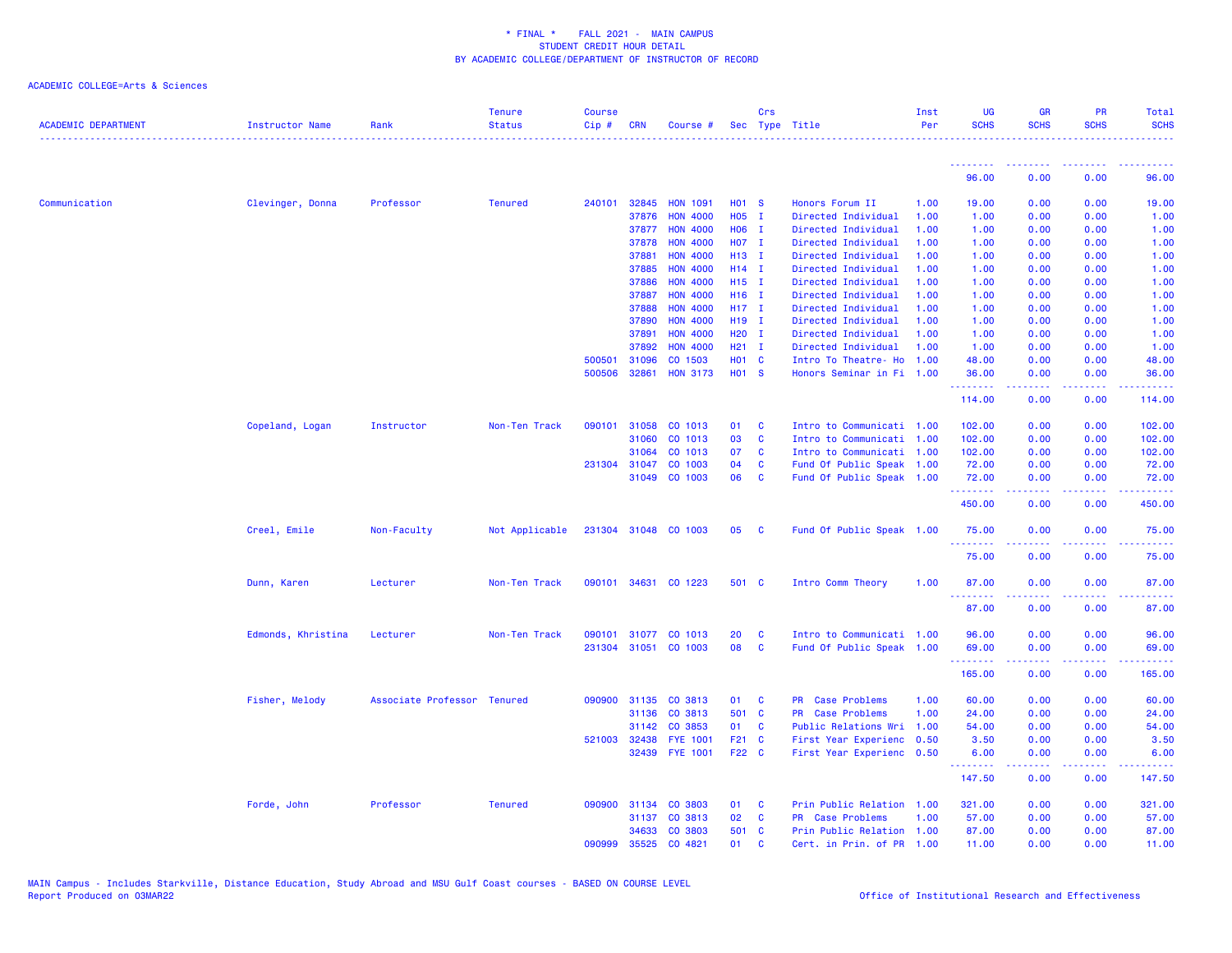| <b>ACADEMIC DEPARTMENT</b> | Instructor Name  | Rank                          | <b>Tenure</b><br><b>Status</b> | <b>Course</b><br>Cip# | CRN          | Course #             |                 | Crs            | Sec Type Title            | Inst<br>Per | <b>UG</b><br><b>SCHS</b> | <b>GR</b><br><b>SCHS</b> | <b>PR</b><br><b>SCHS</b> | Total<br><b>SCHS</b>                                                                                                            |
|----------------------------|------------------|-------------------------------|--------------------------------|-----------------------|--------------|----------------------|-----------------|----------------|---------------------------|-------------|--------------------------|--------------------------|--------------------------|---------------------------------------------------------------------------------------------------------------------------------|
|                            |                  |                               |                                |                       |              |                      |                 |                |                           |             |                          |                          |                          |                                                                                                                                 |
|                            |                  |                               |                                |                       |              |                      |                 |                |                           |             | 476.00                   | 0.00                     | 0.00                     | 476.00                                                                                                                          |
| Communication              | Foreman, Joshua  | Instructor                    | Non-Ten Track                  |                       |              | 090101 37678 CO 4000 | 02              | $\mathbf{I}$   | Directed Indiv Study 1.00 |             | 4.00                     | 0.00                     | 0.00                     | 4.00                                                                                                                            |
|                            |                  |                               |                                |                       | 37679        | CO 4000              | 03              | $\mathbf{I}$   | Directed Indiv Study 1.00 |             | 4.00                     | 0.00                     | 0.00                     | 4.00                                                                                                                            |
|                            |                  |                               |                                |                       | 090404 31128 | CO 3403              | 03              | $\overline{B}$ | Photographic Communi 1.00 |             | 51.00                    | 0.00                     | 0.00                     | 51.00                                                                                                                           |
|                            |                  |                               |                                | 090701                |              | 31114 CO 2423        | 01              | <b>C</b>       | News Edit-Typo-Mkup       | 1.00        | 12.00<br><b>.</b> .      | 0.00<br>-----            | 0.00<br>بالأباد          | 12.00<br>وساعات                                                                                                                 |
|                            |                  |                               |                                |                       |              |                      |                 |                |                           |             | 71.00                    | 0.00                     | 0.00                     | 71.00                                                                                                                           |
|                            | Fountain, Amy    | Instructor                    | Non-Ten Track                  | 090401                |              | 31145 CO 4053        | 01 E            |                | Internship Comm           | 1.00        | 39.00                    | 0.00                     | 0.00                     | 39.00                                                                                                                           |
|                            |                  |                               |                                | 231304                |              | 31054 CO 1003        | <b>HO1 C</b>    |                | Hon Fund of Public S 1.00 |             | 54.00                    | 0.00                     | 0.00                     | 54.00                                                                                                                           |
|                            |                  |                               |                                |                       |              | 31056 CO 1003        | <b>HO3 C</b>    |                | Hon Fund Public Spea 1.00 |             | 45.00<br><b>.</b> .      | 0.00<br>22222            | 0.00<br>.                | 45.00<br>د د د د د د                                                                                                            |
|                            |                  |                               |                                |                       |              |                      |                 |                |                           |             | 138.00                   | 0.00                     | 0.00                     | 138.00                                                                                                                          |
|                            | Gardner, Daniel  | Lecturer                      | Non-Ten Track                  |                       |              | 231304 31044 CO 1003 | 01              | $\mathbf{C}$   | Fund Of Public Speak 1.00 |             | 72.00                    | 0.00                     | 0.00                     | 72.00                                                                                                                           |
|                            |                  |                               |                                |                       |              | 31045 CO 1003        | 02              | $\mathbf{C}$   | Fund Of Public Speak 1.00 |             | 75.00                    | 0.00                     | 0.00                     | 75.00                                                                                                                           |
|                            |                  |                               |                                |                       |              |                      |                 |                |                           |             | <b>.</b> .<br>147.00     | بالأبابات<br>0.00        | .<br>0.00                | .<br>147.00                                                                                                                     |
|                            | Gordon, Meaghan  | Instructor                    | Non-Ten Track                  | 090101                | 31061        | CO 1013              | 04              | <b>C</b>       | Intro to Communicati 1.00 |             | 105.00                   | 0.00                     | 0.00                     | 105.00                                                                                                                          |
|                            |                  |                               |                                |                       | 34629        | CO 1013              | 501 C           |                | Intro to Communicati 1.00 |             | 102.00                   | 0.00                     | 0.00                     | 102.00                                                                                                                          |
|                            |                  |                               |                                |                       | 090900 31143 | CO 3853              | 02              | <b>C</b>       | Public Relations Wri 1.00 |             | 42.00                    | 0.00                     | 0.00                     | 42.00                                                                                                                           |
|                            |                  |                               |                                |                       | 31144        | CO 3853              | 03              | $\mathbf{C}$   | Public Relations Wri 1.00 |             | 45.00                    | 0.00                     | 0.00                     | 45.00                                                                                                                           |
|                            |                  |                               |                                |                       |              | 31165 CO 4813        | 03              | $\mathbf{C}$   | PR Organizations          | 1.00        | 27.00<br><b>.</b> .      | 0.00<br>.                | 0.00<br>.                | 27.00<br>.                                                                                                                      |
|                            |                  |                               |                                |                       |              |                      |                 |                |                           |             | 321.00                   | 0.00                     | 0.00                     | 321.00                                                                                                                          |
|                            | Harmon, Nicole   | Lecturer                      | Non-Ten Track                  | 090101                | 31067        | CO 1013              | 10 <sub>1</sub> | C              | Intro to Communicati 1.00 |             | 96.00                    | 0.00                     | 0.00                     | 96.00                                                                                                                           |
|                            |                  |                               |                                |                       |              | 31075 CO 1013        | 18              | $\mathbf{C}$   | Intro to Communicati 1.00 |             | 99.00                    | 0.00                     | 0.00                     | 99.00                                                                                                                           |
|                            |                  |                               |                                |                       |              | 31079 CO 1013        | 22              | <b>C</b>       | Intro to Communicati 1.00 |             | 105.00                   | 0.00                     | 0.00                     | 105.00                                                                                                                          |
|                            |                  |                               |                                |                       | 31082        | CO 1013              | 25              | C              | Intro to Communicati 1.00 |             | 96.00                    | 0.00                     | 0.00                     | 96.00                                                                                                                           |
|                            |                  |                               |                                |                       |              | 31083 CO 1013        | 26              | $\mathbf{C}$   | Intro to Communicati 1.00 |             | 105.00<br>.              | 0.00<br>.                | 0.00<br>المتمامين        | 105.00<br>وعاعاته عامل                                                                                                          |
|                            |                  |                               |                                |                       |              |                      |                 |                |                           |             | 501.00                   | 0.00                     | 0.00                     | 501.00                                                                                                                          |
|                            | Harris, Melanie  | Instructor                    | Non-Ten Track                  | 090101                | 36300        | CO 4000              | 01              | $\mathbf{I}$   | Directed Indiv Study 1.00 |             | 3.00                     | 0.00                     | 0.00                     | 3.00                                                                                                                            |
|                            |                  |                               |                                | 500501                |              | 31093 CO 1503        | 01              | $\mathbf{C}$   | Intro To Theatre          | 1.00        | 396.00<br><u>.</u>       | 0.00<br>.                | 0.00<br>.                | 396.00<br>$\begin{array}{cccccccccc} \bullet & \bullet & \bullet & \bullet & \bullet & \bullet & \bullet & \bullet \end{array}$ |
|                            |                  |                               |                                |                       |              |                      |                 |                |                           |             | 399.00                   | 0.00                     | 0.00                     | 399.00                                                                                                                          |
|                            | Hays, Tonya      | Assistant Professor Ten Track |                                | 090101                |              | 37832 CO 4000        | 05              | - I            | Directed Indiv Study      | 1.00        | 3.00                     | 0.00                     | 0.00                     | 3.00                                                                                                                            |
|                            |                  |                               |                                | 099999                | 35899        | CO 4990              | 01              | $\mathbf{C}$   | Special Topic In CO       | 1.00        | 36.00                    | 0.00                     | 0.00                     | 36.00                                                                                                                           |
|                            |                  |                               |                                | 500506                |              | 31115 CO 2503        | 01              | $\mathbf{C}$   | Acting                    | 1.00        | 36.00                    | 0.00                     | 0.00                     | 36.00                                                                                                                           |
|                            |                  |                               |                                |                       |              |                      |                 |                |                           |             | 75.00                    | .<br>0.00                | بالمحامي<br>0.00         | .<br>75.00                                                                                                                      |
|                            | Hernandez, Terri | Assistant Professor Ten Track |                                |                       |              | 090900 31162 CO 4803 | 01              | <b>C</b>       | Research in PR & Adv      | 1.00        | 42.00                    | 0.00                     | 0.00                     | 42.00                                                                                                                           |
|                            |                  |                               |                                |                       | 35507        | CO 3863              | 01              | B              | <b>PR Production</b>      | 1.00        | 45.00                    | 0.00                     | 0.00                     | 45.00                                                                                                                           |
|                            |                  |                               |                                |                       |              | 35510 CO 3863        | 04              | $\overline{B}$ | <b>PR Production</b>      | 1.00        | 27.00                    | 0.00                     | 0.00                     | 27.00                                                                                                                           |
|                            |                  |                               |                                |                       |              |                      |                 |                |                           |             | 114.00                   | <u>.</u><br>0.00         | .<br>0.00                | . <u>.</u> .<br>114.00                                                                                                          |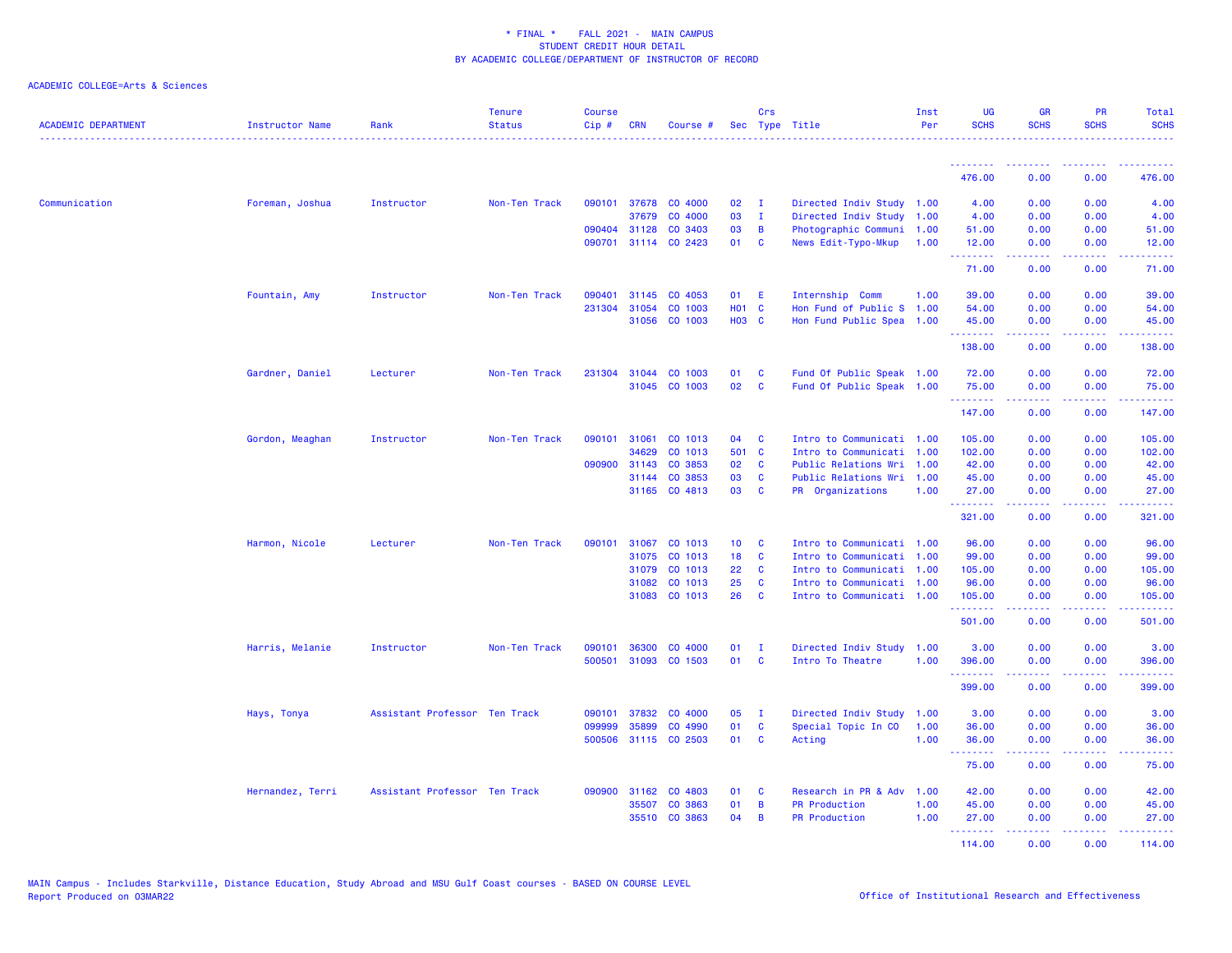| <b>ACADEMIC DEPARTMENT</b> | Instructor Name     | Rank                        | <b>Tenure</b><br><b>Status</b> | <b>Course</b><br>Cip# | <b>CRN</b>   | Course #              |                 | Crs          | Sec Type Title            | Inst<br>Per | <b>UG</b><br><b>SCHS</b> | <b>GR</b><br><b>SCHS</b>                                                                                                                                     | <b>PR</b><br><b>SCHS</b> | Total<br><b>SCHS</b>                                                                                                                                          |
|----------------------------|---------------------|-----------------------------|--------------------------------|-----------------------|--------------|-----------------------|-----------------|--------------|---------------------------|-------------|--------------------------|--------------------------------------------------------------------------------------------------------------------------------------------------------------|--------------------------|---------------------------------------------------------------------------------------------------------------------------------------------------------------|
| Communication              | Kraft, Julie        | Lecturer                    | Non-Ten Track                  |                       |              | 090701 34637 CO 4433  | 501 C           |              | Television Criticism 1.00 |             | 57.00<br>.               | 0.00                                                                                                                                                         | 0.00                     | 57.00                                                                                                                                                         |
|                            |                     |                             |                                |                       |              |                       |                 |              |                           |             | 57.00                    | 0.00                                                                                                                                                         | 0.00                     | 57.00                                                                                                                                                         |
|                            | Landress, Christana | Lecturer                    | Non-Ten Track                  |                       |              | 090701 37246 CO 2413  | 501 B           |              | Intro News Writ-Repo 1.00 |             | 15.00<br>. <b>.</b>      | 0.00                                                                                                                                                         | 0.00<br>.                | 15.00                                                                                                                                                         |
|                            |                     |                             |                                |                       |              |                       |                 |              |                           |             | 15.00                    | 0.00                                                                                                                                                         | 0.00                     | 15.00                                                                                                                                                         |
|                            | Lawrence, Christine | Lecturer                    | Non-Ten Track                  |                       | 231304 31052 | CO 1003               | 09              | C            | Fund Of Public Speak 1.00 |             | 72.00                    | 0.00                                                                                                                                                         | 0.00                     | 72.00                                                                                                                                                         |
|                            |                     |                             |                                |                       | 31053        | CO 1003               | 10 <sub>1</sub> | $\mathbf{C}$ | Fund Of Public Speak 1.00 |             | 72.00<br>.               | 0.00<br>-----                                                                                                                                                | 0.00                     | 72.00<br>.                                                                                                                                                    |
|                            |                     |                             |                                |                       |              |                       |                 |              |                           |             | 144.00                   | 0.00                                                                                                                                                         | 0.00                     | 144.00                                                                                                                                                        |
|                            | Leonard, Wade       | Non-Faculty                 | Not Applicable                 |                       |              | 240101 32844 HON 1081 | <b>HO4 S</b>    |              | Honors Forum I            | 1.00        | 24.00<br>.               | 0.00<br>.                                                                                                                                                    | 0.00<br>$  -$            | 24.00<br>.                                                                                                                                                    |
|                            |                     |                             |                                |                       |              |                       |                 |              |                           |             | 24.00                    | 0.00                                                                                                                                                         | 0.00                     | 24.00                                                                                                                                                         |
|                            | Lindley, William    | Lecturer                    | Non-Ten Track                  |                       | 090101 31138 | CO 3833               | 01              | C            | Interviewing              | 1.00        | 57.00                    | 0.00                                                                                                                                                         | 0.00                     | 57.00                                                                                                                                                         |
|                            |                     |                             |                                |                       | 31139        | CO 3833               | 02              | C            | Interviewing              | 1.00        | 63.00                    | 0.00                                                                                                                                                         | 0.00                     | 63.00                                                                                                                                                         |
|                            |                     |                             |                                |                       | 31140        | CO 3833               | 03              | C            | Interviewing              | 1.00        | 66.00                    | 0.00                                                                                                                                                         | 0.00                     | 66.00                                                                                                                                                         |
|                            |                     |                             |                                |                       | 231304 31098 | CO 2253               | 01              | C            | Fund Interprsn Comm       | 1.00        | 60.00                    | 0.00                                                                                                                                                         | 0.00                     | 60.00                                                                                                                                                         |
|                            |                     |                             |                                |                       | 31150        | CO 4253               | 01              | C            | Elements Of Persuasn      | 1.00        | 78.00<br>.               | 0.00<br>.                                                                                                                                                    | 0.00<br>.                | 78.00<br>.                                                                                                                                                    |
|                            |                     |                             |                                |                       |              |                       |                 |              |                           |             | 324.00                   | 0.00                                                                                                                                                         | 0.00                     | 324.00                                                                                                                                                        |
|                            | Loehwing, Melanie   | Non-Faculty                 | <b>Tenured</b>                 |                       |              | 231304 31149 CO 4243  | 01 C            |              | Rhetorical Theory         | 1.00        | 69.00<br>. <b>.</b>      | 0.00                                                                                                                                                         | 0.00                     | 69.00                                                                                                                                                         |
|                            |                     |                             |                                |                       |              |                       |                 |              |                           |             | 69.00                    | 0.00                                                                                                                                                         | 0.00                     | 69.00                                                                                                                                                         |
|                            | Mabry, Paula        | Lecturer                    | Non-Ten Track                  |                       |              | 231304 35518 CO 2013  | 01              | <b>C</b>     | Voice & Articulation 1.00 |             | 39.00<br><u>.</u>        | 0.00                                                                                                                                                         | 0.00                     | 39.00<br>$\frac{1}{2} \left( \frac{1}{2} \right) \left( \frac{1}{2} \right) \left( \frac{1}{2} \right) \left( \frac{1}{2} \right) \left( \frac{1}{2} \right)$ |
|                            |                     |                             |                                |                       |              |                       |                 |              |                           |             | 39.00                    | 0.00                                                                                                                                                         | 0.00                     | 39.00                                                                                                                                                         |
|                            | Misun, Christopher  | Instructor                  | Non-Ten Track                  |                       |              | 090701 31100 CO 2333  | 01              | C            | <b>Tv Production</b>      | 1.00        | 174.00                   | 0.00                                                                                                                                                         | 0.00                     | 174.00                                                                                                                                                        |
|                            |                     |                             |                                |                       | 31101        | CO 2333               | 02              | K            | <b>Tv Production</b>      | 1.00        | 0.00                     | 0.00                                                                                                                                                         | 0.00                     | 0.00                                                                                                                                                          |
|                            |                     |                             |                                |                       | 31102        | CO 2333               | 03              | К            | <b>Tv Production</b>      | 1.00        | 0.00                     | 0.00                                                                                                                                                         | 0.00                     | 0.00                                                                                                                                                          |
|                            |                     |                             |                                |                       | 31103        | CO 2333               | 04              | К            | <b>Tv Production</b>      | 1.00        | 0.00                     | 0.00                                                                                                                                                         | 0.00                     | 0.00                                                                                                                                                          |
|                            |                     |                             |                                |                       | 31104        | CO 2333               | 05              | К            | <b>Tv Production</b>      | 1.00        | 0.00                     | 0.00                                                                                                                                                         | 0.00                     | 0.00                                                                                                                                                          |
|                            |                     |                             |                                |                       | 31105        | CO 2333               | 06              | К            | <b>Tv Production</b>      | 1.00        | 0.00                     | 0.00                                                                                                                                                         | 0.00                     | 0.00                                                                                                                                                          |
|                            |                     |                             |                                |                       | 31106        | CO 2333               | 07              | К            | <b>Tv Production</b>      | 1.00        | 0.00                     | 0.00                                                                                                                                                         | 0.00                     | 0.00                                                                                                                                                          |
|                            |                     |                             |                                |                       | 31122        | CO 3333               | 01              | B            | Adv Television Prd        | 1.00        | 24.00                    | 0.00                                                                                                                                                         | 0.00                     | 24.00                                                                                                                                                         |
|                            |                     |                             |                                |                       | 31123        | CO 3333               | 02              | B            | Adv Television Prd        | 1.00        | 24.00                    | 0.00                                                                                                                                                         | 0.00                     | 24.00                                                                                                                                                         |
|                            |                     |                             |                                | 099999                |              | 36837 CO 4990         | 05              | B            | Special Topic In CO       | 1.00        | 21.00<br>.               | 0.00<br>.                                                                                                                                                    | 0.00<br>.                | 21.00<br>.                                                                                                                                                    |
|                            |                     |                             |                                |                       |              |                       |                 |              |                           |             | 243.00                   | 0.00                                                                                                                                                         | 0.00                     | 243.00                                                                                                                                                        |
|                            | Nichols, Aundrea    | Lecturer                    | Non-Ten Track                  |                       |              | 090401 31120 CO 3313  | 01              | $\mathbf{C}$ | News Write for Elec       | 1.00        | 42.00<br>.               | 0.00<br>$\frac{1}{2} \left( \frac{1}{2} \right) \left( \frac{1}{2} \right) \left( \frac{1}{2} \right) \left( \frac{1}{2} \right) \left( \frac{1}{2} \right)$ | 0.00<br>-----            | 42.00<br>.                                                                                                                                                    |
|                            |                     |                             |                                |                       |              |                       |                 |              |                           |             | 42.00                    | 0.00                                                                                                                                                         | 0.00                     | 42.00                                                                                                                                                         |
|                            | Nicholson, John     | Associate Professor Tenured |                                |                       | 090101 31090 | CO 1223               | 01              | <b>C</b>     | Intro Comm Theory         | 1.00        | 474.00                   | 0.00                                                                                                                                                         | 0.00                     | 474.00                                                                                                                                                        |
|                            |                     |                             |                                |                       |              | 31118 CO 3213         | 01              | C            | Small Group Communic      | 1.00        | 75.00                    | 0.00                                                                                                                                                         | 0.00                     | 75.00                                                                                                                                                         |
|                            |                     |                             |                                |                       |              | 31146 CO 4203         | 01              | C            | Nonverbal Communicat 1.00 |             | 75.00                    | 0.00                                                                                                                                                         | 0.00                     | 75.00                                                                                                                                                         |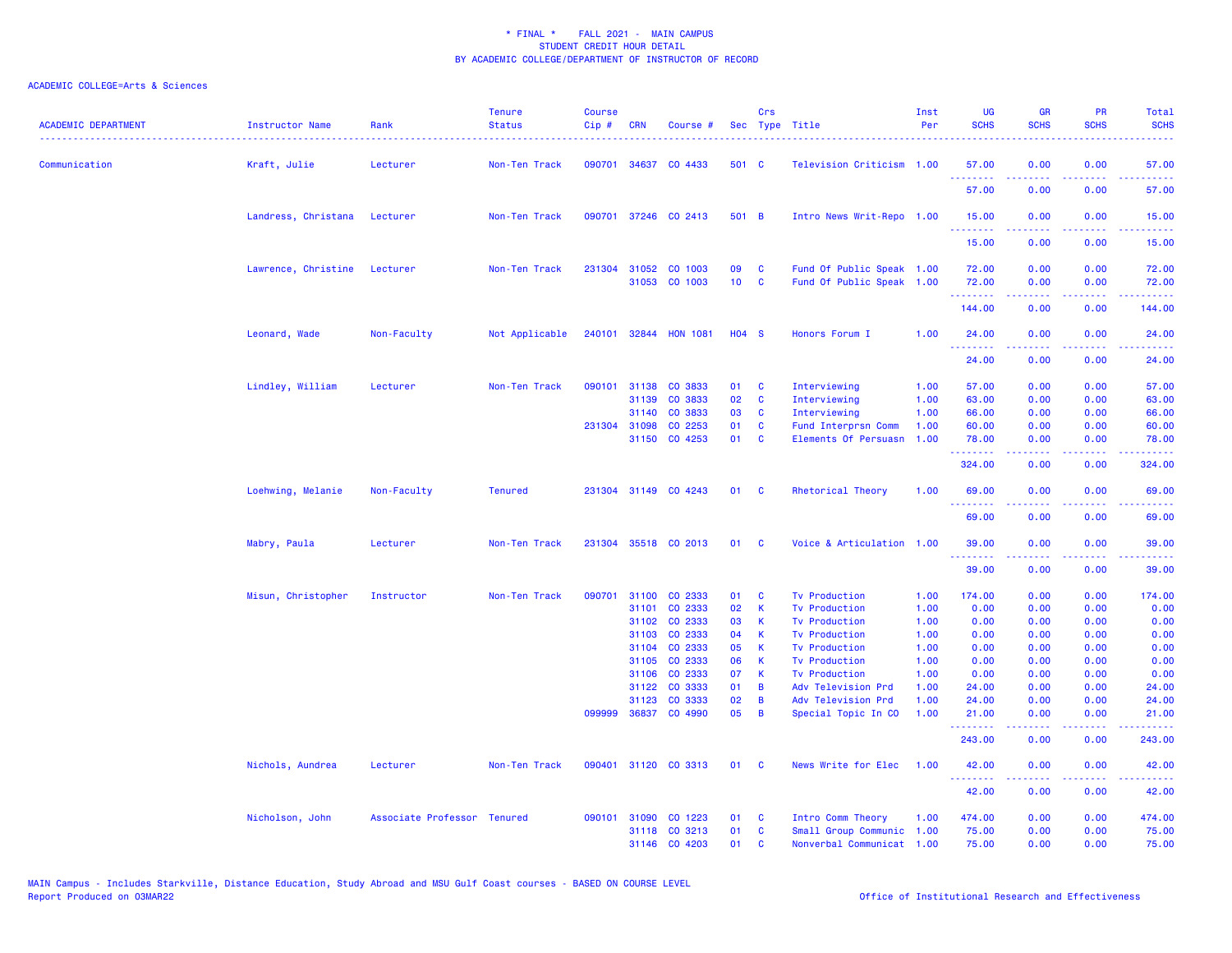| <b>ACADEMIC DEPARTMENT</b> | Instructor Name  | Rank                          | <b>Tenure</b><br><b>Status</b> | <b>Course</b><br>$Cip$ # | <b>CRN</b>   | Course #                       |                 | Crs          | Sec Type Title                                         | Inst<br>Per | <b>UG</b><br><b>SCHS</b> | <b>GR</b><br><b>SCHS</b> | PR<br><b>SCHS</b> | Total<br><b>SCHS</b> |
|----------------------------|------------------|-------------------------------|--------------------------------|--------------------------|--------------|--------------------------------|-----------------|--------------|--------------------------------------------------------|-------------|--------------------------|--------------------------|-------------------|----------------------|
|                            |                  |                               |                                |                          |              |                                |                 |              |                                                        |             | <u>.</u>                 | <u>.</u>                 | .                 |                      |
|                            |                  |                               |                                |                          |              |                                |                 |              |                                                        |             | 624.00                   | 0.00                     | 0.00              | 624.00               |
| Communication              | Patrick, Annalee | Lecturer                      | Non-Ten Track                  | 090101                   | 31068        | CO 1013                        | 11              | C            | Intro to Communicati 1.00                              |             | 102.00                   | 0.00                     | 0.00              | 102.00               |
|                            |                  |                               |                                |                          | 31069        | CO 1013                        | 12 <sub>2</sub> | <b>C</b>     | Intro to Communicati 1.00                              |             | 102.00<br>.              | 0.00<br>-----            | 0.00<br>.         | 102.00<br>.          |
|                            |                  |                               |                                |                          |              |                                |                 |              |                                                        |             | 204.00                   | 0.00                     | 0.00              | 204.00               |
|                            | Poe, Philip      | Associate Professor Tenured   |                                | 090401                   | 31157        | CO 4403                        | 01              | <b>C</b>     | Journalism Ethics                                      | 1.00        | 48.00                    | 0.00                     | 0.00              | 48.00                |
|                            |                  |                               |                                | 090701                   | 31107        | CO 2413                        | 01              | <b>C</b>     | Intro News Writ-Repo                                   | 1.00        | 267.00                   | 0.00                     | 0.00              | 267.00               |
|                            |                  |                               |                                |                          | 31108        | CO 2413                        | 02              | <b>K</b>     | Intro News Writ-Repo                                   | 1.00        | 0.00                     | 0.00                     | 0.00              | 0.00                 |
|                            |                  |                               |                                |                          | 31109        | CO 2413                        | 03              | K            | Intro News Writ-Repo 1.00                              |             | 0.00                     | 0.00                     | 0.00              | 0.00                 |
|                            |                  |                               |                                |                          | 31110        | CO 2413                        | 04              | K            | Intro News Writ-Repo 1.00                              |             | 0.00                     | 0.00                     | 0.00              | 0.00                 |
|                            |                  |                               |                                |                          | 31111        | CO 2413                        | 05              | $\mathsf{K}$ | Intro News Writ-Repo 1.00                              |             | 0.00                     | 0.00                     | 0.00              | 0.00                 |
|                            |                  |                               |                                |                          |              | 31112 CO 2413<br>31113 CO 2413 | 06<br>07        | K<br>K       | Intro News Writ-Repo 1.00<br>Intro News Writ-Repo 1.00 |             | 0.00<br>0.00             | 0.00<br>0.00             | 0.00<br>0.00      | 0.00<br>0.00         |
|                            |                  |                               |                                |                          |              |                                |                 |              |                                                        |             | .                        | .                        | بالأباد           | .                    |
|                            |                  |                               |                                |                          |              |                                |                 |              |                                                        |             | 315.00                   | 0.00                     | 0.00              | 315.00               |
|                            | Rogerson, Jeremy | Lecturer                      | Non-Ten Track                  | 090101                   | 31065        | CO 1013                        | 08              | C            | Intro to Communicati 1.00                              |             | 105.00                   | 0.00                     | 0.00              | 105.00               |
|                            |                  |                               |                                |                          | 31072        | CO 1013                        | 15              | C            | Intro to Communicati 1.00                              |             | 81.00                    | 0.00                     | 0.00              | 81.00                |
|                            |                  |                               |                                |                          | 31078        | CO 1013                        | 21              | C            | Intro to Communicati 1.00                              |             | 87.00                    | 0.00                     | 0.00              | 87.00                |
|                            |                  |                               |                                |                          | 31085        | CO 1013                        | 28              | C            | Intro to Communicati 1.00                              |             | 99.00                    | 0.00                     | 0.00              | 99.00                |
|                            |                  |                               |                                |                          |              | 231304 31050 CO 1003           | 07              | <b>C</b>     | Fund Of Public Speak 1.00                              |             | 69.00<br>--------        | 0.00<br>.                | 0.00<br>.         | 69.00<br>.           |
|                            |                  |                               |                                |                          |              |                                |                 |              |                                                        |             | 441.00                   | 0.00                     | 0.00              | 441.00               |
|                            | Roussin, Wendy   | Associate Professor Tenured   |                                | 090404                   | 31127        | CO 3403                        | 02              | B            | Photographic Communi 1.00                              |             | 30.00                    | 0.00                     | 0.00              | 30.00                |
|                            |                  |                               |                                | 090702                   | 31133        | CO 3713                        | 02              | C            | Digital Communicatio 1.00                              |             | 45.00                    | 0.00                     | 0.00              | 45.00                |
|                            |                  |                               |                                | 090900                   |              | 31161 CO 4713                  | 01              | B            | Digital Communicatio 1.00                              |             | 33.00                    | 0.00                     | 0.00              | 33.00                |
|                            |                  |                               |                                |                          |              |                                |                 |              |                                                        |             | .<br>108.00              | 0.00                     | .<br>0.00         | .<br>108.00          |
|                            | Rupp, Jeffrey    | Non-Faculty                   | Not Applicable                 | 520701                   | 33325        | <b>MGT 3323</b>                | 01              | C            | Entrepreneurship                                       | 0.50        | 45.00                    | 0.00                     | 0.00              | 45.00                |
|                            |                  |                               |                                |                          | 33326        | <b>MGT 3323</b>                | 02              | C            | Entrepreneurship                                       | 0.50        | 45.00                    | 0.00                     | 0.00              | 45.00                |
|                            |                  |                               |                                |                          |              |                                |                 |              |                                                        |             | <u>.</u><br>90.00        | .<br>0.00                | المالمات<br>0.00  | .<br>90.00           |
|                            | Schmutz, Maggie  | Student Worker                | Not Applicable                 |                          |              | 521003 37160 LSK 1101          | 05              | C            | Freshman Success Str 1.00                              |             | 18.00                    | 0.00                     | 0.00              | 18.00                |
|                            |                  |                               |                                |                          |              |                                |                 |              |                                                        |             | <u>.</u>                 |                          | والمحامر          | وعاويات              |
|                            |                  |                               |                                |                          |              |                                |                 |              |                                                        |             | 18.00                    | 0.00                     | 0.00              | 18.00                |
|                            | Schnitzler, Mark | Lecturer                      | Non-Ten Track                  | 500501                   | 31094        | CO 1503                        | 02              | C            | Intro To Theatre                                       | 1.00        | 198.00                   | 0.00                     | 0.00              | 198.00               |
|                            |                  |                               |                                |                          |              | 31095 CO 1503                  | 03              | C            | Intro To Theatre                                       | 1.00        | 216.00<br>.              | 0.00<br>.                | 0.00<br>.         | 216.00<br>.          |
|                            |                  |                               |                                |                          |              |                                |                 |              |                                                        |             | 414.00                   | 0.00                     | 0.00              | 414.00               |
|                            | Seitz, Holli     | Assistant Professor Ten Track |                                | 090905                   | 35521        | CO 4283                        | $CO1$ $C$       |              | Health Communication                                   | 1.00        | 60.00                    | 0.00                     | 0.00              | 60.00                |
|                            |                  |                               |                                | 231304                   | 31151        | CO 4253                        | 02              | <b>C</b>     | Elements Of Persuasn                                   | 1.00        | 75.00                    | 0.00                     | 0.00              | 75.00                |
|                            |                  |                               |                                |                          | 31171        | CO 6253                        | 02              | <b>C</b>     | Elements Of Persuasn                                   | 1.00        | 0.00                     | 12.00                    | 0.00              | 12.00                |
|                            |                  |                               |                                |                          | 240101 37258 | <b>HON 4093</b>                | <b>HO3</b>      | - E          | <b>Honors Thesis</b>                                   | 1.00        | 3.00                     | 0.00                     | 0.00              | 3.00                 |
|                            |                  |                               |                                |                          | 37633        | <b>HON 4093</b>                | <b>HO6</b>      | E            | <b>Honors Thesis</b>                                   | 1.00        | 3.00                     | 0.00                     | 0.00              | 3.00                 |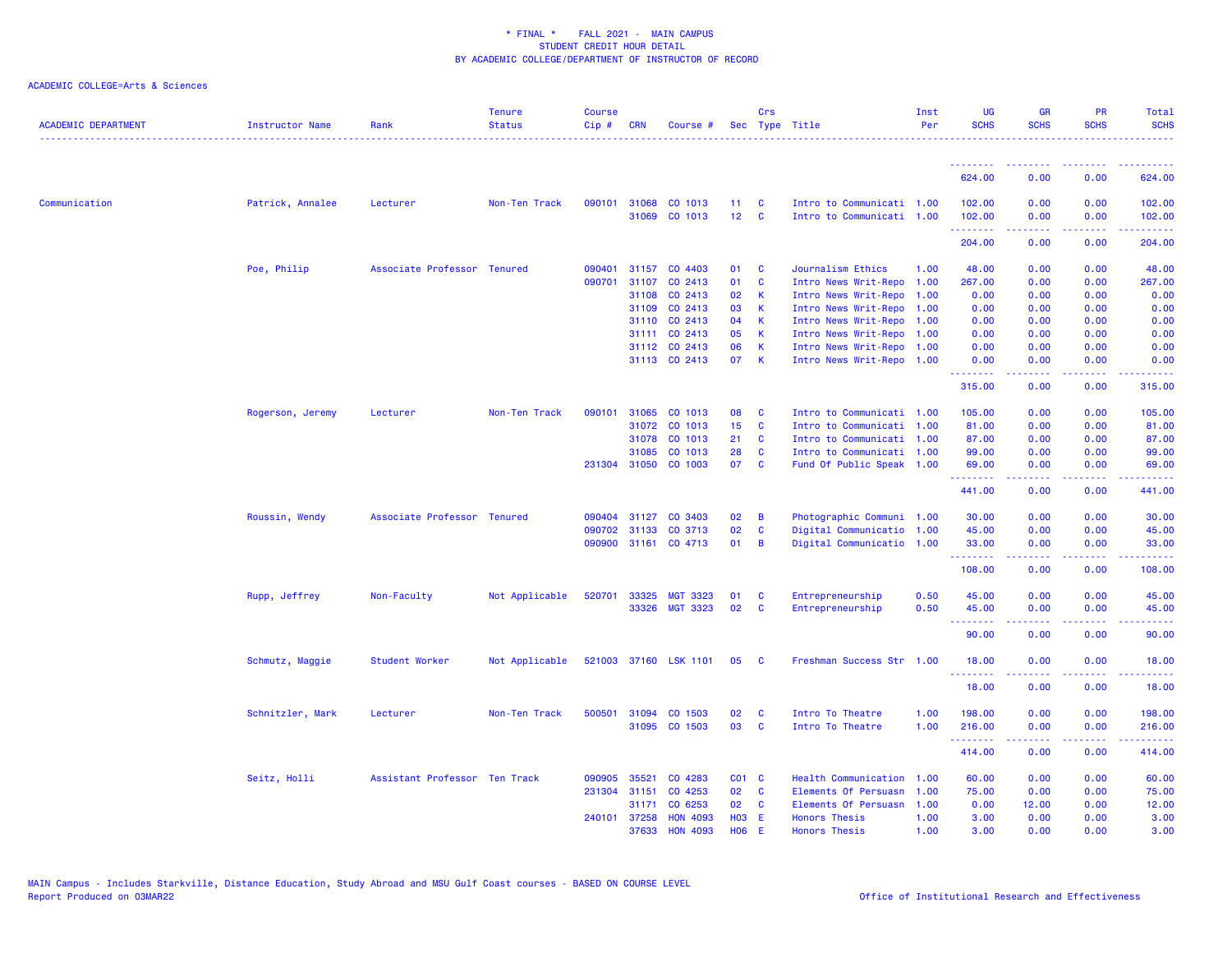| <b>ACADEMIC DEPARTMENT</b> | Instructor Name  | Rank                              | <b>Tenure</b><br><b>Status</b> | <b>Course</b><br>Cip# | <b>CRN</b>   | Course #                        |              | Crs           | Sec Type Title            | Inst<br>Per | <b>UG</b><br><b>SCHS</b> | <b>GR</b><br><b>SCHS</b>                                                                                                                                     | <b>PR</b><br><b>SCHS</b>            | Total<br><b>SCHS</b>                                                                                                                                           |
|----------------------------|------------------|-----------------------------------|--------------------------------|-----------------------|--------------|---------------------------------|--------------|---------------|---------------------------|-------------|--------------------------|--------------------------------------------------------------------------------------------------------------------------------------------------------------|-------------------------------------|----------------------------------------------------------------------------------------------------------------------------------------------------------------|
|                            |                  |                                   |                                |                       |              |                                 |              |               |                           |             | 141.00                   | 12.00                                                                                                                                                        | 0.00                                | 153.00                                                                                                                                                         |
|                            |                  |                                   |                                |                       |              |                                 |              |               |                           |             |                          |                                                                                                                                                              |                                     |                                                                                                                                                                |
| Communication              | Smith, Glenn     | Associate Professor Tenured       |                                |                       | 050207 31148 | CO 4233                         | 01           | C             | Gender and Media          | 1.00        | 66.00                    | 0.00                                                                                                                                                         | 0.00                                | 66.00                                                                                                                                                          |
|                            |                  |                                   |                                |                       | 35630        | GS 4233                         | 01           | C             | Gender and Media          | 1.00        | 21.00                    | 0.00                                                                                                                                                         | 0.00                                | 21.00                                                                                                                                                          |
|                            |                  |                                   |                                |                       | 35631        | GS 6233                         | 01           | C             | Gender and Media          | 1.00        | 0.00                     | 9.00                                                                                                                                                         | 0.00                                | 9.00                                                                                                                                                           |
|                            |                  |                                   |                                |                       | 090102 31155 | CO 4323<br>090401 31092 CO 1403 | 02<br>01     | C<br><b>C</b> | Mass Media-Society        | 1.00        | 78.00                    | 0.00                                                                                                                                                         | 0.00                                | 78.00                                                                                                                                                          |
|                            |                  |                                   |                                |                       |              |                                 |              |               | Intro Mass Media          | 1.00        | 474.00<br>.              | 0.00<br>$\frac{1}{2} \left( \frac{1}{2} \right) \left( \frac{1}{2} \right) \left( \frac{1}{2} \right) \left( \frac{1}{2} \right) \left( \frac{1}{2} \right)$ | 0.00<br>.                           | 474.00<br>$\frac{1}{2} \left( \frac{1}{2} \right) \left( \frac{1}{2} \right) \left( \frac{1}{2} \right) \left( \frac{1}{2} \right) \left( \frac{1}{2} \right)$ |
|                            |                  |                                   |                                |                       |              |                                 |              |               |                           |             | 639.00                   | 9.00                                                                                                                                                         | 0.00                                | 648.00                                                                                                                                                         |
|                            | Strout, Lawrence | Associate Professor Tenured       |                                |                       | 090102 31152 | CO 4313                         | 01           | C             | <b>Mass Media Law</b>     | 1.00        | 75.00                    | 0.00                                                                                                                                                         | 0.00                                | 75.00                                                                                                                                                          |
|                            |                  |                                   |                                |                       | 31153        | CO 4313                         | 02           | <b>C</b>      | <b>Mass Media Law</b>     | 1.00        | 57.00                    | 0.00                                                                                                                                                         | 0.00                                | 57.00                                                                                                                                                          |
|                            |                  |                                   |                                |                       |              | 090701 31124 CO 3343            | 01           | <b>C</b>      | Writing for the Medi      | 1.00        | 36.00                    | 0.00                                                                                                                                                         | 0.00                                | 36.00                                                                                                                                                          |
|                            |                  |                                   |                                |                       |              |                                 |              |               |                           |             | .<br>168.00              | $\frac{1}{2} \left( \frac{1}{2} \right) \left( \frac{1}{2} \right) \left( \frac{1}{2} \right) \left( \frac{1}{2} \right) \left( \frac{1}{2} \right)$<br>0.00 | .<br>0.00                           | .<br>168.00                                                                                                                                                    |
|                            | Thompson, Thomas | Non-Faculty                       | Not Applicable                 |                       |              | 090404 31126 CO 3403            | $01 \quad B$ |               | Photographic Communi 1.00 |             | 42.00                    | 0.00                                                                                                                                                         | 0.00                                | 42.00                                                                                                                                                          |
|                            |                  |                                   |                                |                       |              |                                 |              |               |                           |             | .<br>42.00               | .<br>0.00                                                                                                                                                    | .<br>0.00                           | .<br>42.00                                                                                                                                                     |
|                            | Vaughan, Don     | Lecturer                          | Non-Ten Track                  |                       | 090101 31080 | CO 1013                         | 23           | <b>C</b>      | Intro to Communicati 1.00 |             | 84.00<br>. <u>.</u>      | 0.00<br>.                                                                                                                                                    | 0.00<br>$  -$                       | 84.00<br>$\frac{1}{2} \left( \frac{1}{2} \right) \left( \frac{1}{2} \right) \left( \frac{1}{2} \right) \left( \frac{1}{2} \right)$                             |
|                            |                  |                                   |                                |                       |              |                                 |              |               |                           |             | 84.00                    | 0.00                                                                                                                                                         | 0.00                                | 84.00                                                                                                                                                          |
|                            | Wade, Jesse      | Clinical Assist Pro Non-Ten Track |                                |                       | 500501 31097 | CO 1533                         | 01           | E             | Theatre Practicum #3      | 1.00        | 27.00                    | 0.00                                                                                                                                                         | 0.00                                | 27.00                                                                                                                                                          |
|                            |                  |                                   |                                |                       |              | 35517 CO 1503                   | 04           | C             | Intro To Theatre          | 1.00        | 72.00                    | 0.00                                                                                                                                                         | 0.00                                | 72.00                                                                                                                                                          |
|                            |                  |                                   |                                |                       |              |                                 |              |               |                           |             | <u>.</u><br>99.00        | 0.00                                                                                                                                                         | 0.00                                | $\sim$ $\sim$ $\sim$ $\sim$<br>99.00                                                                                                                           |
|                            | Wardlaw, Peyton  | Lecturer                          | Non-Ten Track                  |                       |              | 231304 31046 CO 1003            | 03           | <b>C</b>      | Fund Of Public Speak 1.00 |             | 69.00                    | 0.00                                                                                                                                                         | 0.00                                | 69.00                                                                                                                                                          |
|                            |                  |                                   |                                |                       |              |                                 |              |               |                           |             | .<br>69.00               | 0.00                                                                                                                                                         | $\sim$ $\sim$ $\sim$ $\sim$<br>0.00 | المتمامين<br>69.00                                                                                                                                             |
|                            | Webb, Matthew    | Clinical Assist Pro Non-Ten Track |                                | 090101                | 37831        | CO 4000                         | 04           | $\mathbf{I}$  | Directed Indiv Study      | 1.00        | 2.00                     | 0.00                                                                                                                                                         | 0.00                                | 2.00                                                                                                                                                           |
|                            |                  |                                   |                                |                       | 37949        | CO 4000                         | 06           | $\mathbf{I}$  | Directed Indiv Study      | 1.00        | 1.00                     | 0.00                                                                                                                                                         | 0.00                                | 1.00                                                                                                                                                           |
|                            |                  |                                   |                                |                       | 37950        | CO 4000                         | 07           | $\mathbf{I}$  | Directed Indiv Study      | 1.00        | 3.00                     | 0.00                                                                                                                                                         | 0.00                                | 3.00                                                                                                                                                           |
|                            |                  |                                   |                                | 099999                | 35881        | CO 4990                         | 03           | <b>C</b>      | Special Topic In CO       | 1.00        | 39.00                    | 0.00                                                                                                                                                         | 0.00                                | 39.00                                                                                                                                                          |
|                            |                  |                                   |                                |                       | 500502 36547 | CO 2524                         | 01           | <b>C</b>      | Stagecraft & Lightin 1.00 |             | 72.00<br>.               | 0.00                                                                                                                                                         | 0.00                                | 72.00                                                                                                                                                          |
|                            |                  |                                   |                                |                       |              |                                 |              |               |                           |             | 117.00                   | 0.00                                                                                                                                                         | 0.00                                | 117.00                                                                                                                                                         |
|                            | Williams, Kevin  | Associate Professor Tenured       |                                |                       |              | 090102 31154 CO 4323            | 01           | <b>C</b>      | Mass Media-Society        | 1.00        | 81.00                    | 0.00                                                                                                                                                         | 0.00                                | 81.00                                                                                                                                                          |
|                            |                  |                                   |                                |                       | 34636        | CO 4323                         | 501 C        |               | Mass Media-Society        | 1.00        | 66.00                    | 0.00                                                                                                                                                         | 0.00                                | 66.00                                                                                                                                                          |
|                            |                  |                                   |                                | 090401                | 34639        | CO 6323                         | 501 C        |               | Mass Media-Society        | 1.00        | 0.00                     | 18.00                                                                                                                                                        | 0.00                                | 18.00                                                                                                                                                          |
|                            |                  |                                   |                                |                       |              | 090702 31132 CO 3713            | 01 C         |               | Digital Communicatio      | 1.00        | 42.00<br>.               | 0.00<br>.                                                                                                                                                    | 0.00<br>.                           | 42.00<br>2.2.2.2.2.4                                                                                                                                           |
|                            |                  |                                   |                                |                       |              |                                 |              |               |                           |             | 189.00                   | 18.00                                                                                                                                                        | 0.00                                | 207.00                                                                                                                                                         |
|                            | Williams, Linda  | Non-Faculty                       | Not Applicable                 |                       | 320104 31494 | <b>DSS 0113</b>                 | 01           | <b>C</b>      | Practical Money Skil 1.00 |             | 24.00                    | 0.00                                                                                                                                                         | 0.00                                | 24.00                                                                                                                                                          |
|                            |                  |                                   |                                |                       | 31495        | <b>DSS 0133</b>                 | 01           | C             | Money Math: Money M 1.00  |             | 12.00                    | 0.00                                                                                                                                                         | 0.00                                | 12.00                                                                                                                                                          |
|                            |                  |                                   |                                |                       | 350101 31497 | <b>DSS 0613</b>                 | 01           | C             | Independent Living        | 1.00        | 24.00                    | 0.00                                                                                                                                                         | 0.00                                | 24.00                                                                                                                                                          |
|                            |                  |                                   |                                |                       | 31498        | <b>DSS 0613</b>                 | 02           | C             | Independent Living        | 1.00        | 12.00                    | 0.00                                                                                                                                                         | 0.00                                | 12.00                                                                                                                                                          |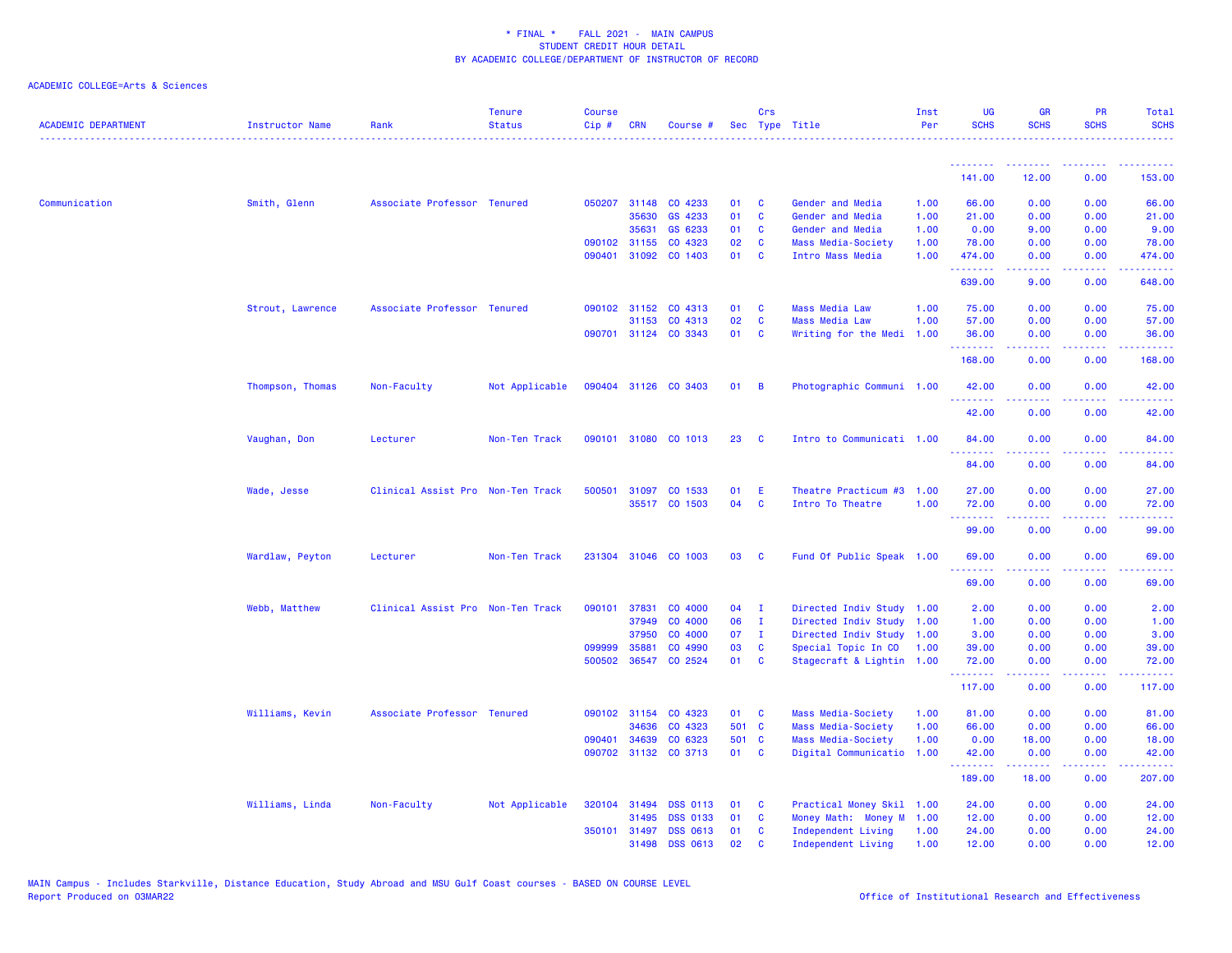| <b>ACADEMIC DEPARTMENT</b>    | Instructor Name | Rank | <b>Tenure</b><br><b>Status</b> | Course<br>$Cip$ # | CRN | Course # Sec Type Title | Crs | Inst<br>Per | UG<br><b>SCHS</b> | <b>GR</b><br><b>SCHS</b> | PR<br><b>SCHS</b> | Total<br><b>SCHS</b> |
|-------------------------------|-----------------|------|--------------------------------|-------------------|-----|-------------------------|-----|-------------|-------------------|--------------------------|-------------------|----------------------|
|                               |                 |      |                                |                   |     |                         |     |             | 72.00             | <br>0.00                 | .<br>0.00         | .<br>72.00           |
| ----------------------------- |                 |      |                                |                   |     |                         |     |             | ========          |                          | ========          | ==========           |
| Communication                 |                 |      |                                |                   |     |                         |     |             | 9371.50           | 42.00                    | 0.00              | 9413.50              |
|                               |                 |      |                                |                   |     |                         |     |             | --------          | --------                 | --------          | -----------          |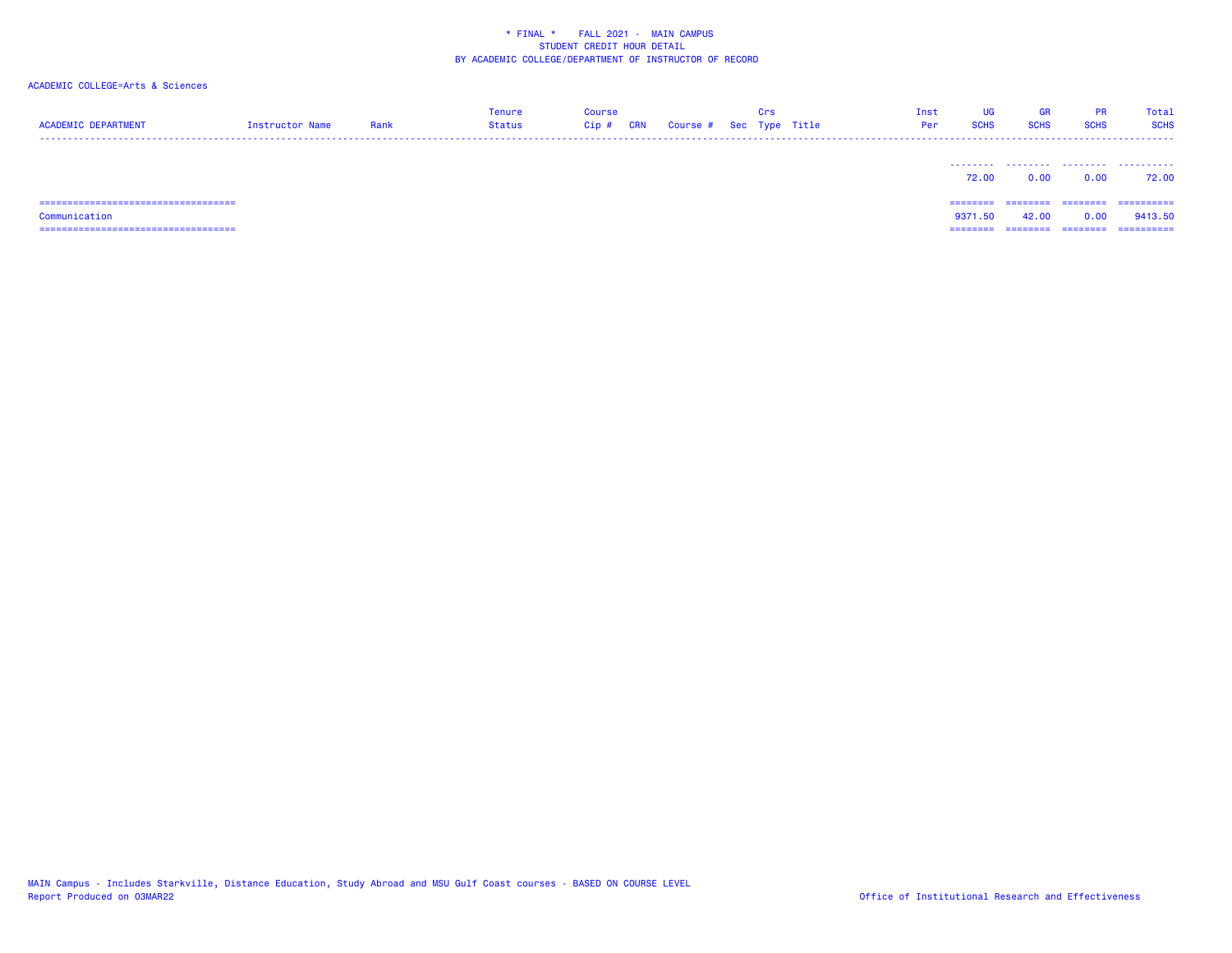| <b>ACADEMIC DEPARTMENT</b> | <b>Instructor Name</b>                             | Rank                        | <b>Tenure</b><br><b>Status</b> | <b>Course</b><br>Cip# | <b>CRN</b>   | Course #             |                 | Crs          | Sec Type Title            | Inst<br>Per<br>. | <b>UG</b><br><b>SCHS</b> | <b>GR</b><br><b>SCHS</b>                                                                                                  | PR<br><b>SCHS</b>                   | Total<br><b>SCHS</b><br>$\frac{1}{2} \left( \frac{1}{2} \right) \left( \frac{1}{2} \right) \left( \frac{1}{2} \right) \left( \frac{1}{2} \right)$ |
|----------------------------|----------------------------------------------------|-----------------------------|--------------------------------|-----------------------|--------------|----------------------|-----------------|--------------|---------------------------|------------------|--------------------------|---------------------------------------------------------------------------------------------------------------------------|-------------------------------------|---------------------------------------------------------------------------------------------------------------------------------------------------|
| English                    | Allsup, Allison                                    | Lecturer                    | Non-Ten Track                  | 231301                | 31848        | <b>EN 1113</b>       | 05              | C            | En Composition II         | 1.00             | 69.00                    | 0.00                                                                                                                      | 0.00                                | 69.00                                                                                                                                             |
|                            |                                                    |                             |                                |                       | 31852        | <b>EN 1113</b>       | 09              | $\mathbf c$  | En Composition II         | 1.00             | 63.00                    | 0.00                                                                                                                      | 0.00                                | 63.00                                                                                                                                             |
|                            |                                                    |                             |                                |                       | 31853        | <b>EN 1113</b>       | 10 <sub>1</sub> | C            | En Composition II         | 1.00             | 66.00                    | 0.00                                                                                                                      | 0.00                                | 66.00                                                                                                                                             |
|                            |                                                    |                             |                                |                       | 31860        | <b>EN 1113</b>       | 17 <sup>7</sup> | $\mathbf{C}$ | En Composition II         | 1.00             | 69.00<br><u>.</u>        | 0.00                                                                                                                      | 0.00                                | 69.00                                                                                                                                             |
|                            |                                                    |                             |                                |                       |              |                      |                 |              |                           |                  | 267.00                   | 0.00                                                                                                                      | 0.00                                | 267.00                                                                                                                                            |
|                            | Angelo, Carolyn                                    | Lecturer                    | Non-Ten Track                  | 230101                | 31922        | <b>EN 3423</b>       | 01              | <b>C</b>     | Desc Eng Grammar          | 1.00             | 60.00                    | 0.00                                                                                                                      | 0.00                                | 60.00                                                                                                                                             |
|                            |                                                    |                             |                                | 231301                | 31791        | <b>EN 1103</b>       | 22              | C            | En Composition I          | 1.00             | 51.00                    | 0.00                                                                                                                      | 0.00                                | 51.00                                                                                                                                             |
|                            |                                                    |                             |                                |                       | 31846        | <b>EN 1113</b>       | 03              | $\mathbf{C}$ | En Composition II         | 1.00             | 66.00                    | 0.00                                                                                                                      | 0.00                                | 66.00                                                                                                                                             |
|                            |                                                    |                             |                                |                       | 31850        | <b>EN 1113</b>       | 07              | $\mathbf{C}$ | En Composition II         | 1.00             | 66.00<br>.               | 0.00<br>22222                                                                                                             | 0.00<br>$\sim$ $\sim$ $\sim$ $\sim$ | 66.00<br>.                                                                                                                                        |
|                            |                                                    |                             |                                |                       |              |                      |                 |              |                           |                  | 243.00                   | 0.00                                                                                                                      | 0.00                                | 243.00                                                                                                                                            |
|                            | Atkinson, Theodore                                 | Associate Professor Tenured |                                |                       |              | 231402 35612 EN 2253 | 04              | <b>C</b>     | American Lit After 1 1.00 |                  | 84.00<br>. <u>.</u>      | 0.00                                                                                                                      | 0.00                                | 84.00                                                                                                                                             |
|                            |                                                    |                             |                                |                       |              |                      |                 |              |                           |                  | 84.00                    | 0.00                                                                                                                      | 0.00                                | 84.00                                                                                                                                             |
|                            | Barefield, Amy                                     | Non-Faculty                 | Not Applicable                 |                       | 231301 31823 | <b>EN 1103</b>       | 56              | C            | En Composition I          | 1.00             | 48.00                    | 0.00                                                                                                                      | 0.00                                | 48.00                                                                                                                                             |
|                            |                                                    |                             |                                | 521003                | 32445        | <b>FYE 1001</b>      | F29 C           |              | First Year Experienc 0.50 |                  | 2.50                     | 0.00                                                                                                                      | 0.00                                | 2.50                                                                                                                                              |
|                            |                                                    |                             |                                |                       | 32446        | <b>FYE 1001</b>      | F30 C           |              | First Year Experienc 0.50 |                  | 7.50<br><u>.</u>         | 0.00                                                                                                                      | 0.00                                | 7.50                                                                                                                                              |
|                            |                                                    |                             |                                |                       |              |                      |                 |              |                           |                  | 58.00                    | 0.00                                                                                                                      | 0.00                                | 58.00                                                                                                                                             |
|                            | Barton, Amy                                        | Instructor                  | Non-Ten Track                  |                       | 231303 32511 | GE 3513              | 04              | C            | <b>Technical Writing</b>  | 1.00             | 66.00                    | 0.00                                                                                                                      | 0.00                                | 66.00                                                                                                                                             |
|                            |                                                    |                             |                                |                       |              | 32514 GE 3513        | 07              | C            | <b>Technical Writing</b>  | 1.00             | 45.00                    | 0.00                                                                                                                      | 0.00                                | 45.00                                                                                                                                             |
|                            |                                                    |                             |                                |                       | 32524        | GE 3513              | H01 C           |              | Honors Technical Wri      | 1.00             | 21.00<br>.               | 0.00<br>22222                                                                                                             | 0.00<br>.                           | 21.00<br>.                                                                                                                                        |
|                            |                                                    |                             |                                |                       |              |                      |                 |              |                           |                  | 132.00                   | 0.00                                                                                                                      | 0.00                                | 132.00                                                                                                                                            |
|                            | Bogard, LaToya                                     | Instructor                  | Non-Ten Track                  | 231301                | 31807        | <b>EN 1103</b>       | 39              | C            | En Composition I          | 1.00             | 54.00                    | 0.00                                                                                                                      | 0.00                                | 54.00                                                                                                                                             |
|                            |                                                    |                             |                                |                       | 231303 31917 | <b>EN 3313</b>       | 01              | C            | Writing for the Work      | 1.00             | 63.00                    | 0.00                                                                                                                      | 0.00                                | 63.00                                                                                                                                             |
|                            |                                                    |                             |                                |                       |              | 32520 GE 3513        | 13 <sup>°</sup> | $\mathbf c$  | <b>Technical Writing</b>  | 1.00             | 57.00                    | 0.00                                                                                                                      | 0.00                                | 57.00                                                                                                                                             |
|                            |                                                    |                             |                                |                       |              |                      |                 |              |                           |                  | .<br>174.00              | بالمستمال<br>0.00                                                                                                         | الأبالات<br>0.00                    | المتمامين<br>174.00                                                                                                                               |
|                            | Cardozo Gaibisso, Lo Assistant Professor Ten Track |                             |                                | 131401                | 35614        | EN 4453              | 01              | C            | Methods in TESOL          | 1.00             | 24.00                    | 0.00                                                                                                                      | 0.00                                | 24.00                                                                                                                                             |
|                            |                                                    |                             |                                |                       | 35627        | EN 4453              | 501 C           |              | Methods in TESOL          | 1.00             | 3.00                     | 0.00                                                                                                                      | 0.00                                | 3.00                                                                                                                                              |
|                            |                                                    |                             |                                |                       |              | 35628 EN 6453        | 501 C           |              | Methods in TESOL          | 1.00             | 0.00<br>.                | 12.00                                                                                                                     | 0.00                                | 12.00                                                                                                                                             |
|                            |                                                    |                             |                                |                       |              |                      |                 |              |                           |                  | 27.00                    | 12.00                                                                                                                     | 0.00                                | 39.00                                                                                                                                             |
|                            | Childs, Jennifer                                   | Lecturer                    | Non-Ten Track                  |                       |              | 231301 31815 EN 1103 | 48              | C            | En Composition I          | 1.00             | 63.00                    | 0.00                                                                                                                      | 0.00                                | 63.00                                                                                                                                             |
|                            |                                                    |                             |                                |                       |              | 31819 EN 1103        | 52              | C            | En Composition I          | 1.00             | 51.00                    | 0.00                                                                                                                      | 0.00                                | 51.00                                                                                                                                             |
|                            |                                                    |                             |                                |                       |              |                      |                 |              |                           |                  | .<br>114.00              | 0.00                                                                                                                      | 0.00                                | 114.00                                                                                                                                            |
|                            | Claggett, Shalyn                                   | Associate Professor Tenured |                                | 231401                | 35624        | <b>EN 8543</b>       | 01              | <b>S</b>     | Stu En Lit 1832-1900      | 1.00             | 0.00                     | 33.00                                                                                                                     | 0.00                                | 33.00                                                                                                                                             |
|                            |                                                    |                             |                                |                       |              | 239999 31951 EN 8103 | 02              | <b>S</b>     | Grad Research in EN       | 1.00             | 0.00                     | 30.00                                                                                                                     | 0.00                                | 30.00                                                                                                                                             |
|                            |                                                    |                             |                                |                       |              |                      |                 |              |                           |                  | <u>.</u>                 | $\frac{1}{2} \left( \frac{1}{2} \right) \left( \frac{1}{2} \right) \left( \frac{1}{2} \right) \left( \frac{1}{2} \right)$ |                                     |                                                                                                                                                   |
|                            |                                                    |                             |                                |                       |              |                      |                 |              |                           |                  | 0.00                     | 63.00                                                                                                                     | 0.00                                | 63.00                                                                                                                                             |
|                            | Coffman, Anthony                                   | Grad Teach Assist           | Not Applicable                 |                       |              | 231301 31804 EN 1103 | 35              | <b>C</b>     | En Composition I          | 1.00             | 69.00                    | 0.00                                                                                                                      | 0.00                                | 69.00                                                                                                                                             |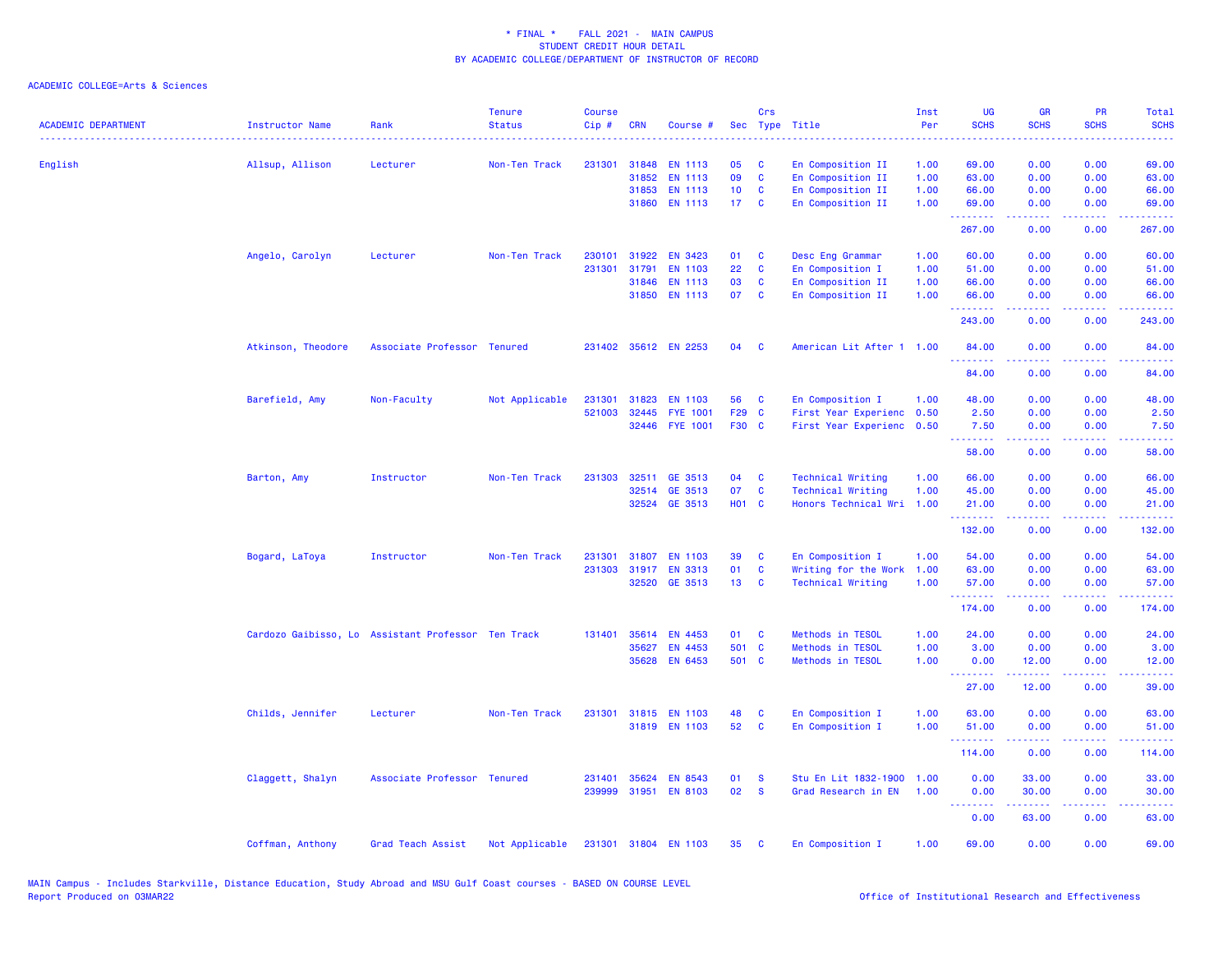| <b>ACADEMIC DEPARTMENT</b> | Instructor Name               | Rank                        | <b>Tenure</b><br><b>Status</b> | <b>Course</b><br>Cip# | <b>CRN</b>   | Course #             |                 | Crs                     | Sec Type Title            | Inst<br>Per | <b>UG</b><br><b>SCHS</b>                                 | <b>GR</b><br><b>SCHS</b>                                                                                                                                     | <b>PR</b><br><b>SCHS</b>                                                                               | Total<br><b>SCHS</b> |
|----------------------------|-------------------------------|-----------------------------|--------------------------------|-----------------------|--------------|----------------------|-----------------|-------------------------|---------------------------|-------------|----------------------------------------------------------|--------------------------------------------------------------------------------------------------------------------------------------------------------------|--------------------------------------------------------------------------------------------------------|----------------------|
|                            |                               |                             |                                |                       |              |                      |                 |                         |                           |             | <u> - - - - - - - -</u>                                  |                                                                                                                                                              |                                                                                                        |                      |
|                            |                               |                             |                                |                       |              |                      |                 |                         |                           |             | 69.00                                                    | 0.00                                                                                                                                                         | 0.00                                                                                                   | 69.00                |
| English                    | Collins, Christina            | Lecturer                    | Non-Ten Track                  |                       |              | 231301 31782 EN 1103 | 12 <sub>2</sub> | C                       | En Composition I          | 1.00        | 57.00                                                    | 0.00                                                                                                                                                         | 0.00                                                                                                   | 57.00                |
|                            |                               |                             |                                |                       | 31796        | <b>EN 1103</b>       | 27              | C                       | En Composition I          | 1.00        | 42.00                                                    | 0.00                                                                                                                                                         | 0.00                                                                                                   | 42.00                |
|                            |                               |                             |                                |                       |              | 31875 EN 1173        | 11              | <b>C</b>                | Accelerated Comp II       | 1.00        | 39.00                                                    | 0.00                                                                                                                                                         | 0.00                                                                                                   | 39.00                |
|                            |                               |                             |                                |                       |              | 231302 31912 EN 3303 | 02              | <b>C</b>                | Creative Writing          | 1.00        | 42.00<br>.                                               | 0.00<br>22222                                                                                                                                                | 0.00<br>$\frac{1}{2} \left( \frac{1}{2} \right) \left( \frac{1}{2} \right) \left( \frac{1}{2} \right)$ | 42.00<br>. د د د د   |
|                            |                               |                             |                                |                       |              |                      |                 |                         |                           |             | 180.00                                                   | 0.00                                                                                                                                                         | 0.00                                                                                                   | 180.00               |
|                            | Crescenzo, Michele            | Lecturer                    | Non-Ten Track                  | 231301                | 31864        | <b>EN 1113</b>       | <b>HO3 C</b>    |                         | Honors En Compositio 1.00 |             | 45.00                                                    | 0.00                                                                                                                                                         | 0.00                                                                                                   | 45.00                |
|                            |                               |                             |                                | 231404                | 31895        | <b>EN 2223</b>       | 01              | C                       | English Lit After 18      | 1.00        | 84.00                                                    | 0.00                                                                                                                                                         | 0.00                                                                                                   | 84.00                |
|                            |                               |                             |                                |                       | 31896        | <b>EN 2223</b>       | 02              | C                       | English Lit After 18 1.00 |             | 75.00                                                    | 0.00                                                                                                                                                         | 0.00                                                                                                   | 75.00                |
|                            |                               |                             |                                |                       | 500601 35609 | EN 2904              | 02              | B                       | Introduction to Film 1.00 |             | 8.00                                                     | 0.00                                                                                                                                                         | 0.00                                                                                                   | 8.00                 |
|                            |                               |                             |                                |                       | 36191        | ART 2904             | 02              | B                       | Introduction to Film 1.00 |             | 32.00                                                    | 0.00                                                                                                                                                         | 0.00                                                                                                   | 32.00                |
|                            |                               |                             |                                |                       | 36192        | CO 2904              | 02              | $\overline{B}$          | Introduction to Film 1.00 |             | 20.00<br>.                                               | 0.00<br>.                                                                                                                                                    | 0.00<br>$\frac{1}{2}$                                                                                  | 20.00<br>.           |
|                            |                               |                             |                                |                       |              |                      |                 |                         |                           |             | 264.00                                                   | 0.00                                                                                                                                                         | 0.00                                                                                                   | 264,00               |
|                            | De Gabriele, Peter            | Associate Professor Tenured |                                | 231301                | 31921        | <b>EN 3414</b>       | 02              | <b>C</b>                | Crit Writ/Resrch Lit 1.00 |             | 32.00                                                    | 0.00                                                                                                                                                         | 0.00                                                                                                   | 32.00                |
|                            |                               |                             |                                | 231404                | 35620        | EN 4643              | 01              | C                       | 18th C British Novel      | 1.00        | 39.00                                                    | 0.00                                                                                                                                                         | 0.00                                                                                                   | 39.00                |
|                            |                               |                             |                                |                       | 35621        | EN 6643              | 01              | $\overline{\mathbf{C}}$ | 18th C British Novel 1.00 |             | 0.00<br><b><i><u><u><b>Little Little</b></u></u></i></b> | 12.00<br>.                                                                                                                                                   | 0.00<br>$\sim$ $\sim$ $\sim$ $\sim$                                                                    | 12.00<br>. د د د د   |
|                            |                               |                             |                                |                       |              |                      |                 |                         |                           |             | 71.00                                                    | 12.00                                                                                                                                                        | 0.00                                                                                                   | 83.00                |
|                            | Dechert, Francis              | Non-Faculty                 | Not Applicable                 |                       |              | 231303 32515 GE 3513 | 08              | C                       | <b>Technical Writing</b>  | 1.00        | 63.00                                                    | 0.00                                                                                                                                                         | 0.00                                                                                                   | 63.00                |
|                            |                               |                             |                                |                       |              | 35300 GE 3513        | 15 <sub>1</sub> | <b>C</b>                | <b>Technical Writing</b>  | 1.00        | 63.00                                                    | 0.00                                                                                                                                                         | 0.00                                                                                                   | 63.00                |
|                            |                               |                             |                                |                       |              |                      |                 |                         |                           |             | .<br>126.00                                              | $\frac{1}{2} \left( \frac{1}{2} \right) \left( \frac{1}{2} \right) \left( \frac{1}{2} \right) \left( \frac{1}{2} \right) \left( \frac{1}{2} \right)$<br>0.00 | .<br>0.00                                                                                              | .<br>126.00          |
|                            | Dechert, Kristen              | Lecturer                    | Non-Ten Track                  |                       |              | 231303 32519 GE 3513 | 12 <sub>2</sub> | <b>C</b>                | <b>Technical Writing</b>  | 1.00        | 63.00                                                    | 0.00                                                                                                                                                         | 0.00                                                                                                   | 63.00                |
|                            |                               |                             |                                |                       |              |                      |                 |                         |                           |             | <u>.</u><br>63.00                                        | 0.00                                                                                                                                                         | 0.00                                                                                                   | $- - - -$<br>63.00   |
|                            | Dobberstein, Michael Lecturer |                             | Non-Ten Track                  |                       |              | 231402 37489 EN 2253 | 501 C           |                         | American Lit After 1 1.00 |             | 45.00                                                    | 0.00                                                                                                                                                         | 0.00                                                                                                   | 45.00                |
|                            |                               |                             |                                |                       |              |                      |                 |                         |                           |             | .<br>45.00                                               | بالأباب<br>0.00                                                                                                                                              | $\sim$ $\sim$ $\sim$ $\sim$<br>0.00                                                                    | المتمام<br>45.00     |
|                            |                               |                             |                                |                       |              |                      |                 |                         |                           |             |                                                          |                                                                                                                                                              |                                                                                                        |                      |
|                            | Doughty, Catherine            | Instructor                  | Non-Ten Track                  |                       | 230101 31768 | <b>EN 0103</b>       | 04              | <b>C</b>                | <b>Basic English</b>      | 1.00        | 39,00                                                    | 0.00                                                                                                                                                         | 0.00                                                                                                   | 39.00                |
|                            |                               |                             |                                |                       |              | 231301 31810 EN 1103 | 42              | <b>C</b>                | En Composition I          | 1.00        | 27.00<br><u>.</u>                                        | 0.00<br>.                                                                                                                                                    | 0.00<br>$  -$                                                                                          | 27.00<br>.           |
|                            |                               |                             |                                |                       |              |                      |                 |                         |                           |             | 66.00                                                    | 0.00                                                                                                                                                         | 0.00                                                                                                   | 66.00                |
|                            | Drake, Laura                  | Instructor                  | Non-Ten Track                  | 130301                | 33055        | <b>LSK 1033</b>      | 02              | C                       | Fund of Achievement       | 1.00        | 99.00                                                    | 0.00                                                                                                                                                         | 0.00                                                                                                   | 99.00                |
|                            |                               |                             |                                |                       | 33056        | <b>LSK 1033</b>      | 03              | C                       | Fund of Achievement       | 1.00        | 84.00                                                    | 0.00                                                                                                                                                         | 0.00                                                                                                   | 84.00                |
|                            |                               |                             |                                |                       | 33057        | <b>LSK 1033</b>      | 04              | C                       | Fund of Achievement       | 1.00        | 90.00                                                    | 0.00                                                                                                                                                         | 0.00                                                                                                   | 90.00                |
|                            |                               |                             |                                |                       |              | 33071 LSK 1131       | 01              | $\mathbf{c}$            | <b>Fund of Success</b>    | 1.00        | 14.00<br>.                                               | 0.00<br>بالمستمال                                                                                                                                            | 0.00<br>الأبالات                                                                                       | 14.00<br>المتمام     |
|                            |                               |                             |                                |                       |              |                      |                 |                         |                           |             | 287.00                                                   | 0.00                                                                                                                                                         | 0.00                                                                                                   | 287.00               |
|                            | Dueitt, Courtney              | Instructor                  | Non-Ten Track                  | 231301                |              | 31876 EN 1173        | 12 <sup>2</sup> | <b>C</b>                | Accelerated Comp II       | 1.00        | 48.00                                                    | 0.00                                                                                                                                                         | 0.00                                                                                                   | 48.00                |
|                            |                               |                             |                                |                       | 31938        | <b>EN 6013</b>       | 01              | E                       | Tchng Col Writing         | 0.50        | 0.00                                                     | 27,00                                                                                                                                                        | 0.00                                                                                                   | 27.00                |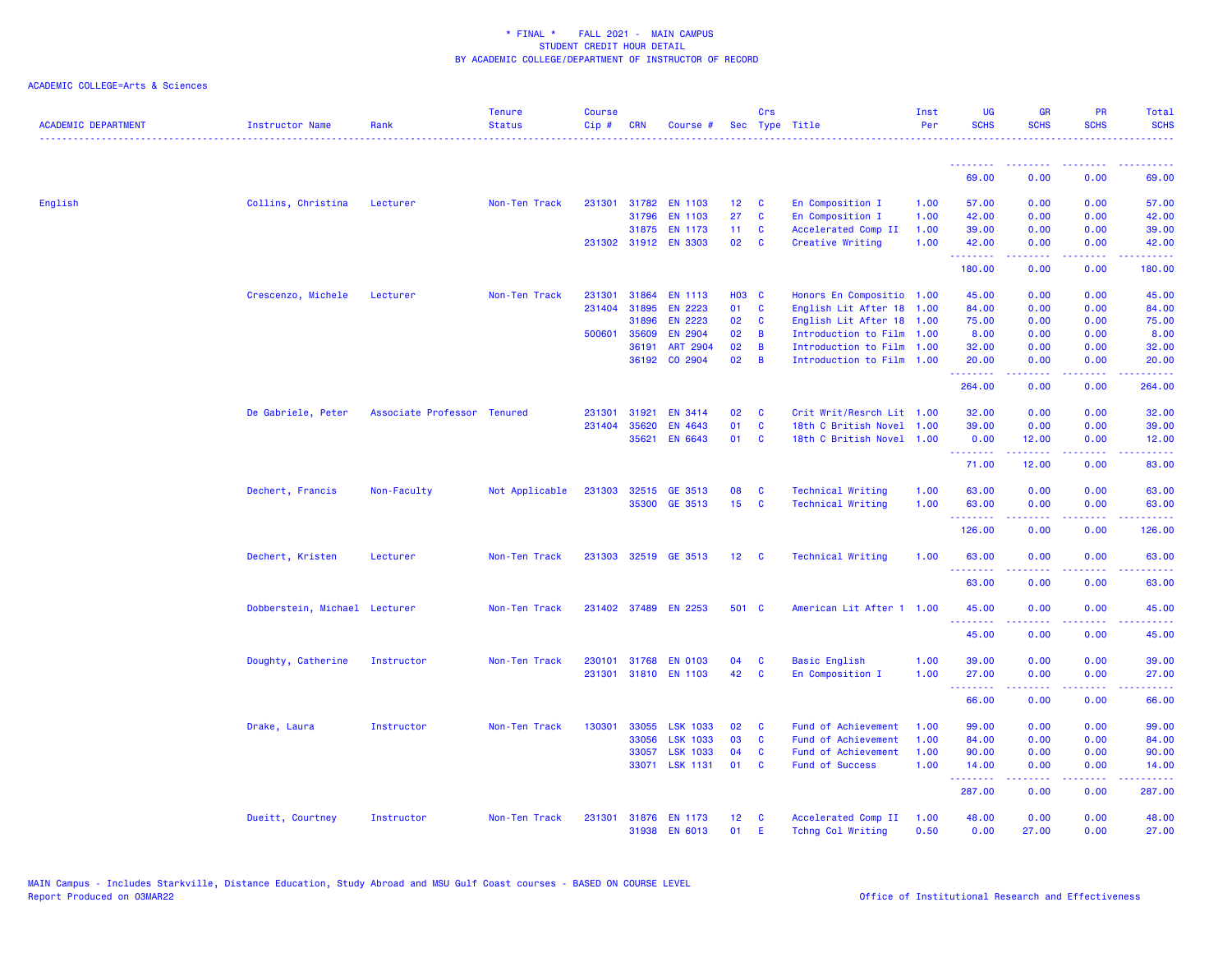| ACADEMIC DEPARTMENT | Instructor Name     | Rank              | <b>Tenure</b><br><b>Status</b> | <b>Course</b><br>Cip# | <b>CRN</b> | Course #                               |                 | Crs               | Sec Type Title                                 | Inst<br>Per  | <b>UG</b><br><b>SCHS</b> | <b>GR</b><br><b>SCHS</b> | PR<br><b>SCHS</b>                   | Total<br><b>SCHS</b> |
|---------------------|---------------------|-------------------|--------------------------------|-----------------------|------------|----------------------------------------|-----------------|-------------------|------------------------------------------------|--------------|--------------------------|--------------------------|-------------------------------------|----------------------|
|                     |                     |                   |                                |                       |            |                                        |                 |                   |                                                |              | <u>.</u>                 |                          |                                     |                      |
|                     |                     |                   |                                |                       |            |                                        |                 |                   |                                                |              | 48.00                    | 27.00                    | 0.00                                | 75.00                |
| English             | Ferguson, Avery     | Grad Teach Assist | Not Applicable                 |                       |            | 231301 31813 EN 1103                   | 46              | C                 | En Composition I                               | 1.00         | 66.00<br><u>.</u>        | 0.00<br>.                | 0.00<br>$\sim$ $\sim$ $\sim$ $\sim$ | 66.00<br>.           |
|                     |                     |                   |                                |                       |            |                                        |                 |                   |                                                |              | 66.00                    | 0.00                     | 0.00                                | 66.00                |
|                     | Garner, William     | Instructor        | Non-Ten Track                  |                       |            | 231301 31866 EN 1173                   | 02              | C                 | Accelerated Comp II                            | 1.00         | 54.00                    | 0.00                     | 0.00                                | 54.00                |
|                     |                     |                   |                                |                       |            | 31874 EN 1173                          | 10 <sub>1</sub> | C                 | Accelerated Comp II                            | 1.00         | 48.00<br>.               | 0.00<br>.                | 0.00<br>بالمحام                     | 48.00<br>.           |
|                     |                     |                   |                                |                       |            |                                        |                 |                   |                                                |              | 102.00                   | 0.00                     | 0.00                                | 102.00               |
|                     | Gentry, Craig       | Lecturer          | Non-Ten Track                  | 231301                |            | 31840 EN 1104                          | 03              | B                 | Expanded English Com 1.00                      |              | 48.00                    | 0.00                     | 0.00                                | 48.00                |
|                     |                     |                   |                                |                       |            | 31841 EN 1104                          | 04              | B                 | Expanded English Com 1.00                      |              | 32.00<br>.               | 0.00                     | 0.00<br>$\sim$ $\sim$ $\sim$        | 32.00                |
|                     |                     |                   |                                |                       |            |                                        |                 |                   |                                                |              | 80.00                    | 0.00                     | 0.00                                | 80.00                |
|                     | Gill, Amber         | Lecturer          | Non-Ten Track                  | 230101                | 31766      | <b>EN 0103</b>                         | 02              | C                 | <b>Basic English</b>                           | 1.00         | 42.00                    | 0.00                     | 0.00                                | 42.00                |
|                     |                     |                   |                                |                       | 31767      | <b>EN 0103</b>                         | 03              | C                 | <b>Basic English</b>                           | 1.00         | 42.00                    | 0.00                     | 0.00                                | 42.00                |
|                     |                     |                   |                                |                       | 31770      | <b>EN 0103</b><br>231301 31849 EN 1113 | 06<br>06        | C                 | <b>Basic English</b>                           | 1.00         | 39.00                    | 0.00                     | 0.00                                | 39.00                |
|                     |                     |                   |                                |                       |            |                                        |                 | <b>C</b>          | En Composition II                              | 1.00         | 69.00<br>.               | 0.00<br>22222            | 0.00<br>.                           | 69.00<br>.           |
|                     |                     |                   |                                |                       |            |                                        |                 |                   |                                                |              | 192.00                   | 0.00                     | 0.00                                | 192.00               |
|                     | Grimes, John Aaron  | Instructor        | Non-Ten Track                  | 231303                |            | 32512 GE 3513                          | 05              | C                 | <b>Technical Writing</b>                       | 1.00         | 63.00                    | 0.00                     | 0.00                                | 63.00                |
|                     |                     |                   |                                |                       | 32516      | GE 3513                                | 09              | C                 | <b>Technical Writing</b>                       | 1.00         | 63.00                    | 0.00                     | 0.00                                | 63.00                |
|                     |                     |                   |                                |                       |            | 32523 GE 3513                          | 31              | <b>C</b>          | <b>Technical Writing</b>                       | 1.00         | 90.00<br><u>.</u>        | 0.00                     | 0.00<br><b>.</b>                    | 90.00                |
|                     |                     |                   |                                |                       |            |                                        |                 |                   |                                                |              | 216.00                   | 0.00                     | 0.00                                | 216.00               |
|                     | Hagenston, Becky    | Professor         | <b>Tenured</b>                 |                       |            | 231302 31924 EN 3903                   | 01              | <b>C</b>          | Intermediate Fiction 1.00                      |              | 42.00                    | 0.00                     | 0.00                                | 42.00                |
|                     |                     |                   |                                |                       | 35611      | <b>EN 3303</b>                         | 08              | C                 | Creative Writing                               | 1.00         | 45.00                    | 0.00                     | 0.00                                | 45.00                |
|                     |                     |                   |                                | 239999                | 36485      | <b>EN 8000</b><br>37134 EN 4000        | 01<br>01        | D<br>$\mathbf{I}$ | Research / Thesis<br>Directed Indiv Study 1.00 | 1.00         | 0.00<br>3.00             | 9.00<br>0.00             | 0.00<br>0.00                        | 9.00<br>3.00         |
|                     |                     |                   |                                |                       |            |                                        |                 |                   |                                                |              | .                        | .                        | .                                   | . د د د د            |
|                     |                     |                   |                                |                       |            |                                        |                 |                   |                                                |              | 90.00                    | 9.00                     | 0.00                                | 99.00                |
|                     | Hampton, Hayley     | Lecturer          | Non-Ten Track                  | 230101                | 37328      | <b>EN 0103</b>                         | 01              | <b>C</b>          | <b>Basic English</b>                           | 1.00         | 42.00                    | 0.00                     | 0.00                                | 42.00                |
|                     |                     |                   |                                | 231301                | 31774      | <b>EN 1103</b>                         | 04              | C                 | En Composition I                               | 1.00         | 54.00                    | 0.00                     | 0.00                                | 54.00                |
|                     |                     |                   |                                |                       |            | 231402 31908 EN 2363                   | 01              | <b>C</b>          | Intro AFAM Lit                                 | 1.00         | 15.00<br>.               | 0.00                     | 0.00<br><b>.</b>                    | 15.00                |
|                     |                     |                   |                                |                       |            |                                        |                 |                   |                                                |              | 111.00                   | 0.00                     | 0.00                                | 111.00               |
|                     | Higginbotham, Ciera | Lecturer          | Non-Ten Track                  | 231301                | 31798      | <b>EN 1103</b>                         | 29              | C                 | En Composition I                               | 1.00         | 51.00                    | 0.00                     | 0.00                                | 51.00                |
|                     |                     |                   |                                |                       |            | 31805 EN 1103<br>231302 31914 EN 3303  | 37<br>04        | <b>C</b><br>C     | En Composition I<br>Creative Writing           | 1.00<br>1.00 | 27.00<br>45.00           | 0.00<br>0.00             | 0.00<br>0.00                        | 27.00<br>45.00       |
|                     |                     |                   |                                |                       |            |                                        |                 |                   |                                                |              | <u>.</u>                 | .                        | .                                   | <u>.</u>             |
|                     |                     |                   |                                |                       |            |                                        |                 |                   |                                                |              | 123.00                   | 0.00                     | 0.00                                | 123.00               |
|                     | Huckaby, Isaac      | Grad Teach Assist | Not Applicable                 |                       |            | 231301 31787 EN 1103                   | 18              | C                 | En Composition I                               | 1.00         | 60.00                    | 0.00                     | 0.00                                | 60.00                |
|                     |                     |                   |                                |                       | 31803      | <b>EN 1103</b>                         | 34              | <b>C</b>          | En Composition I                               | 1.00         | 60.00<br>.               | 0.00<br>.                | 0.00<br>.                           | 60.00<br>.           |
|                     |                     |                   |                                |                       |            |                                        |                 |                   |                                                |              | 120.00                   | 0.00                     | 0.00                                | 120.00               |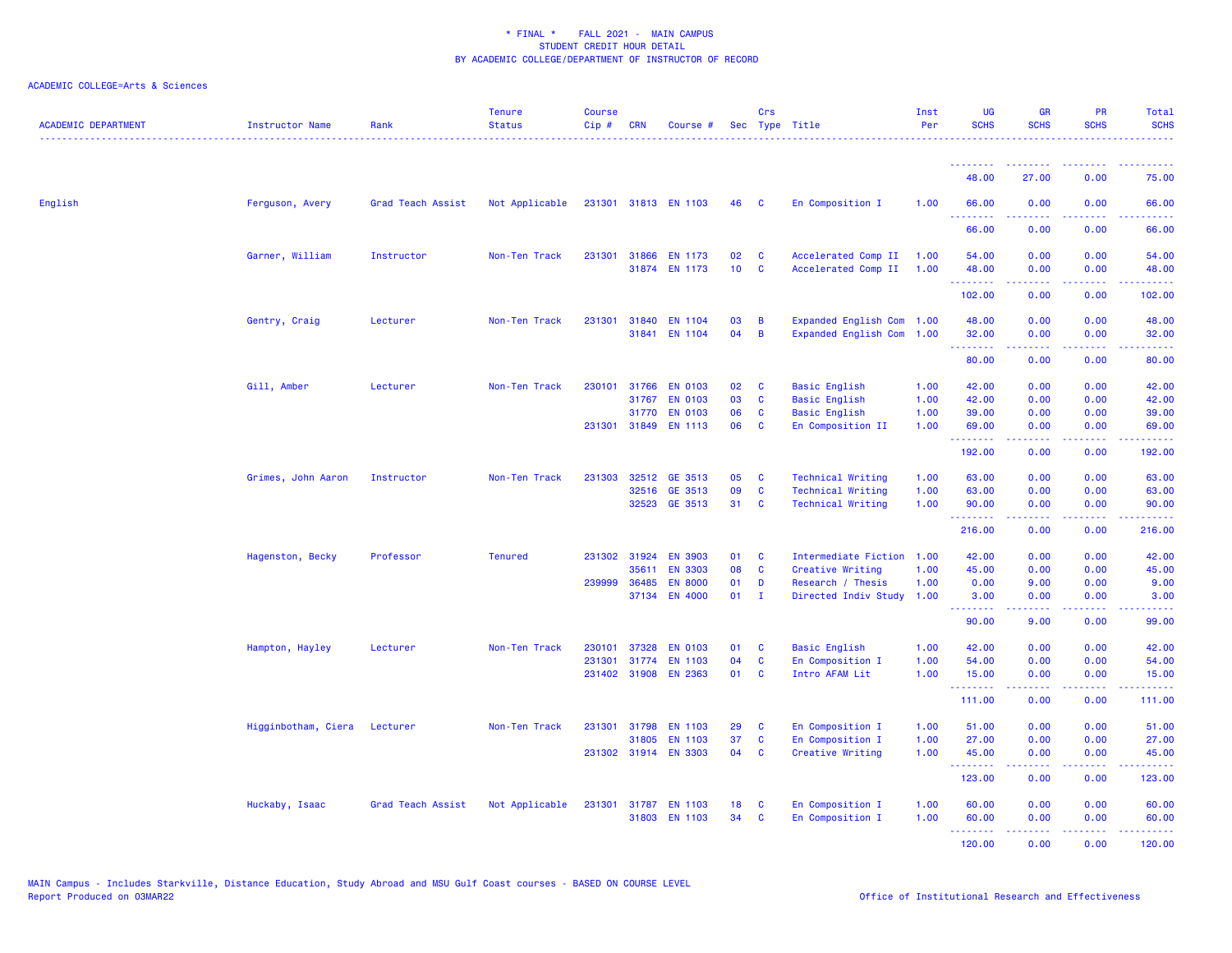| <b>ACADEMIC DEPARTMENT</b> | <b>Instructor Name</b><br>. | Rank                        | <b>Tenure</b><br><b>Status</b> | <b>Course</b><br>Cip# | <b>CRN</b>   | Course #        |                  | Crs          | Sec Type Title              | Inst<br>Per | UG<br><b>SCHS</b> | <b>GR</b><br><b>SCHS</b>                                                                                                                                     | PR<br><b>SCHS</b> | Total<br><b>SCHS</b><br>.  |
|----------------------------|-----------------------------|-----------------------------|--------------------------------|-----------------------|--------------|-----------------|------------------|--------------|-----------------------------|-------------|-------------------|--------------------------------------------------------------------------------------------------------------------------------------------------------------|-------------------|----------------------------|
| English                    | Johnson, Logan              | Lecturer                    | Non-Ten Track                  | 231301                |              | 31775 EN 1103   | 05               | C            | En Composition I            | 1.00        | 60.00             | 0.00                                                                                                                                                         | 0.00              | 60.00                      |
|                            |                             |                             |                                |                       | 31780        | <b>EN 1103</b>  | 10               | $\mathbf{C}$ | En Composition I            | 1.00        | 57.00             | 0.00                                                                                                                                                         | 0.00              | 57.00                      |
|                            |                             |                             |                                |                       | 231401 31880 | <b>EN 2203</b>  | 04               | C            | Intro To Literature         | 1.00        | 81.00             | 0.00                                                                                                                                                         | 0.00              | 81.00                      |
|                            |                             |                             |                                |                       | 31882        | <b>EN 2203</b>  | 06               | C            | Intro To Literature         | 1.00        | 78.00             | 0.00                                                                                                                                                         | 0.00              | 78.00                      |
|                            |                             |                             |                                |                       |              | 31885 EN 2203   | 09               | C            | Intro To Literature         | 1.00        | 90.00<br>.        | 0.00                                                                                                                                                         | 0.00              | 90.00                      |
|                            |                             |                             |                                |                       |              |                 |                  |              |                             |             | 366.00            | 0.00                                                                                                                                                         | 0.00              | 366.00                     |
|                            | Kimbrell, Karleigh          | Lecturer                    | Non-Ten Track                  | 231301                | 31790        | <b>EN 1103</b>  | 21               | C            | En Composition I            | 1.00        | 57.00             | 0.00                                                                                                                                                         | 0.00              | 57.00                      |
|                            |                             |                             |                                |                       | 31816        | <b>EN 1103</b>  | 49               | C            | En Composition I            | 1.00        | 63.00             | 0.00                                                                                                                                                         | 0.00              | 63.00                      |
|                            |                             |                             |                                |                       | 31854        | <b>EN 1113</b>  | 11 <sub>1</sub>  | C            | En Composition II           | 1.00        | 66.00             | 0.00                                                                                                                                                         | 0.00              | 66.00                      |
|                            |                             |                             |                                |                       | 31859        | <b>EN 1113</b>  | 16               | C            | En Composition II           | 1.00        | 66.00             | 0.00                                                                                                                                                         | 0.00              | 66.00                      |
|                            |                             |                             |                                | 231401                |              | 31881 EN 2203   | 05               | C            | Intro To Literature         | 1.00        | 90.00<br>.        | 0.00<br>.                                                                                                                                                    | 0.00<br>د د د د   | 90.00<br>.                 |
|                            |                             |                             |                                |                       |              |                 |                  |              |                             |             | 342.00            | 0.00                                                                                                                                                         | 0.00              | 342.00                     |
|                            | Lafleur, Amy                | Lecturer                    | Non-Ten Track                  | 231301                | 31785        | <b>EN 1103</b>  | 15 <sub>15</sub> | C            | En Composition I            | 1.00        | 69.00             | 0.00                                                                                                                                                         | 0.00              | 69.00                      |
|                            |                             |                             |                                |                       | 31809        | <b>EN 1103</b>  | 41               | C            | En Composition I            | 1.00        | 45.00             | 0.00                                                                                                                                                         | 0.00              | 45.00                      |
|                            |                             |                             |                                |                       |              | 31839 EN 1104   | 02               | B            | <b>Expanded English Com</b> | 1.00        | 44.00             | 0.00                                                                                                                                                         | 0.00              | 44.00                      |
|                            |                             |                             |                                |                       |              |                 |                  |              |                             |             | .<br>158.00       | 0.00                                                                                                                                                         | .<br>0.00         | .<br>158.00                |
|                            | Lammert, Thomas             | Instructor                  | Non-Ten Track                  | 231301                | 37600        | <b>EN 1103</b>  | 502 C            |              | En Composition I            | 1.00        | 48.00             | 0.00                                                                                                                                                         | 0.00              | 48.00                      |
|                            |                             |                             |                                | 231401                |              | 31877 EN 2203   | 01               | C            | Intro To Literature         | 1.00        | 84.00             | 0.00                                                                                                                                                         | 0.00              | 84.00                      |
|                            |                             |                             |                                |                       | 31878        | <b>EN 2203</b>  | 02               | <b>C</b>     | Intro To Literature         | 1.00        | 90.00             | 0.00                                                                                                                                                         | 0.00              | 90.00                      |
|                            |                             |                             |                                |                       | 31886        | <b>EN 2203</b>  | 10 <sub>1</sub>  | C            | Intro To Literature         | 1.00        | 84.00             | 0.00                                                                                                                                                         | 0.00              | 84.00                      |
|                            |                             |                             |                                | 500601                | 30392        | <b>ART 2904</b> | 01               | B            | Introduction to Film        | 1.00        | 24.00             | 0.00                                                                                                                                                         | 0.00              | 24.00                      |
|                            |                             |                             |                                |                       | 31117        | CO 2904         | 01               | B            | Introduction to Film        | 1.00        | 20.00             | 0.00                                                                                                                                                         | 0.00              | 20.00                      |
|                            |                             |                             |                                |                       | 31910        | <b>EN 2904</b>  | 01               | B            | Introduction to Film        | 1.00        | 12.00             | 0.00                                                                                                                                                         | 0.00<br>$  -$     | 12.00<br>.                 |
|                            |                             |                             |                                |                       |              |                 |                  |              |                             |             | .<br>362.00       | .<br>0.00                                                                                                                                                    | 0.00              | 362.00                     |
|                            | Leonard, Ashley             | Instructor                  | Non-Ten Track                  | 231303                |              | 31918 EN 3313   | 02               | C            | Writing for the Work 1.00   |             | 54.00             | 0.00                                                                                                                                                         | 0.00              | 54.00                      |
|                            |                             |                             |                                |                       |              | 31919 EN 3313   | 03               | $\mathbf{C}$ | Writing for the Work 1.00   |             | 60.00             | 0.00                                                                                                                                                         | 0.00              | 60.00                      |
|                            |                             |                             |                                |                       |              |                 |                  |              |                             |             | .                 | .                                                                                                                                                            | ----              | .                          |
|                            |                             |                             |                                |                       |              |                 |                  |              |                             |             | 114.00            | 0.00                                                                                                                                                         | 0.00              | 114.00                     |
|                            | Lindley, Lisa               | Lecturer                    | Non-Ten Track                  | 131099                |              | 33032 LSK 0103  | 03               | <b>C</b>     | Intermediate Reading 1.00   |             | 66.00             | 0.00                                                                                                                                                         | 0.00              | 66.00                      |
|                            |                             |                             |                                |                       |              |                 |                  |              |                             |             | 66.00             | 0.00                                                                                                                                                         | 0.00              | 66.00                      |
|                            | Little, Matthew             | Associate Professor Tenured |                                | 231401                | 35625        | <b>EN 8573</b>  | 01               | <b>S</b>     | Studies in Lit Since        | 1.00        | 0.00              | 21.00                                                                                                                                                        | 0.00              | 21.00                      |
|                            |                             |                             |                                | 231402                | 31904        | <b>EN 2253</b>  | 03               | $\mathbf{C}$ | American Lit After 1 1.00   |             | 42.00             | 0.00                                                                                                                                                         | 0.00              | 42.00                      |
|                            |                             |                             |                                | 240101                |              | 32848 HON 1163  | <b>HO3 S</b>     |              | The Quest I                 | 1.00        | 45.00<br><b>.</b> | 0.00<br>$\frac{1}{2} \left( \frac{1}{2} \right) \left( \frac{1}{2} \right) \left( \frac{1}{2} \right) \left( \frac{1}{2} \right) \left( \frac{1}{2} \right)$ | 0.00<br>.         | 45.00<br>.                 |
|                            |                             |                             |                                |                       |              |                 |                  |              |                             |             | 87.00             | 21.00                                                                                                                                                        | 0.00              | 108.00                     |
|                            | Marcus, Gregory             | Lecturer                    | Non-Ten Track                  | 231301                | 31788        | <b>EN 1103</b>  | 19               | C            | En Composition I            | 1.00        | 39.00             | 0.00                                                                                                                                                         | 0.00              | 39.00                      |
|                            |                             |                             |                                |                       |              | 31797 EN 1103   | 28               | $\mathbf{C}$ | En Composition I            | 1.00        | 48.00             | 0.00                                                                                                                                                         | 0.00              | 48.00                      |
|                            |                             |                             |                                |                       |              |                 |                  |              |                             |             | .<br>87.00        | .<br>0.00                                                                                                                                                    | والمحامر<br>0.00  | المالما لمالية ال<br>87.00 |
|                            | Marsh, Kelly                | Professor                   | <b>Tenured</b>                 | 050207                |              | 35634 GS 3513   | 01               | C            | Women and Literature        | 1.00        | 30.00             | 0.00                                                                                                                                                         | 0.00              | 30.00                      |
|                            |                             |                             |                                | 230101                |              | 31843 EN 1111   | 01               | C            | English Studies             | 1.00        | 42.00             | 0.00                                                                                                                                                         | 0.00              | 42.00                      |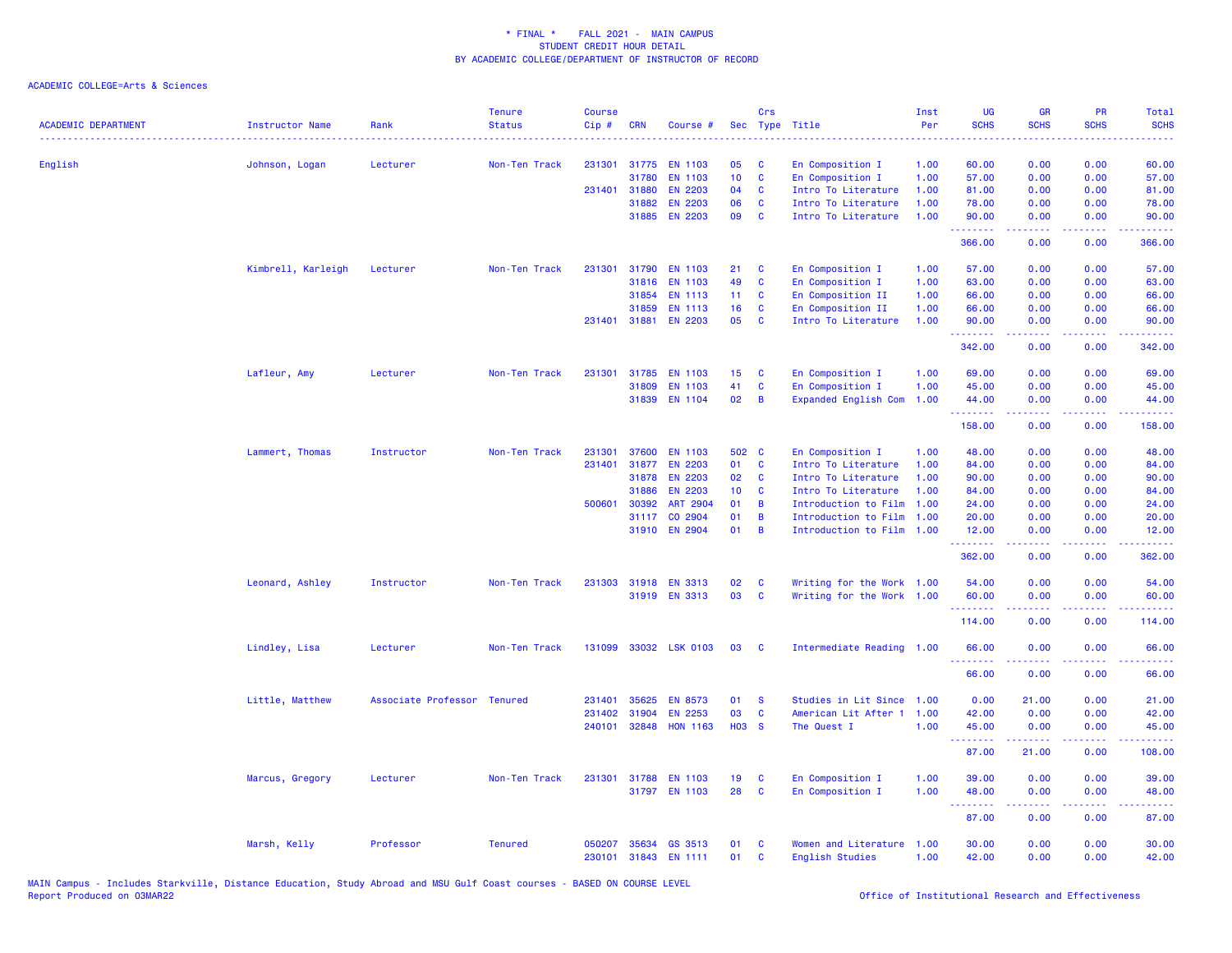| <b>ACADEMIC DEPARTMENT</b> | <b>Instructor Name</b> | Rank<br><u>.</u>            | <b>Tenure</b><br><b>Status</b> | Course<br>Cip# | <b>CRN</b>   | Course #             |       | Crs          | Sec Type Title            | Inst<br>Per | <b>UG</b><br><b>SCHS</b> | <b>GR</b><br><b>SCHS</b> | <b>PR</b><br><b>SCHS</b>                                                                               | Total<br><b>SCHS</b> |
|----------------------------|------------------------|-----------------------------|--------------------------------|----------------|--------------|----------------------|-------|--------------|---------------------------|-------------|--------------------------|--------------------------|--------------------------------------------------------------------------------------------------------|----------------------|
| English                    | Marsh, Kelly           | Professor                   | <b>Tenured</b>                 | 231401         |              | 35623 EN 3513        | 01    | - C          | Women and Literature 1.00 |             | 33.00                    | 0.00                     | 0.00                                                                                                   | 33.00                |
|                            |                        |                             |                                |                |              |                      |       |              |                           |             | 105.00                   | 0.00                     | 0.00                                                                                                   | 105.00               |
|                            | Mattison, Suzanne      | Lecturer                    | Non-Ten Track                  | 010802         | 30221        | <b>AELC 3203</b>     | 03    | C            | Prof Writing ANR Hum 1.00 |             | 72.00                    | 0.00                     | 0.00                                                                                                   | 72.00                |
|                            |                        |                             |                                |                | 30222        | <b>AELC 3203</b>     | 04    | C            | Prof Writing ANR Hum      | 1.00        | 75.00                    | 0.00                     | 0.00                                                                                                   | 75.00                |
|                            |                        |                             |                                |                | 30223        | <b>AELC 3203</b>     | 05    | C            | Prof Writing ANR Hum      | 1.00        | 75.00                    | 0.00                     | 0.00                                                                                                   | 75.00                |
|                            |                        |                             |                                |                | 30224        | <b>AELC 3203</b>     | 06    | C            | Prof Writing ANR Hum 1.00 |             | 72.00<br>.               | 0.00<br>.                | 0.00<br>.                                                                                              | 72.00<br>وعامامات    |
|                            |                        |                             |                                |                |              |                      |       |              |                           |             | 294.00                   | 0.00                     | 0.00                                                                                                   | 294.00               |
|                            | McGee, Maryana         | Grad Teach Assist           | Not Applicable                 |                |              | 231301 31792 EN 1103 | 23    | C            | En Composition I          | 1.00        | 57.00<br>.               | 0.00<br>.                | 0.00<br>.                                                                                              | 57.00<br>.           |
|                            |                        |                             |                                |                |              |                      |       |              |                           |             | 57.00                    | 0.00                     | 0.00                                                                                                   | 57.00                |
|                            | Moffett, Emma          | Lecturer                    | Non-Ten Track                  | 231301         |              | 31799 EN 1103        | 30    | C            | En Composition I          | 1.00        | 51.00                    | 0.00                     | 0.00                                                                                                   | 51.00                |
|                            |                        |                             |                                |                | 31806        | <b>EN 1103</b>       | 38    | C            | En Composition I          | 1.00        | 42.00                    | 0.00                     | 0.00                                                                                                   | 42.00                |
|                            |                        |                             |                                |                |              | 31817 EN 1103        | 50    | C            | En Composition I          | 1.00        | 51.00                    | 0.00                     | 0.00                                                                                                   | 51.00                |
|                            |                        |                             |                                |                |              | 31831 EN 1103        | 66    | C            | En Composition I          | 1.00        | 27.00<br><u>.</u>        | 0.00<br>.                | 0.00<br>.                                                                                              | 27.00                |
|                            |                        |                             |                                |                |              |                      |       |              |                           |             | 171.00                   | 0.00                     | 0.00                                                                                                   | 171.00               |
|                            | Murdock, Ashleigh      | Lecturer                    | Non-Ten Track                  | 231301         |              | 31773 EN 1103        | 03    | C            | En Composition I          | 1.00        | 69.00                    | 0.00                     | 0.00                                                                                                   | 69.00                |
|                            |                        |                             |                                |                | 31779        | <b>EN 1103</b>       | 09    | C            | En Composition I          | 1.00        | 66.00                    | 0.00                     | 0.00                                                                                                   | 66.00                |
|                            |                        |                             |                                |                | 31794        | <b>EN 1103</b>       | 25    | C            | En Composition I          | 1.00        | 51.00                    | 0.00                     | 0.00                                                                                                   | 51.00                |
|                            |                        |                             |                                |                |              | 31828 EN 1103        | 62    | C            | En Composition I          | 1.00        | 63.00<br>.               | 0.00<br>.                | 0.00<br>د د د د                                                                                        | 63.00<br><u>.</u>    |
|                            |                        |                             |                                |                |              |                      |       |              |                           |             | 249.00                   | 0.00                     | 0.00                                                                                                   | 249.00               |
|                            | Nordin, Alexis         | Instructor                  | Non-Ten Track                  | 231303         |              | 32509 GE 3513        | 02    | C            | <b>Technical Writing</b>  | 1.00        | 60.00                    | 0.00                     | 0.00                                                                                                   | 60.00                |
|                            |                        |                             |                                |                | 32510        | GE 3513              | 03    | <b>C</b>     | <b>Technical Writing</b>  | 1.00        | 60.00                    | 0.00                     | 0.00                                                                                                   | 60.00                |
|                            |                        |                             |                                |                |              | 32522 GE 3513        | 30    | $\mathbf{C}$ | <b>Technical Writing</b>  | 1.00        | 192.00<br>.              | 0.00                     | 0.00<br>$  -$                                                                                          | 192.00               |
|                            |                        |                             |                                |                |              |                      |       |              |                           |             | 312.00                   | 0.00                     | 0.00                                                                                                   | 312.00               |
|                            | O'Neill, Bonnie        | Associate Professor Tenured |                                | 231301         | 31920        | <b>EN 3414</b>       | 01    | C            | Crit Writ/Resrch Lit      | 1.00        | 40.00                    | 0.00                     | 0.00                                                                                                   | 40.00                |
|                            |                        |                             |                                |                | 231402 31899 | <b>EN 2243</b>       | 02    | C            | American Lit Before       | 1.00        | 84.00                    | 0.00                     | 0.00                                                                                                   | 84.00                |
|                            |                        |                             |                                |                | 31900        | <b>EN 2243</b>       | 03    | <b>C</b>     | American Lit Before       | 1.00        | 84.00<br><u>.</u>        | 0.00<br>.                | 0.00<br>$\frac{1}{2} \left( \frac{1}{2} \right) \left( \frac{1}{2} \right) \left( \frac{1}{2} \right)$ | 84.00<br>.           |
|                            |                        |                             |                                |                |              |                      |       |              |                           |             | 208.00                   | 0.00                     | 0.00                                                                                                   | 208.00               |
|                            | Olson, Peter           | Lecturer                    | Non-Ten Track                  | 231301         | 34776        | <b>EN 1103</b>       | 501 C |              | En Composition I          | 1.00        | 33.00                    | 0.00                     | 0.00                                                                                                   | 33.00                |
|                            |                        |                             |                                | 231303         | 34782        | <b>EN 3313</b>       | 501 C |              | Writing for the Work      | 1.00        | 15.00                    | 0.00                     | 0.00                                                                                                   | 15.00                |
|                            |                        |                             |                                |                |              | 231401 34778 EN 2203 | 502 C |              | Intro To Literature       | 1.00        | 45.00                    | 0.00                     | 0.00                                                                                                   | 45.00                |
|                            |                        |                             |                                |                | 34781        | <b>EN 2273</b>       | 02    | <b>C</b>     | World Literature Bef      | 1.00        | 36.00                    | 0.00                     | 0.00                                                                                                   | 36.00                |
|                            |                        |                             |                                |                | 231402 35626 | <b>EN 2243</b>       | 501 C |              | American Lit Before       | 1.00        | 27.00<br>.               | 0.00                     | 0.00                                                                                                   | 27.00                |
|                            |                        |                             |                                |                |              |                      |       |              |                           |             | 156.00                   | 0.00                     | 0.00                                                                                                   | 156.00               |
|                            | Parr, Susan            | Instructor                  | Non-Ten Track                  | 131401         |              | 32084 ESL 5110       | 02    | C            | American Lang & Cul       | 1.00        | 9.00                     | 0.00                     | 0.00                                                                                                   | 9.00                 |
|                            |                        |                             |                                |                | 32088        | <b>ESL 5120</b>      | 02    | C            | American Lang & Cul       | 1.00        | 12.00                    | 0.00                     | 0.00                                                                                                   | 12.00                |
|                            |                        |                             |                                |                | 32092        | <b>ESL 5313</b>      | 02    | C            | Classroom Comm & Pre      | 1.00        | 9.00                     | 0.00                     | 0.00                                                                                                   | 9.00                 |
|                            |                        |                             |                                |                | 32096        | <b>ESL 5333</b>      | 02    | C            | Critical Reading          | 1.00        | 9.00                     | 0.00                     | 0.00                                                                                                   | 9.00                 |
|                            |                        |                             |                                |                | 37813        | EAP 5323             | 02    | $\mathbf{c}$ | Academic Research an      | 1.00        | 9.00                     | 0.00                     | 0.00                                                                                                   | 9.00                 |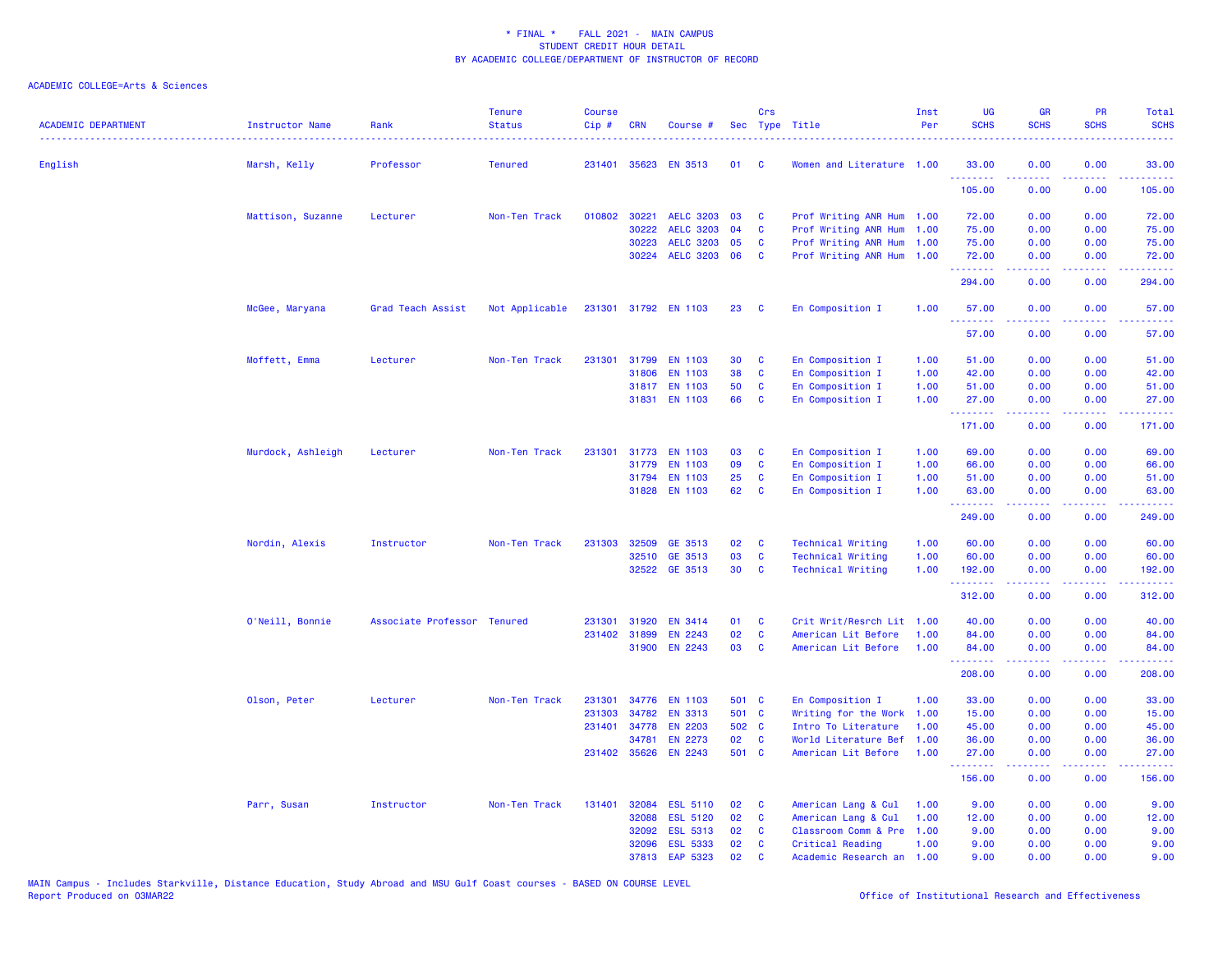| <b>ACADEMIC DEPARTMENT</b> | Instructor Name   | Rank                        | <b>Tenure</b><br><b>Status</b> | <b>Course</b><br>$Cip$ # | <b>CRN</b>   | Course #              |       | Crs          | Sec Type Title            | Inst<br>Per | UG<br><b>SCHS</b>                                                                                                                                                                                                                                                                                                                                                                                                                                                                              | <b>GR</b><br><b>SCHS</b>                                                                                                                                     | PR<br><b>SCHS</b> | Total<br><b>SCHS</b> |
|----------------------------|-------------------|-----------------------------|--------------------------------|--------------------------|--------------|-----------------------|-------|--------------|---------------------------|-------------|------------------------------------------------------------------------------------------------------------------------------------------------------------------------------------------------------------------------------------------------------------------------------------------------------------------------------------------------------------------------------------------------------------------------------------------------------------------------------------------------|--------------------------------------------------------------------------------------------------------------------------------------------------------------|-------------------|----------------------|
| English                    | Parr, Susan       | Instructor                  | Non-Ten Track                  |                          |              | 131401 37814 EAP 5323 | 04    | C            | Academic Research an 1.00 |             | 33.00<br>.                                                                                                                                                                                                                                                                                                                                                                                                                                                                                     | 0.00                                                                                                                                                         | 0.00              | 33.00<br>وعاعاها     |
|                            |                   |                             |                                |                          |              |                       |       |              |                           |             | 81.00                                                                                                                                                                                                                                                                                                                                                                                                                                                                                          | 0.00                                                                                                                                                         | 0.00              | 81.00                |
|                            | Pierce, Catherine | Professor                   | <b>Tenured</b>                 | 231302                   | 36276        | <b>EN 3303</b>        | 09    | <b>C</b>     | Creative Writing          | 1.00        | 45.00                                                                                                                                                                                                                                                                                                                                                                                                                                                                                          | 0.00                                                                                                                                                         | 0.00              | 45.00                |
|                            |                   |                             |                                |                          |              | 240101 36340 HON 4093 | H02 E |              | <b>Honors Thesis</b>      | 1.00        | 3.00<br>$\begin{array}{cccccccccccccc} \multicolumn{2}{c}{} & \multicolumn{2}{c}{} & \multicolumn{2}{c}{} & \multicolumn{2}{c}{} & \multicolumn{2}{c}{} & \multicolumn{2}{c}{} & \multicolumn{2}{c}{} & \multicolumn{2}{c}{} & \multicolumn{2}{c}{} & \multicolumn{2}{c}{} & \multicolumn{2}{c}{} & \multicolumn{2}{c}{} & \multicolumn{2}{c}{} & \multicolumn{2}{c}{} & \multicolumn{2}{c}{} & \multicolumn{2}{c}{} & \multicolumn{2}{c}{} & \multicolumn{2}{c}{} & \multicolumn{2}{c}{} & \$ | 0.00<br>.                                                                                                                                                    | 0.00<br>د د د د   | 3.00<br>وعاعاها      |
|                            |                   |                             |                                |                          |              |                       |       |              |                           |             | 48.00                                                                                                                                                                                                                                                                                                                                                                                                                                                                                          | 0.00                                                                                                                                                         | 0.00              | 48.00                |
|                            | Pizer, Ginger     | Associate Professor Tenured |                                |                          | 160102 30282 | AN 4403               | 02    | $\mathbf{C}$ | Intro To Linguistics 1.00 |             | 24.00                                                                                                                                                                                                                                                                                                                                                                                                                                                                                          | 0.00                                                                                                                                                         | 0.00              | 24.00                |
|                            |                   |                             |                                |                          | 31928        | EN 4403               | 02    | C            | Intro To Linguistics      | 1.00        | 33.00                                                                                                                                                                                                                                                                                                                                                                                                                                                                                          | 0.00                                                                                                                                                         | 0.00              | 33.00                |
|                            |                   |                             |                                |                          | 31941        | <b>EN 6403</b>        | 02    | <b>C</b>     | Intro To Linguistics      | 1.00        | 0.00                                                                                                                                                                                                                                                                                                                                                                                                                                                                                           | 3.00                                                                                                                                                         | 0.00              | 3.00                 |
|                            |                   |                             |                                |                          | 35616        | <b>EN 4633</b>        | 01    | C            | Language & Society        | 1.00        | 15.00                                                                                                                                                                                                                                                                                                                                                                                                                                                                                          | 0.00                                                                                                                                                         | 0.00              | 15.00                |
|                            |                   |                             |                                | 451101                   | 35617        | <b>EN 6633</b>        | 01    | <b>C</b>     | Language & Society        | 1.00        | 0.00                                                                                                                                                                                                                                                                                                                                                                                                                                                                                           | 3.00                                                                                                                                                         | 0.00              | 3.00                 |
|                            |                   |                             |                                |                          | 35663        | AN 4633               | 01    | <b>C</b>     | Language & Society        | 1.00        | 18.00                                                                                                                                                                                                                                                                                                                                                                                                                                                                                          | 0.00                                                                                                                                                         | 0.00              | 18.00                |
|                            |                   |                             |                                |                          | 35665        | AN 6633               | 01    | $\mathbf{C}$ | Language & Society        | 1.00        | 0.00                                                                                                                                                                                                                                                                                                                                                                                                                                                                                           | 6.00                                                                                                                                                         | 0.00              | 6.00                 |
|                            |                   |                             |                                |                          | 35966        | SO 4633               | 01 C  |              | Language & Society        | 1.00        | 15.00<br>.                                                                                                                                                                                                                                                                                                                                                                                                                                                                                     | 0.00<br>$\frac{1}{2} \left( \frac{1}{2} \right) \left( \frac{1}{2} \right) \left( \frac{1}{2} \right) \left( \frac{1}{2} \right) \left( \frac{1}{2} \right)$ | 0.00<br>.         | 15.00<br>.           |
|                            |                   |                             |                                |                          |              |                       |       |              |                           |             | 105.00                                                                                                                                                                                                                                                                                                                                                                                                                                                                                         | 12.00                                                                                                                                                        | 0.00              | 117.00               |
|                            | Pizzolato, Mazie  | Grad Teach Assist           | Not Applicable                 |                          |              | 231301 31822 EN 1103  | 55    | <b>C</b>     | En Composition I          | 1.00        | 51.00                                                                                                                                                                                                                                                                                                                                                                                                                                                                                          | 0.00                                                                                                                                                         | 0.00              | 51.00                |
|                            |                   |                             |                                |                          |              |                       |       |              |                           |             | .<br>51.00                                                                                                                                                                                                                                                                                                                                                                                                                                                                                     | 0.00                                                                                                                                                         | د د د<br>0.00     | وعامات<br>51.00      |
|                            | Pounds, Shunecy   | Lecturer                    | Non-Ten Track                  | 231301                   | 31820        | <b>EN 1103</b>        | 53    | $\mathbf{C}$ | En Composition I          | 1.00        | 36.00                                                                                                                                                                                                                                                                                                                                                                                                                                                                                          | 0.00                                                                                                                                                         | 0.00              | 36.00                |
|                            |                   |                             |                                |                          | 31836        | <b>EN 1103</b>        | 73    | C            | En Composition I          | 1.00        | 60.00                                                                                                                                                                                                                                                                                                                                                                                                                                                                                          | 0.00                                                                                                                                                         | 0.00              | 60.00                |
|                            |                   |                             |                                |                          |              | 31844 EN 1113         | 01    | $\mathbf{C}$ | En Composition II         | 1.00        | 66.00<br>.                                                                                                                                                                                                                                                                                                                                                                                                                                                                                     | 0.00<br>.                                                                                                                                                    | 0.00<br>.         | 66.00<br>.           |
|                            |                   |                             |                                |                          |              |                       |       |              |                           |             | 162.00                                                                                                                                                                                                                                                                                                                                                                                                                                                                                         | 0.00                                                                                                                                                         | 0.00              | 162.00               |
|                            | Price, Marty      | Lecturer                    | Non-Ten Track                  | 231404                   | 31890        | <b>EN 2213</b>        | 01    | C            | English Lit Before 1 1.00 |             | 81.00                                                                                                                                                                                                                                                                                                                                                                                                                                                                                          | 0.00                                                                                                                                                         | 0.00              | 81.00                |
|                            |                   |                             |                                |                          | 31891        | <b>EN 2213</b>        | 02    | $\mathbf{c}$ | English Lit Before 1 1.00 |             | 87.00                                                                                                                                                                                                                                                                                                                                                                                                                                                                                          | 0.00                                                                                                                                                         | 0.00              | 87.00                |
|                            |                   |                             |                                |                          |              |                       |       |              |                           |             | <b>.</b> .                                                                                                                                                                                                                                                                                                                                                                                                                                                                                     | -----                                                                                                                                                        | بالأباد           | .                    |
|                            |                   |                             |                                |                          |              |                       |       |              |                           |             | 168.00                                                                                                                                                                                                                                                                                                                                                                                                                                                                                         | 0.00                                                                                                                                                         | 0.00              | 168.00               |
|                            | Punday, Dan       | Professor                   | <b>Tenured</b>                 | 230101                   |              | 35608 EN 4353         | 01    | $\mathbf{C}$ | Critical Theory Sinc 1.00 |             | 57.00<br><u>.</u>                                                                                                                                                                                                                                                                                                                                                                                                                                                                              | 0.00<br>.                                                                                                                                                    | 0.00<br>.         | 57.00<br>د د د د د   |
|                            |                   |                             |                                |                          |              |                       |       |              |                           |             | 57.00                                                                                                                                                                                                                                                                                                                                                                                                                                                                                          | 0.00                                                                                                                                                         | 0.00              | 57.00                |
|                            | Raymond, Richard  | Lecturer                    | Non-Ten Track                  | 231404                   |              | 34780 EN 2213         | 501 C |              | English Lit Before 1 1.00 |             | 51.00<br><u> - - - - - - - -</u>                                                                                                                                                                                                                                                                                                                                                                                                                                                               | 0.00                                                                                                                                                         | 0.00<br>.         | 51.00<br>.           |
|                            |                   |                             |                                |                          |              |                       |       |              |                           |             | 51.00                                                                                                                                                                                                                                                                                                                                                                                                                                                                                          | 0.00                                                                                                                                                         | 0.00              | 51.00                |
|                            | Redd, James       | Lecturer                    | Non-Ten Track                  | 231301                   | 31863        | <b>EN 1113</b>        | H02 C |              | Honors En Compositio 1.00 |             | 42.00                                                                                                                                                                                                                                                                                                                                                                                                                                                                                          | 0.00                                                                                                                                                         | 0.00              | 42.00                |
|                            |                   |                             |                                | 231302                   | 31911        | <b>EN 3303</b>        | 01    | $\mathbf c$  | <b>Creative Writing</b>   | 1.00        | 36.00                                                                                                                                                                                                                                                                                                                                                                                                                                                                                          | 0.00                                                                                                                                                         | 0.00              | 36.00                |
|                            |                   |                             |                                |                          |              | 231404 31897 EN 2223  | 03    | $\mathbf{C}$ | English Lit After 18 1.00 |             | 81.00                                                                                                                                                                                                                                                                                                                                                                                                                                                                                          | 0.00                                                                                                                                                         | 0.00<br>.         | 81.00                |
|                            |                   |                             |                                |                          |              |                       |       |              |                           |             | .<br>159.00                                                                                                                                                                                                                                                                                                                                                                                                                                                                                    | 22222<br>0.00                                                                                                                                                | 0.00              | .<br>159.00          |
|                            | Reed, Meghan      | Grad Teach Assist           | Not Applicable                 |                          |              | 231301 31821 EN 1103  | 54 C  |              | En Composition I          | 1.00        | 27.00<br>.                                                                                                                                                                                                                                                                                                                                                                                                                                                                                     | 0.00<br>.                                                                                                                                                    | 0.00<br>د د د د   | 27.00<br>وعاعاها     |
|                            |                   |                             |                                |                          |              |                       |       |              |                           |             | 27.00                                                                                                                                                                                                                                                                                                                                                                                                                                                                                          | 0.00                                                                                                                                                         | 0.00              | 27.00                |
|                            | Rios, Loreeda     | Instructor                  | Non-Ten Track                  |                          |              | 231301 31781 EN 1103  | 11    | <b>C</b>     | En Composition I          | 1.00        | 63.00                                                                                                                                                                                                                                                                                                                                                                                                                                                                                          | 0.00                                                                                                                                                         | 0.00              | 63.00                |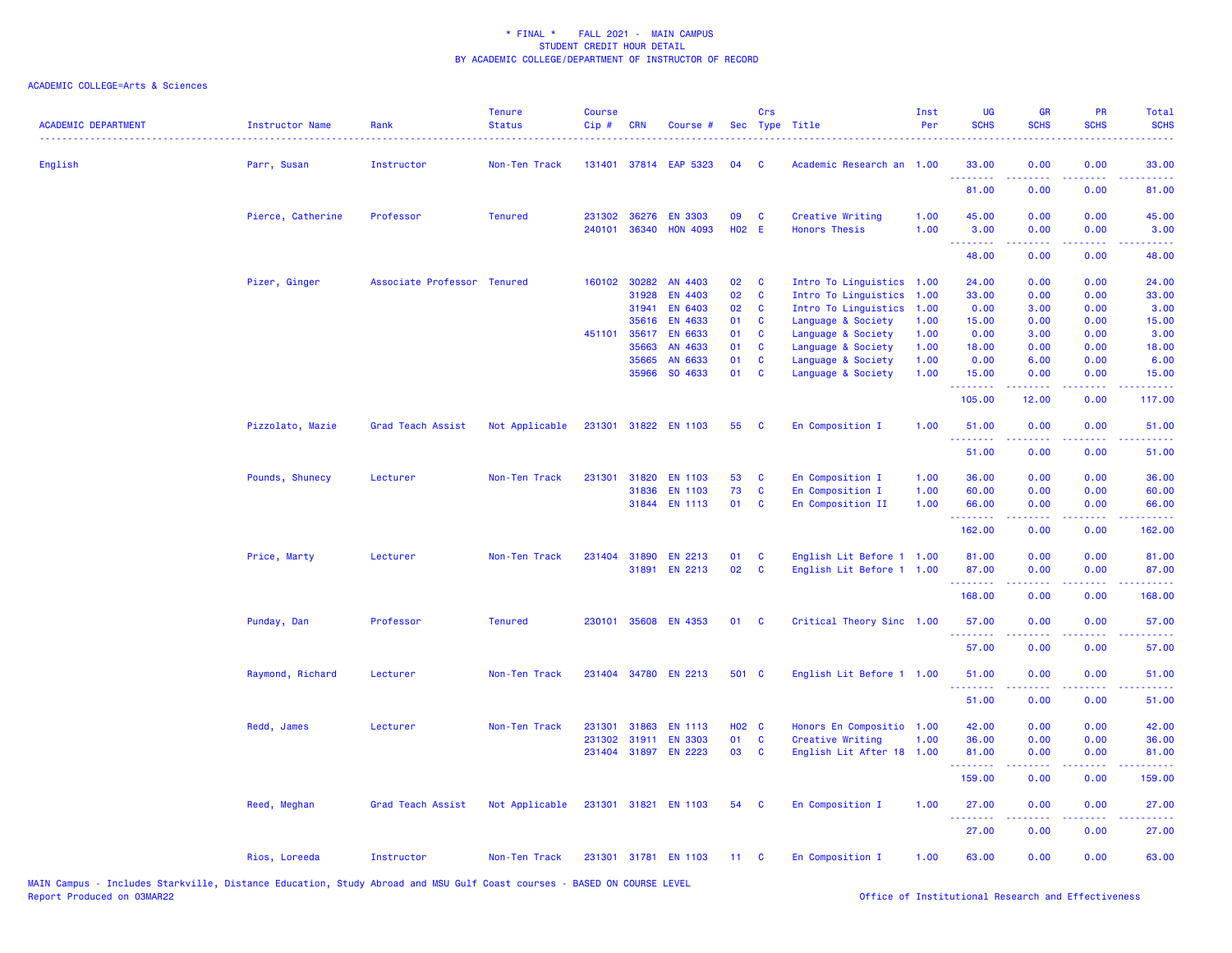| <b>ACADEMIC DEPARTMENT</b> | <b>Instructor Name</b><br>. | Rank                          | <b>Tenure</b><br><b>Status</b> | <b>Course</b><br>Cip# | <b>CRN</b>   | Course #       |                 | Crs            | Sec Type Title            | Inst<br>Per | UG<br><b>SCHS</b>                                                                                                   | <b>GR</b><br><b>SCHS</b> | PR<br><b>SCHS</b>                   | Total<br><b>SCHS</b>                                                                                                              |
|----------------------------|-----------------------------|-------------------------------|--------------------------------|-----------------------|--------------|----------------|-----------------|----------------|---------------------------|-------------|---------------------------------------------------------------------------------------------------------------------|--------------------------|-------------------------------------|-----------------------------------------------------------------------------------------------------------------------------------|
| English                    | Rios, Loreeda               | Instructor                    | Non-Ten Track                  | 231301                |              | 31784 EN 1103  | 14              | - C            | En Composition I          | 1.00        | 69.00<br><u>.</u>                                                                                                   | 0.00                     | 0.00                                | 69.00                                                                                                                             |
|                            |                             |                               |                                |                       |              |                |                 |                |                           |             | 132.00                                                                                                              | 0.00                     | 0.00                                | 132.00                                                                                                                            |
|                            | Sanders, Shelly             | Instructor                    | Non-Ten Track                  | 231303                | 32508        | GE 3513        | 01              | C              | <b>Technical Writing</b>  | 1.00        | 66.00                                                                                                               | 0.00                     | 0.00                                | 66.00                                                                                                                             |
|                            |                             |                               |                                |                       |              | 32517 GE 3513  | 10 <sub>1</sub> | C              | <b>Technical Writing</b>  | 1.00        | 63.00                                                                                                               | 0.00                     | 0.00                                | 63.00                                                                                                                             |
|                            |                             |                               |                                |                       |              | 32518 GE 3513  | 11 <sub>1</sub> | $\mathbf{C}$   | <b>Technical Writing</b>  | 1.00        | 60.00<br>.                                                                                                          | 0.00<br>22222            | 0.00<br>.                           | 60.00<br>.                                                                                                                        |
|                            |                             |                               |                                |                       |              |                |                 |                |                           |             | 189.00                                                                                                              | 0.00                     | 0.00                                | 189.00                                                                                                                            |
|                            | Schmidt, Karen              | Instructor                    | Non-Ten Track                  | 231301                | 31870        | <b>EN 1173</b> | 06              | C              | Accelerated Comp II       | 1.00        | 54.00                                                                                                               | 0.00                     | 0.00                                | 54.00                                                                                                                             |
|                            |                             |                               |                                |                       |              | 31872 EN 1173  | 08              | $\mathbf{C}$   | Accelerated Comp II       | 1.00        | 54.00<br>.                                                                                                          | 0.00<br>.                | 0.00                                | 54.00<br>22222                                                                                                                    |
|                            |                             |                               |                                |                       |              |                |                 |                |                           |             | 108.00                                                                                                              | 0.00                     | 0.00                                | 108.00                                                                                                                            |
|                            | Shaffer, Donald             | Associate Professor Tenured   |                                | 050201                |              | 30003 AAS 1063 | 02              | C              | Intro to African Ame 1.00 |             | 156.00<br>.                                                                                                         | 0.00                     | 0.00<br>$  -$                       | 156.00<br>$- - - - -$                                                                                                             |
|                            |                             |                               |                                |                       |              |                |                 |                |                           |             | 156.00                                                                                                              | 0.00                     | 0.00                                | 156.00                                                                                                                            |
|                            | Sheperis, Claire            | Instructor                    | Non-Ten Track                  | 231301                | 31845        | <b>EN 1113</b> | 02              | C              | En Composition II         | 1.00        | 66.00                                                                                                               | 0.00                     | 0.00                                | 66.00                                                                                                                             |
|                            |                             |                               |                                | 231401                | 31887        | <b>EN 2203</b> | 11 <sub>1</sub> | <b>C</b>       | Intro To Literature       | 1.00        | 87.00                                                                                                               | 0.00                     | 0.00                                | 87.00                                                                                                                             |
|                            |                             |                               |                                |                       |              | 31889 EN 2203  | 13              | <b>C</b>       | Intro To Literature       | 1.00        | 87.00                                                                                                               | 0.00                     | 0.00                                | 87.00                                                                                                                             |
|                            |                             |                               |                                |                       |              | 34777 EN 2203  | 501 C           |                | Intro To Literature       | 1.00        | 54.00<br>.                                                                                                          | 0.00<br>.                | 0.00<br>$   -$                      | 54.00<br>.                                                                                                                        |
|                            |                             |                               |                                |                       |              |                |                 |                |                           |             | 294.00                                                                                                              | 0.00                     | 0.00                                | 294.00                                                                                                                            |
|                            | Smith, Megan                | Assistant Professor Ten Track |                                |                       | 160102 30283 | AN 4403        | 03              | C              | Intro To Linguistics 1.00 |             | 24.00                                                                                                               | 0.00                     | 0.00                                | 24.00                                                                                                                             |
|                            |                             |                               |                                |                       | 31929        | <b>EN 4403</b> | 03              | C              | Intro To Linguistics      | 1.00        | 27.00                                                                                                               | 0.00                     | 0.00                                | 27.00                                                                                                                             |
|                            |                             |                               |                                |                       | 31931        | <b>EN 4463</b> | 01              | <b>C</b>       | Stud In 2nd Lang Acq 1.00 |             | 15.00                                                                                                               | 0.00                     | 0.00                                | 15.00                                                                                                                             |
|                            |                             |                               |                                |                       |              | 31942 EN 6403  | 01              | C              | Intro To Linguistics 1.00 |             | 0.00<br>.                                                                                                           | 3.00<br>.                | 0.00<br>.                           | 3.00<br>.                                                                                                                         |
|                            |                             |                               |                                |                       |              |                |                 |                |                           |             | 66.00                                                                                                               | 3.00                     | 0.00                                | 69.00                                                                                                                             |
|                            | Spain, Andrea               | Associate Professor Tenured   |                                | 230101                | 35618        | <b>EN 4393</b> | 01              | C              | Postcolonial Lit/The      | 1.00        | 27.00                                                                                                               | 0.00                     | 0.00                                | 27.00                                                                                                                             |
|                            |                             |                               |                                |                       | 35619        | <b>EN 6393</b> | 01              | C              | Postcolonial Lit/The      | 1.00        | 0.00                                                                                                                | 6.00                     | 0.00                                | 6.00                                                                                                                              |
|                            |                             |                               |                                |                       | 36694        | AAS 4393       | 01              | C              | Postcolonial Lit/The      | 1.00        | 6.00                                                                                                                | 0.00                     | 0.00                                | 6.00                                                                                                                              |
|                            |                             |                               |                                | 500601                | 35824        | <b>EN 2904</b> | <b>HO1</b>      | $\overline{B}$ | Introduction to Film      | 1.00        | 4.00                                                                                                                | 0.00                     | 0.00                                | 4.00                                                                                                                              |
|                            |                             |                               |                                |                       | 36194        | CO 2904        | H01 B           |                | Introduction to Film 1.00 |             | 8.00<br>$\begin{array}{cccccccccc} \bullet & \bullet & \bullet & \bullet & \bullet & \bullet & \bullet \end{array}$ | 0.00<br>.                | 0.00<br>$\sim$ $\sim$ $\sim$ $\sim$ | 8.00<br>$\frac{1}{2} \left( \frac{1}{2} \right) \left( \frac{1}{2} \right) \left( \frac{1}{2} \right) \left( \frac{1}{2} \right)$ |
|                            |                             |                               |                                |                       |              |                |                 |                |                           |             | 45.00                                                                                                               | 6.00                     | 0.00                                | 51.00                                                                                                                             |
|                            | Spurlock, Ann               | Instructor                    | Non-Ten Track                  | 231301                |              | 31938 EN 6013  | 01              | E              | Tchng Col Writing         | 0.50        | 0.00                                                                                                                | 27,00<br>22222           | 0.00<br>$\omega$ is a $\omega$      | 27.00<br>المتمامين                                                                                                                |
|                            |                             |                               |                                |                       |              |                |                 |                |                           |             | 0.00                                                                                                                | 27.00                    | 0.00                                | 27.00                                                                                                                             |
|                            | Starliper, Katie            | Lecturer                      | Non-Ten Track                  | 231301                |              | 31772 EN 1103  | 02              | C              | En Composition I          | 1.00        | 60.00                                                                                                               | 0.00                     | 0.00                                | 60.00                                                                                                                             |
|                            |                             |                               |                                |                       | 31826        | <b>EN 1103</b> | 60              | C              | En Composition I          | 1.00        | 45.00                                                                                                               | 0.00                     | 0.00                                | 45.00                                                                                                                             |
|                            |                             |                               |                                |                       | 31830        | <b>EN 1103</b> | 64              | $\mathbf{C}$   | En Composition I          | 1.00        | 51.00                                                                                                               | 0.00                     | 0.00                                | 51.00                                                                                                                             |
|                            |                             |                               |                                |                       | 31835        | <b>EN 1103</b> | 72              | C              | En Composition I          | 1.00        | 36.00<br>.                                                                                                          | 0.00<br>.                | 0.00<br>د د د د .                   | 36.00<br>.                                                                                                                        |
|                            |                             |                               |                                |                       |              |                |                 |                |                           |             | 192.00                                                                                                              | 0.00                     | 0.00                                | 192.00                                                                                                                            |
|                            | Stinson, Emily              | Instructor                    | Non-Ten Track                  | 231301                |              | 31865 EN 1173  | 01              | C              | Accelerated Comp II       | 1.00        | 51.00                                                                                                               | 0.00                     | 0.00                                | 51.00                                                                                                                             |
|                            |                             |                               |                                |                       |              | 31867 EN 1173  | 03              | C              | Accelerated Comp II       | 1.00        | 57.00                                                                                                               | 0.00                     | 0.00                                | 57.00                                                                                                                             |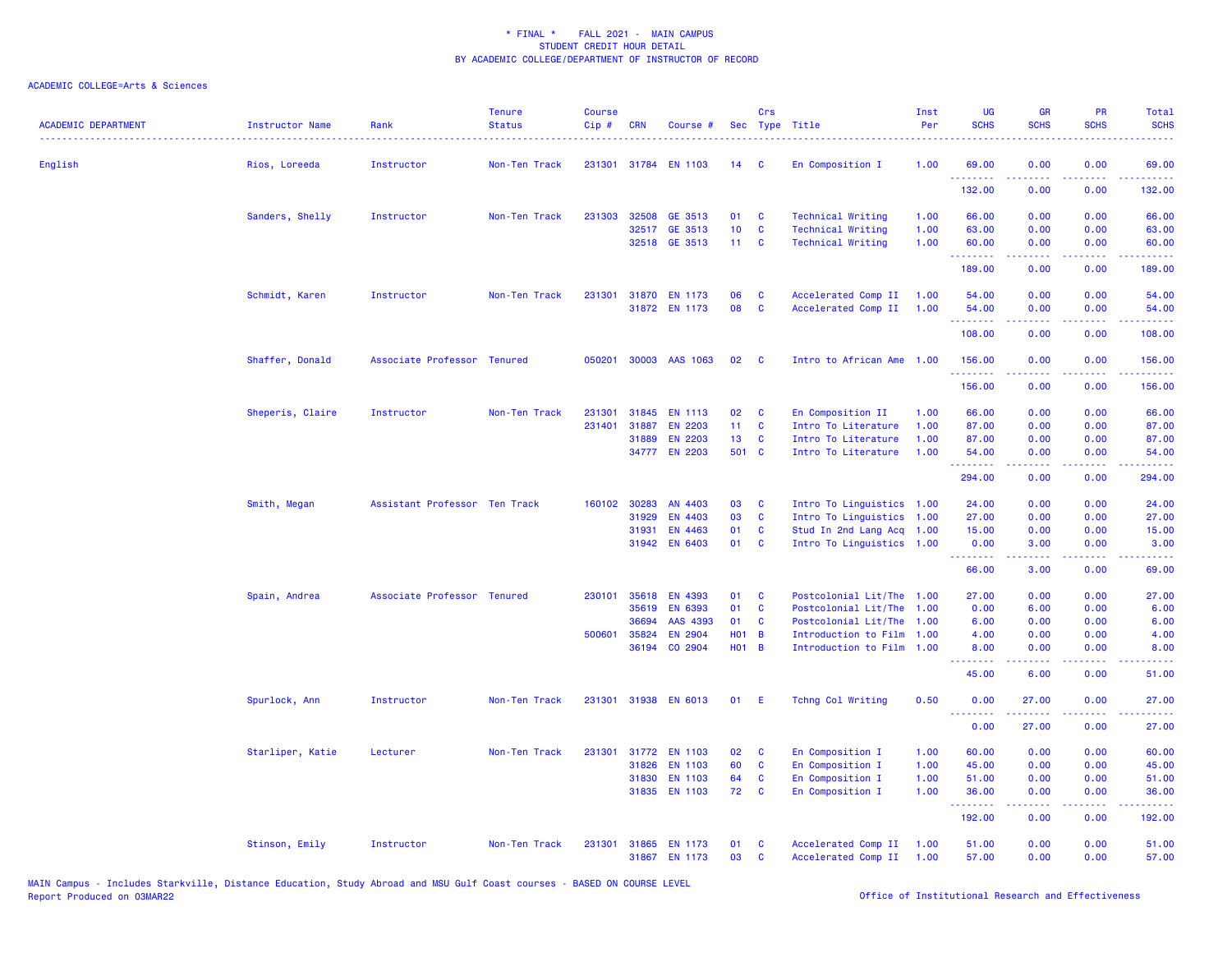| <b>ACADEMIC DEPARTMENT</b> | <b>Instructor Name</b> | Rank                          | <b>Tenure</b><br><b>Status</b> | <b>Course</b><br>Cip# | <b>CRN</b>   | Course #             |                   | Crs          | Sec Type Title              | Inst<br>Per | UG<br><b>SCHS</b> | <b>GR</b><br><b>SCHS</b> | <b>PR</b><br><b>SCHS</b> | Total<br><b>SCHS</b> |
|----------------------------|------------------------|-------------------------------|--------------------------------|-----------------------|--------------|----------------------|-------------------|--------------|-----------------------------|-------------|-------------------|--------------------------|--------------------------|----------------------|
| English                    | Stinson, Emily         | Instructor                    | Non-Ten Track                  |                       |              | 231302 35610 EN 3303 | 07                | <b>C</b>     | Creative Writing            | 1.00        | 45.00             | 0.00                     | 0.00                     | 45.00                |
|                            |                        |                               |                                |                       |              |                      |                   |              |                             |             | .<br>153.00       | .<br>0.00                | 0.00                     | .<br>153.00          |
|                            | Street, Alisha         | Lecturer                      | Non-Ten Track                  |                       |              | 231301 31776 EN 1103 | 06                | C            | En Composition I            | 1.00        | 66.00             | 0.00                     | 0.00                     | 66.00                |
|                            |                        |                               |                                |                       | 31786        | EN 1103              | 16                | C            | En Composition I            | 1.00        | 57.00             | 0.00                     | 0.00                     | 57.00                |
|                            |                        |                               |                                |                       | 31856        | <b>EN 1113</b>       | 13                | C            | En Composition II           | 1.00        | 63.00             | 0.00                     | 0.00                     | 63.00                |
|                            |                        |                               |                                |                       | 31858        | <b>EN 1113</b>       | 15                | C            | En Composition II           | 1.00        | 72.00<br>.        | 0.00<br>22222            | 0.00<br>.                | 72.00<br>.           |
|                            |                        |                               |                                |                       |              |                      |                   |              |                             |             | 258.00            | 0.00                     | 0.00                     | 258.00               |
|                            | Temple, Cameron        | Grad Teach Assist             | Not Applicable                 | 231301                |              | 31771 EN 1103        | 01                | C            | En Composition I            | 1.00        | 66.00             | 0.00                     | 0.00                     | 66.00                |
|                            |                        |                               |                                |                       |              | 31777 EN 1103        | 07                | $\mathbf{c}$ | En Composition I            | 1.00        | 69.00             | 0.00                     | 0.00                     | 69.00                |
|                            |                        |                               |                                |                       |              |                      |                   |              |                             |             | <b>.</b>          | بالأباب                  | الأبالات                 | المتمامين            |
|                            |                        |                               |                                |                       |              |                      |                   |              |                             |             | 135.00            | 0.00                     | 0.00                     | 135.00               |
|                            | Thompson, Jessica      | Instructor                    | Non-Ten Track                  | 230101                | 31909        | <b>EN 2503</b>       | 01                | C            | <b>Teaching Grammar</b>     | 1.00        | 144.00            | 0.00                     | 0.00                     | 144.00               |
|                            |                        |                               |                                | 231301                | 31871        | <b>EN 1173</b>       | 07                | C            | Accelerated Comp II         | 1.00        | 54.00             | 0.00                     | 0.00                     | 54.00                |
|                            |                        |                               |                                |                       |              | 31873 EN 1173        | 09                | C            | Accelerated Comp II         | 1.00        | 54.00<br>.        | 0.00<br>2.2.2.2.2        | 0.00<br>.                | 54.00<br>.           |
|                            |                        |                               |                                |                       |              |                      |                   |              |                             |             | 252.00            | 0.00                     | 0.00                     | 252.00               |
|                            | Thorat, Dhanashree     | Assistant Professor Ten Track |                                | 160104                | 31949        | <b>EN 6933</b>       | 01                | C            | Survey Contemp Lit          | 1.00        | 0.00              | 24.00                    | 0.00                     | 24,00                |
|                            |                        |                               |                                | 231301                | 31925        | EN 4111              | 01                | $\mathbf c$  | Portfol & Reflec Wri        | 1.00        | 30.00             | 0.00                     | 0.00                     | 30.00                |
|                            |                        |                               |                                |                       | 231401 31936 | EN 4933              | 01                | C            | Survey Contemp Lit          | 1.00        | 48.00             | 0.00                     | 0.00                     | 48.00                |
|                            |                        |                               |                                |                       |              |                      |                   |              |                             |             | <u>.</u><br>78.00 | .<br>24.00               | .<br>0.00                | .<br>102.00          |
|                            | Torrence, Devan        | Lecturer                      | Non-Ten Track                  | 230101                | 31769        | <b>EN 0103</b>       | 05                | C            | <b>Basic English</b>        | 1.00        | 51.00             | 0.00                     | 0.00                     | 51.00                |
|                            |                        |                               |                                |                       | 231301 31789 | <b>EN 1103</b>       | 20                | C            | En Composition I            | 1.00        | 57.00             | 0.00                     | 0.00                     | 57.00                |
|                            |                        |                               |                                |                       | 31838        | EN 1104              | 01                | B            | <b>Expanded English Com</b> | 1.00        | 48.00             | 0.00                     | 0.00                     | 48.00                |
|                            |                        |                               |                                |                       | 31842        | EN 1104              | 05                | B            | <b>Expanded English Com</b> | 1.00        | 44.00<br>.        | 0.00<br>22222            | 0.00<br>.                | 44.00<br>.           |
|                            |                        |                               |                                |                       |              |                      |                   |              |                             |             | 200.00            | 0.00                     | 0.00                     | 200.00               |
|                            | Trimm, James           | Lecturer                      | Non-Ten Track                  | 231301                | 31800        | <b>EN 1103</b>       | 31                | C            | En Composition I            | 1.00        | 45.00             | 0.00                     | 0.00                     | 45.00                |
|                            |                        |                               |                                | 231401                | 31883        | <b>EN 2203</b>       | 07                | $\mathbf c$  | Intro To Literature         | 1.00        | 90.00             | 0.00                     | 0.00                     | 90.00                |
|                            |                        |                               |                                |                       | 31884        | <b>EN 2203</b>       | 08                | C            | Intro To Literature         | 1.00        | 90.00             | 0.00                     | 0.00                     | 90.00                |
|                            |                        |                               |                                |                       | 31888        | <b>EN 2203</b>       | 12 <sub>2</sub>   | $\mathbf{C}$ | Intro To Literature         | 1.00        | 87.00<br>.        | 0.00<br>.                | 0.00<br>.                | 87.00<br>.           |
|                            |                        |                               |                                |                       |              |                      |                   |              |                             |             | 312.00            | 0.00                     | 0.00                     | 312.00               |
|                            | Vivier, Eric           | Associate Professor Tenured   |                                |                       | 231404 36719 | <b>EN 4503</b>       | 01                | C            | <b>Shakespeare</b>          | 1.00        | 51.00             | 0.00                     | 0.00                     | 51.00                |
|                            |                        |                               |                                |                       | 36720        | <b>EN 6503</b>       | 01                | C            | Shakespeare                 | 1.00        | 0.00              | 3.00                     | 0.00                     | 3.00                 |
|                            |                        |                               |                                |                       | 36721        | <b>EN 4503</b>       | 02                | C            | Shakespeare                 | 1.00        | 57.00             | 0.00                     | 0.00                     | 57.00                |
|                            |                        |                               |                                |                       | 36722        | <b>EN 6503</b>       | 02                | C            | Shakespeare                 | 1.00        | 0.00              | 3.00                     | 0.00                     | 3.00                 |
|                            |                        |                               |                                | 240101                | 32846        | <b>HON 1163</b>      | H <sub>01</sub> S |              | The Quest I                 | 1.00        | 45.00<br>.        | 0.00<br>.                | 0.00<br>$\frac{1}{2}$    | 45.00                |
|                            |                        |                               |                                |                       |              |                      |                   |              |                             |             | 153.00            | 6.00                     | 0.00                     | 159.00               |
|                            | Voller, Leslie         | Instructor                    | Non-Ten Track                  |                       |              | 231301 31824 EN 1103 | 58                | C            | En Composition I            | 1.00        | 27.00             | 0.00                     | 0.00                     | 27.00                |
|                            |                        |                               |                                |                       | 31825        | <b>EN 1103</b>       | 59                | C            | En Composition I            | 1.00        | 12.00             | 0.00                     | 0.00                     | 12.00                |
|                            |                        |                               |                                |                       |              | 231401 31879 EN 2203 | 03                | C            | Intro To Literature         | 1.00        | 90.00             | 0.00                     | 0.00                     | 90.00                |
|                            |                        |                               |                                | 231402                | 31903        | <b>EN 2253</b>       | 02                | C            | American Lit After 1        | 1.00        | 78.00             | 0.00                     | 0.00                     | 78.00                |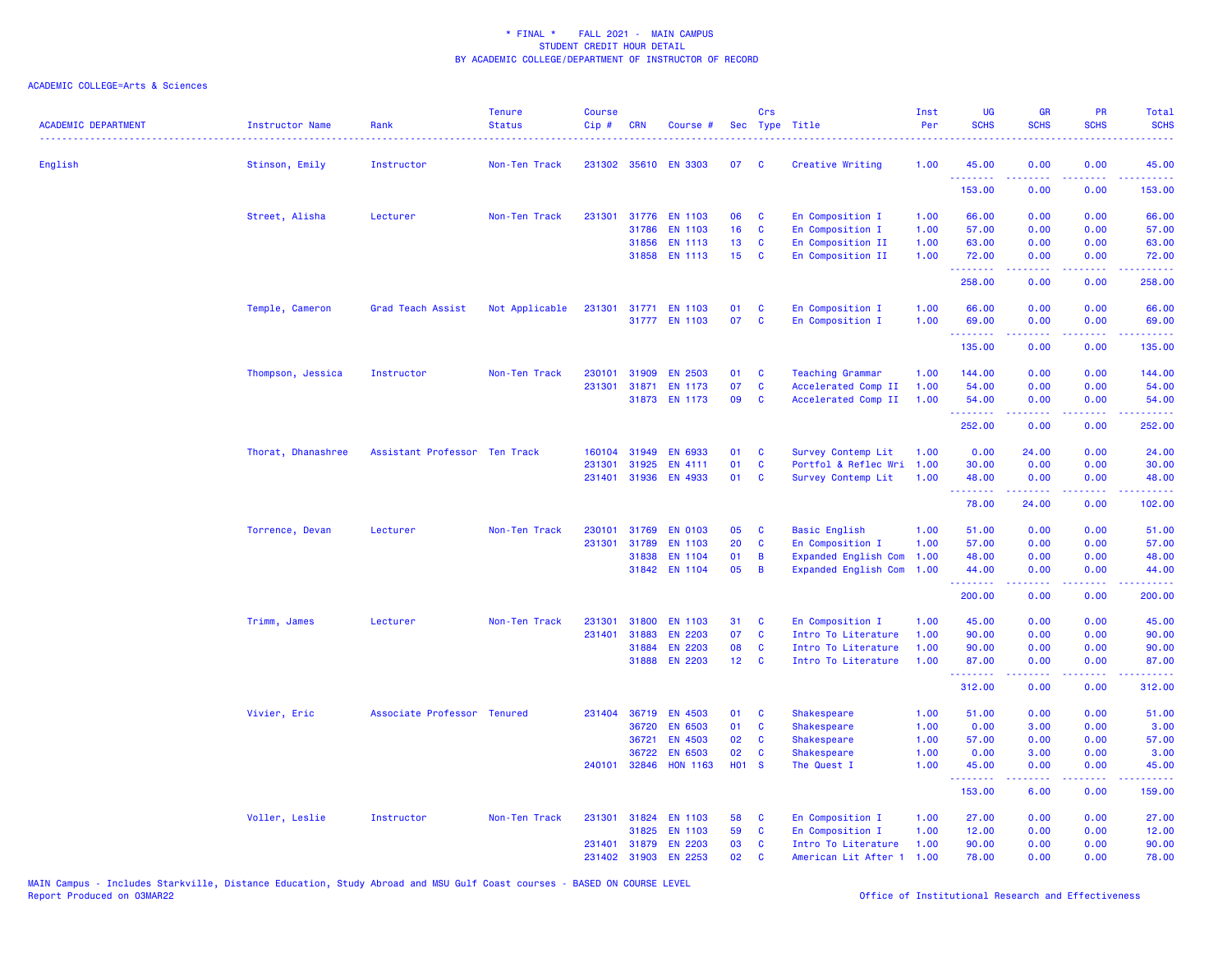| <b>ACADEMIC DEPARTMENT</b>                       | <b>Instructor Name</b> | Rank                        | <b>Tenure</b><br><b>Status</b> | <b>Course</b><br>Cip# | <b>CRN</b> | Course #              |      | Crs          | Sec Type Title            | Inst<br>Per | <b>UG</b><br><b>SCHS</b> | <b>GR</b><br><b>SCHS</b> | <b>PR</b><br><b>SCHS</b> | Total<br><b>SCHS</b><br>.                                                                                                                                                                                                                                                                                                                                                                                                                                                              |
|--------------------------------------------------|------------------------|-----------------------------|--------------------------------|-----------------------|------------|-----------------------|------|--------------|---------------------------|-------------|--------------------------|--------------------------|--------------------------|----------------------------------------------------------------------------------------------------------------------------------------------------------------------------------------------------------------------------------------------------------------------------------------------------------------------------------------------------------------------------------------------------------------------------------------------------------------------------------------|
| English                                          | Voller, Leslie         | Instructor                  | Non-Ten Track                  |                       |            | 240102 32914 IDS 4111 | 03   | <b>C</b>     | Professional Seminar 1.00 |             | 19.00                    | 0.00                     | 0.00                     | 19.00                                                                                                                                                                                                                                                                                                                                                                                                                                                                                  |
|                                                  |                        |                             |                                |                       |            |                       |      |              |                           |             | .<br>226.00              | 0.00                     | 0.00                     | 226.00                                                                                                                                                                                                                                                                                                                                                                                                                                                                                 |
|                                                  | Ward, Jervette         | Associate Professor Tenured |                                |                       |            | 231402 30009 AAS 2363 | 01   | - C          | Intro AFAM Lit            | 1.00        | 75.00                    | 0.00                     | 0.00                     | 75.00                                                                                                                                                                                                                                                                                                                                                                                                                                                                                  |
|                                                  |                        |                             |                                |                       |            |                       |      |              |                           |             | --------<br>75.00        | .<br>0.00                | المستمال<br>0.00         | ------<br>75.00                                                                                                                                                                                                                                                                                                                                                                                                                                                                        |
|                                                  | West, Robert           | Professor                   | <b>Tenured</b>                 | 160104                | 35607      | EN 6823               | 01   | - C          | Poetry Since 1900         | 1.00        | 0.00                     | 12.00                    | 0.00                     | 12.00                                                                                                                                                                                                                                                                                                                                                                                                                                                                                  |
|                                                  |                        |                             |                                | 231401 35606          |            | EN 4823               | 01 C |              | Poetry Since 1900         | 1.00        | 54.00                    | 0.00                     | 0.00                     | 54.00                                                                                                                                                                                                                                                                                                                                                                                                                                                                                  |
|                                                  |                        |                             |                                |                       |            |                       |      |              |                           |             | --------<br>54.00        | .<br>12.00               | -----<br>0.00            | .<br>66.00                                                                                                                                                                                                                                                                                                                                                                                                                                                                             |
|                                                  | Witcher, Kristopher    | <b>Grad Teach Assist</b>    | Not Applicable                 |                       |            | 231301 31834 EN 1103  | 71 C |              | En Composition I          | 1.00        | 36.00                    | 0.00                     | 0.00                     | 36.00                                                                                                                                                                                                                                                                                                                                                                                                                                                                                  |
|                                                  |                        |                             |                                |                       |            |                       |      |              |                           |             | --------<br>36.00        | 0.00                     | 0.00                     | 36.00                                                                                                                                                                                                                                                                                                                                                                                                                                                                                  |
|                                                  | Wolfe, Rachel          | Lecturer                    | Non-Ten Track                  | 231301                | 31808      | <b>EN 1103</b>        | 40   | - C          | En Composition I          | 1.00        | 51.00                    | 0.00                     | 0.00                     | 51.00                                                                                                                                                                                                                                                                                                                                                                                                                                                                                  |
|                                                  |                        |                             |                                |                       | 31827      | <b>EN 1103</b>        | 61   | $\mathbf{C}$ | En Composition I          | 1.00        | 54.00                    | 0.00                     | 0.00                     | 54.00                                                                                                                                                                                                                                                                                                                                                                                                                                                                                  |
|                                                  |                        |                             |                                |                       | 31847      | <b>EN 1113</b>        | 04   | <b>C</b>     | En Composition II         | 1.00        | 66.00                    | 0.00                     | 0.00                     | 66.00                                                                                                                                                                                                                                                                                                                                                                                                                                                                                  |
|                                                  |                        |                             |                                |                       |            | 31851 EN 1113         | 08   | <b>C</b>     | En Composition II         | 1.00        | 66.00<br>--------        | 0.00                     | 0.00                     | 66.00                                                                                                                                                                                                                                                                                                                                                                                                                                                                                  |
|                                                  |                        |                             |                                |                       |            |                       |      |              |                           |             | 237.00                   | 0.00                     | 0.00                     | 237.00                                                                                                                                                                                                                                                                                                                                                                                                                                                                                 |
|                                                  | Worthy, Maggie         | Grad Teach Assist           | Not Applicable                 |                       |            | 231301 31829 EN 1103  | 63   | - C          | En Composition I          | 1.00        | 54.00                    | 0.00                     | 0.00                     | 54.00                                                                                                                                                                                                                                                                                                                                                                                                                                                                                  |
|                                                  |                        |                             |                                |                       |            |                       |      |              |                           |             | --------<br>54.00        | 0.00                     | 0.00                     | 54.00                                                                                                                                                                                                                                                                                                                                                                                                                                                                                  |
| =====================================<br>English |                        |                             |                                |                       |            |                       |      |              |                           |             | ========<br>10866.00     | ========<br>234.00       | ---------<br>0.00        | 11100.00                                                                                                                                                                                                                                                                                                                                                                                                                                                                               |
| ====================================             |                        |                             |                                |                       |            |                       |      |              |                           |             | ========                 | $=$ =======              | $=$ ========             | $\begin{array}{cccccccccc} \multicolumn{2}{c}{} & \multicolumn{2}{c}{} & \multicolumn{2}{c}{} & \multicolumn{2}{c}{} & \multicolumn{2}{c}{} & \multicolumn{2}{c}{} & \multicolumn{2}{c}{} & \multicolumn{2}{c}{} & \multicolumn{2}{c}{} & \multicolumn{2}{c}{} & \multicolumn{2}{c}{} & \multicolumn{2}{c}{} & \multicolumn{2}{c}{} & \multicolumn{2}{c}{} & \multicolumn{2}{c}{} & \multicolumn{2}{c}{} & \multicolumn{2}{c}{} & \multicolumn{2}{c}{} & \multicolumn{2}{c}{} & \mult$ |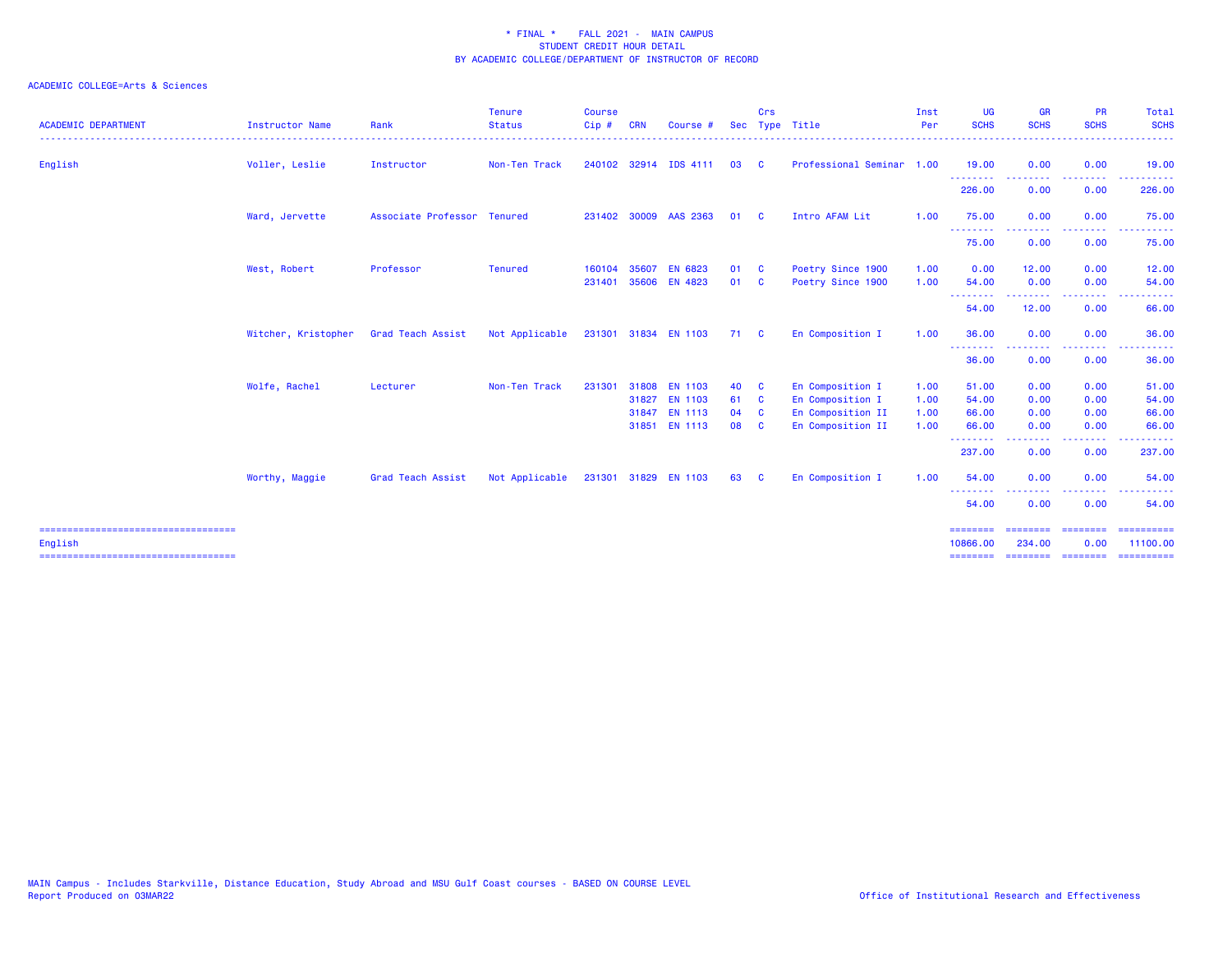| <b>ACADEMIC DEPARTMENT</b> | Instructor Name                | Rank                              | <b>Tenure</b><br><b>Status</b> | <b>Course</b><br>$Cip$ # | <b>CRN</b>     | Course #                  |          | Crs          | Sec Type Title                         | Inst<br>Per  | UG<br><b>SCHS</b>         | <b>GR</b><br><b>SCHS</b>                                                                                                           | PR<br><b>SCHS</b>                                                                                                                 | Total<br><b>SCHS</b> |
|----------------------------|--------------------------------|-----------------------------------|--------------------------------|--------------------------|----------------|---------------------------|----------|--------------|----------------------------------------|--------------|---------------------------|------------------------------------------------------------------------------------------------------------------------------------|-----------------------------------------------------------------------------------------------------------------------------------|----------------------|
| <b>Geosciences</b>         | Ahmed, Zia                     | Grad Teach Assist                 | Not Applicable                 | 450701                   |                | 32588 GR 1123             | 02       | - C          | Intro World Geog                       | 1.00         | 243.00                    | 0.00                                                                                                                               | 0.00                                                                                                                              | 243.00<br>.          |
|                            |                                |                                   |                                |                          |                |                           |          |              |                                        |              | 243.00                    | 0.00                                                                                                                               | 0.00                                                                                                                              | 243.00               |
|                            | Ambinakudige, Shrini Professor |                                   | <b>Tenured</b>                 | 450701                   | 32637          | GR 6303                   | 01       | C            | Principles of GIS                      | 1.00         | 0.00                      | 39.00                                                                                                                              | 0.00                                                                                                                              | 39.00                |
|                            |                                |                                   |                                |                          | 32638          | GR 6303                   | 02       | К            | Principles of GIS                      | 0.90         | 0.00                      | 0.00                                                                                                                               | 0.00                                                                                                                              | 0.00                 |
|                            |                                |                                   |                                |                          | 32639          | GR 6303                   | 03       | К            | Principles of GIS                      | 0.90         | 0.00                      | 0.00                                                                                                                               | 0.00                                                                                                                              | 0.00                 |
|                            |                                |                                   |                                |                          | 32640          | GR 6303                   | 04       | К            | Principles of GIS                      | 0.90         | 0.00                      | 0.00                                                                                                                               | 0.00                                                                                                                              | 0.00                 |
|                            |                                |                                   |                                |                          | 35552<br>36557 | GR 6303<br><b>GR 8000</b> | 06<br>04 | K<br>D       | Principles of GIS<br>Research / Thesis | 0.10<br>1.00 | 0.00<br>0.00              | 0.00<br>9.00                                                                                                                       | 0.00<br>0.00                                                                                                                      | 0.00<br>9.00         |
|                            |                                |                                   |                                |                          | 36558          | <b>GR 9000</b>            | 05       | D            | Research/Dissertatio                   | 1.00         | 0.00                      | 15.00                                                                                                                              | 0.00                                                                                                                              | 15.00                |
|                            |                                |                                   |                                |                          | 450702 32610   | GR 4303                   | 01       | C            | Principles of GIS                      | 1.00         | 297.00                    | 0.00                                                                                                                               | 0.00                                                                                                                              | 297.00               |
|                            |                                |                                   |                                |                          | 32611          | GR 4303                   | 02       | К            | Principles of GIS                      | 0.90         | 0.00                      | 0.00                                                                                                                               | 0.00                                                                                                                              | 0.00                 |
|                            |                                |                                   |                                |                          | 32612          | GR 4303                   | 03       | К            | Principles of GIS                      | 0.90         | 0.00                      | 0.00                                                                                                                               | 0.00                                                                                                                              | 0.00                 |
|                            |                                |                                   |                                |                          | 32613          | GR 4303                   | 04       | K            | Principles of GIS                      | 0.90         | 0.00                      | 0.00                                                                                                                               | 0.00                                                                                                                              | 0.00                 |
|                            |                                |                                   |                                |                          | 32614          | GR 4303                   | 05       | К            | Principles of GIS                      | 0.90         | 0.00                      | 0.00                                                                                                                               | 0.00                                                                                                                              | 0.00                 |
|                            |                                |                                   |                                |                          | 35551          | GR 4303                   | 06       | К            | Principles of GIS                      | 0.10         | 0.00                      | 0.00                                                                                                                               | 0.00                                                                                                                              | 0.00                 |
|                            |                                |                                   |                                |                          | 35558          | GR 8563                   | 01       | B            | <b>GIS Research Apps</b>               | 1.00         | 0.00                      | 24.00                                                                                                                              | 0.00                                                                                                                              | 24.00                |
|                            |                                |                                   |                                |                          |                |                           |          |              |                                        |              | .<br>297.00               | $\frac{1}{2} \left( \frac{1}{2} \right) \left( \frac{1}{2} \right) \left( \frac{1}{2} \right) \left( \frac{1}{2} \right)$<br>87.00 | د د د د<br>0.00                                                                                                                   | .<br>384.00          |
|                            | Brown, Michael                 | Professor                         | <b>Tenured</b>                 | 400401                   | 32634          | GR 4883                   | 01       | B            | Radar Meteorology                      | 1.00         | 84.00                     | 0.00                                                                                                                               | 0.00                                                                                                                              | 84.00                |
|                            |                                |                                   |                                |                          | 32659          | GR 6883                   | 01       | B            | Radar Meteorology                      | 1.00         | 0.00                      | 12.00                                                                                                                              | 0.00                                                                                                                              | 12.00                |
|                            |                                |                                   |                                | 400601                   | 34894          | GR 8191                   | 501      | <b>S</b>     | <b>Geoscience Review</b>               | 1.00         | 0.00                      | 7.00                                                                                                                               | 0.00                                                                                                                              | 7.00                 |
|                            |                                |                                   |                                | 450701                   | 36559          | <b>GR 8000</b>            | 05       | D            | Research / Thesis                      | 1.00         | 0.00                      | 10.00                                                                                                                              | 0.00                                                                                                                              | 10.00                |
|                            |                                |                                   |                                |                          |                |                           |          |              |                                        |              | <u> 22222222</u><br>84.00 | .<br>29.00                                                                                                                         | .<br>0.00                                                                                                                         | .<br>113.00          |
|                            | Cartwright, John               | Extension Assist Pr Non-Ten Track |                                | 450701                   |                | 37502 GR 7000             | 01       | $\mathbf{I}$ | Directed Indiv Study 0.90              |              | 0.00                      | 2.70<br>.                                                                                                                          | 0.00<br><b>.</b>                                                                                                                  | 2.70<br>- - - -      |
|                            |                                |                                   |                                |                          |                |                           |          |              |                                        |              | 0.00                      | 2.70                                                                                                                               | 0.00                                                                                                                              | 2.70                 |
|                            | Clary, Renee                   | Professor                         | <b>Tenured</b>                 | 400601                   | 32569          | GG 6201                   | 01       | C            | Prac In Paleontology                   | 1.00         | 0.00                      | 1.00                                                                                                                               | 0.00                                                                                                                              | 1.00                 |
|                            |                                |                                   |                                |                          | 32570          | GG 6203                   | 01       | B            | Prin Of Paleobiology                   | 1.00         | 0.00                      | 3.00                                                                                                                               | 0.00                                                                                                                              | 3.00                 |
|                            |                                |                                   |                                |                          | 34858          | GG 8123                   | 501 C    |              | Geol II: Earth and T 1.00              |              | 0.00                      | 51.00                                                                                                                              | 0.00                                                                                                                              | 51.00                |
|                            |                                |                                   |                                |                          | 36472          | GG 8000                   | 02       | D            | Research / Thesis                      | 1.00         | 0.00                      | 10.00                                                                                                                              | 0.00                                                                                                                              | 10.00                |
|                            |                                |                                   |                                |                          | 36473          | GG 9000                   | 02       | D            | Research/Dissertatio                   | 1.00         | 0.00                      | 2.00                                                                                                                               | 0.00                                                                                                                              | 2.00                 |
|                            |                                |                                   |                                | 400604                   | 32557          | GG 4201                   | 01       | C            | Prac In Paleontology                   | 1.00         | 6.00                      | 0.00                                                                                                                               | 0.00                                                                                                                              | 6.00                 |
|                            |                                |                                   |                                |                          | 35546          | GG 4203                   | 01       | B            | Prin Of Paleobiology                   | 1.00         | 18.00                     | 0.00                                                                                                                               | 0.00                                                                                                                              | 18.00                |
|                            |                                |                                   |                                | 521003                   | 32434          | <b>FYE 1001</b>           | F15 C    |              | First Year Experienc 1.00              |              | 9.00                      | 0.00                                                                                                                               | 0.00                                                                                                                              | 9.00                 |
|                            |                                |                                   |                                |                          |                | 32435 FYE 1001            | F16 C    |              | First Year Experienc 1.00              |              | 8.00                      | 0.00                                                                                                                               | 0.00                                                                                                                              | 8.00                 |
|                            |                                |                                   |                                |                          |                |                           |          |              |                                        |              | 41.00                     | 67.00                                                                                                                              | 0.00                                                                                                                              | 108.00               |
|                            | Cooke, William                 | Lecturer                          | Non-Ten Track                  |                          |                | 450702 32607 GR 3303      | 01       | <b>C</b>     | Survey Geospatial Te 1.00              |              | 48.00                     | 0.00                                                                                                                               | 0.00                                                                                                                              | 48.00                |
|                            |                                |                                   |                                |                          |                |                           |          |              |                                        |              | 48.00                     | 0.00                                                                                                                               | 0.00                                                                                                                              | 48.00                |
|                            | Crockett, Destiny              | Grad Teach Assist                 | Not Applicable                 | 450701                   | 32587          | GR 1123                   | 01       | C            | Intro World Geog                       | 1.00         | 249.00                    | 0.00                                                                                                                               | 0.00                                                                                                                              | 249.00               |
|                            |                                |                                   |                                |                          | 32591          | GR 1123                   | 05       | C            | Intro World Geog                       | 1.00         | 303.00<br>.               | 0.00                                                                                                                               | 0.00<br>$\frac{1}{2} \left( \frac{1}{2} \right) \left( \frac{1}{2} \right) \left( \frac{1}{2} \right) \left( \frac{1}{2} \right)$ | 303.00<br>.          |
|                            |                                |                                   |                                |                          |                |                           |          |              |                                        |              | 552.00                    | 0.00                                                                                                                               | 0.00                                                                                                                              | 552.00               |
|                            | Croskery, Craig                | Lecturer                          | Non-Ten Track                  |                          |                | 450701 32592 GR 1123      | 06       | - C          | Intro World Geog                       | 1.00         | 291.00                    | 0.00                                                                                                                               | 0.00                                                                                                                              | 291.00               |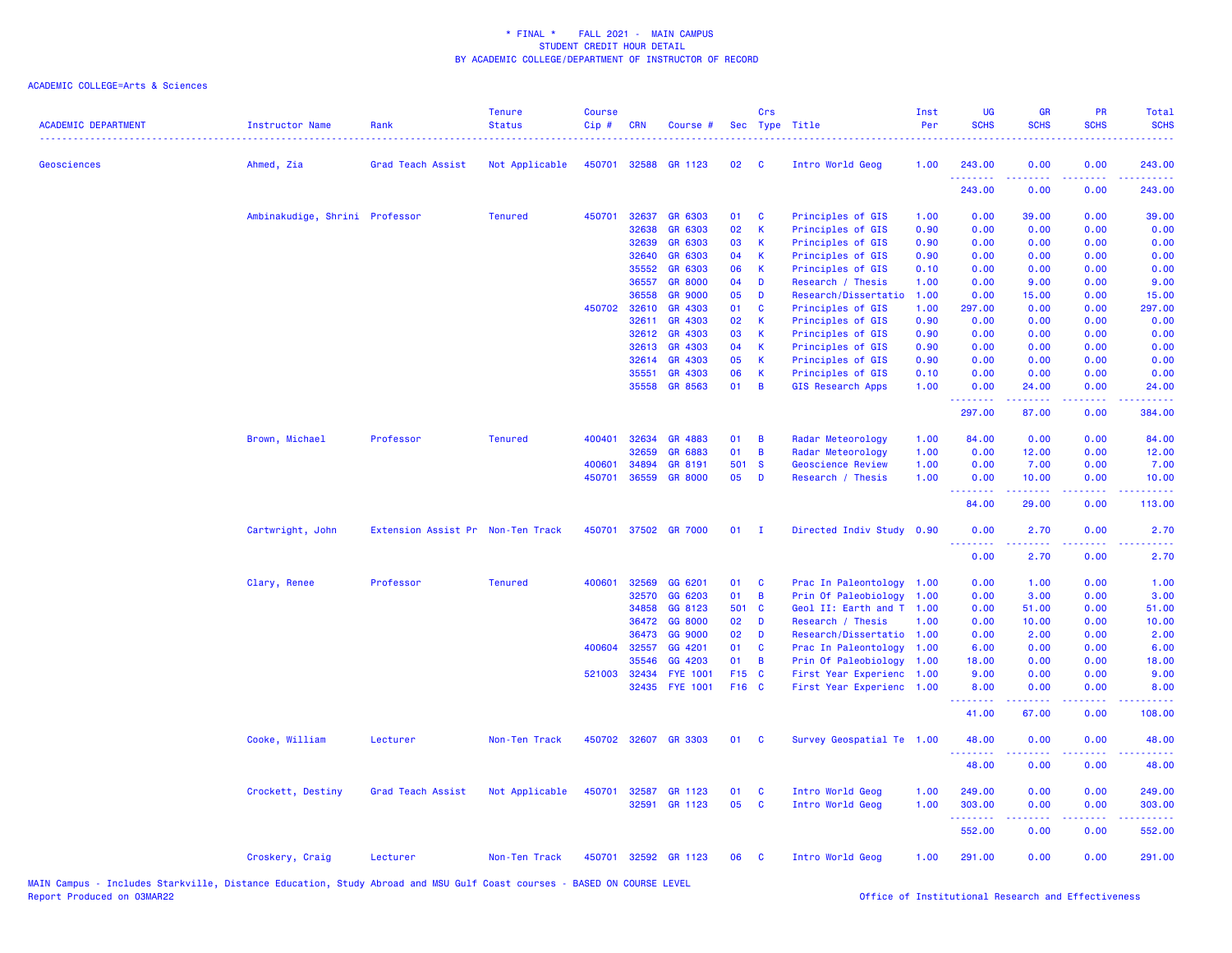| <b>ACADEMIC DEPARTMENT</b> | <b>Instructor Name</b>                           | Rank                              | <b>Tenure</b><br><b>Status</b> | <b>Course</b><br>Cip# | <b>CRN</b> | Course #       |              | Crs          | Sec Type Title              | Inst<br>Per | UG<br><b>SCHS</b>                | <b>GR</b><br><b>SCHS</b> | PR<br><b>SCHS</b>              | Total<br><b>SCHS</b>                                                                                                                                           |
|----------------------------|--------------------------------------------------|-----------------------------------|--------------------------------|-----------------------|------------|----------------|--------------|--------------|-----------------------------|-------------|----------------------------------|--------------------------|--------------------------------|----------------------------------------------------------------------------------------------------------------------------------------------------------------|
| <b>Geosciences</b>         | Croskery, Craig                                  | Lecturer                          | Non-Ten Track                  | 450701                |            | 32593 GR 1123  | 07           | - C          | Intro World Geog            | 1.00        | 297.00                           | 0.00                     | 0.00                           | 297.00                                                                                                                                                         |
|                            |                                                  |                                   |                                |                       |            |                |              |              |                             |             | 588.00                           | 0.00                     | 0.00                           | 588.00                                                                                                                                                         |
|                            | Dash, Padmanava                                  | Associate Professor Tenured       |                                | 400601                | 36543      | GG 9000        | 03           | D            | Research/Dissertatio        | 1.00        | 0.00                             | 7.00                     | 0.00                           | 7.00                                                                                                                                                           |
|                            |                                                  |                                   |                                | 450701                | 32644      | GR 6333        | 01           | B            | Remote Sensing Phys         | 1.00        | 0.00                             | 24.00                    | 0.00                           | 24.00                                                                                                                                                          |
|                            |                                                  |                                   |                                |                       | 34887      | GR 6333        | 501 B        |              | <b>Remote Sensing Phys</b>  | 1.00        | 0.00                             | 63.00                    | 0.00                           | 63.00                                                                                                                                                          |
|                            |                                                  |                                   |                                |                       | 37820      | <b>GR 7000</b> | 02           | - I          | Directed Indiv Study        | 1.00        | 0.00                             | 3.00                     | 0.00                           | 3.00                                                                                                                                                           |
|                            |                                                  |                                   |                                | 450702                | 32617      | GR 4333        | 01           | B            | Remote Sensing Phys         | 1.00        | 27.00                            | 0.00                     | 0.00                           | 27.00                                                                                                                                                          |
|                            |                                                  |                                   |                                |                       | 34872      | GR 4333        | 501 B        |              | Remote Sensing Phys         | 1.00        | 27.00                            | 0.00                     | 0.00                           | 27.00                                                                                                                                                          |
|                            |                                                  |                                   |                                |                       | 35557      | <b>GR 8333</b> | 01           | B            | <b>Field Remote Sensing</b> | 1.00        | 0.00<br>.                        | 30.00<br>$- - - - -$     | 0.00<br>.                      | 30.00<br>.                                                                                                                                                     |
|                            |                                                  |                                   |                                |                       |            |                |              |              |                             |             | 54.00                            | 127.00                   | 0.00                           | 181.00                                                                                                                                                         |
|                            | Dyer, Jamie                                      | Non-Faculty                       | <b>Tenured</b>                 | 400404                | 32633      | GR 4823        | 01           | C            | Dynamic Meteorology         | 1.00        | 78.00                            | 0.00                     | 0.00                           | 78.00                                                                                                                                                          |
|                            |                                                  |                                   |                                |                       | 35555      | GR 4563        | 01           | C            | Aviation Meteorology        | 1.00        | 36.00                            | 0.00                     | 0.00                           | 36.00                                                                                                                                                          |
|                            |                                                  |                                   |                                |                       | 35556      | GR 6563        | 01           | C            | Aviation Meteorology        | 1.00        | 0.00                             | 18.00                    | 0.00                           | 18.00                                                                                                                                                          |
|                            |                                                  |                                   |                                | 450701                | 32658      | GR 6823        | 01           | C            | Dynamic Meteorolgy I        | 1.00        | 0.00                             | 6.00                     | 0.00                           | 6.00                                                                                                                                                           |
|                            |                                                  |                                   |                                |                       | 36595      | <b>GR 8000</b> | 07           | D            | Research / Thesis           | 1.00        | 0.00                             | 12.00                    | 0.00                           | 12.00                                                                                                                                                          |
|                            |                                                  |                                   |                                |                       |            | 36596 GR 9000  | 08           | D            | Research/Dissertatio 1.00   |             | 0.00<br>.                        | 12.00<br>د د د د د       | 0.00<br>.                      | 12.00<br>.                                                                                                                                                     |
|                            |                                                  |                                   |                                |                       |            |                |              |              |                             |             | 114.00                           | 48.00                    | 0.00                           | 162.00                                                                                                                                                         |
|                            | Dykes, Richard                                   | Lecturer                          | Non-Ten Track                  | 400601                |            | 32545 GG 1113  | 07           | C            | Survey Earth Sci I          | 1.00        | 246.00                           | 0.00                     | 0.00<br>$\omega$ is a $\omega$ | 246.00<br>$\frac{1}{2} \left( \frac{1}{2} \right) \left( \frac{1}{2} \right) \left( \frac{1}{2} \right) \left( \frac{1}{2} \right)$                            |
|                            |                                                  |                                   |                                |                       |            |                |              |              |                             |             | 246.00                           | 0.00                     | 0.00                           | 246.00                                                                                                                                                         |
|                            | Ezell, John                                      | Clinical Assist Pro Non-Ten Track |                                | 400601                | 32540      | GG 1113        | 02           | C            | Survey Earth Sci I          | 1.00        | 219.00                           | 0.00                     | 0.00                           | 219.00                                                                                                                                                         |
|                            |                                                  |                                   |                                |                       | 32544      | GG 1113        | 06           | C            | Survey Earth Sci I          | 1.00        | 249.00                           | 0.00                     | 0.00                           | 249.00                                                                                                                                                         |
|                            |                                                  |                                   |                                |                       | 32546      | GG 1113        | 08           | C            | Survey Earth Sci I          | 1.00        | 129.00                           | 0.00                     | 0.00                           | 129.00                                                                                                                                                         |
|                            |                                                  |                                   |                                |                       | 32548      | GG 1121        | 01           | -L           | Earth Science II Lab        | 1.00        | 17.00                            | 0.00                     | 0.00                           | 17.00                                                                                                                                                          |
|                            |                                                  |                                   |                                |                       | 32550      | GG 1123        | 01           | C            | Survey Earth Sci II         | 1.00        | 123.00                           | 0.00                     | 0.00                           | 123.00                                                                                                                                                         |
|                            |                                                  |                                   |                                |                       | 32551      | GG 1123        | <b>HO1 C</b> |              | Honors Survey Earth         | 1.00        | 6.00                             | 0.00                     | 0.00                           | 6.00                                                                                                                                                           |
|                            |                                                  |                                   |                                | 450701                |            | 32606 GR 3113  | 01           | <b>C</b>     | Conserv Of Nat Res          | 1.00        | 75.00<br><u> - - - - - - - -</u> | 0.00<br>.                | 0.00<br>.                      | 75.00<br>22222.                                                                                                                                                |
|                            |                                                  |                                   |                                |                       |            |                |              |              |                             |             | 818.00                           | 0.00                     | 0.00                           | 818.00                                                                                                                                                         |
|                            | Ferdush, Jannatul                                | Grad Teach Assist                 | Not Applicable                 | 400601                |            | 32543 GG 1113  | 05           | C            | Survey Earth Sci I          | 1.00        | 231.00<br>.                      | 0.00<br>.                | 0.00<br>د د د د                | 231.00<br>$\frac{1}{2} \left( \frac{1}{2} \right) \left( \frac{1}{2} \right) \left( \frac{1}{2} \right) \left( \frac{1}{2} \right) \left( \frac{1}{2} \right)$ |
|                            |                                                  |                                   |                                |                       |            |                |              |              |                             |             | 231.00                           | 0.00                     | 0.00                           | 231.00                                                                                                                                                         |
|                            | Fraza, Erik                                      | Clinical Assist Pro Non-Ten Track |                                | 400401                | 34890      | GR 6943        | 501 C        |              | Tropical Meteorology        | 1.00        | 0.00                             | 81.00                    | 0.00                           | 81.00                                                                                                                                                          |
|                            |                                                  |                                   |                                | 400404                | 34874      | GR 4623        | 501 C        |              | Physical Meteorology        | 1.00        | 105.00                           | 0.00                     | 0.00                           | 105.00                                                                                                                                                         |
|                            |                                                  |                                   |                                |                       | 34875      | GR 4623        | 502 C        |              | Physical Meteorology        | 1.00        | 105.00                           | 0.00                     | 0.00                           | 105.00                                                                                                                                                         |
|                            |                                                  |                                   |                                |                       | 34878      | GR 4640        | 501 E        |              | Met Internship              | 1.00        | 4.00                             | 0.00                     | 0.00                           | 4.00                                                                                                                                                           |
|                            |                                                  |                                   |                                |                       | 34881      | GR 4913        | 501 C        |              | Thermodynamic Met           | 1.00        | 120.00                           | 0.00                     | 0.00                           | 120.00                                                                                                                                                         |
|                            |                                                  |                                   |                                |                       | 34882      | GR 4913        | 502 C        |              | Thermodynamic Met           | 1.00        | 36.00                            | 0.00                     | 0.00                           | 36.00                                                                                                                                                          |
|                            |                                                  |                                   |                                |                       | 34883      | GR 4943        | 501 C        |              | Tropical Meteorology        | 1.00        | 18.00                            | 0.00                     | 0.00                           | 18.00                                                                                                                                                          |
|                            |                                                  |                                   |                                | 450701                | 37589      | <b>GR 8000</b> | 502 D        |              | Research / Thesis           | 1.00        | 0.00<br>.                        | 3.00<br><u>.</u>         | 0.00<br>د د د د                | 3.00<br>.                                                                                                                                                      |
|                            |                                                  |                                   |                                |                       |            |                |              |              |                             |             | 388.00                           | 84.00                    | 0.00                           | 472.00                                                                                                                                                         |
|                            | Fuhrmann, Christophe Associate Professor Tenured |                                   |                                | 400401                | 32629      | GR 4643        | 01           | C            | Phys Clima and Meteo 1.00   |             | 96.00                            | 0.00                     | 0.00                           | 96.00                                                                                                                                                          |
|                            |                                                  |                                   |                                |                       | 32656      | GR 6643        | 01           | $\mathbf{C}$ | Phys Clima and Meteo 1.00   |             | 0.00                             | 3.00                     | 0.00                           | 3.00                                                                                                                                                           |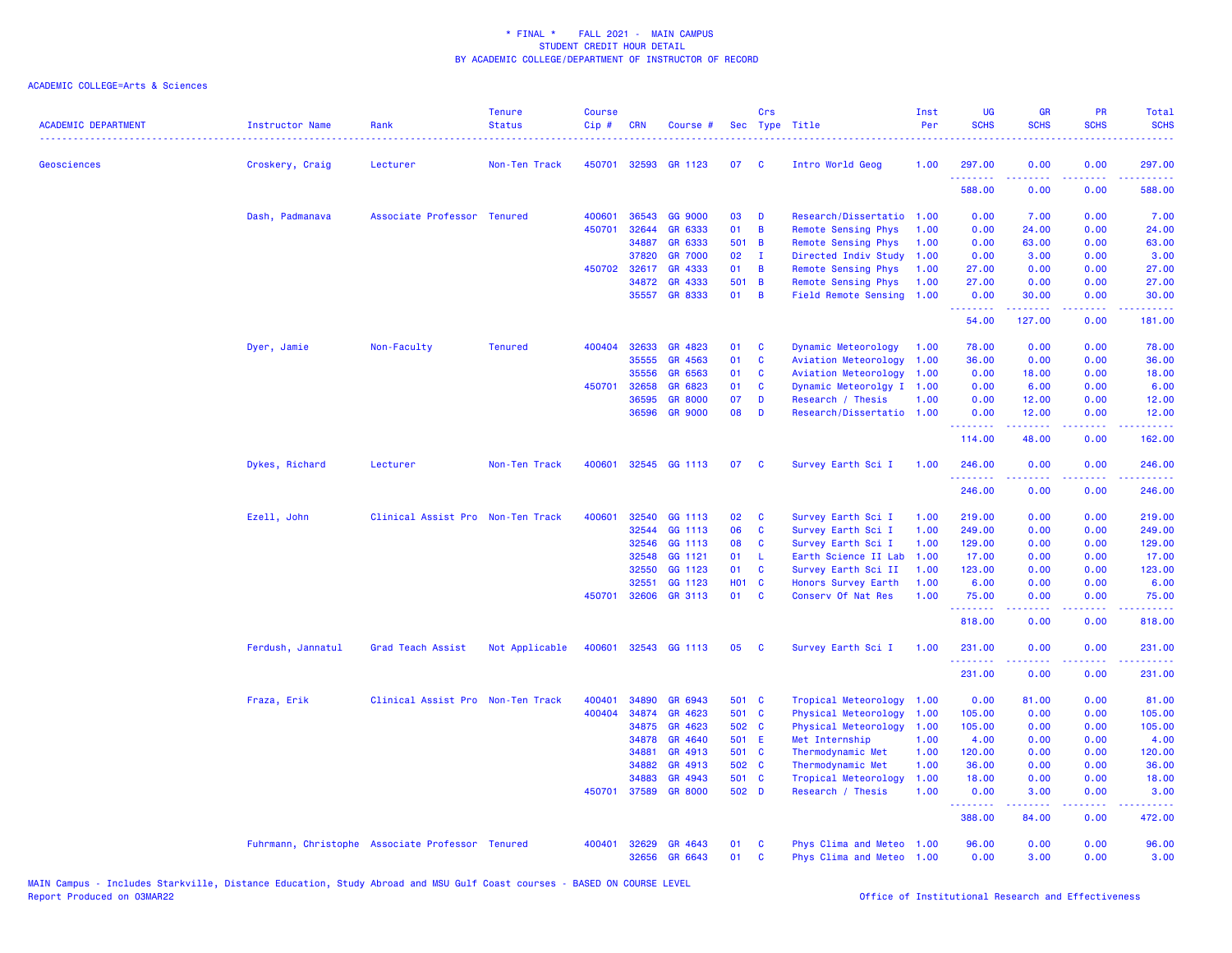| <b>ACADEMIC DEPARTMENT</b> | <b>Instructor Name</b>        | Rank                                             | <b>Tenure</b><br><b>Status</b> | <b>Course</b><br>Cip# | <b>CRN</b> | Course #             | <b>Sec</b>   | Crs          | Type Title                | Inst<br>Per | <b>UG</b><br><b>SCHS</b> | <b>GR</b><br><b>SCHS</b>           | PR<br><b>SCHS</b> | <b>Total</b><br><b>SCHS</b><br><u>.</u> |
|----------------------------|-------------------------------|--------------------------------------------------|--------------------------------|-----------------------|------------|----------------------|--------------|--------------|---------------------------|-------------|--------------------------|------------------------------------|-------------------|-----------------------------------------|
| <b>Geosciences</b>         |                               | Fuhrmann, Christophe Associate Professor Tenured |                                | 400401                | 32662      | GR 8633              | 01           | C            | Climate Change            | 1.00        | 0.00                     | 39.00                              | 0.00              | 39.00                                   |
|                            |                               |                                                  |                                | 450701                | 36561      | <b>GR 9000</b>       | 07           | D            | Research/Dissertatio 1.00 |             | 0.00<br>.                | 5.00<br>د د د د د                  | 0.00<br>د د د د   | 5.00<br>المتمامين                       |
|                            |                               |                                                  |                                |                       |            |                      |              |              |                           |             | 96.00                    | 47.00                              | 0.00              | 143.00                                  |
|                            | Gabitov, Rinat                | Associate Professor Tenured                      |                                | 400601                | 32547      | GG 1113              | <b>HO1 C</b> |              | Honors Survey Earth       | 1.00        | 84.00                    | 0.00                               | 0.00              | 84.00                                   |
|                            |                               |                                                  |                                |                       | 32554      | GG 4114              | 01           | $\,$ B       | Mineralogy                | 1.00        | 28.00                    | 0.00                               | 0.00              | 28.00                                   |
|                            |                               |                                                  |                                |                       | 32555      | GG 4114              | 02           | K            | Mineralogy                | 1.00        | 0.00                     | 0.00                               | 0.00              | 0.00                                    |
|                            |                               |                                                  |                                |                       | 36071      | GG 4990              | 02           | C            | Special Topic In GG       | 1.00        | 18.00                    | 0.00                               | 0.00              | 18.00                                   |
|                            |                               |                                                  |                                |                       | 36553      | GG 9000              | 04           | D            | Research/Dissertatio      | 1.00        | 0.00<br>والمتواديات      | 11.00<br>$\omega$ is a $\omega$ in | 0.00<br>المستبدا  | 11.00<br>.                              |
|                            |                               |                                                  |                                |                       |            |                      |              |              |                           |             | 130.00                   | 11.00                              | 0.00              | 141.00                                  |
|                            | Gutter, Barrett               | Clinical Assist Pro Non-Ten Track                |                                | 400404                | 34879      | GR 4713              | 501 B        |              | Synoptic Met I            | 1.00        | 111.00                   | 0.00                               | 0.00              | 111.00                                  |
|                            |                               |                                                  |                                |                       | 34880      | GR 4713              | 502 B        |              | Synoptic Met I            | 1.00        | 81.00                    | 0.00                               | 0.00              | 81.00                                   |
|                            |                               |                                                  |                                |                       | 36253      | GR 8143              | 501 C        |              | Adv Forecasting Tech      | 1.00        | 0.00                     | 69.00                              | 0.00              | 69.00                                   |
|                            |                               |                                                  |                                | 450701                | 32619      | GR 4423              | 01           | B            | Weather Forecasting       | 1.00        | 75.00                    | 0.00                               | 0.00              | 75.00                                   |
|                            |                               |                                                  |                                |                       | 32646      | GR 6423              | 01           | B            | Weather Forecasting       | 1.00        | 0.00                     | 6.00                               | 0.00              | 6.00                                    |
|                            |                               |                                                  |                                |                       | 34889      | GR 6923              | 501          | $\mathbf{C}$ | Severe Weather            | 1.00        | 0.00                     | 96.00                              | 0.00              | 96.00                                   |
|                            |                               |                                                  |                                |                       | 36562      | <b>GR 8000</b>       | 06           | D            | Research / Thesis         | 1.00        | 0.00<br><b></b>          | 4.00<br>.                          | 0.00<br>.         | 4.00<br>.                               |
|                            |                               |                                                  |                                |                       |            |                      |              |              |                           |             | 267.00                   | 175.00                             | 0.00              | 442.00                                  |
|                            | Haney, Christa                | Clinical Assist Pro Non-Ten Track                |                                | 400401                | 34876      | GR 4633              | 501 B        |              | Statistical Clim          | 1.00        | 90.00                    | 0.00                               | 0.00              | 90.00                                   |
|                            |                               |                                                  |                                |                       | 34877      | GR 4633              | 502 B        |              | Statistical Clim          | 1.00        | 96.00                    | 0.00                               | 0.00              | 96.00                                   |
|                            |                               |                                                  |                                | 400601                | 34859      | GG 8233              | 501 C        |              | Environmental Geosci      | 1.00        | 0.00                     | 84.00                              | 0.00              | 84.00                                   |
|                            |                               |                                                  |                                |                       | 34860      | GG 8233              | 502 C        |              | Environmental Geosci      | 1.00        | 0.00                     | 24.00                              | 0.00              | 24.00                                   |
|                            |                               |                                                  |                                | 409999                | 35569      | GR 4863              | 501 C        |              | Forensic Geoscience       | 1.00        | 30.00                    | 0.00                               | 0.00              | 30.00                                   |
|                            |                               |                                                  |                                |                       | 35571      | GR 6863              | 501 C        |              | Forensic Geoscience       | 1.00        | 0.00<br><u>.</u>         | 54.00                              | 0.00              | 54.00                                   |
|                            |                               |                                                  |                                |                       |            |                      |              |              |                           |             | 216.00                   | 162.00                             | 0.00              | 378.00                                  |
|                            | Holliday, Brian               | Grad Teach Assist                                | Not Applicable                 | 400404                | 32596      | GR 1604              | 02           | <b>C</b>     | Weather and Climate       | 1.00        | 220.00                   | 0.00                               | 0.00              | 220.00                                  |
|                            |                               |                                                  |                                |                       | 32598      | GR 1604              | 04           | $\mathsf K$  | Weather and Climate       | 1.00        | 0.00                     | 0.00                               | 0.00              | 0.00                                    |
|                            |                               |                                                  |                                |                       | 32600      | GR 1604              | 06           | $\mathsf K$  | Weather and Climate       | 1.00        | 0.00                     | 0.00                               | 0.00              | 0.00                                    |
|                            |                               |                                                  |                                | 450701                | 34864      | GR 1123              | 502 C        |              | Intro World Geog          | 1.00        | 87.00<br><u>.</u>        | 0.00<br>22222                      | 0.00<br>.         | 87.00<br>بالأباليات                     |
|                            |                               |                                                  |                                |                       |            |                      |              |              |                           |             | 307.00                   | 0.00                               | 0.00              | 307.00                                  |
|                            | Hossain, Mohammad Kh Lecturer |                                                  | Non-Ten Track                  | 450701                | 34865      | GR 1123              | 503 C        |              | Intro World Geog          | 1.00        | 87.00                    | 0.00                               | 0.00              | 87.00                                   |
|                            |                               |                                                  |                                |                       | 34888      | GR 6363              | 501 B        |              | <b>GIS Programming</b>    | 0.90        | 0.00                     | 16.20                              | 0.00              | 16.20                                   |
|                            |                               |                                                  |                                |                       |            | 450702 34873 GR 4363 | 501 B        |              | GIS Programming           | 0.90        | 13.50                    | 0.00                               | 0.00              | 13.50                                   |
|                            |                               |                                                  |                                |                       |            |                      |              |              |                           |             | <u>.</u><br>100.50       | 22222<br>16.20                     | .<br>0.00         | .<br>116.70                             |
|                            | Intsiful, Adjoa               | <b>Grad Teach Assist</b>                         | Not Applicable                 | 450702                | 32603      | GR 2313              | 01           | C            | <b>Maps Remote</b>        | 1.00        | 126.00                   | 0.00                               | 0.00              | 126.00                                  |
|                            |                               |                                                  |                                |                       | 32604      | GR 2313              | 02           | $\mathsf K$  | <b>Maps Remote</b>        | 1.00        | 0.00                     | 0.00                               | 0.00              | 0.00                                    |
|                            |                               |                                                  |                                |                       | 32605      | GR 2313              | 03           | K            | <b>Maps Remote</b>        | 1.00        | 0.00                     | 0.00                               | 0.00              | 0.00                                    |
|                            |                               |                                                  |                                |                       | 35547      | GR 2313              | 04           | K            | <b>Maps Remote</b>        | 1.00        | 0.00                     | 0.00                               | 0.00              | 0.00                                    |
|                            |                               |                                                  |                                |                       |            |                      |              |              |                           |             | .<br>126.00              | .<br>0.00                          | د د د د<br>0.00   | .<br>126.00                             |
|                            | Jimenez, Angel                | Grad Teach Assist                                | Not Applicable                 | 400601                | 32541      | GG 1113              | 03           | C            | Survey Earth Sci I        | 1.00        | 231.00                   | 0.00                               | 0.00              | 231.00                                  |
|                            |                               |                                                  |                                |                       |            | 32542 GG 1113        | 04           | C            | Survey Earth Sci I        | 1.00        | 201.00                   | 0.00                               | 0.00              | 201.00                                  |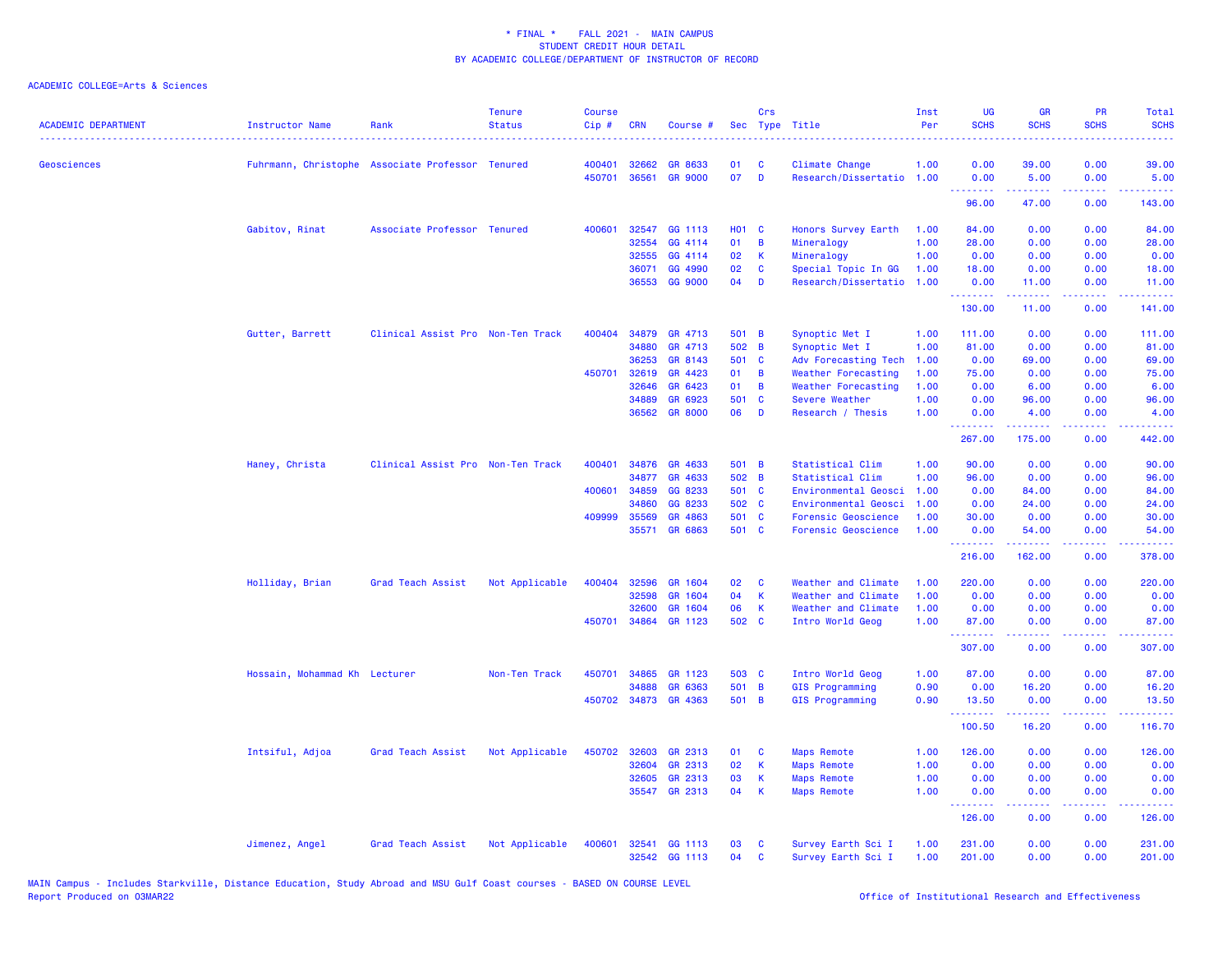| <b>ACADEMIC DEPARTMENT</b> | <b>Instructor Name</b>        | Rank                              | <b>Tenure</b><br><b>Status</b> | <b>Course</b><br>Cip# | <b>CRN</b>   | Course #       |                 | Crs          | Sec Type Title              | Inst<br>Per | UG<br><b>SCHS</b> | <b>GR</b><br><b>SCHS</b>                                                                                                          | PR<br><b>SCHS</b> | Total<br><b>SCHS</b> |
|----------------------------|-------------------------------|-----------------------------------|--------------------------------|-----------------------|--------------|----------------|-----------------|--------------|-----------------------------|-------------|-------------------|-----------------------------------------------------------------------------------------------------------------------------------|-------------------|----------------------|
|                            |                               |                                   |                                |                       |              |                |                 |              |                             |             |                   |                                                                                                                                   |                   |                      |
|                            |                               |                                   |                                |                       |              |                |                 |              |                             |             | 432.00            | 0.00                                                                                                                              | 0.00              | 432.00               |
| Geosciences                | Lalk, Sarah                   | Clinical Assist Pro Non-Ten Track |                                | 231303                | 32561        | GG 4333        | 01              | C            | Geowriting                  | 1.00        | 63.00             | 0.00                                                                                                                              | 0.00              | 63.00                |
|                            |                               |                                   |                                | 400601                | 32564        | GG 4503        | CO <sub>1</sub> | <b>C</b>     | Geomorphology               | 1.00        | 168.00            | 0.00                                                                                                                              | 0.00              | 168.00               |
|                            |                               |                                   |                                |                       | 35578        | GR 8410        | 501 S           |              | <b>Field Methods Semina</b> | 1.00        | 0.00              | 21.00                                                                                                                             | 0.00              | 21.00                |
|                            |                               |                                   |                                | 450701                | 32594        | GR 1123        | <b>HO1 C</b>    |              | Intro World Geog            | 1.00        | 87.00             | 0.00                                                                                                                              | 0.00              | 87.00                |
|                            |                               |                                   |                                |                       | 35549        | GR 4223        | 01              | C            | Geog Of Europe              | 1.00        | 48.00             | 0.00                                                                                                                              | 0.00              | 48.00                |
|                            |                               |                                   |                                |                       |              | 37838 GR 8000  | 503 D           |              | Research / Thesis           | 1.00        | 0.00<br><u>.</u>  | 1.00<br>$\frac{1}{2} \left( \frac{1}{2} \right) \left( \frac{1}{2} \right) \left( \frac{1}{2} \right) \left( \frac{1}{2} \right)$ | 0.00<br>د د د د   | 1.00<br>.            |
|                            |                               |                                   |                                |                       |              |                |                 |              |                             |             | 366.00            | 22.00                                                                                                                             | 0.00              | 388.00               |
|                            | Lisauckis, Christoph Lecturer |                                   | Non-Ten Track                  | 450701                | 32581        | GR 1114        | 01              | C            | Physical Geography          | 1.00        | 236.00            | 0.00                                                                                                                              | 0.00              | 236.00               |
|                            |                               |                                   |                                |                       | 32582        | GR 1114        | 02              | K            | Physical Geography          | 1.00        | 0.00              | 0.00                                                                                                                              | 0.00              | 0.00                 |
|                            |                               |                                   |                                |                       | 32583        | GR 1114        | 03              | K            | Physical Geography          | 1.00        | 0.00              | 0.00                                                                                                                              | 0.00              | 0.00                 |
|                            |                               |                                   |                                |                       | 32584        | GR 1114        | 04              | C            | Physical Geography          | 1.00        | 240.00            | 0.00                                                                                                                              | 0.00              | 240.00               |
|                            |                               |                                   |                                |                       | 32585        | GR 1114        | 05              | К            | Physical Geography          | 1.00        | 0.00              | 0.00                                                                                                                              | 0.00              | 0.00                 |
|                            |                               |                                   |                                |                       | 32586        | GR 1114        | 06              | K            | Physical Geography          | 1.00        | 0.00              | 0.00                                                                                                                              | 0.00              | 0.00                 |
|                            |                               |                                   |                                |                       |              | 32590 GR 1123  | 04              | C            | Intro World Geog            | 1.00        | 243.00<br>.       | 0.00<br>.                                                                                                                         | 0.00<br>د د د د   | 243.00<br>.          |
|                            |                               |                                   |                                |                       |              |                |                 |              |                             |             | 719.00            | 0.00                                                                                                                              | 0.00              | 719.00               |
|                            | Lyons, Karly                  | Lecturer                          | Non-Ten Track                  | 400601                | 32539        | GG 1113        | 01              | <b>C</b>     | Survey Earth Sci I          | 1.00        | 240.00            | 0.00                                                                                                                              | 0.00              | 240.00               |
|                            |                               |                                   |                                |                       | 34855        | GG 1113        | 501 C           |              | Survey Earth Sci I          | 1.00        | 78.00             | 0.00                                                                                                                              | 0.00              | 78.00                |
|                            |                               |                                   |                                |                       |              | 34856 GG 1113  | 502 C           |              | Survey Earth Sci I          | 1.00        | 87.00<br>.        | 0.00<br>22222                                                                                                                     | 0.00<br>22222     | 87.00<br><u>.</u>    |
|                            |                               |                                   |                                |                       |              |                |                 |              |                             |             | 405.00            | 0.00                                                                                                                              | 0.00              | 405.00               |
|                            | Meng, Qingmin                 | Associate Professor Tenured       |                                | 450701                | 32642        | GR 6313        | 01              | B            | <b>Advanced GIS</b>         | 1.00        | 0.00              | 15.00                                                                                                                             | 0.00              | 15.00                |
|                            |                               |                                   |                                |                       | 32643        | GR 6323        | 01              | $\, {\bf B}$ | Cartographic Science        | 1.00        | 0.00              | 9.00                                                                                                                              | 0.00              | 9.00                 |
|                            |                               |                                   |                                |                       | 37300        | <b>GR 8000</b> | 09              | D            | Research / Thesis           | 1.00        | 0.00              | 3.00                                                                                                                              | 0.00              | 3.00                 |
|                            |                               |                                   |                                |                       | 37681        | <b>GR 9000</b> | 11              | D            | Research/Dissertatio 1.00   |             | 0.00              | 3.00                                                                                                                              | 0.00              | 3.00                 |
|                            |                               |                                   |                                |                       | 450702 32615 | GR 4313        | 01              | B            | <b>Advanced GIS</b>         | 1.00        | 36.00             | 0.00                                                                                                                              | 0.00              | 36.00                |
|                            |                               |                                   |                                |                       | 32616        | GR 4323        | 01              | B            | Cartographic Science        | 1.00        | 42.00<br><u>.</u> | 0.00<br>22222                                                                                                                     | 0.00<br>المالمات  | 42.00<br>.           |
|                            |                               |                                   |                                |                       |              |                |                 |              |                             |             | 78.00             | 30.00                                                                                                                             | 0.00              | 108.00               |
|                            | Mercer, Andrew                | Professor                         | <b>Tenured</b>                 | 400401                | 32627        | GR 4633        | 01              | B            | Statistical Clim            | 1.00        | 84.00             | 0.00                                                                                                                              | 0.00              | 84.00                |
|                            |                               |                                   |                                |                       | 35548        | GR 3011        | 01              | <b>L</b>     | <b>Weather Analysis</b>     | 1.00        | 29.00             | 0.00                                                                                                                              | 0.00              | 29.00                |
|                            |                               |                                   |                                | 400404                | 32631        | GR 4733        | 01              | C            | Synoptic Meteorology        | 1.00        | 114.00            | 0.00                                                                                                                              | 0.00              | 114.00               |
|                            |                               |                                   |                                | 450701                | 36482        | <b>GR 9000</b> | 01              | D            | Research/Dissertatio        | 1.00        | 0.00              | 12.00                                                                                                                             | 0.00              | 12.00                |
|                            |                               |                                   |                                |                       |              |                |                 |              |                             |             | .<br>227.00       | 22222<br>12.00                                                                                                                    | د د د د<br>0.00   | .<br>239.00          |
|                            | Moe Hoffman, Amy              | Instructor                        | Non-Ten Track                  | 400601                | 32525        | GG 1111        | 01              | - L          | Earth Science I Lab         | 1.00        | 16.00             | 0.00                                                                                                                              | 0.00              | 16.00                |
|                            |                               |                                   |                                |                       | 32526        | GG 1111        | 02              | -L           | Earth Science I Lab         | 1.00        | 25.00             | 0.00                                                                                                                              | 0.00              | 25.00                |
|                            |                               |                                   |                                |                       | 32527        | GG 1111        | 03              | -L           | Earth Science I Lab         | 1.00        | 25.00             | 0.00                                                                                                                              | 0.00              | 25.00                |
|                            |                               |                                   |                                |                       | 32528        | GG 1111        | 04              | -L           | Earth Science I Lab         | 1.00        | 24.00             | 0.00                                                                                                                              | 0.00              | 24.00                |
|                            |                               |                                   |                                |                       | 32529        | GG 1111        | 05              | L            | Earth Science I Lab         | 1.00        | 24.00             | 0.00                                                                                                                              | 0.00              | 24.00                |
|                            |                               |                                   |                                |                       | 32530        | GG 1111        | 06              | -L           | Earth Science I Lab         | 1.00        | 25.00             | 0.00                                                                                                                              | 0.00              | 25.00                |
|                            |                               |                                   |                                |                       | 32531        | GG 1111        | 07              | - L          | Earth Science I Lab         | 1.00        | 24.00             | 0.00                                                                                                                              | 0.00              | 24.00                |
|                            |                               |                                   |                                |                       | 32532        | GG 1111        | 80              | -L.          | Earth Science I Lab         | 1.00        | 26.00             | 0.00                                                                                                                              | 0.00              | 26.00                |
|                            |                               |                                   |                                |                       |              | 32533 GG 1111  | 09              | -L           | Earth Science I Lab         | 1.00        | 24.00             | 0.00                                                                                                                              | 0.00              | 24.00                |
|                            |                               |                                   |                                |                       |              | 32534 GG 1111  | 10 <sup>1</sup> |              | Earth Science I Lab         | 1.00        | 25.00             | 0.00                                                                                                                              | 0.00              | 25.00                |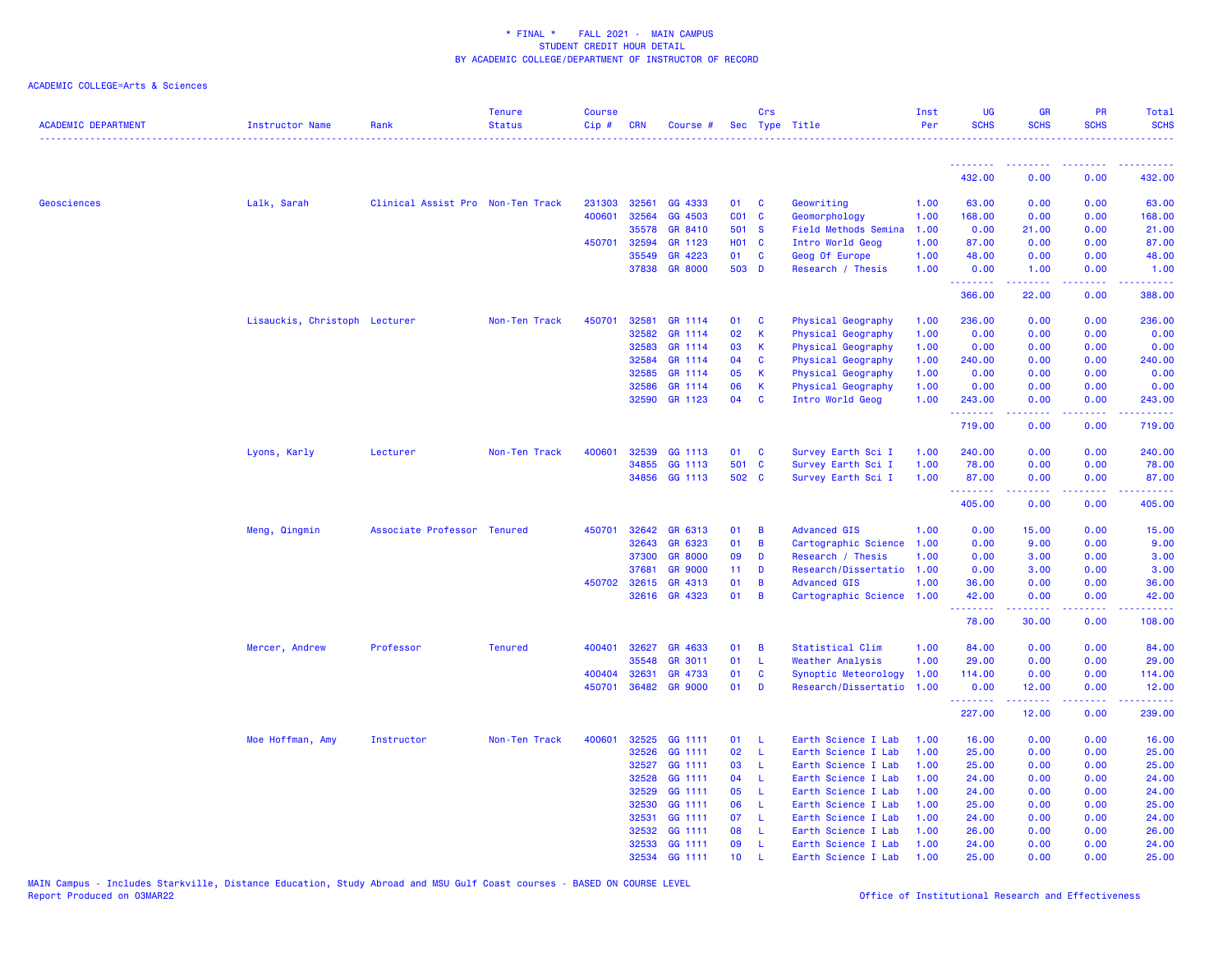| <b>ACADEMIC DEPARTMENT</b> | Instructor Name     | Rank                              | <b>Tenure</b><br><b>Status</b> | <b>Course</b><br>Cip # | <b>CRN</b> | Course #       |                 | Crs          | Sec Type Title         | Inst<br>Per | UG<br><b>SCHS</b> | GR<br><b>SCHS</b>         | PR<br><b>SCHS</b>                   | Total<br><b>SCHS</b> |
|----------------------------|---------------------|-----------------------------------|--------------------------------|------------------------|------------|----------------|-----------------|--------------|------------------------|-------------|-------------------|---------------------------|-------------------------------------|----------------------|
|                            |                     |                                   |                                |                        |            |                |                 |              |                        | .           |                   |                           |                                     |                      |
| Geosciences                | Moe Hoffman, Amy    | Instructor                        | Non-Ten Track                  | 400601                 | 32535      | GG 1111        | 11 <sub>1</sub> | - L          | Earth Science I Lab    | 1.00        | 22.00             | 0.00                      | 0.00                                | 22.00                |
|                            |                     |                                   |                                |                        | 32536      | GG 1111        | 12 <sub>2</sub> | $\mathbf{L}$ | Earth Science I Lab    | 1.00        | 23.00             | 0.00                      | 0.00                                | 23.00                |
|                            |                     |                                   |                                |                        | 32537      | GG 1111        | 13 <sup>°</sup> | - L          | Earth Science I Lab    | 1.00        | 23.00             | 0.00                      | 0.00                                | 23.00                |
|                            |                     |                                   |                                |                        | 32538      | GG 1111        | H01 L           |              | Honors Earth Science   | 1.00        | 2.00              | 0.00                      | 0.00                                | 2.00                 |
|                            |                     |                                   |                                |                        | 34853      | GG 1111        | 501 L           |              | Earth Science I Lab    | 1.00        | 26.00             | 0.00                      | 0.00                                | 26.00                |
|                            |                     |                                   |                                |                        | 34854      | GG 1111        | 502 L           |              | Earth Science I Lab    | 1.00        | 14.00<br>.        | 0.00<br>.                 | 0.00<br>بالمحامي                    | 14.00<br>الداعات بال |
|                            |                     |                                   |                                |                        |            |                |                 |              |                        |             | 348.00            | 0.00                      | 0.00                                | 348.00               |
|                            | Morris, John        | Instructor                        | Non-Ten Track                  | 450701                 | 32638      | GR 6303        | 02              | -K           | Principles of GIS      | 0.10        | 0.00              | 0.00                      | 0.00                                | 0.00                 |
|                            |                     |                                   |                                |                        | 32639      | GR 6303        | 03              | K            | Principles of GIS      | 0.10        | 0.00              | 0.00                      | 0.00                                | 0.00                 |
|                            |                     |                                   |                                |                        | 32640      | GR 6303        | 04              | К            | Principles of GIS      | 0.10        | 0.00              | 0.00                      | 0.00                                | 0.00                 |
|                            |                     |                                   |                                |                        | 35552      | GR 6303        | 06              | К            | Principles of GIS      | 0.90        | 0.00              | 0.00                      | 0.00                                | 0.00                 |
|                            |                     |                                   |                                | 450702                 | 32611      | GR 4303        | 02              | K            | Principles of GIS      | 0.10        | 0.00              | 0.00                      | 0.00                                | 0.00                 |
|                            |                     |                                   |                                |                        | 32612      | GR 4303        | 03              | -K           | Principles of GIS      | 0.10        | 0.00              | 0.00                      | 0.00                                | 0.00                 |
|                            |                     |                                   |                                |                        | 32613      | GR 4303        | 04              | К            | Principles of GIS      | 0.10        | 0.00              | 0.00                      | 0.00                                | 0.00                 |
|                            |                     |                                   |                                |                        | 32614      | GR 4303        | 05              | K            | Principles of GIS      | 0.10        | 0.00              | 0.00                      | 0.00                                | 0.00                 |
|                            |                     |                                   |                                |                        | 35551      | GR 4303        | 06              | $\mathsf{K}$ | Principles of GIS      | 0.90        | 0.00              | 0.00                      | 0.00                                | 0.00                 |
|                            |                     |                                   |                                |                        |            |                |                 |              |                        |             | .<br>0.00         | .<br>0.00                 | د د د د<br>0.00                     | .<br>0.00            |
|                            | Nagel, Athena       | Clinical Assist Pro Non-Ten Track |                                | 400601                 | 35561      | GG 4323        | 501 C           |              | Karst Processes and    | 1.00        | 6.00              | 0.00                      | 0.00                                | 6.00                 |
|                            |                     |                                   |                                |                        | 35562      | GG 6323        | 501 C           |              | Karst Processes and    | 1.00        | 0.00              | 45.00                     | 0.00                                | 45.00                |
|                            |                     |                                   |                                |                        | 36563      | GG 8000        | 05              | <b>D</b>     | Research / Thesis      | 1.00        | 0.00              | 1.00                      | 0.00                                | 1.00                 |
|                            |                     |                                   |                                | 450701                 | 34884      | GR 6303        | 501 B           |              | Principles of GIS      | 1.00        | 0.00              | 51.00                     | 0.00                                | 51.00                |
|                            |                     |                                   |                                |                        | 34885      | GR 6303        | 502 B           |              | Principles of GIS      | 1.00        | 0.00              | 54.00                     | 0.00                                | 54.00                |
|                            |                     |                                   |                                |                        | 34886      | GR 6303        | 503 B           |              | Principles of GIS      | 1.00        | 0.00              | 54.00                     | 0.00                                | 54.00                |
|                            |                     |                                   |                                |                        | 37506      | <b>GR 8000</b> | 501 D           |              | Research / Thesis      | 1.00        | 0.00              | 3.00                      | 0.00                                | 3.00                 |
|                            |                     |                                   |                                | 450702                 | 34869      | GR 4303        | 501 B           |              | Principles of GIS      | 1.00        | 6.00              | 0.00                      | 0.00                                | 6.00                 |
|                            |                     |                                   |                                |                        | 34870      | GR 4303        | 502 B           |              | Principles of GIS      | 1.00        | 6.00              | 0.00                      | 0.00                                | 6.00                 |
|                            |                     |                                   |                                |                        | 34871      | GR 4303        | 503 B           |              | Principles of GIS      | 1.00        | 6.00              | 0.00                      | 0.00                                | 6.00                 |
|                            |                     |                                   |                                |                        |            |                |                 |              |                        |             | <u>.</u><br>24.00 | المتمام المتمار<br>208.00 | د د د د<br>0.00                     | .<br>232.00          |
|                            | Nordstrom, Gregory  | Instructor                        | Non-Ten Track                  | 400404                 | 34867      | GR 1604        | 501 B           |              | Weather and Climate    | 1.00        | 116.00            | 0.00                      | 0.00                                | 116.00               |
|                            |                     |                                   |                                |                        | 34868      | GR 1604        | 502 B           |              | Weather and Climate    | 1.00        | 88.00             | 0.00                      | 0.00                                | 88.00                |
|                            |                     |                                   |                                |                        | 35565      | GR 1604        | 503 B           |              | Weather and Climate    | 1.00        | 60.00             | 0.00                      | 0.00                                | 60.00                |
|                            |                     |                                   |                                | 450701                 | 34861      | GR 1114        | 501 B           |              | Physical Geography     | 1.00        | 140.00            | 0.00                      | 0.00                                | 140.00               |
|                            |                     |                                   |                                |                        | 34862      | GR 1114        | 502 B           |              | Physical Geography     | 1.00        | 136.00            | 0.00                      | 0.00                                | 136.00               |
|                            |                     |                                   |                                |                        |            |                |                 |              |                        |             | .<br>540.00       | 0.00                      | $\sim$ $\sim$ $\sim$ $\sim$<br>0.00 | .<br>540.00          |
|                            | Nunley, Christopher | Lecturer                          | Non-Ten Track                  | 450701                 | 34866      | GR 1123        | 504 C           |              | Intro World Geog       | 1.00        | 75.00             | 0.00                      | 0.00                                | 75.00                |
|                            |                     |                                   |                                |                        |            | 34895 GR 8553  | 501 S           |              | Research Methods in    | 1.00        | 0.00<br>.         | 87.00<br>.                | 0.00<br>.                           | 87.00<br>22222       |
|                            |                     |                                   |                                |                        |            |                |                 |              |                        |             | 75.00             | 87.00                     | 0.00                                | 162.00               |
|                            | Paul, Varun         | Assistant Professor Ten Track     |                                | 400601                 | 32553      | GG 3613        | 01              | <b>C</b>     | <b>Water Resources</b> | 1.00        | 111.00            | 0.00                      | 0.00                                | 111.00               |
|                            |                     |                                   |                                |                        | 32565      | GG 4613        | 01              | $\mathbf{C}$ | Phys Hydrogeology      | 1.00        | 42.00             | 0.00                      | 0.00                                | 42.00                |
|                            |                     |                                   |                                |                        | 32577      | GG 6613        | 01              | $\mathbf{C}$ | Phys Hydrogeology      | 1.00        | 0.00              | 9.00                      | 0.00                                | 9.00                 |
|                            |                     |                                   |                                |                        | 36258      | GG 8000        | 01              | D            | Research / Thesis      | 1.00        | 0.00              | 15.00                     | 0.00                                | 15.00                |
|                            |                     |                                   |                                |                        | 36259      | GG 9000        | 01              | D            | Research/Dissertatio   | 1.00        | 0.00              | 10.00                     | 0.00                                | 10.00                |
|                            |                     |                                   |                                |                        |            | 37752 GG 8000  | 502             | D            | Research / Thesis      | 1.00        | 0.00              | 1.00                      | 0.00                                | 1.00                 |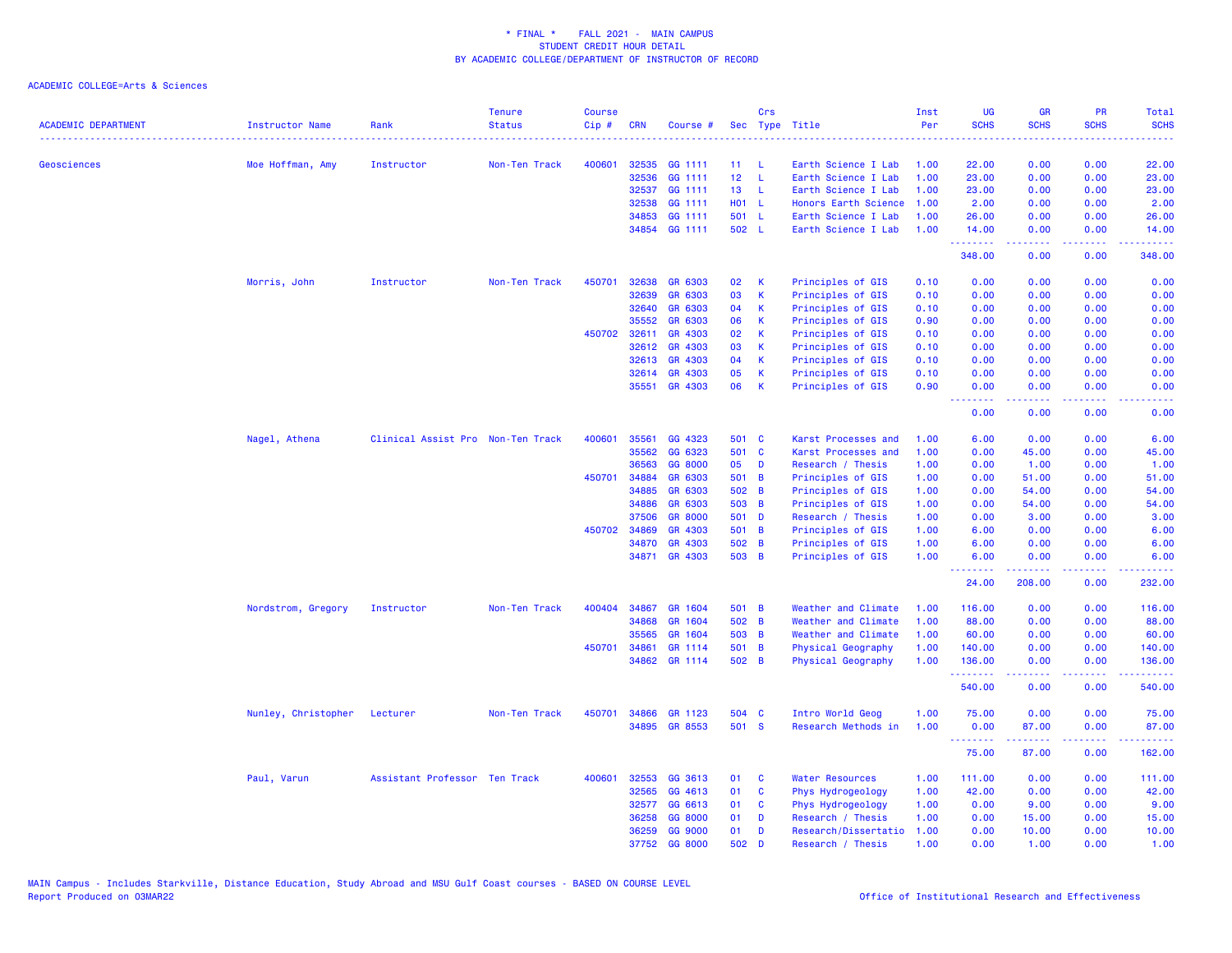| ACADEMIC DEPARTMENT | <b>Instructor Name</b>           | Rank                          | <b>Tenure</b><br><b>Status</b> | <b>Course</b><br>Cip# | CRN          | Course #             |       | Crs          | Sec Type Title            | Inst<br>Per | <b>UG</b><br><b>SCHS</b> | <b>GR</b><br><b>SCHS</b>                                                                                                                                     | <b>PR</b><br><b>SCHS</b> | Total<br><b>SCHS</b>                                                                                                              |
|---------------------|----------------------------------|-------------------------------|--------------------------------|-----------------------|--------------|----------------------|-------|--------------|---------------------------|-------------|--------------------------|--------------------------------------------------------------------------------------------------------------------------------------------------------------|--------------------------|-----------------------------------------------------------------------------------------------------------------------------------|
|                     |                                  |                               |                                |                       |              |                      |       |              |                           |             | <u>.</u>                 | <b><i><u><u><b>a</b></u></u> a a a a a a a</i></b>                                                                                                           | .                        |                                                                                                                                   |
|                     |                                  |                               |                                |                       |              |                      |       |              |                           |             | 153.00                   | 35.00                                                                                                                                                        | 0.00                     | 188.00                                                                                                                            |
| Geosciences         | Poe, Lindsey                     | Instructor                    | Non-Ten Track                  | 400404                | 32621        | GR 4502              | 01    | <b>C</b>     | Prac in Broadcast Me      | 1.00        | 44.00                    | 0.00                                                                                                                                                         | 0.00                     | 44.00                                                                                                                             |
|                     |                                  |                               |                                |                       | 32622        | GR 4502              | 02    | $\mathsf K$  | Prac in Broadcast Me      | 1.00        | 0.00                     | 0.00                                                                                                                                                         | 0.00                     | 0.00                                                                                                                              |
|                     |                                  |                               |                                |                       | 32623        | GR 4502              | 03    | K            | Prac Broadcast Meteo      | 1.00        | 0.00                     | 0.00                                                                                                                                                         | 0.00                     | 0.00                                                                                                                              |
|                     |                                  |                               |                                |                       | 32624        | GR 4522              | 01    | C            | Prac Broadcast Meteo      | 1.00        | 22.00                    | 0.00                                                                                                                                                         | 0.00                     | 22.00                                                                                                                             |
|                     |                                  |                               |                                |                       | 32625        | GR 4522              | 02    | К            | Prac Broadcast Meteo      | 1.00        | 0.00                     | 0.00                                                                                                                                                         | 0.00                     | 0.00                                                                                                                              |
|                     |                                  |                               |                                |                       | 32626        | GR 4522              | 03    | К            | Prac Broadcast Meteo      | 1.00        | 0.00                     | 0.00                                                                                                                                                         | 0.00                     | 0.00                                                                                                                              |
|                     |                                  |                               |                                |                       | 32628        | GR 4640              | 01    | -E           | Met Internship            | 1.00        | 9.00                     | 0.00                                                                                                                                                         | 0.00                     | 9.00                                                                                                                              |
|                     |                                  |                               |                                | 450701                | 32648        | GR 6502              | 01    | C            | Prac in Broadcast Me      | 1.00        | 0.00                     | 4.00                                                                                                                                                         | 0.00                     | 4.00                                                                                                                              |
|                     |                                  |                               |                                |                       | 32649        | GR 6502              | 02    | K            | Prac in Broadcast Me      | 1.00        | 0.00                     | 0.00                                                                                                                                                         | 0.00                     | 0.00                                                                                                                              |
|                     |                                  |                               |                                |                       | 32651        | GR 6522              | 01    | $\mathbf{C}$ | Prac Broadcast Meteo      | 1.00        | 0.00                     | 2.00                                                                                                                                                         | 0.00                     | 2.00                                                                                                                              |
|                     |                                  |                               |                                |                       |              | 32652 GR 6522        | 02    | K            | Prac Broadcast Meteo      | 1.00        | 0.00<br>.                | 0.00<br>.                                                                                                                                                    | 0.00<br>.                | 0.00<br>.                                                                                                                         |
|                     |                                  |                               |                                |                       |              |                      |       |              |                           |             | 75.00                    | 6.00                                                                                                                                                         | 0.00                     | 81.00                                                                                                                             |
|                     | Rodgers, John                    | Professor                     | <b>Tenured</b>                 | 450701                | 32609        | GR 4203              | 01    | <b>C</b>     | Geog Of N. America        | 1.00        | 132.00                   | 0.00                                                                                                                                                         | 0.00                     | 132.00                                                                                                                            |
|                     |                                  |                               |                                |                       | 32636        | GR 6203              | 01    | C            | Geog Of N. America        | 1.00        | 0.00                     | 3.00                                                                                                                                                         | 0.00                     | 3.00                                                                                                                              |
|                     |                                  |                               |                                |                       | 34888        | GR 6363              | 501 B |              | GIS Programming           | 0.10        | 0.00                     | 1.80                                                                                                                                                         | 0.00                     | 1.80                                                                                                                              |
|                     |                                  |                               |                                |                       | 37502        | <b>GR 7000</b>       | 01    | $\mathbf{I}$ | Directed Indiv Study      | 0.10        | 0.00                     | 0.30                                                                                                                                                         | 0.00                     | 0.30                                                                                                                              |
|                     |                                  |                               |                                |                       |              | 450702 34873 GR 4363 | 501 B |              | GIS Programming           | 0.10        | 1.50                     | 0.00                                                                                                                                                         | 0.00                     | 1.50                                                                                                                              |
|                     |                                  |                               |                                |                       |              |                      |       |              |                           |             | .<br>133.50              | $\frac{1}{2} \left( \frac{1}{2} \right) \left( \frac{1}{2} \right) \left( \frac{1}{2} \right) \left( \frac{1}{2} \right) \left( \frac{1}{2} \right)$<br>5.10 | .<br>0.00                | وعاعاته عامل<br>138.60                                                                                                            |
|                     | Schmitz, Darrel                  | Research Professor            | Non-Ten Track                  | 400601                | 32562        | GG 4433              | 01    | B            | Subsurface Methods        | 1.00        | 27.00                    | 0.00                                                                                                                                                         | 0.00                     | 27.00                                                                                                                             |
|                     |                                  |                               |                                |                       | 32563        | GG 4433              | 02    | K            | Subsurface Methods        | 1.00        | 0.00                     | 0.00                                                                                                                                                         | 0.00                     | 0.00                                                                                                                              |
|                     |                                  |                               |                                |                       | 32574        | GG 6433              | 01    | B            | Subsurface Methods        | 1.00        | 0.00                     | 3.00                                                                                                                                                         | 0.00                     | 3.00                                                                                                                              |
|                     |                                  |                               |                                |                       | 32575        | GG 6433              | 02    | К            | Subsurface Methods        | 1.00        | 0.00                     | 0.00                                                                                                                                                         | 0.00                     | 0.00                                                                                                                              |
|                     |                                  |                               |                                |                       | 37547        | GG 8000              | 07    | D            | Research / Thesis         | 1.00        | 0.00                     | 1.00                                                                                                                                                         | 0.00                     | 1.00                                                                                                                              |
|                     |                                  |                               |                                |                       | 37555        | GG 9000              | 06    | D            | Research/Dissertatio      | 1.00        | 0.00                     | 1.00                                                                                                                                                         | 0.00                     | 1.00                                                                                                                              |
|                     |                                  |                               |                                |                       |              | 37636 GG 7000        | 02    | $\mathbf{I}$ | Directed Indiv Study      | 1.00        | 0.00<br>.                | 3.00<br>.                                                                                                                                                    | 0.00                     | 3.00<br>$\frac{1}{2} \left( \frac{1}{2} \right) \left( \frac{1}{2} \right) \left( \frac{1}{2} \right) \left( \frac{1}{2} \right)$ |
|                     |                                  |                               |                                |                       |              |                      |       |              |                           |             | 27.00                    | 8.00                                                                                                                                                         | 0.00                     | 35.00                                                                                                                             |
|                     | Schwing, Johna                   | Assistant Professor Ten Track |                                |                       | 400404 32595 | GR 1604              | 01    | C            | Weather and Climate       | 1.00        | 212.00                   | 0.00                                                                                                                                                         | 0.00                     | 212.00                                                                                                                            |
|                     |                                  |                               |                                |                       | 32597        | GR 1604              | 03    | $\mathsf K$  | Weather and Climate       | 1.00        | 0.00                     | 0.00                                                                                                                                                         | 0.00                     | 0.00                                                                                                                              |
|                     |                                  |                               |                                |                       | 32599        | GR 1604              | 05    | K            | Weather and Climate       | 1.00        | 0.00                     | 0.00                                                                                                                                                         | 0.00                     | 0.00                                                                                                                              |
|                     |                                  |                               |                                |                       |              |                      |       |              |                           |             | .<br>212.00              | 0.00                                                                                                                                                         | 0.00                     | 212.00                                                                                                                            |
|                     | Sherman-Morris, Kath Non-Faculty |                               | <b>Tenured</b>                 | 400404                | 34896        | GR 8813              | 501 C |              | Advanc Hazard & Disa 1.00 |             | 0.00                     | 84.00                                                                                                                                                        | 0.00                     | 84.00                                                                                                                             |
|                     |                                  |                               |                                | 450701                | 36555        | <b>GR 8000</b>       | 03    | D            | Research / Thesis         | 1.00        | 0.00                     | 8.00                                                                                                                                                         | 0.00                     | 8.00                                                                                                                              |
|                     |                                  |                               |                                |                       | 36556        | <b>GR 9000</b>       | 04    | D            | Research/Dissertatio 1.00 |             | 0.00                     | 28.00                                                                                                                                                        | 0.00                     | 28.00                                                                                                                             |
|                     |                                  |                               |                                |                       |              |                      |       |              |                           |             | <u>.</u><br>0.00         | المستمال<br>120.00                                                                                                                                           | .<br>0.00                | المستمل<br>120.00                                                                                                                 |
|                     | Skarke, Adam                     | Associate Professor Tenured   |                                | 400601                | 32559        | GG 4304              | 01    | <b>C</b>     | Prin Sed Dep I            | 1.00        | 20.00                    | 0.00                                                                                                                                                         | 0.00                     | 20.00                                                                                                                             |
|                     |                                  |                               |                                |                       | 32560        | GG 4304              | 02    | К            | Prin Sed Dep I            | 1.00        | 0.00                     | 0.00                                                                                                                                                         | 0.00                     | 0.00                                                                                                                              |
|                     |                                  |                               |                                |                       | 32572        | GG 6304              | 01    | C            | Prin Sed Dep I            | 1.00        | 0.00                     | 4.00                                                                                                                                                         | 0.00                     | 4.00                                                                                                                              |
|                     |                                  |                               |                                |                       | 32573        | GG 6304              | 02    | K            | Prin Sed Dep I            | 1.00        | 0.00                     | 0.00                                                                                                                                                         | 0.00                     | 0.00                                                                                                                              |
|                     |                                  |                               |                                |                       | 36566        | GG 8000              | 06    | D            | Research / Thesis         | 1.00        | 0.00                     | 27.00                                                                                                                                                        | 0.00                     | 27.00                                                                                                                             |
|                     |                                  |                               |                                |                       |              | 36567 GG 9000        | 05    | D            | Research/Dissertatio      | 1.00        | 0.00                     | 1.00                                                                                                                                                         | 0.00                     | 1.00                                                                                                                              |
|                     |                                  |                               |                                |                       |              | 37135 GG 8000        | 501   | D            | Research / Thesis         | 1.00        | 0.00                     | 6.00                                                                                                                                                         | 0.00                     | 6.00                                                                                                                              |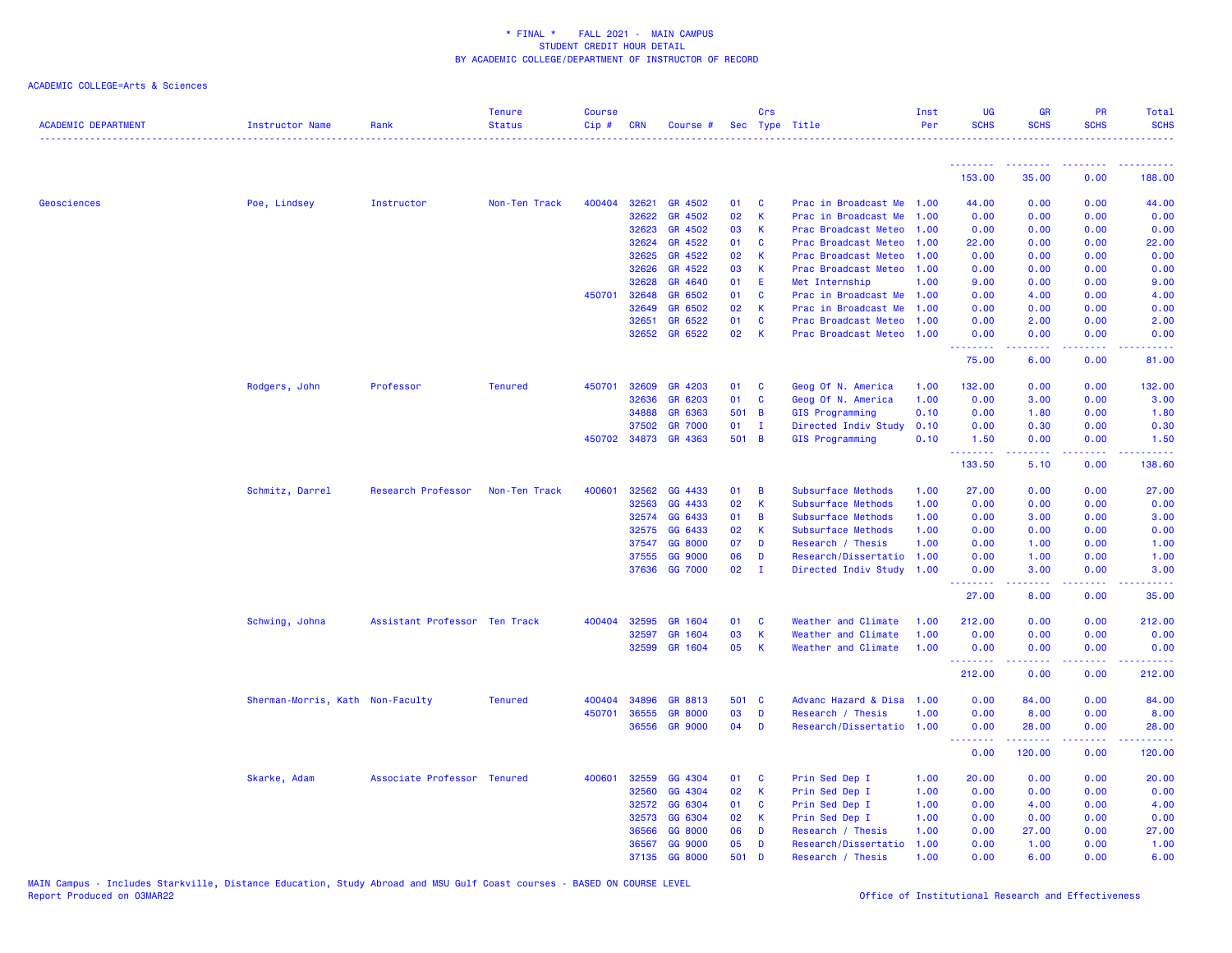| <b>ACADEMIC DEPARTMENT</b>                            | Instructor Name               | Rank                          | <b>Tenure</b><br><b>Status</b> | <b>Course</b><br>Cip# | <b>CRN</b> | Course #       |        | Crs                     | Sec Type Title            | Inst<br>Per | <b>UG</b><br><b>SCHS</b> | <b>GR</b><br><b>SCHS</b>   | <b>PR</b><br><b>SCHS</b>                                                                                                          | Total<br><b>SCHS</b>                                                                                                                                                                                                                                                                                                                                                                                                                                                                   |
|-------------------------------------------------------|-------------------------------|-------------------------------|--------------------------------|-----------------------|------------|----------------|--------|-------------------------|---------------------------|-------------|--------------------------|----------------------------|-----------------------------------------------------------------------------------------------------------------------------------|----------------------------------------------------------------------------------------------------------------------------------------------------------------------------------------------------------------------------------------------------------------------------------------------------------------------------------------------------------------------------------------------------------------------------------------------------------------------------------------|
| <b>Geosciences</b>                                    | Skarke, Adam                  | Associate Professor Tenured   |                                | 400601                | 37336      | <b>GG 7000</b> | $01$ I |                         | Directed Indiv Study 1.00 |             | 0.00                     | 3.00                       | 0.00                                                                                                                              | 3.00                                                                                                                                                                                                                                                                                                                                                                                                                                                                                   |
|                                                       |                               |                               |                                | 400607                |            | 35545 GG 3603  | 01 C   |                         | Intro To Oceanograph 1.00 |             | 102.00<br>.              | 0.00<br>. <u>.</u>         | 0.00<br>.                                                                                                                         | 102.00<br>.                                                                                                                                                                                                                                                                                                                                                                                                                                                                            |
|                                                       |                               |                               |                                |                       |            |                |        |                         |                           |             | 122.00                   | 41.00                      | 0.00                                                                                                                              | 163.00                                                                                                                                                                                                                                                                                                                                                                                                                                                                                 |
|                                                       | Warden, Kelsey                | Assistant Professor Ten Track |                                | 400601                |            | 35544 GG 1133  | 01     | $\mathbf{C}$            | Planetary Geology         | 1.00        | 45.00                    | 0.00                       | 0.00                                                                                                                              | 45.00                                                                                                                                                                                                                                                                                                                                                                                                                                                                                  |
|                                                       |                               |                               |                                |                       | 35852      | GG 4990        | 01     | - B                     | Special Topic In GG       | 1.00        | 12.00                    | 0.00                       | 0.00                                                                                                                              | 12.00                                                                                                                                                                                                                                                                                                                                                                                                                                                                                  |
|                                                       |                               |                               |                                |                       | 35853      | GG 6990        | 01     | <b>B</b>                | Special Topic In GG       | 1.00        | 0.00                     | 6.00                       | 0.00                                                                                                                              | 6.00                                                                                                                                                                                                                                                                                                                                                                                                                                                                                   |
|                                                       |                               |                               |                                |                       |            | 36549 GG 8000  | 03     | D                       | Research / Thesis         | 1.00        | 0.00<br>--------         | 13.00<br>.                 | 0.00<br>د د د د                                                                                                                   | 13.00<br>$\frac{1}{2}$                                                                                                                                                                                                                                                                                                                                                                                                                                                                 |
|                                                       |                               |                               |                                |                       |            |                |        |                         |                           |             | 57.00                    | 19.00                      | 0.00                                                                                                                              | 76.00                                                                                                                                                                                                                                                                                                                                                                                                                                                                                  |
|                                                       | Williams, Brian               | Assistant Professor Ten Track |                                | 450701                | 32601      | GR 2013        | 01     | <b>C</b>                | Human Geography           | 1.00        | 81.00                    | 0.00                       | 0.00                                                                                                                              | 81.00                                                                                                                                                                                                                                                                                                                                                                                                                                                                                  |
|                                                       |                               |                               |                                |                       |            | 36072 GR 4990  | 01     | $\overline{\mathbf{c}}$ | Special Topic In GR       | 1.00        | 18.00                    | 0.00                       | 0.00                                                                                                                              | 18.00                                                                                                                                                                                                                                                                                                                                                                                                                                                                                  |
|                                                       |                               |                               |                                |                       |            | 36261 GR 6990  | 01 C   |                         | Special Topic In GR       | 1.00        | 0.00                     | 3.00                       | 0.00                                                                                                                              | 3.00                                                                                                                                                                                                                                                                                                                                                                                                                                                                                   |
|                                                       |                               |                               |                                |                       |            |                |        |                         |                           |             | .<br>99.00               | 3.00                       | . <u>.</u> .<br>0.00                                                                                                              | 102.00                                                                                                                                                                                                                                                                                                                                                                                                                                                                                 |
|                                                       | Williams, Christophe Lecturer |                               | Non-Ten Track                  | 450701                | 32589      | GR 1123        | 03     | <b>C</b>                | Intro World Geog          | 1.00        | 651.00                   | 0.00                       | 0.00                                                                                                                              | 651.00                                                                                                                                                                                                                                                                                                                                                                                                                                                                                 |
|                                                       |                               |                               |                                |                       |            | 34863 GR 1123  | 501 C  |                         | Intro World Geog          | 1.00        | 96.00                    | 0.00                       | 0.00                                                                                                                              | 96.00                                                                                                                                                                                                                                                                                                                                                                                                                                                                                  |
|                                                       |                               |                               |                                |                       |            |                |        |                         |                           |             | .<br>747.00              | 0.00                       | $\frac{1}{2} \left( \frac{1}{2} \right) \left( \frac{1}{2} \right) \left( \frac{1}{2} \right) \left( \frac{1}{2} \right)$<br>0.00 | 747.00                                                                                                                                                                                                                                                                                                                                                                                                                                                                                 |
|                                                       | Wood, Kimberly                | Assistant Professor Ten Track |                                | 400401                | 32660      | GR 6943        | 01     | $\mathbf{C}$            | Tropical Meteorology 1.00 |             | 0.00                     | 12.00                      | 0.00                                                                                                                              | 12.00                                                                                                                                                                                                                                                                                                                                                                                                                                                                                  |
|                                                       |                               |                               |                                | 400404                | 32635      | GR 4943        | 01 C   |                         | Tropical Meteorology      | 1.00        | 42.00                    | 0.00                       | 0.00                                                                                                                              | 42.00                                                                                                                                                                                                                                                                                                                                                                                                                                                                                  |
|                                                       |                               |                               |                                | 450701                | 32661      | GR 8553        | 01 S   |                         | Research Methods in       | 1.00        | 0.00                     | 45.00                      | 0.00                                                                                                                              | 45.00                                                                                                                                                                                                                                                                                                                                                                                                                                                                                  |
|                                                       |                               |                               |                                |                       | 37051      | <b>GR 8000</b> | 08     | <b>D</b>                | Research / Thesis         | 1.00        | 0.00                     | 4.00                       | 0.00                                                                                                                              | 4.00                                                                                                                                                                                                                                                                                                                                                                                                                                                                                   |
|                                                       |                               |                               |                                |                       |            | 37052 GR 9000  | 09     | <b>D</b>                | Research/Dissertatio 1.00 |             | 0.00                     | 12.00                      | 0.00                                                                                                                              | 12.00                                                                                                                                                                                                                                                                                                                                                                                                                                                                                  |
|                                                       |                               |                               |                                |                       |            |                |        |                         |                           |             | .<br>42.00               | .<br>73.00                 | <b><i><u><u> - - - -</u></u></i></b><br>0.00                                                                                      | .<br>115.00                                                                                                                                                                                                                                                                                                                                                                                                                                                                            |
| ======================================<br>Geosciences |                               |                               |                                |                       |            |                |        |                         |                           |             | ========<br>9828.00      | <b>SESSESSE</b><br>1525.00 | ========<br>0.00                                                                                                                  | 11353.00                                                                                                                                                                                                                                                                                                                                                                                                                                                                               |
| =====================================                 |                               |                               |                                |                       |            |                |        |                         |                           |             |                          |                            |                                                                                                                                   | $\begin{array}{cccccccccc} \multicolumn{2}{c}{} & \multicolumn{2}{c}{} & \multicolumn{2}{c}{} & \multicolumn{2}{c}{} & \multicolumn{2}{c}{} & \multicolumn{2}{c}{} & \multicolumn{2}{c}{} & \multicolumn{2}{c}{} & \multicolumn{2}{c}{} & \multicolumn{2}{c}{} & \multicolumn{2}{c}{} & \multicolumn{2}{c}{} & \multicolumn{2}{c}{} & \multicolumn{2}{c}{} & \multicolumn{2}{c}{} & \multicolumn{2}{c}{} & \multicolumn{2}{c}{} & \multicolumn{2}{c}{} & \multicolumn{2}{c}{} & \mult$ |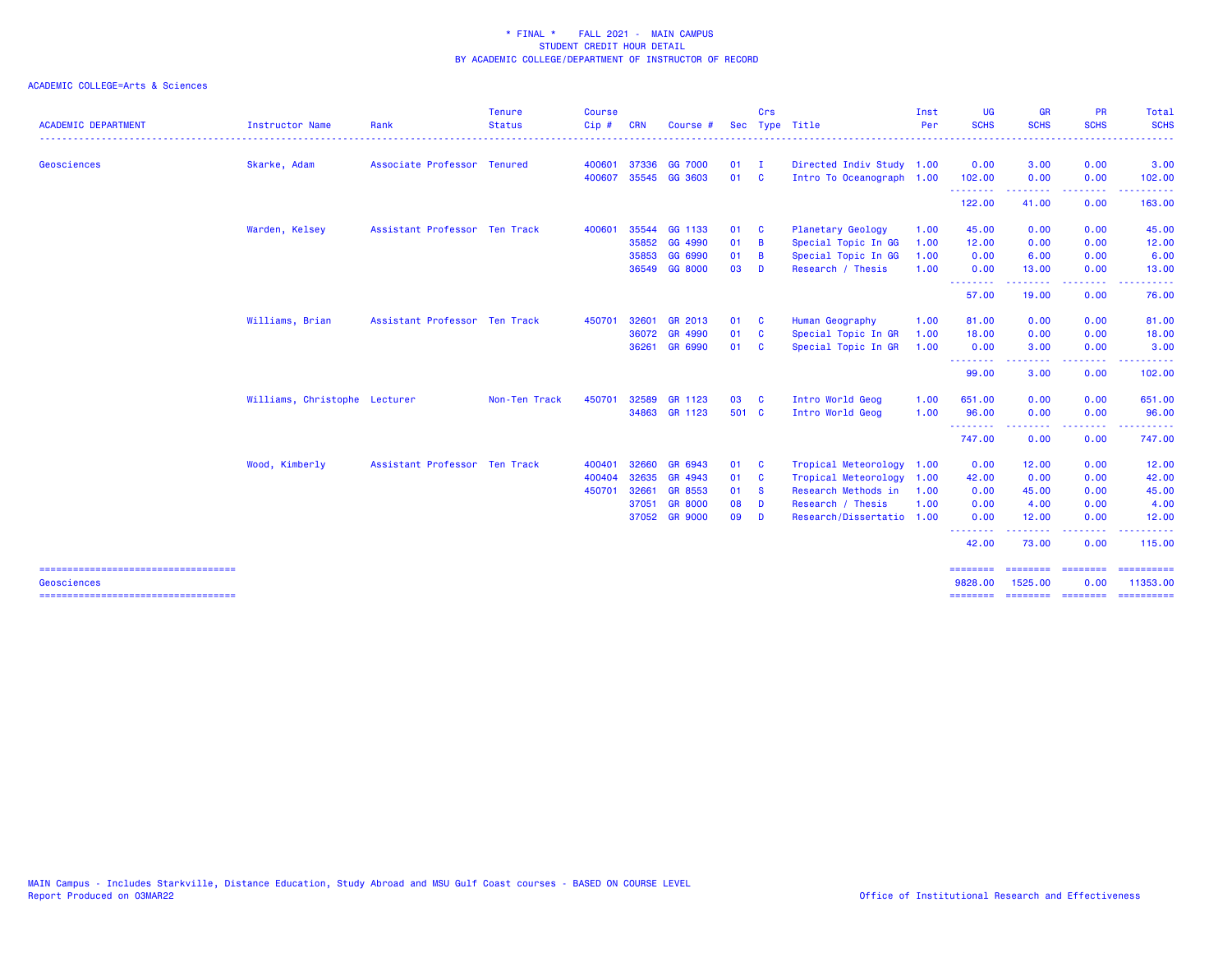| <b>ACADEMIC DEPARTMENT</b> | <b>Instructor Name</b> | Rank                        | <b>Tenure</b><br><b>Status</b> | <b>Course</b><br>Cip# | <b>CRN</b>   | Course #             |                 | Crs                     | Sec Type Title            | Inst<br>Per | <b>UG</b><br><b>SCHS</b> | <b>GR</b><br><b>SCHS</b>                                                                                                                                     | <b>PR</b><br><b>SCHS</b>            | Total<br><b>SCHS</b>                                                                                                                                          |
|----------------------------|------------------------|-----------------------------|--------------------------------|-----------------------|--------------|----------------------|-----------------|-------------------------|---------------------------|-------------|--------------------------|--------------------------------------------------------------------------------------------------------------------------------------------------------------|-------------------------------------|---------------------------------------------------------------------------------------------------------------------------------------------------------------|
| History                    | Anderson, Heath        | Grad Teach Assist           | Not Applicable                 |                       |              | 540102 32744 HI 1063 | 15              | C                       | Early U S History         | 0.25        | 20.25                    | 0.00                                                                                                                                                         | 0.00                                | 20.25                                                                                                                                                         |
|                            |                        |                             |                                |                       |              | 32745 HI 1063        | 16              | C                       | Early U S History         | 0.25        | 15.75<br>.               | 0.00                                                                                                                                                         | 0.00<br>.                           | 15.75<br>.                                                                                                                                                    |
|                            |                        |                             |                                |                       |              |                      |                 |                         |                           |             | 36.00                    | $\frac{1}{2} \left( \frac{1}{2} \right) \left( \frac{1}{2} \right) \left( \frac{1}{2} \right) \left( \frac{1}{2} \right) \left( \frac{1}{2} \right)$<br>0.00 | 0.00                                | 36.00                                                                                                                                                         |
|                            | Arbogast, Madeline     | Grad Teach Assist           | Not Applicable                 | 540102                | 32765        | HI 1073              | 27              | C                       | Modern U S History        | 0.25        | 9.00                     | 0.00                                                                                                                                                         | 0.00                                | 9.00                                                                                                                                                          |
|                            |                        |                             |                                |                       | 32766        | HI 1073              | 28              | C                       | Modern U S History        | 0.25        | 12.00                    | 0.00                                                                                                                                                         | 0.00                                | 12.00                                                                                                                                                         |
|                            |                        |                             |                                |                       | 32767        | HI 1073              | 29              | C                       | Modern U S History        | 0.25        | 17.25<br>.               | 0.00<br>$\frac{1}{2} \left( \frac{1}{2} \right) \left( \frac{1}{2} \right) \left( \frac{1}{2} \right) \left( \frac{1}{2} \right) \left( \frac{1}{2} \right)$ | 0.00<br>.                           | 17.25<br>.                                                                                                                                                    |
|                            |                        |                             |                                |                       |              |                      |                 |                         |                           |             | 38.25                    | 0.00                                                                                                                                                         | 0.00                                | 38.25                                                                                                                                                         |
|                            | Banks, Rachel          | Grad Teach Assist           | Not Applicable                 | 050114                |              | 32814 HI 1213        | 04              | C                       | Early Western World       | 0.25        | 18.75                    | 0.00                                                                                                                                                         | 0.00                                | 18.75                                                                                                                                                         |
|                            |                        |                             |                                |                       | 32815        | HI 1213              | 05              | C                       | Early Western World       | 0.25        | 18.00                    | 0.00                                                                                                                                                         | 0.00                                | 18.00                                                                                                                                                         |
|                            |                        |                             |                                |                       |              | 32816 HI 1213        | 06              | C                       | Early Western World       | 0.25        | 18.00<br>.               | 0.00<br>المستملة                                                                                                                                             | 0.00<br>$\sim$ $\sim$ $\sim$ $\sim$ | 18.00<br>وعاويات                                                                                                                                              |
|                            |                        |                             |                                |                       |              |                      |                 |                         |                           |             | 54.75                    | 0.00                                                                                                                                                         | 0.00                                | 54.75                                                                                                                                                         |
|                            | Brain, Stephen         | Associate Professor Tenured |                                | 050110                | 35202        | HI 4753              | 01              | - C                     | History Of Russia         | 1.00        | 63.00                    | 0.00                                                                                                                                                         | 0.00                                | 63.00                                                                                                                                                         |
|                            |                        |                             |                                | 540101                | 34916        | HI 4533              | 501 C           |                         | History of the Cold       | 0.75        | 22.50                    | 0.00                                                                                                                                                         | 0.00                                | 22.50                                                                                                                                                         |
|                            |                        |                             |                                |                       | 35204        | HI 8803              | 06              | C                       | Graduate Colloquium       | 1.00        | 0.00                     | 24.00                                                                                                                                                        | 0.00                                | 24.00                                                                                                                                                         |
|                            |                        |                             |                                |                       | 35882        | HI 9000              | 01              | D                       | Research / Diss           | 1.00        | 0.00                     | 1.00                                                                                                                                                         | 0.00                                | 1.00                                                                                                                                                          |
|                            |                        |                             |                                |                       | 540102 35865 | <b>HI 8000</b>       | 01              | D                       | Research / Thesis         | 1.00        | 0.00<br>.                | 1.00<br>$\frac{1}{2} \left( \frac{1}{2} \right) \left( \frac{1}{2} \right) \left( \frac{1}{2} \right) \left( \frac{1}{2} \right) \left( \frac{1}{2} \right)$ | 0.00<br>$\sim$ $\sim$ $\sim$ $\sim$ | 1.00<br>.                                                                                                                                                     |
|                            |                        |                             |                                |                       |              |                      |                 |                         |                           |             | 85.50                    | 26.00                                                                                                                                                        | 0.00                                | 111.50                                                                                                                                                        |
|                            | Bryant, Bethany        | Grad Teach Assist           | Not Applicable                 |                       |              | 540102 32746 HI 1063 | 17 <sup>2</sup> | <b>C</b>                | Early U S History         | 0.25        | 21.00                    | 0.00                                                                                                                                                         | 0.00                                | 21.00                                                                                                                                                         |
|                            |                        |                             |                                |                       |              | 32747 HI 1063        | 18              | <b>C</b>                | Early U S History         | 0.25        | 17.25<br>.               | 0.00<br>$\frac{1}{2} \left( \frac{1}{2} \right) \left( \frac{1}{2} \right) \left( \frac{1}{2} \right) \left( \frac{1}{2} \right) \left( \frac{1}{2} \right)$ | 0.00<br>.                           | 17.25<br>.                                                                                                                                                    |
|                            |                        |                             |                                |                       |              |                      |                 |                         |                           |             | 38.25                    | 0.00                                                                                                                                                         | 0.00                                | 38.25                                                                                                                                                         |
|                            | Cagle, Alexander       | Grad Teach Assist           | Not Applicable                 |                       |              | 540102 32734 HI 1063 | 05              | <b>C</b>                | Early U S History-SI 0.25 |             | 15.00                    | 0.00                                                                                                                                                         | 0.00                                | 15.00                                                                                                                                                         |
|                            |                        |                             |                                |                       |              |                      |                 |                         |                           |             | .<br>15.00               | .<br>0.00                                                                                                                                                    | 0.00                                | د د د د د<br>15.00                                                                                                                                            |
|                            | Campbell, Colin        | Grad Teach Assist           | Not Applicable                 |                       |              | 050114 34910 HI 1213 | 501 C           |                         | Early Western World       | 0.75        | 22.50                    | 0.00                                                                                                                                                         | 0.00                                | 22.50                                                                                                                                                         |
|                            |                        |                             |                                |                       | 34911        | HI 1223              | 501 C           |                         | Modern Western World 0.75 |             | 20.25                    | 0.00                                                                                                                                                         | 0.00                                | 20.25                                                                                                                                                         |
|                            |                        |                             |                                |                       |              | 540101 34912 HI 3333 | 501 C           |                         | Mississippi History       | 0.75        | 56.25<br>.               | 0.00<br>.                                                                                                                                                    | 0.00                                | 56.25<br>$\frac{1}{2} \left( \frac{1}{2} \right) \left( \frac{1}{2} \right) \left( \frac{1}{2} \right) \left( \frac{1}{2} \right) \left( \frac{1}{2} \right)$ |
|                            |                        |                             |                                |                       |              |                      |                 |                         |                           |             | 99.00                    | 0.00                                                                                                                                                         | 0.00                                | 99.00                                                                                                                                                         |
|                            | Cheek, Riley           | Grad Teach Assist           | Not Applicable                 |                       |              | 540102 35181 HI 1073 | 02              | <b>C</b>                | Modern U S History-S 0.25 |             | 16.50                    | 0.00                                                                                                                                                         | 0.00                                | 16.50                                                                                                                                                         |
|                            |                        |                             |                                |                       |              | 35193 HI 1073        | 14              | C                       | Modern U S History-S 0.25 |             | 6.75<br>. <b>.</b> .     | 0.00                                                                                                                                                         | 0.00                                | 6.75<br>$\frac{1}{2} \left( \frac{1}{2} \right) \left( \frac{1}{2} \right) \left( \frac{1}{2} \right) \left( \frac{1}{2} \right)$                             |
|                            |                        |                             |                                |                       |              |                      |                 |                         |                           |             | 23.25                    | 0.00                                                                                                                                                         | 0.00                                | 23.25                                                                                                                                                         |
|                            | Cole, Trevor           | Grad Teach Assist           | Not Applicable                 | 540101                | 32803        | HI 1163              | 01              | <b>C</b>                | Wld Hst Before 1500       | 0.25        | 22.50                    | 0.00                                                                                                                                                         | 0.00                                | 22.50                                                                                                                                                         |
|                            |                        |                             |                                |                       |              | 32804 HI 1163        | 02              | $\overline{\mathbf{C}}$ | Wld Hst Before 1500       | 0.25        | 23.25<br>.               | 0.00<br>$\frac{1}{2} \left( \frac{1}{2} \right) \left( \frac{1}{2} \right) \left( \frac{1}{2} \right) \left( \frac{1}{2} \right) \left( \frac{1}{2} \right)$ | 0.00<br>.                           | 23.25<br>.                                                                                                                                                    |
|                            |                        |                             |                                |                       |              |                      |                 |                         |                           |             | 45.75                    | 0.00                                                                                                                                                         | 0.00                                | 45.75                                                                                                                                                         |
|                            | Comish, Kendall        | Grad Teach Assist           | Not Applicable                 |                       |              | 540102 32740 HI 1063 | 11 <sub>1</sub> | C                       | Early U S History-SI 0.25 |             | 18.75                    | 0.00                                                                                                                                                         | 0.00                                | 18.75                                                                                                                                                         |
|                            |                        |                             |                                |                       |              | 32741 HI 1063        | 12 <sub>2</sub> | <b>C</b>                | Early U S History-SI 0.25 |             | 14.25                    | 0.00                                                                                                                                                         | 0.00                                | 14.25                                                                                                                                                         |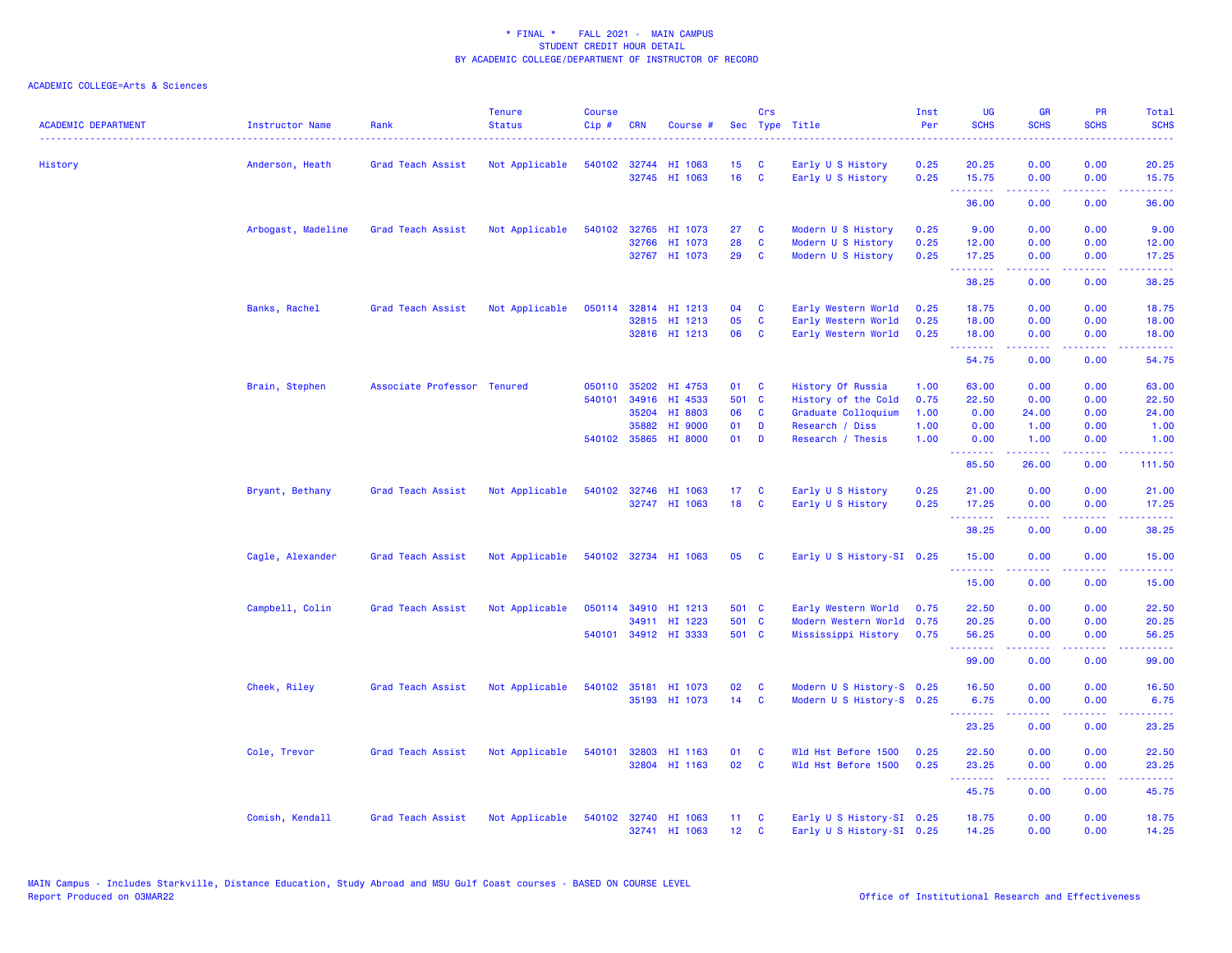| <b>ACADEMIC DEPARTMENT</b> | <b>Instructor Name</b>                 | Rank                        | <b>Tenure</b><br><b>Status</b> | <b>Course</b><br>$Cip$ # | <b>CRN</b> | Course #              |                 | Crs          | Sec Type Title            | Inst<br>Per | <b>UG</b><br><b>SCHS</b>                                    | <b>GR</b><br><b>SCHS</b>                                                                        | <b>PR</b><br><b>SCHS</b>                                                                                                                                     | Total<br><b>SCHS</b>                                                                                                              |
|----------------------------|----------------------------------------|-----------------------------|--------------------------------|--------------------------|------------|-----------------------|-----------------|--------------|---------------------------|-------------|-------------------------------------------------------------|-------------------------------------------------------------------------------------------------|--------------------------------------------------------------------------------------------------------------------------------------------------------------|-----------------------------------------------------------------------------------------------------------------------------------|
|                            |                                        |                             |                                |                          |            |                       |                 |              |                           |             | <b><i><u><u><b>A</b></u></u> A A A A A A A</i></b><br>33.00 | 0.00                                                                                            | 0.00                                                                                                                                                         | 33.00                                                                                                                             |
| History                    | Conway, Robert                         | Grad Teach Assist           | Not Applicable                 |                          |            | 540102 32735 HI 1063  | 06              | $\mathbf{C}$ | Early U S History-SI 0.25 |             | 16.50                                                       | 0.00                                                                                            | 0.00                                                                                                                                                         | 16.50                                                                                                                             |
|                            |                                        |                             |                                |                          |            | 32736 HI 1063         | 07 C            |              | Early U S History-SI 0.25 |             | 17.25                                                       | 0.00<br>$\mathbf{L}^{\prime} = \mathbf{L}^{\prime} + \mathbf{L}^{\prime} + \mathbf{L}^{\prime}$ | 0.00<br>$\frac{1}{2} \left( \frac{1}{2} \right) \left( \frac{1}{2} \right) \left( \frac{1}{2} \right) \left( \frac{1}{2} \right) \left( \frac{1}{2} \right)$ | 17.25<br><u>.</u>                                                                                                                 |
|                            |                                        |                             |                                |                          |            |                       |                 |              |                           |             | <b><i><u><u> - - - - - - -</u></u></i></b><br>33.75         | 0.00                                                                                            | 0.00                                                                                                                                                         | 33.75                                                                                                                             |
|                            | Damms, Richard                         | Associate Professor Tenured |                                |                          |            | 540101 35883 HI 9000  | 02              | <b>D</b>     | Research / Diss           | 1.00        | 0.00                                                        | 2.00                                                                                            | 0.00                                                                                                                                                         | 2.00                                                                                                                              |
|                            |                                        |                             |                                |                          |            |                       |                 |              |                           |             | <u>.</u><br>0.00                                            | .<br>2.00                                                                                       | .<br>0.00                                                                                                                                                    | $\frac{1}{2} \left( \frac{1}{2} \right) \left( \frac{1}{2} \right) \left( \frac{1}{2} \right) \left( \frac{1}{2} \right)$<br>2.00 |
|                            | Davenport, Joseph                      | Grad Teach Assist           | Not Applicable                 |                          |            | 540102 35188 HI 1073  | 09              | C            | Modern U S History-S 0.25 |             | 15.75                                                       | 0.00                                                                                            | 0.00                                                                                                                                                         | 15.75                                                                                                                             |
|                            |                                        |                             |                                |                          |            | 35192 HI 1073         | 13 <sup>7</sup> | $\mathbf{C}$ | Modern U S History-S 0.25 |             | 9.75                                                        | 0.00                                                                                            | 0.00                                                                                                                                                         | 9.75                                                                                                                              |
|                            |                                        |                             |                                |                          |            |                       |                 |              |                           |             | <u>.</u><br>25.50                                           | 0.00                                                                                            | $\sim$ $\sim$ $\sim$ $\sim$<br>0.00                                                                                                                          | المستما<br>25.50                                                                                                                  |
|                            | Davis, Henry                           | Grad Teach Assist           | Not Applicable                 |                          |            | 540102 32757 HI 1073  | 19 <sup>°</sup> | C            | Modern U S History        | 0.75        | 47.25                                                       | 0.00                                                                                            | 0.00                                                                                                                                                         | 47.25                                                                                                                             |
|                            |                                        |                             |                                |                          |            | 32758 HI 1073         | 20              | C            | Modern U S History        | 0.75        | 45.00                                                       | 0.00                                                                                            | 0.00                                                                                                                                                         | 45.00                                                                                                                             |
|                            |                                        |                             |                                |                          |            | 32759 HI 1073         | 21              | <b>C</b>     | Modern U S History        | 0.75        | 33.75                                                       | 0.00                                                                                            | 0.00                                                                                                                                                         | 33.75                                                                                                                             |
|                            |                                        |                             |                                |                          | 32760      | HI 1073               | 22              | C            | Modern U S History        | 0.75        | 33.75                                                       | 0.00                                                                                            | 0.00                                                                                                                                                         | 33.75                                                                                                                             |
|                            |                                        |                             |                                |                          | 32761      | HI 1073               | 23              | C            | Modern U S History        | 0.75        | 47.25                                                       | 0.00                                                                                            | 0.00                                                                                                                                                         | 47.25                                                                                                                             |
|                            |                                        |                             |                                |                          |            | 32762 HI 1073         | 24              | C            | Modern U S History        | 0.75        | 47.25                                                       | 0.00                                                                                            | 0.00                                                                                                                                                         | 47.25                                                                                                                             |
|                            |                                        |                             |                                |                          | 32763      | HI 1073               | 25              | <b>C</b>     | Modern U S History        | 0.75        | 22.50                                                       | 0.00                                                                                            | 0.00                                                                                                                                                         | 22.50                                                                                                                             |
|                            |                                        |                             |                                |                          | 32764      | HI 1073               | 26              | <b>C</b>     | Modern U S History        | 0.75        | 20.25                                                       | 0.00                                                                                            | 0.00                                                                                                                                                         | 20.25                                                                                                                             |
|                            |                                        |                             |                                |                          |            | 32765 HI 1073         | 27              | <b>C</b>     | Modern U S History        | 0.75        | 27.00                                                       | 0.00                                                                                            | 0.00                                                                                                                                                         | 27.00                                                                                                                             |
|                            |                                        |                             |                                |                          | 32766      | HI 1073               | 28              | <b>C</b>     | Modern U S History        | 0.75        | 36.00                                                       | 0.00                                                                                            | 0.00                                                                                                                                                         | 36.00                                                                                                                             |
|                            |                                        |                             |                                |                          | 32767      | HI 1073               | 29              | C            | Modern U S History        | 0.75        | 51.75                                                       | 0.00                                                                                            | 0.00                                                                                                                                                         | 51.75                                                                                                                             |
|                            |                                        |                             |                                |                          |            | 32768 HI 1073         | 30              | C            | Modern U S History        | 0.75        | 38.25<br><u>.</u>                                           | 0.00<br>المستمال                                                                                | 0.00<br>$\sim$ $\sim$ $\sim$ $\sim$                                                                                                                          | 38.25<br>المتمامين                                                                                                                |
|                            |                                        |                             |                                |                          |            |                       |                 |              |                           |             | 450.00                                                      | 0.00                                                                                            | 0.00                                                                                                                                                         | 450.00                                                                                                                            |
|                            | Drake, Nathan                          | Non-Faculty                 | Not Applicable                 |                          |            | 240102 33028 LIB 9010 | 01              | <b>S</b>     | ETD Format and Submi 0.10 |             | 0.00                                                        | 0.00                                                                                            | 0.00                                                                                                                                                         | 0.00                                                                                                                              |
|                            |                                        |                             |                                |                          |            | 34984 LIB 9010        | 501 S           |              | ETD Format and Submi 0.10 |             | 0.00                                                        | 0.00                                                                                            | 0.00                                                                                                                                                         | 0.00                                                                                                                              |
|                            |                                        |                             |                                |                          |            |                       |                 |              |                           |             | <b><i><u><u> - - - - - - -</u></u></i></b><br>0.00          | .<br>0.00                                                                                       | .<br>0.00                                                                                                                                                    | $\frac{1}{2} \left( \frac{1}{2} \right) \left( \frac{1}{2} \right) \left( \frac{1}{2} \right) \left( \frac{1}{2} \right)$<br>0.00 |
|                            |                                        |                             |                                |                          |            |                       |                 |              |                           |             |                                                             |                                                                                                 |                                                                                                                                                              |                                                                                                                                   |
|                            | Fishburn-Moore, Ashl Grad Teach Assist |                             | Not Applicable                 |                          |            | 540102 35183 HI 1073  | 04              | C            | Modern U S History-S 0.25 |             | 14.25                                                       | 0.00                                                                                            | 0.00                                                                                                                                                         | 14.25                                                                                                                             |
|                            |                                        |                             |                                |                          |            | 35187 HI 1073         | 08              | <b>C</b>     | Modern U S History-S 0.25 |             | 15.00<br>.                                                  | 0.00<br>.                                                                                       | 0.00<br>-----                                                                                                                                                | 15.00<br>.                                                                                                                        |
|                            |                                        |                             |                                |                          |            |                       |                 |              |                           |             | 29.25                                                       | 0.00                                                                                            | 0.00                                                                                                                                                         | 29.25                                                                                                                             |
|                            | Frazier, Allen                         | Non-Employee                | Not Applicable                 |                          |            | 540102 35189 HI 1073  | 10 <sub>1</sub> | C            | Modern U S History-S 0.25 |             | 12.75                                                       | 0.00                                                                                            | 0.00                                                                                                                                                         | 12.75                                                                                                                             |
|                            |                                        |                             |                                |                          |            | 35191 HI 1073         | 12 <sub>2</sub> | $\mathbf{C}$ | Modern U S History-S 0.25 |             | 12.75                                                       | 0.00                                                                                            | 0.00                                                                                                                                                         | 12.75                                                                                                                             |
|                            |                                        |                             |                                |                          |            |                       |                 |              |                           |             | <b><i><u><u><b>Little Little</b></u></u></i></b>            | .                                                                                               | د د د د                                                                                                                                                      | المتمامي                                                                                                                          |
|                            |                                        |                             |                                |                          |            |                       |                 |              |                           |             | 25.50                                                       | 0.00                                                                                            | 0.00                                                                                                                                                         | 25.50                                                                                                                             |
|                            | Gatlin, Nathan                         | Grad Teach Assist           | Not Applicable                 |                          |            | 540102 32731 HI 1063  | 02              | C            | Early U S History-SI 0.25 |             | 18.75                                                       | 0.00                                                                                            | 0.00                                                                                                                                                         | 18.75                                                                                                                             |
|                            |                                        |                             |                                |                          |            | 32733 HI 1063         | 04              | <b>C</b>     | Early U S History-SI 0.25 |             | 15.00<br><b><i><u><u><b>A</b></u></u> A A A A A A A</i></b> | 0.00<br>.                                                                                       | 0.00<br>.                                                                                                                                                    | 15.00<br>.                                                                                                                        |
|                            |                                        |                             |                                |                          |            |                       |                 |              |                           |             | 33.75                                                       | 0.00                                                                                            | 0.00                                                                                                                                                         | 33.75                                                                                                                             |
|                            | Giesen, James                          | Associate Professor Tenured |                                | 540101                   |            | 32821 HI 3903         | 01              | <b>C</b>     | Hist & Hist Meth          | 1.00        | 24.00                                                       | 0.00                                                                                            | 0.00                                                                                                                                                         | 24.00                                                                                                                             |
|                            |                                        |                             |                                |                          |            | 34913 HI 3903         | 501 C           |              | Hist & Hist Meth          | 1.00        | 3.00                                                        | 0.00                                                                                            | 0.00                                                                                                                                                         | 3.00                                                                                                                              |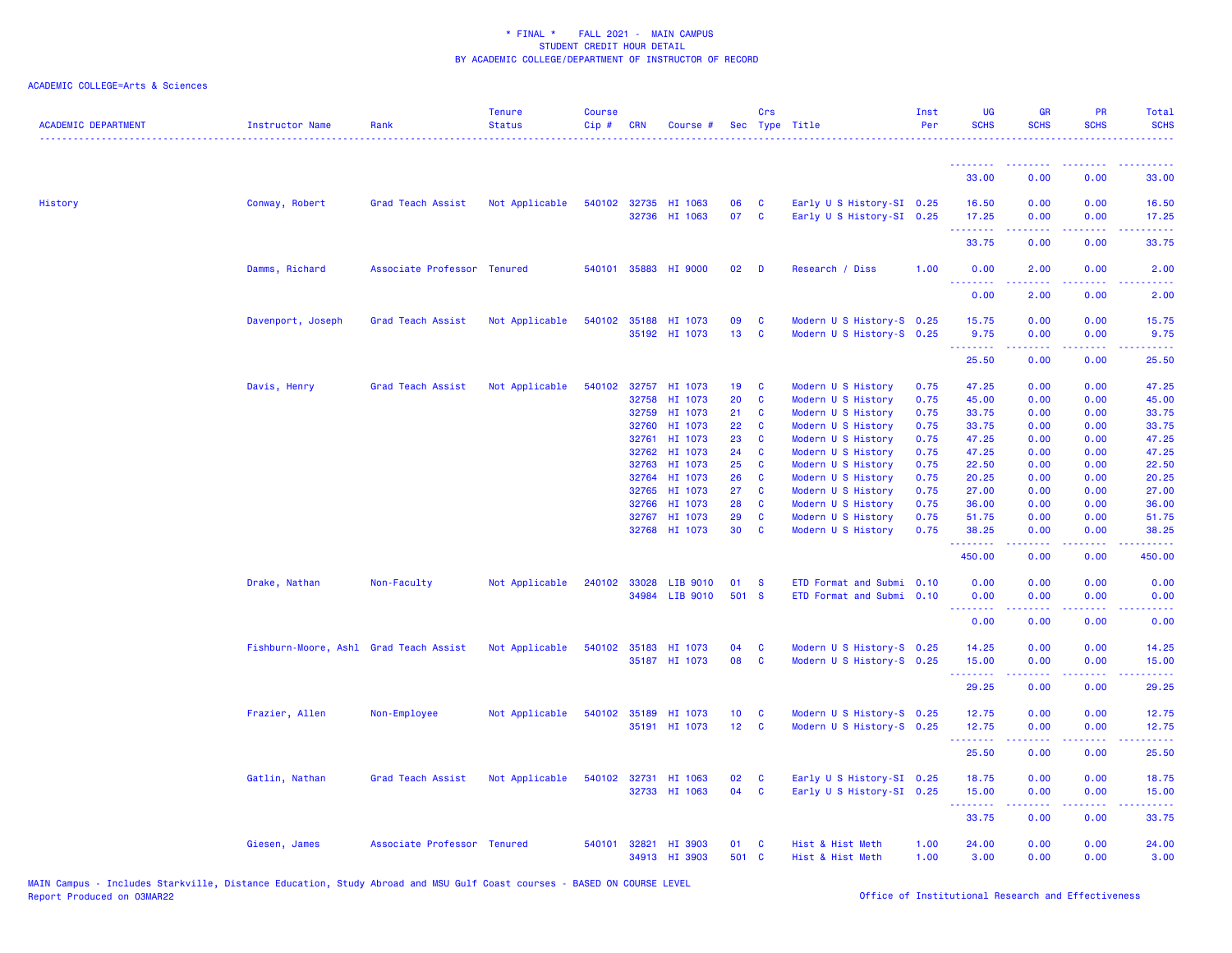| <b>ACADEMIC DEPARTMENT</b> | <b>Instructor Name</b> | Rank                        | <b>Tenure</b><br><b>Status</b> | <b>Course</b><br>Cip# | <b>CRN</b>   | Course #             |                 | Crs          | Sec Type Title            | Inst<br>Per | <b>UG</b><br><b>SCHS</b>                                  | <b>GR</b><br><b>SCHS</b> | PR<br><b>SCHS</b>              | Total<br><b>SCHS</b><br>وبالاناداد                                                                                                 |
|----------------------------|------------------------|-----------------------------|--------------------------------|-----------------------|--------------|----------------------|-----------------|--------------|---------------------------|-------------|-----------------------------------------------------------|--------------------------|--------------------------------|------------------------------------------------------------------------------------------------------------------------------------|
| History                    | Giesen, James          | Associate Professor Tenured |                                |                       | 540101 35884 | HI 9000              | 03              | D            | Research / Diss           | 1.00        | 0.00                                                      | 26.00                    | 0.00                           | 26.00                                                                                                                              |
|                            |                        |                             |                                |                       | 36077        | HI 4990              | 501             | $\mathbf{C}$ | Special Topic In HI       | 1.00        | 21.00                                                     | 0.00                     | 0.00                           | 21.00                                                                                                                              |
|                            |                        |                             |                                |                       |              | 540102 35866 HI 8000 | 02              | D            | Research / Thesis         | 1.00        | 0.00<br><b><i><u>AAAAAAA</u></i></b>                      | 4.00<br>.                | 0.00<br>22222                  | 4.00<br>.                                                                                                                          |
|                            |                        |                             |                                |                       |              |                      |                 |              |                           |             | 48.00                                                     | 30.00                    | 0.00                           | 78.00                                                                                                                              |
|                            | Grundy, Jack           | Grad Teach Assist           | Not Applicable                 |                       |              | 540102 32742 HI 1063 | 13 <sup>°</sup> | <b>C</b>     | Early U S History         | 0.25        | 20.25                                                     | 0.00                     | 0.00                           | 20.25                                                                                                                              |
|                            |                        |                             |                                |                       |              | 32749 HI 1063        | 20              | <b>C</b>     | Early U S History         | 0.25        | 12.00<br>.                                                | 0.00<br>22222            | 0.00<br>.                      | 12.00<br>.                                                                                                                         |
|                            |                        |                             |                                |                       |              |                      |                 |              |                           |             | 32.25                                                     | 0.00                     | 0.00                           | 32.25                                                                                                                              |
|                            | Hall, James            | Grad Teach Assist           | Not Applicable                 |                       |              | 540102 35180 HI 1073 | 01              | <b>C</b>     | Modern U S History-S 0.25 |             | 15.75                                                     | 0.00                     | 0.00                           | 15.75                                                                                                                              |
|                            |                        |                             |                                |                       |              | 35190 HI 1073        | $11 -$          | <b>C</b>     | Modern U S History-S 0.25 |             | 9.75                                                      | 0.00                     | 0.00                           | 9.75                                                                                                                               |
|                            |                        |                             |                                |                       |              |                      |                 |              |                           |             | .<br>25.50                                                | الأنابات<br>0.00         | $\omega$ is a $\omega$<br>0.00 | $\frac{1}{2} \left( \frac{1}{2} \right) \left( \frac{1}{2} \right) \left( \frac{1}{2} \right) \left( \frac{1}{2} \right)$<br>25.50 |
|                            | Hay, William           | Professor                   | <b>Tenured</b>                 | 050299                | 32827        | HI 4713              | 01              | C            | Tudor&Stuart England 1.00 |             | 66.00                                                     | 0.00                     | 0.00                           | 66.00                                                                                                                              |
|                            |                        |                             |                                | 540101                |              | 35885 HI 9000        | 04              | D            | Research / Diss           | 1.00        | 0.00                                                      | 30.00                    | 0.00                           | 30.00                                                                                                                              |
|                            |                        |                             |                                |                       |              |                      |                 |              |                           |             | <b><i><u><u><b>Little Little</b></u></u></i></b><br>66.00 | بالأبادي<br>30.00        | د د د د<br>0.00                | وعاعاها<br>96.00                                                                                                                   |
|                            | Himel, Matthew         | Lecturer                    | Non-Ten Track                  | 050201                |              | 34915 HI 4363        | 501 C           |              | African American His 0.75 |             | 51.75                                                     | 0.00                     | 0.00                           | 51.75                                                                                                                              |
|                            |                        |                             |                                | 540102                | 34909        | HI 1073              | 501 C           |              | Modern U S History        | 0.75        | 76.50                                                     | 0.00                     | 0.00                           | 76.50                                                                                                                              |
|                            |                        |                             |                                | 540104                |              | 34917 HI 4653        | 501 C           |              | Hist Science & Tech       | 0.75        | 29.25                                                     | 0.00                     | 0.00                           | 29.25                                                                                                                              |
|                            |                        |                             |                                |                       |              | 34918 HI 6653        | 501 C           |              | Hist Science & Tech       | 0.75        | 0.00<br>.                                                 | 11.25<br>222222          | 0.00<br>.                      | 11.25<br>.                                                                                                                         |
|                            |                        |                             |                                |                       |              |                      |                 |              |                           |             | 157.50                                                    | 11.25                    | 0.00                           | 168.75                                                                                                                             |
|                            | Holbrook, Noah         | Grad Teach Assist           | Not Applicable                 |                       |              | 540102 35182 HI 1073 | 03              | C            | Modern U S History-S 0.25 |             | 14.25                                                     | 0.00                     | 0.00                           | 14.25                                                                                                                              |
|                            |                        |                             |                                |                       |              | 35194 HI 1073        | 15              | C            | Modern U S History-S 0.25 |             | 8.25                                                      | 0.00<br>22222            | 0.00<br>.                      | 8.25                                                                                                                               |
|                            |                        |                             |                                |                       |              |                      |                 |              |                           |             | <b><i><u><u> - - - - - - -</u></u></i></b><br>22.50       | 0.00                     | 0.00                           | وبالمستريب<br>22.50                                                                                                                |
|                            | Hui, Alexandra         | Associate Professor Tenured |                                | 540101                | 35886        | HI 9000              | 05              | D            | Research / Diss           | 1.00        | 0.00                                                      | 21.00                    | 0.00                           | 21.00                                                                                                                              |
|                            |                        |                             |                                | 540102                |              | 36552 HI 7000        | 01              | $\mathbf{I}$ | Directed Indiv Study      | 1.00        | 0.00<br><b><i><u><u><b>Little Little</b></u></u></i></b>  | 3.00<br>.                | 0.00<br>22222                  | 3.00<br>.                                                                                                                          |
|                            |                        |                             |                                |                       |              |                      |                 |              |                           |             | 0.00                                                      | 24.00                    | 0.00                           | 24.00                                                                                                                              |
|                            | Jackson, Aaron         | Grad Teach Assist           | Not Applicable                 | 540102                |              | 32730 HI 1063        | 01              | <b>C</b>     | Early U S History-SI 0.25 |             | 18.00                                                     | 0.00                     | 0.00                           | 18.00                                                                                                                              |
|                            |                        |                             |                                |                       |              | 32737 HI 1063        | 08              | C            | Early U S History-SI 0.25 |             | 17.25                                                     | 0.00                     | 0.00                           | 17.25                                                                                                                              |
|                            |                        |                             |                                |                       |              |                      |                 |              |                           |             | <b></b><br>35.25                                          | -----<br>0.00            | 22222<br>0.00                  | .<br>35.25                                                                                                                         |
|                            | Johnston, Brad         | Grad Teach Assist           | Not Applicable                 |                       |              | 540102 32757 HI 1073 | 19              | <b>C</b>     | Modern U S History        | 0.25        | 15.75                                                     | 0.00                     | 0.00                           | 15.75                                                                                                                              |
|                            |                        |                             |                                |                       | 32758        | HI 1073              | 20              | C            | Modern U S History        | 0.25        | 15.00                                                     | 0.00                     | 0.00                           | 15.00                                                                                                                              |
|                            |                        |                             |                                |                       |              | 32768 HI 1073        | 30              | $\mathbf{C}$ | Modern U S History        | 0.25        | 12.75                                                     | 0.00                     | 0.00                           | 12.75                                                                                                                              |
|                            |                        |                             |                                |                       |              |                      |                 |              |                           |             | <u>.</u><br>43.50                                         | بالأبابات<br>0.00        | .<br>0.00                      | وبالمستريب<br>43.50                                                                                                                |
|                            | Jones, Charles         | Grad Teach Assist           | Not Applicable                 |                       |              | 540102 32756 HI 1073 | 18              | C            | Modern U S History-S 0.25 |             | 9.75                                                      | 0.00                     | 0.00                           | 9.75                                                                                                                               |
|                            |                        |                             |                                |                       |              | 35186 HI 1073        | 07              | <b>C</b>     | Modern U S History-S 0.25 |             | 18.00                                                     | 0.00                     | 0.00                           | 18.00                                                                                                                              |
|                            |                        |                             |                                |                       |              |                      |                 |              |                           |             | .                                                         | 22222                    | 22222                          | .                                                                                                                                  |
|                            |                        |                             |                                |                       |              |                      |                 |              |                           |             | 27.75                                                     | 0.00                     | 0.00                           | 27.75                                                                                                                              |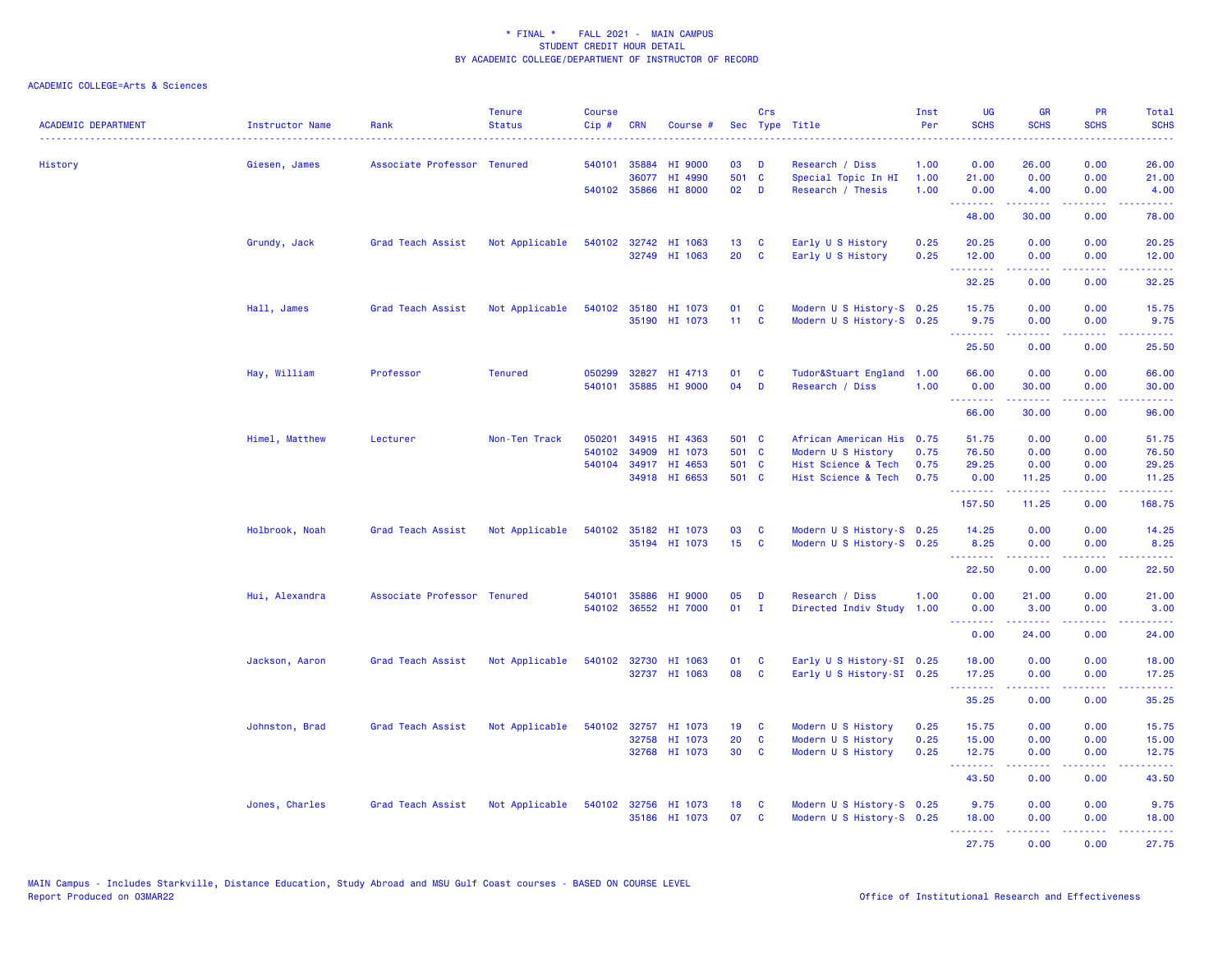| <b>ACADEMIC DEPARTMENT</b> | <b>Instructor Name</b> | Rank                        | <b>Tenure</b><br><b>Status</b> | <b>Course</b><br>Cip# | <b>CRN</b>            | Course #             |                 | Crs               | Sec Type Title            | Inst<br>Per  | <b>UG</b><br><b>SCHS</b>                   | <b>GR</b><br><b>SCHS</b> | <b>PR</b><br><b>SCHS</b> | Total<br><b>SCHS</b>                                                                                                               |
|----------------------------|------------------------|-----------------------------|--------------------------------|-----------------------|-----------------------|----------------------|-----------------|-------------------|---------------------------|--------------|--------------------------------------------|--------------------------|--------------------------|------------------------------------------------------------------------------------------------------------------------------------|
|                            |                        |                             |                                |                       |                       | 540104 32725 HI 1003 | 02              | <b>C</b>          | Hist. Sci. in Six Id 0.25 |              | 19.50                                      | 0.00                     | 0.00                     | $\frac{1}{2} \left( \frac{1}{2} \right) \left( \frac{1}{2} \right) \left( \frac{1}{2} \right) \left( \frac{1}{2} \right)$<br>19.50 |
| History                    | Jordan, Kayla          | Grad Teach Assist           | Not Applicable                 |                       |                       | 35178 HI 1003        | 04              | $\mathbf{C}$      | Hist. Sci. in Six Id 0.25 |              | 17.25                                      | 0.00                     | 0.00                     | 17.25                                                                                                                              |
|                            |                        |                             |                                |                       |                       |                      |                 |                   |                           |              | .<br>36.75                                 | 0.00                     | .<br>0.00                | 36.75                                                                                                                              |
|                            | Lang, Andrew           | Associate Professor Tenured |                                | 540101                |                       | 35887 HI 9000        | 06              | D                 | Research / Diss           | 1.00         | 0.00                                       | 40.00                    | 0.00                     | 40.00                                                                                                                              |
|                            |                        |                             |                                | 540102                | 32742                 | HI 1063              | 13              | C                 | Early U S History         | 0.75         | 60.75                                      | 0.00                     | 0.00                     | 60.75                                                                                                                              |
|                            |                        |                             |                                |                       | 32743                 | HI 1063              | 14              | <b>C</b>          | Early U S History         | 0.75         | 58.50                                      | 0.00                     | 0.00                     | 58.50                                                                                                                              |
|                            |                        |                             |                                |                       | 32744                 | HI 1063              | 15 <sub>1</sub> | C                 | Early U S History         | 0.75         | 60.75                                      | 0.00                     | 0.00                     | 60.75                                                                                                                              |
|                            |                        |                             |                                |                       | 32745                 | HI 1063              | 16              | $\mathbf{C}$      | Early U S History         | 0.75         | 47.25                                      | 0.00                     | 0.00                     | 47.25                                                                                                                              |
|                            |                        |                             |                                |                       | 32746                 | HI 1063              | 17 <sup>2</sup> | <b>C</b>          | Early U S History         | 0.75         | 63.00                                      | 0.00                     | 0.00                     | 63.00                                                                                                                              |
|                            |                        |                             |                                |                       |                       | 32747 HI 1063        | 18              | C                 | Early U S History         | 0.75         | 51.75                                      | 0.00                     | 0.00                     | 51.75                                                                                                                              |
|                            |                        |                             |                                |                       | 32748                 | HI 1063              | 19              | $\mathbf{C}$      | Early U S History         | 0.75         | 54.00                                      | 0.00                     | 0.00                     | 54.00                                                                                                                              |
|                            |                        |                             |                                |                       | 32749                 | HI 1063              | 20              | C                 | Early U S History         | 0.75         | 36.00                                      | 0.00                     | 0.00                     | 36.00                                                                                                                              |
|                            |                        |                             |                                |                       | 32822                 | HI 4133              | 01              | <b>C</b>          | Civil War 1850-1877       | 1.00         | 66.00                                      | 0.00                     | 0.00                     | 66.00                                                                                                                              |
|                            |                        |                             |                                |                       | 32839                 | HI 8943              | 01              | C                 | U.S. History, 1787-1      | 1.00         | 0.00                                       | 27.00                    | 0.00                     | 27.00                                                                                                                              |
|                            |                        |                             |                                |                       | 35869                 | HI 8000              | 05              | $\mathbf{D}$      | Research / Thesis         | 1.00         | 0.00<br>.                                  | 24.00<br>الداعات عامات   | 0.00<br>.                | 24.00<br>.                                                                                                                         |
|                            |                        |                             |                                |                       |                       |                      |                 |                   |                           |              | 498.00                                     | 91.00                    | 0.00                     | 589.00                                                                                                                             |
|                            | Lavine, Matthew        | Associate Professor Tenured |                                |                       | 540102 32756          | HI 1073              | 18              | <b>C</b>          | Modern U S History-S 0.75 |              | 29.25                                      | 0.00                     | 0.00                     | 29.25                                                                                                                              |
|                            |                        |                             |                                |                       | 35180                 | HI 1073              | 01              | C                 | Modern U S History-S 0.75 |              | 47.25                                      | 0.00                     | 0.00                     | 47.25                                                                                                                              |
|                            |                        |                             |                                |                       |                       | 35181 HI 1073        | 02              | <b>C</b>          | Modern U S History-S 0.75 |              | 49.50                                      | 0.00                     | 0.00                     | 49.50                                                                                                                              |
|                            |                        |                             |                                |                       | 35182                 | HI 1073              | 03              | $\mathbf{C}$      | Modern U S History-S 0.75 |              | 42.75                                      | 0.00                     | 0.00                     | 42.75                                                                                                                              |
|                            |                        |                             |                                |                       | 35183                 | HI 1073              | 04              | C                 | Modern U S History-S 0.75 |              | 42.75                                      | 0.00                     | 0.00                     | 42.75                                                                                                                              |
|                            |                        |                             |                                |                       |                       | 35184 HI 1073        | 05              | C                 | Modern U S History-S 0.75 |              | 54.00                                      | 0.00                     | 0.00                     | 54.00                                                                                                                              |
|                            |                        |                             |                                |                       | 35185                 | HI 1073              | 06              | C                 | Modern U S History-S 0.75 |              | 47.25                                      | 0.00                     | 0.00                     | 47.25                                                                                                                              |
|                            |                        |                             |                                |                       | 35186                 | HI 1073              | 07              | C                 | Modern U S History-S 0.75 |              | 54.00                                      | 0.00                     | 0.00                     | 54.00                                                                                                                              |
|                            |                        |                             |                                |                       |                       | 35187 HI 1073        | 80              | <b>C</b>          | Modern U S History-S 0.75 |              | 45.00                                      | 0.00                     | 0.00                     | 45.00                                                                                                                              |
|                            |                        |                             |                                |                       | 35188                 | HI 1073              | 09              | C                 | Modern U S History-S 0.75 |              | 47.25                                      | 0.00                     | 0.00                     | 47.25                                                                                                                              |
|                            |                        |                             |                                |                       | 35189                 | HI 1073              | 10 <sub>1</sub> | $\mathbf{C}$      | Modern U S History-S 0.75 |              | 38.25                                      | 0.00                     | 0.00                     | 38.25                                                                                                                              |
|                            |                        |                             |                                |                       | 35190                 | HI 1073              | 11 <sub>1</sub> | $\mathbf{C}$      | Modern U S History-S 0.75 |              | 29.25                                      | 0.00                     | 0.00                     | 29.25                                                                                                                              |
|                            |                        |                             |                                |                       | 35191                 | HI 1073              | 12 <sub>2</sub> | C                 | Modern U S History-S 0.75 |              | 38.25                                      | 0.00                     | 0.00                     | 38.25                                                                                                                              |
|                            |                        |                             |                                |                       | 35192                 | HI 1073              | 13 <sup>°</sup> | $\mathbf{C}$      | Modern U S History-S 0.75 |              | 29.25                                      | 0.00                     | 0.00                     | 29.25                                                                                                                              |
|                            |                        |                             |                                |                       | 35193                 | HI 1073              | 14              | $\mathbf{C}$      | Modern U S History-S 0.75 |              | 20.25                                      | 0.00                     | 0.00                     | 20.25                                                                                                                              |
|                            |                        |                             |                                |                       |                       | 35194 HI 1073        | 15 <sub>1</sub> | <b>C</b>          | Modern U S History-S 0.75 |              | 24.75                                      | 0.00                     | 0.00                     | 24.75                                                                                                                              |
|                            |                        |                             |                                |                       | 35870<br>540104 35201 | HI 8000<br>HI 4653   | 06<br>01        | D<br>$\mathbf{C}$ | Research / Thesis         | 1.00<br>1.00 | 0.00                                       | 16.00                    | 0.00<br>0.00             | 16.00<br>63.00                                                                                                                     |
|                            |                        |                             |                                |                       |                       |                      |                 |                   | Hist Science & Tech       |              | 63.00<br>.                                 | 0.00<br>المتمام المتمار  | المستما                  | .                                                                                                                                  |
|                            |                        |                             |                                |                       |                       |                      |                 |                   |                           |              | 702.00                                     | 16.00                    | 0.00                     | 718.00                                                                                                                             |
|                            | Marcus, Alan           | Professor                   | <b>Tenured</b>                 | 540101                | 35889                 | HI 9000              | 08              | D                 | Research / Diss           | 1.00         | 0.00                                       | 49.00                    | 0.00                     | 49.00                                                                                                                              |
|                            |                        |                             |                                |                       |                       | 540102 36659 HI 8963 | 01              | C                 | U.S. History since 1      | 1.00         | 0.00<br><b><i><u>Little Little</u></i></b> | 27.00<br>.               | 0.00<br>.                | 27.00<br>.                                                                                                                         |
|                            |                        |                             |                                |                       |                       |                      |                 |                   |                           |              | 0.00                                       | 76.00                    | 0.00                     | 76.00                                                                                                                              |
|                            | Marshall, Anne         | Associate Professor Tenured |                                |                       |                       | 050114 34910 HI 1213 | 501 C           |                   | Early Western World       | 0.25         | 7.50                                       | 0.00                     | 0.00                     | 7.50                                                                                                                               |
|                            |                        |                             |                                |                       | 34911                 | HI 1223              | 501 C           |                   | Modern Western World      | 0.25         | 6.75                                       | 0.00                     | 0.00                     | 6.75                                                                                                                               |
|                            |                        |                             |                                | 050201                |                       | 34915 HI 4363        | 501 C           |                   | African American His 0.25 |              | 17.25                                      | 0.00                     | 0.00                     | 17.25                                                                                                                              |
|                            |                        |                             |                                | 260801                | 32836                 | HI 8923              | 01              | $\mathbf{s}$      | Historiog & His Meth      | 1.00         | 0.00                                       | 18.00                    | 0.00                     | 18.00                                                                                                                              |
|                            |                        |                             |                                |                       |                       | 540101 34912 HI 3333 | 501 C           |                   | Mississippi History       | 0.25         | 18.75                                      | 0.00                     | 0.00                     | 18.75                                                                                                                              |
|                            |                        |                             |                                |                       | 35890                 | HI 9000              | 09              | D                 | Research / Diss           | 1.00         | 0.00                                       | 14.00                    | 0.00                     | 14.00                                                                                                                              |
|                            |                        |                             |                                |                       | 540102 34908          | HI 1063              | 501 C           |                   | Early U S History         | 0.25         | 34.50                                      | 0.00                     | 0.00                     | 34.50                                                                                                                              |
|                            |                        |                             |                                |                       | 34909                 | HI 1073              | 501             | C                 | Modern U S History        | 0.25         | 25.50                                      | 0.00                     | 0.00                     | 25.50                                                                                                                              |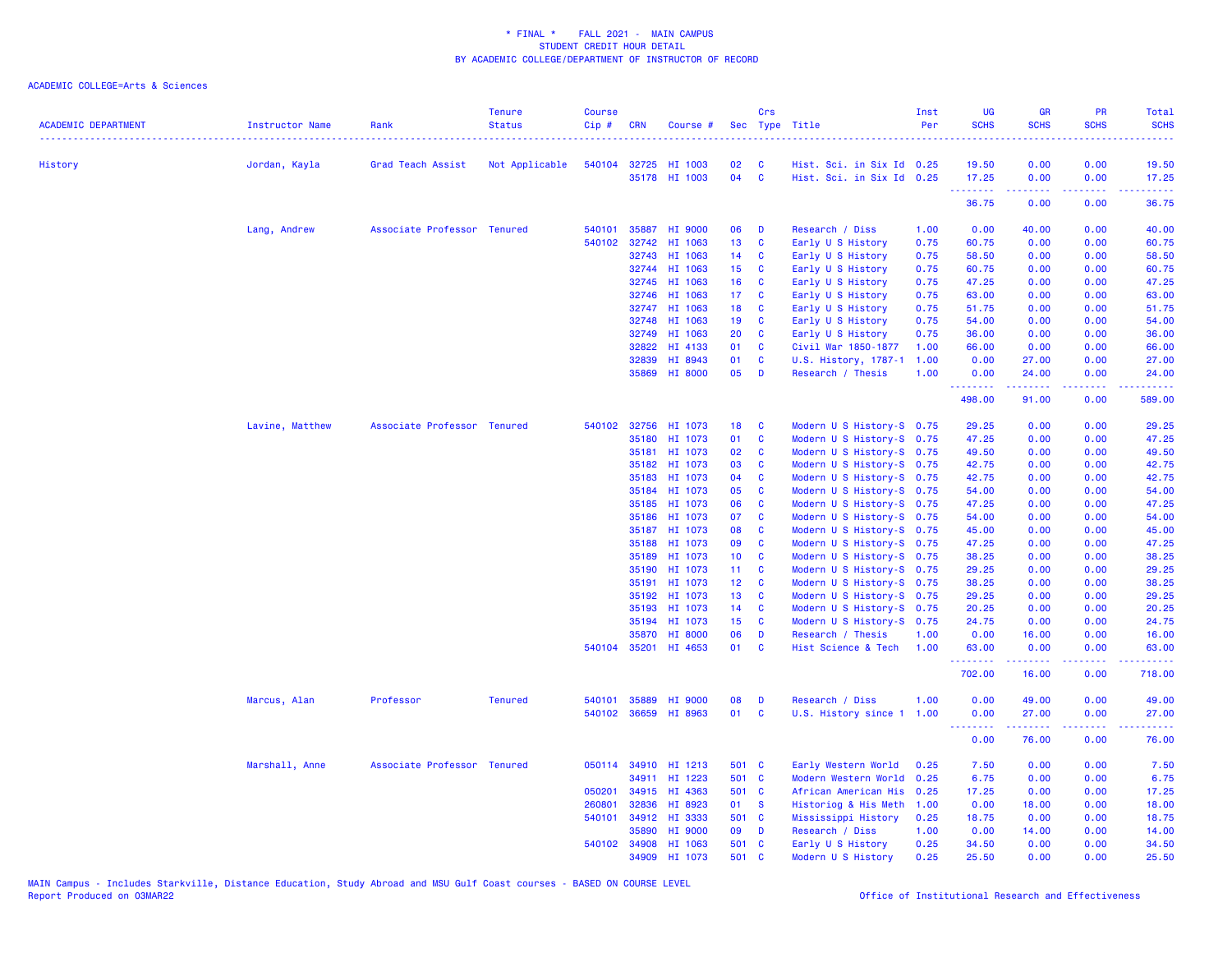| <b>ACADEMIC DEPARTMENT</b> | <b>Instructor Name</b> | Rank                              | <b>Tenure</b><br><b>Status</b> | <b>Course</b><br>Cip# | <b>CRN</b>   | Course #             |                   | Crs      | Sec Type Title            | Inst<br>Per | <b>UG</b><br><b>SCHS</b> | <b>GR</b><br><b>SCHS</b>                                                                                                                                      | PR<br><b>SCHS</b>                   | Total<br><b>SCHS</b><br>- - - - |
|----------------------------|------------------------|-----------------------------------|--------------------------------|-----------------------|--------------|----------------------|-------------------|----------|---------------------------|-------------|--------------------------|---------------------------------------------------------------------------------------------------------------------------------------------------------------|-------------------------------------|---------------------------------|
| History                    | Marshall, Anne         | Associate Professor Tenured       |                                |                       |              | 540102 34914 HI 4313 | 501 C             |          | The New South             | 0.25        | 13.50                    | 0.00                                                                                                                                                          | 0.00                                | 13.50                           |
|                            |                        |                                   |                                |                       | 35206        | HI 8833              | 01                | <b>S</b> | Sem Southern History      | 1.00        | 0.00                     | 24.00                                                                                                                                                         | 0.00                                | 24.00                           |
|                            |                        |                                   |                                |                       | 35872        | <b>HI 8000</b>       | 08                | D        | Research / Thesis         | 1.00        | 0.00                     | 8.00                                                                                                                                                          | 0.00                                | 8.00                            |
|                            |                        |                                   |                                |                       | 540104 34917 | HI 4653              | 501 C             |          | Hist Science & Tech       | 0.25        | 9.75                     | 0.00                                                                                                                                                          | 0.00                                | 9.75                            |
|                            |                        |                                   |                                |                       |              | 34918 HI 6653        | 501 C             |          | Hist Science & Tech       | 0.25        | 0.00<br>.                | 3.75<br>$\frac{1}{2} \left( \frac{1}{2} \right) \left( \frac{1}{2} \right) \left( \frac{1}{2} \right) \left( \frac{1}{2} \right) \left( \frac{1}{2} \right)$  | 0.00<br>$-1$                        | 3.75<br>.                       |
|                            |                        |                                   |                                |                       |              |                      |                   |          |                           |             | 133.50                   | 67.75                                                                                                                                                         | 0.00                                | 201.25                          |
|                            | Messer, Peter          | Associate Professor Tenured       |                                | 260801                | 32837        | HI 8923              | 02                | -S       | Historiog & His Meth 1.00 |             | 0.00                     | 18.00                                                                                                                                                         | 0.00                                | 18.00                           |
|                            |                        |                                   |                                | 540101                | 35891        | HI 9000              | 10 <sub>1</sub>   | D        | Research / Diss           | 1.00        | 0.00                     | 13.00                                                                                                                                                         | 0.00                                | 13.00                           |
|                            |                        |                                   |                                |                       | 540102 32838 | HI 8933              | 01                | C        | Col. & Rev. America       | 1.00        | 0.00                     | 18.00                                                                                                                                                         | 0.00                                | 18.00                           |
|                            |                        |                                   |                                |                       |              |                      |                   |          |                           |             | <u>.</u><br>0.00         | .<br>49.00                                                                                                                                                    | .<br>0.00                           | .<br>49.00                      |
|                            | Murphy, Michael        | Lecturer                          | Non-Ten Track                  | 540101                | 34916        | HI 4533              | 501 C             |          | History of the Cold       | 0.25        | 7.50                     | 0.00                                                                                                                                                          | 0.00                                | 7.50                            |
|                            |                        |                                   |                                | 540102 34908          |              | HI 1063              | 501 C             |          | Early U S History         | 0.75        | 103.50                   | 0.00                                                                                                                                                          | 0.00                                | 103.50                          |
|                            |                        |                                   |                                |                       |              | 34914 HI 4313        | 501 C             |          | The New South             | 0.75        | 40.50                    | 0.00                                                                                                                                                          | 0.00                                | 40.50                           |
|                            |                        |                                   |                                |                       |              |                      |                   |          |                           |             | .<br>151.50              | .<br>0.00                                                                                                                                                     | $\frac{1}{2}$<br>0.00               | .<br>151.50                     |
|                            | Osman, Julia           | Associate Professor Tenured       |                                |                       |              | 050114 32811 HI 1213 | 01                | C        | Early Western World       | 0.75        | 54.00                    | 0.00                                                                                                                                                          | 0.00                                | 54.00                           |
|                            |                        |                                   |                                |                       | 32812        | HI 1213              | 02                | C        |                           | 0.75        | 54.00                    | 0.00                                                                                                                                                          | 0.00                                | 54.00                           |
|                            |                        |                                   |                                |                       | 32813        | HI 1213              | 03                | C        | Early Western World       | 0.75        | 54.00                    | 0.00                                                                                                                                                          | 0.00                                | 54.00                           |
|                            |                        |                                   |                                |                       |              |                      |                   |          | Early Western World       |             |                          |                                                                                                                                                               |                                     |                                 |
|                            |                        |                                   |                                |                       | 32814        | HI 1213              | 04                | C        | Early Western World       | 0.75        | 56.25                    | 0.00                                                                                                                                                          | 0.00                                | 56.25                           |
|                            |                        |                                   |                                |                       | 32815        | HI 1213              | 05                | C        | Early Western World       | 0.75        | 54.00                    | 0.00                                                                                                                                                          | 0.00                                | 54.00                           |
|                            |                        |                                   |                                |                       | 32816        | HI 1213              | 06                | C        | Early Western World       | 0.75        | 54.00                    | 0.00                                                                                                                                                          | 0.00                                | 54.00                           |
|                            |                        |                                   |                                | 301301                | 35200        | HI 4643              | 01                | <b>C</b> | Renaissance, Reforma      | 1.00        | 66.00                    | 0.00                                                                                                                                                          | 0.00                                | 66.00                           |
|                            |                        |                                   |                                | 540101                | 32803        | HI 1163              | 01                | C        | Wld Hst Before 1500       | 0.75        | 67.50                    | 0.00                                                                                                                                                          | 0.00                                | 67.50                           |
|                            |                        |                                   |                                |                       | 32804        | HI 1163              | 02                | C        | Wld Hst Before 1500       | 0.75        | 69.75                    | 0.00                                                                                                                                                          | 0.00                                | 69.75                           |
|                            |                        |                                   |                                |                       | 32805        | HI 1163              | 03                | C        | Wld Hst Before 1500       | 0.75        | 67.50                    | 0.00                                                                                                                                                          | 0.00                                | 67.50                           |
|                            |                        |                                   |                                |                       | 32806        | HI 1163              | 04                | C        | Wld Hst Before 1500       | 0.75        | 69.75                    | 0.00                                                                                                                                                          | 0.00                                | 69.75                           |
|                            |                        |                                   |                                |                       | 35893        | HI 9000              | 12 <sub>2</sub>   | D        | Research / Diss           | 1.00        | 0.00<br>.                | 13.00<br>$\frac{1}{2} \left( \frac{1}{2} \right) \left( \frac{1}{2} \right) \left( \frac{1}{2} \right) \left( \frac{1}{2} \right) \left( \frac{1}{2} \right)$ | 0.00<br>$\sim$ $\sim$ $\sim$ $\sim$ | 13.00<br>.                      |
|                            |                        |                                   |                                |                       |              |                      |                   |          |                           |             | 666.75                   | 13.00                                                                                                                                                         | 0.00                                | 679.75                          |
|                            | Parrish, Jackson       | Grad Teach Assist                 | Not Applicable                 | 540102                | 32759        | HI 1073              | 21                | C        | Modern U S History        | 0.25        | 11.25                    | 0.00                                                                                                                                                          | 0.00                                | 11.25                           |
|                            |                        |                                   |                                |                       | 32763        | HI 1073              | 25                | C        | Modern U S History        | 0.25        | 7.50                     | 0.00                                                                                                                                                          | 0.00                                | 7.50                            |
|                            |                        |                                   |                                |                       |              | 32764 HI 1073        | 26                | <b>C</b> | Modern U S History        | 0.25        | 6.75<br>.                | 0.00<br>$\frac{1}{2} \left( \frac{1}{2} \right) \left( \frac{1}{2} \right) \left( \frac{1}{2} \right) \left( \frac{1}{2} \right) \left( \frac{1}{2} \right)$  | 0.00<br>.                           | 6.75<br>.                       |
|                            |                        |                                   |                                |                       |              |                      |                   |          |                           |             | 25.50                    | 0.00                                                                                                                                                          | 0.00                                | 25.50                           |
|                            | Peaple, Matthew        | Visiting Assist Pro Non-Ten Track |                                | 240101                | 32852        | <b>HON 1173</b>      | H <sub>01</sub> S |          | The Quest II              | 1.00        | 45.00                    | 0.00                                                                                                                                                          | 0.00                                | 45.00                           |
|                            |                        |                                   |                                |                       | 32853        | <b>HON 1173</b>      | H <sub>02</sub> S |          | The Quest II              | 1.00        | 42.00                    | 0.00                                                                                                                                                          | 0.00                                | 42.00                           |
|                            |                        |                                   |                                |                       | 35766        | <b>HON 3183</b>      | H <sub>02</sub> S |          | Honors Seminar - Hum      | 1.00        | 45.00                    | 0.00                                                                                                                                                          | 0.00                                | 45.00                           |
|                            |                        |                                   |                                |                       | 37908        | <b>HON 4093</b>      | <b>HO7 E</b>      |          | Honors Thesis             | 1.00        | 3.00                     | 0.00                                                                                                                                                          | 0.00                                | 3.00                            |
|                            |                        |                                   |                                |                       |              |                      |                   |          |                           |             | .<br>135.00              | .<br>0.00                                                                                                                                                     | $  -$<br>0.00                       | .<br>135.00                     |
|                            | Perkins, Jackie        | Grad Teach Assist                 | Not Applicable                 |                       |              | 540102 35184 HI 1073 | 05                | <b>C</b> | Modern U S History-S 0.25 |             | 18.00                    | 0.00                                                                                                                                                          | 0.00                                | 18.00                           |
|                            |                        |                                   |                                |                       |              | 35185 HI 1073        | 06                | C        | Modern U S History-S 0.25 |             | 15.75                    | 0.00                                                                                                                                                          | 0.00                                | 15.75                           |
|                            |                        |                                   |                                |                       |              |                      |                   |          |                           |             | .                        | 22222                                                                                                                                                         |                                     | .                               |
|                            |                        |                                   |                                |                       |              |                      |                   |          |                           |             | 33.75                    | 0.00                                                                                                                                                          | 0.00                                | 33.75                           |
|                            | Ridner, Judith         | Professor                         | <b>Tenured</b>                 |                       |              | 540102 32730 HI 1063 | 01                | <b>C</b> | Early U S History-SI 0.75 |             | 54.00                    | 0.00                                                                                                                                                          | 0.00                                | 54.00                           |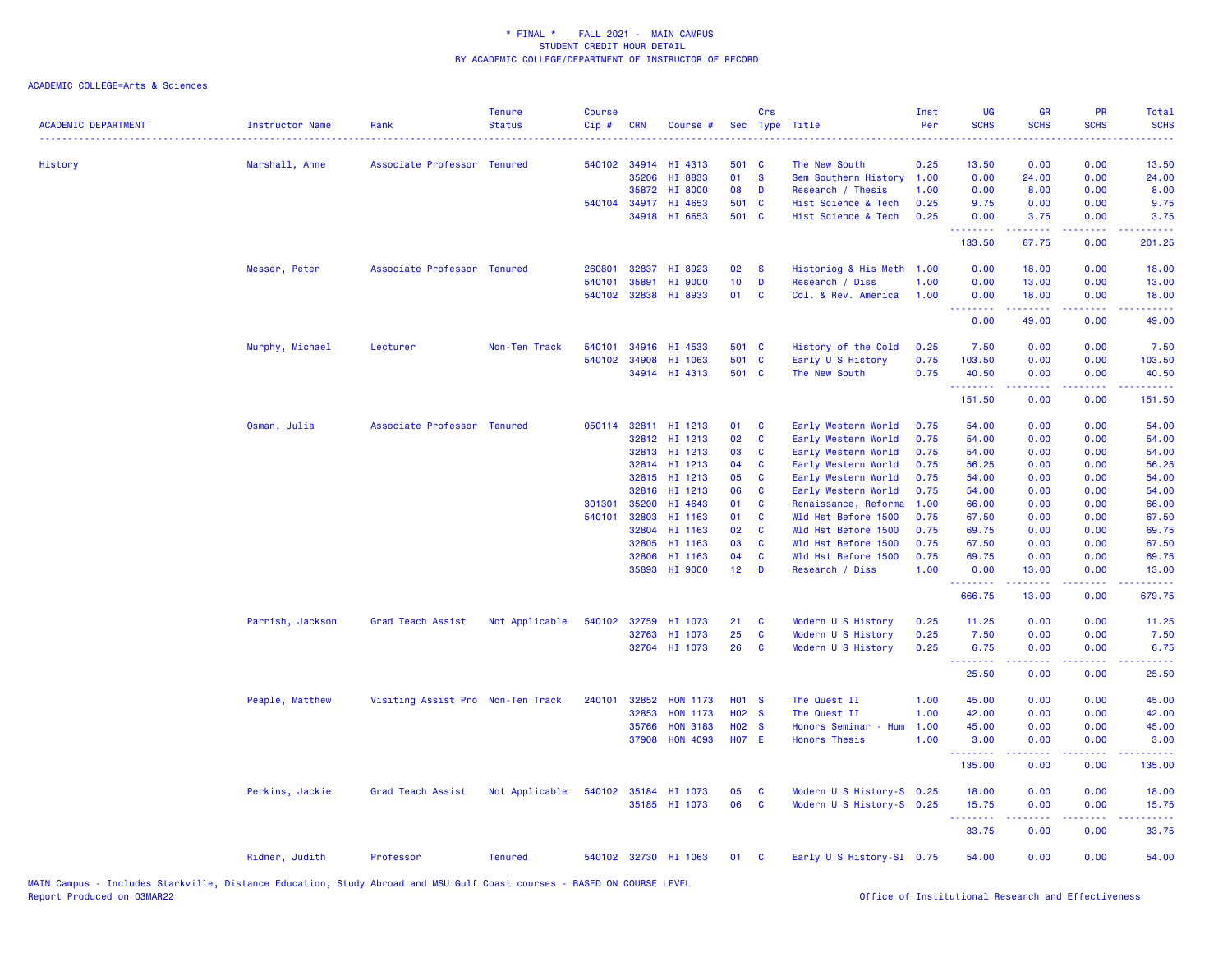| HI 1063<br>Early U S History-SI 0.75<br>0.00<br>0.00<br>56.25<br>History<br>Ridner, Judith<br>Professor<br><b>Tenured</b><br>540102 32731<br>02<br>C<br>56.25<br>03<br>$\mathbf{C}$<br>32732<br>HI 1063<br>Early U S History-SI 0.75<br>51.75<br>0.00<br>0.00<br>51.75<br>32733<br>HI 1063<br>04<br><b>C</b><br>Early U S History-SI 0.75<br>45.00<br>0.00<br>0.00<br>45.00<br>32734<br>HI 1063<br>05<br><b>C</b><br>Early U S History-SI 0.75<br>45.00<br>0.00<br>45.00<br>0.00<br>06<br>32735<br>HI 1063<br>Early U S History-SI 0.75<br>49.50<br>0.00<br>49.50<br>C<br>0.00<br>HI 1063<br>07<br>C<br>32736<br>Early U S History-SI 0.75<br>51.75<br>0.00<br>0.00<br>51.75<br>08<br>C<br>51.75<br>32737<br>HI 1063<br>Early U S History-SI 0.75<br>0.00<br>0.00<br>51.75<br>HI 1063<br>32738<br>09<br>C<br>Early U S History-SI 0.75<br>45.00<br>0.00<br>0.00<br>45.00<br>32739<br>HI 1063<br>10 <sub>1</sub><br>$\mathbf{C}$<br>Early U S History-SI 0.75<br>56.25<br>0.00<br>56.25<br>0.00<br>HI 1063<br>11 <sub>1</sub><br>$\mathbf{C}$<br>56.25<br>56.25<br>32740<br>Early U S History-SI 0.75<br>0.00<br>0.00<br>32741<br>HI 1063<br>12 <sub>2</sub><br>$\mathbf{C}$<br>Early U S History-SI 0.75<br>42.75<br>0.00<br>0.00<br>42.75<br>HI 4103<br>01<br>1.00<br>69.00<br>0.00<br>69.00<br>35197<br><b>C</b><br>Colonial America<br>0.00<br>35876 HI 8000<br>12 <sup>7</sup><br>D<br>Research / Thesis<br>1.00<br>0.00<br>1.00<br>0.00<br>1.00<br>$\omega$ is a $\omega$<br>.<br>.<br>.<br>0.00<br>675.25<br>674.25<br>1.00<br>Scott, John<br>Grad Teach Assist<br>Not Applicable<br>540102 32732 HI 1063<br>03<br>Early U S History-SI 0.25<br>17.25<br>0.00<br>0.00<br>17.25<br>$\mathbf{C}$<br>.<br>.<br>.<br>.<br>17.25<br>0.00<br>0.00<br>17.25<br>Not Applicable<br>540104 32724 HI 1003<br>Hist. Sci. in Six Id 0.25<br>20.25<br>0.00<br>0.00<br>20.25<br>Shope, James<br>Grad Teach Assist<br>01<br><b>C</b><br>03<br>32726 HI 1003<br>$\mathbf{C}$<br>Hist. Sci. in Six Id 0.25<br>21.00<br>0.00<br>0.00<br>21.00<br>.<br>.<br>.<br>.<br>41.25<br>0.00<br>0.00<br>41.25<br>Sivels, Xavier<br>Grad Teach Assist<br>Not Applicable<br>540102<br>32743 HI 1063<br>14<br>Early U S History<br>0.25<br>19.50<br>0.00<br>0.00<br>19.50<br>C<br>19<br>$\mathbf{C}$<br>32748 HI 1063<br>Early U S History<br>0.25<br>18.00<br>0.00<br>0.00<br>18.00<br>.<br>22222<br>22222<br>.<br>37.50<br>0.00<br>0.00<br>37.50<br>540102<br>22<br>0.25<br>0.00<br>0.00<br>Smith, Nathan<br>Grad Teach Assist<br>Not Applicable<br>32760<br>HI 1073<br>C<br>Modern U S History<br>11.25<br>11.25<br>23<br>$\mathbf{C}$<br>HI 1073<br>0.25<br>0.00<br>0.00<br>15.75<br>32761<br>Modern U S History<br>15.75<br>32762 HI 1073<br>24<br>0.25<br><b>C</b><br>Modern U S History<br>15.75<br>0.00<br>0.00<br>15.75<br>.<br>.<br>المتمامين<br>-----<br>42.75<br>0.00<br>0.00<br>42.75<br>09<br>Early U S History-SI 0.25<br>0.00<br>0.00<br>15.00<br>Sneed, Kymara<br>Grad Teach Assist<br>Not Applicable<br>540102 32738 HI 1063<br>C<br>15.00<br>32739 HI 1063<br>10<br>$\mathbf{C}$<br>Early U S History-SI 0.25<br>18.75<br>0.00<br>0.00<br>18.75<br>$\frac{1}{2} \left( \frac{1}{2} \right) \left( \frac{1}{2} \right) \left( \frac{1}{2} \right) \left( \frac{1}{2} \right)$<br>$\frac{1}{2} \left( \frac{1}{2} \right) \left( \frac{1}{2} \right) \left( \frac{1}{2} \right) \left( \frac{1}{2} \right)$<br>33.75<br>0.00<br>0.00<br>33.75<br>Snyder, Christopher<br>Non-Faculty<br><b>Tenured</b><br>240101<br>32862<br><b>HON 3183</b><br><b>HO1 S</b><br>Honors Seminar - Hum<br>1.00<br>36.00<br>0.00<br>0.00<br>36.00<br><b>H05 E</b><br>37631<br><b>HON 4093</b><br><b>Honors Thesis</b><br>1.00<br>3.00<br>0.00<br>0.00<br>3.00<br>.<br>.<br>22222<br>.<br>39.00<br>39.00<br>0.00<br>0.00<br>32833<br>HI 8803<br>02<br>Graduate Colloquium<br>0.00<br>24.00<br>0.00<br>24.00<br>Soares, Leigh<br>Assistant Professor Ten Track<br>540101<br>C<br>1.00<br>03<br>32834<br>HI 8803<br>C<br>Graduate Colloquium<br>1.00<br>0.00<br>27.00<br>0.00<br>27.00<br>540102 35877 HI 8000<br>13 <sup>7</sup><br>D<br>1.00<br>Research / Thesis<br>0.00<br>4.00<br>0.00<br>4.00<br><b><i><u><u> - - - - - - -</u></u></i></b><br>$\frac{1}{2} \left( \frac{1}{2} \right) \left( \frac{1}{2} \right) \left( \frac{1}{2} \right) \left( \frac{1}{2} \right) \left( \frac{1}{2} \right)$<br>.<br>.<br>0.00<br>55.00<br>0.00<br>55.00<br>Assistant Professor Ten Track<br>050102<br>32830 HI 4883<br>01<br>C<br>US History of Medici 1.00<br>72.00<br>0.00<br>0.00<br>72.00<br>Thompson, Courtney<br>15 <sub>15</sub><br>0.00<br>0.00<br>540101<br>35896 HI 9000<br>D<br>Research / Diss<br>1.00<br>26.00<br>26.00 | <b>ACADEMIC DEPARTMENT</b> | Instructor Name | Rank | <b>Tenure</b><br><b>Status</b> | <b>Course</b><br>Cip# | <b>CRN</b> | Course # | Crs | Sec Type Title | Inst<br>Per | UG<br><b>SCHS</b> | <b>GR</b><br><b>SCHS</b> | PR<br><b>SCHS</b> | Total<br><b>SCHS</b><br>$\omega$ is $\omega$ . |
|----------------------------------------------------------------------------------------------------------------------------------------------------------------------------------------------------------------------------------------------------------------------------------------------------------------------------------------------------------------------------------------------------------------------------------------------------------------------------------------------------------------------------------------------------------------------------------------------------------------------------------------------------------------------------------------------------------------------------------------------------------------------------------------------------------------------------------------------------------------------------------------------------------------------------------------------------------------------------------------------------------------------------------------------------------------------------------------------------------------------------------------------------------------------------------------------------------------------------------------------------------------------------------------------------------------------------------------------------------------------------------------------------------------------------------------------------------------------------------------------------------------------------------------------------------------------------------------------------------------------------------------------------------------------------------------------------------------------------------------------------------------------------------------------------------------------------------------------------------------------------------------------------------------------------------------------------------------------------------------------------------------------------------------------------------------------------------------------------------------------------------------------------------------------------------------------------------------------------------------------------------------------------------------------------------------------------------------------------------------------------------------------------------------------------------------------------------------------------------------------------------------------------------------------------------------------------------------------------------------------------------------------------------------------------------------------------------------------------------------------------------------------------------------------------------------------------------------------------------------------------------------------------------------------------------------------------------------------------------------------------------------------------------------------------------------------------------------------------------------------------------------------------------------------------------------------------------------------------------------------------------------------------------------------------------------------------------------------------------------------------------------------------------------------------------------------------------------------------------------------------------------------------------------------------------------------------------------------------------------------------------------------------------------------------------------------------------------------------------------------------------------------------------------------------------------------------------------------------------------------------------------------------------------------------------------------------------------------------------------------------------------------------------------------------------------------------------------------------------------------------------------------------------------------------------------------------------------------------------------------------------------------------------------------------------------------------------------------------------------------------------------------------------------------------------------------------------------------------------------------------------------------------------------------------------------------------------------------------------------------------------------------------------------------------------------------------|----------------------------|-----------------|------|--------------------------------|-----------------------|------------|----------|-----|----------------|-------------|-------------------|--------------------------|-------------------|------------------------------------------------|
|                                                                                                                                                                                                                                                                                                                                                                                                                                                                                                                                                                                                                                                                                                                                                                                                                                                                                                                                                                                                                                                                                                                                                                                                                                                                                                                                                                                                                                                                                                                                                                                                                                                                                                                                                                                                                                                                                                                                                                                                                                                                                                                                                                                                                                                                                                                                                                                                                                                                                                                                                                                                                                                                                                                                                                                                                                                                                                                                                                                                                                                                                                                                                                                                                                                                                                                                                                                                                                                                                                                                                                                                                                                                                                                                                                                                                                                                                                                                                                                                                                                                                                                                                                                                                                                                                                                                                                                                                                                                                                                                                                                                                                                                                                    |                            |                 |      |                                |                       |            |          |     |                |             |                   |                          |                   |                                                |
|                                                                                                                                                                                                                                                                                                                                                                                                                                                                                                                                                                                                                                                                                                                                                                                                                                                                                                                                                                                                                                                                                                                                                                                                                                                                                                                                                                                                                                                                                                                                                                                                                                                                                                                                                                                                                                                                                                                                                                                                                                                                                                                                                                                                                                                                                                                                                                                                                                                                                                                                                                                                                                                                                                                                                                                                                                                                                                                                                                                                                                                                                                                                                                                                                                                                                                                                                                                                                                                                                                                                                                                                                                                                                                                                                                                                                                                                                                                                                                                                                                                                                                                                                                                                                                                                                                                                                                                                                                                                                                                                                                                                                                                                                                    |                            |                 |      |                                |                       |            |          |     |                |             |                   |                          |                   |                                                |
|                                                                                                                                                                                                                                                                                                                                                                                                                                                                                                                                                                                                                                                                                                                                                                                                                                                                                                                                                                                                                                                                                                                                                                                                                                                                                                                                                                                                                                                                                                                                                                                                                                                                                                                                                                                                                                                                                                                                                                                                                                                                                                                                                                                                                                                                                                                                                                                                                                                                                                                                                                                                                                                                                                                                                                                                                                                                                                                                                                                                                                                                                                                                                                                                                                                                                                                                                                                                                                                                                                                                                                                                                                                                                                                                                                                                                                                                                                                                                                                                                                                                                                                                                                                                                                                                                                                                                                                                                                                                                                                                                                                                                                                                                                    |                            |                 |      |                                |                       |            |          |     |                |             |                   |                          |                   |                                                |
|                                                                                                                                                                                                                                                                                                                                                                                                                                                                                                                                                                                                                                                                                                                                                                                                                                                                                                                                                                                                                                                                                                                                                                                                                                                                                                                                                                                                                                                                                                                                                                                                                                                                                                                                                                                                                                                                                                                                                                                                                                                                                                                                                                                                                                                                                                                                                                                                                                                                                                                                                                                                                                                                                                                                                                                                                                                                                                                                                                                                                                                                                                                                                                                                                                                                                                                                                                                                                                                                                                                                                                                                                                                                                                                                                                                                                                                                                                                                                                                                                                                                                                                                                                                                                                                                                                                                                                                                                                                                                                                                                                                                                                                                                                    |                            |                 |      |                                |                       |            |          |     |                |             |                   |                          |                   |                                                |
|                                                                                                                                                                                                                                                                                                                                                                                                                                                                                                                                                                                                                                                                                                                                                                                                                                                                                                                                                                                                                                                                                                                                                                                                                                                                                                                                                                                                                                                                                                                                                                                                                                                                                                                                                                                                                                                                                                                                                                                                                                                                                                                                                                                                                                                                                                                                                                                                                                                                                                                                                                                                                                                                                                                                                                                                                                                                                                                                                                                                                                                                                                                                                                                                                                                                                                                                                                                                                                                                                                                                                                                                                                                                                                                                                                                                                                                                                                                                                                                                                                                                                                                                                                                                                                                                                                                                                                                                                                                                                                                                                                                                                                                                                                    |                            |                 |      |                                |                       |            |          |     |                |             |                   |                          |                   |                                                |
|                                                                                                                                                                                                                                                                                                                                                                                                                                                                                                                                                                                                                                                                                                                                                                                                                                                                                                                                                                                                                                                                                                                                                                                                                                                                                                                                                                                                                                                                                                                                                                                                                                                                                                                                                                                                                                                                                                                                                                                                                                                                                                                                                                                                                                                                                                                                                                                                                                                                                                                                                                                                                                                                                                                                                                                                                                                                                                                                                                                                                                                                                                                                                                                                                                                                                                                                                                                                                                                                                                                                                                                                                                                                                                                                                                                                                                                                                                                                                                                                                                                                                                                                                                                                                                                                                                                                                                                                                                                                                                                                                                                                                                                                                                    |                            |                 |      |                                |                       |            |          |     |                |             |                   |                          |                   |                                                |
|                                                                                                                                                                                                                                                                                                                                                                                                                                                                                                                                                                                                                                                                                                                                                                                                                                                                                                                                                                                                                                                                                                                                                                                                                                                                                                                                                                                                                                                                                                                                                                                                                                                                                                                                                                                                                                                                                                                                                                                                                                                                                                                                                                                                                                                                                                                                                                                                                                                                                                                                                                                                                                                                                                                                                                                                                                                                                                                                                                                                                                                                                                                                                                                                                                                                                                                                                                                                                                                                                                                                                                                                                                                                                                                                                                                                                                                                                                                                                                                                                                                                                                                                                                                                                                                                                                                                                                                                                                                                                                                                                                                                                                                                                                    |                            |                 |      |                                |                       |            |          |     |                |             |                   |                          |                   |                                                |
|                                                                                                                                                                                                                                                                                                                                                                                                                                                                                                                                                                                                                                                                                                                                                                                                                                                                                                                                                                                                                                                                                                                                                                                                                                                                                                                                                                                                                                                                                                                                                                                                                                                                                                                                                                                                                                                                                                                                                                                                                                                                                                                                                                                                                                                                                                                                                                                                                                                                                                                                                                                                                                                                                                                                                                                                                                                                                                                                                                                                                                                                                                                                                                                                                                                                                                                                                                                                                                                                                                                                                                                                                                                                                                                                                                                                                                                                                                                                                                                                                                                                                                                                                                                                                                                                                                                                                                                                                                                                                                                                                                                                                                                                                                    |                            |                 |      |                                |                       |            |          |     |                |             |                   |                          |                   |                                                |
|                                                                                                                                                                                                                                                                                                                                                                                                                                                                                                                                                                                                                                                                                                                                                                                                                                                                                                                                                                                                                                                                                                                                                                                                                                                                                                                                                                                                                                                                                                                                                                                                                                                                                                                                                                                                                                                                                                                                                                                                                                                                                                                                                                                                                                                                                                                                                                                                                                                                                                                                                                                                                                                                                                                                                                                                                                                                                                                                                                                                                                                                                                                                                                                                                                                                                                                                                                                                                                                                                                                                                                                                                                                                                                                                                                                                                                                                                                                                                                                                                                                                                                                                                                                                                                                                                                                                                                                                                                                                                                                                                                                                                                                                                                    |                            |                 |      |                                |                       |            |          |     |                |             |                   |                          |                   |                                                |
|                                                                                                                                                                                                                                                                                                                                                                                                                                                                                                                                                                                                                                                                                                                                                                                                                                                                                                                                                                                                                                                                                                                                                                                                                                                                                                                                                                                                                                                                                                                                                                                                                                                                                                                                                                                                                                                                                                                                                                                                                                                                                                                                                                                                                                                                                                                                                                                                                                                                                                                                                                                                                                                                                                                                                                                                                                                                                                                                                                                                                                                                                                                                                                                                                                                                                                                                                                                                                                                                                                                                                                                                                                                                                                                                                                                                                                                                                                                                                                                                                                                                                                                                                                                                                                                                                                                                                                                                                                                                                                                                                                                                                                                                                                    |                            |                 |      |                                |                       |            |          |     |                |             |                   |                          |                   |                                                |
|                                                                                                                                                                                                                                                                                                                                                                                                                                                                                                                                                                                                                                                                                                                                                                                                                                                                                                                                                                                                                                                                                                                                                                                                                                                                                                                                                                                                                                                                                                                                                                                                                                                                                                                                                                                                                                                                                                                                                                                                                                                                                                                                                                                                                                                                                                                                                                                                                                                                                                                                                                                                                                                                                                                                                                                                                                                                                                                                                                                                                                                                                                                                                                                                                                                                                                                                                                                                                                                                                                                                                                                                                                                                                                                                                                                                                                                                                                                                                                                                                                                                                                                                                                                                                                                                                                                                                                                                                                                                                                                                                                                                                                                                                                    |                            |                 |      |                                |                       |            |          |     |                |             |                   |                          |                   |                                                |
|                                                                                                                                                                                                                                                                                                                                                                                                                                                                                                                                                                                                                                                                                                                                                                                                                                                                                                                                                                                                                                                                                                                                                                                                                                                                                                                                                                                                                                                                                                                                                                                                                                                                                                                                                                                                                                                                                                                                                                                                                                                                                                                                                                                                                                                                                                                                                                                                                                                                                                                                                                                                                                                                                                                                                                                                                                                                                                                                                                                                                                                                                                                                                                                                                                                                                                                                                                                                                                                                                                                                                                                                                                                                                                                                                                                                                                                                                                                                                                                                                                                                                                                                                                                                                                                                                                                                                                                                                                                                                                                                                                                                                                                                                                    |                            |                 |      |                                |                       |            |          |     |                |             |                   |                          |                   |                                                |
|                                                                                                                                                                                                                                                                                                                                                                                                                                                                                                                                                                                                                                                                                                                                                                                                                                                                                                                                                                                                                                                                                                                                                                                                                                                                                                                                                                                                                                                                                                                                                                                                                                                                                                                                                                                                                                                                                                                                                                                                                                                                                                                                                                                                                                                                                                                                                                                                                                                                                                                                                                                                                                                                                                                                                                                                                                                                                                                                                                                                                                                                                                                                                                                                                                                                                                                                                                                                                                                                                                                                                                                                                                                                                                                                                                                                                                                                                                                                                                                                                                                                                                                                                                                                                                                                                                                                                                                                                                                                                                                                                                                                                                                                                                    |                            |                 |      |                                |                       |            |          |     |                |             |                   |                          |                   |                                                |
|                                                                                                                                                                                                                                                                                                                                                                                                                                                                                                                                                                                                                                                                                                                                                                                                                                                                                                                                                                                                                                                                                                                                                                                                                                                                                                                                                                                                                                                                                                                                                                                                                                                                                                                                                                                                                                                                                                                                                                                                                                                                                                                                                                                                                                                                                                                                                                                                                                                                                                                                                                                                                                                                                                                                                                                                                                                                                                                                                                                                                                                                                                                                                                                                                                                                                                                                                                                                                                                                                                                                                                                                                                                                                                                                                                                                                                                                                                                                                                                                                                                                                                                                                                                                                                                                                                                                                                                                                                                                                                                                                                                                                                                                                                    |                            |                 |      |                                |                       |            |          |     |                |             |                   |                          |                   |                                                |
|                                                                                                                                                                                                                                                                                                                                                                                                                                                                                                                                                                                                                                                                                                                                                                                                                                                                                                                                                                                                                                                                                                                                                                                                                                                                                                                                                                                                                                                                                                                                                                                                                                                                                                                                                                                                                                                                                                                                                                                                                                                                                                                                                                                                                                                                                                                                                                                                                                                                                                                                                                                                                                                                                                                                                                                                                                                                                                                                                                                                                                                                                                                                                                                                                                                                                                                                                                                                                                                                                                                                                                                                                                                                                                                                                                                                                                                                                                                                                                                                                                                                                                                                                                                                                                                                                                                                                                                                                                                                                                                                                                                                                                                                                                    |                            |                 |      |                                |                       |            |          |     |                |             |                   |                          |                   |                                                |
|                                                                                                                                                                                                                                                                                                                                                                                                                                                                                                                                                                                                                                                                                                                                                                                                                                                                                                                                                                                                                                                                                                                                                                                                                                                                                                                                                                                                                                                                                                                                                                                                                                                                                                                                                                                                                                                                                                                                                                                                                                                                                                                                                                                                                                                                                                                                                                                                                                                                                                                                                                                                                                                                                                                                                                                                                                                                                                                                                                                                                                                                                                                                                                                                                                                                                                                                                                                                                                                                                                                                                                                                                                                                                                                                                                                                                                                                                                                                                                                                                                                                                                                                                                                                                                                                                                                                                                                                                                                                                                                                                                                                                                                                                                    |                            |                 |      |                                |                       |            |          |     |                |             |                   |                          |                   |                                                |
|                                                                                                                                                                                                                                                                                                                                                                                                                                                                                                                                                                                                                                                                                                                                                                                                                                                                                                                                                                                                                                                                                                                                                                                                                                                                                                                                                                                                                                                                                                                                                                                                                                                                                                                                                                                                                                                                                                                                                                                                                                                                                                                                                                                                                                                                                                                                                                                                                                                                                                                                                                                                                                                                                                                                                                                                                                                                                                                                                                                                                                                                                                                                                                                                                                                                                                                                                                                                                                                                                                                                                                                                                                                                                                                                                                                                                                                                                                                                                                                                                                                                                                                                                                                                                                                                                                                                                                                                                                                                                                                                                                                                                                                                                                    |                            |                 |      |                                |                       |            |          |     |                |             |                   |                          |                   |                                                |
|                                                                                                                                                                                                                                                                                                                                                                                                                                                                                                                                                                                                                                                                                                                                                                                                                                                                                                                                                                                                                                                                                                                                                                                                                                                                                                                                                                                                                                                                                                                                                                                                                                                                                                                                                                                                                                                                                                                                                                                                                                                                                                                                                                                                                                                                                                                                                                                                                                                                                                                                                                                                                                                                                                                                                                                                                                                                                                                                                                                                                                                                                                                                                                                                                                                                                                                                                                                                                                                                                                                                                                                                                                                                                                                                                                                                                                                                                                                                                                                                                                                                                                                                                                                                                                                                                                                                                                                                                                                                                                                                                                                                                                                                                                    |                            |                 |      |                                |                       |            |          |     |                |             |                   |                          |                   |                                                |
|                                                                                                                                                                                                                                                                                                                                                                                                                                                                                                                                                                                                                                                                                                                                                                                                                                                                                                                                                                                                                                                                                                                                                                                                                                                                                                                                                                                                                                                                                                                                                                                                                                                                                                                                                                                                                                                                                                                                                                                                                                                                                                                                                                                                                                                                                                                                                                                                                                                                                                                                                                                                                                                                                                                                                                                                                                                                                                                                                                                                                                                                                                                                                                                                                                                                                                                                                                                                                                                                                                                                                                                                                                                                                                                                                                                                                                                                                                                                                                                                                                                                                                                                                                                                                                                                                                                                                                                                                                                                                                                                                                                                                                                                                                    |                            |                 |      |                                |                       |            |          |     |                |             |                   |                          |                   |                                                |
|                                                                                                                                                                                                                                                                                                                                                                                                                                                                                                                                                                                                                                                                                                                                                                                                                                                                                                                                                                                                                                                                                                                                                                                                                                                                                                                                                                                                                                                                                                                                                                                                                                                                                                                                                                                                                                                                                                                                                                                                                                                                                                                                                                                                                                                                                                                                                                                                                                                                                                                                                                                                                                                                                                                                                                                                                                                                                                                                                                                                                                                                                                                                                                                                                                                                                                                                                                                                                                                                                                                                                                                                                                                                                                                                                                                                                                                                                                                                                                                                                                                                                                                                                                                                                                                                                                                                                                                                                                                                                                                                                                                                                                                                                                    |                            |                 |      |                                |                       |            |          |     |                |             |                   |                          |                   |                                                |
|                                                                                                                                                                                                                                                                                                                                                                                                                                                                                                                                                                                                                                                                                                                                                                                                                                                                                                                                                                                                                                                                                                                                                                                                                                                                                                                                                                                                                                                                                                                                                                                                                                                                                                                                                                                                                                                                                                                                                                                                                                                                                                                                                                                                                                                                                                                                                                                                                                                                                                                                                                                                                                                                                                                                                                                                                                                                                                                                                                                                                                                                                                                                                                                                                                                                                                                                                                                                                                                                                                                                                                                                                                                                                                                                                                                                                                                                                                                                                                                                                                                                                                                                                                                                                                                                                                                                                                                                                                                                                                                                                                                                                                                                                                    |                            |                 |      |                                |                       |            |          |     |                |             |                   |                          |                   |                                                |
|                                                                                                                                                                                                                                                                                                                                                                                                                                                                                                                                                                                                                                                                                                                                                                                                                                                                                                                                                                                                                                                                                                                                                                                                                                                                                                                                                                                                                                                                                                                                                                                                                                                                                                                                                                                                                                                                                                                                                                                                                                                                                                                                                                                                                                                                                                                                                                                                                                                                                                                                                                                                                                                                                                                                                                                                                                                                                                                                                                                                                                                                                                                                                                                                                                                                                                                                                                                                                                                                                                                                                                                                                                                                                                                                                                                                                                                                                                                                                                                                                                                                                                                                                                                                                                                                                                                                                                                                                                                                                                                                                                                                                                                                                                    |                            |                 |      |                                |                       |            |          |     |                |             |                   |                          |                   |                                                |
|                                                                                                                                                                                                                                                                                                                                                                                                                                                                                                                                                                                                                                                                                                                                                                                                                                                                                                                                                                                                                                                                                                                                                                                                                                                                                                                                                                                                                                                                                                                                                                                                                                                                                                                                                                                                                                                                                                                                                                                                                                                                                                                                                                                                                                                                                                                                                                                                                                                                                                                                                                                                                                                                                                                                                                                                                                                                                                                                                                                                                                                                                                                                                                                                                                                                                                                                                                                                                                                                                                                                                                                                                                                                                                                                                                                                                                                                                                                                                                                                                                                                                                                                                                                                                                                                                                                                                                                                                                                                                                                                                                                                                                                                                                    |                            |                 |      |                                |                       |            |          |     |                |             |                   |                          |                   |                                                |
|                                                                                                                                                                                                                                                                                                                                                                                                                                                                                                                                                                                                                                                                                                                                                                                                                                                                                                                                                                                                                                                                                                                                                                                                                                                                                                                                                                                                                                                                                                                                                                                                                                                                                                                                                                                                                                                                                                                                                                                                                                                                                                                                                                                                                                                                                                                                                                                                                                                                                                                                                                                                                                                                                                                                                                                                                                                                                                                                                                                                                                                                                                                                                                                                                                                                                                                                                                                                                                                                                                                                                                                                                                                                                                                                                                                                                                                                                                                                                                                                                                                                                                                                                                                                                                                                                                                                                                                                                                                                                                                                                                                                                                                                                                    |                            |                 |      |                                |                       |            |          |     |                |             |                   |                          |                   |                                                |
|                                                                                                                                                                                                                                                                                                                                                                                                                                                                                                                                                                                                                                                                                                                                                                                                                                                                                                                                                                                                                                                                                                                                                                                                                                                                                                                                                                                                                                                                                                                                                                                                                                                                                                                                                                                                                                                                                                                                                                                                                                                                                                                                                                                                                                                                                                                                                                                                                                                                                                                                                                                                                                                                                                                                                                                                                                                                                                                                                                                                                                                                                                                                                                                                                                                                                                                                                                                                                                                                                                                                                                                                                                                                                                                                                                                                                                                                                                                                                                                                                                                                                                                                                                                                                                                                                                                                                                                                                                                                                                                                                                                                                                                                                                    |                            |                 |      |                                |                       |            |          |     |                |             |                   |                          |                   |                                                |
|                                                                                                                                                                                                                                                                                                                                                                                                                                                                                                                                                                                                                                                                                                                                                                                                                                                                                                                                                                                                                                                                                                                                                                                                                                                                                                                                                                                                                                                                                                                                                                                                                                                                                                                                                                                                                                                                                                                                                                                                                                                                                                                                                                                                                                                                                                                                                                                                                                                                                                                                                                                                                                                                                                                                                                                                                                                                                                                                                                                                                                                                                                                                                                                                                                                                                                                                                                                                                                                                                                                                                                                                                                                                                                                                                                                                                                                                                                                                                                                                                                                                                                                                                                                                                                                                                                                                                                                                                                                                                                                                                                                                                                                                                                    |                            |                 |      |                                |                       |            |          |     |                |             |                   |                          |                   |                                                |
|                                                                                                                                                                                                                                                                                                                                                                                                                                                                                                                                                                                                                                                                                                                                                                                                                                                                                                                                                                                                                                                                                                                                                                                                                                                                                                                                                                                                                                                                                                                                                                                                                                                                                                                                                                                                                                                                                                                                                                                                                                                                                                                                                                                                                                                                                                                                                                                                                                                                                                                                                                                                                                                                                                                                                                                                                                                                                                                                                                                                                                                                                                                                                                                                                                                                                                                                                                                                                                                                                                                                                                                                                                                                                                                                                                                                                                                                                                                                                                                                                                                                                                                                                                                                                                                                                                                                                                                                                                                                                                                                                                                                                                                                                                    |                            |                 |      |                                |                       |            |          |     |                |             |                   |                          |                   |                                                |
|                                                                                                                                                                                                                                                                                                                                                                                                                                                                                                                                                                                                                                                                                                                                                                                                                                                                                                                                                                                                                                                                                                                                                                                                                                                                                                                                                                                                                                                                                                                                                                                                                                                                                                                                                                                                                                                                                                                                                                                                                                                                                                                                                                                                                                                                                                                                                                                                                                                                                                                                                                                                                                                                                                                                                                                                                                                                                                                                                                                                                                                                                                                                                                                                                                                                                                                                                                                                                                                                                                                                                                                                                                                                                                                                                                                                                                                                                                                                                                                                                                                                                                                                                                                                                                                                                                                                                                                                                                                                                                                                                                                                                                                                                                    |                            |                 |      |                                |                       |            |          |     |                |             |                   |                          |                   |                                                |
|                                                                                                                                                                                                                                                                                                                                                                                                                                                                                                                                                                                                                                                                                                                                                                                                                                                                                                                                                                                                                                                                                                                                                                                                                                                                                                                                                                                                                                                                                                                                                                                                                                                                                                                                                                                                                                                                                                                                                                                                                                                                                                                                                                                                                                                                                                                                                                                                                                                                                                                                                                                                                                                                                                                                                                                                                                                                                                                                                                                                                                                                                                                                                                                                                                                                                                                                                                                                                                                                                                                                                                                                                                                                                                                                                                                                                                                                                                                                                                                                                                                                                                                                                                                                                                                                                                                                                                                                                                                                                                                                                                                                                                                                                                    |                            |                 |      |                                |                       |            |          |     |                |             |                   |                          |                   |                                                |
|                                                                                                                                                                                                                                                                                                                                                                                                                                                                                                                                                                                                                                                                                                                                                                                                                                                                                                                                                                                                                                                                                                                                                                                                                                                                                                                                                                                                                                                                                                                                                                                                                                                                                                                                                                                                                                                                                                                                                                                                                                                                                                                                                                                                                                                                                                                                                                                                                                                                                                                                                                                                                                                                                                                                                                                                                                                                                                                                                                                                                                                                                                                                                                                                                                                                                                                                                                                                                                                                                                                                                                                                                                                                                                                                                                                                                                                                                                                                                                                                                                                                                                                                                                                                                                                                                                                                                                                                                                                                                                                                                                                                                                                                                                    |                            |                 |      |                                |                       |            |          |     |                |             |                   |                          |                   |                                                |
|                                                                                                                                                                                                                                                                                                                                                                                                                                                                                                                                                                                                                                                                                                                                                                                                                                                                                                                                                                                                                                                                                                                                                                                                                                                                                                                                                                                                                                                                                                                                                                                                                                                                                                                                                                                                                                                                                                                                                                                                                                                                                                                                                                                                                                                                                                                                                                                                                                                                                                                                                                                                                                                                                                                                                                                                                                                                                                                                                                                                                                                                                                                                                                                                                                                                                                                                                                                                                                                                                                                                                                                                                                                                                                                                                                                                                                                                                                                                                                                                                                                                                                                                                                                                                                                                                                                                                                                                                                                                                                                                                                                                                                                                                                    |                            |                 |      |                                |                       |            |          |     |                |             |                   |                          |                   |                                                |
|                                                                                                                                                                                                                                                                                                                                                                                                                                                                                                                                                                                                                                                                                                                                                                                                                                                                                                                                                                                                                                                                                                                                                                                                                                                                                                                                                                                                                                                                                                                                                                                                                                                                                                                                                                                                                                                                                                                                                                                                                                                                                                                                                                                                                                                                                                                                                                                                                                                                                                                                                                                                                                                                                                                                                                                                                                                                                                                                                                                                                                                                                                                                                                                                                                                                                                                                                                                                                                                                                                                                                                                                                                                                                                                                                                                                                                                                                                                                                                                                                                                                                                                                                                                                                                                                                                                                                                                                                                                                                                                                                                                                                                                                                                    |                            |                 |      |                                |                       |            |          |     |                |             |                   |                          |                   |                                                |
|                                                                                                                                                                                                                                                                                                                                                                                                                                                                                                                                                                                                                                                                                                                                                                                                                                                                                                                                                                                                                                                                                                                                                                                                                                                                                                                                                                                                                                                                                                                                                                                                                                                                                                                                                                                                                                                                                                                                                                                                                                                                                                                                                                                                                                                                                                                                                                                                                                                                                                                                                                                                                                                                                                                                                                                                                                                                                                                                                                                                                                                                                                                                                                                                                                                                                                                                                                                                                                                                                                                                                                                                                                                                                                                                                                                                                                                                                                                                                                                                                                                                                                                                                                                                                                                                                                                                                                                                                                                                                                                                                                                                                                                                                                    |                            |                 |      |                                |                       |            |          |     |                |             |                   |                          |                   |                                                |
|                                                                                                                                                                                                                                                                                                                                                                                                                                                                                                                                                                                                                                                                                                                                                                                                                                                                                                                                                                                                                                                                                                                                                                                                                                                                                                                                                                                                                                                                                                                                                                                                                                                                                                                                                                                                                                                                                                                                                                                                                                                                                                                                                                                                                                                                                                                                                                                                                                                                                                                                                                                                                                                                                                                                                                                                                                                                                                                                                                                                                                                                                                                                                                                                                                                                                                                                                                                                                                                                                                                                                                                                                                                                                                                                                                                                                                                                                                                                                                                                                                                                                                                                                                                                                                                                                                                                                                                                                                                                                                                                                                                                                                                                                                    |                            |                 |      |                                |                       |            |          |     |                |             |                   |                          |                   |                                                |
|                                                                                                                                                                                                                                                                                                                                                                                                                                                                                                                                                                                                                                                                                                                                                                                                                                                                                                                                                                                                                                                                                                                                                                                                                                                                                                                                                                                                                                                                                                                                                                                                                                                                                                                                                                                                                                                                                                                                                                                                                                                                                                                                                                                                                                                                                                                                                                                                                                                                                                                                                                                                                                                                                                                                                                                                                                                                                                                                                                                                                                                                                                                                                                                                                                                                                                                                                                                                                                                                                                                                                                                                                                                                                                                                                                                                                                                                                                                                                                                                                                                                                                                                                                                                                                                                                                                                                                                                                                                                                                                                                                                                                                                                                                    |                            |                 |      |                                |                       |            |          |     |                |             |                   |                          |                   |                                                |
|                                                                                                                                                                                                                                                                                                                                                                                                                                                                                                                                                                                                                                                                                                                                                                                                                                                                                                                                                                                                                                                                                                                                                                                                                                                                                                                                                                                                                                                                                                                                                                                                                                                                                                                                                                                                                                                                                                                                                                                                                                                                                                                                                                                                                                                                                                                                                                                                                                                                                                                                                                                                                                                                                                                                                                                                                                                                                                                                                                                                                                                                                                                                                                                                                                                                                                                                                                                                                                                                                                                                                                                                                                                                                                                                                                                                                                                                                                                                                                                                                                                                                                                                                                                                                                                                                                                                                                                                                                                                                                                                                                                                                                                                                                    |                            |                 |      |                                |                       |            |          |     |                |             |                   |                          |                   |                                                |
|                                                                                                                                                                                                                                                                                                                                                                                                                                                                                                                                                                                                                                                                                                                                                                                                                                                                                                                                                                                                                                                                                                                                                                                                                                                                                                                                                                                                                                                                                                                                                                                                                                                                                                                                                                                                                                                                                                                                                                                                                                                                                                                                                                                                                                                                                                                                                                                                                                                                                                                                                                                                                                                                                                                                                                                                                                                                                                                                                                                                                                                                                                                                                                                                                                                                                                                                                                                                                                                                                                                                                                                                                                                                                                                                                                                                                                                                                                                                                                                                                                                                                                                                                                                                                                                                                                                                                                                                                                                                                                                                                                                                                                                                                                    |                            |                 |      |                                |                       |            |          |     |                |             |                   |                          |                   |                                                |
|                                                                                                                                                                                                                                                                                                                                                                                                                                                                                                                                                                                                                                                                                                                                                                                                                                                                                                                                                                                                                                                                                                                                                                                                                                                                                                                                                                                                                                                                                                                                                                                                                                                                                                                                                                                                                                                                                                                                                                                                                                                                                                                                                                                                                                                                                                                                                                                                                                                                                                                                                                                                                                                                                                                                                                                                                                                                                                                                                                                                                                                                                                                                                                                                                                                                                                                                                                                                                                                                                                                                                                                                                                                                                                                                                                                                                                                                                                                                                                                                                                                                                                                                                                                                                                                                                                                                                                                                                                                                                                                                                                                                                                                                                                    |                            |                 |      |                                |                       |            |          |     |                |             |                   |                          |                   |                                                |
|                                                                                                                                                                                                                                                                                                                                                                                                                                                                                                                                                                                                                                                                                                                                                                                                                                                                                                                                                                                                                                                                                                                                                                                                                                                                                                                                                                                                                                                                                                                                                                                                                                                                                                                                                                                                                                                                                                                                                                                                                                                                                                                                                                                                                                                                                                                                                                                                                                                                                                                                                                                                                                                                                                                                                                                                                                                                                                                                                                                                                                                                                                                                                                                                                                                                                                                                                                                                                                                                                                                                                                                                                                                                                                                                                                                                                                                                                                                                                                                                                                                                                                                                                                                                                                                                                                                                                                                                                                                                                                                                                                                                                                                                                                    |                            |                 |      |                                |                       |            |          |     |                |             |                   |                          |                   |                                                |
|                                                                                                                                                                                                                                                                                                                                                                                                                                                                                                                                                                                                                                                                                                                                                                                                                                                                                                                                                                                                                                                                                                                                                                                                                                                                                                                                                                                                                                                                                                                                                                                                                                                                                                                                                                                                                                                                                                                                                                                                                                                                                                                                                                                                                                                                                                                                                                                                                                                                                                                                                                                                                                                                                                                                                                                                                                                                                                                                                                                                                                                                                                                                                                                                                                                                                                                                                                                                                                                                                                                                                                                                                                                                                                                                                                                                                                                                                                                                                                                                                                                                                                                                                                                                                                                                                                                                                                                                                                                                                                                                                                                                                                                                                                    |                            |                 |      |                                |                       |            |          |     |                |             |                   |                          |                   |                                                |
|                                                                                                                                                                                                                                                                                                                                                                                                                                                                                                                                                                                                                                                                                                                                                                                                                                                                                                                                                                                                                                                                                                                                                                                                                                                                                                                                                                                                                                                                                                                                                                                                                                                                                                                                                                                                                                                                                                                                                                                                                                                                                                                                                                                                                                                                                                                                                                                                                                                                                                                                                                                                                                                                                                                                                                                                                                                                                                                                                                                                                                                                                                                                                                                                                                                                                                                                                                                                                                                                                                                                                                                                                                                                                                                                                                                                                                                                                                                                                                                                                                                                                                                                                                                                                                                                                                                                                                                                                                                                                                                                                                                                                                                                                                    |                            |                 |      |                                |                       |            |          |     |                |             |                   |                          |                   |                                                |
|                                                                                                                                                                                                                                                                                                                                                                                                                                                                                                                                                                                                                                                                                                                                                                                                                                                                                                                                                                                                                                                                                                                                                                                                                                                                                                                                                                                                                                                                                                                                                                                                                                                                                                                                                                                                                                                                                                                                                                                                                                                                                                                                                                                                                                                                                                                                                                                                                                                                                                                                                                                                                                                                                                                                                                                                                                                                                                                                                                                                                                                                                                                                                                                                                                                                                                                                                                                                                                                                                                                                                                                                                                                                                                                                                                                                                                                                                                                                                                                                                                                                                                                                                                                                                                                                                                                                                                                                                                                                                                                                                                                                                                                                                                    |                            |                 |      |                                |                       |            |          |     |                |             |                   |                          |                   |                                                |
|                                                                                                                                                                                                                                                                                                                                                                                                                                                                                                                                                                                                                                                                                                                                                                                                                                                                                                                                                                                                                                                                                                                                                                                                                                                                                                                                                                                                                                                                                                                                                                                                                                                                                                                                                                                                                                                                                                                                                                                                                                                                                                                                                                                                                                                                                                                                                                                                                                                                                                                                                                                                                                                                                                                                                                                                                                                                                                                                                                                                                                                                                                                                                                                                                                                                                                                                                                                                                                                                                                                                                                                                                                                                                                                                                                                                                                                                                                                                                                                                                                                                                                                                                                                                                                                                                                                                                                                                                                                                                                                                                                                                                                                                                                    |                            |                 |      |                                |                       |            |          |     |                |             |                   |                          |                   |                                                |
|                                                                                                                                                                                                                                                                                                                                                                                                                                                                                                                                                                                                                                                                                                                                                                                                                                                                                                                                                                                                                                                                                                                                                                                                                                                                                                                                                                                                                                                                                                                                                                                                                                                                                                                                                                                                                                                                                                                                                                                                                                                                                                                                                                                                                                                                                                                                                                                                                                                                                                                                                                                                                                                                                                                                                                                                                                                                                                                                                                                                                                                                                                                                                                                                                                                                                                                                                                                                                                                                                                                                                                                                                                                                                                                                                                                                                                                                                                                                                                                                                                                                                                                                                                                                                                                                                                                                                                                                                                                                                                                                                                                                                                                                                                    |                            |                 |      |                                |                       |            |          |     |                |             |                   |                          |                   |                                                |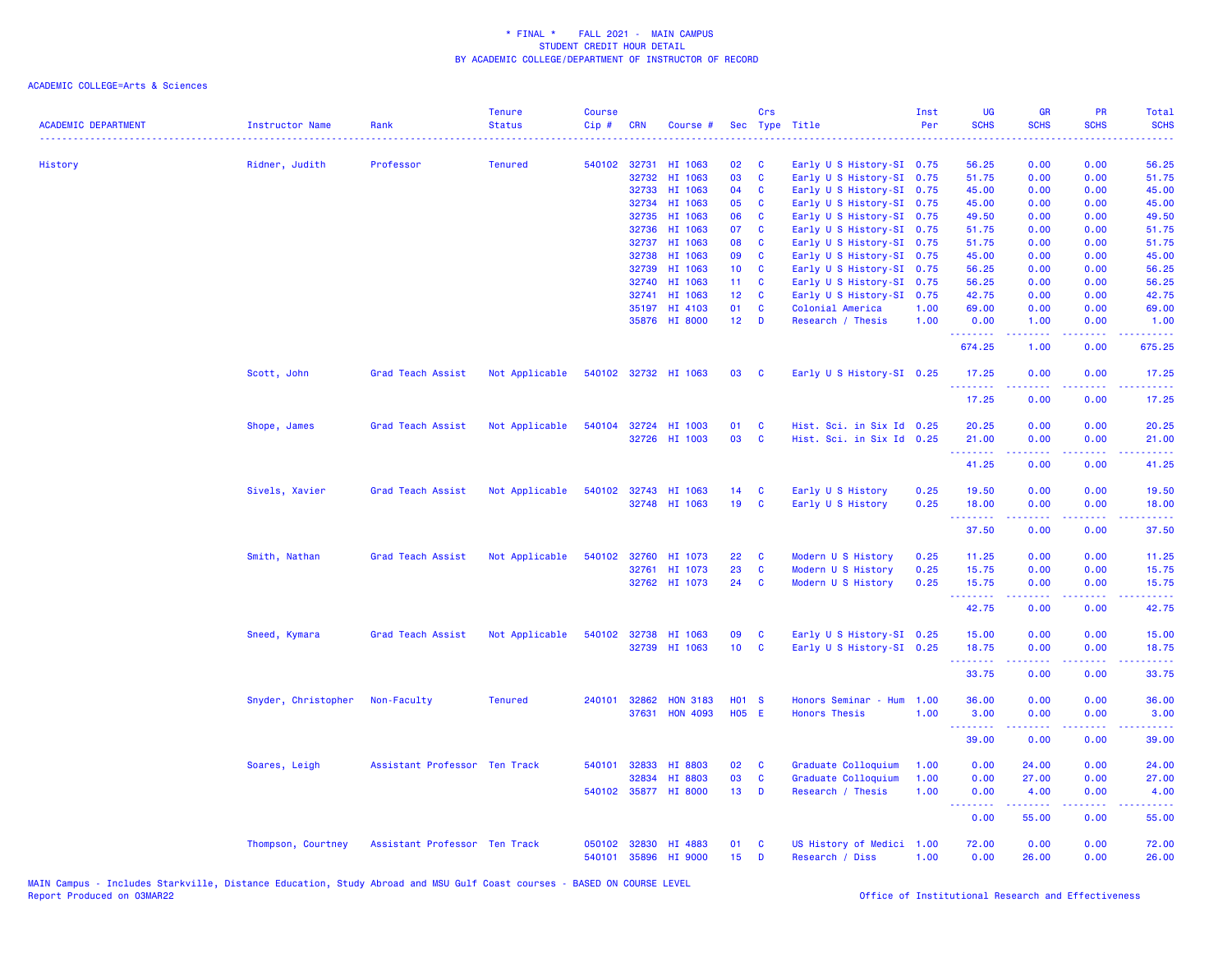| <b>ACADEMIC DEPARTMENT</b>                       | <b>Instructor Name</b> | Rank                          | <b>Tenure</b><br><b>Status</b> | <b>Course</b><br>Cip# | <b>CRN</b> | Course               | <b>Sec</b>      | Crs          | Type Title                | Inst<br>Per | <b>UG</b><br><b>SCHS</b>                      | <b>GR</b><br><b>SCHS</b>                                                                                                          | <b>PR</b><br><b>SCHS</b>  | Total<br><b>SCHS</b>                                                                                                      |
|--------------------------------------------------|------------------------|-------------------------------|--------------------------------|-----------------------|------------|----------------------|-----------------|--------------|---------------------------|-------------|-----------------------------------------------|-----------------------------------------------------------------------------------------------------------------------------------|---------------------------|---------------------------------------------------------------------------------------------------------------------------|
|                                                  |                        |                               |                                |                       |            |                      |                 |              |                           |             |                                               |                                                                                                                                   | <u>.</u>                  | $\frac{1}{2} \left( \frac{1}{2} \right) \left( \frac{1}{2} \right) \left( \frac{1}{2} \right) \left( \frac{1}{2} \right)$ |
| History                                          | Thompson, Courtney     | Assistant Professor Ten Track |                                | 540102                |            | 35878 HI 8000        | 14              | <b>D</b>     | Research / Thesis         | 1.00        | 0.00                                          | 4.00                                                                                                                              | 0.00                      | 4.00                                                                                                                      |
|                                                  |                        |                               |                                | 540104                |            | 32724 HI 1003        | 01              | $\mathbf{C}$ | Hist. Sci. in Six Id 0.75 |             | 60.75                                         | 0.00                                                                                                                              | 0.00                      | 60.75                                                                                                                     |
|                                                  |                        |                               |                                |                       |            | 32725 HI 1003        | 02 <sub>o</sub> | $\mathbf{C}$ | Hist. Sci. in Six Id 0.75 |             | 58.50                                         | 0.00                                                                                                                              | 0.00                      | 58.50                                                                                                                     |
|                                                  |                        |                               |                                |                       |            | 32726 HI 1003        | 03              | $\mathbf{C}$ | Hist. Sci. in Six Id 0.75 |             | 63.00                                         | 0.00                                                                                                                              | 0.00                      | 63.00                                                                                                                     |
|                                                  |                        |                               |                                |                       |            | 35178 HI 1003        | 04 C            |              | Hist. Sci. in Six Id 0.75 |             | 51.75<br>.                                    | 0.00<br>.                                                                                                                         | 0.00<br>.                 | 51.75<br>.                                                                                                                |
|                                                  |                        |                               |                                |                       |            |                      |                 |              |                           |             | 306.00                                        | 30.00                                                                                                                             | 0.00                      | 336.00                                                                                                                    |
|                                                  | Thompson, Joseph       | Assistant Professor Ten Track |                                | 050201                |            | 35199 AAS 4373       | 01              | <b>C</b>     | His of Mod Civ Right 1.00 |             | 21.00                                         | 0.00                                                                                                                              | 0.00                      | 21.00                                                                                                                     |
|                                                  |                        |                               |                                | 050299                |            | 35198 HI 4373        | 01              | $\mathbf{C}$ | Hist Mod Civ Rts Mvt 1.00 |             | 48.00                                         | 0.00                                                                                                                              | 0.00                      | 48.00                                                                                                                     |
|                                                  |                        |                               |                                | 540101                | 35203      | HI 8803              | 04              | $\mathbf{C}$ | Graduate Colloquium       | 1.00        | 0.00                                          | 21.00                                                                                                                             | 0.00                      | 21.00                                                                                                                     |
|                                                  |                        |                               |                                |                       | 35897      | HI 9000              | 16              | <b>D</b>     | Research / Diss           | 1.00        | 0.00                                          | 22.00                                                                                                                             | 0.00                      | 22.00                                                                                                                     |
|                                                  |                        |                               |                                |                       |            | 540102 35879 HI 8000 | 15              | <b>D</b>     | Research / Thesis         | 1.00        | 0.00<br><b><i><u><u>ALLER ARE</u></u></i></b> | 4.00<br><u>.</u>                                                                                                                  | 0.00<br>المالما لمالية ال | 4.00<br>.                                                                                                                 |
|                                                  |                        |                               |                                |                       |            |                      |                 |              |                           |             | 69.00                                         | 47.00                                                                                                                             | 0.00                      | 116.00                                                                                                                    |
|                                                  | Wesley, Jordan         | Grad Teach Assist             | Not Applicable                 | 540101                |            | 32805 HI 1163        | 03              | <b>C</b>     | Wld Hst Before 1500       | 0.25        | 22.50                                         | 0.00                                                                                                                              | 0.00                      | 22.50                                                                                                                     |
|                                                  |                        |                               |                                |                       |            | 32806 HI 1163        | 04              | $\mathbf{C}$ | Wld Hst Before 1500       | 0.25        | 23.25<br><b><i><u><u>AAAAAAA</u></u></i></b>  | 0.00<br>$\frac{1}{2} \left( \frac{1}{2} \right) \left( \frac{1}{2} \right) \left( \frac{1}{2} \right) \left( \frac{1}{2} \right)$ | 0.00<br>.                 | 23.25<br>.                                                                                                                |
|                                                  |                        |                               |                                |                       |            |                      |                 |              |                           |             | 45.75                                         | 0.00                                                                                                                              | 0.00                      | 45.75                                                                                                                     |
|                                                  | Wooley, Scott          | Grad Teach Assist             | Not Applicable                 | 050114                |            | 32811 HI 1213        | 01 C            |              | Early Western World       | 0.25        | 18.00                                         | 0.00                                                                                                                              | 0.00                      | 18.00                                                                                                                     |
|                                                  |                        |                               |                                |                       |            | 32812 HI 1213        | 02 C            |              | Early Western World       | 0.25        | 18.00                                         | 0.00                                                                                                                              | 0.00                      | 18.00                                                                                                                     |
|                                                  |                        |                               |                                |                       |            | 32813 HI 1213        | 03              | $\mathbf{C}$ | Early Western World       | 0.25        | 18.00                                         | 0.00<br>.                                                                                                                         | 0.00<br>----              | 18.00                                                                                                                     |
|                                                  |                        |                               |                                |                       |            |                      |                 |              |                           |             | .<br>54.00                                    | 0.00                                                                                                                              | 0.00                      | 54.00                                                                                                                     |
|                                                  | Wu, Shu-hui            | Professor                     | <b>Tenured</b>                 | 050104                |            | 35196 HI 1323        | 01 C            |              | East Asian Civ II         | 1.00        | 39.00                                         | 0.00                                                                                                                              | 0.00                      | 39.00                                                                                                                     |
|                                                  |                        |                               |                                | 540101                |            | 32826 HI 4593        | 01 C            |              | Japan Since 1600          | 1.00        | 63.00                                         | 0.00                                                                                                                              | 0.00                      | 63.00                                                                                                                     |
|                                                  |                        |                               |                                |                       |            |                      |                 |              |                           |             | --------<br>102.00                            | 0.00                                                                                                                              | $- - - -$<br>0.00         | 102.00                                                                                                                    |
| =====================================<br>History |                        |                               |                                |                       |            |                      |                 |              |                           |             | ---------<br>5370.00                          | 569.00                                                                                                                            | ---------<br>0.00         | ==========<br>5939.00                                                                                                     |
| =====================================            |                        |                               |                                |                       |            |                      |                 |              |                           |             | <b>SESSESSE</b>                               |                                                                                                                                   |                           | ==========                                                                                                                |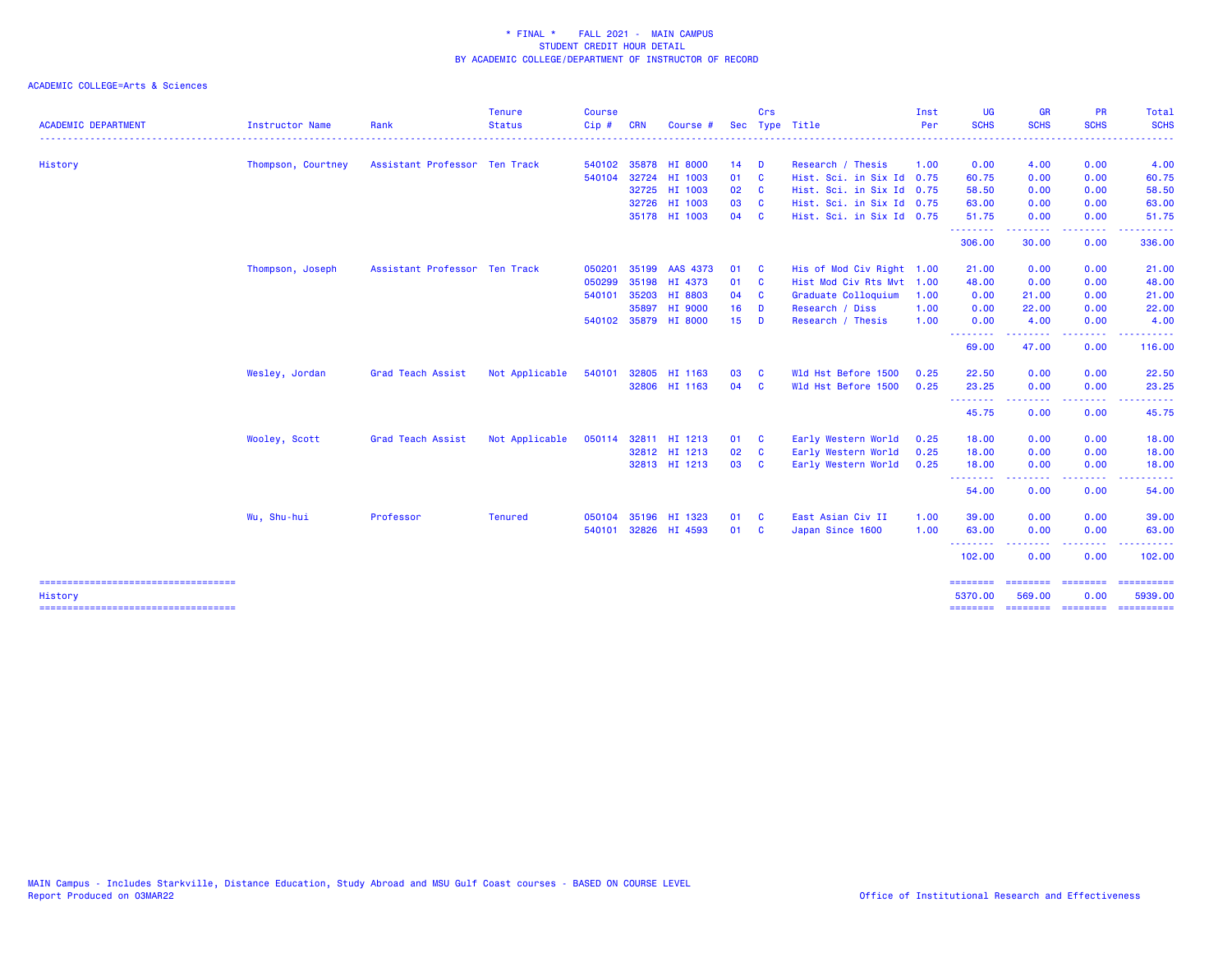| <b>ACADEMIC DEPARTMENT</b> | Instructor Name    | Rank                                                   | <b>Tenure</b><br><b>Status</b> | <b>Course</b><br>Cip# | <b>CRN</b>   | Course #             |       | Crs          | Sec Type Title       | Inst<br>Per | <b>UG</b><br><b>SCHS</b> | <b>GR</b><br><b>SCHS</b> | PR<br><b>SCHS</b> | Total<br><b>SCHS</b> |
|----------------------------|--------------------|--------------------------------------------------------|--------------------------------|-----------------------|--------------|----------------------|-------|--------------|----------------------|-------------|--------------------------|--------------------------|-------------------|----------------------|
| Mathematics & Statistics   | Aaronson, Farron   | Grad Teach Assist                                      | Not Applicable                 |                       |              | 270101 33133 MA 1323 | 07    | <b>C</b>     | Trigonometry         | 0.95        | 125.40<br><b>.</b>       | 0.00<br>.                | 0.00<br>والمحامر  | 125.40<br><u>.</u>   |
|                            |                    |                                                        |                                |                       |              |                      |       |              |                      |             | 125.40                   | 0.00                     | 0.00              | 125.40               |
|                            | Ampong, Osei Akoto | Grad Teach Assist                                      | Not Applicable                 |                       |              | 270101 33148 MA 1613 | 01    | <b>C</b>     | Cal Bus & Life Sc I  | 0.95        | 99.75<br>.               | 0.00<br>.                | 0.00<br>.         | 99.75<br>.           |
|                            |                    |                                                        |                                |                       |              |                      |       |              |                      |             | 99.75                    | 0.00                     | 0.00              | 99.75                |
|                            | Appiah, Godlove    | Grad Teach Assist                                      | Not Applicable                 |                       |              | 270101 33155 MA 1613 | 08    | <b>C</b>     | Cal Bus & Life Sc I  | 0.95        | 88.35<br>.               | 0.00<br>.                | 0.00<br>د د د د   | 88.35<br>د د د د د   |
|                            |                    |                                                        |                                |                       |              |                      |       |              |                      |             | 88.35                    | 0.00                     | 0.00              | 88.35                |
|                            | Arachchige, Sakie  | Grad Teach Assist                                      | Not Applicable                 |                       |              | 270101 33131 MA 1323 | 05    | <b>C</b>     | Trigonometry         | 0.95        | 122.55<br>.              | 0.00                     | 0.00              | 122.55<br>.          |
|                            |                    |                                                        |                                |                       |              |                      |       |              |                      |             | 122.55                   | 0.00                     | 0.00              | 122.55               |
|                            |                    | Ballamoole, Snehalat Clinical Assist Pro Non-Ten Track |                                | 270101                |              | 33214 MA 3053        | 01    | <b>C</b>     | Found Of Math I      | 1.00        | 114.00                   | 0.00                     | 0.00              | 114.00               |
|                            |                    |                                                        |                                |                       | 33251        | MA 6153              | 01    | C            | Mat & Lin Algebra    | 1.00        | 0.00                     | 12.00                    | 0.00              | 12.00                |
|                            |                    |                                                        |                                | 270102                | 33217        | MA 3113              | 03    | C            | Intro Linear Algebra | 1.00        | 192.00                   | 0.00                     | 0.00              | 192.00               |
|                            |                    |                                                        |                                |                       | 33220        | MA 3113              | 06    | <b>C</b>     | Intro Linear Algebra | 1.00        | 222.00                   | 0.00                     | 0.00              | 222.00               |
|                            |                    |                                                        |                                |                       |              | 33239 MA 4153        | 01    | $\mathbf{C}$ | Mat & Lin Algebra    | 1.00        | 21.00<br>.               | 0.00<br>22222            | 0.00<br>د د د د   | 21.00<br>.           |
|                            |                    |                                                        |                                |                       |              |                      |       |              |                      |             | 549.00                   | 12.00                    | 0.00              | 561.00               |
|                            | Banik, Robert      | Instructor                                             | Non-Ten Track                  | 270101                | 33231        | MA 3253              | 02    | C            | Diff Equations       | 1.00        | 216.00                   | 0.00                     | 0.00              | 216.00               |
|                            |                    |                                                        |                                |                       | 33232        | MA 3253              | 03    | C            | Diff Equations       | 1.00        | 195.00                   | 0.00                     | 0.00              | 195.00               |
|                            |                    |                                                        |                                |                       | 33233        | MA 3253              | 04    | <b>C</b>     | Diff Equations       | 1.00        | 261.00                   | 0.00                     | 0.00              | 261.00               |
|                            |                    |                                                        |                                |                       | 33235        | MA 3253              | 06    | C            | Diff Equations       | 1.00        | 129.00                   | 0.00                     | 0.00              | 129.00               |
|                            |                    |                                                        |                                | 521003                | 32440        | <b>FYE 1001</b>      | F23 C |              | First Year Experienc | 1.00        | 11.00                    | 0.00                     | 0.00              | 11.00                |
|                            |                    |                                                        |                                |                       |              | 32441 FYE 1001       | F24 C |              | First Year Experienc | 1.00        | 6.00<br>.                | 0.00                     | 0.00              | 6.00<br>.            |
|                            |                    |                                                        |                                |                       |              |                      |       |              |                      |             | 818.00                   | 0.00                     | 0.00              | 818.00               |
|                            | Bashford, Hannah   | Lecturer                                               | Non-Ten Track                  | 270101                | 34987        | <b>MA 0103</b>       | 501 B |              | Intermediate Algebra | 1.00        | 108.00                   | 0.00                     | 0.00              | 108.00               |
|                            |                    |                                                        |                                |                       | 34995        | MA 1713              | 501 C |              | Calculus I           | 1.00        | 54.00                    | 0.00                     | 0.00              | 54.00                |
|                            |                    |                                                        |                                |                       | 34996        | MA 1723              | 501 C |              | Calculus II          | 1.00        | 24.00                    | 0.00                     | 0.00              | 24.00                |
|                            |                    |                                                        |                                |                       | 36038        | MA 2733              | 501 C |              | Calculus III         | 1.00        | 24.00                    | 0.00                     | 0.00              | 24.00                |
|                            |                    |                                                        |                                |                       | 270102 34988 | MA 1313              | 501 B |              | College Algebra      | 1.00        | 102.00<br>.              | 0.00<br>-----            | 0.00<br>-----     | 102.00<br><u>.</u>   |
|                            |                    |                                                        |                                |                       |              |                      |       |              |                      |             | 312.00                   | 0.00                     | 0.00              | 312.00               |
|                            | Beckman, Jennifer  | Instructor                                             | Non-Ten Track                  | 270501                | 33225        | MA 3123              | 01    | B            | Intro to Stat. Inf   | 1.00        | 117.00                   | 0.00                     | 0.00              | 117.00               |
|                            |                    |                                                        |                                |                       | 33226        | MA 3123              | 02    | B            | Intro to Stat. Inf   | 1.00        | 87.00                    | 0.00                     | 0.00              | 87.00                |
|                            |                    |                                                        |                                |                       | 33227        | MA 3123              | 03    | B            | Intro to Stat. Inf   | 1.00        | 141.00                   | 0.00                     | 0.00              | 141.00               |
|                            |                    |                                                        |                                |                       | 33228        | MA 3123              | 04    | B            | Intro to Stat. Inf   | 1.00        | 51.00                    | 0.00                     | 0.00              | 51.00                |
|                            |                    |                                                        |                                |                       | 34226        | ST 3123              | 01    | B            | Intro to Stat. Inf.  | 1.00        | 135.00                   | 0.00                     | 0.00              | 135.00               |
|                            |                    |                                                        |                                |                       | 34227        | ST 3123              | 02    | B            | Intro to Stat. Inf.  | 1.00        | 159.00                   | 0.00                     | 0.00              | 159.00               |
|                            |                    |                                                        |                                |                       | 34228        | ST 3123              | 03    | B            | Intro to Stat. Inf.  | 1.00        | 111.00                   | 0.00                     | 0.00              | 111.00               |
|                            |                    |                                                        |                                |                       | 34229        | ST 3123              | 04    | B            | Intro to Stat. Inf.  | 1.00        | 66.00                    | 0.00                     | 0.00              | 66.00                |
|                            |                    |                                                        |                                |                       | 34999        | MA 3123              | 501 B |              | Intro to Stat. Inf   | 1.00        | 12.00                    | 0.00                     | 0.00              | 12.00                |
|                            |                    |                                                        |                                |                       |              | 35120 ST 3123        | 501 B |              | Intro to Stat. Inf.  | 1.00        | 12.00<br><u>.</u> .      | 0.00<br><u>.</u>         | 0.00<br><u>.</u>  | 12.00<br><u>.</u>    |
|                            |                    |                                                        |                                |                       |              |                      |       |              |                      |             | 891.00                   | 0.00                     | 0.00              | 891.00               |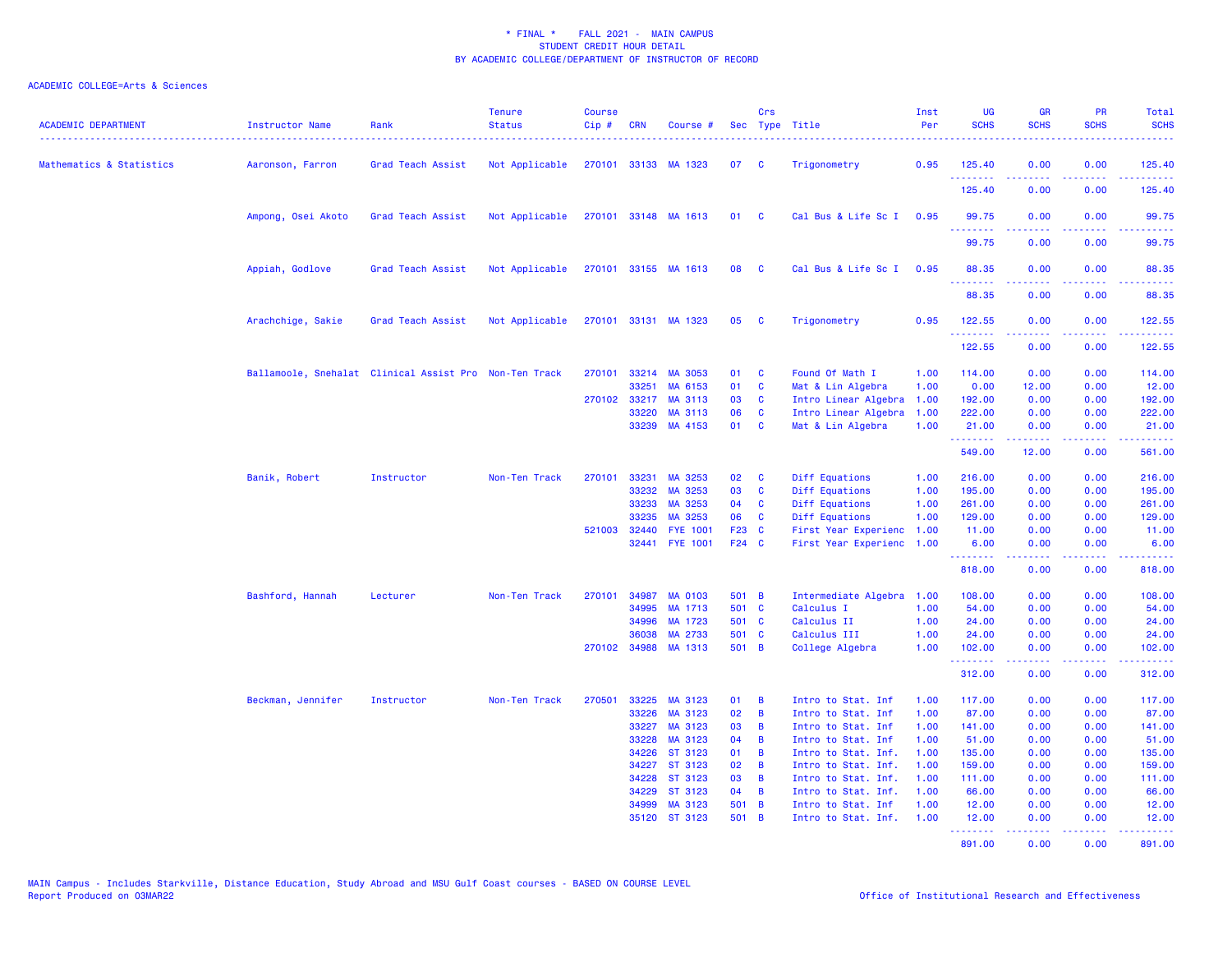| <b>ACADEMIC DEPARTMENT</b> | Instructor Name                        | Rank                              | <b>Tenure</b><br><b>Status</b> | <b>Course</b><br>Cip# | <b>CRN</b>     | Course #                  |                 | Crs               | Sec Type Title                         | Inst<br>Per<br>. | UG<br><b>SCHS</b> | <b>GR</b><br><b>SCHS</b>                                                                                                                                     | PR<br><b>SCHS</b>                   | Total<br><b>SCHS</b><br>$- - - - -$                                                                                                                           |
|----------------------------|----------------------------------------|-----------------------------------|--------------------------------|-----------------------|----------------|---------------------------|-----------------|-------------------|----------------------------------------|------------------|-------------------|--------------------------------------------------------------------------------------------------------------------------------------------------------------|-------------------------------------|---------------------------------------------------------------------------------------------------------------------------------------------------------------|
| Mathematics & Statistics   | Black, Ethan                           | Grad Teach Assist                 | Not Applicable                 |                       |                | 270102 33095 MA 1313      | 08              | <b>C</b>          | College Algebra                        | 0.95             | 22.80<br>.        | 0.00<br>.                                                                                                                                                    | 0.00<br>$\sim$ $\sim$ $\sim$        | 22.80<br>.                                                                                                                                                    |
|                            |                                        |                                   |                                |                       |                |                           |                 |                   |                                        |                  | 22.80             | 0.00                                                                                                                                                         | 0.00                                | 22.80                                                                                                                                                         |
|                            | Boateng, Kwabena                       | Grad Teach Assist                 | Not Applicable                 |                       |                | 270101 33157 MA 1613      | 10 <sub>1</sub> | <b>C</b>          | Cal Bus & Life Sc I                    | 0.95             | 91.20<br><u>.</u> | 0.00                                                                                                                                                         | 0.00<br>$\sim$ $\sim$ $\sim$ $\sim$ | 91.20<br>.                                                                                                                                                    |
|                            |                                        |                                   |                                |                       |                |                           |                 |                   |                                        |                  | 91.20             | 0.00                                                                                                                                                         | 0.00                                | 91.20                                                                                                                                                         |
|                            | Calvert, Velinda                       | Clinical Assist Pro Non-Ten Track |                                | 270101                | 33211          | MA 2743                   | 06              | <b>C</b>          | Calculus IV                            | 1.00             | 141.00            | 0.00                                                                                                                                                         | 0.00                                | 141.00                                                                                                                                                        |
|                            |                                        |                                   |                                |                       | 270102 33215   | MA 3113                   | 01              | $\mathbf{C}$      | Intro Linear Algebra 1.00              |                  | 252.00            | 0.00                                                                                                                                                         | 0.00                                | 252.00                                                                                                                                                        |
|                            |                                        |                                   |                                |                       | 33218          | MA 3113                   | 04              | C                 | Intro Linear Algebra 1.00              |                  | 222.00            | 0.00                                                                                                                                                         | 0.00                                | 222.00                                                                                                                                                        |
|                            |                                        |                                   |                                |                       | 33221          | MA 3113                   | 07              | $\mathbf{C}$      | Intro Linear Algebra 1.00              |                  | 198.00<br>.       | 0.00<br>.                                                                                                                                                    | 0.00<br>.                           | 198.00<br>، د د د د د د                                                                                                                                       |
|                            |                                        |                                   |                                |                       |                |                           |                 |                   |                                        |                  | 813.00            | 0.00                                                                                                                                                         | 0.00                                | 813.00                                                                                                                                                        |
|                            | Chen, Xinyuan                          | Assistant Professor Ten Track     |                                | 270501                |                | 34241 ST 8114             | 02              | B                 | <b>Statistical Methods</b>             | 1.00             | 0.00<br>.         | 120.00<br>.                                                                                                                                                  | 0.00<br>د د د د .                   | 120.00<br>.                                                                                                                                                   |
|                            |                                        |                                   |                                |                       |                |                           |                 |                   |                                        |                  | 0.00              | 120.00                                                                                                                                                       | 0.00                                | 120.00                                                                                                                                                        |
|                            | Dang, Hai                              | Professor                         | <b>Tenured</b>                 | 270101                |                | 35784 MA 8293             | 01              | <b>C</b>          | Integral Equations                     | 1.00             | 0.00<br><u>.</u>  | 18.00<br>.                                                                                                                                                   | 0.00<br>22222                       | 18.00<br>$\frac{1}{2} \left( \frac{1}{2} \right) \left( \frac{1}{2} \right) \left( \frac{1}{2} \right) \left( \frac{1}{2} \right) \left( \frac{1}{2} \right)$ |
|                            |                                        |                                   |                                |                       |                |                           |                 |                   |                                        |                  | 0.00              | 18.00                                                                                                                                                        | 0.00                                | 18.00                                                                                                                                                         |
|                            | Davis, Kelsey                          | Lecturer                          | Non-Ten Track                  | 270101                | 33073          | <b>MA 0103</b>            | 01              | <b>C</b>          | Intermediate Algebra 1.00              |                  | 411.00            | 0.00                                                                                                                                                         | 0.00                                | 411.00                                                                                                                                                        |
|                            |                                        |                                   |                                |                       | 33075          | MA 0103                   | 03              | $\mathbf K$       | Intermediate Algebra                   | 0.99             | 0.00              | 0.00                                                                                                                                                         | 0.00                                | 0.00                                                                                                                                                          |
|                            |                                        |                                   |                                |                       | 33076          | <b>MA 0103</b>            | 04              | К                 | Intermediate Algebra                   | 0.99             | 0.00              | 0.00                                                                                                                                                         | 0.00                                | 0.00                                                                                                                                                          |
|                            |                                        |                                   |                                |                       | 33077          | <b>MA 0103</b>            | 05              | <b>K</b>          | Intermediate Algebra                   | 0.99             | 0.00              | 0.00                                                                                                                                                         | 0.00                                | 0.00                                                                                                                                                          |
|                            |                                        |                                   |                                |                       | 33078          | MA 0103                   | 06              | K                 | Intermediate Algebra 0.99              |                  | 0.00              | 0.00                                                                                                                                                         | 0.00                                | 0.00                                                                                                                                                          |
|                            |                                        |                                   |                                |                       | 33079          | <b>MA 0103</b>            | 07              | $\mathsf K$       | Intermediate Algebra                   | 0.99             | 0.00              | 0.00                                                                                                                                                         | 0.00                                | 0.00                                                                                                                                                          |
|                            |                                        |                                   |                                |                       | 33080          | MA 0103                   | 08              | K                 | Intermediate Algebra 0.99              |                  | 0.00              | 0.00                                                                                                                                                         | 0.00                                | 0.00                                                                                                                                                          |
|                            |                                        |                                   |                                |                       | 33081<br>33159 | <b>MA 0103</b><br>MA 1713 | 09<br>01        | K<br>$\mathbf{C}$ | Intermediate Algebra<br>Calculus I -SI | 0.99<br>1.00     | 0.00<br>492.00    | 0.00<br>0.00                                                                                                                                                 | 0.00<br>0.00                        | 0.00<br>492.00                                                                                                                                                |
|                            |                                        |                                   |                                |                       | 33163          | MA 1713                   | 05              | $\mathbf{C}$      | Calculus I-SI                          | 1.00             | 192.00            | 0.00                                                                                                                                                         | 0.00                                | 192.00                                                                                                                                                        |
|                            |                                        |                                   |                                |                       |                | 33165 MA 1713             | 07              | $\mathbf{C}$      | Calculus I-SI                          | 1.00             | 180.00            | 0.00                                                                                                                                                         | 0.00                                | 180.00                                                                                                                                                        |
|                            |                                        |                                   |                                |                       |                |                           |                 |                   |                                        |                  | .<br>1275.00      | 0.00                                                                                                                                                         | $  -$<br>0.00                       | .<br>1275.00                                                                                                                                                  |
|                            | Diegel, Amanda                         | Assistant Professor Ten Track     |                                | 270101                | 33207          | MA 2743                   | 02              | C                 | Calculus IV                            | 1.00             | 72.00             | 0.00                                                                                                                                                         | 0.00                                | 72.00                                                                                                                                                         |
|                            |                                        |                                   |                                |                       | 33242          | MA 4313                   | 01              | $\mathbf{C}$      | Numerical Anal I                       | 1.00             | 90.00             | 0.00                                                                                                                                                         | 0.00                                | 90.00                                                                                                                                                         |
|                            |                                        |                                   |                                |                       | 33254          | MA 6313                   | 01              | $\mathbf{C}$      | Numerical Anal I                       | 1.00             | 0.00              | 3.00                                                                                                                                                         | 0.00                                | 3.00                                                                                                                                                          |
|                            |                                        |                                   |                                |                       |                | 270501 37177 ST 4000      | $01$ I          |                   | Directed Indiv Study                   | 1.00             | 3.00<br>--------  | 0.00<br>2.2.2.2.2                                                                                                                                            | 0.00<br>.                           | 3.00<br>.                                                                                                                                                     |
|                            |                                        |                                   |                                |                       |                |                           |                 |                   |                                        |                  | 165.00            | 3.00                                                                                                                                                         | 0.00                                | 168.00                                                                                                                                                        |
|                            | DuBien, Janice                         | Associate Professor Tenured       |                                | 270501                | 34242          | ST 8214                   | 01              | B                 | Desn & Anal Of Exp                     | 1.00             | 0.00              | 92.00                                                                                                                                                        | 0.00                                | 92.00                                                                                                                                                         |
|                            |                                        |                                   |                                |                       |                | 34247 ST 8853             | 01              | $\mathbf{C}$      | Adv Design Exper I                     | 1.00             | 0.00<br><u>.</u>  | 9.00                                                                                                                                                         | 0.00<br>$\sim$ $\sim$ $\sim$ $\sim$ | 9.00<br>$\omega_{\alpha}=\omega_{\alpha}=\omega_{\alpha}$                                                                                                     |
|                            |                                        |                                   |                                |                       |                |                           |                 |                   |                                        |                  | 0.00              | 101.00                                                                                                                                                       | 0.00                                | 101.00                                                                                                                                                        |
|                            | DuBose-Schmitt, Mich Grad Teach Assist |                                   | Not Applicable                 |                       |                | 270102 33091 MA 1313      | 04 C            |                   | College Algebra                        | 0.95             | 116.85<br>.       | 0.00<br>$\frac{1}{2} \left( \frac{1}{2} \right) \left( \frac{1}{2} \right) \left( \frac{1}{2} \right) \left( \frac{1}{2} \right) \left( \frac{1}{2} \right)$ | 0.00<br>.                           | 116.85<br>.                                                                                                                                                   |
|                            |                                        |                                   |                                |                       |                |                           |                 |                   |                                        |                  | 116.85            | 0.00                                                                                                                                                         | 0.00                                | 116.85                                                                                                                                                        |
|                            | Dudgeon, Shelby                        | Grad Teach Assist                 | Not Applicable                 |                       |                | 270101 33153 MA 1613      | 06              | <b>C</b>          | Cal Bus & Life Sc I                    | 0.95             | 125.40            | 0.00                                                                                                                                                         | 0.00                                | 125.40                                                                                                                                                        |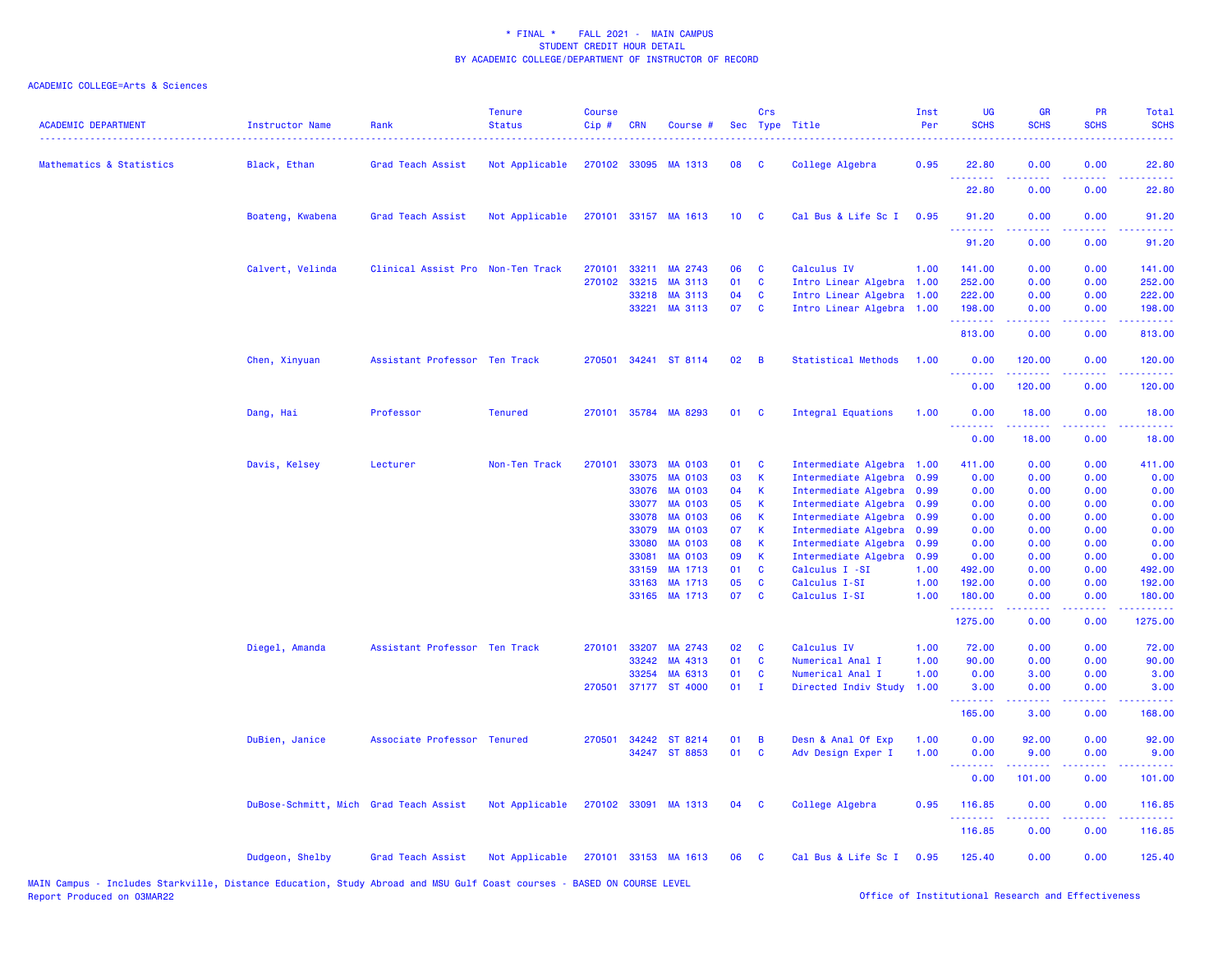| <b>ACADEMIC DEPARTMENT</b> | Instructor Name     | Rank                        | <b>Tenure</b><br><b>Status</b> | <b>Course</b><br>Cip# | <b>CRN</b>     | Course #                 |                 | <b>Crs</b>       | Sec Type Title                     | Inst<br>Per  | <b>UG</b><br><b>SCHS</b>   | <b>GR</b><br><b>SCHS</b>      | <b>PR</b><br><b>SCHS</b> | Total<br><b>SCHS</b>                             |
|----------------------------|---------------------|-----------------------------|--------------------------------|-----------------------|----------------|--------------------------|-----------------|------------------|------------------------------------|--------------|----------------------------|-------------------------------|--------------------------|--------------------------------------------------|
|                            |                     |                             |                                |                       |                |                          |                 |                  |                                    |              | <u>.</u>                   | <b><i><u>AAAAAAAA</u></i></b> | .                        |                                                  |
|                            |                     |                             |                                |                       |                |                          |                 |                  |                                    |              | 125.40                     | 0.00                          | 0.00                     | 125.40                                           |
| Mathematics & Statistics   | Eaton, Jonathan     | Non-Faculty                 | Not Applicable                 |                       | 270501 34998   | MA 2113<br>35119 ST 2113 | 502 B<br>502 B  |                  | Intro to Stats<br>Intro to Stats   | 1.00<br>1.00 | 57.00<br>30.00<br><b>.</b> | 0.00<br>0.00<br>.             | 0.00<br>0.00<br>.        | 57.00<br>30.00<br>.                              |
|                            |                     |                             |                                |                       |                |                          |                 |                  |                                    |              | 87.00                      | 0.00                          | 0.00                     | 87.00                                            |
|                            | Fabel, Andrew       | Associate Professor Tenured |                                | 270101                | 33240          | MA 4173                  | 01              | $\mathbf{C}$     | Number Theory                      | 1.00         | 72.00                      | 0.00                          | 0.00                     | 72.00                                            |
|                            |                     |                             |                                |                       | 37856          | <b>MA 7000</b>           | 01              | $\mathbf{I}$     | Directed Indiv Study 1.00          |              | 0.00                       | 3.00                          | 0.00                     | 3.00                                             |
|                            |                     |                             |                                |                       |                | 270102 33229 MA 3163     | 01              | <b>C</b>         | Intro To Mod Algebra 1.00          |              | 99.00<br>.                 | 0.00                          | 0.00                     | 99.00                                            |
|                            |                     |                             |                                |                       |                |                          |                 |                  |                                    |              | 171.00                     | 3.00                          | 0.00                     | 174.00                                           |
|                            | Ghanbari, Ghodsieh  | Grad Teach Assist           | Not Applicable                 |                       |                | 270101 33135 MA 1323     | 09              | <b>C</b>         | Trigonometry                       | 0.95         | 108.30<br>.                | 0.00                          | 0.00                     | 108.30                                           |
|                            |                     |                             |                                |                       |                |                          |                 |                  |                                    |              | 108.30                     | 0.00                          | 0.00                     | 108.30                                           |
|                            | Good, Abigail       | Instructor                  | Non-Ten Track                  |                       |                | 270101 33137 MA 1413     | 01              | <b>C</b>         | Structure Real Numbe               | 1.00         | 117.00                     | 0.00                          | 0.00                     | 117.00                                           |
|                            |                     |                             |                                |                       | 33138          | MA 1413                  | 02              | C                | Structure Real Numbe               | 1.00         | 99.00                      | 0.00                          | 0.00                     | 99.00                                            |
|                            |                     |                             |                                |                       | 270102 33088   | MA 1313                  | 01              | C                | College Algebra                    | 1.00         | 270.00                     | 0.00                          | 0.00                     | 270.00                                           |
|                            |                     |                             |                                |                       | 33091          | MA 1313                  | 04              | $\mathbf{C}$     | College Algebra                    | 0.05         | 6.15                       | 0.00                          | 0.00                     | 6.15                                             |
|                            |                     |                             |                                |                       | 33092<br>33095 | MA 1313<br>MA 1313       | 05<br>08        | <b>C</b><br>C    | College Algebra                    | 0.05         | 5.10                       | 0.00<br>0.00                  | 0.00<br>0.00             | 5.10<br>1.20                                     |
|                            |                     |                             |                                |                       | 33096          | MA 1313                  | 09              | C                | College Algebra<br>College Algebra | 0.05<br>1.00 | 1.20<br>78.00              | 0.00                          | 0.00                     | 78.00                                            |
|                            |                     |                             |                                |                       | 33097          | MA 1313                  | 10 <sub>1</sub> | K                | College Algebra                    | 0.99         | 0.00                       | 0.00                          | 0.00                     | 0.00                                             |
|                            |                     |                             |                                |                       | 33098          | MA 1313                  | 11              | K                | College Algebra                    | 0.99         | 0.00                       | 0.00                          | 0.00                     | 0.00                                             |
|                            |                     |                             |                                |                       | 33099          | MA 1313                  | 12 <sub>1</sub> | K                | College Algebra                    | 0.99         | 0.00                       | 0.00                          | 0.00                     | 0.00                                             |
|                            |                     |                             |                                |                       | 33100          | MA 1313                  | 13              | К                | College Algebra                    | 0.99         | 0.00                       | 0.00                          | 0.00                     | 0.00                                             |
|                            |                     |                             |                                |                       | 33103          | MA 1313                  | 16              | $\mathbf{K}$     | College Algebra                    | 0.99         | 0.00                       | 0.00                          | 0.00                     | 0.00                                             |
|                            |                     |                             |                                |                       | 33104          | MA 1313                  | 17 <sub>1</sub> | К                | College Algebra                    | 0.99         | 0.00                       | 0.00                          | 0.00                     | 0.00                                             |
|                            |                     |                             |                                |                       | 33105          | MA 1313                  | 18              | К                | College Algebra                    | 0.99         | 0.00                       | 0.00                          | 0.00                     | 0.00                                             |
|                            |                     |                             |                                |                       | 33106          | MA 1313                  | 19              | K                | College Algebra                    | 0.99         | 0.00                       | 0.00                          | 0.00                     | 0.00                                             |
|                            |                     |                             |                                |                       | 33107          | MA 1313                  | 20              | K                | College Algebra                    | 0.99         | 0.00                       | 0.00                          | 0.00                     | 0.00                                             |
|                            |                     |                             |                                |                       | 33109          | MA 1313                  | 22              | К                | College Algebra                    | 0.99         | 0.00                       | 0.00                          | 0.00                     | 0.00                                             |
|                            |                     |                             |                                |                       | 33110<br>33111 | MA 1313<br>MA 1313       | 23<br>24        | К<br>K           | College Algebra<br>College Algebra | 0.99<br>0.99 | 0.00<br>0.00               | 0.00<br>0.00                  | 0.00<br>0.00             | 0.00<br>0.00                                     |
|                            |                     |                             |                                |                       | 33112          | MA 1313                  | 25              | К                | College Algebra                    | 0.99         | 0.00                       | 0.00                          | 0.00                     | 0.00                                             |
|                            |                     |                             |                                |                       | 33115          | MA 1313                  | 28              | К                | College Algebra                    | 0.99         | 0.00                       | 0.00                          | 0.00                     | 0.00                                             |
|                            |                     |                             |                                |                       |                | 33116 MA 1313            | 29              | K                | College Algebra                    | 0.99         | 0.00                       | 0.00                          | 0.00                     | 0.00                                             |
|                            |                     |                             |                                |                       | 33117          | MA 1313                  | 30              | K                | College Algebra                    | 0.99         | 0.00                       | 0.00                          | 0.00                     | 0.00                                             |
|                            |                     |                             |                                |                       | 33118          | MA 1313                  | 31              | К                | College Algebra                    | 0.99         | 0.00                       | 0.00                          | 0.00                     | 0.00                                             |
|                            |                     |                             |                                |                       | 33119          | MA 1313                  | 32              | K                | College Algebra                    | 0.99         | 0.00                       | 0.00                          | 0.00                     | 0.00                                             |
|                            |                     |                             |                                |                       | 33120          | MA 1313                  | 33              | $\mathsf{K}$     | College Algebra                    | 0.99         | 0.00                       | 0.00                          | 0.00                     | 0.00                                             |
|                            |                     |                             |                                |                       | 33121          | MA 1313                  | 34              | К                | College Algebra                    | 0.99         | 0.00                       | 0.00                          | 0.00                     | 0.00                                             |
|                            |                     |                             |                                |                       | 33122          | MA 1313<br>33123 MA 1313 | 35<br>36        | К<br>$\mathsf K$ | College Algebra<br>College Algebra | 0.99<br>0.99 | 0.00<br>0.00               | 0.00<br>0.00                  | 0.00<br>0.00             | 0.00<br>0.00                                     |
|                            |                     |                             |                                |                       |                |                          |                 |                  |                                    |              | .<br>576.45                | بالمستمال<br>0.00             | .<br>0.00                | <b><i><u><u> - - - - -</u></u></i></b><br>576.45 |
|                            | Kilpatrick, Matthew | Instructor                  | Non-Ten Track                  | 270501                | 33178          | MA 2113                  | 01              | $\overline{B}$   | Intro to Stats                     | 1.00         | 27.00                      | 0.00                          | 0.00                     | 27.00                                            |
|                            |                     |                             |                                |                       | 33179          | MA 2113                  | 02              | B                | Intro to Stats                     | 1.00         | 24.00                      | 0.00                          | 0.00                     | 24.00                                            |
|                            |                     |                             |                                |                       |                | 33180 MA 2113            | 03              | B                | Stats-with credit fo 1.00          |              | 15.00                      | 0.00                          | 0.00                     | 15.00                                            |
|                            |                     |                             |                                |                       |                | 33181 MA 2113            | 04              | <b>B</b>         | Intro to Stats                     | 1.00         | 36.00                      | 0.00                          | 0.00                     | 36.00                                            |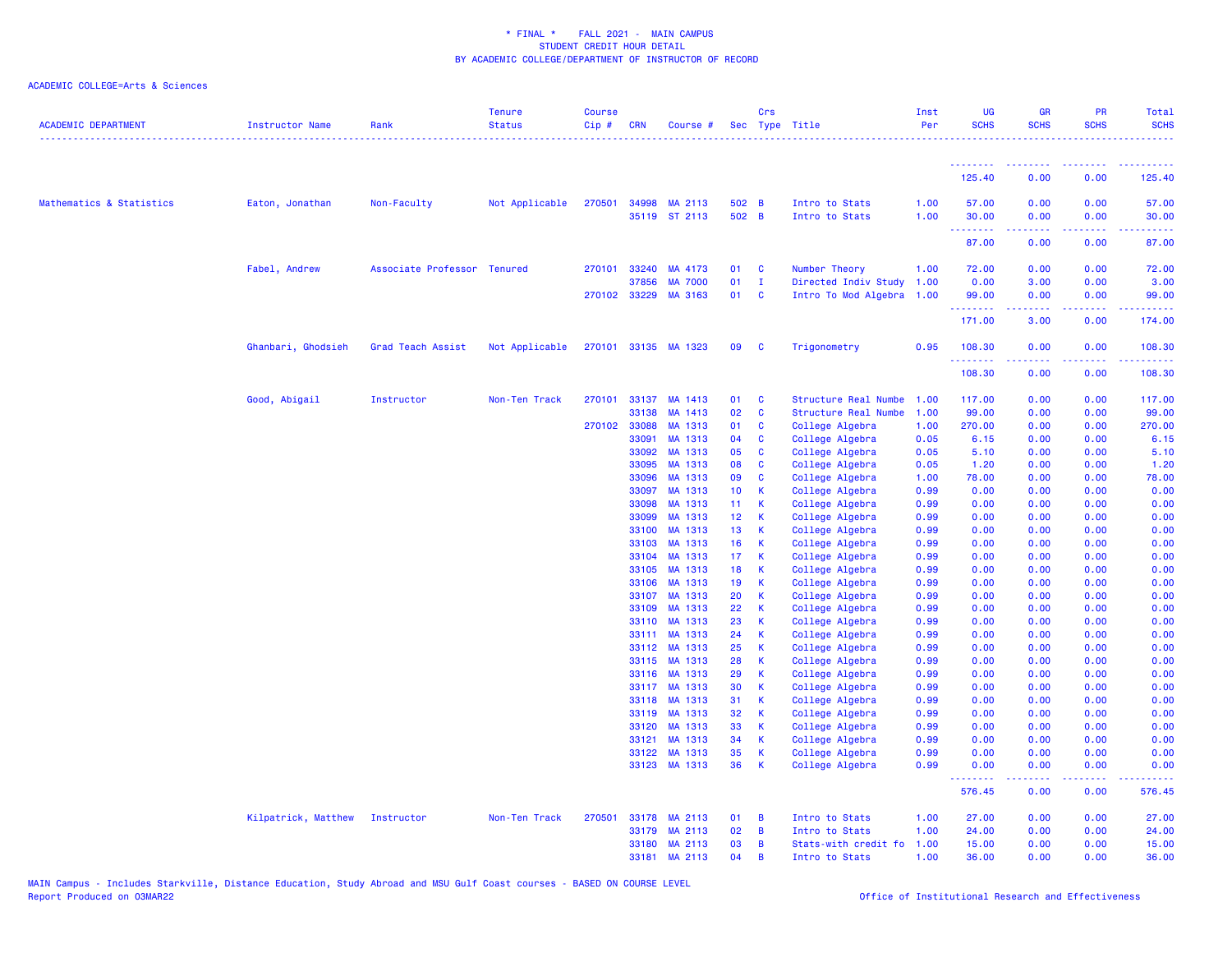| <b>ACADEMIC DEPARTMENT</b> | Instructor Name                | Rank              | <b>Tenure</b><br><b>Status</b>      | <b>Course</b><br>Cip# | <b>CRN</b> | Course #                 |                 | Crs                     | Sec Type Title                   | Inst<br>Per  | UG<br><b>SCHS</b> | <b>GR</b><br><b>SCHS</b> | PR<br><b>SCHS</b> | Total<br><b>SCHS</b> |
|----------------------------|--------------------------------|-------------------|-------------------------------------|-----------------------|------------|--------------------------|-----------------|-------------------------|----------------------------------|--------------|-------------------|--------------------------|-------------------|----------------------|
|                            |                                |                   |                                     |                       |            |                          |                 |                         |                                  |              |                   |                          |                   |                      |
| Mathematics & Statistics   | Kilpatrick, Matthew Instructor |                   | Non-Ten Track                       | 270501                |            | 33182 MA 2113            | 05<br>06        | В<br>B                  | Intro to Stats                   | 1.00         | 42.00             | 0.00                     | 0.00<br>0.00      | 42.00                |
|                            |                                |                   |                                     |                       | 33183      | MA 2113<br>33184 MA 2113 | 07              | B                       | Intro to Stats<br>Intro to Stats | 1.00<br>1.00 | 36.00<br>39.00    | 0.00<br>0.00             | 0.00              | 36.00<br>39.00       |
|                            |                                |                   |                                     |                       | 33185      | MA 2113                  | 08              | B                       | Intro to Stats                   | 1.00         | 33.00             | 0.00                     | 0.00              | 33.00                |
|                            |                                |                   |                                     |                       | 33186      | MA 2113                  | 09              | B                       | Intro to Stats                   | 1.00         | 24.00             | 0.00                     | 0.00              | 24.00                |
|                            |                                |                   |                                     |                       | 33187      | MA 2113                  | 10 <sub>1</sub> | B                       | Stats-with credit fo             | 1.00         | 24.00             | 0.00                     | 0.00              | 24.00                |
|                            |                                |                   |                                     |                       | 33188      | MA 2113                  | 11              | B                       | Intro to Stats                   | 1.00         | 36.00             | 0.00                     | 0.00              | 36.00                |
|                            |                                |                   |                                     |                       | 33189      | MA 2113                  | 12 <sup>2</sup> | B                       | Intro to Stats                   | 1.00         | 48.00             | 0.00                     | 0.00              | 48.00                |
|                            |                                |                   |                                     |                       | 33190      | MA 2113                  | 13              | B                       | Intro to Stats                   | 1.00         | 33.00             | 0.00                     | 0.00              | 33.00                |
|                            |                                |                   |                                     |                       | 33191      | MA 2113                  | 14              | B                       | Intro to Stats                   | 1.00         | 33.00             | 0.00                     | 0.00              | 33.00                |
|                            |                                |                   |                                     |                       |            | 33192 MA 2113            | 15              | B                       | Intro to Stats                   | 1.00         | 30.00             | 0.00                     | 0.00              | 30.00                |
|                            |                                |                   |                                     |                       |            | 33193 MA 2113            | 16              | B                       | Intro to Stats                   | 1.00         | 45.00             | 0.00                     | 0.00              | 45.00                |
|                            |                                |                   |                                     |                       | 33194      | MA 2113                  | 17 <sub>1</sub> | B                       | Intro to Stats                   | 1.00         | 36.00             | 0.00                     | 0.00              | 36.00                |
|                            |                                |                   |                                     |                       |            | 33195 MA 2113            | 18              | B                       | Intro to Stats                   | 1.00         | 36.00             | 0.00                     | 0.00              | 36.00                |
|                            |                                |                   |                                     |                       | 33196      | MA 2113                  | 19              | B                       | Intro to Stats                   | 1.00         | 51.00             | 0.00                     | 0.00              | 51.00                |
|                            |                                |                   |                                     |                       | 33197      | MA 2113                  | 20              | B                       | Intro to Stats                   | 1.00         | 42.00             | 0.00                     | 0.00              | 42.00                |
|                            |                                |                   |                                     |                       | 33198      | MA 2113                  | 21              | B                       | Intro to Stats                   | 0.05         | 1.95              | 0.00                     | 0.00              | 1.95                 |
|                            |                                |                   |                                     |                       | 34204      | ST 2113                  | 01              | B                       | Intro to Stats                   | 1.00         | 60.00             | 0.00                     | 0.00              | 60.00                |
|                            |                                |                   |                                     |                       | 34205      | ST 2113                  | 02              | B                       | Intro to Stats                   | 1.00         | 63.00             | 0.00                     | 0.00              | 63.00                |
|                            |                                |                   |                                     |                       | 34206      | ST 2113                  | 03              | В                       | Stats-with credit fo             | 1.00         | 75.00             | 0.00                     | 0.00              | 75.00                |
|                            |                                |                   |                                     |                       |            | 34207 ST 2113            | 04              | B                       | Intro to Stats                   | 1.00         | 57.00             | 0.00                     | 0.00              | 57.00                |
|                            |                                |                   |                                     |                       | 34208      | ST 2113                  | 05              | B                       | Intro to Stats                   | 1.00         | 45.00             | 0.00                     | 0.00              | 45.00                |
|                            |                                |                   |                                     |                       | 34209      | ST 2113                  | 06              | B                       | Intro to Stats                   | 1.00         | 48.00             | 0.00                     | 0.00              | 48.00                |
|                            |                                |                   |                                     |                       |            | 34210 ST 2113            | 07              | B                       | Intro to Stats                   | 1.00         | 54.00             | 0.00                     | 0.00              | 54.00                |
|                            |                                |                   |                                     |                       |            | 34211 ST 2113            | 08              | B                       | Intro to Stats                   | 1.00         | 57.00             | 0.00                     | 0.00              | 57.00                |
|                            |                                |                   |                                     |                       |            | 34212 ST 2113            | 09              | B                       | Intro to Stats                   | 1.00         | 54.00             | 0.00                     | 0.00              | 54.00                |
|                            |                                |                   |                                     |                       |            | 34213 ST 2113            | 10 <sub>1</sub> | B                       | Stats-with credit fo             | 1.00         | 63.00             | 0.00                     | 0.00              | 63.00                |
|                            |                                |                   |                                     |                       |            | 34214 ST 2113            | 11 <sub>1</sub> | В                       | Intro to Stats                   | 1.00         | 48.00             | 0.00                     | 0.00              | 48.00                |
|                            |                                |                   |                                     |                       |            | 34215 ST 2113            | 12 <sub>2</sub> | B                       | Intro to Stats                   | 1.00         | 45.00             | 0.00                     | 0.00              | 45.00                |
|                            |                                |                   |                                     |                       |            | 34216 ST 2113            | 13              | B                       | Intro to Stats                   | 1.00         | 57.00             | 0.00                     | 0.00              | 57.00                |
|                            |                                |                   |                                     |                       |            | 34217 ST 2113            | 14              | B                       | Intro to Stats                   | 1.00         | 60.00             | 0.00                     | 0.00              | 60.00                |
|                            |                                |                   |                                     |                       |            | 34218 ST 2113            | 15 <sub>1</sub> | B                       | Intro to Stats                   | 1.00         | 63.00             | 0.00                     | 0.00              | 63.00                |
|                            |                                |                   |                                     |                       |            | 34219 ST 2113            | 16              | B                       | Intro to Stats                   | 1.00         | 42.00             | 0.00                     | 0.00              | 42.00                |
|                            |                                |                   |                                     |                       | 34220      | ST 2113                  | 17 <sup>2</sup> | B                       | Intro to Stats                   | 1.00         | 54.00             | 0.00                     | 0.00              | 54.00                |
|                            |                                |                   |                                     |                       | 34221      | ST 2113                  | 18              | B                       | Intro to Stats                   | 1.00         | 51.00             | 0.00                     | 0.00              | 51.00                |
|                            |                                |                   |                                     |                       |            | 34222 ST 2113            | 19              | B                       | Intro to Stats                   | 1.00         | 42.00             | 0.00                     | 0.00              | 42.00                |
|                            |                                |                   |                                     |                       | 34223      | ST 2113                  | 20              | В                       | Intro to Stats                   | 1.00         | 42.00             | 0.00                     | 0.00              | 42.00                |
|                            |                                |                   |                                     |                       |            | 34224 ST 2113            | 21              | В                       | Intro to Stats                   | 0.05         | 2.25              | 0.00                     | 0.00              | 2.25                 |
|                            |                                |                   |                                     |                       | 34997      | MA 2113                  | 501 C           |                         | Intro to Stats                   | 1.00         | 63.00             | 0.00                     | 0.00              | 63.00                |
|                            |                                |                   |                                     |                       |            | 35118 ST 2113            | 501 C           |                         | Intro to Stats                   | 1.00         | 27.00<br>-------- | 0.00<br>-----            | 0.00<br>-----     | 27.00<br>المتمامين   |
|                            |                                |                   |                                     |                       |            |                          |                 |                         |                                  |              | 1864.20           | 0.00                     | 0.00              | 1864.20              |
|                            | Kim, Seongjai                  | Professor         | <b>Tenured</b>                      | 270101                |            | 33210 MA 2743            | 05              | C                       | Calculus IV                      | 1.00         | 90.00             | 0.00                     | 0.00              | 90.00                |
|                            |                                |                   |                                     |                       |            | 36970 MA 9000            | 03              | D                       | Research / Diss                  | 1.00         | 0.00<br>--------  | 3.00<br>-----            | 0.00<br>-----     | 3.00<br>.            |
|                            |                                |                   |                                     |                       |            |                          |                 |                         |                                  |              | 90.00             | 3.00                     | 0.00              | 93.00                |
|                            | Kshemkalyani, Sneha            | Grad Teach Assist | Not Applicable                      |                       |            | 270101 33154 MA 1613     | 07              | $\mathbf{C}$            | Cal Bus & Life Sc I              | 0.95         | 105.45<br>.       | 0.00<br>.                | 0.00<br>-----     | 105.45               |
|                            |                                |                   |                                     |                       |            |                          |                 |                         |                                  |              | 105.45            | 0.00                     | 0.00              | 105.45               |
|                            | Kwetey, James                  | Grad Teach Assist | Not Applicable 270101 33149 MA 1613 |                       |            |                          | 02              | $\overline{\mathbf{C}}$ | Cal Bus & Life Sc I              | 0.95         | 91.20             | 0.00                     | 0.00              | 91.20                |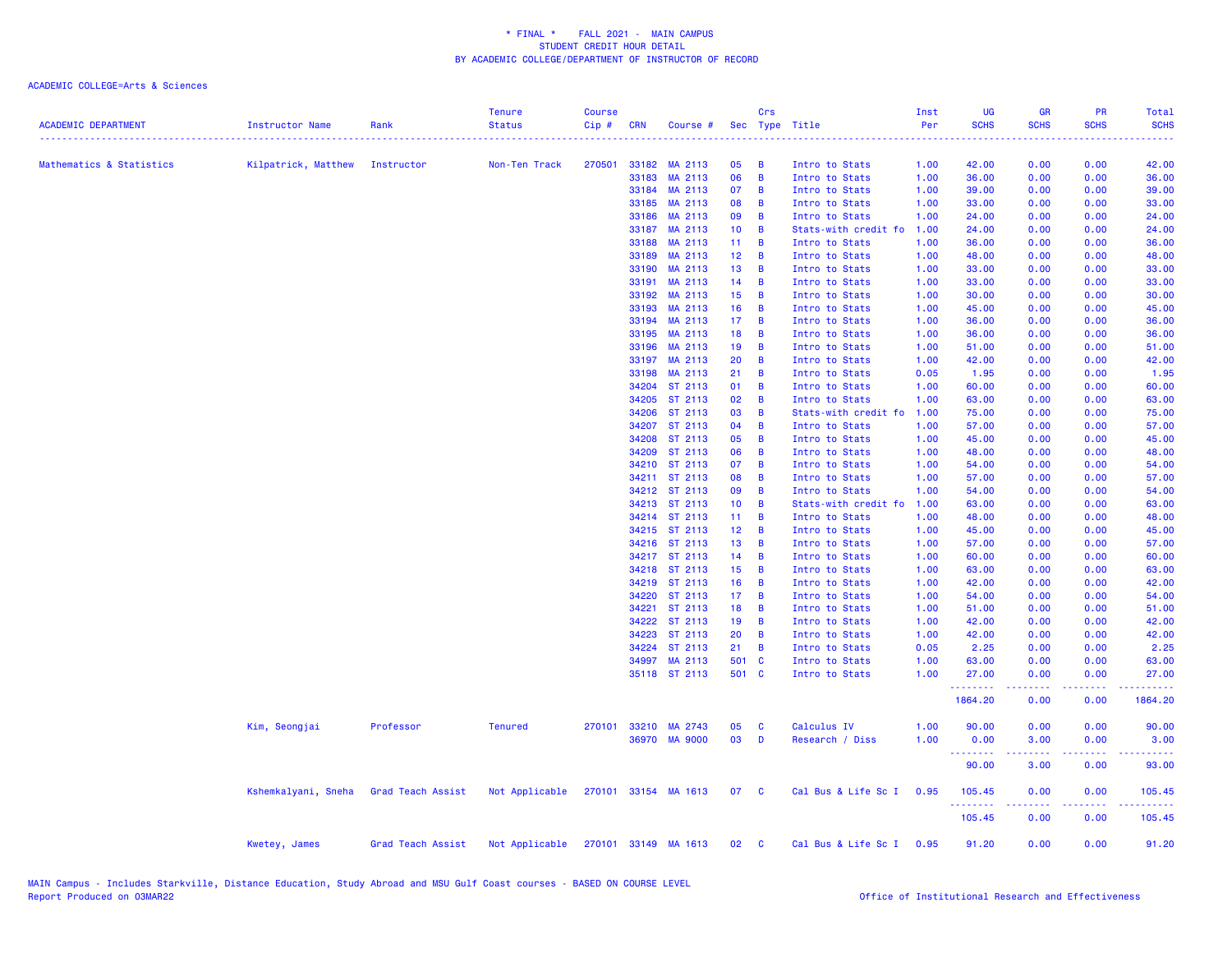| <b>ACADEMIC DEPARTMENT</b> | <b>Instructor Name</b> | Rank                          | <b>Tenure</b><br><b>Status</b> | <b>Course</b><br>$Cip \#$ | <b>CRN</b>     | Course #             |                                    | Crs          | Sec Type Title                     | Inst<br>Per  | <b>UG</b><br><b>SCHS</b>  | <b>GR</b><br><b>SCHS</b>      | <b>PR</b><br><b>SCHS</b>                                                                                                          | <b>Total</b><br><b>SCHS</b>                                                                                                                                    |
|----------------------------|------------------------|-------------------------------|--------------------------------|---------------------------|----------------|----------------------|------------------------------------|--------------|------------------------------------|--------------|---------------------------|-------------------------------|-----------------------------------------------------------------------------------------------------------------------------------|----------------------------------------------------------------------------------------------------------------------------------------------------------------|
|                            |                        |                               |                                |                           |                |                      |                                    |              |                                    |              | <u> - - - - - - - - -</u> | <b><i><u>AAAAAAAA</u></i></b> | <u> - - - - - - - -</u>                                                                                                           | $- - - - - -$                                                                                                                                                  |
|                            |                        |                               |                                |                           |                |                      |                                    |              |                                    |              | 91.20                     | 0.00                          | 0.00                                                                                                                              | 91.20                                                                                                                                                          |
| Mathematics & Statistics   | Lee, Rachel            | Lecturer                      | Non-Ten Track                  |                           |                | 270101 33144 MA 1453 | 01                                 | C            | Precal w/Graphing Ca               | 1.00         | 33.00                     | 0.00                          | 0.00                                                                                                                              | 33.00                                                                                                                                                          |
|                            |                        |                               |                                |                           | 33160          | MA 1713              | 02                                 | $\mathbf c$  | Calculus I - SI                    | 1.00         | 510.00                    | 0.00                          | 0.00                                                                                                                              | 510.00                                                                                                                                                         |
|                            |                        |                               |                                |                           | 33162          | MA 1713              | 04                                 | C            | Calculus I                         | 1.00         | 168.00                    | 0.00                          | 0.00                                                                                                                              | 168.00                                                                                                                                                         |
|                            |                        |                               |                                |                           |                | 270102 33093 MA 1313 | 06                                 | C            | College Algebra                    | 1.00         | 108.00<br>.               | 0.00<br>$\frac{1}{2}$         | 0.00<br>.                                                                                                                         | 108.00<br>$\frac{1}{2} \left( \frac{1}{2} \right) \left( \frac{1}{2} \right) \left( \frac{1}{2} \right) \left( \frac{1}{2} \right) \left( \frac{1}{2} \right)$ |
|                            |                        |                               |                                |                           |                |                      |                                    |              |                                    |              | 819.00                    | 0.00                          | 0.00                                                                                                                              | 819.00                                                                                                                                                         |
|                            | Leonard, Abigail       | Lecturer                      | Non-Ten Track                  | 270101                    | 33074          | <b>MA 0103</b>       | 02                                 | C            | Intermediate Algebra               | 1.00         | 414.00                    | 0.00                          | 0.00                                                                                                                              | 414.00                                                                                                                                                         |
|                            |                        |                               |                                |                           | 33075          | <b>MA 0103</b>       | 03                                 | К            | Intermediate Algebra               | 0.01         | 0.00                      | 0.00                          | 0.00                                                                                                                              | 0.00                                                                                                                                                           |
|                            |                        |                               |                                |                           | 33076          | <b>MA 0103</b>       | 04                                 | К            | Intermediate Algebra               | 0.01         | 0.00                      | 0.00                          | 0.00                                                                                                                              | 0.00                                                                                                                                                           |
|                            |                        |                               |                                |                           | 33077          | <b>MA 0103</b>       | 05                                 | K            | Intermediate Algebra               | 0.01         | 0.00                      | 0.00                          | 0.00                                                                                                                              | 0.00                                                                                                                                                           |
|                            |                        |                               |                                |                           | 33078          | <b>MA 0103</b>       | 06                                 | K            | Intermediate Algebra               | 0.01         | 0.00                      | 0.00                          | 0.00                                                                                                                              | 0.00                                                                                                                                                           |
|                            |                        |                               |                                |                           | 33079          | <b>MA 0103</b>       | 07                                 | К            | Intermediate Algebra               | 0.01         | 0.00                      | 0.00                          | 0.00                                                                                                                              | 0.00                                                                                                                                                           |
|                            |                        |                               |                                |                           | 33080          | <b>MA 0103</b>       | 08                                 | К            | Intermediate Algebra               | 0.01         | 0.00                      | 0.00                          | 0.00                                                                                                                              | 0.00                                                                                                                                                           |
|                            |                        |                               |                                |                           | 33081          | <b>MA 0103</b>       | 09                                 | К            | Intermediate Algebra               | 0.01         | 0.00                      | 0.00                          | 0.00                                                                                                                              | 0.00                                                                                                                                                           |
|                            |                        |                               |                                |                           | 33167          | MA 1713              | 09                                 | $\mathbf{c}$ | Calculus I-SI                      | 1.00         | 174.00                    | 0.00                          | 0.00                                                                                                                              | 174.00                                                                                                                                                         |
|                            |                        |                               |                                |                           | 270102 33089   | MA 1313              | 02                                 | <b>C</b>     | College Algebra                    | 1.00         | 402.00                    | 0.00                          | 0.00                                                                                                                              | 402.00                                                                                                                                                         |
|                            |                        |                               |                                |                           | 33090          | MA 1313              | 03                                 | C            | College Algebra                    | 1.00         | 378.00                    | 0.00                          | 0.00                                                                                                                              | 378.00                                                                                                                                                         |
|                            |                        |                               |                                |                           | 33097          | MA 1313              | 10 <sub>1</sub>                    | K            | College Algebra                    | 0.01         | 0.00                      | 0.00                          | 0.00                                                                                                                              | 0.00                                                                                                                                                           |
|                            |                        |                               |                                |                           | 33098          | MA 1313<br>MA 1313   | 11 <sub>1</sub><br>12 <sup>°</sup> | К<br>K       | College Algebra                    | 0.01         | 0.00                      | 0.00                          | 0.00                                                                                                                              | 0.00                                                                                                                                                           |
|                            |                        |                               |                                |                           | 33099<br>33100 | MA 1313              | 13                                 | К            | College Algebra                    | 0.01<br>0.01 | 0.00<br>0.00              | 0.00<br>0.00                  | 0.00<br>0.00                                                                                                                      | 0.00<br>0.00                                                                                                                                                   |
|                            |                        |                               |                                |                           | 33103          | MA 1313              | 16                                 | K            | College Algebra<br>College Algebra | 0.01         | 0.00                      | 0.00                          | 0.00                                                                                                                              | 0.00                                                                                                                                                           |
|                            |                        |                               |                                |                           | 33104          | MA 1313              | 17 <sup>2</sup>                    | $\mathsf{K}$ |                                    | 0.01         | 0.00                      | 0.00                          | 0.00                                                                                                                              | 0.00                                                                                                                                                           |
|                            |                        |                               |                                |                           | 33105          | MA 1313              | 18                                 | K            | College Algebra<br>College Algebra | 0.01         | 0.00                      | 0.00                          | 0.00                                                                                                                              | 0.00                                                                                                                                                           |
|                            |                        |                               |                                |                           | 33106          | MA 1313              | 19                                 | $\mathsf{K}$ | College Algebra                    | 0.01         | 0.00                      | 0.00                          | 0.00                                                                                                                              | 0.00                                                                                                                                                           |
|                            |                        |                               |                                |                           | 33107          | MA 1313              | 20                                 | K            | College Algebra                    | 0.01         | 0.00                      | 0.00                          | 0.00                                                                                                                              | 0.00                                                                                                                                                           |
|                            |                        |                               |                                |                           | 33109          | MA 1313              | 22                                 | К            | College Algebra                    | 0.01         | 0.00                      | 0.00                          | 0.00                                                                                                                              | 0.00                                                                                                                                                           |
|                            |                        |                               |                                |                           | 33110          | MA 1313              | 23                                 | К            | College Algebra                    | 0.01         | 0.00                      | 0.00                          | 0.00                                                                                                                              | 0.00                                                                                                                                                           |
|                            |                        |                               |                                |                           |                | 33111 MA 1313        | 24                                 | K            | College Algebra                    | 0.01         | 0.00                      | 0.00                          | 0.00                                                                                                                              | 0.00                                                                                                                                                           |
|                            |                        |                               |                                |                           |                | 33112 MA 1313        | 25                                 | $\mathsf{K}$ | College Algebra                    | 0.01         | 0.00                      | 0.00                          | 0.00                                                                                                                              | 0.00                                                                                                                                                           |
|                            |                        |                               |                                |                           | 33115          | MA 1313              | 28                                 | К            | College Algebra                    | 0.01         | 0.00                      | 0.00                          | 0.00                                                                                                                              | 0.00                                                                                                                                                           |
|                            |                        |                               |                                |                           |                | 33116 MA 1313        | 29                                 | К            | College Algebra                    | 0.01         | 0.00                      | 0.00                          | 0.00                                                                                                                              | 0.00                                                                                                                                                           |
|                            |                        |                               |                                |                           |                | 33117 MA 1313        | 30                                 | К            | College Algebra                    | 0.01         | 0.00                      | 0.00                          | 0.00                                                                                                                              | 0.00                                                                                                                                                           |
|                            |                        |                               |                                |                           |                | 33118 MA 1313        | 31                                 | К            | College Algebra                    | 0.01         | 0.00                      | 0.00                          | 0.00                                                                                                                              | 0.00                                                                                                                                                           |
|                            |                        |                               |                                |                           | 33119          | MA 1313              | 32                                 | K            | College Algebra                    | 0.01         | 0.00                      | 0.00                          | 0.00                                                                                                                              | 0.00                                                                                                                                                           |
|                            |                        |                               |                                |                           | 33120          | MA 1313              | 33                                 | K            | College Algebra                    | 0.01         | 0.00                      | 0.00                          | 0.00                                                                                                                              | 0.00                                                                                                                                                           |
|                            |                        |                               |                                |                           |                | 33121 MA 1313        | 34                                 | К            | College Algebra                    | 0.01         | 0.00                      | 0.00                          | 0.00                                                                                                                              | 0.00                                                                                                                                                           |
|                            |                        |                               |                                |                           | 33122          | MA 1313              | 35                                 | К            | College Algebra                    | 0.01         | 0.00                      | 0.00                          | 0.00                                                                                                                              | 0.00                                                                                                                                                           |
|                            |                        |                               |                                |                           |                | 33123 MA 1313        | 36                                 | K            | College Algebra                    | 0.01         | 0.00                      | 0.00                          | 0.00                                                                                                                              | 0.00                                                                                                                                                           |
|                            |                        |                               |                                |                           |                |                      |                                    |              |                                    |              | .<br>1368.00              | .<br>0.00                     | .<br>0.00                                                                                                                         | . <b>.</b> .<br>1368.00                                                                                                                                        |
|                            | Lim, Hyeona            | Associate Professor Tenured   |                                | 270101                    | 33209          | MA 2743              | 04                                 | C            | Calculus IV                        | 1.00         | 132.00                    | 0.00                          | 0.00                                                                                                                              | 132.00                                                                                                                                                         |
|                            |                        |                               |                                |                           | 37607          | <b>MA 8000</b>       | 03                                 | D            | Research / Thesis                  | 1.00         | 0.00<br>.                 | 3.00<br>$- - - - -$           | 0.00<br>$\frac{1}{2} \left( \frac{1}{2} \right) \left( \frac{1}{2} \right) \left( \frac{1}{2} \right) \left( \frac{1}{2} \right)$ | 3.00<br>$\frac{1}{2} \left( \frac{1}{2} \right) \left( \frac{1}{2} \right) \left( \frac{1}{2} \right) \left( \frac{1}{2} \right) \left( \frac{1}{2} \right)$   |
|                            |                        |                               |                                |                           |                |                      |                                    |              |                                    |              | 132.00                    | 3.00                          | 0.00                                                                                                                              | 135.00                                                                                                                                                         |
|                            | Luan, Vu Thai          | Assistant Professor Ten Track |                                | 270101                    | 35785          | MA 8443              | 01                                 | <b>C</b>     | Num Soln PDE I                     | 1.00         | 0.00                      | 24.00                         | 0.00                                                                                                                              | 24.00                                                                                                                                                          |
|                            |                        |                               |                                |                           |                | 36971 MA 9000        | 04                                 | D            | Research / Diss                    | 1.00         | 0.00                      | 3.00                          | 0.00                                                                                                                              | 3.00                                                                                                                                                           |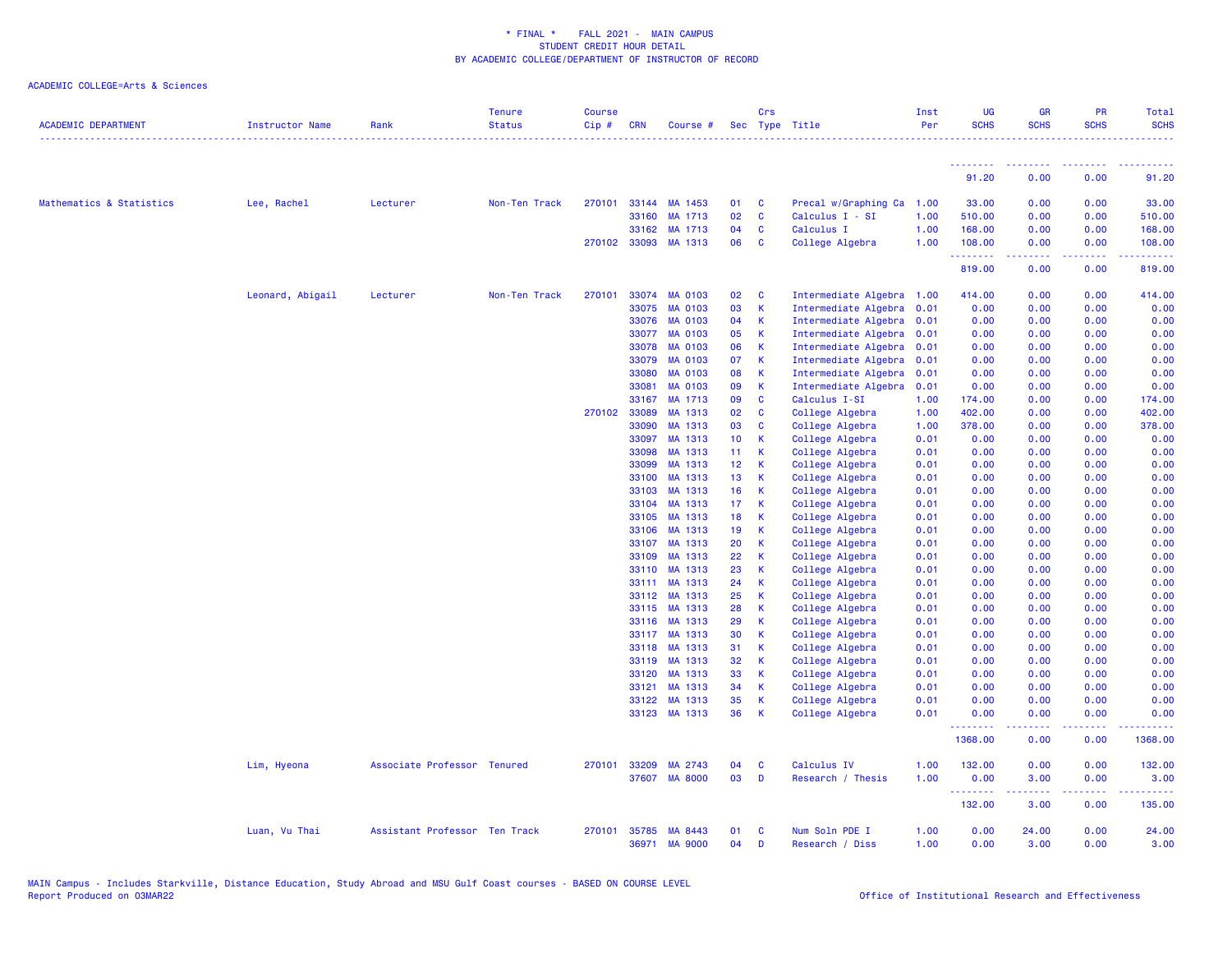| <b>ACADEMIC DEPARTMENT</b> | <b>Instructor Name</b> | Rank                        | <b>Tenure</b><br><b>Status</b> | <b>Course</b><br>Cip# | <b>CRN</b> | Course #             |                 | Crs            | Sec Type Title             | Inst<br>Per | <b>UG</b><br><b>SCHS</b> | <b>GR</b><br><b>SCHS</b> | <b>PR</b><br><b>SCHS</b> | Total<br><b>SCHS</b> |
|----------------------------|------------------------|-----------------------------|--------------------------------|-----------------------|------------|----------------------|-----------------|----------------|----------------------------|-------------|--------------------------|--------------------------|--------------------------|----------------------|
|                            |                        |                             |                                |                       |            |                      |                 |                |                            |             | .                        |                          |                          |                      |
|                            |                        |                             |                                |                       |            |                      |                 |                |                            |             | 0.00                     | 27.00                    | 0.00                     | 27.00                |
| Mathematics & Statistics   | McBride, Matthew       | Associate Professor Tenured |                                | 270101                | 33246      | MA 4633              | 01              | <b>C</b>       | Adv Calculus I             | 1.00        | 117.00                   | 0.00                     | 0.00                     | 117.00               |
|                            |                        |                             |                                |                       | 35780      | MA 8663              | 01              | $\mathbf{C}$   | <b>Functional Analysis</b> | 1.00        | 0.00                     | 21.00                    | 0.00                     | 21.00                |
|                            |                        |                             |                                |                       | 36675      | MA 4000              | 01              | $\mathbf{I}$   | Directed Indiv Study       | 1.00        | 3.00                     | 0.00                     | 0.00                     | 3.00                 |
|                            |                        |                             |                                |                       | 37689      | <b>MA 9000</b>       | 09              | D              | Research / Diss            | 1.00        | 0.00<br><b>.</b> .       | 1.00<br><b></b>          | 0.00<br>.                | 1.00<br>.            |
|                            |                        |                             |                                |                       |            |                      |                 |                |                            |             | 120.00                   | 22.00                    | 0.00                     | 142.00               |
|                            | Nation, Julie          | Instructor                  | Non-Ten Track                  | 270101                |            | 33127 MA 1323        | 01              | $\mathbf{C}$   | Trigonometry               | 1.00        | 381.00                   | 0.00                     | 0.00                     | 381.00               |
|                            |                        |                             |                                |                       | 33128      | MA 1323              | 02              | $\mathbf{C}$   | Trig - credit for MA       | 0.05        | 6.30                     | 0.00                     | 0.00                     | 6.30                 |
|                            |                        |                             |                                |                       | 33129      | MA 1323              | 03              | $\mathbf{C}$   | Trigonometry               | 0.05        | 5.85                     | 0.00                     | 0.00                     | 5.85                 |
|                            |                        |                             |                                |                       | 33130      | MA 1323              | 04              | $\mathbf{C}$   | Trigonometry               | 0.05        | 4.80                     | 0.00                     | 0.00                     | 4.80                 |
|                            |                        |                             |                                |                       | 33131      | MA 1323              | 05              | <b>C</b>       | Trigonometry               | 0.05        | 6.45                     | 0.00                     | 0.00                     | 6.45                 |
|                            |                        |                             |                                |                       | 33132      | MA 1323              | 06              | <b>C</b>       | Trigonometry               | 1.00        | 366.00                   | 0.00                     | 0.00                     | 366.00               |
|                            |                        |                             |                                |                       | 33133      | MA 1323              | 07              | <b>C</b>       | Trigonometry               | 0.05        | 6.60                     | 0.00                     | 0.00                     | 6.60                 |
|                            |                        |                             |                                |                       | 33135      | MA 1323              | 09              | <b>C</b>       | Trigonometry               | 0.05        | 5.70                     | 0.00                     | 0.00                     | 5.70                 |
|                            |                        |                             |                                |                       | 33139      | MA 1423              | 01              | <b>C</b>       | Problem Solving Real       | 1.00        | 48.00                    | 0.00                     | 0.00                     | 48.00                |
|                            |                        |                             |                                |                       | 33140      | MA 1423              | 02              | $\mathbf{C}$   | Problem Solving Real       | 1.00        | 120.00                   | 0.00                     | 0.00                     | 120.00               |
|                            |                        |                             |                                |                       | 33143      | MA 1433              | 02              | <b>C</b>       | Informal Geom & Meas       | 1.00        | 87.00<br>.               | 0.00                     | 0.00<br>بالأباد          | 87.00<br>222223      |
|                            |                        |                             |                                |                       |            |                      |                 |                |                            |             | 1037.70                  | 0.00                     | 0.00                     | 1037.70              |
|                            | Oketch, Tobias         | Grad Teach Assist           | Not Applicable                 | 270501                | 33198      | MA 2113              | 21              | B              | Intro to Stats             | 0.95        | 37.05                    | 0.00                     | 0.00                     | 37.05                |
|                            |                        |                             |                                |                       |            | 34224 ST 2113        | 21              | $\overline{B}$ | Intro to Stats             | 0.95        | 42.75<br>.               | 0.00<br>.                | 0.00<br>د د د د          | 42.75<br>وبالاناب    |
|                            |                        |                             |                                |                       |            |                      |                 |                |                            |             | 79.80                    | 0.00                     | 0.00                     | 79.80                |
|                            | Park, Hwan Hee         | Grad Teach Assist           | Not Applicable                 | 270101                |            | 33151 MA 1613        | 04              | - C            | Cal Bus & Life Sc I        | 0.95        | 133.95<br>.              | 0.00                     | 0.00                     | 133.95<br>.          |
|                            |                        |                             |                                |                       |            |                      |                 |                |                            |             | 133.95                   | 0.00                     | 0.00                     | 133.95               |
|                            | Patil, Prakash         | Professor                   | <b>Tenured</b>                 | 270501                | 34239      | ST 6543              | 01              | <b>C</b>       | Intro Math Stat I          | 1.00        | 0.00                     | 12.00                    | 0.00                     | 12.00                |
|                            |                        |                             |                                |                       | 35788      | ST 8733              | 01              | $\mathbf{C}$   | Adv Stat Inf I             | 1.00        | 0.00                     | 12.00                    | 0.00                     | 12.00                |
|                            |                        |                             |                                |                       | 37347      | <b>ST 9000</b>       | 07              | D              | Research / Diss            | 1.00        | 0.00                     | 9.00                     | 0.00                     | 9.00                 |
|                            |                        |                             |                                | 270502                | 33245      | MA 4543              | 01              | <b>C</b>       | Intro Math Stat I          | 1.00        | 42.00<br>.               | 0.00                     | 0.00<br>د د د د          | 42.00<br>بالمحامين   |
|                            |                        |                             |                                |                       |            |                      |                 |                |                            |             | 42.00                    | 33.00                    | 0.00                     | 75.00                |
|                            | Price, Brock           | Grad Teach Assist           | Not Applicable                 |                       |            | 270101 33128 MA 1323 | $02 \quad C$    |                | Trig - credit for MA 0.95  |             | 119.70<br>.              | 0.00<br>22222            | 0.00<br>د د د د          | 119.70<br>.          |
|                            |                        |                             |                                |                       |            |                      |                 |                |                            |             | 119.70                   | 0.00                     | 0.00                     | 119.70               |
|                            | Proctor, Willie        | Non-Employee                | Not Applicable                 | 131314                | 33604      | PE 3111              | 01              | - L            | Adv Mil Phy Fit            | 0.50        | 22.50                    | 0.00                     | 0.00                     | 22.50                |
|                            |                        |                             |                                | 280503                | 33382      | MS 2113              | 01              | $\overline{B}$ | Advanced Leadership        | 0.50        | 10.50                    | 0.00                     | 0.00                     | 10.50                |
|                            |                        |                             |                                |                       |            | 33383 MS 2113        | 02 <sub>o</sub> | $\overline{B}$ | Advanced Leadership        | 0.50        | 19.50<br>.               | 0.00<br>.                | 0.00<br>.                | 19.50<br>.           |
|                            |                        |                             |                                |                       |            |                      |                 |                |                            |             | 52.50                    | 0.00                     | 0.00                     | 52.50                |
|                            | Qian, Chuanxi          | Professor                   | <b>Tenured</b>                 | 270101                | 33236      | MA 3353              | 01              | <b>C</b>       | Diff Equations II          | 1.00        | 30.00                    | 0.00                     | 0.00                     | 30.00                |
|                            |                        |                             |                                |                       |            | 35782 MA 2743        | 01              | <b>C</b>       | Calculus IV                | 1.00        | 33.00                    | 0.00                     | 0.00                     | 33.00                |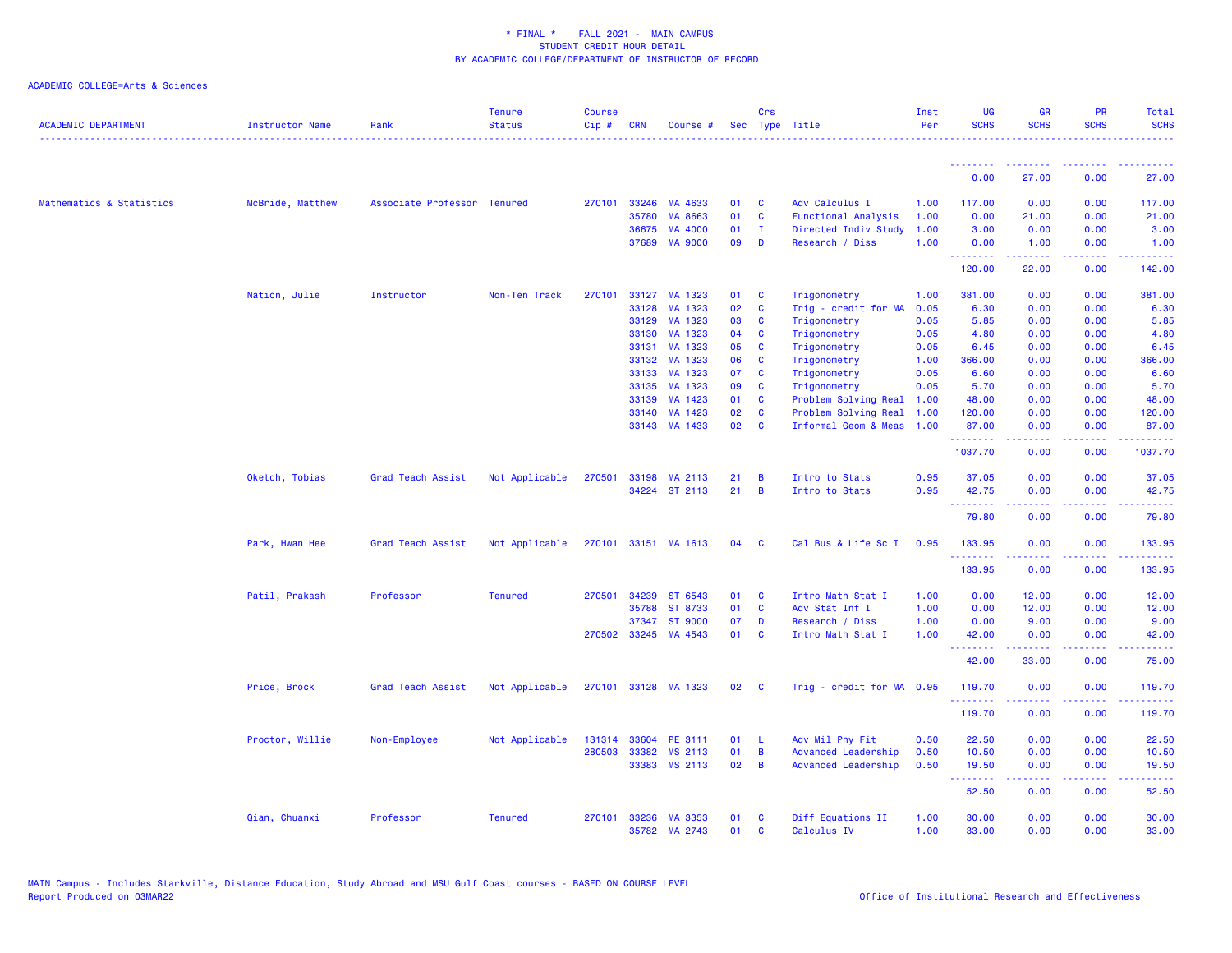| <b>ACADEMIC DEPARTMENT</b> | Instructor Name  | Rank                                               | <b>Tenure</b><br><b>Status</b> | <b>Course</b><br>Cip# | <b>CRN</b>   | Course #             |                   | Crs          | Sec Type Title            | Inst<br>Per | <b>UG</b><br><b>SCHS</b>                                 | <b>GR</b><br><b>SCHS</b>                                                                                                                                      | PR<br><b>SCHS</b>                                                                                                                 | Total<br><b>SCHS</b>         |
|----------------------------|------------------|----------------------------------------------------|--------------------------------|-----------------------|--------------|----------------------|-------------------|--------------|---------------------------|-------------|----------------------------------------------------------|---------------------------------------------------------------------------------------------------------------------------------------------------------------|-----------------------------------------------------------------------------------------------------------------------------------|------------------------------|
|                            |                  |                                                    |                                |                       |              |                      |                   |              |                           |             | <b></b>                                                  |                                                                                                                                                               |                                                                                                                                   |                              |
|                            |                  |                                                    |                                |                       |              |                      |                   |              |                           |             | 63.00                                                    | 0.00                                                                                                                                                          | 0.00                                                                                                                              | 63.00                        |
| Mathematics & Statistics   | Rabiei, Kobra    | Grad Teach Assist                                  | Not Applicable                 |                       |              | 270101 33130 MA 1323 | 04 C              |              | Trigonometry              | 0.95        | 91.20<br><u> - - - - - - - -</u>                         | 0.00                                                                                                                                                          | 0.00<br>$\frac{1}{2} \left( \frac{1}{2} \right) \left( \frac{1}{2} \right) \left( \frac{1}{2} \right) \left( \frac{1}{2} \right)$ | 91.20<br>.                   |
|                            |                  |                                                    |                                |                       |              |                      |                   |              |                           |             | 91.20                                                    | 0.00                                                                                                                                                          | 0.00                                                                                                                              | 91.20                        |
|                            | Razzaghi, Mohsen | Professor                                          | <b>Tenured</b>                 |                       |              | 270101 36972 MA 9000 | 05                | D            | Research / Diss           | 1.00        | 0.00                                                     | 37.00                                                                                                                                                         | 0.00                                                                                                                              | 37.00                        |
|                            |                  |                                                    |                                |                       | 37924        | <b>MA 7000</b>       | 02                | $\mathbf{I}$ | Directed Indiv Study      | 1.00        | 0.00<br>.                                                | 3.00<br>.                                                                                                                                                     | 0.00<br>$\sim$ $\sim$ $\sim$ $\sim$                                                                                               | 3.00<br>وعاويات              |
|                            |                  |                                                    |                                |                       |              |                      |                   |              |                           |             | 0.00                                                     | 40.00                                                                                                                                                         | 0.00                                                                                                                              | 40.00                        |
|                            | Riahi, Sheida    | Instructor                                         | Non-Ten Track                  |                       | 521302 30732 | BQA 2113             | 01                | <b>C</b>     | <b>Bus Stat Methods I</b> | 1.00        | 225.00                                                   | 0.00                                                                                                                                                          | 0.00                                                                                                                              | 225.00                       |
|                            |                  |                                                    |                                |                       | 30733        | <b>BQA 2113</b>      | 02                | $\mathbf{C}$ | <b>Bus Stat Methods I</b> | 1.00        | 351.00                                                   | 0.00                                                                                                                                                          | 0.00                                                                                                                              | 351.00                       |
|                            |                  |                                                    |                                |                       |              | 30734 BQA 2113       | 03                | <b>C</b>     | <b>Bus Stat Methods I</b> | 1.00        | 228.00                                                   | 0.00                                                                                                                                                          | 0.00                                                                                                                              | 228.00                       |
|                            |                  |                                                    |                                |                       |              | 35442 BQA 2113       | 501 C             |              | Bus Stat Methods I        | 1.00        | 36.00<br>.                                               | 0.00<br>.                                                                                                                                                     | 0.00<br>.                                                                                                                         | 36.00<br><u>.</u>            |
|                            |                  |                                                    |                                |                       |              |                      |                   |              |                           |             | 840.00                                                   | 0.00                                                                                                                                                          | 0.00                                                                                                                              | 840.00                       |
|                            | Robinson, Amber  | Instructor                                         | Non-Ten Track                  | 270101                |              | 33171 MA 1723        | 01                | C            | Calculus II-SI            | 1.00        | 234.00                                                   | 0.00                                                                                                                                                          | 0.00                                                                                                                              | 234.00                       |
|                            |                  |                                                    |                                |                       |              | 33173 MA 1723        | 03                | <b>C</b>     | Calculus II-SI            | 1.00        | 216.00                                                   | 0.00                                                                                                                                                          | 0.00                                                                                                                              | 216.00                       |
|                            |                  |                                                    |                                |                       |              | 33174 MA 1723        | 02                | C            | Calculus II-SI            | 1.00        | 189.00                                                   | 0.00                                                                                                                                                          | 0.00                                                                                                                              | 189.00                       |
|                            |                  |                                                    |                                |                       |              | 33177 MA 1723        | <b>HO1 C</b>      |              | Honors Calculus II        | 1.00        | 105.00                                                   | 0.00                                                                                                                                                          | 0.00                                                                                                                              | 105.00                       |
|                            |                  |                                                    |                                |                       |              |                      |                   |              |                           |             | .<br>744.00                                              | .<br>0.00                                                                                                                                                     | .<br>0.00                                                                                                                         | .<br>744.00                  |
|                            | Rogers, Anna     | Grad Teach Assist                                  | Not Applicable                 |                       |              | 270101 33150 MA 1613 | 03                | $\mathbf{C}$ | Cal Bus & Life Sc I       | 0.95        | 128.25                                                   | 0.00                                                                                                                                                          | 0.00                                                                                                                              | 128.25                       |
|                            |                  |                                                    |                                |                       |              |                      |                   |              |                           |             | <b></b><br>128.25                                        | <u>.</u><br>0.00                                                                                                                                              | .<br>0.00                                                                                                                         | 2.2222<br>128.25             |
|                            |                  | Sepehrifar, Mohammad Associate Professor Tenured   |                                | 270501                |              | 36976 ST 9000        | 01                | D            | Research / Diss           | 1.00        | 0.00                                                     | 18.00                                                                                                                                                         | 0.00                                                                                                                              | 18.00                        |
|                            |                  |                                                    |                                |                       |              |                      |                   |              |                           |             | .<br>0.00                                                | $\frac{1}{2} \left( \frac{1}{2} \right) \left( \frac{1}{2} \right) \left( \frac{1}{2} \right) \left( \frac{1}{2} \right) \left( \frac{1}{2} \right)$<br>18.00 | المتحدث<br>0.00                                                                                                                   | .<br>18.00                   |
|                            |                  | Sivaraman, Vaidyanat Assistant Professor Ten Track |                                | 270101                | 33237        | MA 4133              | 01                | <b>C</b>     | Discrete Mathematics      | 1.00        | 33.00                                                    | 0.00                                                                                                                                                          | 0.00                                                                                                                              | 33.00                        |
|                            |                  |                                                    |                                |                       | 33238        | MA 4143              | 01                | C            | <b>Graph Theory</b>       | 1.00        | 57.00                                                    | 0.00                                                                                                                                                          | 0.00                                                                                                                              | 57.00                        |
|                            |                  |                                                    |                                |                       | 33250        | MA 6143              | 01                | C            | <b>Graph Theory</b>       | 1.00        | 0.00                                                     | 3.00                                                                                                                                                          | 0.00                                                                                                                              | 3.00                         |
|                            |                  |                                                    |                                |                       | 36973        | <b>MA 9000</b>       | 06                | D            | Research / Diss           | 1.00        | 0.00<br>.                                                | 6.00                                                                                                                                                          | 0.00                                                                                                                              | 6.00                         |
|                            |                  |                                                    |                                |                       |              |                      |                   |              |                           |             | 90.00                                                    | .<br>9.00                                                                                                                                                     | والمحامر<br>0.00                                                                                                                  | المتمامين<br>99.00           |
|                            | Smith, Jaclyn    | Instructor                                         | Non-Ten Track                  | 270101                | 33161        | MA 1713              | 03                | C            | Calculus I-SI             | 1.00        | 513.00                                                   | 0.00                                                                                                                                                          | 0.00                                                                                                                              | 513.00                       |
|                            |                  |                                                    |                                |                       |              | 33164 MA 1713        | 06                | C            | Calculus I -SI            | 1.00        | 150.00                                                   | 0.00                                                                                                                                                          | 0.00                                                                                                                              | 150.00                       |
|                            |                  |                                                    |                                |                       | 33169        | MA 1713              | H <sub>01</sub> C |              | Honors Calculus I         | 1.00        | 123.00                                                   | 0.00                                                                                                                                                          | 0.00                                                                                                                              | 123.00                       |
|                            |                  |                                                    |                                |                       |              | 33172 MA 1723        | 04                | <b>C</b>     | Calculus II-SI            | 1.00        | 138.00<br>.                                              | 0.00<br>.                                                                                                                                                     | 0.00<br>د د د د                                                                                                                   | 138.00<br>والمواطنات المواطن |
|                            |                  |                                                    |                                |                       |              |                      |                   |              |                           |             | 924.00                                                   | 0.00                                                                                                                                                          | 0.00                                                                                                                              | 924.00                       |
|                            | Smith, Robert    | Associate Professor Tenured                        |                                | 270101                |              | 33212 MA 2743        | 07                | C            | Calculus IV               | 1.00        | 141.00                                                   | 0.00                                                                                                                                                          | 0.00                                                                                                                              | 141.00                       |
|                            |                  |                                                    |                                |                       | 36531        | MA 8723              | 01                | C            | Complex Analysis II       | 1.00        | 0.00                                                     | 27.00                                                                                                                                                         | 0.00                                                                                                                              | 27.00                        |
|                            |                  |                                                    |                                |                       | 36678        | <b>MA 8000</b>       | 02                | D            | Research / Thesis         | 1.00        | 0.00<br><b><i><u><u><b>Little Little</b></u></u></i></b> | 3.00<br>.                                                                                                                                                     | 0.00<br>د د د د د                                                                                                                 | 3.00<br><u>.</u>             |
|                            |                  |                                                    |                                |                       |              |                      |                   |              |                           |             | 141.00                                                   | 30.00                                                                                                                                                         | 0.00                                                                                                                              | 171.00                       |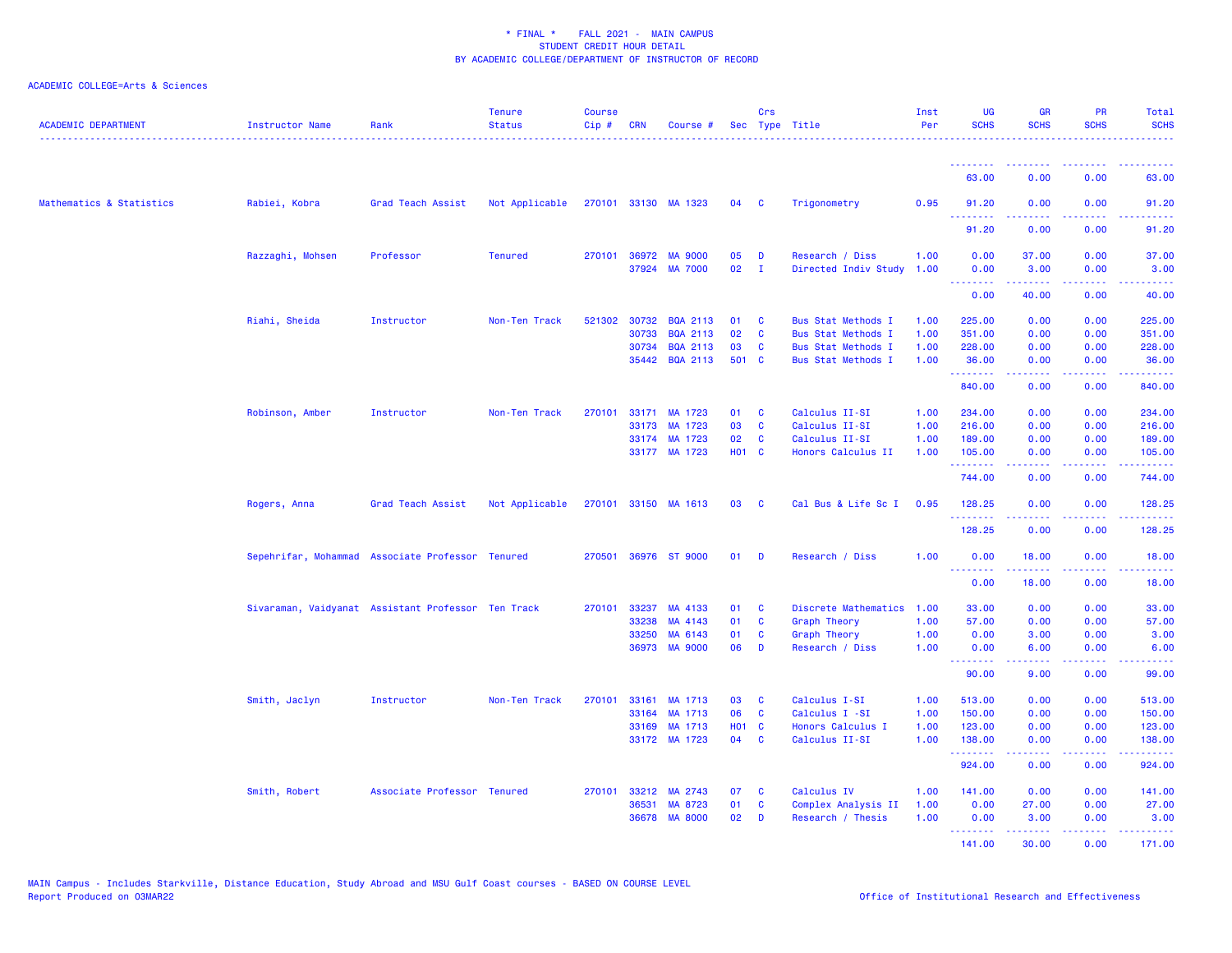| <b>ACADEMIC DEPARTMENT</b> | Instructor Name   | Rank                        | <b>Tenure</b><br><b>Status</b> | <b>Course</b><br>Cip # | <b>CRN</b>   | Course #             |                 | Crs          | Sec Type Title            | Inst<br>Per | <b>UG</b><br><b>SCHS</b>                                                                                                                                                                                                                                                                                                                                                                                                                                                                       | <b>GR</b><br><b>SCHS</b>                                                                                                                                     | PR<br><b>SCHS</b> | Total<br><b>SCHS</b> |
|----------------------------|-------------------|-----------------------------|--------------------------------|------------------------|--------------|----------------------|-----------------|--------------|---------------------------|-------------|------------------------------------------------------------------------------------------------------------------------------------------------------------------------------------------------------------------------------------------------------------------------------------------------------------------------------------------------------------------------------------------------------------------------------------------------------------------------------------------------|--------------------------------------------------------------------------------------------------------------------------------------------------------------|-------------------|----------------------|
| Mathematics & Statistics   | Tackitt, Noah     | Grad Teach Assist           | Not Applicable                 |                        |              | 270101 33129 MA 1323 | 03              | <b>C</b>     | Trigonometry              | 0.95        | 111.15                                                                                                                                                                                                                                                                                                                                                                                                                                                                                         | 0.00                                                                                                                                                         | 0.00<br>.         | 111.15<br>.          |
|                            |                   |                             |                                |                        |              |                      |                 |              |                           |             | 111.15                                                                                                                                                                                                                                                                                                                                                                                                                                                                                         | 0.00                                                                                                                                                         | 0.00              | 111.15               |
|                            | Taoudi, Lamiae    | Grad Teach Assist           | Not Applicable                 |                        |              | 270102 33092 MA 1313 | 05              | $\mathbf{C}$ | College Algebra           | 0.95        | 96.90<br><u>.</u>                                                                                                                                                                                                                                                                                                                                                                                                                                                                              | 0.00<br>.                                                                                                                                                    | 0.00<br>بالانادا  | 96.90<br>.           |
|                            |                   |                             |                                |                        |              |                      |                 |              |                           |             | 96.90                                                                                                                                                                                                                                                                                                                                                                                                                                                                                          | 0.00                                                                                                                                                         | 0.00              | 96.90                |
|                            | Tschume, William  | Instructor                  | Non-Ten Track                  | 270101                 | 33152        | MA 1613              | 05              | C            | Cal Bus & Life Sc I       | 1.00        | 228.00                                                                                                                                                                                                                                                                                                                                                                                                                                                                                         | 0.00                                                                                                                                                         | 0.00              | 228.00               |
|                            |                   |                             |                                |                        | 33200        | MA 2733              | 02              | $\mathbf{C}$ | Calculus III              | 1.00        | 363.00                                                                                                                                                                                                                                                                                                                                                                                                                                                                                         | 0.00                                                                                                                                                         | 0.00              | 363.00               |
|                            |                   |                             |                                |                        | 33206        | MA 2733              | <b>HO1 C</b>    |              | Calculus III-Honors       | 1.00        | 108.00                                                                                                                                                                                                                                                                                                                                                                                                                                                                                         | 0.00                                                                                                                                                         | 0.00              | 108.00               |
|                            |                   |                             |                                |                        | 270102 33223 | MA 3113              | 09              | $\mathbf{C}$ | Intro Linear Algebra 1.00 |             | 201.00<br>.                                                                                                                                                                                                                                                                                                                                                                                                                                                                                    | 0.00<br>$\frac{1}{2} \left( \frac{1}{2} \right) \left( \frac{1}{2} \right) \left( \frac{1}{2} \right) \left( \frac{1}{2} \right) \left( \frac{1}{2} \right)$ | 0.00<br>.         | 201.00<br>.          |
|                            |                   |                             |                                |                        |              |                      |                 |              |                           |             | 900.00                                                                                                                                                                                                                                                                                                                                                                                                                                                                                         | 0.00                                                                                                                                                         | 0.00              | 900.00               |
|                            | Walters, Kimberly | Instructor                  | Non-Ten Track                  | 270101                 | 33084        | MA 1103              | 01              | B            | College Algebra CoRe      | 1.00        | 60.00                                                                                                                                                                                                                                                                                                                                                                                                                                                                                          | 0.00                                                                                                                                                         | 0.00              | 60.00                |
|                            |                   |                             |                                |                        | 33085        | MA 1103              | 02              | B            | College Algebra CoRe      | 1.00        | 57.00                                                                                                                                                                                                                                                                                                                                                                                                                                                                                          | 0.00                                                                                                                                                         | 0.00              | 57.00                |
|                            |                   |                             |                                |                        | 33086        | MA 1103              | 03              | B            | College Algebra CoRe      | 1.00        | 60.00                                                                                                                                                                                                                                                                                                                                                                                                                                                                                          | 0.00                                                                                                                                                         | 0.00              | 60.00                |
|                            |                   |                             |                                |                        | 33087        | MA 1103              | 04              | B            | College Algebra CoRe      | 1.00        | 63.00                                                                                                                                                                                                                                                                                                                                                                                                                                                                                          | 0.00                                                                                                                                                         | 0.00              | 63.00                |
|                            |                   |                             |                                |                        | 33148        | MA 1613              | 01              | <b>C</b>     | Cal Bus & Life Sc I       | 0.05        | 5.25                                                                                                                                                                                                                                                                                                                                                                                                                                                                                           | 0.00                                                                                                                                                         | 0.00              | 5.25                 |
|                            |                   |                             |                                |                        | 33149        | MA 1613              | 02              | C            | Cal Bus & Life Sc I       | 0.05        | 4.80                                                                                                                                                                                                                                                                                                                                                                                                                                                                                           | 0.00                                                                                                                                                         | 0.00              | 4.80                 |
|                            |                   |                             |                                |                        | 33150        | MA 1613              | 03              | $\mathbf{C}$ | Cal Bus & Life Sc I       | 0.05        | 6.75                                                                                                                                                                                                                                                                                                                                                                                                                                                                                           | 0.00                                                                                                                                                         | 0.00              | 6.75                 |
|                            |                   |                             |                                |                        | 33151        | MA 1613              | 04              | <b>C</b>     | Cal Bus & Life Sc I       | 0.05        | 7.05                                                                                                                                                                                                                                                                                                                                                                                                                                                                                           | 0.00                                                                                                                                                         | 0.00              | 7.05                 |
|                            |                   |                             |                                |                        | 33153        | MA 1613              | 06              | $\mathbf{C}$ | Cal Bus & Life Sc I       | 0.05        | 6.60                                                                                                                                                                                                                                                                                                                                                                                                                                                                                           | 0.00                                                                                                                                                         | 0.00              | 6.60                 |
|                            |                   |                             |                                |                        | 33154        | MA 1613              | 07              | <b>C</b>     | Cal Bus & Life Sc I       | 0.05        | 5.55                                                                                                                                                                                                                                                                                                                                                                                                                                                                                           | 0.00                                                                                                                                                         | 0.00              | 5.55                 |
|                            |                   |                             |                                |                        | 33155        | MA 1613              | 08              | C            | Cal Bus & Life Sc I       | 0.05        | 4.65                                                                                                                                                                                                                                                                                                                                                                                                                                                                                           | 0.00                                                                                                                                                         | 0.00              | 4.65                 |
|                            |                   |                             |                                |                        | 33156        | MA 1613              | 09              | $\mathbf{C}$ | Cal Bus & Life Sc I       | 1.00        | 315.00                                                                                                                                                                                                                                                                                                                                                                                                                                                                                         | 0.00                                                                                                                                                         | 0.00              | 315.00               |
|                            |                   |                             |                                |                        | 33157        | MA 1613              | 10 <sub>1</sub> | <b>C</b>     | Cal Bus & Life Sc I       | 0.05        | 4.80                                                                                                                                                                                                                                                                                                                                                                                                                                                                                           | 0.00                                                                                                                                                         | 0.00              | 4.80                 |
|                            |                   |                             |                                |                        | 36548        | MA 1213              | 01              | <b>C</b>     | Math in Your World        | 1.00        | 45.00                                                                                                                                                                                                                                                                                                                                                                                                                                                                                          | 0.00                                                                                                                                                         | 0.00              | 45.00                |
|                            |                   |                             |                                | 270102                 | 33094        | MA 1313              | 07              | <b>C</b>     | College Algebra           | 1.00        | 399.00                                                                                                                                                                                                                                                                                                                                                                                                                                                                                         | 0.00                                                                                                                                                         | 0.00              | 399.00               |
|                            |                   |                             |                                | 521003                 |              | 32425 FYE 1001       | F06 C           |              | First Year Experienc 1.00 |             | 19.00<br>--------                                                                                                                                                                                                                                                                                                                                                                                                                                                                              | 0.00<br>22222                                                                                                                                                | 0.00<br>.         | 19.00<br>.           |
|                            |                   |                             |                                |                        |              |                      |                 |              |                           |             | 1063.45                                                                                                                                                                                                                                                                                                                                                                                                                                                                                        | 0.00                                                                                                                                                         | 0.00              | 1063.45              |
|                            | Woodard, Kelly    | Lecturer                    | Non-Ten Track                  | 270101                 | 34989        | MA 1323              | 501 C           |              | Trigonometry              | 1.00        | 69.00                                                                                                                                                                                                                                                                                                                                                                                                                                                                                          | 0.00                                                                                                                                                         | 0.00              | 69.00                |
|                            |                   |                             |                                |                        | 34990        | MA 1413              | 501 C           |              | Structure Real Numbe      | 1.00        | 54.00                                                                                                                                                                                                                                                                                                                                                                                                                                                                                          | 0.00                                                                                                                                                         | 0.00              | 54.00                |
|                            |                   |                             |                                |                        | 34991        | MA 1423              | 501 C           |              | Problem Solving Real      | 1.00        | 102.00                                                                                                                                                                                                                                                                                                                                                                                                                                                                                         | 0.00                                                                                                                                                         | 0.00              | 102.00               |
|                            |                   |                             |                                |                        | 34993        | MA 1433              | 501 C           |              | Informal Geom & Meas      | 1.00        | 54.00                                                                                                                                                                                                                                                                                                                                                                                                                                                                                          | 0.00                                                                                                                                                         | 0.00              | 54.00                |
|                            |                   |                             |                                |                        | 34994        | MA 1613              | 501 C           |              | Cal Bus & Life Sc I       | 1.00        | 66.00                                                                                                                                                                                                                                                                                                                                                                                                                                                                                          | 0.00                                                                                                                                                         | 0.00              | 66.00                |
|                            |                   |                             |                                |                        |              |                      |                 |              |                           |             | <u>.</u><br>345.00                                                                                                                                                                                                                                                                                                                                                                                                                                                                             | 0.00                                                                                                                                                         | 0.00              | المتمامين<br>345.00  |
|                            | Woody, Jonathan   | Associate Professor Tenured |                                | 270501                 | 33244        | MA 4523              | 01              | C            | Intro To Probability 1.00 |             | 120.00                                                                                                                                                                                                                                                                                                                                                                                                                                                                                         | 0.00                                                                                                                                                         | 0.00              | 120.00               |
|                            |                   |                             |                                |                        | 34231        | ST 4211              | 01              | E            | <b>Stat Consulting</b>    | 1.00        | 6.00                                                                                                                                                                                                                                                                                                                                                                                                                                                                                           | 0.00                                                                                                                                                         | 0.00              | 6.00                 |
|                            |                   |                             |                                |                        |              | 36978 ST 9000        | 03              | D            | Research / Diss           | 1.00        | 0.00<br>$\begin{array}{cccccccccccccc} \multicolumn{2}{c}{} & \multicolumn{2}{c}{} & \multicolumn{2}{c}{} & \multicolumn{2}{c}{} & \multicolumn{2}{c}{} & \multicolumn{2}{c}{} & \multicolumn{2}{c}{} & \multicolumn{2}{c}{} & \multicolumn{2}{c}{} & \multicolumn{2}{c}{} & \multicolumn{2}{c}{} & \multicolumn{2}{c}{} & \multicolumn{2}{c}{} & \multicolumn{2}{c}{} & \multicolumn{2}{c}{} & \multicolumn{2}{c}{} & \multicolumn{2}{c}{} & \multicolumn{2}{c}{} & \multicolumn{2}{c}{} & \$ | 12.00<br>$\frac{1}{2}$                                                                                                                                       | 0.00<br>.         | 12.00<br>.           |
|                            |                   |                             |                                |                        |              |                      |                 |              |                           |             | 126.00                                                                                                                                                                                                                                                                                                                                                                                                                                                                                         | 12.00                                                                                                                                                        | 0.00              | 138.00               |
|                            | Wu, Tung-Lung     | Associate Professor Tenured |                                | 270501                 | 34230        | ST 4111              | 01              | <b>S</b>     | Seminar In Stat Pkge 1.00 |             | 9.00                                                                                                                                                                                                                                                                                                                                                                                                                                                                                           | 0.00                                                                                                                                                         | 0.00              | 9.00                 |
|                            |                   |                             |                                |                        | 34235        | ST 6111              | 01              | <b>S</b>     | Seminar In Stat Pkge      | 1.00        | 0.00                                                                                                                                                                                                                                                                                                                                                                                                                                                                                           | 4.00                                                                                                                                                         | 0.00              | 4.00                 |
|                            |                   |                             |                                |                        | 34244        | ST 8413              | 01              | <b>C</b>     | Multiv Stat Meths         | 1.00        | 0.00                                                                                                                                                                                                                                                                                                                                                                                                                                                                                           | 24.00                                                                                                                                                        | 0.00              | 24.00                |
|                            |                   |                             |                                |                        | 34246        | ST 8613              | 01              | <b>C</b>     | Linear Models I           | 1.00        | 0.00                                                                                                                                                                                                                                                                                                                                                                                                                                                                                           | 9.00                                                                                                                                                         | 0.00              | 9.00                 |
|                            |                   |                             |                                |                        | 36979        | <b>ST 9000</b>       | 04              | D            | Research / Diss           | 1.00        | 0.00                                                                                                                                                                                                                                                                                                                                                                                                                                                                                           | 6.00                                                                                                                                                         | 0.00              | 6.00                 |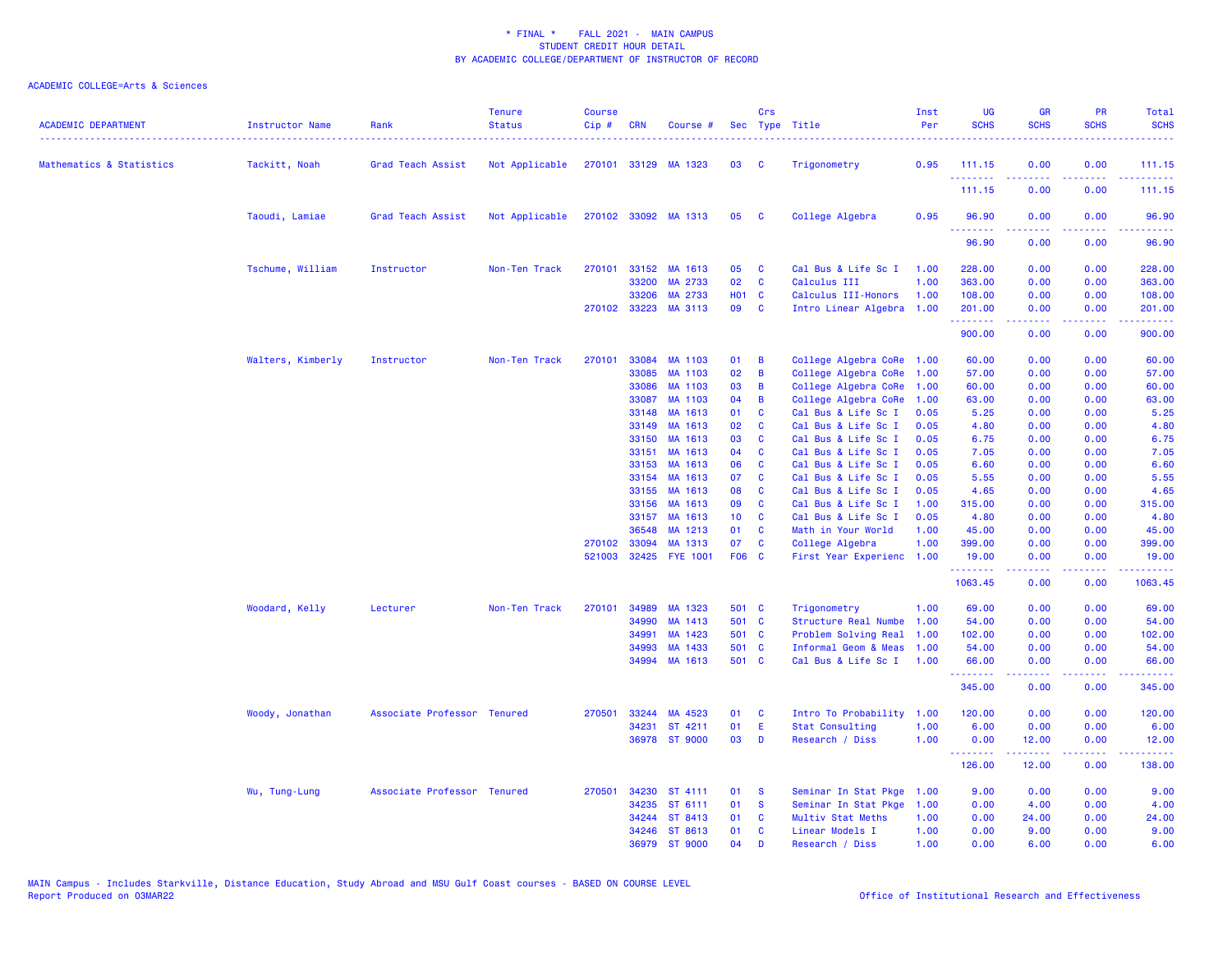| <b>ACADEMIC DEPARTMENT</b>            | <b>Instructor Name</b> | Rank                                             | <b>Tenure</b><br><b>Status</b> | <b>Course</b><br>Cip# | <b>CRN</b>   | Course #       |              | Crs                     | Sec Type Title             | Inst<br>Per | <b>UG</b><br><b>SCHS</b> | <b>GR</b><br><b>SCHS</b>                                                                                                                                      | <b>PR</b><br><b>SCHS</b>            | Total<br><b>SCHS</b>                                                                                                                                                                                                                                                                                                                                                                                                                                                                               |
|---------------------------------------|------------------------|--------------------------------------------------|--------------------------------|-----------------------|--------------|----------------|--------------|-------------------------|----------------------------|-------------|--------------------------|---------------------------------------------------------------------------------------------------------------------------------------------------------------|-------------------------------------|----------------------------------------------------------------------------------------------------------------------------------------------------------------------------------------------------------------------------------------------------------------------------------------------------------------------------------------------------------------------------------------------------------------------------------------------------------------------------------------------------|
|                                       |                        |                                                  |                                |                       |              |                |              |                         |                            |             | <u>.</u> .               | <b><i><u>AAAAAAAA</u></i></b>                                                                                                                                 | .                                   | .                                                                                                                                                                                                                                                                                                                                                                                                                                                                                                  |
|                                       |                        |                                                  |                                |                       |              |                |              |                         |                            |             | 9.00                     | 43.00                                                                                                                                                         | 0.00                                | 52.00                                                                                                                                                                                                                                                                                                                                                                                                                                                                                              |
| Mathematics & Statistics              | Xu, Xiangsheng         | Professor                                        | Tenured                        |                       | 270101 33208 | MA 2743        | 03           | C                       | Calculus IV                | 1.00        | 18.00                    | 0.00                                                                                                                                                          | 0.00                                | 18.00                                                                                                                                                                                                                                                                                                                                                                                                                                                                                              |
|                                       |                        |                                                  |                                |                       |              | 36974 MA 9000  | 07           | $\blacksquare$          | Research / Diss            | 1.00        | 0.00                     | 3.00                                                                                                                                                          | 0.00                                | 3.00                                                                                                                                                                                                                                                                                                                                                                                                                                                                                               |
|                                       |                        |                                                  |                                |                       |              |                |              |                         |                            |             | --------<br>18.00        | 3.00                                                                                                                                                          | 0.00                                | 21.00                                                                                                                                                                                                                                                                                                                                                                                                                                                                                              |
|                                       |                        | Yarahmadian, Shantia Associate Professor Tenured |                                | 270101                | 35779        | MA 8333        | 01 C         |                         | Partial Diff Eqn I         | 1.00        | 0.00                     | 21.00                                                                                                                                                         | 0.00                                | 21.00                                                                                                                                                                                                                                                                                                                                                                                                                                                                                              |
|                                       |                        |                                                  |                                |                       | 36668        | <b>MA 8000</b> | 01 D         |                         | Research / Thesis          | 1.00        | 0.00                     | 3.00                                                                                                                                                          | 0.00                                | 3.00                                                                                                                                                                                                                                                                                                                                                                                                                                                                                               |
|                                       |                        |                                                  |                                |                       | 270301 33261 | MA 8203        | 01 C         |                         | Appl Math I                | 1.00        | 0.00                     | 30.00                                                                                                                                                         | 0.00                                | 30.00                                                                                                                                                                                                                                                                                                                                                                                                                                                                                              |
|                                       |                        |                                                  |                                |                       |              | 35000 MA 8203  | 501 C        |                         | Appl Math I                | 1.00        | 0.00<br>.                | 45.00<br>$\frac{1}{2} \left( \frac{1}{2} \right) \left( \frac{1}{2} \right) \left( \frac{1}{2} \right) \left( \frac{1}{2} \right) \left( \frac{1}{2} \right)$ | 0.00<br>المتعاطين                   | 45.00<br>.                                                                                                                                                                                                                                                                                                                                                                                                                                                                                         |
|                                       |                        |                                                  |                                |                       |              |                |              |                         |                            |             | 0.00                     | 99.00                                                                                                                                                         | 0.00                                | 99.00                                                                                                                                                                                                                                                                                                                                                                                                                                                                                              |
|                                       | Young, Danielle        | Instructor                                       | Non-Ten Track                  | 270101                | 33199        | MA 2733        | 01 C         |                         | Calculus III               | 1.00        | 168.00                   | 0.00                                                                                                                                                          | 0.00                                | 168.00                                                                                                                                                                                                                                                                                                                                                                                                                                                                                             |
|                                       |                        |                                                  |                                |                       | 33201        | MA 2733        | 03           | $\mathbf{C}$            | Calculus III               | 1.00        | 201.00                   | 0.00                                                                                                                                                          | 0.00                                | 201.00                                                                                                                                                                                                                                                                                                                                                                                                                                                                                             |
|                                       |                        |                                                  |                                |                       | 33202        | MA 2733        | 04           | - C                     | Calculus III               | 1.00        | 195.00                   | 0.00                                                                                                                                                          | 0.00                                | 195.00                                                                                                                                                                                                                                                                                                                                                                                                                                                                                             |
|                                       |                        |                                                  |                                |                       |              | 33203 MA 2733  | 05           | $\overline{\mathbf{c}}$ | Calculus III               | 1.00        | 429.00                   | 0.00                                                                                                                                                          | 0.00                                | 429.00                                                                                                                                                                                                                                                                                                                                                                                                                                                                                             |
|                                       |                        |                                                  |                                |                       |              |                |              |                         |                            |             | .<br>993.00              | .<br>0.00                                                                                                                                                     | $\sim$ $\sim$ $\sim$ $\sim$<br>0.00 | .<br>993.00                                                                                                                                                                                                                                                                                                                                                                                                                                                                                        |
|                                       | Zhang, Jialin          | Assistant Professor Ten Track                    |                                | 270501                | 33241        | MA 4243        | 01 C         |                         | Data Analysis I            | 1.00        | 33.00                    | 0.00                                                                                                                                                          | 0.00                                | 33.00                                                                                                                                                                                                                                                                                                                                                                                                                                                                                              |
|                                       |                        |                                                  |                                |                       | 34232        | ST 4243        | 01 C         |                         | Data Analysis I            | 1.00        | 18.00                    | 0.00                                                                                                                                                          | 0.00                                | 18.00                                                                                                                                                                                                                                                                                                                                                                                                                                                                                              |
|                                       |                        |                                                  |                                |                       |              | 34237 ST 6243  | 01 C         |                         | Data Analysis I            | 1.00        | 0.00                     | 12.00                                                                                                                                                         | 0.00                                | 12.00                                                                                                                                                                                                                                                                                                                                                                                                                                                                                              |
|                                       |                        |                                                  |                                |                       |              | 34243 ST 8253  | 01 C         |                         | Regression Analysis        | 1.00        | 0.00                     | 39.00                                                                                                                                                         | 0.00                                | 39.00                                                                                                                                                                                                                                                                                                                                                                                                                                                                                              |
|                                       |                        |                                                  |                                |                       |              | 37180 ST 9000  | 06           | D                       | Research / Diss            | 1.00        | 0.00<br>--------         | 9.00<br>.                                                                                                                                                     | 0.00<br>-----                       | 9.00<br>-------                                                                                                                                                                                                                                                                                                                                                                                                                                                                                    |
|                                       |                        |                                                  |                                |                       |              |                |              |                         |                            |             | 51.00                    | 60.00                                                                                                                                                         | 0.00                                | 111.00                                                                                                                                                                                                                                                                                                                                                                                                                                                                                             |
|                                       | Zhou, Qian             | Assistant Professor Ten Track                    |                                | 270501                | 34240        | ST 8114        | $01 \quad B$ |                         | <b>Statistical Methods</b> | 1.00        | 0.00                     | 124.00                                                                                                                                                        | 0.00                                | 124.00                                                                                                                                                                                                                                                                                                                                                                                                                                                                                             |
|                                       |                        |                                                  |                                |                       |              | 35121 ST 8114  | 501 B        |                         | <b>Statistical Methods</b> | 1.00        | 0.00                     | 76.00                                                                                                                                                         | 0.00                                | 76.00                                                                                                                                                                                                                                                                                                                                                                                                                                                                                              |
|                                       |                        |                                                  |                                |                       |              | 36980 ST 9000  | 05           | $\blacksquare$          | Research / Diss            | 1.00        | 0.00<br>.                | 7.00                                                                                                                                                          | 0.00                                | 7.00                                                                                                                                                                                                                                                                                                                                                                                                                                                                                               |
|                                       |                        |                                                  |                                |                       |              |                |              |                         |                            |             | 0.00                     | .<br>207.00                                                                                                                                                   | .<br>0.00                           | 207.00                                                                                                                                                                                                                                                                                                                                                                                                                                                                                             |
| Mathematics & Statistics              |                        |                                                  |                                |                       |              |                |              |                         |                            |             | ========<br>19348.50     | <b>HERBERG</b><br>866,00                                                                                                                                      | eeeeeee<br>0.00                     | $\begin{array}{cccccccccc} \multicolumn{3}{c}{} & \multicolumn{3}{c}{} & \multicolumn{3}{c}{} & \multicolumn{3}{c}{} & \multicolumn{3}{c}{} & \multicolumn{3}{c}{} & \multicolumn{3}{c}{} & \multicolumn{3}{c}{} & \multicolumn{3}{c}{} & \multicolumn{3}{c}{} & \multicolumn{3}{c}{} & \multicolumn{3}{c}{} & \multicolumn{3}{c}{} & \multicolumn{3}{c}{} & \multicolumn{3}{c}{} & \multicolumn{3}{c}{} & \multicolumn{3}{c}{} & \multicolumn{3}{c}{} & \multicolumn{3}{c}{} & \mult$<br>20214.50 |
| ===================================== |                        |                                                  |                                |                       |              |                |              |                         |                            |             | ========                 | ==================                                                                                                                                            |                                     |                                                                                                                                                                                                                                                                                                                                                                                                                                                                                                    |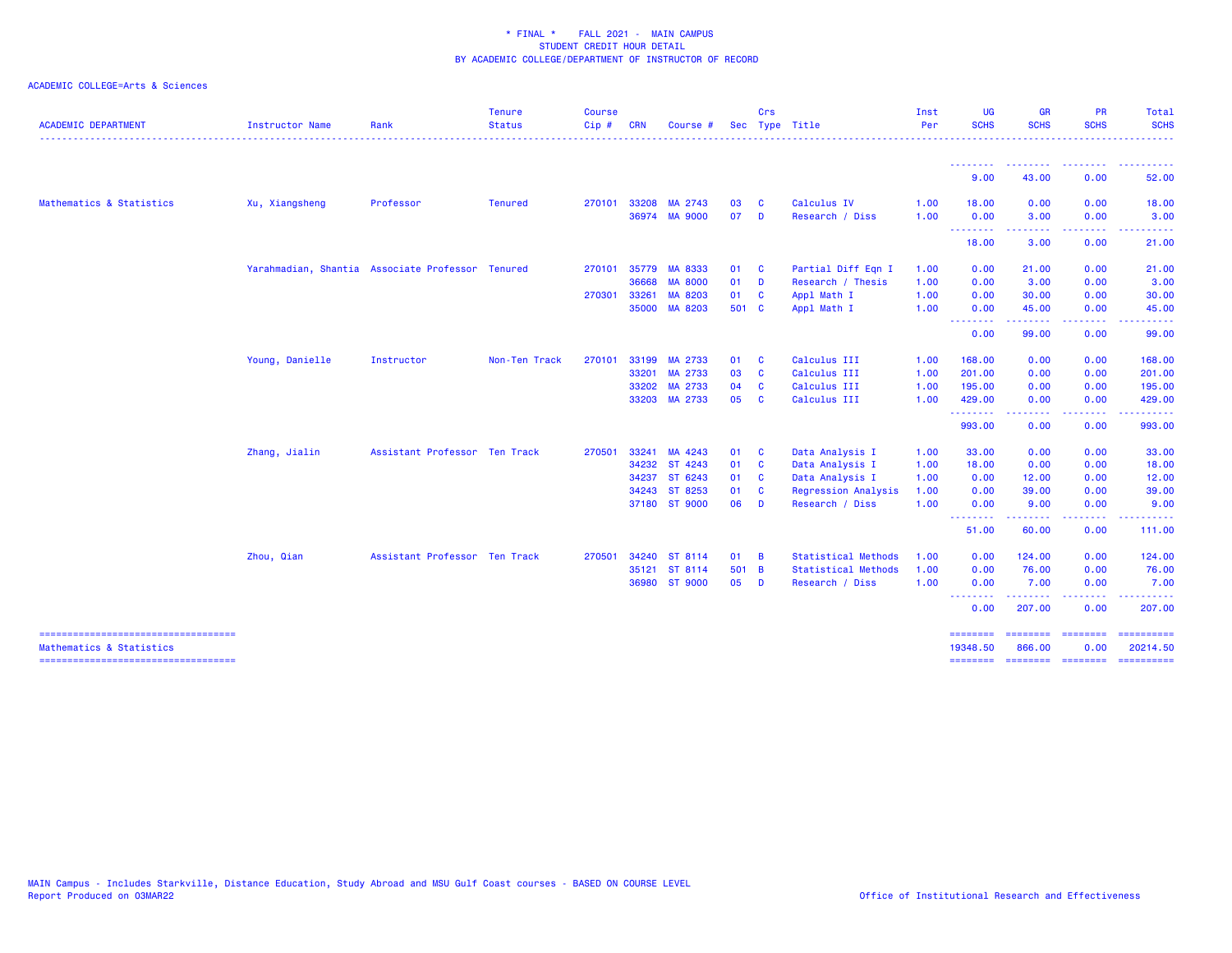|                                                           |                        |              | <b>Tenure</b>  | <b>Course</b> |            |                |    | Crs            |                           | Inst | UG               | <b>GR</b>                                                                                                                                            | <b>PR</b>             | Total                                                                                                                             |
|-----------------------------------------------------------|------------------------|--------------|----------------|---------------|------------|----------------|----|----------------|---------------------------|------|------------------|------------------------------------------------------------------------------------------------------------------------------------------------------|-----------------------|-----------------------------------------------------------------------------------------------------------------------------------|
| <b>ACADEMIC DEPARTMENT</b>                                | <b>Instructor Name</b> | Rank         | <b>Status</b>  | Cip#          | <b>CRN</b> | Course #       |    |                | Sec Type Title            | Per  | <b>SCHS</b>      | <b>SCHS</b>                                                                                                                                          | <b>SCHS</b>           | <b>SCHS</b>                                                                                                                       |
| Military Science                                          | Baker, Christopher     | Non-Employee | Not Applicable | 280503        |            | 33377 MS 1112  | 01 | $\overline{B}$ | Leader Development I 0.50 |      | 14.00            | 0.00                                                                                                                                                 | 0.00                  | 14.00                                                                                                                             |
|                                                           |                        |              |                |               | 33378      | MS 1112        | 02 | B              | Leader Development I 0.50 |      | 9.00             | 0.00                                                                                                                                                 | 0.00                  | 9.00                                                                                                                              |
|                                                           |                        |              |                |               |            | 33379 MS 1112  | 03 | B              | Leader Development I 0.50 |      | 3.00             | 0.00                                                                                                                                                 | 0.00                  | 3.00                                                                                                                              |
|                                                           |                        |              |                |               |            |                |    |                |                           |      | - - - - - - - -  | $\frac{1}{2} \left( \frac{1}{2} \right) \left( \frac{1}{2} \right) \left( \frac{1}{2} \right) \left( \frac{1}{2} \right) \left( \frac{1}{2} \right)$ | . <u>.</u> .          | $\frac{1}{2} \left( \frac{1}{2} \right) \left( \frac{1}{2} \right) \left( \frac{1}{2} \right) \left( \frac{1}{2} \right)$         |
|                                                           |                        |              |                |               |            |                |    |                |                           |      | 26.00            | 0.00                                                                                                                                                 | 0.00                  | 26.00                                                                                                                             |
|                                                           | Bush, Kenneth          | Non-Employee | Not Applicable | 280503        |            | 33377 MS 1112  | 01 | - B            | Leader Development I 0.50 |      | 14.00            | 0.00                                                                                                                                                 | 0.00                  | 14.00                                                                                                                             |
|                                                           |                        |              |                |               |            | 33378 MS 1112  | 02 | B              | Leader Development I      | 0.50 | 9.00             | 0.00                                                                                                                                                 | 0.00                  | 9.00                                                                                                                              |
|                                                           |                        |              |                |               | 33379      | MS 1112        | 03 | B              | Leader Development I      | 0.50 | 3.00             | 0.00                                                                                                                                                 | 0.00                  | 3.00                                                                                                                              |
|                                                           |                        |              |                |               | 33382      | MS 2113        | 01 | $\overline{B}$ | Advanced Leadership       | 0.50 | 10.50            | 0.00                                                                                                                                                 | 0.00                  | 10.50                                                                                                                             |
|                                                           |                        |              |                |               | 33383      | MS 2113        | 02 | B              | Advanced Leadership       | 0.50 | 19.50            | 0.00                                                                                                                                                 | 0.00                  | 19.50                                                                                                                             |
|                                                           |                        |              |                |               | 33390      | MS 4114        | 01 | B              | Ldrship Chal & Goal       | 0.50 | 8.00             | 0.00                                                                                                                                                 | 0.00                  | 8.00                                                                                                                              |
|                                                           |                        |              |                |               |            | 33391 MS 4114  | 02 | B              | Ldrship Chal & Goal       | 0.50 | 18.00<br>.       | 0.00<br>.                                                                                                                                            | 0.00<br>.             | 18.00<br>.                                                                                                                        |
|                                                           |                        |              |                |               |            |                |    |                |                           |      | 82.00            | 0.00                                                                                                                                                 | 0.00                  | 82.00                                                                                                                             |
|                                                           | Duran, Gerardo         | Non-Employee | Not Applicable | 131314        | 33604      | PE 3111        | 01 | -L             | Adv Mil Phy Fit           | 0.50 | 22.50            | 0.00                                                                                                                                                 | 0.00                  | 22.50                                                                                                                             |
|                                                           |                        |              |                | 280503        | 33387      | MS 3113        | 01 | $\overline{B}$ | Adv Mil Skills I          | 0.50 | 10.50            | 0.00                                                                                                                                                 | 0.00                  | 10.50                                                                                                                             |
|                                                           |                        |              |                |               | 33388      | MS 3113        | 02 | B              | Adv Mil Skills I          | 0.50 | 10.50            | 0.00                                                                                                                                                 | 0.00                  | 10.50                                                                                                                             |
|                                                           |                        |              |                |               | 37788      | MS 4000        | 08 | - I            | Dir Indiv Study           | 1.00 | 3.00<br>-------- | 0.00<br><b><i><u><u>AAAAA</u></u></i></b>                                                                                                            | 0.00<br>.             | 3.00<br>. <u>.</u> .                                                                                                              |
|                                                           |                        |              |                |               |            |                |    |                |                           |      | 46.50            | 0.00                                                                                                                                                 | 0.00                  | 46.50                                                                                                                             |
|                                                           | Posey, Jason           | Non-Employee | Not Applicable | 280503        | 33390      | MS 4114        | 01 | $\overline{B}$ | Ldrship Chal & Goal       | 0.50 | 8.00             | 0.00                                                                                                                                                 | 0.00                  | 8.00                                                                                                                              |
|                                                           |                        |              |                |               | 33391      | MS 4114        | 02 | B              | Ldrship Chal & Goal       | 0.50 | 18.00            | 0.00                                                                                                                                                 | 0.00                  | 18.00                                                                                                                             |
|                                                           |                        |              |                |               | 36597      | <b>MS 4000</b> | 01 | $\blacksquare$ | Dir Indiv Study           | 1.00 | 3.00             | 0.00                                                                                                                                                 | 0.00                  | 3.00                                                                                                                              |
|                                                           |                        |              |                |               | 36680      | MS 4000        | 02 | $\blacksquare$ | Dir Indiv Study           | 1.00 | 3.00             | 0.00                                                                                                                                                 | 0.00                  | 3.00                                                                                                                              |
|                                                           |                        |              |                |               | 37230      | <b>MS 4000</b> | 03 | $\mathbf{I}$   | Dir Indiv Study           | 1.00 | 1.00             | 0.00                                                                                                                                                 | 0.00                  | 1.00                                                                                                                              |
|                                                           |                        |              |                |               | 37231      | MS 4000        | 04 | $\mathbf{I}$   | Dir Indiv Study           | 1.00 | 1.00             | 0.00                                                                                                                                                 | 0.00                  | 1.00                                                                                                                              |
|                                                           |                        |              |                |               |            | 37233 MS 4000  | 06 | $\blacksquare$ | Dir Indiv Study           | 1.00 | 1.00<br>.        | 0.00<br>.                                                                                                                                            | 0.00<br>$\frac{1}{2}$ | 1.00<br>$\frac{1}{2} \left( \frac{1}{2} \right) \left( \frac{1}{2} \right) \left( \frac{1}{2} \right) \left( \frac{1}{2} \right)$ |
|                                                           |                        |              |                |               |            |                |    |                |                           |      | 35.00            | 0.00                                                                                                                                                 | 0.00                  | 35.00                                                                                                                             |
|                                                           | Rice, Nathaniel        | Non-Employee | Not Applicable | 280503        | 33387      | MS 3113        | 01 | B              | Adv Mil Skills I          | 0.50 | 10.50            | 0.00                                                                                                                                                 | 0.00                  | 10.50                                                                                                                             |
|                                                           |                        |              |                |               | 33388      | MS 3113        | 02 | B              | Adv Mil Skills I          | 0.50 | 10.50            | 0.00                                                                                                                                                 | 0.00                  | 10.50                                                                                                                             |
|                                                           |                        |              |                |               |            |                |    |                |                           |      | 21.00            | 0.00                                                                                                                                                 | 0.00                  | 21.00                                                                                                                             |
| =====================================                     |                        |              |                |               |            |                |    |                |                           |      | ========         | <b>EEEEEEEE</b>                                                                                                                                      |                       | <b>ESSESSERS</b>                                                                                                                  |
| Military Science<br>===================================== |                        |              |                |               |            |                |    |                |                           |      | 210.50           | 0.00                                                                                                                                                 | 0.00                  | 210.50                                                                                                                            |
|                                                           |                        |              |                |               |            |                |    |                |                           |      |                  |                                                                                                                                                      |                       |                                                                                                                                   |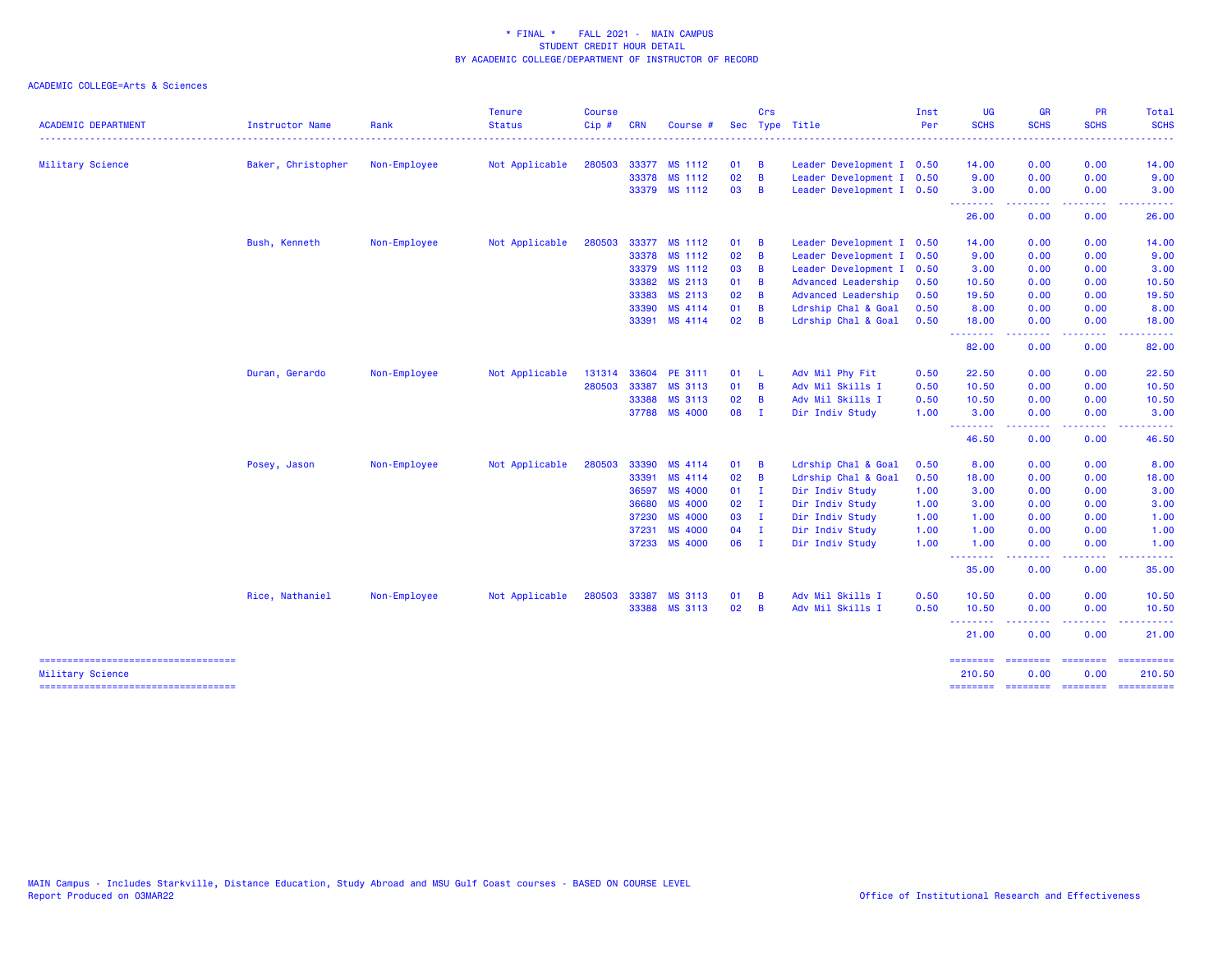| <b>ACADEMIC DEPARTMENT</b> | <b>Instructor Name</b>        | Rank                        | <b>Tenure</b><br><b>Status</b> | <b>Course</b><br>$Cip \#$ | <b>CRN</b>   | Course #                          |              | Crs                  | Sec Type Title                                    | Inst<br>Per | <b>UG</b><br><b>SCHS</b> | <b>GR</b><br><b>SCHS</b> | PR<br><b>SCHS</b>                                                                                                                 | Total<br><b>SCHS</b>                                                                                        |
|----------------------------|-------------------------------|-----------------------------|--------------------------------|---------------------------|--------------|-----------------------------------|--------------|----------------------|---------------------------------------------------|-------------|--------------------------|--------------------------|-----------------------------------------------------------------------------------------------------------------------------------|-------------------------------------------------------------------------------------------------------------|
| Philosophy & Religion      | Bickle, John                  | Professor                   | <b>Tenured</b>                 | 301801                    | 32860        | <b>HON 3163</b>                   | <b>HO1 C</b> |                      | Honors Sem Natural S 1.00                         |             | 51.00                    | 0.00                     | 0.00                                                                                                                              | 51.00                                                                                                       |
|                            |                               |                             |                                | 380101                    |              | 33751 PHI 1103                    | 07           | $\mathbf{C}$         | Intro To Philosophy                               | 1.00        | 105.00<br>.              | 0.00                     | 0.00<br>والمحامر                                                                                                                  | 105.00<br>.                                                                                                 |
|                            |                               |                             |                                |                           |              |                                   |              |                      |                                                   |             | 156.00                   | 0.00                     | 0.00                                                                                                                              | 156.00                                                                                                      |
|                            | Bisson, Albert                | Instructor                  | Non-Ten Track                  | 161102                    |              | 35682 REL 1003                    | 01           | <b>C</b>             | Introductory Hebrew                               | 1.00        | 60.00                    | 0.00                     | 0.00                                                                                                                              | 60.00                                                                                                       |
|                            |                               |                             |                                | 380201                    | 35112        | <b>REL 1103</b>                   | 501 C        |                      | Intro To Religion                                 | 1.00        | 99.00                    | 0.00                     | 0.00                                                                                                                              | 99.00                                                                                                       |
|                            |                               |                             |                                | 380203                    |              | 34114 REL 1213                    | 01           | C                    | Intr To Old Test                                  | 1.00        | 117.00                   | 0.00                     | 0.00                                                                                                                              | 117.00                                                                                                      |
|                            |                               |                             |                                |                           |              | 35908 REL 3593                    | 01           | C                    | Johannine Theology                                | 1.00        | 102.00<br>.              | 0.00<br>22222            | 0.00<br>.                                                                                                                         | 102.00<br>$\mathbf{1} \cdot \mathbf{1} \cdot \mathbf{1} \cdot \mathbf{1} \cdot \mathbf{1} \cdot \mathbf{1}$ |
|                            |                               |                             |                                |                           |              |                                   |              |                      |                                                   |             | 378.00                   | 0.00                     | 0.00                                                                                                                              | 378.00                                                                                                      |
|                            | Boyce, Kristin                | Associate Professor Tenured |                                | 240101                    | 32849        | <b>HON 1163</b>                   | $H04$ S      |                      | The Quest I                                       | 1.00        | 27.00                    | 0.00                     | 0.00                                                                                                                              | 27.00                                                                                                       |
|                            |                               |                             |                                |                           | 32850        | <b>HON 1163</b>                   | <b>HO5</b>   | <b>S</b>             | The Quest I                                       | 1.00        | 45.00                    | 0.00                     | 0.00                                                                                                                              | 45.00                                                                                                       |
|                            |                               |                             |                                |                           |              | 380101 33750 PHI 1103             | 04 C         |                      | Intro To Philosophy                               | 1.00        | 87.00<br>.               | 0.00<br>.                | 0.00<br>.                                                                                                                         | 87.00<br>المتمامين                                                                                          |
|                            |                               |                             |                                |                           |              |                                   |              |                      |                                                   |             | 159.00                   | 0.00                     | 0.00                                                                                                                              | 159.00                                                                                                      |
|                            | Clifford, Michael             | Professor                   | <b>Tenured</b>                 | 380101                    |              | 35674 PHI 1103                    | 06           | C                    | Intro To Philosophy                               | 1.00        | 117.00                   | 0.00                     | 0.00                                                                                                                              | 117.00                                                                                                      |
|                            |                               |                             |                                |                           | 35677        | PHI 4123                          | 01           | <b>C</b>             | Cont Continental Phi                              | 1.00        | 15.00                    | 0.00                     | 0.00                                                                                                                              | 15.00                                                                                                       |
|                            |                               |                             |                                |                           | 35678        | PHI 6123                          | 01           | C                    | Cont Continental Phi                              | 1.00        | 0.00                     | 12.00                    | 0.00                                                                                                                              | 12.00                                                                                                       |
|                            |                               |                             |                                |                           |              | 380103 35072 PHI 3013             | 501          | $\mathbf{C}$         | <b>Business Ethics</b>                            | 1.00        | 51.00                    | 0.00                     | 0.00                                                                                                                              | 51.00                                                                                                       |
|                            |                               |                             |                                |                           |              |                                   |              |                      |                                                   |             | <b></b><br>183.00        | المستملة<br>12.00        | .<br>0.00                                                                                                                         | وعاعاه عاما<br>195.00                                                                                       |
|                            | Derby, Timothy                | Lecturer                    | Non-Ten Track                  | 380101                    | 33746        | <b>PHI 1001</b>                   | F01 C        |                      | First Year Seminar                                | 1.00        | 13.00                    | 0.00                     | 0.00                                                                                                                              | 13.00                                                                                                       |
|                            |                               |                             |                                | 380201                    | 34112        | <b>REL 1103</b>                   | 07           | $\mathbf{C}$         | Intro To Religion                                 | 1.00        | 132.00                   | 0.00                     | 0.00                                                                                                                              | 132.00                                                                                                      |
|                            |                               |                             |                                |                           |              | 34113 REL 1103                    | 08           | <b>C</b>             | Intro To Religion                                 | 1.00        | 135.00<br>.              | 0.00<br>-----            | 0.00<br>.                                                                                                                         | 135.00<br>.                                                                                                 |
|                            |                               |                             |                                |                           |              |                                   |              |                      |                                                   |             | 280.00                   | 0.00                     | 0.00                                                                                                                              | 280.00                                                                                                      |
|                            | Erck, Susan                   | Lecturer                    | Non-Ten Track                  | 380103                    | 33767        | PHI 3013                          | 01           | C                    | <b>Business Ethics</b>                            | 1.00        | 102.00                   | 0.00                     | 0.00                                                                                                                              | 102.00                                                                                                      |
|                            |                               |                             |                                |                           |              | 33768 PHI 3013                    | 02           | C                    | <b>Business Ethics</b>                            | 1.00        | 99.00                    | 0.00                     | 0.00                                                                                                                              | 99.00                                                                                                       |
|                            |                               |                             |                                |                           |              |                                   |              |                      |                                                   |             | .<br>201.00              | 0.00                     | $\frac{1}{2} \left( \frac{1}{2} \right) \left( \frac{1}{2} \right) \left( \frac{1}{2} \right) \left( \frac{1}{2} \right)$<br>0.00 | .<br>201.00                                                                                                 |
|                            |                               |                             |                                |                           |              |                                   |              |                      |                                                   |             |                          |                          |                                                                                                                                   |                                                                                                             |
|                            | Hall, Alicia                  | Associate Professor Tenured |                                |                           | 380102 33753 | <b>PHI 1113</b>                   | 01           | C                    | Intro To Logic                                    | 1.00        | 126.00                   | 0.00                     | 0.00                                                                                                                              | 126.00                                                                                                      |
|                            |                               |                             |                                |                           | 33754        | PHI 1113                          | 02           | <b>C</b>             | Intro To Logic                                    | 1.00        | 132.00                   | 0.00                     | 0.00                                                                                                                              | 132.00                                                                                                      |
|                            |                               |                             |                                | 380103                    | 33777        | <b>PHI 8101</b><br>33778 PHI 8101 | 01<br>02     | <b>S</b><br><b>S</b> | Case Studies Res Eth<br>Case Studies Res Eth 1.00 | 1.00        | 0.00<br>0.00             | 2.00<br>4.00             | 0.00<br>0.00                                                                                                                      | 2.00<br>4.00                                                                                                |
|                            |                               |                             |                                |                           |              |                                   |              |                      |                                                   |             | .                        | 22222                    | .                                                                                                                                 | .                                                                                                           |
|                            |                               |                             |                                |                           |              |                                   |              |                      |                                                   |             | 258.00                   | 6.00                     | 0.00                                                                                                                              | 264.00                                                                                                      |
|                            | Hammons, Christopher Lecturer |                             | Non-Ten Track                  | 380101                    | 35069        | PHI 1103                          | 501 C        |                      | Intro To Philosophy                               | 1.00        | 54.00                    | 0.00                     | 0.00                                                                                                                              | 54.00                                                                                                       |
|                            |                               |                             |                                | 380103                    | 35071        | <b>PHI 1123</b>                   | 501 C        |                      | Intro To Ethics                                   | 1.00        | 72.00<br>.               | 0.00<br>.                | 0.00<br>.                                                                                                                         | 72.00<br>.                                                                                                  |
|                            |                               |                             |                                |                           |              |                                   |              |                      |                                                   |             | 126.00                   | 0.00                     | 0.00                                                                                                                              | 126.00                                                                                                      |
|                            | Holt, Dale                    | Professor                   | <b>Tenured</b>                 | 380101                    | 33769        | PHI 3023                          | 01           | <b>C</b>             | Hi West Phil: Part I 1.00                         |             | 99.00                    | 0.00                     | 0.00                                                                                                                              | 99.00                                                                                                       |
|                            |                               |                             |                                | 380102                    | 33755        | PHI 1113                          | 03           | C                    | Intro To Logic                                    | 1.00        | 135.00                   | 0.00                     | 0.00                                                                                                                              | 135.00                                                                                                      |
|                            |                               |                             |                                | 380103                    |              | 33762 PHI 1123                    | 02           | C                    | Intro To Ethics                                   | 1.00        | 96.00                    | 0.00                     | 0.00                                                                                                                              | 96.00                                                                                                       |
|                            |                               |                             |                                |                           |              |                                   |              |                      |                                                   |             | .<br>330.00              | 22222<br>0.00            | د د د د .<br>0.00                                                                                                                 | 222223<br>330.00                                                                                            |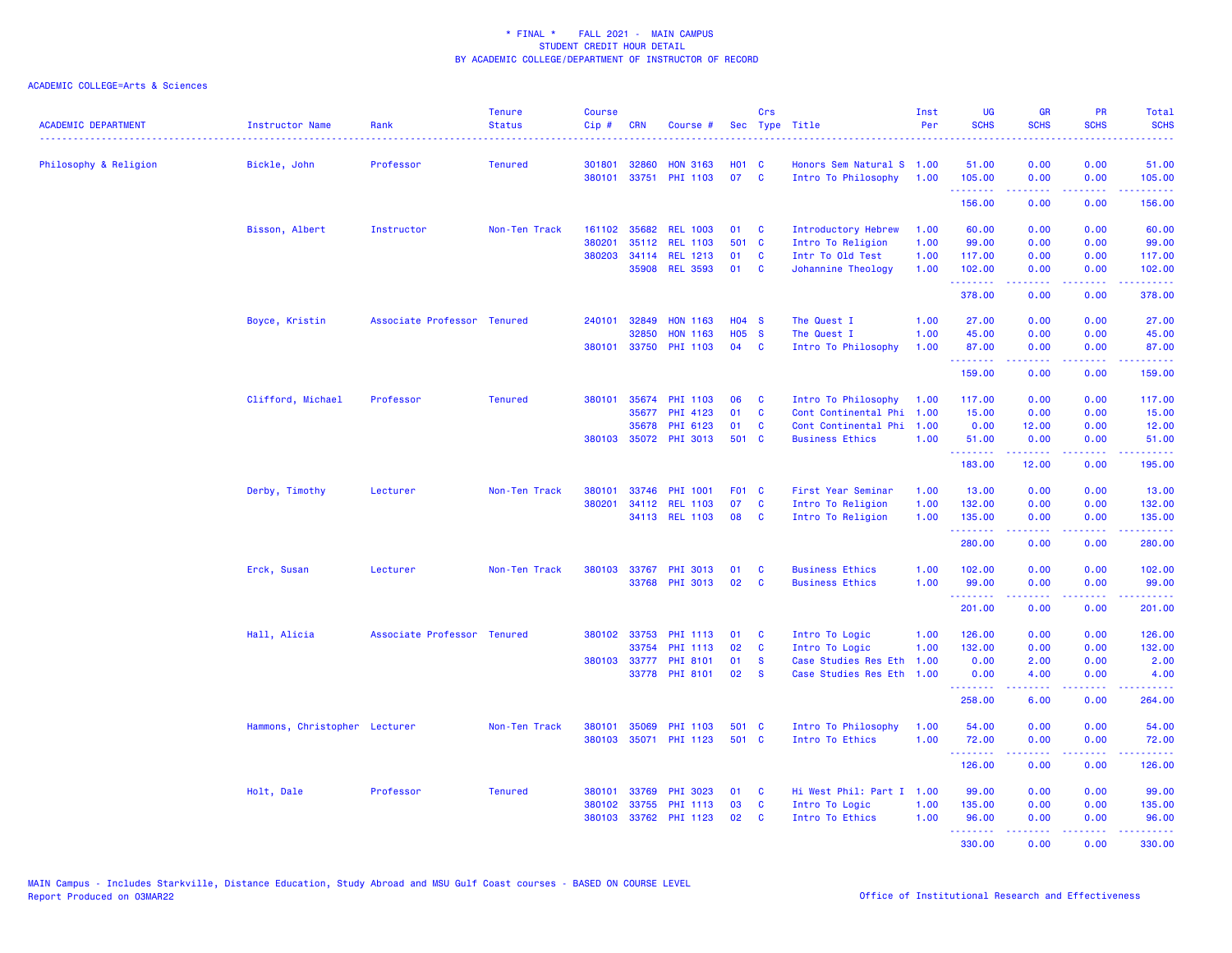| <b>ACADEMIC DEPARTMENT</b> | <b>Instructor Name</b> | Rank                          | <b>Tenure</b><br><b>Status</b> | <b>Course</b><br>Cip# | <b>CRN</b>   | Course #              |         | Crs          | Sec Type Title            | Inst<br>Per | <b>UG</b><br><b>SCHS</b>                            | <b>GR</b><br><b>SCHS</b> | PR<br><b>SCHS</b> | Total<br><b>SCHS</b><br>.                                                                                                                                      |
|----------------------------|------------------------|-------------------------------|--------------------------------|-----------------------|--------------|-----------------------|---------|--------------|---------------------------|-------------|-----------------------------------------------------|--------------------------|-------------------|----------------------------------------------------------------------------------------------------------------------------------------------------------------|
| Philosophy & Religion      | Johnson, Gregory       | Instructor                    | Non-Ten Track                  |                       | 380102 35070 | <b>PHI 1113</b>       | 501 C   |              | Intro To Logic            | 1.00        | 42.00                                               | 0.00                     | 0.00              | 42.00                                                                                                                                                          |
|                            |                        |                               |                                |                       |              | 37348 PHI 1113        | 05      | $\mathbf{C}$ | Intro To Logic            | 1.00        | 111.00                                              | 0.00                     | 0.00              | 111.00                                                                                                                                                         |
|                            |                        |                               |                                |                       |              |                       |         |              |                           |             | .<br>153.00                                         | .<br>0.00                | .<br>0.00         | 2.2222<br>153.00                                                                                                                                               |
|                            | Kallfelz, William      | Instructor                    | Non-Ten Track                  | 380103                | 33766        | PHI 1123              | 07      | <b>C</b>     | Intro To Ethics           | 1.00        | 108.00                                              | 0.00                     | 0.00              | 108.00                                                                                                                                                         |
|                            |                        |                               |                                |                       | 35675        | PHI 1123              | 03      | C            | Intro To Ethics           | 1.00        | 114.00                                              | 0.00                     | 0.00              | 114.00                                                                                                                                                         |
|                            |                        |                               |                                | 380201                |              | 34117 REL 3213        | 01      | <b>C</b>     | World Religions I         | 1.00        | 99.00                                               | 0.00                     | 0.00              | 99.00                                                                                                                                                          |
|                            |                        |                               |                                |                       |              | 36056 REL 1103        | 04      | <b>C</b>     | Intro To Religion         | 1.00        | 105.00                                              | 0.00                     | 0.00              | 105.00                                                                                                                                                         |
|                            |                        |                               |                                |                       |              |                       |         |              |                           |             | .<br>426.00                                         | .<br>0.00                | .<br>0.00         | $\frac{1}{2} \left( \frac{1}{2} \right) \left( \frac{1}{2} \right) \left( \frac{1}{2} \right) \left( \frac{1}{2} \right) \left( \frac{1}{2} \right)$<br>426.00 |
|                            | Moffatt, Barton        | Associate Professor Tenured   |                                | 380101                |              | 33773 PHI 3323        | 01      | C            | <b>Medical Ethics</b>     | 1.00        | 102.00                                              | 0.00                     | 0.00              | 102.00                                                                                                                                                         |
|                            |                        |                               |                                |                       |              | 33774 PHI 3323        | 02      | C            | <b>Medical Ethics</b>     | 1.00        | 90.00<br>.                                          | 0.00<br>.                | 0.00<br>.         | 90.00<br>$\begin{array}{cccccccccc} \bullet & \bullet & \bullet & \bullet & \bullet & \bullet & \bullet & \bullet \end{array}$                                 |
|                            |                        |                               |                                |                       |              |                       |         |              |                           |             | 192.00                                              | 0.00                     | 0.00              | 192.00                                                                                                                                                         |
|                            | Montgomery, Robert     | Lecturer                      | Non-Ten Track                  | 380201                |              | 34110 REL 1103        | 05      | <b>C</b>     | Intro To Religion         | 1.00        | 135.00                                              | 0.00                     | 0.00              | 135.00                                                                                                                                                         |
|                            |                        |                               |                                |                       |              | 34111 REL 1103        | 06      | C            | Intro To Religion         | 1.00        | 135.00                                              | 0.00                     | 0.00              | 135.00                                                                                                                                                         |
|                            |                        |                               |                                | 451101                | 34146        | SO 1003               | 05      | <b>C</b>     | Intro To Sociology        | 1.00        | 237.00                                              | 0.00                     | 0.00              | 237.00                                                                                                                                                         |
|                            |                        |                               |                                |                       |              | 34147 SO 1003         | 06      | <b>C</b>     | Intro To Sociology        | 1.00        | 237.00                                              | 0.00                     | 0.00              | 237.00                                                                                                                                                         |
|                            |                        |                               |                                |                       |              | 34162 SO 1203         | 01      | <b>C</b>     | Sociology of Familie      | 1.00        | 243.00<br>.                                         | 0.00<br>.                | 0.00<br>.         | 243.00<br>والمتحدث للمنابذ                                                                                                                                     |
|                            |                        |                               |                                |                       |              |                       |         |              |                           |             | 987.00                                              | 0.00                     | 0.00              | 987.00                                                                                                                                                         |
|                            | Neal, Anthony          | Associate Professor Tenured   |                                | 240101                | 32855        | <b>HON 1173</b>       | $H04$ S |              | The Quest II              | 1.00        | 42.00                                               | 0.00                     | 0.00              | 42.00                                                                                                                                                          |
|                            |                        |                               |                                | 380103                | 33761        | PHI 1123              | 01      | <b>C</b>     | Intro To Ethics           | 1.00        | 96.00                                               | 0.00                     | 0.00              | 96.00                                                                                                                                                          |
|                            |                        |                               |                                |                       |              | 380199 35680 REL 3143 | 01      | <b>C</b>     | African American Rel      | 1.00        | 12.00<br><b><i><u><u> - - - - - - -</u></u></i></b> | 0.00                     | 0.00<br>والمحامر  | 12.00                                                                                                                                                          |
|                            |                        |                               |                                |                       |              |                       |         |              |                           |             | 150.00                                              | 0.00                     | 0.00              | 150.00                                                                                                                                                         |
|                            | Rodeiro, Manuel        | Assistant Professor Ten Track |                                |                       |              | 380103 33764 PHI 1123 | 05      | C            | Intro To Ethics           | 1.00        | 114.00                                              | 0.00                     | 0.00              | 114.00                                                                                                                                                         |
|                            |                        |                               |                                |                       |              | 33765 PHI 1123        | 06      | <b>C</b>     | Intro To Ethics           | 1.00        | 105.00                                              | 0.00                     | 0.00              | 105.00                                                                                                                                                         |
|                            |                        |                               |                                |                       |              | 35676 PHI 3313        | 01      | <b>C</b>     | Environmental Ethics 1.00 |             | 75.00<br><b><i><u><u> - - - - - - -</u></u></i></b> | 0.00<br>.                | 0.00<br>والمحامر  | 75.00<br>22222)                                                                                                                                                |
|                            |                        |                               |                                |                       |              |                       |         |              |                           |             | 294.00                                              | 0.00                     | 0.00              | 294.00                                                                                                                                                         |
|                            | Simpson, Shawn         | Lecturer                      | Non-Ten Track                  | 380101                |              | 33747 PHI 1103        | 01      | C            | Intro To Philosophy       | 1.00        | 114.00                                              | 0.00                     | 0.00              | 114.00                                                                                                                                                         |
|                            |                        |                               |                                |                       |              | 33752 PHI 1103        | 08      | <b>C</b>     | Intro To Philosophy       | 1.00        | 114.00                                              | 0.00                     | 0.00              | 114.00                                                                                                                                                         |
|                            |                        |                               |                                |                       | 35673        | PHI 1103              | 05      | <b>C</b>     | Intro To Philosophy       | 1.00        | 108.00                                              | 0.00                     | 0.00              | 108.00                                                                                                                                                         |
|                            |                        |                               |                                |                       |              | 380103 37652 PHI 1123 | 08      | C            | Intro To Ethics           | 1.00        | 111.00<br>.                                         | 0.00<br>.                | 0.00<br>.         | 111.00<br>.                                                                                                                                                    |
|                            |                        |                               |                                |                       |              |                       |         |              |                           |             | 447.00                                              | 0.00                     | 0.00              | 447.00                                                                                                                                                         |
|                            | Thompson, James        | Associate Professor Tenured   |                                |                       |              | 380101 33770 PHI 3133 | 01      | <b>C</b>     | Sem In Philosophy         | 1.00        | 21.00                                               | 0.00                     | 0.00              | 21.00                                                                                                                                                          |
|                            |                        |                               |                                |                       |              |                       |         |              |                           |             | 21.00                                               | 0.00                     | 0.00              | 21.00                                                                                                                                                          |
|                            | Waite, Seth            | Lecturer                      | Non-Ten Track                  | 380101                |              | 33748 PHI 1103        | 02      | <b>C</b>     | Intro To Philosophy       | 1.00        | 108.00                                              | 0.00                     | 0.00              | 108.00                                                                                                                                                         |
|                            |                        |                               |                                |                       | 33749        | <b>PHI 1103</b>       | 03      | C            | Intro To Philosophy       | 1.00        | 108.00                                              | 0.00                     | 0.00              | 108.00                                                                                                                                                         |
|                            |                        |                               |                                |                       |              | 380102 33756 PHI 1113 | 04      | <b>C</b>     | Intro To Logic            | 1.00        | 129.00                                              | 0.00                     | 0.00              | 129.00                                                                                                                                                         |
|                            |                        |                               |                                | 380103                |              | 33763 PHI 1123        | 04      | $\mathbf{c}$ | Intro To Ethics           | 1.00        | 114.00                                              | 0.00                     | 0.00              | 114.00                                                                                                                                                         |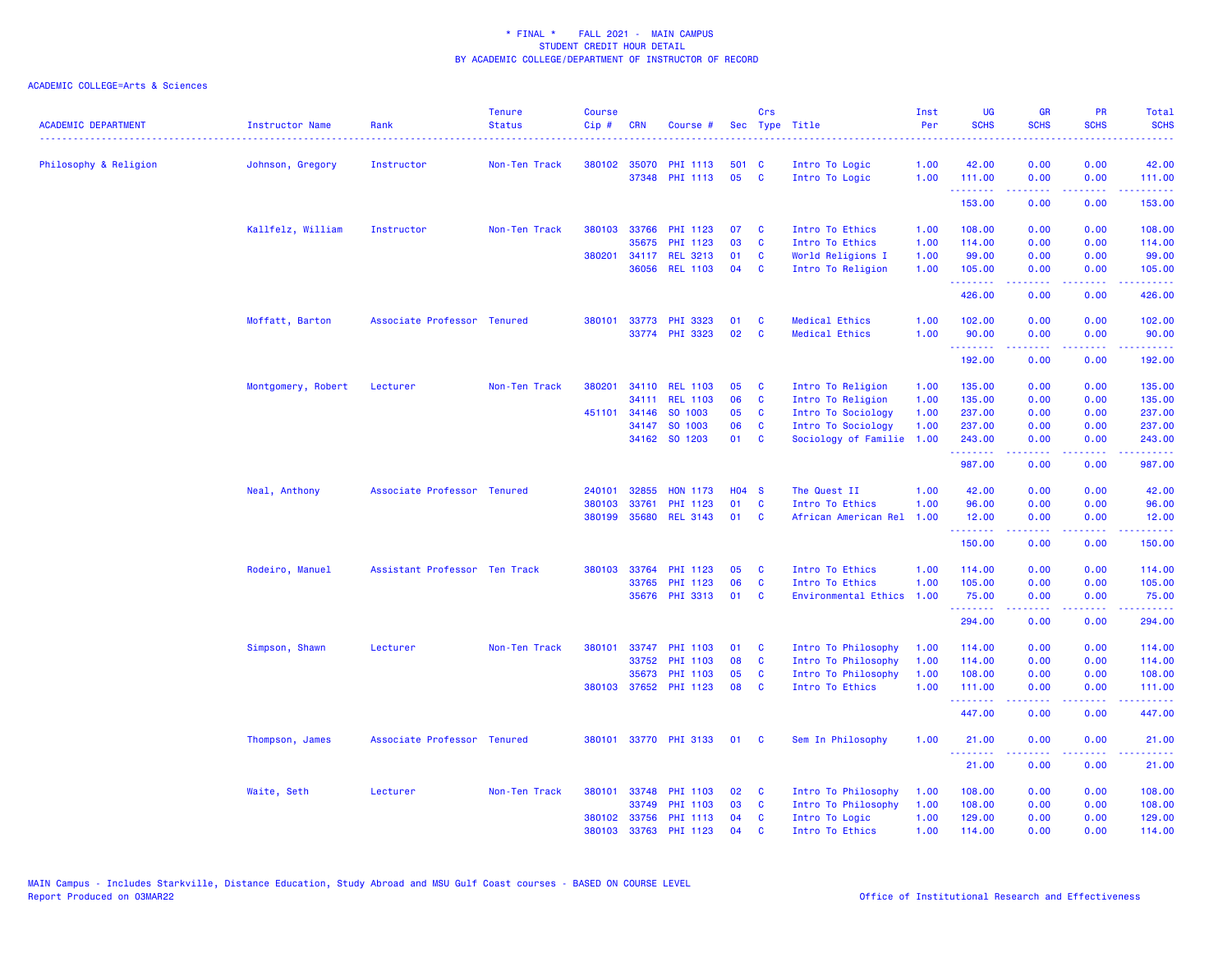| <b>ACADEMIC DEPARTMENT</b>                                      | Instructor Name | Rank                        | <b>Tenure</b><br>Status | Course<br>Cip# | <b>CRN</b> | Course #                                           |                         | Crs                      | Sec Type Title                                                      | Inst<br>Per  | <b>UG</b><br><b>SCHS</b>                        | <b>GR</b><br><b>SCHS</b>          | <b>PR</b><br><b>SCHS</b>          | Total<br><b>SCHS</b><br>------           |
|-----------------------------------------------------------------|-----------------|-----------------------------|-------------------------|----------------|------------|----------------------------------------------------|-------------------------|--------------------------|---------------------------------------------------------------------|--------------|-------------------------------------------------|-----------------------------------|-----------------------------------|------------------------------------------|
| Philosophy & Religion                                           | Witt, Joseph    | Associate Professor Tenured |                         | 380201         |            | 34108 REL 1103<br>34109 REL 1103<br>34115 REL 3103 | $02\quad C$<br>03<br>01 | <b>C</b><br>$\mathbf{C}$ | Intro To Religion<br>Intro To Religion<br>Religion & U.S. Cult 1.00 | 1.00<br>1.00 | --------<br>459,00<br>135.00<br>129.00<br>96.00 | .<br>0.00<br>0.00<br>0.00<br>0.00 | .<br>0.00<br>0.00<br>0.00<br>0.00 | .<br>459,00<br>135.00<br>129.00<br>96.00 |
|                                                                 |                 |                             |                         |                |            |                                                    |                         |                          |                                                                     |              | --------<br>360.00                              | .<br>0.00                         | .<br>0.00                         | .<br>360,00                              |
| ======================================<br>Philosophy & Religion |                 |                             |                         |                |            |                                                    |                         |                          |                                                                     |              | ========<br>5560.00                             | ========<br>18.00                 | ========<br>0.00                  | ==========<br>5578.00                    |
| ====================================                            |                 |                             |                         |                |            |                                                    |                         |                          |                                                                     |              | $=$ = = = = = = =                               | --------                          | ========                          | ==========                               |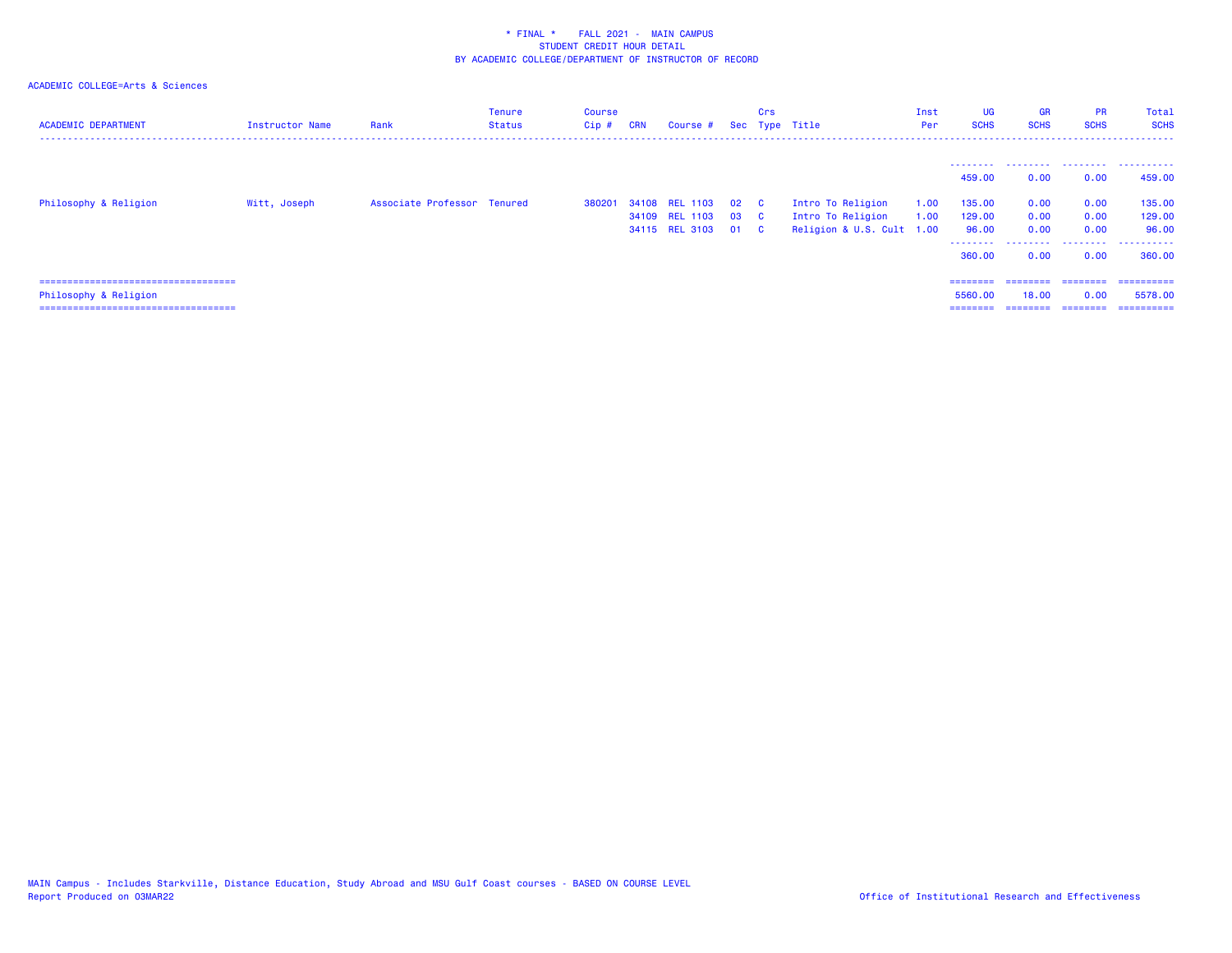| <b>ACADEMIC DEPARTMENT</b> | <b>Instructor Name</b> | Rank                              | <b>Tenure</b><br><b>Status</b> | <b>Course</b><br>Cip# | <b>CRN</b>   | Course #             |                 | Crs          | Sec Type Title            | Inst<br>Per | UG<br><b>SCHS</b> | <b>GR</b><br><b>SCHS</b> | PR<br><b>SCHS</b>                   | Total<br><b>SCHS</b>                                                                                                              |
|----------------------------|------------------------|-----------------------------------|--------------------------------|-----------------------|--------------|----------------------|-----------------|--------------|---------------------------|-------------|-------------------|--------------------------|-------------------------------------|-----------------------------------------------------------------------------------------------------------------------------------|
| Physics & Astronomy        | Afanasjev, Anatoli     | Professor                         | <b>Tenured</b>                 | 400801                | 36571        | <b>PH 9000</b>       | 03              | D            | Research / Diss           | 1.00        | 0.00              | 27.00                    | 0.00                                | 27.00                                                                                                                             |
|                            |                        |                                   |                                | 400804                |              | 33745 PH 8743        | 01              | $\mathbf{C}$ | Quantum Mechanics I       | 1.00        | 0.00<br>.         | 18.00<br>المتمام المتمار | 0.00<br>.                           | 18.00<br>.                                                                                                                        |
|                            |                        |                                   |                                |                       |              |                      |                 |              |                           |             | 0.00              | 45.00                    | 0.00                                | 45.00                                                                                                                             |
|                            | Alali, Haifa           | Grad Teach Assist                 | Not Applicable                 | 400801                |              | 33617 PH 1011        | 01              | -L           | Physical Science Lab 0.99 |             | 10.89             | 0.00                     | 0.00                                | 10.89                                                                                                                             |
|                            |                        |                                   |                                |                       | 33618        | PH 1011              | 02              | L            | Physical Science Lab 0.99 |             | 11.88             | 0.00                     | 0.00                                | 11.88                                                                                                                             |
|                            |                        |                                   |                                |                       | 33619        | PH 1011              | 03              | -L           | Physical Science Lab 0.99 |             | 10.89             | 0.00                     | 0.00                                | 10.89                                                                                                                             |
|                            |                        |                                   |                                |                       | 33620        | PH 1011              | 04              | -L           | Physical Science Lab 0.99 |             | 8.91              | 0.00                     | 0.00                                | 8.91                                                                                                                              |
|                            |                        |                                   |                                |                       | 33621        | PH 1011              | 05              | -L           | Physical Science Lab 0.99 |             | 14.85             | 0.00                     | 0.00                                | 14.85                                                                                                                             |
|                            |                        |                                   |                                |                       | 33622        | PH 1011              | 06              | -L           | Physical Science Lab 0.99 |             | 8.91              | 0.00                     | 0.00                                | 8.91                                                                                                                              |
|                            |                        |                                   |                                |                       | 33623        | PH 1011              | 07              | -L           | Physical Science Lab 0.99 |             | 13.86             | 0.00                     | 0.00                                | 13.86                                                                                                                             |
|                            |                        |                                   |                                |                       |              | 33624 PH 1011        | 08              | - L          | Physical Science Lab 0.99 |             | 9.90<br>.         | 0.00<br>المتمام المتمار  | 0.00<br>.                           | 9.90<br>.                                                                                                                         |
|                            |                        |                                   |                                |                       |              |                      |                 |              |                           |             | 90.09             | 0.00                     | 0.00                                | 90.09                                                                                                                             |
|                            | Ariunbold, Gombojav    | Assistant Professor Ten Track     |                                | 400801                | 33739        | PH 6323              | 01              | C            | Electromag Fields I       | 1.00        | 0.00              | 21.00                    | 0.00                                | 21.00                                                                                                                             |
|                            |                        |                                   |                                |                       | 37291        | <b>PH 9000</b>       | 13              | D            | Research / Diss           | 1.00        | 0.00              | 14.00                    | 0.00                                | 14.00                                                                                                                             |
|                            |                        |                                   |                                |                       |              | 400805 33734 PH 4323 | 01              | C            | Electromag Fields I       | 1.00        | 21.00             | 0.00                     | 0.00                                | 21.00                                                                                                                             |
|                            |                        |                                   |                                |                       |              |                      |                 |              |                           |             | .<br>21.00        | 35.00                    | 0.00                                | 56.00                                                                                                                             |
|                            | Arnoldus, Henk         | Professor                         | <b>Tenured</b>                 | 400801                | 33689        | PH 2213              | 04              | C            | Physics I                 | 1.00        | 129.00            | 0.00                     | 0.00                                | 129.00                                                                                                                            |
|                            |                        |                                   |                                |                       |              | 33692 PH 2213        | 07              | C            | <b>Physics I</b>          | 1.00        | 147.00            | 0.00                     | 0.00                                | 147.00                                                                                                                            |
|                            |                        |                                   |                                |                       |              |                      |                 |              |                           |             | .<br>276.00       | .<br>0.00                | .<br>0.00                           | .<br>276.00                                                                                                                       |
|                            | Bhalgamiya, Bhavika    | Grad Teach Assist                 | Not Applicable                 | 400801                |              | 33700 PH 2223        | 05              | C            | Physics II                | 1.00        | 87.00             | 0.00                     | 0.00                                | 87.00                                                                                                                             |
|                            |                        |                                   |                                |                       |              |                      |                 |              |                           |             | .<br>87.00        | 0.00                     | $\sim$ $\sim$ $\sim$ $\sim$<br>0.00 | 87.00                                                                                                                             |
|                            | Clay, Rudolf           | Professor                         | <b>Tenured</b>                 | 400801                |              | 33740 PH 6713        | 01              | C            | Intro To Quantum Pri 1.00 |             | 0.00              | 18.00                    | 0.00                                | 18.00                                                                                                                             |
|                            |                        |                                   |                                |                       |              | 400804 33735 PH 4713 | 01              | <b>C</b>     | Intro To Quantum Pri 1.00 |             | 18.00             | 0.00                     | 0.00                                | 18.00                                                                                                                             |
|                            |                        |                                   |                                |                       |              |                      |                 |              |                           |             | <u>.</u><br>18.00 | .<br>18.00               | .<br>0.00                           | .<br>36.00                                                                                                                        |
|                            | Collins, Eric          | Research Assist Pro Non-Ten Track |                                | 309999                | 37630        | <b>CME 9000</b>      | 03              | D            | Research/Dis              | 1.00        | 0.00              | 6.00                     | 0.00                                | 6.00                                                                                                                              |
|                            |                        |                                   |                                |                       |              |                      |                 |              |                           |             | 0.00              | 6.00                     | 0.00                                | 6.00                                                                                                                              |
|                            |                        |                                   |                                |                       |              |                      |                 |              |                           |             |                   |                          |                                     |                                                                                                                                   |
|                            | Crider, Benjamin       | Assistant Professor Ten Track     |                                | 400801                | 33732        | PH 4113              | 01              | B            | Elec Circuit Scien        | 1.00        | 18.00             | 0.00                     | 0.00                                | 18.00                                                                                                                             |
|                            |                        |                                   |                                |                       | 37262        | <b>PH 8000</b>       | 03              | D            | Research / Thesis         | 1.00        | 0.00              | 9.00                     | 0.00                                | 9.00                                                                                                                              |
|                            |                        |                                   |                                |                       |              | 37263 PH 9000        | 11 <sub>1</sub> | D            | Research / Diss           | 1.00        | 0.00<br>.         | 9.00<br>د د د د د        | 0.00<br>.                           | 9.00<br>$\frac{1}{2} \left( \frac{1}{2} \right) \left( \frac{1}{2} \right) \left( \frac{1}{2} \right) \left( \frac{1}{2} \right)$ |
|                            |                        |                                   |                                |                       |              |                      |                 |              |                           |             | 18.00             | 18.00                    | 0.00                                | 36.00                                                                                                                             |
|                            | Dunne, James           | Non-Faculty                       | <b>Tenured</b>                 | 400801                | 36572        | <b>PH 9000</b>       | 04              | D            | Research / Diss           | 1.00        | 0.00              | 9.00                     | 0.00                                | 9.00                                                                                                                              |
|                            |                        |                                   |                                |                       | 37391        | PH 2223              | 09              | C            | Physics II                | 1.00        | 87.00             | 0.00                     | 0.00                                | 87.00                                                                                                                             |
|                            |                        |                                   |                                |                       | 521003 32430 | <b>FYE 1001</b>      | F11 C           |              | First Year Experienc      | 1.00        | 10.00             | 0.00                     | 0.00                                | 10.00                                                                                                                             |
|                            |                        |                                   |                                |                       |              | 32431 FYE 1001       | F12 C           |              | First Year Experienc 1.00 |             | 4.00<br>.         | 0.00<br>-----            | 0.00<br>د د د د                     | 4.00                                                                                                                              |
|                            |                        |                                   |                                |                       |              |                      |                 |              |                           |             | 101.00            | 9.00                     | 0.00                                | 110.00                                                                                                                            |
|                            | Dutta, Dipangkar       | Professor                         | <b>Tenured</b>                 | 400801                |              | 36569 PH 9000        | 01              | D            | Research / Diss           | 1.00        | 0.00              | 37.00                    | 0.00                                | 37.00                                                                                                                             |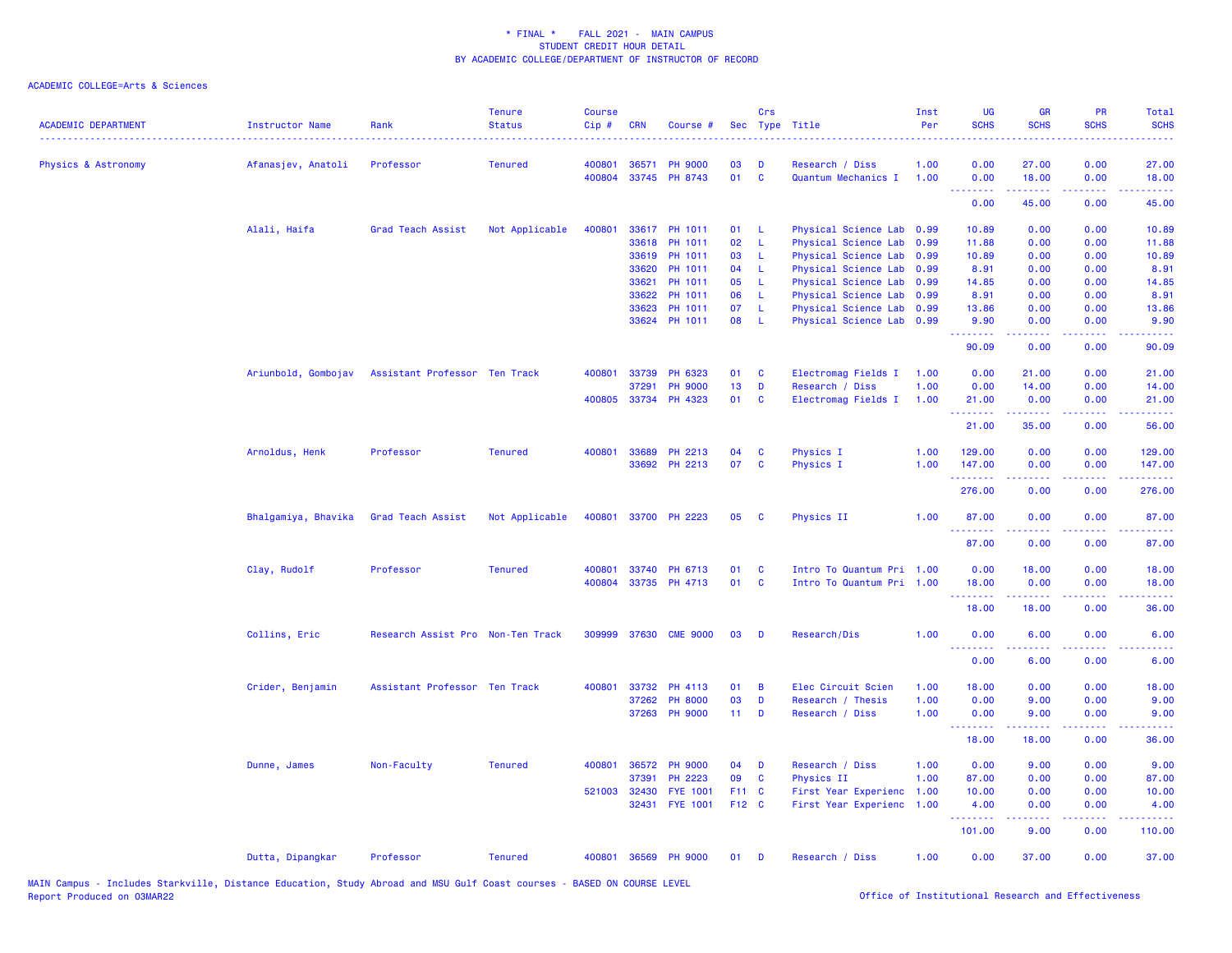| 400805 33743 PH 8313<br>Physics & Astronomy<br>Dutta, Dipangkar<br>Professor<br><b>Tenured</b><br>01<br>$\mathbf{C}$<br>Electromag Theory I 1.00<br>0.00<br>15.00<br>0.00<br>15.00<br><b></b><br>.<br>.<br>.<br>52.00<br>0.00<br>52.00<br>0.00<br>Research / Thesis<br>9.00<br>0.00<br>9.00<br>El Fassi, Lamiaa<br>Associate Professor Tenured<br>400801<br>37365 PH 8000<br>04<br>D<br>1.00<br>0.00<br>400899<br>33742 PH 8111<br>01<br><b>S</b><br>Seminars and Colloqu<br>1.00<br>0.00<br>0.00<br>32.00<br>32.00<br><b><i><u><u> - - - - - - -</u></u></i></b><br>المتمامين<br>.<br>.<br>0.00<br>41.00<br>0.00<br>41.00<br>Fox, Daniel<br>400801<br>33697<br>PH 2223<br>02<br>Physics II<br>0.00<br>0.00<br>Lecturer<br>Non-Ten Track<br>C<br>1.00<br>111.00<br>111.00<br>33698<br>PH 2223<br>03<br>C<br><b>Physics II</b><br>1.00<br>132.00<br>0.00<br>0.00<br>132.00<br>33699 PH 2223<br>04<br><b>Physics II</b><br>1.00<br>0.00<br>C<br>114.00<br>0.00<br>114.00<br>.<br>بالمتمامين<br>بالأباب<br>.<br>0.00<br>0.00<br>357.00<br>357.00<br>Grad Teach Assist<br>Not Applicable<br>400801<br>33681 PH 1133<br>Gen Physics III<br>0.10<br>Harris, Ien<br>01<br><b>C</b><br>14.40<br>0.00<br>0.00<br>14.40<br><b></b><br>.<br>-----<br>.<br>0.00<br>14.40<br>0.00<br>14.40<br>400801<br>33631 PH 1013<br>02<br>Physical Sci Survey<br>0.00<br>Inkoom, Godfred<br>Instructor<br>Non-Ten Track<br>C<br>1.00<br>108.00<br>0.00<br>108.00<br>33632<br>PH 1013<br>03<br>C<br>Physical Sci Survey<br>135.00<br>0.00<br>135.00<br>1.00<br>0.00<br>PH 1113<br>C<br>Gen Physics I<br>0.00<br>33639<br>01<br>1.00<br>96.00<br>0.00<br>PH 1113<br>02<br>C<br>Gen Physics I<br>1.00<br>0.00<br>33640<br>141.00<br>0.00<br>141.00<br>36045 PH 1013<br>501 C<br>Physical Sci Survey<br>1.00<br>24.00<br>24.00<br>0.00<br>0.00<br>.<br>بالأباب<br>.<br>والموالي بالموالي<br>504.00<br>0.00<br>0.00<br>Kim, Seong-Gon<br>Professor<br>400801<br>33725 PH 2223<br>H <sub>01</sub> C<br>Honors Physics II<br>1.00<br>54.00<br>0.00<br>0.00<br>54.00<br><b>Tenured</b><br>36570 PH 9000<br>02 <sub>o</sub><br>D<br>Research / Diss<br>1.00<br>0.00<br>18.00<br>0.00<br>18.00<br>.<br>22222<br>د د د د<br>. د د د د<br>54.00<br>18.00<br>0.00<br>72.00<br>Not Applicable<br>400801<br>33682 PH 1133<br>Gen Physics III<br>0.99<br>0.00<br>0.00<br>Luitel, Sapan<br>Grad Teach Assist<br>02<br>К<br>0.00<br>33683 PH 1133<br>03<br>K<br>Gen Physics III<br>0.00<br>0.00<br>0.99<br>0.00<br>PH 1133<br>Gen Physics III<br>0.00<br>33684<br>04<br>К<br>0.99<br>0.00<br>0.00<br>0.00<br>33705 PH 2223<br>10 <sub>1</sub><br>Physics II<br>0.99<br>0.00<br>0.00<br>0.00<br>0.00<br>К<br>33706 PH 2223<br><b>Physics II</b><br>0.00<br>11 <sup>1</sup><br>К<br>0.99<br>0.00<br>0.00<br>PH 2223<br>12 <sub>2</sub><br>K<br><b>Physics II</b><br>0.99<br>0.00<br>0.00<br>33707<br>0.00<br>0.00<br>33708<br>PH 2223<br>13<br>К<br><b>Physics II</b><br>0.99<br>0.00<br>0.00<br>0.00<br>0.00<br>33709<br>PH 2223<br>14<br><b>Physics II</b><br>К<br>0.99<br>0.00<br>0.00<br>0.00<br>0.00<br>33710<br>PH 2223<br>15 <sub>1</sub><br>K<br><b>Physics II</b><br>0.99<br>0.00<br>0.00<br>0.00<br>0.00<br>PH 2223<br>33711<br>16<br>К<br><b>Physics II</b><br>0.99<br>0.00<br>0.00<br>0.00<br>0.00<br>33712 PH 2223<br>17 <sup>2</sup><br>К<br><b>Physics II</b><br>0.99<br>0.00<br>0.00<br>0.00<br>0.00<br>PH 2223<br>0.00<br>33713<br>18<br>K<br><b>Physics II</b><br>0.99<br>0.00<br>0.00<br>0.00<br>33714 PH 2223<br>19<br>К<br><b>Physics II</b><br>0.99<br>0.00<br>0.00<br>0.00<br>0.00<br>33715 PH 2223<br>20<br>К<br><b>Physics II</b><br>0.99<br>0.00<br>0.00<br>0.00<br>0.00<br>PH 2223<br>21<br>0.00<br>33716<br>K<br><b>Physics II</b><br>0.99<br>0.00<br>0.00<br>0.00<br>33717 PH 2223<br>22<br>0.99<br>0.00<br>0.00<br>К<br>Physics II<br>0.00<br>0.00<br>33718 PH 2223<br>23<br>К<br>Physics II<br>0.99<br>0.00<br>0.00<br>0.00<br>0.00<br>PH 2223<br>24<br>Physics II<br>0.00<br>33719<br>К<br>0.99<br>0.00<br>0.00<br>0.00<br>33720 PH 2223<br>25<br>0.99<br>0.00<br>0.00<br>0.00<br>0.00<br>К<br>Physics II<br>05<br>0.00<br>0.00<br>0.00<br>36801 PH 1133<br>К<br>0.99<br>0.00<br>Gen Physics III | <b>ACADEMIC DEPARTMENT</b> | Instructor Name | Rank | <b>Tenure</b><br><b>Status</b> | <b>Course</b><br>Cip# | <b>CRN</b> | Course # | Crs | Sec Type Title | Inst<br>Per | UG<br><b>SCHS</b> | <b>GR</b><br><b>SCHS</b> | PR<br><b>SCHS</b> | Total<br><b>SCHS</b><br>. |
|--------------------------------------------------------------------------------------------------------------------------------------------------------------------------------------------------------------------------------------------------------------------------------------------------------------------------------------------------------------------------------------------------------------------------------------------------------------------------------------------------------------------------------------------------------------------------------------------------------------------------------------------------------------------------------------------------------------------------------------------------------------------------------------------------------------------------------------------------------------------------------------------------------------------------------------------------------------------------------------------------------------------------------------------------------------------------------------------------------------------------------------------------------------------------------------------------------------------------------------------------------------------------------------------------------------------------------------------------------------------------------------------------------------------------------------------------------------------------------------------------------------------------------------------------------------------------------------------------------------------------------------------------------------------------------------------------------------------------------------------------------------------------------------------------------------------------------------------------------------------------------------------------------------------------------------------------------------------------------------------------------------------------------------------------------------------------------------------------------------------------------------------------------------------------------------------------------------------------------------------------------------------------------------------------------------------------------------------------------------------------------------------------------------------------------------------------------------------------------------------------------------------------------------------------------------------------------------------------------------------------------------------------------------------------------------------------------------------------------------------------------------------------------------------------------------------------------------------------------------------------------------------------------------------------------------------------------------------------------------------------------------------------------------------------------------------------------------------------------------------------------------------------------------------------------------------------------------------------------------------------------------------------------------------------------------------------------------------------------------------------------------------------------------------------------------------------------------------------------------------------------------------------------------------------------------------------------------------------------------------------------------------------------------------------------------------------------------------------------------------------------------------------------------------------------------------------------------------------------------------------------------------------------------------------------------------------------------------------------------------------------------------------------------------------------------------------------------------------------------------------------------------------------------------------------------|----------------------------|-----------------|------|--------------------------------|-----------------------|------------|----------|-----|----------------|-------------|-------------------|--------------------------|-------------------|---------------------------|
|                                                                                                                                                                                                                                                                                                                                                                                                                                                                                                                                                                                                                                                                                                                                                                                                                                                                                                                                                                                                                                                                                                                                                                                                                                                                                                                                                                                                                                                                                                                                                                                                                                                                                                                                                                                                                                                                                                                                                                                                                                                                                                                                                                                                                                                                                                                                                                                                                                                                                                                                                                                                                                                                                                                                                                                                                                                                                                                                                                                                                                                                                                                                                                                                                                                                                                                                                                                                                                                                                                                                                                                                                                                                                                                                                                                                                                                                                                                                                                                                                                                                                                                                                                                      |                            |                 |      |                                |                       |            |          |     |                |             |                   |                          |                   |                           |
|                                                                                                                                                                                                                                                                                                                                                                                                                                                                                                                                                                                                                                                                                                                                                                                                                                                                                                                                                                                                                                                                                                                                                                                                                                                                                                                                                                                                                                                                                                                                                                                                                                                                                                                                                                                                                                                                                                                                                                                                                                                                                                                                                                                                                                                                                                                                                                                                                                                                                                                                                                                                                                                                                                                                                                                                                                                                                                                                                                                                                                                                                                                                                                                                                                                                                                                                                                                                                                                                                                                                                                                                                                                                                                                                                                                                                                                                                                                                                                                                                                                                                                                                                                                      |                            |                 |      |                                |                       |            |          |     |                |             |                   |                          |                   |                           |
|                                                                                                                                                                                                                                                                                                                                                                                                                                                                                                                                                                                                                                                                                                                                                                                                                                                                                                                                                                                                                                                                                                                                                                                                                                                                                                                                                                                                                                                                                                                                                                                                                                                                                                                                                                                                                                                                                                                                                                                                                                                                                                                                                                                                                                                                                                                                                                                                                                                                                                                                                                                                                                                                                                                                                                                                                                                                                                                                                                                                                                                                                                                                                                                                                                                                                                                                                                                                                                                                                                                                                                                                                                                                                                                                                                                                                                                                                                                                                                                                                                                                                                                                                                                      |                            |                 |      |                                |                       |            |          |     |                |             |                   |                          |                   |                           |
|                                                                                                                                                                                                                                                                                                                                                                                                                                                                                                                                                                                                                                                                                                                                                                                                                                                                                                                                                                                                                                                                                                                                                                                                                                                                                                                                                                                                                                                                                                                                                                                                                                                                                                                                                                                                                                                                                                                                                                                                                                                                                                                                                                                                                                                                                                                                                                                                                                                                                                                                                                                                                                                                                                                                                                                                                                                                                                                                                                                                                                                                                                                                                                                                                                                                                                                                                                                                                                                                                                                                                                                                                                                                                                                                                                                                                                                                                                                                                                                                                                                                                                                                                                                      |                            |                 |      |                                |                       |            |          |     |                |             |                   |                          |                   |                           |
|                                                                                                                                                                                                                                                                                                                                                                                                                                                                                                                                                                                                                                                                                                                                                                                                                                                                                                                                                                                                                                                                                                                                                                                                                                                                                                                                                                                                                                                                                                                                                                                                                                                                                                                                                                                                                                                                                                                                                                                                                                                                                                                                                                                                                                                                                                                                                                                                                                                                                                                                                                                                                                                                                                                                                                                                                                                                                                                                                                                                                                                                                                                                                                                                                                                                                                                                                                                                                                                                                                                                                                                                                                                                                                                                                                                                                                                                                                                                                                                                                                                                                                                                                                                      |                            |                 |      |                                |                       |            |          |     |                |             |                   |                          |                   |                           |
|                                                                                                                                                                                                                                                                                                                                                                                                                                                                                                                                                                                                                                                                                                                                                                                                                                                                                                                                                                                                                                                                                                                                                                                                                                                                                                                                                                                                                                                                                                                                                                                                                                                                                                                                                                                                                                                                                                                                                                                                                                                                                                                                                                                                                                                                                                                                                                                                                                                                                                                                                                                                                                                                                                                                                                                                                                                                                                                                                                                                                                                                                                                                                                                                                                                                                                                                                                                                                                                                                                                                                                                                                                                                                                                                                                                                                                                                                                                                                                                                                                                                                                                                                                                      |                            |                 |      |                                |                       |            |          |     |                |             |                   |                          |                   |                           |
|                                                                                                                                                                                                                                                                                                                                                                                                                                                                                                                                                                                                                                                                                                                                                                                                                                                                                                                                                                                                                                                                                                                                                                                                                                                                                                                                                                                                                                                                                                                                                                                                                                                                                                                                                                                                                                                                                                                                                                                                                                                                                                                                                                                                                                                                                                                                                                                                                                                                                                                                                                                                                                                                                                                                                                                                                                                                                                                                                                                                                                                                                                                                                                                                                                                                                                                                                                                                                                                                                                                                                                                                                                                                                                                                                                                                                                                                                                                                                                                                                                                                                                                                                                                      |                            |                 |      |                                |                       |            |          |     |                |             |                   |                          |                   |                           |
|                                                                                                                                                                                                                                                                                                                                                                                                                                                                                                                                                                                                                                                                                                                                                                                                                                                                                                                                                                                                                                                                                                                                                                                                                                                                                                                                                                                                                                                                                                                                                                                                                                                                                                                                                                                                                                                                                                                                                                                                                                                                                                                                                                                                                                                                                                                                                                                                                                                                                                                                                                                                                                                                                                                                                                                                                                                                                                                                                                                                                                                                                                                                                                                                                                                                                                                                                                                                                                                                                                                                                                                                                                                                                                                                                                                                                                                                                                                                                                                                                                                                                                                                                                                      |                            |                 |      |                                |                       |            |          |     |                |             |                   |                          |                   |                           |
|                                                                                                                                                                                                                                                                                                                                                                                                                                                                                                                                                                                                                                                                                                                                                                                                                                                                                                                                                                                                                                                                                                                                                                                                                                                                                                                                                                                                                                                                                                                                                                                                                                                                                                                                                                                                                                                                                                                                                                                                                                                                                                                                                                                                                                                                                                                                                                                                                                                                                                                                                                                                                                                                                                                                                                                                                                                                                                                                                                                                                                                                                                                                                                                                                                                                                                                                                                                                                                                                                                                                                                                                                                                                                                                                                                                                                                                                                                                                                                                                                                                                                                                                                                                      |                            |                 |      |                                |                       |            |          |     |                |             |                   |                          |                   |                           |
|                                                                                                                                                                                                                                                                                                                                                                                                                                                                                                                                                                                                                                                                                                                                                                                                                                                                                                                                                                                                                                                                                                                                                                                                                                                                                                                                                                                                                                                                                                                                                                                                                                                                                                                                                                                                                                                                                                                                                                                                                                                                                                                                                                                                                                                                                                                                                                                                                                                                                                                                                                                                                                                                                                                                                                                                                                                                                                                                                                                                                                                                                                                                                                                                                                                                                                                                                                                                                                                                                                                                                                                                                                                                                                                                                                                                                                                                                                                                                                                                                                                                                                                                                                                      |                            |                 |      |                                |                       |            |          |     |                |             |                   |                          |                   |                           |
|                                                                                                                                                                                                                                                                                                                                                                                                                                                                                                                                                                                                                                                                                                                                                                                                                                                                                                                                                                                                                                                                                                                                                                                                                                                                                                                                                                                                                                                                                                                                                                                                                                                                                                                                                                                                                                                                                                                                                                                                                                                                                                                                                                                                                                                                                                                                                                                                                                                                                                                                                                                                                                                                                                                                                                                                                                                                                                                                                                                                                                                                                                                                                                                                                                                                                                                                                                                                                                                                                                                                                                                                                                                                                                                                                                                                                                                                                                                                                                                                                                                                                                                                                                                      |                            |                 |      |                                |                       |            |          |     |                |             |                   |                          |                   |                           |
|                                                                                                                                                                                                                                                                                                                                                                                                                                                                                                                                                                                                                                                                                                                                                                                                                                                                                                                                                                                                                                                                                                                                                                                                                                                                                                                                                                                                                                                                                                                                                                                                                                                                                                                                                                                                                                                                                                                                                                                                                                                                                                                                                                                                                                                                                                                                                                                                                                                                                                                                                                                                                                                                                                                                                                                                                                                                                                                                                                                                                                                                                                                                                                                                                                                                                                                                                                                                                                                                                                                                                                                                                                                                                                                                                                                                                                                                                                                                                                                                                                                                                                                                                                                      |                            |                 |      |                                |                       |            |          |     |                |             |                   |                          |                   |                           |
|                                                                                                                                                                                                                                                                                                                                                                                                                                                                                                                                                                                                                                                                                                                                                                                                                                                                                                                                                                                                                                                                                                                                                                                                                                                                                                                                                                                                                                                                                                                                                                                                                                                                                                                                                                                                                                                                                                                                                                                                                                                                                                                                                                                                                                                                                                                                                                                                                                                                                                                                                                                                                                                                                                                                                                                                                                                                                                                                                                                                                                                                                                                                                                                                                                                                                                                                                                                                                                                                                                                                                                                                                                                                                                                                                                                                                                                                                                                                                                                                                                                                                                                                                                                      |                            |                 |      |                                |                       |            |          |     |                |             |                   |                          |                   |                           |
|                                                                                                                                                                                                                                                                                                                                                                                                                                                                                                                                                                                                                                                                                                                                                                                                                                                                                                                                                                                                                                                                                                                                                                                                                                                                                                                                                                                                                                                                                                                                                                                                                                                                                                                                                                                                                                                                                                                                                                                                                                                                                                                                                                                                                                                                                                                                                                                                                                                                                                                                                                                                                                                                                                                                                                                                                                                                                                                                                                                                                                                                                                                                                                                                                                                                                                                                                                                                                                                                                                                                                                                                                                                                                                                                                                                                                                                                                                                                                                                                                                                                                                                                                                                      |                            |                 |      |                                |                       |            |          |     |                |             |                   |                          |                   | 96.00                     |
|                                                                                                                                                                                                                                                                                                                                                                                                                                                                                                                                                                                                                                                                                                                                                                                                                                                                                                                                                                                                                                                                                                                                                                                                                                                                                                                                                                                                                                                                                                                                                                                                                                                                                                                                                                                                                                                                                                                                                                                                                                                                                                                                                                                                                                                                                                                                                                                                                                                                                                                                                                                                                                                                                                                                                                                                                                                                                                                                                                                                                                                                                                                                                                                                                                                                                                                                                                                                                                                                                                                                                                                                                                                                                                                                                                                                                                                                                                                                                                                                                                                                                                                                                                                      |                            |                 |      |                                |                       |            |          |     |                |             |                   |                          |                   |                           |
|                                                                                                                                                                                                                                                                                                                                                                                                                                                                                                                                                                                                                                                                                                                                                                                                                                                                                                                                                                                                                                                                                                                                                                                                                                                                                                                                                                                                                                                                                                                                                                                                                                                                                                                                                                                                                                                                                                                                                                                                                                                                                                                                                                                                                                                                                                                                                                                                                                                                                                                                                                                                                                                                                                                                                                                                                                                                                                                                                                                                                                                                                                                                                                                                                                                                                                                                                                                                                                                                                                                                                                                                                                                                                                                                                                                                                                                                                                                                                                                                                                                                                                                                                                                      |                            |                 |      |                                |                       |            |          |     |                |             |                   |                          |                   |                           |
|                                                                                                                                                                                                                                                                                                                                                                                                                                                                                                                                                                                                                                                                                                                                                                                                                                                                                                                                                                                                                                                                                                                                                                                                                                                                                                                                                                                                                                                                                                                                                                                                                                                                                                                                                                                                                                                                                                                                                                                                                                                                                                                                                                                                                                                                                                                                                                                                                                                                                                                                                                                                                                                                                                                                                                                                                                                                                                                                                                                                                                                                                                                                                                                                                                                                                                                                                                                                                                                                                                                                                                                                                                                                                                                                                                                                                                                                                                                                                                                                                                                                                                                                                                                      |                            |                 |      |                                |                       |            |          |     |                |             |                   |                          |                   | 504.00                    |
|                                                                                                                                                                                                                                                                                                                                                                                                                                                                                                                                                                                                                                                                                                                                                                                                                                                                                                                                                                                                                                                                                                                                                                                                                                                                                                                                                                                                                                                                                                                                                                                                                                                                                                                                                                                                                                                                                                                                                                                                                                                                                                                                                                                                                                                                                                                                                                                                                                                                                                                                                                                                                                                                                                                                                                                                                                                                                                                                                                                                                                                                                                                                                                                                                                                                                                                                                                                                                                                                                                                                                                                                                                                                                                                                                                                                                                                                                                                                                                                                                                                                                                                                                                                      |                            |                 |      |                                |                       |            |          |     |                |             |                   |                          |                   |                           |
|                                                                                                                                                                                                                                                                                                                                                                                                                                                                                                                                                                                                                                                                                                                                                                                                                                                                                                                                                                                                                                                                                                                                                                                                                                                                                                                                                                                                                                                                                                                                                                                                                                                                                                                                                                                                                                                                                                                                                                                                                                                                                                                                                                                                                                                                                                                                                                                                                                                                                                                                                                                                                                                                                                                                                                                                                                                                                                                                                                                                                                                                                                                                                                                                                                                                                                                                                                                                                                                                                                                                                                                                                                                                                                                                                                                                                                                                                                                                                                                                                                                                                                                                                                                      |                            |                 |      |                                |                       |            |          |     |                |             |                   |                          |                   |                           |
|                                                                                                                                                                                                                                                                                                                                                                                                                                                                                                                                                                                                                                                                                                                                                                                                                                                                                                                                                                                                                                                                                                                                                                                                                                                                                                                                                                                                                                                                                                                                                                                                                                                                                                                                                                                                                                                                                                                                                                                                                                                                                                                                                                                                                                                                                                                                                                                                                                                                                                                                                                                                                                                                                                                                                                                                                                                                                                                                                                                                                                                                                                                                                                                                                                                                                                                                                                                                                                                                                                                                                                                                                                                                                                                                                                                                                                                                                                                                                                                                                                                                                                                                                                                      |                            |                 |      |                                |                       |            |          |     |                |             |                   |                          |                   |                           |
|                                                                                                                                                                                                                                                                                                                                                                                                                                                                                                                                                                                                                                                                                                                                                                                                                                                                                                                                                                                                                                                                                                                                                                                                                                                                                                                                                                                                                                                                                                                                                                                                                                                                                                                                                                                                                                                                                                                                                                                                                                                                                                                                                                                                                                                                                                                                                                                                                                                                                                                                                                                                                                                                                                                                                                                                                                                                                                                                                                                                                                                                                                                                                                                                                                                                                                                                                                                                                                                                                                                                                                                                                                                                                                                                                                                                                                                                                                                                                                                                                                                                                                                                                                                      |                            |                 |      |                                |                       |            |          |     |                |             |                   |                          |                   | 0.00                      |
|                                                                                                                                                                                                                                                                                                                                                                                                                                                                                                                                                                                                                                                                                                                                                                                                                                                                                                                                                                                                                                                                                                                                                                                                                                                                                                                                                                                                                                                                                                                                                                                                                                                                                                                                                                                                                                                                                                                                                                                                                                                                                                                                                                                                                                                                                                                                                                                                                                                                                                                                                                                                                                                                                                                                                                                                                                                                                                                                                                                                                                                                                                                                                                                                                                                                                                                                                                                                                                                                                                                                                                                                                                                                                                                                                                                                                                                                                                                                                                                                                                                                                                                                                                                      |                            |                 |      |                                |                       |            |          |     |                |             |                   |                          |                   | 0.00                      |
|                                                                                                                                                                                                                                                                                                                                                                                                                                                                                                                                                                                                                                                                                                                                                                                                                                                                                                                                                                                                                                                                                                                                                                                                                                                                                                                                                                                                                                                                                                                                                                                                                                                                                                                                                                                                                                                                                                                                                                                                                                                                                                                                                                                                                                                                                                                                                                                                                                                                                                                                                                                                                                                                                                                                                                                                                                                                                                                                                                                                                                                                                                                                                                                                                                                                                                                                                                                                                                                                                                                                                                                                                                                                                                                                                                                                                                                                                                                                                                                                                                                                                                                                                                                      |                            |                 |      |                                |                       |            |          |     |                |             |                   |                          |                   |                           |
|                                                                                                                                                                                                                                                                                                                                                                                                                                                                                                                                                                                                                                                                                                                                                                                                                                                                                                                                                                                                                                                                                                                                                                                                                                                                                                                                                                                                                                                                                                                                                                                                                                                                                                                                                                                                                                                                                                                                                                                                                                                                                                                                                                                                                                                                                                                                                                                                                                                                                                                                                                                                                                                                                                                                                                                                                                                                                                                                                                                                                                                                                                                                                                                                                                                                                                                                                                                                                                                                                                                                                                                                                                                                                                                                                                                                                                                                                                                                                                                                                                                                                                                                                                                      |                            |                 |      |                                |                       |            |          |     |                |             |                   |                          |                   |                           |
|                                                                                                                                                                                                                                                                                                                                                                                                                                                                                                                                                                                                                                                                                                                                                                                                                                                                                                                                                                                                                                                                                                                                                                                                                                                                                                                                                                                                                                                                                                                                                                                                                                                                                                                                                                                                                                                                                                                                                                                                                                                                                                                                                                                                                                                                                                                                                                                                                                                                                                                                                                                                                                                                                                                                                                                                                                                                                                                                                                                                                                                                                                                                                                                                                                                                                                                                                                                                                                                                                                                                                                                                                                                                                                                                                                                                                                                                                                                                                                                                                                                                                                                                                                                      |                            |                 |      |                                |                       |            |          |     |                |             |                   |                          |                   | 0.00                      |
|                                                                                                                                                                                                                                                                                                                                                                                                                                                                                                                                                                                                                                                                                                                                                                                                                                                                                                                                                                                                                                                                                                                                                                                                                                                                                                                                                                                                                                                                                                                                                                                                                                                                                                                                                                                                                                                                                                                                                                                                                                                                                                                                                                                                                                                                                                                                                                                                                                                                                                                                                                                                                                                                                                                                                                                                                                                                                                                                                                                                                                                                                                                                                                                                                                                                                                                                                                                                                                                                                                                                                                                                                                                                                                                                                                                                                                                                                                                                                                                                                                                                                                                                                                                      |                            |                 |      |                                |                       |            |          |     |                |             |                   |                          |                   |                           |
|                                                                                                                                                                                                                                                                                                                                                                                                                                                                                                                                                                                                                                                                                                                                                                                                                                                                                                                                                                                                                                                                                                                                                                                                                                                                                                                                                                                                                                                                                                                                                                                                                                                                                                                                                                                                                                                                                                                                                                                                                                                                                                                                                                                                                                                                                                                                                                                                                                                                                                                                                                                                                                                                                                                                                                                                                                                                                                                                                                                                                                                                                                                                                                                                                                                                                                                                                                                                                                                                                                                                                                                                                                                                                                                                                                                                                                                                                                                                                                                                                                                                                                                                                                                      |                            |                 |      |                                |                       |            |          |     |                |             |                   |                          |                   |                           |
|                                                                                                                                                                                                                                                                                                                                                                                                                                                                                                                                                                                                                                                                                                                                                                                                                                                                                                                                                                                                                                                                                                                                                                                                                                                                                                                                                                                                                                                                                                                                                                                                                                                                                                                                                                                                                                                                                                                                                                                                                                                                                                                                                                                                                                                                                                                                                                                                                                                                                                                                                                                                                                                                                                                                                                                                                                                                                                                                                                                                                                                                                                                                                                                                                                                                                                                                                                                                                                                                                                                                                                                                                                                                                                                                                                                                                                                                                                                                                                                                                                                                                                                                                                                      |                            |                 |      |                                |                       |            |          |     |                |             |                   |                          |                   |                           |
|                                                                                                                                                                                                                                                                                                                                                                                                                                                                                                                                                                                                                                                                                                                                                                                                                                                                                                                                                                                                                                                                                                                                                                                                                                                                                                                                                                                                                                                                                                                                                                                                                                                                                                                                                                                                                                                                                                                                                                                                                                                                                                                                                                                                                                                                                                                                                                                                                                                                                                                                                                                                                                                                                                                                                                                                                                                                                                                                                                                                                                                                                                                                                                                                                                                                                                                                                                                                                                                                                                                                                                                                                                                                                                                                                                                                                                                                                                                                                                                                                                                                                                                                                                                      |                            |                 |      |                                |                       |            |          |     |                |             |                   |                          |                   |                           |
|                                                                                                                                                                                                                                                                                                                                                                                                                                                                                                                                                                                                                                                                                                                                                                                                                                                                                                                                                                                                                                                                                                                                                                                                                                                                                                                                                                                                                                                                                                                                                                                                                                                                                                                                                                                                                                                                                                                                                                                                                                                                                                                                                                                                                                                                                                                                                                                                                                                                                                                                                                                                                                                                                                                                                                                                                                                                                                                                                                                                                                                                                                                                                                                                                                                                                                                                                                                                                                                                                                                                                                                                                                                                                                                                                                                                                                                                                                                                                                                                                                                                                                                                                                                      |                            |                 |      |                                |                       |            |          |     |                |             |                   |                          |                   |                           |
|                                                                                                                                                                                                                                                                                                                                                                                                                                                                                                                                                                                                                                                                                                                                                                                                                                                                                                                                                                                                                                                                                                                                                                                                                                                                                                                                                                                                                                                                                                                                                                                                                                                                                                                                                                                                                                                                                                                                                                                                                                                                                                                                                                                                                                                                                                                                                                                                                                                                                                                                                                                                                                                                                                                                                                                                                                                                                                                                                                                                                                                                                                                                                                                                                                                                                                                                                                                                                                                                                                                                                                                                                                                                                                                                                                                                                                                                                                                                                                                                                                                                                                                                                                                      |                            |                 |      |                                |                       |            |          |     |                |             |                   |                          |                   |                           |
|                                                                                                                                                                                                                                                                                                                                                                                                                                                                                                                                                                                                                                                                                                                                                                                                                                                                                                                                                                                                                                                                                                                                                                                                                                                                                                                                                                                                                                                                                                                                                                                                                                                                                                                                                                                                                                                                                                                                                                                                                                                                                                                                                                                                                                                                                                                                                                                                                                                                                                                                                                                                                                                                                                                                                                                                                                                                                                                                                                                                                                                                                                                                                                                                                                                                                                                                                                                                                                                                                                                                                                                                                                                                                                                                                                                                                                                                                                                                                                                                                                                                                                                                                                                      |                            |                 |      |                                |                       |            |          |     |                |             |                   |                          |                   |                           |
|                                                                                                                                                                                                                                                                                                                                                                                                                                                                                                                                                                                                                                                                                                                                                                                                                                                                                                                                                                                                                                                                                                                                                                                                                                                                                                                                                                                                                                                                                                                                                                                                                                                                                                                                                                                                                                                                                                                                                                                                                                                                                                                                                                                                                                                                                                                                                                                                                                                                                                                                                                                                                                                                                                                                                                                                                                                                                                                                                                                                                                                                                                                                                                                                                                                                                                                                                                                                                                                                                                                                                                                                                                                                                                                                                                                                                                                                                                                                                                                                                                                                                                                                                                                      |                            |                 |      |                                |                       |            |          |     |                |             |                   |                          |                   |                           |
|                                                                                                                                                                                                                                                                                                                                                                                                                                                                                                                                                                                                                                                                                                                                                                                                                                                                                                                                                                                                                                                                                                                                                                                                                                                                                                                                                                                                                                                                                                                                                                                                                                                                                                                                                                                                                                                                                                                                                                                                                                                                                                                                                                                                                                                                                                                                                                                                                                                                                                                                                                                                                                                                                                                                                                                                                                                                                                                                                                                                                                                                                                                                                                                                                                                                                                                                                                                                                                                                                                                                                                                                                                                                                                                                                                                                                                                                                                                                                                                                                                                                                                                                                                                      |                            |                 |      |                                |                       |            |          |     |                |             |                   |                          |                   |                           |
|                                                                                                                                                                                                                                                                                                                                                                                                                                                                                                                                                                                                                                                                                                                                                                                                                                                                                                                                                                                                                                                                                                                                                                                                                                                                                                                                                                                                                                                                                                                                                                                                                                                                                                                                                                                                                                                                                                                                                                                                                                                                                                                                                                                                                                                                                                                                                                                                                                                                                                                                                                                                                                                                                                                                                                                                                                                                                                                                                                                                                                                                                                                                                                                                                                                                                                                                                                                                                                                                                                                                                                                                                                                                                                                                                                                                                                                                                                                                                                                                                                                                                                                                                                                      |                            |                 |      |                                |                       |            |          |     |                |             |                   |                          |                   |                           |
|                                                                                                                                                                                                                                                                                                                                                                                                                                                                                                                                                                                                                                                                                                                                                                                                                                                                                                                                                                                                                                                                                                                                                                                                                                                                                                                                                                                                                                                                                                                                                                                                                                                                                                                                                                                                                                                                                                                                                                                                                                                                                                                                                                                                                                                                                                                                                                                                                                                                                                                                                                                                                                                                                                                                                                                                                                                                                                                                                                                                                                                                                                                                                                                                                                                                                                                                                                                                                                                                                                                                                                                                                                                                                                                                                                                                                                                                                                                                                                                                                                                                                                                                                                                      |                            |                 |      |                                |                       |            |          |     |                |             |                   |                          |                   |                           |
|                                                                                                                                                                                                                                                                                                                                                                                                                                                                                                                                                                                                                                                                                                                                                                                                                                                                                                                                                                                                                                                                                                                                                                                                                                                                                                                                                                                                                                                                                                                                                                                                                                                                                                                                                                                                                                                                                                                                                                                                                                                                                                                                                                                                                                                                                                                                                                                                                                                                                                                                                                                                                                                                                                                                                                                                                                                                                                                                                                                                                                                                                                                                                                                                                                                                                                                                                                                                                                                                                                                                                                                                                                                                                                                                                                                                                                                                                                                                                                                                                                                                                                                                                                                      |                            |                 |      |                                |                       |            |          |     |                |             |                   |                          |                   |                           |
|                                                                                                                                                                                                                                                                                                                                                                                                                                                                                                                                                                                                                                                                                                                                                                                                                                                                                                                                                                                                                                                                                                                                                                                                                                                                                                                                                                                                                                                                                                                                                                                                                                                                                                                                                                                                                                                                                                                                                                                                                                                                                                                                                                                                                                                                                                                                                                                                                                                                                                                                                                                                                                                                                                                                                                                                                                                                                                                                                                                                                                                                                                                                                                                                                                                                                                                                                                                                                                                                                                                                                                                                                                                                                                                                                                                                                                                                                                                                                                                                                                                                                                                                                                                      |                            |                 |      |                                |                       |            |          |     |                |             |                   |                          |                   |                           |
|                                                                                                                                                                                                                                                                                                                                                                                                                                                                                                                                                                                                                                                                                                                                                                                                                                                                                                                                                                                                                                                                                                                                                                                                                                                                                                                                                                                                                                                                                                                                                                                                                                                                                                                                                                                                                                                                                                                                                                                                                                                                                                                                                                                                                                                                                                                                                                                                                                                                                                                                                                                                                                                                                                                                                                                                                                                                                                                                                                                                                                                                                                                                                                                                                                                                                                                                                                                                                                                                                                                                                                                                                                                                                                                                                                                                                                                                                                                                                                                                                                                                                                                                                                                      |                            |                 |      |                                |                       |            |          |     |                |             |                   |                          |                   |                           |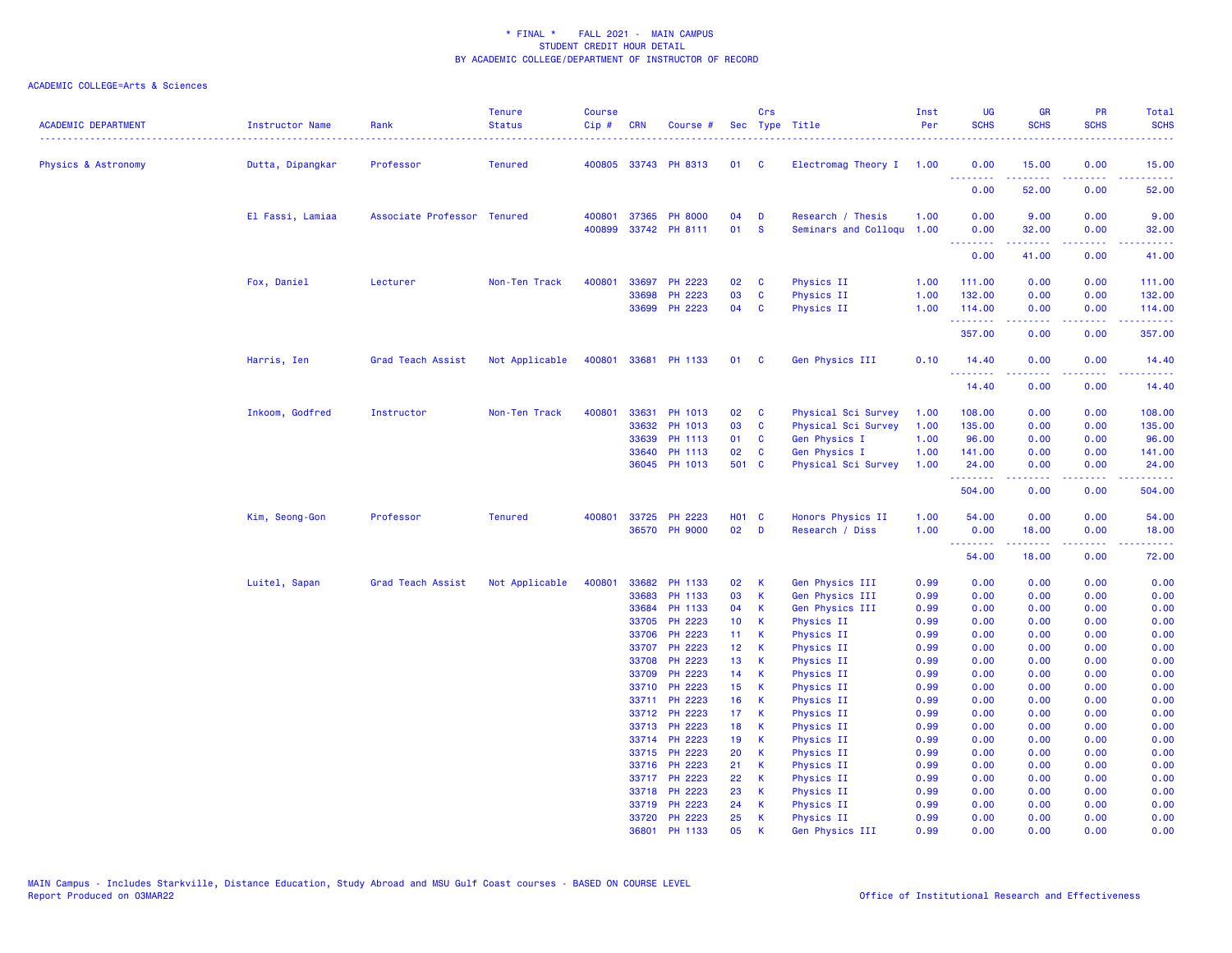| <b>ACADEMIC DEPARTMENT</b> | Instructor Name                        | Rank                          | <b>Tenure</b><br><b>Status</b> | <b>Course</b><br>Cip# | <b>CRN</b> | Course #             |                 | Crs          | Sec Type Title            | Inst<br>Per | <b>UG</b><br><b>SCHS</b> | <b>GR</b><br><b>SCHS</b> | <b>PR</b><br><b>SCHS</b>            | Total<br><b>SCHS</b>                        |
|----------------------------|----------------------------------------|-------------------------------|--------------------------------|-----------------------|------------|----------------------|-----------------|--------------|---------------------------|-------------|--------------------------|--------------------------|-------------------------------------|---------------------------------------------|
|                            |                                        |                               |                                |                       |            |                      |                 |              |                           |             | <u> - - - - - - - -</u>  | <u>.</u>                 |                                     |                                             |
|                            |                                        |                               |                                |                       |            |                      |                 |              |                           |             | 0.00                     | 0.00                     | 0.00                                | 0.00                                        |
| Physics & Astronomy        | Mohanmurthy, Prajwal Grad Teach Assist |                               | Not Applicable                 | 400801                |            | 33635 PH 1021        | 01              | - L          | Physical Science Lab 0.99 |             | 14.85                    | 0.00                     | 0.00                                | 14.85                                       |
|                            |                                        |                               |                                |                       | 33636      | PH 1021              | 02              | L            | Physical Science Lab 0.99 |             | 7.92                     | 0.00                     | 0.00                                | 7.92                                        |
|                            |                                        |                               |                                |                       |            | 35067 PH 1021        | 501 L           |              | Physical Science Lab 0.99 |             | 17.82<br>.               | 0.00<br>22222            | 0.00<br>.                           | 17.82<br>والمالمات                          |
|                            |                                        |                               |                                |                       |            |                      |                 |              |                           |             | 40.59                    | 0.00                     | 0.00                                | 40.59                                       |
|                            | Moody, Judith                          | Lecturer                      | Non-Ten Track                  | 400801                | 35068      | <b>PH 1023</b>       | 501 C           |              | Physical Sci Survey       | 1.00        | 60.00                    | 0.00                     | 0.00                                | 60.00                                       |
|                            |                                        |                               |                                |                       |            | 35722 PH 1023        | 02              | <b>C</b>     | Physical Sci Survey       | 1.00        | 66.00                    | 0.00                     | 0.00                                | 66.00                                       |
|                            |                                        |                               |                                |                       |            |                      |                 |              |                           |             | .<br>126.00              | .<br>0.00                | .<br>0.00                           | .<br>126.00                                 |
|                            | Novotny, Mark                          | Professor                     | <b>Tenured</b>                 | 400801                | 33681      | PH 1133              | 01              | C            | Gen Physics III           | 0.90        | 129.60                   | 0.00                     | 0.00                                | 129.60                                      |
|                            |                                        |                               |                                |                       |            | 36573 PH 9000        | 05              | D            | Research / Diss           | 1.00        | 0.00                     | 18.00                    | 0.00                                | 18.00                                       |
|                            |                                        |                               |                                |                       |            |                      |                 |              |                           |             | .<br>129.60              | .<br>18.00               | .<br>0.00                           | 147.60                                      |
|                            | Park, Sanghwa                          | Assistant Professor Ten Track |                                | 141201                | 35723      | PH 4433              | 01              | C            | Computational Physic 1.00 |             | 6.00                     | 0.00                     | 0.00                                | 6.00                                        |
|                            |                                        |                               |                                | 400899                |            | 35724 PH 6433        | 01              | C            | Computational Physic 1.00 |             | 0.00                     | 9.00                     | 0.00                                | 9.00                                        |
|                            |                                        |                               |                                |                       |            |                      |                 |              |                           |             | <u>.</u><br>6.00         | .<br>9.00                | $\omega$ is a $\omega$<br>0.00      | 15.00                                       |
|                            |                                        |                               |                                |                       |            |                      |                 |              |                           |             |                          |                          |                                     |                                             |
|                            | Pierce, Donna                          | Associate Professor Tenured   |                                | 400801                | 33696      | PH 2213              | H01 C           |              | Physics I - Honors        | 1.00        | 90.00                    | 0.00                     | 0.00                                | 90.00                                       |
|                            |                                        |                               |                                |                       |            | 36598 PH 9000        | 09              | D            | Research / Diss           | 1.00        | 0.00<br>.                | 16.00<br>22222           | 0.00<br>$\sim$ $\sim$ $\sim$ $\sim$ | 16.00<br>$\sim$ $\sim$ $\sim$ $\sim$ $\sim$ |
|                            |                                        |                               |                                |                       |            |                      |                 |              |                           |             | 90.00                    | 16.00                    | 0.00                                | 106.00                                      |
|                            | Pradhan, Prabhakar                     | Assistant Professor Ten Track |                                |                       |            | 400801 33726 PH 2233 | 01              | C            | <b>Physics III</b>        | 1.00        | 54.00                    | 0.00                     | 0.00                                | 54.00                                       |
|                            |                                        |                               |                                |                       |            | 36574 PH 9000        | 06              | D            | Research / Diss           | 1.00        | 0.00                     | 9.00                     | 0.00                                | 9.00                                        |
|                            |                                        |                               |                                |                       |            |                      |                 |              |                           |             | .<br>54.00               | 22222<br>9.00            | .<br>0.00                           | .<br>63.00                                  |
|                            | Rupak Lan Tai Moong, Professor         |                               | <b>Tenured</b>                 | 400801                | 37667      | <b>PH 7000</b>       | 01              | $\mathbf{I}$ | Directed Indiv Study      | 1.00        | 0.00                     | 1.00                     | 0.00                                | 1.00                                        |
|                            |                                        |                               |                                |                       | 37668      | <b>PH 7000</b>       | 02              | $\mathbf{I}$ | Directed Indiv Study 1.00 |             | 0.00                     | 1.00                     | 0.00                                | 1.00                                        |
|                            |                                        |                               |                                |                       | 37759      | <b>PH 9000</b>       | 14              | D            | Research / Diss           | 1.00        | 0.00                     | 9.00                     | 0.00                                | 9.00                                        |
|                            |                                        |                               |                                |                       | 37917      | <b>PH 7000</b>       | 03              | $\mathbf{I}$ | Directed Indiv Study 1.00 |             | 0.00                     | 1.00                     | 0.00                                | 1.00                                        |
|                            |                                        |                               |                                |                       | 37918      | <b>PH 7000</b>       | 04              | $\mathbf{I}$ | Directed Indiv Study      | 1.00        | 0.00                     | 1.00                     | 0.00                                | 1.00                                        |
|                            |                                        |                               |                                |                       | 37919      | <b>PH 7000</b>       | 05              | $\mathbf I$  | Directed Indiv Study      | 1.00        | 0.00                     | 1.00                     | 0.00                                | 1.00                                        |
|                            |                                        |                               |                                |                       |            | 400810 37244 PH 8243 | 01              | C            | Meth Theoret Ph II        | 1.00        | 0.00<br><u>.</u>         | 12.00<br>المستملة        | 0.00<br>.                           | 12.00<br>والمالمات                          |
|                            |                                        |                               |                                |                       |            |                      |                 |              |                           |             | 0.00                     | 26.00                    | 0.00                                | 26.00                                       |
|                            | Semon, Bryan                           | Grad Teach Assist             | Not Applicable                 | 400801                | 33728      | PH 2233              | 03              | К            | Physics III               | 0.99        | 0.00                     | 0.00                     | 0.00                                | 0.00                                        |
|                            |                                        |                               |                                |                       |            | 33729 PH 2233        | 04              | K            | Physics III               | 0.99        | 0.00                     | 0.00                     | 0.00                                | 0.00                                        |
|                            |                                        |                               |                                |                       |            |                      |                 |              |                           |             | <u>.</u><br>0.00         | بالانتقاب<br>0.00        | 0.00                                | 0.00                                        |
|                            | Shmulsky, Fatima                       | Lecturer                      | Non-Ten Track                  | 400801                |            | 33646 PH 1113        | 08              | К            | Gen Physics I             | 0.99        | 0.00                     | 0.00                     | 0.00                                | 0.00                                        |
|                            |                                        |                               |                                |                       |            | 33647 PH 1113        | 09              | K            | Gen Physics I             | 0.99        | 0.00                     | 0.00                     | 0.00                                | 0.00                                        |
|                            |                                        |                               |                                |                       | 33648      | PH 1113              | 10 <sub>1</sub> | К            | Gen Physics I             | 0.99        | 0.00                     | 0.00                     | 0.00                                | 0.00                                        |
|                            |                                        |                               |                                |                       | 33649      | PH 1113              | 11              | К            | Gen Physics I             | 0.99        | 0.00                     | 0.00                     | 0.00                                | 0.00                                        |
|                            |                                        |                               |                                |                       | 33651      | PH 1113              | 13              | K            | Gen Physics I             | 0.99        | 0.00                     | 0.00                     | 0.00                                | 0.00                                        |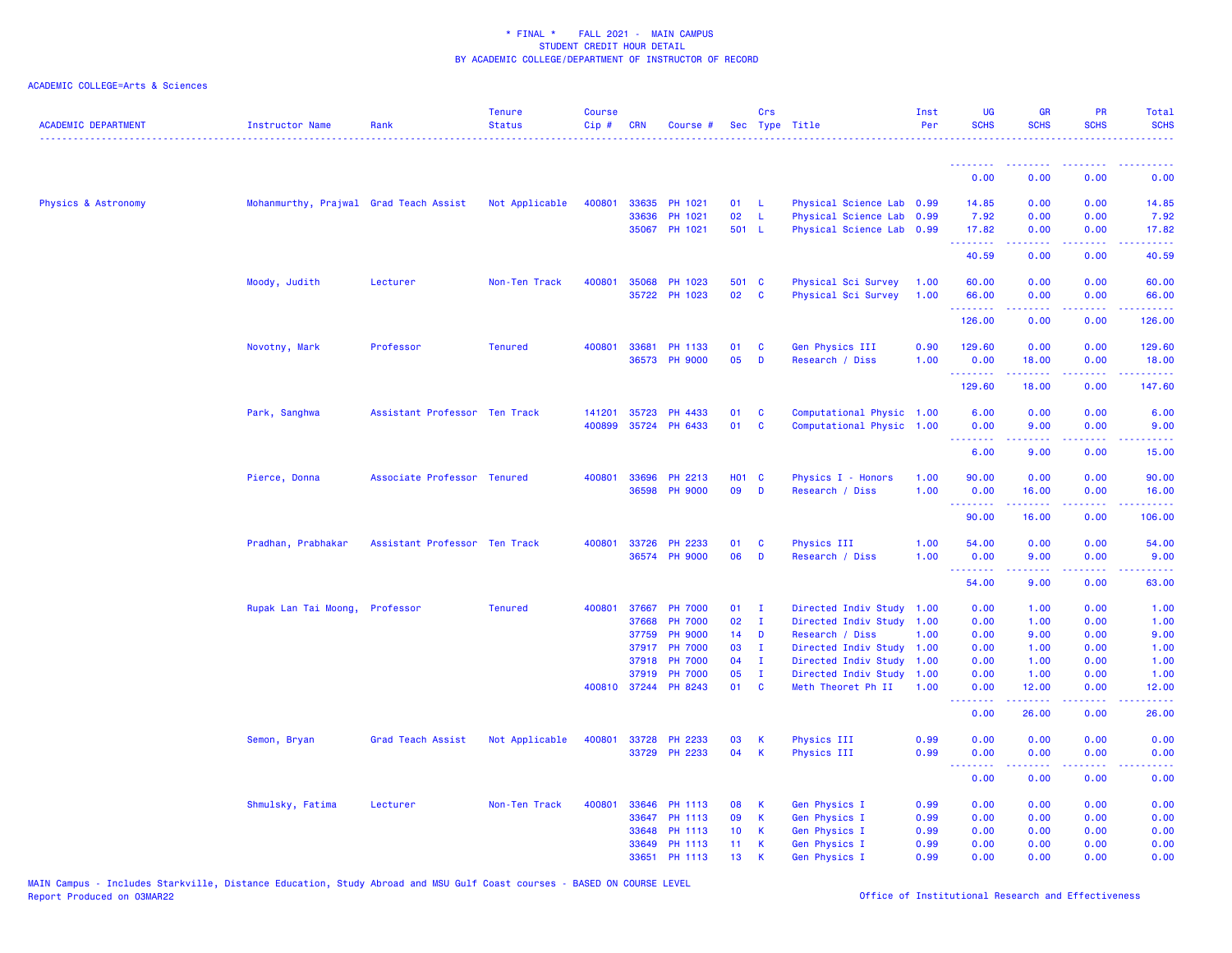| <b>ACADEMIC DEPARTMENT</b> | Instructor Name  | Rank              | <b>Tenure</b><br><b>Status</b> | <b>Course</b><br>Cip# | <b>CRN</b> | Course #      |                 | Crs          | Sec Type Title       | Inst<br>Per | UG<br><b>SCHS</b>  | GR<br><b>SCHS</b> | PR<br><b>SCHS</b> | <b>Total</b><br><b>SCHS</b> |
|----------------------------|------------------|-------------------|--------------------------------|-----------------------|------------|---------------|-----------------|--------------|----------------------|-------------|--------------------|-------------------|-------------------|-----------------------------|
|                            |                  |                   |                                |                       |            |               |                 |              |                      |             |                    |                   |                   |                             |
| Physics & Astronomy        | Shmulsky, Fatima | Lecturer          | Non-Ten Track                  | 400801                | 33652      | PH 1113       | 14              | К            | Gen Physics I        | 0.99        | 0.00               | 0.00              | 0.00              | 0.00                        |
|                            |                  |                   |                                |                       | 33653      | PH 1113       | 15              | $\,$ K       | <b>Gen Physics I</b> | 0.99        | 0.00               | 0.00              | 0.00              | 0.00                        |
|                            |                  |                   |                                |                       | 33654      | PH 1113       | 16              | K            | Gen Physics I        | 0.99        | 0.00               | 0.00              | 0.00              | 0.00                        |
|                            |                  |                   |                                |                       | 33655      | PH 1113       | 17              | K            | Gen Physics I        | 0.99        | 0.00               | 0.00              | 0.00              | 0.00                        |
|                            |                  |                   |                                |                       | 33656      | PH 1113       | 18              | K            | Gen Physics I        | 0.99        | 0.00               | 0.00              | 0.00              | 0.00                        |
|                            |                  |                   |                                |                       | 33657      | PH 1113       | 19              | К            | Gen Physics I        | 0.99        | 0.00               | 0.00              | 0.00              | 0.00                        |
|                            |                  |                   |                                |                       | 33658      | PH 1113       | 20              | К            | Gen Physics I        | 0.99        | 0.00               | 0.00              | 0.00              | 0.00                        |
|                            |                  |                   |                                |                       | 33659      | PH 1113       | 21              | K            | Gen Physics I        | 0.99        | 0.00               | 0.00              | 0.00              | 0.00                        |
|                            |                  |                   |                                |                       | 33660      | PH 1113       | 22              | K            | Gen Physics I        | 0.99        | 0.00               | 0.00              | 0.00              | 0.00                        |
|                            |                  |                   |                                |                       | 33662      | PH 1113       | 24              | K            | Gen Physics I        | 0.99        | 0.00               | 0.00              | 0.00              | 0.00                        |
|                            |                  |                   |                                |                       | 33663      | PH 1113       | 25              | К            | Gen Physics I        | 0.99        | 0.00               | 0.00              | 0.00              | 0.00                        |
|                            |                  |                   |                                |                       | 33664      | PH 1113       | 26              | K            | Gen Physics I        | 0.99        | 0.00               | 0.00              | 0.00              | 0.00                        |
|                            |                  |                   |                                |                       | 33665      | PH 1113       | 27              | K            | Gen Physics I        | 0.99        | 0.00               | 0.00              | 0.00              | 0.00                        |
|                            |                  |                   |                                |                       |            | 33666 PH 1113 | 28              | K            | Gen Physics I        | 0.99        | 0.00               | 0.00              | 0.00              | 0.00                        |
|                            |                  |                   |                                |                       |            |               |                 |              |                      |             | د د د د<br>0.00    | 0.00              | وعاويا<br>0.00    | 0.00                        |
|                            | Sohani, Ahmad    | Grad Teach Assist | Not Applicable                 | 400801                |            | 33673 PH 1123 | 05              | K            | Gen Physics II       | 0.99        | 0.00               | 0.00              | 0.00              | 0.00                        |
|                            |                  |                   |                                |                       | 33674      | PH 1123       | 06              | $\mathsf K$  | Gen Physics II       | 0.99        | 0.00               | 0.00              | 0.00              | 0.00                        |
|                            |                  |                   |                                |                       | 33675      | PH 1123       | 07              | К            | Gen Physics II       | 0.99        | 0.00               | 0.00              | 0.00              | 0.00                        |
|                            |                  |                   |                                |                       | 33676      | PH 1123       | 08              | К            | Gen Physics II       | 0.99        | 0.00               | 0.00              | 0.00              | 0.00                        |
|                            |                  |                   |                                |                       |            | 33677 PH 1123 | 09              | К            | Gen Physics II       | 0.99        | 0.00               | 0.00              | 0.00              | 0.00                        |
|                            |                  |                   |                                |                       | 33679      | PH 1123       | 11 <sub>1</sub> | $\mathsf K$  | Gen Physics II       | 0.99        | 0.00               | 0.00              | 0.00              | 0.00                        |
|                            |                  |                   |                                |                       | 35732      | PH 1123       | 12 <sub>2</sub> | K            | Gen Physics II       | 0.99        | 0.00               | 0.00              | 0.00              | 0.00                        |
|                            |                  |                   |                                |                       |            | 35733 PH 1123 | 13              | K            | Gen Physics II       | 0.99        | 0.00               | 0.00              | 0.00              | 0.00                        |
|                            |                  |                   |                                |                       |            |               |                 |              |                      |             | <u>.</u><br>0.00   | -----<br>0.00     | .<br>0.00         | .<br>0.00                   |
|                            | Solomon, Lazarus | Instructor        | Non-Ten Track                  | 400801                | 33633      | PH 1013       | 04              | C            | Physical Sci Survey  | 1.00        | 69.00              | 0.00              | 0.00              | 69.00                       |
|                            |                  |                   |                                |                       |            | 33644 PH 1113 | 06              | $\mathbf{C}$ | Gen Physics I        | 1.00        | 138.00             | 0.00              | 0.00              | 138.00                      |
|                            |                  |                   |                                |                       | 33669      | PH 1123       | 01              | C            | Gen Physics II       | 1.00        | 111.00             | 0.00              | 0.00              | 111.00                      |
|                            |                  |                   |                                |                       |            | 33670 PH 1123 | 02              | C            | Gen Physics II       | 1.00        | 150.00             | 0.00              | 0.00              | 150.00                      |
|                            |                  |                   |                                |                       |            |               |                 |              |                      |             | .<br>468.00        | 0.00              | 0.00              | وعاعاتها<br>468.00          |
|                            | Su, Chun         | Lecturer          | Non-Ten Track                  | 400801                |            | 33643 PH 1113 | 05              | C            | Gen Physics I        | 1.00        | 147.00             | 0.00              | 0.00              | 147.00                      |
|                            |                  |                   |                                |                       |            |               |                 |              |                      |             | <u>.</u><br>147.00 | .<br>0.00         | .<br>0.00         | .<br>147.00                 |
|                            | Swanson, Robert  | Instructor        | Non-Ten Track                  | 400202                | 35721      | PH 1063       | 02              | C            | Descrip Astronomy    | 1.00        | 42.00              | 0.00              | 0.00              | 42.00                       |
|                            |                  |                   |                                |                       | 36046      | PH 1063       | 501 C           |              | Descrip Astronomy    | 1.00        | 27.00              | 0.00              | 0.00              | 27.00                       |
|                            |                  |                   |                                | 400801                | 33617      | PH 1011       | 01              | - L          | Physical Science Lab | 0.01        | 0.11               | 0.00              | 0.00              | 0.11                        |
|                            |                  |                   |                                |                       | 33618      | PH 1011       | 02              | - L          | Physical Science Lab | 0.01        | 0.12               | 0.00              | 0.00              | 0.12                        |
|                            |                  |                   |                                |                       | 33619      | PH 1011       | 03              | $\mathsf{L}$ | Physical Science Lab | 0.01        | 0.11               | 0.00              | 0.00              | 0.11                        |
|                            |                  |                   |                                |                       | 33620      | PH 1011       | 04              | -L           | Physical Science Lab | 0.01        | 0.09               | 0.00              | 0.00              | 0.09                        |
|                            |                  |                   |                                |                       | 33621      | PH 1011       | 05              | -L           | Physical Science Lab | 0.01        | 0.15               | 0.00              | 0.00              | 0.15                        |
|                            |                  |                   |                                |                       | 33622      | PH 1011       | 06              | -L           | Physical Science Lab | 0.01        | 0.09               | 0.00              | 0.00              | 0.09                        |
|                            |                  |                   |                                |                       | 33623      | PH 1011       | 07              | - L          | Physical Science Lab | 0.01        | 0.14               | 0.00              | 0.00              | 0.14                        |
|                            |                  |                   |                                |                       | 33624      | PH 1011       | 08              | - L          | Physical Science Lab | 0.01        | 0.10               | 0.00              | 0.00              | 0.10                        |
|                            |                  |                   |                                |                       | 33635      | PH 1021       | 01              | $\mathsf{L}$ | Physical Science Lab | 0.01        | 0.15               | 0.00              | 0.00              | 0.15                        |
|                            |                  |                   |                                |                       | 33636      | PH 1021       | 02              | $\mathsf{L}$ | Physical Science Lab | 0.01        | 0.08               | 0.00              | 0.00              | 0.08                        |
|                            |                  |                   |                                |                       | 33637      | PH 1023       | 01              | C            | Physical Sci Survey  | 1.00        | 51.00              | 0.00              | 0.00              | 51.00                       |
|                            |                  |                   |                                |                       | 33646      | PH 1113       | 08              | $\mathsf{K}$ | Gen Physics I        | 0.01        | 0.00               | 0.00              | 0.00              | 0.00                        |
|                            |                  |                   |                                |                       | 33647      | PH 1113       | 09              | K            | Gen Physics I        | 0.01        | 0.00               | 0.00              | 0.00              | 0.00                        |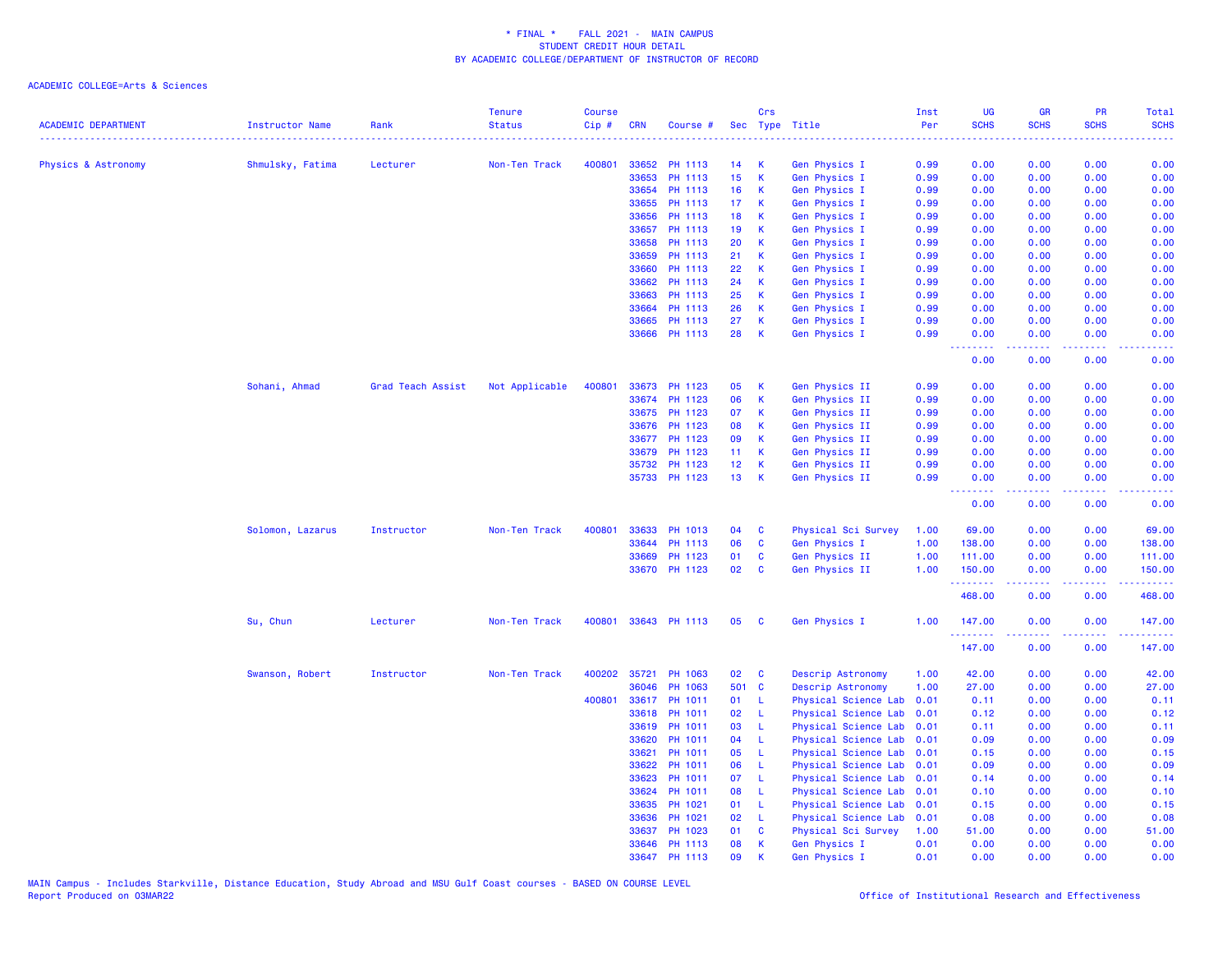|                            |                 |                             | <b>Tenure</b>             | <b>Course</b> |            |                |                 | Crs          |                      | Inst          | UG                 | <b>GR</b>     | <b>PR</b>   | Total         |
|----------------------------|-----------------|-----------------------------|---------------------------|---------------|------------|----------------|-----------------|--------------|----------------------|---------------|--------------------|---------------|-------------|---------------|
| <b>ACADEMIC DEPARTMENT</b> | Instructor Name | Rank                        | <b>Status</b><br><u>.</u> | $Cip$ #       | <b>CRN</b> | Course #       |                 |              | Sec Type Title       | Per<br>222222 | <b>SCHS</b>        | <b>SCHS</b>   | <b>SCHS</b> | <b>SCHS</b>   |
| Physics & Astronomy        | Swanson, Robert | Instructor                  | Non-Ten Track             | 400801        | 33648      | PH 1113        | 10 <sub>1</sub> | -K           | Gen Physics I        | 0.01          | 0.00               | 0.00          | 0.00        | 0.00          |
|                            |                 |                             |                           |               | 33649      | PH 1113        | 11              | $\mathsf{K}$ | Gen Physics I        | 0.01          | 0.00               | 0.00          | 0.00        | 0.00          |
|                            |                 |                             |                           |               | 33651      | PH 1113        | 13 <sup>°</sup> | $\mathbf{K}$ | Gen Physics I        | 0.01          | 0.00               | 0.00          | 0.00        | 0.00          |
|                            |                 |                             |                           |               | 33652      | PH 1113        | 14              | $\mathsf{K}$ | Gen Physics I        | 0.01          | 0.00               | 0.00          | 0.00        | 0.00          |
|                            |                 |                             |                           |               | 33653      | PH 1113        | 15 <sub>1</sub> | $\mathbf K$  | Gen Physics I        | 0.01          | 0.00               | 0.00          | 0.00        | 0.00          |
|                            |                 |                             |                           |               | 33654      | PH 1113        | 16              | $\mathbf{K}$ | Gen Physics I        | 0.01          | 0.00               | 0.00          | 0.00        | 0.00          |
|                            |                 |                             |                           |               | 33655      | PH 1113        | 17 <sub>2</sub> | $\mathsf{K}$ | Gen Physics I        | 0.01          | 0.00               | 0.00          | 0.00        | 0.00          |
|                            |                 |                             |                           |               | 33656      | PH 1113        | 18              | $\mathsf{K}$ | Gen Physics I        | 0.01          | 0.00               | 0.00          | 0.00        | 0.00          |
|                            |                 |                             |                           |               | 33657      | PH 1113        | 19              | $\mathbf K$  | Gen Physics I        | 0.01          | 0.00               | 0.00          | 0.00        | 0.00          |
|                            |                 |                             |                           |               | 33658      | PH 1113        | 20              | $\mathbf K$  | Gen Physics I        | 0.01          | 0.00               | 0.00          | 0.00        | 0.00          |
|                            |                 |                             |                           |               | 33659      | PH 1113        | 21              | $\mathsf K$  | Gen Physics I        | 0.01          | 0.00               | 0.00          | 0.00        | 0.00          |
|                            |                 |                             |                           |               | 33660      | PH 1113        | 22              | $\mathsf{K}$ | Gen Physics I        | 0.01          | 0.00               | 0.00          | 0.00        | 0.00          |
|                            |                 |                             |                           |               | 33662      | PH 1113        | 24              | $\mathsf K$  | Gen Physics I        | 0.01          | 0.00               | 0.00          | 0.00        | 0.00          |
|                            |                 |                             |                           |               | 33663      | PH 1113        | 25              | $\mathsf{K}$ | <b>Gen Physics I</b> | 0.01          | 0.00               | 0.00          | 0.00        | 0.00          |
|                            |                 |                             |                           |               | 33664      | PH 1113        | 26              | $\mathsf K$  | Gen Physics I        | 0.01          | 0.00               | 0.00          | 0.00        | 0.00          |
|                            |                 |                             |                           |               | 33665      | PH 1113        | 27              | $\mathsf K$  | Gen Physics I        | 0.01          | 0.00               | 0.00          | 0.00        | 0.00          |
|                            |                 |                             |                           |               | 33666      | PH 1113        | 28              | $\mathsf{K}$ | Gen Physics I        | 0.01          | 0.00               | 0.00          | 0.00        | 0.00          |
|                            |                 |                             |                           |               | 33673      | PH 1123        | 05              | $\mathbf K$  | Gen Physics II       | 0.01          | 0.00               | 0.00          | 0.00        | 0.00          |
|                            |                 |                             |                           |               | 33674      | PH 1123        | 06              | $\mathsf K$  | Gen Physics II       | 0.01          | 0.00               | 0.00          | 0.00        | 0.00          |
|                            |                 |                             |                           |               | 33675      | PH 1123        | 07              | $\mathsf{K}$ | Gen Physics II       | 0.01          | 0.00               | 0.00          | 0.00        | 0.00          |
|                            |                 |                             |                           |               | 33676      | PH 1123        | 08              | $\mathsf K$  | Gen Physics II       | 0.01          | 0.00               | 0.00          | 0.00        | 0.00          |
|                            |                 |                             |                           |               | 33677      | PH 1123        | 09              | $\mathbf K$  | Gen Physics II       | 0.01          | 0.00               | 0.00          | 0.00        | 0.00          |
|                            |                 |                             |                           |               | 33679      | PH 1123        | 11 <sub>1</sub> | <b>K</b>     | Gen Physics II       | 0.01          | 0.00               | 0.00          | 0.00        | 0.00          |
|                            |                 |                             |                           |               | 33682      | PH 1133        | 02              | $\mathbf K$  | Gen Physics III      | 0.01          | 0.00               | 0.00          | 0.00        | 0.00          |
|                            |                 |                             |                           |               | 33683      | PH 1133        | 03              | $\mathsf{K}$ | Gen Physics III      | 0.01          | 0.00               | 0.00          | 0.00        | 0.00          |
|                            |                 |                             |                           |               | 33684      | PH 1133        | 04              | $\mathbf{K}$ | Gen Physics III      | 0.01          | 0.00               | 0.00          | 0.00        | 0.00          |
|                            |                 |                             |                           |               | 33705      | PH 2223        | 10 <sub>1</sub> | $\mathbf{K}$ | <b>Physics II</b>    | 0.01          | 0.00               | 0.00          | 0.00        | 0.00          |
|                            |                 |                             |                           |               | 33706      | PH 2223        | 11 K            |              | <b>Physics II</b>    | 0.01          | 0.00               | 0.00          | 0.00        | 0.00          |
|                            |                 |                             |                           |               | 33707      | PH 2223        | 12 K            |              | <b>Physics II</b>    | 0.01          | 0.00               | 0.00          | 0.00        | 0.00          |
|                            |                 |                             |                           |               | 33708      | PH 2223        | 13 <sup>°</sup> | $\mathbf{K}$ | <b>Physics II</b>    | 0.01          | 0.00               | 0.00          | 0.00        | 0.00          |
|                            |                 |                             |                           |               | 33709      | PH 2223        | $14$ K          |              | Physics II           | 0.01          | 0.00               | 0.00          | 0.00        | 0.00          |
|                            |                 |                             |                           |               | 33710      | PH 2223        | 15 <sub>1</sub> | $\mathbf{K}$ | <b>Physics II</b>    | 0.01          | 0.00               | 0.00          | 0.00        | 0.00          |
|                            |                 |                             |                           |               | 33711      | PH 2223        | 16              | $\mathbf{K}$ | <b>Physics II</b>    | 0.01          | 0.00               | 0.00          | 0.00        | 0.00          |
|                            |                 |                             |                           |               |            | 33712 PH 2223  | 17 K            |              | <b>Physics II</b>    | 0.01          | 0.00               | 0.00          | 0.00        | 0.00          |
|                            |                 |                             |                           |               | 33713      | PH 2223        | 18              | $\mathbf{K}$ | Physics II           | 0.01          | 0.00               | 0.00          | 0.00        | 0.00          |
|                            |                 |                             |                           |               | 33714      | PH 2223        | 19              | $\mathbf{K}$ | <b>Physics II</b>    | 0.01          | 0.00               | 0.00          | 0.00        | 0.00          |
|                            |                 |                             |                           |               |            | 33715 PH 2223  | 20              | $\mathsf{K}$ | Physics II           | 0.01          | 0.00               | 0.00          | 0.00        | 0.00          |
|                            |                 |                             |                           |               |            | 33716 PH 2223  | 21 K            |              | <b>Physics II</b>    | 0.01          | 0.00               | 0.00          | 0.00        | 0.00          |
|                            |                 |                             |                           |               | 33717      | PH 2223        | 22              | $\mathbf{K}$ | Physics II           | 0.01          | 0.00               | 0.00          | 0.00        | 0.00          |
|                            |                 |                             |                           |               | 33718      | PH 2223        | 23              | $\mathsf{K}$ | <b>Physics II</b>    | 0.01          | 0.00               | 0.00          | 0.00        | 0.00          |
|                            |                 |                             |                           |               | 33719      | PH 2223        | 24              | $\mathbf K$  | <b>Physics II</b>    | 0.01          | 0.00               | 0.00          | 0.00        | 0.00          |
|                            |                 |                             |                           |               | 33720      | PH 2223        | 25              | $\mathbf{K}$ | <b>Physics II</b>    | 0.01          | 0.00               | 0.00          | 0.00        | 0.00          |
|                            |                 |                             |                           |               | 33728      | PH 2233        | 03              | $\mathbf{K}$ | Physics III          | 0.01          | 0.00               | 0.00          | 0.00        | 0.00          |
|                            |                 |                             |                           |               | 33729      | PH 2233        | 04              | $\mathbf K$  | <b>Physics III</b>   | 0.01          | 0.00               | 0.00          | 0.00        | 0.00          |
|                            |                 |                             |                           |               | 35067      | PH 1021        | 501 L           |              | Physical Science Lab | 0.01          | 0.18               | 0.00          | 0.00        | 0.18          |
|                            |                 |                             |                           |               | 35732      | PH 1123        | 12 K            |              | Gen Physics II       | 0.01          | 0.00               | 0.00          | 0.00        | 0.00          |
|                            |                 |                             |                           |               | 35733      | PH 1123        | 13 <sup>°</sup> | $\mathbf K$  | Gen Physics II       | 0.01          | 0.00               | 0.00          | 0.00        | 0.00          |
|                            |                 |                             |                           |               | 36801      | PH 1133        | 05              | $\mathbf{K}$ | Gen Physics III      | 0.01          | 0.00<br><u>.</u> . | 0.00<br>22222 | 0.00<br>.   | 0.00<br>22222 |
|                            |                 |                             |                           |               |            |                |                 |              |                      |               | 121.32             | 0.00          | 0.00        | 121.32        |
|                            | Tanner, Angelle | Associate Professor Tenured |                           | 400202        | 33638      | PH 1063        | 01              | <b>C</b>     | Descrip Astronomy    | 1.00          | 126.00             | 0.00          | 0.00        | 126.00        |
|                            |                 |                             |                           | 400801        | 36599      | <b>PH 9000</b> | 10 <sub>1</sub> | D            | Research / Diss      | 1.00          | 0.00               | 12.00         | 0.00        | 12.00         |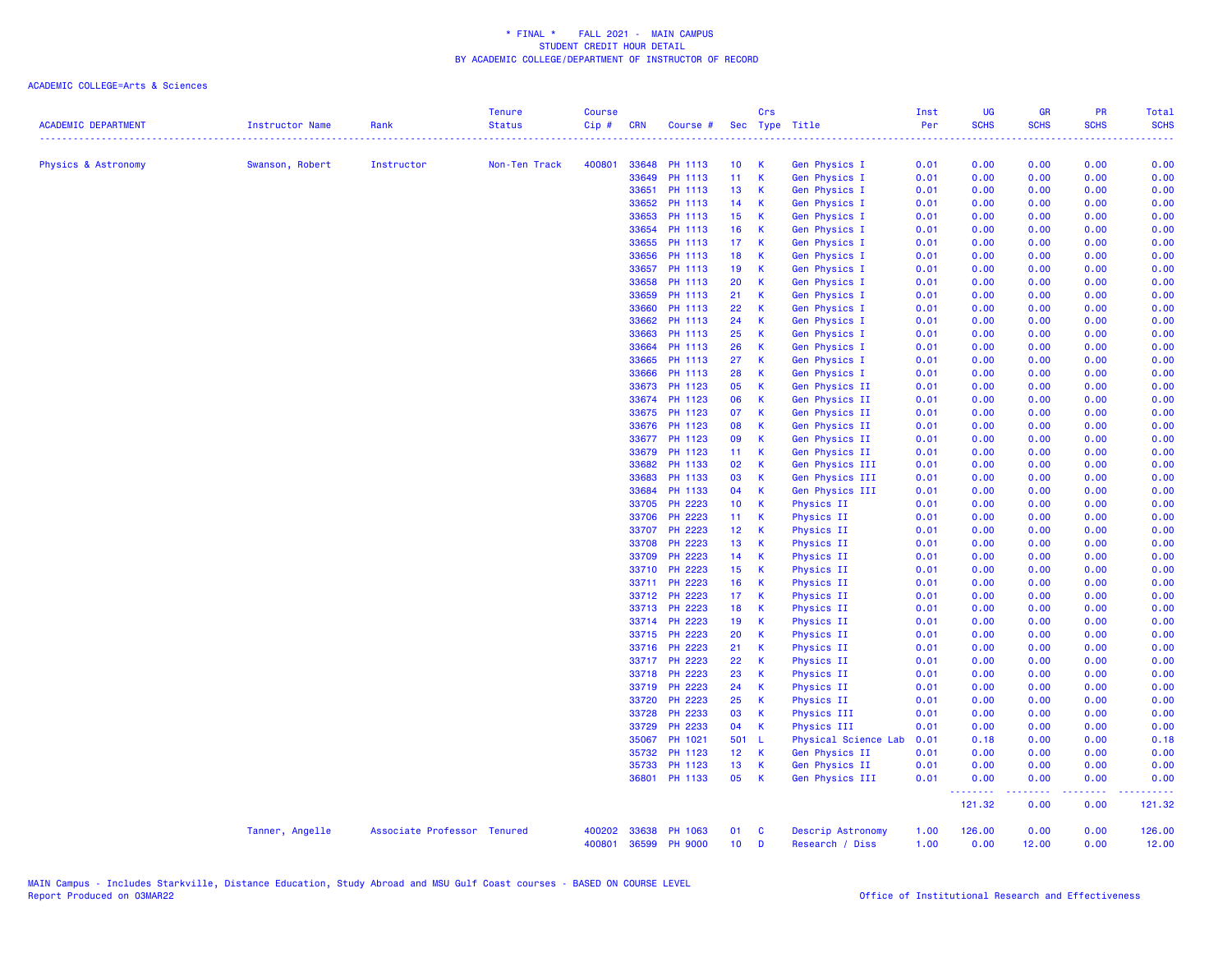| <b>ACADEMIC DEPARTMENT</b>                                   | Instructor Name | Rank                          | <b>Tenure</b><br><b>Status</b> | <b>Course</b><br>Cip# | <b>CRN</b> | <b>Course</b>  | <b>Sec</b> | Crs                     | Type Title            | Inst<br>Per | <b>UG</b><br><b>SCHS</b> | <b>GR</b><br><b>SCHS</b>    | <b>PR</b><br><b>SCHS</b>                                                                                                                                     | <b>Total</b><br><b>SCHS</b><br>.                                                                                                                                                                                                                                                                                                                                                                                                                                                                  |
|--------------------------------------------------------------|-----------------|-------------------------------|--------------------------------|-----------------------|------------|----------------|------------|-------------------------|-----------------------|-------------|--------------------------|-----------------------------|--------------------------------------------------------------------------------------------------------------------------------------------------------------|---------------------------------------------------------------------------------------------------------------------------------------------------------------------------------------------------------------------------------------------------------------------------------------------------------------------------------------------------------------------------------------------------------------------------------------------------------------------------------------------------|
|                                                              |                 |                               |                                |                       |            |                |            |                         |                       |             | <u>.</u><br>126.00       | 12.00                       | $\frac{1}{2} \left( \frac{1}{2} \right) \left( \frac{1}{2} \right) \left( \frac{1}{2} \right) \left( \frac{1}{2} \right) \left( \frac{1}{2} \right)$<br>0.00 | $- - - - - - -$<br>138.00                                                                                                                                                                                                                                                                                                                                                                                                                                                                         |
|                                                              |                 |                               |                                |                       |            |                |            |                         |                       |             |                          |                             |                                                                                                                                                              |                                                                                                                                                                                                                                                                                                                                                                                                                                                                                                   |
| Physics & Astronomy                                          | Wagner, Robert  | Instructor                    | Non-Ten Track                  | 400801                |            | 33641 PH 1113  | 03         | $\mathbf{C}$            | Gen Physics I-SI      | 1.00        | 150.00                   | 0.00                        | 0.00                                                                                                                                                         | 150.00                                                                                                                                                                                                                                                                                                                                                                                                                                                                                            |
|                                                              |                 |                               |                                |                       |            | 33642 PH 1113  | 04 C       |                         | Gen Physics I-SI      | 1.00        | 108.00                   | 0.00                        | 0.00                                                                                                                                                         | 108.00                                                                                                                                                                                                                                                                                                                                                                                                                                                                                            |
|                                                              |                 |                               |                                |                       |            | 33701 PH 2223  | 06         | <b>C</b>                | Physics II-SI         | 1.00        | 132.00                   | 0.00                        | 0.00                                                                                                                                                         | 132.00                                                                                                                                                                                                                                                                                                                                                                                                                                                                                            |
|                                                              |                 |                               |                                |                       |            | 33702 PH 2223  | 07         | <b>C</b>                | Physics II-SI         | 1.00        | 132.00                   | 0.00                        | 0.00                                                                                                                                                         | 132.00<br><u>.</u>                                                                                                                                                                                                                                                                                                                                                                                                                                                                                |
|                                                              |                 |                               |                                |                       |            |                |            |                         |                       |             | .<br>522.00              | .<br>0.00                   | $\frac{1}{2} \left( \frac{1}{2} \right) \left( \frac{1}{2} \right) \left( \frac{1}{2} \right) \left( \frac{1}{2} \right)$<br>0.00                            | 522.00                                                                                                                                                                                                                                                                                                                                                                                                                                                                                            |
|                                                              | Wang, Chuji     | Professor                     | <b>Tenured</b>                 | 400801                |            | 36575 PH 9000  | 07         | <b>D</b>                | Research / Diss       | 1.00        | 0.00                     | 36.00                       | 0.00                                                                                                                                                         | 36.00<br>.                                                                                                                                                                                                                                                                                                                                                                                                                                                                                        |
|                                                              |                 |                               |                                |                       |            |                |            |                         |                       |             | --------<br>0.00         | .<br>36.00                  | -----<br>0.00                                                                                                                                                | 36.00                                                                                                                                                                                                                                                                                                                                                                                                                                                                                             |
|                                                              | Wang, Kun       | Assistant Professor Ten Track |                                | 400501                | 37243      | <b>CH 9000</b> | $19$ D     |                         | Research / Diss       | 1.00        | 0.00                     | 3.00                        | 0.00                                                                                                                                                         | 3.00                                                                                                                                                                                                                                                                                                                                                                                                                                                                                              |
|                                                              |                 |                               |                                | 400801                | 33731      | PH 3613        | 01 C       |                         | <b>Modern Physics</b> | 1.00        | 27.00                    | 0.00                        | 0.00                                                                                                                                                         | 27.00                                                                                                                                                                                                                                                                                                                                                                                                                                                                                             |
|                                                              |                 |                               |                                |                       |            | 37183 PH 8000  | $02$ D     |                         | Research / Thesis     | 1.00        | 0.00                     | 4.00                        | 0.00                                                                                                                                                         | 4.00                                                                                                                                                                                                                                                                                                                                                                                                                                                                                              |
|                                                              |                 |                               |                                |                       |            |                |            |                         |                       |             | .<br>27.00               | 7.00                        | 0.00                                                                                                                                                         | 34.00                                                                                                                                                                                                                                                                                                                                                                                                                                                                                             |
|                                                              | Winger, Jeffry  | Professor                     | <b>Tenured</b>                 | 400801                |            | 33733 PH 4213  | 01 C       |                         | Intermediate Mechani  | 1.00        | 12.00                    | 0.00                        | 0.00                                                                                                                                                         | 12.00                                                                                                                                                                                                                                                                                                                                                                                                                                                                                             |
|                                                              |                 |                               |                                |                       |            | 33738 PH 6213  | 01 C       |                         | Inter Mechanics       | 1.00        | 0.00                     | 15.00                       | 0.00                                                                                                                                                         | 15.00                                                                                                                                                                                                                                                                                                                                                                                                                                                                                             |
|                                                              |                 |                               |                                |                       | 36576      | <b>PH 9000</b> | 08         | $\mathbf{D}$            | Research / Diss       | 1.00        | 0.00                     | 24.00                       | 0.00                                                                                                                                                         | 24.00                                                                                                                                                                                                                                                                                                                                                                                                                                                                                             |
|                                                              |                 |                               |                                |                       |            | 37483 PH 1001  | 01 C       |                         | Intro To Physics      | 1.00        | 9.00                     | 0.00                        | 0.00                                                                                                                                                         | 9.00                                                                                                                                                                                                                                                                                                                                                                                                                                                                                              |
|                                                              |                 |                               |                                |                       |            |                |            |                         |                       |             | --------<br>21.00        | .<br>39.00                  | 0.00                                                                                                                                                         | 60.00                                                                                                                                                                                                                                                                                                                                                                                                                                                                                             |
|                                                              | Worthy, Mark    | Instructor                    | Non-Ten Track                  | 400801                | 33687      | PH 2213        | 02 C       |                         | Physics I-SI          | 1.00        | 117.00                   | 0.00                        | 0.00                                                                                                                                                         | 117.00                                                                                                                                                                                                                                                                                                                                                                                                                                                                                            |
|                                                              |                 |                               |                                |                       | 33688      | PH 2213        | 03         | $\overline{\mathbf{c}}$ | Physics I-SI          | 1.00        | 129.00                   | 0.00                        | 0.00                                                                                                                                                         | 129.00                                                                                                                                                                                                                                                                                                                                                                                                                                                                                            |
|                                                              |                 |                               |                                |                       | 33691      | PH 2213        | 06         | $\mathbf{C}$            | Physics I-SI          | 1.00        | 135.00                   | 0.00                        | 0.00                                                                                                                                                         | 135.00                                                                                                                                                                                                                                                                                                                                                                                                                                                                                            |
|                                                              |                 |                               |                                |                       |            | 35671 PH 1123  | 04         | - C                     | Gen Physics II        | 1.00        | 135.00                   | 0.00                        | 0.00                                                                                                                                                         | 135.00                                                                                                                                                                                                                                                                                                                                                                                                                                                                                            |
|                                                              |                 |                               |                                |                       |            |                |            |                         |                       |             | .<br>516.00              | --------<br>0.00            | -----<br>0.00                                                                                                                                                | .<br>516.00                                                                                                                                                                                                                                                                                                                                                                                                                                                                                       |
| =====================================<br>Physics & Astronomy |                 |                               |                                |                       |            |                |            |                         |                       |             | ========<br>3935.00      | ======== ========<br>414.00 | 0.00                                                                                                                                                         | $\begin{array}{cccccccccc} \multicolumn{2}{c}{} & \multicolumn{2}{c}{} & \multicolumn{2}{c}{} & \multicolumn{2}{c}{} & \multicolumn{2}{c}{} & \multicolumn{2}{c}{} & \multicolumn{2}{c}{} & \multicolumn{2}{c}{} & \multicolumn{2}{c}{} & \multicolumn{2}{c}{} & \multicolumn{2}{c}{} & \multicolumn{2}{c}{} & \multicolumn{2}{c}{} & \multicolumn{2}{c}{} & \multicolumn{2}{c}{} & \multicolumn{2}{c}{} & \multicolumn{2}{c}{} & \multicolumn{2}{c}{} & \multicolumn{2}{c}{} & \mult$<br>4349.00 |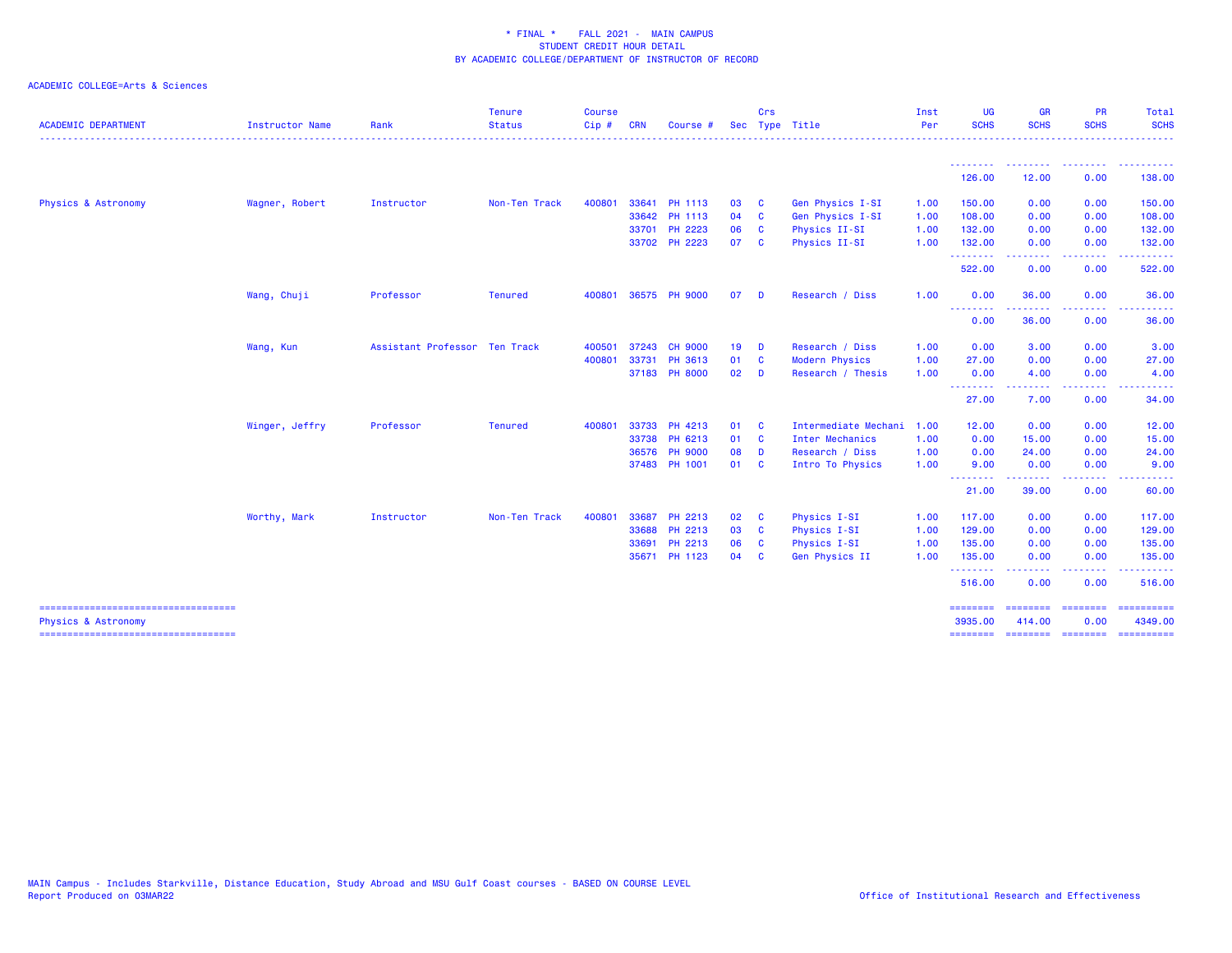| <b>ACADEMIC DEPARTMENT</b>                              | <b>Instructor Name</b> | Rank                              | <b>Tenure</b><br><b>Status</b> | <b>Course</b><br>Cip# | <b>CRN</b>   | Course #              |       | Crs          | Sec Type Title            | Inst<br>Per | <b>UG</b><br><b>SCHS</b> | <b>GR</b><br><b>SCHS</b>                                                                                                                                     | <b>PR</b><br><b>SCHS</b>                                                                                                          | Total<br><b>SCHS</b><br>- - - -                                                                        |
|---------------------------------------------------------|------------------------|-----------------------------------|--------------------------------|-----------------------|--------------|-----------------------|-------|--------------|---------------------------|-------------|--------------------------|--------------------------------------------------------------------------------------------------------------------------------------------------------------|-----------------------------------------------------------------------------------------------------------------------------------|--------------------------------------------------------------------------------------------------------|
| Political Science & Public Administ Abutabenjeh, Sawsan |                        | Associate Professor Tenured       |                                | 440401                | 33812        | <b>PPA 8803</b>       | 01    | -S           | Rsch Meth Pub Affair 1.00 |             | 0.00                     | 27.00                                                                                                                                                        | 0.00                                                                                                                              | 27.00                                                                                                  |
|                                                         |                        |                                   |                                |                       | 33818        | <b>PPA 9803</b>       | 01    | <b>S</b>     | Mult Analysis For Pa      | 1.00        | 0.00                     | 33.00                                                                                                                                                        | 0.00                                                                                                                              | 33.00                                                                                                  |
|                                                         |                        |                                   |                                |                       | 36855        | <b>PPA 9000</b>       | 01    | D            | Research / Diss           | 1.00        | 0.00                     | 6.00                                                                                                                                                         | 0.00                                                                                                                              | 6.00                                                                                                   |
|                                                         |                        |                                   |                                |                       | 37285        | <b>PPA 7000</b>       | 01    | - I          | Directed Indiv Study 1.00 |             | 0.00<br>.                | 3.00<br>2.2.2.2.2                                                                                                                                            | 0.00<br>$\frac{1}{2} \left( \frac{1}{2} \right) \left( \frac{1}{2} \right) \left( \frac{1}{2} \right)$                            | 3.00<br>$\frac{1}{2} \left( \frac{1}{2} \right) \left( \frac{1}{2} \right) \left( \frac{1}{2} \right)$ |
|                                                         |                        |                                   |                                |                       |              |                       |       |              |                           |             | 0.00                     | 69.00                                                                                                                                                        | 0.00                                                                                                                              | 69.00                                                                                                  |
|                                                         | Ahmadu, Aisha          | Grad Teach Assist                 | Not Applicable                 |                       |              | 451002 33823 PS 1113  | 04    | C            | American Government       | 1.00        | 309.00                   | 0.00                                                                                                                                                         | 0.00                                                                                                                              | 309.00                                                                                                 |
|                                                         |                        |                                   |                                |                       |              |                       |       |              |                           |             | 309.00                   | 0.00                                                                                                                                                         | 0.00                                                                                                                              | 309.00                                                                                                 |
|                                                         | Arterberry, Latara     | Non-Faculty                       | Not Applicable                 |                       |              | 451002 35638 PS 1113  | 07    | <b>C</b>     | American Government       | 1.00        | 201.00                   | 0.00                                                                                                                                                         | 0.00                                                                                                                              | 201.00                                                                                                 |
|                                                         |                        |                                   |                                |                       |              |                       |       |              |                           |             | 201.00                   | 0.00                                                                                                                                                         | 0.00                                                                                                                              | 201.00                                                                                                 |
|                                                         | Bachman, Jamey         | Non-Faculty                       | Not Applicable                 |                       | 320105 31499 | <b>DSS 0733</b>       | 01    | C            | Maintaining Employme      | 1.00        | 18.00                    | 0.00                                                                                                                                                         | 0.00                                                                                                                              | 18.00                                                                                                  |
|                                                         |                        |                                   |                                | 350103                | 31500        | <b>DSS 0810</b>       | 01    | Ε            | Employment - On Camp      | 1.00        | 36.00                    | 0.00                                                                                                                                                         | 0.00                                                                                                                              | 36.00                                                                                                  |
|                                                         |                        |                                   |                                |                       | 31501        | <b>DSS 0810</b>       | 02    | E            | Employment - On Camp      | 1.00        | 36.00                    | 0.00                                                                                                                                                         | 0.00                                                                                                                              | 36.00                                                                                                  |
|                                                         |                        |                                   |                                |                       | 31502        | <b>DSS 0910</b>       | 01    | E            | Employment Off Campu 1.00 |             | 54.00<br>.               | 0.00<br>.                                                                                                                                                    | 0.00<br>$\frac{1}{2} \left( \frac{1}{2} \right) \left( \frac{1}{2} \right) \left( \frac{1}{2} \right) \left( \frac{1}{2} \right)$ | 54.00<br>.                                                                                             |
|                                                         |                        |                                   |                                |                       |              |                       |       |              |                           |             | 144.00                   | 0.00                                                                                                                                                         | 0.00                                                                                                                              | 144.00                                                                                                 |
|                                                         | Baker, Leslie          | Instructor                        | Non-Ten Track                  | 451001                | 33841        | <b>PS 3033</b>        | 01    | C            | Gender And Politics       | 1.00        | 90.00                    | 0.00                                                                                                                                                         | 0.00                                                                                                                              | 90.00                                                                                                  |
|                                                         |                        |                                   |                                |                       | 37171        | <b>PS 4000</b>        | 06    | $\mathbf{I}$ | Directed Indiv Study      | 1.00        | 3.00                     | 0.00                                                                                                                                                         | 0.00                                                                                                                              | 3.00                                                                                                   |
|                                                         |                        |                                   |                                |                       | 37796        | <b>PS 4000</b>        | 09    | $\mathbf{I}$ | Directed Indiv Study      | 1.00        | 3.00                     | 0.00                                                                                                                                                         | 0.00                                                                                                                              | 3.00                                                                                                   |
|                                                         |                        |                                   |                                | 451002 33821          |              | PS 1113               | 02    | C            | American Government       | 1.00        | 549.00                   | 0.00                                                                                                                                                         | 0.00                                                                                                                              | 549.00                                                                                                 |
|                                                         |                        |                                   |                                |                       |              | 33822 PS 1113         | 03    | <b>C</b>     | American Government       | 1.00        | 468.00<br>.              | 0.00                                                                                                                                                         | 0.00                                                                                                                              | 468.00<br>.                                                                                            |
|                                                         |                        |                                   |                                |                       |              |                       |       |              |                           |             | 1113.00                  | 0.00                                                                                                                                                         | 0.00                                                                                                                              | 1113.00                                                                                                |
|                                                         | Baker, Mary            | Non-Faculty                       | Not Applicable                 |                       |              | 521003 37156 LSK 1101 | 01    | <b>C</b>     | Freshman Success Str 1.00 |             | 15.00                    | 0.00                                                                                                                                                         | 0.00                                                                                                                              | 15.00                                                                                                  |
|                                                         |                        |                                   |                                |                       |              |                       |       |              |                           |             | 15.00                    | 0.00                                                                                                                                                         | 0.00                                                                                                                              | 15.00                                                                                                  |
|                                                         | Banerjee, Vasabjit     | Associate Professor Tenured       |                                |                       | 451001 33829 | PS 1311               | 01    | - I          | Mmsc Research I           | 1.00        | 13.00                    | 0.00                                                                                                                                                         | 0.00                                                                                                                              | 13.00                                                                                                  |
|                                                         |                        |                                   |                                |                       | 33831        | PS 1331               | 01    | $\mathbf{I}$ | Mmsc Research II          | 1.00        | 7.00                     | 0.00                                                                                                                                                         | 0.00                                                                                                                              | 7.00                                                                                                   |
|                                                         |                        |                                   |                                |                       | 33832        | PS 1351               | 01    | $\mathbf{I}$ | Mmsc Research III         | 1.00        | 3.00                     | 0.00                                                                                                                                                         | 0.00                                                                                                                              | 3.00                                                                                                   |
|                                                         |                        |                                   |                                |                       | 33836        | PS 1513               | 01    | C            | Comparative Govt          | 1.00        | 204.00                   | 0.00                                                                                                                                                         | 0.00                                                                                                                              | 204.00                                                                                                 |
|                                                         |                        |                                   |                                |                       | 36733        | <b>PS 4990</b>        | 01    | C            | Special Topic In PS       | 1.00        | 78.00                    | 0.00                                                                                                                                                         | 0.00                                                                                                                              | 78.00                                                                                                  |
|                                                         |                        |                                   |                                |                       |              | 36734 PS 6990         | 01    | C            | Special Topic In PS       | 1.00        | 0.00<br>. <b>.</b> .     | 6.00<br>.                                                                                                                                                    | 0.00<br>.                                                                                                                         | 6.00<br>$- - - - -$                                                                                    |
|                                                         |                        |                                   |                                |                       |              |                       |       |              |                           |             | 305.00                   | 6.00                                                                                                                                                         | 0.00                                                                                                                              | 311.00                                                                                                 |
|                                                         | Barrier, Danette       | Lecturer                          | Non-Ten Track                  |                       |              | 090904 31147 CO 4213  | 01    | <b>C</b>     | Political Commun          | 1.00        | 78.00<br>.               | 0.00                                                                                                                                                         | 0.00<br>.                                                                                                                         | 78.00                                                                                                  |
|                                                         |                        |                                   |                                |                       |              |                       |       |              |                           |             | 78.00                    | 0.00                                                                                                                                                         | 0.00                                                                                                                              | 78.00                                                                                                  |
|                                                         | Breen, Joseph          | Research Assist Pro Non-Ten Track |                                | 440401                | 35645        | <b>PPA 8103</b>       | 501 C |              | Seminar In Pub Admin      | 1.00        | 0.00                     | 30.00                                                                                                                                                        | 0.00                                                                                                                              | 30.00                                                                                                  |
|                                                         |                        |                                   |                                | 451001                | 36604        | <b>PS 4000</b>        | 01    | $\mathbf{I}$ | Directed Indiv Study      | 1.00        | 3.00                     | 0.00                                                                                                                                                         | 0.00                                                                                                                              | 3.00                                                                                                   |
|                                                         |                        |                                   |                                |                       | 36805        | <b>PS 4000</b>        | 03    | $\mathbf{I}$ | Directed Indiv Study 1.00 |             | 3.00<br><u>.</u>         | 0.00<br>$\frac{1}{2} \left( \frac{1}{2} \right) \left( \frac{1}{2} \right) \left( \frac{1}{2} \right) \left( \frac{1}{2} \right) \left( \frac{1}{2} \right)$ | 0.00                                                                                                                              | 3.00<br>.                                                                                              |
|                                                         |                        |                                   |                                |                       |              |                       |       |              |                           |             | 6.00                     | 30.00                                                                                                                                                        | 0.00                                                                                                                              | 36.00                                                                                                  |
|                                                         | Chamberlain, James     | Associate Professor Tenured       |                                |                       |              | 451001 33837 PS 2403  | 01    | <b>C</b>     | Intro To Pol Theory 1.00  |             | 132.00                   | 0.00                                                                                                                                                         | 0.00                                                                                                                              | 132.00                                                                                                 |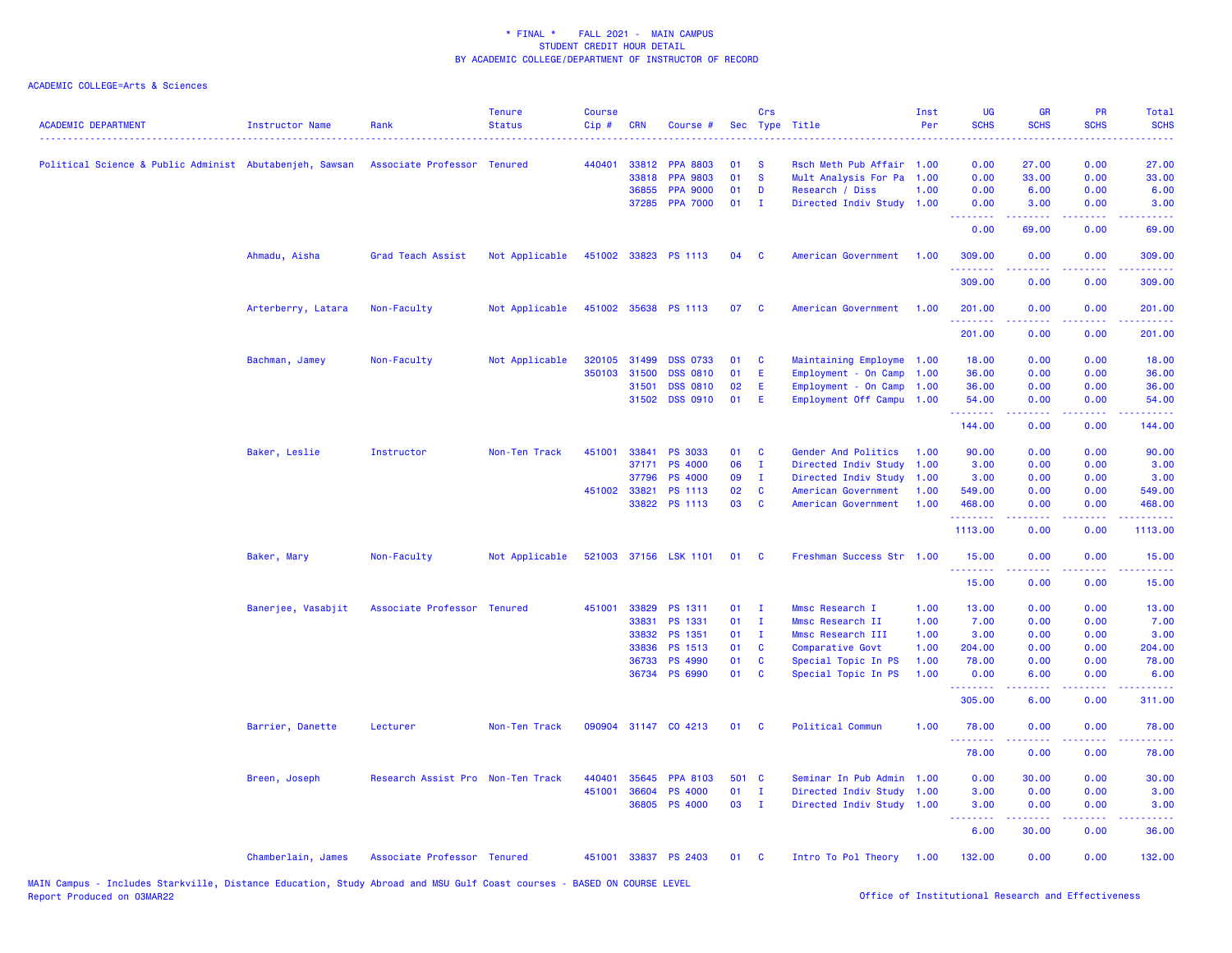| <b>ACADEMIC DEPARTMENT</b>                             | <b>Instructor Name</b> | Rank                                               | <b>Tenure</b><br><b>Status</b> | <b>Course</b><br>Cip# | <b>CRN</b>   | Course #                          |              | Crs                     | Sec Type Title                                    | Inst<br>Per  | <b>UG</b><br><b>SCHS</b> | <b>GR</b><br><b>SCHS</b>                                                                                                                                     | <b>PR</b><br><b>SCHS</b>                                                                                                  | Total<br><b>SCHS</b> |
|--------------------------------------------------------|------------------------|----------------------------------------------------|--------------------------------|-----------------------|--------------|-----------------------------------|--------------|-------------------------|---------------------------------------------------|--------------|--------------------------|--------------------------------------------------------------------------------------------------------------------------------------------------------------|---------------------------------------------------------------------------------------------------------------------------|----------------------|
| Political Science & Public Administ Chamberlain, James |                        | Associate Professor Tenured                        |                                | 451001 33851          |              | <b>PS 4403</b>                    | 01           | C                       | Ancient & Med Pol T 1.00                          |              | 45.00                    | 0.00                                                                                                                                                         | 0.00                                                                                                                      | 45.00                |
|                                                        |                        |                                                    |                                |                       | 33868        | PS 6403                           | 01           | <b>C</b>                | Ancient & Med Pol Th 1.00                         |              | 0.00<br>.                | 3.00<br>$\frac{1}{2} \left( \frac{1}{2} \right) \left( \frac{1}{2} \right) \left( \frac{1}{2} \right) \left( \frac{1}{2} \right) \left( \frac{1}{2} \right)$ | 0.00<br>.                                                                                                                 | 3.00<br>.            |
|                                                        |                        |                                                    |                                |                       |              |                                   |              |                         |                                                   |              | 177.00                   | 3.00                                                                                                                                                         | 0.00                                                                                                                      | 180.00               |
|                                                        |                        | Dimitrijevska Markos Assistant Professor Ten Track |                                | 440401                | 35074        | <b>PPA 8903</b>                   | 501 S        |                         | <b>Public Policy</b>                              | 1.00         | 0.00                     | 39.00                                                                                                                                                        | 0.00                                                                                                                      | 39.00                |
|                                                        |                        |                                                    |                                | 440501                | 33838        | <b>PS 2703</b>                    | 01           | <b>C</b>                | Intro Public Policy                               | 1.00         | 132.00<br>.              | 0.00<br>$\frac{1}{2} \left( \frac{1}{2} \right) \left( \frac{1}{2} \right) \left( \frac{1}{2} \right) \left( \frac{1}{2} \right) \left( \frac{1}{2} \right)$ | 0.00<br>$  -$                                                                                                             | 132.00<br>.          |
|                                                        |                        |                                                    |                                |                       |              |                                   |              |                         |                                                   |              | 132.00                   | 39.00                                                                                                                                                        | 0.00                                                                                                                      | 171.00               |
|                                                        | Dunn, George           | Non-Faculty                                        | Not Applicable                 |                       |              | 240101 32843 HON 1081             | <b>HO3 S</b> |                         | Honors Forum I                                    | 1.00         | 23.00<br>.               | 0.00                                                                                                                                                         | 0.00<br>$\sim$ $\sim$ $\sim$                                                                                              | 23.00                |
|                                                        |                        |                                                    |                                |                       |              |                                   |              |                         |                                                   |              | 23.00                    | 0.00                                                                                                                                                         | 0.00                                                                                                                      | .<br>23.00           |
|                                                        | French, Philip         | Professor                                          | <b>Tenured</b>                 | 440401                | 36857        | <b>PPA 9000</b>                   | 03           | D                       | Research / Diss                                   | 1.00         | 0.00<br>.                | 15.00                                                                                                                                                        | 0.00                                                                                                                      | 15.00                |
|                                                        |                        |                                                    |                                |                       |              |                                   |              |                         |                                                   |              | 0.00                     | 15.00                                                                                                                                                        | 0.00                                                                                                                      | 15.00                |
|                                                        | Holmes, Carolyn        | Assistant Professor Ten Track                      |                                | 451001                | 33834        | PS 1513                           | <b>HO1 C</b> |                         | Comparative Govt-Hon 1.00                         |              | 54.00                    | 0.00                                                                                                                                                         | 0.00                                                                                                                      | 54.00                |
|                                                        |                        |                                                    |                                |                       | 33857        | PS 4623<br>33873 PS 6623          | 01<br>01     | $\mathbf c$<br><b>C</b> | Politic Of 3rd World<br>Politic Of 3rd World 1.00 | 1.00         | 72.00<br>0.00            | 0.00<br>12.00                                                                                                                                                | 0.00<br>0.00                                                                                                              | 72.00<br>12.00       |
|                                                        |                        |                                                    |                                |                       |              |                                   |              |                         |                                                   |              | .                        | $\frac{1}{2} \left( \frac{1}{2} \right) \left( \frac{1}{2} \right) \left( \frac{1}{2} \right) \left( \frac{1}{2} \right) \left( \frac{1}{2} \right)$         | .                                                                                                                         | .                    |
|                                                        |                        |                                                    |                                |                       |              |                                   |              |                         |                                                   |              | 126.00                   | 12.00                                                                                                                                                        | 0.00                                                                                                                      | 138.00               |
|                                                        | Jernigan, Tyrel        | Non-Faculty                                        | Not Applicable                 |                       |              | 131315 33050 LSK 1023             | 09           | <b>C</b>                | Col Read/Study Skill 1.00                         |              | 63.00<br>.               | 0.00                                                                                                                                                         | 0.00                                                                                                                      | 63.00                |
|                                                        |                        |                                                    |                                |                       |              |                                   |              |                         |                                                   |              | 63.00                    | 0.00                                                                                                                                                         | 0.00                                                                                                                      | 63.00                |
|                                                        | Knox, Daphne           | Non-Faculty                                        | Not Applicable                 |                       |              | 521003 37159 LSK 1101             | 04           | <b>C</b>                | Freshman Success Str 1.00                         |              | 21.00<br>.               | 0.00<br>-----                                                                                                                                                | 0.00<br>.                                                                                                                 | 21.00<br>.           |
|                                                        |                        |                                                    |                                |                       |              |                                   |              |                         |                                                   |              | 21.00                    | 0.00                                                                                                                                                         | 0.00                                                                                                                      | 21.00                |
|                                                        | Merivaki, Thessalia    | Assistant Professor Ten Track                      |                                | 451001                | 33877        | PS 8523                           | 01           | $\blacksquare$          | Rdgs In St Gov-Pol                                | 1.00         | 0.00                     | 3.00                                                                                                                                                         | 0.00                                                                                                                      | 3.00                 |
|                                                        |                        |                                                    |                                |                       | 35639        | PS 4173                           | 01           | C                       | Legislative Process                               | 1.00         | 96.00                    | 0.00                                                                                                                                                         | 0.00                                                                                                                      | 96.00                |
|                                                        |                        |                                                    |                                |                       | 35640        | PS 6173                           | 01           | C                       | Legislative Process                               | 1.00         | 0.00                     | 3.00                                                                                                                                                         | 0.00                                                                                                                      | 3.00                 |
|                                                        |                        |                                                    |                                |                       | 35641        | PS 4293<br>35642 PS 6293          | 01<br>01     | <b>C</b><br><b>C</b>    | Political Behavior<br>Political Behavior          | 1.00<br>1.00 | 81.00<br>0.00            | 0.00<br>3.00                                                                                                                                                 | 0.00<br>0.00                                                                                                              | 81.00<br>3.00        |
|                                                        |                        |                                                    |                                |                       |              |                                   |              |                         |                                                   |              | .                        | .                                                                                                                                                            | $\frac{1}{2} \left( \frac{1}{2} \right) \left( \frac{1}{2} \right) \left( \frac{1}{2} \right) \left( \frac{1}{2} \right)$ | .                    |
|                                                        |                        |                                                    |                                |                       |              |                                   |              |                         |                                                   |              | 177.00                   | 9.00                                                                                                                                                         | 0.00                                                                                                                      | 186.00               |
|                                                        | Mobley, Robert         | Grad Teach Assist                                  | Not Applicable                 |                       |              | 451002 35637 PS 1113              | 06           | <b>C</b>                | American Government                               | 1.00         | 192.00<br>.              | 0.00<br><u>.</u>                                                                                                                                             | 0.00<br>.                                                                                                                 | 192.00<br><u>.</u>   |
|                                                        |                        |                                                    |                                |                       |              |                                   |              |                         |                                                   |              | 192.00                   | 0.00                                                                                                                                                         | 0.00                                                                                                                      | 192.00               |
|                                                        | Nukpezah, Julius       | Assistant Professor Ten Track                      |                                | 440401                | 35073        | <b>PPA 8723</b>                   | 501 S        |                         | Pub Budget & Fin Mgt                              | 1.00         | 0.00                     | 51.00                                                                                                                                                        | 0.00                                                                                                                      | 51.00                |
|                                                        |                        |                                                    |                                |                       | 36858        | <b>PPA 9000</b>                   | 04           | D                       | Research / Diss                                   | 1.00         | 0.00                     | 11.00                                                                                                                                                        | 0.00                                                                                                                      | 11.00                |
|                                                        |                        |                                                    |                                |                       | 451001 33854 | PS 4464                           | 02           | B                       | Political Analysis                                | 1.00         | 88.00<br>.               | 0.00<br>.                                                                                                                                                    | 0.00<br>.                                                                                                                 | 88.00<br>. <b>.</b>  |
|                                                        |                        |                                                    |                                |                       |              |                                   |              |                         |                                                   |              | 88.00                    | 62.00                                                                                                                                                        | 0.00                                                                                                                      | 150.00               |
|                                                        | Oswalt, Daniel         | Non-Faculty                                        | Not Applicable                 | 130301                | 33059        | <b>LSK 1041</b><br>33061 LSK 1041 | 04<br>06     | <b>C</b><br>C           | College Success I<br>College Success I            | 1.00<br>1.00 | 27.00<br>23.00           | 0.00<br>0.00                                                                                                                                                 | 0.00<br>0.00                                                                                                              | 27.00<br>23.00       |
|                                                        |                        |                                                    |                                |                       |              |                                   |              |                         |                                                   |              |                          |                                                                                                                                                              |                                                                                                                           |                      |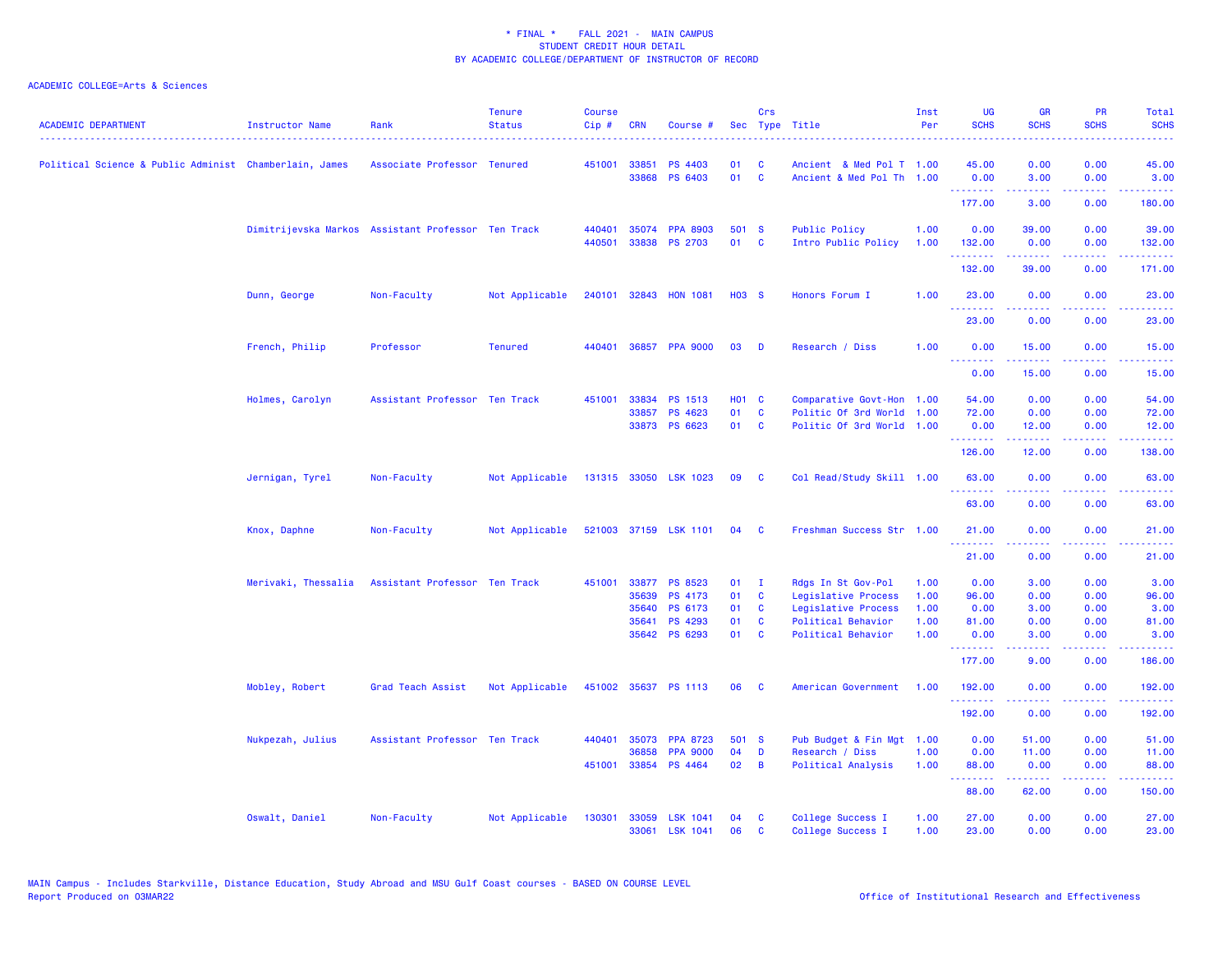| <b>ACADEMIC DEPARTMENT</b>                        | Instructor Name     | Rank                          | <b>Tenure</b><br><b>Status</b> | <b>Course</b><br>Cip# | <b>CRN</b> | Course #              |                 | Crs          | Sec Type Title            | Inst<br>Per | <b>UG</b><br><b>SCHS</b> | <b>GR</b><br><b>SCHS</b>                                                                                                                             | <b>PR</b><br><b>SCHS</b>                                                                                                          | <b>Total</b><br><b>SCHS</b> |
|---------------------------------------------------|---------------------|-------------------------------|--------------------------------|-----------------------|------------|-----------------------|-----------------|--------------|---------------------------|-------------|--------------------------|------------------------------------------------------------------------------------------------------------------------------------------------------|-----------------------------------------------------------------------------------------------------------------------------------|-----------------------------|
|                                                   |                     |                               |                                |                       |            |                       |                 |              |                           |             | <u>.</u>                 | $\frac{1}{2} \left( \frac{1}{2} \right) \left( \frac{1}{2} \right) \left( \frac{1}{2} \right) \left( \frac{1}{2} \right) \left( \frac{1}{2} \right)$ | $  -$                                                                                                                             | .                           |
|                                                   |                     |                               |                                |                       |            |                       |                 |              |                           |             | 50.00                    | 0.00                                                                                                                                                 | 0.00                                                                                                                              | 50.00                       |
| Political Science & Public Administ Pineda, Kayla |                     | Non-Faculty                   | Not Applicable                 |                       |            | 521003 37161 LSK 1101 | 06              | <b>C</b>     | Freshman Success Str 1.00 |             | 24,00                    | 0.00                                                                                                                                                 | 0.00                                                                                                                              | 24.00                       |
|                                                   |                     |                               |                                |                       |            |                       |                 |              |                           |             | 24.00                    | 0.00                                                                                                                                                 | 0.00                                                                                                                              | 24.00                       |
|                                                   | Potter, Michael     | Associate Professor Tenured   |                                | 440401                | 33810      | <b>PPA 8400</b>       | 01              | <b>C</b>     | Public Ad Intern          | 1.00        | 0.00                     | 3.00                                                                                                                                                 | 0.00                                                                                                                              | 3.00                        |
|                                                   |                     |                               |                                |                       | 33816      | <b>PPA 9613</b>       | 01              | <b>S</b>     | Rural Gov Admin I         | 1.00        | 0.00                     | 12.00                                                                                                                                                | 0.00                                                                                                                              | 12.00                       |
|                                                   |                     |                               |                                |                       | 35646      | <b>PPA 8400</b>       | 501 C           |              | Public Ad Intern          | 1.00        | 0.00                     | 3.00                                                                                                                                                 | 0.00                                                                                                                              | 3.00                        |
|                                                   |                     |                               |                                |                       | 35648      | <b>PPA 8983</b>       | 501 H           |              | Integrative Capstone      | 1.00        | 0.00                     | 27.00                                                                                                                                                | 0.00                                                                                                                              | 27.00                       |
|                                                   |                     |                               |                                |                       | 36859      | <b>PPA 9000</b>       | 05              | D            | Research / Diss           | 1.00        | 0.00                     | 39.00                                                                                                                                                | 0.00                                                                                                                              | 39.00                       |
|                                                   |                     |                               |                                |                       | 37828      | <b>PPA 7000</b>       | 02              | $\mathbf{I}$ | Directed Indiv Study      | 1.00        | 0.00                     | 3.00                                                                                                                                                 | 0.00                                                                                                                              | 3.00                        |
|                                                   |                     |                               |                                |                       | 37847      | <b>PPA 7000</b>       | 03              | Ι.           | Directed Indiv Study      | 1.00        | 0.00                     | 3.00                                                                                                                                                 | 0.00                                                                                                                              | 3.00                        |
|                                                   |                     |                               |                                |                       | 37948      | <b>PPA 7000</b>       | 04              | $\mathbf{I}$ | Directed Indiv Study      | 1.00        | 0.00<br><b></b>          | 3.00                                                                                                                                                 | 0.00<br>$\frac{1}{2} \left( \frac{1}{2} \right) \left( \frac{1}{2} \right) \left( \frac{1}{2} \right) \left( \frac{1}{2} \right)$ | 3.00<br><u>.</u>            |
|                                                   |                     |                               |                                |                       |            |                       |                 |              |                           |             | 0.00                     | 93.00                                                                                                                                                | 0.00                                                                                                                              | 93.00                       |
|                                                   | Pugh, Brian         | Lecturer                      | Non-Ten Track                  | 450101                |            | 32859 HON 3143        | <b>HO1 S</b>    |              | Honor Sem Social Sci 1.00 |             | 36.00<br>.               | 0.00                                                                                                                                                 | 0.00<br>$\frac{1}{2} \left( \frac{1}{2} \right) \left( \frac{1}{2} \right) \left( \frac{1}{2} \right) \left( \frac{1}{2} \right)$ | 36.00<br>.                  |
|                                                   |                     |                               |                                |                       |            |                       |                 |              |                           |             | 36.00                    | 0.00                                                                                                                                                 | 0.00                                                                                                                              | 36.00                       |
|                                                   | Rush, Christine     | Associate Professor Tenured   |                                | 440401                | 35962      | <b>PPA 8990</b>       | 01              | C            | Special Topic In PPA 1.00 |             | 0.00                     | 27.00                                                                                                                                                | 0.00                                                                                                                              | 27.00                       |
|                                                   |                     |                               |                                |                       | 36860      | <b>PPA 9000</b>       | 06              | D            | Research / Diss           | 1.00        | 0.00                     | 18.00                                                                                                                                                | 0.00                                                                                                                              | 18.00                       |
|                                                   |                     |                               |                                | 451001                |            | 33811 PPA 8743        | 01              | <b>S</b>     | Administrative Law        | 1.00        | 0.00<br>.                | 42.00<br>.                                                                                                                                           | 0.00<br>.                                                                                                                         | 42.00<br>.                  |
|                                                   |                     |                               |                                |                       |            |                       |                 |              |                           |             | 0.00                     | 87.00                                                                                                                                                | 0.00                                                                                                                              | 87.00                       |
|                                                   | Shaffer, Stephen    | Professor                     | <b>Tenured</b>                 | 451001                | 33847      | <b>PS 4283</b>        | 01              | C            | Public Opinion            | 1.00        | 84.00                    | 0.00                                                                                                                                                 | 0.00                                                                                                                              | 84.00                       |
|                                                   |                     |                               |                                |                       | 33864      | PS 6283               | 01              | $\mathbf{C}$ | Public Opinion            | 1.00        | 0.00                     | 3.00                                                                                                                                                 | 0.00                                                                                                                              | 3.00                        |
|                                                   |                     |                               |                                |                       |            | 451002 33825 PS 1113  | <b>HO1 C</b>    |              | American Govt- Honor      | 1.00        | 63.00<br>.               | 0.00<br>22222                                                                                                                                        | 0.00<br>.                                                                                                                         | 63.00<br>.                  |
|                                                   |                     |                               |                                |                       |            |                       |                 |              |                           |             | 147.00                   | 3.00                                                                                                                                                 | 0.00                                                                                                                              | 150.00                      |
|                                                   | Shoup, Brian        | Associate Professor Tenured   |                                | 451001                | 33853      | PS 4464               | 01              | B            | Political Analysis        | 1.00        | 96.00                    | 0.00                                                                                                                                                 | 0.00                                                                                                                              | 96.00                       |
|                                                   |                     |                               |                                |                       | 37488      | <b>PS 4000</b>        | 07              | $\mathbf{I}$ | Directed Indiv Study      | 1.00        | 3.00                     | 0.00                                                                                                                                                 | 0.00                                                                                                                              | 3.00                        |
|                                                   |                     |                               |                                |                       | 37586      | <b>PS 4000</b>        | 08              | $\mathbf I$  | Directed Indiv Study      | 1.00        | 3.00                     | 0.00                                                                                                                                                 | 0.00                                                                                                                              | 3.00                        |
|                                                   |                     |                               |                                |                       | 37834      | <b>PS 4000</b>        | 10 <sub>1</sub> | $\mathbf{I}$ | Directed Indiv Study      | 1.00        | 3.00<br>.                | 0.00<br>.                                                                                                                                            | 0.00<br>د د د د                                                                                                                   | 3.00<br>.                   |
|                                                   |                     |                               |                                |                       |            |                       |                 |              |                           |             | 105.00                   | 0.00                                                                                                                                                 | 0.00                                                                                                                              | 105.00                      |
|                                                   | Stanisevski, Dragan | Associate Professor Tenured   |                                | 440401                | 35635      | <b>PPA 8143</b>       | 01              | <b>S</b>     | Civ Rgts/Aff Action       | 1.00        | 0.00                     | 27.00                                                                                                                                                | 0.00                                                                                                                              | 27.00                       |
|                                                   |                     |                               |                                |                       | 36861      | <b>PPA 9000</b>       | 07              | D            | Research / Diss           | 1.00        | 0.00                     | 4.00                                                                                                                                                 | 0.00                                                                                                                              | 4.00                        |
|                                                   |                     |                               |                                | 451001                |            | 33814 PPA 9403        | 01              | C            | Comparative Public A 1.00 |             | 0.00<br><u>.</u>         | 27.00<br>بالمستبدية                                                                                                                                  | 0.00<br>ولايت                                                                                                                     | 27.00<br>المستبدين          |
|                                                   |                     |                               |                                |                       |            |                       |                 |              |                           |             | 0.00                     | 58.00                                                                                                                                                | 0.00                                                                                                                              | 58.00                       |
|                                                   | Tillman, Adrian     | Grad Teach Assist             | Not Applicable                 |                       |            | 451002 35636 PS 1113  | 05              | <b>C</b>     | American Government       | 1.00        | 198.00<br><u>.</u>       | 0.00<br>22222                                                                                                                                        | 0.00<br>.                                                                                                                         | 198.00<br>.                 |
|                                                   |                     |                               |                                |                       |            |                       |                 |              |                           |             | 198.00                   | 0.00                                                                                                                                                 | 0.00                                                                                                                              | 198.00                      |
|                                                   | Tkach, Benjamin     | Assistant Professor Ten Track |                                | 240101                | 37259      | <b>HON 4093</b>       | <b>HO4 E</b>    |              | <b>Honors Thesis</b>      | 1.00        | 3.00                     | 0.00                                                                                                                                                 | 0.00                                                                                                                              | 3.00                        |
|                                                   |                     |                               |                                | 451001                | 33830      | PS 1313               | 01              | <b>C</b>     | International Relati 1.00 |             | 201.00                   | 0.00                                                                                                                                                 | 0.00                                                                                                                              | 201.00                      |
|                                                   |                     |                               |                                |                       |            | 35643 PS 4373         | 01              | <b>C</b>     | International Terror 1.00 |             | 66.00                    | 0.00                                                                                                                                                 | 0.00                                                                                                                              | 66.00                       |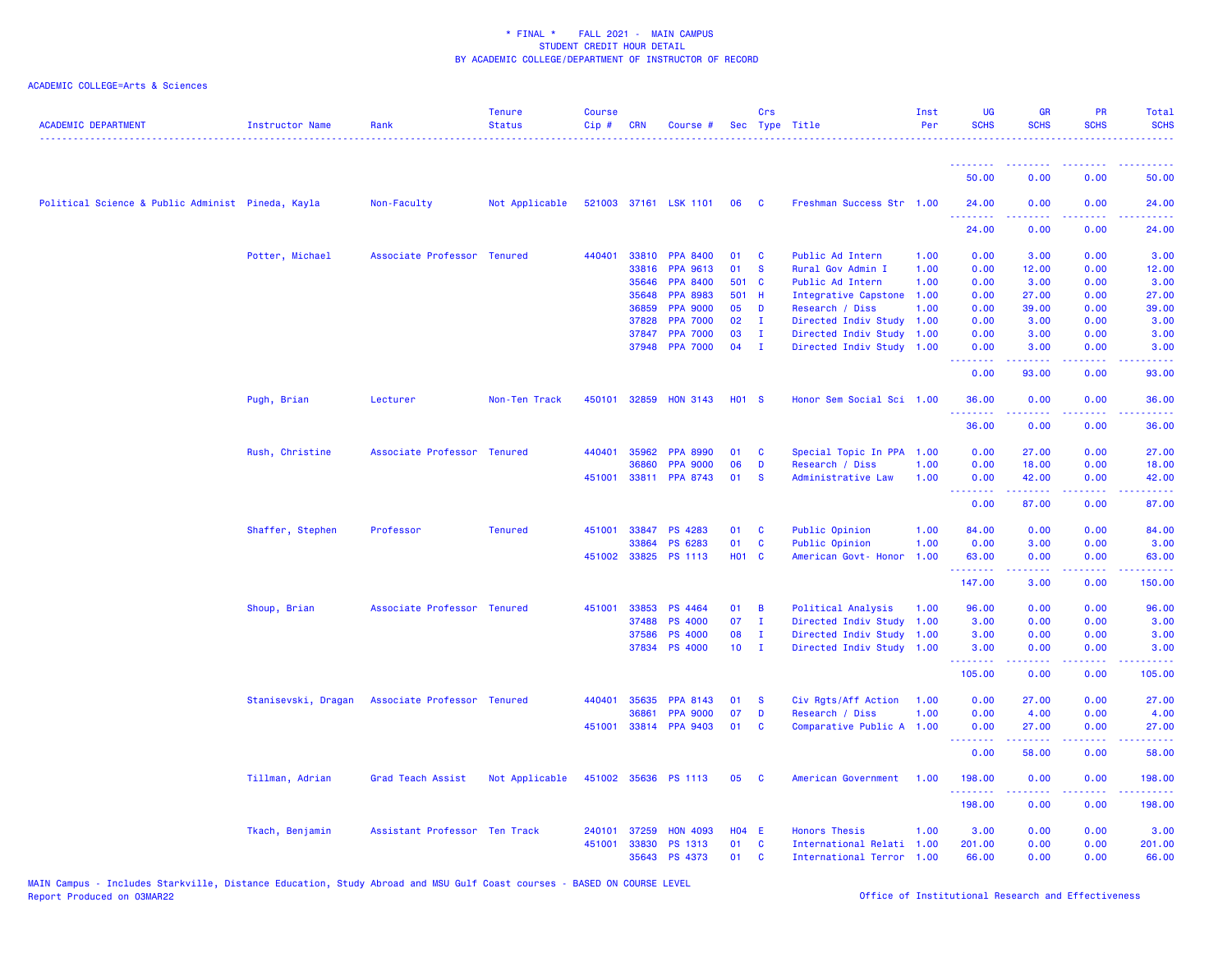| <b>ACADEMIC DEPARTMENT</b>                          | <b>Instructor Name</b> | Rank                              | <b>Tenure</b><br><b>Status</b> | <b>Course</b><br>Cip# | <b>CRN</b> | Course $#$                   | <b>Sec</b> | Crs      | Type Title                 | Inst<br>Per | <b>UG</b><br><b>SCHS</b> | <b>GR</b><br><b>SCHS</b>                                                                                                                                     | <b>PR</b><br><b>SCHS</b> | Total<br><b>SCHS</b>     |
|-----------------------------------------------------|------------------------|-----------------------------------|--------------------------------|-----------------------|------------|------------------------------|------------|----------|----------------------------|-------------|--------------------------|--------------------------------------------------------------------------------------------------------------------------------------------------------------|--------------------------|--------------------------|
| Political Science & Public Administ Tkach, Benjamin |                        | Assistant Professor Ten Track     |                                | 451001                |            | 35644 PS 6373                | 01         | <b>C</b> | International Terror 1.00  |             | 0.00<br>.                | 6.00                                                                                                                                                         | 0.00<br>----             | 6.00                     |
|                                                     |                        |                                   |                                |                       |            |                              |            |          |                            |             | 270.00                   | 6.00                                                                                                                                                         | 0.00                     | 276.00                   |
|                                                     | Vowell, Krista         | Lecturer                          | Non-Ten Track                  |                       |            | 451002 35076 PS 1113         | 502 C      |          | American Government        | 1.00        | 45.00                    | 0.00                                                                                                                                                         | 0.00<br>$- - -$          | 45.00                    |
|                                                     |                        |                                   |                                |                       |            |                              |            |          |                            |             | 45.00                    | 0.00                                                                                                                                                         | 0.00                     | 45.00                    |
|                                                     | Waide, David           | Clinical Assist Pro Non-Ten Track |                                | 220101                | 33826      | <b>PS 1182</b>               | 01         | - C      | Introduction to Law        | 1.00        | 138,00                   | 0.00                                                                                                                                                         | 0.00                     | 138.00                   |
|                                                     |                        |                                   |                                | 451001                |            | 33842 PS 3063                | 01         | <b>C</b> | <b>Constitution Powers</b> | 1.00        | 129,00                   | 0.00                                                                                                                                                         | 0.00                     | 129.00                   |
|                                                     |                        |                                   |                                |                       |            | 451002 33820 PS 1113         | 01         | <b>C</b> | American Government        | 1.00        | 1278.00<br>---------     | 0.00<br>$\frac{1}{2} \left( \frac{1}{2} \right) \left( \frac{1}{2} \right) \left( \frac{1}{2} \right) \left( \frac{1}{2} \right) \left( \frac{1}{2} \right)$ | 0.00<br>-------          | 1278.00<br>- - - - - - - |
|                                                     |                        |                                   |                                |                       |            |                              |            |          |                            |             | 1545.00                  | 0.00                                                                                                                                                         | 0.00                     | 1545.00                  |
|                                                     | Williams, Robert       | Non-Faculty                       | Not Applicable                 |                       |            | 521003 34137 SLCE 1002 C01 C |            |          | Day One Leadership C 0.51  |             | 157.08                   | 0.00<br>$- - - - -$                                                                                                                                          | 0.00                     | 157.08                   |
|                                                     |                        |                                   |                                |                       |            |                              |            |          |                            |             | <u>.</u><br>157.08       | 0.00                                                                                                                                                         | . <u>.</u> .<br>0.00     | - - - - - - -<br>157.08  |
|                                                     | Wiseman, William       | Lecturer                          | Non-Ten Track                  | 451001                |            | 33843 PS 3193                | 01         | <b>C</b> | Intergov Relations         | 1.00        | 90.00                    | 0.00                                                                                                                                                         | 0.00<br>--------         | 90.00<br>----------      |
|                                                     |                        |                                   |                                |                       |            |                              |            |          |                            |             | 90.00                    | 0.00                                                                                                                                                         | 0.00                     | 90.00                    |
| ====================================                |                        |                                   |                                |                       |            |                              |            |          |                            |             | ========                 |                                                                                                                                                              | ========                 | -----------              |
| Political Science & Public Administ                 |                        |                                   |                                |                       |            |                              |            |          |                            |             | 5837.08                  | 492.00                                                                                                                                                       | 0.00                     | 6329.08                  |
| ======================================              |                        |                                   |                                |                       |            |                              |            |          |                            |             | ========                 | ========= ========                                                                                                                                           |                          | ==========               |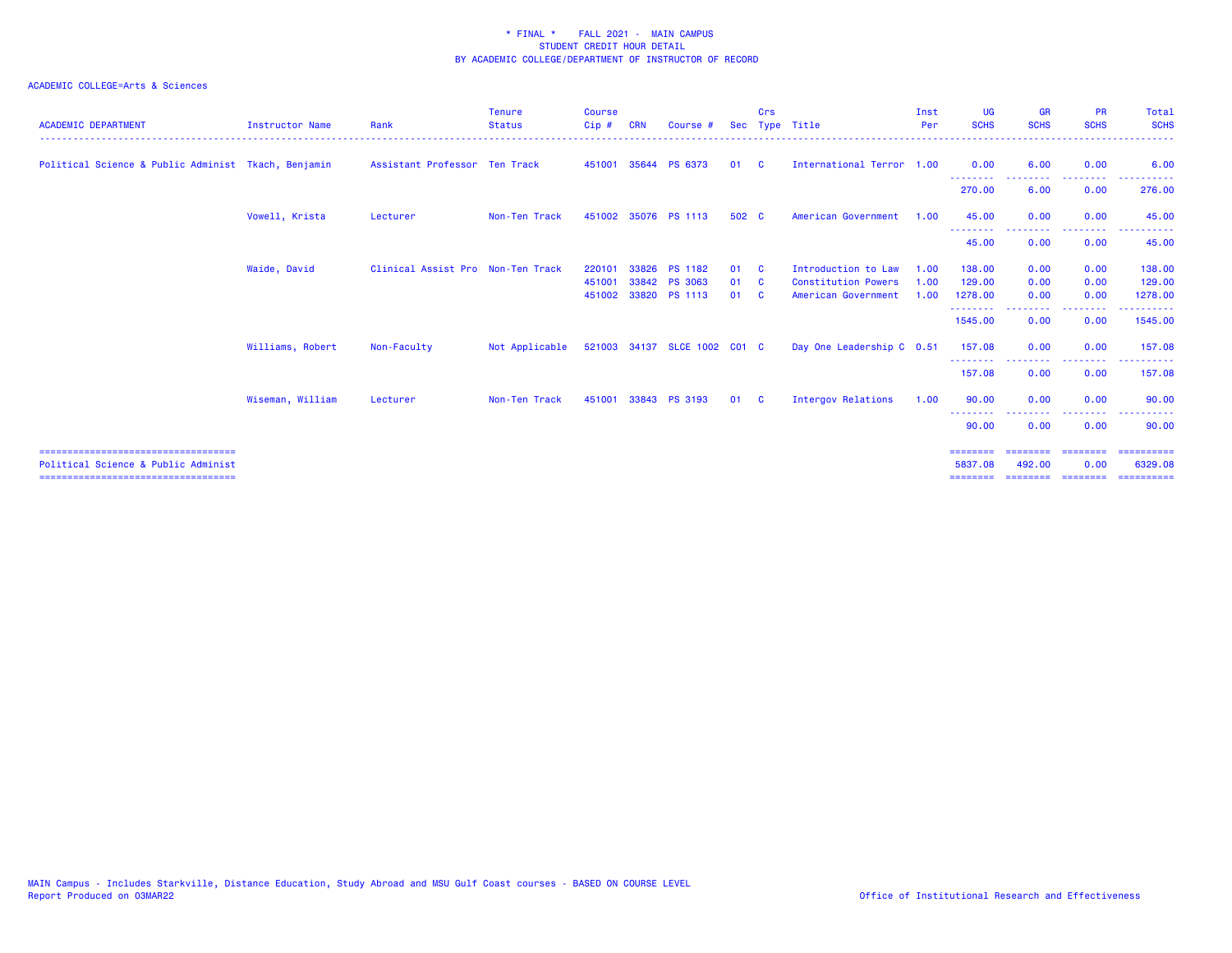| 420101<br>37004<br><b>PSY 4000</b><br>25<br>3.00<br>0.00<br>0.00<br>3.00<br>Psychology<br>Adams-Price, Carolyn Associate Professor Tenured<br>Directed Indiv Study<br>1.00<br>- т<br>37014<br><b>PSY 8000</b><br>01<br>D<br>0.00<br>2.00<br>0.00<br>2.00<br>Research / Thesis<br>1.00<br><b>PSY 4000</b><br>72<br>0.00<br>37972<br>Directed Indiv Study<br>1.00<br>3.00<br>0.00<br>3.00<br>$\mathbf{I}$<br>73<br>37974<br><b>PSY 4000</b><br>Directed Indiv Study<br>1.00<br>3.00<br>0.00<br>0.00<br>3.00<br>I.<br>422707<br>35208<br><b>PSY 3623</b><br>03<br><b>C</b><br>Social Psychology<br>1.00<br>252.00<br>0.00<br>0.00<br>252.00<br>422809<br>34057<br><b>PSY 4983</b><br>01<br><b>C</b><br>Psychology Of Aging<br>1.00<br>96.00<br>0.00<br>0.00<br>96.00<br>422813<br>37032<br><b>PSY 9000</b><br>01<br>D<br>Research/Diss<br>1.00<br>0.00<br>7.00<br>7.00<br>0.00<br>.<br>22222<br>.<br>.<br>357.00<br>0.00<br>366.00<br>9.00<br>36269<br>02<br>Armstrong, Kevin<br>Associate Professor Tenured<br>420101<br><b>PSY 4000</b><br>$\mathbf{I}$<br>Directed Indiv Study<br>1.00<br>3.00<br>0.00<br>0.00<br>3.00<br>37015<br><b>PSY 8000</b><br>02<br>D<br>1.00<br>0.00<br>0.00<br>2.00<br>Research / Thesis<br>2.00<br><b>PSY 3363</b><br>422707<br>34030<br>01<br><b>C</b><br><b>Behav Modification</b><br>1.00<br>201.00<br>0.00<br>0.00<br>201.00<br>02<br><b>Behav Modification</b><br>34031<br><b>PSY 3363</b><br>$\mathbf{C}$<br>1.00<br>144.00<br>0.00<br>0.00<br>144.00<br><b>PSY 9000</b><br>02<br>422813 37033<br>D<br>Research/Diss<br>1.00<br>0.00<br>2.00<br>0.00<br>2.00<br>.<br>$\frac{1}{2} \left( \frac{1}{2} \right) \left( \frac{1}{2} \right) \left( \frac{1}{2} \right) \left( \frac{1}{2} \right)$<br><u>.</u><br>348.00<br>4.00<br>0.00<br>352.00<br>Armstrong, Rebecca<br>Instructor<br>Non-Ten Track<br>420101<br>33986<br><b>PSY 1013</b><br>04<br>C<br>Gen Psychology-SI<br>1.00<br>333.00<br>0.00<br>0.00<br>333.00<br>35219<br><b>PSY 1021</b><br>01<br>$\mathbf{C}$<br>Career in Psychology<br>1.00<br>32.00<br>0.00<br>0.00<br>32.00<br>35220<br><b>PSY 1021</b><br>02<br>29.00<br>C<br>Career in Psychology<br>1.00<br>29.00<br>0.00<br>0.00<br>03<br>32.00<br>35221<br><b>PSY 1021</b><br><b>C</b><br>Career in Psychology<br>1.00<br>32.00<br>0.00<br>0.00<br>422703<br><b>PSY 3803</b><br>01<br>$\mathbf{C}$<br>Int Dev Psychology<br>273.00<br>34039<br>1.00<br>273.00<br>0.00<br>0.00<br>34040<br><b>PSY 3803</b><br>02<br><b>C</b><br>Int Dev Psychology<br>273.00<br>1.00<br>0.00<br>0.00<br>273.00<br>.<br>.<br>.<br>د د د د<br>972.00<br>0.00<br>0.00<br>972.00<br>Bell, Jacqueline<br>420101<br>37507<br><b>PSY 3213</b><br>502 C<br>Psych Of Ab Behavior<br>0.00<br>0.00<br>Lecturer<br>Non-Ten Track<br>1.00<br>120.00<br>120.00<br><b>PSY 4403</b><br>501 C<br><b>Biological Psycholog</b><br>0.00<br>422706<br>35097<br>1.00<br>114.00<br>0.00<br>114.00<br>422803<br>35095 PSY 4223<br>501 C<br>Drug Use And Abuse<br>1.00<br>141.00<br>0.00<br>0.00<br>141.00<br>.<br>$\frac{1}{2} \left( \frac{1}{2} \right) \left( \frac{1}{2} \right) \left( \frac{1}{2} \right) \left( \frac{1}{2} \right) \left( \frac{1}{2} \right)$<br>والمستناء<br>375.00<br>0.00<br>0.00<br>375.00<br>0.00<br>Berman, Mitchell<br>Professor<br><b>Tenured</b><br>420101<br>37016<br><b>PSY 8000</b><br>03<br>Research / Thesis<br>1.00<br>0.00<br>2.00<br>2.00<br>D<br>34066<br>422708<br><b>PSY 8214</b><br>01<br>B<br>Quan Meth In Psy II<br>1.00<br>0.00<br>0.00<br>44.00<br>44.00<br>422813<br>37034<br><b>PSY 9000</b><br>03<br>D<br>1.00<br>12.00<br>Research/Diss<br>0.00<br>12.00<br>0.00<br><u>.</u><br>.<br>.<br>د د د د د<br>0.00<br>58.00<br>0.00<br>58.00<br>422706<br>34049<br><b>PSY 4403</b><br><b>Biological Psycholog</b><br>0.00<br>192.00<br>Brown, Kimberly<br>Lecturer<br>Non-Ten Track<br>01<br><b>C</b><br>192.00<br>0.00<br>1.00<br>02<br>34050<br><b>PSY 4403</b><br>$\mathbf{C}$<br>Biological Psycholog<br>1.00<br>189.00<br>0.00<br>0.00<br>189.00<br>440401<br><b>PSY 3073</b><br>01<br>0.00<br>126.00<br>34007<br><b>C</b><br>Psy Interper Relat<br>1.00<br>126.00<br>0.00<br>02<br>34008<br><b>PSY 3073</b><br><b>C</b><br>Psy Interper Relat<br>1.00<br>138.00<br>0.00<br>0.00<br>138.00<br>2.2.2.2.2.2<br>.<br>.<br>.<br>645.00<br>0.00<br>0.00<br>645.00<br>420101<br>37458<br><b>PSY 4000</b><br>37<br>Directed Indiv Study 1.00<br>0.00<br>0.00<br>3.00<br>Campbell, Kristen<br>Instructor<br>Non-Ten Track<br>3.00<br>- I<br>38<br>37459<br><b>PSY 4000</b><br>I.<br>Directed Indiv Study<br>3.00<br>0.00<br>3.00<br>1.00<br>0.00<br>39<br>37460<br><b>PSY 4000</b><br>Directed Indiv Study<br>1.00<br>3.00<br>0.00<br>0.00<br>3.00<br>л.<br>37461<br><b>PSY 4000</b><br>40<br>$\mathbf{I}$<br>Directed Indiv Study<br>3.00<br>0.00<br>3.00<br>1.00<br>0.00<br>37462<br><b>PSY 4000</b><br>41<br>3.00<br>л.<br>Directed Indiv Study<br>1.00<br>3.00<br>0.00<br>0.00<br><b>PSY 4000</b><br>42<br>Directed Indiv Study<br>3.00<br>37463<br>I.<br>0.00<br>0.00<br>3.00<br>1.00<br>04<br>$\mathbf{K}$<br>0.00<br>0.00<br>422708<br>34010<br><b>PSY 3104</b><br>Introductory Psychol 1.00<br>0.00<br>0.00<br>34011<br>05<br>K<br>0.00<br>0.00<br><b>PSY</b><br>3104<br>Introductory Psychol 1.00<br>0.00<br>0.00 | <b>ACADEMIC DEPARTMENT</b> | <b>Instructor Name</b> | Rank | <b>Tenure</b><br><b>Status</b> | <b>Course</b><br>Cip# | <b>CRN</b> | Course # | Crs | Sec Type Title | Inst<br>Per | <b>UG</b><br><b>SCHS</b> | <b>GR</b><br><b>SCHS</b> | PR<br><b>SCHS</b> | Total<br><b>SCHS</b><br>22222 |
|-----------------------------------------------------------------------------------------------------------------------------------------------------------------------------------------------------------------------------------------------------------------------------------------------------------------------------------------------------------------------------------------------------------------------------------------------------------------------------------------------------------------------------------------------------------------------------------------------------------------------------------------------------------------------------------------------------------------------------------------------------------------------------------------------------------------------------------------------------------------------------------------------------------------------------------------------------------------------------------------------------------------------------------------------------------------------------------------------------------------------------------------------------------------------------------------------------------------------------------------------------------------------------------------------------------------------------------------------------------------------------------------------------------------------------------------------------------------------------------------------------------------------------------------------------------------------------------------------------------------------------------------------------------------------------------------------------------------------------------------------------------------------------------------------------------------------------------------------------------------------------------------------------------------------------------------------------------------------------------------------------------------------------------------------------------------------------------------------------------------------------------------------------------------------------------------------------------------------------------------------------------------------------------------------------------------------------------------------------------------------------------------------------------------------------------------------------------------------------------------------------------------------------------------------------------------------------------------------------------------------------------------------------------------------------------------------------------------------------------------------------------------------------------------------------------------------------------------------------------------------------------------------------------------------------------------------------------------------------------------------------------------------------------------------------------------------------------------------------------------------------------------------------------------------------------------------------------------------------------------------------------------------------------------------------------------------------------------------------------------------------------------------------------------------------------------------------------------------------------------------------------------------------------------------------------------------------------------------------------------------------------------------------------------------------------------------------------------------------------------------------------------------------------------------------------------------------------------------------------------------------------------------------------------------------------------------------------------------------------------------------------------------------------------------------------------------------------------------------------------------------------------------------------------------------------------------------------------------------------------------------------------------------------------------------------------------------------------------------------------------------------------------------------------------------------------------------------------------------------------------------------------------------------------------------------------------------------------------------------------------------------------------------------------------------------------------------------------------------------------------------------------------------------------------------------------------------------------------------------------------------------------------------------------------------------------------------------------------------------------------------------------------------------------------------------------------------------------------------------------------------------------------------------------------------------------------------------------------------------------------------------------------------------|----------------------------|------------------------|------|--------------------------------|-----------------------|------------|----------|-----|----------------|-------------|--------------------------|--------------------------|-------------------|-------------------------------|
|                                                                                                                                                                                                                                                                                                                                                                                                                                                                                                                                                                                                                                                                                                                                                                                                                                                                                                                                                                                                                                                                                                                                                                                                                                                                                                                                                                                                                                                                                                                                                                                                                                                                                                                                                                                                                                                                                                                                                                                                                                                                                                                                                                                                                                                                                                                                                                                                                                                                                                                                                                                                                                                                                                                                                                                                                                                                                                                                                                                                                                                                                                                                                                                                                                                                                                                                                                                                                                                                                                                                                                                                                                                                                                                                                                                                                                                                                                                                                                                                                                                                                                                                                                                                                                                                                                                                                                                                                                                                                                                                                                                                                                                                                                                                                                                                                                                                                                                                                                                                                                                                                                                                                                                                                                                                                   |                            |                        |      |                                |                       |            |          |     |                |             |                          |                          |                   |                               |
|                                                                                                                                                                                                                                                                                                                                                                                                                                                                                                                                                                                                                                                                                                                                                                                                                                                                                                                                                                                                                                                                                                                                                                                                                                                                                                                                                                                                                                                                                                                                                                                                                                                                                                                                                                                                                                                                                                                                                                                                                                                                                                                                                                                                                                                                                                                                                                                                                                                                                                                                                                                                                                                                                                                                                                                                                                                                                                                                                                                                                                                                                                                                                                                                                                                                                                                                                                                                                                                                                                                                                                                                                                                                                                                                                                                                                                                                                                                                                                                                                                                                                                                                                                                                                                                                                                                                                                                                                                                                                                                                                                                                                                                                                                                                                                                                                                                                                                                                                                                                                                                                                                                                                                                                                                                                                   |                            |                        |      |                                |                       |            |          |     |                |             |                          |                          |                   |                               |
|                                                                                                                                                                                                                                                                                                                                                                                                                                                                                                                                                                                                                                                                                                                                                                                                                                                                                                                                                                                                                                                                                                                                                                                                                                                                                                                                                                                                                                                                                                                                                                                                                                                                                                                                                                                                                                                                                                                                                                                                                                                                                                                                                                                                                                                                                                                                                                                                                                                                                                                                                                                                                                                                                                                                                                                                                                                                                                                                                                                                                                                                                                                                                                                                                                                                                                                                                                                                                                                                                                                                                                                                                                                                                                                                                                                                                                                                                                                                                                                                                                                                                                                                                                                                                                                                                                                                                                                                                                                                                                                                                                                                                                                                                                                                                                                                                                                                                                                                                                                                                                                                                                                                                                                                                                                                                   |                            |                        |      |                                |                       |            |          |     |                |             |                          |                          |                   |                               |
|                                                                                                                                                                                                                                                                                                                                                                                                                                                                                                                                                                                                                                                                                                                                                                                                                                                                                                                                                                                                                                                                                                                                                                                                                                                                                                                                                                                                                                                                                                                                                                                                                                                                                                                                                                                                                                                                                                                                                                                                                                                                                                                                                                                                                                                                                                                                                                                                                                                                                                                                                                                                                                                                                                                                                                                                                                                                                                                                                                                                                                                                                                                                                                                                                                                                                                                                                                                                                                                                                                                                                                                                                                                                                                                                                                                                                                                                                                                                                                                                                                                                                                                                                                                                                                                                                                                                                                                                                                                                                                                                                                                                                                                                                                                                                                                                                                                                                                                                                                                                                                                                                                                                                                                                                                                                                   |                            |                        |      |                                |                       |            |          |     |                |             |                          |                          |                   |                               |
|                                                                                                                                                                                                                                                                                                                                                                                                                                                                                                                                                                                                                                                                                                                                                                                                                                                                                                                                                                                                                                                                                                                                                                                                                                                                                                                                                                                                                                                                                                                                                                                                                                                                                                                                                                                                                                                                                                                                                                                                                                                                                                                                                                                                                                                                                                                                                                                                                                                                                                                                                                                                                                                                                                                                                                                                                                                                                                                                                                                                                                                                                                                                                                                                                                                                                                                                                                                                                                                                                                                                                                                                                                                                                                                                                                                                                                                                                                                                                                                                                                                                                                                                                                                                                                                                                                                                                                                                                                                                                                                                                                                                                                                                                                                                                                                                                                                                                                                                                                                                                                                                                                                                                                                                                                                                                   |                            |                        |      |                                |                       |            |          |     |                |             |                          |                          |                   |                               |
|                                                                                                                                                                                                                                                                                                                                                                                                                                                                                                                                                                                                                                                                                                                                                                                                                                                                                                                                                                                                                                                                                                                                                                                                                                                                                                                                                                                                                                                                                                                                                                                                                                                                                                                                                                                                                                                                                                                                                                                                                                                                                                                                                                                                                                                                                                                                                                                                                                                                                                                                                                                                                                                                                                                                                                                                                                                                                                                                                                                                                                                                                                                                                                                                                                                                                                                                                                                                                                                                                                                                                                                                                                                                                                                                                                                                                                                                                                                                                                                                                                                                                                                                                                                                                                                                                                                                                                                                                                                                                                                                                                                                                                                                                                                                                                                                                                                                                                                                                                                                                                                                                                                                                                                                                                                                                   |                            |                        |      |                                |                       |            |          |     |                |             |                          |                          |                   |                               |
|                                                                                                                                                                                                                                                                                                                                                                                                                                                                                                                                                                                                                                                                                                                                                                                                                                                                                                                                                                                                                                                                                                                                                                                                                                                                                                                                                                                                                                                                                                                                                                                                                                                                                                                                                                                                                                                                                                                                                                                                                                                                                                                                                                                                                                                                                                                                                                                                                                                                                                                                                                                                                                                                                                                                                                                                                                                                                                                                                                                                                                                                                                                                                                                                                                                                                                                                                                                                                                                                                                                                                                                                                                                                                                                                                                                                                                                                                                                                                                                                                                                                                                                                                                                                                                                                                                                                                                                                                                                                                                                                                                                                                                                                                                                                                                                                                                                                                                                                                                                                                                                                                                                                                                                                                                                                                   |                            |                        |      |                                |                       |            |          |     |                |             |                          |                          |                   |                               |
|                                                                                                                                                                                                                                                                                                                                                                                                                                                                                                                                                                                                                                                                                                                                                                                                                                                                                                                                                                                                                                                                                                                                                                                                                                                                                                                                                                                                                                                                                                                                                                                                                                                                                                                                                                                                                                                                                                                                                                                                                                                                                                                                                                                                                                                                                                                                                                                                                                                                                                                                                                                                                                                                                                                                                                                                                                                                                                                                                                                                                                                                                                                                                                                                                                                                                                                                                                                                                                                                                                                                                                                                                                                                                                                                                                                                                                                                                                                                                                                                                                                                                                                                                                                                                                                                                                                                                                                                                                                                                                                                                                                                                                                                                                                                                                                                                                                                                                                                                                                                                                                                                                                                                                                                                                                                                   |                            |                        |      |                                |                       |            |          |     |                |             |                          |                          |                   |                               |
|                                                                                                                                                                                                                                                                                                                                                                                                                                                                                                                                                                                                                                                                                                                                                                                                                                                                                                                                                                                                                                                                                                                                                                                                                                                                                                                                                                                                                                                                                                                                                                                                                                                                                                                                                                                                                                                                                                                                                                                                                                                                                                                                                                                                                                                                                                                                                                                                                                                                                                                                                                                                                                                                                                                                                                                                                                                                                                                                                                                                                                                                                                                                                                                                                                                                                                                                                                                                                                                                                                                                                                                                                                                                                                                                                                                                                                                                                                                                                                                                                                                                                                                                                                                                                                                                                                                                                                                                                                                                                                                                                                                                                                                                                                                                                                                                                                                                                                                                                                                                                                                                                                                                                                                                                                                                                   |                            |                        |      |                                |                       |            |          |     |                |             |                          |                          |                   |                               |
|                                                                                                                                                                                                                                                                                                                                                                                                                                                                                                                                                                                                                                                                                                                                                                                                                                                                                                                                                                                                                                                                                                                                                                                                                                                                                                                                                                                                                                                                                                                                                                                                                                                                                                                                                                                                                                                                                                                                                                                                                                                                                                                                                                                                                                                                                                                                                                                                                                                                                                                                                                                                                                                                                                                                                                                                                                                                                                                                                                                                                                                                                                                                                                                                                                                                                                                                                                                                                                                                                                                                                                                                                                                                                                                                                                                                                                                                                                                                                                                                                                                                                                                                                                                                                                                                                                                                                                                                                                                                                                                                                                                                                                                                                                                                                                                                                                                                                                                                                                                                                                                                                                                                                                                                                                                                                   |                            |                        |      |                                |                       |            |          |     |                |             |                          |                          |                   |                               |
|                                                                                                                                                                                                                                                                                                                                                                                                                                                                                                                                                                                                                                                                                                                                                                                                                                                                                                                                                                                                                                                                                                                                                                                                                                                                                                                                                                                                                                                                                                                                                                                                                                                                                                                                                                                                                                                                                                                                                                                                                                                                                                                                                                                                                                                                                                                                                                                                                                                                                                                                                                                                                                                                                                                                                                                                                                                                                                                                                                                                                                                                                                                                                                                                                                                                                                                                                                                                                                                                                                                                                                                                                                                                                                                                                                                                                                                                                                                                                                                                                                                                                                                                                                                                                                                                                                                                                                                                                                                                                                                                                                                                                                                                                                                                                                                                                                                                                                                                                                                                                                                                                                                                                                                                                                                                                   |                            |                        |      |                                |                       |            |          |     |                |             |                          |                          |                   |                               |
|                                                                                                                                                                                                                                                                                                                                                                                                                                                                                                                                                                                                                                                                                                                                                                                                                                                                                                                                                                                                                                                                                                                                                                                                                                                                                                                                                                                                                                                                                                                                                                                                                                                                                                                                                                                                                                                                                                                                                                                                                                                                                                                                                                                                                                                                                                                                                                                                                                                                                                                                                                                                                                                                                                                                                                                                                                                                                                                                                                                                                                                                                                                                                                                                                                                                                                                                                                                                                                                                                                                                                                                                                                                                                                                                                                                                                                                                                                                                                                                                                                                                                                                                                                                                                                                                                                                                                                                                                                                                                                                                                                                                                                                                                                                                                                                                                                                                                                                                                                                                                                                                                                                                                                                                                                                                                   |                            |                        |      |                                |                       |            |          |     |                |             |                          |                          |                   |                               |
|                                                                                                                                                                                                                                                                                                                                                                                                                                                                                                                                                                                                                                                                                                                                                                                                                                                                                                                                                                                                                                                                                                                                                                                                                                                                                                                                                                                                                                                                                                                                                                                                                                                                                                                                                                                                                                                                                                                                                                                                                                                                                                                                                                                                                                                                                                                                                                                                                                                                                                                                                                                                                                                                                                                                                                                                                                                                                                                                                                                                                                                                                                                                                                                                                                                                                                                                                                                                                                                                                                                                                                                                                                                                                                                                                                                                                                                                                                                                                                                                                                                                                                                                                                                                                                                                                                                                                                                                                                                                                                                                                                                                                                                                                                                                                                                                                                                                                                                                                                                                                                                                                                                                                                                                                                                                                   |                            |                        |      |                                |                       |            |          |     |                |             |                          |                          |                   |                               |
|                                                                                                                                                                                                                                                                                                                                                                                                                                                                                                                                                                                                                                                                                                                                                                                                                                                                                                                                                                                                                                                                                                                                                                                                                                                                                                                                                                                                                                                                                                                                                                                                                                                                                                                                                                                                                                                                                                                                                                                                                                                                                                                                                                                                                                                                                                                                                                                                                                                                                                                                                                                                                                                                                                                                                                                                                                                                                                                                                                                                                                                                                                                                                                                                                                                                                                                                                                                                                                                                                                                                                                                                                                                                                                                                                                                                                                                                                                                                                                                                                                                                                                                                                                                                                                                                                                                                                                                                                                                                                                                                                                                                                                                                                                                                                                                                                                                                                                                                                                                                                                                                                                                                                                                                                                                                                   |                            |                        |      |                                |                       |            |          |     |                |             |                          |                          |                   |                               |
|                                                                                                                                                                                                                                                                                                                                                                                                                                                                                                                                                                                                                                                                                                                                                                                                                                                                                                                                                                                                                                                                                                                                                                                                                                                                                                                                                                                                                                                                                                                                                                                                                                                                                                                                                                                                                                                                                                                                                                                                                                                                                                                                                                                                                                                                                                                                                                                                                                                                                                                                                                                                                                                                                                                                                                                                                                                                                                                                                                                                                                                                                                                                                                                                                                                                                                                                                                                                                                                                                                                                                                                                                                                                                                                                                                                                                                                                                                                                                                                                                                                                                                                                                                                                                                                                                                                                                                                                                                                                                                                                                                                                                                                                                                                                                                                                                                                                                                                                                                                                                                                                                                                                                                                                                                                                                   |                            |                        |      |                                |                       |            |          |     |                |             |                          |                          |                   |                               |
|                                                                                                                                                                                                                                                                                                                                                                                                                                                                                                                                                                                                                                                                                                                                                                                                                                                                                                                                                                                                                                                                                                                                                                                                                                                                                                                                                                                                                                                                                                                                                                                                                                                                                                                                                                                                                                                                                                                                                                                                                                                                                                                                                                                                                                                                                                                                                                                                                                                                                                                                                                                                                                                                                                                                                                                                                                                                                                                                                                                                                                                                                                                                                                                                                                                                                                                                                                                                                                                                                                                                                                                                                                                                                                                                                                                                                                                                                                                                                                                                                                                                                                                                                                                                                                                                                                                                                                                                                                                                                                                                                                                                                                                                                                                                                                                                                                                                                                                                                                                                                                                                                                                                                                                                                                                                                   |                            |                        |      |                                |                       |            |          |     |                |             |                          |                          |                   |                               |
|                                                                                                                                                                                                                                                                                                                                                                                                                                                                                                                                                                                                                                                                                                                                                                                                                                                                                                                                                                                                                                                                                                                                                                                                                                                                                                                                                                                                                                                                                                                                                                                                                                                                                                                                                                                                                                                                                                                                                                                                                                                                                                                                                                                                                                                                                                                                                                                                                                                                                                                                                                                                                                                                                                                                                                                                                                                                                                                                                                                                                                                                                                                                                                                                                                                                                                                                                                                                                                                                                                                                                                                                                                                                                                                                                                                                                                                                                                                                                                                                                                                                                                                                                                                                                                                                                                                                                                                                                                                                                                                                                                                                                                                                                                                                                                                                                                                                                                                                                                                                                                                                                                                                                                                                                                                                                   |                            |                        |      |                                |                       |            |          |     |                |             |                          |                          |                   |                               |
|                                                                                                                                                                                                                                                                                                                                                                                                                                                                                                                                                                                                                                                                                                                                                                                                                                                                                                                                                                                                                                                                                                                                                                                                                                                                                                                                                                                                                                                                                                                                                                                                                                                                                                                                                                                                                                                                                                                                                                                                                                                                                                                                                                                                                                                                                                                                                                                                                                                                                                                                                                                                                                                                                                                                                                                                                                                                                                                                                                                                                                                                                                                                                                                                                                                                                                                                                                                                                                                                                                                                                                                                                                                                                                                                                                                                                                                                                                                                                                                                                                                                                                                                                                                                                                                                                                                                                                                                                                                                                                                                                                                                                                                                                                                                                                                                                                                                                                                                                                                                                                                                                                                                                                                                                                                                                   |                            |                        |      |                                |                       |            |          |     |                |             |                          |                          |                   |                               |
|                                                                                                                                                                                                                                                                                                                                                                                                                                                                                                                                                                                                                                                                                                                                                                                                                                                                                                                                                                                                                                                                                                                                                                                                                                                                                                                                                                                                                                                                                                                                                                                                                                                                                                                                                                                                                                                                                                                                                                                                                                                                                                                                                                                                                                                                                                                                                                                                                                                                                                                                                                                                                                                                                                                                                                                                                                                                                                                                                                                                                                                                                                                                                                                                                                                                                                                                                                                                                                                                                                                                                                                                                                                                                                                                                                                                                                                                                                                                                                                                                                                                                                                                                                                                                                                                                                                                                                                                                                                                                                                                                                                                                                                                                                                                                                                                                                                                                                                                                                                                                                                                                                                                                                                                                                                                                   |                            |                        |      |                                |                       |            |          |     |                |             |                          |                          |                   |                               |
|                                                                                                                                                                                                                                                                                                                                                                                                                                                                                                                                                                                                                                                                                                                                                                                                                                                                                                                                                                                                                                                                                                                                                                                                                                                                                                                                                                                                                                                                                                                                                                                                                                                                                                                                                                                                                                                                                                                                                                                                                                                                                                                                                                                                                                                                                                                                                                                                                                                                                                                                                                                                                                                                                                                                                                                                                                                                                                                                                                                                                                                                                                                                                                                                                                                                                                                                                                                                                                                                                                                                                                                                                                                                                                                                                                                                                                                                                                                                                                                                                                                                                                                                                                                                                                                                                                                                                                                                                                                                                                                                                                                                                                                                                                                                                                                                                                                                                                                                                                                                                                                                                                                                                                                                                                                                                   |                            |                        |      |                                |                       |            |          |     |                |             |                          |                          |                   |                               |
|                                                                                                                                                                                                                                                                                                                                                                                                                                                                                                                                                                                                                                                                                                                                                                                                                                                                                                                                                                                                                                                                                                                                                                                                                                                                                                                                                                                                                                                                                                                                                                                                                                                                                                                                                                                                                                                                                                                                                                                                                                                                                                                                                                                                                                                                                                                                                                                                                                                                                                                                                                                                                                                                                                                                                                                                                                                                                                                                                                                                                                                                                                                                                                                                                                                                                                                                                                                                                                                                                                                                                                                                                                                                                                                                                                                                                                                                                                                                                                                                                                                                                                                                                                                                                                                                                                                                                                                                                                                                                                                                                                                                                                                                                                                                                                                                                                                                                                                                                                                                                                                                                                                                                                                                                                                                                   |                            |                        |      |                                |                       |            |          |     |                |             |                          |                          |                   |                               |
|                                                                                                                                                                                                                                                                                                                                                                                                                                                                                                                                                                                                                                                                                                                                                                                                                                                                                                                                                                                                                                                                                                                                                                                                                                                                                                                                                                                                                                                                                                                                                                                                                                                                                                                                                                                                                                                                                                                                                                                                                                                                                                                                                                                                                                                                                                                                                                                                                                                                                                                                                                                                                                                                                                                                                                                                                                                                                                                                                                                                                                                                                                                                                                                                                                                                                                                                                                                                                                                                                                                                                                                                                                                                                                                                                                                                                                                                                                                                                                                                                                                                                                                                                                                                                                                                                                                                                                                                                                                                                                                                                                                                                                                                                                                                                                                                                                                                                                                                                                                                                                                                                                                                                                                                                                                                                   |                            |                        |      |                                |                       |            |          |     |                |             |                          |                          |                   |                               |
|                                                                                                                                                                                                                                                                                                                                                                                                                                                                                                                                                                                                                                                                                                                                                                                                                                                                                                                                                                                                                                                                                                                                                                                                                                                                                                                                                                                                                                                                                                                                                                                                                                                                                                                                                                                                                                                                                                                                                                                                                                                                                                                                                                                                                                                                                                                                                                                                                                                                                                                                                                                                                                                                                                                                                                                                                                                                                                                                                                                                                                                                                                                                                                                                                                                                                                                                                                                                                                                                                                                                                                                                                                                                                                                                                                                                                                                                                                                                                                                                                                                                                                                                                                                                                                                                                                                                                                                                                                                                                                                                                                                                                                                                                                                                                                                                                                                                                                                                                                                                                                                                                                                                                                                                                                                                                   |                            |                        |      |                                |                       |            |          |     |                |             |                          |                          |                   |                               |
|                                                                                                                                                                                                                                                                                                                                                                                                                                                                                                                                                                                                                                                                                                                                                                                                                                                                                                                                                                                                                                                                                                                                                                                                                                                                                                                                                                                                                                                                                                                                                                                                                                                                                                                                                                                                                                                                                                                                                                                                                                                                                                                                                                                                                                                                                                                                                                                                                                                                                                                                                                                                                                                                                                                                                                                                                                                                                                                                                                                                                                                                                                                                                                                                                                                                                                                                                                                                                                                                                                                                                                                                                                                                                                                                                                                                                                                                                                                                                                                                                                                                                                                                                                                                                                                                                                                                                                                                                                                                                                                                                                                                                                                                                                                                                                                                                                                                                                                                                                                                                                                                                                                                                                                                                                                                                   |                            |                        |      |                                |                       |            |          |     |                |             |                          |                          |                   |                               |
|                                                                                                                                                                                                                                                                                                                                                                                                                                                                                                                                                                                                                                                                                                                                                                                                                                                                                                                                                                                                                                                                                                                                                                                                                                                                                                                                                                                                                                                                                                                                                                                                                                                                                                                                                                                                                                                                                                                                                                                                                                                                                                                                                                                                                                                                                                                                                                                                                                                                                                                                                                                                                                                                                                                                                                                                                                                                                                                                                                                                                                                                                                                                                                                                                                                                                                                                                                                                                                                                                                                                                                                                                                                                                                                                                                                                                                                                                                                                                                                                                                                                                                                                                                                                                                                                                                                                                                                                                                                                                                                                                                                                                                                                                                                                                                                                                                                                                                                                                                                                                                                                                                                                                                                                                                                                                   |                            |                        |      |                                |                       |            |          |     |                |             |                          |                          |                   |                               |
|                                                                                                                                                                                                                                                                                                                                                                                                                                                                                                                                                                                                                                                                                                                                                                                                                                                                                                                                                                                                                                                                                                                                                                                                                                                                                                                                                                                                                                                                                                                                                                                                                                                                                                                                                                                                                                                                                                                                                                                                                                                                                                                                                                                                                                                                                                                                                                                                                                                                                                                                                                                                                                                                                                                                                                                                                                                                                                                                                                                                                                                                                                                                                                                                                                                                                                                                                                                                                                                                                                                                                                                                                                                                                                                                                                                                                                                                                                                                                                                                                                                                                                                                                                                                                                                                                                                                                                                                                                                                                                                                                                                                                                                                                                                                                                                                                                                                                                                                                                                                                                                                                                                                                                                                                                                                                   |                            |                        |      |                                |                       |            |          |     |                |             |                          |                          |                   |                               |
|                                                                                                                                                                                                                                                                                                                                                                                                                                                                                                                                                                                                                                                                                                                                                                                                                                                                                                                                                                                                                                                                                                                                                                                                                                                                                                                                                                                                                                                                                                                                                                                                                                                                                                                                                                                                                                                                                                                                                                                                                                                                                                                                                                                                                                                                                                                                                                                                                                                                                                                                                                                                                                                                                                                                                                                                                                                                                                                                                                                                                                                                                                                                                                                                                                                                                                                                                                                                                                                                                                                                                                                                                                                                                                                                                                                                                                                                                                                                                                                                                                                                                                                                                                                                                                                                                                                                                                                                                                                                                                                                                                                                                                                                                                                                                                                                                                                                                                                                                                                                                                                                                                                                                                                                                                                                                   |                            |                        |      |                                |                       |            |          |     |                |             |                          |                          |                   |                               |
|                                                                                                                                                                                                                                                                                                                                                                                                                                                                                                                                                                                                                                                                                                                                                                                                                                                                                                                                                                                                                                                                                                                                                                                                                                                                                                                                                                                                                                                                                                                                                                                                                                                                                                                                                                                                                                                                                                                                                                                                                                                                                                                                                                                                                                                                                                                                                                                                                                                                                                                                                                                                                                                                                                                                                                                                                                                                                                                                                                                                                                                                                                                                                                                                                                                                                                                                                                                                                                                                                                                                                                                                                                                                                                                                                                                                                                                                                                                                                                                                                                                                                                                                                                                                                                                                                                                                                                                                                                                                                                                                                                                                                                                                                                                                                                                                                                                                                                                                                                                                                                                                                                                                                                                                                                                                                   |                            |                        |      |                                |                       |            |          |     |                |             |                          |                          |                   |                               |
|                                                                                                                                                                                                                                                                                                                                                                                                                                                                                                                                                                                                                                                                                                                                                                                                                                                                                                                                                                                                                                                                                                                                                                                                                                                                                                                                                                                                                                                                                                                                                                                                                                                                                                                                                                                                                                                                                                                                                                                                                                                                                                                                                                                                                                                                                                                                                                                                                                                                                                                                                                                                                                                                                                                                                                                                                                                                                                                                                                                                                                                                                                                                                                                                                                                                                                                                                                                                                                                                                                                                                                                                                                                                                                                                                                                                                                                                                                                                                                                                                                                                                                                                                                                                                                                                                                                                                                                                                                                                                                                                                                                                                                                                                                                                                                                                                                                                                                                                                                                                                                                                                                                                                                                                                                                                                   |                            |                        |      |                                |                       |            |          |     |                |             |                          |                          |                   |                               |
|                                                                                                                                                                                                                                                                                                                                                                                                                                                                                                                                                                                                                                                                                                                                                                                                                                                                                                                                                                                                                                                                                                                                                                                                                                                                                                                                                                                                                                                                                                                                                                                                                                                                                                                                                                                                                                                                                                                                                                                                                                                                                                                                                                                                                                                                                                                                                                                                                                                                                                                                                                                                                                                                                                                                                                                                                                                                                                                                                                                                                                                                                                                                                                                                                                                                                                                                                                                                                                                                                                                                                                                                                                                                                                                                                                                                                                                                                                                                                                                                                                                                                                                                                                                                                                                                                                                                                                                                                                                                                                                                                                                                                                                                                                                                                                                                                                                                                                                                                                                                                                                                                                                                                                                                                                                                                   |                            |                        |      |                                |                       |            |          |     |                |             |                          |                          |                   |                               |
|                                                                                                                                                                                                                                                                                                                                                                                                                                                                                                                                                                                                                                                                                                                                                                                                                                                                                                                                                                                                                                                                                                                                                                                                                                                                                                                                                                                                                                                                                                                                                                                                                                                                                                                                                                                                                                                                                                                                                                                                                                                                                                                                                                                                                                                                                                                                                                                                                                                                                                                                                                                                                                                                                                                                                                                                                                                                                                                                                                                                                                                                                                                                                                                                                                                                                                                                                                                                                                                                                                                                                                                                                                                                                                                                                                                                                                                                                                                                                                                                                                                                                                                                                                                                                                                                                                                                                                                                                                                                                                                                                                                                                                                                                                                                                                                                                                                                                                                                                                                                                                                                                                                                                                                                                                                                                   |                            |                        |      |                                |                       |            |          |     |                |             |                          |                          |                   |                               |
|                                                                                                                                                                                                                                                                                                                                                                                                                                                                                                                                                                                                                                                                                                                                                                                                                                                                                                                                                                                                                                                                                                                                                                                                                                                                                                                                                                                                                                                                                                                                                                                                                                                                                                                                                                                                                                                                                                                                                                                                                                                                                                                                                                                                                                                                                                                                                                                                                                                                                                                                                                                                                                                                                                                                                                                                                                                                                                                                                                                                                                                                                                                                                                                                                                                                                                                                                                                                                                                                                                                                                                                                                                                                                                                                                                                                                                                                                                                                                                                                                                                                                                                                                                                                                                                                                                                                                                                                                                                                                                                                                                                                                                                                                                                                                                                                                                                                                                                                                                                                                                                                                                                                                                                                                                                                                   |                            |                        |      |                                |                       |            |          |     |                |             |                          |                          |                   |                               |
|                                                                                                                                                                                                                                                                                                                                                                                                                                                                                                                                                                                                                                                                                                                                                                                                                                                                                                                                                                                                                                                                                                                                                                                                                                                                                                                                                                                                                                                                                                                                                                                                                                                                                                                                                                                                                                                                                                                                                                                                                                                                                                                                                                                                                                                                                                                                                                                                                                                                                                                                                                                                                                                                                                                                                                                                                                                                                                                                                                                                                                                                                                                                                                                                                                                                                                                                                                                                                                                                                                                                                                                                                                                                                                                                                                                                                                                                                                                                                                                                                                                                                                                                                                                                                                                                                                                                                                                                                                                                                                                                                                                                                                                                                                                                                                                                                                                                                                                                                                                                                                                                                                                                                                                                                                                                                   |                            |                        |      |                                |                       |            |          |     |                |             |                          |                          |                   |                               |
|                                                                                                                                                                                                                                                                                                                                                                                                                                                                                                                                                                                                                                                                                                                                                                                                                                                                                                                                                                                                                                                                                                                                                                                                                                                                                                                                                                                                                                                                                                                                                                                                                                                                                                                                                                                                                                                                                                                                                                                                                                                                                                                                                                                                                                                                                                                                                                                                                                                                                                                                                                                                                                                                                                                                                                                                                                                                                                                                                                                                                                                                                                                                                                                                                                                                                                                                                                                                                                                                                                                                                                                                                                                                                                                                                                                                                                                                                                                                                                                                                                                                                                                                                                                                                                                                                                                                                                                                                                                                                                                                                                                                                                                                                                                                                                                                                                                                                                                                                                                                                                                                                                                                                                                                                                                                                   |                            |                        |      |                                |                       |            |          |     |                |             |                          |                          |                   |                               |
|                                                                                                                                                                                                                                                                                                                                                                                                                                                                                                                                                                                                                                                                                                                                                                                                                                                                                                                                                                                                                                                                                                                                                                                                                                                                                                                                                                                                                                                                                                                                                                                                                                                                                                                                                                                                                                                                                                                                                                                                                                                                                                                                                                                                                                                                                                                                                                                                                                                                                                                                                                                                                                                                                                                                                                                                                                                                                                                                                                                                                                                                                                                                                                                                                                                                                                                                                                                                                                                                                                                                                                                                                                                                                                                                                                                                                                                                                                                                                                                                                                                                                                                                                                                                                                                                                                                                                                                                                                                                                                                                                                                                                                                                                                                                                                                                                                                                                                                                                                                                                                                                                                                                                                                                                                                                                   |                            |                        |      |                                |                       |            |          |     |                |             |                          |                          |                   |                               |
|                                                                                                                                                                                                                                                                                                                                                                                                                                                                                                                                                                                                                                                                                                                                                                                                                                                                                                                                                                                                                                                                                                                                                                                                                                                                                                                                                                                                                                                                                                                                                                                                                                                                                                                                                                                                                                                                                                                                                                                                                                                                                                                                                                                                                                                                                                                                                                                                                                                                                                                                                                                                                                                                                                                                                                                                                                                                                                                                                                                                                                                                                                                                                                                                                                                                                                                                                                                                                                                                                                                                                                                                                                                                                                                                                                                                                                                                                                                                                                                                                                                                                                                                                                                                                                                                                                                                                                                                                                                                                                                                                                                                                                                                                                                                                                                                                                                                                                                                                                                                                                                                                                                                                                                                                                                                                   |                            |                        |      |                                |                       |            |          |     |                |             |                          |                          |                   |                               |
|                                                                                                                                                                                                                                                                                                                                                                                                                                                                                                                                                                                                                                                                                                                                                                                                                                                                                                                                                                                                                                                                                                                                                                                                                                                                                                                                                                                                                                                                                                                                                                                                                                                                                                                                                                                                                                                                                                                                                                                                                                                                                                                                                                                                                                                                                                                                                                                                                                                                                                                                                                                                                                                                                                                                                                                                                                                                                                                                                                                                                                                                                                                                                                                                                                                                                                                                                                                                                                                                                                                                                                                                                                                                                                                                                                                                                                                                                                                                                                                                                                                                                                                                                                                                                                                                                                                                                                                                                                                                                                                                                                                                                                                                                                                                                                                                                                                                                                                                                                                                                                                                                                                                                                                                                                                                                   |                            |                        |      |                                |                       |            |          |     |                |             |                          |                          |                   |                               |
|                                                                                                                                                                                                                                                                                                                                                                                                                                                                                                                                                                                                                                                                                                                                                                                                                                                                                                                                                                                                                                                                                                                                                                                                                                                                                                                                                                                                                                                                                                                                                                                                                                                                                                                                                                                                                                                                                                                                                                                                                                                                                                                                                                                                                                                                                                                                                                                                                                                                                                                                                                                                                                                                                                                                                                                                                                                                                                                                                                                                                                                                                                                                                                                                                                                                                                                                                                                                                                                                                                                                                                                                                                                                                                                                                                                                                                                                                                                                                                                                                                                                                                                                                                                                                                                                                                                                                                                                                                                                                                                                                                                                                                                                                                                                                                                                                                                                                                                                                                                                                                                                                                                                                                                                                                                                                   |                            |                        |      |                                |                       |            |          |     |                |             |                          |                          |                   |                               |
|                                                                                                                                                                                                                                                                                                                                                                                                                                                                                                                                                                                                                                                                                                                                                                                                                                                                                                                                                                                                                                                                                                                                                                                                                                                                                                                                                                                                                                                                                                                                                                                                                                                                                                                                                                                                                                                                                                                                                                                                                                                                                                                                                                                                                                                                                                                                                                                                                                                                                                                                                                                                                                                                                                                                                                                                                                                                                                                                                                                                                                                                                                                                                                                                                                                                                                                                                                                                                                                                                                                                                                                                                                                                                                                                                                                                                                                                                                                                                                                                                                                                                                                                                                                                                                                                                                                                                                                                                                                                                                                                                                                                                                                                                                                                                                                                                                                                                                                                                                                                                                                                                                                                                                                                                                                                                   |                            |                        |      |                                |                       |            |          |     |                |             |                          |                          |                   |                               |
|                                                                                                                                                                                                                                                                                                                                                                                                                                                                                                                                                                                                                                                                                                                                                                                                                                                                                                                                                                                                                                                                                                                                                                                                                                                                                                                                                                                                                                                                                                                                                                                                                                                                                                                                                                                                                                                                                                                                                                                                                                                                                                                                                                                                                                                                                                                                                                                                                                                                                                                                                                                                                                                                                                                                                                                                                                                                                                                                                                                                                                                                                                                                                                                                                                                                                                                                                                                                                                                                                                                                                                                                                                                                                                                                                                                                                                                                                                                                                                                                                                                                                                                                                                                                                                                                                                                                                                                                                                                                                                                                                                                                                                                                                                                                                                                                                                                                                                                                                                                                                                                                                                                                                                                                                                                                                   |                            |                        |      |                                |                       |            |          |     |                |             |                          |                          |                   |                               |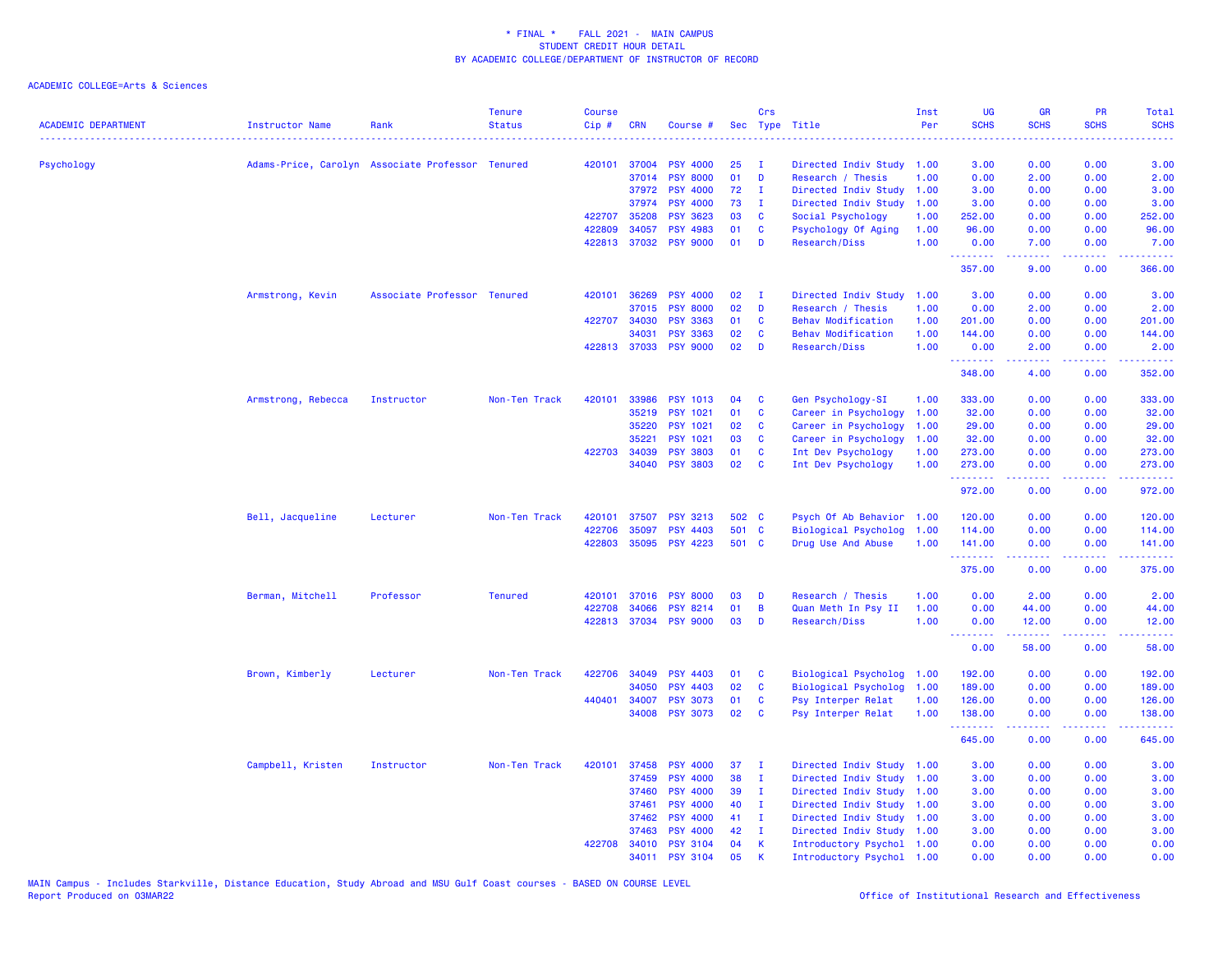| <b>ACADEMIC DEPARTMENT</b> | <b>Instructor Name</b> | Rank                          | <b>Tenure</b><br><b>Status</b> | <b>Course</b><br>$Cip$ # | <b>CRN</b>     | Course #                           |                       | Crs                          | Sec Type Title                               | Inst<br>Per  | UG<br><b>SCHS</b>    | <b>GR</b><br><b>SCHS</b> | <b>PR</b><br><b>SCHS</b>                                                                                                          | Total<br><b>SCHS</b> |
|----------------------------|------------------------|-------------------------------|--------------------------------|--------------------------|----------------|------------------------------------|-----------------------|------------------------------|----------------------------------------------|--------------|----------------------|--------------------------|-----------------------------------------------------------------------------------------------------------------------------------|----------------------|
| Psychology                 | Campbell, Kristen      | Instructor                    | Non-Ten Track                  | 422708 35081             |                | <b>PSY 3104</b>                    | 501 B                 |                              | Introductory Psychol 0.50                    |              | 56.00                | 0.00                     | 0.00                                                                                                                              | 56.00                |
|                            |                        |                               |                                |                          | 37305          | <b>PSY 3104</b>                    | 06                    | C                            | Introductory Psychol                         | 1.00         | 172.00               | 0.00                     | 0.00                                                                                                                              | 172.00               |
|                            |                        |                               |                                |                          | 37588          | <b>PSY 3104</b>                    | 502 B                 |                              | Introductory Psychol                         | 0.50         | 34.00                | 0.00                     | 0.00                                                                                                                              | 34.00                |
|                            |                        |                               |                                | 422801                   | 34047          | <b>PSY 4333</b>                    | 01                    | <b>C</b>                     | Intro Clinical Psych                         | 1.00         | 54.00                | 0.00                     | 0.00                                                                                                                              | 54.00                |
|                            |                        |                               |                                | 422803                   | 34043          | <b>PSY 4223</b>                    | 01                    | C                            | Drug Use And Abuse                           | 1.00         | 129.00               | 0.00                     | 0.00                                                                                                                              | 129.00               |
|                            |                        |                               |                                |                          |                | 34044 PSY 4223                     | 02                    | <b>C</b>                     | Drug Use And Abuse                           | 1.00         | 72.00<br>.           | 0.00<br>.                | 0.00<br>.                                                                                                                         | 72.00<br>.           |
|                            |                        |                               |                                |                          |                |                                    |                       |                              |                                              |              | 535.00               | 0.00                     | 0.00                                                                                                                              | 535.00               |
|                            | Carskadon, Thomas      | Professor                     | <b>Tenured</b>                 | 420101                   | 33983          | <b>PSY 1013</b>                    | 01                    | C                            | Gen Psychology-SI                            | 1.00         | 873.00               | 0.00                     | 0.00                                                                                                                              | 873.00               |
|                            |                        |                               |                                |                          | 33984          | <b>PSY 1013</b>                    | 02                    | C                            | Gen Psychology-SI                            | 1.00         | 648.00               | 0.00                     | 0.00                                                                                                                              | 648.00               |
|                            |                        |                               |                                |                          | 33989          | <b>PSY 1013</b>                    | 07                    | C                            | Gen Psychology - LC-                         | 1.00         | 87.00                | 0.00                     | 0.00                                                                                                                              | 87.00                |
|                            |                        |                               |                                |                          | 33990          | <b>PSY 1013</b>                    | 08                    | C                            | Gen Psychology - LC-                         | 1.00         | 90.00                | 0.00                     | 0.00                                                                                                                              | 90.00                |
|                            |                        |                               |                                |                          | 33991          | <b>PSY 1013</b><br><b>PSY 1013</b> | 09<br>10 <sup>°</sup> | C                            | Gen Psychology - SI                          | 1.00         | 39.00                | 0.00                     | 0.00                                                                                                                              | 39.00                |
|                            |                        |                               |                                |                          | 33992<br>33996 | PSY 1013                           | 14                    | C<br>C                       | Gen Psychology - SI-                         | 1.00<br>1.00 | 42.00<br>75.00       | 0.00<br>0.00             | 0.00<br>0.00                                                                                                                      | 42.00<br>75.00       |
|                            |                        |                               |                                |                          | 33997          | PSY 1013                           | 15                    | C                            | Gen Psychology-SI<br>Gen Psychology-LC-SI    |              | 45.00                | 0.00                     | 0.00                                                                                                                              | 45.00                |
|                            |                        |                               |                                |                          | 34002          | <b>PSY 1013</b>                    | 20                    | C                            | Gen Psychology                               | 1.00<br>1.00 | 57.00                | 0.00                     | 0.00                                                                                                                              | 57.00                |
|                            |                        |                               |                                |                          | 34006          | <b>PSY 1013</b>                    | <b>HO1 C</b>          |                              | Honors Gen Psy - LC                          | 1.00         | 45.00                | 0.00                     | 0.00                                                                                                                              | 45.00                |
|                            |                        |                               |                                |                          | 36155          | <b>PSY 4000</b>                    | 01                    | T                            | Directed Indiv Study                         | 1.00         | 3.00                 | 0.00                     | 0.00                                                                                                                              | 3.00                 |
|                            |                        |                               |                                |                          | 37017          | <b>PSY 8000</b>                    | 04                    | D                            | Research / Thesis                            | 1.00         | 0.00                 | 5.00                     | 0.00                                                                                                                              | 5.00                 |
|                            |                        |                               |                                |                          |                |                                    |                       |                              |                                              |              | .<br>2004.00         | .<br>5.00                | المتحدث<br>0.00                                                                                                                   | .<br>2009.00         |
|                            | Collins, Amanda        | Grad Teach Assist             | Not Applicable                 | 420101                   |                | 34017 PSY 3213                     | 03                    | <b>C</b>                     | Psych Of Ab Behavior 1.00                    |              | 249.00<br><u>.</u>   | 0.00                     | 0.00<br>$\frac{1}{2} \left( \frac{1}{2} \right) \left( \frac{1}{2} \right) \left( \frac{1}{2} \right) \left( \frac{1}{2} \right)$ | 249.00<br><u>.</u>   |
|                            |                        |                               |                                |                          |                |                                    |                       |                              |                                              |              | 249.00               | 0.00                     | 0.00                                                                                                                              | 249.00               |
|                            | DeShong, Hilary        | Assistant Professor Ten Track |                                | 420101                   | 34070          | <b>PSY 8450</b>                    | 02                    | E                            | Applied Clin Practic 1.00                    |              | 0.00                 | 6.00                     | 0.00                                                                                                                              | 6.00                 |
|                            |                        |                               |                                |                          | 36841          | <b>PSY 4000</b>                    | 16                    | $\mathbf{I}$                 | Directed Indiv Study                         | 1.00         | 2.00                 | 0.00                     | 0.00                                                                                                                              | 2.00                 |
|                            |                        |                               |                                |                          | 36842          | <b>PSY 4000</b>                    | 17 <sub>1</sub>       | $\mathbf{I}$                 | Directed Indiv Study                         | 1.00         | 1.00                 | 0.00                     | 0.00                                                                                                                              | 1.00                 |
|                            |                        |                               |                                |                          | 36843          | <b>PSY 4000</b>                    | 18                    | $\mathbf{I}$                 | Directed Indiv Study                         | 1.00         | 2.00                 | 0.00                     | 0.00                                                                                                                              | 2.00                 |
|                            |                        |                               |                                |                          | 36844          | <b>PSY 4000</b>                    | 19                    | п                            | Directed Indiv Study                         | 1.00         | 2.00                 | 0.00                     | 0.00                                                                                                                              | 2.00                 |
|                            |                        |                               |                                |                          | 36845          | <b>PSY 4000</b>                    | 20                    | п                            | Directed Indiv Study                         | 1.00         | 3.00                 | 0.00                     | 0.00                                                                                                                              | 3.00                 |
|                            |                        |                               |                                |                          | 36988          | <b>PSY 4000</b>                    | 22                    | $\mathbf{I}$                 | Directed Indiv Study                         | 1.00         | 3.00                 | 0.00                     | 0.00                                                                                                                              | 3.00                 |
|                            |                        |                               |                                |                          | 36989          | <b>PSY 4000</b>                    | 23                    | $\mathbf{I}$                 | Directed Indiv Study                         | 1.00         | 3.00                 | 0.00                     | 0.00                                                                                                                              | 3.00                 |
|                            |                        |                               |                                |                          | 37444          | <b>PSY 4000</b>                    | 36<br>45              | $\mathbf{I}$<br>$\mathbf{I}$ | Directed Indiv Study                         | 1.00         | 2.00                 | 0.00                     | 0.00                                                                                                                              | 2.00                 |
|                            |                        |                               |                                |                          | 37597          | <b>PSY 4000</b>                    | 46                    |                              | Directed Indiv Study                         | 1.00         | 3.00                 | 0.00                     | 0.00                                                                                                                              | 3.00                 |
|                            |                        |                               |                                | 422810                   | 37598<br>34067 | <b>PSY 4000</b><br><b>PSY 8333</b> | 01                    | $\mathbf{I}$<br>C            | Directed Indiv Study<br>Sys Of Psychotherapy | 1.00<br>1.00 | 3.00<br>0.00         | 0.00<br>24.00            | 0.00<br>0.00                                                                                                                      | 3.00<br>24.00        |
|                            |                        |                               |                                |                          | 422813 37035   | <b>PSY 9000</b>                    | 04                    | D                            | Research/Diss                                | 1.00         | 0.00                 | 25.00                    | 0.00                                                                                                                              | 25.00                |
|                            |                        |                               |                                |                          |                |                                    |                       |                              |                                              |              | 24.00                | 55.00                    | 0.00                                                                                                                              | 79.00                |
|                            | Dean, Matthew          | Grad Teach Assist             | Not Applicable                 |                          |                | 420101 33994 PSY 1013 12           |                       | <b>C</b>                     | Gen Psychology                               | 1.00         | 258.00               | 0.00                     | 0.00                                                                                                                              | 258.00               |
|                            |                        |                               |                                |                          |                |                                    |                       |                              |                                              |              | . <u>.</u><br>258.00 | 0.00                     | .<br>0.00                                                                                                                         | .<br>258.00          |
|                            | Douglass, Caroline     | Grad Teach Assist             | Not Applicable                 |                          | 420101 34000   | <b>PSY 1013</b>                    | 18                    | - C                          | Gen Psychology                               | 1.00         | 258.00               | 0.00                     | 0.00                                                                                                                              | 258.00               |
|                            |                        |                               |                                |                          |                |                                    |                       |                              |                                              |              | .<br>258.00          | 0.00                     | $\sim$ $\sim$ $\sim$<br>0.00                                                                                                      | .<br>258.00          |
|                            | Dozier, Mary           | Assistant Professor Ten Track |                                | 420101                   | 34073          | <b>PSY 8513</b><br>37019 PSY 8000  | 01<br>06              | C<br>D                       | Psychological Res<br>Research / Thesis       | 1.00<br>1.00 | 0.00<br>0.00         | 21.00<br>1.00            | 0.00<br>0.00                                                                                                                      | 21.00<br>1.00        |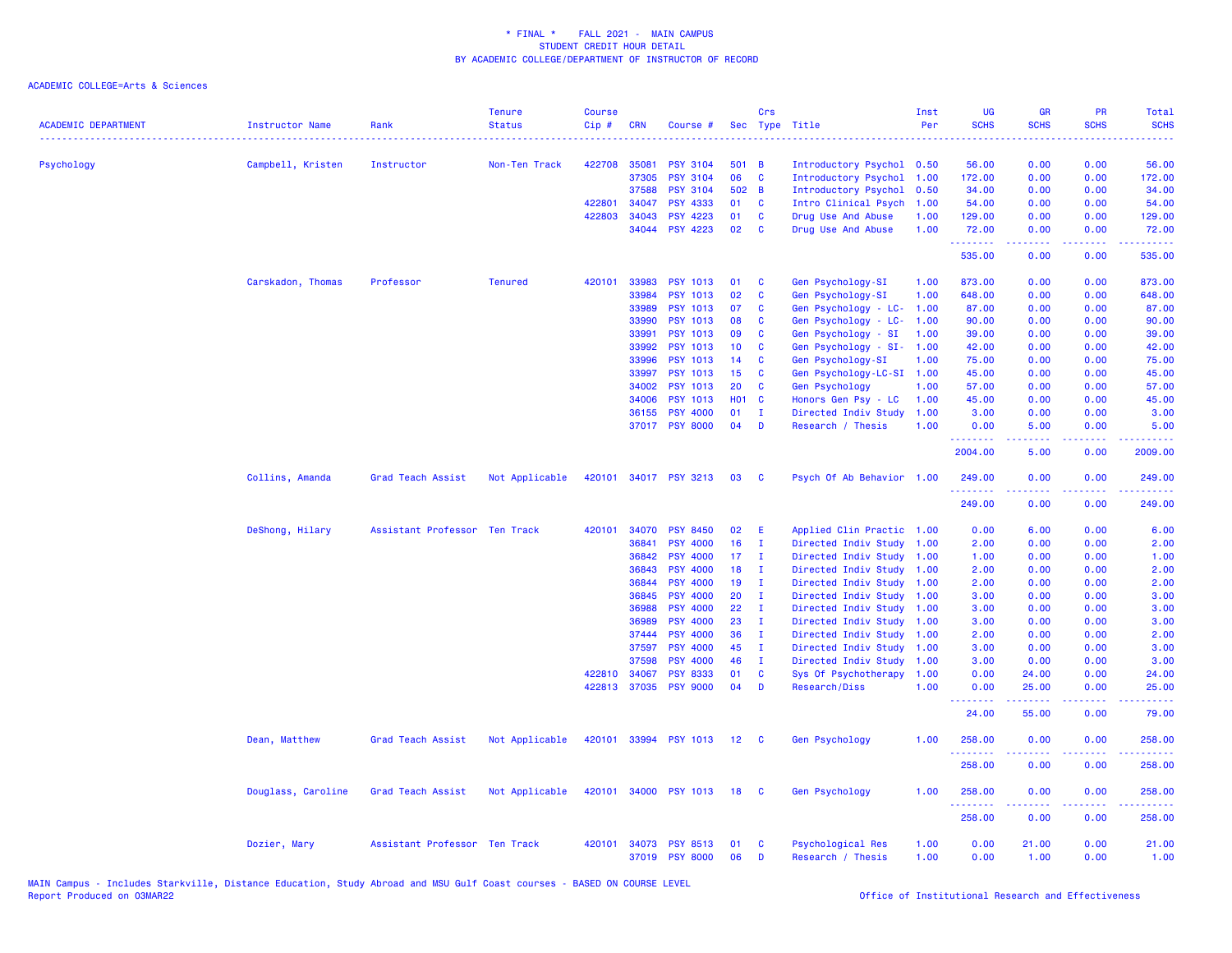| <b>ACADEMIC DEPARTMENT</b> | <b>Instructor Name</b> | Rank                          | <b>Tenure</b><br><b>Status</b> | <b>Course</b><br>$Cip \#$ | <b>CRN</b>   | Course #              |                 | Crs            | Sec Type Title            | Inst<br>Per | <b>UG</b><br><b>SCHS</b> | <b>GR</b><br><b>SCHS</b> | <b>PR</b><br><b>SCHS</b>                                                                                                          | Total<br><b>SCHS</b>                                                                                                              |
|----------------------------|------------------------|-------------------------------|--------------------------------|---------------------------|--------------|-----------------------|-----------------|----------------|---------------------------|-------------|--------------------------|--------------------------|-----------------------------------------------------------------------------------------------------------------------------------|-----------------------------------------------------------------------------------------------------------------------------------|
| Psychology                 | Dozier, Mary           | Assistant Professor Ten Track |                                |                           | 420101 37153 | <b>PSY 4000</b>       | 27              | $\mathbf{I}$   | Directed Indiv Study 1.00 |             | 3.00                     | 0.00                     | 0.00                                                                                                                              | 3.00                                                                                                                              |
|                            |                        |                               |                                |                           | 37895        | <b>PSY 4000</b>       | 67              | $\mathbf{I}$   | Directed Indiv Study      | 1.00        | 3.00                     | 0.00                     | 0.00                                                                                                                              | 3.00                                                                                                                              |
|                            |                        |                               |                                |                           | 37896        | <b>PSY 4000</b>       | 68              | $\mathbf{I}$   | Directed Indiv Study 1.00 |             | 3.00                     | 0.00                     | 0.00                                                                                                                              | 3.00                                                                                                                              |
|                            |                        |                               |                                |                           | 37968        | <b>PSY 4000</b>       | 71              | $\blacksquare$ | Directed Indiv Study 1.00 |             | 3.00<br>.                | 0.00<br><u>.</u>         | 0.00<br>.                                                                                                                         | 3.00<br>$\frac{1}{2} \left( \frac{1}{2} \right) \left( \frac{1}{2} \right) \left( \frac{1}{2} \right) \left( \frac{1}{2} \right)$ |
|                            |                        |                               |                                |                           |              |                       |                 |                |                           |             | 12.00                    | 22.00                    | 0.00                                                                                                                              | 34.00                                                                                                                             |
|                            | Eakin, Deborah         | Associate Professor Tenured   |                                | 420101                    | 34062        | <b>PSY 6733</b>       | 01              | C              | Memory                    | 1.00        | 0.00                     | 3.00                     | 0.00                                                                                                                              | 3.00                                                                                                                              |
|                            |                        |                               |                                |                           | 36468        | <b>PSY 4000</b>       | 06              | Ι.             | Directed Indiv Study      | 1.00        | 3.00                     | 0.00                     | 0.00                                                                                                                              | 3.00                                                                                                                              |
|                            |                        |                               |                                |                           | 36469        | <b>PSY 4000</b>       | 07              | $\mathbf{I}$   | Directed Indiv Study      | 1.00        | 3.00                     | 0.00                     | 0.00                                                                                                                              | 3.00                                                                                                                              |
|                            |                        |                               |                                |                           | 36470        | <b>PSY 4000</b>       | 80              | T              | Directed Indiv Study      | 1.00        | 3.00                     | 0.00                     | 0.00                                                                                                                              | 3.00                                                                                                                              |
|                            |                        |                               |                                |                           | 36471        | <b>PSY 4000</b>       | 09              | $\mathbf{I}$   | Directed Indiv Study      | 1.00        | 3.00                     | 0.00                     | 0.00                                                                                                                              | 3.00                                                                                                                              |
|                            |                        |                               |                                |                           | 37013        | <b>PSY 4000</b>       | 26              | $\mathbf{I}$   | Directed Indiv Study      | 1.00        | 3.00                     | 0.00                     | 0.00                                                                                                                              | 3.00                                                                                                                              |
|                            |                        |                               |                                |                           | 37640        | <b>PSY 4000</b>       | 47              | $\mathbf{I}$   | Directed Indiv Study      | 1.00        | 3.00                     | 0.00                     | 0.00                                                                                                                              | 3.00                                                                                                                              |
|                            |                        |                               |                                | 422701                    | 34055        | <b>PSY 4733</b>       | 01              | C              | Memory                    | 1.00        | 75.00                    | 0.00                     | 0.00                                                                                                                              | 75.00                                                                                                                             |
|                            |                        |                               |                                |                           | 34075        | <b>PSY 8731</b>       | 01              | C              | Appl Cognitive Rsh S      | 1.00        | 0.00                     | 12.00                    | 0.00                                                                                                                              | 12.00                                                                                                                             |
|                            |                        |                               |                                |                           | 422813 37036 | <b>PSY 9000</b>       | 05              | D              | Research/Diss             | 1.00        | 0.00<br>--------         | 12.00<br>.               | 0.00<br>.                                                                                                                         | 12.00<br>.                                                                                                                        |
|                            |                        |                               |                                |                           |              |                       |                 |                |                           |             | 93.00                    | 27.00                    | 0.00                                                                                                                              | 120.00                                                                                                                            |
|                            | Ellzey, Christopher    | Non-Faculty                   | Not Applicable                 |                           |              | 420101 33999 PSY 1013 | 17 <sup>2</sup> | - C            | Gen Psychology            | 1.00        | 267.00<br>.              | 0.00<br>.                | 0.00<br>$\frac{1}{2} \left( \frac{1}{2} \right) \left( \frac{1}{2} \right) \left( \frac{1}{2} \right) \left( \frac{1}{2} \right)$ | 267.00<br>.                                                                                                                       |
|                            |                        |                               |                                |                           |              |                       |                 |                |                           |             | 267.00                   | 0.00                     | 0.00                                                                                                                              | 267.00                                                                                                                            |
|                            | Engelstad, Kory        | Lecturer                      | Non-Ten Track                  | 420101                    |              | 34015 PSY 3213        | 01              | - C            | Psych Of Ab Behavior 1.00 |             | 252.00                   | 0.00                     | 0.00                                                                                                                              | 252.00                                                                                                                            |
|                            |                        |                               |                                | 422708                    | 35081        | <b>PSY 3104</b>       | 501 B           |                | Introductory Psychol      | 0.50        | 56.00                    | 0.00                     | 0.00                                                                                                                              | 56.00                                                                                                                             |
|                            |                        |                               |                                |                           | 37588        | <b>PSY 3104</b>       | 502 B           |                | Introductory Psychol 0.50 |             | 34.00<br>.               | 0.00                     | 0.00                                                                                                                              | 34.00                                                                                                                             |
|                            |                        |                               |                                |                           |              |                       |                 |                |                           |             | 342.00                   | 0.00                     | 0.00                                                                                                                              | 342.00                                                                                                                            |
|                            | Flurry, Samuel         | Lecturer                      | Non-Ten Track                  |                           |              | 420101 35077 PSY 1013 | 501 C           |                | Gen Psychology            | 1.00        | 117.00<br>.              | 0.00                     | 0.00                                                                                                                              | 117.00                                                                                                                            |
|                            |                        |                               |                                |                           |              |                       |                 |                |                           |             | 117.00                   | 0.00                     | $\sim$ $\sim$ $\sim$<br>0.00                                                                                                      | <b><i><u><u> - - - -</u></u></i></b><br>117.00                                                                                    |
|                            | Franklin, Rachel       | Non-Faculty                   | Not Applicable                 | 420101                    | 35078        | <b>PSY 1021</b>       | 501 C           |                | Career in Psychology      | 1.00        | 21.00                    | 0.00                     | 0.00                                                                                                                              | 21.00                                                                                                                             |
|                            |                        |                               |                                |                           | 35079        | <b>PSY 1021</b>       | 502 C           |                | Career in Psychology      | 1.00        | 19.00                    | 0.00                     | 0.00                                                                                                                              | 19.00                                                                                                                             |
|                            |                        |                               |                                |                           | 35080        | <b>PSY 1021</b>       | 503 C           |                | Career in Psychology 1.00 |             | 13.00<br>.               | 0.00<br>.                | 0.00                                                                                                                              | 13.00<br>.                                                                                                                        |
|                            |                        |                               |                                |                           |              |                       |                 |                |                           |             | 53.00                    | 0.00                     | 0.00                                                                                                                              | 53.00                                                                                                                             |
|                            | Gallagher, Michael     | Grad Teach Assist             | Not Applicable                 |                           |              | 420101 33998 PSY 1013 | 16              | - C            | Gen Psychology            | 1.00        | 132.00                   | 0.00                     | 0.00                                                                                                                              | 132.00                                                                                                                            |
|                            |                        |                               |                                |                           |              |                       |                 |                |                           |             | .<br>132.00              | 0.00                     | بالمحامي<br>0.00                                                                                                                  | 22222<br>132.00                                                                                                                   |
|                            | Herndon, Karen         | Lecturer                      | Non-Ten Track                  | 302501                    | 34056        | <b>PSY 4813</b>       | 01              | C              | Positive Psychology       | 1.00        | 141.00                   | 0.00                     | 0.00                                                                                                                              | 141.00                                                                                                                            |
|                            |                        |                               |                                |                           | 35213        | <b>PSY 4813</b>       | 02              | C              | Positive Psychology       | 1.00        | 138.00                   | 0.00                     | 0.00                                                                                                                              | 138.00                                                                                                                            |
|                            |                        |                               |                                |                           |              | 420101 34018 PSY 3213 | 04              | C              | Psych Of Ab Behavior 1.00 |             | 132.00<br>.              | 0.00<br><u>.</u>         | 0.00<br>.                                                                                                                         | 132.00<br>.                                                                                                                       |
|                            |                        |                               |                                |                           |              |                       |                 |                |                           |             | 411.00                   | 0.00                     | 0.00                                                                                                                              | 411.00                                                                                                                            |
|                            | Israel, Sarah          | Grad Teach Assist             | Not Applicable                 |                           |              | 422707 34014 PSY 3203 | 02 <sub>2</sub> | $\mathbf{C}$   | Psy Of Gender Differ 1.00 |             | 237.00<br>.              | 0.00<br><u>.</u>         | 0.00<br>.                                                                                                                         | 237.00<br>.                                                                                                                       |
|                            |                        |                               |                                |                           |              |                       |                 |                |                           |             | 237.00                   | 0.00                     | 0.00                                                                                                                              | 237.00                                                                                                                            |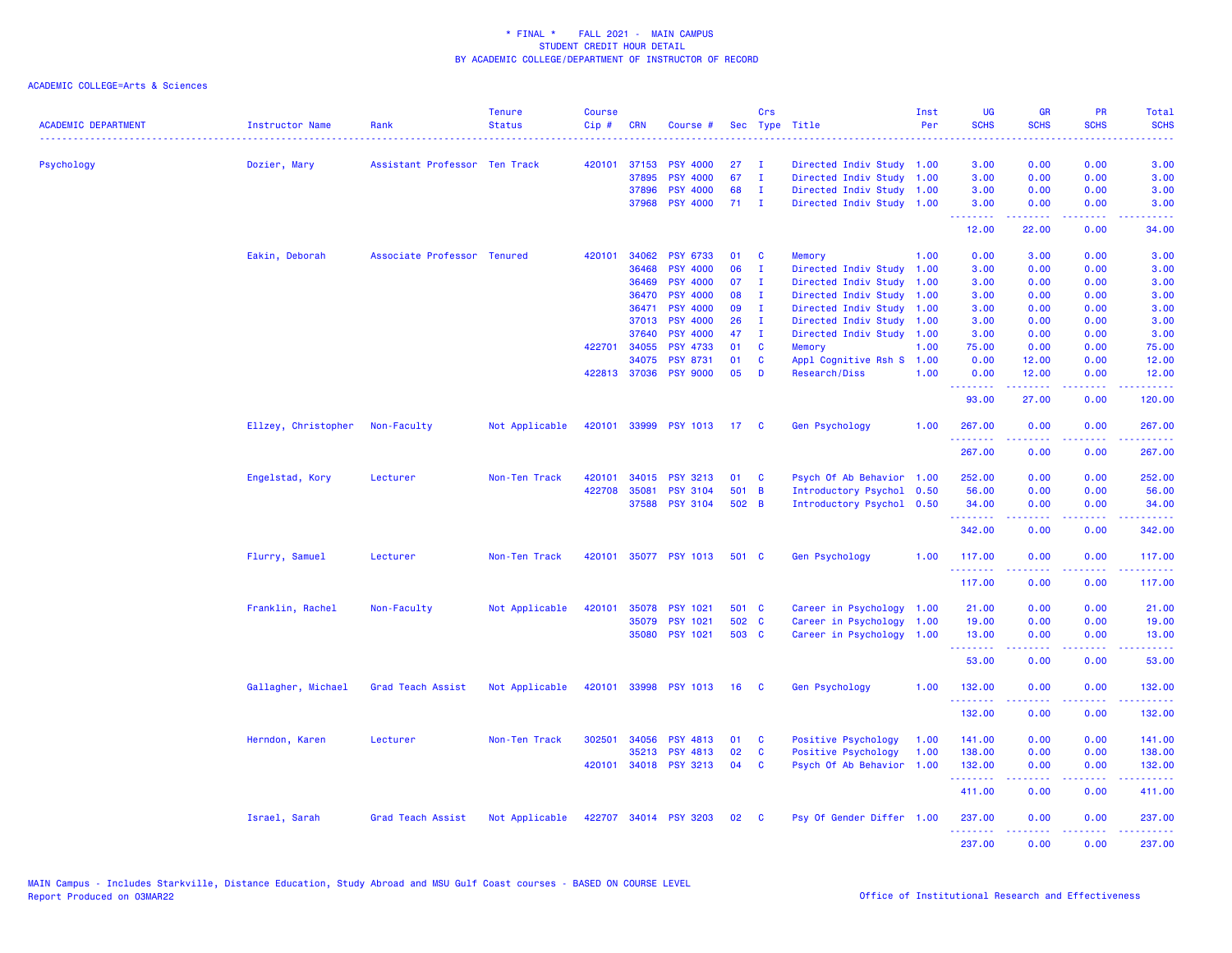| <b>ACADEMIC DEPARTMENT</b> | Instructor Name    | Rank                          | <b>Tenure</b><br><b>Status</b> | <b>Course</b><br>Cip# | <b>CRN</b>   | Course #              |                 | Crs          | Sec Type Title            | Inst<br>Per | <b>UG</b><br><b>SCHS</b>        | <b>GR</b><br><b>SCHS</b> | <b>PR</b><br><b>SCHS</b>                                                                               | Total<br><b>SCHS</b>                                                                                                                                           |
|----------------------------|--------------------|-------------------------------|--------------------------------|-----------------------|--------------|-----------------------|-----------------|--------------|---------------------------|-------------|---------------------------------|--------------------------|--------------------------------------------------------------------------------------------------------|----------------------------------------------------------------------------------------------------------------------------------------------------------------|
| Psychology                 | Jarosz, Andrew     | Associate Professor Tenured   |                                | 420101                | 34076        | <b>PSY 8813</b>       | 01              | C            | Psych Teaching Pract 1.00 |             | 0.00                            | 27.00                    | 0.00                                                                                                   | 27.00                                                                                                                                                          |
|                            |                    |                               |                                |                       | 37021        | <b>PSY 8000</b>       | 08              | D            | Research / Thesis         | 1.00        | 0.00                            | 5.00                     | 0.00                                                                                                   | 5.00                                                                                                                                                           |
|                            |                    |                               |                                | 422701                | 34038        | <b>PSY 3713</b>       | 03              | C            | Cognitive Psychology      | 1.00        | 177.00                          | 0.00                     | 0.00                                                                                                   | 177.00                                                                                                                                                         |
|                            |                    |                               |                                |                       | 422813 37037 | <b>PSY 9000</b>       | 06              | D            | Research/Diss             | 1.00        | 0.00<br>.                       | 17.00                    | 0.00                                                                                                   | 17.00                                                                                                                                                          |
|                            |                    |                               |                                |                       |              |                       |                 |              |                           |             | 177.00                          | 49.00                    | 0.00                                                                                                   | 226.00                                                                                                                                                         |
|                            | Johnson, Mallory   | Lecturer                      | Non-Ten Track                  | 422703                | 35092        | <b>PSY 3803</b>       | 501 C           |              | Int Dev Psychology        | 1.00        | 147.00                          | 0.00                     | 0.00                                                                                                   | 147.00                                                                                                                                                         |
|                            |                    |                               |                                | 422707                |              | 35087 PSY 3363        | 501 C           |              | <b>Behav Modification</b> | 1.00        | 141.00<br>.                     | 0.00                     | 0.00                                                                                                   | 141.00                                                                                                                                                         |
|                            |                    |                               |                                |                       |              |                       |                 |              |                           |             | 288.00                          | 0.00                     | 0.00                                                                                                   | 288.00                                                                                                                                                         |
|                            | Johnson, Marlena   | Lecturer                      | Non-Ten Track                  | 422704                | 35084        | <b>PSY 3314</b>       | 501 B           |              | Experimental Psych        | 1.00        | 76.00                           | 0.00                     | 0.00                                                                                                   | 76.00                                                                                                                                                          |
|                            |                    |                               |                                | 422707                | 35089        | <b>PSY 3623</b>       | 501 C           |              | Social Psychology         | 1.00        | 153.00                          | 0.00                     | 0.00                                                                                                   | 153.00                                                                                                                                                         |
|                            |                    |                               |                                |                       | 422813 34025 | <b>PSY 3343</b>       | 01              | C            | Psych Of Learning         | 1.00        | 198.00                          | 0.00                     | 0.00                                                                                                   | 198.00                                                                                                                                                         |
|                            |                    |                               |                                |                       | 34026        | <b>PSY 3343</b>       | 02              | C            | Psych Of Learning         | 1.00        | 183.00                          | 0.00                     | 0.00                                                                                                   | 183.00                                                                                                                                                         |
|                            |                    |                               |                                |                       |              | 35177 PSY 3343        | 501 C           |              | Psych Of Learning         | 1.00        | 144.00<br>.                     | 0.00<br>22222            | 0.00<br>المتمامين                                                                                      | 144.00                                                                                                                                                         |
|                            |                    |                               |                                |                       |              |                       |                 |              |                           |             | 754.00                          | 0.00                     | 0.00                                                                                                   | 754.00                                                                                                                                                         |
|                            | Jones, Kathy       | Non-Faculty                   | Not Applicable                 | 521003                |              | 34140 SLCE 3812 C01 C |                 |              | Montgomery Ldshp Pro 0.90 |             | 55.80<br><u>.</u>               | 0.00                     | 0.00                                                                                                   | 55.80                                                                                                                                                          |
|                            |                    |                               |                                |                       |              |                       |                 |              |                           |             | 55.80                           | 0.00                     | 0.00                                                                                                   | 55.80                                                                                                                                                          |
|                            | Karimi, Hossein    | Assistant Professor Ten Track |                                | 420101                | 37022        | <b>PSY 8000</b>       | 09              | D            | Research / Thesis         | 1.00        | 0.00                            | 10.00                    | 0.00                                                                                                   | 10.00                                                                                                                                                          |
|                            |                    |                               |                                |                       | 37975        | <b>PSY 4000</b>       | 74              | $\mathbf I$  | Directed Indiv Study      | 1.00        | 1.00                            | 0.00                     | 0.00                                                                                                   | 1.00                                                                                                                                                           |
|                            |                    |                               |                                |                       | 37976        | <b>PSY 4000</b>       | 75              | $\mathbf I$  | Directed Indiv Study      | 1.00        | 1.00                            | 0.00                     | 0.00                                                                                                   | 1.00                                                                                                                                                           |
|                            |                    |                               |                                |                       | 37977        | <b>PSY 4000</b>       | 76              | $\mathbf{I}$ | Directed Indiv Study      | 1.00        | 1.00                            | 0.00                     | 0.00                                                                                                   | 1.00                                                                                                                                                           |
|                            |                    |                               |                                |                       | 37978        | <b>PSY 4000</b>       | 77              | $\mathbf I$  | Directed Indiv Study      | 1.00        | 1.00                            | 0.00                     | 0.00                                                                                                   | 1.00                                                                                                                                                           |
|                            |                    |                               |                                |                       | 422704 34023 | PSY 3314              | 05              | К            | Experimental Psych        | 1.00        | 0.00                            | 0.00                     | 0.00                                                                                                   | 0.00                                                                                                                                                           |
|                            |                    |                               |                                |                       | 34024        | <b>PSY 3314</b>       | 06              | К            | Experimental Psych        | 1.00        | 0.00                            | 0.00                     | 0.00                                                                                                   | 0.00                                                                                                                                                           |
|                            |                    |                               |                                |                       | 37303        | <b>PSY 3314</b>       | 07              | C            | Experimental Psych        | 1.00        | 120.00                          | 0.00                     | 0.00                                                                                                   | 120.00                                                                                                                                                         |
|                            |                    |                               |                                |                       |              | 37304 PSY 3314        | 08              | К            | Experimental Psych        | 1.00        | 0.00<br><u> - - - - - - - -</u> | 0.00<br><u>.</u>         | 0.00<br>.                                                                                              | 0.00<br>$\frac{1}{2} \left( \frac{1}{2} \right) \left( \frac{1}{2} \right) \left( \frac{1}{2} \right) \left( \frac{1}{2} \right) \left( \frac{1}{2} \right)$   |
|                            |                    |                               |                                |                       |              |                       |                 |              |                           |             | 124.00                          | 10.00                    | 0.00                                                                                                   | 134.00                                                                                                                                                         |
|                            | Mackenstadt, Darby | Grad Teach Assist             | Not Applicable                 |                       |              | 420101 33987 PSY 1013 | 05              | <b>C</b>     | Gen Psychology            | 1.00        | 258.00                          | 0.00                     | 0.00                                                                                                   | 258.00                                                                                                                                                         |
|                            |                    |                               |                                |                       |              |                       |                 |              |                           |             | 258.00                          | 0.00                     | 0.00                                                                                                   | 258.00                                                                                                                                                         |
|                            | Mandell, Lissa     | Grad Teach Assist             | Not Applicable                 |                       |              | 420101 33985 PSY 1013 | 03              | C            | Gen Psychology            | 1.00        | 252.00                          | 0.00                     | 0.00<br>$\frac{1}{2} \left( \frac{1}{2} \right) \left( \frac{1}{2} \right) \left( \frac{1}{2} \right)$ | 252.00<br>22222                                                                                                                                                |
|                            |                    |                               |                                |                       |              |                       |                 |              |                           |             | 252.00                          | 0.00                     | 0.00                                                                                                   | 252.00                                                                                                                                                         |
|                            | McDaniel, Chandler | Grad Teach Assist             | Not Applicable                 |                       |              | 422705 34042 PSY 4203 | 01              | C            | Theories Of Pers          | 1.00        | 132.00<br>.                     | 0.00<br>22222            | 0.00<br>.                                                                                              | 132.00<br>$\frac{1}{2} \left( \frac{1}{2} \right) \left( \frac{1}{2} \right) \left( \frac{1}{2} \right) \left( \frac{1}{2} \right) \left( \frac{1}{2} \right)$ |
|                            |                    |                               |                                |                       |              |                       |                 |              |                           |             | 132.00                          | 0.00                     | 0.00                                                                                                   | 132.00                                                                                                                                                         |
|                            | McKinney, Clifford | Professor                     | <b>Tenured</b>                 | 240101                | 36337        | <b>HON 4093</b>       | H01 E           |              | <b>Honors Thesis</b>      | 1.00        | 3.00                            | 0.00                     | 0.00                                                                                                   | 3.00                                                                                                                                                           |
|                            |                    |                               |                                | 420101                | 37023        | <b>PSY 8000</b>       | 10 <sub>1</sub> | D            | Research / Thesis         | 1.00        | 0.00                            | 4.00                     | 0.00                                                                                                   | 4.00                                                                                                                                                           |
|                            |                    |                               |                                |                       | 37705        | <b>PSY 4000</b>       | 49              | $\mathbf{I}$ | Directed Indiv Study      | 1.00        | 3.00                            | 0.00                     | 0.00                                                                                                   | 3.00                                                                                                                                                           |
|                            |                    |                               |                                |                       | 37707        | <b>PSY 4000</b>       | 51              | $\mathbf{I}$ | Directed Indiv Study      | 1.00        | 3.00                            | 0.00                     | 0.00                                                                                                   | 3.00                                                                                                                                                           |
|                            |                    |                               |                                |                       | 37708        | <b>PSY 4000</b>       | 52              | $\mathbf{I}$ | Directed Indiv Study      | 1.00        | 3.00                            | 0.00                     | 0.00                                                                                                   | 3.00                                                                                                                                                           |
|                            |                    |                               |                                |                       | 37709        | <b>PSY 4000</b>       | 53              | $\mathbf{I}$ | Directed Indiv Study 1.00 |             | 3.00                            | 0.00                     | 0.00                                                                                                   | 3.00                                                                                                                                                           |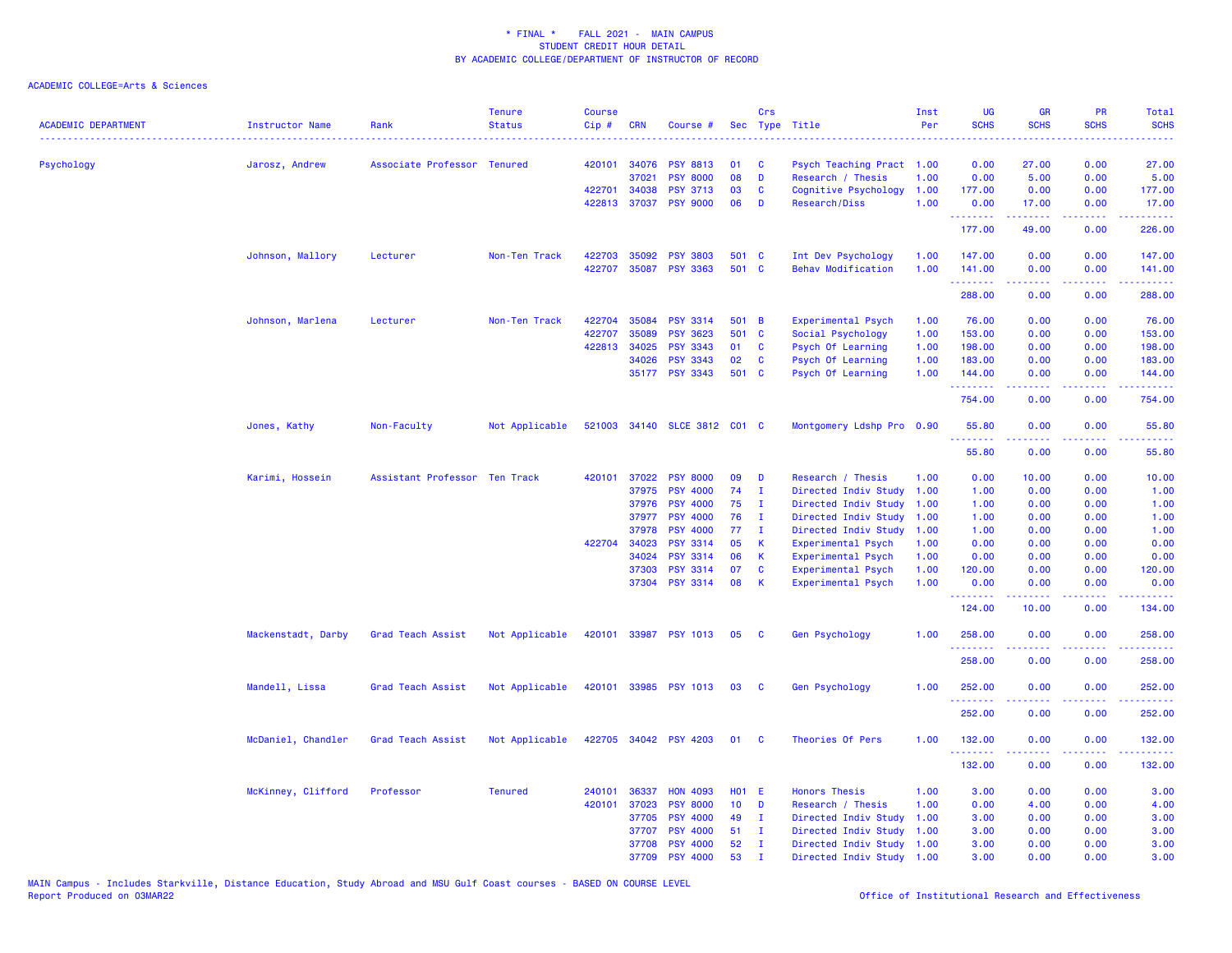| <b>ACADEMIC DEPARTMENT</b> | Instructor Name    | Rank                        | <b>Tenure</b><br><b>Status</b> | <b>Course</b><br>Cip# | <b>CRN</b>     | Course #                           | <b>Sec</b>      | Crs                          | Type Title                                        | Inst<br>Per  | <b>UG</b><br><b>SCHS</b>    | <b>GR</b><br><b>SCHS</b> | PR<br><b>SCHS</b> | Total<br><b>SCHS</b>  |
|----------------------------|--------------------|-----------------------------|--------------------------------|-----------------------|----------------|------------------------------------|-----------------|------------------------------|---------------------------------------------------|--------------|-----------------------------|--------------------------|-------------------|-----------------------|
|                            |                    |                             |                                |                       |                |                                    |                 |                              |                                                   |              |                             |                          |                   |                       |
| Psychology                 | McKinney, Clifford | Professor                   | <b>Tenured</b>                 | 420101                | 37710<br>37711 | <b>PSY 4000</b><br><b>PSY 4000</b> | 54<br>55        | $\mathbf{I}$<br>$\mathbf{I}$ | Directed Indiv Study 1.00<br>Directed Indiv Study | 1.00         | 3.00<br>3.00                | 0.00<br>0.00             | 0.00<br>0.00      | 3.00<br>3.00          |
|                            |                    |                             |                                |                       | 37712          | <b>PSY 4000</b>                    | 56              | $\mathbf{I}$                 | Directed Indiv Study                              | 1.00         | 3.00                        | 0.00                     | 0.00              | 3.00                  |
|                            |                    |                             |                                |                       | 37714          | <b>PSY 4000</b>                    | 57              | $\mathbf{I}$                 | Directed Indiv Study                              | 1.00         | 3.00                        | 0.00                     | 0.00              | 3.00                  |
|                            |                    |                             |                                | 422704                | 34019          | <b>PSY 3314</b>                    | 01              | C                            | Experimental Psych                                | 1.00         | 156.00                      | 0.00                     | 0.00              | 156.00                |
|                            |                    |                             |                                |                       | 34020          | <b>PSY 3314</b>                    | 02              | К                            | Experimental Psych                                | 1.00         | 0.00                        | 0.00                     | 0.00              | 0.00                  |
|                            |                    |                             |                                |                       | 34021          | <b>PSY 3314</b>                    | 03              | К                            | Experimental Psych                                | 1.00         | 0.00                        | 0.00                     | 0.00              | 0.00                  |
|                            |                    |                             |                                |                       | 34022          | <b>PSY 3314</b>                    | 04              | К                            | Experimental Psych                                | 1.00         | 0.00                        | 0.00                     | 0.00              | 0.00                  |
|                            |                    |                             |                                | 422805                | 34068          | <b>PSY 8354</b>                    | 01              | B                            | <b>Intelligence Testing</b>                       | 1.00         | 0.00                        | 24.00                    | 0.00              | 24.00                 |
|                            |                    |                             |                                | 422813                | 37038          | <b>PSY 9000</b>                    | 07              | D                            | Research/Diss                                     | 1.00         | 0.00<br>.                   | 6.00<br>22222            | 0.00<br>.         | 6.00<br>22222)        |
|                            |                    |                             |                                |                       |                |                                    |                 |                              |                                                   |              | 183.00                      | 34.00                    | 0.00              | 217.00                |
|                            | McMillen, Robert   | Professor                   | <b>Tenured</b>                 |                       |                | 422810 34033 PSY 3503              | 01              | <b>C</b>                     | Health Psychology                                 | 1.00         | 135.00<br>.                 | 0.00                     | 0.00              | 135.00<br>$- - - - -$ |
|                            |                    |                             |                                |                       |                |                                    |                 |                              |                                                   |              | 135.00                      | 0.00                     | 0.00              | 135.00                |
|                            | Mendonca, Justin   | Grad Teach Assist           | Not Applicable                 | 422803                |                | 34045 PSY 4223                     | 03              | <b>C</b>                     | Drug Use And Abuse                                | 1.00         | 192.00                      | 0.00                     | 0.00              | 192.00                |
|                            |                    |                             |                                |                       |                |                                    |                 |                              |                                                   |              | 192.00                      | 0.00                     | 0.00              | 192.00                |
|                            | Moss, Robert       | Associate Professor Tenured |                                |                       |                | 110101 31315 CSE 4653              | 01              | C                            | Cognitive Science                                 | 1.00         | 18.00                       | 0.00                     | 0.00              | 18.00                 |
|                            |                    |                             |                                |                       | 31339          | CSE 6653                           | 01              | C                            | Cognitive Science                                 | 1.00         | 0.00                        | 9.00                     | 0.00              | 9.00                  |
|                            |                    |                             |                                | 420101                | 36341          | <b>PSY 4000</b>                    | 03              | $\mathbf I$                  | Directed Indiv Study                              | 1.00         | 3.00                        | 0.00                     | 0.00              | 3.00                  |
|                            |                    |                             |                                |                       | 36448          | <b>PSY 4000</b>                    | 04              | п.                           | Directed Indiv Study                              | 1.00         | 3.00                        | 0.00                     | 0.00              | 3.00                  |
|                            |                    |                             |                                |                       | 36803          | <b>PSY 4000</b>                    | 15              | $\mathbf{I}$                 | Directed Indiv Study                              | 1.00         | 3.00                        | 0.00                     | 0.00              | 3.00                  |
|                            |                    |                             |                                |                       | 37024          | <b>PSY 8000</b>                    | 11              | D                            | Research / Thesis                                 | 1.00         | 0.00                        | 22.00                    | 0.00              | 22.00                 |
|                            |                    |                             |                                |                       | 37288          | <b>PSY 4000</b>                    | 35              | $\mathbf{I}$                 | Directed Indiv Study                              | 1.00         | 3.00                        | 0.00                     | 0.00              | 3.00                  |
|                            |                    |                             |                                | 422706                | 37871<br>34053 | <b>PSY 4000</b><br><b>PSY 4653</b> | 66<br>01        | $\mathbf{I}$<br>C            | Directed Indiv Study<br>Cognitive Science         | 1.00<br>1.00 | 3.00<br>21.00               | 0.00<br>0.00             | 0.00<br>0.00      | 3.00<br>21.00         |
|                            |                    |                             |                                |                       |                |                                    |                 |                              |                                                   |              | <u>.</u><br>54.00           | 31.00                    | 0.00              | .<br>85.00            |
|                            | Nadorff, Danielle  | Associate Professor Tenured |                                | 420101                | 37025          | <b>PSY 8000</b>                    | 12              | D                            | Research / Thesis                                 | 1.00         | 0.00                        | 6.00                     | 0.00              | 6.00                  |
|                            |                    |                             |                                |                       | 37281          | <b>PSY 4000</b>                    | 32              | $\mathbf{I}$                 | Directed Indiv Study                              | 1.00         | 3.00                        | 0.00                     | 0.00              | 3.00                  |
|                            |                    |                             |                                |                       | 37282          | <b>PSY 4000</b>                    | 33              | Ι.                           | Directed Indiv Study                              | 1.00         | 1.00                        | 0.00                     | 0.00              | 1.00                  |
|                            |                    |                             |                                |                       | 38042          | <b>PSY 4000</b>                    | 78              | $\mathbf{I}$                 | Directed Indiv Study 1.00                         |              | 3.00                        | 0.00                     | 0.00              | 3.00                  |
|                            |                    |                             |                                |                       | 422813 37040   | <b>PSY 9000</b>                    | 09              | D                            | Research/Diss                                     | 1.00         | 0.00                        | 6.00                     | 0.00              | 6.00                  |
|                            |                    |                             |                                | 429999                | 37694          | <b>PSY 8990</b>                    | 02              | C                            | Special Topic In PSY                              | 1.00         | 0.00                        | 30.00                    | 0.00<br>.         | 30.00                 |
|                            |                    |                             |                                |                       |                |                                    |                 |                              |                                                   |              | 7.00                        | 42.00                    | 0.00              | 49.00                 |
|                            | Nadorff, Michael   | Associate Professor Tenured |                                | 420101                |                | 34072 PSY 8460                     | 01              | Ε                            | App Ext Clinical Pra 1.00                         |              | 0.00                        | 27.00                    | 0.00              | 27.00                 |
|                            |                    |                             |                                |                       | 37789          | <b>PSY 4000</b>                    | 63              | $\mathbf I$                  | Directed Indiv Study                              | 1.00         | 2.00                        | 0.00                     | 0.00              | 2.00                  |
|                            |                    |                             |                                |                       | 422813 34077   | <b>PSY 9730</b>                    | 01              | Ε                            | Doc Internship Clin                               | 1.00         | 0.00                        | 5.00                     | 0.00              | 5.00                  |
|                            |                    |                             |                                |                       |                | 37041 PSY 9000                     | 10 <sub>1</sub> | D                            | Research/Diss                                     | 1.00         | 0.00<br><b></b>             | 11.00<br>.               | 0.00<br>.         | 11.00<br>.            |
|                            |                    |                             |                                |                       |                |                                    |                 |                              |                                                   |              | 2.00                        | 43.00                    | 0.00              | 45.00                 |
|                            | Nelson, Richard    | Grad Teach Assist           | Not Applicable                 | 422706                | 34051          | <b>PSY 4403</b>                    | 03              | C                            | Biological Psycholog                              | 1.00         | 63.00                       | 0.00                     | 0.00              | 63.00                 |
|                            |                    |                             |                                | 422707                |                | 34029 PSY 3353                     | 01              | $\mathbf{c}$                 | Motivation                                        | 1.00         | 207.00                      | 0.00                     | 0.00              | 207.00                |
|                            |                    |                             |                                |                       |                |                                    |                 |                              |                                                   |              | المستملة والمناور<br>270.00 | 22222<br>0.00            | بالاناباذ<br>0.00 | .<br>270.00           |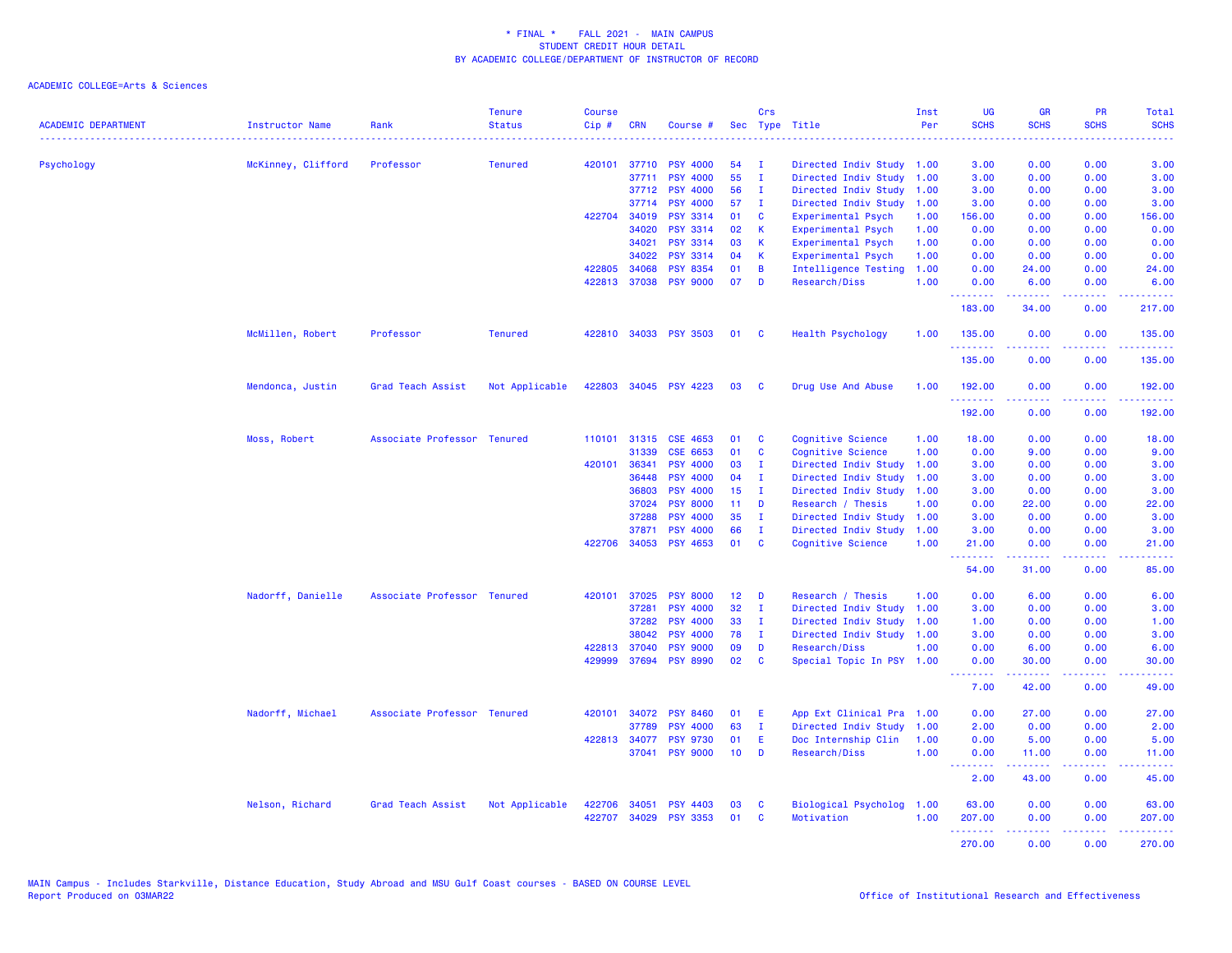| <b>ACADEMIC DEPARTMENT</b> | Instructor Name   | Rank                               | <b>Tenure</b><br><b>Status</b> | <b>Course</b><br>$Cip \#$ | <b>CRN</b>   | Course #                 |                 | Crs          | Sec Type Title            | Inst<br>Per | <b>UG</b><br><b>SCHS</b>            | <b>GR</b><br><b>SCHS</b>                                                                                                                                      | <b>PR</b><br><b>SCHS</b>            | Total<br><b>SCHS</b>                                                                                                                                           |
|----------------------------|-------------------|------------------------------------|--------------------------------|---------------------------|--------------|--------------------------|-----------------|--------------|---------------------------|-------------|-------------------------------------|---------------------------------------------------------------------------------------------------------------------------------------------------------------|-------------------------------------|----------------------------------------------------------------------------------------------------------------------------------------------------------------|
| Psychology                 | Newlin, Philip    | Grad Research Assis Not Applicable |                                |                           | 420101 33993 | PSY 1013 11 C            |                 |              | Gen Psychology            | 1.00        | 123.00                              | 0.00                                                                                                                                                          | 0.00                                | 123.00                                                                                                                                                         |
|                            |                   |                                    |                                |                           |              |                          |                 |              |                           |             | .<br>123.00                         | 0.00                                                                                                                                                          | 0.00                                | .<br>123.00                                                                                                                                                    |
|                            | Oliveros, Arazais | Assistant Professor Ten Track      |                                |                           |              | 420101 34016 PSY 3213    | 02              | C            | Psych Of Ab Behavior 1.00 |             | 249.00                              | 0.00                                                                                                                                                          | 0.00                                | 249.00                                                                                                                                                         |
|                            |                   |                                    |                                |                           | 34069        | <b>PSY 8450</b>          | 01              | Ε            | Applied Clin Practic      | 1.00        | 0.00                                | 9.00                                                                                                                                                          | 0.00                                | 9.00                                                                                                                                                           |
|                            |                   |                                    |                                |                           | 37027        | <b>PSY 8000</b>          | 14              | D            | Research / Thesis         | 1.00        | 0.00                                | 2.00                                                                                                                                                          | 0.00                                | 2.00                                                                                                                                                           |
|                            |                   |                                    |                                |                           | 37178        | <b>PSY 4000</b>          | 28              | <b>I</b>     | Directed Indiv Study      | 1.00        | 3.00                                | 0.00                                                                                                                                                          | 0.00                                | 3.00                                                                                                                                                           |
|                            |                   |                                    |                                |                           | 37240        | <b>PSY 4000</b>          | 30              | $\mathbf{I}$ | Directed Indiv Study      | 1.00        | 3.00                                | 0.00                                                                                                                                                          | 0.00                                | 3.00                                                                                                                                                           |
|                            |                   |                                    |                                |                           | 422813 37042 | <b>PSY 9000</b>          | 11 <sub>1</sub> | D            | Research/Diss             | 1.00        | 0.00<br>.                           | 8.00                                                                                                                                                          | 0.00                                | 8.00                                                                                                                                                           |
|                            |                   |                                    |                                |                           |              |                          |                 |              |                           |             | 255.00                              | 19.00                                                                                                                                                         | 0.00                                | 274.00                                                                                                                                                         |
|                            | Olson, Marin      | Grad Teach Assist                  | Not Applicable                 |                           |              | 422813 34027 PSY 3343    | 03              | <b>C</b>     | Psych Of Learning         | 1.00        | 192.00<br>.                         | 0.00                                                                                                                                                          | 0.00                                | 192.00                                                                                                                                                         |
|                            |                   |                                    |                                |                           |              |                          |                 |              |                           |             | 192.00                              | 0.00                                                                                                                                                          | 0.00                                | 192.00                                                                                                                                                         |
|                            | Patoilo, Michaela | Grad Teach Assist                  | Not Applicable                 |                           |              | 420101 33995 PSY 1013    | 13              | - C          | <b>Gen Psychology</b>     | 1.00        | 267.00                              | 0.00                                                                                                                                                          | 0.00                                | 267.00                                                                                                                                                         |
|                            |                   |                                    |                                |                           |              |                          |                 |              |                           |             | .<br>267.00                         | -----<br>0.00                                                                                                                                                 | .<br>0.00                           | $\frac{1}{2} \left( \frac{1}{2} \right) \left( \frac{1}{2} \right) \left( \frac{1}{2} \right) \left( \frac{1}{2} \right) \left( \frac{1}{2} \right)$<br>267.00 |
|                            | Porter, Bennett   | Assistant Professor Ten Track      |                                |                           | 420101 37704 | <b>PSY 4000</b>          | 48              | $\mathbf{I}$ | Directed Indiv Study      | 1.00        | 3.00                                | 0.00                                                                                                                                                          | 0.00                                | 3.00                                                                                                                                                           |
|                            |                   |                                    |                                |                           | 37839        | <b>PSY 4000</b>          | 65              | $\mathbf{I}$ | Directed Indiv Study      | 1.00        | 3.00                                | 0.00                                                                                                                                                          | 0.00                                | 3.00                                                                                                                                                           |
|                            |                   |                                    |                                |                           | 422708 34009 | <b>PSY 3104</b>          | 01              | C            | Introductory Psychol      | 1.00        | 184.00                              | 0.00                                                                                                                                                          | 0.00                                | 184.00                                                                                                                                                         |
|                            |                   |                                    |                                |                           | 34012        | <b>PSY 3104</b>          | 03              | $\mathsf{K}$ | Introductory Psychol      | 1.00        | 0.00                                | 0.00                                                                                                                                                          | 0.00                                | 0.00                                                                                                                                                           |
|                            |                   |                                    |                                |                           |              | 34013 PSY 3104           | 02              | -K           | Introductory Psychol 1.00 |             | 0.00<br>.                           | 0.00<br>$\frac{1}{2} \left( \frac{1}{2} \right) \left( \frac{1}{2} \right) \left( \frac{1}{2} \right) \left( \frac{1}{2} \right) \left( \frac{1}{2} \right)$  | 0.00<br>.                           | 0.00<br>$\frac{1}{2} \left( \frac{1}{2} \right) \left( \frac{1}{2} \right) \left( \frac{1}{2} \right) \left( \frac{1}{2} \right) \left( \frac{1}{2} \right)$   |
|                            |                   |                                    |                                |                           |              |                          |                 |              |                           |             | 190.00                              | 0.00                                                                                                                                                          | 0.00                                | 190.00                                                                                                                                                         |
|                            | Pratte, Michael   | Associate Professor Tenured        |                                | 420101                    | 35211        | <b>PSY 6423</b>          | 01              | C            | Sensation/Perception 1.00 |             | 0.00                                | 3.00                                                                                                                                                          | 0.00                                | 3.00                                                                                                                                                           |
|                            |                   |                                    |                                |                           | 37028        | <b>PSY 8000</b>          | 15              | D            | Research / Thesis         | 1.00        | 0.00                                | 7.00                                                                                                                                                          | 0.00                                | 7.00                                                                                                                                                           |
|                            |                   |                                    |                                |                           | 37587        | <b>PSY 4000</b>          | 44              | - I          | Directed Indiv Study 1.00 |             | 3.00                                | 0.00                                                                                                                                                          | 0.00                                | 3.00                                                                                                                                                           |
|                            |                   |                                    |                                | 422701                    | 35214        | <b>PSY 8783</b>          | 01              | C            | Cog Sci Prof Skills       | 1.00        | 0.00                                | 21.00                                                                                                                                                         | 0.00                                | 21.00                                                                                                                                                          |
|                            |                   |                                    |                                |                           | 422706 34052 | <b>PSY 4423</b>          | 01              | C            | Sensation/Perception      | 1.00        | 39.00                               | 0.00                                                                                                                                                          | 0.00                                | 39.00                                                                                                                                                          |
|                            |                   |                                    |                                |                           | 422813 37043 | <b>PSY 9000</b>          | 12 <sup>7</sup> | D            | Research/Diss             | 1.00        | 0.00<br><b><i><u>AAAAAA</u></i></b> | 12.00<br>$\frac{1}{2} \left( \frac{1}{2} \right) \left( \frac{1}{2} \right) \left( \frac{1}{2} \right) \left( \frac{1}{2} \right) \left( \frac{1}{2} \right)$ | 0.00<br>.                           | 12.00<br>.                                                                                                                                                     |
|                            |                   |                                    |                                |                           |              |                          |                 |              |                           |             | 42.00                               | 43.00                                                                                                                                                         | 0.00                                | 85.00                                                                                                                                                          |
|                            | Roberts, Marina   | Grad Research Assis Not Applicable |                                |                           |              | 190504 32878 HS 2293     | 01 C            |              | Indiv & Family Nutri 0.25 |             | 38.25<br>.                          | 0.00                                                                                                                                                          | 0.00                                | 38.25                                                                                                                                                          |
|                            |                   |                                    |                                |                           |              |                          |                 |              |                           |             | 38.25                               | 0.00                                                                                                                                                          | 0.00                                | 38.25                                                                                                                                                          |
|                            | Roby, Earnestine  | Non-Faculty                        | Not Applicable                 |                           |              | 422705 35094 PSY 4203    | 501 C           |              | Theories Of Pers          | 1.00        | 147.00<br>.                         | 0.00                                                                                                                                                          | 0.00<br>$\sim$ $\sim$ $\sim$ $\sim$ | 147.00<br>$\frac{1}{2} \left( \frac{1}{2} \right) \left( \frac{1}{2} \right) \left( \frac{1}{2} \right) \left( \frac{1}{2} \right) \left( \frac{1}{2} \right)$ |
|                            |                   |                                    |                                |                           |              |                          |                 |              |                           |             | 147.00                              | 0.00                                                                                                                                                          | 0.00                                | 147.00                                                                                                                                                         |
|                            | Russo, Jenna      | Grad Teach Assist                  | Not Applicable                 |                           |              | 420101 33988 PSY 1013 06 |                 | $\mathbf{C}$ | <b>Gen Psychology</b>     | 1.00        | 213.00                              | 0.00                                                                                                                                                          | 0.00                                | 213.00                                                                                                                                                         |
|                            |                   |                                    |                                |                           |              |                          |                 |              |                           |             | .<br>213.00                         | $\frac{1}{2} \left( \frac{1}{2} \right) \left( \frac{1}{2} \right) \left( \frac{1}{2} \right) \left( \frac{1}{2} \right)$<br>0.00                             | .<br>0.00                           | $\frac{1}{2} \left( \frac{1}{2} \right) \left( \frac{1}{2} \right) \left( \frac{1}{2} \right) \left( \frac{1}{2} \right) \left( \frac{1}{2} \right)$<br>213.00 |
|                            | Scott, Rachel     | Grad Teach Assist                  | Not Applicable                 |                           |              | 420101 34032 PSY 3413    | 01              | - C          | Human Sexual Behavio      | 1.00        | 204,00                              | 0.00                                                                                                                                                          | 0.00                                | 204.00                                                                                                                                                         |
|                            |                   |                                    |                                |                           |              |                          |                 |              |                           |             | .<br>204.00                         | $\frac{1}{2} \left( \frac{1}{2} \right) \left( \frac{1}{2} \right) \left( \frac{1}{2} \right) \left( \frac{1}{2} \right) \left( \frac{1}{2} \right)$<br>0.00  | .<br>0.00                           | .<br>204.00                                                                                                                                                    |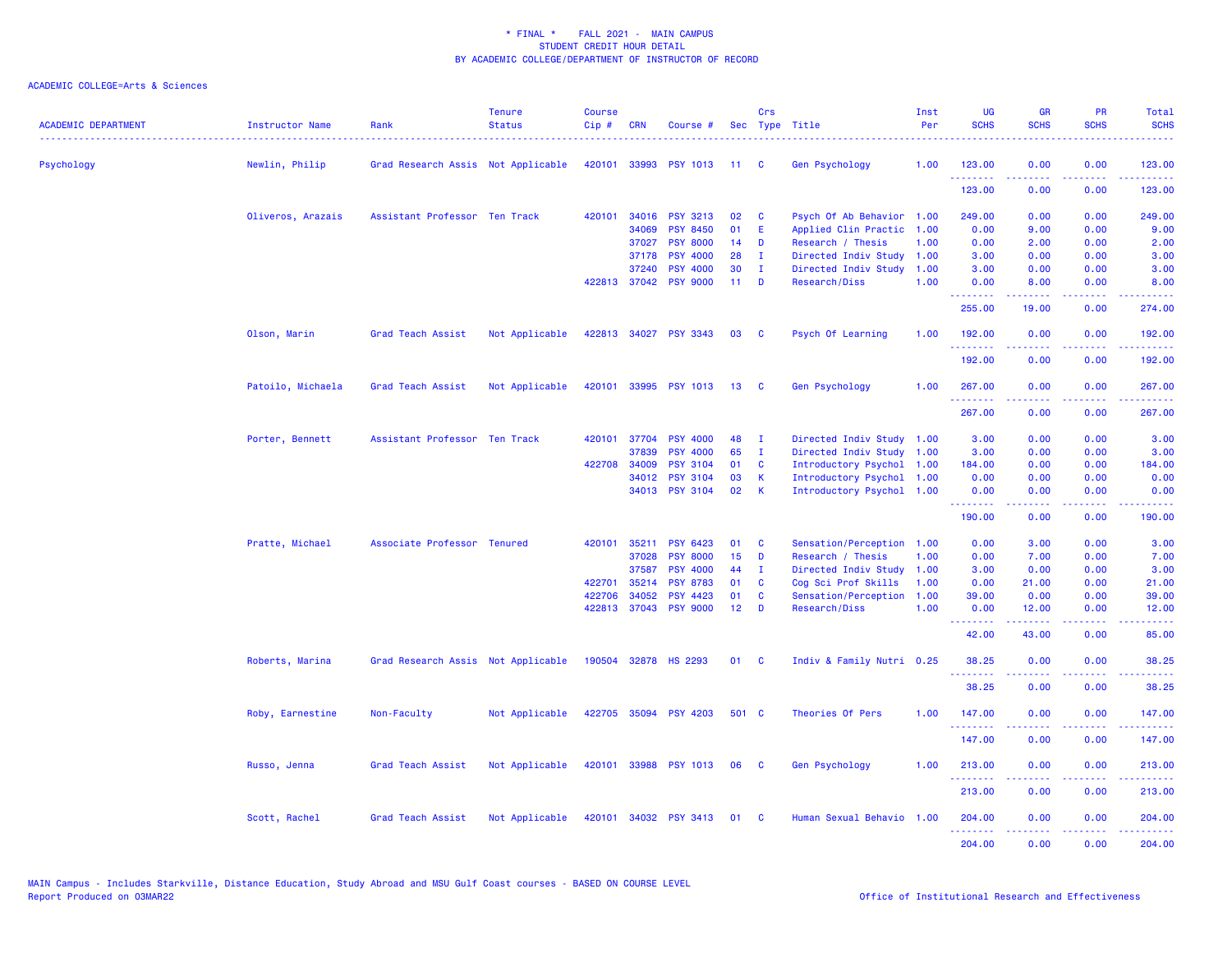| <b>ACADEMIC DEPARTMENT</b> | <b>Instructor Name</b> | Rank                              | <b>Tenure</b><br><b>Status</b> | <b>Course</b><br>Cip# | <b>CRN</b>   | Course #              |       | Crs          | Sec Type Title            | Inst<br>Per | UG<br><b>SCHS</b>    | GR<br><b>SCHS</b>                                                                                                                                            | PR<br><b>SCHS</b> | <b>Total</b><br><b>SCHS</b>                                                                |
|----------------------------|------------------------|-----------------------------------|--------------------------------|-----------------------|--------------|-----------------------|-------|--------------|---------------------------|-------------|----------------------|--------------------------------------------------------------------------------------------------------------------------------------------------------------|-------------------|--------------------------------------------------------------------------------------------|
| Psychology                 | Sinclair, Hillary      | Associate Professor Tenured       |                                | 420101                | 36674        | <b>PSY 4000</b>       | 12    | $\mathbf I$  | Directed Indiv Study      | 1.00        | 3.00                 | 0.00                                                                                                                                                         | 0.00              | 3.00                                                                                       |
|                            |                        |                                   |                                |                       | 36997        | <b>PSY 4000</b>       | 24    | $\mathbf I$  | Directed Indiv Study      | 1.00        | 3.00                 | 0.00                                                                                                                                                         | 0.00              | 3.00                                                                                       |
|                            |                        |                                   |                                |                       | 37029        | <b>PSY 8000</b>       | 16    | D            | Research / Thesis         | 1.00        | 0.00                 | 4.00                                                                                                                                                         | 0.00              | 4.00                                                                                       |
|                            |                        |                                   |                                |                       | 37256        | <b>PSY 4000</b>       | 31    | $\mathbf{I}$ | Directed Indiv Study 1.00 |             | 3.00                 | 0.00                                                                                                                                                         | 0.00              | 3.00                                                                                       |
|                            |                        |                                   |                                |                       | 37481        | <b>PSY 4000</b>       | 43    | - I          | Directed Indiv Study      | 1.00        | 2.00                 | 0.00                                                                                                                                                         | 0.00              | 2.00                                                                                       |
|                            |                        |                                   |                                |                       | 37937        | <b>PSY 4000</b>       | 69    | $\mathbf{I}$ | Directed Indiv Study 1.00 |             | 3.00                 | 0.00                                                                                                                                                         | 0.00              | 3.00                                                                                       |
|                            |                        |                                   |                                |                       | 422707 34034 | <b>PSY 3623</b>       | 01    | C            | Social Psychology         | 1.00        | 213.00               | 0.00                                                                                                                                                         | 0.00              | 213.00                                                                                     |
|                            |                        |                                   |                                |                       | 34048        | <b>PSY 4353</b>       | 01    | C            | Psychology and the L 1.00 |             | 60.00                | 0.00                                                                                                                                                         | 0.00              | 60.00                                                                                      |
|                            |                        |                                   |                                |                       | 34060        | <b>PSY 6353</b>       | 01    | C            | Psychology and the 1 1.00 |             | 0.00<br>.            | 3.00<br>.                                                                                                                                                    | 0.00              | 3.00                                                                                       |
|                            |                        |                                   |                                |                       |              |                       |       |              |                           |             | 287.00               | 7.00                                                                                                                                                         | 0.00              | 294.00                                                                                     |
|                            | Soares, Julia          | Assistant Professor Ten Track     |                                | 420101                | 37030        | <b>PSY 8000</b>       | 17    | D            | Research / Thesis         | 1.00        | 0.00                 | 5.00                                                                                                                                                         | 0.00              | 5.00                                                                                       |
|                            |                        |                                   |                                |                       | 37747        | <b>PSY 4000</b>       | 59    | T            | Directed Indiv Study      | 1.00        | 3.00                 | 0.00                                                                                                                                                         | 0.00              | 3.00                                                                                       |
|                            |                        |                                   |                                |                       | 37748        | <b>PSY 4000</b>       | 60    | $\mathbf{I}$ | Directed Indiv Study      | 1.00        | 3.00                 | 0.00                                                                                                                                                         | 0.00              | 3.00                                                                                       |
|                            |                        |                                   |                                |                       | 37749        | <b>PSY 4000</b>       | 61    | $\mathbf I$  | Directed Indiv Study      | 1.00        | 3.00                 | 0.00                                                                                                                                                         | 0.00              | 3.00                                                                                       |
|                            |                        |                                   |                                |                       | 37836        | <b>PSY 4000</b>       | 64    | $\mathbf{I}$ | Directed Indiv Study      | 1.00        | 3.00                 | 0.00                                                                                                                                                         | 0.00              | 3.00                                                                                       |
|                            |                        |                                   |                                |                       | 422701 34036 | <b>PSY 3713</b>       | 01    | C            | Cognitive Psychology      | 1.00        | 150.00               | 0.00                                                                                                                                                         | 0.00              | 150.00                                                                                     |
|                            |                        |                                   |                                |                       | 34037        | <b>PSY 3713</b>       | 02    | C            | Cognitive Psychology      | 1.00        | 189.00<br>.          | 0.00<br>.                                                                                                                                                    | 0.00<br>.         | 189.00<br>2.2.2.2.2.                                                                       |
|                            |                        |                                   |                                |                       |              |                       |       |              |                           |             | 351.00               | 5.00                                                                                                                                                         | 0.00              | 356.00                                                                                     |
|                            | Spencer, Jordan        | Non-Faculty                       | Not Applicable                 | 422805                | 34788        | EPY 4103              | 501 C |              | ABA for Behavior Tec 1.00 |             | 30.00                | 0.00                                                                                                                                                         | 0.00              | 30.00                                                                                      |
|                            |                        |                                   |                                |                       | 34793        | <b>EPY 6103</b>       | 501 C |              | ABA for Behavior Tec      | 1.00        | 0.00                 | 48.00                                                                                                                                                        | 0.00              | 48.00                                                                                      |
|                            |                        |                                   |                                |                       |              | 521003 32451 FYE 1001 | F35 C |              | First Year Experienc 1.00 |             | 20.00<br>.           | 0.00                                                                                                                                                         | 0.00              | 20.00                                                                                      |
|                            |                        |                                   |                                |                       |              |                       |       |              |                           |             | 50.00                | 48.00                                                                                                                                                        | 0.00              | 98.00                                                                                      |
|                            | Stafford, Emily        | Clinical Assist Pro Non-Ten Track |                                |                       | 420101 34064 | <b>PSY 8111</b>       | 01    | -H           | Scientist-Pract Appl 1.00 |             | 0.00                 | 7.00                                                                                                                                                         | 0.00              | 7.00                                                                                       |
|                            |                        |                                   |                                |                       | 34065        | <b>PSY 8131</b>       | 01    | H            | Scientist-Pract Appl 1.00 |             | 0.00<br>.            | 5.00<br>$\frac{1}{2} \left( \frac{1}{2} \right) \left( \frac{1}{2} \right) \left( \frac{1}{2} \right) \left( \frac{1}{2} \right) \left( \frac{1}{2} \right)$ | 0.00<br>.         | 5.00<br>وعاعاتها                                                                           |
|                            |                        |                                   |                                |                       |              |                       |       |              |                           |             | 0.00                 | 12.00                                                                                                                                                        | 0.00              | 12.00                                                                                      |
|                            | Stafford, Ty           | Clinical Assist Pro Non-Ten Track |                                | 420101                | 34071        | <b>PSY 8450</b>       | 03    | E            | Applied Clin Practic 1.00 |             | 0.00<br>.            | 15.00                                                                                                                                                        | 0.00<br>$   -$    | 15.00<br>.                                                                                 |
|                            |                        |                                   |                                |                       |              |                       |       |              |                           |             | 0.00                 | 15.00                                                                                                                                                        | 0.00              | 15.00                                                                                      |
|                            | Stanhope, Lydia        | Grad Teach Assist                 | Not Applicable                 |                       |              | 420101 34001 PSY 1013 | 19    | <b>C</b>     | Gen Psychology            | 1.00        | 264.00               | 0.00                                                                                                                                                         | 0.00              | 264.00                                                                                     |
|                            |                        |                                   |                                |                       |              |                       |       |              |                           |             | . <u>.</u><br>264.00 | 0.00                                                                                                                                                         | 0.00              | 264.00                                                                                     |
|                            | Tan, Elaine            | Lecturer                          | Non-Ten Track                  |                       | 422701 35090 | <b>PSY 3713</b>       | 501 C |              | Cognitive Psychology      | 1.00        | 144.00               | 0.00                                                                                                                                                         | 0.00              | 144.00                                                                                     |
|                            |                        |                                   |                                |                       |              |                       |       |              |                           |             | . <b>.</b><br>144.00 | 0.00                                                                                                                                                         | 0.00              | .<br>144.00                                                                                |
|                            | Tkach, Melanie         | Lecturer                          | Non-Ten Track                  |                       |              | 420101 35083 PSY 3213 | 501 C |              | Psych Of Ab Behavior 1.00 |             | 120.00               | 0.00                                                                                                                                                         | 0.00              | 120.00                                                                                     |
|                            |                        |                                   |                                |                       |              |                       |       |              |                           |             | .<br>120.00          | 0.00                                                                                                                                                         | 0.00              | 120.00                                                                                     |
|                            | Utley, Jessica         | Grad Teach Assist                 | Not Applicable                 |                       |              | 422707 34035 PSY 3623 | 02    | <b>C</b>     | Social Psychology         | 1.00        | 255.00               | 0.00                                                                                                                                                         | 0.00              | 255.00                                                                                     |
|                            |                        |                                   |                                |                       |              |                       |       |              |                           |             | .<br>255.00          | 0.00                                                                                                                                                         | 0.00              | $\mathbf{1} \cdot \mathbf{1} \cdot \mathbf{1} \cdot \mathbf{1} \cdot \mathbf{1}$<br>255.00 |
|                            |                        |                                   |                                |                       |              |                       |       |              |                           |             |                      |                                                                                                                                                              |                   |                                                                                            |
|                            | Valentine, Michael     | Non-Faculty                       | Not Applicable                 |                       |              | 422707 35086 PSY 3353 | 501 C |              | Motivation                | 1.00        | 153.00               | 0.00                                                                                                                                                         | 0.00              | 153.00                                                                                     |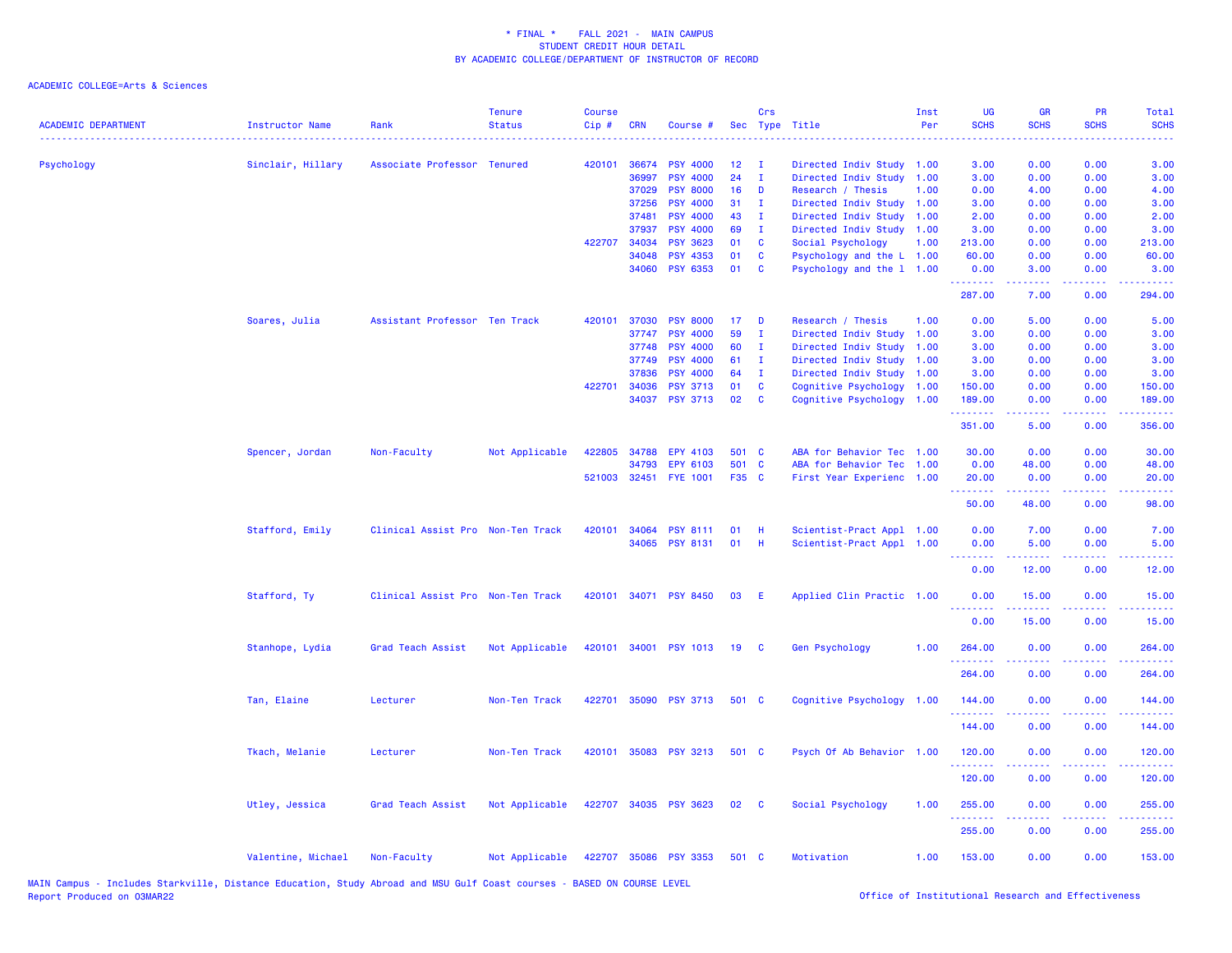| <b>ACADEMIC DEPARTMENT</b>                                                                  | Instructor Name   | Rank     | Tenure<br>Status | <b>Course</b><br>Cip# | <b>CRN</b> | Course # Sec Type Title     | Crs |                           | Inst<br>Per | UG<br><b>SCHS</b>                         | <b>GR</b><br><b>SCHS</b> | <b>PR</b><br><b>SCHS</b> | Total<br><b>SCHS</b><br>---------------- |
|---------------------------------------------------------------------------------------------|-------------------|----------|------------------|-----------------------|------------|-----------------------------|-----|---------------------------|-------------|-------------------------------------------|--------------------------|--------------------------|------------------------------------------|
|                                                                                             |                   |          |                  |                       |            |                             |     |                           |             | --------<br>153,00                        | .<br>0.00                | .<br>0.00                | .<br>153,00                              |
| Psychology                                                                                  | Webb, Christopher | Lecturer | Non-Ten Track    |                       |            | 422707 35096 PSY 4353 501 C |     | Psychology and the L 1.00 |             | 117.00<br>--------                        | 0.00<br>.                | 0.00<br>.                | 117,00<br>.                              |
|                                                                                             |                   |          |                  |                       |            |                             |     |                           |             | 117,00                                    | 0.00                     | 0.00                     | 117,00                                   |
| ====================================<br>Psychology<br>===================================== |                   |          |                  |                       |            |                             |     |                           |             | $=$ = = = = = = =<br>13985.05<br>======== | 538,00                   | 0.00<br>=======          | ==========<br>14523.05<br>==========     |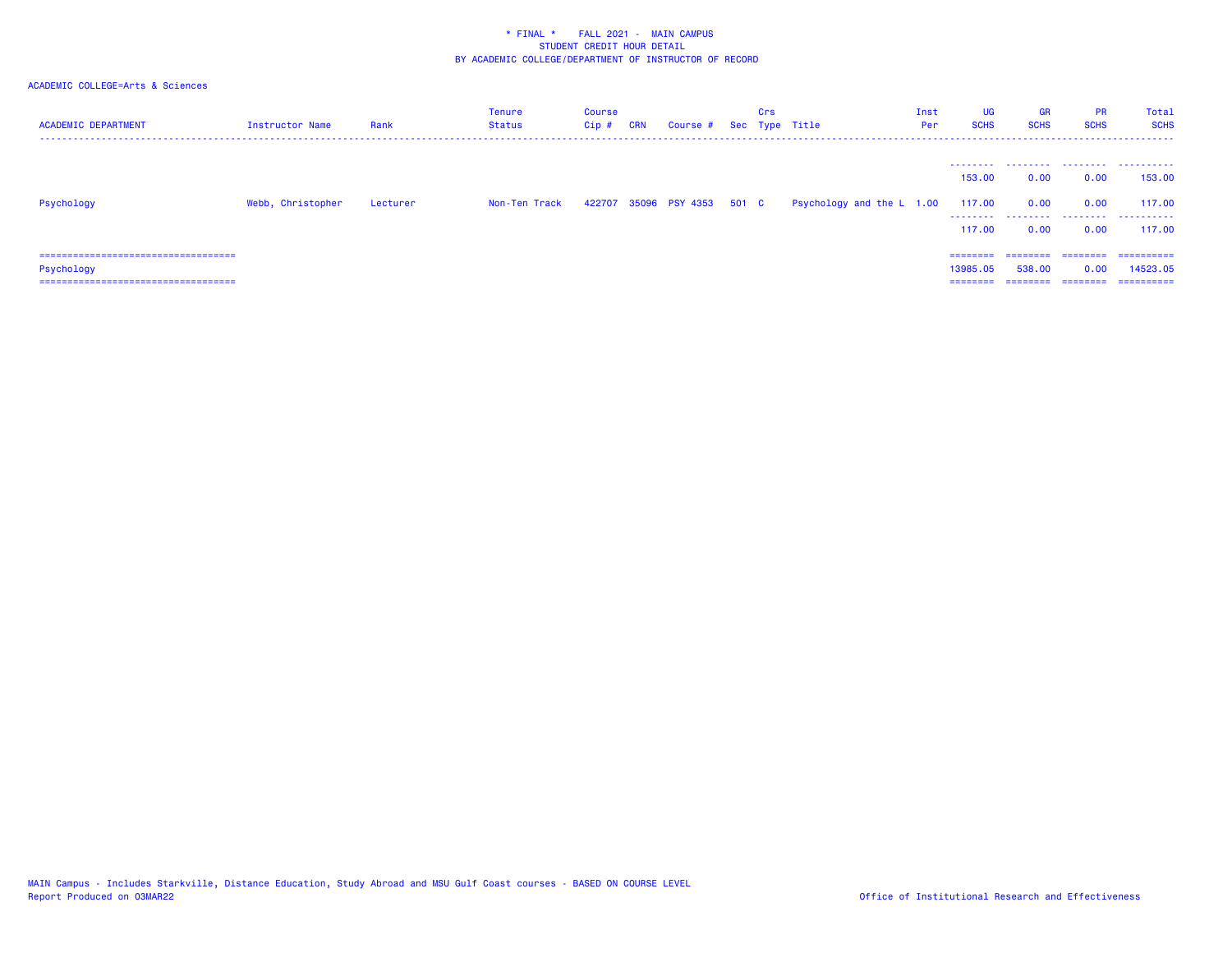| <b>ACADEMIC DEPARTMENT</b> | Instructor Name    | Rank                          | <b>Tenure</b><br><b>Status</b> | Course<br>Cip# | <b>CRN</b> | Course #             |                 | Crs          | Sec Type Title            | Inst<br>Per | <b>UG</b><br><b>SCHS</b>                             | <b>GR</b><br><b>SCHS</b> | <b>PR</b><br><b>SCHS</b>            | Total<br><b>SCHS</b><br><b>.</b> .                                                                                              |
|----------------------------|--------------------|-------------------------------|--------------------------------|----------------|------------|----------------------|-----------------|--------------|---------------------------|-------------|------------------------------------------------------|--------------------------|-------------------------------------|---------------------------------------------------------------------------------------------------------------------------------|
| Sociology                  | Allison, Rachel    | Associate Professor Tenured   |                                |                |            | 451101 34167 SO 3103 | 01              | C            | Social Theory I           | 1.00        | 39.00                                                | 0.00                     | 0.00                                | 39.00                                                                                                                           |
|                            |                    |                               |                                |                |            | 34185 SO 8103        | 01              | $\mathbf{s}$ | Gr Social Theory I        | 1.00        | 0.00<br>.                                            | 21.00<br>د د د د د       | 0.00<br>والمحامر                    | 21.00<br>وعاعاها                                                                                                                |
|                            |                    |                               |                                |                |            |                      |                 |              |                           |             | 39.00                                                | 21.00                    | 0.00                                | 60.00                                                                                                                           |
|                            | Barranco, Raymond  | Associate Professor Tenured   |                                |                |            | 451101 34182 SO 4804 | 01              | B            | Social Research Prac      | 1.00        | 104.00                                               | 0.00                     | 0.00                                | 104.00                                                                                                                          |
|                            |                    |                               |                                |                | 35541      | SO 8433              | 01              | $\mathbf{s}$ | Sem In Criminology        | 1.00        | 0.00                                                 | 9.00                     | 0.00                                | 9.00                                                                                                                            |
|                            |                    |                               |                                |                |            | 37745 SO 9000        | 09              | D            | Research / Diss           | 1.00        | 0.00                                                 | 9.00                     | 0.00                                | 9.00                                                                                                                            |
|                            |                    |                               |                                |                |            | 37833 SO 8000        | 06              | D            | Research / Thesis         | 1.00        | 0.00<br>.                                            | 1.00                     | 0.00<br>2222                        | 1.00                                                                                                                            |
|                            |                    |                               |                                |                |            |                      |                 |              |                           |             | 104.00                                               | 19.00                    | 0.00                                | 123.00                                                                                                                          |
|                            | Boltz, Laura       | Assistant Professor Ten Track |                                | 440701         |            | 34255 SW 3213        | 01              | $\mathbf{C}$ | Research Meth in SW       | 1.00        | 69.00                                                | 0.00                     | 0.00                                | 69.00                                                                                                                           |
|                            |                    |                               |                                |                | 34257      | <b>SW 3523</b>       | CO1 C           |              | Social Work Pract II      | 1.00        | 36.00                                                | 0.00                     | 0.00                                | 36.00                                                                                                                           |
|                            |                    |                               |                                |                | 34259      | SW 4613              | 01              | <b>C</b>     | Child Welf Services       | 1.00        | 81.00<br><u>.</u>                                    | 0.00<br>.                | 0.00<br>$\sim$ $\sim$ $\sim$ $\sim$ | 81.00<br>.                                                                                                                      |
|                            |                    |                               |                                |                |            |                      |                 |              |                           |             | 186.00                                               | 0.00                     | 0.00                                | 186.00                                                                                                                          |
|                            | Boyd, Robert       | Professor                     | <b>Tenured</b>                 | 451101         |            | 34148 SO 1003        | 07              | C            | Intro To Sociology        | 1.00        | 192.00                                               | 0.00                     | 0.00                                | 192.00                                                                                                                          |
|                            |                    |                               |                                |                |            | 34149 SO 1003        | 08              | $\mathbf{C}$ | Intro To Sociology        | 1.00        | 189.00                                               | 0.00                     | 0.00                                | 189.00                                                                                                                          |
|                            |                    |                               |                                |                |            | 37911 SO 9000        | 10 <sub>1</sub> | D            | Research / Diss           | 1.00        | 0.00                                                 | 1.00                     | 0.00                                | 1.00                                                                                                                            |
|                            |                    |                               |                                |                |            |                      |                 |              |                           |             | .<br>381.00                                          | 22222<br>1.00            | .<br>0.00                           | $\begin{array}{cccccccccc} \bullet & \bullet & \bullet & \bullet & \bullet & \bullet & \bullet & \bullet \end{array}$<br>382.00 |
|                            | Brock, Sherie      | Lecturer                      | Non-Ten Track                  | 440701         |            | 35222 SW 3013        | 501 C           |              | Hum Beh Soc Envir I       | 1.00        | 48.00                                                | 0.00                     | 0.00                                | 48.00                                                                                                                           |
|                            |                    |                               |                                |                |            |                      |                 |              |                           |             | .<br>48.00                                           | 0.00                     | والمحامر<br>0.00                    | .<br>48.00                                                                                                                      |
|                            | Brown, Dustin      | Assistant Professor Ten Track |                                | 451101         | 34156      | SO 1103              | 03              | C            | Contemp Social Prob       | 1.00        | 243.00                                               | 0.00                     | 0.00                                | 243.00                                                                                                                          |
|                            |                    |                               |                                |                |            | 34170 SO 3213        | 02              | C            | Intr To Social Res        | 1.00        | 54.00                                                | 0.00                     | 0.00                                | 54.00                                                                                                                           |
|                            |                    |                               |                                |                |            | 37449 SO 9000        | 07              | D            | Research / Diss           | 1.00        | 0.00                                                 | 1.00                     | 0.00                                | 1.00                                                                                                                            |
|                            |                    |                               |                                |                |            |                      |                 |              |                           |             | <b><i><u><u> - - - - - - -</u></u></i></b><br>297.00 | 22222<br>1.00            | .<br>0.00                           | $\begin{array}{cccccccccc} \bullet & \bullet & \bullet & \bullet & \bullet & \bullet & \bullet \end{array}$<br>298.00           |
|                            | Carlisle, Shalonda | Lecturer                      | Non-Ten Track                  | 440701         |            | 35223 SW 4643        | 501 C           |              | S W Services in Scho 1.00 |             | 54.00                                                | 0.00                     | 0.00                                | 54.00                                                                                                                           |
|                            |                    |                               |                                |                |            |                      |                 |              |                           |             | .<br>54.00                                           | .<br>0.00                | .<br>0.00                           | <u>.</u><br>54.00                                                                                                               |
|                            | Carruth, Jennifer  | Non-Faculty                   | Not Applicable                 |                |            | 451101 34159 SO 1103 | 06              | $\mathbf{C}$ | Contemp Social Prob       | 1.00        | 123.00                                               | 0.00                     | 0.00                                | 123.00                                                                                                                          |
|                            |                    |                               |                                |                |            |                      |                 |              |                           |             | .<br>123.00                                          | 0.00                     | .<br>0.00                           | 123.00                                                                                                                          |
|                            | Cistrunk, Kenya    | Associate Professor Tenured   |                                | 440701         | 34250      | <b>SW 2313</b>       | 01              | <b>C</b>     | Int Soc Work/Soc Wel 1.00 |             | 57.00                                                | 0.00                     | 0.00                                | 57.00                                                                                                                           |
|                            |                    |                               |                                |                |            | 34258 SW 3533        | 01              | C            | Soc Work w/Commun &       | 1.00        | 48.00                                                | 0.00                     | 0.00                                | 48.00                                                                                                                           |
|                            |                    |                               |                                |                |            |                      |                 |              |                           |             | <u>.</u><br>105.00                                   | .<br>0.00                | .<br>0.00                           | المستما<br>105.00                                                                                                               |
|                            | Crabtree, Arialle  | Lecturer                      | Non-Ten Track                  | 050207         |            | 30264 AN 1173        | 01              | <b>C</b>     | Intro Gender Studies 1.00 |             | 33.00                                                | 0.00                     | 0.00                                | 33.00                                                                                                                           |
|                            |                    |                               |                                |                | 32665      | GS 1173              | 01              | <b>C</b>     | Introduction to Gend      | 1.00        | 69.00                                                | 0.00                     | 0.00                                | 69.00                                                                                                                           |
|                            |                    |                               |                                |                | 34160      | SO 1173              | 01              | <b>C</b>     | Intro Gender Studies      | 1.00        | 27.00                                                | 0.00                     | 0.00                                | 27.00                                                                                                                           |
|                            |                    |                               |                                |                | 34898      | GS 1173              | 501 C           |              | Introduction to Gend 1.00 |             | 6.00                                                 | 0.00                     | 0.00                                | 6.00                                                                                                                            |
|                            |                    |                               |                                |                | 35115      | SO 1173              | 501 C           |              | Intro Gender Studies      | 1.00        | 45.00                                                | 0.00                     | 0.00                                | 45.00                                                                                                                           |
|                            |                    |                               |                                |                | 35850      | AN 1173              | 501 C           |              | Intro Gender Studies 1.00 |             | 18.00                                                | 0.00                     | 0.00                                | 18.00                                                                                                                           |
|                            |                    |                               |                                | 451101         |            | 34178 SO 4403        | 01              | <b>C</b>     | Soc of Gender and Se 1.00 |             | 27,00                                                | 0.00                     | 0.00                                | 27.00                                                                                                                           |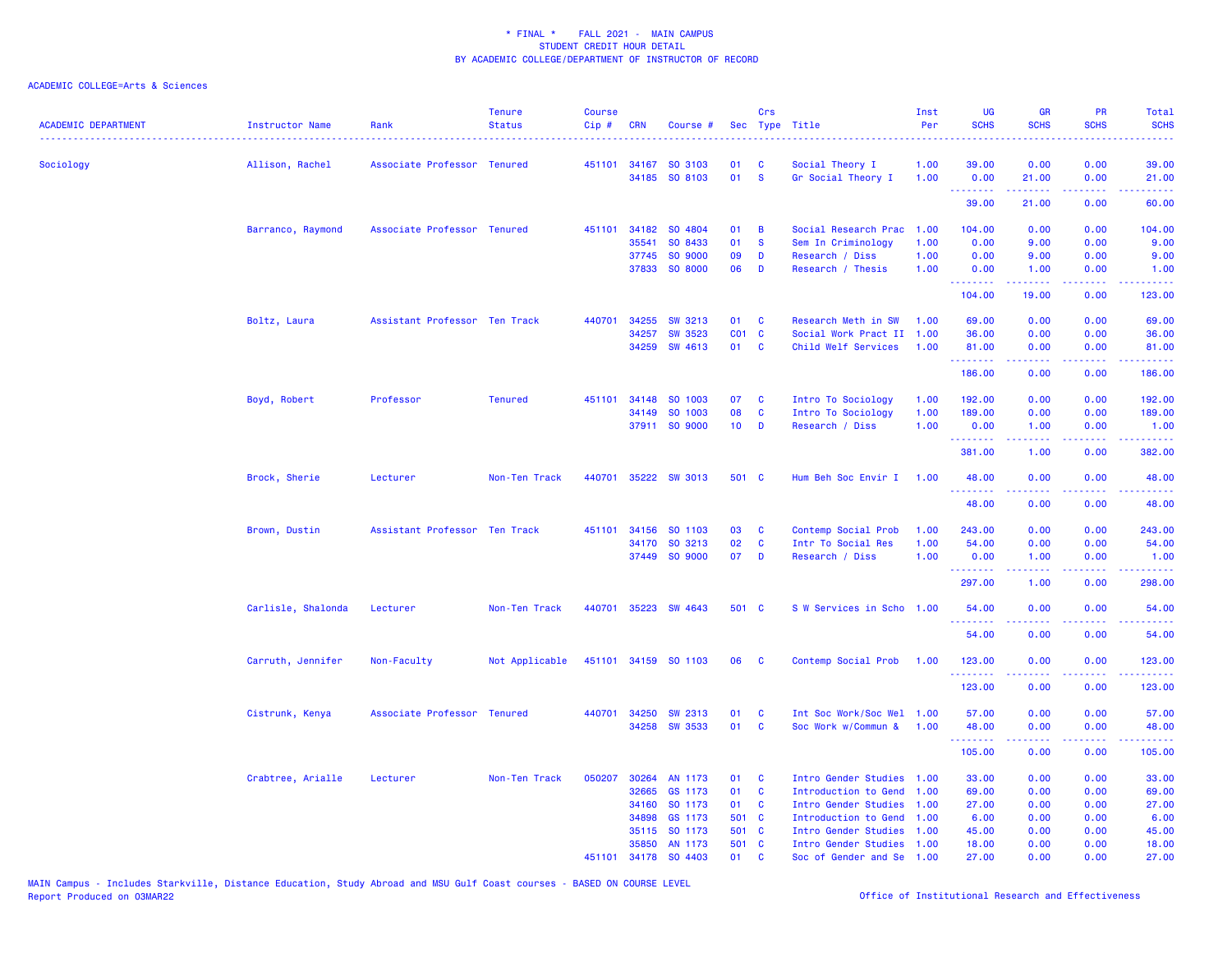| <b>ACADEMIC DEPARTMENT</b> | Instructor Name    | Rank                          | <b>Tenure</b><br><b>Status</b> | <b>Course</b><br>Cip# | <b>CRN</b>   | Course #        |    | Crs            | Sec Type Title            | Inst<br>Per | <b>UG</b><br><b>SCHS</b> | <b>GR</b><br><b>SCHS</b>      | <b>PR</b><br><b>SCHS</b>            | Total<br><b>SCHS</b><br>$\frac{1}{2} \left( \frac{1}{2} \right) \left( \frac{1}{2} \right) \left( \frac{1}{2} \right) \left( \frac{1}{2} \right)$ |
|----------------------------|--------------------|-------------------------------|--------------------------------|-----------------------|--------------|-----------------|----|----------------|---------------------------|-------------|--------------------------|-------------------------------|-------------------------------------|---------------------------------------------------------------------------------------------------------------------------------------------------|
| Sociology                  | Crabtree, Arialle  | Lecturer                      | Non-Ten Track                  |                       | 451101 35536 | SO 4403         | 02 | C              | Soc of Gender and Se 1.00 |             | 51.00                    | 0.00                          | 0.00                                | 51.00                                                                                                                                             |
|                            |                    |                               |                                |                       | 35632        | GS 4413         | 01 | $\mathbf{C}$   | Soc of Gender and Se      | 1.00        | 18.00                    | 0.00                          | 0.00                                | 18.00                                                                                                                                             |
|                            |                    |                               |                                |                       |              | 35633 GS 4413   | 02 | C              | Soc of Gender and Se 1.00 |             | 18.00                    | 0.00                          | 0.00                                | 18.00                                                                                                                                             |
|                            |                    |                               |                                |                       |              |                 |    |                |                           |             | .<br>312.00              | المستملة<br>0.00              | .<br>0.00                           | $\frac{1}{2}$ , $\frac{1}{2}$ , $\frac{1}{2}$ , $\frac{1}{2}$<br>312.00                                                                           |
|                            | Hagerman, Margaret | Associate Professor Tenured   |                                | 050201                | 30007        | AAS 2203        | 02 | C              | Intro to Race & Ethn 1.00 |             | 36.00                    | 0.00                          | 0.00                                | 36.00                                                                                                                                             |
|                            |                    |                               |                                | 450201                | 30276        | AN 2203         | 02 | C              | Intro to Race & Ethn 1.00 |             | 15.00                    | 0.00                          | 0.00                                | 15.00                                                                                                                                             |
|                            |                    |                               |                                |                       | 34165        | SO 2203         | 02 | <b>C</b>       | Intro to Race & Ethn 1.00 |             | 60.00                    | 0.00                          | 0.00                                | 60.00                                                                                                                                             |
|                            |                    |                               |                                |                       | 451101 34163 | SO 1203         | 02 | $\mathbf{C}$   | Sociology of Familie      | 1.00        | 240.00                   | 0.00                          | 0.00                                | 240.00                                                                                                                                            |
|                            |                    |                               |                                |                       | 34189        | SO 8900         | 01 | <b>S</b>       | Fields Of SO: ProSem      | 1.00        | 0.00                     | 7.00                          | 0.00                                | 7.00                                                                                                                                              |
|                            |                    |                               |                                |                       | 37306        | SO 8000         | 02 | D              | Research / Thesis         | 1.00        | 0.00                     | 28.00                         | 0.00                                | 28.00                                                                                                                                             |
|                            |                    |                               |                                |                       |              | 37307 SO 9000   | 06 | D              | Research / Diss           | 1.00        | 0.00<br>.                | 13.00<br>المستملة             | 0.00<br>.                           | 13.00<br>.                                                                                                                                        |
|                            |                    |                               |                                |                       |              |                 |    |                |                           |             | 351.00                   | 48.00                         | 0.00                                | 399.00                                                                                                                                            |
|                            | Haynes, Stacy      | Professor                     | <b>Tenured</b>                 | 450401                | 31239        | <b>CRM 4803</b> | 01 | C              | Senior Sem in Crimin      | 1.00        | 60.00                    | 0.00                          | 0.00                                | 60.00                                                                                                                                             |
|                            |                    |                               |                                | 451101                | 34186        | SO 8213         | 01 | $\mathbf{C}$   | Research Design           | 1.00        | 0.00                     | 27.00                         | 0.00                                | 27.00                                                                                                                                             |
|                            |                    |                               |                                |                       |              |                 |    |                |                           |             | .<br>60.00               | د د د د د<br>27.00            | .<br>0.00                           | .<br>87.00                                                                                                                                        |
|                            | Johnson, Jada      | Instructor                    | Non-Ten Track                  | 440701                | 34262        | SW 4713         | 01 | <b>S</b>       | Sen Sem Social Work       | 1.00        | 45.00                    | 0.00                          | 0.00                                | 45.00                                                                                                                                             |
|                            |                    |                               |                                |                       | 34263        | SW 4916         | 01 | E              | Sw Fld Prac/Sem I         | 1.00        | 72.00                    | 0.00                          | 0.00                                | 72.00                                                                                                                                             |
|                            |                    |                               |                                |                       | 34264        | <b>SW 4926</b>  | 01 | E.             | Sw Fld Prac/Sem II        | 1.00        | 72.00                    | 0.00                          | 0.00                                | 72.00                                                                                                                                             |
|                            |                    |                               |                                |                       | 37245        | <b>SW 4000</b>  | 01 | $\mathbf{I}$   | Directed Indiv Study      | 1.00        | 1.00                     | 0.00                          | 0.00                                | 1.00                                                                                                                                              |
|                            |                    |                               |                                |                       |              | 37317 SW 4000   | 02 | $\blacksquare$ | Directed Indiv Study 1.00 |             | 1.00                     | 0.00                          | 0.00                                | 1.00                                                                                                                                              |
|                            |                    |                               |                                |                       |              |                 |    |                |                           |             | <u>.</u><br>191.00       | .<br>0.00                     | $\sim$ $\sim$ $\sim$ $\sim$<br>0.00 | .<br>191.00                                                                                                                                       |
|                            | Johnson, Kecia     | Associate Professor Tenured   |                                |                       | 450401 31234 | <b>CRM 3603</b> | 02 | C              | Criminological Theor 1.00 |             | 69.00                    | 0.00                          | 0.00                                | 69.00                                                                                                                                             |
|                            |                    |                               |                                |                       | 31238        | <b>CRM 4513</b> | 01 | C              | Correctional Systems      | 1.00        | 48.00                    | 0.00                          | 0.00                                | 48.00                                                                                                                                             |
|                            |                    |                               |                                | 451101                | 35965        | SO 4513         | 01 | C              | Correctional Systems      | 1.00        | 24.00                    | 0.00                          | 0.00                                | 24.00                                                                                                                                             |
|                            |                    |                               |                                |                       |              | 37302 SO 9000   | 05 | D              | Research / Diss           | 1.00        | 0.00                     | 1.00                          | 0.00                                | 1.00                                                                                                                                              |
|                            |                    |                               |                                |                       |              |                 |    |                |                           |             | .<br>141.00              | 1.00                          | د د د د<br>0.00                     | 142.00                                                                                                                                            |
|                            | Kelly, Kimberly    | Associate Professor Tenured   |                                | 451101                | 36052        | SO 8990         | 01 | C              | Special Topic In SO       | 1.00        | 0.00                     | 30.00                         | 0.00                                | 30.00                                                                                                                                             |
|                            |                    |                               |                                |                       | 37237        | SO 8000         | 01 | D              | Research / Thesis         | 1.00        | 0.00                     | 3.00                          | 0.00                                | 3.00                                                                                                                                              |
|                            |                    |                               |                                |                       |              | 37238 SO 9000   | 03 | D              | Research / Diss           | 1.00        | 0.00                     | 11.00                         | 0.00                                | 11.00                                                                                                                                             |
|                            |                    |                               |                                |                       |              |                 |    |                |                           |             | <u>.</u><br>0.00         | المستمال<br>44.00             | بالأباب<br>0.00                     | .<br>44.00                                                                                                                                        |
|                            | King, Sanna        | Assistant Professor Ten Track |                                | 450401                | 31230        | <b>CRM 3123</b> | 01 | C              | Policing and Society 1.00 |             | 99.00                    | 0.00                          | 0.00                                | 99.00                                                                                                                                             |
|                            |                    |                               |                                |                       | 34168        | SO 3123         | 01 | C              | Policing and Society      | 1.00        | 45.00                    | 0.00                          | 0.00                                | 45.00                                                                                                                                             |
|                            |                    |                               |                                |                       | 36816        | <b>CRM 4000</b> | 01 | $\mathbf{I}$   | Directed Indiv Study      | 1.00        | 3.00                     | 0.00                          | 0.00                                | 3.00                                                                                                                                              |
|                            |                    |                               |                                |                       | 451101 31231 | <b>CRM 3313</b> | 01 | <b>C</b>       | Deviant Behavior.         | 1.00        | 72.00                    | 0.00                          | 0.00                                | 72.00                                                                                                                                             |
|                            |                    |                               |                                |                       |              | 35963 SO 3313   | 01 | C              | Deviant Behavior          | 1.00        | 54.00                    | 0.00<br><b><i><u></u></i></b> | 0.00<br>بالأباب                     | 54.00<br>.                                                                                                                                        |
|                            |                    |                               |                                |                       |              |                 |    |                |                           |             | --------<br>273.00       | 0.00                          | 0.00                                | 273.00                                                                                                                                            |
|                            | Knowles, Veronica  | Instructor                    | Non-Ten Track                  | 440701                | 34253        | <b>SW 3003</b>  | 01 | C              | Populations At-risk       | 1.00        | 99.00                    | 0.00                          | 0.00                                | 99.00                                                                                                                                             |
|                            |                    |                               |                                |                       | 34256        | <b>SW 3513</b>  | 01 | C              | Social Work Pract I       | 1.00        | 57.00                    | 0.00                          | 0.00                                | 57.00                                                                                                                                             |
|                            |                    |                               |                                |                       | 34261        | <b>SW 4633</b>  | 01 | C              | Sw Health Care            | 1.00        | 48.00                    | 0.00                          | 0.00                                | 48.00                                                                                                                                             |
|                            |                    |                               |                                |                       | 35539        | <b>SW 3023</b>  | 01 | C              | Hum Beh Soc Envir II      | 1.00        | 63.00                    | 0.00                          | 0.00                                | 63.00                                                                                                                                             |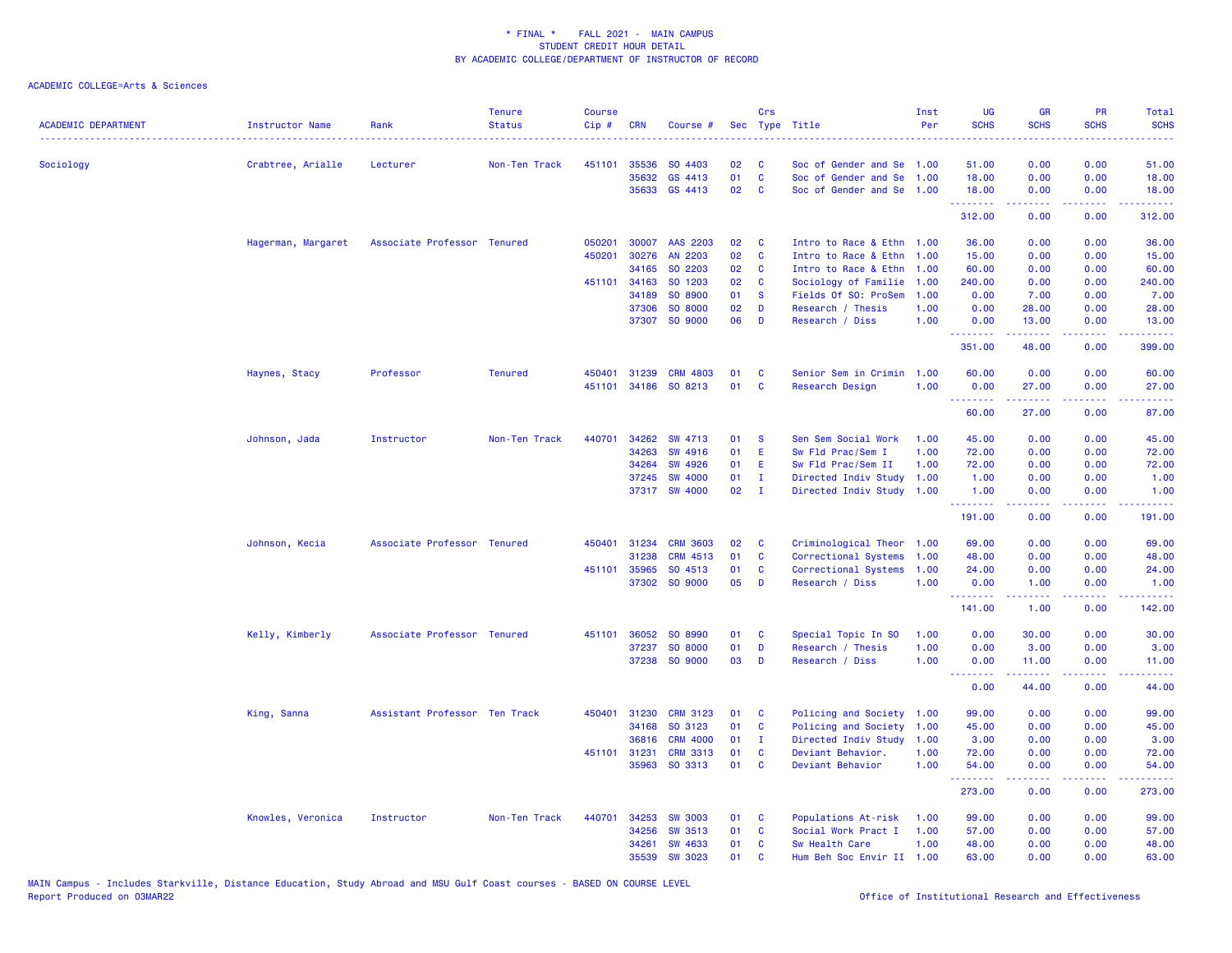| <b>ACADEMIC DEPARTMENT</b> | Instructor Name    | Rank                              | <b>Tenure</b><br><b>Status</b> | <b>Course</b><br>Cip# | <b>CRN</b> | Course #                              |            | Crs               | Sec Type Title                             | Inst<br>Per  | UG<br><b>SCHS</b>     | <b>GR</b><br><b>SCHS</b> | PR<br><b>SCHS</b>                                                                                                                 | Total<br><b>SCHS</b>                                                                                                                                           |
|----------------------------|--------------------|-----------------------------------|--------------------------------|-----------------------|------------|---------------------------------------|------------|-------------------|--------------------------------------------|--------------|-----------------------|--------------------------|-----------------------------------------------------------------------------------------------------------------------------------|----------------------------------------------------------------------------------------------------------------------------------------------------------------|
|                            |                    |                                   |                                |                       |            |                                       |            |                   |                                            |              |                       |                          |                                                                                                                                   |                                                                                                                                                                |
|                            |                    |                                   |                                |                       |            |                                       |            |                   |                                            |              | 267.00                | 0.00                     | 0.00                                                                                                                              | 267.00                                                                                                                                                         |
| Sociology                  | Layth, Heather-Ann | Lecturer                          | Non-Ten Track                  |                       |            | 451101 34154 SO 1103<br>34155 SO 1103 | 01<br>02   | C<br>C            | Contemp Social Prob<br>Contemp Social Prob | 1.00<br>1.00 | 231.00<br>228.00<br>. | 0.00<br>0.00<br>.        | 0.00<br>0.00<br>.                                                                                                                 | 231.00<br>228.00<br>.                                                                                                                                          |
|                            |                    |                                   |                                |                       |            |                                       |            |                   |                                            |              | 459.00                | 0.00                     | 0.00                                                                                                                              | 459.00                                                                                                                                                         |
|                            | Leap, Braden       | Assistant Professor Ten Track     |                                | 451101                | 34169      | 34158 SO 1103<br>SO 3213              | 05<br>01   | C<br>$\mathbf{C}$ | Contemp Social Prob<br>Intr To Social Res  | 1.00<br>1.00 | 231.00<br>54.00       | 0.00<br>0.00             | 0.00<br>0.00                                                                                                                      | 231.00<br>54.00                                                                                                                                                |
|                            |                    |                                   |                                |                       |            |                                       |            |                   |                                            |              | .<br>285.00           | .<br>0.00                | د د د د .<br>0.00                                                                                                                 | $\frac{1}{2} \left( \frac{1}{2} \right) \left( \frac{1}{2} \right) \left( \frac{1}{2} \right) \left( \frac{1}{2} \right) \left( \frac{1}{2} \right)$<br>285.00 |
|                            | May, David         | Professor                         | <b>Tenured</b>                 | 451101                |            | 37111 SO 9000                         | 02         | D                 | Research / Diss                            | 1.00         | 0.00<br>.             | 9.00                     | 0.00<br><b><i><u><u>.</u></u></i></b>                                                                                             | 9.00                                                                                                                                                           |
|                            |                    |                                   |                                |                       |            |                                       |            |                   |                                            |              | 0.00                  | 9.00                     | 0.00                                                                                                                              | 9.00                                                                                                                                                           |
|                            | Miller, Gabriel    | Assistant Professor Ten Track     |                                | 451101                | 34187      | SO 8274                               | 01         | B                 | Grad Soc Stat I                            | 1.00         | 0.00                  | 48.00                    | 0.00                                                                                                                              | 48.00                                                                                                                                                          |
|                            |                    |                                   |                                |                       | 37359      | SO 8000                               | 03         | D                 | Research / Thesis                          | 1.00         | 0.00                  | 6.00                     | 0.00                                                                                                                              | 6.00                                                                                                                                                           |
|                            |                    |                                   |                                |                       |            | 37545 SO 4000                         | 02         | $\mathbf{I}$      | Directed Indiv Study                       | 1.00         | 3.00                  | 0.00                     | 0.00                                                                                                                              | 3.00                                                                                                                                                           |
|                            |                    |                                   |                                |                       |            | 37546 SO 4000                         | 03         | $\mathbf{I}$      | Directed Indiv Study                       | 1.00         | 3.00<br><u>.</u>      | 0.00<br>22222            | 0.00<br>.                                                                                                                         | 3.00<br>. د د د د                                                                                                                                              |
|                            |                    |                                   |                                |                       |            |                                       |            |                   |                                            |              | 6.00                  | 54.00                    | 0.00                                                                                                                              | 60.00                                                                                                                                                          |
|                            | Moyen, Melissa     | Lecturer                          | Non-Ten Track                  | 131315                | 33037      | <b>LSK 1011</b>                       | 01         | C                 | <b>Study Skills</b>                        | 1.00         | 27.00                 | 0.00                     | 0.00                                                                                                                              | 27.00                                                                                                                                                          |
|                            |                    |                                   |                                |                       | 33038      | <b>LSK 1011</b>                       | 02         | C                 | Study Skills                               | 1.00         | 26.00                 | 0.00                     | 0.00                                                                                                                              | 26.00                                                                                                                                                          |
|                            |                    |                                   |                                |                       | 33044      | <b>LSK 1023</b>                       | 03         | C                 | Col Read/Study Skill 1.00                  |              | 78.00                 | 0.00                     | 0.00                                                                                                                              | 78.00                                                                                                                                                          |
|                            |                    |                                   |                                |                       | 33045      | <b>LSK 1023</b>                       | 04         | $\mathbf{C}$      | Col Read/Study Skill 1.00                  |              | 87.00                 | 0.00                     | 0.00                                                                                                                              | 87.00                                                                                                                                                          |
|                            |                    |                                   |                                |                       |            | 34985 LSK 1023                        | 501 C      |                   | Col Read/Study Skill 1.00                  |              | 39.00<br>.            | 0.00<br>.                | 0.00<br>$\frac{1}{2} \left( \frac{1}{2} \right) \left( \frac{1}{2} \right) \left( \frac{1}{2} \right) \left( \frac{1}{2} \right)$ | 39.00<br>22222)                                                                                                                                                |
|                            |                    |                                   |                                |                       |            |                                       |            |                   |                                            |              | 257.00                | 0.00                     | 0.00                                                                                                                              | 257.00                                                                                                                                                         |
|                            | Nolen, Amelia      | Lecturer                          | Non-Ten Track                  | 440701                | 34249      | <b>SW 2303</b>                        | 01         | C                 | Welfare Policy I                           | 1.00         | 102.00                | 0.00                     | 0.00                                                                                                                              | 102.00                                                                                                                                                         |
|                            |                    |                                   |                                |                       | 34251      | <b>SW 2313</b>                        | 02         | C                 | Int Soc Work/Soc Wel                       | 1.00         | 54.00                 | 0.00                     | 0.00                                                                                                                              | 54.00                                                                                                                                                          |
|                            |                    |                                   |                                |                       |            | 34252 SW 2323                         | 01         | <b>C</b>          | Social Welfare Polic                       | 1.00         | 57.00<br>.            | 0.00<br>.                | 0.00<br>.                                                                                                                         | 57.00<br><u>.</u>                                                                                                                                              |
|                            |                    |                                   |                                |                       |            |                                       |            |                   |                                            |              | 213.00                | 0.00                     | 0.00                                                                                                                              | 213.00                                                                                                                                                         |
|                            | Perry, Ashley      | Clinical Assist Pro Non-Ten Track |                                | 450401                | 31227      | <b>CRM 2003</b>                       | 01         | C                 | Crime Justice Inequa 1.00                  |              | 111.00                | 0.00                     | 0.00                                                                                                                              | 111.00                                                                                                                                                         |
|                            |                    |                                   |                                |                       | 31232      | <b>CRM 3363</b>                       | 01         | C                 | Globalization and Cr 1.00                  |              | 96.00                 | 0.00                     | 0.00                                                                                                                              | 96.00                                                                                                                                                          |
|                            |                    |                                   |                                |                       | 31236      | <b>CRM 4243</b>                       | 01         | C                 | Drugs, Crime and Con 1.00                  |              | 111.00                | 0.00                     | 0.00                                                                                                                              | 111.00                                                                                                                                                         |
|                            |                    |                                   |                                |                       | 35534      | <b>CRM 3103</b>                       | 01         | C                 | Contemp Issues in CJ                       | 1.00         | 129.00                | 0.00                     | 0.00                                                                                                                              | 129.00                                                                                                                                                         |
|                            |                    |                                   |                                |                       | 35964      | SO 4243                               | 01         | C                 | Drugs, Crime and Con                       | 1.00         | 21.00                 | 0.00                     | 0.00                                                                                                                              | 21.00                                                                                                                                                          |
|                            |                    |                                   |                                |                       |            | 451101 34157 SO 1103                  | 04         | C                 | Contemp Social Prob                        | 1.00         | 228.00<br>.           | 0.00<br>.                | 0.00<br>.                                                                                                                         | 228.00<br>. <u>.</u> .                                                                                                                                         |
|                            |                    |                                   |                                |                       |            |                                       |            |                   |                                            |              | 696.00                | 0.00                     | 0.00                                                                                                                              | 696.00                                                                                                                                                         |
|                            | Peterson, Lindsey  | Assistant Professor Ten Track     |                                | 451101                | 34153      | SO 1003                               | <b>HO1</b> | $\mathbf{C}$      | Intro To Sociology-H 1.00                  |              | 90.00                 | 0.00                     | 0.00                                                                                                                              | 90.00                                                                                                                                                          |
|                            |                    |                                   |                                |                       |            | 34183 SO 4804                         | 02         | B                 | Social Research Prac 1.00                  |              | 36.00<br>.            | 0.00<br>.                | 0.00<br>د د د د .                                                                                                                 | 36.00<br>22222                                                                                                                                                 |
|                            |                    |                                   |                                |                       |            |                                       |            |                   |                                            |              | 126.00                | 0.00                     | 0.00                                                                                                                              | 126.00                                                                                                                                                         |
|                            | Phillips, Megan    | Grad Teach Assist                 | Not Applicable                 | 451101                |            | 34143 SO 1003<br>34144 SO 1003        | 02<br>03   | C<br>C            | Intro To Sociology<br>Intro To Sociology   | 1.00<br>1.00 | 228.00<br>234.00      | 0.00<br>0.00             | 0.00<br>0.00                                                                                                                      | 228.00<br>234.00                                                                                                                                               |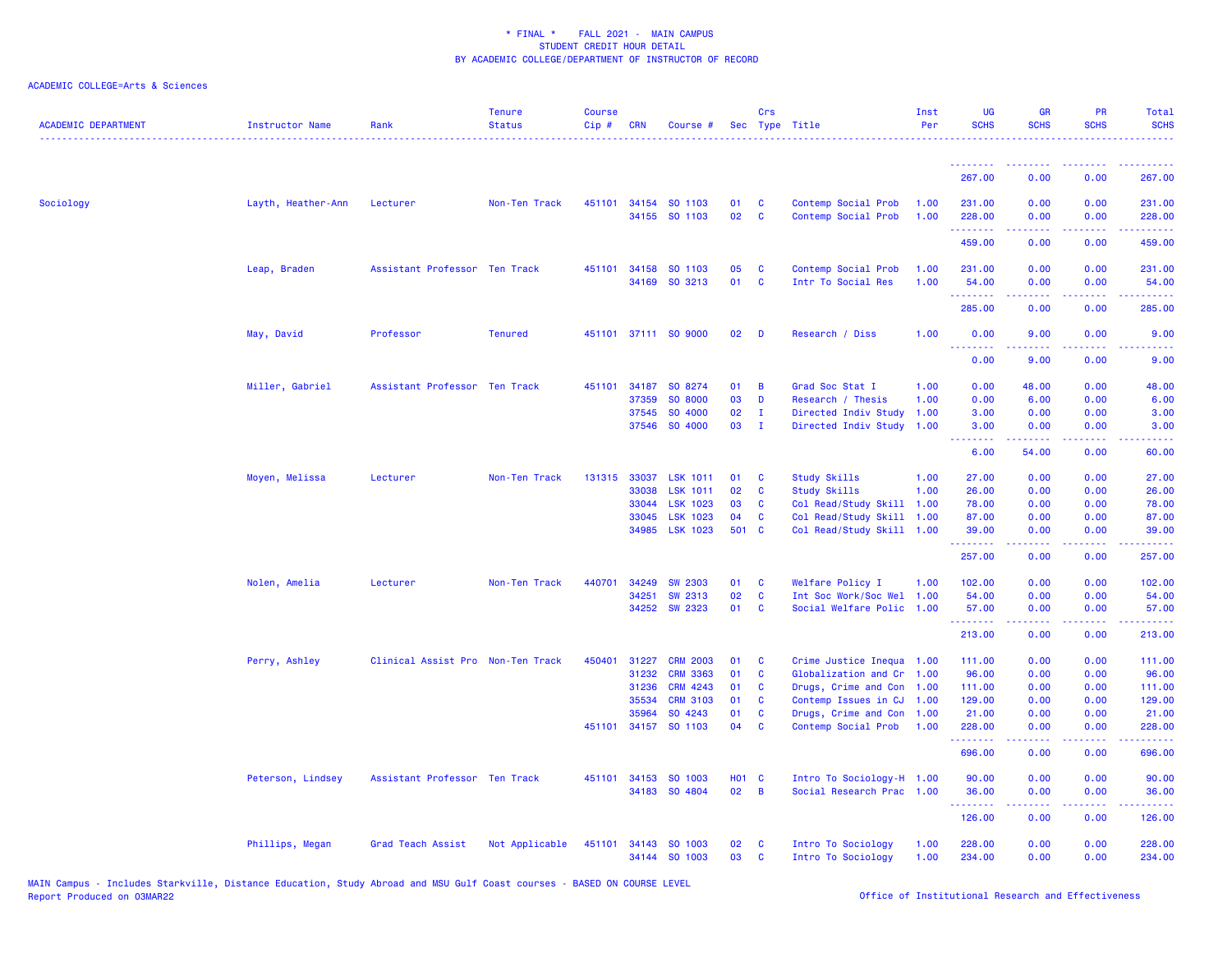| <b>ACADEMIC DEPARTMENT</b> | Instructor Name                                    | Rank                              | <b>Tenure</b><br><b>Status</b> | <b>Course</b><br>Cip# | CRN          | Course #              |                 | Crs          | Sec Type Title             | Inst<br>Per | <b>UG</b><br><b>SCHS</b> | <b>GR</b><br><b>SCHS</b> | <b>PR</b><br><b>SCHS</b> | Total<br><b>SCHS</b>                                                                                                                                           |
|----------------------------|----------------------------------------------------|-----------------------------------|--------------------------------|-----------------------|--------------|-----------------------|-----------------|--------------|----------------------------|-------------|--------------------------|--------------------------|--------------------------|----------------------------------------------------------------------------------------------------------------------------------------------------------------|
|                            |                                                    |                                   |                                |                       |              |                       |                 |              |                            |             | <u>.</u>                 |                          |                          |                                                                                                                                                                |
|                            |                                                    |                                   |                                |                       |              |                       |                 |              |                            |             | 462.00                   | 0.00                     | 0.00                     | 462,00                                                                                                                                                         |
| Sociology                  | Ralston, Margaret                                  | Associate Professor Tenured       |                                |                       | 451101 34151 | SO 1003               | 10 <sub>1</sub> | C            | Intro To Sociology         | 1.00        | 228.00                   | 0.00                     | 0.00                     | 228.00                                                                                                                                                         |
|                            |                                                    |                                   |                                |                       | 35537        | SO 4413               | 01              | C            | Aging & Ret Am Soc         | 1.00        | 21.00                    | 0.00                     | 0.00                     | 21.00                                                                                                                                                          |
|                            |                                                    |                                   |                                |                       |              | 37106 SO 9000         | 01              | D            | Research / Diss            | 1.00        | 0.00<br>.                | 1.00<br>.                | 0.00<br>بالمحامي         | 1.00<br>22222                                                                                                                                                  |
|                            |                                                    |                                   |                                |                       |              |                       |                 |              |                            |             | 249.00                   | 1.00                     | 0.00                     | 250.00                                                                                                                                                         |
|                            | Russell, Kelli                                     | Lecturer                          | Non-Ten Track                  | 450401                | 34643        | <b>CRM 3343</b>       | 501 C           |              | Gender, Crime & Justi 1.00 |             | 27.00                    | 0.00                     | 0.00                     | 27.00                                                                                                                                                          |
|                            |                                                    |                                   |                                | 451101                | 35116        | SO 4333               | 501 C           |              | Sociology Of Sports        | 1.00        | 48.00                    | 0.00                     | 0.00                     | 48.00                                                                                                                                                          |
|                            |                                                    |                                   |                                |                       |              | 35794 SO 3343         | 501 C           |              | Gender, Crime & Just 1.00  |             | 39.00<br>.               | 0.00<br>.                | 0.00<br>22222            | 39.00<br><u>.</u>                                                                                                                                              |
|                            |                                                    |                                   |                                |                       |              |                       |                 |              |                            |             | 114.00                   | 0.00                     | 0.00                     | 114.00                                                                                                                                                         |
|                            | Sutton, Tara                                       | Assistant Professor Ten Track     |                                | 450401                | 31233        | <b>CRM 3603</b>       | 01              | C            | Criminological Theor 1.00  |             | 66.00                    | 0.00                     | 0.00                     | 66.00                                                                                                                                                          |
|                            |                                                    |                                   |                                |                       | 36999        | <b>CRM 4000</b>       | 02              | $\mathbf{I}$ | Directed Indiv Study 1.00  |             | 3.00                     | 0.00                     | 0.00                     | 3.00                                                                                                                                                           |
|                            |                                                    |                                   |                                |                       | 451101 35540 | SO 8223               | 01              | C            | Quantitative Analysi 1.00  |             | 0.00<br>.                | 21.00<br>.               | 0.00<br>د د د د          | 21.00<br>.                                                                                                                                                     |
|                            |                                                    |                                   |                                |                       |              |                       |                 |              |                            |             | 69.00                    | 21.00                    | 0.00                     | 90.00                                                                                                                                                          |
|                            | Swan, Courtney                                     | Non-Faculty                       | Not Applicable                 | 440701                |              | 35124 SW 4653         | 501 C           |              | Social Work Family V 1.00  |             | 45.00<br>2.2.2.2.2.2     | 0.00                     | 0.00                     | 45.00                                                                                                                                                          |
|                            |                                                    |                                   |                                |                       |              |                       |                 |              |                            |             | 45.00                    | 0.00                     | 0.00                     | 45.00                                                                                                                                                          |
|                            | Tesch, Brian                                       | Grad Teach Assist                 | Not Applicable                 | 050207                | 30265        | AN 1173               | 02              | <b>C</b>     | Intro Gender Studies 1.00  |             | 18.00                    | 0.00                     | 0.00                     | 18.00                                                                                                                                                          |
|                            |                                                    |                                   |                                |                       | 32666        | GS 1173               | 02              | C            | Introduction to Gend       | 1.00        | 66.00                    | 0.00                     | 0.00                     | 66.00                                                                                                                                                          |
|                            |                                                    |                                   |                                |                       | 34161        | SO 1173               | 02              | $\mathbf{C}$ | Intro Gender Studies 1.00  |             | 45.00                    | 0.00                     | 0.00                     | 45.00                                                                                                                                                          |
|                            |                                                    |                                   |                                |                       |              | 450401 31224 CRM 1003 | 01              | $\mathbf{C}$ | Crime & Justice in A 1.00  |             | 234.00<br>.              | 0.00<br>الدامات مال      | 0.00<br>22222            | 234.00<br>$\frac{1}{2} \left( \frac{1}{2} \right) \left( \frac{1}{2} \right) \left( \frac{1}{2} \right) \left( \frac{1}{2} \right) \left( \frac{1}{2} \right)$ |
|                            |                                                    |                                   |                                |                       |              |                       |                 |              |                            |             | 363.00                   | 0.00                     | 0.00                     | 363.00                                                                                                                                                         |
|                            | Thompson Bello, Dieg Assistant Professor Ten Track |                                   |                                | 450201                | 30285        | AN 6173               | 01              | C            | Environment-Society        | 1.00        | 0.00                     | 12.00                    | 0.00                     | 12.00                                                                                                                                                          |
|                            |                                                    |                                   |                                |                       | 34174        | SO 4173               | 01              | C            | Environment-Society        | 1.00        | 36.00                    | 0.00                     | 0.00                     | 36.00                                                                                                                                                          |
|                            |                                                    |                                   |                                |                       | 35661        | AN 4173               | 01              | C            | Environment-Society        | 1.00        | 27.00                    | 0.00                     | 0.00                     | 27.00                                                                                                                                                          |
|                            |                                                    |                                   |                                | 451101                |              | 34171 SO 3303         | 01              | <b>C</b>     | Rural Sociology            | 1.00        | 30.00<br>.               | 0.00<br>22222            | 0.00                     | 30.00<br>.                                                                                                                                                     |
|                            |                                                    |                                   |                                |                       |              |                       |                 |              |                            |             | 93.00                    | 12.00                    | 0.00                     | 105.00                                                                                                                                                         |
|                            | Vancil-Leap, Ashley                                | Clinical Assist Pro Non-Ten Track |                                | 050201                | 30006        | AAS 2203              | 01              | C            | Intro to Race & Ethn 1.00  |             | 51.00                    | 0.00                     | 0.00                     | 51.00                                                                                                                                                          |
|                            |                                                    |                                   |                                | 450201                | 30275        | AN 2203               | 01              | C            | Intro to Race & Ethn       | 1.00        | 12.00                    | 0.00                     | 0.00                     | 12.00                                                                                                                                                          |
|                            |                                                    |                                   |                                |                       | 34164        | SO 2203               | 01              | <b>C</b>     | Intro to Race & Ethn       | 1.00        | 54.00                    | 0.00                     | 0.00                     | 54.00                                                                                                                                                          |
|                            |                                                    |                                   |                                |                       | 451101 34142 | SO 1003               | 01              | <b>C</b>     | Intro To Sociology         | 1.00        | 231.00                   | 0.00                     | 0.00                     | 231.00                                                                                                                                                         |
|                            |                                                    |                                   |                                |                       | 34145        | SO 1003               | 04              | <b>C</b>     | Intro To Sociology         | 1.00        | 234.00                   | 0.00                     | 0.00                     | 234.00                                                                                                                                                         |
|                            |                                                    |                                   |                                |                       | 34150        | SO 1003               | 09              | C            | Intro To Sociology         | 1.00        | 237.00                   | 0.00                     | 0.00                     | 237.00                                                                                                                                                         |
|                            |                                                    |                                   |                                |                       |              | 35114 SO 1003         | 501 C           |              | Intro To Sociology         | 1.00        | 81.00<br>.               | 0.00<br>.                | 0.00<br>.                | 81.00<br>وعاعاته عامل                                                                                                                                          |
|                            |                                                    |                                   |                                |                       |              |                       |                 |              |                            |             | 900.00                   | 0.00                     | 0.00                     | 900.00                                                                                                                                                         |
|                            | Xue, Yuanjiaozi                                    | Lecturer                          | Non-Ten Track                  | 450401                | 31225        | <b>CRM 1003</b>       | 02              | C            | Crime & Justice in A 1.00  |             | 213.00                   | 0.00                     | 0.00                     | 213.00                                                                                                                                                         |
|                            |                                                    |                                   |                                |                       |              | 34642 CRM 1003        | 501             | <b>C</b>     | Crime & Justice in A 1.00  |             | 72.00                    | 0.00                     | 0.00                     | 72.00                                                                                                                                                          |
|                            |                                                    |                                   |                                |                       |              |                       |                 |              |                            |             | .<br>285.00              | .<br>0.00                | د د د د<br>0.00          | المتمام ماما<br>285,00                                                                                                                                         |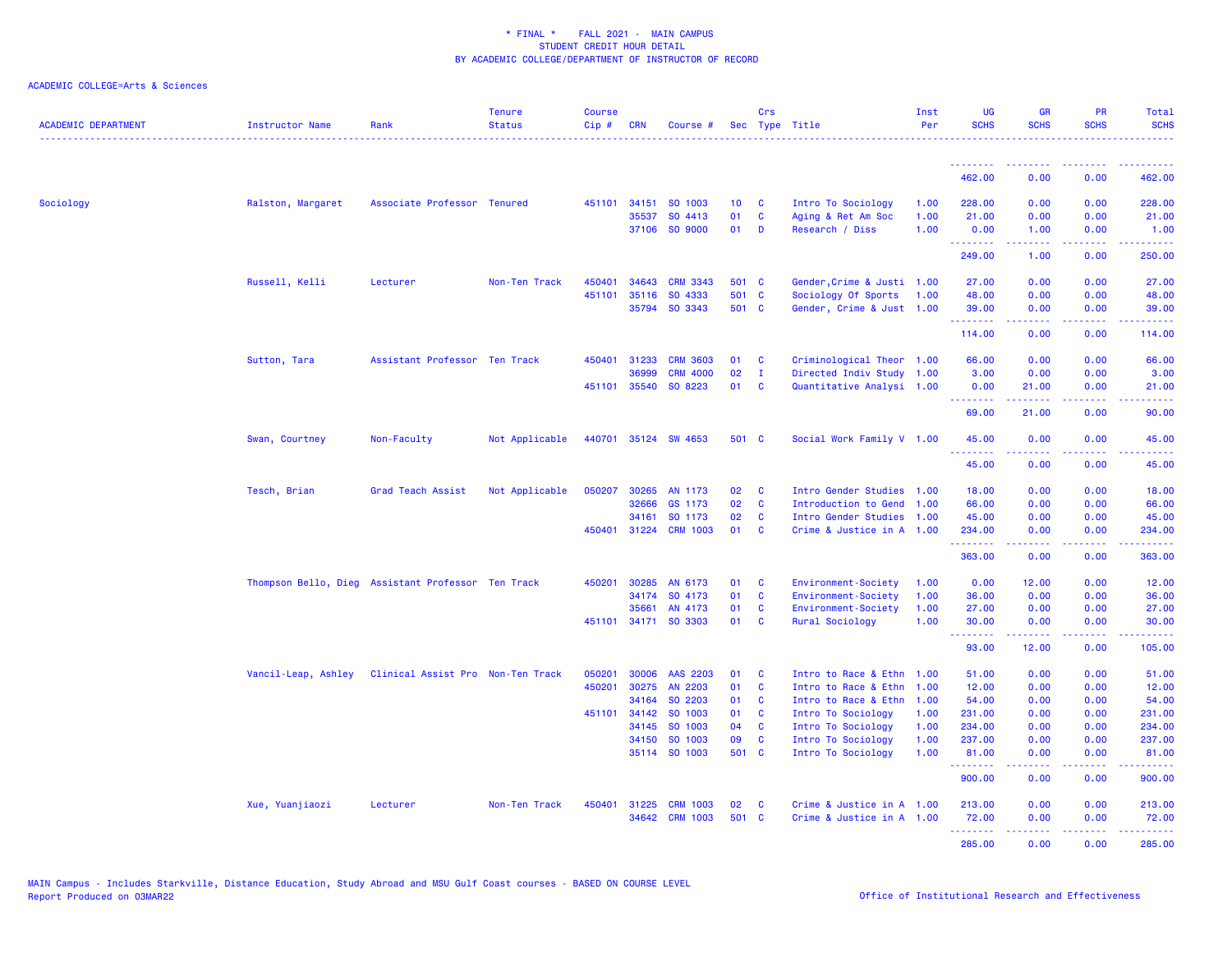| <b>ACADEMIC DEPARTMENT</b>                                                                  | Instructor Name | Rank              | Tenure<br><b>Status</b> | Course<br>Cip ; | <b>CRN</b> | Course # Sec Type Title    | Crs |                           | Inst<br>Per | <b>UG</b><br><b>SCHS</b>     | <b>GR</b><br><b>SCHS</b> | <b>PR</b><br><b>SCHS</b>     | Total<br><b>SCHS</b>                 |
|---------------------------------------------------------------------------------------------|-----------------|-------------------|-------------------------|-----------------|------------|----------------------------|-----|---------------------------|-------------|------------------------------|--------------------------|------------------------------|--------------------------------------|
| Sociology                                                                                   | Young, Britany  | Grad Teach Assist | Not Applicable          |                 |            | 050201 30002 AAS 1063 01 C |     | Intro to African Ame 1.00 |             | 153,00<br>--------<br>153,00 | 0.00<br>.<br>0.00        | 0.00<br>.<br>0.00            | 153,00<br>.<br>153,00                |
| =====================================<br>Sociology<br>===================================== |                 |                   |                         |                 |            |                            |     |                           |             | 7707.00<br>=====             | .<br>259,00<br>-------   | ========<br>0.00<br>======== | -----------<br>7966.00<br>========== |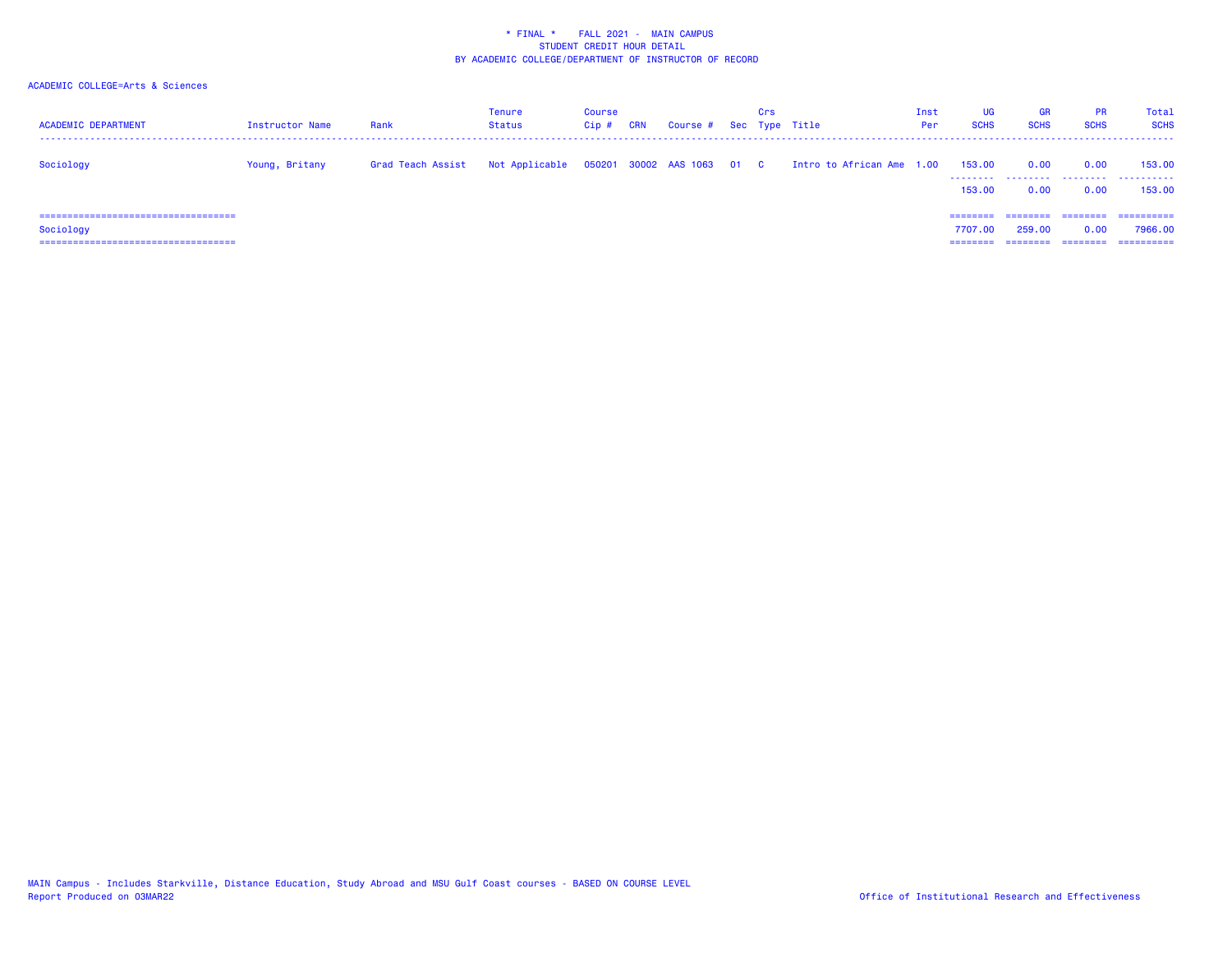| <b>ACADEMIC DEPARTMENT</b> | Instructor Name   | Rank                          | <b>Tenure</b><br><b>Status</b> | <b>Course</b><br>Cip# | <b>CRN</b> | Course #        |       | Crs          | Sec Type Title            | Inst<br>Per | UG<br><b>SCHS</b>   | <b>GR</b><br><b>SCHS</b>                                                                                                                                                                | <b>PR</b><br><b>SCHS</b>                                                                                                          | Total<br><b>SCHS</b>                                                                                                                                           |
|----------------------------|-------------------|-------------------------------|--------------------------------|-----------------------|------------|-----------------|-------|--------------|---------------------------|-------------|---------------------|-----------------------------------------------------------------------------------------------------------------------------------------------------------------------------------------|-----------------------------------------------------------------------------------------------------------------------------------|----------------------------------------------------------------------------------------------------------------------------------------------------------------|
|                            |                   |                               | .                              |                       |            |                 |       |              |                           |             |                     |                                                                                                                                                                                         | المالمانية الم                                                                                                                    | .                                                                                                                                                              |
| Accountancy, School of     | Addy, Noel        | Lecturer                      | Non-Ten Track                  | 520301                | 30074      | ACC 2023        | 02    | <b>C</b>     | Prin Managerial Acct 1.00 |             | 249.00              | 0.00                                                                                                                                                                                    | 0.00                                                                                                                              | 249.00                                                                                                                                                         |
|                            |                   |                               |                                |                       | 30089      | ACC 4023        | 01    | $\mathbf{C}$ | <b>Advanced ACC</b>       | 1.00        | 150.00              | 0.00                                                                                                                                                                                    | 0.00                                                                                                                              | 150.00                                                                                                                                                         |
|                            |                   |                               |                                |                       | 34523      | ACC 8213        | 511 C |              | Fin & Acc Report Ana 1.00 |             | 0.00<br>.           | 135.00<br><u> - - - - - - - -</u>                                                                                                                                                       | 0.00<br>.                                                                                                                         | 135.00<br><b></b>                                                                                                                                              |
|                            |                   |                               |                                |                       |            |                 |       |              |                           |             | 399.00              | 135.00                                                                                                                                                                                  | 0.00                                                                                                                              | 534.00                                                                                                                                                         |
|                            | Berglund, Nathan  | Associate Professor Tenured   |                                | 520301                | 30090      | ACC 4033        | 01    | C            | Auditing                  | 1.00        | 21.00               | 0.00                                                                                                                                                                                    | 0.00                                                                                                                              | 21.00                                                                                                                                                          |
|                            |                   |                               |                                |                       | 30091      | ACC 4033        | 02    | C            | Auditing                  | 1.00        | 141.00<br>.         | 0.00<br>.                                                                                                                                                                               | 0.00<br>$   -$                                                                                                                    | 141.00<br><u>.</u>                                                                                                                                             |
|                            |                   |                               |                                |                       |            |                 |       |              |                           |             | 162.00              | 0.00                                                                                                                                                                                    | 0.00                                                                                                                              | 162.00                                                                                                                                                         |
|                            | Camors, Casey     | Assistant Professor Ten Track |                                | 520301                | 30082      | ACC 3023        | 01    | C            | Intermediate Acc I        | 1.00        | 117.00              | 0.00                                                                                                                                                                                    | 0.00                                                                                                                              | 117.00                                                                                                                                                         |
|                            |                   |                               |                                |                       | 30083      | ACC 3023        | 02    | C            | Intermediate Acc I        | 1.00        | 183.00              | 0.00                                                                                                                                                                                    | 0.00                                                                                                                              | 183.00                                                                                                                                                         |
|                            |                   |                               |                                |                       |            | 35935 ACC 3023  | 501 C |              | Intermediate Acc I        | 1.00        | 9.00<br>.           | 0.00<br>22222                                                                                                                                                                           | 0.00                                                                                                                              | 9.00<br>.                                                                                                                                                      |
|                            |                   |                               |                                |                       |            |                 |       |              |                           |             | 309.00              | 0.00                                                                                                                                                                                    | 0.00                                                                                                                              | 309.00                                                                                                                                                         |
|                            | Ferguson, Victor  | Assistant Professor Ten Track |                                | 520301                | 30067      | ACC 2013        | 04    | C            | Prin Financial Acct       | 1.00        | 315.00              | 0.00                                                                                                                                                                                    | 0.00                                                                                                                              | 315.00                                                                                                                                                         |
|                            |                   |                               |                                |                       | 30084      | <b>ACC 3033</b> | 01    | C            | Intermediate Acc II       | 1.00        | 108,00              | 0.00                                                                                                                                                                                    | 0.00                                                                                                                              | 108.00                                                                                                                                                         |
|                            |                   |                               |                                |                       |            |                 |       |              |                           |             | .<br>423.00         | .<br>0.00                                                                                                                                                                               | $\frac{1}{2} \left( \frac{1}{2} \right) \left( \frac{1}{2} \right) \left( \frac{1}{2} \right) \left( \frac{1}{2} \right)$<br>0.00 | $\frac{1}{2} \left( \frac{1}{2} \right) \left( \frac{1}{2} \right) \left( \frac{1}{2} \right) \left( \frac{1}{2} \right) \left( \frac{1}{2} \right)$<br>423.00 |
|                            | Gardner, Virginia | Non-Faculty                   | Not Applicable                 | 520301                |            | 34522 ACC 2203  | 501 C |              | Survey of Accounting 1.00 |             | 33.00               | 0.00                                                                                                                                                                                    | 0.00                                                                                                                              | 33.00                                                                                                                                                          |
|                            |                   |                               |                                |                       |            |                 |       |              |                           |             | . <u>.</u><br>33.00 | 0.00                                                                                                                                                                                    | 0.00                                                                                                                              | 33.00                                                                                                                                                          |
|                            | Hunt, Emily       | Assistant Professor Ten Track |                                | 520301                | 30092      | ACC 4043        | 01    | C            | Municipal & Govt Acc 1.00 |             | 102.00              | 0.00                                                                                                                                                                                    | 0.00                                                                                                                              | 102.00                                                                                                                                                         |
|                            |                   |                               |                                |                       | 30093      | ACC 4043        | 02    | $\mathbf{C}$ | Municipal & Govt Acc      | 1.00        | 66.00               | 0.00                                                                                                                                                                                    | 0.00                                                                                                                              | 66.00                                                                                                                                                          |
|                            |                   |                               |                                |                       | 30105      | ACC 8183        | 01    | <b>C</b>     | International Accoun 1.00 |             | 0.00                | 42.00                                                                                                                                                                                   | 0.00                                                                                                                              | 42.00                                                                                                                                                          |
|                            |                   |                               |                                |                       |            |                 |       |              |                           |             | .<br>168.00         | .<br>42.00                                                                                                                                                                              | .<br>0.00                                                                                                                         | <b></b><br>210.00                                                                                                                                              |
|                            | Hunt, Joshua      | Assistant Professor Ten Track |                                | 520301                | 30085      | <b>ACC 3053</b> | 01    | C            | Acct Systems II           | 1.00        | 135.00              | 0.00                                                                                                                                                                                    | 0.00                                                                                                                              | 135.00                                                                                                                                                         |
|                            |                   |                               |                                |                       | 35215      | ACC 8143        | 01    | $\mathbf c$  | Accounting Data Anal      | 1.00        | 0.00                | 27.00                                                                                                                                                                                   | 0.00                                                                                                                              | 27.00                                                                                                                                                          |
|                            |                   |                               |                                |                       |            | 35576 ACC 8143  | 501 C |              | Accounting Data Anal      | 1.00        | 0.00<br>.           | 36.00<br>بالأبادي                                                                                                                                                                       | 0.00                                                                                                                              | 36.00                                                                                                                                                          |
|                            |                   |                               |                                |                       |            |                 |       |              |                           |             | 135.00              | 63.00                                                                                                                                                                                   | .<br>0.00                                                                                                                         | .<br>198.00                                                                                                                                                    |
|                            | Lang, Bradley     | Assistant Professor Ten Track |                                | 520301                | 30080      | ACC 3013        | 01    | C            | Cost Accounting           | 1.00        | 129.00              | 0.00                                                                                                                                                                                    | 0.00                                                                                                                              | 129.00                                                                                                                                                         |
|                            |                   |                               |                                |                       | 30081      | ACC 3013        | 02    | C            | Cost Accounting           | 1.00        | 117.00              | 0.00                                                                                                                                                                                    | 0.00                                                                                                                              | 117.00                                                                                                                                                         |
|                            |                   |                               |                                |                       | 30100      | ACC 8023        | 01    | <b>C</b>     | Managerial Acc            | 1.00        | 0.00                | 75.00                                                                                                                                                                                   | 0.00                                                                                                                              | 75.00                                                                                                                                                          |
|                            |                   |                               |                                |                       | 35572      | ACC 8023        | 501 C |              | Managerial Acc            | 1.00        | 0.00                | 39.00                                                                                                                                                                                   | 0.00                                                                                                                              | 39.00                                                                                                                                                          |
|                            |                   |                               |                                |                       | 35936      | ACC 3013        | 501 C |              | Cost Accounting           | 1.00        | 12.00<br>.          | 0.00<br>$\frac{1}{2} \left( \frac{1}{2} \right) \left( \frac{1}{2} \right) \left( \frac{1}{2} \right) \left( \frac{1}{2} \right) \left( \frac{1}{2} \right) \left( \frac{1}{2} \right)$ | 0.00<br>$\sim$ $\sim$ $\sim$                                                                                                      | 12.00<br>وعامامات                                                                                                                                              |
|                            |                   |                               |                                |                       |            |                 |       |              |                           |             | 258.00              | 114.00                                                                                                                                                                                  | 0.00                                                                                                                              | 372.00                                                                                                                                                         |
|                            | Mauldin, Dana     | Professor                     | <b>Tenured</b>                 | 520301                |            | 30076 ACC 3002  | 01    | <b>C</b>     | Accounting Essential 1.00 |             | 36.00<br>.          | 0.00                                                                                                                                                                                    | 0.00                                                                                                                              | 36.00                                                                                                                                                          |
|                            |                   |                               |                                |                       |            |                 |       |              |                           |             | 36.00               | 0.00                                                                                                                                                                                    | 0.00                                                                                                                              | 36.00                                                                                                                                                          |
|                            | McNair, Frances   | Lecturer                      | Non-Ten Track                  | 520301                |            | 30070 ACC 2013  | 07    | - C          | Prin Financial Acct       | 1.00        | 207.00              | 0.00                                                                                                                                                                                    | 0.00                                                                                                                              | 207.00                                                                                                                                                         |
|                            |                   |                               |                                | 521601                | 30103      | ACC 8093        | 01    | C            | Taxation of Part          | 1.00        | 0.00                | 33.00                                                                                                                                                                                   | 0.00                                                                                                                              | 33.00                                                                                                                                                          |
|                            |                   |                               |                                |                       |            | 35574 ACC 8093  | 501 C |              | <b>Taxation of Part</b>   | 1.00        | 0.00                | 15.00                                                                                                                                                                                   | 0.00                                                                                                                              | 15.00                                                                                                                                                          |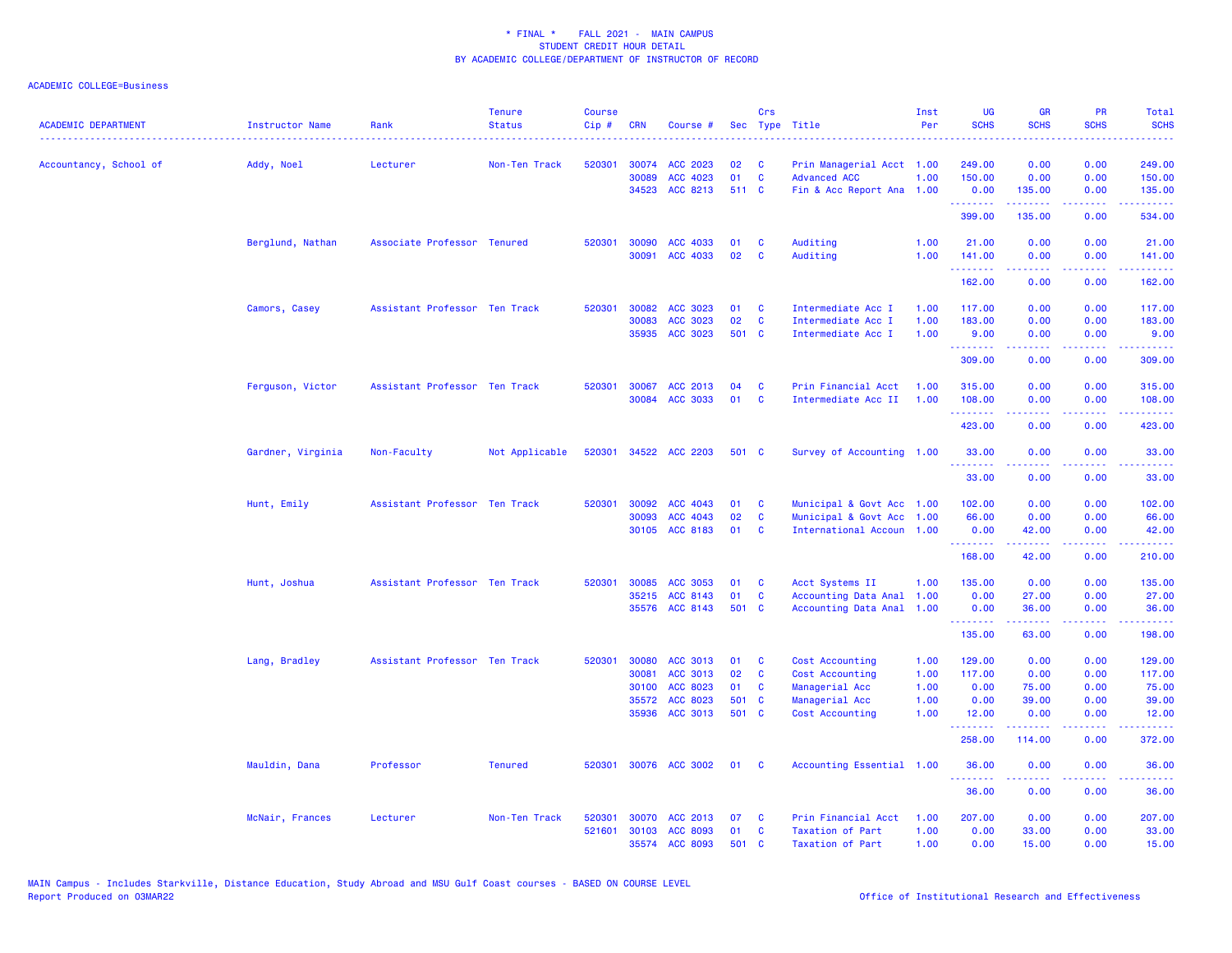| <b>ACADEMIC DEPARTMENT</b>          | Instructor Name    | Rank                              | <b>Tenure</b><br><b>Status</b> | <b>Course</b><br>$Cip$ # |       | <b>Course</b>   |              | Crs          | Sec Type Title            | Inst<br>Per | <b>UG</b><br><b>SCHS</b>  | <b>GR</b><br><b>SCHS</b>                   | <b>PR</b><br><b>SCHS</b>                                                                                                          | Total<br><b>SCHS</b>                            |
|-------------------------------------|--------------------|-----------------------------------|--------------------------------|--------------------------|-------|-----------------|--------------|--------------|---------------------------|-------------|---------------------------|--------------------------------------------|-----------------------------------------------------------------------------------------------------------------------------------|-------------------------------------------------|
|                                     |                    |                                   |                                |                          |       |                 |              |              |                           |             |                           |                                            |                                                                                                                                   |                                                 |
|                                     |                    |                                   |                                |                          |       |                 |              |              |                           |             | - - - - - - - -<br>207.00 | 48.00                                      | 0.00                                                                                                                              | 255.00                                          |
|                                     |                    |                                   |                                |                          |       |                 |              |              |                           |             |                           |                                            |                                                                                                                                   |                                                 |
| Accountancy, School of              | Milbach, Lauren    | Assistant Professor Ten Track     |                                | 520301                   | 30064 | ACC 2013        | 01           | $\mathbf{C}$ | Prin Financial Acct       | 1.00        | 195.00                    | 0.00                                       | 0.00                                                                                                                              | 195.00                                          |
|                                     |                    |                                   |                                |                          | 30099 | ACC 8013        | 01           | $\mathbf{C}$ | Sem-Fin Acc Theory        | 1.00        | 0.00<br>--------          | 42.00<br>.                                 | 0.00<br>$\frac{1}{2} \left( \frac{1}{2} \right) \left( \frac{1}{2} \right) \left( \frac{1}{2} \right) \left( \frac{1}{2} \right)$ | 42.00<br><b><i><u><u>AAAAA</u></u></i></b>      |
|                                     |                    |                                   |                                |                          |       |                 |              |              |                           |             | 195.00                    | 42.00                                      | 0.00                                                                                                                              | 237.00                                          |
|                                     | Pannell, Angela    | Instructor                        | Non-Ten Track                  | 520301                   | 30065 | ACC 2013        | 02           | <b>C</b>     | Prin Financial Acct       | 1.00        | 183.00                    | 0.00                                       | 0.00                                                                                                                              | 183.00                                          |
|                                     |                    |                                   |                                |                          | 30066 | ACC 2013        | 03           | $\mathbf{C}$ | Prin Financial Acct       | 1.00        | 204.00                    | 0.00                                       | 0.00                                                                                                                              | 204.00                                          |
|                                     |                    |                                   |                                |                          |       | 30072 ACC 2013  | <b>HO1 C</b> |              | Prin Financial Acct-      | 1.00        | 27.00                     | 0.00                                       | 0.00                                                                                                                              | 27.00                                           |
|                                     |                    |                                   |                                |                          | 34520 | ACC 2013        | 501 C        |              | Prin Financial Acct       | 1.00        | 150.00                    | 0.00                                       | 0.00                                                                                                                              | 150.00                                          |
|                                     |                    |                                   |                                |                          | 34521 | ACC 2023        | 501 C        |              | Prin Managerial Acct 1.00 |             | 123.00                    | 0.00                                       | 0.00                                                                                                                              | 123.00                                          |
|                                     |                    |                                   |                                |                          |       |                 |              |              |                           |             | .<br>687.00               | .<br>0.00                                  | $\frac{1}{2} \left( \frac{1}{2} \right) \left( \frac{1}{2} \right) \left( \frac{1}{2} \right) \left( \frac{1}{2} \right)$<br>0.00 | 687.00                                          |
|                                     | Stancill, Alan     | Clinical Assist Pro Non-Ten Track |                                | 520301                   | 30075 | ACC 2023        | 03           | <b>C</b>     | Prin Managerial Acct 1.00 |             | 231.00                    | 0.00                                       | 0.00                                                                                                                              | 231.00                                          |
|                                     |                    |                                   |                                | 521601                   | 30087 | ACC 4013        | 01 C         |              | Income Tax I              | 1.00        | 69.00                     | 0.00                                       | 0.00                                                                                                                              | 69.00                                           |
|                                     |                    |                                   |                                |                          | 30088 | ACC 4013        | 03           | $\mathbf{C}$ | Income Tax I              | 1.00        | 99.00                     | 0.00                                       | 0.00                                                                                                                              | 99.00                                           |
|                                     |                    |                                   |                                |                          | 30104 | ACC 8113        | 01           | $\mathbf{C}$ | Advanced Individual       | 1.00        | 0.00                      | 51.00                                      | 0.00                                                                                                                              | 51.00                                           |
|                                     |                    |                                   |                                |                          |       | 35575 ACC 8113  | 501 C        |              | Advanced Individual       | 1.00        | 0.00<br><u>.</u>          | 39.00<br>$\omega = \omega \omega + \omega$ | 0.00<br>$\sim$ $\sim$ $\sim$ $\sim$                                                                                               | 39.00                                           |
|                                     |                    |                                   |                                |                          |       |                 |              |              |                           |             | 399.00                    | 90.00                                      | 0.00                                                                                                                              | 489.00                                          |
|                                     | Truelson, Jonathan | Assistant Professor Ten Track     |                                | 520301                   | 30077 | <b>ACC 3003</b> | 01           | <b>C</b>     | Acct Systems I            | 1.00        | 126.00                    | 0.00                                       | 0.00                                                                                                                              | 126.00                                          |
|                                     |                    |                                   |                                |                          | 30078 | <b>ACC 3003</b> | 02           | <b>C</b>     | Acct Systems I            | 1.00        | 123.00                    | 0.00                                       | 0.00                                                                                                                              | 123.00                                          |
|                                     |                    |                                   |                                |                          |       | 30101 ACC 8043  | 01           | <b>C</b>     | <b>Fraud Examination</b>  | 1.00        | 0.00                      | 36.00                                      | 0.00                                                                                                                              | 36.00                                           |
|                                     |                    |                                   |                                |                          |       |                 |              |              |                           |             | .<br>249.00               | 36.00                                      | 0.00                                                                                                                              | 285.00                                          |
|                                     | Walker, Arthur     | Clinical Assist Pro Non-Ten Track |                                | 520301                   | 30068 | ACC 2013        | 05           | <b>C</b>     | Prin Financial Acct       | 1.00        | 174.00                    | 0.00                                       | 0.00                                                                                                                              | 174.00                                          |
|                                     |                    |                                   |                                |                          | 30073 | <b>ACC 2023</b> | 01           | $\mathbf{C}$ | Prin Managerial Acct 1.00 |             | 240.00                    | 0.00                                       | 0.00                                                                                                                              | 240.00                                          |
|                                     |                    |                                   |                                |                          | 30102 | <b>ACC 8063</b> | 01 C         |              | Res Tax Prac & Proc       | 1.00        | 0.00                      | 51.00                                      | 0.00                                                                                                                              | 51.00                                           |
|                                     |                    |                                   |                                |                          |       | 35573 ACC 8063  | 501 C        |              | Res Tax Prac & Proc       | 1.00        | 0.00<br>.                 | 30.00<br>.                                 | 0.00<br>$   -$                                                                                                                    | 30.00                                           |
|                                     |                    |                                   |                                |                          |       |                 |              |              |                           |             | 414.00                    | 81.00                                      | 0.00                                                                                                                              | 495.00                                          |
| ----------------------------------- |                    |                                   |                                |                          |       |                 |              |              |                           |             |                           |                                            | --------                                                                                                                          | ==========                                      |
| Accountancy, School of              |                    |                                   |                                |                          |       |                 |              |              |                           |             | 4074.00                   | 651.00                                     | 0.00                                                                                                                              | 4725.00<br>======== ======== ======== ========= |
|                                     |                    |                                   |                                |                          |       |                 |              |              |                           |             |                           |                                            |                                                                                                                                   |                                                 |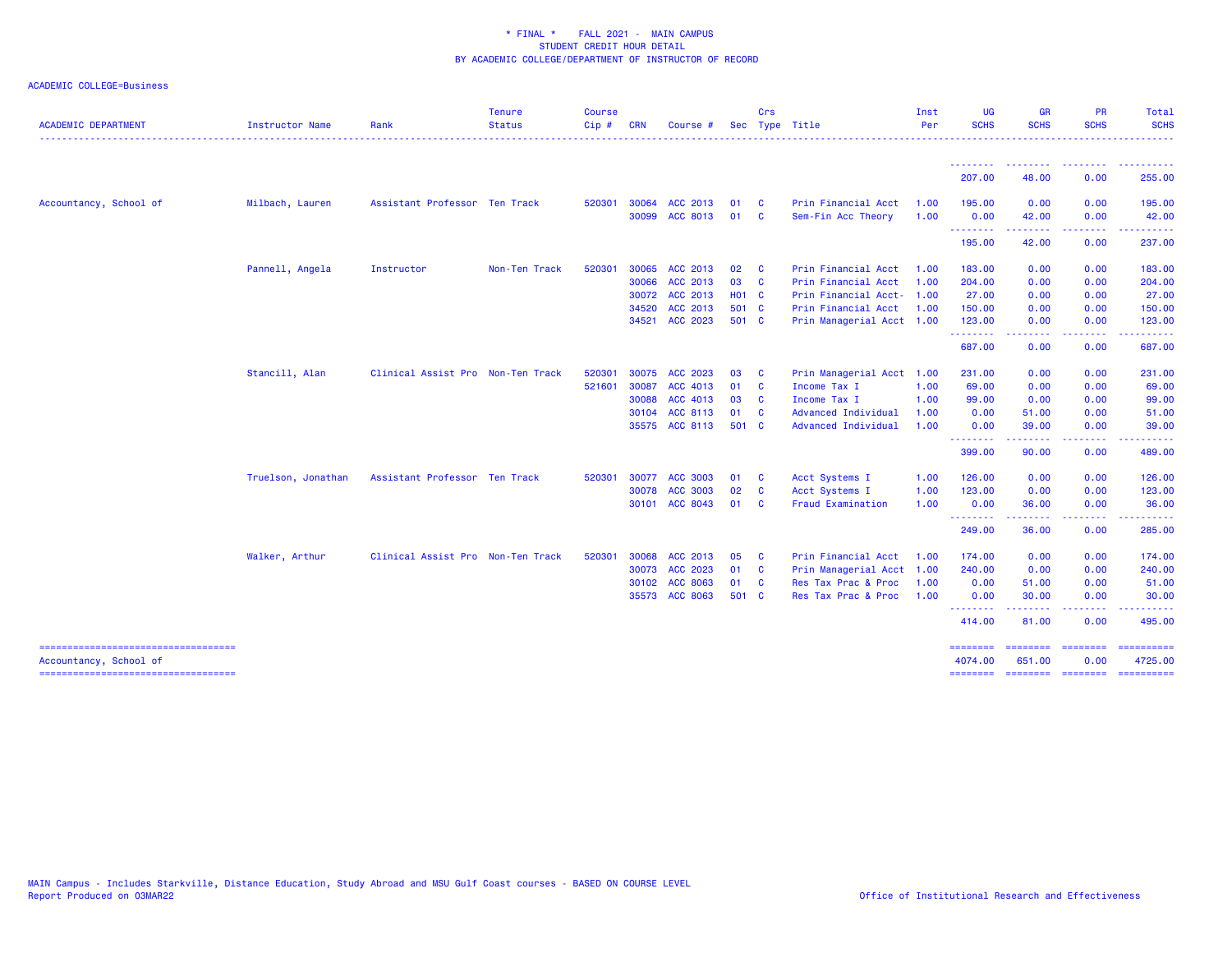| <b>ACADEMIC DEPARTMENT</b>     | <b>Instructor Name</b> | Rank                                                   | <b>Tenure</b><br><b>Status</b> | <b>Course</b><br>$Cip$ # | <b>CRN</b> | Course #                          |          | Crs                      | Sec Type Title                                         | Inst<br>Per  | <b>UG</b><br><b>SCHS</b> | <b>GR</b><br><b>SCHS</b> | <b>PR</b><br><b>SCHS</b>            | Total<br><b>SCHS</b>                                                                                                                                 |
|--------------------------------|------------------------|--------------------------------------------------------|--------------------------------|--------------------------|------------|-----------------------------------|----------|--------------------------|--------------------------------------------------------|--------------|--------------------------|--------------------------|-------------------------------------|------------------------------------------------------------------------------------------------------------------------------------------------------|
| <b>Finance &amp; Economics</b> | Appleby, William       | Lecturer                                               | Non-Ten Track                  |                          |            | 520803 32167 FIN 4723             | 01       | - C                      | <b>Bank Management</b>                                 | 1.00         | 120.00<br>.              | 0.00                     | 0.00<br>وعاويا                      | 120.00<br>.                                                                                                                                          |
|                                |                        |                                                        |                                |                          |            |                                   |          |                          |                                                        |              | 120.00                   | 0.00                     | 0.00                                | 120.00                                                                                                                                               |
|                                | Blank, Douglas         | Assistant Professor Ten Track                          |                                | 520201                   | 36993      | <b>FIN 9000</b>                   | 02       | D                        | Research / Diss                                        | 1.00         | 0.00                     | 27.00                    | 0.00                                | 27.00                                                                                                                                                |
|                                |                        |                                                        |                                | 520801                   | 35357      | FIN 9213<br>520806 32162 FIN 4223 | 01<br>01 | C<br><b>C</b>            | Advanced Fin Managem<br>Intermediate Financi           | 1.00<br>1.00 | 0.00<br>156.00           | 12.00<br>0.00            | 0.00<br>0.00                        | 12.00<br>156.00                                                                                                                                      |
|                                |                        |                                                        |                                |                          |            |                                   |          |                          |                                                        |              | .<br>156.00              | 39.00                    | $\sim$ $\sim$ $\sim$ $\sim$<br>0.00 | .<br>195.00                                                                                                                                          |
|                                | Campbell, Randall      | Professor                                              | <b>Tenured</b>                 | 450601                   |            | 31510 EC 2123                     | 02       | - C                      | Prin Of Microecon                                      | 1.00         | 195.00                   | 0.00                     | 0.00                                | 195.00                                                                                                                                               |
|                                |                        |                                                        |                                |                          |            | 450603 31520 EC 4643              | 01       | <b>C</b>                 | Econ Forecasting & A 1.00                              |              | 60.00<br>.               | 0.00<br><u>.</u>         | 0.00<br>.                           | 60.00<br><u>.</u>                                                                                                                                    |
|                                |                        |                                                        |                                |                          |            |                                   |          |                          |                                                        |              | 255.00                   | 0.00                     | 0.00                                | 255.00                                                                                                                                               |
|                                | Chang, Eun Sik         | Assistant Professor Ten Track                          |                                |                          |            | 450601 31512 EC 2123              | 05       | - C                      | Prin Of Microecon                                      | 1.00         | 198.00                   | 0.00                     | 0.00                                | 198.00                                                                                                                                               |
|                                |                        |                                                        |                                |                          |            |                                   |          |                          |                                                        |              | 198.00                   | 0.00                     | 0.00                                | 198.00                                                                                                                                               |
|                                | Chen, Jiawei           | Grad Teach Assist                                      | Not Applicable                 |                          |            | 520801 34802 FIN 3113             | 501 C    |                          | <b>Financial Systems</b>                               | 1.00         | 90.00<br>.               | 0.00<br>.                | 0.00<br>$\omega$ is a $\omega$      | 90.00<br>.                                                                                                                                           |
|                                |                        |                                                        |                                |                          |            |                                   |          |                          |                                                        |              | 90.00                    | 0.00                     | 0.00                                | 90.00                                                                                                                                                |
|                                | Gao, Wenqing           | Grad Teach Assist                                      | Not Applicable                 | 520801                   |            | 32154 FIN 3123<br>32155 FIN 3123  | 04<br>05 | <b>C</b><br>$\mathbf{C}$ | Financial Management 1.00<br>Financial Management 1.00 |              | 198.00<br>177.00         | 0.00<br>0.00             | 0.00<br>0.00                        | 198.00<br>177.00                                                                                                                                     |
|                                |                        |                                                        |                                |                          |            |                                   |          |                          |                                                        |              | <u>.</u><br>375.00       | <u>.</u><br>0.00         | د د د د .<br>0.00                   | والمواطنات المواطن<br>375.00                                                                                                                         |
|                                |                        |                                                        |                                |                          |            |                                   |          |                          |                                                        |              |                          |                          |                                     |                                                                                                                                                      |
|                                |                        | Gonzalez Lozano, Her Clinical Assoc Prof Non-Ten Track |                                | 450601                   | 31504      | EC 2113                           | 01       | C<br><b>C</b>            | Prin Of Macroecon                                      | 1.00         | 630.00                   | 0.00                     | 0.00                                | 630.00                                                                                                                                               |
|                                |                        |                                                        |                                |                          | 31506      | EC 2113<br>31507 EC 2113          | 03<br>04 | $\mathbf{C}$             | Prin Of Macroecon<br>Prin Of Macroecon                 | 1.00<br>1.00 | 588.00<br>576.00         | 0.00<br>0.00             | 0.00<br>0.00                        | 588.00<br>576.00                                                                                                                                     |
|                                |                        |                                                        |                                |                          |            |                                   |          |                          |                                                        |              | .                        | .                        | $\sim$ $\sim$ $\sim$ $\sim$         | $\frac{1}{2} \left( \frac{1}{2} \right) \left( \frac{1}{2} \right) \left( \frac{1}{2} \right) \left( \frac{1}{2} \right) \left( \frac{1}{2} \right)$ |
|                                |                        |                                                        |                                |                          |            |                                   |          |                          |                                                        |              | 1794.00                  | 0.00                     | 0.00                                | 1794.00                                                                                                                                              |
|                                | Henry, Thomas          | Lecturer                                               | Non-Ten Track                  | 450601                   |            | 34661 EC 2113                     | 501 C    |                          | Prin Of Macroecon                                      | 1.00         | 111.00                   | 0.00                     | 0.00                                | 111.00                                                                                                                                               |
|                                |                        |                                                        |                                |                          |            | 34662 EC 2123                     | 501 C    |                          | Prin Of Microecon                                      | 1.00         | 120.00<br>.              | 0.00<br>د د د د د        | 0.00<br>.                           | 120.00<br>.                                                                                                                                          |
|                                |                        |                                                        |                                |                          |            |                                   |          |                          |                                                        |              | 231.00                   | 0.00                     | 0.00                                | 231.00                                                                                                                                               |
|                                | Highfield, Michael     | Professor                                              | <b>Tenured</b>                 | 520801                   | 32152      | <b>FIN 3123</b>                   | 01       | C                        | Financial Management 1.00                              |              | 498.00                   | 0.00                     | 0.00                                | 498.00                                                                                                                                               |
|                                |                        |                                                        |                                | 520804                   |            | 37272 FIN 4101                    | 01       | $\mathbf{I}$             | VentureCatalyst? Fin 1.00                              |              | 2.00                     | 0.00                     | 0.00                                | 2.00                                                                                                                                                 |
|                                |                        |                                                        |                                |                          |            | 521501 34107 REF 4253             | 01       | <b>C</b>                 | Mortgage Financing                                     | 1.00         | 129.00<br>.              | 0.00                     | 0.00<br>. <u>.</u> .                | 129.00                                                                                                                                               |
|                                |                        |                                                        |                                |                          |            |                                   |          |                          |                                                        |              | 629.00                   | 0.00                     | 0.00                                | 629.00                                                                                                                                               |
|                                | Johnson, Allison       | Lecturer                                               | Non-Ten Track                  | 520804                   |            | 32157 FIN 3203                    | 01       | C                        | Financial Statemnt A 1.00                              |              | 87.00                    | 0.00                     | 0.00                                | 87.00                                                                                                                                                |
|                                |                        |                                                        |                                |                          |            | 32158 FIN 3203                    | 02       | C                        | Financial Statemnt A 1.00                              |              | 93.00<br>.               | 0.00<br>-----            | 0.00<br>المستبدا                    | 93.00<br>.                                                                                                                                           |
|                                |                        |                                                        |                                |                          |            |                                   |          |                          |                                                        |              | 180.00                   | 0.00                     | 0.00                                | 180.00                                                                                                                                               |
|                                | Jones, Todd            | Assistant Professor Ten Track                          |                                | 450601                   |            | 31511 EC 2123<br>35348 EC 2123    | 03<br>04 | C<br><b>C</b>            | Prin Of Microecon<br>Prin Of Microecon                 | 1.00<br>1.00 | 210.00<br>195.00         | 0.00<br>0.00             | 0.00<br>0.00                        | 210.00<br>195.00                                                                                                                                     |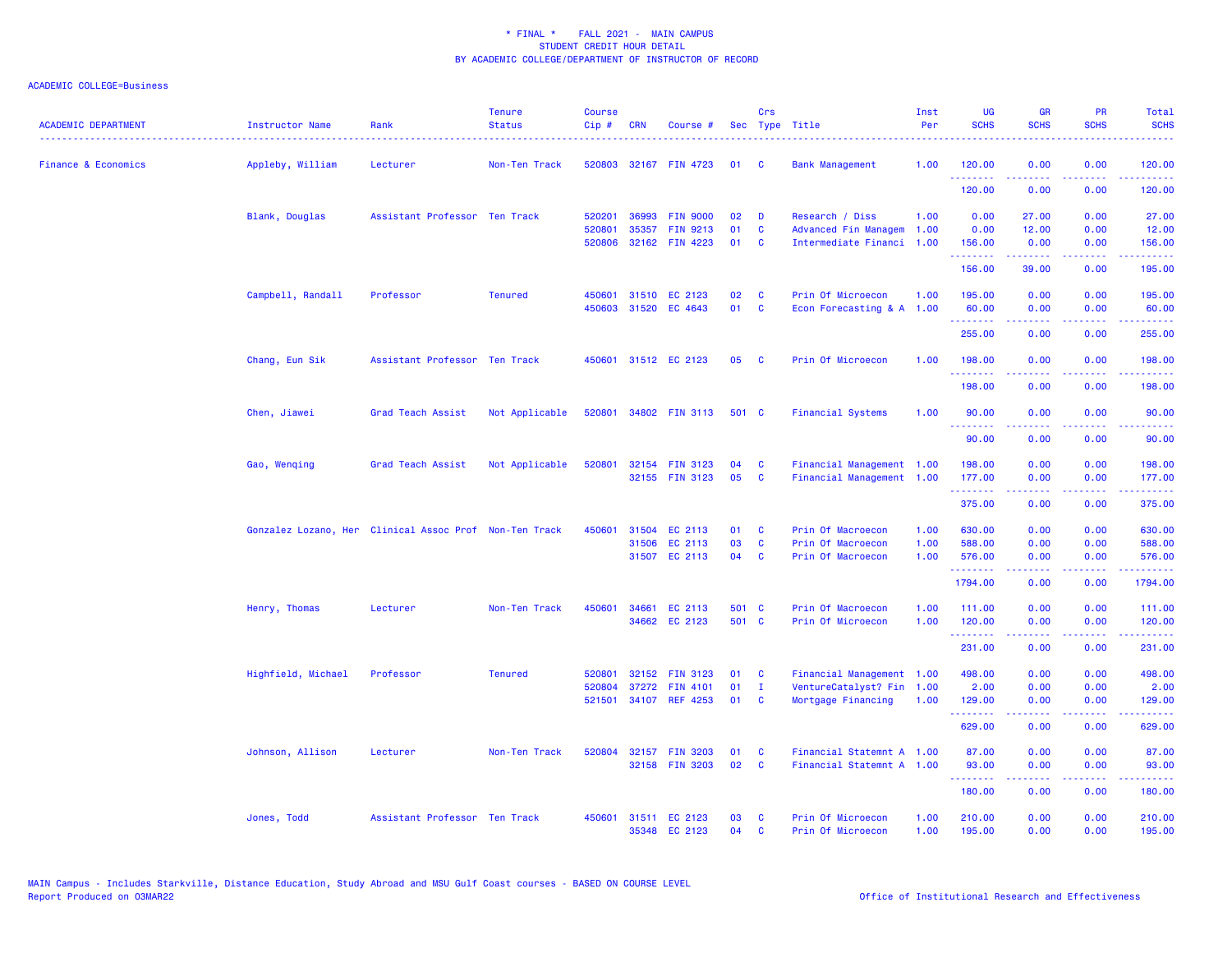| <b>ACADEMIC DEPARTMENT</b>     | <b>Instructor Name</b> | Rank                                             | <b>Tenure</b><br><b>Status</b> | <b>Course</b><br>Cip# | <b>CRN</b>            | Course #                           |                | Crs                     | Sec Type Title                            | Inst<br>Per  | <b>UG</b><br><b>SCHS</b> | <b>GR</b><br><b>SCHS</b>                                                                                                                                     | <b>PR</b><br><b>SCHS</b>            | Total<br><b>SCHS</b>                                                                                                                                           |
|--------------------------------|------------------------|--------------------------------------------------|--------------------------------|-----------------------|-----------------------|------------------------------------|----------------|-------------------------|-------------------------------------------|--------------|--------------------------|--------------------------------------------------------------------------------------------------------------------------------------------------------------|-------------------------------------|----------------------------------------------------------------------------------------------------------------------------------------------------------------|
|                                |                        |                                                  |                                |                       |                       |                                    |                |                         |                                           |              | --------                 | .                                                                                                                                                            |                                     |                                                                                                                                                                |
|                                |                        |                                                  |                                |                       |                       |                                    |                |                         |                                           |              | 405.00                   | 0.00                                                                                                                                                         | 0.00                                | 405.00                                                                                                                                                         |
| <b>Finance &amp; Economics</b> | Kennedy, Kendall       | Assistant Professor Ten Track                    |                                |                       | 450601 31509<br>35350 | EC 2123<br>EC 2123                 | 01<br>07       | <b>C</b><br><b>C</b>    | Prin Of Microecon<br>Prin Of Microecon    | 1.00<br>1.00 | 522.00<br>204.00         | 0.00<br>0.00                                                                                                                                                 | 0.00<br>0.00                        | 522.00<br>204.00                                                                                                                                               |
|                                |                        |                                                  |                                |                       |                       |                                    |                |                         |                                           |              | .<br>726.00              | $\frac{1}{2} \left( \frac{1}{2} \right) \left( \frac{1}{2} \right) \left( \frac{1}{2} \right) \left( \frac{1}{2} \right) \left( \frac{1}{2} \right)$<br>0.00 | .<br>0.00                           | $\frac{1}{2} \left( \frac{1}{2} \right) \left( \frac{1}{2} \right) \left( \frac{1}{2} \right) \left( \frac{1}{2} \right) \left( \frac{1}{2} \right)$<br>726.00 |
|                                | Leggette, James        | Lecturer                                         | Non-Ten Track                  | 450601                | 31505                 | EC 2113                            | 02             | <b>C</b>                | Prin Of Macroecon                         | 1.00         | 567.00                   | 0.00                                                                                                                                                         | 0.00                                | 567.00                                                                                                                                                         |
|                                |                        |                                                  |                                |                       |                       | 31514 EC 2123                      | <b>HO1 C</b>   |                         | Prin Of Microecon                         | 1.00         | 39.00                    | 0.00                                                                                                                                                         | 0.00                                | 39.00                                                                                                                                                          |
|                                |                        |                                                  |                                |                       |                       | 31515 EC 3113                      | 01 C           |                         | Interm Macroeconomic                      | 1.00         | 138.00<br>.              | 0.00                                                                                                                                                         | 0.00<br>$\sim$ $\sim$ $\sim$ $\sim$ | 138.00                                                                                                                                                         |
|                                |                        |                                                  |                                |                       |                       |                                    |                |                         |                                           |              | 744.00                   | 0.00                                                                                                                                                         | 0.00                                | 744.00                                                                                                                                                         |
|                                | Li, Zhuo               | Grad Teach Assist                                | Not Applicable                 |                       |                       | 520806 32168 FIN 4923              | 01 C           |                         | International Fin Mg 1.00                 |              | 126.00<br>.              | 0.00<br>$\frac{1}{2} \left( \frac{1}{2} \right) \left( \frac{1}{2} \right) \left( \frac{1}{2} \right) \left( \frac{1}{2} \right) \left( \frac{1}{2} \right)$ | 0.00<br>.                           | 126.00<br><u>.</u>                                                                                                                                             |
|                                |                        |                                                  |                                |                       |                       |                                    |                |                         |                                           |              | 126.00                   | 0.00                                                                                                                                                         | 0.00                                | 126.00                                                                                                                                                         |
|                                | Liano, Kartono         | Professor                                        | <b>Tenured</b>                 | 520801                | 32151                 | <b>FIN 3113</b>                    | 01             | C                       | <b>Financial Systems</b>                  | 1.00         | 117.00                   | 0.00                                                                                                                                                         | 0.00                                | 117.00                                                                                                                                                         |
|                                |                        |                                                  |                                | 520807                | 35356                 | <b>FIN 4423</b>                    | 02             | <b>C</b>                | <b>Investments</b>                        | 1.00         | 96.00                    | 0.00                                                                                                                                                         | 0.00                                | 96.00                                                                                                                                                          |
|                                |                        |                                                  |                                |                       |                       |                                    |                |                         |                                           |              | .<br>213.00              | 0.00                                                                                                                                                         | 0.00                                | <b></b><br>213.00                                                                                                                                              |
|                                | McKinney, Kenneth      | Non-Faculty                                      | Not Applicable                 | 521003                | 32444                 | <b>FYE 1001</b>                    | F27 C          |                         | First Year Experienc 1.00                 |              | 17.00                    | 0.00                                                                                                                                                         | 0.00                                | 17.00                                                                                                                                                          |
|                                |                        |                                                  |                                |                       | 32455                 | <b>FYE 1001</b>                    | F39 C          |                         | First Year Experienc 1.00                 |              | 14.00                    | 0.00                                                                                                                                                         | 0.00                                | 14.00                                                                                                                                                          |
|                                |                        |                                                  |                                |                       |                       |                                    |                |                         |                                           |              | .<br>31.00               | بالأباب<br>0.00                                                                                                                                              | الأبالات<br>0.00                    | المتمام<br>31.00                                                                                                                                               |
|                                | Metz, Tammi            | Instructor                                       | Non-Ten Track                  | 520801                | 32149                 | <b>FIN 2003</b>                    | 01             | C                       | Personal Money Mgt                        | 1.00         | 114.00                   | 0.00                                                                                                                                                         | 0.00                                | 114.00                                                                                                                                                         |
|                                |                        |                                                  |                                | 520804                | 32975                 | <b>INS 2003</b>                    | 01             | C                       | Personal Money Manag                      | 1.00         | 21.00                    | 0.00                                                                                                                                                         | 0.00                                | 21.00                                                                                                                                                          |
|                                |                        |                                                  |                                | 521701                | 32977                 | <b>INS 3203</b>                    | 01             | C                       | Prop and Cas Ins                          | 1.00         | 141.00                   | 0.00                                                                                                                                                         | 0.00                                | 141.00                                                                                                                                                         |
|                                |                        |                                                  |                                |                       | 34979<br>34980        | <b>INS 3103</b><br><b>INS 3303</b> | 501 C<br>501 C |                         | Prin Of Insurance<br>Life Insurance       | 1.00<br>1.00 | 129.00<br>117.00         | 0.00<br>0.00                                                                                                                                                 | 0.00<br>0.00                        | 129.00<br>117.00                                                                                                                                               |
|                                |                        |                                                  |                                |                       |                       |                                    |                |                         |                                           |              | .<br>522.00              | 0.00                                                                                                                                                         | 0.00                                | 522.00                                                                                                                                                         |
|                                |                        |                                                  |                                |                       |                       |                                    |                |                         |                                           |              |                          |                                                                                                                                                              |                                     |                                                                                                                                                                |
|                                | Miller, Thomas W.      | Professor                                        | <b>Tenured</b>                 | 520201                | 36564                 | <b>FIN 9000</b>                    | 01             | D                       | Research / Diss                           | 1.00         | 0.00                     | 18.00                                                                                                                                                        | 0.00                                | 18.00                                                                                                                                                          |
|                                |                        |                                                  |                                | 520807                | 32165<br>32166        | FIN 4423<br><b>FIN 4433</b>        | 01<br>01       | $\mathbf c$<br><b>S</b> | Investments<br>Senior Seminar in Po       | 1.00<br>1.00 | 120.00<br>42.00          | 0.00<br>0.00                                                                                                                                                 | 0.00<br>0.00                        | 120.00<br>42.00                                                                                                                                                |
|                                |                        |                                                  |                                |                       |                       |                                    |                |                         |                                           |              | .                        |                                                                                                                                                              |                                     |                                                                                                                                                                |
|                                |                        |                                                  |                                |                       |                       |                                    |                |                         |                                           |              | 162.00                   | 18.00                                                                                                                                                        | 0.00                                | 180.00                                                                                                                                                         |
|                                | Naym, Junnatun         | Grad Teach Assist                                | Not Applicable                 | 520801                |                       | 32153 FIN 3123                     | 03             | <b>C</b>                | Financial Management 1.00                 |              | 108.00<br>.              | 0.00<br>-----                                                                                                                                                | 0.00<br>$\sim$ $\sim$ $\sim$        | 108.00<br>$\begin{array}{cccccccccc} \bullet & \bullet & \bullet & \bullet & \bullet & \bullet & \bullet & \bullet \end{array}$                                |
|                                |                        |                                                  |                                |                       |                       |                                    |                |                         |                                           |              | 108.00                   | 0.00                                                                                                                                                         | 0.00                                | 108.00                                                                                                                                                         |
|                                |                        | Orozco Aleman, Sandr Associate Professor Tenured |                                | 450601                |                       | 31516 EC 3123                      | 01             | C                       | Interm Micro                              | 1.00         | 66.00                    | 0.00                                                                                                                                                         | 0.00                                | 66.00                                                                                                                                                          |
|                                |                        |                                                  |                                |                       |                       | 31517 EC 3123                      | 02             | <b>C</b>                | Interm Micro                              | 1.00         | 69.00<br>.               | 0.00<br>.                                                                                                                                                    | 0.00<br>.                           | 69.00<br>.                                                                                                                                                     |
|                                |                        |                                                  |                                |                       |                       |                                    |                |                         |                                           |              | 135.00                   | 0.00                                                                                                                                                         | 0.00                                | 135.00                                                                                                                                                         |
|                                | Pounds, Seth           | Instructor                                       | Non-Ten Track                  | 520804<br>521701      | 32979<br>32976        | INS 4503<br><b>INS 3103</b>        | 01<br>01       | C<br>C                  | Enterprise Risk Mgmt<br>Prin Of Insurance | 1.00<br>1.00 | 90.00<br>150.00          | 0.00<br>0.00                                                                                                                                                 | 0.00<br>0.00                        | 90.00<br>150.00                                                                                                                                                |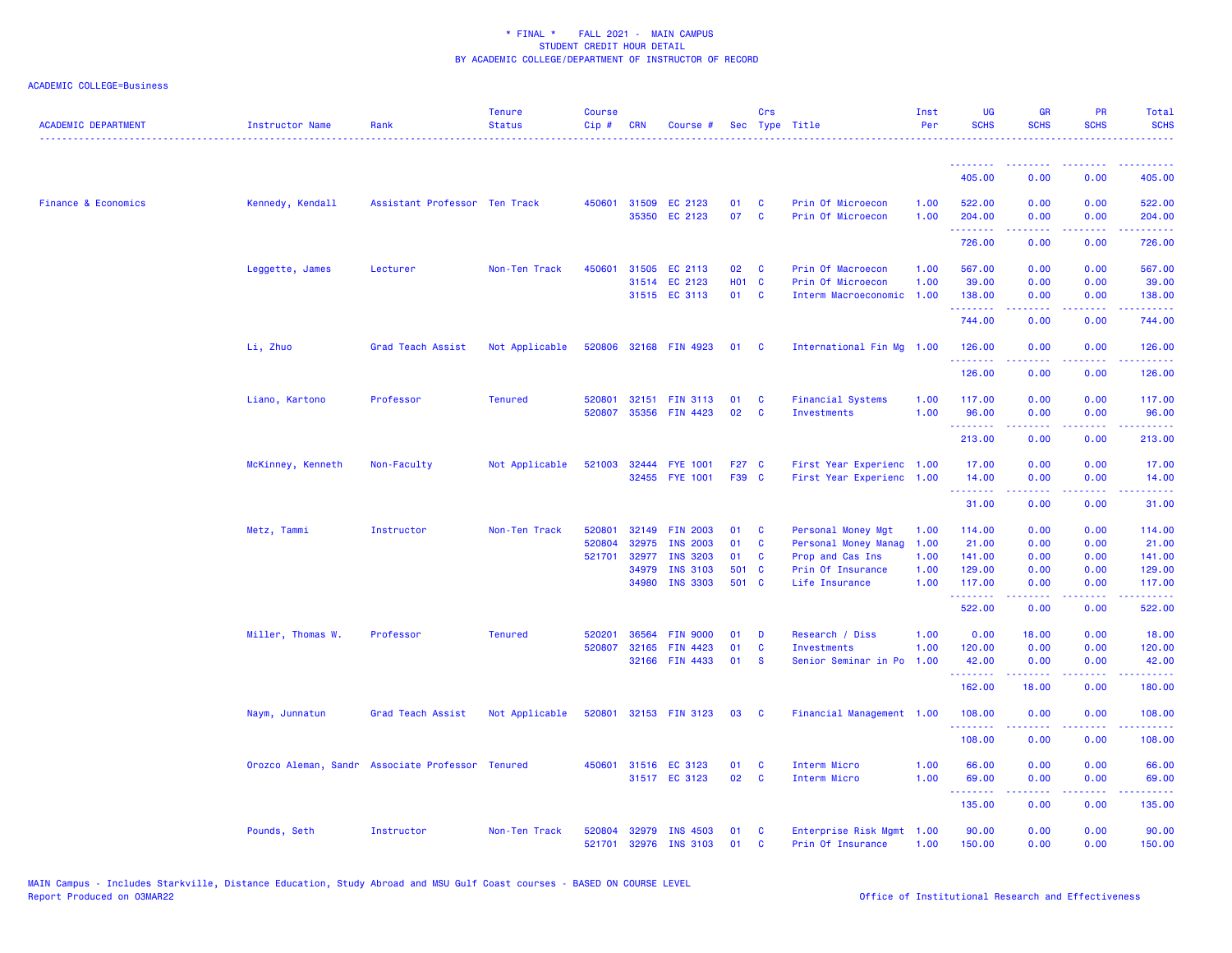| <b>ACADEMIC DEPARTMENT</b>     | Instructor Name                        | Rank                              | <b>Tenure</b><br><b>Status</b> | <b>Course</b><br>Cip# | <b>CRN</b> | Course #              |                   | Crs          | Sec Type Title             | Inst<br>Per | <b>UG</b><br><b>SCHS</b> | <b>GR</b><br><b>SCHS</b>                                                                                                                                     | PR<br><b>SCHS</b>                                                                                                                 | Total<br><b>SCHS</b>                                                                                                                                          |
|--------------------------------|----------------------------------------|-----------------------------------|--------------------------------|-----------------------|------------|-----------------------|-------------------|--------------|----------------------------|-------------|--------------------------|--------------------------------------------------------------------------------------------------------------------------------------------------------------|-----------------------------------------------------------------------------------------------------------------------------------|---------------------------------------------------------------------------------------------------------------------------------------------------------------|
|                                |                                        |                                   |                                |                       |            |                       |                   |              |                            |             | .                        | -----                                                                                                                                                        | 0.00                                                                                                                              | 240.00                                                                                                                                                        |
|                                |                                        |                                   |                                |                       |            |                       |                   |              |                            |             | 240.00                   | 0.00                                                                                                                                                         |                                                                                                                                   |                                                                                                                                                               |
| <b>Finance &amp; Economics</b> | Robinson, Catherine                    | Lecturer                          | Non-Ten Track                  |                       |            | 520804 32978 INS 3403 | 01                | <b>C</b>     | <b>Financial Planning</b>  | 1.00        | 84.00<br>.               | 0.00                                                                                                                                                         | 0.00                                                                                                                              | 84.00<br>وعاعاها                                                                                                                                              |
|                                |                                        |                                   |                                |                       |            |                       |                   |              |                            |             | 84.00                    | 0.00                                                                                                                                                         | 0.00                                                                                                                              | 84.00                                                                                                                                                         |
|                                | Rogers, Kevin                          | Non-Faculty                       | <b>Tenured</b>                 | 520101                | 30743      | <b>BUS 4203</b>       | 01                | Ε            | <b>Business Internship</b> | 1.00        | 18.00                    | 0.00                                                                                                                                                         | 0.00                                                                                                                              | 18.00                                                                                                                                                         |
|                                |                                        |                                   |                                | 520299                | 30741      | <b>BUS 3011</b>       | 01                | C            | Academic Peer Advis        | 1.00        | 51.00                    | 0.00                                                                                                                                                         | 0.00                                                                                                                              | 51.00                                                                                                                                                         |
|                                |                                        |                                   |                                |                       | 37945      | <b>BUS 4000</b>       | 01                | $\mathbf{I}$ | Directed Indiv Study       | 1.00        | 1.00                     | 0.00                                                                                                                                                         | 0.00                                                                                                                              | 1.00                                                                                                                                                          |
|                                |                                        |                                   |                                |                       | 37946      | <b>BUS 4000</b>       | 02                | $\mathbf{I}$ | Directed Indiv Study 1.00  |             | 1.00<br>.                | 0.00<br>.                                                                                                                                                    | 0.00<br>$\sim$ $\sim$ $\sim$ $\sim$                                                                                               | 1.00<br>.                                                                                                                                                     |
|                                |                                        |                                   |                                |                       |            |                       |                   |              |                            |             | 71.00                    | 0.00                                                                                                                                                         | 0.00                                                                                                                              | 71.00                                                                                                                                                         |
|                                | Roskelley, Kenneth                     | Professor                         | <b>Tenured</b>                 | 520801                | 34804      | <b>FIN 8113</b>       | 501 C             |              | Corporate Finance          | 1.00        | 0.00                     | 132.00                                                                                                                                                       | 0.00                                                                                                                              | 132.00                                                                                                                                                        |
|                                |                                        |                                   |                                | 521501                | 34106      | <b>REF 3333</b>       | 01                | C            | Principles of Real E       | 1.00        | 147.00<br>.              | 0.00                                                                                                                                                         | 0.00<br>2222                                                                                                                      | 147.00<br>22222)                                                                                                                                              |
|                                |                                        |                                   |                                |                       |            |                       |                   |              |                            |             | 147.00                   | 132.00                                                                                                                                                       | 0.00                                                                                                                              | 279.00                                                                                                                                                        |
|                                | Skorodziyevskiy, Vit Grad Teach Assist |                                   | Not Applicable                 | 520201                |            | 33315 MGT 3113        | 01                | <b>C</b>     | Principles of Manag 1.00   |             | 594.00                   | 0.00                                                                                                                                                         | 0.00                                                                                                                              | 594.00                                                                                                                                                        |
|                                |                                        |                                   |                                |                       |            |                       |                   |              |                            |             | .<br>594.00              | 0.00                                                                                                                                                         | .<br>0.00                                                                                                                         | .<br>594.00                                                                                                                                                   |
|                                | Smith, Rebecca                         | Extension Assoc Pro Non-Ten Track |                                | 450601                |            | 31503 EC 1033         | D01 C             |              | <b>Econ Social Issues</b>  | 1.00        | 30.00                    | 0.00                                                                                                                                                         | 0.00                                                                                                                              | 30.00                                                                                                                                                         |
|                                |                                        |                                   |                                |                       |            |                       |                   |              |                            |             | <u>.</u><br>30.00        | .<br>0.00                                                                                                                                                    | $\frac{1}{2} \left( \frac{1}{2} \right) \left( \frac{1}{2} \right) \left( \frac{1}{2} \right) \left( \frac{1}{2} \right)$<br>0.00 | .<br>30.00                                                                                                                                                    |
|                                |                                        |                                   |                                |                       |            |                       |                   |              |                            |             |                          |                                                                                                                                                              |                                                                                                                                   |                                                                                                                                                               |
|                                | Taboada, Alvaro                        | Associate Professor Tenured       |                                | 520801                |            | 32159 FIN 3723        | 01                | C            | <b>Financial Markets</b>   | 1.00        | 114.00                   | 0.00                                                                                                                                                         | 0.00                                                                                                                              | 114.00                                                                                                                                                        |
|                                |                                        |                                   |                                |                       |            | 35355 FIN 3723        | 02                | C            | <b>Financial Markets</b>   | 1.00        | 120.00<br>.              | 0.00<br>.                                                                                                                                                    | 0.00<br>$\sim$ $\sim$ $\sim$ $\sim$                                                                                               | 120.00<br>$- - - - -$                                                                                                                                         |
|                                |                                        |                                   |                                |                       |            |                       |                   |              |                            |             | 234.00                   | 0.00                                                                                                                                                         | 0.00                                                                                                                              | 234.00                                                                                                                                                        |
|                                | Thomas, Mary                           | Professor                         | <b>Tenured</b>                 | 520601                | 35352      | EC 6423               | CO <sub>1</sub> C |              | Intro Public Finance       | 1.00        | 0.00                     | 3.00                                                                                                                                                         | 0.00                                                                                                                              | 3.00                                                                                                                                                          |
|                                |                                        |                                   |                                | 520808                |            | 35351 EC 4423         | CO1 C             |              | <b>Public Finance</b>      | 1.00        | 90.00                    | 0.00                                                                                                                                                         | 0.00                                                                                                                              | 90.00                                                                                                                                                         |
|                                |                                        |                                   |                                |                       |            |                       |                   |              |                            |             | .<br>90.00               | 3.00                                                                                                                                                         | 2222<br>0.00                                                                                                                      | 93.00                                                                                                                                                         |
|                                |                                        |                                   |                                |                       |            |                       |                   |              |                            |             |                          |                                                                                                                                                              |                                                                                                                                   |                                                                                                                                                               |
|                                | Whitledge, Matthew                     | Clinical Assist Pro Non-Ten Track |                                | 520801                |            | 32163 FIN 4243        | 01                | <b>C</b>     | Senior Seminar in Fi 1.00  |             | 54.00                    | 0.00                                                                                                                                                         | 0.00                                                                                                                              | 54.00                                                                                                                                                         |
|                                |                                        |                                   |                                |                       | 34803      | <b>FIN 3123</b>       | 501 C             |              | Financial Management 1.00  |             | 147.00                   | 0.00                                                                                                                                                         | 0.00                                                                                                                              | 147.00                                                                                                                                                        |
|                                |                                        |                                   |                                |                       |            | 35354 FIN 3123        | 02                | C            | Financial Management 1.00  |             | 210.00<br>.              | 0.00<br>.                                                                                                                                                    | 0.00<br>.                                                                                                                         | 210.00<br>.                                                                                                                                                   |
|                                |                                        |                                   |                                |                       |            |                       |                   |              |                            |             | 411.00                   | 0.00                                                                                                                                                         | 0.00                                                                                                                              | 411.00                                                                                                                                                        |
|                                | Wiseman, Travis                        | Clinical Assist Pro Non-Ten Track |                                | 450601                |            | 31518 EC 3513         | 01                | C            | Comparative Econ Pol 1.00  |             | 108.00                   | 0.00                                                                                                                                                         | 0.00                                                                                                                              | 108.00                                                                                                                                                        |
|                                |                                        |                                   |                                | 521101                | 32883      | IB 1001               | 01                | C            | Intro to Internation       | 1.00        | 24.00                    | 0.00                                                                                                                                                         | 0.00                                                                                                                              | 24.00                                                                                                                                                         |
|                                |                                        |                                   |                                |                       |            | 32886 IB 4903         | 01                | -E           | IB Intern Academics        | 1.00        | 48.00<br><u>.</u>        | 0.00<br>22222                                                                                                                                                | 0.00<br>.                                                                                                                         | 48.00<br>$\frac{1}{2} \left( \frac{1}{2} \right) \left( \frac{1}{2} \right) \left( \frac{1}{2} \right) \left( \frac{1}{2} \right) \left( \frac{1}{2} \right)$ |
|                                |                                        |                                   |                                |                       |            |                       |                   |              |                            |             | 180.00                   | 0.00                                                                                                                                                         | 0.00                                                                                                                              | 180.00                                                                                                                                                        |
|                                | Xiong, Haoyang                         | Grad Teach Assist                 | Not Applicable                 | 520807                |            | 32161 FIN 4111        | 01                | C            | TVA Panel I                | 1.00        | 3.00                     | 0.00                                                                                                                                                         | 0.00                                                                                                                              | 3.00                                                                                                                                                          |
|                                |                                        |                                   |                                |                       |            | 32169 FIN 6111        | 01                | <b>C</b>     | TVA Panel I                | 1.00        | 0.00                     | 1.00                                                                                                                                                         | 0.00                                                                                                                              | 1.00                                                                                                                                                          |
|                                |                                        |                                   |                                |                       |            |                       |                   |              |                            |             | .<br>3.00                | $\frac{1}{2} \left( \frac{1}{2} \right) \left( \frac{1}{2} \right) \left( \frac{1}{2} \right) \left( \frac{1}{2} \right) \left( \frac{1}{2} \right)$<br>1.00 | .<br>0.00                                                                                                                         | .<br>4.00                                                                                                                                                     |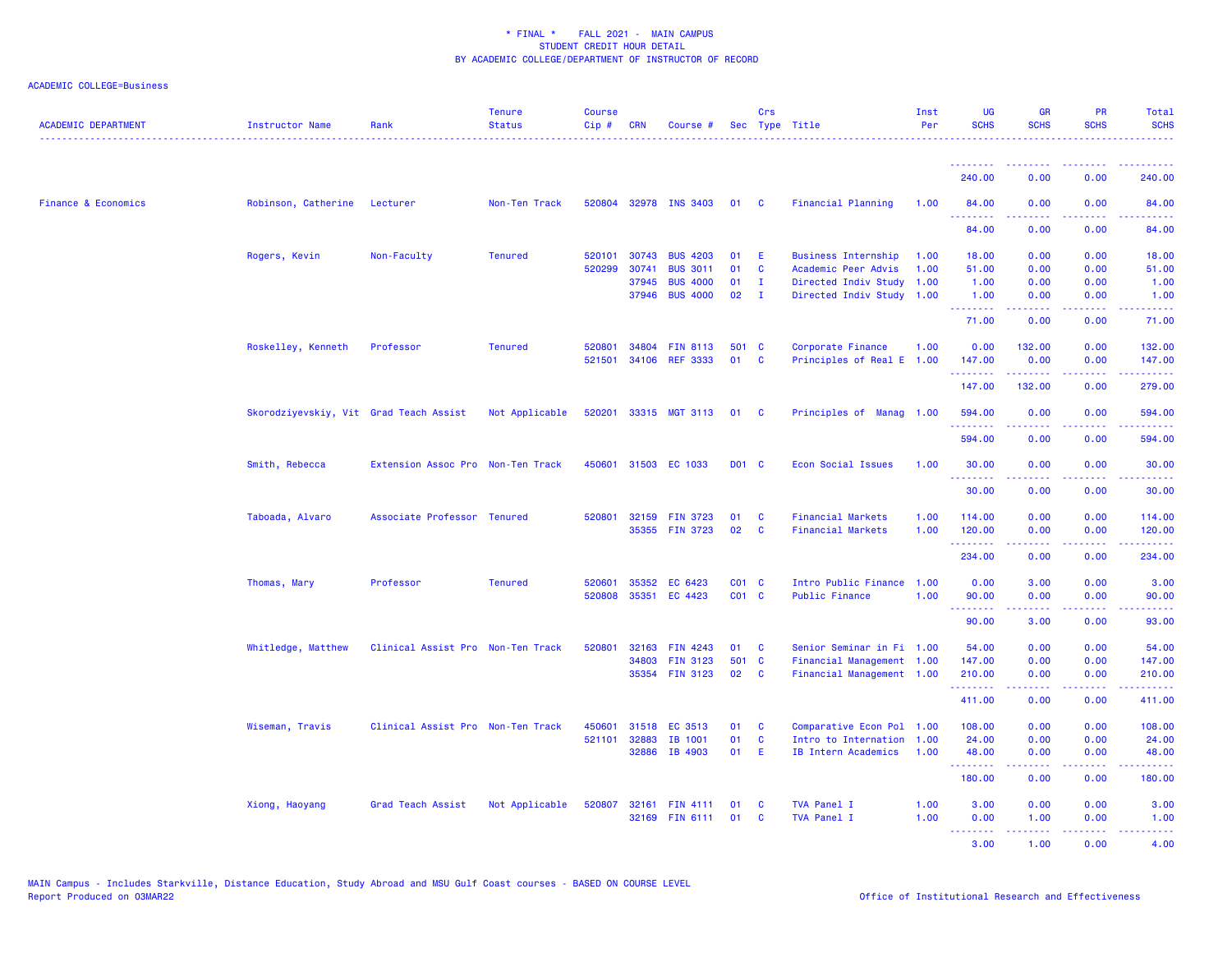### ACADEMIC COLLEGE=Business

|                     |                 |      | Tenure | <b>OUPSA</b> |                                   |  | Inst |             |             |             | Total       |
|---------------------|-----------------|------|--------|--------------|-----------------------------------|--|------|-------------|-------------|-------------|-------------|
| ACADEMIC DEPARTMENT | Instructor Name | Rank | Status |              | Cip # CRN Course # Sec Type Title |  | Per  | <b>SCHS</b> | <b>SCHS</b> | <b>SCHS</b> | <b>SCHS</b> |
|                     |                 |      |        |              |                                   |  |      |             |             |             |             |

 =================================== ======== ======== ======== ==========Finance & Economics 9284.00 193.00 0.00 9477.00 =================================== ======== ======== ======== ==========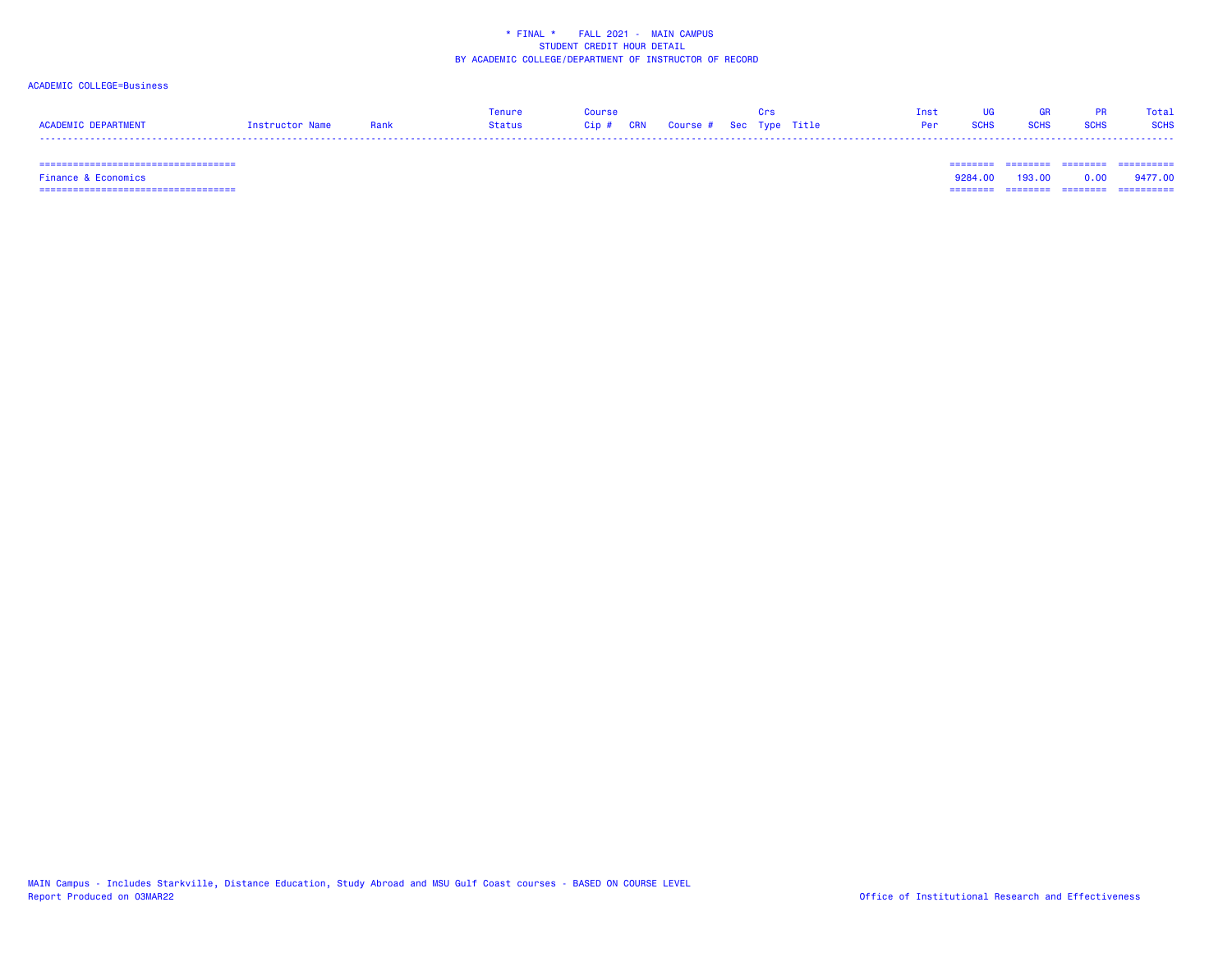### ACADEMIC COLLEGE=Business

| <b>ACADEMIC DEPARTMENT</b>       | <b>Instructor Name</b> | Rank                          | <b>Tenure</b><br><b>Status</b> | <b>Course</b><br>$Cip$ # | <b>CRN</b>     | Course #                           |             | Crs                     | Sec Type Title                          | Inst<br>Per  | <b>UG</b><br><b>SCHS</b>         | GR<br><b>SCHS</b>    | PR<br><b>SCHS</b> | Total<br><b>SCHS</b> |
|----------------------------------|------------------------|-------------------------------|--------------------------------|--------------------------|----------------|------------------------------------|-------------|-------------------------|-----------------------------------------|--------------|----------------------------------|----------------------|-------------------|----------------------|
| Management & Information Systems | Bledsoe, Ellis         | Lecturer                      | Non-Ten Track                  | 520201                   | 35039          | MGT 3213                           | 501 C       |                         | Org Communications                      | 1.00         | 156.00                           | 0.00                 | 0.00              | 156.00               |
|                                  |                        |                               |                                |                          | 35040          | <b>MGT 3213</b>                    | 502 C       |                         | Org Communications                      | 1.00         | 153.00<br>.                      | 0.00<br>-----        | 0.00              | 153.00<br>------     |
|                                  |                        |                               |                                |                          |                |                                    |             |                         |                                         |              | 309.00                           | 0.00                 | 0.00              | 309.00               |
|                                  | Canfield, Stephen      | Instructor                    | Non-Ten Track                  | 110201                   | 30706          | <b>BIS 1523</b>                    | 01          | $\mathbf{C}$            | Web Development I                       | 1.00         | 78.00                            | 0.00                 | 0.00              | 78.00                |
|                                  |                        |                               |                                |                          | 30707          | <b>BIS 1523</b>                    | 02          | $\mathbf{C}$            | Web Development I                       | 1.00         | 48.00                            | 0.00                 | 0.00              | 48.00                |
|                                  |                        |                               |                                |                          | 30708          | <b>BIS 1523</b>                    | 03          | $\mathbf{C}$            | Web Development I                       | 1.00         | 72.00                            | 0.00                 | 0.00              | 72.00                |
|                                  |                        |                               |                                |                          | 30709          | <b>BIS 2523</b>                    | 01          | $\mathbf{C}$            | Web Development II                      | 1.00         | 87.00<br><u> - - - - - - - -</u> | 0.00                 | 0.00              | 87.00                |
|                                  |                        |                               |                                |                          |                |                                    |             |                         |                                         |              | 285.00                           | 0.00                 | 0.00              | 285.00               |
|                                  | Chrisman, James        | Professor                     | <b>Tenured</b>                 | 520201                   | 35341          | <b>MGT 9143</b>                    | 01          | <b>C</b>                | Dev Of Mgt Theory                       | 1.00         | 0.00                             | 3.00                 | 0.00              | 3.00                 |
|                                  |                        |                               |                                | 520701                   | 35342          | <b>MGT 3323</b>                    | 03          | <b>C</b>                | Entrepreneurship                        | 1.00         | 78.00                            | 0.00                 | 0.00              | 78.00                |
|                                  |                        |                               |                                | 521302                   | 37163          | <b>MGT 9000</b>                    | 03          | D                       | Research / Diss                         | 1.00         | 0.00<br>بالأباب                  | 19.00<br>بالمستعا    | 0.00<br>المتحدث   | 19.00<br>بالأباليات  |
|                                  |                        |                               |                                |                          |                |                                    |             |                         |                                         |              | 78.00                            | 22.00                | 0.00              | 100.00               |
|                                  | Davis, Sara            | Grad Teach Assist             | Not Applicable                 | 520201                   | 35343          | <b>MGT 3113</b>                    | 02          | $\overline{\mathbf{C}}$ | Principles of<br><b>Manag 1.00</b>      |              | 597.00                           | 0.00                 | 0.00              | 597.00               |
|                                  |                        |                               |                                |                          |                |                                    |             |                         |                                         |              | .<br>597.00                      | 0.00                 | 0.00              | .<br>597.00          |
|                                  | Ellen, Bruce           | Assistant Professor Ten Track |                                | 520201                   | 33333          | MGT 4153                           | 01          | $\mathbf{C}$            | Management Seminar                      | 1.00         | 78.00                            | 0.00                 | 0.00              | 78.00                |
|                                  |                        |                               |                                |                          |                |                                    |             |                         |                                         |              | 78.00                            | 0.00                 | 0.00              | 78.00                |
|                                  | Floyd, Rita            | Lecturer                      | Non-Ten Track                  | 520201                   |                | 35176 MGT 8123                     | 531 C       |                         | Strategic Bus Consul 1.00               |              | 0.00                             | 75.00                | 0.00              | 75.00                |
|                                  |                        |                               |                                |                          |                |                                    |             |                         |                                         |              | 0.00                             | 75.00                | 0.00              | 75.00                |
|                                  | Fugate, Melvin         | Professor                     | <b>Ten Track</b>               | 520201                   | 33332          | <b>MGT 3823</b>                    | 01          | <b>C</b>                | Responsible Leadersh 1.00               |              | 132.00                           | 0.00                 | 0.00              | 132.00               |
|                                  |                        |                               |                                |                          |                | 35044 MGT 8113                     | 501 C       |                         | Leadership Skills                       | 1.00         | 0.00                             | 138.00               | 0.00              | 138.00               |
|                                  |                        |                               |                                |                          |                |                                    |             |                         |                                         |              | <u>.</u><br>132.00               | .<br>138.00          | .<br>0.00         | ------<br>270.00     |
|                                  |                        |                               | Not Applicable                 |                          |                | 521201 30711 BIS 3233              | 02          | $\mathbf{C}$            |                                         |              | 678.00                           | 0.00                 | 0.00              | 678.00               |
|                                  | Hester, Clinton        | Non-Faculty                   |                                |                          |                |                                    |             |                         | Management Informati 1.00               |              | .                                |                      |                   |                      |
|                                  |                        |                               |                                |                          |                |                                    |             |                         |                                         |              | 678.00                           | 0.00                 | 0.00              | 678.00               |
|                                  | Jones, Gabrielle       | Non-Faculty                   | Not Applicable                 |                          |                | 521201 34557 BIS 3233              | 501 C       |                         | Management Informati 1.00               |              | 171.00                           | 0.00                 | 0.00              | 171.00               |
|                                  |                        |                               |                                |                          |                |                                    |             |                         |                                         |              | 171.00                           | 0.00                 | 0.00              | 171.00               |
|                                  | Kang, Dae Youp         | Assistant Professor Ten Track |                                | 521201                   |                | 30712 BIS 3523                     | 01          | <b>C</b>                | <b>Advanced Languages</b>               | 1.00         | 87.00                            | 0.00                 | 0.00              | 87.00                |
|                                  |                        |                               |                                |                          |                | 30717 BIS 4763                     | 01          | $\mathbf{C}$            | <b>BIS Senior Seminar</b>               | 1.00         | 78.00                            | 0.00                 | 0.00              | 78.00                |
|                                  |                        |                               |                                |                          |                |                                    |             |                         |                                         |              | .<br>165.00                      | . <u>.</u> .<br>0.00 | .<br>0.00         | .<br>165.00          |
|                                  |                        |                               |                                |                          |                |                                    |             |                         |                                         |              |                                  |                      |                   |                      |
|                                  | Long, Rebecca          | Professor                     | <b>Tenured</b>                 | 520201<br>521302         | 35043<br>36532 | <b>MGT 8103</b><br><b>MGT 9000</b> | 501 C<br>01 | D                       | Strategic Entreprene<br>Research / Diss | 1.00<br>1.00 | 0.00<br>0.00                     | 174.00<br>9.00       | 0.00<br>0.00      | 174.00<br>9.00       |
|                                  |                        |                               |                                |                          |                |                                    |             |                         |                                         |              |                                  |                      |                   |                      |
|                                  |                        |                               |                                |                          |                |                                    |             |                         |                                         |              | 0.00                             | 183.00               | 0.00              | 183.00               |
|                                  | Marett, Emily          | Instructor                    | Non-Ten Track                  | 520201                   |                | 33319 MGT 3213                     | 03          | <b>C</b>                | Org Communications                      | 1.00         | 153.00                           | 0.00                 | 0.00              | 153.00               |

MAIN Campus - Includes Starkville, Distance Education, Study Abroad and MSU Gulf Coast courses - BASED ON COURSE LEVEL<br>Report Produced on O3MAR22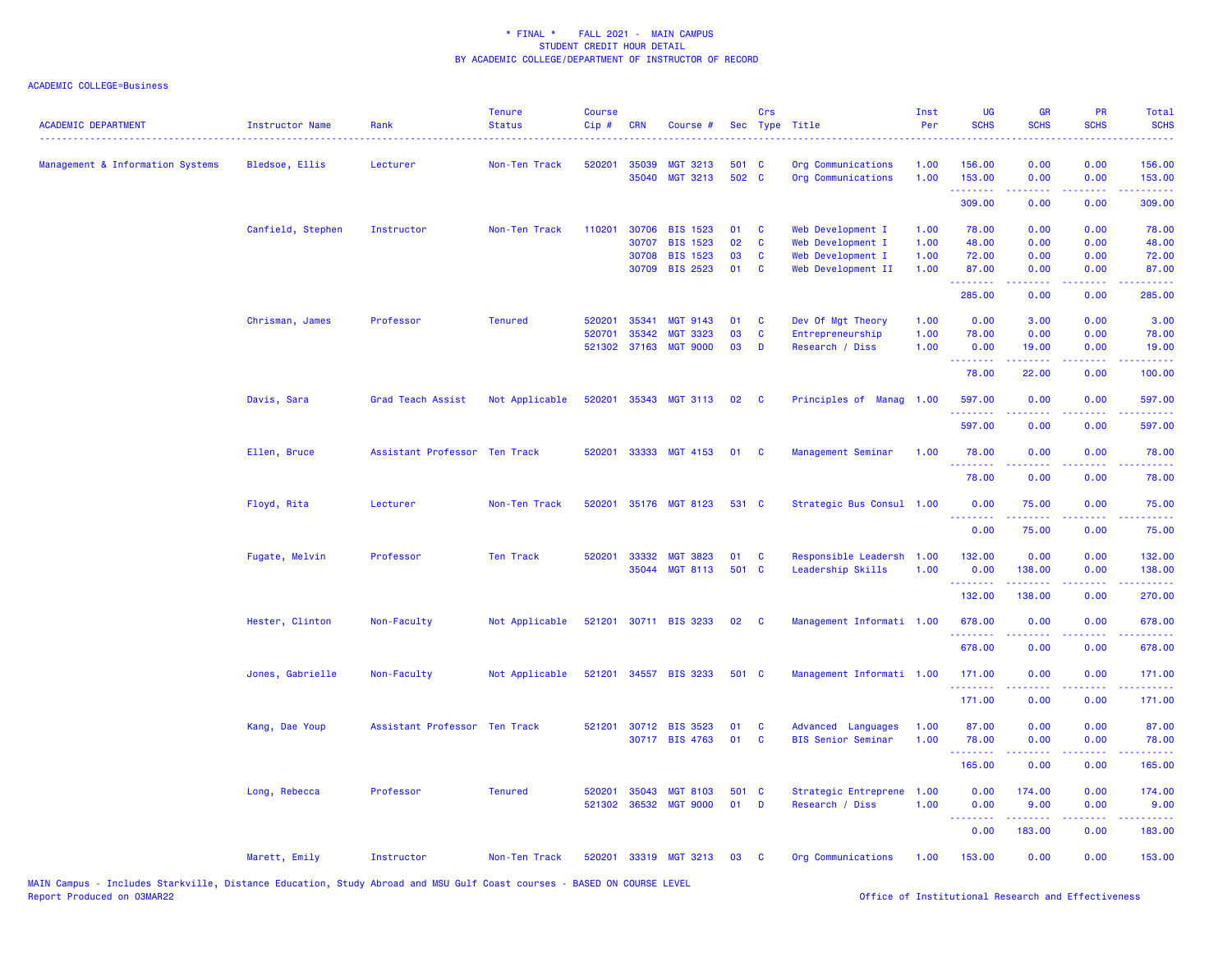| <b>ACADEMIC DEPARTMENT</b>       | <b>Instructor Name</b> | Rank                                               | <b>Tenure</b><br><b>Status</b> | <b>Course</b><br>Cip# | <b>CRN</b>   | Course #                                 |             | Crs                     | Sec Type Title            | Inst<br>Per | UG<br><b>SCHS</b>      | <b>GR</b><br><b>SCHS</b> | PR<br><b>SCHS</b>                                                                                                                 | Total<br><b>SCHS</b>                                                                                                  |
|----------------------------------|------------------------|----------------------------------------------------|--------------------------------|-----------------------|--------------|------------------------------------------|-------------|-------------------------|---------------------------|-------------|------------------------|--------------------------|-----------------------------------------------------------------------------------------------------------------------------------|-----------------------------------------------------------------------------------------------------------------------|
| Management & Information Systems | Marett, Emily          | Instructor                                         | Non-Ten Track                  | 520201                | 33322        | <b>MGT 3213</b>                          | 06          | <b>C</b>                | Org Communications        | 1.00        | 171.00                 | 0.00                     | 0.00                                                                                                                              | 171.00                                                                                                                |
|                                  |                        |                                                    |                                |                       | 33336        | <b>MGT 4563</b><br>521001 35041 MGT 3513 | 01<br>501 C | $\mathbf{C}$            | Staffing in Org           | 1.00        | 87.00                  | 0.00<br>0.00             | 0.00<br>0.00                                                                                                                      | 87.00                                                                                                                 |
|                                  |                        |                                                    |                                |                       |              |                                          |             |                         | Intro Human Res Mgt       | 1.00        | 153.00<br>.            | .                        | المتحدث                                                                                                                           | 153.00                                                                                                                |
|                                  |                        |                                                    |                                |                       |              |                                          |             |                         |                           |             | 564.00                 | 0.00                     | 0.00                                                                                                                              | 564.00                                                                                                                |
|                                  | Marett, Lawrence       | Associate Professor Tenured                        |                                |                       |              | 521201 30714 BIS 4523                    | 01          | $\mathbf{C}$            | Business Programming 1.00 |             | 75.00                  | 0.00                     | 0.00                                                                                                                              | 75.00                                                                                                                 |
|                                  |                        |                                                    |                                |                       | 30718        | <b>BIS 6523</b>                          | 01          | $\mathbf{C}$            | Business Programming 1.00 |             | 0.00                   | 12.00                    | 0.00                                                                                                                              | 12.00                                                                                                                 |
|                                  |                        |                                                    |                                |                       | 34558        | <b>BIS 6523</b>                          | 501 C       |                         | Business Programming 1.00 |             | 0.00                   | 21.00                    | 0.00                                                                                                                              | 21.00                                                                                                                 |
|                                  |                        |                                                    |                                |                       | 35339        | <b>BIS 9013</b>                          | 01          | $\mathbf{C}$            | Gen Topics in MIS Re 1.00 |             | 0.00                   | 6.00                     | 0.00                                                                                                                              | 6.00                                                                                                                  |
|                                  |                        |                                                    |                                |                       | 36683        | <b>BIS 9000</b>                          | 01          | D                       | Research / Diss           | 1.00        | 0.00<br>.              | 2.00<br>د د د د د        | 0.00<br>.                                                                                                                         | 2.00<br>.                                                                                                             |
|                                  |                        |                                                    |                                |                       |              |                                          |             |                         |                           |             | 75.00                  | 41.00                    | 0.00                                                                                                                              | 116.00                                                                                                                |
|                                  | Markham, Leann         | Non-Faculty                                        | Not Applicable                 |                       |              | 110101 31312 CSE 4503                    | 01          | $\mathbf{C}$            | Database Management       | 1.00        | 90.00                  | 0.00                     | 0.00<br>المتحدث                                                                                                                   | 90.00                                                                                                                 |
|                                  |                        |                                                    |                                |                       |              |                                          |             |                         |                           |             | .<br>90.00             | بالأباب<br>0.00          | 0.00                                                                                                                              | .<br>90.00                                                                                                            |
|                                  | Markin, Erik           | Assistant Professor Ten Track                      |                                |                       |              | 520101 30744 BUS 4853                    | 01          | $\overline{\mathbf{C}}$ | <b>Business Policy</b>    | 1.00        | 135.00                 | 0.00                     | 0.00                                                                                                                              | 135.00                                                                                                                |
|                                  |                        |                                                    |                                |                       |              |                                          |             |                         |                           |             | .<br>135.00            | 22222<br>0.00            | .<br>0.00                                                                                                                         | <u>.</u><br>135.00                                                                                                    |
|                                  | McCovery, Serena       | Non-Employee                                       | Not Applicable                 |                       |              | 521003 34137 SLCE 1002 C01 C             |             |                         | Day One Leadership C 0.49 |             | 150.92                 | 0.00                     | 0.00                                                                                                                              | 150.92                                                                                                                |
|                                  |                        |                                                    |                                |                       |              |                                          |             |                         |                           |             | .<br>150.92            | .<br>0.00                | 0.00                                                                                                                              | .<br>150.92                                                                                                           |
|                                  | McLarty, Benjamin      | Assistant Professor Ten Track                      |                                | 521001                | 35340        | <b>MGT 9533</b>                          | 01          | <b>C</b>                | Seminar In Hrm Lit        | 1.00        | 0.00                   | 3.00                     | 0.00                                                                                                                              | 3.00                                                                                                                  |
|                                  |                        |                                                    |                                | 521003                |              | 33331 MGT 3813                           | 01          | $\mathbf{C}$            | Organizational Behav 1.00 |             | 150.00                 | 0.00                     | 0.00                                                                                                                              | 150.00                                                                                                                |
|                                  |                        |                                                    |                                |                       |              |                                          |             |                         |                           |             | .                      | .                        |                                                                                                                                   | $\begin{array}{cccccccccc} \bullet & \bullet & \bullet & \bullet & \bullet & \bullet & \bullet & \bullet \end{array}$ |
|                                  |                        |                                                    |                                |                       |              |                                          |             |                         |                           |             | 150.00                 | 3.00                     | 0.00                                                                                                                              | 153.00                                                                                                                |
|                                  |                        | Medina Craven, Miche Assistant Professor Ten Track |                                | 520201                | 33335        | MGT 4543                                 | 01          | $\mathbf{C}$            | <b>Compensation Mgt</b>   | 1.00        | 102.00                 | 0.00                     | 0.00                                                                                                                              | 102.00                                                                                                                |
|                                  |                        |                                                    |                                |                       | 521001 33328 | <b>MGT 3513</b>                          | 02          | <b>C</b>                | Intro Human Res Mgt       | 1.00        | 168.00                 | 0.00                     | 0.00                                                                                                                              | 168.00                                                                                                                |
|                                  |                        |                                                    |                                |                       |              |                                          |             |                         |                           |             | . <b>.</b><br>270.00   | .<br>0.00                | .<br>0.00                                                                                                                         | 270.00                                                                                                                |
|                                  | Nehme, Alaa            | Assistant Professor Ten Track                      |                                | 521201                |              | 34559 BIS 8113                           | 501 C       |                         | Mgt Info Tech & Sys 1.00  |             | 0.00                   | 111.00                   | 0.00                                                                                                                              | 111.00                                                                                                                |
|                                  |                        |                                                    |                                |                       |              |                                          |             |                         |                           |             | 0.00                   | <u>.</u><br>111.00       | $\frac{1}{2} \left( \frac{1}{2} \right) \left( \frac{1}{2} \right) \left( \frac{1}{2} \right) \left( \frac{1}{2} \right)$<br>0.00 | 111.00                                                                                                                |
|                                  | Otondo, Robert         | Professor                                          | <b>Tenured</b>                 | 521299                |              | 30715 BIS 4533                           | 01          | <b>C</b>                | Decision Support Sys 1.00 |             | 75.00                  | 0.00                     | 0.00                                                                                                                              | 75.00                                                                                                                 |
|                                  |                        |                                                    |                                |                       |              | 30719 BIS 6533                           | 01          | $\mathbf{C}$            | Decision Support Sys 1.00 |             | 0.00                   | 9.00                     | 0.00                                                                                                                              | 9.00                                                                                                                  |
|                                  |                        |                                                    |                                |                       |              |                                          |             |                         |                           |             |                        |                          |                                                                                                                                   |                                                                                                                       |
|                                  |                        |                                                    |                                |                       |              |                                          |             |                         |                           |             | 75.00                  | 9.00                     | 0.00                                                                                                                              | 84.00                                                                                                                 |
|                                  | Pervez, Adam           | Assistant Professor Ten Track                      |                                |                       |              | 520101 34568 BUS 4853                    | 501 C       |                         | <b>Business Policy</b>    | 1.00        | 111.00<br>. <u>.</u> . | 0.00                     | 0.00                                                                                                                              | 111.00                                                                                                                |
|                                  |                        |                                                    |                                |                       |              |                                          |             |                         |                           |             | 111.00                 | 0.00                     | 0.00                                                                                                                              | 111.00                                                                                                                |
|                                  | Richardson, Jimmy      | Lecturer                                           | Non-Ten Track                  |                       |              | 521101 33337 MGT 4613                    | 01          | $\mathbf{C}$            | Cross-Cultural Mgt        | 1.00        | 108.00<br>.            | 0.00                     | 0.00                                                                                                                              | 108.00                                                                                                                |
|                                  |                        |                                                    |                                |                       |              |                                          |             |                         |                           |             | 108.00                 | 0.00                     | 0.00                                                                                                                              | 108.00                                                                                                                |
|                                  | Roberts, Renata        | Instructor                                         | Non-Ten Track                  | 520201                | 33320        | <b>MGT 3213</b>                          | 04          | <b>C</b>                | Org Communications        | 1.00        | 174.00                 | 0.00                     | 0.00                                                                                                                              | 174.00                                                                                                                |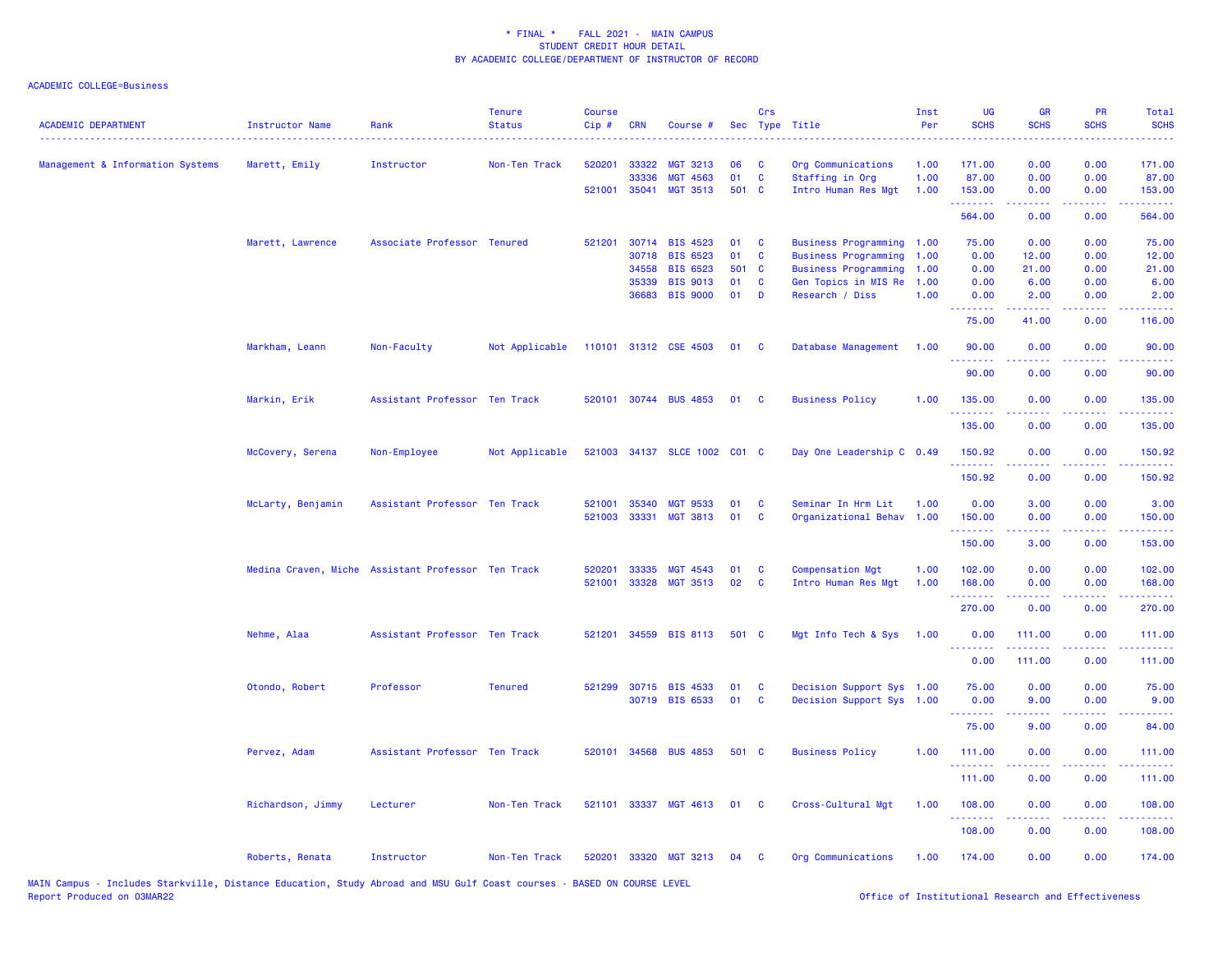| 33321<br>0.00<br>Management & Information Systems<br>Non-Ten Track<br>520201<br><b>MGT 3213</b><br>05<br>1.00<br>171.00<br>0.00<br>171.00<br>Roberts, Renata<br>Instructor<br>C<br>Org Communications<br>$\mathbf{C}$<br>521001<br>33327<br><b>MGT 3513</b><br>01<br>150.00<br>0.00<br>0.00<br>150.00<br>Intro Human Res Mgt<br>1.00<br>03<br>33329<br><b>MGT 3513</b><br><b>C</b><br>Intro Human Res Mgt<br>1.00<br>150.00<br>0.00<br>0.00<br>150.00<br>.<br>.<br>22222<br>.<br>645.00<br>0.00<br>0.00<br>645.00<br>Scott, Deborah<br>Non-Faculty<br>Not Applicable<br>520899<br>32164 FIN 4323<br>01<br>Entrepreneurial Fina 1.00<br>114.00<br>0.00<br>0.00<br>114.00<br><b>C</b><br>32170 FIN 6323<br>01<br>$\mathbf{C}$<br>Entrepreneurial Fina 1.00<br>0.00<br>3.00<br>0.00<br>3.00<br>.<br><u>.</u><br>.<br>وعاعاته عامل<br>114.00<br>3.00<br>0.00<br>117.00<br>33338 MGT 8103<br>Sexton, Jennifer<br>Assistant Professor Ten Track<br>520201<br>01<br>Strategic Entreprene 1.00<br>0.00<br>0.00<br>147.00<br><b>C</b><br>147.00<br><u>.</u><br>.<br>.<br>. <u>.</u><br>0.00<br>147.00<br>0.00<br>147.00<br>Sherlock, Chelsea<br>520101 30745 BUS 4853<br><b>Business Policy</b><br>Assistant Professor Ten Track<br>02<br><b>C</b><br>1.00<br>135.00<br>0.00<br>0.00<br>135.00<br>.<br>$\sim$ $\sim$ $\sim$ $\sim$<br><u>.</u><br>135.00<br>0.00<br>0.00<br>135.00<br>Shields, Skylar<br>Grad Service Assist Not Applicable<br>521003 34140 SLCE 3812 C01 C<br>Montgomery Ldshp Pro 0.10<br>0.00<br>0.00<br>6.20<br>6.20<br><u>.</u><br>$\sim$ $\sim$ $\sim$ $\sim$ $\sim$<br>6.20<br>0.00<br>0.00<br>6.20<br>Sikolia, David<br>Clinical Assist Pro Non-Ten Track<br>521201<br>30702<br><b>BIS 1012</b><br>Intro to Bus Info Sy 1.00<br>392.00<br>0.00<br>0.00<br>392.00<br>01<br>C<br>02<br>$\mathbf{C}$<br>392.00<br>392.00<br>30703<br><b>BIS 1012</b><br>Intro to Bus Info Sy 1.00<br>0.00<br>0.00<br>30720<br><b>BIS 8313</b><br>01<br>C<br>Adv Database Des Adm 1.00<br>0.00<br>21.00<br>0.00<br>21.00<br>501 C<br>34560<br><b>BIS 8313</b><br>Adv Database Des Adm 1.00<br>0.00<br>72.00<br>0.00<br>72.00<br>$\begin{array}{cccccccccc} \multicolumn{2}{c}{} & \multicolumn{2}{c}{} & \multicolumn{2}{c}{} & \multicolumn{2}{c}{} & \multicolumn{2}{c}{} & \multicolumn{2}{c}{} & \multicolumn{2}{c}{} & \multicolumn{2}{c}{} & \multicolumn{2}{c}{} & \multicolumn{2}{c}{} & \multicolumn{2}{c}{} & \multicolumn{2}{c}{} & \multicolumn{2}{c}{} & \multicolumn{2}{c}{} & \multicolumn{2}{c}{} & \multicolumn{2}{c}{} & \multicolumn{2}{c}{} & \multicolumn{2}{c}{} & \multicolumn{2}{c}{} & \mult$<br>.<br>.<br>.<br>784.00<br>0.00<br>93.00<br>877.00<br><b>Business Policy</b><br>Singh, Kulraj<br>Assistant Professor Ten Track<br>520101 30746 BUS 4853<br>03<br>C<br>1.00<br>114.00<br>0.00<br>0.00<br>114.00<br>30747 BUS 4853<br>04<br>C<br><b>Business Policy</b><br>1.00<br>132.00<br>0.00<br>0.00<br>132.00<br>.<br>22222<br>.<br><b>.</b> .<br>246.00<br>0.00<br>0.00<br>246.00<br>Smith, Mallorie<br>First Year Experienc 1.00<br>Non-Faculty<br>Not Applicable<br>521003 32421 FYE 1001<br>F02 C<br>18.00<br>0.00<br>0.00<br>18.00<br>.<br><b><i><u>ALC ALC</u></i></b><br>.<br>18.00<br>0.00<br>0.00<br>18.00<br>Spencer, Barbara<br>Lecturer<br>Non-Ten Track<br>520201<br>35046 MGT 8123<br>501 C<br>Strategic Bus Consul 1.00<br>0.00<br>72.00<br>0.00<br>72.00<br>د د د د<br><u> - - - - - - - -</u><br><b></b><br>.<br>0.00<br>72.00<br>0.00<br>72.00<br>Grad Teach Assist<br>Not Applicable<br>521201 30713 BIS 3753<br>Business Database Sy 1.00<br>Tang, Zhenya<br>01 C<br>81.00<br>0.00<br>0.00<br>81.00<br><b><i><u><u><b>a</b></u></u> a a a a a a</i></b><br>22222<br>د د د د<br>.<br>81.00<br>0.00<br>0.00<br>81.00<br>Org Communications<br>Taylor, Dona<br>Instructor<br>Non-Ten Track<br>520201<br>33317<br>MGT 3213<br>01<br>$\mathbf{C}$<br>1.00<br>174.00<br>0.00<br>0.00<br>174.00<br>501 C<br>35037<br><b>MGT 3113</b><br>Principles of Manag<br>144.00<br>0.00<br>0.00<br>144.00<br>1.00<br>502<br>35038<br><b>MGT 3113</b><br>$\mathbf{C}$<br>Principles of Manag<br>138.00<br>0.00<br>0.00<br>138.00<br>1.00<br>501 C<br>35042<br><b>MGT 3823</b><br>Responsible Leadersh 1.00<br>144.00<br>0.00<br>0.00<br>144.00<br>.<br>المتمامين<br>.<br>22222<br>600.00<br>0.00<br>0.00<br>600.00 | <b>ACADEMIC DEPARTMENT</b> | <b>Instructor Name</b> | Rank | <b>Tenure</b><br><b>Status</b> | <b>Course</b><br>Cip# | <b>CRN</b> | Course # | Crs | Sec Type Title | Inst<br>Per | <b>UG</b><br><b>SCHS</b> | <b>GR</b><br><b>SCHS</b> | PR<br><b>SCHS</b> | Total<br><b>SCHS</b><br>$\frac{1}{2} \left( \frac{1}{2} \right) \left( \frac{1}{2} \right) \left( \frac{1}{2} \right) \left( \frac{1}{2} \right)$ |
|---------------------------------------------------------------------------------------------------------------------------------------------------------------------------------------------------------------------------------------------------------------------------------------------------------------------------------------------------------------------------------------------------------------------------------------------------------------------------------------------------------------------------------------------------------------------------------------------------------------------------------------------------------------------------------------------------------------------------------------------------------------------------------------------------------------------------------------------------------------------------------------------------------------------------------------------------------------------------------------------------------------------------------------------------------------------------------------------------------------------------------------------------------------------------------------------------------------------------------------------------------------------------------------------------------------------------------------------------------------------------------------------------------------------------------------------------------------------------------------------------------------------------------------------------------------------------------------------------------------------------------------------------------------------------------------------------------------------------------------------------------------------------------------------------------------------------------------------------------------------------------------------------------------------------------------------------------------------------------------------------------------------------------------------------------------------------------------------------------------------------------------------------------------------------------------------------------------------------------------------------------------------------------------------------------------------------------------------------------------------------------------------------------------------------------------------------------------------------------------------------------------------------------------------------------------------------------------------------------------------------------------------------------------------------------------------------------------------------------------------------------------------------------------------------------------------------------------------------------------------------------------------------------------------------------------------------------------------------------------------------------------------------------------------------------------------------------------------------------------------------------------------------------------------------------------------------------------------------------------------------------------------------------------------------------------------------------------------------------------------------------------------------------------------------------------------------------------------------------------------------------------------------------------------------------------------------------------------------------------------------------------------------------------------------------------------------------------------------------------------------------------------------------------------------------------------------------------------------------------------------------------------------------------------------------------------------------------------------------------------------------------------------------------------------------------------------------------------------------------------------------------------------------------------------------------------------------------------------------------------------------------------------------------------------------------------------------------------|----------------------------|------------------------|------|--------------------------------|-----------------------|------------|----------|-----|----------------|-------------|--------------------------|--------------------------|-------------------|---------------------------------------------------------------------------------------------------------------------------------------------------|
|                                                                                                                                                                                                                                                                                                                                                                                                                                                                                                                                                                                                                                                                                                                                                                                                                                                                                                                                                                                                                                                                                                                                                                                                                                                                                                                                                                                                                                                                                                                                                                                                                                                                                                                                                                                                                                                                                                                                                                                                                                                                                                                                                                                                                                                                                                                                                                                                                                                                                                                                                                                                                                                                                                                                                                                                                                                                                                                                                                                                                                                                                                                                                                                                                                                                                                                                                                                                                                                                                                                                                                                                                                                                                                                                                                                                                                                                                                                                                                                                                                                                                                                                                                                                                                                                                                                                             |                            |                        |      |                                |                       |            |          |     |                |             |                          |                          |                   |                                                                                                                                                   |
|                                                                                                                                                                                                                                                                                                                                                                                                                                                                                                                                                                                                                                                                                                                                                                                                                                                                                                                                                                                                                                                                                                                                                                                                                                                                                                                                                                                                                                                                                                                                                                                                                                                                                                                                                                                                                                                                                                                                                                                                                                                                                                                                                                                                                                                                                                                                                                                                                                                                                                                                                                                                                                                                                                                                                                                                                                                                                                                                                                                                                                                                                                                                                                                                                                                                                                                                                                                                                                                                                                                                                                                                                                                                                                                                                                                                                                                                                                                                                                                                                                                                                                                                                                                                                                                                                                                                             |                            |                        |      |                                |                       |            |          |     |                |             |                          |                          |                   |                                                                                                                                                   |
|                                                                                                                                                                                                                                                                                                                                                                                                                                                                                                                                                                                                                                                                                                                                                                                                                                                                                                                                                                                                                                                                                                                                                                                                                                                                                                                                                                                                                                                                                                                                                                                                                                                                                                                                                                                                                                                                                                                                                                                                                                                                                                                                                                                                                                                                                                                                                                                                                                                                                                                                                                                                                                                                                                                                                                                                                                                                                                                                                                                                                                                                                                                                                                                                                                                                                                                                                                                                                                                                                                                                                                                                                                                                                                                                                                                                                                                                                                                                                                                                                                                                                                                                                                                                                                                                                                                                             |                            |                        |      |                                |                       |            |          |     |                |             |                          |                          |                   |                                                                                                                                                   |
|                                                                                                                                                                                                                                                                                                                                                                                                                                                                                                                                                                                                                                                                                                                                                                                                                                                                                                                                                                                                                                                                                                                                                                                                                                                                                                                                                                                                                                                                                                                                                                                                                                                                                                                                                                                                                                                                                                                                                                                                                                                                                                                                                                                                                                                                                                                                                                                                                                                                                                                                                                                                                                                                                                                                                                                                                                                                                                                                                                                                                                                                                                                                                                                                                                                                                                                                                                                                                                                                                                                                                                                                                                                                                                                                                                                                                                                                                                                                                                                                                                                                                                                                                                                                                                                                                                                                             |                            |                        |      |                                |                       |            |          |     |                |             |                          |                          |                   |                                                                                                                                                   |
|                                                                                                                                                                                                                                                                                                                                                                                                                                                                                                                                                                                                                                                                                                                                                                                                                                                                                                                                                                                                                                                                                                                                                                                                                                                                                                                                                                                                                                                                                                                                                                                                                                                                                                                                                                                                                                                                                                                                                                                                                                                                                                                                                                                                                                                                                                                                                                                                                                                                                                                                                                                                                                                                                                                                                                                                                                                                                                                                                                                                                                                                                                                                                                                                                                                                                                                                                                                                                                                                                                                                                                                                                                                                                                                                                                                                                                                                                                                                                                                                                                                                                                                                                                                                                                                                                                                                             |                            |                        |      |                                |                       |            |          |     |                |             |                          |                          |                   |                                                                                                                                                   |
|                                                                                                                                                                                                                                                                                                                                                                                                                                                                                                                                                                                                                                                                                                                                                                                                                                                                                                                                                                                                                                                                                                                                                                                                                                                                                                                                                                                                                                                                                                                                                                                                                                                                                                                                                                                                                                                                                                                                                                                                                                                                                                                                                                                                                                                                                                                                                                                                                                                                                                                                                                                                                                                                                                                                                                                                                                                                                                                                                                                                                                                                                                                                                                                                                                                                                                                                                                                                                                                                                                                                                                                                                                                                                                                                                                                                                                                                                                                                                                                                                                                                                                                                                                                                                                                                                                                                             |                            |                        |      |                                |                       |            |          |     |                |             |                          |                          |                   |                                                                                                                                                   |
|                                                                                                                                                                                                                                                                                                                                                                                                                                                                                                                                                                                                                                                                                                                                                                                                                                                                                                                                                                                                                                                                                                                                                                                                                                                                                                                                                                                                                                                                                                                                                                                                                                                                                                                                                                                                                                                                                                                                                                                                                                                                                                                                                                                                                                                                                                                                                                                                                                                                                                                                                                                                                                                                                                                                                                                                                                                                                                                                                                                                                                                                                                                                                                                                                                                                                                                                                                                                                                                                                                                                                                                                                                                                                                                                                                                                                                                                                                                                                                                                                                                                                                                                                                                                                                                                                                                                             |                            |                        |      |                                |                       |            |          |     |                |             |                          |                          |                   |                                                                                                                                                   |
|                                                                                                                                                                                                                                                                                                                                                                                                                                                                                                                                                                                                                                                                                                                                                                                                                                                                                                                                                                                                                                                                                                                                                                                                                                                                                                                                                                                                                                                                                                                                                                                                                                                                                                                                                                                                                                                                                                                                                                                                                                                                                                                                                                                                                                                                                                                                                                                                                                                                                                                                                                                                                                                                                                                                                                                                                                                                                                                                                                                                                                                                                                                                                                                                                                                                                                                                                                                                                                                                                                                                                                                                                                                                                                                                                                                                                                                                                                                                                                                                                                                                                                                                                                                                                                                                                                                                             |                            |                        |      |                                |                       |            |          |     |                |             |                          |                          |                   |                                                                                                                                                   |
|                                                                                                                                                                                                                                                                                                                                                                                                                                                                                                                                                                                                                                                                                                                                                                                                                                                                                                                                                                                                                                                                                                                                                                                                                                                                                                                                                                                                                                                                                                                                                                                                                                                                                                                                                                                                                                                                                                                                                                                                                                                                                                                                                                                                                                                                                                                                                                                                                                                                                                                                                                                                                                                                                                                                                                                                                                                                                                                                                                                                                                                                                                                                                                                                                                                                                                                                                                                                                                                                                                                                                                                                                                                                                                                                                                                                                                                                                                                                                                                                                                                                                                                                                                                                                                                                                                                                             |                            |                        |      |                                |                       |            |          |     |                |             |                          |                          |                   |                                                                                                                                                   |
|                                                                                                                                                                                                                                                                                                                                                                                                                                                                                                                                                                                                                                                                                                                                                                                                                                                                                                                                                                                                                                                                                                                                                                                                                                                                                                                                                                                                                                                                                                                                                                                                                                                                                                                                                                                                                                                                                                                                                                                                                                                                                                                                                                                                                                                                                                                                                                                                                                                                                                                                                                                                                                                                                                                                                                                                                                                                                                                                                                                                                                                                                                                                                                                                                                                                                                                                                                                                                                                                                                                                                                                                                                                                                                                                                                                                                                                                                                                                                                                                                                                                                                                                                                                                                                                                                                                                             |                            |                        |      |                                |                       |            |          |     |                |             |                          |                          |                   |                                                                                                                                                   |
|                                                                                                                                                                                                                                                                                                                                                                                                                                                                                                                                                                                                                                                                                                                                                                                                                                                                                                                                                                                                                                                                                                                                                                                                                                                                                                                                                                                                                                                                                                                                                                                                                                                                                                                                                                                                                                                                                                                                                                                                                                                                                                                                                                                                                                                                                                                                                                                                                                                                                                                                                                                                                                                                                                                                                                                                                                                                                                                                                                                                                                                                                                                                                                                                                                                                                                                                                                                                                                                                                                                                                                                                                                                                                                                                                                                                                                                                                                                                                                                                                                                                                                                                                                                                                                                                                                                                             |                            |                        |      |                                |                       |            |          |     |                |             |                          |                          |                   |                                                                                                                                                   |
|                                                                                                                                                                                                                                                                                                                                                                                                                                                                                                                                                                                                                                                                                                                                                                                                                                                                                                                                                                                                                                                                                                                                                                                                                                                                                                                                                                                                                                                                                                                                                                                                                                                                                                                                                                                                                                                                                                                                                                                                                                                                                                                                                                                                                                                                                                                                                                                                                                                                                                                                                                                                                                                                                                                                                                                                                                                                                                                                                                                                                                                                                                                                                                                                                                                                                                                                                                                                                                                                                                                                                                                                                                                                                                                                                                                                                                                                                                                                                                                                                                                                                                                                                                                                                                                                                                                                             |                            |                        |      |                                |                       |            |          |     |                |             |                          |                          |                   |                                                                                                                                                   |
|                                                                                                                                                                                                                                                                                                                                                                                                                                                                                                                                                                                                                                                                                                                                                                                                                                                                                                                                                                                                                                                                                                                                                                                                                                                                                                                                                                                                                                                                                                                                                                                                                                                                                                                                                                                                                                                                                                                                                                                                                                                                                                                                                                                                                                                                                                                                                                                                                                                                                                                                                                                                                                                                                                                                                                                                                                                                                                                                                                                                                                                                                                                                                                                                                                                                                                                                                                                                                                                                                                                                                                                                                                                                                                                                                                                                                                                                                                                                                                                                                                                                                                                                                                                                                                                                                                                                             |                            |                        |      |                                |                       |            |          |     |                |             |                          |                          |                   |                                                                                                                                                   |
|                                                                                                                                                                                                                                                                                                                                                                                                                                                                                                                                                                                                                                                                                                                                                                                                                                                                                                                                                                                                                                                                                                                                                                                                                                                                                                                                                                                                                                                                                                                                                                                                                                                                                                                                                                                                                                                                                                                                                                                                                                                                                                                                                                                                                                                                                                                                                                                                                                                                                                                                                                                                                                                                                                                                                                                                                                                                                                                                                                                                                                                                                                                                                                                                                                                                                                                                                                                                                                                                                                                                                                                                                                                                                                                                                                                                                                                                                                                                                                                                                                                                                                                                                                                                                                                                                                                                             |                            |                        |      |                                |                       |            |          |     |                |             |                          |                          |                   |                                                                                                                                                   |
|                                                                                                                                                                                                                                                                                                                                                                                                                                                                                                                                                                                                                                                                                                                                                                                                                                                                                                                                                                                                                                                                                                                                                                                                                                                                                                                                                                                                                                                                                                                                                                                                                                                                                                                                                                                                                                                                                                                                                                                                                                                                                                                                                                                                                                                                                                                                                                                                                                                                                                                                                                                                                                                                                                                                                                                                                                                                                                                                                                                                                                                                                                                                                                                                                                                                                                                                                                                                                                                                                                                                                                                                                                                                                                                                                                                                                                                                                                                                                                                                                                                                                                                                                                                                                                                                                                                                             |                            |                        |      |                                |                       |            |          |     |                |             |                          |                          |                   |                                                                                                                                                   |
|                                                                                                                                                                                                                                                                                                                                                                                                                                                                                                                                                                                                                                                                                                                                                                                                                                                                                                                                                                                                                                                                                                                                                                                                                                                                                                                                                                                                                                                                                                                                                                                                                                                                                                                                                                                                                                                                                                                                                                                                                                                                                                                                                                                                                                                                                                                                                                                                                                                                                                                                                                                                                                                                                                                                                                                                                                                                                                                                                                                                                                                                                                                                                                                                                                                                                                                                                                                                                                                                                                                                                                                                                                                                                                                                                                                                                                                                                                                                                                                                                                                                                                                                                                                                                                                                                                                                             |                            |                        |      |                                |                       |            |          |     |                |             |                          |                          |                   |                                                                                                                                                   |
|                                                                                                                                                                                                                                                                                                                                                                                                                                                                                                                                                                                                                                                                                                                                                                                                                                                                                                                                                                                                                                                                                                                                                                                                                                                                                                                                                                                                                                                                                                                                                                                                                                                                                                                                                                                                                                                                                                                                                                                                                                                                                                                                                                                                                                                                                                                                                                                                                                                                                                                                                                                                                                                                                                                                                                                                                                                                                                                                                                                                                                                                                                                                                                                                                                                                                                                                                                                                                                                                                                                                                                                                                                                                                                                                                                                                                                                                                                                                                                                                                                                                                                                                                                                                                                                                                                                                             |                            |                        |      |                                |                       |            |          |     |                |             |                          |                          |                   |                                                                                                                                                   |
|                                                                                                                                                                                                                                                                                                                                                                                                                                                                                                                                                                                                                                                                                                                                                                                                                                                                                                                                                                                                                                                                                                                                                                                                                                                                                                                                                                                                                                                                                                                                                                                                                                                                                                                                                                                                                                                                                                                                                                                                                                                                                                                                                                                                                                                                                                                                                                                                                                                                                                                                                                                                                                                                                                                                                                                                                                                                                                                                                                                                                                                                                                                                                                                                                                                                                                                                                                                                                                                                                                                                                                                                                                                                                                                                                                                                                                                                                                                                                                                                                                                                                                                                                                                                                                                                                                                                             |                            |                        |      |                                |                       |            |          |     |                |             |                          |                          |                   |                                                                                                                                                   |
|                                                                                                                                                                                                                                                                                                                                                                                                                                                                                                                                                                                                                                                                                                                                                                                                                                                                                                                                                                                                                                                                                                                                                                                                                                                                                                                                                                                                                                                                                                                                                                                                                                                                                                                                                                                                                                                                                                                                                                                                                                                                                                                                                                                                                                                                                                                                                                                                                                                                                                                                                                                                                                                                                                                                                                                                                                                                                                                                                                                                                                                                                                                                                                                                                                                                                                                                                                                                                                                                                                                                                                                                                                                                                                                                                                                                                                                                                                                                                                                                                                                                                                                                                                                                                                                                                                                                             |                            |                        |      |                                |                       |            |          |     |                |             |                          |                          |                   |                                                                                                                                                   |
|                                                                                                                                                                                                                                                                                                                                                                                                                                                                                                                                                                                                                                                                                                                                                                                                                                                                                                                                                                                                                                                                                                                                                                                                                                                                                                                                                                                                                                                                                                                                                                                                                                                                                                                                                                                                                                                                                                                                                                                                                                                                                                                                                                                                                                                                                                                                                                                                                                                                                                                                                                                                                                                                                                                                                                                                                                                                                                                                                                                                                                                                                                                                                                                                                                                                                                                                                                                                                                                                                                                                                                                                                                                                                                                                                                                                                                                                                                                                                                                                                                                                                                                                                                                                                                                                                                                                             |                            |                        |      |                                |                       |            |          |     |                |             |                          |                          |                   |                                                                                                                                                   |
|                                                                                                                                                                                                                                                                                                                                                                                                                                                                                                                                                                                                                                                                                                                                                                                                                                                                                                                                                                                                                                                                                                                                                                                                                                                                                                                                                                                                                                                                                                                                                                                                                                                                                                                                                                                                                                                                                                                                                                                                                                                                                                                                                                                                                                                                                                                                                                                                                                                                                                                                                                                                                                                                                                                                                                                                                                                                                                                                                                                                                                                                                                                                                                                                                                                                                                                                                                                                                                                                                                                                                                                                                                                                                                                                                                                                                                                                                                                                                                                                                                                                                                                                                                                                                                                                                                                                             |                            |                        |      |                                |                       |            |          |     |                |             |                          |                          |                   |                                                                                                                                                   |
|                                                                                                                                                                                                                                                                                                                                                                                                                                                                                                                                                                                                                                                                                                                                                                                                                                                                                                                                                                                                                                                                                                                                                                                                                                                                                                                                                                                                                                                                                                                                                                                                                                                                                                                                                                                                                                                                                                                                                                                                                                                                                                                                                                                                                                                                                                                                                                                                                                                                                                                                                                                                                                                                                                                                                                                                                                                                                                                                                                                                                                                                                                                                                                                                                                                                                                                                                                                                                                                                                                                                                                                                                                                                                                                                                                                                                                                                                                                                                                                                                                                                                                                                                                                                                                                                                                                                             |                            |                        |      |                                |                       |            |          |     |                |             |                          |                          |                   |                                                                                                                                                   |
|                                                                                                                                                                                                                                                                                                                                                                                                                                                                                                                                                                                                                                                                                                                                                                                                                                                                                                                                                                                                                                                                                                                                                                                                                                                                                                                                                                                                                                                                                                                                                                                                                                                                                                                                                                                                                                                                                                                                                                                                                                                                                                                                                                                                                                                                                                                                                                                                                                                                                                                                                                                                                                                                                                                                                                                                                                                                                                                                                                                                                                                                                                                                                                                                                                                                                                                                                                                                                                                                                                                                                                                                                                                                                                                                                                                                                                                                                                                                                                                                                                                                                                                                                                                                                                                                                                                                             |                            |                        |      |                                |                       |            |          |     |                |             |                          |                          |                   |                                                                                                                                                   |
|                                                                                                                                                                                                                                                                                                                                                                                                                                                                                                                                                                                                                                                                                                                                                                                                                                                                                                                                                                                                                                                                                                                                                                                                                                                                                                                                                                                                                                                                                                                                                                                                                                                                                                                                                                                                                                                                                                                                                                                                                                                                                                                                                                                                                                                                                                                                                                                                                                                                                                                                                                                                                                                                                                                                                                                                                                                                                                                                                                                                                                                                                                                                                                                                                                                                                                                                                                                                                                                                                                                                                                                                                                                                                                                                                                                                                                                                                                                                                                                                                                                                                                                                                                                                                                                                                                                                             |                            |                        |      |                                |                       |            |          |     |                |             |                          |                          |                   |                                                                                                                                                   |
|                                                                                                                                                                                                                                                                                                                                                                                                                                                                                                                                                                                                                                                                                                                                                                                                                                                                                                                                                                                                                                                                                                                                                                                                                                                                                                                                                                                                                                                                                                                                                                                                                                                                                                                                                                                                                                                                                                                                                                                                                                                                                                                                                                                                                                                                                                                                                                                                                                                                                                                                                                                                                                                                                                                                                                                                                                                                                                                                                                                                                                                                                                                                                                                                                                                                                                                                                                                                                                                                                                                                                                                                                                                                                                                                                                                                                                                                                                                                                                                                                                                                                                                                                                                                                                                                                                                                             |                            |                        |      |                                |                       |            |          |     |                |             |                          |                          |                   |                                                                                                                                                   |
|                                                                                                                                                                                                                                                                                                                                                                                                                                                                                                                                                                                                                                                                                                                                                                                                                                                                                                                                                                                                                                                                                                                                                                                                                                                                                                                                                                                                                                                                                                                                                                                                                                                                                                                                                                                                                                                                                                                                                                                                                                                                                                                                                                                                                                                                                                                                                                                                                                                                                                                                                                                                                                                                                                                                                                                                                                                                                                                                                                                                                                                                                                                                                                                                                                                                                                                                                                                                                                                                                                                                                                                                                                                                                                                                                                                                                                                                                                                                                                                                                                                                                                                                                                                                                                                                                                                                             |                            |                        |      |                                |                       |            |          |     |                |             |                          |                          |                   |                                                                                                                                                   |
|                                                                                                                                                                                                                                                                                                                                                                                                                                                                                                                                                                                                                                                                                                                                                                                                                                                                                                                                                                                                                                                                                                                                                                                                                                                                                                                                                                                                                                                                                                                                                                                                                                                                                                                                                                                                                                                                                                                                                                                                                                                                                                                                                                                                                                                                                                                                                                                                                                                                                                                                                                                                                                                                                                                                                                                                                                                                                                                                                                                                                                                                                                                                                                                                                                                                                                                                                                                                                                                                                                                                                                                                                                                                                                                                                                                                                                                                                                                                                                                                                                                                                                                                                                                                                                                                                                                                             |                            |                        |      |                                |                       |            |          |     |                |             |                          |                          |                   |                                                                                                                                                   |
|                                                                                                                                                                                                                                                                                                                                                                                                                                                                                                                                                                                                                                                                                                                                                                                                                                                                                                                                                                                                                                                                                                                                                                                                                                                                                                                                                                                                                                                                                                                                                                                                                                                                                                                                                                                                                                                                                                                                                                                                                                                                                                                                                                                                                                                                                                                                                                                                                                                                                                                                                                                                                                                                                                                                                                                                                                                                                                                                                                                                                                                                                                                                                                                                                                                                                                                                                                                                                                                                                                                                                                                                                                                                                                                                                                                                                                                                                                                                                                                                                                                                                                                                                                                                                                                                                                                                             |                            |                        |      |                                |                       |            |          |     |                |             |                          |                          |                   |                                                                                                                                                   |
|                                                                                                                                                                                                                                                                                                                                                                                                                                                                                                                                                                                                                                                                                                                                                                                                                                                                                                                                                                                                                                                                                                                                                                                                                                                                                                                                                                                                                                                                                                                                                                                                                                                                                                                                                                                                                                                                                                                                                                                                                                                                                                                                                                                                                                                                                                                                                                                                                                                                                                                                                                                                                                                                                                                                                                                                                                                                                                                                                                                                                                                                                                                                                                                                                                                                                                                                                                                                                                                                                                                                                                                                                                                                                                                                                                                                                                                                                                                                                                                                                                                                                                                                                                                                                                                                                                                                             |                            |                        |      |                                |                       |            |          |     |                |             |                          |                          |                   |                                                                                                                                                   |
|                                                                                                                                                                                                                                                                                                                                                                                                                                                                                                                                                                                                                                                                                                                                                                                                                                                                                                                                                                                                                                                                                                                                                                                                                                                                                                                                                                                                                                                                                                                                                                                                                                                                                                                                                                                                                                                                                                                                                                                                                                                                                                                                                                                                                                                                                                                                                                                                                                                                                                                                                                                                                                                                                                                                                                                                                                                                                                                                                                                                                                                                                                                                                                                                                                                                                                                                                                                                                                                                                                                                                                                                                                                                                                                                                                                                                                                                                                                                                                                                                                                                                                                                                                                                                                                                                                                                             |                            |                        |      |                                |                       |            |          |     |                |             |                          |                          |                   |                                                                                                                                                   |
|                                                                                                                                                                                                                                                                                                                                                                                                                                                                                                                                                                                                                                                                                                                                                                                                                                                                                                                                                                                                                                                                                                                                                                                                                                                                                                                                                                                                                                                                                                                                                                                                                                                                                                                                                                                                                                                                                                                                                                                                                                                                                                                                                                                                                                                                                                                                                                                                                                                                                                                                                                                                                                                                                                                                                                                                                                                                                                                                                                                                                                                                                                                                                                                                                                                                                                                                                                                                                                                                                                                                                                                                                                                                                                                                                                                                                                                                                                                                                                                                                                                                                                                                                                                                                                                                                                                                             |                            |                        |      |                                |                       |            |          |     |                |             |                          |                          |                   |                                                                                                                                                   |
|                                                                                                                                                                                                                                                                                                                                                                                                                                                                                                                                                                                                                                                                                                                                                                                                                                                                                                                                                                                                                                                                                                                                                                                                                                                                                                                                                                                                                                                                                                                                                                                                                                                                                                                                                                                                                                                                                                                                                                                                                                                                                                                                                                                                                                                                                                                                                                                                                                                                                                                                                                                                                                                                                                                                                                                                                                                                                                                                                                                                                                                                                                                                                                                                                                                                                                                                                                                                                                                                                                                                                                                                                                                                                                                                                                                                                                                                                                                                                                                                                                                                                                                                                                                                                                                                                                                                             |                            |                        |      |                                |                       |            |          |     |                |             |                          |                          |                   |                                                                                                                                                   |
|                                                                                                                                                                                                                                                                                                                                                                                                                                                                                                                                                                                                                                                                                                                                                                                                                                                                                                                                                                                                                                                                                                                                                                                                                                                                                                                                                                                                                                                                                                                                                                                                                                                                                                                                                                                                                                                                                                                                                                                                                                                                                                                                                                                                                                                                                                                                                                                                                                                                                                                                                                                                                                                                                                                                                                                                                                                                                                                                                                                                                                                                                                                                                                                                                                                                                                                                                                                                                                                                                                                                                                                                                                                                                                                                                                                                                                                                                                                                                                                                                                                                                                                                                                                                                                                                                                                                             |                            |                        |      |                                |                       |            |          |     |                |             |                          |                          |                   |                                                                                                                                                   |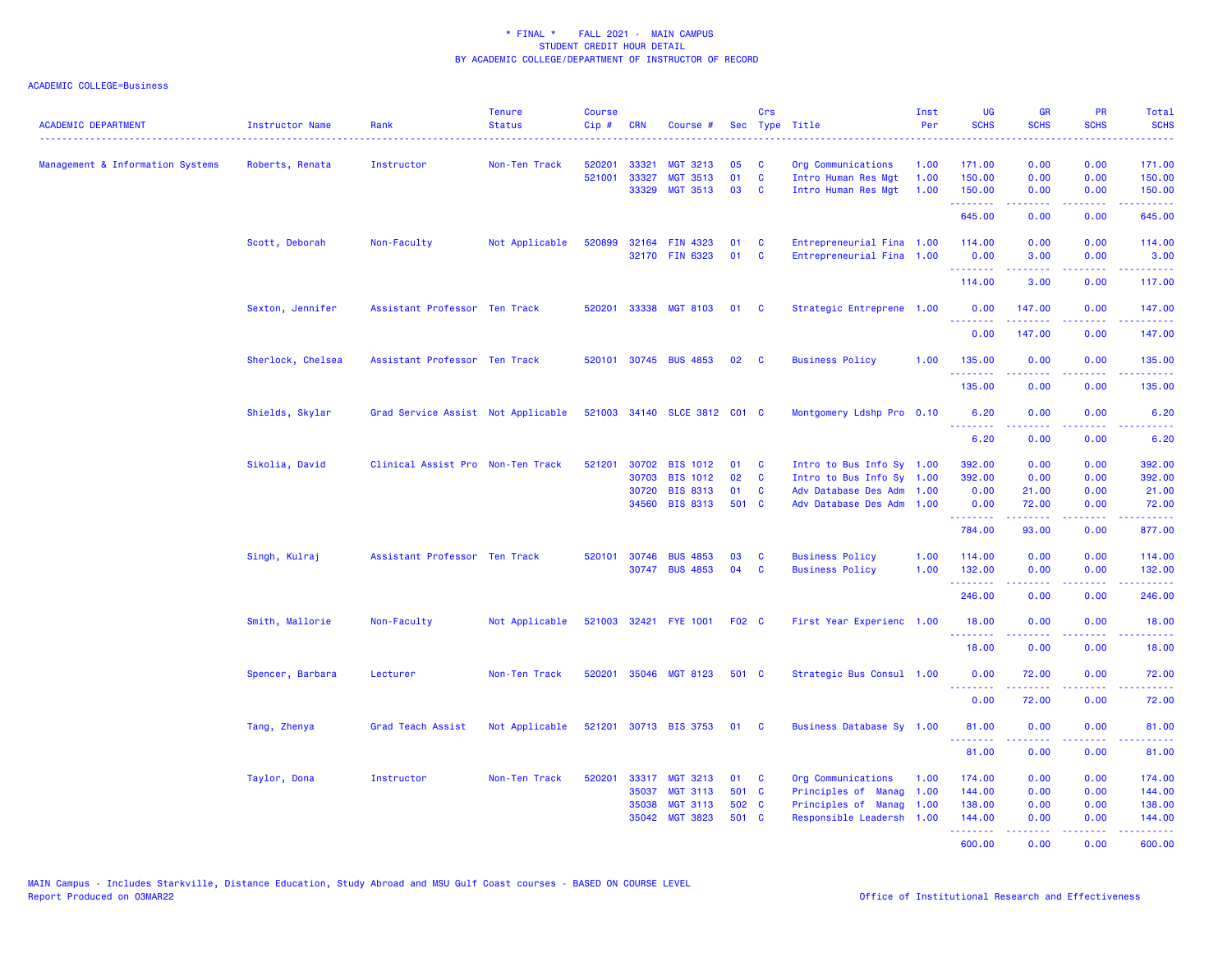| <b>ACADEMIC DEPARTMENT</b>                                                                                        | <b>Instructor Name</b> | Rank              | <b>Tenure</b><br><b>Status</b> | <b>Course</b><br>Cip# | <b>CRN</b>     | Course #                    | <b>Sec</b> | Crs      | Type Title                             | Inst<br>Per<br><u>.</u> | <b>UG</b><br><b>SCHS</b>          | <b>GR</b><br><b>SCHS</b>        | <b>PR</b><br><b>SCHS</b>                             | Total<br><b>SCHS</b><br>.         |
|-------------------------------------------------------------------------------------------------------------------|------------------------|-------------------|--------------------------------|-----------------------|----------------|-----------------------------|------------|----------|----------------------------------------|-------------------------|-----------------------------------|---------------------------------|------------------------------------------------------|-----------------------------------|
| Management & Information Systems                                                                                  | Templeton, Laura       | Professor         | <b>Tenured</b>                 | 521001<br>521302      | 33334<br>36533 | MGT 4533<br><b>MGT 9000</b> | 01<br>02   | - C<br>D | <b>Advanced Hrm</b><br>Research / Diss | 1.00<br>1.00            | 69.00<br>0.00                     | 0.00<br>9.00                    | 0.00<br>0.00                                         | 69.00<br>9.00                     |
|                                                                                                                   |                        |                   |                                |                       |                |                             |            |          |                                        |                         | --------<br>69.00                 | <u> - - - - - - - -</u><br>9.00 | <b><i><u><u> - - - - - - - -</u></u></i></b><br>0.00 | $   -$<br>------<br>78.00         |
|                                                                                                                   | Warkentin, Merrill     | Professor         | <b>Tenured</b>                 | 521201                |                | 37571 BIS 9000              | 02         | D        | Research / Diss                        | 1.00                    | 0.00<br>--------                  | 36.00<br>-------                | 0.00<br>--------                                     | 36.00<br>------                   |
|                                                                                                                   |                        |                   |                                |                       |                |                             |            |          |                                        |                         | 0.00                              | 36.00                           | 0.00                                                 | 36.00                             |
|                                                                                                                   | Xu, Feng               | Grad Teach Assist | Not Applicable                 |                       |                | 521201 30716 BIS 4753       | 01         | <b>C</b> | Struc Sys Analysis                     | 1.00                    | 66.00<br>--------                 | 0.00                            | 0.00<br><b></b>                                      | 66.00<br>.                        |
|                                                                                                                   |                        |                   |                                |                       |                |                             |            |          |                                        |                         | 66.00                             | 0.00                            | 0.00                                                 | 66.00                             |
|                                                                                                                   | Xue, Botong            | Grad Teach Assist | Not Applicable                 |                       |                | 521201 30710 BIS 3233       | 01 C       |          | Management Informati 1.00              |                         | 645.00<br>---------               | 0.00                            | 0.00                                                 | 645.00                            |
|                                                                                                                   |                        |                   |                                |                       |                |                             |            |          |                                        |                         | 645.00                            | 0.00                            | 0.00                                                 | 645.00                            |
|                                                                                                                   | Yates, Victoria        | Grad Teach Assist | Not Applicable                 |                       |                | 520101 30748 BUS 4853       | 05         | <b>C</b> | <b>Business Policy</b>                 | 1.00                    | 135,00<br><u> - - - - - - - -</u> | 0.00<br>.                       | 0.00<br>--------                                     | 135.00<br><u> - - - - - - - -</u> |
|                                                                                                                   |                        |                   |                                |                       |                |                             |            |          |                                        |                         | 135.00                            | 0.00                            | 0.00                                                 | 135.00                            |
| ======================================<br>Management & Information Systems<br>=================================== |                        |                   |                                |                       |                |                             |            |          |                                        |                         | ========<br>7766.12               | ========<br>942,00              | ---------<br>0.00                                    | -----------<br>8708.12            |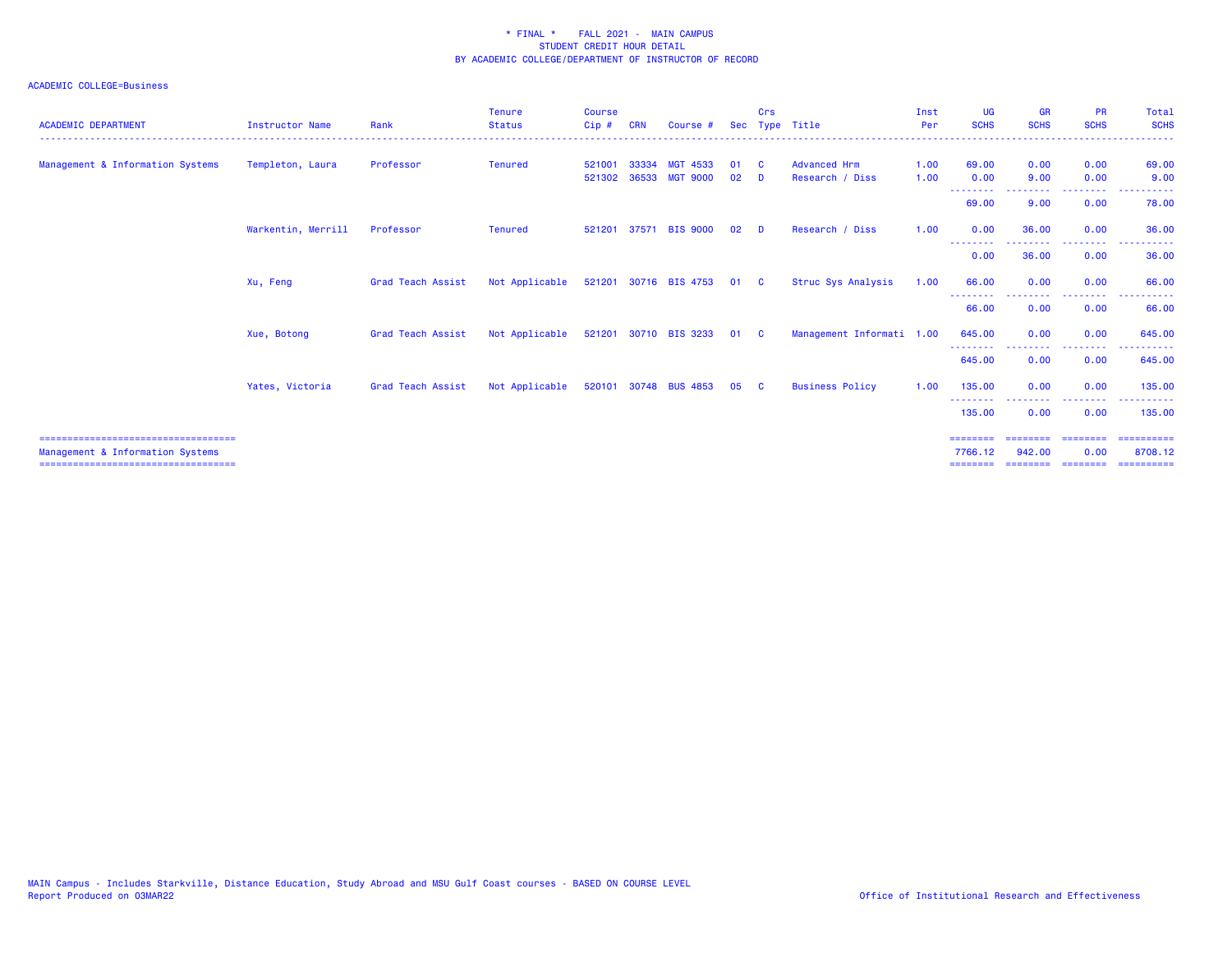| <b>ACADEMIC DEPARTMENT</b>                      | Instructor Name                | Rank                          | <b>Tenure</b><br><b>Status</b> | <b>Course</b><br>Cip# | <b>CRN</b>   | Course #              |              | Crs          | Sec Type Title             | Inst<br>Per | <b>UG</b><br><b>SCHS</b> | <b>GR</b><br><b>SCHS</b> | <b>PR</b><br><b>SCHS</b>                                                                                                          | Total<br><b>SCHS</b>                                                                                                                                           |
|-------------------------------------------------|--------------------------------|-------------------------------|--------------------------------|-----------------------|--------------|-----------------------|--------------|--------------|----------------------------|-------------|--------------------------|--------------------------|-----------------------------------------------------------------------------------------------------------------------------------|----------------------------------------------------------------------------------------------------------------------------------------------------------------|
| Marketing, Quantitative Analysis & Adams, Frank |                                | Associate Professor Tenured   |                                | 520202                | 35819        | <b>MKT 4013</b>       | 01           | <b>C</b>     | Procurement                | 1.00        | 72.00                    | 0.00                     | 0.00                                                                                                                              | 72.00                                                                                                                                                          |
|                                                 |                                |                               |                                | 521401                | 37201        | <b>MKT 9000</b>       | 02           | D            | Research / Diss            | 1.00        | 0.00                     | 9.00                     | 0.00                                                                                                                              | 9.00                                                                                                                                                           |
|                                                 |                                |                               |                                |                       | 521403 33348 | <b>MKT 3323</b>       | 01           | <b>C</b>     | International Logist 1.00  |             | 1338.00<br>.             | 0.00<br>.                | 0.00<br>.                                                                                                                         | 1338.00<br>.                                                                                                                                                   |
|                                                 |                                |                               |                                |                       |              |                       |              |              |                            |             | 1410.00                  | 9.00                     | 0.00                                                                                                                              | 1419.00                                                                                                                                                        |
|                                                 | Ballard, Iva                   | Instructor                    | Non-Ten Track                  |                       | 521302 30736 | <b>BQA 3123</b>       | 01           | C            | Bus Stat Methods II        | 1.00        | 504.00                   | 0.00                     | 0.00                                                                                                                              | 504.00                                                                                                                                                         |
|                                                 |                                |                               |                                |                       | 30737        | <b>BQA 3123</b>       | 02           | C            | Bus Stat Methods II        | 1.00        | 528.00                   | 0.00                     | 0.00                                                                                                                              | 528.00                                                                                                                                                         |
|                                                 |                                |                               |                                |                       | 30738        | <b>BQA 3123</b>       | <b>HO1 C</b> |              | Bus Stat Methods II-       | 1.00        | 21.00                    | 0.00                     | 0.00                                                                                                                              | 21.00                                                                                                                                                          |
|                                                 |                                |                               |                                |                       | 34565        | <b>BQA 3123</b>       | 501 C        |              | <b>Bus Stat Methods II</b> | 1.00        | 102.00                   | 0.00                     | 0.00                                                                                                                              | 102.00                                                                                                                                                         |
|                                                 |                                |                               |                                |                       | 37495        | <b>BQA 8443</b>       | 502 C        |              | Stat Analy Bus Dec         | 1.00        | 0.00<br>.                | 84.00<br>.               | 0.00<br>.                                                                                                                         | 84.00<br>.                                                                                                                                                     |
|                                                 |                                |                               |                                |                       |              |                       |              |              |                            |             | 1155.00                  | 84.00                    | 0.00                                                                                                                              | 1239.00                                                                                                                                                        |
|                                                 | Boone, Christopher             | Assistant Professor Ten Track |                                | 520203                | 35054        | <b>MKT 8213</b>       | 501 C        |              | Supply Chain Operati 1.00  |             | 0.00                     | 114.00                   | 0.00                                                                                                                              | 114.00                                                                                                                                                         |
|                                                 |                                |                               |                                | 520209                | 33352        | <b>MKT 4033</b>       | 01           | <b>C</b>     | International Transp 1.00  |             | 120.00<br>.              | 0.00<br>.                | 0.00<br>.                                                                                                                         | 120.00<br>.                                                                                                                                                    |
|                                                 |                                |                               |                                |                       |              |                       |              |              |                            |             | 120.00                   | 114.00                   | 0.00                                                                                                                              | 234.00                                                                                                                                                         |
|                                                 | Breazeale, Michael             | Associate Professor Tenured   |                                | 521401                | 33360        | <b>MKT 4223</b>       | 01           | C            | Social Media Marketi 1.00  |             | 156.00                   | 0.00                     | 0.00                                                                                                                              | 156.00                                                                                                                                                         |
|                                                 |                                |                               |                                |                       | 33364        | <b>MKT 4423</b>       | 01           | C            | Strategic Brand Mana       | 1.00        | 213.00                   | 0.00                     | 0.00                                                                                                                              | 213.00                                                                                                                                                         |
|                                                 |                                |                               |                                |                       | 33374        | <b>MKT 6423</b>       | 01           | <b>C</b>     | Strategic Brand Mana 1.00  |             | 0.00<br>.                | 18.00<br>د د د د د       | 0.00                                                                                                                              | 18.00<br>.                                                                                                                                                     |
|                                                 |                                |                               |                                |                       |              |                       |              |              |                            |             | 369.00                   | 18.00                    | 0.00                                                                                                                              | 387.00                                                                                                                                                         |
|                                                 | Brown, Haley-Lavell Instructor |                               | Non-Ten Track                  |                       | 220205 30726 | <b>BL 3223</b>        | 01           | C            | Law Of Comm Trans          | 1.00        | 240.00                   | 0.00                     | 0.00                                                                                                                              | 240.00                                                                                                                                                         |
|                                                 |                                |                               |                                |                       | 30727        | <b>BL 3223</b>        | 02           | C            | Law Of Comm Trans          | 1.00        | 102.00                   | 0.00                     | 0.00                                                                                                                              | 102.00                                                                                                                                                         |
|                                                 |                                |                               |                                |                       | 30728        | <b>BL 4243</b>        | 01           | <b>C</b>     | Entrepreneur Law           | 1.00        | 57.00                    | 0.00                     | 0.00                                                                                                                              | 57.00                                                                                                                                                          |
|                                                 |                                |                               |                                |                       | 30730        | BL 6243               | 01           | C            | Entrepreneur Law           | 1.00        | 0.00                     | 42.00                    | 0.00                                                                                                                              | 42.00                                                                                                                                                          |
|                                                 |                                |                               |                                | 220209                | 30729        | <b>BL 4273</b>        | 01           | C            | Int Bus Law                | 1.00        | 108.00                   | 0.00                     | 0.00                                                                                                                              | 108.00                                                                                                                                                         |
|                                                 |                                |                               |                                | 229999                | 30731        | BL 6273               | 01           | $\mathbf{C}$ | Int Bus Law                | 1.00        | 0.00<br>.                | 9.00                     | 0.00                                                                                                                              | 9.00                                                                                                                                                           |
|                                                 |                                |                               |                                |                       |              |                       |              |              |                            |             | 507.00                   | 51.00                    | 0.00                                                                                                                              | 558.00                                                                                                                                                         |
|                                                 | Collier, Joel                  | Professor                     | <b>Tenured</b>                 | 521401                | 33375        | <b>MKT 8153</b>       | 01           | <b>C</b>     | Strategic Marketing        | 1.00        | 0.00                     | 144.00                   | 0.00                                                                                                                              | 144.00                                                                                                                                                         |
|                                                 |                                |                               |                                |                       | 35053        | <b>MKT 8153</b>       | 521 C        |              | Strategic Marketing        | 1.00        | 0.00                     | 117.00                   | 0.00                                                                                                                              | 117.00                                                                                                                                                         |
|                                                 |                                |                               |                                |                       | 37141        | <b>MKT 9000</b>       | 01           | <b>D</b>     | Research / Diss            | 1.00        | 0.00<br><b></b>          | 18.00<br>.               | 0.00<br>.                                                                                                                         | 18.00                                                                                                                                                          |
|                                                 |                                |                               |                                |                       |              |                       |              |              |                            |             | 0.00                     | 279.00                   | 0.00                                                                                                                              | 279.00                                                                                                                                                         |
|                                                 | France, Stephen                | Associate Professor Tenured   |                                | 521302                | 35360        | <b>BQA 9333</b>       | 01           | <b>C</b>     | Stat Methods for Bus 1.00  |             | 0.00                     | 24.00                    | 0.00                                                                                                                              | 24.00                                                                                                                                                          |
|                                                 |                                |                               |                                | 521399                | 30739        | <b>BQA 4413</b>       | 01           | $\mathbf c$  | Bus. Forecasting and 1.00  |             | 30.00                    | 0.00                     | 0.00                                                                                                                              | 30.00                                                                                                                                                          |
|                                                 |                                |                               |                                |                       | 30740        | <b>BQA 6413</b>       | 01           | <b>C</b>     | Bus. Forecasting and 1.00  |             | 0.00<br>.                | 21.00<br>.               | 0.00<br>.                                                                                                                         | 21.00<br>.                                                                                                                                                     |
|                                                 |                                |                               |                                |                       |              |                       |              |              |                            |             | 30.00                    | 45.00                    | 0.00                                                                                                                              | 75.00                                                                                                                                                          |
|                                                 | Graham, Kenneth                | Lecturer                      | Non-Ten Track                  |                       |              | 521401 35047 MKT 3013 | 501 C        |              | Principles Of Mkt          | 1.00        | 267.00                   | 0.00                     | 0.00                                                                                                                              | 267.00                                                                                                                                                         |
|                                                 |                                |                               |                                |                       |              |                       |              |              |                            |             | .<br>267.00              | $   -$<br>0.00           | $\frac{1}{2} \left( \frac{1}{2} \right) \left( \frac{1}{2} \right) \left( \frac{1}{2} \right) \left( \frac{1}{2} \right)$<br>0.00 | $\frac{1}{2} \left( \frac{1}{2} \right) \left( \frac{1}{2} \right) \left( \frac{1}{2} \right) \left( \frac{1}{2} \right) \left( \frac{1}{2} \right)$<br>267,00 |
|                                                 | Hardman, Haley                 | Grad Teach Assist             | Not Applicable                 | 521401 33353          |              | <b>MKT 4113</b>       | 01           | <b>C</b>     | Personal Selling           | 1.00        | 183.00                   | 0.00                     | 0.00                                                                                                                              | 183.00                                                                                                                                                         |
|                                                 |                                |                               |                                |                       | 35051        | <b>MKT 4413</b>       | 501 C        |              | Consumer Behavior          | 1.00        | 105.00                   | 0.00                     | 0.00                                                                                                                              | 105.00                                                                                                                                                         |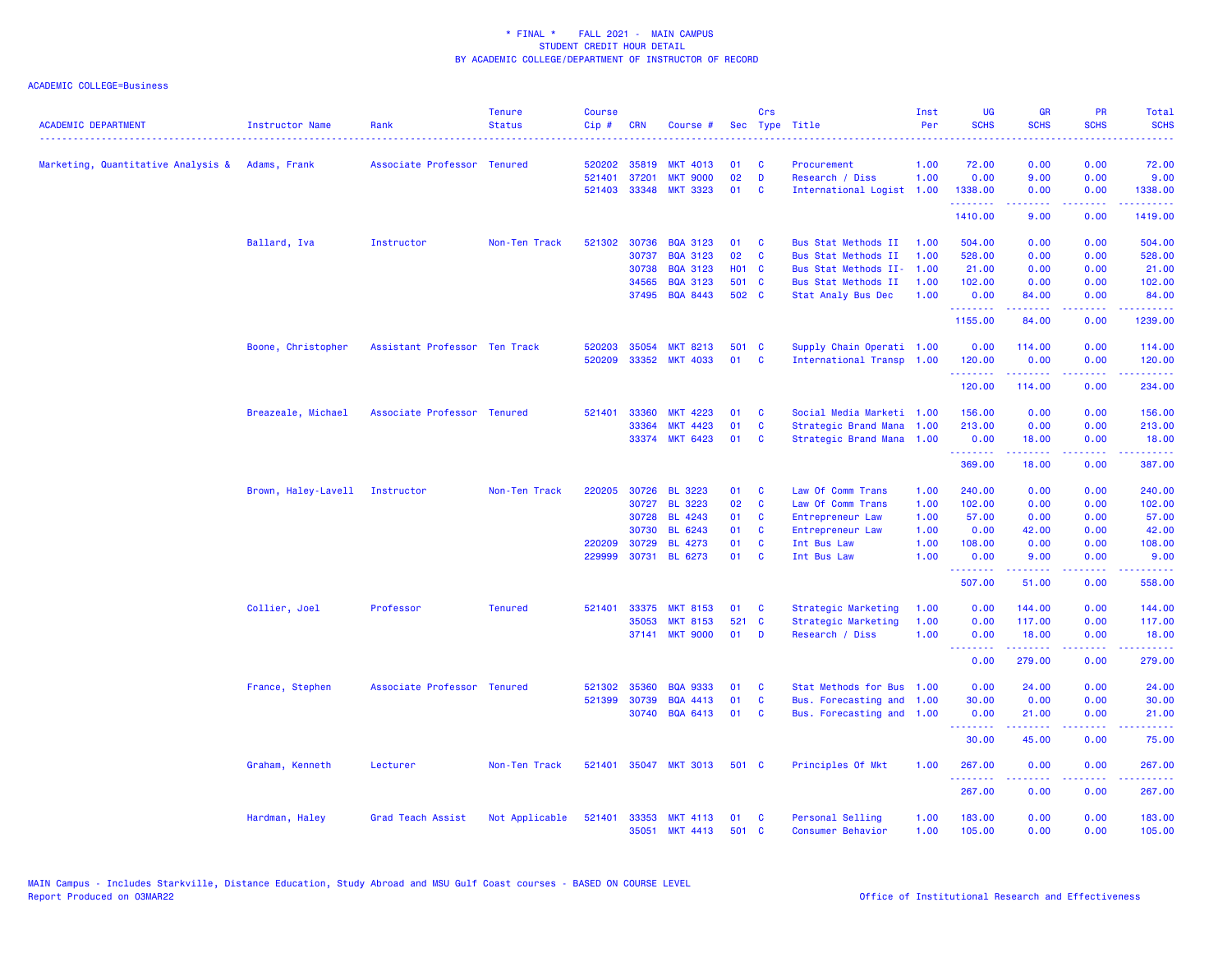| <b>ACADEMIC DEPARTMENT</b>                           | <b>Instructor Name</b> | Rank                          | <b>Tenure</b><br><b>Status</b> | <b>Course</b><br>Cip# | <b>CRN</b>   | Course #                           |          | Crs          | Sec Type Title              | Inst<br>Per | UG<br><b>SCHS</b>                                | <b>GR</b><br><b>SCHS</b>                | PR<br><b>SCHS</b>                   | Total<br><b>SCHS</b>                                                                                                                                           |
|------------------------------------------------------|------------------------|-------------------------------|--------------------------------|-----------------------|--------------|------------------------------------|----------|--------------|-----------------------------|-------------|--------------------------------------------------|-----------------------------------------|-------------------------------------|----------------------------------------------------------------------------------------------------------------------------------------------------------------|
|                                                      |                        |                               |                                |                       |              |                                    |          |              |                             |             | <u>.</u><br>288.00                               | .<br>0.00                               | ----<br>0.00                        | 288.00                                                                                                                                                         |
|                                                      |                        |                               |                                |                       |              |                                    |          |              |                             |             |                                                  |                                         |                                     |                                                                                                                                                                |
| Marketing, Quantitative Analysis & Hawkins, Jonathan |                        | Non-Faculty                   | Not Applicable                 |                       |              | 240102 34925 IDS 4111              | 503 C    |              | Professional Seminar 1.00   |             | 17.00                                            | 0.00                                    | 0.00                                | 17.00<br>$\frac{1}{2} \left( \frac{1}{2} \right) \left( \frac{1}{2} \right) \left( \frac{1}{2} \right)$                                                        |
|                                                      |                        |                               |                                |                       |              |                                    |          |              |                             |             | 17.00                                            | 0.00                                    | 0.00                                | 17.00                                                                                                                                                          |
|                                                      | Hazen, Benjamin        | Lecturer                      | Non-Ten Track                  | 520203                |              | 35577 MKT 8213                     | 531 C    |              | Supply Chain Operati 1.00   |             | 0.00<br>.                                        | 114.00<br><b><i><u>Listendo</u></i></b> | 0.00<br>.                           | 114.00<br>2.2222                                                                                                                                               |
|                                                      |                        |                               |                                |                       |              |                                    |          |              |                             |             | 0.00                                             | 114.00                                  | 0.00                                | 114.00                                                                                                                                                         |
|                                                      | He, Lu                 | Instructor                    | Non-Ten Track                  | 520201                | 37172        | <b>BQA 6423</b>                    | 502 C    |              | <b>Business Decision An</b> | 1.00        | 0.00                                             | 150.00                                  | 0.00                                | 150.00                                                                                                                                                         |
|                                                      |                        |                               |                                | 521302                | 35937        | <b>BQA 8443</b>                    | 501 C    |              | Stat Analy Bus Dec          | 1.00        | 0.00                                             | 138.00                                  | 0.00                                | 138.00                                                                                                                                                         |
|                                                      |                        |                               |                                | 521401                | 35366        | <b>MKT 4333</b>                    | 01       | C            | International Sup Ch 1.00   |             | 147.00                                           | 0.00                                    | 0.00                                | 147.00                                                                                                                                                         |
|                                                      |                        |                               |                                | 521403                | 35049        | <b>MKT 3323</b>                    | 501 C    |              | International Logist 1.00   |             | 195.00<br>.                                      | 0.00<br>. <u>.</u>                      | 0.00<br>.                           | 195.00<br>$\mathbf{1} \cdot \mathbf{1} \cdot \mathbf{1} \cdot \mathbf{1} \cdot \mathbf{1}$                                                                     |
|                                                      |                        |                               |                                |                       |              |                                    |          |              |                             |             | 342.00                                           | 288.00                                  | 0.00                                | 630.00                                                                                                                                                         |
|                                                      | Hu, Bingyan            | Assistant Professor Ten Track |                                |                       | 521402 33365 | <b>MKT 4533</b>                    | 02       | C            | Marketing Research          | 1.00        | 84.00                                            | 0.00                                    | 0.00                                | 84.00                                                                                                                                                          |
|                                                      |                        |                               |                                |                       |              | 33366 MKT 4533                     | 03       | C            | Marketing Research          | 1.00        | 66.00                                            | 0.00                                    | 0.00                                | 66.00                                                                                                                                                          |
|                                                      |                        |                               |                                |                       |              |                                    |          |              |                             |             | <b></b><br>150.00                                | .<br>0.00                               | د د د د<br>0.00                     | .<br>150.00                                                                                                                                                    |
|                                                      | Landers, Vincent       | Assistant Professor Ten Track |                                | 521401                | 33363        | <b>MKT 4413</b>                    | 01       | C            | Consumer Behavior           | 1.00        | 444.00                                           | 0.00                                    | 0.00                                | 444.00                                                                                                                                                         |
|                                                      |                        |                               |                                |                       | 37276        | <b>MKT 4000</b>                    | 01       | $\mathbf{I}$ | Directed Indiv Study        | 1.00        | 3.00                                             | 0.00                                    | 0.00                                | 3.00                                                                                                                                                           |
|                                                      |                        |                               |                                | 521803                | 33347        | <b>MKT 3213</b>                    | 01       | C            | Retailing                   | 1.00        | 237.00                                           | 0.00                                    | 0.00                                | 237.00                                                                                                                                                         |
|                                                      |                        |                               |                                |                       |              |                                    |          |              |                             |             | المستملة المساري<br>684.00                       | 0.00                                    | $\sim$ $\sim$ $\sim$ $\sim$<br>0.00 | المستحب<br>684.00                                                                                                                                              |
|                                                      | Lueg, Jason            | Professor                     | <b>Tenured</b>                 | 521401                | 33369        | <b>MKT 4813</b>                    | 01       | C            | Marketing-Mgt               | 1.00        | 72.00                                            | 0.00                                    | 0.00                                | 72.00                                                                                                                                                          |
|                                                      |                        |                               |                                |                       |              | 35364 MKT 8323                     | 01       | <b>S</b>     | Prob In Marketing           | 1.00        | 0.00                                             | 3.00                                    | 0.00                                | 3.00                                                                                                                                                           |
|                                                      |                        |                               |                                |                       |              |                                    |          |              |                             |             | <u>.</u><br>72.00                                | 22222<br>3.00                           | .<br>0.00                           | . د د د د<br>75.00                                                                                                                                             |
|                                                      | Lueg, Nicole           | Non-Faculty                   | <b>Tenured</b>                 | 521402                | 33367        | <b>MKT 4533</b>                    | 01       | C            | Marketing Research          | 1.00        | 105.00                                           | 0.00                                    | 0.00                                | 105.00                                                                                                                                                         |
|                                                      |                        |                               |                                |                       |              |                                    |          |              |                             |             | .<br>105.00                                      | 0.00                                    | $\sim$ $\sim$ $\sim$ $\sim$<br>0.00 | 2.2.2.2.2<br>105.00                                                                                                                                            |
|                                                      | Mallette, Stephanie    | Instructor                    | Non-Ten Track                  | 220101                | 35359        | <b>BL 3001</b>                     | 01       | C            | Innovation Law              | 1.00        | 9.00                                             | 0.00                                    | 0.00                                | 9.00                                                                                                                                                           |
|                                                      |                        |                               |                                | 220205                | 30724        | <b>BL 2413</b>                     | 03       | <b>C</b>     | Legal Envt Bus              | 1.00        | 360.00                                           | 0.00                                    | 0.00                                | 360.00                                                                                                                                                         |
|                                                      |                        |                               |                                |                       | 34561        | <b>BL 2413</b>                     | 501 C    |              | Legal Envt Bus              | 1.00        | 114.00                                           | 0.00                                    | 0.00                                | 114.00                                                                                                                                                         |
|                                                      |                        |                               |                                |                       | 34562        | <b>BL 4243</b>                     | 501 C    |              | Entrepreneur Law            | 1.00        | 30.00                                            | 0.00                                    | 0.00                                | 30.00                                                                                                                                                          |
|                                                      |                        |                               |                                |                       | 34563        | <b>BL 6243</b>                     |          | 501 C        | Entrepreneur Law            | 1.00        | 0.00                                             | 114.00                                  | 0.00                                | 114.00                                                                                                                                                         |
|                                                      |                        |                               |                                | 229999                |              | 34564 BL 8113                      | 521 C    |              | Law Ethics Disp Res         | 1.00        | 0.00<br><b><i><u><u> - - - - - -</u></u></i></b> | 144.00<br>.                             | 0.00<br>د د د د                     | 144.00<br>$\frac{1}{2} \left( \frac{1}{2} \right) \left( \frac{1}{2} \right) \left( \frac{1}{2} \right) \left( \frac{1}{2} \right) \left( \frac{1}{2} \right)$ |
|                                                      |                        |                               |                                |                       |              |                                    |          |              |                             |             | 513.00                                           | 258.00                                  | 0.00                                | 771.00                                                                                                                                                         |
|                                                      | McNeely, Linda         | Lecturer                      | Non-Ten Track                  | 521401                | 35052        | <b>MKT 6143</b>                    | 501      | <b>C</b>     | Sales Management            | 1.00        | 0.00                                             | 114.00                                  | 0.00                                | 114.00                                                                                                                                                         |
|                                                      |                        |                               |                                |                       | 37676        | <b>MKT 8153</b>                    | 531      | $\mathbf{C}$ | Strategic Marketing         | 1.00        | 0.00<br>د د د د                                  | 57.00<br>.                              | 0.00<br>د د د د                     | 57.00<br>.                                                                                                                                                     |
|                                                      |                        |                               |                                |                       |              |                                    |          |              |                             |             | 0.00                                             | 171.00                                  | 0.00                                | 171.00                                                                                                                                                         |
|                                                      | Meredith, Kavitha      | Grad Teach Assist             | Not Applicable                 | 521401                | 37335        | <b>MKT 3013</b><br><b>MKT 4613</b> | 02<br>01 | C<br>C       | Principles Of Mkt           | 1.00        | 306.00<br>138.00                                 | 0.00<br>0.00                            | 0.00<br>0.00                        | 306.00                                                                                                                                                         |
|                                                      |                        |                               |                                | 521499                | 33368        |                                    |          |              | Services Marketing          | 1.00        |                                                  |                                         |                                     | 138.00                                                                                                                                                         |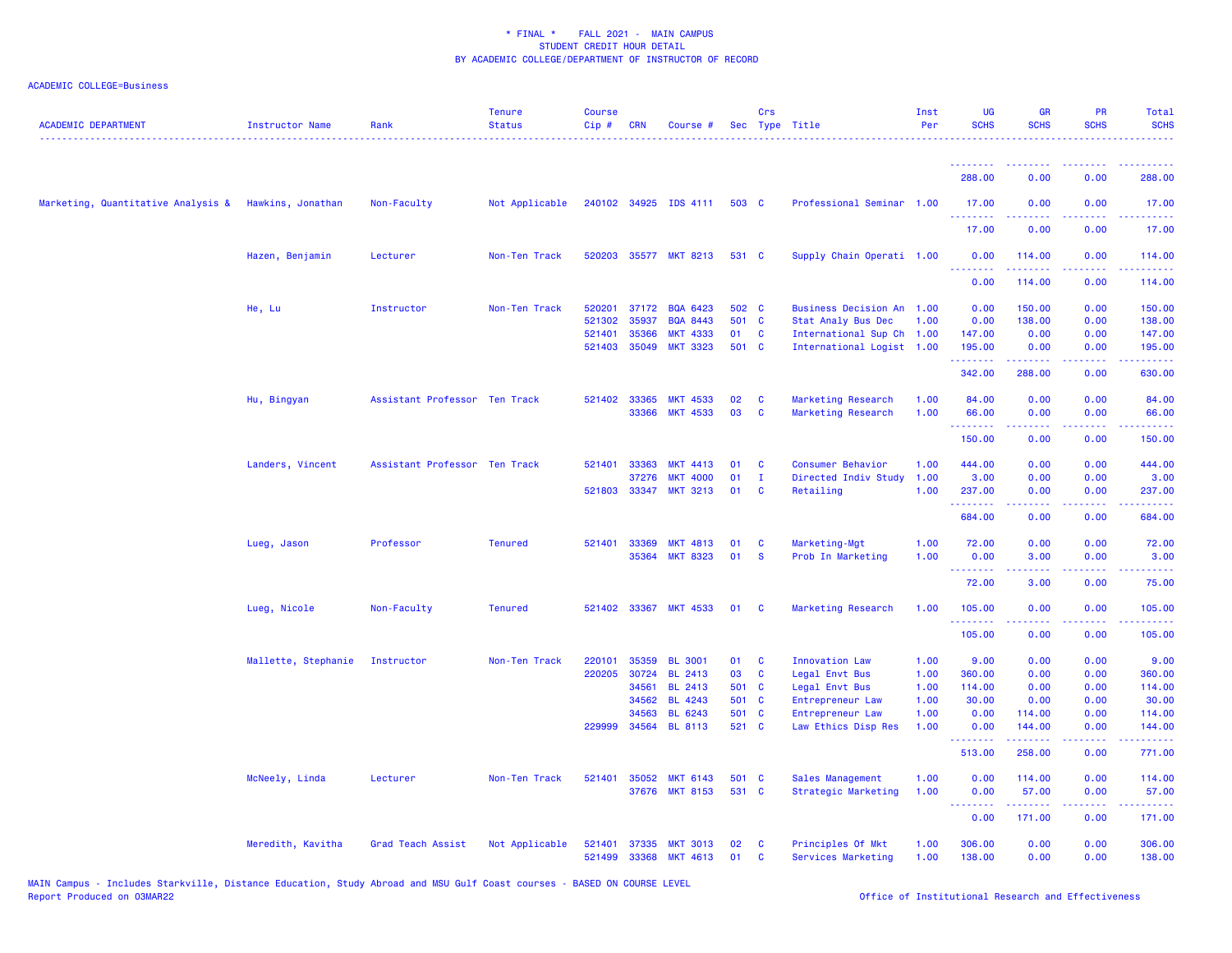| <b>ACADEMIC DEPARTMENT</b>                        | <b>Instructor Name</b> | Rank                          | <b>Tenure</b><br><b>Status</b> | <b>Course</b><br>Cip# | <b>CRN</b>   | Course #              |       | Crs      | Sec Type Title            | Inst<br>Per | <b>UG</b><br><b>SCHS</b> | <b>GR</b><br><b>SCHS</b>        | <b>PR</b><br><b>SCHS</b>            | Total<br><b>SCHS</b>                                                                                                             |
|---------------------------------------------------|------------------------|-------------------------------|--------------------------------|-----------------------|--------------|-----------------------|-------|----------|---------------------------|-------------|--------------------------|---------------------------------|-------------------------------------|----------------------------------------------------------------------------------------------------------------------------------|
|                                                   |                        |                               |                                |                       |              |                       |       |          |                           |             |                          |                                 |                                     |                                                                                                                                  |
|                                                   |                        |                               |                                |                       |              |                       |       |          |                           |             | .<br>444.00              | 0.00                            | 0.00                                | 444.00                                                                                                                           |
| Marketing, Quantitative Analysis & Moore, Melissa |                        | Professor                     | <b>Tenured</b>                 | 090903                | 33341        | <b>MKT 2001</b>       | 01    | C        | Tact and Strat Custo 1.00 |             | 19.00                    | 0.00                            | 0.00                                | 19.00                                                                                                                            |
|                                                   |                        |                               |                                | 521003                | 32442        | <b>FYE 1001</b>       | F25 C |          | First Year Experienc      | 0.50        | 3.50                     | 0.00                            | 0.00                                | 3.50                                                                                                                             |
|                                                   |                        |                               |                                |                       | 32443        | <b>FYE 1001</b>       | F26 C |          | First Year Experienc 0.50 |             | 5.00                     | 0.00                            | 0.00                                | 5.00                                                                                                                             |
|                                                   |                        |                               |                                |                       |              | 521401 33345 MKT 3013 | 01 C  |          | Principles Of Mkt         | 1.00        | 1338.00<br>.             | 0.00<br>-----                   | 0.00<br>22222                       | 1338.00<br>$\begin{array}{cccccccccc} \bullet & \bullet & \bullet & \bullet & \bullet & \bullet & \bullet & \bullet \end{array}$ |
|                                                   |                        |                               |                                |                       |              |                       |       |          |                           |             | 1365.50                  | 0.00                            | 0.00                                | 1365.50                                                                                                                          |
|                                                   | Moore, Robert          | Professor                     | <b>Tenured</b>                 | 520701                | 33314        | <b>MGT 1011</b>       | 01    | <b>C</b> | Ideation                  | 0.50        | 6.00                     | 0.00                            | 0.00                                | 6.00                                                                                                                             |
|                                                   |                        |                               |                                | 521003                | 32442        | <b>FYE 1001</b>       | F25 C |          | First Year Experienc      | 0.50        | 3.50                     | 0.00                            | 0.00                                | 3.50                                                                                                                             |
|                                                   |                        |                               |                                |                       | 32443        | <b>FYE 1001</b>       | F26 C |          | First Year Experienc      | 0.50        | 5.00                     | 0.00                            | 0.00                                | 5.00                                                                                                                             |
|                                                   |                        |                               |                                | 521401                | 33358        | <b>MKT 4213</b>       | 01    | C        | Internet Marketing        | 1.00        | 114.00                   | 0.00                            | 0.00                                | 114.00                                                                                                                           |
|                                                   |                        |                               |                                |                       | 33359        | <b>MKT 4213</b>       | 02    | C        | Internet Marketing        | 1.00        | 117.00                   | 0.00                            | 0.00                                | 117.00                                                                                                                           |
|                                                   |                        |                               |                                |                       |              | 33372 MKT 6213        | 01    | C        | Internet Marketing        | 1.00        | 0.00<br>.                | 6.00                            | 0.00<br>$\sim$ $\sim$ $\sim$ $\sim$ | 6.00<br>.                                                                                                                        |
|                                                   |                        |                               |                                |                       |              |                       |       |          |                           |             | 245.50                   | 6.00                            | 0.00                                | 251.50                                                                                                                           |
|                                                   | Scott, Adam            | Non-Faculty                   | Not Applicable                 | 310302                | 33342        | <b>MKT 2211</b>       | 01    | -S       | PGM Level I Seminar       | 1.00        | 28.00                    | 0.00                            | 0.00                                | 28.00                                                                                                                            |
|                                                   |                        |                               |                                | 521401                | 33343        | <b>MKT 2213</b>       | 01    | C        | PGA Golf Facility Ma      | 1.00        | 30.00                    | 0.00                            | 0.00                                | 30.00                                                                                                                            |
|                                                   |                        |                               |                                | 521801                |              | 33361 MKT 4233        | 01    | C        | Golf Operations Man 1.00  |             | 39.00<br><u>.</u>        | 0.00<br><u>.</u>                | 0.00<br>.                           | 39.00<br>.                                                                                                                       |
|                                                   |                        |                               |                                |                       |              |                       |       |          |                           |             | 97.00                    | 0.00                            | 0.00                                | 97.00                                                                                                                            |
|                                                   | Scott, Erika           | Non-Faculty                   | Not Applicable                 | 521401                |              | 35363 MKT 2252        | 01    | - C      | Advanced Golf Instru 1.00 |             | 20.00<br>.               | 0.00<br>.                       | 0.00<br>وبالاناد                    | 20.00<br>المستما                                                                                                                 |
|                                                   |                        |                               |                                |                       |              |                       |       |          |                           |             | 20.00                    | 0.00                            | 0.00                                | 20.00                                                                                                                            |
|                                                   | Shanahan, Kevin        | Professor                     | <b>Tenured</b>                 | 521401                | 33355        | <b>MKT 4123</b>       | 01    | C        | Advertising               | 1.00        | 213.00                   | 0.00                            | 0.00                                | 213.00                                                                                                                           |
|                                                   |                        |                               |                                |                       | 37200        | <b>MKT 8153</b>       | 502 C |          | Strategic Marketing       | 1.00        | 0.00                     | 138.00                          | 0.00                                | 138.00                                                                                                                           |
|                                                   |                        |                               |                                |                       | 521801 35365 | <b>MKT 8333</b>       | 01    | <b>S</b> | Sem Mkt Promotion &       | 1.00        | 0.00<br>.                | 3.00<br><u> - - - - - - - -</u> | 0.00<br>. <b>.</b> .                | 3.00<br>.                                                                                                                        |
|                                                   |                        |                               |                                |                       |              |                       |       |          |                           |             | 213.00                   | 141.00                          | 0.00                                | 354.00                                                                                                                           |
|                                                   | Stewart, Marlin        | Lecturer                      | Non-Ten Track                  | 220205                | 30722        | <b>BL 2413</b>        | 01    | C        | Legal Envt Bus            | 1.00        | 735.00                   | 0.00                            | 0.00                                | 735.00                                                                                                                           |
|                                                   |                        |                               |                                |                       |              | 30723 BL 2413         | 02    | C        | Legal Envt Bus            | 1.00        | 738.00<br>.              | 0.00<br>22222                   | 0.00<br>.                           | 738.00<br>.                                                                                                                      |
|                                                   |                        |                               |                                |                       |              |                       |       |          |                           |             | 1473.00                  | 0.00                            | 0.00                                | 1473.00                                                                                                                          |
|                                                   | Walton, Laura          | Instructor                    | Non-Ten Track                  | 521401                | 33349        | <b>MKT 3513</b>       | 01    | E        | Marketing Internship      | 1.00        | 6.00                     | 0.00                            | 0.00                                | 6.00                                                                                                                             |
|                                                   |                        |                               |                                |                       | 35050        | <b>MKT 4113</b>       | 501 C |          | Personal Selling          | 1.00        | 114.00                   | 0.00                            | 0.00                                | 114.00                                                                                                                           |
|                                                   |                        |                               |                                |                       | 36568        | <b>MKT 4113</b>       | 02    | C        | Personal Selling          | 1.00        | 144.00                   | 0.00                            | 0.00                                | 144.00                                                                                                                           |
|                                                   |                        |                               |                                |                       | 521803 35048 | <b>MKT 3213</b>       | 501 C |          | Retailing                 | 1.00        | 117.00                   | 0.00                            | 0.00                                | 117.00                                                                                                                           |
|                                                   |                        |                               |                                |                       | 37685        | <b>MKT 3213</b>       | 02    | C        | Retailing                 | 1.00        | 114.00                   | 0.00<br>.                       | 0.00<br>الدعاعات                    | 114.00<br>.                                                                                                                      |
|                                                   |                        |                               |                                |                       |              |                       |       |          |                           |             | 495.00                   | 0.00                            | 0.00                                | 495.00                                                                                                                           |
|                                                   | Wen, Jutong            | Grad Teach Assist             | Not Applicable                 | 521401                | 33370        | <b>MKT 4813</b>       | 02    | C        | Marketing-Mgt             | 1.00        | 51.00                    | 0.00                            | 0.00                                | 51.00                                                                                                                            |
|                                                   |                        |                               |                                | 521403                | 33350        | <b>MKT 3933</b>       | 01    | C        | International Mkt         | 1.00        | 240.00                   | 0.00                            | 0.00                                | 240.00                                                                                                                           |
|                                                   |                        |                               |                                |                       |              |                       |       |          |                           |             | .<br>291.00              | 0.00                            | 0.00                                | .<br>291.00                                                                                                                      |
|                                                   | Zhuo, Yueran           | Assistant Professor Ten Track |                                | 520201                |              | 34567 BQA 6423        | 501 C |          | Business Decision An 1.00 |             | 0.00                     | 159.00                          | 0.00                                | 159.00                                                                                                                           |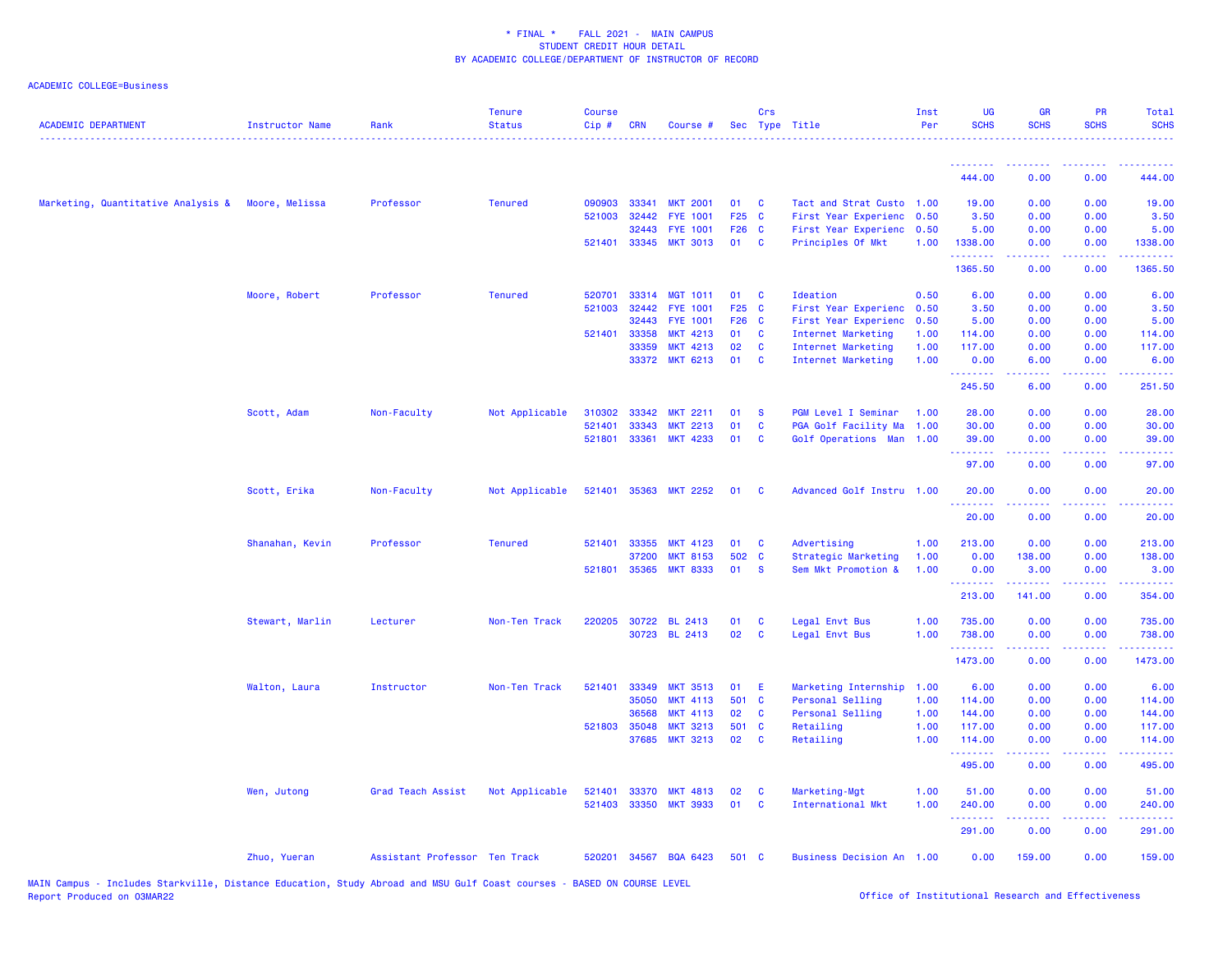| <b>ACADEMIC DEPARTMENT</b>                                                                                            | Instructor Name | Rank                          | Tenure<br><b>Status</b> | Course<br>Cip ; | <b>CRN</b> | Course # Sec Type Title | Crs |                           | Inst<br>Per | <b>UG</b><br><b>SCHS</b> | <b>GR</b><br><b>SCHS</b> | <b>PR</b><br><b>SCHS</b>     | Total<br><b>SCHS</b>                  |
|-----------------------------------------------------------------------------------------------------------------------|-----------------|-------------------------------|-------------------------|-----------------|------------|-------------------------|-----|---------------------------|-------------|--------------------------|--------------------------|------------------------------|---------------------------------------|
| Marketing, Quantitative Analysis & Zhuo, Yueran                                                                       |                 | Assistant Professor Ten Track |                         | 520201          |            | 35362 BQA 6423 01 C     |     | Business Decision An 1.00 |             | 0.00<br>--------<br>0.00 | 123.00<br>.<br>282,00    | 0.00<br>.<br>0.00            | 123,00<br>.<br>282.00                 |
| ======================================<br>Marketing, Quantitative Analysis &<br>===================================== |                 |                               |                         |                 |            |                         |     |                           |             | 10673.00<br>=====        | 1863,00<br>========      | ========<br>0.00<br>======== | -----------<br>12536.00<br>========== |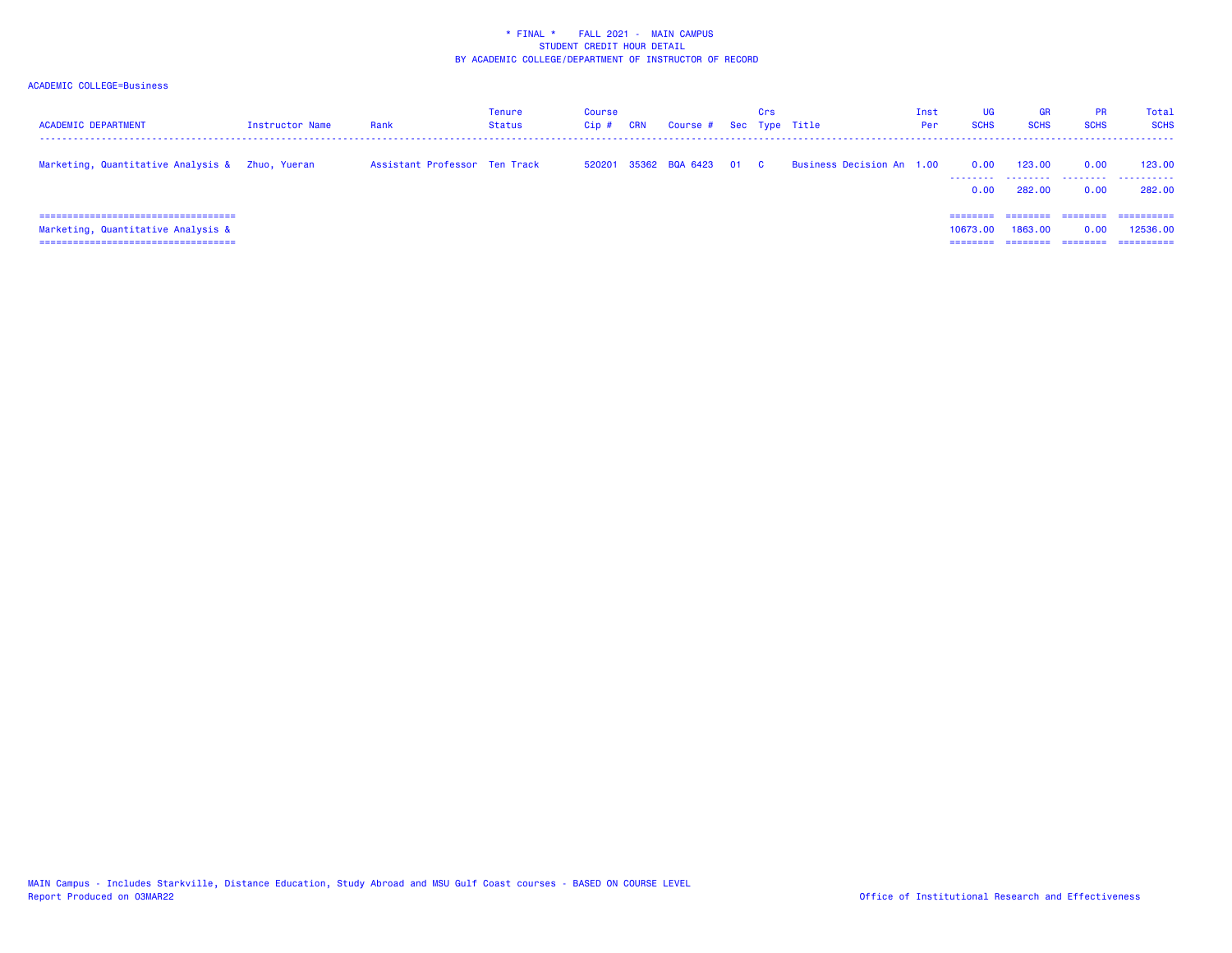| <b>ACADEMIC DEPARTMENT</b>                           | <b>Instructor Name</b> | Rank                                               | <b>Tenure</b><br><b>Status</b> | <b>Course</b><br>Cip# | <b>CRN</b>   | Course #              |       | Crs      | Sec Type Title             | Inst<br>Per | UG<br><b>SCHS</b>                       | <b>GR</b><br><b>SCHS</b>                                                                                                                                     | <b>PR</b><br><b>SCHS</b> | Total<br><b>SCHS</b>                                                                                                                                           |
|------------------------------------------------------|------------------------|----------------------------------------------------|--------------------------------|-----------------------|--------------|-----------------------|-------|----------|----------------------------|-------------|-----------------------------------------|--------------------------------------------------------------------------------------------------------------------------------------------------------------|--------------------------|----------------------------------------------------------------------------------------------------------------------------------------------------------------|
| Counseling, Educational Psychology, Abernathy, Larry |                        | Clinical Assist Pro Non-Ten Track                  |                                | 130499                | 36268        | <b>EPY 7000</b>       | 01    | - 1      | Directed Indiv Study 1.00  |             | 0.00                                    | 3.00                                                                                                                                                         | 0.00                     | 3.00                                                                                                                                                           |
|                                                      |                        |                                                    |                                | 422806                | 32042        | EPY 2513              | 01    | C        | Human Growth & Devel       | 1.00        | 258.00                                  | 0.00                                                                                                                                                         | 0.00                     | 258.00                                                                                                                                                         |
|                                                      |                        |                                                    |                                |                       | 32043        | EPY 2513              | 02    | C        | Human Growth & Devel       | 1.00        | 240.00                                  | 0.00                                                                                                                                                         | 0.00                     | 240.00                                                                                                                                                         |
|                                                      |                        |                                                    |                                |                       | 422807 32052 | <b>EPY 3543</b>       | 01    | <b>C</b> | Psych Of Adoles            | 1.00        | 120.00                                  | 0.00                                                                                                                                                         | 0.00                     | 120.00                                                                                                                                                         |
|                                                      |                        |                                                    |                                |                       |              |                       |       |          |                            |             | .<br>618.00                             | .<br>3.00                                                                                                                                                    | .<br>0.00                | $\frac{1}{2} \left( \frac{1}{2} \right) \left( \frac{1}{2} \right) \left( \frac{1}{2} \right) \left( \frac{1}{2} \right) \left( \frac{1}{2} \right)$<br>621.00 |
|                                                      | Akins, Ericka          | Lecturer                                           | Non-Ten Track                  |                       | 301101 31191 | COE 4713              | 01    | - C      | Issues In Aging            | 1.00        | 39.00                                   | 0.00                                                                                                                                                         | 0.00                     | 39.00                                                                                                                                                          |
|                                                      |                        |                                                    |                                |                       | 31194        | COE 6713              | 01    | C        | Issues In Aging            | 1.00        | 0.00                                    | 12.00                                                                                                                                                        | 0.00                     | 12.00                                                                                                                                                          |
|                                                      |                        |                                                    |                                |                       | 422803 31185 | COE 4023              | 01    | C        | Intro To Counseling        | 1.00        | 90.00                                   | 0.00                                                                                                                                                         | 0.00                     | 90.00                                                                                                                                                          |
|                                                      |                        |                                                    |                                |                       | 422806 32049 | <b>EPY 3503</b>       | 01    | <b>C</b> | Principles of Ed Psy       | 1.00        | 93.00<br>.                              | 0.00<br>.                                                                                                                                                    | 0.00<br>. <b>.</b>       | 93.00                                                                                                                                                          |
|                                                      |                        |                                                    |                                |                       |              |                       |       |          |                            |             | 222.00                                  | 12.00                                                                                                                                                        | 0.00                     | .<br>234.00                                                                                                                                                    |
|                                                      | Artz, Megan            | Non-Faculty                                        | Not Applicable                 | 350103                | 35127        | CP 2103               | 601 E |          | First Work Sem             | 1.00        | 12.00                                   | 0.00                                                                                                                                                         | 0.00                     | 12.00                                                                                                                                                          |
|                                                      |                        |                                                    |                                |                       | 35128        | CP 2203               | 601 E |          | Second Work Sem            | 1.00        | 27.00                                   | 0.00                                                                                                                                                         | 0.00                     | 27.00                                                                                                                                                          |
|                                                      |                        |                                                    |                                |                       | 35129        | CP 3303               | 601 E |          | Third Work Sem             | 1.00        | 24.00                                   | 0.00                                                                                                                                                         | 0.00                     | 24.00                                                                                                                                                          |
|                                                      |                        |                                                    |                                |                       | 37728        | <b>EXL 0190</b>       | 501 E |          | Experiential Learnin       | 1.00        | 3.00                                    | 0.00                                                                                                                                                         | 0.00                     | 3.00                                                                                                                                                           |
|                                                      |                        |                                                    |                                |                       |              | 38047 EXL 0190        | 04    | E        | Experiential Learnin 1.00  |             | 6.00<br>.                               | 0.00                                                                                                                                                         | 0.00<br>.                | 6.00                                                                                                                                                           |
|                                                      |                        |                                                    |                                |                       |              |                       |       |          |                            |             | 72.00                                   | $\frac{1}{2} \left( \frac{1}{2} \right) \left( \frac{1}{2} \right) \left( \frac{1}{2} \right) \left( \frac{1}{2} \right) \left( \frac{1}{2} \right)$<br>0.00 | 0.00                     | .<br>72.00                                                                                                                                                     |
|                                                      | Bailey, Cory           | Non-Faculty                                        | Not Applicable                 | 039999                |              | 30812 CFR 1011        | 01    | <b>C</b> | Amb. Leadership Deve 1.00  |             | 18.00                                   | 0.00                                                                                                                                                         | 0.00                     | 18.00                                                                                                                                                          |
|                                                      |                        |                                                    |                                |                       |              |                       |       |          |                            |             | .<br>18.00                              | 0.00                                                                                                                                                         | 0.00                     | 18.00                                                                                                                                                          |
|                                                      | Ball, Kimberly         | Lecturer                                           | Non-Ten Track                  | 130601                | 32060        | EPY 4513              | 01    | C        | <b>Ed Research Methods</b> | 1.00        | 81.00                                   | 0.00                                                                                                                                                         | 0.00                     | 81.00                                                                                                                                                          |
|                                                      |                        |                                                    |                                | 130603                | 32057        | EPY 4214              | 01    | C        | Ed & Psy Statistics        | 1.00        | 144.00                                  | 0.00                                                                                                                                                         | 0.00                     | 144.00                                                                                                                                                         |
|                                                      |                        |                                                    |                                |                       | 32058        | EPY 4214              | 02    | K        | Ed & Psy Statistics        | 1.00        | 0.00                                    | 0.00                                                                                                                                                         | 0.00                     | 0.00                                                                                                                                                           |
|                                                      |                        |                                                    |                                |                       | 32059        | EPY 4214              | 03    | K        | Ed & Psy Statistics        | 1.00        | 0.00                                    | 0.00                                                                                                                                                         | 0.00                     | 0.00                                                                                                                                                           |
|                                                      |                        |                                                    |                                |                       | 231302 31692 | EDF 3413              | 04    | C        | Writing For Thinking       | 1.00        | 120.00                                  | 0.00                                                                                                                                                         | 0.00                     | 120.00                                                                                                                                                         |
|                                                      |                        |                                                    |                                | 422807                | 34787        | <b>EPY 3543</b>       | 501 C |          | Psych Of Adoles            | 1.00        | 75.00                                   | 0.00                                                                                                                                                         | 0.00                     | 75.00                                                                                                                                                          |
|                                                      |                        |                                                    |                                |                       |              |                       |       |          |                            |             | <b><i><u><u>.</u></u></i></b><br>420.00 | .<br>0.00                                                                                                                                                    | $- - - -$<br>0.00        | الداعات عادة<br>420.00                                                                                                                                         |
|                                                      | Bankhead, Tekita       | Non-Faculty                                        | Not Applicable                 |                       |              | 130301 33064 LSK 1041 | 09    | - C      | College Success I          | 1.00        | 17.00                                   | 0.00                                                                                                                                                         | 0.00                     | 17.00                                                                                                                                                          |
|                                                      |                        |                                                    |                                |                       |              |                       |       |          |                            |             | .<br>17.00                              | $\frac{1}{2} \left( \frac{1}{2} \right) \left( \frac{1}{2} \right) \left( \frac{1}{2} \right) \left( \frac{1}{2} \right) \left( \frac{1}{2} \right)$<br>0.00 | .<br>0.00                | .<br>17.00                                                                                                                                                     |
|                                                      |                        | Bates-Brantley, Kayl Assistant Professor Ten Track |                                | 130604                | 32075        | <b>EPY 8723</b>       | 01    | B        | Assessmt Ed Rel Set        | 1.00        | 0.00                                    | 15.00                                                                                                                                                        | 0.00                     | 15.00                                                                                                                                                          |
|                                                      |                        |                                                    |                                | 130699                | 32073        | <b>EPY 8690</b>       | 03    | E        | School Psy Practicum       | 1.00        | 0.00                                    | 12.00                                                                                                                                                        | 0.00                     | 12.00                                                                                                                                                          |
|                                                      |                        |                                                    |                                |                       | 422703 32070 | <b>EPY 8253</b>       | 01    | C        | Child Dev/Pathology        | 1.00        | 0.00                                    | 27.00                                                                                                                                                        | 0.00                     | 27.00                                                                                                                                                          |
|                                                      |                        |                                                    |                                |                       |              |                       |       |          |                            |             | .<br>0.00                               | .<br>54.00                                                                                                                                                   | د د د د .<br>0.00        | .<br>54.00                                                                                                                                                     |
|                                                      | Borgen, John           | Assistant Professor Ten Track                      |                                | 420101                | 35368        | <b>EPY 8763</b>       | 02    | C        | <b>Advanced ABA</b>        | 1.00        | 0.00                                    | 15.00                                                                                                                                                        | 0.00                     | 15.00                                                                                                                                                          |
|                                                      |                        |                                                    |                                |                       | 35379        | <b>EPY 8763</b>       | 501 C |          | <b>Advanced ABA</b>        | 1.00        | 0.00                                    | 18.00                                                                                                                                                        | 0.00                     | 18.00                                                                                                                                                          |
|                                                      |                        |                                                    |                                |                       | 422805 35370 | <b>EPY 4603</b>       | 01    | C        | Ethics, Sup., & Pers       | 1.00        | 30.00                                   | 0.00                                                                                                                                                         | 0.00                     | 30.00                                                                                                                                                          |
|                                                      |                        |                                                    |                                |                       | 35381        | <b>EPY 4603</b>       | 501 C |          | Ethics, Sup., & Pers       | 1.00        | 3.00                                    | 0.00                                                                                                                                                         | 0.00                     | 3.00                                                                                                                                                           |
|                                                      |                        |                                                    |                                |                       |              |                       |       |          |                            |             | .<br>33.00                              | .<br>33.00                                                                                                                                                   | .<br>0.00                | $\omega_{\rm c}$ and $\omega_{\rm c}$<br>66.00                                                                                                                 |
|                                                      | Dooley, Kathy          | Professor                                          | <b>Tenured</b>                 | 422703                | 31193        | COE 4903              | 01    | B        | Dev Coun/Men Health        | 1.00        | 6.00                                    | 0.00                                                                                                                                                         | 0.00                     | 6.00                                                                                                                                                           |
|                                                      |                        |                                                    |                                |                       | 31196        | COE 6903              | 01    | B        | Dev Coun/Men Health        | 1.00        | 0.00                                    | 51.00                                                                                                                                                        | 0.00                     | 51.00                                                                                                                                                          |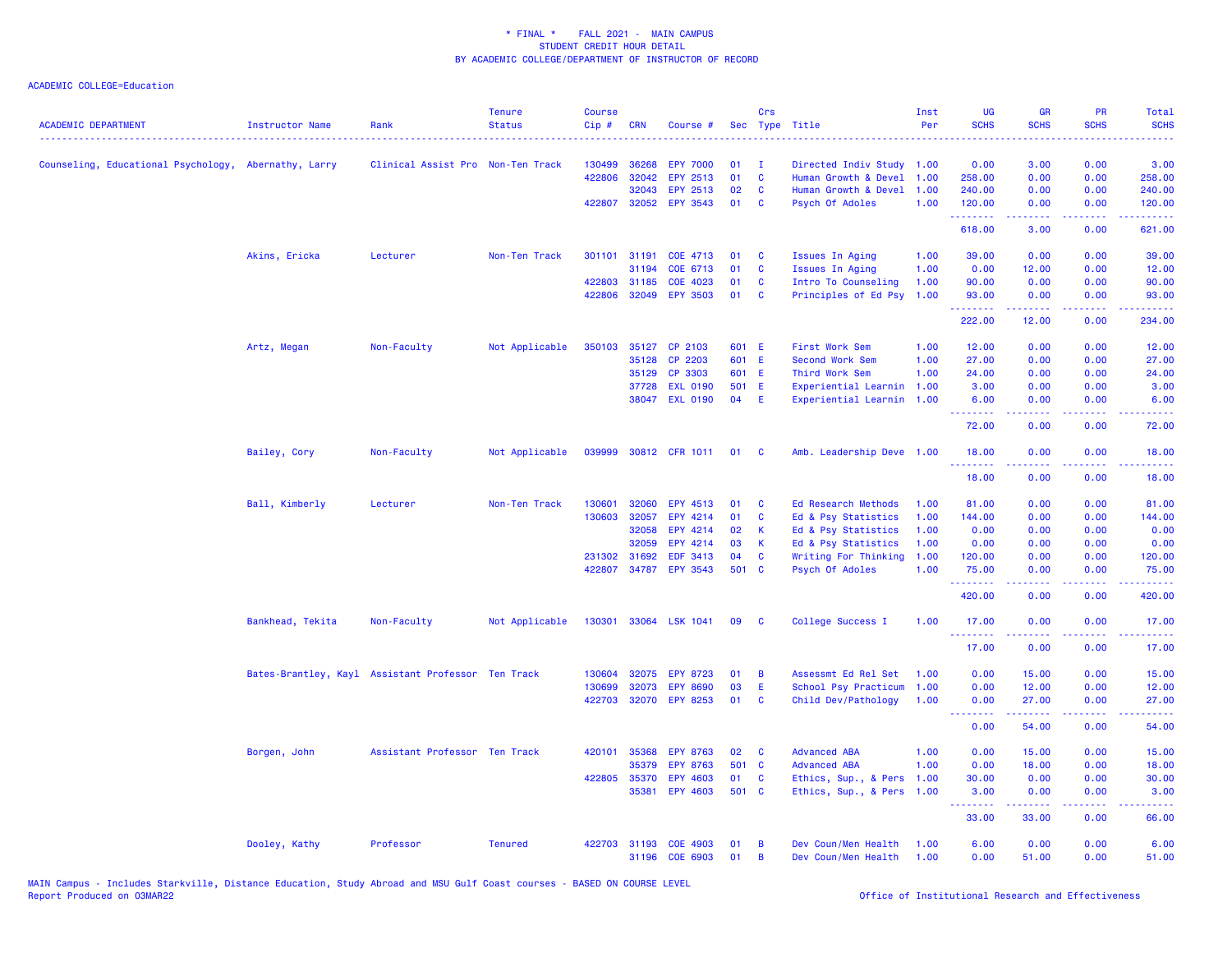| <b>ACADEMIC DEPARTMENT</b>                        | <b>Instructor Name</b>          | Rank                          | <b>Tenure</b><br><b>Status</b> | <b>Course</b><br>Cip# | <b>CRN</b>   | Course #                  |              | Crs          | Sec Type Title                      | Inst<br>Per  | UG<br><b>SCHS</b>       | <b>GR</b><br><b>SCHS</b>                                                                                                                                     | PR<br><b>SCHS</b>                                                                                      | Total<br><b>SCHS</b> |
|---------------------------------------------------|---------------------------------|-------------------------------|--------------------------------|-----------------------|--------------|---------------------------|--------------|--------------|-------------------------------------|--------------|-------------------------|--------------------------------------------------------------------------------------------------------------------------------------------------------------|--------------------------------------------------------------------------------------------------------|----------------------|
| Counseling, Educational Psychology, Dooley, Kathy |                                 | Professor                     | <b>Tenured</b>                 |                       | 422803 31198 | <b>COE 8053</b>           | 01           | E.           | Practicum                           | 1.00         | 0.00                    | 33.00                                                                                                                                                        | 0.00                                                                                                   | 33.00                |
|                                                   |                                 |                               |                                |                       | 35378        | COE 9013                  | 01           | <b>C</b>     | Counseling Superv                   | 1.00         | 0.00                    | 18.00                                                                                                                                                        | 0.00                                                                                                   | 18.00                |
|                                                   |                                 |                               |                                |                       | 36421        | <b>COE 9000</b>           | 01           | D            | Research / Diss                     | 1.00         | 0.00                    | 16.00                                                                                                                                                        | 0.00                                                                                                   | 16.00                |
|                                                   |                                 |                               |                                |                       | 37806        | <b>COE 7000</b>           | 01           | $\mathbf{I}$ | Directed Indiv Study                | 1.00         | 0.00                    | 3.00                                                                                                                                                         | 0.00                                                                                                   | 3.00                 |
|                                                   |                                 |                               |                                |                       |              |                           |              |              |                                     |              | <u> - - - - - - - -</u> | $\frac{1}{2} \left( \frac{1}{2} \right) \left( \frac{1}{2} \right) \left( \frac{1}{2} \right) \left( \frac{1}{2} \right) \left( \frac{1}{2} \right)$         | .                                                                                                      | .                    |
|                                                   |                                 |                               |                                |                       |              |                           |              |              |                                     |              | 6.00                    | 121.00                                                                                                                                                       | 0.00                                                                                                   | 127.00               |
|                                                   | Foster, Delaney                 | Non-Faculty                   | Not Applicable                 |                       |              | 131315 33051 LSK 1023     | 10           | $\mathbf{c}$ | Col Read/Study Skill 1.00           |              | 60.00<br>.              | 0.00<br>.                                                                                                                                                    | 0.00<br>$\frac{1}{2} \left( \frac{1}{2} \right) \left( \frac{1}{2} \right) \left( \frac{1}{2} \right)$ | 60.00<br>.           |
|                                                   |                                 |                               |                                |                       |              |                           |              |              |                                     |              | 60.00                   | 0.00                                                                                                                                                         | 0.00                                                                                                   | 60.00                |
|                                                   | Gadke, Daniel                   | Professor                     | <b>Tenured</b>                 | 429999                |              | 36425 EPY 9000            | 02           | <b>D</b>     | Research / Diss                     | 1.00         | 0.00<br>.               | 6.00<br>$\frac{1}{2} \left( \frac{1}{2} \right) \left( \frac{1}{2} \right) \left( \frac{1}{2} \right) \left( \frac{1}{2} \right) \left( \frac{1}{2} \right)$ | 0.00<br>.                                                                                              | 6.00<br>وعاديات      |
|                                                   |                                 |                               |                                |                       |              |                           |              |              |                                     |              | 0.00                    | 6.00                                                                                                                                                         | 0.00                                                                                                   | 6.00                 |
|                                                   | Gainer, Donna                   | Instructor                    | Non-Ten Track                  | 130499                | 34792        | EPY 4553                  | 501 C        |              | Creativity/Innovatio 1.00           |              | 36.00                   | 0.00                                                                                                                                                         | 0.00                                                                                                   | 36.00                |
|                                                   |                                 |                               |                                |                       | 34797        | EPY 6553                  | 501 C        |              | Creativity/Innovatio 1.00           |              | 0.00                    | 3.00                                                                                                                                                         | 0.00                                                                                                   | 3.00                 |
|                                                   |                                 |                               |                                | 131005                | 36060        | EPY 4073                  | 501 C        |              | Personal & Motivatio 1.00           |              | 78.00                   | 0.00                                                                                                                                                         | 0.00                                                                                                   | 78.00                |
|                                                   |                                 |                               |                                | 422806                | 34784        | EPY 2513                  | 501 C        |              | Human Growth & Devel 1.00           |              | 90.00                   | 0.00                                                                                                                                                         | 0.00                                                                                                   | 90.00                |
|                                                   |                                 |                               |                                |                       | 36059        | <b>EPY 3503</b>           | 501 C        |              | Principles of Ed Psy 1.00           |              | 93.00<br>.              | 0.00<br>$\frac{1}{2} \left( \frac{1}{2} \right) \left( \frac{1}{2} \right) \left( \frac{1}{2} \right) \left( \frac{1}{2} \right) \left( \frac{1}{2} \right)$ | 0.00<br>.                                                                                              | 93.00<br>.           |
|                                                   |                                 |                               |                                |                       |              |                           |              |              |                                     |              | 297.00                  | 3.00                                                                                                                                                         | 0.00                                                                                                   | 300.00               |
|                                                   | Gallo, Katarzyna                | Assistant Professor Ten Track |                                | 130499                | 36797        | EPY 4000                  | 01           | <b>I</b>     | Directed Indiv Study 1.00           |              | 3.00                    | 0.00                                                                                                                                                         | 0.00                                                                                                   | 3.00                 |
|                                                   |                                 |                               |                                | 231303                | 32051        | <b>EPY 3513</b>           | 01           | $\mathbf{C}$ | Behavioral Sci Writi 1.00           |              | 72.00                   | 0.00                                                                                                                                                         | 0.00                                                                                                   | 72.00                |
|                                                   |                                 |                               |                                |                       |              | 422806 35373 EPY 8533     | 01           | - E          | Practicum Tch Ed Psy 1.00           |              | 0.00<br>.               | 9.00<br>2.2.2.2.2                                                                                                                                            | 0.00<br>.                                                                                              | 9.00<br>.            |
|                                                   |                                 |                               |                                |                       |              |                           |              |              |                                     |              | 75.00                   | 9.00                                                                                                                                                         | 0.00                                                                                                   | 84.00                |
|                                                   | Ghahremani, Mehdi               | Assistant Professor Ten Track |                                | 130499                | 32045        | <b>EPY 3063</b>           | 01           | <b>C</b>     | Indiv Diff/Exception 1.00           |              | 120.00                  | 0.00                                                                                                                                                         | 0.00                                                                                                   | 120.00               |
|                                                   |                                 |                               |                                | 422806                |              | 32062 EPY 4683            | 01           | C            | Advanced Issues in E 1.00           |              | 81.00<br><b>.</b> .     | 0.00<br>22222                                                                                                                                                | 0.00<br>بالأباب                                                                                        | 81.00<br>وبالمستمال  |
|                                                   |                                 |                               |                                |                       |              |                           |              |              |                                     |              | 201.00                  | 0.00                                                                                                                                                         | 0.00                                                                                                   | 201.00               |
|                                                   | Goldberg, Rebecca               | Associate Professor Tenured   |                                | 131101                | 35375        | <b>COE 8083</b>           | 01           | C            | Assessment Tech Coun 1.00           |              | 0.00                    | 105.00                                                                                                                                                       | 0.00                                                                                                   | 105.00               |
|                                                   |                                 |                               |                                | 422802                | 31210        | <b>COE 8703</b>           | 01           | <b>C</b>     | Prin Clin Mental Hlt 1.00           |              | 0.00                    | 63.00                                                                                                                                                        | 0.00                                                                                                   | 63.00                |
|                                                   |                                 |                               |                                |                       |              | 36027 COE 8703            | 02           | <b>C</b>     | Prin Clin Mental Hlt 1.00           |              | 0.00<br>.               | 33.00<br>.                                                                                                                                                   | 0.00<br>.                                                                                              | 33.00<br>.           |
|                                                   |                                 |                               |                                |                       |              |                           |              |              |                                     |              | 0.00                    | 201.00                                                                                                                                                       | 0.00                                                                                                   | 201.00               |
|                                                   | Gooden-Hunley, Lisa Non-Faculty |                               | Not Applicable                 | 350103                |              | 31213 CP 2103             | 01 E         |              | First Work Sem                      | 1.00         | 150.00                  | 0.00                                                                                                                                                         | 0.00                                                                                                   | 150.00               |
|                                                   |                                 |                               |                                |                       | 31214        | CP 2203                   | 01           | -E           | <b>Second Work Sem</b>              | 1.00         | 198.00                  | 0.00                                                                                                                                                         | 0.00                                                                                                   | 198.00               |
|                                                   |                                 |                               |                                |                       |              | 31215 CP 3303             | 01           | - E          | Third Work Sem                      | 1.00         | 165.00                  | 0.00                                                                                                                                                         | 0.00                                                                                                   | 165.00               |
|                                                   |                                 |                               |                                |                       | 31216        | CP 3403                   | 01           | -E           | Fourth Work Sem                     | 1.00         | 9.00                    | 0.00                                                                                                                                                         | 0.00                                                                                                   | 9.00                 |
|                                                   |                                 |                               |                                |                       | 31217        | CP 4503                   | 01           | -E           | Fifth Work Sem                      | 1.00         | 3.00                    | 0.00                                                                                                                                                         | 0.00                                                                                                   | 3.00                 |
|                                                   |                                 |                               |                                |                       | 31219        | CP 4703                   | 01           | - E          | Seventh Work Sem                    | 1.00         | 3.00                    | 0.00                                                                                                                                                         | 0.00                                                                                                   | 3.00                 |
|                                                   |                                 |                               |                                |                       | 32099        | <b>EXL 0190</b>           | 01           | -E           | Experiential Learnin                | 1.00         | 21.00                   | 0.00                                                                                                                                                         | 0.00                                                                                                   | 21.00                |
|                                                   |                                 |                               |                                |                       | 32107        | <b>EXL 3100</b>           | 01           | E            | CCPP Internship I                   | 1.00         | 45.00                   | 0.00                                                                                                                                                         | 0.00                                                                                                   | 45.00                |
|                                                   |                                 |                               |                                |                       | 32108        | <b>EXL 3100</b>           | <b>HO1 E</b> |              | CCPP Internship I-Ho                | 1.00         | 6.00                    | 0.00                                                                                                                                                         | 0.00                                                                                                   | 6.00                 |
|                                                   |                                 |                               |                                | 521001                | 31221        | CP 8013<br>32109 EXL 3200 | 01<br>01     | E<br>-E      | First Work Sem<br>CCPP Internship I | 1.00<br>1.00 | 0.00<br>3.00            | 9.00<br>0.00                                                                                                                                                 | 0.00<br>0.00                                                                                           | 9.00<br>3.00         |
|                                                   |                                 |                               |                                |                       |              |                           |              |              |                                     |              | <u>.</u><br>603.00      | <u>.</u><br>9.00                                                                                                                                             | 22222<br>0.00                                                                                          | 612.00               |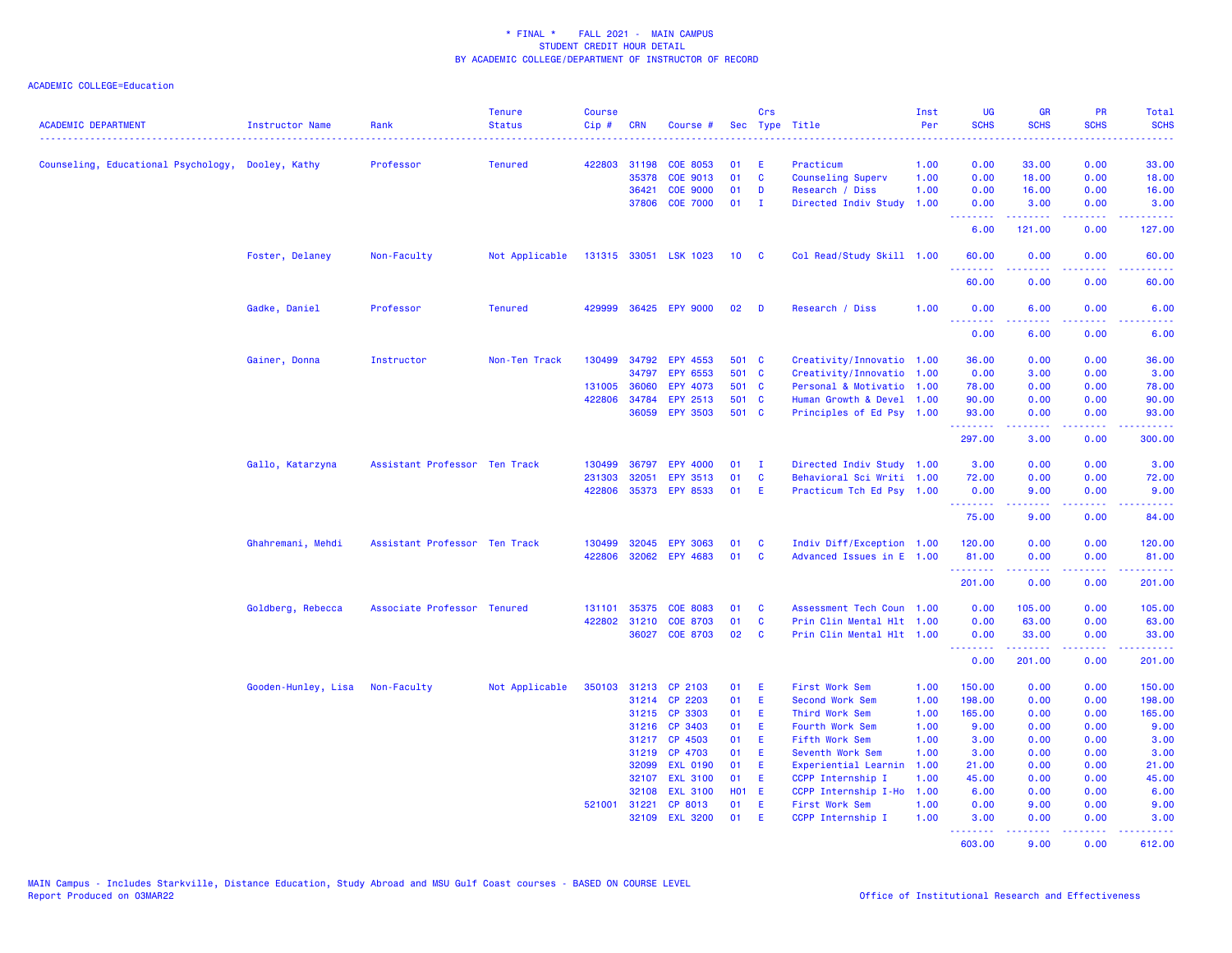| <b>ACADEMIC DEPARTMENT</b>                            | Instructor Name  | Rank<br>.                     | <b>Tenure</b><br><b>Status</b> | Course<br>Cip# | <b>CRN</b>   | Course #              |              | Crs      | Sec Type Title            | Inst<br>Per | UG<br><b>SCHS</b>                                        | <b>GR</b><br><b>SCHS</b>                                                                                                                                     | PR<br><b>SCHS</b>                   | Total<br><b>SCHS</b> |
|-------------------------------------------------------|------------------|-------------------------------|--------------------------------|----------------|--------------|-----------------------|--------------|----------|---------------------------|-------------|----------------------------------------------------------|--------------------------------------------------------------------------------------------------------------------------------------------------------------|-------------------------------------|----------------------|
| Counseling, Educational Psychology, Henington, Carlen |                  | Professor                     | <b>Tenured</b>                 | 130301         |              | 37751 EDS 6403        | 502 C        |          | Eval in Sec Schools       | 1.00        | 0.00<br><b><i><u><u><b>Little Little</b></u></u></i></b> | 51.00                                                                                                                                                        | 0.00                                | 51.00                |
|                                                       |                  |                               |                                |                |              |                       |              |          |                           |             | 0.00                                                     | .<br>51.00                                                                                                                                                   | 2222<br>0.00                        | .<br>51.00           |
|                                                       | Hill, Dante      | Non-Faculty                   | Not Applicable                 |                |              | 131101 31187 COE 4513 | 02           | <b>C</b> | Paro Prof Stud Dev        | 1.00        | 48.00                                                    | 0.00                                                                                                                                                         | 0.00                                | 48.00                |
|                                                       |                  |                               |                                |                | 31188        | COE 4513              | 03           | C        | Paro Prof Stud Dev        | 1.00        | 63.00                                                    | 0.00                                                                                                                                                         | 0.00                                | 63.00                |
|                                                       |                  |                               |                                |                | 31189        | COE 4513              | 04           | C        | Paro Prof Stud Dev        | 1.00        | 24.00                                                    | 0.00                                                                                                                                                         | 0.00                                | 24.00                |
|                                                       |                  |                               |                                |                |              | 31190 COE 4513        | 05           | C        | Paro Prof Stud Dev        | 1.00        | 36.00<br>.                                               | 0.00<br>.                                                                                                                                                    | 0.00<br>د د د د .                   | 36.00<br>.           |
|                                                       |                  |                               |                                |                |              |                       |              |          |                           |             | 171.00                                                   | 0.00                                                                                                                                                         | 0.00                                | 171.00               |
|                                                       | Hopkins, Timothy | Non-Faculty                   | Not Applicable                 | 130301         | 33062        | <b>LSK 1041</b>       | 07           | C        | College Success I         | 1.00        | 22.00                                                    | 0.00                                                                                                                                                         | 0.00                                | 22.00                |
|                                                       |                  |                               |                                | 131315         |              | 33048 LSK 1023        | 07           | <b>C</b> | Col Read/Study Skill 1.00 |             | 54.00                                                    | 0.00                                                                                                                                                         | 0.00                                | 54.00                |
|                                                       |                  |                               |                                |                |              |                       |              |          |                           |             | 76.00                                                    | 0.00                                                                                                                                                         | 0.00                                | 76.00                |
|                                                       | Justice, Cheryl  | Professor                     | <b>Tenured</b>                 |                | 422803 31204 | <b>COE 8150</b>       | 01           | E        | Aca Yr Field Exp I-P 1.00 |             | 0.00                                                     | 37.00                                                                                                                                                        | 0.00                                | 37.00                |
|                                                       |                  |                               |                                |                |              | 36422 COE 9000        | 02           | D        | Research / Diss           | 1.00        | 0.00<br><u> - - - - - - - -</u>                          | 2.00<br>$\frac{1}{2} \left( \frac{1}{2} \right) \left( \frac{1}{2} \right) \left( \frac{1}{2} \right) \left( \frac{1}{2} \right) \left( \frac{1}{2} \right)$ | 0.00<br>.                           | 2.00<br>.            |
|                                                       |                  |                               |                                |                |              |                       |              |          |                           |             | 0.00                                                     | 39.00                                                                                                                                                        | 0.00                                | 39.00                |
|                                                       | Karami, Sareh    | Assistant Professor Ten Track |                                | 130101         | 32053        | EPY 4033              | 01           | C        | Application Learning 1.00 |             | 66.00                                                    | 0.00                                                                                                                                                         | 0.00                                | 66.00                |
|                                                       |                  |                               |                                | 130499         | 32061        | EPY 4553              | 01           | C        | Creativity/Innovatio      | 1.00        | 69.00                                                    | 0.00                                                                                                                                                         | 0.00                                | 69.00                |
|                                                       |                  |                               |                                | 131005         | 32054        | EPY 4073              | 01           | <b>C</b> | Personal & Motivatio      | 1.00        | 99.00                                                    | 0.00                                                                                                                                                         | 0.00                                | 99.00                |
|                                                       |                  |                               |                                | 240101         | 37941        | <b>HON 4093</b>       | <b>HO8 E</b> |          | <b>Honors Thesis</b>      | 1.00        | 3.00                                                     | 0.00                                                                                                                                                         | 0.00                                | 3.00                 |
|                                                       |                  |                               |                                | 422806         | 32063        | EPY 6073              | 01           | <b>C</b> | Personal & Motivatio 1.00 |             | 0.00                                                     | 3.00                                                                                                                                                         | 0.00                                | 3.00                 |
|                                                       |                  |                               |                                |                | 36026        | <b>EPY 6033</b>       | 01           | C        | Application Learning      | 1.00        | 0.00                                                     | 3.00                                                                                                                                                         | 0.00                                | 3.00                 |
|                                                       |                  |                               |                                |                |              | 429999 37846 EPY 9000 | 08           | D        | Research / Diss           | 1.00        | 0.00<br>.                                                | 3.00                                                                                                                                                         | 0.00<br><b>.</b> .                  | 3.00                 |
|                                                       |                  |                               |                                |                |              |                       |              |          |                           |             | 237.00                                                   | 9.00                                                                                                                                                         | 0.00                                | 246.00               |
|                                                       | Karriem, Dinetta | Non-Faculty                   | Not Applicable                 |                |              | 422707 31192 COE 4743 | 01           | C        | Gender Issues In Cou 1.00 |             | 51.00                                                    | 0.00                                                                                                                                                         | 0.00                                | 51.00                |
|                                                       |                  |                               |                                |                |              | 31195 COE 6743        | 01           | <b>C</b> | Gender Issues In Cou 1.00 |             | 0.00<br><u>.</u>                                         | 9.00<br>22222                                                                                                                                                | 0.00<br>.                           | 9.00<br>.            |
|                                                       |                  |                               |                                |                |              |                       |              |          |                           |             | 51.00                                                    | 9.00                                                                                                                                                         | 0.00                                | 60.00                |
|                                                       | Looby, Eugenie   | Professor                     | <b>Tenured</b>                 | 131101         | 31211        | <b>COE 8803</b>       | 01           | C        | Crisis Response Coun 1.00 |             | 0.00                                                     | 21.00                                                                                                                                                        | 0.00                                | 21.00                |
|                                                       |                  |                               |                                | 422803         | 35377        | COE 9023              | 01           | C        | Adv Counsel Theory        | 1.00        | 0.00                                                     | 15.00                                                                                                                                                        | 0.00                                | 15.00                |
|                                                       |                  |                               |                                |                | 36423        | <b>COE 9000</b>       | 03           | D        | Research / Diss           | 1.00        | 0.00                                                     | 11.00                                                                                                                                                        | 0.00                                | 11.00                |
|                                                       |                  |                               |                                |                | 511505 31206 | <b>COE 8303</b>       | 01           | C        | Family Couns Theory       | 1.00        | 0.00                                                     | 60.00                                                                                                                                                        | 0.00<br>$\sim$ $\sim$ $\sim$ $\sim$ | 60.00                |
|                                                       |                  |                               |                                |                |              |                       |              |          |                           |             | 0.00                                                     | 107.00                                                                                                                                                       | 0.00                                | 107.00               |
|                                                       | Mazahreh, Laith  | Associate Professor Tenured   |                                | 131101         |              | 31212 COE 8903        | 01           | C        | School Couns Service      | 1.00        | 0.00                                                     | 12.00                                                                                                                                                        | 0.00                                | 12.00                |
|                                                       |                  |                               |                                |                |              | 422803 31197 COE 8023 | 01           | <b>C</b> | Counseling Theory         | 1.00        | 0.00<br>--------                                         | 30.00<br>.                                                                                                                                                   | 0.00<br>.                           | 30.00<br>.           |
|                                                       |                  |                               |                                |                |              |                       |              |          |                           |             | 0.00                                                     | 42.00                                                                                                                                                        | 0.00                                | 42.00                |
|                                                       | McCleon, Tawny   | Associate Professor Tenured   |                                | 422803         | 32078        | <b>EPY 8933</b>       | 01           | C        | Integ Psycho-Ed Asse      | 1.00        | 0.00                                                     | 15.00                                                                                                                                                        | 0.00                                | 15.00                |
|                                                       |                  |                               |                                | 422805         | 32077        | <b>EPY 8780</b>       | 01           | C        | Internship Sch Psy        | 1.00        | 0.00                                                     | 24.00                                                                                                                                                        | 0.00                                | 24.00                |
|                                                       |                  |                               |                                | 422806         |              | 32082 EPY 9730        | 01           | E        | Doc Psy Internship        | 1.00        | 0.00                                                     | 30.00                                                                                                                                                        | 0.00                                | 30.00                |
|                                                       |                  |                               |                                | 429999         | 36426        | <b>EPY 9000</b>       | 03           | D        | Research / Diss           | 1.00        | 0.00                                                     | 22.00                                                                                                                                                        | 0.00                                | 22.00                |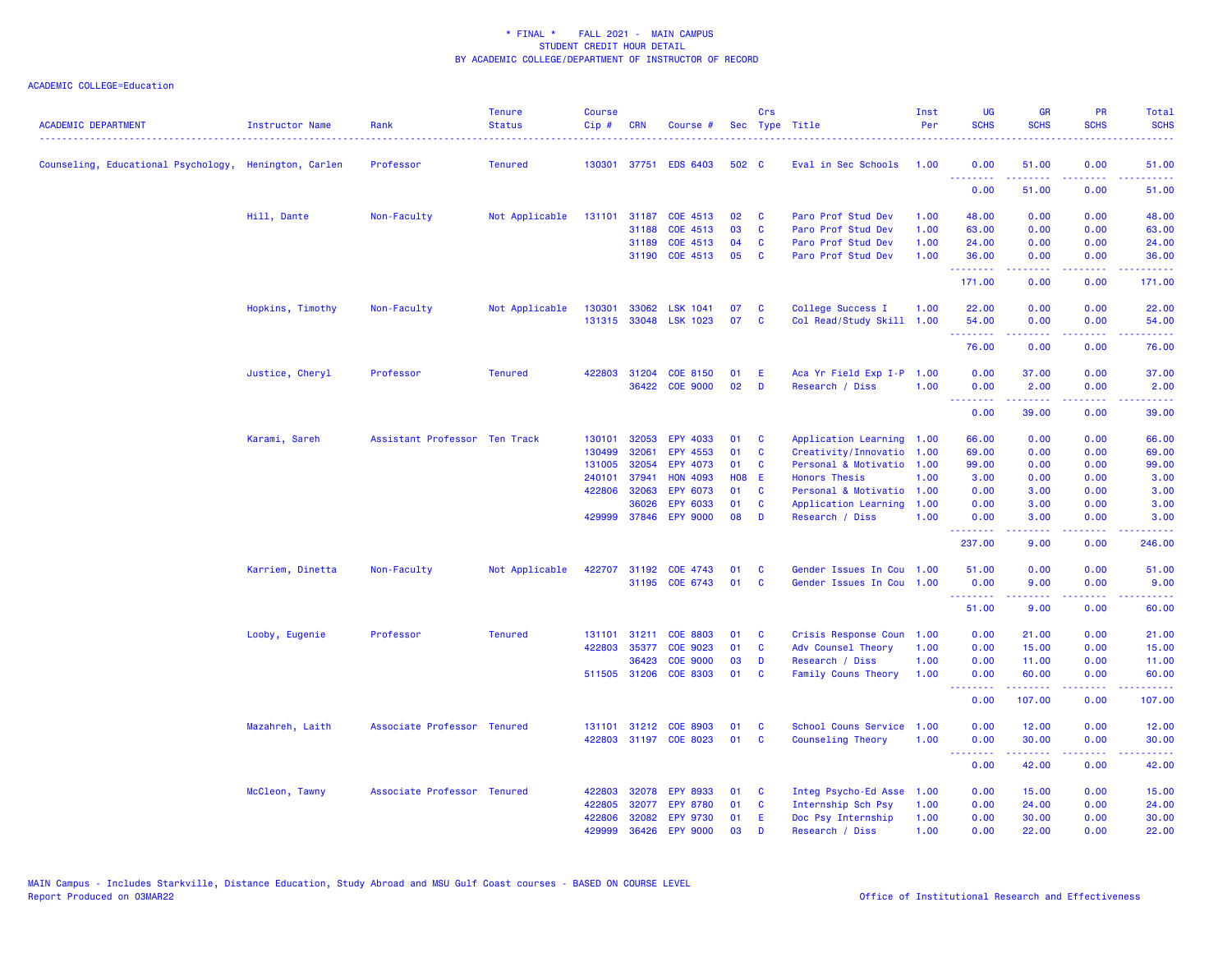| <b>ACADEMIC DEPARTMENT</b>                             | <b>Instructor Name</b>           | Rank                                             | <b>Tenure</b><br><b>Status</b> | <b>Course</b><br>$Cip$ # | <b>CRN</b>   | Course #              |       | Crs          | Sec Type Title            | Inst<br>Per | <b>UG</b><br><b>SCHS</b>                           | <b>GR</b><br><b>SCHS</b>                                                                                                                                      | PR<br><b>SCHS</b> | Total<br><b>SCHS</b>                                                                                                               |
|--------------------------------------------------------|----------------------------------|--------------------------------------------------|--------------------------------|--------------------------|--------------|-----------------------|-------|--------------|---------------------------|-------------|----------------------------------------------------|---------------------------------------------------------------------------------------------------------------------------------------------------------------|-------------------|------------------------------------------------------------------------------------------------------------------------------------|
|                                                        |                                  |                                                  |                                |                          |              |                       |       |              |                           |             | <b></b>                                            |                                                                                                                                                               |                   |                                                                                                                                    |
|                                                        |                                  |                                                  |                                |                          |              |                       |       |              |                           |             | 0.00                                               | 91.00                                                                                                                                                         | 0.00              | 91.00                                                                                                                              |
| Counseling, Educational Psychology, Olivieri, Kathleen |                                  | Lecturer                                         | Non-Ten Track                  | 231303                   |              | 32513 GE 3513         | 06    | C            | <b>Technical Writing</b>  | 1.00        | 63.00                                              | 0.00                                                                                                                                                          | 0.00              | 63.00                                                                                                                              |
|                                                        |                                  |                                                  |                                |                          | 32521        | GE 3513               | 14    | $\mathbf{C}$ | <b>Technical Writing</b>  | 1.00        | 66.00                                              | 0.00                                                                                                                                                          | 0.00              | 66.00                                                                                                                              |
|                                                        |                                  |                                                  |                                |                          |              |                       |       |              |                           |             | .<br>129.00                                        | 0.00                                                                                                                                                          | 0.00              | 129.00                                                                                                                             |
|                                                        | Prince, Pauline                  | Non-Faculty                                      | Not Applicable                 |                          |              | 429999 37467 PSY 8990 | 01    | B            | Special Topic In PSY 1.00 |             | 0.00<br><u>.</u>                                   | 36.00                                                                                                                                                         | 0.00              | 36.00                                                                                                                              |
|                                                        |                                  |                                                  |                                |                          |              |                       |       |              |                           |             | 0.00                                               | .<br>36.00                                                                                                                                                    | .<br>0.00         | .<br>36.00                                                                                                                         |
|                                                        | Ripple, Hailey                   | Assistant Professor Ten Track                    |                                | 130699                   |              | 32071 EPY 8690        | 01    | Ε            | School Psy Practicum 1.00 |             | 0.00                                               | 15.00                                                                                                                                                         | 0.00              | 15.00                                                                                                                              |
|                                                        |                                  |                                                  |                                | 420101                   | 32055        | <b>EPY 4113</b>       | 01    | C            | Prin. of Behavior An      | 1.00        | 57.00                                              | 0.00                                                                                                                                                          | 0.00              | 57.00                                                                                                                              |
|                                                        |                                  |                                                  |                                |                          | 32064        | EPY 6113              | 01    | <b>C</b>     | Prin. of Behavior An      | 1.00        | 0.00                                               | 33.00                                                                                                                                                         | 0.00              | 33.00                                                                                                                              |
|                                                        |                                  |                                                  |                                |                          |              | 32076 EPY 8763        | 01    | <b>C</b>     | <b>Advanced ABA</b>       | 1.00        | 0.00<br><u>.</u>                                   | 12.00<br>.                                                                                                                                                    | 0.00<br>22222     | 12.00<br>$\frac{1}{2} \left( \frac{1}{2} \right) \left( \frac{1}{2} \right) \left( \frac{1}{2} \right) \left( \frac{1}{2} \right)$ |
|                                                        |                                  |                                                  |                                |                          |              |                       |       |              |                           |             | 57.00                                              | 60.00                                                                                                                                                         | 0.00              | 117.00                                                                                                                             |
|                                                        | Seymour, Dana                    | Lecturer                                         | Non-Ten Track                  |                          |              | 130406 37252 HED 8133 | 501 C |              | Curr/Instruc in High 1.00 |             | 0.00<br><b><i><u><u> - - - - - - -</u></u></i></b> | 27.00<br>د د د د د                                                                                                                                            | 0.00<br>.         | 27.00                                                                                                                              |
|                                                        |                                  |                                                  |                                |                          |              |                       |       |              |                           |             | 0.00                                               | 27.00                                                                                                                                                         | 0.00              | 27.00                                                                                                                              |
|                                                        | Smith, Hallie                    | Assistant Professor Ten Track                    |                                |                          | 420101 32056 | EPY 4113              | 02    | C            | Prin. of Behavior An 1.00 |             | 45.00                                              | 0.00                                                                                                                                                          | 0.00              | 45.00                                                                                                                              |
|                                                        |                                  |                                                  |                                |                          | 32065        | EPY 6113              | 02    | C            | Prin. of Behavior An      | 1.00        | 0.00                                               | 39.00                                                                                                                                                         | 0.00              | 39.00                                                                                                                              |
|                                                        |                                  |                                                  |                                | 422801                   | 35369        | EPY 8493              | 01    | C            | Soc-Emotional & Beh       | 1.00        | 0.00                                               | 15.00                                                                                                                                                         | 0.00              | 15.00                                                                                                                              |
|                                                        |                                  |                                                  |                                |                          | 35380        | <b>EPY 8493</b>       | 501   | C            | Soc-Emotional & Beh       | 1.00        | 0.00                                               | 18.00                                                                                                                                                         | 0.00              | 18.00                                                                                                                              |
|                                                        |                                  |                                                  |                                |                          |              | 429999 37371 EPY 8390 | 501 E |              | <b>ABA Practicum</b>      | 1.00        | 0.00<br>.                                          | 27,00<br>.                                                                                                                                                    | 0.00<br>22222     | 27.00<br>22222                                                                                                                     |
|                                                        |                                  |                                                  |                                |                          |              |                       |       |              |                           |             | 45.00                                              | 99.00                                                                                                                                                         | 0.00              | 144.00                                                                                                                             |
|                                                        | Spinks, Hailey                   | Clinical Assist Pro Non-Ten Track                |                                | 420101                   | 34790        | EPY 4113              | 501 C |              | Prin. of Behavior An 1.00 |             | 27.00                                              | 0.00                                                                                                                                                          | 0.00              | 27.00                                                                                                                              |
|                                                        |                                  |                                                  |                                |                          | 34795        | EPY 6113              | 501   | $\mathbf{C}$ | Prin. of Behavior An 1.00 |             | 0.00                                               | 54.00                                                                                                                                                         | 0.00              | 54.00                                                                                                                              |
|                                                        |                                  |                                                  |                                | 422805                   | 32080        | <b>EPY 9603</b>       | 01    | <b>C</b>     | Leg, Eth, & Prof. Is 1.00 |             | 0.00                                               | 39.00                                                                                                                                                         | 0.00              | 39.00                                                                                                                              |
|                                                        |                                  |                                                  |                                |                          | 34799        | <b>EPY 9603</b>       | 502 C |              | Leg, Eth, & Prof. Is 1.00 |             | 0.00                                               | 48.00                                                                                                                                                         | 0.00              | 48.00                                                                                                                              |
|                                                        |                                  |                                                  |                                |                          |              | 429999 37370 EPY 8390 | 01    | E.           | <b>ABA Practicum</b>      | 1.00        | 0.00<br>.                                          | 12.00<br>.                                                                                                                                                    | 0.00<br>22222     | 12.00<br>222223                                                                                                                    |
|                                                        |                                  |                                                  |                                |                          |              |                       |       |              |                           |             | 27.00                                              | 153.00                                                                                                                                                        | 0.00              | 180.00                                                                                                                             |
|                                                        | Stinson-Perez, Sylvi Non-Faculty |                                                  | Not Applicable                 | 131009                   | 34640        | COE 6313              | 501 C |              | Resources Visual Imp 1.00 |             | 0.00                                               | 45.00                                                                                                                                                         | 0.00              | 45.00                                                                                                                              |
|                                                        |                                  |                                                  |                                | 422803                   |              | 34641 COE 8293        | 501 E |              | Supervised Project        | 1.00        | 0.00<br>.                                          | 45.00<br>.                                                                                                                                                    | 0.00<br>.         | 45.00<br>.                                                                                                                         |
|                                                        |                                  |                                                  |                                |                          |              |                       |       |              |                           |             | 0.00                                               | 90.00                                                                                                                                                         | 0.00              | 90.00                                                                                                                              |
|                                                        |                                  | Stratton-Gadke, Kase Associate Professor Tenured |                                |                          | 130101 31728 | <b>EDX 4353</b>       | 01    | C            | Assistive Tech in Sp 1.00 |             | 42.00                                              | 0.00                                                                                                                                                          | 0.00              | 42.00                                                                                                                              |
|                                                        |                                  |                                                  |                                |                          | 31735        | <b>EDX 6353</b>       | 01    | C            | Assistive Tech in Sp      | 1.00        | 0.00                                               | 6.00                                                                                                                                                          | 0.00              | 6.00                                                                                                                               |
|                                                        |                                  |                                                  |                                |                          | 130499 37332 | <b>EPY 4000</b>       | 03    | $\mathbf{I}$ | Directed Indiv Study 1.00 |             | 3.00                                               | 0.00                                                                                                                                                          | 0.00              | 3.00                                                                                                                               |
|                                                        |                                  |                                                  |                                |                          | 37350        | EPY 4000              | 04    | п.           | Directed Indiv Study      | 1.00        | 3.00                                               | 0.00                                                                                                                                                          | 0.00              | 3.00                                                                                                                               |
|                                                        |                                  |                                                  |                                | 429999                   | 36428        | <b>EPY 9000</b>       | 05    | D            | Research / Diss           | 1.00        | 0.00<br>.                                          | 25.00<br>$\frac{1}{2} \left( \frac{1}{2} \right) \left( \frac{1}{2} \right) \left( \frac{1}{2} \right) \left( \frac{1}{2} \right) \left( \frac{1}{2} \right)$ | 0.00<br>.         | 25.00<br>.                                                                                                                         |
|                                                        |                                  |                                                  |                                |                          |              |                       |       |              |                           |             | 48.00                                              | 31.00                                                                                                                                                         | 0.00              | 79.00                                                                                                                              |
|                                                        | Therthani, Sumedha               | Assistant Professor Ten Track                    |                                | 422803                   |              | 31183 COE 4013        | 01    | C            | Fac Skills Dev            | 1.00        | 81.00                                              | 0.00                                                                                                                                                          | 0.00              | 81.00                                                                                                                              |
|                                                        |                                  |                                                  |                                |                          |              | 31202 COE 8063        | 01    | C            | Res Tech For Counsel      | 1.00        | 0.00                                               | 42.00                                                                                                                                                         | 0.00              | 42.00                                                                                                                              |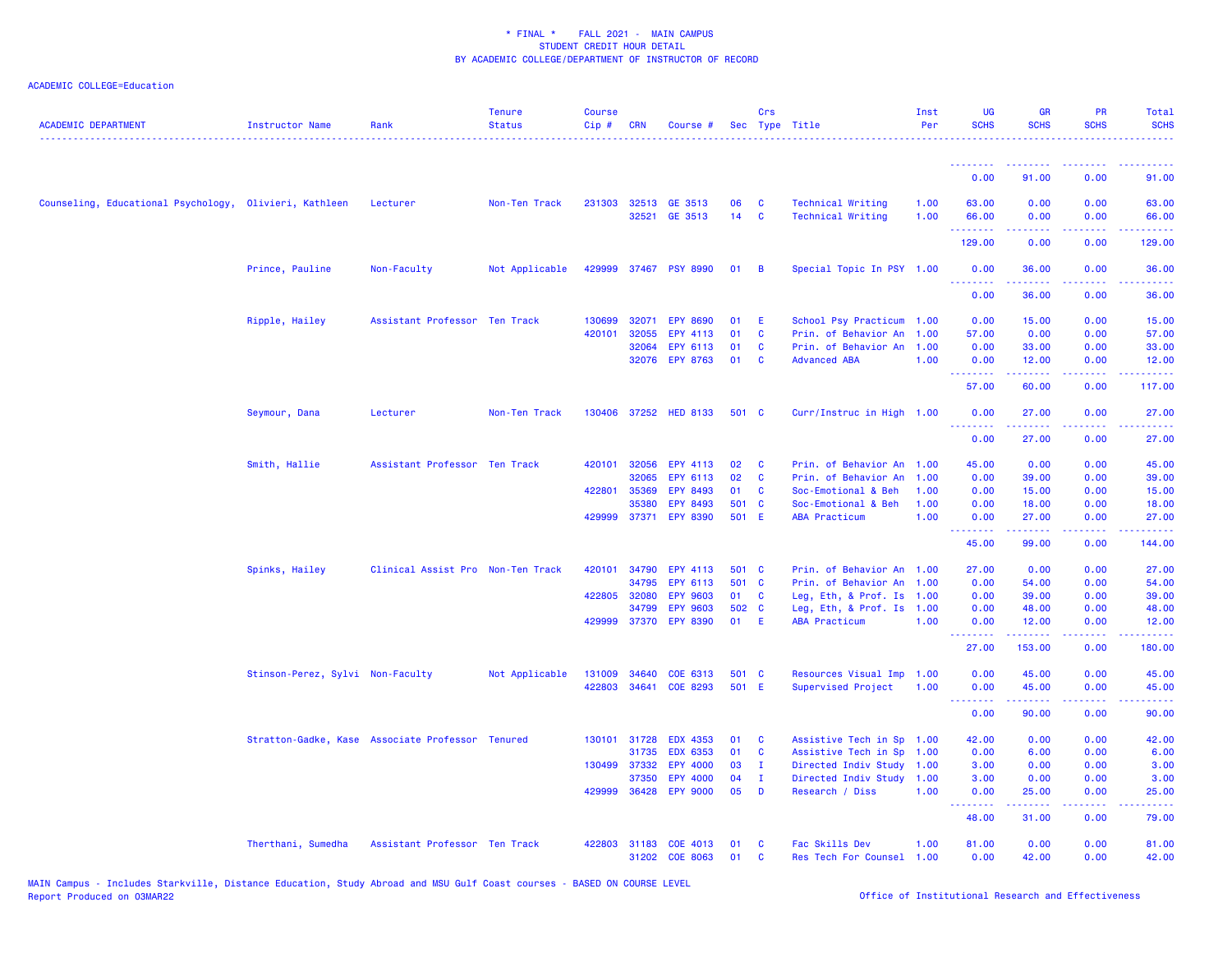| <b>ACADEMIC DEPARTMENT</b>                             | <b>Instructor Name</b> | Rank                          | <b>Tenure</b><br><b>Status</b> | <b>Course</b><br>$Cip$ # | <b>CRN</b>   | Course #              |       | Crs          | Sec Type Title            | Inst<br>Per | <b>UG</b><br><b>SCHS</b> | <b>GR</b><br><b>SCHS</b> | <b>PR</b><br><b>SCHS</b>      | Total<br><b>SCHS</b>       |
|--------------------------------------------------------|------------------------|-------------------------------|--------------------------------|--------------------------|--------------|-----------------------|-------|--------------|---------------------------|-------------|--------------------------|--------------------------|-------------------------------|----------------------------|
| Counseling, Educational Psychology, Therthani, Sumedha |                        | Assistant Professor Ten Track |                                |                          |              | 422803 35374 COE 8023 | 02    | <b>C</b>     | Counseling Theory         | 1.00        | 0.00                     | 69.00                    | 0.00                          | 69.00                      |
|                                                        |                        |                               |                                |                          |              |                       |       |              |                           |             | .<br>81.00               | 111.00                   | 0.00                          | 192.00                     |
|                                                        | Vanhorn, Avent         | Non-Faculty                   | Not Applicable                 |                          | 131101 31186 | COE 4513              | 01    | C            | Paro Prof Stud Dev        | 1.00        | 132.00                   | 0.00                     | 0.00                          | 132.00                     |
|                                                        |                        |                               |                                |                          | 36272        | <b>COE 4000</b>       | 01    | $\mathbf{I}$ | Directed Indiv Study      | 1.00        | 3.00                     | 0.00                     | 0.00                          | 3.00                       |
|                                                        |                        |                               |                                |                          | 36273        | <b>COE 4000</b>       | 02    | - I          | Directed Indiv Study      | 1.00        | 3.00                     | 0.00                     | 0.00                          | 3.00                       |
|                                                        |                        |                               |                                |                          | 36274        | <b>COE 4000</b>       | 03    | $\mathbf{I}$ | Directed Indiv Study      | 1.00        | 3.00                     | 0.00                     | 0.00                          | 3.00                       |
|                                                        |                        |                               |                                |                          | 36275        | <b>COE 4000</b>       | 04    | $\mathbf{I}$ | Directed Indiv Study 1.00 |             | 3.00<br>.                | 0.00<br>.                | 0.00<br>$\omega$ and $\omega$ | 3.00<br>.                  |
|                                                        |                        |                               |                                |                          |              |                       |       |              |                           |             | 144.00                   | 0.00                     | 0.00                          | 144.00                     |
|                                                        | Vincent, Chelsey       | Instructor                    | Non-Ten Track                  |                          |              | 131315 33049 LSK 1023 | 08    | <b>C</b>     | Col Read/Study Skill 1.00 |             | 60.00                    | 0.00                     | 0.00                          | 60.00                      |
|                                                        |                        |                               |                                |                          |              |                       |       |              |                           |             | 60.00                    | 0.00                     | 0.00                          | 60.00                      |
|                                                        | Wang, Chih-Hsuan       | Lecturer                      | Non-Ten Track                  |                          | 130603 34796 | EPY 6214              | 501   | - B          | Ed & Psy Statistics       | 1.00        | 0.00                     | 96.00                    | 0.00                          | 96.00                      |
|                                                        |                        |                               |                                |                          | 34798        | <b>EPY 8214</b>       | 501 B |              | Int Ed & Psy Stat         | 1.00        | 0.00                     | 20.00                    | 0.00                          | 20.00                      |
|                                                        |                        |                               |                                |                          |              |                       |       |              |                           |             | <u>.</u><br>0.00         | 2.2.2.2.2.2<br>116.00    | .<br>0.00                     | .<br>116.00                |
|                                                        | Wei, Tianlan           | Associate Professor Ten Track |                                | 130601                   | 32079        | EPY 9213              | 01    | C            | Multi Analysis Ed Rs      | 1.00        | 0.00                     | 48.00                    | 0.00                          | 48.00                      |
|                                                        |                        |                               |                                | 130603                   | 35371        | EPY 6214              | 01    | C            | Ed & Psy Statistics       | 1.00        | 0.00                     | 48.00                    | 0.00                          | 48.00                      |
|                                                        |                        |                               |                                |                          | 35372        | EPY 6214              | 02    | К            | Ed & Psy Statistics       | 1.00        | 0.00                     | 0.00                     | 0.00                          | 0.00                       |
|                                                        |                        |                               |                                |                          | 429999 36429 | <b>EPY 9000</b>       | 06    | D            | Research / Diss           | 1.00        | 0.00                     | 1.00                     | 0.00                          | 1.00                       |
|                                                        |                        |                               |                                |                          |              |                       |       |              |                           |             | .<br>0.00                | 97.00                    | 0.00                          | 97.00                      |
|                                                        | White, Micah           | Non-Faculty                   | Not Applicable                 | 130301                   |              | 33058 LSK 1041        | 02    | - C          | College Success I         | 1.00        | 24.00                    | 0.00                     | 0.00                          | 24.00                      |
|                                                        |                        |                               |                                |                          |              |                       |       |              |                           |             | 24.00                    | 0.00                     | 0.00                          | 24.00                      |
|                                                        | Wildmon, Mark          | Assistant Professor Ten Track |                                | 130699                   | 32072        | <b>EPY 8690</b>       | 02    | E            | School Psy Practicum      | 1.00        | 0.00                     | 12.00                    | 0.00                          | 12.00                      |
|                                                        |                        |                               |                                | 422805                   | 32074        | <b>EPY 8703</b>       | 01    | C            | School Psychology         | 1.00        | 0.00                     | 36.00                    | 0.00                          | 36.00                      |
|                                                        |                        |                               |                                |                          | 32081        | <b>EPY 9703</b>       | 01    | - S          | Leg & Eth School Psy 1.00 |             | 0.00<br>.                | 33.00<br>د د د د د       | 0.00<br>.                     | 33.00<br>المالما لمالية ال |
|                                                        |                        |                               |                                |                          |              |                       |       |              |                           |             | 0.00                     | 81.00                    | 0.00                          | 81.00                      |
|                                                        | Woodall, Heather       | Non-Faculty                   | Not Applicable                 | 131101 31178             |              | COE 1323              | 01    | C            | Career Planning           | 1.00        | 48.00                    | 0.00                     | 0.00                          | 48.00                      |
|                                                        |                        |                               |                                |                          | 31179        | COE 1323              | 02    | C            | Career Planning           | 0.25        | 15.00                    | 0.00                     | 0.00                          | 15.00                      |
|                                                        |                        |                               |                                |                          | 31180        | COE 1323              | 03    | C            | Career Planning           | 0.25        | 12.00                    | 0.00                     | 0.00                          | 12.00                      |
|                                                        |                        |                               |                                |                          | 31181        | COE 1323              | 04    | C            | Career Planning           | 0.25        | 12.75                    | 0.00                     | 0.00                          | 12.75                      |
|                                                        |                        |                               |                                |                          | 31182        | COE 1323              | 05    | C            | Career Planning-LC        | 0.25        | 12.00<br>.               | 0.00                     | 0.00                          | 12.00                      |
|                                                        |                        |                               |                                |                          |              |                       |       |              |                           |             | 99.75                    | 0.00                     | 0.00                          | 99.75                      |
|                                                        | Xie, Jianling          | Instructor                    | Non-Ten Track                  | 130101                   | 32046        | EPY 3143              | 01    | <b>C</b>     | Human Develop And Le 1.00 |             | 69.00                    | 0.00                     | 0.00                          | 69.00                      |
|                                                        |                        |                               |                                |                          | 32047        | EPY 3143              | 02    | C            | Human Develop And Le      | 1.00        | 69.00                    | 0.00                     | 0.00                          | 69.00                      |
|                                                        |                        |                               |                                |                          | 34785        | <b>EPY 3143</b>       | 501 C |              | Human Develop And Le 1.00 |             | 9.00                     | 0.00                     | 0.00                          | 9.00                       |
|                                                        |                        |                               |                                |                          |              | 130604 32048 EPY 3253 | 01    | <b>C</b>     | Evaluating Learning       | 1.00        | 105.00<br>. <b>.</b> .   | 0.00                     | 0.00<br>والمحامل              | 105.00<br>.                |
|                                                        |                        |                               |                                |                          |              |                       |       |              |                           |             | 252.00                   | 0.00                     | 0.00                          | 252.00                     |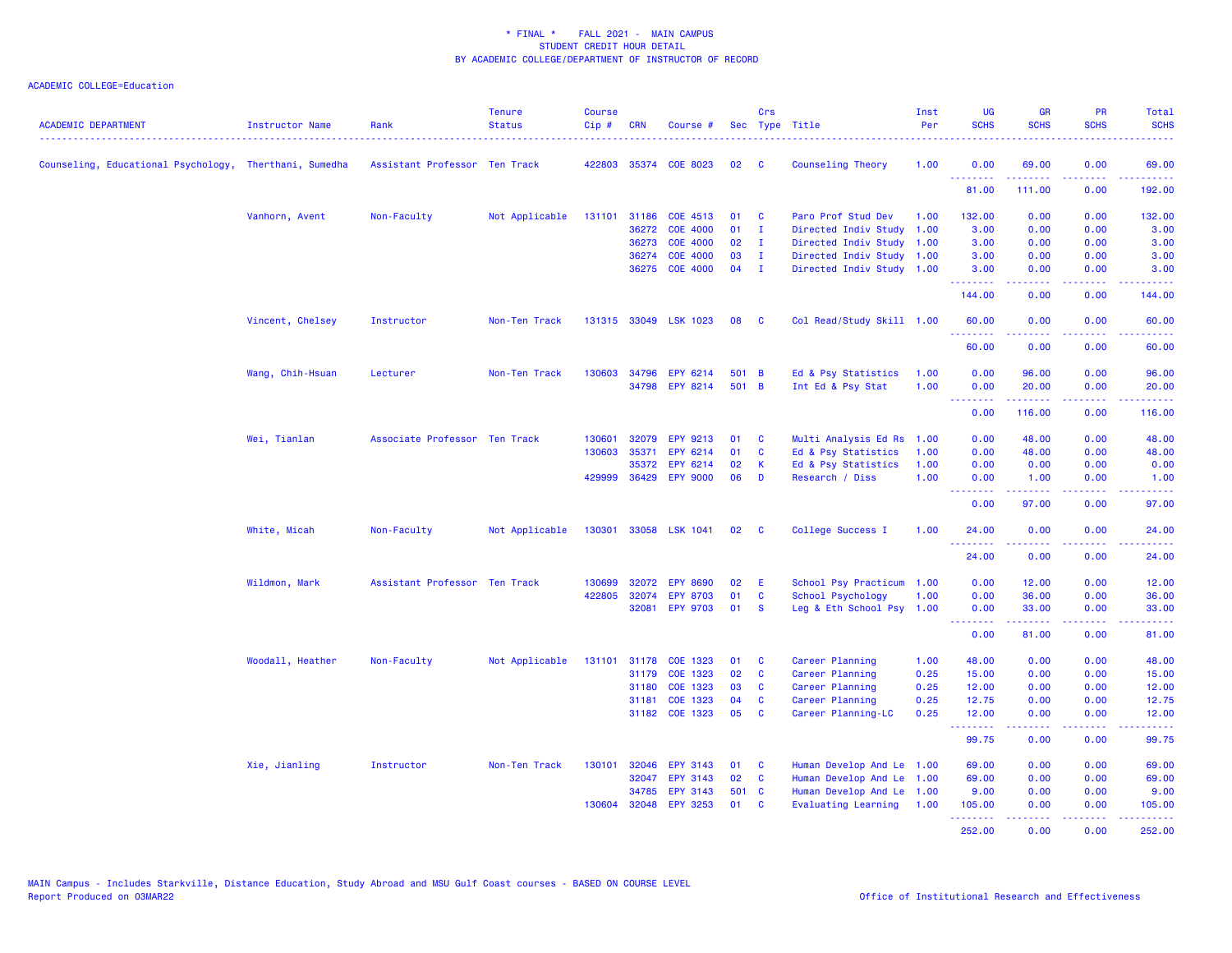## ACADEMIC COLLEGE=Education

|                     |                 | Tenure        |                                   |  |  | Inst |             |             |             | Total       |
|---------------------|-----------------|---------------|-----------------------------------|--|--|------|-------------|-------------|-------------|-------------|
| ACADEMIC DEPARTMENT | Instructor Name | <b>Status</b> | Cip # CRN Course # Sec Type Title |  |  | Per  | <b>SCHS</b> | <b>SCHS</b> | <b>SCHS</b> | <b>SCHS</b> |
|                     |                 |               |                                   |  |  |      |             |             |             |             |

 =================================== ======== ======== ======== ==========Counseling, Educational Psychology, 4143.75 1700.00 0.00 5843.75 =================================== ======== ======== ======== ==========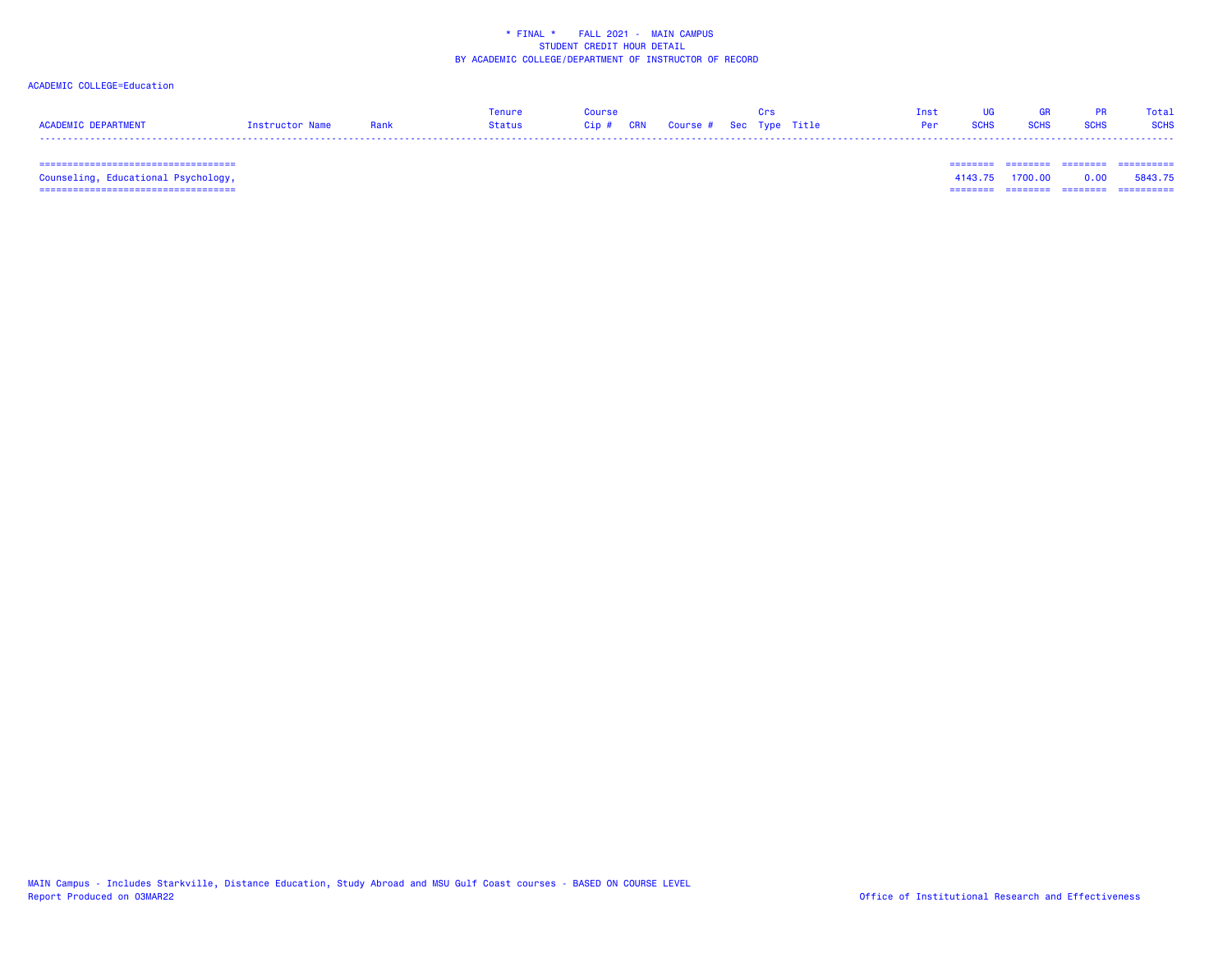| <b>ACADEMIC DEPARTMENT</b>                           | <b>Instructor Name</b>          | Rank                          | <b>Tenure</b><br><b>Status</b> | <b>Course</b><br>Cip# | <b>CRN</b>   | Course #              |       | Crs          | Sec Type Title            | Inst<br>Per | <b>UG</b><br><b>SCHS</b> | <b>GR</b><br><b>SCHS</b>      | <b>PR</b><br><b>SCHS</b>            | Total<br><b>SCHS</b> |
|------------------------------------------------------|---------------------------------|-------------------------------|--------------------------------|-----------------------|--------------|-----------------------|-------|--------------|---------------------------|-------------|--------------------------|-------------------------------|-------------------------------------|----------------------|
| Curriculum, Instruction & Special E Ahonle, Zaccheus |                                 | Assistant Professor Ten Track |                                |                       | 422803 31199 | <b>COE 8053</b>       | 02    | E            | Practicum                 | 1.00        | 0.00                     | 9.00                          | 0.00                                | 9.00                 |
|                                                      |                                 |                               |                                |                       | 512310 31207 | COE 8353              | 01    | $\mathbf{C}$ | Voc Rehab Counseling 1.00 |             | 0.00                     | 12.00                         | 0.00                                | 12.00                |
|                                                      |                                 |                               |                                |                       | 31208        | <b>COE 8373</b>       | 01    | C            | Med Aspects/Disabil       | 1.00        | 0.00                     | 18.00                         | 0.00                                | 18.00                |
|                                                      |                                 |                               |                                |                       |              |                       |       |              |                           |             | <b>.</b> .<br>0.00       | .<br>39.00                    | .<br>0.00                           | وساسما<br>39.00      |
|                                                      | Alley, Kathleen                 | Associate Professor Tenured   |                                |                       |              | 131202 36177 EDE 9000 | 01    | D            | Research / Diss           | 1.00        | 0.00                     | 1.00                          | 0.00                                | 1.00                 |
|                                                      |                                 |                               |                                |                       |              | 131203 34100 RDG 3423 | 01    | C            | Middle Lvl Lit II         | 1.00        | 63.00<br>.               | 0.00<br><u>.</u>              | 0.00<br>.                           | 63.00                |
|                                                      |                                 |                               |                                |                       |              |                       |       |              |                           |             | 63.00                    | 1.00                          | 0.00                                | 64.00                |
|                                                      | Andrews, Hunter                 | Lecturer                      | Non-Ten Track                  |                       | 422814 36022 | <b>EDX 3213</b>       | 501 C |              | Indiv Inst Except Ch 1.00 |             | 69.00                    | 0.00                          | 0.00                                | 69.00                |
|                                                      |                                 |                               |                                |                       |              | 37573 EDX 3213        | 503 C |              | Indiv Inst Except Ch 1.00 |             | 54.00<br><u>.</u>        | 0.00                          | 0.00                                | 54.00                |
|                                                      |                                 |                               |                                |                       |              |                       |       |              |                           |             | 123.00                   | 0.00                          | $\sim$ $\sim$ $\sim$ $\sim$<br>0.00 | 123.00               |
|                                                      | Anthony, Kenneth                | Associate Professor Tenured   |                                |                       | 131202 31681 | <b>EDE 8473</b>       | 01    | C            | Elem Soc Stu Curr         | 1.00        | 0.00                     | 21.00                         | 0.00                                | 21.00                |
|                                                      |                                 |                               |                                |                       | 131318 31675 | <b>EDE 4143</b>       | 01    | B            | Teach Elem/Mid Lvl S 1.00 |             | 69.00                    | 0.00                          | 0.00                                | 69.00                |
|                                                      |                                 |                               |                                |                       |              | 31676 EDE 4143        | 02    | B            | Teach Elem/Mid Lvl S 1.00 |             | 69.00<br>.               | 0.00<br>.                     | 0.00<br>.                           | 69.00<br>.           |
|                                                      |                                 |                               |                                |                       |              |                       |       |              |                           |             | 138.00                   | 21.00                         | 0.00                                | 159.00               |
|                                                      | Atterberry, Tiffiney Instructor |                               | Non-Ten Track                  |                       | 131316 31669 | <b>EDE 4113</b>       | 01    | B            | Teach Elem/Mid Level 1.00 |             | 69.00                    | 0.00                          | 0.00                                | 69.00                |
|                                                      |                                 |                               |                                |                       | 31670        | <b>EDE 4113</b>       | 02    | B            | Teach Elem/Mid Level 1.00 |             | 69.00                    | 0.00                          | 0.00                                | 69.00                |
|                                                      |                                 |                               |                                |                       | 31671        | <b>EDE 4113</b>       | 03    | B            | Teach Elem/Mid Level 1.00 |             | 78.00                    | 0.00                          | 0.00                                | 78.00                |
|                                                      |                                 |                               |                                |                       | 34725        | <b>EDE 4113</b>       | 501 C |              | Teach Elem/Mid Level 1.00 |             | 63.00<br>.               | 0.00<br>.                     | 0.00<br>.                           | 63.00<br>.           |
|                                                      |                                 |                               |                                |                       |              |                       |       |              |                           |             | 279.00                   | 0.00                          | 0.00                                | 279.00               |
|                                                      | Barr, Tamela                    | Lecturer                      | Non-Ten Track                  |                       |              | 131202 34731 EDE 4883 | 501 C |              | Manag Elem/Mid Lvl C 1.00 |             | 57.00<br>.               | 0.00                          | 0.00                                | 57.00                |
|                                                      |                                 |                               |                                |                       |              |                       |       |              |                           |             | 57.00                    | 0.00                          | 0.00                                | 57.00                |
|                                                      | Barr-Lenoir, Pamela             | Lecturer                      | Non-Ten Track                  |                       |              | 131202 31678 EDE 4883 | 01    | <b>C</b>     | Manag Elem/Mid Lvl C 1.00 |             | 69.00                    | 0.00                          | 0.00                                | 69.00                |
|                                                      |                                 |                               |                                |                       |              |                       |       |              |                           |             | .<br>69.00               | <b><i><u></u></i></b><br>0.00 | .<br>0.00                           | .<br>69.00           |
|                                                      | Binford, Paul                   | Associate Professor Tenured   |                                |                       |              | 131205 31712 EDS 4873 | 01    | C            | Managing Secondary C 1.00 |             | 48.00                    | 0.00                          | 0.00                                | 48.00                |
|                                                      |                                 |                               |                                |                       | 37818        | <b>EDS 7000</b>       | 03    | $\mathbf{I}$ | Directed Indiv Study 1.00 |             | 0.00                     | 3.00                          | 0.00                                | 3.00                 |
|                                                      |                                 |                               |                                |                       | 131318 31709 | <b>EDS 4643</b>       | 01    | C            | Method Teach Soc Stu 1.00 |             | 54.00                    | 0.00                          | 0.00                                | 54.00                |
|                                                      |                                 |                               |                                |                       |              |                       |       |              |                           |             | .<br>102.00              | 3.00                          | 0.00                                | 105.00               |
|                                                      | Brenner, Devon                  | Non-Faculty                   | <b>Tenured</b>                 |                       |              | 131202 37983 EDE 9000 | 07    | D            | Research / Diss           | 1.00        | 0.00<br>.                | 1.00                          | 0.00                                | 1.00                 |
|                                                      |                                 |                               |                                |                       |              |                       |       |              |                           |             | 0.00                     | 1.00                          | 0.00                                | 1.00                 |
|                                                      | Chappell, Manya                 | Lecturer                      | Non-Ten Track                  |                       | 131315 31663 | <b>EDE 3233</b>       | 02    | C            | Teach Lit at Elem/Mi 1.00 |             | 48.00                    | 0.00                          | 0.00                                | 48.00                |
|                                                      |                                 |                               |                                |                       |              | 35102 RDG 3123        | 502 C |              | Early Lit Instruct I 0.99 |             | 68.31                    | 0.00                          | 0.00                                | 68.31                |
|                                                      |                                 |                               |                                |                       |              |                       |       |              |                           |             | . <u>.</u><br>116.31     | <u>.</u><br>0.00              | .<br>0.00                           | 116.31               |
|                                                      | Coffey, Kenneth                 | Professor                     | <b>Tenured</b>                 | 131001                | 31729        | <b>EDX 4413</b>       | 01    | C            | Wk W/Fams of Stdts w 1.00 |             | 96.00                    | 0.00                          | 0.00                                | 96.00                |
|                                                      |                                 |                               |                                | 131008                | 36655        | <b>EDX 4603</b>       | 01    | C            | Students with Phys/M 1.00 |             | 57.00                    | 0.00                          | 0.00                                | 57.00                |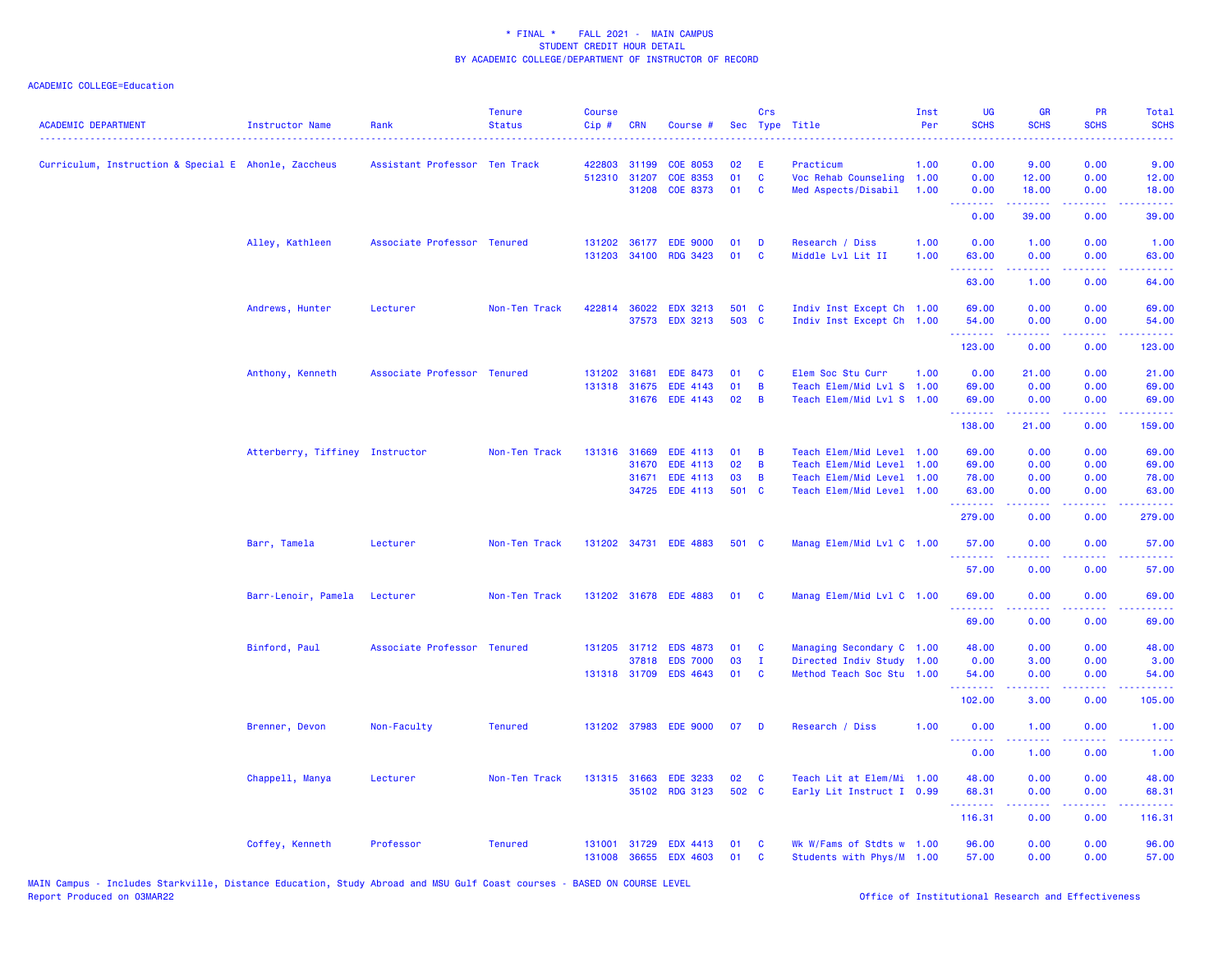| <b>ACADEMIC DEPARTMENT</b>                          | <b>Instructor Name</b>        | Rank                          | <b>Tenure</b><br><b>Status</b> | <b>Course</b><br>$Cip \#$ | <b>CRN</b>   | Course #              |       | Crs            | Sec Type Title            | Inst<br>Per | <b>UG</b><br><b>SCHS</b> | <b>GR</b><br><b>SCHS</b>                                                                                                                                     | <b>PR</b><br><b>SCHS</b>     | <b>Total</b><br><b>SCHS</b>                          |
|-----------------------------------------------------|-------------------------------|-------------------------------|--------------------------------|---------------------------|--------------|-----------------------|-------|----------------|---------------------------|-------------|--------------------------|--------------------------------------------------------------------------------------------------------------------------------------------------------------|------------------------------|------------------------------------------------------|
| Curriculum, Instruction & Special E Coffey, Kenneth |                               | Professor                     | <b>Tenured</b>                 |                           | 131008 36656 | <b>EDX 6603</b>       | 01    | - C            | Students with Phys/M 1.00 |             | 0.00<br>.                | 6.00                                                                                                                                                         | 0.00                         | 6.00                                                 |
|                                                     |                               |                               |                                |                           |              |                       |       |                |                           |             | 153.00                   | 6.00                                                                                                                                                         | 0.00                         | 159.00                                               |
|                                                     | Cummings, Netasha             | Instructor                    | Non-Ten Track                  | 131203                    | 34101        | <b>RDG 3423</b>       | 02    | <b>C</b>       | Middle Lvl Lit II         | 1.00        | 51.00                    | 0.00                                                                                                                                                         | 0.00                         | 51.00                                                |
|                                                     |                               |                               |                                |                           | 131305 34105 | <b>RDG 4133</b>       | C03 C |                | Integrat Literacy In 1.00 |             | 78.00                    | 0.00                                                                                                                                                         | 0.00                         | 78.00                                                |
|                                                     |                               |                               |                                |                           | 35107        | <b>RDG 4133</b>       | 502 B |                | Integrat Literacy In 1.00 |             | 45.00                    | 0.00                                                                                                                                                         | 0.00                         | 45.00                                                |
|                                                     |                               |                               |                                |                           |              | 131318 31677 EDE 4143 | 03    | $\overline{B}$ | Teach Elem/Mid Lvl S 1.00 |             | 78.00<br>.               | 0.00<br>$\frac{1}{2} \left( \frac{1}{2} \right) \left( \frac{1}{2} \right) \left( \frac{1}{2} \right) \left( \frac{1}{2} \right) \left( \frac{1}{2} \right)$ | 0.00<br>.                    | 78.00<br>.                                           |
|                                                     |                               |                               |                                |                           |              |                       |       |                |                           |             | 252.00                   | 0.00                                                                                                                                                         | 0.00                         | 252.00                                               |
|                                                     | Davidson, Sandy               | Lecturer                      | Non-Ten Track                  | 131202                    | 37549        | <b>EDE 3123</b>       | 04    | C              | Early Childhood Ed        | 1.00        | 66.00                    | 0.00                                                                                                                                                         | 0.00                         | 66.00                                                |
|                                                     |                               |                               |                                | 131315                    | 37550        | <b>RDG 3113</b>       | 05    | C              | Early Literacy Instr 1.00 |             | 66.00                    | 0.00                                                                                                                                                         | 0.00                         | 66.00                                                |
|                                                     |                               |                               |                                |                           | 37551        | <b>RDG 3123</b>       | 05    | <b>C</b>       | Early Lit Instruct I 1.00 |             | 66.00<br>.               | 0.00                                                                                                                                                         | 0.00                         | 66.00                                                |
|                                                     |                               |                               |                                |                           |              |                       |       |                |                           |             | 198.00                   | 0.00                                                                                                                                                         | 0.00                         | 198.00                                               |
|                                                     | Dean, Wanda                   | Lecturer                      | Non-Ten Track                  | 131001                    | 34770        | <b>EDX 8173</b>       | 502 C |                | Sp Ed In Reg Classrm 1.00 |             | 0.00                     | 42.00                                                                                                                                                        | 0.00                         | 42.00                                                |
|                                                     |                               |                               |                                | 131205                    | 37487        | <b>EDS 8623</b>       | 501 C |                | Effective Instructio 1.00 |             | 0.00                     | 45.00                                                                                                                                                        | 0.00                         | 45.00                                                |
|                                                     |                               |                               |                                |                           |              |                       |       |                |                           |             | .<br>0.00                | .<br>87.00                                                                                                                                                   | ن د د د<br>0.00              | $\omega_{\rm{eff}}$ and $\omega_{\rm{eff}}$<br>87.00 |
|                                                     | Devlin, Sandy                 | Professor                     | <b>Tenured</b>                 | 131001                    | 36023        | <b>EDX 8393</b>       | 01    | <b>S</b>       | Seminar in Em/Bd          | 1.00        | 0.00                     | 27.00                                                                                                                                                        | 0.00                         | 27.00                                                |
|                                                     |                               |                               |                                |                           | 36189        | <b>EDX 9000</b>       | 02    | D              | Research / Diss           | 1.00        | 0.00                     | 18.00                                                                                                                                                        | 0.00                         | 18.00                                                |
|                                                     |                               |                               |                                |                           | 37369        | <b>EDX 8143</b>       | 01    | <b>C</b>       | Early Ed Stdts w/Dis      | 0.90        | 0.00                     | 16.20                                                                                                                                                        | 0.00                         | 16.20                                                |
|                                                     |                               |                               |                                |                           | 37416        | <b>EDX 7000</b>       | 01    | $\mathbf{I}$   | Directed Indiv Study      | 1.00        | 0.00                     | 3.00                                                                                                                                                         | 0.00                         | 3.00                                                 |
|                                                     |                               |                               |                                |                           | 37417        | <b>EDX 7000</b>       | 02    | - I            | Directed Indiv Study      | 1.00        | 0.00                     | 3.00                                                                                                                                                         | 0.00                         | 3.00                                                 |
|                                                     |                               |                               |                                |                           | 37542        | <b>EDX 7000</b>       | 03    | п              | Directed Indiv Study      | 1.00        | 0.00                     | 3.00                                                                                                                                                         | 0.00                         | 3.00                                                 |
|                                                     |                               |                               |                                |                           | 37944        | <b>EDX 7000</b>       | 04    | $\mathbf{I}$   | Directed Indiv Study      | 1.00        | 0.00                     | 3.00                                                                                                                                                         | 0.00                         | 3.00                                                 |
|                                                     |                               |                               |                                |                           | 422814 31724 | <b>EDX 3223</b>       | 01    | C              | Intro to Emtnl/Behav      | 1.00        | 66.00                    | 0.00                                                                                                                                                         | 0.00                         | 66.00                                                |
|                                                     |                               |                               |                                | 429999                    | 37368        | <b>EDX 8183</b>       | 01    | <b>S</b>       | Sem In Learn Disab        | 0.10        | 0.00                     | 1.50                                                                                                                                                         | 0.00                         | 1.50                                                 |
|                                                     |                               |                               |                                |                           |              |                       |       |                |                           |             | 66.00                    | 74.70                                                                                                                                                        | 0.00                         | 140.70                                               |
|                                                     | Dozier-Jones, Nicole Lecturer |                               | Non-Ten Track                  |                           |              | 131202 31664 EDE 3343 | 02    | <b>C</b>       | Teach Adoles Lit          | 1.00        | 72.00<br>. <u>.</u>      | 0.00                                                                                                                                                         | 0.00<br>$  -$                | 72.00<br>.                                           |
|                                                     |                               |                               |                                |                           |              |                       |       |                |                           |             | 72.00                    | 0.00                                                                                                                                                         | 0.00                         | 72.00                                                |
|                                                     | Dupre, Jennifer               | Instructor                    | Non-Ten Track                  | 150612                    | 32949        | <b>INDT 1203</b>      | 01    | <b>C</b>       | Ind Draft & Print Re      | 1.00        | 72.00                    | 0.00                                                                                                                                                         | 0.00                         | 72.00                                                |
|                                                     |                               |                               |                                |                           | 32962        | <b>INDT 3343</b>      | 01    | C              | 3D Modeling for Manu 1.00 |             | 51.00                    | 0.00                                                                                                                                                         | 0.00                         | 51.00                                                |
|                                                     |                               |                               |                                |                           | 34967        | <b>INDT 1203</b>      | 501 C |                | Ind Draft & Print Re      | 1.00        | 39.00                    | 0.00                                                                                                                                                         | 0.00                         | 39.00                                                |
|                                                     |                               |                               |                                |                           | 34971        | <b>INDT</b><br>3063   | 501 C |                | Ind Human Relations       | 1.00        | 69.00                    | 0.00                                                                                                                                                         | 0.00                         | 69.00                                                |
|                                                     |                               |                               |                                |                           | 35468        | <b>INDT 3343</b>      | 501 C |                | 3D Modeling for Manu      | 1.00        | 33.00                    | 0.00                                                                                                                                                         | 0.00                         | 33.00                                                |
|                                                     |                               |                               |                                |                           | 37720        | INDT 1203 02          |       | $\mathbf{C}$   | Ind Draft & Print Re 1.00 |             | 27.00                    | 0.00                                                                                                                                                         | 0.00                         | 27.00                                                |
|                                                     |                               |                               |                                |                           |              |                       |       |                |                           |             | 291.00                   | 0.00                                                                                                                                                         | 0.00                         | 291.00                                               |
|                                                     | Entrekin Morgan, Mar Lecturer |                               | Non-Ten Track                  |                           |              | 131311 36021 EDE 3523 | 502 C |                | Found EL/ML Math Edu 1.00 |             | 45.00                    | 0.00                                                                                                                                                         | 0.00                         | 45.00                                                |
|                                                     |                               |                               |                                |                           |              |                       |       |                |                           |             | .<br>45.00               | .<br>0.00                                                                                                                                                    | $\sim$ $\sim$ $\sim$<br>0.00 | المتمام المالي<br>45.00                              |
|                                                     | Fondren, Patricia             | Assistant Professor Ten Track |                                | 131001                    | 31731        | <b>EDX 4873</b>       | 01    | -S             | Prof Sem In Sp Ed         | 1.00        | 30.00                    | 0.00                                                                                                                                                         | 0.00                         | 30.00                                                |
|                                                     |                               |                               |                                |                           |              | 422814 31717 EDX 3203 | 01    | C              | Intro To Learn Disab 1.00 |             | 108.00                   | 0.00                                                                                                                                                         | 0.00                         | 108.00                                               |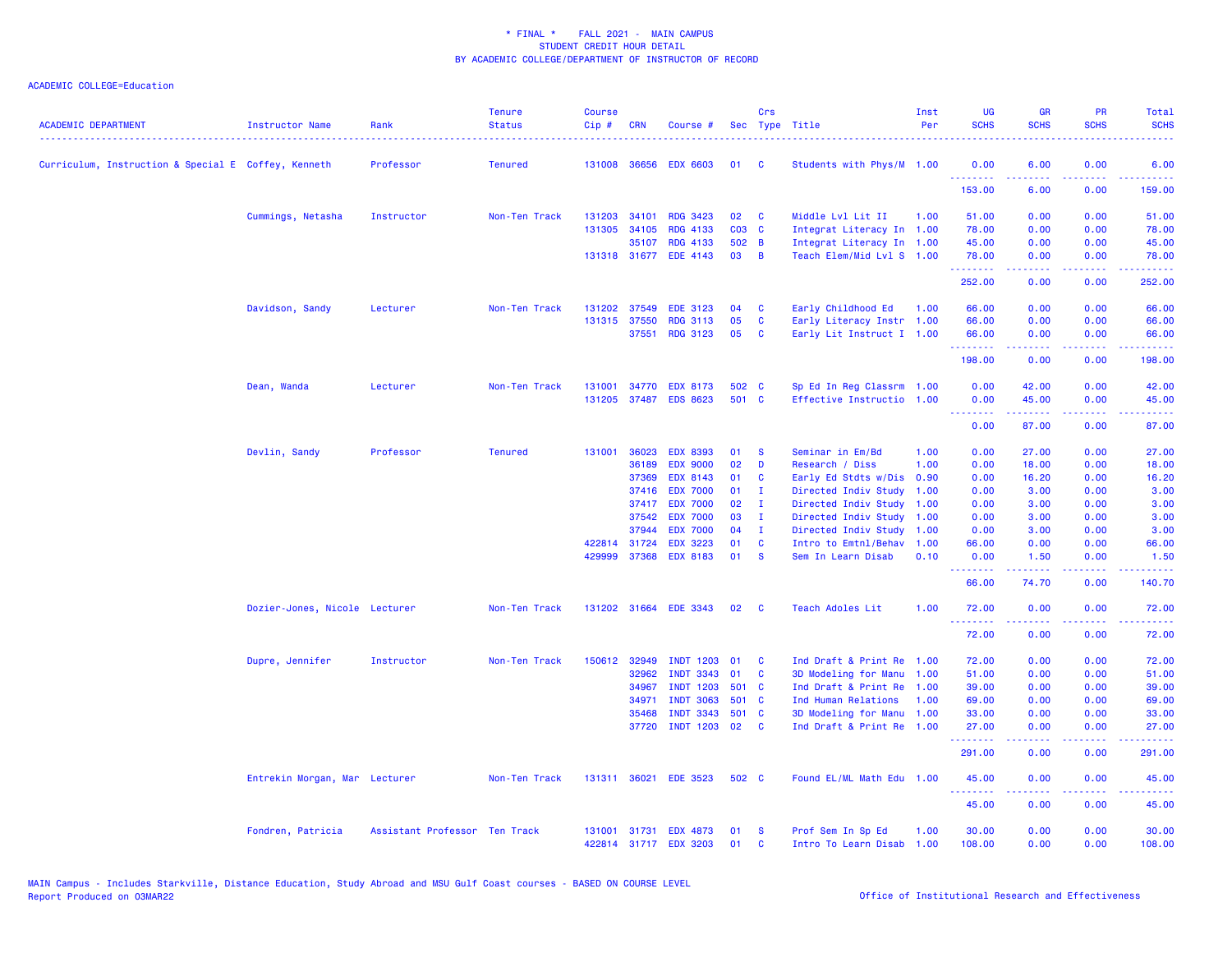| <b>ACADEMIC DEPARTMENT</b>                      | <b>Instructor Name</b> | Rank                        | <b>Tenure</b><br><b>Status</b> | <b>Course</b><br>$Cip \#$ | <b>CRN</b>            | Course #                                 |                   | Crs                      | Sec Type Title                                         | Inst<br>Per  | UG<br><b>SCHS</b>                    | <b>GR</b><br><b>SCHS</b>                                                                                                                                     | <b>PR</b><br><b>SCHS</b>              | Total<br><b>SCHS</b> |
|-------------------------------------------------|------------------------|-----------------------------|--------------------------------|---------------------------|-----------------------|------------------------------------------|-------------------|--------------------------|--------------------------------------------------------|--------------|--------------------------------------|--------------------------------------------------------------------------------------------------------------------------------------------------------------|---------------------------------------|----------------------|
|                                                 |                        |                             |                                |                           |                       |                                          |                   |                          |                                                        |              | <u>.</u> .<br>138.00                 | <b><i><u><u><b>A</b></u></u> A A A A A A A A</i></b><br>0.00                                                                                                 | <b><i><u><u>.</u></u></i></b><br>0.00 | 138.00               |
|                                                 |                        |                             |                                |                           |                       |                                          |                   |                          |                                                        |              |                                      |                                                                                                                                                              |                                       |                      |
| Curriculum, Instruction & Special E Franz, Dana |                        | Non-Faculty                 | <b>Tenured</b>                 |                           | 131205 36184<br>37658 | <b>EDS 9000</b><br><b>EDS 7000</b>       | 02<br>501 I       | D                        | Research / Diss<br>Directed Indiv Study 1.00           | 1.00         | 0.00<br>0.00<br>د د د د              | 11.00<br>3.00                                                                                                                                                | 0.00<br>0.00<br>$\frac{1}{2}$         | 11.00<br>3.00        |
|                                                 |                        |                             |                                |                           |                       |                                          |                   |                          |                                                        |              | 0.00                                 | 14.00                                                                                                                                                        | 0.00                                  | 14.00                |
|                                                 | Furr, Brittany         | Lecturer                    | Non-Ten Track                  |                           | 131315 35110          | <b>RDG 8653</b><br>35111 RDG 8653        | 501 C<br>502 C    |                          | Teach Read Sec Sch<br>Teach Read Sec Sch               | 1.00<br>1.00 | 0.00<br>0.00                         | 63.00<br>66.00                                                                                                                                               | 0.00<br>0.00                          | 63.00<br>66.00       |
|                                                 |                        |                             |                                |                           |                       |                                          |                   |                          |                                                        |              | .<br>0.00                            | 129.00                                                                                                                                                       | 0.00                                  | 129.00               |
|                                                 | Hollis, Anitra         | Lecturer                    | Non-Ten Track                  |                           | 131318 34729          | <b>EDE 4143</b><br>34730 EDE 4143        | 501 C<br>502 B    |                          | Teach Elem/Mid Lvl S 1.00<br>Teach Elem/Mid Lvl S 1.00 |              | 63.00<br>48.00                       | 0.00<br>0.00                                                                                                                                                 | 0.00<br>0.00                          | 63.00<br>48.00       |
|                                                 |                        |                             |                                |                           |                       |                                          |                   |                          |                                                        |              | .<br>111.00                          | $\frac{1}{2} \left( \frac{1}{2} \right) \left( \frac{1}{2} \right) \left( \frac{1}{2} \right) \left( \frac{1}{2} \right) \left( \frac{1}{2} \right)$<br>0.00 | .<br>0.00                             | .<br>111.00          |
|                                                 | Holmes, Helen          | Lecturer                    | Non-Ten Track                  |                           |                       | 131203 34722 EDE 3223<br>36019 EDE 3223  | 501 C<br>502 C    |                          | Middle Level Educati 1.00<br>Middle Level Educati 1.00 |              | 60.00<br>42.00<br>.                  | 0.00<br>0.00<br>.                                                                                                                                            | 0.00<br>0.00<br>.                     | 60.00<br>42.00       |
|                                                 |                        |                             |                                |                           |                       |                                          |                   |                          |                                                        |              | 102.00                               | 0.00                                                                                                                                                         | 0.00                                  | 102.00               |
|                                                 | Hopper, Peggy          | Professor                   | <b>Tenured</b>                 | 131205 37635              |                       | <b>EDS 7000</b>                          | 01                | - I                      | Directed Indiv Study 1.00                              |              | 0.00                                 | 3.00                                                                                                                                                         | 0.00                                  | 3.00                 |
|                                                 |                        |                             |                                |                           | 37669                 | <b>EDS 7000</b><br>131305 31711 EDS 4673 | 02<br>01          | $\mathbf{I}$<br><b>C</b> | Directed Indiv Study 1.00<br>Method Teach Lang Ar 1.00 |              | 0.00<br>39.00                        | 3.00<br>0.00                                                                                                                                                 | 0.00<br>0.00                          | 3.00<br>39.00        |
|                                                 |                        |                             |                                |                           |                       |                                          |                   |                          |                                                        |              | .<br>39.00                           | $\frac{1}{2} \left( \frac{1}{2} \right) \left( \frac{1}{2} \right) \left( \frac{1}{2} \right) \left( \frac{1}{2} \right) \left( \frac{1}{2} \right)$<br>6.00 | .<br>0.00                             | .<br>45.00           |
|                                                 |                        |                             |                                |                           |                       |                                          |                   |                          |                                                        |              |                                      |                                                                                                                                                              |                                       |                      |
|                                                 | Jamison, Breana        | Instructor                  | Non-Ten Track                  | 131001                    | 36029                 | <b>EDX 4103</b>                          | 01                | C                        | Intro to Intell/Dev                                    | 1.00         | 57.00                                | 0.00                                                                                                                                                         | 0.00                                  | 57.00                |
|                                                 |                        |                             |                                |                           | 36030                 | <b>EDX 6103</b>                          | 01                | <b>C</b>                 | Intro to Intell/Dev                                    | 1.00         | 0.00                                 | 3.00                                                                                                                                                         | 0.00                                  | 3.00                 |
|                                                 |                        |                             |                                | 422814 31720              | 31722                 | <b>EDX 3213</b><br><b>EDX 3213</b>       | 03<br>06          | C<br>C                   | Indiv Inst Except Ch 1.00<br>Indiv Inst Except Ch 1.00 |              | 105.00<br>102.00                     | 0.00<br>0.00                                                                                                                                                 | 0.00<br>0.00                          | 105.00<br>102.00     |
|                                                 |                        |                             |                                |                           | 31723                 | <b>EDX 3213</b>                          | 08                | C                        | Indiv Inst Except Ch 1.00                              |              | 96.00                                | 0.00                                                                                                                                                         | 0.00                                  | 96.00                |
|                                                 |                        |                             |                                |                           | 31725                 | <b>EDX 3223</b>                          | 02                | <b>C</b>                 | Intro to Emtnl/Behav 1.00                              |              | 57.00<br><b><i><u>AAAAAA</u></i></b> | 0.00<br>.                                                                                                                                                    | 0.00<br>.                             | 57.00<br>.           |
|                                                 |                        |                             |                                |                           |                       |                                          |                   |                          |                                                        |              | 417.00                               | 3.00                                                                                                                                                         | 0.00                                  | 420.00               |
|                                                 | Javorsky, Kristin      | Associate Professor Tenured |                                | 131315 34090              |                       | <b>RDG 3113</b>                          | 01                | <b>C</b>                 | Early Literacy Instr 1.00                              |              | 72.00                                | 0.00                                                                                                                                                         | 0.00                                  | 72.00                |
|                                                 |                        |                             |                                |                           | 34091                 | <b>RDG 3113</b>                          | 02                | C                        | Early Literacy Instr 1.00                              |              | 69.00                                | 0.00                                                                                                                                                         | 0.00                                  | 69.00                |
|                                                 |                        |                             |                                |                           | 34093                 | <b>RDG 3113</b>                          | 04                | <b>C</b>                 | Early Literacy Instr 1.00                              |              | 72.00<br>.                           | 0.00<br>22222                                                                                                                                                | 0.00<br>.                             | 72.00<br>المتمام     |
|                                                 |                        |                             |                                |                           |                       |                                          |                   |                          |                                                        |              | 213.00                               | 0.00                                                                                                                                                         | 0.00                                  | 213.00               |
|                                                 | King, Mary             | Instructor                  | Non-Ten Track                  |                           | 131315 33046          | <b>LSK 1023</b>                          | 05                | C                        | Col Read/Study Skill 1.00                              |              | 858.00                               | 0.00                                                                                                                                                         | 0.00                                  | 858.00               |
|                                                 |                        |                             |                                |                           | 36728                 | <b>LSK 4990</b>                          | 01                | <b>C</b>                 | Special Topic In LSK 1.00                              |              | 30.00<br>.                           | 0.00<br>$\frac{1}{2} \left( \frac{1}{2} \right) \left( \frac{1}{2} \right) \left( \frac{1}{2} \right) \left( \frac{1}{2} \right) \left( \frac{1}{2} \right)$ | 0.00<br>.                             | 30.00<br>.           |
|                                                 |                        |                             |                                |                           |                       |                                          |                   |                          |                                                        |              | 888.00                               | 0.00                                                                                                                                                         | 0.00                                  | 888.00               |
|                                                 | Lemley, Stephanie      | Associate Professor Tenured |                                |                           | 131202 31682          | <b>EDE 8623</b>                          | 01                | C                        | Content Lit and Disc 1.00                              |              | 0.00                                 | 15.00                                                                                                                                                        | 0.00                                  | 15.00                |
|                                                 |                        |                             |                                |                           | 36180                 | <b>EDE 9000</b>                          | 04                | D                        | Research / Diss                                        | 1.00         | 0.00                                 | 1.00                                                                                                                                                         | 0.00                                  | 1.00                 |
|                                                 |                        |                             |                                |                           | 131305 34103          | RDG 4133                                 | CO <sub>1</sub> C |                          | Integrat Literacy In 1.00                              |              | 69.00                                | 0.00                                                                                                                                                         | 0.00                                  | 69.00                |
|                                                 |                        |                             |                                |                           | 34104                 | RDG 4133                                 | C02 C             |                          | Integrat Literacy In 1.00                              |              | 69.00                                | 0.00                                                                                                                                                         | 0.00                                  | 69.00                |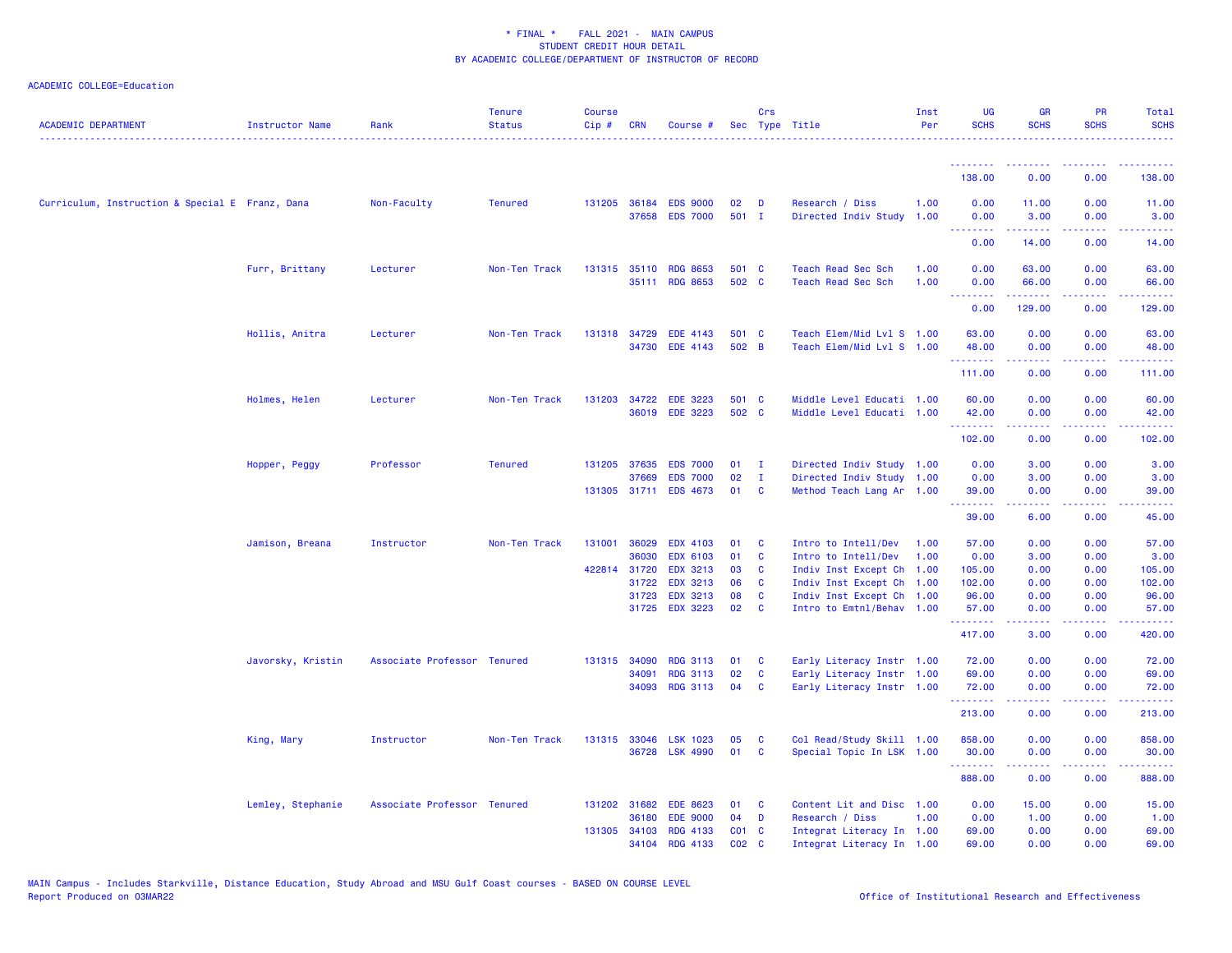| <b>ACADEMIC DEPARTMENT</b>                        | <b>Instructor Name</b> | Rank                              | <b>Tenure</b><br><b>Status</b> | <b>Course</b><br>Cip# | <b>CRN</b>   | Course #              |       | Crs          | Sec Type Title            | Inst<br>Per | <b>UG</b><br><b>SCHS</b> | <b>GR</b><br><b>SCHS</b> | <b>PR</b><br><b>SCHS</b> | Total<br><b>SCHS</b>                |
|---------------------------------------------------|------------------------|-----------------------------------|--------------------------------|-----------------------|--------------|-----------------------|-------|--------------|---------------------------|-------------|--------------------------|--------------------------|--------------------------|-------------------------------------|
|                                                   |                        |                                   |                                |                       |              |                       |       |              |                           |             | <u>.</u>                 | .                        | . <u>.</u>               | .                                   |
|                                                   |                        |                                   |                                |                       |              |                       |       |              |                           |             | 138.00                   | 16.00                    | 0.00                     | 154.00                              |
| Curriculum, Instruction & Special E Lindsey, Gail |                        | Clinical Assist Pro Non-Ten Track |                                |                       | 131202 31659 | <b>EDE 3123</b>       | 02    | C            | Early Childhood Ed        | 1.00        | 72.00                    | 0.00                     | 0.00                     | 72.00                               |
|                                                   |                        |                                   |                                |                       | 31660        | <b>EDE 3123</b>       | 03    | C            | Early Childhood Ed        | 1.00        | 72.00                    | 0.00                     | 0.00                     | 72.00                               |
|                                                   |                        |                                   |                                |                       | 31665        | EDE 3443              | 01    | C            | Creat Arts Elem / Mid     | 1.00        | 63.00                    | 0.00                     | 0.00                     | 63.00                               |
|                                                   |                        |                                   |                                |                       | 31666        | EDE 3443              | 02    | C            | Creat Arts Elem / Mid     | 1.00        | 42.00<br>.               | 0.00<br><b>.</b>         | 0.00<br>.                | 42.00<br><u>.</u>                   |
|                                                   |                        |                                   |                                |                       |              |                       |       |              |                           |             | 249.00                   | 0.00                     | 0.00                     | 249.00                              |
|                                                   | Mattox, Kimberly       | Instructor                        | Non-Ten Track                  | 422814                | 31718        | <b>EDX 3213</b>       | 01    | C            | Indiv Inst Except Ch 1.00 |             | 108.00                   | 0.00                     | 0.00                     | 108.00                              |
|                                                   |                        |                                   |                                |                       | 31719        | <b>EDX 3213</b>       | 02    | C            | Indiv Inst Except Ch 1.00 |             | 108.00                   | 0.00                     | 0.00                     | 108.00                              |
|                                                   |                        |                                   |                                |                       | 31721        | <b>EDX 3213</b>       | 04    | $\mathbf{C}$ | Indiv Inst Except Ch 1.00 |             | 102.00                   | 0.00                     | 0.00                     | 102.00                              |
|                                                   |                        |                                   |                                |                       | 34760        | <b>EDX 3213</b>       | 502 C |              | Indiv Inst Except Ch 1.00 |             | 60.00<br>.               | 0.00<br>22222            | 0.00<br>.                | 60.00<br>.                          |
|                                                   |                        |                                   |                                |                       |              |                       |       |              |                           |             | 378.00                   | 0.00                     | 0.00                     | 378.00                              |
|                                                   | McDonnall, Sean        | Lecturer                          | Non-Ten Track                  | 131203                | 34753        | <b>EDS 8243</b>       | 502 C |              | Adv. Plan Manage Lea 1.00 |             | 0.00                     | 69.00                    | 0.00                     | 69.00                               |
|                                                   |                        |                                   |                                |                       | 131205 31705 | EDS 3411              | 01    | E            | Prac In Secondary Ed 1.00 |             | 20.00                    | 0.00                     | 0.00                     | 20.00                               |
|                                                   |                        |                                   |                                |                       |              | 34744 EDS 4873        | 501 C |              | Managing Secondary C 1.00 |             | 12.00<br>.               | 0.00<br>.                | 0.00<br>.                | 12.00<br>.                          |
|                                                   |                        |                                   |                                |                       |              |                       |       |              |                           |             | 32.00                    | 69.00                    | 0.00                     | 101.00                              |
|                                                   | McDowell, Teresa       | Lecturer                          | Non-Ten Track                  |                       | 131315 33039 | <b>LSK 1013</b>       | 01    | C            | <b>Effective Reading</b>  | 1.00        | 87.00                    | 0.00                     | 0.00                     | 87.00                               |
|                                                   |                        |                                   |                                |                       |              | 33040 LSK 1013        | 02    | <b>C</b>     | <b>Effective Reading</b>  | 1.00        | 60.00                    | 0.00                     | 0.00                     | 60.00                               |
|                                                   |                        |                                   |                                |                       |              |                       |       |              |                           |             | .<br>147.00              | 0.00                     | بالمحامي<br>0.00         | .<br>147.00                         |
|                                                   | McGinnis, Brecken      | Instructor                        | Non-Ten Track                  | 131001                | 31727        | <b>EDX 4113</b>       | 01    | - C          | Mthds/Mats Erly Chil 1.00 |             | 93.00                    | 0.00                     | 0.00                     | 93.00                               |
|                                                   |                        |                                   |                                |                       | 34764        | EDX 6173              | 501 C |              | Intro Contingency Ma      | 1.00        | 0.00                     | 66.00                    | 0.00                     | 66.00                               |
|                                                   |                        |                                   |                                |                       | 34765        | <b>EDX 6173</b>       | 502 C |              | Intro Contingency Ma 1.00 |             | 0.00                     | 57.00                    | 0.00                     | 57.00                               |
|                                                   |                        |                                   |                                |                       | 34768        | <b>EDX 8023</b>       | 502 C |              | Fundamentals of Teac 1.00 |             | 0.00                     | 78.00                    | 0.00                     | 78.00                               |
|                                                   |                        |                                   |                                |                       | 34769        | <b>EDX 8173</b>       | 501 C |              | Sp Ed In Reg Classrm 1.00 |             | 0.00<br><u>.</u>         | 72.00<br>.               | 0.00<br>.                | 72.00<br><b><i><u>AAAAA</u></i></b> |
|                                                   |                        |                                   |                                |                       |              |                       |       |              |                           |             | 93.00                    | 273.00                   | 0.00                     | 366.00                              |
|                                                   | McMillen, Carrie       | Lecturer                          | Non-Ten Track                  | 131202                |              | 34717 EDE 2521        | 502 C |              | Intro to Elem Ed          | 1.00        | 17.00                    | 0.00                     | 0.00                     | 17.00                               |
|                                                   |                        |                                   |                                |                       | 131203 31661 | <b>EDE 3223</b>       | 01    | C            | Middle Level Educati 1.00 |             | 45.00<br>.               | 0.00<br>المستملة         | 0.00<br>.                | 45.00<br>.                          |
|                                                   |                        |                                   |                                |                       |              |                       |       |              |                           |             | 62.00                    | 0.00                     | 0.00                     | 62.00                               |
|                                                   | Mecaskey, Rebecca      | Instructor                        | Non-Ten Track                  | 131311                | 31667        | <b>EDE 3523</b>       | 01    | C            | Found EL/ML Math Edu 1.00 |             | 42.00                    | 0.00                     | 0.00                     | 42.00                               |
|                                                   |                        |                                   |                                |                       | 31668        | <b>EDE 3523</b>       | 02    | $\mathbf{C}$ | Found EL/ML Math Edu 1.00 |             | 72.00                    | 0.00                     | 0.00                     | 72.00                               |
|                                                   |                        |                                   |                                |                       | 34724        | <b>EDE 3523</b>       | 501 C |              | Found EL/ML Math Edu 1.00 |             | 69.00                    | 0.00                     | 0.00                     | 69.00                               |
|                                                   |                        |                                   |                                |                       | 34728        | <b>EDE 4123</b>       | 502 B |              | Teach Elem/Mid Level 1.00 |             | 48.00<br>.               | 0.00<br>22222            | 0.00<br>.                | 48.00<br>.                          |
|                                                   |                        |                                   |                                |                       |              |                       |       |              |                           |             | 231.00                   | 0.00                     | 0.00                     | 231.00                              |
|                                                   | Miller, Nicole         | Associate Professor Tenured       |                                |                       |              | 131203 31662 EDE 3223 | 02    | <b>C</b>     | Middle Level Educati 1.00 |             | 60.00<br>.               | 0.00<br>.                | 0.00<br>$  -$            | 60.00<br>.                          |
|                                                   |                        |                                   |                                |                       |              |                       |       |              |                           |             | 60.00                    | 0.00                     | 0.00                     | 60.00                               |
|                                                   | Mulkana, Angela        | Clinical Assist Pro Non-Ten Track |                                |                       |              | 131203 35104 RDG 3413 | 501 C |              | Middle Lvl Lit I          | 1.00        | 54.00                    | 0.00                     | 0.00                     | 54.00                               |
|                                                   |                        |                                   |                                |                       |              | 35105 RDG 3423        | 501   | $\mathbf{C}$ | Middle Lvl Lit II         | 1.00        | 54.00                    | 0.00                     | 0.00                     | 54.00                               |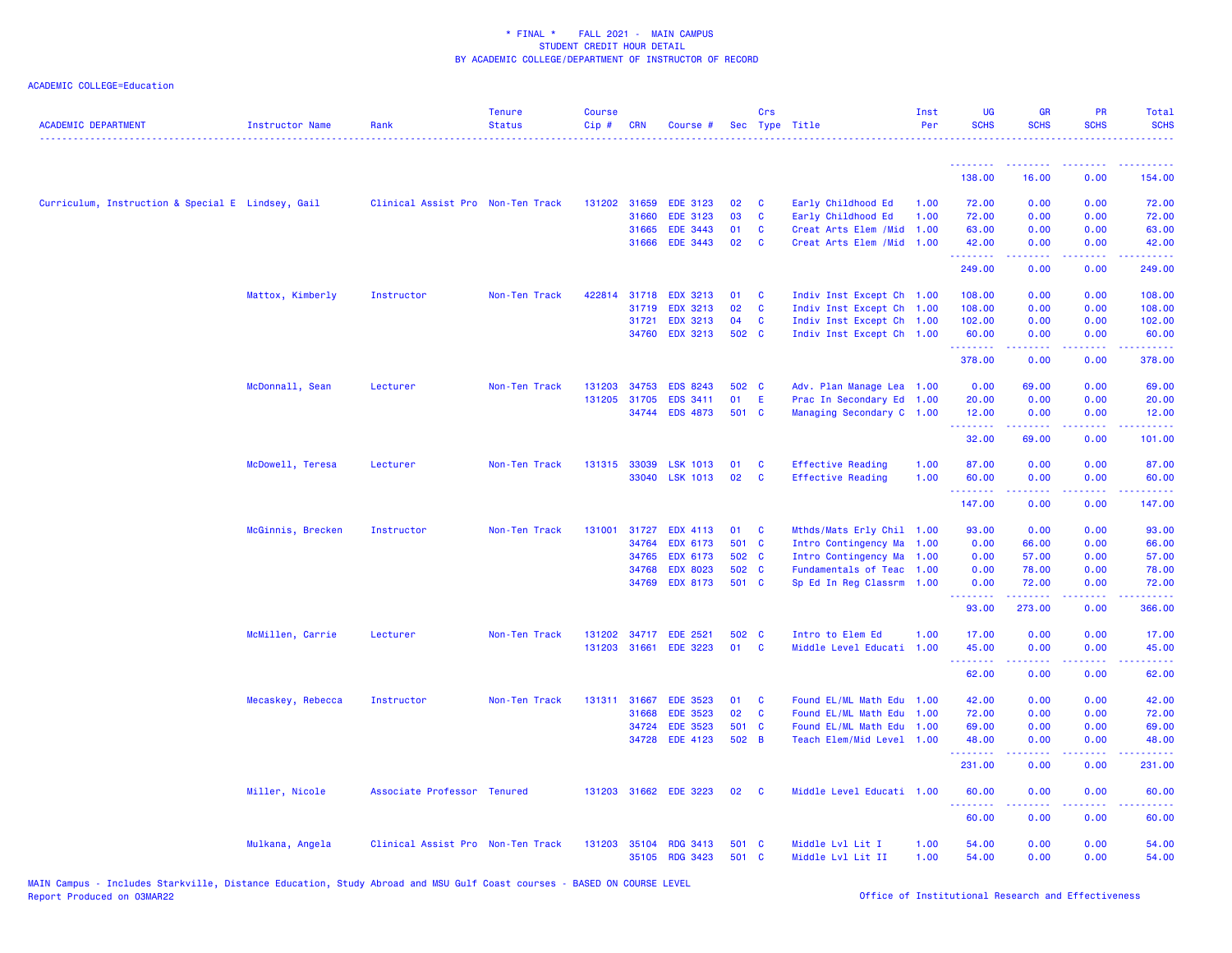| <b>ACADEMIC DEPARTMENT</b>                          | Instructor Name   | Rank                              | <b>Tenure</b><br><b>Status</b> | <b>Course</b><br>Cip# | <b>CRN</b>            | Course #                           |             | Crs          | Sec Type Title                             | Inst<br>Per  | UG<br><b>SCHS</b> | <b>GR</b><br><b>SCHS</b>                       | PR<br><b>SCHS</b> | Total<br><b>SCHS</b> |
|-----------------------------------------------------|-------------------|-----------------------------------|--------------------------------|-----------------------|-----------------------|------------------------------------|-------------|--------------|--------------------------------------------|--------------|-------------------|------------------------------------------------|-------------------|----------------------|
| Curriculum, Instruction & Special E Mulkana, Angela |                   | Clinical Assist Pro Non-Ten Track |                                | 131203                | 36024                 | RDG 3413                           | 502         | <b>C</b>     | Middle Lvl Lit I                           | 1.00         | 36.00             | 0.00                                           | 0.00              | 36.00                |
|                                                     |                   |                                   |                                |                       |                       | 36025 RDG 3423                     | 502 C       |              | Middle Lvl Lit II                          | 1.00         | 36.00<br>.        | 0.00<br>-----                                  | 0.00<br>.         | 36.00<br>.           |
|                                                     |                   |                                   |                                |                       |                       |                                    |             |              |                                            |              | 180.00            | 0.00                                           | 0.00              | 180.00               |
|                                                     | Nicholson, David  | Lecturer                          | Non-Ten Track                  | 131202                | 31656                 | <b>EDE 2521</b>                    | 01          | C            | Intro to Elem Ed                           | 1.00         | 23.00             | 0.00                                           | 0.00              | 23.00                |
|                                                     |                   |                                   |                                |                       | 31657                 | <b>EDE 2521</b>                    | 02          | C            | Intro to Elem Ed                           | 1.00         | 24.00             | 0.00                                           | 0.00              | 24.00                |
|                                                     |                   |                                   |                                |                       |                       | 34716 EDE 2521                     | 501 C       |              | Intro to Elem Ed                           | 1.00         | 22.00<br><u>.</u> | 0.00<br>.                                      | 0.00<br>.         | 22.00<br>.           |
|                                                     |                   |                                   |                                |                       |                       |                                    |             |              |                                            |              | 69.00             | 0.00                                           | 0.00              | 69.00                |
|                                                     | Nicholson, Janice | Non-Faculty                       | Not Applicable                 | 131001                | 37735                 | <b>EDX 7000</b>                    | $501$ I     |              | Directed Indiv Study 1.00                  |              | 0.00              | 9.00                                           | 0.00              | 9.00                 |
|                                                     |                   |                                   |                                | 131205                | 37736                 | <b>EDS 7000</b>                    | 502 I       |              | Directed Indiv Study 1.00                  |              | 0.00<br>.         | 1.00<br><b><i><u></u></i></b>                  | 0.00<br>د د د د . | 1.00<br>وعاعاتها     |
|                                                     |                   |                                   |                                |                       |                       |                                    |             |              |                                            |              | 0.00              | 10.00                                          | 0.00              | 10.00                |
|                                                     | Parker, Sarah     | Instructor                        | Non-Ten Track                  | 131311                | 31672                 | <b>EDE 4123</b>                    | 01          | В            | Teach Elem/Mid Level 1.00                  |              | 69.00             | 0.00                                           | 0.00              | 69.00                |
|                                                     |                   |                                   |                                |                       | 31673                 | EDE 4123                           | 02          | B            | Teach Elem/Mid Level                       | 1.00         | 75.00             | 0.00                                           | 0.00              | 75.00                |
|                                                     |                   |                                   |                                |                       |                       | 31674 EDE 4123                     | 03          | B            | Teach Elem/Mid Level                       | 1.00         | 78.00             | 0.00                                           | 0.00              | 78.00                |
|                                                     |                   |                                   |                                |                       |                       | 34727 EDE 4123                     | 501 C       |              | Teach Elem/Mid Level 1.00                  |              | 63.00<br>.        | 0.00<br><b><i><u><u> - - - - -</u></u></i></b> | 0.00<br>.         | 63.00<br>.           |
|                                                     |                   |                                   |                                |                       |                       |                                    |             |              |                                            |              | 285.00            | 0.00                                           | 0.00              | 285.00               |
|                                                     | Ratliff, Lindon   | Professor                         | <b>Tenured</b>                 | 130101                | 34749                 | <b>EDS 8103</b>                    | 501         | $\mathbf{C}$ | Adv Meth in Mid/Sec                        | 1.00         | 0.00              | 69.00                                          | 0.00              | 69.00                |
|                                                     |                   |                                   |                                | 130301                | 31707                 | <b>EDS 4403</b>                    | 01          | C            | Eval in Sec Schools                        | 1.00         | 39.00             | 0.00                                           | 0.00              | 39.00                |
|                                                     |                   |                                   |                                |                       | 34747                 | <b>EDS 6403</b>                    | 501 C       |              | Eval in Sec Schools                        | 1.00         | 0.00              | 51.00                                          | 0.00              | 51.00                |
|                                                     |                   |                                   |                                |                       | 131205 36255          | <b>EDS 3413</b>                    | 01          | B            | Principles of Sec Ed 1.00                  |              | 75.00<br>.        | 0.00<br>.                                      | 0.00<br>.         | 75.00<br>.           |
|                                                     |                   |                                   |                                |                       |                       |                                    |             |              |                                            |              | 114.00            | 120.00                                         | 0.00              | 234.00               |
|                                                     | Rye, Brittney     | Instructor                        | Non-Ten Track                  | 131202                | 31658                 | <b>EDE 3123</b>                    | 01          | C            | Early Childhood Ed                         | 1.00         | 69.00             | 0.00                                           | 0.00              | 69.00                |
|                                                     |                   |                                   |                                |                       | 36020                 | <b>EDE 3443</b>                    | 03          | C            | Creat Arts Elem / Mid 1.00                 |              | 63.00             | 0.00                                           | 0.00              | 63.00                |
|                                                     |                   |                                   |                                |                       | 131315 34094          | <b>RDG 3123</b>                    | 01          | C            | Early Lit Instruct I 1.00                  |              | 75.00             | 0.00                                           | 0.00              | 75.00                |
|                                                     |                   |                                   |                                |                       | 34097                 | RDG 3123                           | 04          | C            | Early Lit Instruct I 1.00                  |              | 69.00<br>.        | 0.00<br>22222                                  | 0.00<br>.         | 69.00<br><u>.</u>    |
|                                                     |                   |                                   |                                |                       |                       |                                    |             |              |                                            |              | 276.00            | 0.00                                           | 0.00              | 276.00               |
|                                                     | Sanders, Jennifer | Lecturer                          | Non-Ten Track                  | 131203                | 35108                 | <b>RDG 8113</b>                    | 501 C       |              | Mid Level Literacy I 1.00                  |              | 0.00              | 48.00                                          | 0.00              | 48.00                |
|                                                     |                   |                                   |                                | 131305                |                       | 35106 RDG 4133                     | 501 C       |              | Integrat Literacy In 1.00                  |              | 60.00<br>.        | 0.00<br>.                                      | 0.00<br>.         | 60.00<br><u>.</u>    |
|                                                     |                   |                                   |                                |                       |                       |                                    |             |              |                                            |              | 60.00             | 48.00                                          | 0.00              | 108.00               |
|                                                     | Shea, Donna       | Non-Faculty                       | Not Applicable                 | 131001                | 31732                 | <b>EDX 4886</b>                    | 01          | -F           | Teach Internship in                        | 1.00         | 60.00             | 0.00                                           | 0.00              | 60.00                |
|                                                     |                   |                                   |                                |                       | 31733                 | <b>EDX 4896</b>                    | 01          | -F           | Teach Internship in                        | 1.00         | 60.00             | 0.00                                           | 0.00              | 60.00                |
|                                                     |                   |                                   |                                |                       | 34758                 | <b>EDS 8886</b>                    | 501 H       |              | Dimensions of Learni                       | 1.00         | 0.00              | 408.00                                         | 0.00              | 408.00               |
|                                                     |                   |                                   |                                |                       | 34771                 | <b>EDX 8233</b>                    | 501         | H            | Special Education In                       | 1.00         | 0.00              | 162.00                                         | 0.00              | 162.00               |
|                                                     |                   |                                   |                                |                       | 131202 31679          | <b>EDE 4886</b>                    | 01          | Ε            | Elem.Mid Lvl Interns                       | 1.00         | 174.00            | 0.00                                           | 0.00              | 174.00               |
|                                                     |                   |                                   |                                |                       | 31680                 | <b>EDE 4896</b>                    | 01          | E            | Elem/Mid Levl Intern                       | 1.00         | 174.00            | 0.00                                           | 0.00              | 174.00               |
|                                                     |                   |                                   |                                |                       | 34732                 | <b>EDE 4886</b>                    | 501         | E            | Elem.Mid Lvl Interns                       | 1.00         | 78.00             | 0.00                                           | 0.00              | 78.00                |
|                                                     |                   |                                   |                                |                       | 34733<br>131205 31713 | <b>EDE 4896</b><br><b>EDS 4886</b> | 501 E<br>01 | - F          | Elem/Mid Levl Intern                       | 1.00         | 78.00<br>114.00   | 0.00<br>0.00                                   | 0.00<br>0.00      | 78.00                |
|                                                     |                   |                                   |                                |                       | 31714                 | <b>EDS 4896</b>                    | 01          | -F           | Teach Intern in Sec<br>Teach Intern in Sec | 1.00<br>1.00 | 114.00            | 0.00                                           | 0.00              | 114.00<br>114.00     |
|                                                     |                   |                                   |                                |                       |                       | 34745 EDS 4886                     | 501 F       |              | Teach Intern in Sec                        | 1.00         | 6.00              | 0.00                                           | 0.00              | 6.00                 |
|                                                     |                   |                                   |                                |                       |                       | 34746 FDS 4896                     | 501         | -F           | Teach Intern in Sec 1.00                   |              | 6.00              | 0.00                                           | 0.00              | 6.00                 |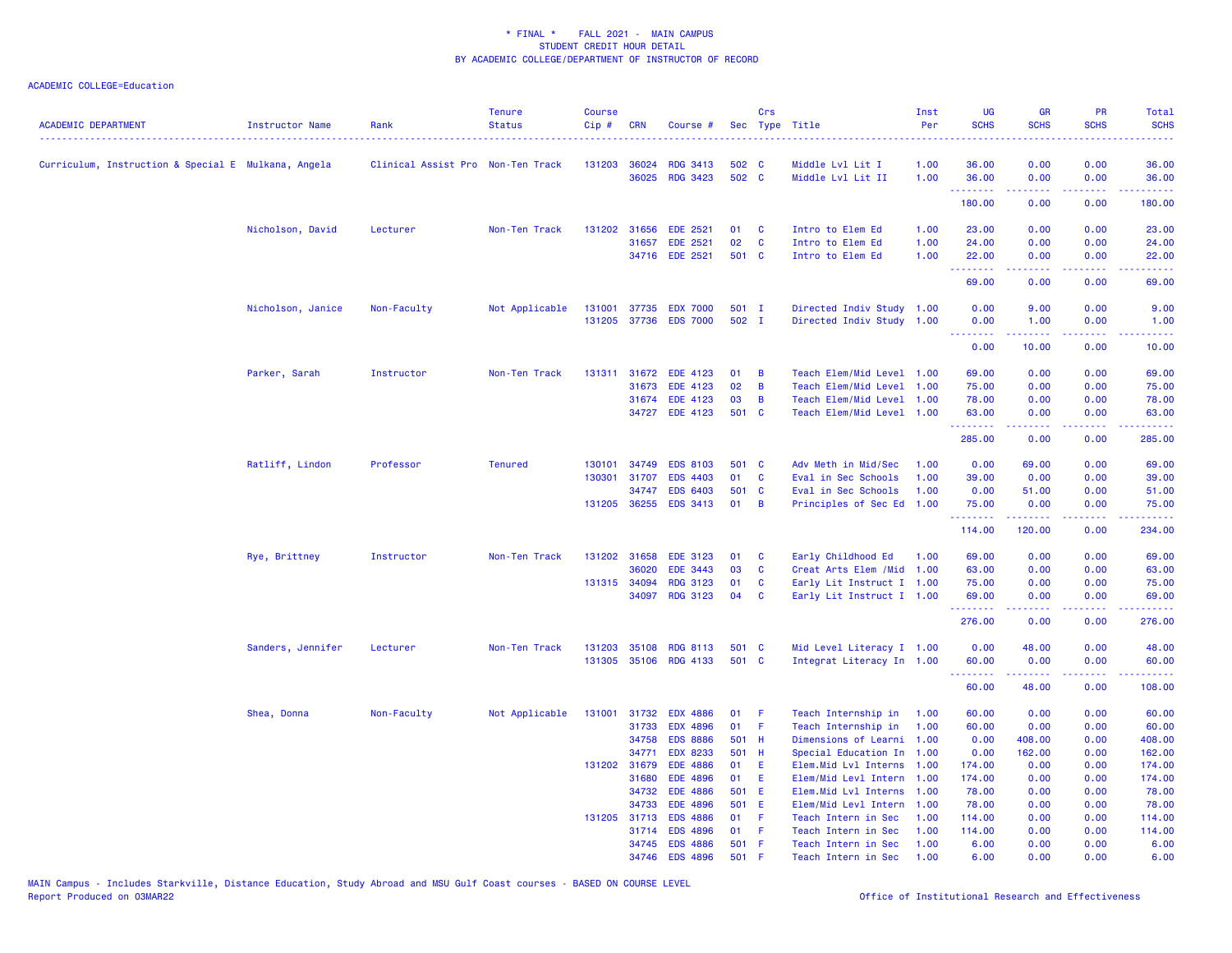| <b>ACADEMIC DEPARTMENT</b>                      | <b>Instructor Name</b>        | Rank                        | <b>Tenure</b><br><b>Status</b> | <b>Course</b><br>Cip# | <b>CRN</b>   | Course #              |       | Crs      | Sec Type Title            | Inst<br>Per | <b>UG</b><br><b>SCHS</b> | <b>GR</b><br><b>SCHS</b>                                                                                                                                     | <b>PR</b><br><b>SCHS</b>            | Total<br><b>SCHS</b>                  |
|-------------------------------------------------|-------------------------------|-----------------------------|--------------------------------|-----------------------|--------------|-----------------------|-------|----------|---------------------------|-------------|--------------------------|--------------------------------------------------------------------------------------------------------------------------------------------------------------|-------------------------------------|---------------------------------------|
| Curriculum, Instruction & Special E Shea, Donna |                               | Non-Faculty                 | Not Applicable                 |                       | 131312 33560 | <b>MUE 4886</b>       | 01    |          | Stu Teach Music Ed        | 0.50        | 12.00                    | 0.00                                                                                                                                                         | 0.00                                | 12.00                                 |
|                                                 |                               |                             |                                |                       | 33561        | <b>MUE 4896</b>       | 01    | F        | Stu Teach Music Ed        | 0.50        | 12.00                    | 0.00                                                                                                                                                         | 0.00                                | 12.00                                 |
|                                                 |                               |                             |                                |                       | 35060        | <b>MUE 4886</b>       | 501 F |          | Stu Teach Music Ed        | 0.50        | 6.00                     | 0.00                                                                                                                                                         | 0.00                                | 6.00                                  |
|                                                 |                               |                             |                                |                       | 35061        | <b>MUE 4896</b>       | 501 F |          | Stu Teach Music Ed        | 0.50        | 6.00                     | 0.00                                                                                                                                                         | 0.00                                | 6.00                                  |
|                                                 |                               |                             |                                |                       | 131314 33614 | PE 4886               | 01    | Æ        | Teach Intern in PE        | 0.50        | 15.00                    | 0.00                                                                                                                                                         | 0.00                                | 15.00                                 |
|                                                 |                               |                             |                                |                       | 33615        | PE 4896               | 01    | F        | Teach Intern in PE        | 0.50        | 15.00                    | 0.00                                                                                                                                                         | 0.00                                | 15.00                                 |
|                                                 |                               |                             |                                |                       | 35065        | <b>PE 4886</b>        | 501 F |          | Teach Intern in PE        | 1.00        | 6.00                     | 0.00                                                                                                                                                         | 0.00                                | 6.00                                  |
|                                                 |                               |                             |                                |                       | 35066        | PE 4896               | 501 F |          | Teach Intern in PE        | 1.00        | 6.00<br>.                | 0.00<br>.                                                                                                                                                    | 0.00<br>.                           | 6.00<br><u>.</u>                      |
|                                                 |                               |                             |                                |                       |              |                       |       |          |                           |             | 942.00                   | 570.00                                                                                                                                                       | 0.00                                | 1512.00                               |
|                                                 | Smith, Kimberly               | Instructor                  | Non-Ten Track                  | 131203                | 34098        | <b>RDG 3413</b>       | 01    | <b>C</b> | Middle Lvl Lit I          | 1.00        | 45.00                    | 0.00                                                                                                                                                         | 0.00                                | 45.00                                 |
|                                                 |                               |                             |                                |                       | 34099        | <b>RDG 3413</b>       | 02    | C        | Middle Lvl Lit I          | 1.00        | 69.00                    | 0.00                                                                                                                                                         | 0.00                                | 69.00                                 |
|                                                 |                               |                             |                                |                       | 131315 34092 | <b>RDG 3113</b>       | 03    | <b>C</b> | Early Literacy Instr 1.00 |             | 66.00                    | 0.00                                                                                                                                                         | 0.00                                | 66.00                                 |
|                                                 |                               |                             |                                |                       | 34096        | <b>RDG 3123</b>       | 03    | <b>C</b> | Early Lit Instruct I 1.00 |             | 66.00<br>.               | 0.00                                                                                                                                                         | 0.00<br>والمحامر                    | 66.00                                 |
|                                                 |                               |                             |                                |                       |              |                       |       |          |                           |             | 246.00                   | 0.00                                                                                                                                                         | 0.00                                | 246.00                                |
|                                                 | Smith, ReGina                 | Lecturer                    | Non-Ten Track                  |                       | 131316 34726 | <b>EDE 4113</b>       | 502 B |          | Teach Elem/Mid Level 1.00 |             | 48.00                    | 0.00                                                                                                                                                         | 0.00                                | 48.00                                 |
|                                                 |                               |                             |                                |                       |              |                       |       |          |                           |             | .<br>48.00               | بالأباب<br>0.00                                                                                                                                              | $\sim$ $\sim$ $\sim$ $\sim$<br>0.00 | المستما<br>48.00                      |
|                                                 | Stampley, Amy                 | Lecturer                    | Non-Ten Track                  | 131001                | 34766        | <b>EDX 6173</b>       | 503 C |          | Intro Contingency Ma 1.00 |             | 0.00                     | 42.00                                                                                                                                                        | 0.00                                | 42.00                                 |
|                                                 |                               |                             |                                | 131203                | 34752        | <b>EDS 8243</b>       | 501 C |          | Adv. Plan Manage Lea 1.00 |             | 0.00                     | 69.00                                                                                                                                                        | 0.00                                | 69.00                                 |
|                                                 |                               |                             |                                |                       |              |                       |       |          |                           |             | .<br>0.00                | 111.00                                                                                                                                                       | 0.00                                | .<br>111.00                           |
|                                                 | Taylor-Gathings, Kim Lecturer |                             | Non-Ten Track                  |                       | 131315 34095 | <b>RDG 3123</b>       | 02    | <b>C</b> | Early Lit Instruct I 1.00 |             | 69.00                    | 0.00                                                                                                                                                         | 0.00                                | 69.00                                 |
|                                                 |                               |                             |                                |                       |              |                       |       |          |                           |             | بالأباء<br>69.00         | 0.00                                                                                                                                                         | $\sim$ $\sim$ $\sim$<br>0.00        | 69.00                                 |
|                                                 | Walker, Ryan                  | Associate Professor Tenured |                                |                       | 131205 34754 | <b>EDS 8613</b>       | 501 C |          | Mdle & Sec Sch Curr       | 1.00        | 0.00                     | 66.00                                                                                                                                                        | 0.00                                | 66.00                                 |
|                                                 |                               |                             |                                |                       | 36174        | <b>EDS 8000</b>       | 05    | D        | Research / Thesis         | 1.00        | 0.00                     | 1.00                                                                                                                                                         | 0.00                                | 1.00                                  |
|                                                 |                               |                             |                                |                       | 36187        | <b>EDS 9000</b>       | 05    | D        | Research / Diss           | 1.00        | 0.00                     | 6.00                                                                                                                                                         | 0.00                                | 6.00                                  |
|                                                 |                               |                             |                                |                       |              | 131316 31710 EDS 4653 | 01    | C        | Method Teach Science 1.00 |             | 27.00<br>.               | 0.00<br>.                                                                                                                                                    | 0.00<br>.                           | 27.00<br>.                            |
|                                                 |                               |                             |                                |                       |              |                       |       |          |                           |             | 27.00                    | 73.00                                                                                                                                                        | 0.00                                | 100.00                                |
|                                                 | Wiley, Holly                  | Instructor                  | Non-Ten Track                  | 260908                | 31988        | EP 4183               | 02    | C        | Exercise & Weight Co 1.00 |             | 216.00                   | 0.00                                                                                                                                                         | 0.00                                | 216.00                                |
|                                                 |                               |                             |                                | 310501                | 32987        | KI 2023               | 02    | C        | Found of Health Educ      | 1.00        | 177.00                   | 0.00                                                                                                                                                         | 0.00                                | 177.00                                |
|                                                 |                               |                             |                                |                       |              | 310505 35415 KI 2603  | 01    | C        | Medical Terminology       | 1.00        | 876.00<br>.              | 0.00<br><u>.</u>                                                                                                                                             | 0.00<br>$  -$                       | 876.00<br>$\sim$ $\sim$ $\sim$ $\sim$ |
|                                                 |                               |                             |                                |                       |              |                       |       |          |                           |             | 1269.00                  | 0.00                                                                                                                                                         | 0.00                                | 1269.00                               |
|                                                 | Yuan, Ruiping                 | Instructor                  | Non-Ten Track                  |                       |              | 131202 34719 EDE 3123 | 501 C |          | Early Childhood Ed        | 1.00        | 57.00                    | 0.00                                                                                                                                                         | 0.00                                | 57.00                                 |
|                                                 |                               |                             |                                |                       | 34720        | <b>EDE 3123</b>       | 502 C |          | Early Childhood Ed        | 1.00        | 66.00                    | 0.00                                                                                                                                                         | 0.00                                | 66.00                                 |
|                                                 |                               |                             |                                |                       | 131315 35098 | <b>RDG 3113</b>       | 501 C |          | Early Literacy Instr      | 1.00        | 60.00                    | 0.00                                                                                                                                                         | 0.00                                | 60.00                                 |
|                                                 |                               |                             |                                |                       | 35099        | <b>RDG 3113</b>       | 502 C |          | Early Literacy Instr 1.00 |             | 69.00<br>.               | 0.00<br>$\frac{1}{2} \left( \frac{1}{2} \right) \left( \frac{1}{2} \right) \left( \frac{1}{2} \right) \left( \frac{1}{2} \right) \left( \frac{1}{2} \right)$ | 0.00<br>.                           | 69.00<br>.                            |
|                                                 |                               |                             |                                |                       |              |                       |       |          |                           |             | 252.00                   | 0.00                                                                                                                                                         | 0.00                                | 252.00                                |
|                                                 | Yucatonis, Phyllis            | Grad Teach Assist           | Not Applicable                 | 131001                | 37369        | <b>EDX 8143</b>       | 01    | C        | Early Ed Stdts w/Dis 0.10 |             | 0.00                     | 1.80                                                                                                                                                         | 0.00                                | 1.80                                  |
|                                                 |                               |                             |                                | 429999                | 37368        | <b>EDX 8183</b>       | 01    | <b>S</b> | Sem In Learn Disab        | 0.90        | 0.00                     | 13.50                                                                                                                                                        | 0.00                                | 13.50                                 |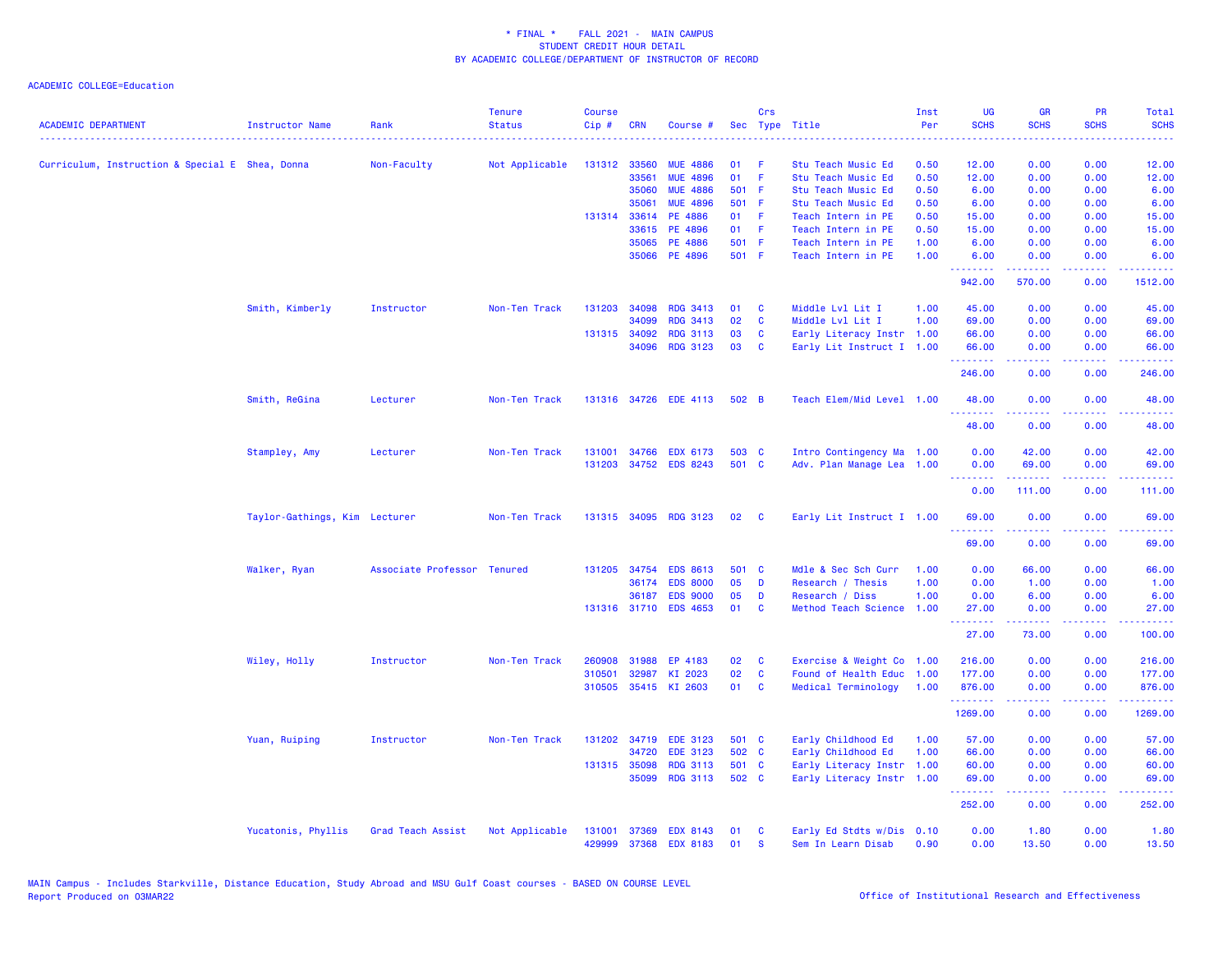| <b>ACADEMIC DEPARTMENT</b>                | Instructor Name | Rank | Tenure<br><b>Status</b> | Course<br>CRN<br>$Cip$ # | Course # Sec Type Title | Crs | Inst<br>Per | <b>UG</b><br><b>SCHS</b> | GR<br><b>SCHS</b> | <b>PR</b><br><b>SCHS</b> | Total<br><b>SCHS</b> |
|-------------------------------------------|-----------------|------|-------------------------|--------------------------|-------------------------|-----|-------------|--------------------------|-------------------|--------------------------|----------------------|
|                                           |                 |      |                         |                          |                         |     |             | 0.00                     | 15.30             | 0.00                     | 15.30                |
|                                           |                 |      |                         |                          |                         |     |             |                          |                   | ========                 | ==========           |
| Curriculum, Instruction & Special E       |                 |      |                         |                          |                         |     |             | 9159.31                  | 1690.00           | 0.00                     | 10849.31             |
| ================================<br>===== |                 |      |                         |                          |                         |     |             | =====                    | ========          | ========                 | ==========           |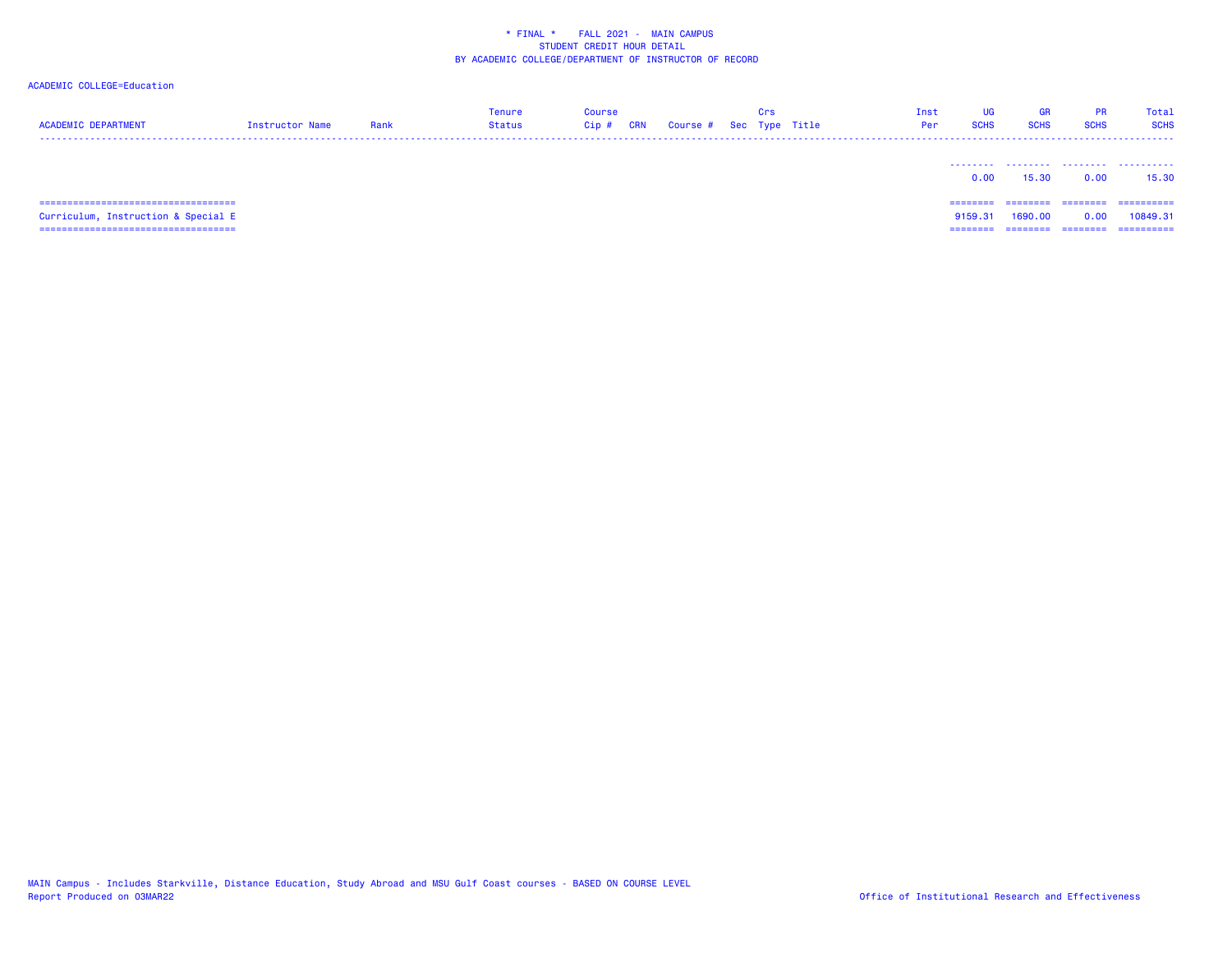| <b>ACADEMIC DEPARTMENT</b> | <b>Instructor Name</b>              | Rank                               | <b>Tenure</b><br><b>Status</b> | <b>Course</b><br>Cip# | <b>CRN</b>     | Course #                           |                | Crs                     | Sec Type Title                                         | Inst<br>Per | <b>UG</b><br><b>SCHS</b>         | <b>GR</b><br><b>SCHS</b> | <b>PR</b><br><b>SCHS</b> | Total<br><b>SCHS</b> |
|----------------------------|-------------------------------------|------------------------------------|--------------------------------|-----------------------|----------------|------------------------------------|----------------|-------------------------|--------------------------------------------------------|-------------|----------------------------------|--------------------------|--------------------------|----------------------|
| Educational Leadership     | Armstrong, Christoph Non-Faculty    |                                    | Not Applicable                 | 131315 33035          |                | <b>LSK 1001</b>                    | 01             | <b>C</b>                | Freshman Seminar                                       | 1.00        | 27.00                            | 0.00                     | 0.00                     | 27.00                |
|                            |                                     |                                    |                                |                       | 33036          | <b>LSK 1001</b>                    | 07             | C                       | Freshman Seminar                                       | 1.00        | 24.00                            | 0.00                     | 0.00                     | 24.00                |
|                            |                                     |                                    |                                |                       |                | 33041 LSK 1021                     | 01             | <b>S</b>                | Seminar Transfer Stu                                   | 1.00        | 17.00<br>.                       | 0.00<br>المتمامين        | 0.00<br>.                | 17.00<br>.           |
|                            |                                     |                                    |                                |                       |                |                                    |                |                         |                                                        |             | 68.00                            | 0.00                     | 0.00                     | 68.00                |
|                            | Baham, Jeremy                       | Non-Faculty                        | Not Applicable                 |                       |                | 131101 31209 COE 8573 01 C         |                |                         | College Counseling S 1.00                              |             | 0.00<br>.                        | 42.00                    | 0.00                     | 42.00                |
|                            |                                     |                                    |                                |                       |                |                                    |                |                         |                                                        |             | 0.00                             | 42.00                    | 0.00                     | 42.00                |
|                            | Bailey, Clair                       | Grad Teach Assist                  | Not Applicable                 |                       |                | 521003 37158 LSK 1101              | 03             | <b>C</b>                | Freshman Success Str 1.00                              |             | 23.00<br>.                       | 0.00<br>$- - - - -$      | 0.00<br>$  -$            | 23.00<br>.           |
|                            |                                     |                                    |                                |                       |                |                                    |                |                         |                                                        |             | 23.00                            | 0.00                     | 0.00                     | 23.00                |
|                            | Barefield, Christian Student Worker |                                    | Not Applicable                 |                       |                | 521003 37157 LSK 1101              | 02             | $\mathbf{C}$            | Freshman Success Str 1.00                              |             | 16.00<br><u> - - - - - - - -</u> | 0.00<br>.                | 0.00<br>.                | 16.00<br>.           |
|                            |                                     |                                    |                                |                       |                |                                    |                |                         |                                                        |             | 16.00                            | 0.00                     | 0.00                     | 16.00                |
|                            | Blackbourn, Richard                 | Professor                          | <b>Tenured</b>                 |                       |                | 130401 31652 EDA 8223              | 02             | <b>S</b>                | Seminar In Adm                                         | 1.00        | 0.00                             | 60.00                    | 0.00                     | 60.00                |
|                            |                                     |                                    |                                |                       |                | 34743 EDL 8523                     | 503 C          |                         | Educ-Diverse Learner                                   | 1.00        | 0.00                             | 36.00                    | 0.00                     | 36.00                |
|                            |                                     |                                    |                                |                       |                |                                    |                |                         |                                                        |             | .<br>0.00                        | .<br>96.00               | .<br>0.00                | .<br>96.00           |
|                            |                                     |                                    |                                |                       |                |                                    |                |                         |                                                        |             |                                  |                          |                          |                      |
|                            | Briscoe, Kaleb                      | Assistant Professor Ten Track      |                                | 130401                | 32714          | <b>HED 8010</b>                    | 01             | Ε                       | Practicum                                              | 1.00        | 0.00                             | 33.00                    | 0.00                     | 33.00                |
|                            |                                     |                                    |                                |                       | 32721          | <b>HED 8623</b>                    | 01             | C                       | Divers Global and Co                                   | 1.00        | 0.00                             | 48.00                    | 0.00                     | 48.00                |
|                            |                                     |                                    |                                |                       | 130499 37567   | <b>HED 8990</b>                    | 01             | <b>C</b>                | Special Topic In HED 1.00                              |             | 0.00<br>.                        | 18.00                    | 0.00<br>.                | 18.00<br>.           |
|                            |                                     |                                    |                                |                       |                |                                    |                |                         |                                                        |             | 0.00                             | 99.00                    | 0.00                     | 99.00                |
|                            | Campbell, Annika                    | Non-Faculty                        | Not Applicable                 | 309999                |                | 35173 ISE 4200                     | 801 A          |                         | Intl Student Exchang 1.00                              |             | 15.00                            | 0.00                     | 0.00                     | 15.00                |
|                            |                                     |                                    |                                |                       |                | 35174 ISE 4200                     | 802 A          |                         | Intl Student Exchang 1.00                              |             | 58.00                            | 0.00                     | 0.00                     | 58.00                |
|                            |                                     |                                    |                                |                       |                |                                    |                |                         |                                                        |             | .<br>73.00                       | 2.2.2.2.2<br>0.00        | .<br>0.00                | .<br>73.00           |
|                            | Carroll, Joshua                     | Non-Faculty                        | Not Applicable                 |                       |                | 520201 33318 MGT 3213 02           |                | $\overline{\mathbf{c}}$ | Org Communications                                     | 1.00        | 183.00                           | 0.00                     | 0.00                     | 183.00               |
|                            |                                     |                                    |                                |                       |                |                                    |                |                         |                                                        |             | .                                | .                        | .                        | <b></b>              |
|                            |                                     |                                    |                                |                       |                |                                    |                |                         |                                                        |             | 183.00                           | 0.00                     | 0.00                     | 183.00               |
|                            | Carter, Kathryn                     | Grad Service Assist Not Applicable |                                |                       |                | 131101 31181 COE 1323              | 04             | $\mathbf{C}$            | Career Planning                                        | 0.75        | 38.25<br>.                       | 0.00                     | 0.00                     | 38.25                |
|                            |                                     |                                    |                                |                       |                |                                    |                |                         |                                                        |             | 38.25                            | 0.00                     | 0.00                     | 38.25                |
|                            | Coats, Linda                        | Professor                          | <b>Tenured</b>                 | 130401                | 37003          | <b>EDA 9000</b>                    | 02             | D                       | Research / Diss                                        | 1.00        | 0.00                             | 2.00                     | 0.00                     | 2.00                 |
|                            |                                     |                                    |                                | 130407                | 34571          | <b>CCL 8153</b>                    | 501 C          |                         | Human Resources Admi                                   | 1.00        | 0.00                             | 57.00                    | 0.00                     | 57.00                |
|                            |                                     |                                    |                                |                       | 34572<br>34581 | <b>CCL 8173</b><br><b>CCL 9000</b> | 501 C<br>502 D |                         | Comm College Teachin 1.00<br>Diss./Dissertation R 1.00 |             | 0.00<br>0.00                     | 60.00<br>16.00           | 0.00<br>0.00             | 60.00<br>16.00       |
|                            |                                     |                                    |                                |                       |                |                                    |                |                         |                                                        |             | .<br>0.00                        | . <u>.</u><br>135.00     | .<br>0.00                | <b></b><br>135.00    |
|                            |                                     |                                    |                                |                       |                |                                    |                |                         |                                                        |             |                                  |                          |                          |                      |
|                            | Cutts, Qiana                        | Assistant Professor Ten Track      |                                | 130601<br>130901      | 31703<br>31683 | <b>EDF 9463</b><br><b>EDF 3333</b> | 01<br>01       | <b>C</b><br>C           | Qual Data Collection 1.00<br>Social Foundation Ed 1.00 |             | 0.00<br>102.00                   | 21.00<br>0.00            | 0.00<br>0.00             | 21.00<br>102.00      |
|                            |                                     |                                    |                                |                       | 31686          | <b>EDF 3333</b>                    | 04             | <b>C</b>                | Social Foundation Ed 1.00                              |             | 102.00                           | 0.00                     | 0.00                     | 102.00               |
|                            |                                     |                                    |                                | 422803                | 37943          | <b>COE 7000</b>                    | 02             | $\mathbf{T}$            | Directed Indiv Study 1.00                              |             | 0.00                             | 3.00                     | 0.00                     | 3.00                 |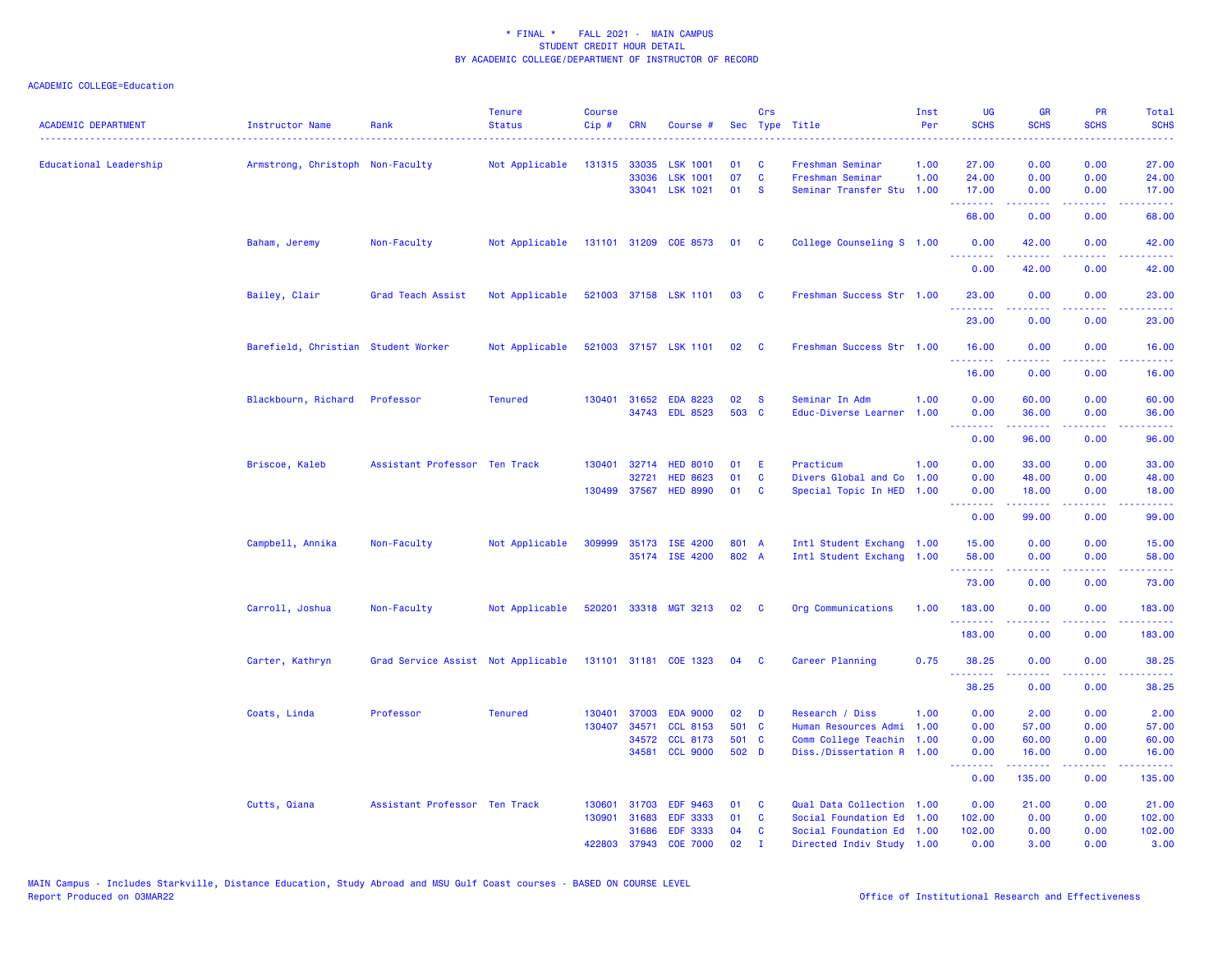| <b>ACADEMIC DEPARTMENT</b> | <b>Instructor Name</b> | Rank                              | <b>Tenure</b><br><b>Status</b> | <b>Course</b><br>$Cip$ # | <b>CRN</b>   | Course #              |                   | Crs          | Sec Type Title            | Inst<br>Per | <b>UG</b><br><b>SCHS</b>            | <b>GR</b><br><b>SCHS</b>                                                                                                          | <b>PR</b><br><b>SCHS</b> | Total<br><b>SCHS</b>     |
|----------------------------|------------------------|-----------------------------------|--------------------------------|--------------------------|--------------|-----------------------|-------------------|--------------|---------------------------|-------------|-------------------------------------|-----------------------------------------------------------------------------------------------------------------------------------|--------------------------|--------------------------|
|                            |                        |                                   |                                |                          |              |                       |                   |              |                           |             | .                                   | .                                                                                                                                 | .                        | .                        |
|                            |                        |                                   |                                |                          |              |                       |                   |              |                           |             | 204.00                              | 24.00                                                                                                                             | 0.00                     | 228.00                   |
| Educational Leadership     | Derby, Christy         | Lecturer                          | Non-Ten Track                  | 130901                   | 31684        | <b>EDF 3333</b>       | 02                | $\mathbf{C}$ | Social Foundation Ed 1.00 |             | 105.00                              | 0.00                                                                                                                              | 0.00                     | 105.00                   |
|                            |                        |                                   |                                |                          | 31687        | <b>EDF 3333</b>       | 05                | <b>C</b>     | Social Foundation Ed 1.00 |             | 105.00                              | 0.00                                                                                                                              | 0.00                     | 105.00                   |
|                            |                        |                                   |                                |                          | 31688        | <b>EDF 3333</b>       | 06                | C            | Social Foundation Ed 1.00 |             | 105.00                              | 0.00                                                                                                                              | 0.00                     | 105.00                   |
|                            |                        |                                   |                                |                          | 34734        | <b>EDF 3333</b>       | 501 C             |              | Social Foundation Ed 1.00 |             | 51.00<br>.                          | 0.00<br>بالأبابات                                                                                                                 | 0.00<br>المتمامين        | 51.00<br>.               |
|                            |                        |                                   |                                |                          |              |                       |                   |              |                           |             | 366.00                              | 0.00                                                                                                                              | 0.00                     | 366.00                   |
|                            | Farmer, Angela         | Clinical Assist Pro Non-Ten Track |                                | 240101                   | 32841        | <b>HON 1081</b>       | H <sub>01</sub> S |              | Honors Forum I            | 1.00        | 25.00                               | 0.00                                                                                                                              | 0.00                     | 25.00                    |
|                            |                        |                                   |                                |                          | 32842        | <b>HON 1081</b>       | H <sub>02</sub> S |              | Honors Forum I            | 1.00        | 25.00                               | 0.00                                                                                                                              | 0.00                     | 25.00                    |
|                            |                        |                                   |                                |                          | 35859        | <b>HON 2990</b>       | DO1 C             |              | Special Topics in Ho      | 1.00        | 30.00                               | 0.00                                                                                                                              | 0.00                     | 30.00                    |
|                            |                        |                                   |                                |                          | 37556        | <b>HON 2990</b>       | H01 C             |              | Special Topics in Ho 1.00 |             | 36.00<br>.                          | 0.00<br>$\frac{1}{2} \left( \frac{1}{2} \right) \left( \frac{1}{2} \right) \left( \frac{1}{2} \right) \left( \frac{1}{2} \right)$ | 0.00<br>.                | 36.00<br>.               |
|                            |                        |                                   |                                |                          |              |                       |                   |              |                           |             | 116.00                              | 0.00                                                                                                                              | 0.00                     | 116.00                   |
|                            | Fincher, Mark          | Associate Professor Tenured       |                                | 130407                   |              | 34582 CCL 9000        | 503 D             |              | Diss./Dissertation R 1.00 |             | 0.00                                | 1.00                                                                                                                              | 0.00                     | 1.00                     |
|                            |                        |                                   |                                |                          |              |                       |                   |              |                           |             | $\sim$ $\sim$ $\sim$ $\sim$<br>0.00 | .<br>1.00                                                                                                                         | المتحدث<br>0.00          | 1.00                     |
|                            | Howard, Esther         | Lecturer                          | Non-Ten Track                  | 131202                   | 34723        | <b>EDE 3343</b>       | 501 C             |              | Teach Adoles Lit          | 1.00        | 48.00                               | 0.00                                                                                                                              | 0.00                     | 48.00                    |
|                            |                        |                                   |                                |                          | 131315 35101 | <b>RDG 3123</b>       | 501 C             |              | Early Lit Instruct I 1.00 |             | 60.00                               | 0.00                                                                                                                              | 0.00                     | 60.00                    |
|                            |                        |                                   |                                |                          | 35102        | <b>RDG 3123</b>       | 502 C             |              | Early Lit Instruct I 0.01 |             | 0.69<br>.                           | 0.00<br>.                                                                                                                         | 0.00<br>.                | 0.69<br><u>.</u>         |
|                            |                        |                                   |                                |                          |              |                       |                   |              |                           |             | 108.69                              | 0.00                                                                                                                              | 0.00                     | 108.69                   |
|                            | Jones, Erin            | Non-Faculty                       | Not Applicable                 | 130301                   | 33060        | <b>LSK 1041</b>       | 05                | $\mathbf{C}$ | College Success I         | 1.00        | 19.00                               | 0.00                                                                                                                              | 0.00                     | 19.00                    |
|                            |                        |                                   |                                |                          | 33067        | <b>LSK 1041</b>       | 12                | $\mathbf{C}$ | College Success I         | 1.00        | 24.00<br>.                          | 0.00<br>.                                                                                                                         | 0.00<br>الدائد الدائد    | 24.00<br>المتمام المتمار |
|                            |                        |                                   |                                |                          |              |                       |                   |              |                           |             | 43.00                               | 0.00                                                                                                                              | 0.00                     | 43.00                    |
|                            | King, Stephanie        | Professor                         | <b>Tenured</b>                 | 130407                   | 34575        | <b>CCL 8313</b>       | 501 C             |              | Comm Coll Instrl Ass 1.00 |             | 0.00                                | 27.00                                                                                                                             | 0.00                     | 27.00                    |
|                            |                        |                                   |                                |                          | 34577        | <b>CCL 8343</b>       | 501 C             |              | Community Dev Resour 1.00 |             | 0.00                                | 60.00                                                                                                                             | 0.00                     | 60.00                    |
|                            |                        |                                   |                                |                          |              | 34580 CCL 9000        | 501 D             |              | Diss./Dissertation R 1.00 |             | 0.00<br>.                           | 15.00<br>د د د د د                                                                                                                | 0.00                     | 15.00<br>.               |
|                            |                        |                                   |                                |                          |              |                       |                   |              |                           |             | 0.00                                | 102.00                                                                                                                            | 0.00                     | 102.00                   |
|                            | Labat Jr., Myron       | Associate Professor Ten Track     |                                | 130401                   | 34714        | <b>EDA 8443</b>       | 501 C             |              | Politics and Policy       | 1.00        | 0.00                                | 39.00                                                                                                                             | 0.00                     | 39.00                    |
|                            |                        |                                   |                                |                          | 34742        | <b>EDL 8523</b>       | 502 C             |              | Educ-Diverse Learner 1.00 |             | 0.00                                | 39.00                                                                                                                             | 0.00                     | 39.00                    |
|                            |                        |                                   |                                |                          | 37000        | <b>EDA 9000</b>       | $01$ D            |              | Research / Diss           | 1.00        | 0.00<br>د د د د                     | 9.00<br>د د د د د                                                                                                                 | 0.00<br>.                | 9.00<br>.                |
|                            |                        |                                   |                                |                          |              |                       |                   |              |                           |             | 0.00                                | 87.00                                                                                                                             | 0.00                     | 87.00                    |
|                            | Labat, Cherie          | Lecturer                          | Non-Ten Track                  | 130401                   | 35444        | <b>EDA 8283</b>       | 01                | $\mathbf{C}$ | Educ Leadership           | 1.00        | 0.00                                | 18.00                                                                                                                             | 0.00                     | 18.00                    |
|                            |                        |                                   |                                |                          |              |                       |                   |              |                           |             | $\sim$ $\sim$ $\sim$<br>.<br>0.00   | 18.00                                                                                                                             | 0.00                     | 18.00                    |
|                            | Long, Cheryl           | Lecturer                          | Non-Ten Track                  |                          | 130101 31697 | EDF 4243              | 02                | $\mathbf{C}$ | Plan for Diverse Lea 1.00 |             | 63.00                               | 0.00                                                                                                                              | 0.00                     | 63.00                    |
|                            |                        |                                   |                                |                          |              | 31699 EDF 6243        | 02                | $\mathbf{C}$ | Plan for Diverse Lea 1.00 |             | 0.00<br><u> - - - - - - - -</u>     | 3.00                                                                                                                              | 0.00                     | 3.00<br>. <u>.</u> .     |
|                            |                        |                                   |                                |                          |              |                       |                   |              |                           |             | 63.00                               | 3.00                                                                                                                              | 0.00                     | 66.00                    |
|                            | McGehee, Ronnie        | Lecturer                          | Non-Ten Track                  |                          |              | 130401 35446 EDA 8423 | 501 C             |              | Law and Ethics in Ed 1.00 |             | 0.00                                | 24.00                                                                                                                             | 0.00                     | 24.00                    |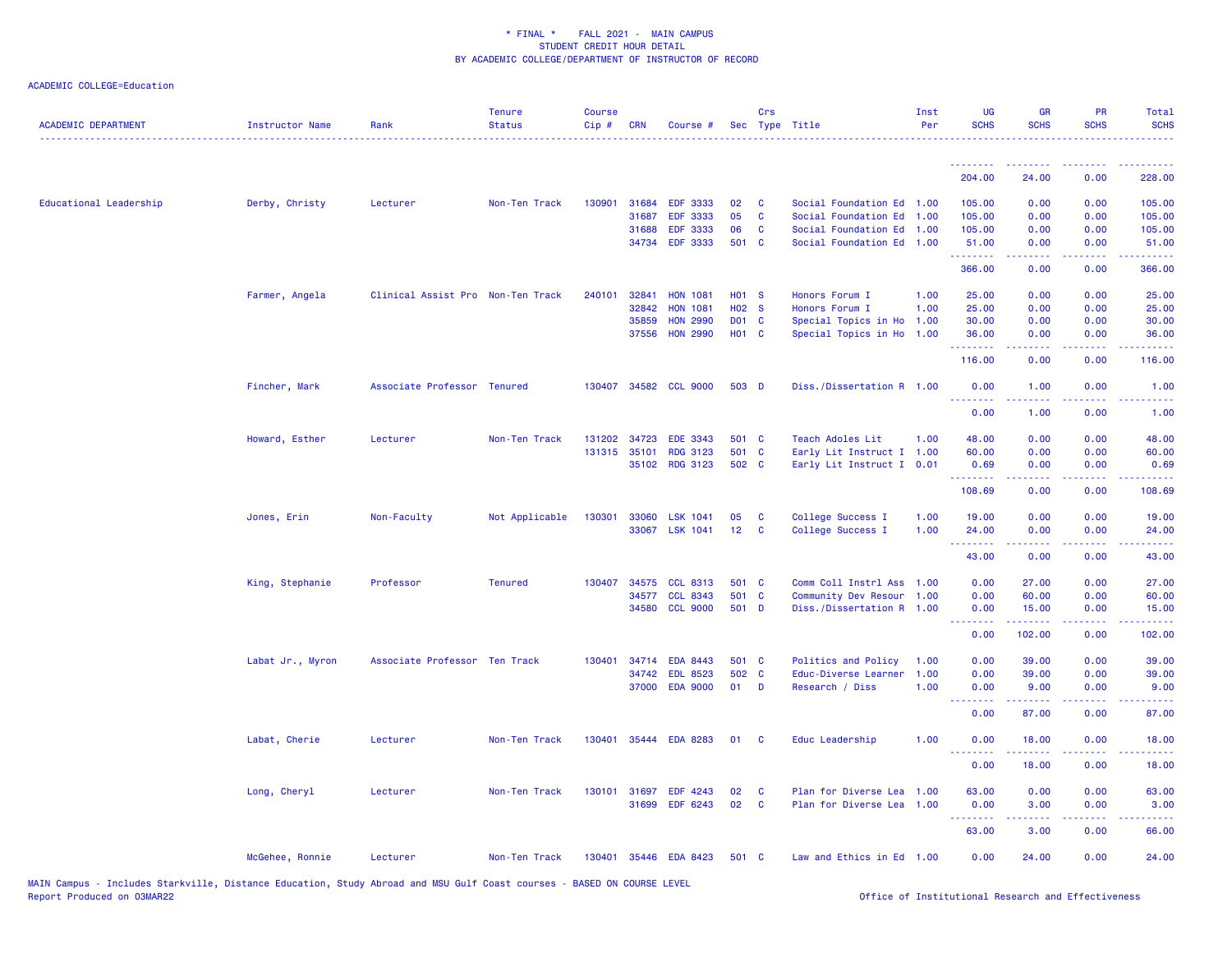| <b>ACADEMIC DEPARTMENT</b> | <b>Instructor Name</b> | Rank                               | <b>Tenure</b><br><b>Status</b> | <b>Course</b><br>Cip# | <b>CRN</b>            | Course #                    |          | Crs      | Sec Type Title                               | Inst<br>Per  | UG<br><b>SCHS</b>                                  | <b>GR</b><br><b>SCHS</b>                                                                                                                                      | <b>PR</b><br><b>SCHS</b>                                                                                                  | Total<br><b>SCHS</b> |
|----------------------------|------------------------|------------------------------------|--------------------------------|-----------------------|-----------------------|-----------------------------|----------|----------|----------------------------------------------|--------------|----------------------------------------------------|---------------------------------------------------------------------------------------------------------------------------------------------------------------|---------------------------------------------------------------------------------------------------------------------------|----------------------|
|                            |                        |                                    |                                |                       |                       |                             |          |          |                                              |              | <u>.</u>                                           | <u> - - - - - - - -</u>                                                                                                                                       | $\frac{1}{2} \left( \frac{1}{2} \right) \left( \frac{1}{2} \right) \left( \frac{1}{2} \right) \left( \frac{1}{2} \right)$ |                      |
|                            |                        |                                    |                                |                       |                       |                             |          |          |                                              |              | 0.00                                               | 24.00                                                                                                                                                         | 0.00                                                                                                                      | 24.00                |
| Educational Leadership     | McMullan, Leigh Ann    | Clinical Assist Pro Non-Ten Track  |                                | 130401                | 31704                 | <b>EDL 8323</b>             | 01       | <b>C</b> | Diff Instruction Tea 1.00                    |              | 0.00                                               | 24.00                                                                                                                                                         | 0.00                                                                                                                      | 24.00                |
|                            |                        |                                    |                                |                       | 34738                 | <b>EDL 8513</b>             | 501 H    |          | Leadership Intern I                          | 1.00         | 0.00                                               | 45.00                                                                                                                                                         | 0.00                                                                                                                      | 45.00                |
|                            |                        |                                    |                                |                       |                       | 36298 EDA 8190              | 501 S    |          | Wkshp Ed Adm & Super 1.00                    |              | 0.00<br><b><i><u><u> - - - - - - -</u></u></i></b> | 39.00<br>.                                                                                                                                                    | 0.00<br>.                                                                                                                 | 39.00<br>.           |
|                            |                        |                                    |                                |                       |                       |                             |          |          |                                              |              | 0.00                                               | 108.00                                                                                                                                                        | 0.00                                                                                                                      | 108.00               |
|                            | Middleton, Harley      | Lecturer                           | Non-Ten Track                  | 131099                | 33030                 | <b>LSK 0103</b>             | 01       | C        | Intermediate Reading 1.00                    |              | 78.00                                              | 0.00                                                                                                                                                          | 0.00                                                                                                                      | 78.00                |
|                            |                        |                                    |                                |                       | 33031                 | <b>LSK 0103</b>             | 02       | C        | Intermediate Reading 1.00                    |              | 51.00<br>.                                         | 0.00<br>.                                                                                                                                                     | 0.00<br>$\sim$ $\sim$ $\sim$                                                                                              | 51.00<br>.           |
|                            |                        |                                    |                                |                       |                       |                             |          |          |                                              |              | 129.00                                             | 0.00                                                                                                                                                          | 0.00                                                                                                                      | 129.00               |
|                            | Molina, Danielle       | Associate Professor Tenured        |                                | 130401                | 32716                 | <b>HED 8543</b>             | 01       | C        | Legal Issues in SA                           | 1.00         | 0.00                                               | 45.00                                                                                                                                                         | 0.00                                                                                                                      | 45.00                |
|                            |                        |                                    |                                |                       | 32717                 | <b>HED 8553</b>             | 01       | C        | Student Aff/High Ed                          | 1.00         | 0.00                                               | 42.00                                                                                                                                                         | 0.00                                                                                                                      | 42.00                |
|                            |                        |                                    |                                |                       | 37900                 | <b>EDA 9000</b>             | 501 D    |          | Research / Diss                              | 1.00         | 0.00                                               | 1.00                                                                                                                                                          | 0.00                                                                                                                      | 1.00                 |
|                            |                        |                                    |                                |                       | 130406 36994          | <b>HED 9000</b>             | 01       | D        | Research / Diss                              | 1.00         | 0.00<br><u>.</u>                                   | 19.00<br><u>.</u>                                                                                                                                             | 0.00<br>.                                                                                                                 | 19.00<br><u>.</u>    |
|                            |                        |                                    |                                |                       |                       |                             |          |          |                                              |              | 0.00                                               | 107.00                                                                                                                                                        | 0.00                                                                                                                      | 107.00               |
|                            | Moyen, Eric            | Professor                          | <b>Tenured</b>                 | 130401                | 32722                 | <b>HED 8633</b>             | 01       | <b>C</b> | His of Amer High Edu                         | 1.00         | 0.00                                               | 42.00                                                                                                                                                         | 0.00                                                                                                                      | 42.00                |
|                            |                        |                                    |                                | 130406                | 36996                 | <b>HED 9000</b>             | 02       | D        | Research / Diss                              | 1.00         | 0.00                                               | 1.00                                                                                                                                                          | 0.00                                                                                                                      | 1.00                 |
|                            |                        |                                    |                                |                       |                       |                             |          |          |                                              |              | <u>.</u><br>0.00                                   | $\frac{1}{2} \left( \frac{1}{2} \right) \left( \frac{1}{2} \right) \left( \frac{1}{2} \right) \left( \frac{1}{2} \right) \left( \frac{1}{2} \right)$<br>43.00 | 0.00                                                                                                                      | وساعات<br>43.00      |
|                            | Mullen, Jacqueline     | Non-Faculty                        | Not Applicable                 |                       | 130401 32719          | <b>HED 8583</b>             | 01       | C        | Admin Comp Budget/Su 1.00                    |              | 0.00                                               | 15.00                                                                                                                                                         | 0.00                                                                                                                      | 15.00                |
|                            |                        |                                    |                                |                       |                       | 521003 32448 FYE 1001       | F32 C    |          | First Year Experienc 1.00                    |              | 20.00                                              | 0.00                                                                                                                                                          | 0.00                                                                                                                      | 20.00                |
|                            |                        |                                    |                                |                       |                       |                             |          |          |                                              |              | .                                                  | .                                                                                                                                                             | .                                                                                                                         | .                    |
|                            |                        |                                    |                                |                       |                       |                             |          |          |                                              |              | 20.00                                              | 15.00                                                                                                                                                         | 0.00                                                                                                                      | 35.00                |
|                            | Musser, Madhurima      | Lecturer                           | Non-Ten Track                  | 010801                | 30229                 | <b>AELC 3803</b>            | 01       | <b>C</b> | Fnd Ldsh Ag/Life Sci 1.00                    |              | 120.00                                             | 0.00                                                                                                                                                          | 0.00                                                                                                                      | 120.00               |
|                            |                        |                                    |                                | 130101                | 31696                 | EDF 4243                    | 01       | C        | Plan for Diverse Lea                         | 1.00         | 39.00                                              | 0.00                                                                                                                                                          | 0.00                                                                                                                      | 39.00                |
|                            |                        |                                    |                                |                       | 31698                 | EDF 6243                    | 01       | <b>C</b> | Plan for Diverse Lea                         | 1.00         | 0.00                                               | 12.00                                                                                                                                                         | 0.00                                                                                                                      | 12.00                |
|                            |                        |                                    |                                |                       | 131202 31694          | <b>EDF 3423</b>             | 01<br>02 | C        | Exploring Diversity                          | 1.00         | 114.00                                             | 0.00                                                                                                                                                          | 0.00                                                                                                                      | 114.00               |
|                            |                        |                                    |                                |                       | 231302 31690<br>31691 | <b>EDF 3413</b><br>EDF 3413 | 03       | C<br>C   | Writing For Thinking<br>Writing For Thinking | 1.00<br>1.00 | 102.00<br>114.00                                   | 0.00<br>0.00                                                                                                                                                  | 0.00<br>0.00                                                                                                              | 102.00<br>114.00     |
|                            |                        |                                    |                                |                       |                       |                             |          |          |                                              |              | <u>.</u><br>489.00                                 | 12.00                                                                                                                                                         | 0.00                                                                                                                      | 501.00               |
|                            | Oswalt, Katie          | Instructor                         | Non-Ten Track                  |                       |                       | 130407 34569 CCL 8113       | 501 C    |          | Comm Col Hist/Philos 1.00                    |              | 0.00                                               | 42.00                                                                                                                                                         | 0.00                                                                                                                      | 42.00                |
|                            |                        |                                    |                                |                       |                       |                             |          |          |                                              |              | <u>.</u>                                           |                                                                                                                                                               |                                                                                                                           | .                    |
|                            |                        |                                    |                                |                       |                       |                             |          |          |                                              |              | 0.00                                               | 42.00                                                                                                                                                         | 0.00                                                                                                                      | 42.00                |
|                            | Pratt, Julia           | Grad Service Assist Not Applicable |                                |                       |                       | 521003 37162 LSK 1101       | 07       | - C      | Freshman Success Str 1.00                    |              | 23.00<br><u>.</u>                                  | 0.00                                                                                                                                                          | 0.00                                                                                                                      | 23.00                |
|                            |                        |                                    |                                |                       |                       |                             |          |          |                                              |              | 23.00                                              | 0.00                                                                                                                                                          | 0.00                                                                                                                      | 23.00                |
|                            | Preston, Elika         | Grad Teach Assist                  | Not Applicable                 |                       |                       | 131101 31179 COE 1323       | 02       | C        | Career Planning                              | 0.75         | 45.00                                              | 0.00                                                                                                                                                          | 0.00                                                                                                                      | 45.00                |
|                            |                        |                                    |                                |                       |                       | 31180 COE 1323              | 03       | C        | Career Planning                              | 0.75         | 36.00                                              | 0.00                                                                                                                                                          | 0.00                                                                                                                      | 36.00                |
|                            |                        |                                    |                                |                       |                       |                             |          |          |                                              |              | --------<br>81.00                                  | $\frac{1}{2} \left( \frac{1}{2} \right) \left( \frac{1}{2} \right) \left( \frac{1}{2} \right) \left( \frac{1}{2} \right) \left( \frac{1}{2} \right)$<br>0.00  | .<br>0.00                                                                                                                 | .<br>81.00           |
|                            | Prince, Debra          | Associate Professor Tenured        |                                |                       |                       | 130601 31700 EDF 8363       | 01       | <b>C</b> | Func & Met Res In Ed 1.00                    |              | 0.00                                               | 21.00                                                                                                                                                         | 0.00                                                                                                                      | 21.00                |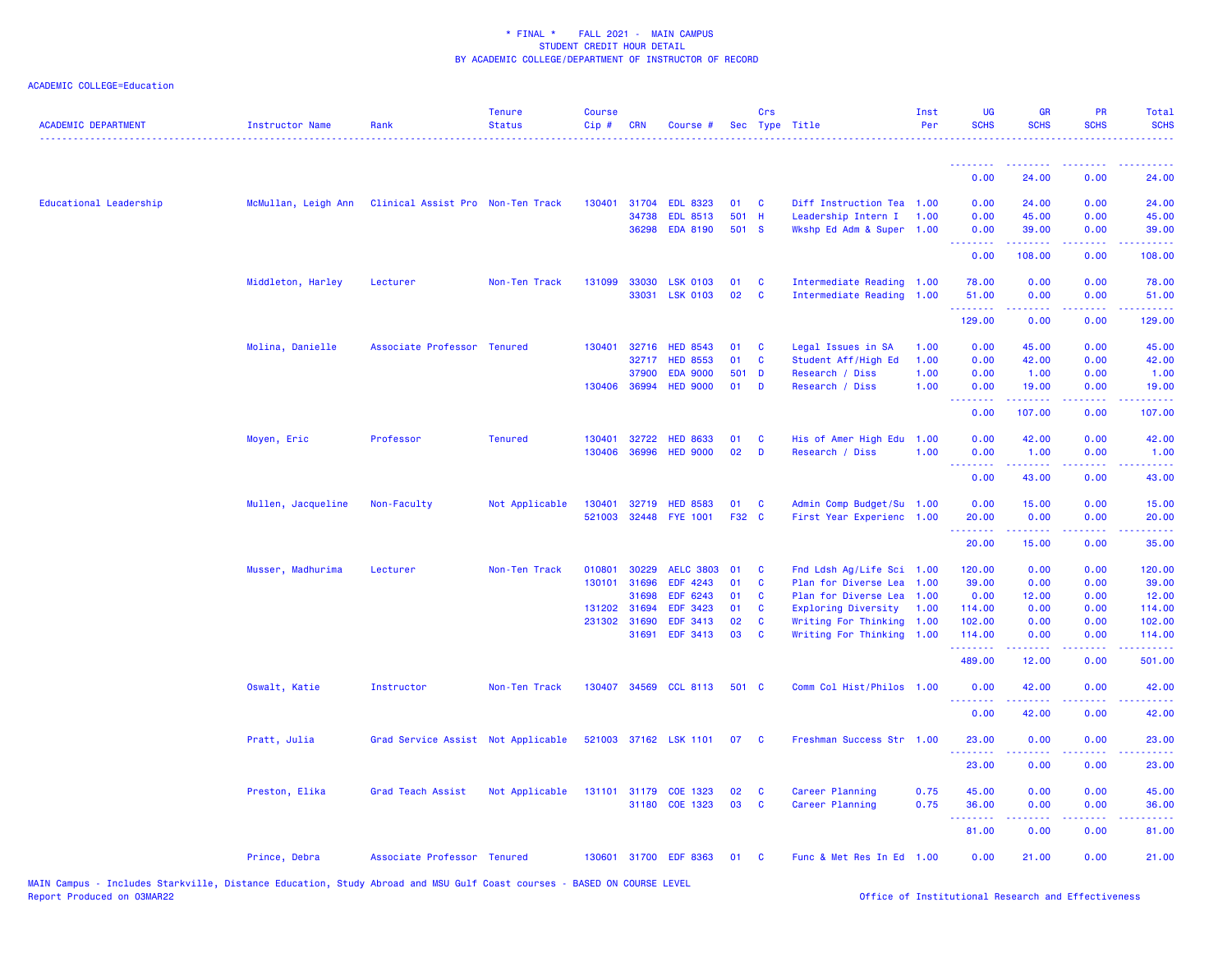| <b>ACADEMIC DEPARTMENT</b>                                      | Instructor Name   | Rank                              | <b>Tenure</b><br><b>Status</b> | <b>Course</b><br>Cip# | <b>CRN</b>     | Course                             |                         | Crs            | Sec Type Title                                         | Inst<br>Per | <b>UG</b><br><b>SCHS</b> | <b>GR</b><br><b>SCHS</b>                                                                                                                                      | <b>PR</b><br><b>SCHS</b> | Total<br><b>SCHS</b>  |
|-----------------------------------------------------------------|-------------------|-----------------------------------|--------------------------------|-----------------------|----------------|------------------------------------|-------------------------|----------------|--------------------------------------------------------|-------------|--------------------------|---------------------------------------------------------------------------------------------------------------------------------------------------------------|--------------------------|-----------------------|
| Educational Leadership                                          | Prince, Debra     | Associate Professor Tenured       |                                |                       |                | 130601 34736 EDF 8363              | 501 C                   |                | Func & Met Res In Ed 1.00                              |             | 0.00                     | 51.00                                                                                                                                                         | 0.00                     | 51.00                 |
|                                                                 |                   |                                   |                                |                       |                |                                    |                         |                |                                                        |             | <u>.</u><br>0.00         | .<br>72.00                                                                                                                                                    | .<br>0.00                | .<br>72.00            |
|                                                                 | Tharp, Paula      | Assistant Professor Ten Track     |                                | 130401                | 34737          | <b>EDL 8423</b>                    | 501 C                   |                | School Leadership                                      | 1.00        | 0.00                     | 24.00                                                                                                                                                         | 0.00                     | 24.00                 |
|                                                                 |                   |                                   |                                |                       | 34740          | <b>EDL 8513</b>                    | 503 H                   |                | Leadership Intern I                                    | 1.00        | 0.00                     | 36.00                                                                                                                                                         | 0.00                     | 36.00                 |
|                                                                 |                   |                                   |                                |                       | 37648<br>37770 | <b>EDL 7000</b><br><b>EDL 7000</b> | $01$ I<br>$02 \qquad I$ |                | Directed Indiv Study 1.00                              |             | 0.00<br>0.00             | 4.00                                                                                                                                                          | 0.00<br>0.00             | 4.00<br>1.00          |
|                                                                 |                   |                                   |                                |                       | 37772          | <b>EDL 7000</b>                    | 03 I                    |                | Directed Indiv Study 1.00<br>Directed Indiv Study 1.00 |             | 0.00                     | 1.00<br>3.00                                                                                                                                                  | 0.00                     | 3.00                  |
|                                                                 |                   |                                   |                                |                       |                | 37773 EDL 7000                     | $04$ I                  |                | Directed Indiv Study 1.00                              |             | 0.00                     | 1.00                                                                                                                                                          | 0.00                     | 1.00                  |
|                                                                 |                   |                                   |                                |                       | 37774          | <b>EDL 7000</b>                    | $05$ I                  |                | Directed Indiv Study 1.00                              |             | 0.00                     | 1.00                                                                                                                                                          | 0.00                     | 1.00                  |
|                                                                 |                   |                                   |                                |                       | 37775          | <b>EDL 7000</b>                    | $06$ I                  |                | Directed Indiv Study 1.00                              |             | 0.00                     | 1.00                                                                                                                                                          | 0.00                     | 1.00                  |
|                                                                 |                   |                                   |                                |                       | 37777          | <b>EDL 7000</b>                    | 07                      | $\blacksquare$ | Directed Indiv Study 1.00                              |             | 0.00                     | 1.00                                                                                                                                                          | 0.00                     | 1.00                  |
|                                                                 |                   |                                   |                                |                       | 37778          | <b>EDL 7000</b>                    | 08                      | – I            | Directed Indiv Study 1.00                              |             | 0.00                     | 1.00                                                                                                                                                          | 0.00                     | 1.00                  |
|                                                                 |                   |                                   |                                |                       |                | 37780 EDL 7000                     | 09 I                    |                | Directed Indiv Study 1.00                              |             | 0.00                     | 1.00                                                                                                                                                          | 0.00                     | 1.00                  |
|                                                                 |                   |                                   |                                |                       |                |                                    |                         |                |                                                        |             | .<br>0.00                | $\frac{1}{2} \left( \frac{1}{2} \right) \left( \frac{1}{2} \right) \left( \frac{1}{2} \right) \left( \frac{1}{2} \right) \left( \frac{1}{2} \right)$<br>74.00 | .<br>0.00                | . <b>.</b> .<br>74.00 |
|                                                                 | White, Carol      | Assistant Professor Ten Track     |                                | 130401                | 34907          | <b>HED 8673</b>                    | 501 C                   |                | Plan & Inst Rese in                                    | 1.00        | 0.00                     | 33.00                                                                                                                                                         | 0.00                     | 33.00                 |
|                                                                 |                   |                                   |                                | 130407                | 34576          | <b>CCL 8333</b>                    | 501 C                   |                | Comm Col Admin                                         | 1.00        | 0.00                     | 39.00                                                                                                                                                         | 0.00                     | 39.00                 |
|                                                                 |                   |                                   |                                |                       |                | 34583 CCL 9000                     | 504 D                   |                | Diss./Dissertation R 1.00                              |             | 0.00<br><u>.</u>         | 14.00                                                                                                                                                         | 0.00                     | 14.00                 |
|                                                                 |                   |                                   |                                |                       |                |                                    |                         |                |                                                        |             | 0.00                     | 86.00                                                                                                                                                         | 0.00                     | 86.00                 |
|                                                                 | Williams, Frankie | Visit Clinical Prof Non-Ten Track |                                |                       |                | 130401 37479 EDA 9000              | 03                      | <b>D</b>       | Research / Diss                                        | 1.00        | 0.00<br>.                | 7.00                                                                                                                                                          | 0.00<br>.                | 7.00                  |
|                                                                 |                   |                                   |                                |                       |                |                                    |                         |                |                                                        |             | 0.00                     | 7.00                                                                                                                                                          | 0.00                     | 7.00                  |
|                                                                 | Winkler, Christa  | Assistant Professor Ten Track     |                                |                       | 130401 32718   | <b>HED 8573</b>                    | 01                      | $\mathbf{C}$   | Appl Assmt SA/HE                                       | 1.00        | 0.00                     | 51.00                                                                                                                                                         | 0.00                     | 51.00                 |
|                                                                 |                   |                                   |                                |                       | 32720          | <b>HED 8613</b>                    | 01                      | $\mathbf{C}$   | Acad Scholarship in                                    | 1.00        | 0.00                     | 39.00                                                                                                                                                         | 0.00                     | 39.00                 |
|                                                                 |                   |                                   |                                | 130407 37229          |                | <b>HED 7000</b>                    | 01                      | – I            | Directed Indiv Study 1.00                              |             | 0.00                     | 3.00                                                                                                                                                          | 0.00                     | 3.00                  |
|                                                                 |                   |                                   |                                |                       | 37746          | <b>HED 7000</b>                    | 02                      | $\blacksquare$ | Directed Indiv Study 1.00                              |             | 0.00                     | 3.00                                                                                                                                                          | 0.00                     | 3.00                  |
|                                                                 |                   |                                   |                                |                       |                | 37827 HED 7000                     | 03 I                    |                | Directed Indiv Study 1.00                              |             | 0.00<br><b>.</b> .       | 3.00<br>المستمالات                                                                                                                                            | 0.00<br>.                | 3.00<br>.             |
|                                                                 |                   |                                   |                                |                       |                |                                    |                         |                |                                                        |             | 0.00                     | 99.00                                                                                                                                                         | 0.00                     | 99.00                 |
|                                                                 | Xu, Jianzhong     | Professor                         | <b>Tenured</b>                 |                       | 130603 31701   | <b>EDF 9373</b>                    | 02                      | - C            | Ed Res Design                                          | 1.00        | 0.00                     | 30.00                                                                                                                                                         | 0.00                     | 30.00                 |
|                                                                 |                   |                                   |                                |                       |                | 31702 EDF 9453                     | 01                      | <b>C</b>       | Intro Qual Research                                    | 1.00        | 0.00<br>--------         | 18.00<br>.                                                                                                                                                    | 0.00<br>.                | 18.00<br>------       |
|                                                                 |                   |                                   |                                |                       |                |                                    |                         |                |                                                        |             | 0.00                     | 48.00                                                                                                                                                         | 0.00                     | 48.00                 |
| =====================================<br>Educational Leadership |                   |                                   |                                |                       |                |                                    |                         |                |                                                        |             | 2043.94                  | ======== ======== ======== =========<br>1344.00                                                                                                               | 0.00                     | 3387.94               |
| =====================================                           |                   |                                   |                                |                       |                |                                    |                         |                |                                                        |             | ========                 |                                                                                                                                                               |                          |                       |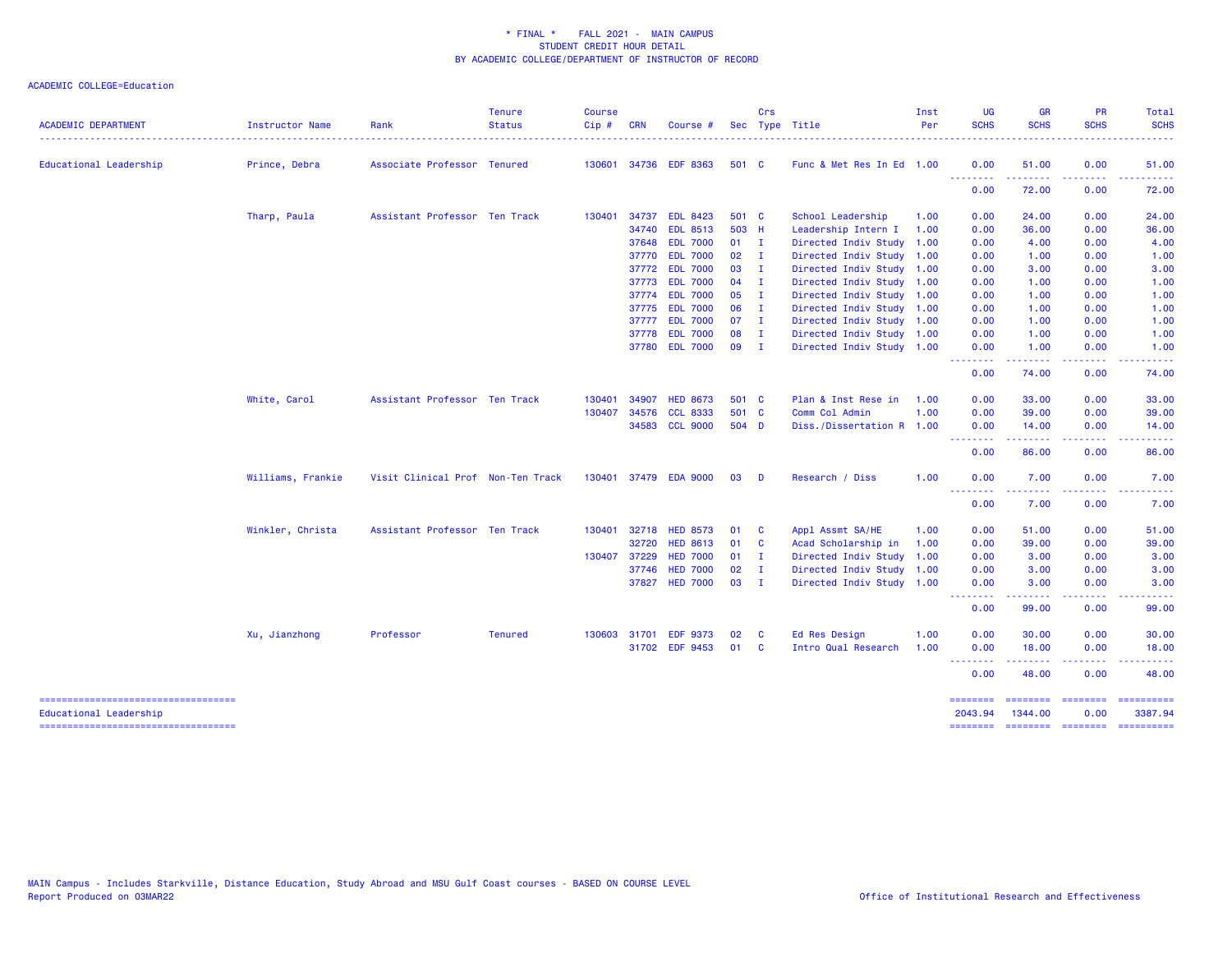| <b>ACADEMIC DEPARTMENT</b>                          | Instructor Name   | Rank                              | <b>Tenure</b><br><b>Status</b> | <b>Course</b><br>$Cip \#$ | <b>CRN</b>            | Course #                                |              | Crs             | Sec Type Title                                   | Inst<br>Per  | <b>UG</b><br><b>SCHS</b>                                                                                                                                                                                                                                                                                                                                                                                                                                                                       | <b>GR</b><br><b>SCHS</b> | <b>PR</b><br><b>SCHS</b> | Total<br><b>SCHS</b><br>$\frac{1}{2} \left( \frac{1}{2} \right) \left( \frac{1}{2} \right) \left( \frac{1}{2} \right) \left( \frac{1}{2} \right)$ |
|-----------------------------------------------------|-------------------|-----------------------------------|--------------------------------|---------------------------|-----------------------|-----------------------------------------|--------------|-----------------|--------------------------------------------------|--------------|------------------------------------------------------------------------------------------------------------------------------------------------------------------------------------------------------------------------------------------------------------------------------------------------------------------------------------------------------------------------------------------------------------------------------------------------------------------------------------------------|--------------------------|--------------------------|---------------------------------------------------------------------------------------------------------------------------------------------------|
| Instructional Systems and Workforce Bailey, Melinda |                   | Non-Faculty                       | Not Applicable                 |                           | 240102 34923          | IDS 4111                                | 501 C        |                 | Professional Seminar 1.00                        |              | 19.00<br>.                                                                                                                                                                                                                                                                                                                                                                                                                                                                                     | 0.00<br>22222            | 0.00                     | 19.00<br>.                                                                                                                                        |
|                                                     |                   |                                   |                                |                           |                       |                                         |              |                 |                                                  |              | 19.00                                                                                                                                                                                                                                                                                                                                                                                                                                                                                          | 0.00                     | 0.00                     | 19.00                                                                                                                                             |
|                                                     | Beriswill, Joanne | Associate Professor Tenured       |                                |                           | 130501 35496          | <b>TECH 8623</b>                        | 501 C        |                 | Instructional Design 1.00                        |              | 0.00                                                                                                                                                                                                                                                                                                                                                                                                                                                                                           | 42.00                    | 0.00                     | 42.00                                                                                                                                             |
|                                                     |                   |                                   |                                |                           | 35498<br>131319 37470 | <b>TECH 8823</b><br><b>TECH 9000</b>    | 501 C<br>02  | $\mathbf{D}$    | Des Deliv Mgt of Dis<br>Research/Diss            | 1.00<br>1.00 | 0.00<br>0.00                                                                                                                                                                                                                                                                                                                                                                                                                                                                                   | 42.00<br>7.00            | 0.00<br>0.00             | 42.00<br>7.00                                                                                                                                     |
|                                                     |                   |                                   |                                |                           |                       |                                         |              |                 |                                                  |              | $\begin{array}{cccccccccccccc} \multicolumn{2}{c}{} & \multicolumn{2}{c}{} & \multicolumn{2}{c}{} & \multicolumn{2}{c}{} & \multicolumn{2}{c}{} & \multicolumn{2}{c}{} & \multicolumn{2}{c}{} & \multicolumn{2}{c}{} & \multicolumn{2}{c}{} & \multicolumn{2}{c}{} & \multicolumn{2}{c}{} & \multicolumn{2}{c}{} & \multicolumn{2}{c}{} & \multicolumn{2}{c}{} & \multicolumn{2}{c}{} & \multicolumn{2}{c}{} & \multicolumn{2}{c}{} & \multicolumn{2}{c}{} & \multicolumn{2}{c}{} & \$         | $- - - - -$              |                          | .                                                                                                                                                 |
|                                                     |                   |                                   |                                |                           |                       |                                         |              |                 |                                                  |              | 0.00                                                                                                                                                                                                                                                                                                                                                                                                                                                                                           | 91.00                    | 0.00                     | 91.00                                                                                                                                             |
|                                                     | Bray, Lessell     | Associate Professor Tenured       |                                |                           | 110301 35454          | <b>TECH 1273</b>                        | 02           | C               | Computer Application 1.00                        |              | 93.00                                                                                                                                                                                                                                                                                                                                                                                                                                                                                          | 0.00                     | 0.00                     | 93.00                                                                                                                                             |
|                                                     |                   |                                   |                                |                           | 35458                 | TECH 1273 06                            |              | <b>C</b>        | Computer Application 1.00                        |              | 84.00<br>.                                                                                                                                                                                                                                                                                                                                                                                                                                                                                     | 0.00<br>22222            | 0.00<br>.                | 84.00<br>.                                                                                                                                        |
|                                                     |                   |                                   |                                |                           |                       |                                         |              |                 |                                                  |              | 177.00                                                                                                                                                                                                                                                                                                                                                                                                                                                                                         | 0.00                     | 0.00                     | 177.00                                                                                                                                            |
|                                                     | Buchanan, Jody    | Instructor                        | Non-Ten Track                  |                           | 150612 32956          | INDT 2613 01                            |              | B               | Indust Fluid Power                               | 1.00         | 60.00                                                                                                                                                                                                                                                                                                                                                                                                                                                                                          | 0.00                     | 0.00                     | 60.00                                                                                                                                             |
|                                                     |                   |                                   |                                |                           | 35466                 | <b>INDT 2123</b>                        | 501          | <b>B</b>        | Intro to CNC Prog                                | 1.00         | 54.00                                                                                                                                                                                                                                                                                                                                                                                                                                                                                          | 0.00                     | 0.00                     | 54.00                                                                                                                                             |
|                                                     |                   |                                   |                                |                           | 150613 32971          | <b>INDT 4263</b>                        | 01           | C               | Mfg Tech & Proc                                  | 1.00         | 90.00                                                                                                                                                                                                                                                                                                                                                                                                                                                                                          | 0.00                     | 0.00                     | 90.00                                                                                                                                             |
|                                                     |                   |                                   |                                |                           | 35464<br>150614 32954 | 4463<br><b>INDT</b><br><b>INDT 2323</b> | 01<br>01     | C<br>B          | Mfg Tech & Proc II<br><b>Welding Tech</b>        | 1.00<br>1.00 | 24.00<br>57.00                                                                                                                                                                                                                                                                                                                                                                                                                                                                                 | 0.00<br>0.00             | 0.00<br>0.00             | 24.00<br>57.00                                                                                                                                    |
|                                                     |                   |                                   |                                |                           | 37721                 | <b>INDT 2323</b>                        | 02           | B               | <b>Welding Tech</b>                              | 1.00         | 27.00                                                                                                                                                                                                                                                                                                                                                                                                                                                                                          | 0.00                     | 0.00                     | 27.00                                                                                                                                             |
|                                                     |                   |                                   |                                |                           |                       |                                         |              |                 |                                                  |              | .<br>312.00                                                                                                                                                                                                                                                                                                                                                                                                                                                                                    | 0.00                     | 0.00                     | 312.00                                                                                                                                            |
|                                                     |                   |                                   |                                |                           |                       |                                         |              |                 |                                                  |              |                                                                                                                                                                                                                                                                                                                                                                                                                                                                                                |                          |                          |                                                                                                                                                   |
|                                                     | Cornelious, Linda | Professor                         | <b>Tenured</b>                 |                           | 131309 35494<br>37227 | <b>TECH 8263</b><br><b>TECH 8213</b>    | 501 C<br>501 | <b>C</b>        | Phil & Adm Career &<br>Cont/Meth Career & T      | 1.00<br>1.00 | 0.00<br>0.00                                                                                                                                                                                                                                                                                                                                                                                                                                                                                   | 36.00<br>21.00           | 0.00<br>0.00             | 36.00<br>21.00                                                                                                                                    |
|                                                     |                   |                                   |                                |                           |                       | 131319 37471 TECH 9000                  | 03           | D               | Research/Diss                                    | 1.00         | 0.00                                                                                                                                                                                                                                                                                                                                                                                                                                                                                           | 1.00                     | 0.00                     | 1.00                                                                                                                                              |
|                                                     |                   |                                   |                                |                           |                       |                                         |              |                 |                                                  |              | $\begin{array}{cccccccccc} \multicolumn{2}{c}{} & \multicolumn{2}{c}{} & \multicolumn{2}{c}{} & \multicolumn{2}{c}{} & \multicolumn{2}{c}{} & \multicolumn{2}{c}{} & \multicolumn{2}{c}{} & \multicolumn{2}{c}{} & \multicolumn{2}{c}{} & \multicolumn{2}{c}{} & \multicolumn{2}{c}{} & \multicolumn{2}{c}{} & \multicolumn{2}{c}{} & \multicolumn{2}{c}{} & \multicolumn{2}{c}{} & \multicolumn{2}{c}{} & \multicolumn{2}{c}{} & \multicolumn{2}{c}{} & \multicolumn{2}{c}{} & \mult$<br>0.00 | المتمام المتمار<br>58.00 | .<br>0.00                | .<br>58.00                                                                                                                                        |
|                                                     | Faulk, Haley      | Non-Faculty                       | Not Applicable                 |                           |                       | 131303 35473 TECH 3133 501 C            |              |                 | Admin Management & P 1.00                        |              | 90.00                                                                                                                                                                                                                                                                                                                                                                                                                                                                                          | 0.00                     | 0.00                     | 90.00                                                                                                                                             |
|                                                     |                   |                                   |                                |                           |                       |                                         |              |                 |                                                  |              | .<br>90.00                                                                                                                                                                                                                                                                                                                                                                                                                                                                                     | <u>.</u><br>0.00         | .<br>0.00                | .<br>90.00                                                                                                                                        |
|                                                     | Ferguson, Douglas | Lecturer                          | Non-Ten Track                  |                           |                       | 150303 35467 INDT 3104 501 B            |              |                 | Adv Ind Ele, Electro 1.00                        |              | 36.00                                                                                                                                                                                                                                                                                                                                                                                                                                                                                          | 0.00                     | 0.00                     | 36.00                                                                                                                                             |
|                                                     |                   |                                   |                                |                           |                       |                                         |              |                 |                                                  |              | .                                                                                                                                                                                                                                                                                                                                                                                                                                                                                              | 22222                    | .                        | .                                                                                                                                                 |
|                                                     |                   |                                   |                                |                           |                       |                                         |              |                 |                                                  |              | 36.00                                                                                                                                                                                                                                                                                                                                                                                                                                                                                          | 0.00                     | 0.00                     | 36.00                                                                                                                                             |
|                                                     | Francom, Gregory  | Clinical Assist Pro Non-Ten Track |                                | 110301                    | 35476                 | <b>TECH 4753</b>                        | 501          | <b>C</b>        | Media for Present In 1.00                        |              | 72.00                                                                                                                                                                                                                                                                                                                                                                                                                                                                                          | 0.00                     | 0.00                     | 72.00                                                                                                                                             |
|                                                     |                   |                                   |                                |                           | 35477                 | <b>TECH 6753</b>                        | 501          | <b>C</b>        | Media for Present In 1.00                        |              | 0.00                                                                                                                                                                                                                                                                                                                                                                                                                                                                                           | 21.00                    | 0.00                     | 21.00                                                                                                                                             |
|                                                     |                   |                                   |                                | 110401                    | 35450                 | TECH 2123 01                            |              | B               | Database Mgt                                     | 1.00         | 90.00                                                                                                                                                                                                                                                                                                                                                                                                                                                                                          | 0.00                     | 0.00                     | 90.00                                                                                                                                             |
|                                                     |                   |                                   |                                | 130501                    | 35495<br>131309 35460 | <b>TECH 8543</b><br>TECH 3623 01        | 501          | - C<br><b>C</b> | Multimedia Design I<br>Dsgn Technology Trai 1.00 | 1.00         | 0.00<br>57.00                                                                                                                                                                                                                                                                                                                                                                                                                                                                                  | 45.00<br>0.00            | 0.00<br>0.00             | 45.00<br>57.00                                                                                                                                    |
|                                                     |                   |                                   |                                |                           |                       |                                         |              |                 |                                                  |              | .                                                                                                                                                                                                                                                                                                                                                                                                                                                                                              | .                        | . <b>.</b> .             | .                                                                                                                                                 |
|                                                     |                   |                                   |                                |                           |                       |                                         |              |                 |                                                  |              | 219.00                                                                                                                                                                                                                                                                                                                                                                                                                                                                                         | 66.00                    | 0.00                     | 285.00                                                                                                                                            |
|                                                     | Fulgham, Julie    | Lecturer                          | Non-Ten Track                  | 110301                    | 35455                 | <b>TECH 1273 03</b>                     |              | C               | Computer Application 1.00                        |              | 96.00                                                                                                                                                                                                                                                                                                                                                                                                                                                                                          | 0.00                     | 0.00                     | 96.00                                                                                                                                             |
|                                                     |                   |                                   |                                |                           | 37528                 | TECH 1273 08                            |              | C               | Computer Application 1.00                        |              | 87.00<br>.                                                                                                                                                                                                                                                                                                                                                                                                                                                                                     | 0.00<br><b>.</b>         | 0.00<br>.                | 87.00<br>.                                                                                                                                        |
|                                                     |                   |                                   |                                |                           |                       |                                         |              |                 |                                                  |              | 183.00                                                                                                                                                                                                                                                                                                                                                                                                                                                                                         | 0.00                     | 0.00                     | 183.00                                                                                                                                            |
|                                                     | Gatewood, Ronald  | Non-Faculty                       | Not Applicable                 | 110301                    |                       | 37047 TECH 4553 501 C                   |              |                 | Advanced Info. Proce 1.00                        |              | 30.00                                                                                                                                                                                                                                                                                                                                                                                                                                                                                          | 0.00                     | 0.00                     | 30.00                                                                                                                                             |
|                                                     |                   |                                   |                                |                           |                       | 37048 TECH 6553 501                     |              | $\mathbf{c}$    | Advanced Info. Proce 1.00                        |              | 0.00                                                                                                                                                                                                                                                                                                                                                                                                                                                                                           | 9.00                     | 0.00                     | 9.00                                                                                                                                              |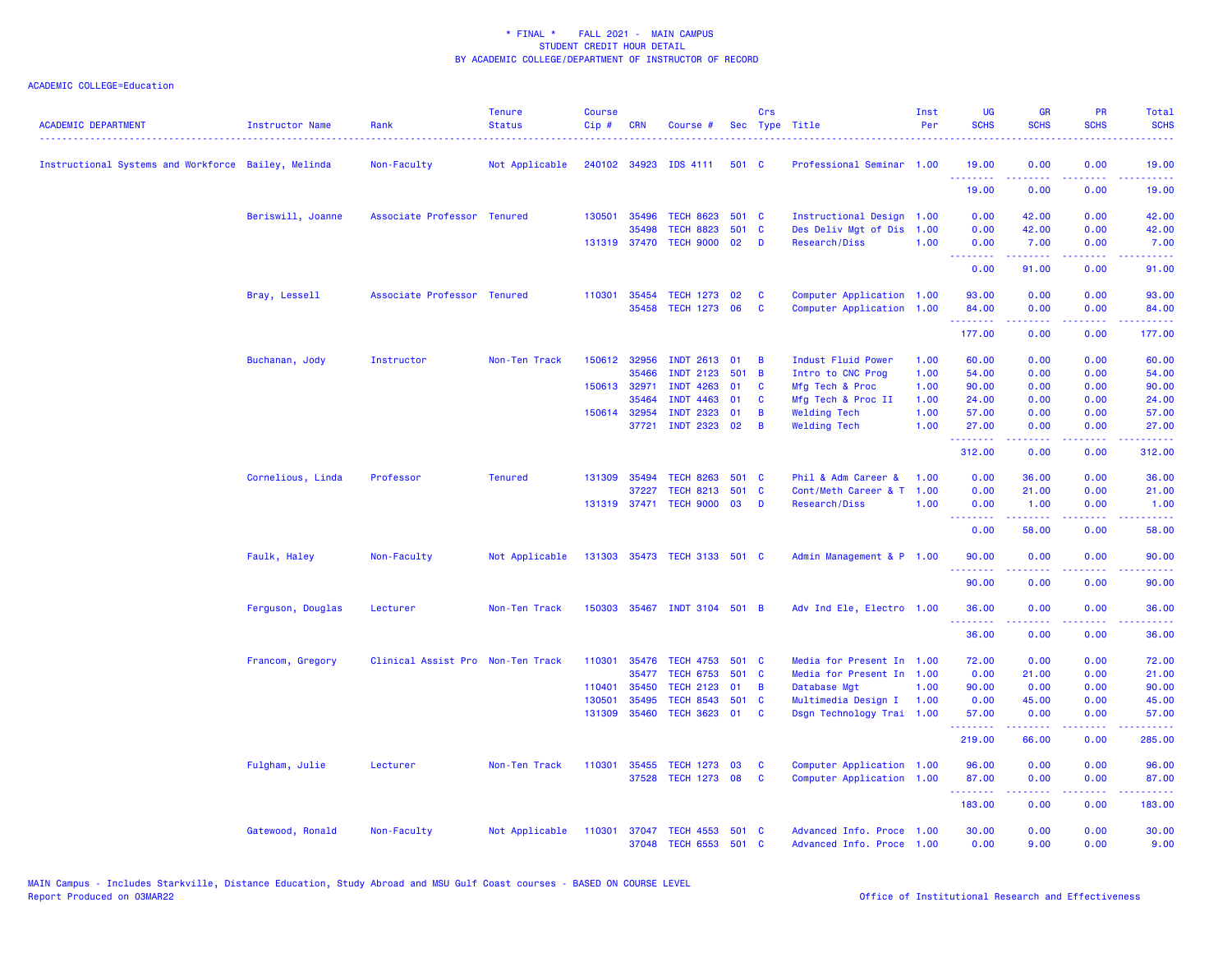| <b>ACADEMIC DEPARTMENT</b>                           | Instructor Name                  | Rank                              | <b>Tenure</b><br><b>Status</b> | <b>Course</b><br>$Cip \#$ | <b>CRN</b>   | Course #                  |         | Crs            | Sec Type Title            | Inst<br>Per | <b>UG</b><br><b>SCHS</b> | <b>GR</b><br><b>SCHS</b> | <b>PR</b><br><b>SCHS</b> | Total<br><b>SCHS</b> |
|------------------------------------------------------|----------------------------------|-----------------------------------|--------------------------------|---------------------------|--------------|---------------------------|---------|----------------|---------------------------|-------------|--------------------------|--------------------------|--------------------------|----------------------|
|                                                      |                                  |                                   |                                |                           |              |                           |         |                |                           |             | .                        |                          |                          |                      |
|                                                      |                                  |                                   |                                |                           |              |                           |         |                |                           |             | 30.00                    | 9.00                     | 0.00                     | 39.00                |
| Instructional Systems and Workforce Giordano, Mickey |                                  | Instructor                        | Non-Ten Track                  |                           | 131319 37650 | <b>INDT 4000</b>          | 501 I   |                | Directed Individual       | 1.00        | 3.00                     | 0.00                     | 0.00                     | 3.00                 |
|                                                      |                                  |                                   |                                | 150405                    | 34975        | <b>INDT 4303</b>          | $501$ B |                | Industrial Robotics       | 1.00        | 24.00                    | 0.00                     | 0.00                     | 24.00                |
|                                                      |                                  |                                   |                                |                           | 150612 32966 | <b>INDT 4103</b>          | 01      | $\overline{B}$ | Industrial Cntrl Sys 1.00 |             | 57.00                    | 0.00                     | 0.00                     | 57.00                |
|                                                      |                                  |                                   |                                |                           | 32967        | <b>INDT 4203</b>          | 01      | $\overline{B}$ | <b>Automated Systems</b>  | 1.00        | 33.00                    | 0.00                     | 0.00                     | 33.00                |
|                                                      |                                  |                                   |                                |                           | 34973        | INDT 4103 501 B           |         |                | Industrial Cntrl Sys 1.00 |             | 30.00                    | 0.00                     | 0.00                     | 30.00                |
|                                                      |                                  |                                   |                                |                           | 150613 32973 | INDT 4403 01              |         | $\overline{B}$ | Automated Systems II 1.00 |             | 21.00<br>.               | 0.00<br>.                | 0.00<br>.                | 21.00<br>.           |
|                                                      |                                  |                                   |                                |                           |              |                           |         |                |                           |             | 168.00                   | 0.00                     | 0.00                     | 168.00               |
|                                                      | Harris-Speight, Jasm Non-Faculty |                                   | Not Applicable                 |                           |              | 131303 35451 TECH 2133 01 |         | $\overline{B}$ | Sprdsht Design & Ana 1.00 |             | 81.00                    | 0.00                     | 0.00                     | 81.00                |
|                                                      |                                  |                                   |                                |                           |              |                           |         |                |                           |             | 81.00                    | 0.00                     | 0.00                     | 81.00                |
|                                                      | James, Clinton                   | Lecturer                          | Non-Ten Track                  |                           | 150612 34972 | <b>INDT 3223</b>          | 501 C   |                | Ind Materials             | 1.00        | 87.00                    | 0.00                     | 0.00                     | 87.00                |
|                                                      |                                  |                                   |                                |                           | 150614 34969 | INDT 2323 501 B           |         |                | <b>Welding Tech</b>       | 1.00        | 33.00                    | 0.00                     | 0.00                     | 33.00                |
|                                                      |                                  |                                   |                                |                           |              |                           |         |                |                           |             | .<br>120.00              | -----<br>0.00            | .<br>0.00                | 120.00               |
|                                                      | King, Thomas                     | Non-Faculty                       | Not Applicable                 |                           | 131309 37225 | TECH 4143 501 C           |         |                | His & Phil Career &       | 1.00        | 3.00                     | 0.00                     | 0.00                     | 3.00                 |
|                                                      |                                  |                                   |                                |                           | 37226        | <b>TECH 6143</b>          | 501 C   |                | His & Phil Career &       | 1.00        | 0.00                     | 27.00                    | 0.00                     | 27.00                |
|                                                      |                                  |                                   |                                | 131319 37469              |              | <b>TECH 9000</b>          | 01      | D              | Research/Diss             | 1.00        | 0.00                     | 1.00                     | 0.00                     | 1.00                 |
|                                                      |                                  |                                   |                                |                           | 131399 35483 | <b>TECH 4263</b>          | 501 C   |                | Diverse Wrk & Ed Env 1.00 |             | 33.00                    | 0.00                     | 0.00                     | 33.00                |
|                                                      |                                  |                                   |                                |                           | 35489        | <b>TECH 6263</b>          | 501 C   |                | Diverse Wrk & Ed Env 1.00 |             | 0.00                     | 6.00                     | 0.00                     | 6.00                 |
|                                                      |                                  |                                   |                                |                           | 521003 32445 | <b>FYE 1001</b>           | F29 C   |                | First Year Experienc 0.50 |             | 2.50                     | 0.00                     | 0.00                     | 2.50                 |
|                                                      |                                  |                                   |                                |                           | 32446        | <b>FYE 1001</b>           | F30 C   |                | First Year Experienc 0.50 |             | 7.50<br>.                | 0.00<br>.                | 0.00<br>.                | 7.50<br>.            |
|                                                      |                                  |                                   |                                |                           |              |                           |         |                |                           |             | 46.00                    | 34.00                    | 0.00                     | 80.00                |
|                                                      | Latham, Angela                   | Instructor                        | Non-Ten Track                  | 500401                    | 30356        | ART 1123                  | 03      | - L            | Design I                  | 1.00        | 42.00                    | 0.00                     | 0.00                     | 42.00                |
|                                                      |                                  |                                   |                                | 500605                    | 30380        | <b>ART 2103</b>           | 01      | $\overline{B}$ | Photography Survey        | 1.00        | 45.00                    | 0.00                     | 0.00                     | 45.00                |
|                                                      |                                  |                                   |                                |                           | 500799 34266 | <b>TKI 2413</b>           | 01      | $\mathbf{C}$   | Hi & Appr Artcrafts       | 1.00        | 75.00                    | 0.00                     | 0.00                     | 75.00                |
|                                                      |                                  |                                   |                                |                           | 35516        | <b>TKI 2413</b>           | 02      | $\mathbf{C}$   | Hi & Appr Artcrafts       | 1.00        | 69.00<br><u>.</u>        | 0.00<br>22222            | 0.00<br>.                | 69.00<br>.           |
|                                                      |                                  |                                   |                                |                           |              |                           |         |                |                           |             | 231.00                   | 0.00                     | 0.00                     | 231.00               |
|                                                      | Lee, Sang Joon                   | Associate Professor Tenured       |                                |                           |              | 131319 37472 TECH 9000    | - 04    | D              | Research/Diss             | 1.00        | 0.00<br>.                | 6.00                     | 0.00                     | 6.00                 |
|                                                      |                                  |                                   |                                |                           |              |                           |         |                |                           |             | 0.00                     | 6.00                     | 0.00                     | 6.00                 |
|                                                      | Morgan, Kay                      | Clinical Assist Pro Non-Ten Track |                                |                           | 131319 37809 | <b>INDT 4000</b>          | 02      | $\mathbf{I}$   | Directed Individual       | 1.00        | 3.00                     | 0.00                     | 0.00                     | 3.00                 |
|                                                      |                                  |                                   |                                |                           | 150612 32961 | <b>INDT 3243</b>          | 01      | C              | Industrial Metrology      | 1.00        | 78.00                    | 0.00                     | 0.00                     | 78.00                |
|                                                      |                                  |                                   |                                |                           | 32963        | <b>INDT 3363</b>          | 01      | $\overline{B}$ | Motion & Time Study       | 1.00        | 81.00                    | 0.00                     | 0.00                     | 81.00                |
|                                                      |                                  |                                   |                                |                           | 32964        | <b>INDT 3373</b>          | 01      | <b>C</b>       | Forecast and Cost Mo      | 1.00        | 33.00                    | 0.00                     | 0.00                     | 33.00                |
|                                                      |                                  |                                   |                                |                           | 32970        | <b>INDT 4233</b>          | 01      | $\mathbf{C}$   | Maintenance Mgt           | 1.00        | 72.00                    | 0.00                     | 0.00                     | 72.00                |
|                                                      |                                  |                                   |                                |                           | 35469        | INDT 3373 501 C           |         |                | Forecast and Cost Mo 1.00 |             | 15.00<br><b></b>         | 0.00<br>22222            | 0.00<br>.                | 15.00<br>22222       |
|                                                      |                                  |                                   |                                |                           |              |                           |         |                |                           |             | 282.00                   | 0.00                     | 0.00                     | 282.00               |
|                                                      | Nuatomue, Jeremiah               | Grad Teach Assist                 | Not Applicable                 | 110301                    | 35453        | <b>TECH 1273</b>          | 01      | <b>C</b>       | Computer Application 1.00 |             | 90.00                    | 0.00                     | 0.00                     | 90.00                |
|                                                      |                                  |                                   |                                |                           | 37340        | TECH 1273 07              |         | <b>C</b>       | Computer Application 1.00 |             | 90.00                    | 0.00                     | 0.00                     | 90.00                |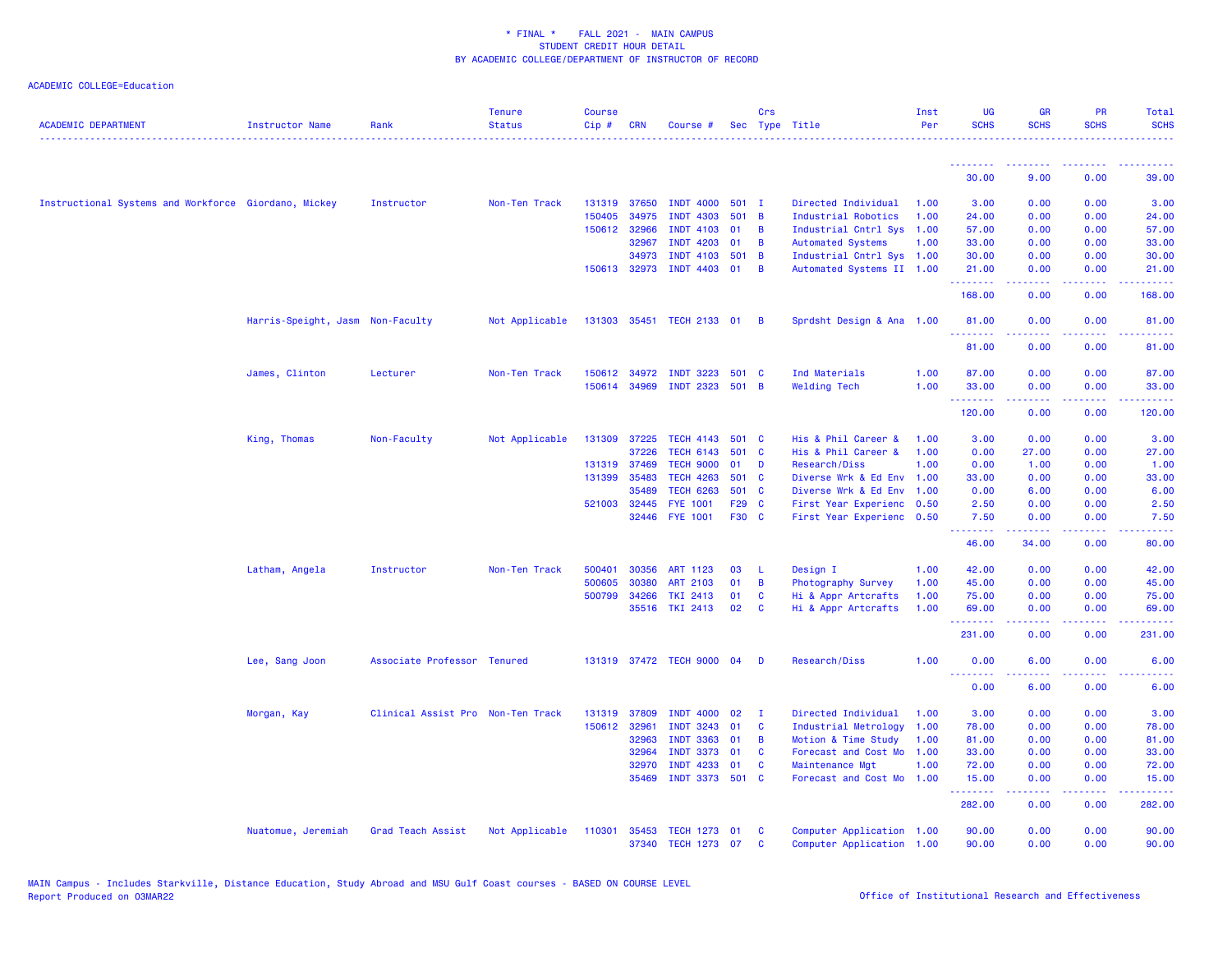| <b>ACADEMIC DEPARTMENT</b>                        | Instructor Name   | Rank                          | <b>Tenure</b><br><b>Status</b> | <b>Course</b><br>Cip# | <b>CRN</b>   | Course #                     |       | Crs            | Sec Type Title            | Inst<br>Per | UG<br><b>SCHS</b>                                         | <b>GR</b><br><b>SCHS</b>              | PR<br><b>SCHS</b>                                                                                                                 | Total<br><b>SCHS</b> |
|---------------------------------------------------|-------------------|-------------------------------|--------------------------------|-----------------------|--------------|------------------------------|-------|----------------|---------------------------|-------------|-----------------------------------------------------------|---------------------------------------|-----------------------------------------------------------------------------------------------------------------------------------|----------------------|
|                                                   |                   |                               |                                |                       |              |                              |       |                |                           |             | <u> - - - - - - - -</u>                                   | --------                              | 2.2.2.2.2                                                                                                                         | 2.2.2.2.2            |
|                                                   |                   |                               |                                |                       |              |                              |       |                |                           |             | 180.00                                                    | 0.00                                  | 0.00                                                                                                                              | 180.00               |
| Instructional Systems and Workforce Okojie, Mabel |                   | Professor                     | <b>Tenured</b>                 |                       | 131309 35493 | TECH 8243 501 C              |       |                | Resch Probl in ISWD       | 1.00        | 0.00                                                      | 51.00                                 | 0.00                                                                                                                              | 51.00                |
|                                                   |                   |                               |                                |                       | 35499        | <b>TECH 9213</b>             | 501   | C              | Found WF/Tech Ed Adu      | 1.00        | 0.00                                                      | 39.00                                 | 0.00                                                                                                                              | 39.00                |
|                                                   |                   |                               |                                |                       | 131319 37473 | <b>TECH 9000</b>             | 05    | D              | Research/Diss             | 1.00        | 0.00<br><b></b>                                           | 13.00<br>. <b>.</b>                   | 0.00<br>.                                                                                                                         | 13.00<br>.           |
|                                                   |                   |                               |                                |                       |              |                              |       |                |                           |             | 0.00                                                      | 103.00                                | 0.00                                                                                                                              | 103.00               |
|                                                   | Pannell, Myra     | Non-Faculty                   | Not Applicable                 |                       |              | 131311 31708 EDS 4633        | 01    | <b>C</b>       | Methods of Teaching       | 1.00        | 45.00                                                     | 0.00                                  | 0.00                                                                                                                              | 45.00                |
|                                                   |                   |                               |                                |                       |              |                              |       |                |                           |             | 45.00                                                     | 0.00                                  | 0.00                                                                                                                              | 45.00                |
|                                                   | Patole, Swapnil   | Assistant Professor Ten Track |                                |                       | 150612 32969 | INDT 4224 01                 |       | C              | Quality Assurance         | 1.00        | 104.00                                                    | 0.00                                  | 0.00                                                                                                                              | 104.00               |
|                                                   |                   |                               |                                |                       |              | 150613 35472 INDT 4373 501 C |       |                | Lean Six Sigma            | 1.00        | 30.00                                                     | 0.00                                  | 0.00                                                                                                                              | 30.00                |
|                                                   |                   |                               |                                |                       |              |                              |       |                |                           |             | <b><i><u><u> - - - - - - -</u></u></i></b><br>134.00      | 22222<br>0.00                         | .<br>0.00                                                                                                                         | <u>.</u><br>134.00   |
|                                                   | Peterson, Whitney | Instructor                    | Non-Ten Track                  | 110301                | 35474        | <b>TECH 4283</b>             | 501 B |                | Advanced Office Syst 1.00 |             | 45.00                                                     | 0.00                                  | 0.00                                                                                                                              | 45.00                |
|                                                   |                   |                               |                                |                       | 35475        | <b>TECH 6283</b>             | 501   | $\overline{B}$ | Advanced Office Syst 1.00 |             | 0.00                                                      | 24.00                                 | 0.00                                                                                                                              | 24.00                |
|                                                   |                   |                               |                                |                       | 35479        | <b>TECH 1273</b>             | 501   | <b>C</b>       | Computer Application 1.00 |             | 90.00                                                     | 0.00                                  | 0.00                                                                                                                              | 90.00                |
|                                                   |                   |                               |                                |                       | 35480        | <b>TECH 1273</b>             | 502 C |                | Computer Application 1.00 |             | 84.00                                                     | 0.00                                  | 0.00                                                                                                                              | 84.00                |
|                                                   |                   |                               |                                |                       | 131309 35462 | <b>TECH 4343</b>             | 01    | <b>C</b>       | Infor Tech Project M 1.00 |             | 99.00                                                     | 0.00                                  | 0.00                                                                                                                              | 99.00                |
|                                                   |                   |                               |                                |                       |              | 131319 37815 TECH 7000 04    |       | $\mathbf{I}$   | Directed Indiv Study 1.00 |             | 0.00<br>.                                                 | 3.00                                  | 0.00<br>2222                                                                                                                      | 3.00                 |
|                                                   |                   |                               |                                |                       |              |                              |       |                |                           |             | 318.00                                                    | 27,00                                 | 0.00                                                                                                                              | 345.00               |
|                                                   | Rendon, Andrew    | Non-Faculty                   | Not Applicable                 |                       | 300000 35486 | TECH 4413 501 C              |       |                | Veterans Benefits &       | 1.00        | 12.00                                                     | 0.00                                  | 0.00                                                                                                                              | 12.00                |
|                                                   |                   |                               |                                |                       | 35491        | TECH 6413 501 C              |       |                | Veterans Benefits &       | 1.00        | 0.00                                                      | 24.00                                 | 0.00                                                                                                                              | 24.00                |
|                                                   |                   |                               |                                |                       |              |                              |       |                |                           |             | .<br>12.00                                                | 24.00                                 | والمحامر<br>0.00                                                                                                                  | المتمامي<br>36.00    |
|                                                   | Skelton, Amy      | Non-Faculty                   | Not Applicable                 |                       |              | 131101 31182 COE 1323        | 05    | <b>C</b>       | Career Planning-LC        | 0.75        | 36.00                                                     | 0.00                                  | 0.00                                                                                                                              | 36.00                |
|                                                   |                   |                               |                                |                       |              |                              |       |                |                           |             | <u>.</u><br>36.00                                         | .<br>0.00                             | $\frac{1}{2} \left( \frac{1}{2} \right) \left( \frac{1}{2} \right) \left( \frac{1}{2} \right) \left( \frac{1}{2} \right)$<br>0.00 | .<br>36.00           |
|                                                   | Spencer, Rebecca  | Non-Faculty                   | Not Applicable                 |                       | 330103 31496 | <b>DSS 0313</b>              | 01    | C              | <b>Community Access</b>   | 1.00        | 24.00                                                     | 0.00                                  | 0.00                                                                                                                              | 24.00                |
|                                                   |                   |                               |                                | 422805                | 37603        | EPY 4103                     | 502 C |                | ABA for Behavior Tec 1.00 |             | 72.00                                                     | 0.00                                  | 0.00                                                                                                                              | 72.00                |
|                                                   |                   |                               |                                |                       |              | 37604 EPY 4103               | 503 C |                | ABA for Behavior Tec 1.00 |             | 69.00                                                     | 0.00                                  | 0.00                                                                                                                              | 69.00                |
|                                                   |                   |                               |                                |                       |              |                              |       |                |                           |             | <u>.</u><br>165.00                                        | 0.00                                  | 0.00                                                                                                                              | .<br>165.00          |
|                                                   | Sun, Yan          | Assistant Professor Ten Track |                                | 130501                | 35461        | <b>TECH 4203</b>             | 01    | C              | Emerging Technologie 1.00 |             | 36.00                                                     | 0.00                                  | 0.00                                                                                                                              | 36.00                |
|                                                   |                   |                               |                                | 131309                | 35463        | <b>TECH 4683</b>             | 01    | <b>S</b>       | Senior Seminar            | 1.00        | 33.00                                                     | 0.00                                  | 0.00                                                                                                                              | 33.00                |
|                                                   |                   |                               |                                |                       | 131319 37475 | <b>TECH 9000</b>             | 07    | D              | Research/Diss             | 1.00        | 0.00                                                      | 1.00                                  | 0.00                                                                                                                              | 1.00                 |
|                                                   |                   |                               |                                |                       | 37525        | <b>TECH 7000 02</b>          |       | $\mathbf{I}$   | Directed Indiv Study      | 1.00        | 0.00                                                      | 3.00                                  | 0.00                                                                                                                              | 3.00                 |
|                                                   |                   |                               |                                |                       |              |                              |       |                |                           |             | <b><i><u><u><b>Little Little</b></u></u></i></b><br>69.00 | <b><i><u><u>.</u></u></i></b><br>4.00 | .<br>0.00                                                                                                                         | .<br>73.00           |
|                                                   | Thomas, Lisa      | Non-Faculty                   | Not Applicable                 | 110301                | 35456        | TECH 1273 04                 |       | C              | Computer Application 1.00 |             | 96.00                                                     | 0.00                                  | 0.00                                                                                                                              | 96.00                |
|                                                   |                   |                               |                                |                       | 35457        | TECH 1273 05                 |       | C              | Computer Application 1.00 |             | 93.00                                                     | 0.00                                  | 0.00                                                                                                                              | 93.00                |
|                                                   |                   |                               |                                |                       |              |                              |       |                |                           |             | .                                                         | 22222                                 | .                                                                                                                                 | .                    |
|                                                   |                   |                               |                                |                       |              |                              |       |                |                           |             | 189.00                                                    | 0.00                                  | 0.00                                                                                                                              | 189.00               |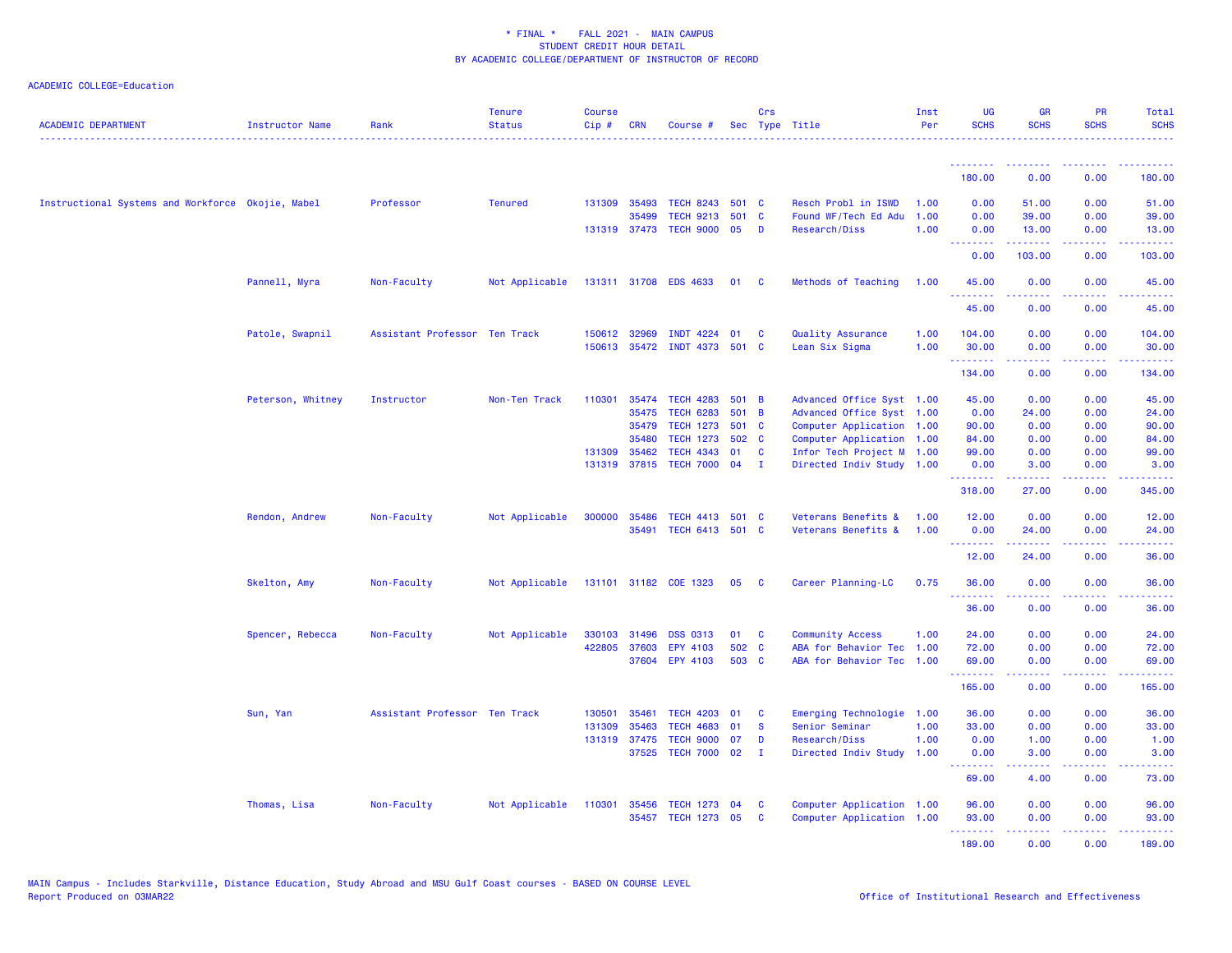| <b>ACADEMIC DEPARTMENT</b>                      | <b>Instructor Name</b> | Rank                        | <b>Tenure</b><br><b>Status</b> | Course<br>$Cip$ # | <b>CRN</b> | Course #                  | Sec   | Crs      | Type Title                | Inst<br>Per | <b>UG</b><br><b>SCHS</b> | <b>GR</b><br><b>SCHS</b> | <b>PR</b><br><b>SCHS</b> | Total<br><b>SCHS</b> |
|-------------------------------------------------|------------------------|-----------------------------|--------------------------------|-------------------|------------|---------------------------|-------|----------|---------------------------|-------------|--------------------------|--------------------------|--------------------------|----------------------|
|                                                 |                        |                             |                                |                   |            |                           |       |          |                           |             |                          |                          |                          |                      |
| Instructional Systems and Workforce Wyatt, John |                        | Associate Professor Tenured |                                | 150611            | 32965      | INDT 3683 01              |       | -в       | CNC Machining Proces 1.00 |             | 57.00                    | 0.00                     | 0.00                     | 57.00                |
|                                                 |                        |                             |                                |                   | 35470      | INDT 3683 501 B           |       |          | CNC Machining Proces 1.00 |             | 39.00                    | 0.00                     | 0.00                     | 39.00                |
|                                                 |                        |                             |                                |                   |            | 150612 32953 INDT 2123 01 |       | <b>B</b> | Intro to CNC Prog         | 1.00        | 60.00                    | 0.00                     | 0.00                     | 60.00                |
|                                                 |                        |                             |                                |                   |            |                           |       |          |                           |             | 156,00                   | 0.00                     | 0.00                     | 156.00               |
|                                                 | Yu, Chien              | Professor                   | <b>Tenured</b>                 | 110301            | 35478      | <b>TECH 8743</b>          | 501 B |          | Interactive Media         | 1.00        | 0.00                     | 21.00                    | 0.00                     | 21.00                |
|                                                 |                        |                             |                                | 13050             | 35497      | <b>TECH 8703</b>          | 501 C |          | Trends & Issues Inst      | 1.00        | 0.00                     | 60.00                    | 0.00                     | 60.00                |
|                                                 |                        |                             |                                | 131319            | 36838      | <b>TECH 7000 01</b>       |       | - 1      | Directed Indiv Study      | 1.00        | 0.00                     | 1.00                     | 0.00                     | 1.00                 |
|                                                 |                        |                             |                                |                   |            | 37476 TECH 9000 08        |       | - D      | Research/Diss             | 1.00        | 0.00                     | 20.00                    | 0.00                     | 20.00                |
|                                                 |                        |                             |                                |                   |            |                           |       |          |                           |             | 0.00                     | 102.00                   | 0.00                     | 102.00               |
|                                                 | Yu, Wei-Chieh          | Associate Professor Tenured |                                | 111001            | 35452      | TECH 4563 01              |       |          | Intro to Data Networ 1.00 |             | 93.00                    | 0.00                     | 0.00                     | 93.00                |
|                                                 |                        |                             |                                | 131309            | 35459      | <b>TECH 3463 01</b>       |       | - B      | Computer Repair/Main      | 1.00        | 45.00                    | 0.00                     | 0.00                     | 45.00                |
|                                                 |                        |                             |                                | 131319 37477      |            | <b>TECH 9000 09</b>       |       | - D      | Research/Diss             | 1.00        | 0.00                     | 6.00                     | 0.00                     | 6.00                 |
|                                                 |                        |                             |                                |                   |            |                           |       |          |                           |             | 138,00                   | 6.00                     | 0.00                     | 144,00               |
| ======================================          |                        |                             |                                |                   |            |                           |       |          |                           |             | -------                  |                          |                          | =========            |
| Instructional Systems and Workforce             |                        |                             |                                |                   |            |                           |       |          |                           |             | 3436,00                  | 530.00                   | 0.00                     | 3966,00              |
| ======================================          |                        |                             |                                |                   |            |                           |       |          |                           |             | ========                 |                          | --------- --------       | ==========           |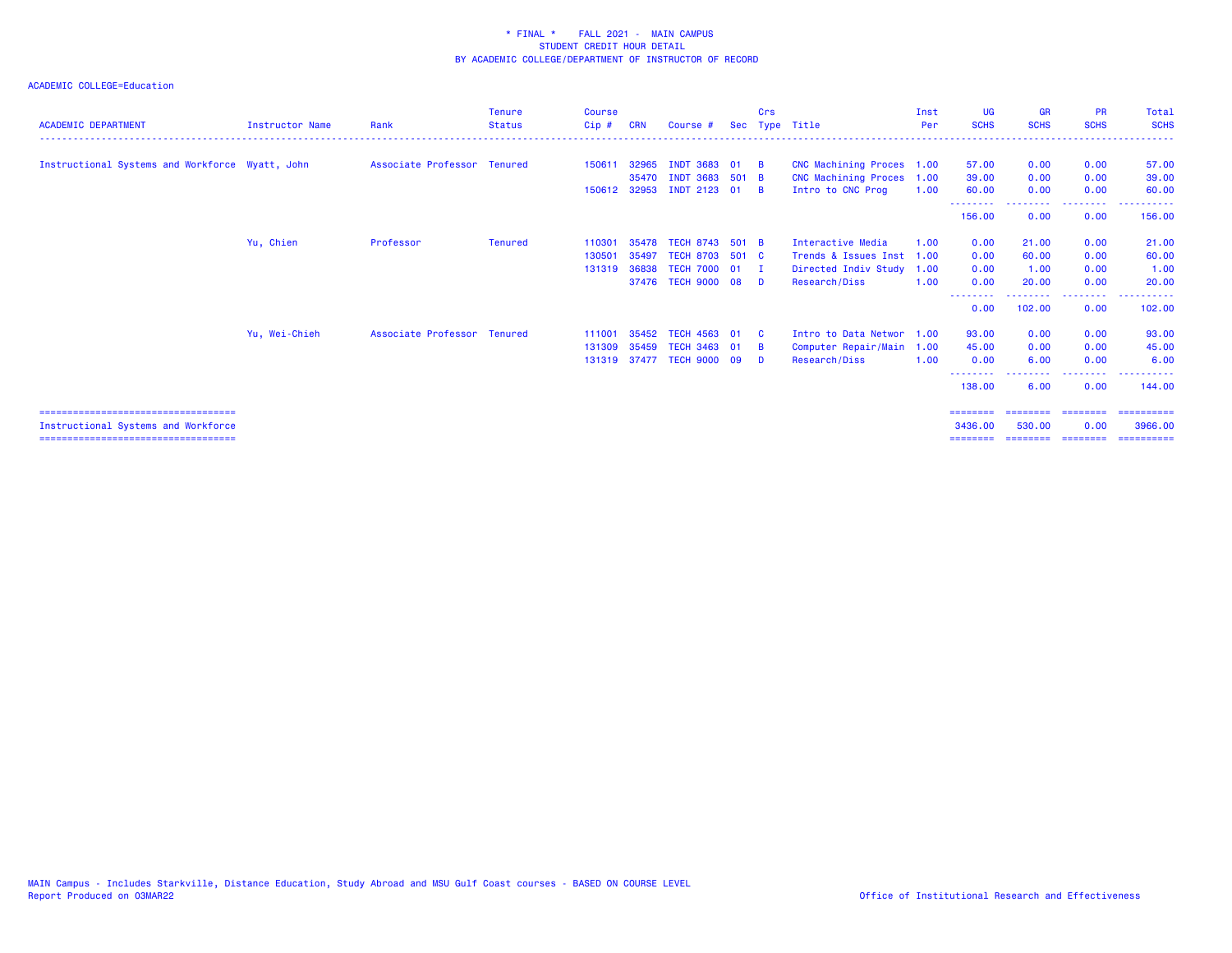|                            |                                |                             | <b>Tenure</b>  | Course |              |                       |                 | Crs          |                            | Inst | <b>UG</b>   | <b>GR</b>   | PR                                                  | Total            |
|----------------------------|--------------------------------|-----------------------------|----------------|--------|--------------|-----------------------|-----------------|--------------|----------------------------|------|-------------|-------------|-----------------------------------------------------|------------------|
| <b>ACADEMIC DEPARTMENT</b> | <b>Instructor Name</b>         | Rank                        | <b>Status</b>  | Cip#   | <b>CRN</b>   | Course #              | Sec             |              | Type Title<br>.            | Per  | <b>SCHS</b> | <b>SCHS</b> | <b>SCHS</b>                                         | <b>SCHS</b>      |
| Kinesiology                | Agiovlasitis, Stamat Professor |                             | <b>Tenured</b> | 260908 | 31984        | EP 4133               | 01              | <b>C</b>     | Ex Prog Clinical Pop 1.00  |      | 156.00      | 0.00        | 0.00                                                | 156.00           |
|                            |                                |                             |                | 310504 | 31986        | EP 4143               | 02              | $\mathbf{C}$ | Aging and Disability 0.50  |      | 126.00      | 0.00        | 0.00                                                | 126.00           |
|                            |                                |                             |                |        | 35410        | EP 4143               | 01              | <b>C</b>     | Aging and Disability 1.00  |      | 120.00      | 0.00        | 0.00                                                | 120.00           |
|                            |                                |                             |                |        | 310505 37220 | KI 7000               | 01              | $\mathbf{I}$ | Directed Indiv Study       | 1.00 | 0.00        | 3.00        | 0.00                                                | 3.00             |
|                            |                                |                             |                |        | 37260        | KI 7000               | 02              | $\mathbf{I}$ | Directed Indiv Study 1.00  |      | 0.00        | 3.00        | 0.00                                                | 3.00             |
|                            |                                |                             |                |        | 37366        | KI 8000               | 01              | D            | Research/Thesis            | 1.00 | 0.00        | 3.00        | 0.00                                                | 3.00             |
|                            |                                |                             |                |        |              | 37568 KI 9000         | 07              | D            | Research / Diss            | 1.00 | 0.00<br>.   | 1.00<br>.   | 0.00<br>د د د د                                     | 1.00<br>22222    |
|                            |                                |                             |                |        |              |                       |                 |              |                            |      | 402.00      | 10.00       | 0.00                                                | 412.00           |
|                            | Bello, Marissa                 | Lecturer                    | Non-Ten Track  | 260908 | 31962        | EP 3304               | 02              | B            | <b>Exercise Physiology</b> | 0.25 | 12.00       | 0.00        | 0.00                                                | 12.00            |
|                            |                                |                             |                |        | 31964        | EP 3304               | 04              | B            | <b>Exercise Physiology</b> | 0.25 | 13.00       | 0.00        | 0.00                                                | 13.00            |
|                            |                                |                             |                |        | 31966        | EP 3304               | 06              | B            | <b>Exercise Physiology</b> | 0.25 | 11.00       | 0.00        | 0.00                                                | 11.00            |
|                            |                                |                             |                |        | 31969        | EP 3304               | 09              | B            | Exercise Physiology        | 0.25 | 14.00       | 0.00        | 0.00                                                | 14.00            |
|                            |                                |                             |                |        |              | 310505 31957 EP 2013  | 01              | C            | Fundamentals of Kine       | 0.50 | 468.00<br>. | 0.00<br>.   | 0.00<br>د د د د                                     | 468.00<br>.      |
|                            |                                |                             |                |        |              |                       |                 |              |                            |      | 518.00      | 0.00        | 0.00                                                | 518.00           |
|                            | Brown, Stanley                 | Professor                   | <b>Tenured</b> | 131304 | 35063        | PE 4413               | 501 C           |              | Basic Driver Ed I          | 0.10 | 11.10       | 0.00        | 0.00                                                | 11.10            |
|                            |                                |                             |                | 260908 | 35409        | EP 3803               | 01              | C            | Advanced Exercise Ph       | 1.00 | 126.00      | 0.00        | 0.00                                                | 126.00           |
|                            |                                |                             |                |        |              | 310505 31957 EP 2013  | 01              | <b>C</b>     | Fundamentals of Kine 0.50  |      | 468.00<br>. | 0.00<br>.   | 0.00<br>$\sim$ $\sim$ $\sim$ $\sim$                 | 468.00<br>22222) |
|                            |                                |                             |                |        |              |                       |                 |              |                            |      | 605.10      | 0.00        | 0.00                                                | 605.10           |
|                            | Chander, Harish                | Associate Professor Tenured |                |        |              | 260908 31978 EP 3643  | 02              | C            | Applied Anat & Patho 1.00  |      | 204.00      | 0.00        | 0.00                                                | 204.00           |
|                            |                                |                             |                |        | 35414        | EP 8443               | 01              | C            | Neuro Mech in Exerci       | 1.00 | 0.00        | 30.00       | 0.00                                                | 30.00            |
|                            |                                |                             |                | 310505 | 32984        | KI 1001               | <b>F04 S</b>    |              | First Year Seminar         | 1.00 | 13.00       | 0.00        | 0.00                                                | 13.00            |
|                            |                                |                             |                |        | 37538        | KI 9000               | 06              | D            | Research / Diss            | 1.00 | 0.00        | 23.00       | 0.00                                                | 23.00            |
|                            |                                |                             |                |        | 37577        | KI 8000               | 02              | D            | Research/Thesis            | 1.00 | 0.00        | 6.00        | 0.00                                                | 6.00             |
|                            |                                |                             |                |        |              | 37670 KI 7000         | 04              | $\mathbf{I}$ | Directed Indiv Study       | 1.00 | 0.00        | 3.00        | 0.00                                                | 3.00             |
|                            |                                |                             |                |        |              |                       |                 |              |                            |      | 217.00      | 62.00       | 0.00                                                | 279.00           |
|                            | Chen, Chih Chia                | Associate Professor Tenured |                | 131314 |              | 37664 PE 7000         | 02              | $\mathbf{I}$ | Directed Indiv Study 1.00  |      | 0.00        | 3.00        | 0.00                                                | 3.00             |
|                            |                                |                             |                | 260908 | 36028        | EP 4123               | 01              | <b>C</b>     | Aging and Physical A 1.00  |      | 165.00      | 0.00        | 0.00                                                | 165.00           |
|                            |                                |                             |                | 310501 | 35418        | PE 1201               | 01              | -L           | Adapted Physical Act 1.00  |      | 7.00        | 0.00        | 0.00                                                | 7.00             |
|                            |                                |                             |                | 310505 | 32983        | KI 1001               | F03 C           |              | First Year Seminar         | 1.00 | 13.00       | 0.00        | 0.00                                                | 13.00            |
|                            |                                |                             |                |        | 35825        | PE 3223               | 01              | <b>C</b>     | Motor Dev & Movement 1.00  |      | 177.00      | 0.00        | 0.00                                                | 177.00           |
|                            |                                |                             |                |        | 36809        | PE 3223               | 02              | <b>C</b>     | Motor Dev & Movement       | 1.00 | 192.00      | 0.00        | 0.00                                                | 192.00           |
|                            |                                |                             |                |        | 36840        | KI 4000               | 01              | $\mathbf{I}$ | Directed Indiv Study 1.00  |      | 2.00        | 0.00        | 0.00                                                | 2.00             |
|                            |                                |                             |                |        | 37096        | KI 9000               | 04              | D            | Research / Diss            | 1.00 | 0.00        | 6.00        | 0.00                                                | 6.00             |
|                            |                                |                             |                |        |              | 37179 EP 4000         | 01              | $\mathbf{I}$ | Directed Indiv Study       | 1.00 | 3.00<br>.   | 0.00        | 0.00<br>$\omega_{\rm{eff}}$ and $\omega_{\rm{eff}}$ | 3.00             |
|                            |                                |                             |                |        |              |                       |                 |              |                            |      | 559.00      | 9.00        | 0.00                                                | 568.00           |
|                            | Crocker, Jonathan              | Non-Faculty                 | Not Applicable |        |              | 521003 32447 FYE 1001 | F31 C           |              | First Year Experienc 1.00  |      | 20.00<br>.  | 0.00        | 0.00                                                | 20.00<br>وعاعاها |
|                            |                                |                             |                |        |              |                       |                 |              |                            |      | 20.00       | 0.00        | 0.00                                                | 20.00            |
|                            | Derby, Hunter                  | Grad Teach Assist           | Not Applicable | 260908 | 31963        | EP 3304               | 03              | B            | <b>Exercise Physiology</b> | 0.25 | 13.00       | 0.00        | 0.00                                                | 13.00            |
|                            |                                |                             |                |        | 31965        | EP 3304               | 05              | B            | <b>Exercise Physiology</b> | 0.25 | 13.00       | 0.00        | 0.00                                                | 13.00            |
|                            |                                |                             |                |        |              | 31971 EP 3304         | 11 <sub>1</sub> | B            | <b>Exercise Physiology</b> | 0.25 | 13.00       | 0.00        | 0.00                                                | 13.00            |
|                            |                                |                             |                | 310501 | 33591        | PE 1151               | 05              | $\mathbf{L}$ | <b>Strength Training</b>   | 0.25 | 3.00        | 0.00        | 0.00                                                | 3.00             |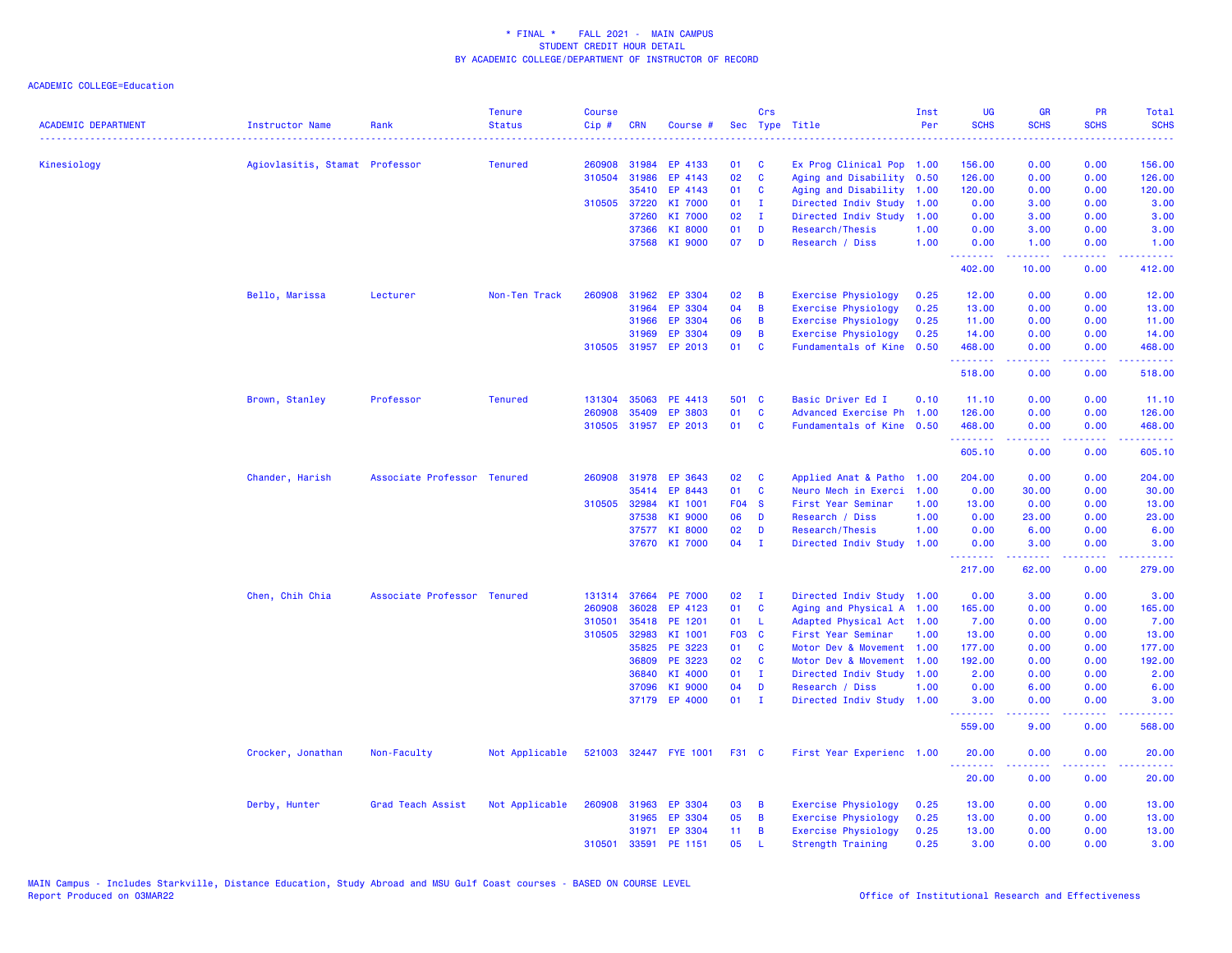| <b>ACADEMIC DEPARTMENT</b> | <b>Instructor Name</b> | Rank                          | <b>Tenure</b><br><b>Status</b> | <b>Course</b><br>$Cip \#$ | <b>CRN</b>   | Course #             |                 | Crs          | Sec Type Title             | Inst<br>Per | <b>UG</b><br><b>SCHS</b> | <b>GR</b><br><b>SCHS</b> | <b>PR</b><br><b>SCHS</b>                                                                                                          | Total<br><b>SCHS</b>                                                                                                               |
|----------------------------|------------------------|-------------------------------|--------------------------------|---------------------------|--------------|----------------------|-----------------|--------------|----------------------------|-------------|--------------------------|--------------------------|-----------------------------------------------------------------------------------------------------------------------------------|------------------------------------------------------------------------------------------------------------------------------------|
|                            |                        |                               |                                |                           |              |                      |                 |              |                            |             | .                        |                          |                                                                                                                                   |                                                                                                                                    |
|                            |                        |                               |                                |                           |              |                      |                 |              |                            |             | 42.00                    | 0.00                     | 0.00                                                                                                                              | 42.00                                                                                                                              |
| Kinesiology                | Driskill, Matthew      | Grad Teach Assist             | Not Applicable                 |                           |              | 260908 31970 EP 3304 | 10 <sub>1</sub> | B            | Exercise Physiology        | 0.25        | 13.00                    | 0.00                     | 0.00                                                                                                                              | 13.00                                                                                                                              |
|                            |                        |                               |                                |                           | 37389        | EP 3304              | 15 <sub>1</sub> | B            | <b>Exercise Physiology</b> | 0.25        | 12.00                    | 0.00                     | 0.00                                                                                                                              | 12.00                                                                                                                              |
|                            |                        |                               |                                | 310501                    | 33579        | PE 1061              | 03              | L            | Fitness Walking/ Jog       | 0.50        | 5.50                     | 0.00                     | 0.00                                                                                                                              | 5.50                                                                                                                               |
|                            |                        |                               |                                |                           |              | 33583 PE 1061        | 07              | -L.          | Fitness Walking/ Jog 0.50  |             | 5.00<br><u>.</u>         | 0.00<br>.                | 0.00                                                                                                                              | 5.00                                                                                                                               |
|                            |                        |                               |                                |                           |              |                      |                 |              |                            |             | 35.50                    | 0.00                     | 0.00                                                                                                                              | 35.50                                                                                                                              |
|                            | England, Jordan        | Grad Teach Assist             | Not Applicable                 | 131314                    | 33597        | PE 1243              | 02              | C            | Methods Games and Sp       | 1.00        | 60.00                    | 0.00                     | 0.00                                                                                                                              | 60.00                                                                                                                              |
|                            |                        |                               |                                | 310501                    | 33588        | PE 1151              | 02              | L            | <b>Strength Training</b>   | 0.25        | 2.75                     | 0.00                     | 0.00                                                                                                                              | 2.75                                                                                                                               |
|                            |                        |                               |                                |                           |              | 33590 PE 1151        | 04              | -L           | Strength Training          | 0.25        | 2.75<br>.                | 0.00<br>.                | 0.00<br>$\frac{1}{2} \left( \frac{1}{2} \right) \left( \frac{1}{2} \right) \left( \frac{1}{2} \right)$                            | 2.75<br>$\frac{1}{2} \left( \frac{1}{2} \right) \left( \frac{1}{2} \right) \left( \frac{1}{2} \right) \left( \frac{1}{2} \right)$  |
|                            |                        |                               |                                |                           |              |                      |                 |              |                            |             | 65.50                    | 0.00                     | 0.00                                                                                                                              | 65.50                                                                                                                              |
|                            | Freeman, Hannah        | Grad Teach Assist             | Not Applicable                 |                           | 131314 31990 | EP 4504              | 02              | B            | Mechanical Analysis        | 0.25        | 16.00                    | 0.00                     | 0.00                                                                                                                              | 16.00                                                                                                                              |
|                            |                        |                               |                                | 310501                    | 33577        | PE 1061              | 01              | L            | Fitness Walking/ Jog 0.50  |             | 4.50                     | 0.00                     | 0.00                                                                                                                              | 4.50                                                                                                                               |
|                            |                        |                               |                                |                           | 33578        | PE 1061              | 02              | L            | Fitness Walking/ Jog       | 0.50        | 6.00                     | 0.00                     | 0.00                                                                                                                              | 6.00                                                                                                                               |
|                            |                        |                               |                                |                           |              | 33582 PE 1061        | 06              | L            | Fitness Walking/ Jog 0.50  |             | 6.00<br>.                | 0.00<br>22222            | 0.00<br>بالأباد                                                                                                                   | 6.00<br>والمستحدث                                                                                                                  |
|                            |                        |                               |                                |                           |              |                      |                 |              |                            |             | 32.50                    | 0.00                     | 0.00                                                                                                                              | 32.50                                                                                                                              |
|                            | Gillen, Zachary        | Assistant Professor Ten Track |                                |                           | 131314 31999 | EP 8203              | 01              | B            | Adv. Exercise Physio 1.00  |             | 0.00                     | 24.00                    | 0.00                                                                                                                              | 24.00                                                                                                                              |
|                            |                        |                               |                                | 310505                    | 32992        | KI 8303              | 02              | $\mathbf{C}$ | Research in Kinesiol 1.00  |             | 0.00<br>.                | 72.00<br>2.2.2.2.2       | 0.00<br>$\frac{1}{2} \left( \frac{1}{2} \right) \left( \frac{1}{2} \right) \left( \frac{1}{2} \right) \left( \frac{1}{2} \right)$ | 72.00<br>$\frac{1}{2} \left( \frac{1}{2} \right) \left( \frac{1}{2} \right) \left( \frac{1}{2} \right) \left( \frac{1}{2} \right)$ |
|                            |                        |                               |                                |                           |              |                      |                 |              |                            |             | 0.00                     | 96.00                    | 0.00                                                                                                                              | 96.00                                                                                                                              |
|                            | Grant, Erin            | Instructor                    | Non-Ten Track                  | 260908                    | 31993        | EP 4603              | 01              | C            | Physical Activity Ep 1.00  |             | 171.00                   | 0.00                     | 0.00                                                                                                                              | 171.00                                                                                                                             |
|                            |                        |                               |                                |                           | 31997        | EP 4814              | 01              | H            | Exercise Science Int 0.50  |             | 28.00                    | 0.00                     | 0.00                                                                                                                              | 28.00                                                                                                                              |
|                            |                        |                               |                                |                           | 31998        | EP 4814              | 02              | H            | Exercise Science Int 0.50  |             | 24.00                    | 0.00                     | 0.00                                                                                                                              | 24.00                                                                                                                              |
|                            |                        |                               |                                |                           | 35412        | EP 4814              | 03              | H            | Exercise Science Int 0.50  |             | 28.00                    | 0.00                     | 0.00                                                                                                                              | 28.00                                                                                                                              |
|                            |                        |                               |                                | 310501                    |              | 32986 KI 2023        | 01              | C            | Found of Health Educ 1.00  |             | 303.00<br>.              | 0.00<br>.                | 0.00<br>$\frac{1}{2} \left( \frac{1}{2} \right) \left( \frac{1}{2} \right) \left( \frac{1}{2} \right) \left( \frac{1}{2} \right)$ | 303.00                                                                                                                             |
|                            |                        |                               |                                |                           |              |                      |                 |              |                            |             | 554.00                   | 0.00                     | 0.00                                                                                                                              | 554.00                                                                                                                             |
|                            | Griffith, Aaron        | Grad Teach Assist             | Not Applicable                 |                           | 131314 31991 | EP 4504              | 03              | B            | Mechanical Analysis        | 0.25        | 16.00                    | 0.00                     | 0.00                                                                                                                              | 16.00                                                                                                                              |
|                            |                        |                               |                                | 310501                    | 33581        | PE 1061              | 05              | L            | Fitness Walking/ Jog       | 0.50        | 6.00                     | 0.00                     | 0.00                                                                                                                              | 6.00                                                                                                                               |
|                            |                        |                               |                                |                           | 33587        | PE 1151              | 01              | L            | Strength Training          | 0.25        | 2.75                     | 0.00                     | 0.00                                                                                                                              | 2.75                                                                                                                               |
|                            |                        |                               |                                |                           |              | 36154 PE 1151        | 08              | -L           | <b>Strength Training</b>   | 0.25        | 3.00<br>.                | 0.00<br>.                | 0.00<br>$\omega$ is a $\omega$                                                                                                    | 3.00                                                                                                                               |
|                            |                        |                               |                                |                           |              |                      |                 |              |                            |             | 27.75                    | 0.00                     | 0.00                                                                                                                              | 27.75                                                                                                                              |
|                            | Holmes, Megan          | Associate Professor Tenured   |                                | 260908                    | 31994        | EP 4603              | 02              | C            | Physical Activity Ep 1.00  |             | 102.00                   | 0.00                     | 0.00                                                                                                                              | 102.00                                                                                                                             |
|                            |                        |                               |                                | 310501                    |              | 31979 EP 4113        | 01              | B            | Fitness Prog & Testi 1.00  |             | 222.00                   | 0.00                     | 0.00                                                                                                                              | 222.00                                                                                                                             |
|                            |                        |                               |                                |                           |              |                      |                 |              |                            |             | 324.00                   | 0.00                     | 0.00                                                                                                                              | 324.00                                                                                                                             |
|                            | Hood, James            | Grad Teach Assist             | Not Applicable                 | 260908                    | 31961        | EP 3304              | 01              | В            | Exercise Physiology        | 0.25        | 12.00                    | 0.00                     | 0.00                                                                                                                              | 12.00                                                                                                                              |
|                            |                        |                               |                                |                           | 31967        | EP 3304              | 07              | B            | <b>Exercise Physiology</b> | 0.25        | 12.00                    | 0.00                     | 0.00                                                                                                                              | 12.00                                                                                                                              |
|                            |                        |                               |                                |                           | 31968        | EP 3304              | 08              | B            | <b>Exercise Physiology</b> | 0.25        | 13.00                    | 0.00                     | 0.00                                                                                                                              | 13.00                                                                                                                              |
|                            |                        |                               |                                | 310501                    | 33589        | PE 1151              | 03              | -L           | Strength Training          | 0.25        | 2.00                     | 0.00                     | 0.00                                                                                                                              | 2.00                                                                                                                               |
|                            |                        |                               |                                |                           | 36153        | PE 1151              | 07              |              | Strength Training          | 0.25        | 2.75                     | 0.00                     | 0.00                                                                                                                              | 2.75                                                                                                                               |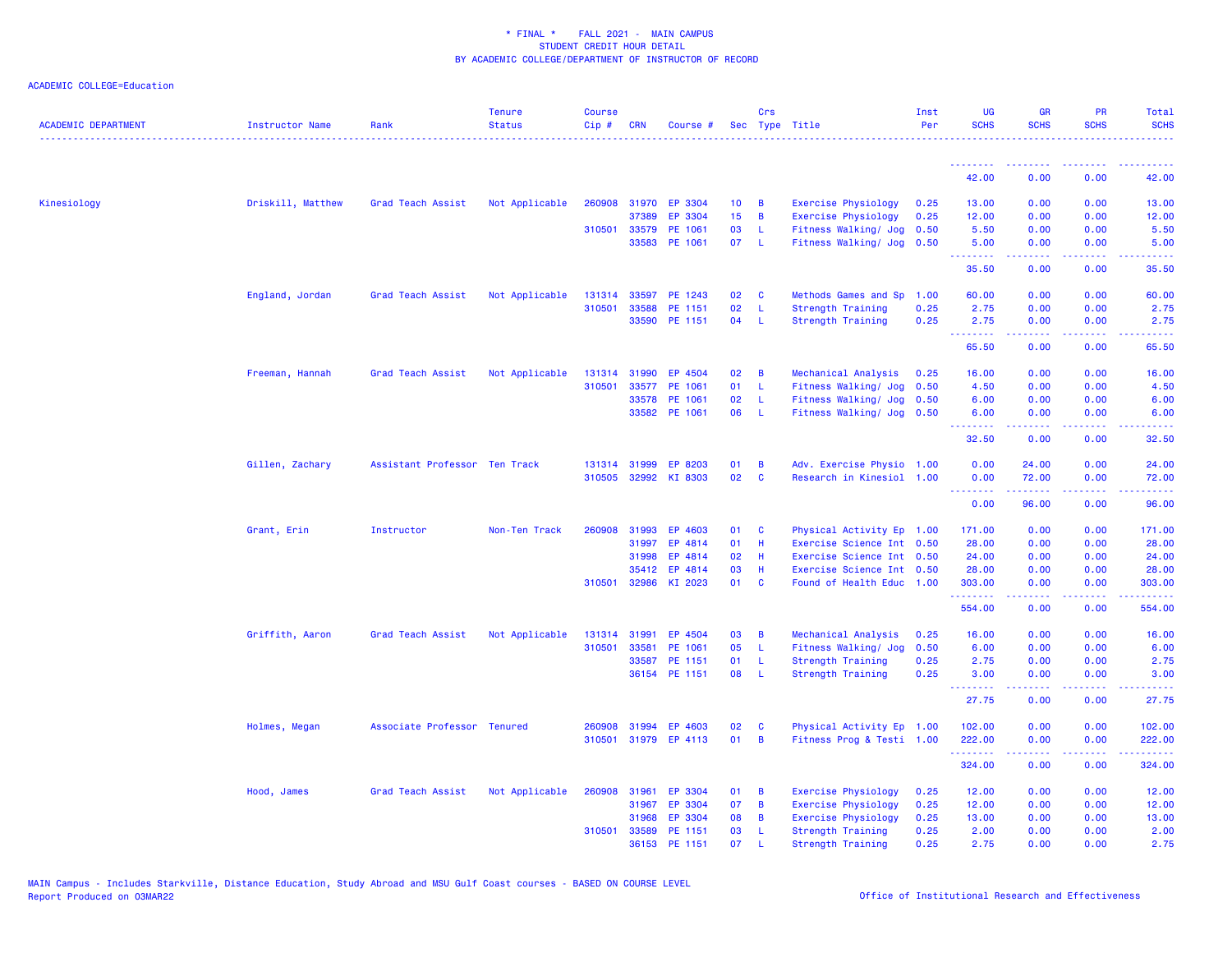| <b>ACADEMIC DEPARTMENT</b> | <b>Instructor Name</b>                 | Rank                        | <b>Tenure</b><br><b>Status</b> | <b>Course</b><br>Cip# | <b>CRN</b>     | Course #             |                 | Crs          | Sec Type Title                                           | Inst<br>Per  | <b>UG</b><br><b>SCHS</b>                     | <b>GR</b><br><b>SCHS</b>                                                                                                                                     | <b>PR</b><br><b>SCHS</b> | Total<br><b>SCHS</b>                                                                                                                                           |
|----------------------------|----------------------------------------|-----------------------------|--------------------------------|-----------------------|----------------|----------------------|-----------------|--------------|----------------------------------------------------------|--------------|----------------------------------------------|--------------------------------------------------------------------------------------------------------------------------------------------------------------|--------------------------|----------------------------------------------------------------------------------------------------------------------------------------------------------------|
|                            |                                        |                             |                                |                       |                |                      |                 |              |                                                          |              | <b><i><u><u> - - - - - - - -</u></u></i></b> | <b><i><u><u>ALLERSK</u></u></i></b>                                                                                                                          | .                        | .                                                                                                                                                              |
|                            |                                        |                             |                                |                       |                |                      |                 |              |                                                          |              | 41.75                                        | 0.00                                                                                                                                                         | 0.00                     | 41.75                                                                                                                                                          |
| Kinesiology                | Jackson, Stacy                         | Non-Faculty                 | Not Applicable                 | 320104                | 36203          | <b>DSS 0113</b>      | 501 C           |              | Practical Money Skil 1.00                                |              | 27.00                                        | 0.00                                                                                                                                                         | 0.00                     | 27.00                                                                                                                                                          |
|                            |                                        |                             |                                |                       | 36204          | <b>DSS 0133</b>      | 501             | $\mathbf{C}$ | Money Math: Money M 1.00                                 |              | 9.00                                         | 0.00                                                                                                                                                         | 0.00                     | 9.00                                                                                                                                                           |
|                            |                                        |                             |                                |                       | 320105 36205   | <b>DSS 0713</b>      | 501 C           |              | Career Exploration                                       | 1.00         | 24.00<br>.                                   | 0.00                                                                                                                                                         | 0.00<br>والمحامر         | 24.00                                                                                                                                                          |
|                            |                                        |                             |                                |                       |                |                      |                 |              |                                                          |              | 60.00                                        | 0.00                                                                                                                                                         | 0.00                     | 60.00                                                                                                                                                          |
|                            | Joe, Lee                               | Instructor                  | Non-Ten Track                  | 260908                | 31961          | EP 3304              | 01              | B            | <b>Exercise Physiology</b>                               | 0.75         | 36.00                                        | 0.00                                                                                                                                                         | 0.00                     | 36.00                                                                                                                                                          |
|                            |                                        |                             |                                |                       | 31962          | EP 3304              | 02              | B            | <b>Exercise Physiology</b>                               | 0.75         | 36.00                                        | 0.00                                                                                                                                                         | 0.00                     | 36.00                                                                                                                                                          |
|                            |                                        |                             |                                |                       | 31963          | EP 3304              | 03              | B            | <b>Exercise Physiology</b>                               | 0.75         | 39.00                                        | 0.00                                                                                                                                                         | 0.00                     | 39.00                                                                                                                                                          |
|                            |                                        |                             |                                |                       | 31964          | EP 3304              | 04              | B            | <b>Exercise Physiology</b>                               | 0.75         | 39.00                                        | 0.00                                                                                                                                                         | 0.00                     | 39.00                                                                                                                                                          |
|                            |                                        |                             |                                |                       | 31965          | EP 3304              | 05              | B            | <b>Exercise Physiology</b>                               | 0.75         | 39.00                                        | 0.00                                                                                                                                                         | 0.00                     | 39.00                                                                                                                                                          |
|                            |                                        |                             |                                |                       | 31966          | EP 3304              | 06              | B            | Exercise Physiology                                      | 0.75         | 33.00                                        | 0.00                                                                                                                                                         | 0.00                     | 33.00                                                                                                                                                          |
|                            |                                        |                             |                                |                       | 31967          | EP 3304              | 07              | B            | Exercise Physiology                                      | 0.75         | 36.00                                        | 0.00                                                                                                                                                         | 0.00                     | 36.00                                                                                                                                                          |
|                            |                                        |                             |                                |                       | 31968          | EP 3304              | 08              | B            | Exercise Physiology                                      | 0.75         | 39.00                                        | 0.00                                                                                                                                                         | 0.00                     | 39.00                                                                                                                                                          |
|                            |                                        |                             |                                |                       | 31969          | EP 3304              | 09              | B            | Exercise Physiology                                      | 0.75         | 42.00                                        | 0.00                                                                                                                                                         | 0.00                     | 42.00                                                                                                                                                          |
|                            |                                        |                             |                                |                       | 31970          | EP 3304              | 10 <sub>1</sub> | B            | <b>Exercise Physiology</b>                               | 0.75         | 39.00                                        | 0.00                                                                                                                                                         | 0.00                     | 39.00                                                                                                                                                          |
|                            |                                        |                             |                                |                       | 31971          | EP 3304              | 11 <sub>1</sub> | B            | <b>Exercise Physiology</b>                               | 0.75         | 39.00                                        | 0.00                                                                                                                                                         | 0.00                     | 39.00                                                                                                                                                          |
|                            |                                        |                             |                                |                       | 31972          | EP 3304              | 12 <sub>2</sub> | B            | Exercise Physiology                                      | 0.75         | 39.00                                        | 0.00                                                                                                                                                         | 0.00                     | 39.00                                                                                                                                                          |
|                            |                                        |                             |                                |                       | 31973<br>31974 | EP 3304<br>EP 3304   | 13<br>14        | B<br>B       | <b>Exercise Physiology</b><br><b>Exercise Physiology</b> | 0.75<br>0.75 | 36.00<br>39.00                               | 0.00<br>0.00                                                                                                                                                 | 0.00<br>0.00             | 36.00<br>39.00                                                                                                                                                 |
|                            |                                        |                             |                                |                       |                | EP 4814              | 01              | H            |                                                          | 0.50         | 28.00                                        |                                                                                                                                                              | 0.00                     | 28.00                                                                                                                                                          |
|                            |                                        |                             |                                |                       | 31997<br>31998 | EP 4814              | 02              | H            | Exercise Science Int<br>Exercise Science Int             | 0.50         | 24.00                                        | 0.00<br>0.00                                                                                                                                                 | 0.00                     | 24.00                                                                                                                                                          |
|                            |                                        |                             |                                |                       | 35412          | EP 4814              | 03              | H            | Exercise Science Int                                     | 0.50         | 28.00                                        | 0.00                                                                                                                                                         | 0.00                     | 28.00                                                                                                                                                          |
|                            |                                        |                             |                                |                       | 37389          | EP 3304              | 15              | B            | Exercise Physiology                                      | 0.75         | 36.00                                        | 0.00                                                                                                                                                         | 0.00                     | 36.00                                                                                                                                                          |
|                            |                                        |                             |                                |                       |                | 310505 31975 EP 3613 | 01              | C            | Exercise Electrocard 1.00                                |              | 219.00                                       | 0.00                                                                                                                                                         | 0.00                     | 219.00                                                                                                                                                         |
|                            |                                        |                             |                                |                       |                |                      |                 |              |                                                          |              | 866.00                                       | 0.00                                                                                                                                                         | 0.00                     | 866.00                                                                                                                                                         |
|                            | Kim, Dae Eun                           | Instructor                  | Non-Ten Track                  | 310504 35383          |                | SS 3503              | 501 C           |              | Sport and Rec Leader 1.00                                |              | 48.00                                        | 0.00                                                                                                                                                         | 0.00                     | 48.00                                                                                                                                                          |
|                            |                                        |                             |                                |                       | 35420          | SS 3103              | 01              | $\mathbf c$  | Sport Sponsorship                                        | 1.00         | 108.00                                       | 0.00                                                                                                                                                         | 0.00                     | 108.00                                                                                                                                                         |
|                            |                                        |                             |                                |                       | 36271          | SS 2103              | 01              | <b>C</b>     | Sport Careers and Pr 1.00                                |              | 165.00                                       | 0.00                                                                                                                                                         | 0.00                     | 165.00                                                                                                                                                         |
|                            |                                        |                             |                                |                       |                |                      |                 |              |                                                          |              | .<br>321.00                                  | .<br>0.00                                                                                                                                                    | 0.00                     | $\frac{1}{2} \left( \frac{1}{2} \right) \left( \frac{1}{2} \right) \left( \frac{1}{2} \right) \left( \frac{1}{2} \right) \left( \frac{1}{2} \right)$<br>321.00 |
|                            | Knight, Adam                           | Professor                   | <b>Tenured</b>                 | 131314 31989          |                | EP 4504              | 01              | B            | Mechanical Analysis                                      | 0.75         | 48.00                                        | 0.00                                                                                                                                                         | 0.00                     | 48.00                                                                                                                                                          |
|                            |                                        |                             |                                |                       | 31990          | EP 4504              | 02              | B            | Mechanical Analysis                                      | 0.75         | 48.00                                        | 0.00                                                                                                                                                         | 0.00                     | 48.00                                                                                                                                                          |
|                            |                                        |                             |                                |                       | 31991          | EP 4504              | 03              | B            | Mechanical Analysis                                      | 0.75         | 48.00                                        | 0.00                                                                                                                                                         | 0.00                     | 48.00                                                                                                                                                          |
|                            |                                        |                             |                                |                       | 31992          | EP 4504              | 04              | B            | Mechanical Analysis                                      | 0.75         | 45.00                                        | 0.00                                                                                                                                                         | 0.00                     | 45.00                                                                                                                                                          |
|                            |                                        |                             |                                | 260908                | 31995          | EP 4703              | 01              | C            | Neural Contl Human M                                     | 1.00         | 264.00                                       | 0.00                                                                                                                                                         | 0.00                     | 264.00                                                                                                                                                         |
|                            |                                        |                             |                                | 310505 32981          |                | KI 1001              | F01 C           |              | First Year Seminar                                       | 1.00         | 13.00                                        | 0.00                                                                                                                                                         | 0.00                     | 13.00                                                                                                                                                          |
|                            |                                        |                             |                                |                       | 37799          | KI 7000              | 06              | $\mathbf{I}$ | Directed Indiv Study                                     | 1.00         | 0.00<br>.                                    | 3.00                                                                                                                                                         | 0.00                     | 3.00<br>$\begin{array}{cccccccccc} \bullet & \bullet & \bullet & \bullet & \bullet & \bullet & \bullet & \bullet \end{array}$                                  |
|                            |                                        |                             |                                |                       |                |                      |                 |              |                                                          |              | 466.00                                       | $\frac{1}{2} \left( \frac{1}{2} \right) \left( \frac{1}{2} \right) \left( \frac{1}{2} \right) \left( \frac{1}{2} \right) \left( \frac{1}{2} \right)$<br>3.00 | .<br>0.00                | 469.00                                                                                                                                                         |
|                            | Kodithuwakku Arachch Grad Teach Assist |                             | Not Applicable                 | 131314                | 31989          | EP 4504              | 01              | B            | Mechanical Analysis                                      | 0.25         | 16.00                                        | 0.00                                                                                                                                                         | 0.00                     | 16.00                                                                                                                                                          |
|                            |                                        |                             |                                |                       | 31992          | EP 4504              | 04              | B            | Mechanical Analysis                                      | 0.25         | 15.00                                        | 0.00                                                                                                                                                         | 0.00                     | 15.00                                                                                                                                                          |
|                            |                                        |                             |                                |                       |                | 260908 35849 EP 3233 | 01              | C            | Anatomical Kinesiolo                                     | 1.00         | 261.00                                       | 0.00                                                                                                                                                         | 0.00                     | 261.00                                                                                                                                                         |
|                            |                                        |                             |                                |                       |                |                      |                 |              |                                                          |              | .<br>292.00                                  | 0.00                                                                                                                                                         | 0.00                     | .<br>292.00                                                                                                                                                    |
|                            | Lamberth, John                         | Associate Professor Tenured |                                |                       |                | 260908 31959 EP 3233 | 02              | <b>C</b>     | Anatomical Kinesiolo 1.00                                |              | 297.00                                       | 0.00                                                                                                                                                         | 0.00                     | 297.00                                                                                                                                                         |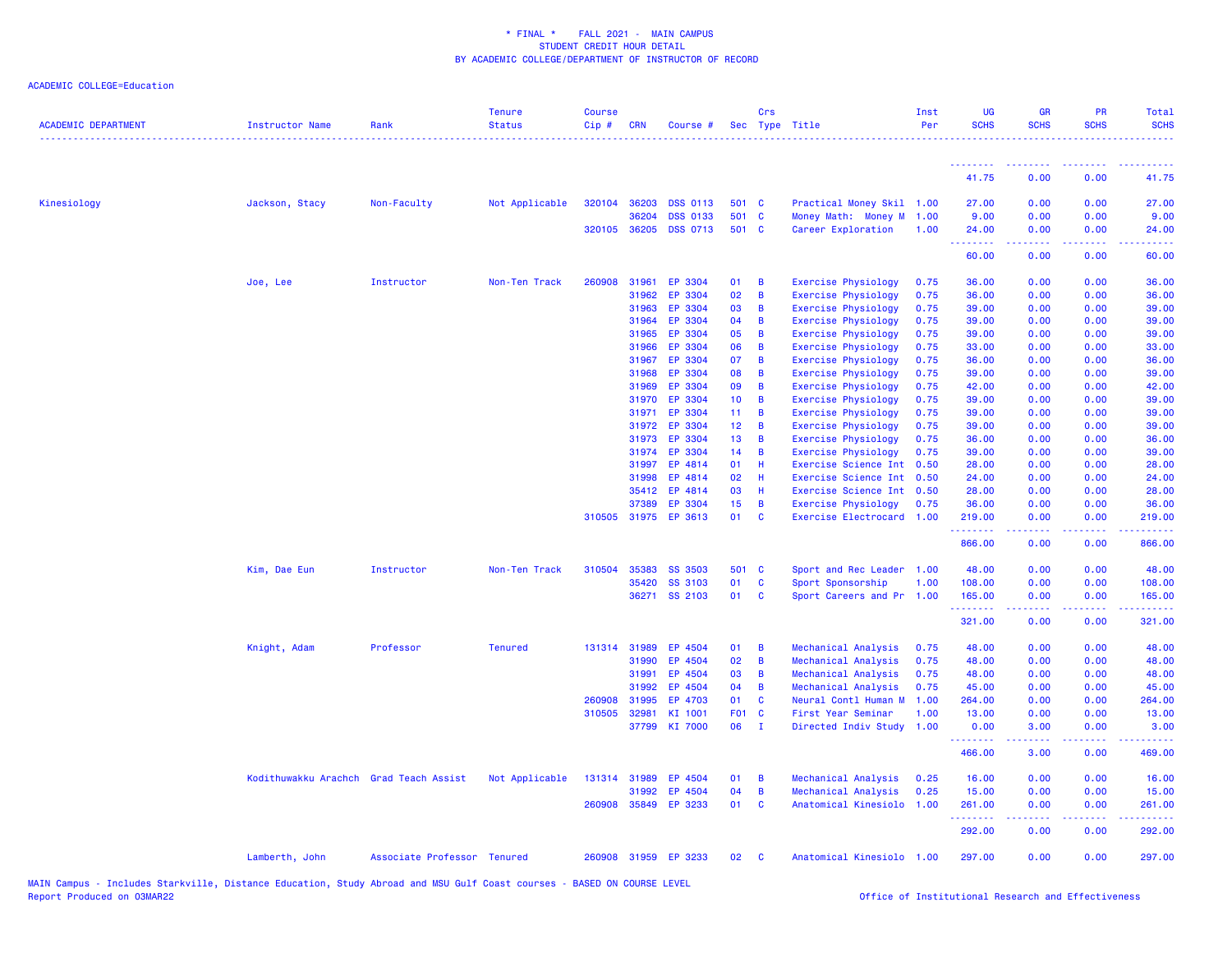| <b>ACADEMIC DEPARTMENT</b> | <b>Instructor Name</b> | Rank                          | <b>Tenure</b><br><b>Status</b> | <b>Course</b><br>Cip# | <b>CRN</b>   | Course #             |                 | Crs            | Sec Type Title              | Inst<br>Per | <b>UG</b><br><b>SCHS</b> | <b>GR</b><br><b>SCHS</b>                                                                                                                                     | <b>PR</b><br><b>SCHS</b>            | Total<br><b>SCHS</b>                                                                                                                                           |
|----------------------------|------------------------|-------------------------------|--------------------------------|-----------------------|--------------|----------------------|-----------------|----------------|-----------------------------|-------------|--------------------------|--------------------------------------------------------------------------------------------------------------------------------------------------------------|-------------------------------------|----------------------------------------------------------------------------------------------------------------------------------------------------------------|
| Kinesiology                | Lamberth, John         | Associate Professor Tenured   |                                | 260908                | 31977        | EP 3643              | 01              | <b>C</b>       | Applied Anat & Patho 1.00   |             | 207.00                   | 0.00                                                                                                                                                         | 0.00                                | 207.00                                                                                                                                                         |
|                            |                        |                               |                                | 310505                | 36600        | KI 9000              | 01              | D              | Research / Diss             | 1.00        | 0.00                     | 6.00                                                                                                                                                         | 0.00                                | 6.00                                                                                                                                                           |
|                            |                        |                               |                                |                       |              |                      |                 |                |                             |             | 504.00                   | 6.00                                                                                                                                                         | $\sim$ $\sim$ $\sim$<br>0.00        | 510.00                                                                                                                                                         |
|                            | Lim, Soyoun            | Assistant Professor Ten Track |                                |                       | 310504 34198 | SS 4303              | 01              | C              | Globalization & Spor        | 1.00        | 105.00                   | 0.00                                                                                                                                                         | 0.00                                | 105.00                                                                                                                                                         |
|                            |                        |                               |                                |                       | 35424        | SS 6303              | 01              | C              | Globalization and Sp        | 1.00        | 0.00                     | 24.00                                                                                                                                                        | 0.00                                | 24.00                                                                                                                                                          |
|                            |                        |                               |                                |                       | 310505 33610 | PE 4173              | 01              | C              | Test & Measure              | 1.00        | 57.00                    | 0.00                                                                                                                                                         | 0.00                                | 57.00                                                                                                                                                          |
|                            |                        |                               |                                |                       | 37599        | KI 7000              | 03              | п              | Directed Indiv Study        | 1.00        | 0.00                     | 1.00                                                                                                                                                         | 0.00                                | 1.00                                                                                                                                                           |
|                            |                        |                               |                                |                       | 37605        | KI 9000              | 08              | D              | Research / Diss             | 1.00        | 0.00                     | 9.00                                                                                                                                                         | 0.00                                | 9.00                                                                                                                                                           |
|                            |                        |                               |                                |                       | 37807        | KI 7000              | 07              | - I            | Directed Indiv Study        | 1.00        | 0.00                     | 3.00                                                                                                                                                         | 0.00                                | 3.00                                                                                                                                                           |
|                            |                        |                               |                                |                       |              | 37902 SS 4000        | 01              | $\blacksquare$ | Directed Indiv Study 1.00   |             | 3.00<br>.                | 0.00<br>$\frac{1}{2} \left( \frac{1}{2} \right) \left( \frac{1}{2} \right) \left( \frac{1}{2} \right) \left( \frac{1}{2} \right) \left( \frac{1}{2} \right)$ | 0.00<br>$\frac{1}{2}$               | 3.00<br>.                                                                                                                                                      |
|                            |                        |                               |                                |                       |              |                      |                 |                |                             |             | 165.00                   | 37.00                                                                                                                                                        | 0.00                                | 202.00                                                                                                                                                         |
|                            | Macali, Ian            | Grad Teach Assist             | Not Applicable                 | 260908                |              | 31972 EP 3304        | 12 <sub>2</sub> | B              | <b>Exercise Physiology</b>  | 0.25        | 13.00                    | 0.00                                                                                                                                                         | 0.00                                | 13.00                                                                                                                                                          |
|                            |                        |                               |                                |                       | 31973        | EP 3304              | 13              | B              | <b>Exercise Physiology</b>  | 0.25        | 12.00                    | 0.00                                                                                                                                                         | 0.00                                | 12.00                                                                                                                                                          |
|                            |                        |                               |                                |                       | 31974        | EP 3304              | 14              | B              | <b>Exercise Physiology</b>  | 0.25        | 13.00                    | 0.00                                                                                                                                                         | 0.00                                | 13.00                                                                                                                                                          |
|                            |                        |                               |                                |                       |              | 310501 33592 PE 1151 | 06              | L              | <b>Strength Training</b>    | 0.25        | 2.50<br>.                | 0.00<br>22222                                                                                                                                                | 0.00<br>$\sim$ $\sim$ $\sim$ $\sim$ | 2.50<br>.                                                                                                                                                      |
|                            |                        |                               |                                |                       |              |                      |                 |                |                             |             | 40.50                    | 0.00                                                                                                                                                         | 0.00                                | 40.50                                                                                                                                                          |
|                            | Markoski, Zlatko       | Lecturer                      | Non-Ten Track                  | 310504                | 34194        | <b>SS 3603</b>       | 01              | C              | Program Planning-Spo        | 1.00        | 99.00                    | 0.00                                                                                                                                                         | 0.00                                | 99.00                                                                                                                                                          |
|                            |                        |                               |                                |                       | 35421        | SS 3203              | 01              | C              | Sport Law                   | 1.00        | 114.00                   | 0.00                                                                                                                                                         | 0.00                                | 114.00                                                                                                                                                         |
|                            |                        |                               |                                |                       |              |                      |                 |                |                             |             | .<br>213.00              | .<br>0.00                                                                                                                                                    | .<br>0.00                           | $\frac{1}{2} \left( \frac{1}{2} \right) \left( \frac{1}{2} \right) \left( \frac{1}{2} \right) \left( \frac{1}{2} \right) \left( \frac{1}{2} \right)$<br>213.00 |
|                            | Na, Sangwon            | Grad Teach Assist             | Not Applicable                 | 310501                | 33574        | PE 1051              | 01              | L              | <b>Beginning Karate</b>     | 1.00        | 12.00                    | 0.00                                                                                                                                                         | 0.00                                | 12.00                                                                                                                                                          |
|                            |                        |                               |                                |                       | 33575        | PE 1051              | 02              | $\mathbf{L}$   | <b>Beginning Karate</b>     | 1.00        | 13.00                    | 0.00                                                                                                                                                         | 0.00                                | 13.00                                                                                                                                                          |
|                            |                        |                               |                                |                       |              | 310504 34190 SS 2003 | 01              | C              | <b>Foundations Sport Mg</b> | 1.00        | 165.00                   | 0.00                                                                                                                                                         | 0.00                                | 165.00                                                                                                                                                         |
|                            |                        |                               |                                |                       |              |                      |                 |                |                             |             | <u>.</u><br>190.00       | <u>.</u><br>0.00                                                                                                                                             | .<br>0.00                           | .<br>190.00                                                                                                                                                    |
|                            | Price Jr., Lexie       | Lecturer                      | Non-Ten Track                  | 131304                | 35063        | PE 4413              | 501 C           |                | Basic Driver Ed I           | 0.90        | 99.90                    | 0.00                                                                                                                                                         | 0.00                                | 99.90                                                                                                                                                          |
|                            |                        |                               |                                | 512201                | 35062        | PE 3433              | 501 C           |                | Genl Safety Methods         | 1.00        | 117.00                   | 0.00                                                                                                                                                         | 0.00                                | 117.00                                                                                                                                                         |
|                            |                        |                               |                                |                       |              |                      |                 |                |                             |             | 216.90                   | 0.00                                                                                                                                                         | 0.00                                | 216.90                                                                                                                                                         |
|                            | Rye, David             | Instructor                    | Non-Ten Track                  |                       | 131314 33608 | PE 3533              | 01              | <b>C</b>       | Coaching Sports             | 1.00        | 111.00                   | 0.00                                                                                                                                                         | 0.00                                | 111.00                                                                                                                                                         |
|                            |                        |                               |                                |                       | 33613        | PE 4873              | 01              | C              | Prof Class Manag Sem        | 1.00        | 15.00                    | 0.00                                                                                                                                                         | 0.00                                | 15.00                                                                                                                                                          |
|                            |                        |                               |                                |                       | 33614        | PE 4886              | 01              | F              | Teach Intern in PE          | 0.50        | 15.00                    | 0.00                                                                                                                                                         | 0.00                                | 15.00                                                                                                                                                          |
|                            |                        |                               |                                |                       | 33615        | PE 4896              | 01              | -F             | Teach Intern in PE          | 0.50        | 15.00                    | 0.00                                                                                                                                                         | 0.00                                | 15.00                                                                                                                                                          |
|                            |                        |                               |                                |                       | 35064        | PE 4873              | 501 C           |                | Prof Class Manag Sem        | 1.00        | 3.00                     | 0.00                                                                                                                                                         | 0.00                                | 3.00                                                                                                                                                           |
|                            |                        |                               |                                |                       | 310504 34199 | SS 4396              | 01              | Ε              | Sports Studies Inter        | 1.00        | 66.00                    | 0.00                                                                                                                                                         | 0.00                                | 66.00                                                                                                                                                          |
|                            |                        |                               |                                | 310505                | 32994        | KI 8710              | 01              | E              | Internship                  | 0.40        | 0.00<br>.                | 6.00<br>2.2.2.2.2                                                                                                                                            | 0.00<br>.                           | 6.00<br>2.2.2.2.2.                                                                                                                                             |
|                            |                        |                               |                                |                       |              |                      |                 |                |                             |             | 225.00                   | 6.00                                                                                                                                                         | 0.00                                | 231.00                                                                                                                                                         |
|                            | Smith, JohnEric        | Associate Professor Tenured   |                                | 131314                | 33607        | PE 3313              | 01              | C              | Sport Physiology            | 1.00        | 60.00                    | 0.00                                                                                                                                                         | 0.00                                | 60.00                                                                                                                                                          |
|                            |                        |                               |                                | 260908                | 35413        | EP 8263              | 01              | C              | Exercise Metabolism         | 1.00        | 0.00                     | 24.00                                                                                                                                                        | 0.00                                | 24.00                                                                                                                                                          |
|                            |                        |                               |                                | 310501                |              | 33577 PE 1061        | 01              | L              | Fitness Walking/ Jog        | 0.50        | 4.50                     | 0.00                                                                                                                                                         | 0.00                                | 4.50                                                                                                                                                           |
|                            |                        |                               |                                |                       | 33578        | PE 1061              | 02              | L              | Fitness Walking/ Jog        | 0.50        | 6.00                     | 0.00                                                                                                                                                         | 0.00                                | 6.00                                                                                                                                                           |
|                            |                        |                               |                                |                       | 33579        | PE 1061              | 03              | L              | Fitness Walking/ Jog 0.50   |             | 5.50                     | 0.00                                                                                                                                                         | 0.00                                | 5.50                                                                                                                                                           |
|                            |                        |                               |                                |                       | 33580        | PE 1061              | 04              |                | Fitness Walking/ Jog 0.50   |             | 5.50                     | 0.00                                                                                                                                                         | 0.00                                | 5.50                                                                                                                                                           |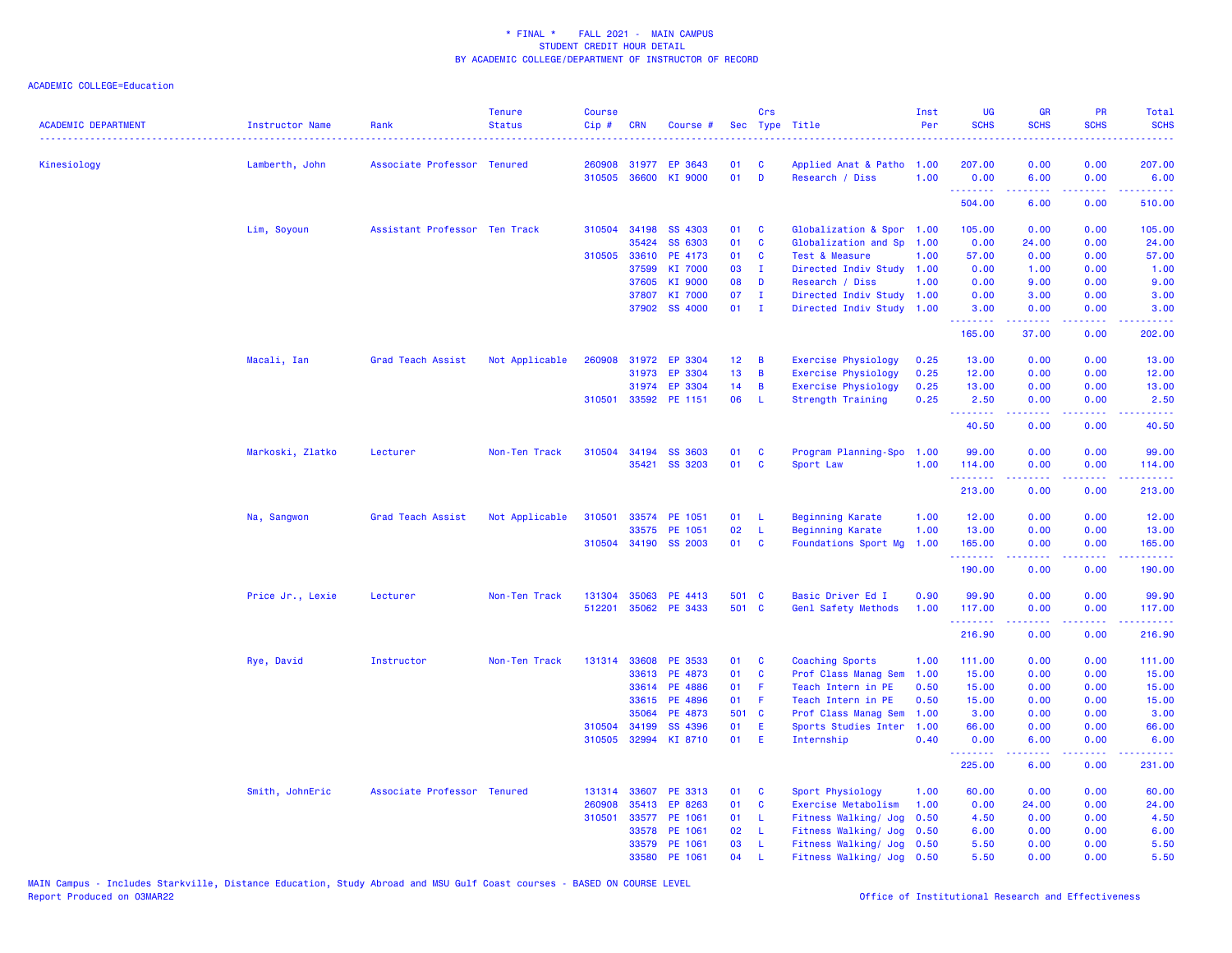| <b>ACADEMIC DEPARTMENT</b> | <b>Instructor Name</b>                           | Rank                          | <b>Tenure</b><br><b>Status</b> | <b>Course</b><br>Cip# | <b>CRN</b>   | Course #       |       | Crs          | Sec Type Title            | Inst<br>Per | UG<br><b>SCHS</b>    | <b>GR</b><br><b>SCHS</b> | PR<br><b>SCHS</b>                                                                                      | Total<br><b>SCHS</b><br>. |
|----------------------------|--------------------------------------------------|-------------------------------|--------------------------------|-----------------------|--------------|----------------|-------|--------------|---------------------------|-------------|----------------------|--------------------------|--------------------------------------------------------------------------------------------------------|---------------------------|
| Kinesiology                | Smith, JohnEric                                  | Associate Professor Tenured   |                                | 310501                | 33581        | PE 1061        | 05    | - 1.         | Fitness Walking/ Jog      | 0.50        | 6.00                 | 0.00                     | 0.00                                                                                                   | 6.00                      |
|                            |                                                  |                               |                                |                       | 33582        | PE 1061        | 06    | $\mathbf{L}$ | Fitness Walking/ Jog      | 0.50        | 6.00                 | 0.00                     | 0.00                                                                                                   | 6.00                      |
|                            |                                                  |                               |                                |                       | 33583        | PE 1061        | 07    | -L           | Fitness Walking/ Jog      | 0.50        | 5.00                 | 0.00                     | 0.00                                                                                                   | 5.00                      |
|                            |                                                  |                               |                                |                       | 33587        | PE 1151        | 01    | -L           | Strength Training         | 0.75        | 8.25                 | 0.00                     | 0.00                                                                                                   | 8.25                      |
|                            |                                                  |                               |                                |                       | 33588        | PE 1151        | 02    | -L           | Strength Training         | 0.75        | 8.25                 | 0.00                     | 0.00                                                                                                   | 8.25                      |
|                            |                                                  |                               |                                |                       | 33589        | PE 1151        | 03    | -L           | <b>Strength Training</b>  | 0.75        | 6.00                 | 0.00                     | 0.00                                                                                                   | 6.00                      |
|                            |                                                  |                               |                                |                       | 33590        | PE 1151        | 04    | -L           | Strength Training         | 0.75        | 8.25                 | 0.00                     | 0.00                                                                                                   | 8.25                      |
|                            |                                                  |                               |                                |                       | 33591        | PE 1151        | 05    | -L           | Strength Training         | 0.75        | 9.00                 | 0.00                     | 0.00                                                                                                   | 9.00                      |
|                            |                                                  |                               |                                |                       | 33592        | PE 1151        | 06    | -L           | Strength Training         | 0.75        | 7.50                 | 0.00                     | 0.00                                                                                                   | 7.50                      |
|                            |                                                  |                               |                                |                       | 36153        | PE 1151        | 07    | $\mathsf{L}$ | Strength Training         | 0.75        | 8.25                 | 0.00                     | 0.00                                                                                                   | 8.25                      |
|                            |                                                  |                               |                                |                       | 36154        | PE 1151        | 08    | L.           | Strength Training         | 0.75        | 9.00                 | 0.00                     | 0.00                                                                                                   | 9.00                      |
|                            |                                                  |                               |                                | 310505                | 32982        | KI 1001        | F02 C |              | First Year Seminar        | 1.00        | 12.00                | 0.00                     | 0.00                                                                                                   | 12.00                     |
|                            |                                                  |                               |                                |                       | 36698        | KI 9000        | 02    | $\mathbf{D}$ | Research / Diss           | 1.00        | 0.00                 | 7.00                     | 0.00                                                                                                   | 7.00                      |
|                            |                                                  |                               |                                |                       |              |                |       |              |                           |             | .<br>175.00          | د د د د د<br>31.00       | بالمحامي<br>0.00                                                                                       | .<br>206.00               |
|                            | Tshosa, Dineo                                    | Grad Teach Assist             | Not Applicable                 | 310501                |              | 33580 PE 1061  | 04    | -L.          | Fitness Walking/ Jog 0.50 |             | 5.50                 | 0.00                     | 0.00                                                                                                   | 5.50                      |
|                            |                                                  |                               |                                | 310504                | 31986        | EP 4143        | 02    | C            | Aging and Disability 0.50 |             | 126.00               | 0.00                     | 0.00                                                                                                   | 126.00                    |
|                            |                                                  |                               |                                |                       |              |                |       |              |                           |             | <u>.</u>             | .                        | .                                                                                                      | 2.2.2.2.2.                |
|                            |                                                  |                               |                                |                       |              |                |       |              |                           |             | 131.50               | 0.00                     | 0.00                                                                                                   | 131.50                    |
|                            | Twietmeyer, Greggory Associate Professor Tenured |                               |                                | 310504                | 34203        | <b>SS 8893</b> | 01    | <b>S</b>     | Hist/Phil Sport Semi 1.00 |             | 0.00                 | 24.00                    | 0.00                                                                                                   | 24.00                     |
|                            |                                                  |                               |                                |                       | 35422        | <b>SS 4003</b> | 01    | C            | Philosophy of Sport       | 1.00        | 174.00               | 0.00                     | 0.00                                                                                                   | 174.00                    |
|                            |                                                  |                               |                                |                       | 35423        | <b>SS 6003</b> | 01    | <b>C</b>     | Philosophy of Sport       | 1.00        | 0.00                 | 12.00                    | 0.00                                                                                                   | 12.00                     |
|                            |                                                  |                               |                                |                       | 310505 37319 | KI 9000        | 05    | D            | Research / Diss           | 1.00        | 0.00                 | 6.00                     | 0.00                                                                                                   | 6.00                      |
|                            |                                                  |                               |                                |                       |              |                |       |              |                           |             | <b>.</b> .<br>174.00 | .<br>42.00               | المستبدة<br>0.00                                                                                       | <u>.</u><br>216.00        |
|                            | Vickers, J.                                      | Associate Professor Tenured   |                                | 131307                | 33609        | PE 4163        | 01    | C            | Prin Meth of Sec Hth      | 1.00        | 42.00                | 0.00                     | 0.00                                                                                                   | 42.00                     |
|                            |                                                  |                               |                                | 131314                | 33611        | PE 4533        | 01    | $\mathbf{C}$ | Developing Coaching       | 1.00        | 231.00               | 0.00                     | 0.00                                                                                                   | 231.00                    |
|                            |                                                  |                               |                                |                       | 33616        | PE 6533        | 01    | C            | Developing Coaching       | 1.00        | 0.00                 | 15.00                    | 0.00                                                                                                   | 15.00                     |
|                            |                                                  |                               |                                |                       | 36474        | <b>PE 7000</b> | 01    | $\mathbf{I}$ | Directed Indiv Study      | 1.00        | 0.00                 | 3.00                     | 0.00                                                                                                   | 3.00                      |
|                            |                                                  |                               |                                |                       | 38043        | PE 4000        | 01    | $\mathbf{I}$ | Directed Indiv Study      | 1.00        | 3.00                 | 0.00                     | 0.00                                                                                                   | 3.00                      |
|                            |                                                  |                               |                                | 310505                |              | 32994 KI 8710  | 01    | - E          | Internship                | 0.60        | 0.00                 | 9.00                     | 0.00                                                                                                   | 9.00                      |
|                            |                                                  |                               |                                |                       |              |                |       |              |                           |             | <b>.</b> .<br>276.00 | 22222<br>27.00           | $\frac{1}{2} \left( \frac{1}{2} \right) \left( \frac{1}{2} \right) \left( \frac{1}{2} \right)$<br>0.00 | <u>.</u><br>303.00        |
|                            | Watson, Deborah                                  | Grad Teach Assist             | Not Applicable                 | 310505                |              | 33612 PE 4853  | 01    | <b>C</b>     | Motor Lrng and Skill 1.00 |             | 135.00               | 0.00                     | 0.00                                                                                                   | 135.00                    |
|                            |                                                  |                               |                                | 360101                |              | 36040 PE 1000  | 01    | $\mathbf{C}$ | Play, Fitness & Phys 1.00 |             | 276.00               | 0.00                     | 0.00                                                                                                   | 276.00                    |
|                            |                                                  |                               |                                |                       |              |                |       |              |                           |             | .<br>411.00          | -----<br>0.00            | بالأباب<br>0.00                                                                                        | .<br>411.00               |
|                            |                                                  |                               |                                |                       |              |                |       |              |                           |             |                      |                          |                                                                                                        |                           |
|                            | Wax, Benjamin                                    | Associate Professor Tenured   |                                | 131314                | 35820        | PE 3163        | 01    | C            | Sport Psychology          | 1.00        | 360.00               | 0.00                     | 0.00                                                                                                   | 360.00                    |
|                            |                                                  |                               |                                | 310501                |              | 33606 PE 3153  | 01    | <b>C</b>     | Methods of Elem PE        | 1.00        | 57.00<br>.           | 0.00<br>.                | 0.00<br>.                                                                                              | 57.00<br>.                |
|                            |                                                  |                               |                                |                       |              |                |       |              |                           |             | 417.00               | 0.00                     | 0.00                                                                                                   | 417.00                    |
|                            | Whalen, Clayton                                  | Grad Teach Assist             | Not Applicable                 | 310501                | 33598        | PE 1253        | 01    | B            | Teaching Lifetime Ac 1.00 |             | 24.00                | 0.00                     | 0.00                                                                                                   | 24.00                     |
|                            |                                                  |                               |                                | 310504                |              | 34196 SS 4103  | 01    | $\mathbf{C}$ | Ethics in Sports Mgm 1.00 |             | 120.00               | 0.00                     | 0.00                                                                                                   | 120.00                    |
|                            |                                                  |                               |                                |                       |              |                |       |              |                           |             | .<br>144.00          | .<br>0.00                | بالمحامي<br>0.00                                                                                       | .<br>144.00               |
|                            | Zimmerman, Matthew                               | Assistant Professor Ten Track |                                | 310504                | 34200        | SS 4803        | 01    | <b>C</b>     | Seminar in Sports St 1.00 |             | 75.00                | 0.00                     | 0.00                                                                                                   | 75.00                     |
|                            |                                                  |                               |                                |                       | 34201        | SS 8123        | 01    | C            | Sports Administratio 1.00 |             | 0.00                 | 54.00                    | 0.00                                                                                                   | 54.00                     |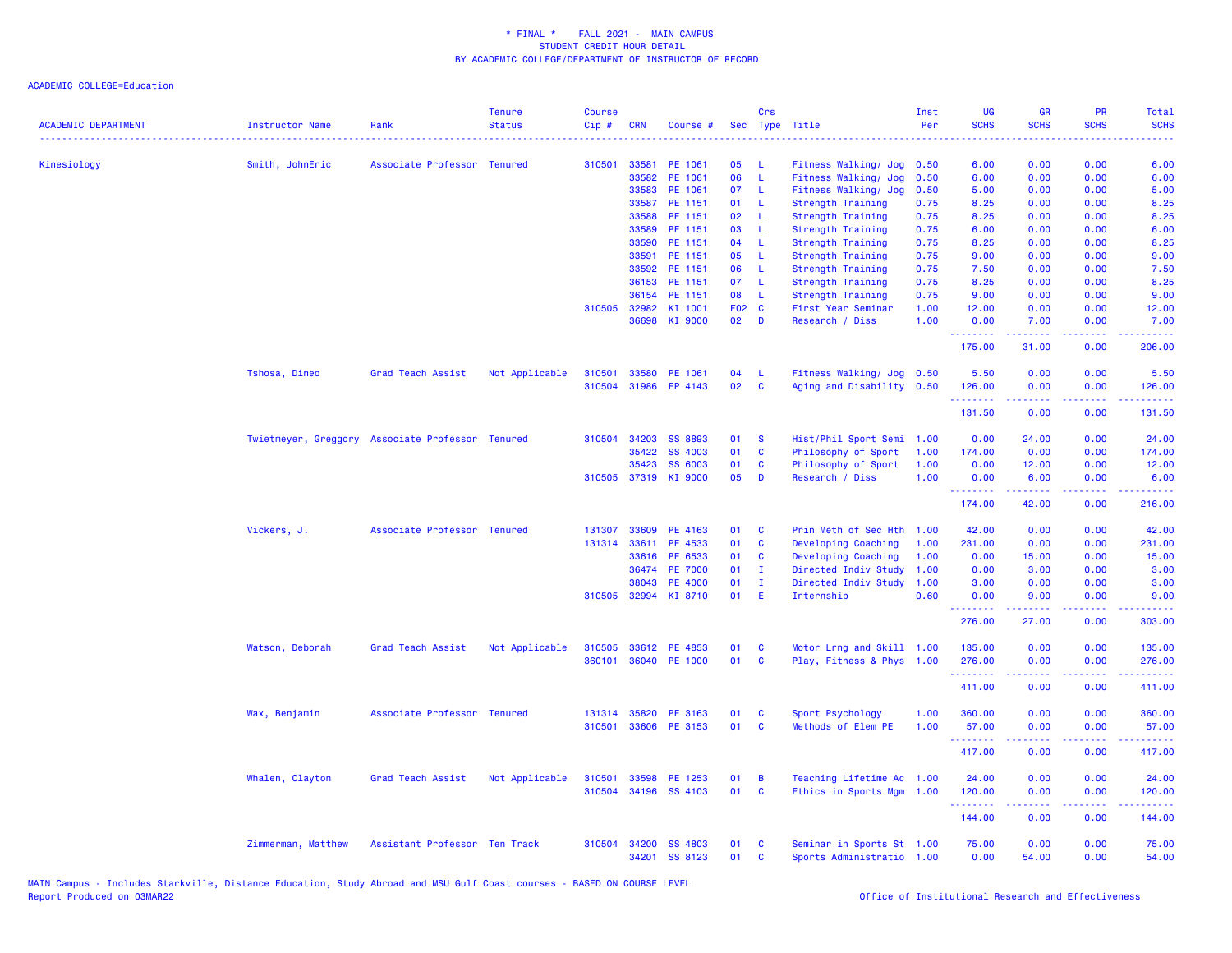| <b>ACADEMIC DEPARTMENT</b>                                                                    | Instructor Name    | Rank                          | Tenure<br>Status | <b>Course</b><br>$Cip$ # | <b>CRN</b> | Course # Sec Type Title                                                           |                                                      | Crs |                                                                                                                           | Inst<br>Per  | UG<br><b>SCHS</b>                                         | <b>GR</b><br><b>SCHS</b>                      | <b>PR</b><br><b>SCHS</b>                          | Total<br><b>SCHS</b>                                |
|-----------------------------------------------------------------------------------------------|--------------------|-------------------------------|------------------|--------------------------|------------|-----------------------------------------------------------------------------------|------------------------------------------------------|-----|---------------------------------------------------------------------------------------------------------------------------|--------------|-----------------------------------------------------------|-----------------------------------------------|---------------------------------------------------|-----------------------------------------------------|
| Kinesiology                                                                                   | Zimmerman, Matthew | Assistant Professor Ten Track |                  | 310505                   |            | 36992 KI 9000<br>37702 SS 7000<br>37783 KI 7000<br>37804 KI 8000<br>37805 SS 7000 | $03$ D<br>$01$ I<br>$05$ I<br>$03$ D<br>$02 \quad I$ |     | Research / Diss<br>Directed Indiv Study 1.00<br>Directed Indiv Study 1.00<br>Research/Thesis<br>Directed Indiv Study 1.00 | 1.00<br>1.00 | 0.00<br>0.00<br>0.00<br>0.00<br>0.00<br>--------<br>75.00 | 1.00<br>3.00<br>3.00<br>1.00<br>3.00<br>65.00 | 0.00<br>0.00<br>0.00<br>0.00<br>0.00<br>.<br>0.00 | 1.00<br>3.00<br>3.00<br>1.00<br>3.00<br>.<br>140.00 |
| =====================================<br>Kinesiology<br>===================================== |                    |                               |                  |                          |            |                                                                                   |                                                      |     |                                                                                                                           |              | ========<br>8807.00<br>========                           | ========<br>394,00                            | ========<br>0.00<br>========                      | -----------<br>9201.00<br>==========                |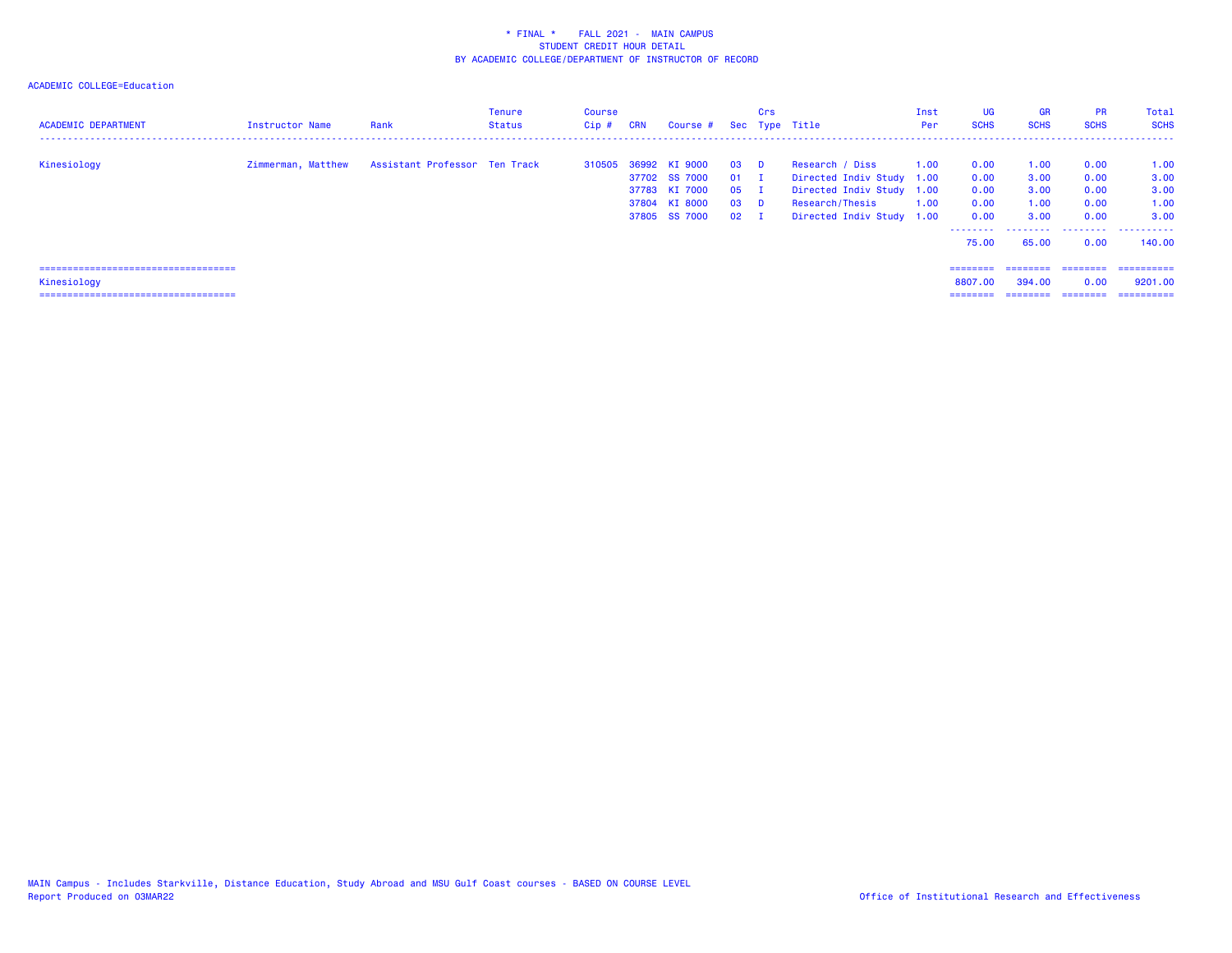| <b>ACADEMIC DEPARTMENT</b> | <b>Instructor Name</b>         | Rank                              | <b>Tenure</b><br><b>Status</b> | Course<br>Cip# | <b>CRN</b>   | Course #        |       | Crs          | Sec Type Title              | Inst<br>Per | UG<br><b>SCHS</b> | <b>GR</b><br><b>SCHS</b> | PR<br><b>SCHS</b>                                                                                      | Total<br><b>SCHS</b>      |
|----------------------------|--------------------------------|-----------------------------------|--------------------------------|----------------|--------------|-----------------|-------|--------------|-----------------------------|-------------|-------------------|--------------------------|--------------------------------------------------------------------------------------------------------|---------------------------|
| <b>Music</b>               | Aarhus, Craig                  | Associate Professor Tenured       |                                | 500906         |              | 33444 MU 3412   | 01    | C            | Conducting                  | 1.00        | 36.00<br>.        | 0.00<br>.                | 0.00<br>.                                                                                              | 36.00                     |
|                            |                                |                                   |                                |                |              |                 |       |              |                             |             | 36.00             | 0.00                     | 0.00                                                                                                   | 36.00                     |
|                            | Baker, Jason                   | Professor                         | <b>Tenured</b>                 |                | 131312 33422 | MU 2551         | 01    | Ε            | <b>Percussion Ensemble</b>  | 1.00        | 20.00             | 0.00                     | 0.00                                                                                                   | 20.00                     |
|                            |                                |                                   |                                | 500903         | 33489        | <b>MUA 1610</b> | 01    | Ε            | Percussion - Non Maj        | 1.00        | 8.00              | 0.00                     | 0.00                                                                                                   | 8.00                      |
|                            |                                |                                   |                                |                | 33490        | <b>MUA 1610</b> | 02    | Ε            | Percussion- Majors          | 1.00        | 9.00              | 0.00                     | 0.00                                                                                                   | 9.00                      |
|                            |                                |                                   |                                |                | 33529        | <b>MUA 2610</b> | 02    | E            | Percussion Majors           | 1.00        | 14.00             | 0.00                     | 0.00                                                                                                   | 14.00                     |
|                            |                                |                                   |                                |                | 33550        | <b>MUA 3610</b> | 01    | E            | Percussion-Majors           | 1.00        | 4.00<br>--------  | 0.00<br>.                | 0.00<br>$\frac{1}{2} \left( \frac{1}{2} \right) \left( \frac{1}{2} \right) \left( \frac{1}{2} \right)$ | 4.00<br>المتمام المار     |
|                            |                                |                                   |                                |                |              |                 |       |              |                             |             | 55.00             | 0.00                     | 0.00                                                                                                   | 55.00                     |
|                            | Banks, Jessica                 | Assistant Professor Ten Track     |                                |                | 131312 33555 | <b>MUE 3222</b> | 01    | C            | <b>Woodwind Methods</b>     | 1.00        | 32.00             | 0.00                     | 0.00                                                                                                   | 32.00                     |
|                            |                                |                                   |                                |                | 33560        | <b>MUE 4886</b> | 01    | F            | Stu Teach Music Ed          | 0.50        | 12.00             | 0.00                     | 0.00                                                                                                   | 12.00                     |
|                            |                                |                                   |                                |                | 33561        | <b>MUE 4896</b> | 01    | F            | Stu Teach Music Ed          | 0.50        | 12.00             | 0.00                     | 0.00                                                                                                   | 12.00                     |
|                            |                                |                                   |                                |                | 35060        | <b>MUE 4886</b> | 501 F |              | Stu Teach Music Ed          | 0.50        | 6.00              | 0.00                     | 0.00                                                                                                   | 6.00                      |
|                            |                                |                                   |                                |                | 35061        | <b>MUE 4896</b> | 501   | -F           | Stu Teach Music Ed          | 0.50        | 6.00              | 0.00                     | 0.00                                                                                                   | 6.00                      |
|                            |                                |                                   |                                | 500903         | 33470        | <b>MUA 1110</b> | 02    | E            | Flute - Majors              | 1.00        | 6.00              | 0.00                     | 0.00                                                                                                   | 6.00                      |
|                            |                                |                                   |                                |                | 33508        | <b>MUA 2110</b> | 01    | Ε            | Flute Non Majors            | 1.00        | 1.00              | 0.00                     | 0.00                                                                                                   | 1.00                      |
|                            |                                |                                   |                                |                | 33509        | <b>MUA 2110</b> | 02    | Ε            | <b>Flute Majors</b>         | 1.00        | 4.00              | 0.00                     | 0.00                                                                                                   | 4.00                      |
|                            |                                |                                   |                                |                | 33540        | <b>MUA 3110</b> | 01    | E            | Flute Major                 | 1.00        | 4.00              | 0.00                     | 0.00                                                                                                   | 4.00                      |
|                            |                                |                                   |                                |                | 500915 33410 | <b>MU 2011</b>  | 01    | Ε<br>E       | <b>Woodwind Ensembles-F</b> | 1.00        | 12.00             | 0.00                     | 0.00                                                                                                   | 12.00                     |
|                            |                                |                                   |                                |                |              | 33413 MU 2011   | 04    |              | Woodwind Ensembles-Q        | 1.00        | 3.00<br>.         | 0.00<br>.                | 0.00<br>$\omega$ and $\omega$                                                                          | 3.00<br>. د د د د         |
|                            |                                |                                   |                                |                |              |                 |       |              |                             |             | 98.00             | 0.00                     | 0.00                                                                                                   | 98.00                     |
|                            | Campbell, Jennifer             | Clinical Assist Pro Non-Ten Track |                                |                | 131312 33554 | <b>MUE 2153</b> | 01    | C            | Foundations of Music 1.00   |             | 96.00             | 0.00                     | 0.00                                                                                                   | 96.00                     |
|                            |                                |                                   |                                |                | 33559        | <b>MUE 4873</b> | 01    | <b>S</b>     | Managing the Mu Ed C 1.00   |             | 18.00             | 0.00                     | 0.00                                                                                                   | 18.00                     |
|                            |                                |                                   |                                | 500907         | 33418        | MU 2111         | 03    | L            | Music Majors Piano I 1.00   |             | 10.00             | 0.00                     | 0.00                                                                                                   | 10.00                     |
|                            |                                |                                   |                                |                |              | 33419 MU 2111   | 04    | - L          | Music Majors Piano I 1.00   |             | 9.00<br>.         | 0.00<br>-----            | 0.00<br>.                                                                                              | 9.00<br>والمستوات المنابذ |
|                            |                                |                                   |                                |                |              |                 |       |              |                             |             | 133.00            | 0.00                     | 0.00                                                                                                   | 133.00                    |
|                            | Damm, Robert                   | Professor                         | <b>Tenured</b>                 | 050201         | 30004        | AAS 1103        | 01    | C            | African American Mus        | 1.00        | 42.00             | 0.00                     | 0.00                                                                                                   | 42.00                     |
|                            |                                |                                   |                                | 500901         | 33392        | <b>MU 1001</b>  | F01 C |              | First Year Seminar          | 1.00        | 22.00             | 0.00                     | 0.00                                                                                                   | 22.00                     |
|                            |                                |                                   |                                |                | 33396        | <b>MU 1103</b>  | 01    | <b>C</b>     | African-Amer Music          | 1.00        | 24.00             | 0.00                     | 0.00                                                                                                   | 24.00                     |
|                            |                                |                                   |                                | 500902         |              | 33415 MU 2012   | 01    | C            | World Music                 | 1.00        | 46.00<br><b>.</b> | 0.00<br>.                | 0.00<br>$\sim$ $\sim$ $\sim$ $\sim$                                                                    | 46.00                     |
|                            |                                |                                   |                                |                |              |                 |       |              |                             |             | 134.00            | 0.00                     | 0.00                                                                                                   | 134.00                    |
|                            | Davis, Daniel                  | Non-Faculty                       | Not Applicable                 | 240102         | 33028        | LIB 9010        | 01    | <b>S</b>     | ETD Format and Submi        | 0.10        | 0.00              | 0.00                     | 0.00                                                                                                   | 0.00                      |
|                            |                                |                                   |                                |                | 34984        | LIB 9010        | 501   | $\mathbf{s}$ | ETD Format and Submi        | 0.10        | 0.00              | 0.00                     | 0.00                                                                                                   | 0.00                      |
|                            |                                |                                   |                                | 500903         | 33466        | <b>MUA 1050</b> | 09    | Ε            | Voice-Majors                | 0.50        | 2.00              | 0.00                     | 0.00                                                                                                   | 2.00                      |
|                            |                                |                                   |                                | 500908         | 35429        | <b>MUA 1061</b> | 03    | E            | Voice for Non-Music         | 0.50        | 4.50<br>.         | 0.00<br>.                | 0.00<br>$\frac{1}{2} \left( \frac{1}{2} \right) \left( \frac{1}{2} \right) \left( \frac{1}{2} \right)$ | 4.50<br>. <b>.</b>        |
|                            |                                |                                   |                                |                |              |                 |       |              |                             |             | 6.50              | 0.00                     | 0.00                                                                                                   | 6.50                      |
|                            | Edwards-Henry, Jacqu Professor |                                   | <b>Tenured</b>                 |                | 131312 36890 | <b>MUE 3333</b> | 01    | В            | Intro Piano Peg             | 1.00        | 12.00             | 0.00                     | 0.00                                                                                                   | 12.00                     |
|                            |                                |                                   |                                | 500903         | 33448        | <b>MUA 1010</b> | 01    | E            | Piano-Majors                | 1.00        | 1.00              | 0.00                     | 0.00                                                                                                   | 1.00                      |
|                            |                                |                                   |                                | 500907         | 33440        | <b>MU 3111</b>  | 01    | -L.          | Piano Class                 | 1.00        | 12.00             | 0.00                     | 0.00                                                                                                   | 12.00                     |
|                            |                                |                                   |                                |                | 33441        | <b>MU 3111</b>  | 02    | -L.          | Piano Class                 | 1.00        | 10.00             | 0.00                     | 0.00                                                                                                   | 10.00                     |
|                            |                                |                                   |                                |                | 33443        | <b>MU 3112</b>  | 01    | п.           | Funct Skills Piano I        | 1.00        | 12.00             | 0.00                     | 0.00                                                                                                   | 12.00                     |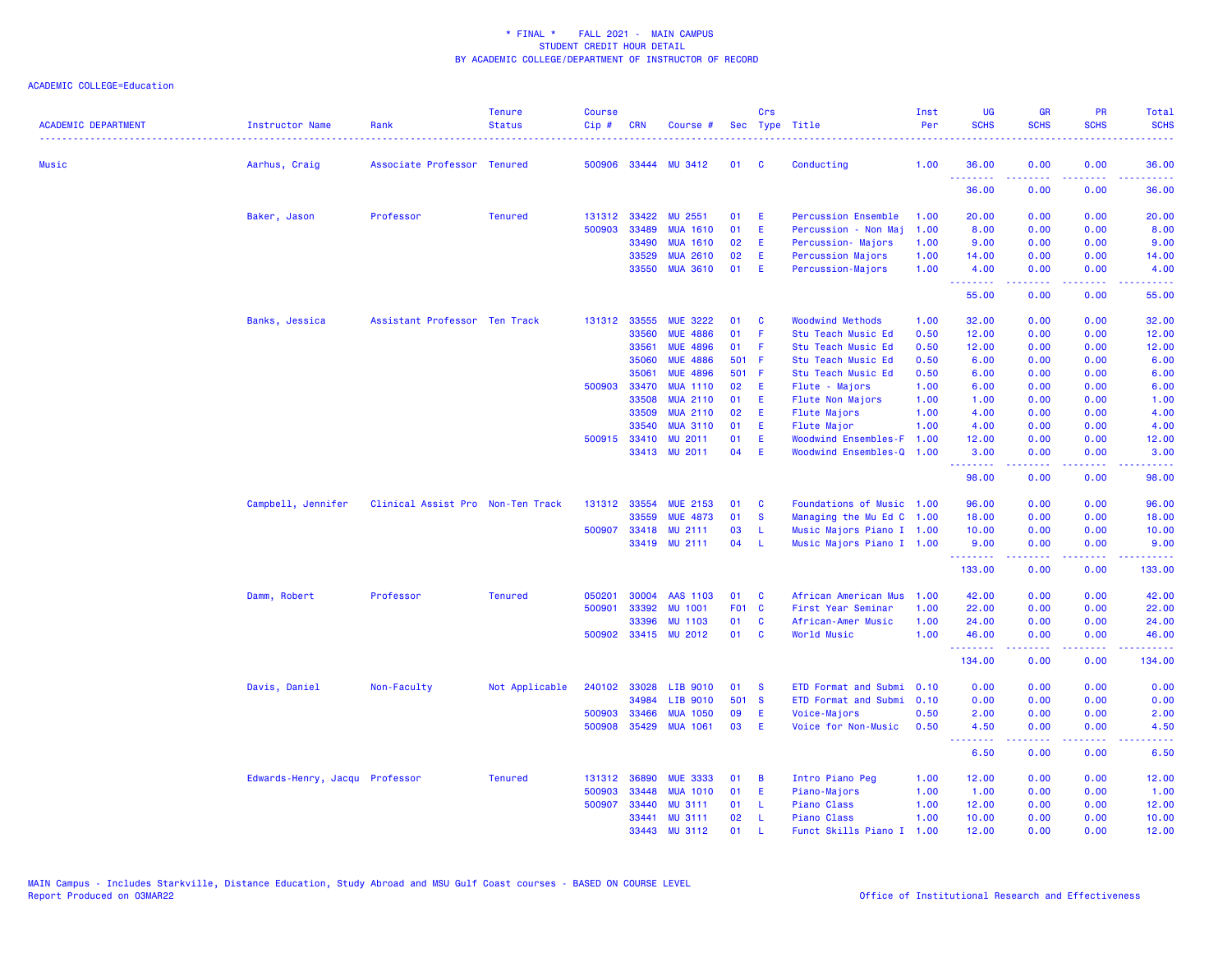| <b>ACADEMIC DEPARTMENT</b> | Instructor Name    | Rank                          | <b>Tenure</b><br><b>Status</b> | <b>Course</b><br>Cip# | <b>CRN</b>     | Course #                           |                 | Crs          | Sec Type Title                  | Inst<br>Per  | <b>UG</b><br><b>SCHS</b> | <b>GR</b><br><b>SCHS</b> | <b>PR</b><br><b>SCHS</b> | Total<br><b>SCHS</b> |
|----------------------------|--------------------|-------------------------------|--------------------------------|-----------------------|----------------|------------------------------------|-----------------|--------------|---------------------------------|--------------|--------------------------|--------------------------|--------------------------|----------------------|
|                            |                    |                               |                                |                       |                |                                    |                 |              |                                 |              | .                        |                          |                          |                      |
|                            |                    |                               |                                |                       |                |                                    |                 |              |                                 |              | 47.00                    | 0.00                     | 0.00                     | 47.00                |
| Music                      | Falcone, Sheri     | Instructor                    | Non-Ten Track                  | 500903                | 33471          | <b>MUA 1150</b>                    | 01              | - E          | Clarinet Non Majors             | 1.00         | 1.00                     | 0.00                     | 0.00                     | 1.00                 |
|                            |                    |                               |                                |                       | 33472          | <b>MUA 1150</b>                    | 02              | E            | Clarinet- Majors                | 1.00         | 6.00                     | 0.00                     | 0.00                     | 6.00                 |
|                            |                    |                               |                                |                       | 33474          | <b>MUA 1210</b>                    | 02              | E            | Saxophone - Majors              | 1.00         | 6.00                     | 0.00                     | 0.00                     | 6.00                 |
|                            |                    |                               |                                |                       | 33511          | <b>MUA 2150</b>                    | 02              | -E           | Clarinet Majors                 | 1.00         | 4.00                     | 0.00                     | 0.00                     | 4.00                 |
|                            |                    |                               |                                |                       | 33513          | <b>MUA 2210</b>                    | 02              | -E           | Saxophone Majors                | 1.00         | 4.00                     | 0.00                     | 0.00                     | 4.00                 |
|                            |                    |                               |                                |                       | 33541          | <b>MUA 3150</b>                    | 01              | E            | Clarinet Major                  | 1.00         | 8.00                     | 0.00                     | 0.00                     | 8.00                 |
|                            |                    |                               |                                |                       | 33542          | <b>MUA 3210</b>                    | 01              | E            | Saxophone - Major               | 1.00         | 8.00                     | 0.00                     | 0.00                     | 8.00                 |
|                            |                    |                               |                                |                       | 500915 33411   | <b>MU 2011</b>                     | 02              | E            | Woodwind Ensembles-C 1.00       |              | 11.00                    | 0.00                     | 0.00                     | 11.00                |
|                            |                    |                               |                                |                       |                | 33412 MU 2011                      | 03              | -E           | Woodwind Ensembles-S 1.00       |              | 9.00<br><u>.</u>         | 0.00<br>.                | 0.00                     | 9.00                 |
|                            |                    |                               |                                |                       |                |                                    |                 |              |                                 |              | 57.00                    | 0.00                     | 0.00                     | 57.00                |
|                            | Fontaine, Jeanette | Assistant Professor Ten Track |                                | 500901                | 36419          | <b>MU 4000</b>                     | 02              | $\mathbf{I}$ | Directed Indiv Study 1.00       |              | 1.00                     | 0.00                     | 0.00                     | 1.00                 |
|                            |                    |                               |                                |                       | 36420          | <b>MU 4000</b>                     | 03              | $\mathbf{I}$ | Directed Indiv Study            | 1.00         | 1.00                     | 0.00                     | 0.00                     | 1.00                 |
|                            |                    |                               |                                |                       | 36671          | <b>MU 4000</b>                     | 04              | $\mathbf{I}$ | Directed Indiv Study            | 1.00         | 1.00                     | 0.00                     | 0.00                     | 1.00                 |
|                            |                    |                               |                                | 500903                | 33462          | <b>MUA 1050</b>                    | 05              | E            | Voice - Majors                  | 1.00         | 2.00                     | 0.00                     | 0.00                     | 2.00                 |
|                            |                    |                               |                                |                       | 33463          | <b>MUA 1050</b>                    | 06              | Ε            | Voice - Majors                  | 0.50         | 4.00                     | 0.00                     | 0.00                     | 4.00                 |
|                            |                    |                               |                                |                       | 33464          | <b>MUA 1050</b>                    | 07              | - E          | Voice - Majors                  | 0.50         | 3.00                     | 0.00                     | 0.00                     | 3.00                 |
|                            |                    |                               |                                |                       | 33465          | <b>MUA 1050</b>                    | 80              | -E           | Voice-Majors                    | 0.50         | 1.00                     | 0.00                     | 0.00                     | 1.00                 |
|                            |                    |                               |                                |                       | 33466          | <b>MUA 1050</b>                    | 09              | E.           | Voice-Majors                    | 0.50         | 2.00                     | 0.00                     | 0.00                     | 2.00                 |
|                            |                    |                               |                                |                       | 33467          | <b>MUA 1050</b>                    | 10 <sub>1</sub> | E            | Voice-Majors                    | 0.50         | 9.00                     | 0.00                     | 0.00                     | 9.00                 |
|                            |                    |                               |                                |                       | 33468          | <b>MUA 1050</b>                    | 11 <sub>1</sub> | - E          | Voice - Majors                  | 0.50         | 9.00                     | 0.00                     | 0.00                     | 9.00                 |
|                            |                    |                               |                                |                       | 33503          | <b>MUA 2050</b>                    | 05              | E            | Voice Majors                    | 1.00         | 12.00                    | 0.00                     | 0.00                     | 12.00                |
|                            |                    |                               |                                |                       | 33504          | <b>MUA 2050</b>                    | 06              | E            | Voice-Majors                    | 0.50         | 3.00                     | 0.00                     | 0.00                     | 3.00                 |
|                            |                    |                               |                                |                       | 33505          | <b>MUA 2050</b>                    | 07              | - E          | Voice - Majors                  | 0.50         | 6.00                     | 0.00                     | 0.00                     | 6.00                 |
|                            |                    |                               |                                |                       | 33506          | <b>MUA 2050</b>                    | 08              | E.           | Voice-Majors                    | 0.50         | 4.00                     | 0.00                     | 0.00                     | 4.00                 |
|                            |                    |                               |                                |                       | 33507<br>33537 | <b>MUA 2050</b><br><b>MUA 3050</b> | 10 <sub>1</sub> | E<br>E.      | Voice                           | 0.50         | 4.00                     | 0.00                     | 0.00                     | 4.00<br>16.00        |
|                            |                    |                               |                                |                       | 33538          | <b>MUA 3050</b>                    | 05<br>06        | -E           | Voice - Major                   | 1.00<br>0.50 | 16.00<br>9.00            | 0.00<br>0.00             | 0.00<br>0.00             | 9.00                 |
|                            |                    |                               |                                |                       | 33539          | <b>MUA 3050</b>                    | 07              | E            | Voice - Majors<br>Voice - Major | 0.50         | 7.00                     | 0.00                     | 0.00                     | 7.00                 |
|                            |                    |                               |                                |                       | 35431          | <b>MUA 2050</b>                    | 11 <sub>1</sub> | -E           | Voice-Majors                    | 0.50         | 6.00                     | 0.00                     | 0.00                     | 6.00                 |
|                            |                    |                               |                                |                       | 37498          | <b>MUA 3050</b>                    | 11              | - E          | Voice                           | 0.50         | 1.00                     | 0.00                     | 0.00                     | 1.00                 |
|                            |                    |                               |                                | 500908                | 33406          | MU 1241                            | 01              | <b>S</b>     | Diction I                       | 1.00         | 24.00                    | 0.00                     | 0.00                     | 24.00                |
|                            |                    |                               |                                |                       | 33446          | <b>MU 3681</b>                     | 01              | $\mathbf Q$  | Opera Production                | 0.50         | 10.50                    | 0.00                     | 0.00                     | 10.50                |
|                            |                    |                               |                                |                       | 35427          | <b>MUA 1061</b>                    | 01              | E            | Voice for Non-Music             | 0.50         | 10.00                    | 0.00                     | 0.00                     | 10.00                |
|                            |                    |                               |                                |                       | 35428          | <b>MUA 1061</b>                    | 02              | E            | Voice for Non-Music             | 0.50         | 4.00                     | 0.00                     | 0.00                     | 4.00                 |
|                            |                    |                               |                                |                       | 35429          | <b>MUA 1061</b>                    | 03              | E            | Voice for Non-Music             | 0.50         | 4.50                     | 0.00                     | 0.00                     | 4.50                 |
|                            |                    |                               |                                |                       | 35430          | <b>MUA 1061</b>                    | 04              | - E          | Voice for Non-Music             | 0.50         | 7.00                     | 0.00                     | 0.00                     | 7.00                 |
|                            |                    |                               |                                |                       |                |                                    |                 |              |                                 |              | .<br>161.00              | بالأباب<br>0.00          | بالأباب<br>0.00          | 161.00               |
|                            | Grant, Courtney    | Lecturer                      | Non-Ten Track                  | 131312                | 35056          | MU 1123                            | 501 C           |              | American Music App.             | 1.00         | 36.00                    | 0.00                     | 0.00                     | 36.00                |
|                            |                    |                               |                                | 500901                | 33409          | MU 1321                            | 03              | - L          | Ear Training I                  | 1.00         | 17.00                    | 0.00                     | 0.00                     | 17.00                |
|                            |                    |                               |                                |                       | 33429          | MU 2721                            | 02              | - L          | Ear Training III                | 1.00         | 14.00                    | 0.00                     | 0.00                     | 14.00                |
|                            |                    |                               |                                | 500903                | 33438          | MU 2951                            | 01              | Q            | Philharmonia                    | 0.50         | 3.50                     | 0.00                     | 0.00                     | 3.50                 |
|                            |                    |                               |                                |                       | 33491          | <b>MUA 1650</b>                    | 01              | E            | Strings- Non Majors             | 1.00         | 4.00                     | 0.00                     | 0.00                     | 4.00                 |
|                            |                    |                               |                                |                       | 33495          | <b>MUA 1650</b>                    | 05              | E            | Strings-Non Majors V 1.00       |              | 1.00<br>.                | 0.00<br>.                | 0.00<br>.                | 1.00<br>.            |
|                            |                    |                               |                                |                       |                |                                    |                 |              |                                 |              | 75.50                    | 0.00                     | 0.00                     | 75.50                |
|                            | Haislip, Jessica   | Instructor                    | Non-Ten Track                  | 500901                |                | 33398 MU 1113                      | 01              | $\mathbf{C}$ | His & Apprec Of Musi 1.00       |              | 198.00                   | 0.00                     | 0.00                     | 198.00               |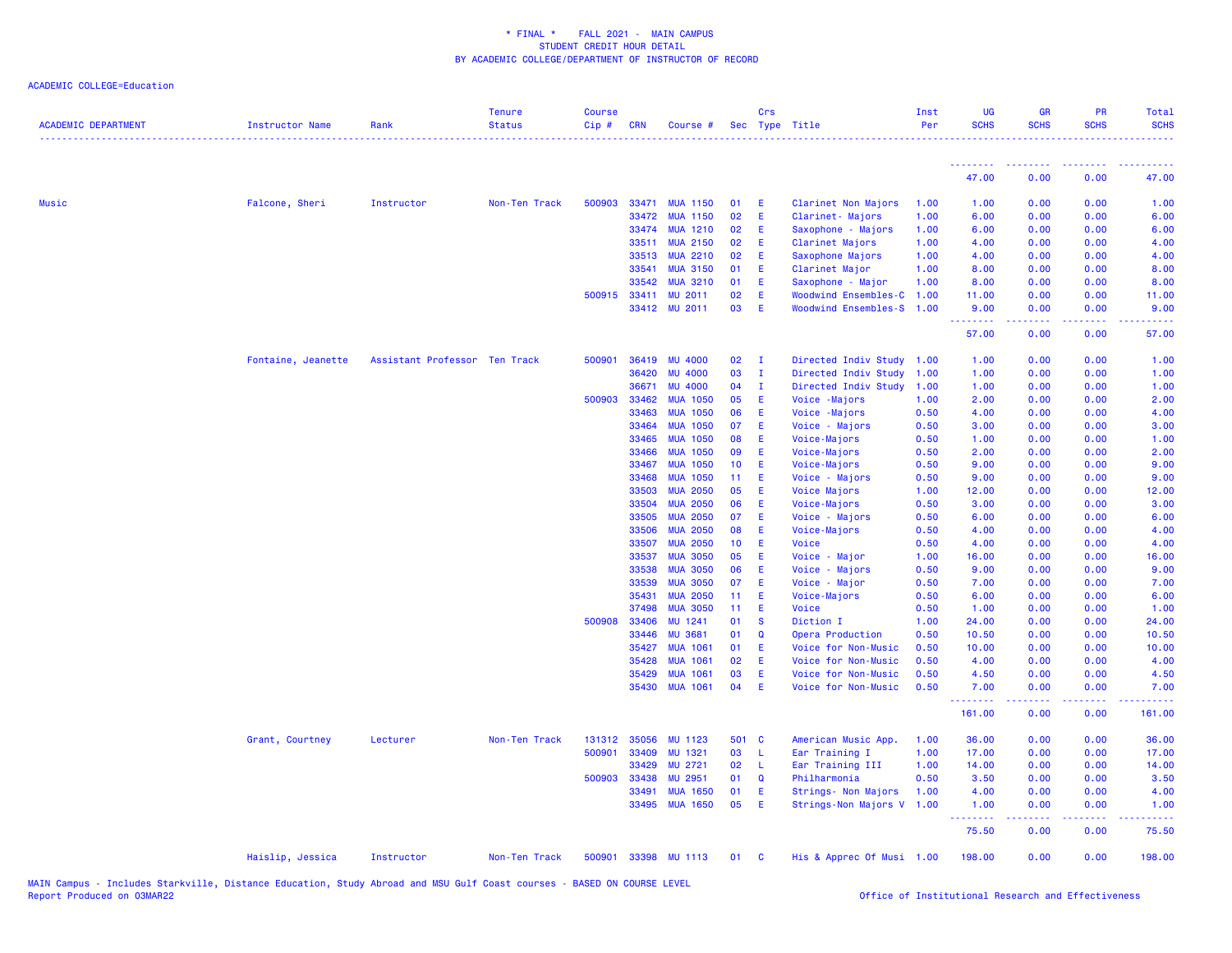| <b>ACADEMIC DEPARTMENT</b> | <b>Instructor Name</b> | Rank                          | <b>Tenure</b><br><b>Status</b> | <b>Course</b><br>Cip# | <b>CRN</b>   | Course #             |       | Crs          | Sec Type Title             | Inst<br>Per | <b>UG</b><br><b>SCHS</b> | <b>GR</b><br><b>SCHS</b>      | <b>PR</b><br><b>SCHS</b> | Total<br><b>SCHS</b>                                                                                                              |
|----------------------------|------------------------|-------------------------------|--------------------------------|-----------------------|--------------|----------------------|-------|--------------|----------------------------|-------------|--------------------------|-------------------------------|--------------------------|-----------------------------------------------------------------------------------------------------------------------------------|
|                            | .                      |                               |                                |                       |              |                      |       |              |                            |             |                          |                               |                          |                                                                                                                                   |
| Music                      | Haislip, Jessica       | Instructor                    | Non-Ten Track                  | 500901                | 33400        | <b>MU 1113</b>       | 03    | <b>C</b>     | His & Apprec Of Musi       | 1.00        | 201.00                   | 0.00                          | 0.00                     | 201.00                                                                                                                            |
|                            |                        |                               |                                |                       | 33401        | <b>MU 1113</b>       | 04    | C            | His & Apprec Of Musi       | 1.00        | 198.00                   | 0.00                          | 0.00                     | 198.00                                                                                                                            |
|                            |                        |                               |                                |                       | 500903 33476 | <b>MUA 1250</b>      | 02    | E.           | Oboe - Majors              | 1.00        | 6.00                     | 0.00                          | 0.00                     | 6.00                                                                                                                              |
|                            |                        |                               |                                |                       | 33514        | <b>MUA 2250</b>      | 01    | Æ            | Oboe Non Majors            | 1.00        | 1.00                     | 0.00                          | 0.00                     | 1.00                                                                                                                              |
|                            |                        |                               |                                |                       | 33543        | <b>MUA 3250</b>      | 01    | E            | Oboe-Major                 | 1.00        | 2.00                     | 0.00                          | 0.00                     | 2.00                                                                                                                              |
|                            |                        |                               |                                |                       |              | 500915 33414 MU 2011 | 05    | E            | <b>Woodwind Ensembles</b>  | 1.00        | 4.00<br><u>.</u>         | 0.00<br>2.2.2.2.2             | 0.00<br>.                | 4.00<br><b>.</b> .                                                                                                                |
|                            |                        |                               |                                |                       |              |                      |       |              |                            |             | 610.00                   | 0.00                          | 0.00                     | 610.00                                                                                                                            |
|                            | Haislip, Matthew       | Assistant Professor Ten Track |                                |                       | 131312 33432 | <b>MU 2851</b>       | 02    | E            | <b>Brass Ensemble</b>      | 1.00        | 6.00                     | 0.00                          | 0.00                     | 6.00                                                                                                                              |
|                            |                        |                               |                                |                       | 33435        | <b>MU 2851</b>       | 05    | E            | <b>Brass Ensemble Horn</b> | 1.00        | 9.00                     | 0.00                          | 0.00                     | 9.00                                                                                                                              |
|                            |                        |                               |                                | 500901                | 33408        | MU 1321              | 02    | -L           | Ear Training I             | 1.00        | 13.00                    | 0.00                          | 0.00                     | 13.00                                                                                                                             |
|                            |                        |                               |                                | 500903                | 33481        | <b>MUA 1410</b>      | 01    | E            | Horn - Non Majors          | 1.00        | 1.00                     | 0.00                          | 0.00                     | 1.00                                                                                                                              |
|                            |                        |                               |                                |                       | 33482        | <b>MUA 1410</b>      | 02    | Æ            | Horn Majors                | 1.00        | 8.00                     | 0.00                          | 0.00                     | 8.00                                                                                                                              |
|                            |                        |                               |                                |                       | 33521        | <b>MUA 2410</b>      | 02    | E            | Horn Majors                | 1.00        | 2.00                     | 0.00                          | 0.00                     | 2.00                                                                                                                              |
|                            |                        |                               |                                |                       | 33546        | <b>MUA 3410</b>      | 01    | E            | Horn-Majors                | 1.00        | 2.00<br>.                | 0.00<br>.                     | 0.00<br>الداعات عادة     | 2.00<br>$\frac{1}{2} \left( \frac{1}{2} \right) \left( \frac{1}{2} \right) \left( \frac{1}{2} \right) \left( \frac{1}{2} \right)$ |
|                            |                        |                               |                                |                       |              |                      |       |              |                            |             | 41.00                    | 0.00                          | 0.00                     | 41.00                                                                                                                             |
|                            | Hause, Barry           | Lecturer                      | Non-Ten Track                  | 500902                | 35057        | <b>MU 1133</b>       | 501 C |              | The History of Rock        | 1.00        | 78.00                    | 0.00                          | 0.00                     | 78.00                                                                                                                             |
|                            |                        |                               |                                |                       | 35058        | <b>MU 1133</b>       | 502 C |              | The History of Rock        | 1.00        | 57.00                    | 0.00                          | 0.00                     | 57.00                                                                                                                             |
|                            |                        |                               |                                |                       | 35059        | <b>MU 1143</b>       | 501 C |              | The History of Jazz        | 1.00        | 48.00                    | 0.00                          | 0.00                     | 48.00                                                                                                                             |
|                            |                        |                               |                                | 500903                | 33420        | MU 2411              | 01    | Q            | <b>Guitar Ensemble</b>     | 1.00        | 8.00                     | 0.00                          | 0.00                     | 8.00                                                                                                                              |
|                            |                        |                               |                                |                       | 33498        | <b>MUA 1710</b>      | 01    | $\mathbf{Q}$ | Guitar- Non Majors         | 1.00        | 15.00                    | 0.00                          | 0.00                     | 15.00                                                                                                                             |
|                            |                        |                               |                                |                       | 33499        | <b>MUA 1710</b>      | 02    | Q            | Guitar Majors              | 1.00        | 12.00                    | 0.00                          | 0.00                     | 12.00                                                                                                                             |
|                            |                        |                               |                                |                       | 33532        | <b>MUA 2710</b>      | 01    | $\mathbf Q$  | Guitar Non Majors          | 1.00        | 4.00                     | 0.00                          | 0.00                     | 4.00                                                                                                                              |
|                            |                        |                               |                                |                       | 33533        | <b>MUA 2710</b>      | 02    | Q            | Guitar Majors              | 1.00        | 2.00                     | 0.00                          | 0.00                     | 2.00                                                                                                                              |
|                            |                        |                               |                                |                       |              | 33551 MUA 3710       | 01    | $\mathbf{Q}$ | Guitar                     | 1.00        | 2.00                     | 0.00                          | 0.00                     | 2.00                                                                                                                              |
|                            |                        |                               |                                |                       |              |                      |       |              |                            |             | --------<br>226.00       | -----<br>0.00                 | .<br>0.00                | -----<br>226.00                                                                                                                   |
|                            | Horan, Sara            | Lecturer                      | Non-Ten Track                  | 500903                | 33465        | <b>MUA 1050</b>      | 08    | Æ            | Voice-Majors               | 0.50        | 1.00                     | 0.00                          | 0.00                     | 1.00                                                                                                                              |
|                            |                        |                               |                                |                       | 33506        | <b>MUA 2050</b>      | 08    | E            | Voice-Majors               | 0.50        | 4.00                     | 0.00                          | 0.00                     | 4.00                                                                                                                              |
|                            |                        |                               |                                | 500908                | 35427        | <b>MUA 1061</b>      | 01    | -E           | Voice for Non-Music        | 0.50        | 10.00                    | 0.00                          | 0.00                     | 10.00                                                                                                                             |
|                            |                        |                               |                                |                       |              |                      |       |              |                            |             | .<br>15.00               | <b><i><u></u></i></b><br>0.00 | .<br>0.00                | .<br>15.00                                                                                                                        |
|                            | Human, Richard         | Associate Professor Tenured   |                                | 500902                | 33404        | <b>MU 1213</b>       | 02    | C            | Music Theory I             | 1.00        | 63.00                    | 0.00                          | 0.00                     | 63.00                                                                                                                             |
|                            |                        |                               |                                | 500903                | 33484        | <b>MUA 1450</b>      | 02    | E            | <b>Trombone Majors</b>     | 1.00        | 6.00                     | 0.00                          | 0.00                     | 6.00                                                                                                                              |
|                            |                        |                               |                                |                       | 33523        | <b>MUA 2450</b>      | 02    | Æ            | Trombone Majors            | 1.00        | 4.00                     | 0.00                          | 0.00                     | 4.00                                                                                                                              |
|                            |                        |                               |                                |                       | 33547        | <b>MUA 3450</b>      | 01    | E            | Trombone Majors            | 1.00        | 7.00                     | 0.00                          | 0.00                     | 7.00                                                                                                                              |
|                            |                        |                               |                                |                       | 36670        | <b>MU 2881</b>       | 01    | $\mathbf Q$  | <b>Trombone Troupe</b>     | 1.00        | 17.00<br>.               | 0.00<br>.                     | 0.00<br>د د د د          | 17.00<br>الداعات بال                                                                                                              |
|                            |                        |                               |                                |                       |              |                      |       |              |                            |             | 97.00                    | 0.00                          | 0.00                     | 97.00                                                                                                                             |
|                            | Infanger, Peter        | Lecturer                      | Non-Ten Track                  | 500903                | 33467        | <b>MUA 1050</b>      | 10    | -E           | Voice-Majors               | 0.50        | 9.00                     | 0.00                          | 0.00                     | 9.00                                                                                                                              |
|                            |                        |                               |                                |                       | 33507        | <b>MUA 2050</b>      | 10    | Æ            | Voice                      | 0.50        | 4.00                     | 0.00                          | 0.00                     | 4.00                                                                                                                              |
|                            |                        |                               |                                | 500908                | 35428        | <b>MUA 1061</b>      | 02    | E            | Voice for Non-Music        | 0.50        | 4.00<br><u>.</u>         | 0.00<br><u>.</u>              | 0.00<br>.                | 4.00<br>$\frac{1}{2} \left( \frac{1}{2} \right) \left( \frac{1}{2} \right) \left( \frac{1}{2} \right) \left( \frac{1}{2} \right)$ |
|                            |                        |                               |                                |                       |              |                      |       |              |                            |             | 17.00                    | 0.00                          | 0.00                     | 17.00                                                                                                                             |
|                            | Jenkins, Thomas        | Non-Faculty                   | Not Applicable                 | 500907                | 33450        | <b>MUA 1020</b>      | 02    | Æ            | Piano Lessons-Majors 1.00  |             | 5.00                     | 0.00                          | 0.00                     | 5.00                                                                                                                              |
|                            |                        |                               |                                |                       |              | 33455 MUA 1031       | 04    | E            | Piano for Non-Music        | 1.00        | 9.00                     | 0.00                          | 0.00                     | 9.00                                                                                                                              |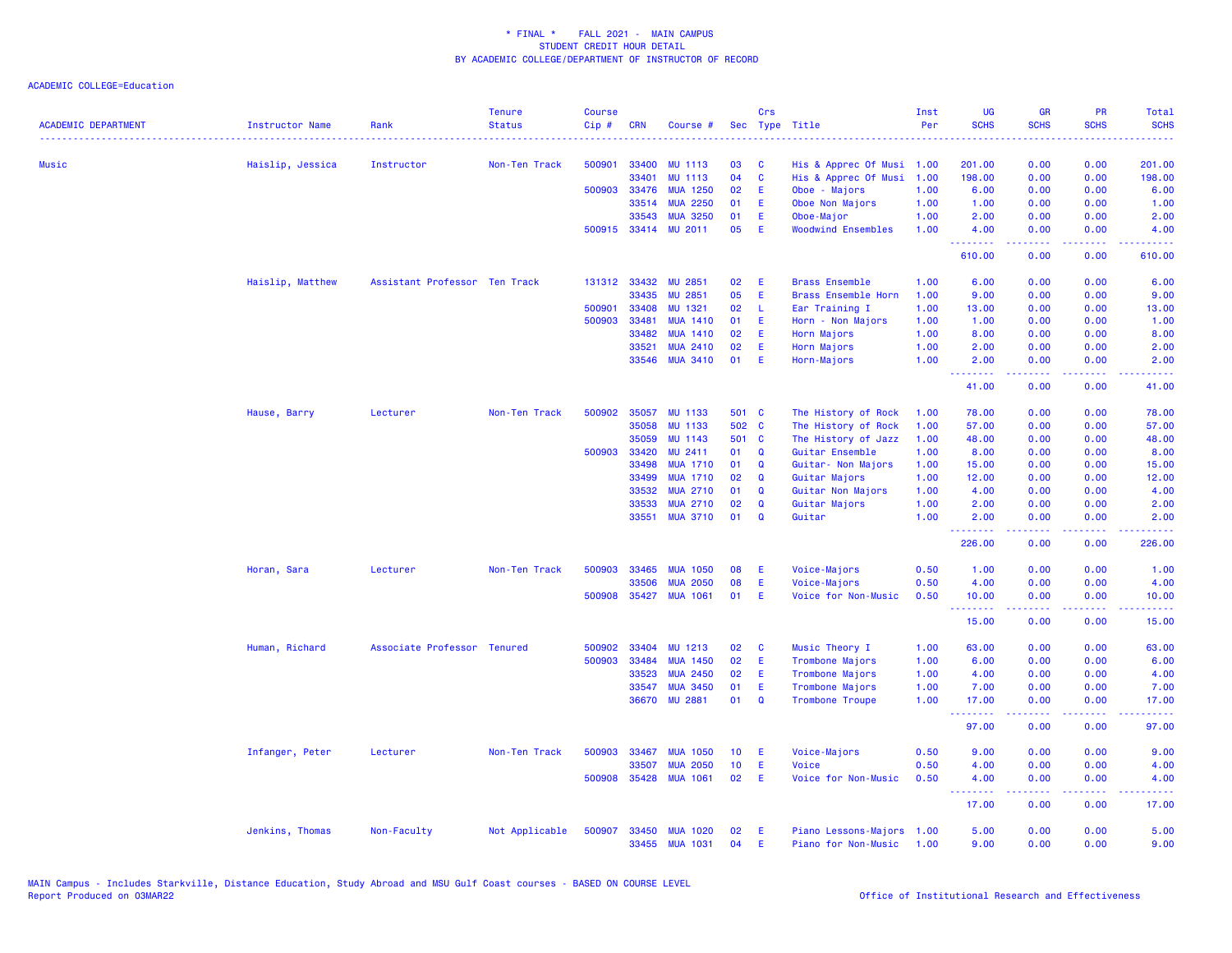# ACADEMIC COLLEGE=Education

| <b>ACADEMIC DEPARTMENT</b> | <b>Instructor Name</b> | Rank                        | <b>Tenure</b><br><b>Status</b> | <b>Course</b><br>Cip# | <b>CRN</b>   | Course #              |                   | Crs         | Sec Type Title              | Inst<br>Per | UG<br><b>SCHS</b>                                        | <b>GR</b><br><b>SCHS</b>                                                                                                                                     | PR<br><b>SCHS</b>                   | Total<br><b>SCHS</b>                 |
|----------------------------|------------------------|-----------------------------|--------------------------------|-----------------------|--------------|-----------------------|-------------------|-------------|-----------------------------|-------------|----------------------------------------------------------|--------------------------------------------------------------------------------------------------------------------------------------------------------------|-------------------------------------|--------------------------------------|
|                            |                        |                             |                                |                       |              |                       |                   |             |                             |             | <u>.</u>                                                 | .                                                                                                                                                            | $  -$                               |                                      |
|                            |                        |                             |                                |                       |              |                       |                   |             |                             |             | 14.00                                                    | 0.00                                                                                                                                                         | 0.00                                | 14.00                                |
| <b>Music</b>               | Johnson, Katherine     | Non-Faculty                 | Not Applicable                 | 500907                |              | 33416 MU 2111         | 01                | -L.         | Music Majors Piano I 1.00   |             | 12.00                                                    | 0.00                                                                                                                                                         | 0.00                                | 12.00                                |
|                            |                        |                             |                                |                       | 33417        | <b>MU 2111</b>        | 02                | L           | Music Majors Piano I        | 1.00        | 10.00                                                    | 0.00                                                                                                                                                         | 0.00                                | 10.00                                |
|                            |                        |                             |                                |                       |              | 33452 MUA 1020        | 05                | Æ           | Piano Lessons               | 1.00        | 8.00<br><b><i><u><u><b>Little Little</b></u></u></i></b> | 0.00<br>$\frac{1}{2} \left( \frac{1}{2} \right) \left( \frac{1}{2} \right) \left( \frac{1}{2} \right) \left( \frac{1}{2} \right) \left( \frac{1}{2} \right)$ | 0.00<br>.                           | 8.00<br>.                            |
|                            |                        |                             |                                |                       |              |                       |                   |             |                             |             | 30.00                                                    | 0.00                                                                                                                                                         | 0.00                                | 30.00                                |
|                            | Kirkland, Anthony      | Associate Professor Tenured |                                |                       | 131312 33431 | MU 2851               | 01                | E           | <b>Brass Ensemble-Trump</b> | 1.00        | 7.00                                                     | 0.00                                                                                                                                                         | 0.00                                | 7.00                                 |
|                            |                        |                             |                                |                       | 35425        | <b>MUE 3262</b>       | 01                | $\mathbf c$ | <b>Instrumental Methods</b> | 1.00        | 6.00                                                     | 0.00                                                                                                                                                         | 0.00                                | 6.00                                 |
|                            |                        |                             |                                | 500903                | 33393        | <b>MU 1010</b>        | 01                | E           | Recital Hour                | 0.50        | 0.00                                                     | 0.00                                                                                                                                                         | 0.00                                | 0.00                                 |
|                            |                        |                             |                                |                       | 33394        | <b>MU 1010</b>        | 02                | Ε           | Recital Hour-Special        | 1.00        | 0.00                                                     | 0.00                                                                                                                                                         | 0.00                                | 0.00                                 |
|                            |                        |                             |                                |                       | 33480        | <b>MUA 1350</b>       | 02                | E           | Trumpet - Majors            | 1.00        | 6.00                                                     | 0.00                                                                                                                                                         | 0.00                                | 6.00                                 |
|                            |                        |                             |                                |                       | 33518        | <b>MUA 2350</b>       | 01                | E           | Trumpet Non Majors          | 1.00        | 1.00                                                     | 0.00                                                                                                                                                         | 0.00                                | 1.00                                 |
|                            |                        |                             |                                |                       | 33519        | <b>MUA 2350</b>       | 02                | E           | Trumpet Majors              | 1.00        | 3.00                                                     | 0.00                                                                                                                                                         | 0.00                                | 3.00                                 |
|                            |                        |                             |                                |                       |              | 33545 MUA 3350        | 01                | Æ           | Trumpet-Major               | 1.00        | 7.00<br>.                                                | 0.00                                                                                                                                                         | 0.00<br>$\sim$ $\sim$ $\sim$ $\sim$ | 7.00                                 |
|                            |                        |                             |                                |                       |              |                       |                   |             |                             |             | 30.00                                                    | 0.00                                                                                                                                                         | 0.00                                | 30.00                                |
|                            | Lance, Elva            | Instructor                  | Non-Ten Track                  | 500903                | 33421        | MU 2511               | 01                | Æ           | Marching Band               | 0.50        | 189.50                                                   | 0.00                                                                                                                                                         | 0.00                                | 189.50                               |
|                            |                        |                             |                                | 500912                | 33557        | <b>MUE 4152</b>       | 01                | $\mathbf c$ | Secondary Music Meth        | 1.00        | 22.00                                                    | 0.00                                                                                                                                                         | 0.00                                | 22.00                                |
|                            |                        |                             |                                |                       | 500915 33423 | <b>MU 2571</b>        | 01                | E           | Wind Ensemble               | 1.00        | 116.00                                                   | 0.00                                                                                                                                                         | 0.00                                | 116.00                               |
|                            |                        |                             |                                |                       |              |                       |                   |             |                             |             | .<br>327.50                                              | 22222<br>0.00                                                                                                                                                | $  -$<br>0.00                       | والمواطنات لمارك<br>327.50           |
|                            | Larson, Logan          | Lecturer                    | Non-Ten Track                  | 500901                | 33428        | <b>MU 2721</b>        | 01                | L           | Ear Training III            | 1.00        | 13.00                                                    | 0.00                                                                                                                                                         | 0.00                                | 13.00                                |
|                            |                        |                             |                                |                       | 37536        | <b>MU 1321</b>        | 04                | L           | Ear Training I              | 1.00        | 14.00                                                    | 0.00                                                                                                                                                         | 0.00                                | 14.00                                |
|                            |                        |                             |                                |                       | 500902 37535 | <b>MU 1213</b>        | 03                | C           | Music Theory I              | 1.00        | 54.00                                                    | 0.00                                                                                                                                                         | 0.00                                | 54.00                                |
|                            |                        |                             |                                |                       |              |                       |                   |             |                             |             | .<br>81.00                                               | .<br>0.00                                                                                                                                                    | $\omega$ is a $\omega$<br>0.00      | $\omega$ is $\omega$ .<br>81.00      |
|                            | Packwood, Gary         | Professor                   | <b>Tenured</b>                 | 130601                | 33562        | <b>MUE 9012</b>       | 02                | <b>S</b>    | Final Project in Mus        | 1.00        | 0.00                                                     | 4.00                                                                                                                                                         | 0.00                                | 4.00                                 |
|                            |                        |                             |                                | 131312                | 33424        | <b>MU 2611</b>        | 01                | E           | Concert Choir               | 1.00        | 82.00                                                    | 0.00                                                                                                                                                         | 0.00                                | 82.00                                |
|                            |                        |                             |                                | 500903                | 33430        | MU 2731               | 01                | E           | <b>Chambers Singers</b>     | 1.00        | 56.00                                                    | 0.00                                                                                                                                                         | 0.00                                | 56.00                                |
|                            |                        |                             |                                | 500906                | 33445        | MU 3412               | 02                | $\mathbf c$ | Conducting                  | 0.50        | 11.00                                                    | 0.00                                                                                                                                                         | 0.00                                | 11.00                                |
|                            |                        |                             |                                |                       | 500912 33558 | <b>MUE 4152</b>       | 02                | C           | Secondary Music Meth        | 0.50        | 12.00<br>2.2.2.2.2.2                                     | 0.00                                                                                                                                                         | 0.00                                | 12.00<br>$\sim$ $\sim$ $\sim$ $\sim$ |
|                            |                        |                             |                                |                       |              |                       |                   |             |                             |             | 161.00                                                   | 4.00                                                                                                                                                         | 0.00                                | 165.00                               |
|                            | Patilla, Carol         | Lecturer                    | Non-Ten Track                  | 500907                |              | 33453 MUA 1031        | 01                | E           | Piano for Non-Music         | 1.00        | 19.00                                                    | 0.00                                                                                                                                                         | 0.00                                | 19.00                                |
|                            |                        |                             |                                |                       |              |                       |                   |             |                             |             | .<br>19.00                                               | 0.00                                                                                                                                                         | 0.00                                | 19.00                                |
|                            | Rambow, George         | Lecturer                    | Non-Ten Track                  |                       |              | 240101 32847 HON 1163 | H <sub>02</sub> S |             | The Quest I                 | 1.00        | 42.00                                                    | 0.00                                                                                                                                                         | 0.00                                | 42.00                                |
|                            |                        |                             |                                |                       |              |                       |                   |             |                             |             | 42.00                                                    | 0.00                                                                                                                                                         | 0.00                                | 42.00                                |
|                            | Ross, Ryan             | Associate Professor Tenured |                                |                       | 500901 33399 | <b>MU 1113</b>        | 02                | C           | His & Apprec Of Musi        | 1.00        | 198.00                                                   | 0.00                                                                                                                                                         | 0.00                                | 198.00                               |
|                            |                        |                             |                                |                       |              | 500902 33439 MU 3013  | 01                | <b>C</b>    | Music History I             | 1.00        | 99.00                                                    | 0.00                                                                                                                                                         | 0.00                                | 99.00                                |
|                            |                        |                             |                                |                       |              |                       |                   |             |                             |             | .                                                        |                                                                                                                                                              |                                     |                                      |
|                            |                        |                             |                                |                       |              |                       |                   |             |                             |             | 297.00                                                   | 0.00                                                                                                                                                         | 0.00                                | 297.00                               |
|                            | Rowan, Denise          | Non-Faculty                 | Not Applicable                 |                       |              | 500903 33478 MUA 1310 | 02                | - E         | Bassoon - Majors            | 1.00        | 2.00                                                     | 0.00                                                                                                                                                         | 0.00                                | 2.00                                 |

MAIN Campus - Includes Starkville, Distance Education, Study Abroad and MSU Gulf Coast courses - BASED ON COURSE LEVEL<br>Report Produced on O3MAR22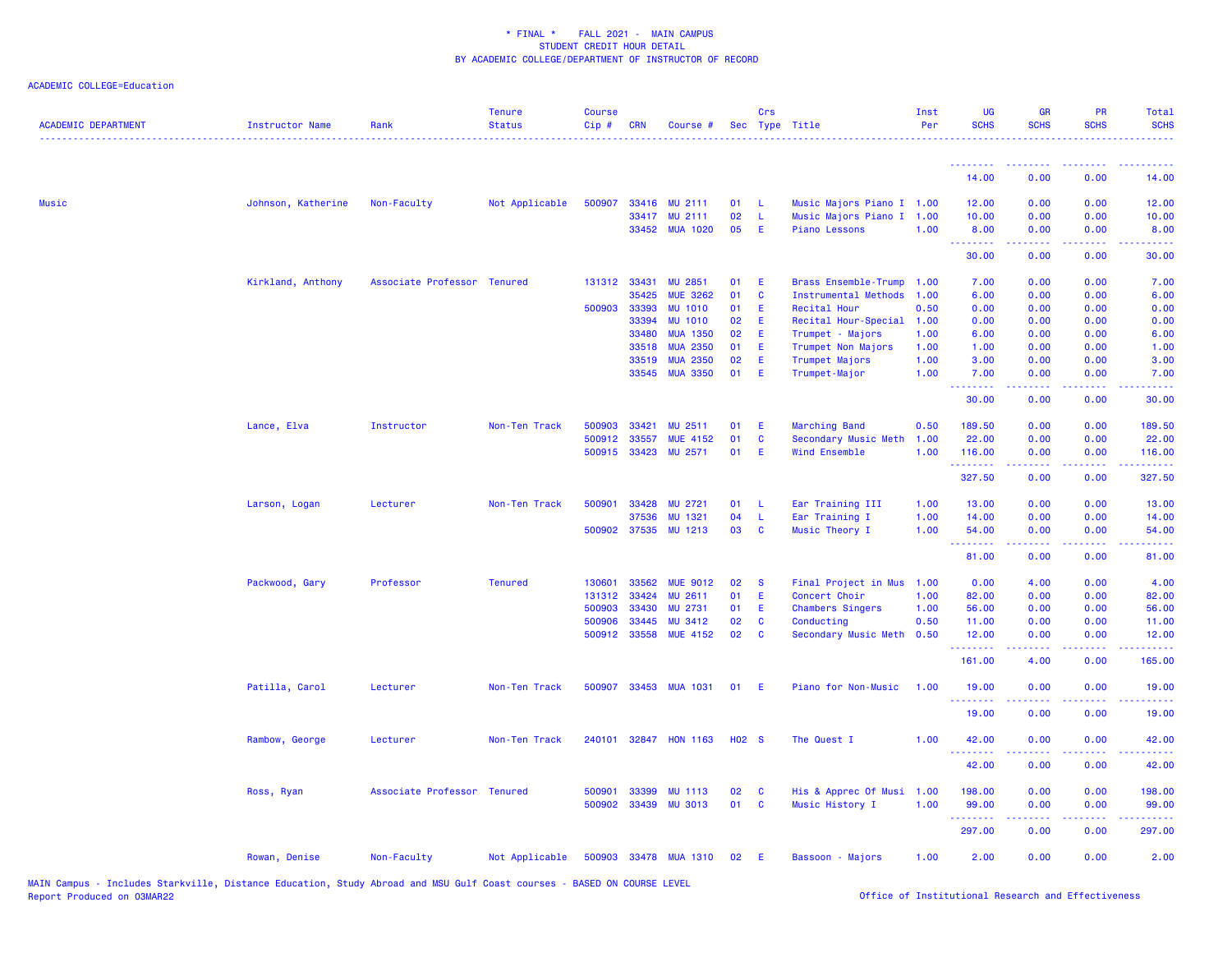| <b>ACADEMIC DEPARTMENT</b> | <b>Instructor Name</b> | Rank                              | <b>Tenure</b><br><b>Status</b> | <b>Course</b><br>Cip# | <b>CRN</b>     | Course #                           |          | Crs         | Sec Type Title                     | Inst<br>Per  | <b>UG</b><br><b>SCHS</b>                           | <b>GR</b><br><b>SCHS</b> | PR<br><b>SCHS</b>                                                                                      | Total<br><b>SCHS</b>           |
|----------------------------|------------------------|-----------------------------------|--------------------------------|-----------------------|----------------|------------------------------------|----------|-------------|------------------------------------|--------------|----------------------------------------------------|--------------------------|--------------------------------------------------------------------------------------------------------|--------------------------------|
|                            |                        |                                   |                                |                       |                |                                    |          |             |                                    |              | <b><i><u><u><b>A</b></u></u> A A A A A A A</i></b> | -----                    |                                                                                                        |                                |
|                            |                        |                                   |                                |                       |                |                                    |          |             |                                    |              | 2.00                                               | 0.00                     | 0.00                                                                                                   | 2.00                           |
| <b>Music</b>               | Rufty, Alisha          | Lecturer                          | Non-Ten Track                  | 131312                | 33556          | <b>MUE 3231</b>                    | 01       | C           | <b>String Methods</b>              | 1.00         | 14.00                                              | 0.00                     | 0.00                                                                                                   | 14.00                          |
|                            |                        |                                   |                                | 500903                | 33438          | MU 2951                            | 01       | $\mathbf Q$ | Philharmonia                       | 0.50         | 3.50                                               | 0.00                     | 0.00                                                                                                   | 3.50                           |
|                            |                        |                                   |                                |                       | 33493          | <b>MUA 1650</b>                    | 03       | Ε           | Strings-Non Majors -               | 1.00         | 1.00                                               | 0.00                     | 0.00                                                                                                   | 1.00                           |
|                            |                        |                                   |                                |                       | 33494          | <b>MUA 1650</b>                    | 04       | Ε           | Strings-Non Majors-B               | 1.00         | 1.00                                               | 0.00                     | 0.00                                                                                                   | 1.00                           |
|                            |                        |                                   |                                |                       | 33497          | <b>MUA 1650</b>                    | 07       | Ε           | Strings-Majors- Cell               | 1.00         | 1.00                                               | 0.00                     | 0.00                                                                                                   | 1.00                           |
|                            |                        |                                   |                                |                       | 37345          | <b>MUA 1650</b>                    | 08       | Ε           | Strings-Bass Majors                | 1.00         | 2.00<br>.                                          | 0.00<br>.                | 0.00<br>د د د د .                                                                                      | 2.00<br>المتمامين              |
|                            |                        |                                   |                                |                       |                |                                    |          |             |                                    |              | 22.50                                              | 0.00                     | 0.00                                                                                                   | 22.50                          |
|                            | Ryall, Blake           | Lecturer                          | Non-Ten Track                  | 131312                | 33436          | <b>MU 2851</b>                     | 06       | Ε           | <b>Brass Ensemble</b>              | 1.00         | 5.00                                               | 0.00                     | 0.00                                                                                                   | 5.00                           |
|                            |                        |                                   |                                | 500901                | 35055          | <b>MU 1113</b>                     | 501      | C           | His & Apprec Of Musi               | 1.00         | 54.00                                              | 0.00                     | 0.00                                                                                                   | 54.00                          |
|                            |                        |                                   |                                | 500903                | 33486          | <b>MUA 1510</b>                    | 02       | Ε           | Euphonium-Majors                   | 1.00         | 2.00                                               | 0.00                     | 0.00                                                                                                   | 2.00                           |
|                            |                        |                                   |                                |                       | 33487<br>33488 | <b>MUA 1550</b><br><b>MUA 1550</b> | 01<br>02 | E<br>Ε      | Tuba - Non Majors                  | 1.00         | 1.00                                               | 0.00<br>0.00             | 0.00                                                                                                   | 1.00<br>4.00                   |
|                            |                        |                                   |                                |                       | 33527          | <b>MUA 2550</b>                    | 02       | Ε           | Tuba - Majors<br>Tuba Majors       | 1.00<br>1.00 | 4.00<br>1.00                                       | 0.00                     | 0.00<br>0.00                                                                                           | 1.00                           |
|                            |                        |                                   |                                |                       | 33549          | <b>MUA 3550</b>                    | 01       | Ε           | Tuba Majors                        | 1.00         | 3.00                                               | 0.00                     | 0.00                                                                                                   | 3.00                           |
|                            |                        |                                   |                                |                       |                |                                    |          |             |                                    |              | .<br>70.00                                         | .<br>0.00                | $\frac{1}{2} \left( \frac{1}{2} \right) \left( \frac{1}{2} \right) \left( \frac{1}{2} \right)$<br>0.00 | المالمانية الم<br>70.00        |
|                            |                        |                                   |                                |                       |                |                                    |          |             |                                    |              |                                                    |                          |                                                                                                        |                                |
|                            | Schultz, Rebekah       | Lecturer                          | Non-Ten Track                  | 500907                | 33451          | <b>MUA 1020</b>                    | 04       | Ε           | <b>Piano Lessons</b>               | 1.00         | 4.00                                               | 0.00                     | 0.00                                                                                                   | 4.00                           |
|                            |                        |                                   |                                |                       | 33456          | <b>MUA 1031</b>                    | 05       | E           | Piano for Non-Music                | 1.00         | 10.00                                              | 0.00                     | 0.00                                                                                                   | 10.00                          |
|                            |                        |                                   |                                |                       | 37353          | MU 2111                            | 05       | L           | Music Majors Piano I               | 1.00         | 7.00<br>.                                          | 0.00<br>.                | 0.00<br>د د د د                                                                                        | 7.00<br>$\omega$ is $\omega$ . |
|                            |                        |                                   |                                |                       |                |                                    |          |             |                                    |              | 21.00                                              | 0.00                     | 0.00                                                                                                   | 21.00                          |
|                            | Sebba, Rosangela       | Professor                         | <b>Tenured</b>                 | 500901                | 33407          | <b>MU 1321</b>                     | 01       | -L          | Ear Training I                     | 1.00         | 18.00                                              | 0.00                     | 0.00                                                                                                   | 18.00                          |
|                            |                        |                                   |                                | 500902                | 33403          | MU 1213                            | 01       | C           | Music Theory I                     | 1.00         | 69.00                                              | 0.00                     | 0.00                                                                                                   | 69.00                          |
|                            |                        |                                   |                                | 500903                | 33449          | <b>MUA 1010</b>                    | 02       | E           | Piano - Majors                     | 1.00         | 7.00                                               | 0.00                     | 0.00                                                                                                   | 7.00                           |
|                            |                        |                                   |                                |                       | 33502          | <b>MUA 2010</b>                    | 02       | Ε           | Piano Majors                       | 1.00         | 4.00                                               | 0.00                     | 0.00                                                                                                   | 4.00                           |
|                            |                        |                                   |                                | 500907                | 37316          | <b>MUA 1020</b>                    | 01       | Ε           | <b>Piano Lessons</b>               | 1.00         | 5.00<br><b><i><u><u> - - - - - - -</u></u></i></b> | 0.00<br>د د د د          | 0.00<br>$\sim$ $\sim$ $\sim$ $\sim$                                                                    | 5.00                           |
|                            |                        |                                   |                                |                       |                |                                    |          |             |                                    |              | 103.00                                             | 0.00                     | 0.00                                                                                                   | 103.00                         |
|                            | Sobaskie, James        | Associate Professor Tenured       |                                | 500901                | 36299          | <b>MU 4000</b>                     | 01       | <b>I</b>    | Directed Indiv Study               | 1.00         | 2.00                                               | 0.00                     | 0.00                                                                                                   | 2.00                           |
|                            |                        |                                   |                                | 500902                | 33427          | <b>MU 2613</b>                     | 01       | C           | Music Theory III                   | 1.00         | 81.00                                              | 0.00                     | 0.00                                                                                                   | 81.00                          |
|                            |                        |                                   |                                | 500904                | 33447          | MU 4313                            | 01       | C           | Form And Analysis                  | 1.00         | 72.00                                              | 0.00                     | 0.00                                                                                                   | 72.00                          |
|                            |                        |                                   |                                |                       | 33500          | <b>MUA 1810</b>                    | 01       | Q           | <b>Music Composition</b>           | 1.00         | 2.00                                               | 0.00                     | 0.00                                                                                                   | 2.00                           |
|                            |                        |                                   |                                |                       | 33534          | <b>MUA 2810</b>                    | 01       | $\mathbf Q$ | Music Composition                  | 1.00         | 1.00<br>1.1.1.1.1.1.1                              | 0.00<br>.                | 0.00<br>د د د د                                                                                        | 1.00<br>الأبالا                |
|                            |                        |                                   |                                |                       |                |                                    |          |             |                                    |              | 158.00                                             | 0.00                     | 0.00                                                                                                   | 158.00                         |
|                            | Stockton, Phillip      | Clinical Assist Pro Non-Ten Track |                                | 131312                | 33425          | <b>MU 2611</b>                     | 02       | Ε           | Concert Choir                      | 1.00         | 35.00                                              | 0.00                     | 0.00                                                                                                   | 35.00                          |
|                            |                        |                                   |                                |                       | 33426          | MU 2611                            | 03       | Ε           | Concert Choir                      | 1.00         | 108.00                                             | 0.00                     | 0.00                                                                                                   | 108.00                         |
|                            |                        |                                   |                                | 500906<br>500912      | 33445<br>33558 | <b>MU 3412</b><br><b>MUE 4152</b>  | 02<br>02 | C<br>C      | Conducting<br>Secondary Music Meth | 0.50<br>0.50 | 11.00<br>12.00                                     | 0.00<br>0.00             | 0.00<br>0.00                                                                                           | 11.00<br>12.00                 |
|                            |                        |                                   |                                |                       |                |                                    |          |             |                                    |              | .                                                  | .                        | $\frac{1}{2} \left( \frac{1}{2} \right) \left( \frac{1}{2} \right) \left( \frac{1}{2} \right)$         | .                              |
|                            |                        |                                   |                                |                       |                |                                    |          |             |                                    |              | 166.00                                             | 0.00                     | 0.00                                                                                                   | 166.00                         |
|                            | Taylor, Clifton        | Associate Professor Tenured       |                                |                       | 131312 33437   | <b>MU 2911</b>                     | 01       | Ε           | Jazz Ensemble                      | 1.00         | 25.00                                              | 0.00                     | 0.00                                                                                                   | 25.00                          |
|                            |                        |                                   |                                | 500903                | 33421          | MU 2511                            | 01       | F           | <b>Marching Band</b>               | 0.50         | 189.50                                             | 0.00                     | 0.00                                                                                                   | 189.50                         |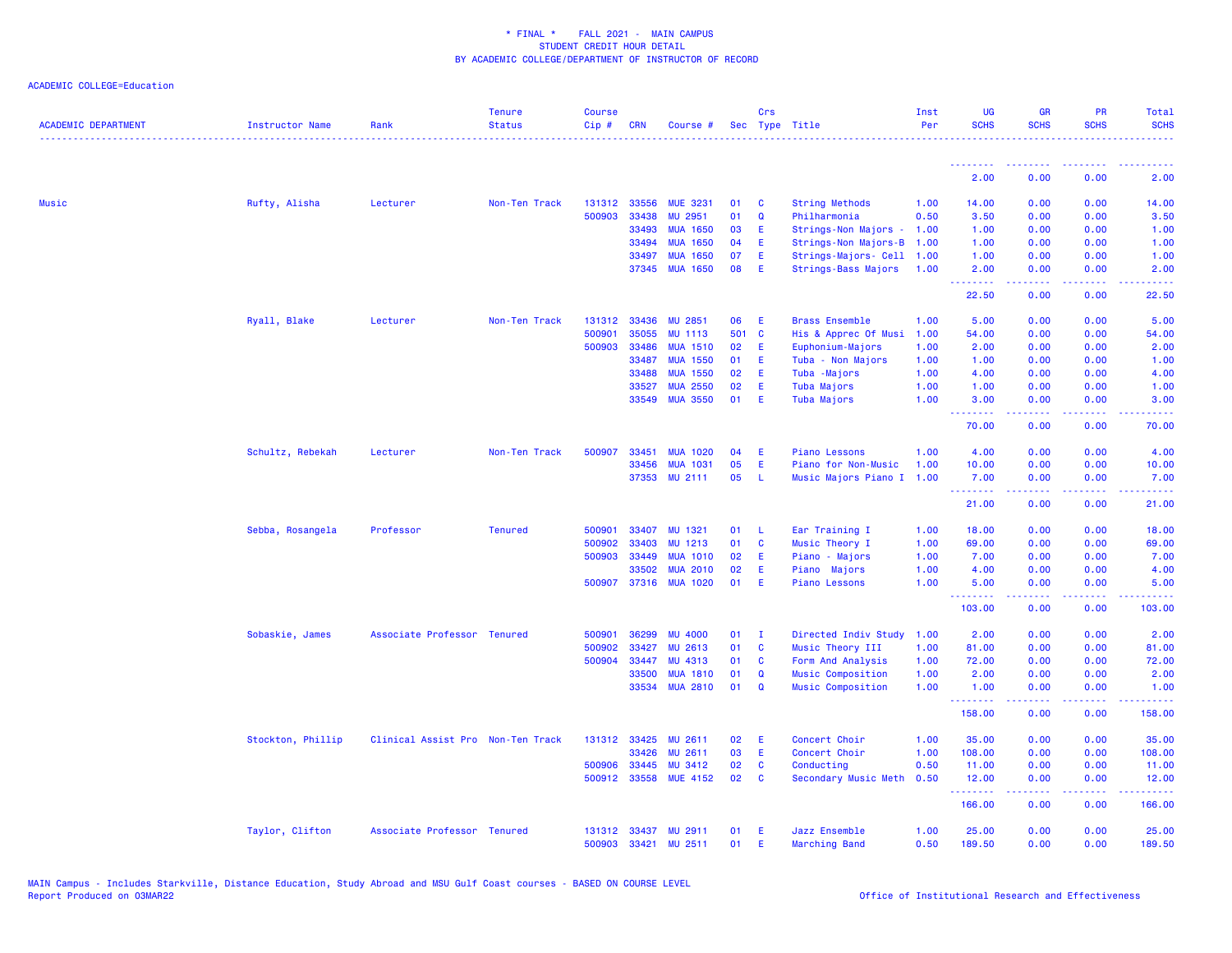| Instructor Name   | Rank             | <b>Status</b>                 | $Cip$ #                       | <b>CRN</b> | Course i                                                                                                      | Sec                                                                      |     | Type Title                                                        | Per  | <b>SCHS</b>                       | <b>SCHS</b>                                                                 | <b>SCHS</b> | Total<br><b>SCHS</b>                                                                                                                                                                                                                                                                                                                                                                                                                                                                              |
|-------------------|------------------|-------------------------------|-------------------------------|------------|---------------------------------------------------------------------------------------------------------------|--------------------------------------------------------------------------|-----|-------------------------------------------------------------------|------|-----------------------------------|-----------------------------------------------------------------------------|-------------|---------------------------------------------------------------------------------------------------------------------------------------------------------------------------------------------------------------------------------------------------------------------------------------------------------------------------------------------------------------------------------------------------------------------------------------------------------------------------------------------------|
|                   |                  |                               |                               |            |                                                                                                               |                                                                          |     |                                                                   |      | <u> - - - - - - - -</u><br>214.50 | 0.00                                                                        | 0.00        | 214.50                                                                                                                                                                                                                                                                                                                                                                                                                                                                                            |
|                   | Instructor       | Non-Ten Track                 | 500903                        |            | <b>MU 1010</b>                                                                                                | 01                                                                       |     | Recital Hour                                                      | 0.50 | 0.00                              | 0.00                                                                        | 0.00        | 0.00                                                                                                                                                                                                                                                                                                                                                                                                                                                                                              |
|                   |                  |                               |                               |            | <b>MUA 1050</b>                                                                                               | 06                                                                       |     | Voice -Majors                                                     | 0.50 | 4.00                              | 0.00                                                                        | 0.00        | 4.00                                                                                                                                                                                                                                                                                                                                                                                                                                                                                              |
|                   |                  |                               |                               |            | <b>MUA 2050</b>                                                                                               | 06                                                                       | -E  | Voice-Majors                                                      | 0.50 | 3.00                              | 0.00                                                                        | 0.00        | 3.00                                                                                                                                                                                                                                                                                                                                                                                                                                                                                              |
|                   |                  |                               |                               | 33538      | <b>MUA 3050</b>                                                                                               | 06                                                                       | -E  | Voice - Majors                                                    | 0.50 | 9.00                              | 0.00                                                                        | 0.00        | 9.00                                                                                                                                                                                                                                                                                                                                                                                                                                                                                              |
|                   |                  |                               |                               |            |                                                                                                               | 01                                                                       |     | <b>Voice Methods</b>                                              | 1.00 | 13.00                             | 0.00                                                                        | 0.00        | 13.00                                                                                                                                                                                                                                                                                                                                                                                                                                                                                             |
|                   |                  |                               |                               |            |                                                                                                               |                                                                          |     |                                                                   |      | 29.00                             | 0.00                                                                        | 0.00        | 29.00                                                                                                                                                                                                                                                                                                                                                                                                                                                                                             |
| Tulyaganova, Roza |                  |                               |                               | 33464      | <b>MUA 1050</b>                                                                                               | 07                                                                       | - E | Voice - Majors                                                    | 0.50 | 3.00                              | 0.00                                                                        | 0.00        | 3.00                                                                                                                                                                                                                                                                                                                                                                                                                                                                                              |
|                   |                  |                               |                               |            | <b>MUA 2050</b>                                                                                               | 07                                                                       |     | Voice - Majors                                                    | 0.50 | 6.00                              | 0.00                                                                        | 0.00        | 6.00                                                                                                                                                                                                                                                                                                                                                                                                                                                                                              |
|                   |                  |                               |                               | 33539      | <b>MUA 3050</b>                                                                                               | 07                                                                       |     | Voice - Major                                                     | 0.50 | 7.00                              | 0.00                                                                        | 0.00        | 7.00                                                                                                                                                                                                                                                                                                                                                                                                                                                                                              |
|                   |                  |                               |                               |            | <b>MU 3681</b>                                                                                                | 01                                                                       | Q   | Opera Production                                                  | 0.50 | 10.50                             | 0.00                                                                        | 0.00        | 10.50                                                                                                                                                                                                                                                                                                                                                                                                                                                                                             |
|                   |                  |                               |                               |            |                                                                                                               | 01                                                                       |     | Vocal Pedagogy                                                    | 1.00 | 20.00                             | 0.00                                                                        | 0.00        | 20.00                                                                                                                                                                                                                                                                                                                                                                                                                                                                                             |
|                   |                  |                               |                               |            |                                                                                                               |                                                                          |     |                                                                   |      | 46.50                             | 0.00                                                                        | 0.00        | 46.50                                                                                                                                                                                                                                                                                                                                                                                                                                                                                             |
| Wang, Yuchi       | Instructor       | Non-Ten Track                 |                               |            |                                                                                                               | 03                                                                       | - L | Piano Class                                                       | 1.00 | 6.00                              | 0.00                                                                        | 0.00        | 6.00                                                                                                                                                                                                                                                                                                                                                                                                                                                                                              |
|                   |                  |                               |                               |            |                                                                                                               |                                                                          |     |                                                                   |      | 6.00                              | 0.00                                                                        | 0.00        | 6.00                                                                                                                                                                                                                                                                                                                                                                                                                                                                                              |
|                   |                  | Non-Ten Track                 |                               | 33468      | <b>MUA 1050</b>                                                                                               | 11                                                                       |     | Voice - Majors                                                    | 0.50 | 9.00                              | 0.00                                                                        | 0.00        | 9.00                                                                                                                                                                                                                                                                                                                                                                                                                                                                                              |
|                   |                  |                               |                               | 35431      | <b>MUA 2050</b>                                                                                               |                                                                          |     | Voice-Majors                                                      | 0.50 | 6.00                              | 0.00                                                                        | 0.00        | 6.00                                                                                                                                                                                                                                                                                                                                                                                                                                                                                              |
|                   |                  |                               |                               |            | <b>MUA 3050</b>                                                                                               | 11                                                                       |     | Voice                                                             | 0.50 | 1.00                              | 0.00                                                                        | 0.00        | 1.00                                                                                                                                                                                                                                                                                                                                                                                                                                                                                              |
|                   |                  |                               |                               |            | <b>MUA 1061</b>                                                                                               | 04                                                                       | -E  | Voice for Non-Music                                               | 0.50 | 7.00                              | 0.00                                                                        | 0.00        | 7.00                                                                                                                                                                                                                                                                                                                                                                                                                                                                                              |
|                   |                  |                               |                               |            |                                                                                                               |                                                                          |     |                                                                   |      | 23.00                             | 0.00                                                                        | 0.00        | 23.00                                                                                                                                                                                                                                                                                                                                                                                                                                                                                             |
|                   |                  |                               |                               |            |                                                                                                               |                                                                          |     |                                                                   |      | ========                          |                                                                             |             | $\begin{array}{cccccccccc} \multicolumn{2}{c}{} & \multicolumn{2}{c}{} & \multicolumn{2}{c}{} & \multicolumn{2}{c}{} & \multicolumn{2}{c}{} & \multicolumn{2}{c}{} & \multicolumn{2}{c}{} & \multicolumn{2}{c}{} & \multicolumn{2}{c}{} & \multicolumn{2}{c}{} & \multicolumn{2}{c}{} & \multicolumn{2}{c}{} & \multicolumn{2}{c}{} & \multicolumn{2}{c}{} & \multicolumn{2}{c}{} & \multicolumn{2}{c}{} & \multicolumn{2}{c}{} & \multicolumn{2}{c}{} & \multicolumn{2}{c}{} & \mult$<br>3676.00 |
|                   | Torbert, Garrett | Withrow, Christopher Lecturer | Assistant Professor Ten Track |            | 33393<br>33463<br>33504<br>500903<br>33505<br>33446<br>500908<br>500907<br>500903<br>37498<br>35430<br>500908 | 500912 36807<br><b>MUE 1141</b><br>500912 35426 MU 1151<br>33442 MU 3111 |     | - E<br>- E<br>- C<br>- E<br>- E<br><b>S</b><br>- E<br>11 E<br>- E |      |                                   | .<br>--------<br><u> - - - - - - - -</u><br>--------<br>3672.00<br>======== | 4.00        | ========<br>0.00<br>sessesse sessesse<br>==========                                                                                                                                                                                                                                                                                                                                                                                                                                               |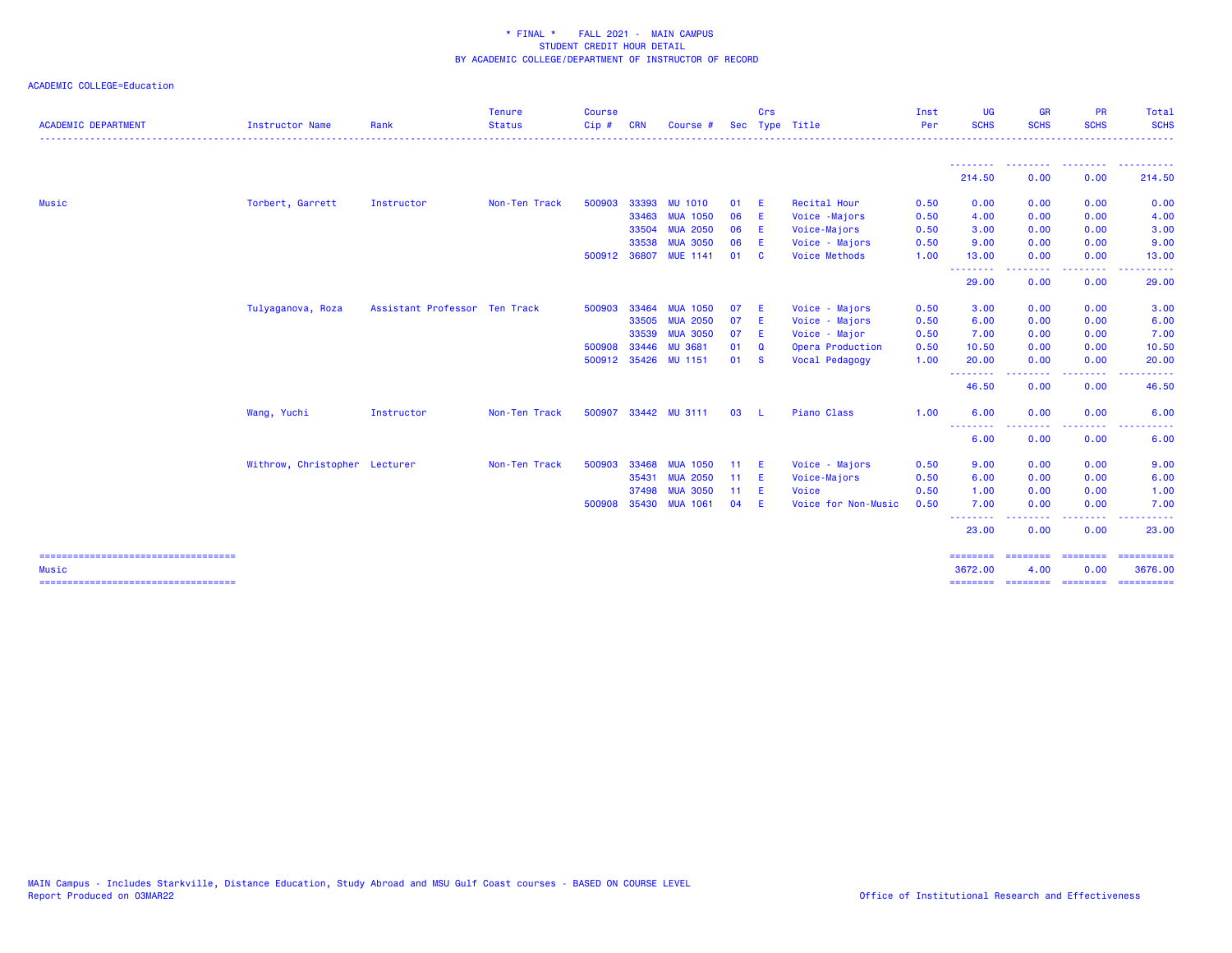| <b>ACADEMIC DEPARTMENT</b> | <b>Instructor Name</b> | Rank<br>.                         | <b>Tenure</b><br><b>Status</b> | <b>Course</b><br>Cip# | <b>CRN</b> | Course #             |                 | Crs                     | Sec Type Title            | Inst<br>Per | UG<br><b>SCHS</b>  | <b>GR</b><br><b>SCHS</b> | PR<br><b>SCHS</b>  | Total<br><b>SCHS</b>                                                                                                  |
|----------------------------|------------------------|-----------------------------------|--------------------------------|-----------------------|------------|----------------------|-----------------|-------------------------|---------------------------|-------------|--------------------|--------------------------|--------------------|-----------------------------------------------------------------------------------------------------------------------|
| Aerospace Engineering      | Alaziz, Radwa          | Grad Teach Assist                 | Not Applicable                 |                       |            | 141101 31752 EM 3213 | 01              | <b>C</b>                | Mech Of Materials         | 1.00        | 171.00             | 0.00                     | 0.00               | 171.00                                                                                                                |
|                            |                        |                                   |                                |                       |            |                      |                 |                         |                           |             | .<br>171.00        | بالأباب<br>0.00          | .<br>0.00          | .<br>171.00                                                                                                           |
|                            | Bassou, Rania          | Grad Teach Assist                 | Not Applicable                 |                       |            | 141101 31742 EM 2413 | 03              | <b>C</b>                | Engineering Mech I        | 1.00        | 186.00<br>.        | 0.00<br>.                | 0.00<br>.          | 186.00<br>.                                                                                                           |
|                            |                        |                                   |                                |                       |            |                      |                 |                         |                           |             | 186.00             | 0.00                     | 0.00               | 186.00                                                                                                                |
|                            | Belk, Davy             | Professor                         | <b>Tenured</b>                 | 140201                | 30428      | ASE 1013             | 01              | B                       | Intro to Aerospace E      | 1.00        | 432.00             | 0.00                     | 0.00               | 432.00                                                                                                                |
|                            |                        |                                   |                                |                       | 30448      | ASE 4800             | 01              | $\mathbf{I}$            | Undergraduate Resear      | 1.00        | 2.00               | 0.00                     | 0.00               | 2.00                                                                                                                  |
|                            |                        |                                   |                                |                       | 30453      | ASE 8313             | 01              | C                       | Adv Comp Aerodyn I        | 1.00        | 0.00               | 18.00                    | 0.00               | 18.00                                                                                                                 |
|                            |                        |                                   |                                |                       | 34545      | ASE 8313             | 501 C           |                         | Adv Comp Aerodyn I        | 1.00        | 0.00               | 18.00                    | 0.00               | 18.00                                                                                                                 |
|                            |                        |                                   |                                |                       |            | 34550 ASE 9000       | 503 D           |                         | Research/Diss             | 1.00        | 0.00<br>.          | 3.00<br>.                | 0.00<br>.          | 3.00<br>222223                                                                                                        |
|                            |                        |                                   |                                |                       |            |                      |                 |                         |                           |             | 434.00             | 39.00                    | 0.00               | 473.00                                                                                                                |
|                            | Cagle, Don             | Lecturer                          | Non-Ten Track                  | 140801                | 30767      | CE 1001              | 01              | -L                      | Intro to Civil Eng        | 1.00        | 155.00             | 0.00                     | 0.00               | 155.00                                                                                                                |
|                            |                        |                                   |                                | 141101                | 31740      | <b>EM 2413</b>       | 01              | <b>C</b>                | Engineering Mech I        | 1.00        | 177.00             | 0.00                     | 0.00               | 177.00                                                                                                                |
|                            |                        |                                   |                                |                       |            | 31741 EM 2413        | 02 <sub>o</sub> | C                       | Engineering Mech I        | 1.00        | 177.00             | 0.00                     | 0.00               | 177.00                                                                                                                |
|                            |                        |                                   |                                |                       |            |                      |                 |                         |                           |             | .<br>509.00        | . <b>.</b><br>0.00       | .<br>0.00          | .<br>509.00                                                                                                           |
|                            | Cheng, Yang            | Associate Professor Tenured       |                                | 140201                | 30434      | ASE 3813             | 01              | C                       | Intro Orbital Mechan      | 1.00        | 117.00             | 0.00                     | 0.00               | 117.00                                                                                                                |
|                            |                        |                                   |                                |                       | 30441      | ASE 4123             | 01              | C                       | Aerospace Controls        | 1.00        | 285.00             | 0.00                     | 0.00               | 285.00                                                                                                                |
|                            |                        |                                   |                                |                       |            | 37123 ASE 8000       | 02              | D                       | Research / Thesis         | 1.00        | 0.00               | 6.00                     | 0.00               | 6.00                                                                                                                  |
|                            |                        |                                   |                                |                       |            |                      |                 |                         |                           |             | <u>.</u><br>402.00 | .<br>6.00                | .<br>0.00          | المتمامين<br>408.00                                                                                                   |
|                            | Daghigh, Vahid         | Lecturer                          | Non-Ten Track                  | 141101                | 31754      | <b>EM 3213</b>       | 03              | C                       | Mech Of Materials         | 1.00        | 165.00             | 0.00                     | 0.00               | 165.00                                                                                                                |
|                            |                        |                                   |                                |                       |            | 31755 EM 3213        | 04              | $\mathbf{C}$            | Mech Of Materials         | 1.00        | 99.00              | 0.00                     | 0.00               | 99.00                                                                                                                 |
|                            |                        |                                   |                                |                       |            | 31756 EM 3213        | 05              | C                       | Mech Of Materials         | 1.00        | 162.00             | 0.00                     | 0.00               | 162.00                                                                                                                |
|                            |                        |                                   |                                |                       |            |                      |                 |                         |                           |             | <u>.</u><br>426.00 | المستملة<br>0.00         | .<br>0.00          | بالمتمامين<br>426.00                                                                                                  |
|                            | Findley, Kristoffer    | Lecturer                          | Non-Ten Track                  |                       |            | 141101 35153 EM 3313 | 601 C           |                         | <b>Fluid Mechanics</b>    | 1.00        | 33.00              | 0.00<br>.                | 0.00<br>.          | 33.00<br>.                                                                                                            |
|                            |                        |                                   |                                |                       |            |                      |                 |                         |                           |             | .<br>33.00         | 0.00                     | 0.00               | 33.00                                                                                                                 |
|                            | Jiang, Zhipeng         | Grad Teach Assist                 | Not Applicable                 |                       |            | 141101 31749 EM 2433 | 02              | $\overline{\mathbf{C}}$ | Engineering Mech II       | 1.00        | 114.00<br>.        | 0.00                     | 0.00<br>. <b>.</b> | 114.00<br>222223                                                                                                      |
|                            |                        |                                   |                                |                       |            |                      |                 |                         |                           |             | 114.00             | 0.00                     | 0.00               | 114.00                                                                                                                |
|                            | Kim, Han-Gyu           | Assistant Professor Ten Track     |                                |                       |            | 141101 31753 EM 3213 | 02              | <b>C</b>                | Mech Of Materials         | 1.00        | 177.00<br>.        | 0.00                     | 0.00               | 177.00<br>$\begin{array}{cccccccccc} \bullet & \bullet & \bullet & \bullet & \bullet & \bullet & \bullet \end{array}$ |
|                            |                        |                                   |                                |                       |            |                      |                 |                         |                           |             | 177.00             | 0.00                     | 0.00               | 177.00                                                                                                                |
|                            | Kim, Jichul            | Research Assist Pro Non-Ten Track |                                | 140201                |            | 30444 ASE 4533       | 01              | B                       | Spacecraft Design I 1.00  |             | 171.00             | 0.00                     | 0.00               | 171.00                                                                                                                |
|                            |                        |                                   |                                |                       |            | 141101 31751 EM 2433 | 04              | <b>C</b>                | Engineering Mech II- 1.00 |             | 150.00             | 0.00                     | 0.00               | 150.00                                                                                                                |
|                            |                        |                                   |                                |                       |            |                      |                 |                         |                           |             | .<br>321.00        | 22222<br>0.00            | 22222<br>0.00      | .<br>321.00                                                                                                           |
|                            | Moore, Timothy         | Instructor                        | Non-Ten Track                  | 141101                |            | 31743 EM 2413        | 04              | C                       | Engineering Mech I        | 1.00        | 126.00             | 0.00                     | 0.00               | 126.00                                                                                                                |
|                            |                        |                                   |                                |                       |            | 31744 EM 2413        | 05              | C                       | Engineering Mech I-S 1.00 |             | 90.00              | 0.00                     | 0.00               | 90.00                                                                                                                 |
|                            |                        |                                   |                                |                       |            | 31745 EM 2413        | 06              | <b>C</b>                | Engineering Mech I-S 1.00 |             | 147.00             | 0.00                     | 0.00               | 147.00                                                                                                                |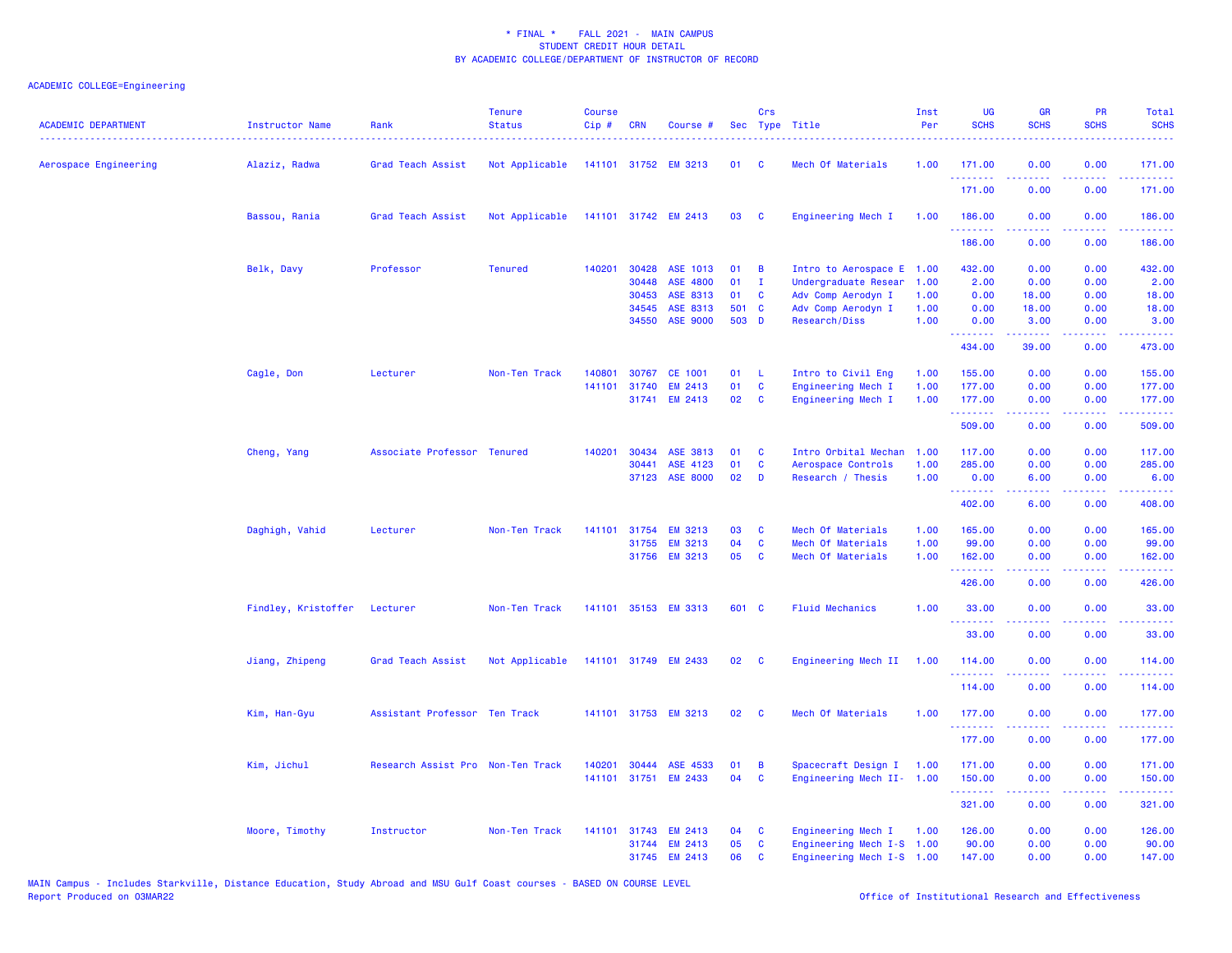| <b>ACADEMIC DEPARTMENT</b> | Instructor Name   | Rank                              | <b>Tenure</b><br><b>Status</b> | <b>Course</b><br>Cip# | <b>CRN</b> | Course #              |       | Crs          | Sec Type Title            | Inst<br>Per | <b>UG</b><br><b>SCHS</b>                           | <b>GR</b><br><b>SCHS</b> | <b>PR</b><br><b>SCHS</b>                                                                               | <b>Total</b><br><b>SCHS</b>                                                                                                     |
|----------------------------|-------------------|-----------------------------------|--------------------------------|-----------------------|------------|-----------------------|-------|--------------|---------------------------|-------------|----------------------------------------------------|--------------------------|--------------------------------------------------------------------------------------------------------|---------------------------------------------------------------------------------------------------------------------------------|
|                            |                   |                                   |                                |                       |            |                       |       |              |                           |             |                                                    |                          |                                                                                                        |                                                                                                                                 |
|                            |                   |                                   |                                |                       |            |                       |       |              |                           |             | 363.00                                             | 0.00                     | 0.00                                                                                                   | 363.00                                                                                                                          |
| Aerospace Engineering      | Narsipur, Shreyas | Assistant Professor Ten Track     |                                |                       |            | 140201 30442 ASE 4343 | 01    | <b>C</b>     | Compressible Aerody       | 1.00        | 309.00<br>.                                        | 0.00<br>.                | 0.00<br>.                                                                                              | 309.00<br><u>.</u>                                                                                                              |
|                            |                   |                                   |                                |                       |            |                       |       |              |                           |             | 309.00                                             | 0.00                     | 0.00                                                                                                   | 309.00                                                                                                                          |
|                            | Qiao, Zheng       | Grad Teach Assist                 | Not Applicable                 |                       |            | 141101 31758 EM 3313  | 02    | <b>C</b>     | <b>Fluid Mechanics</b>    | 1.00        | 177.00<br>.                                        | 0.00<br>.                | 0.00<br>$\frac{1}{2} \left( \frac{1}{2} \right) \left( \frac{1}{2} \right) \left( \frac{1}{2} \right)$ | 177.00<br><u>.</u>                                                                                                              |
|                            |                   |                                   |                                |                       |            |                       |       |              |                           |             | 177.00                                             | 0.00                     | 0.00                                                                                                   | 177.00                                                                                                                          |
|                            | Sescu, Adrian     | Associate Professor               | Tenured                        | 140201                | 30456      | ASE 8413              | 01    | C            | Comput Fluid Dyn I        | 1.00        | 0.00                                               | 66.00                    | 0.00                                                                                                   | 66.00                                                                                                                           |
|                            |                   |                                   |                                |                       | 34548      | ASE 8413              | 501   | $\mathbf{C}$ | Comput Fluid Dyn I        | 1.00        | 0.00                                               | 33.00                    | 0.00                                                                                                   | 33.00                                                                                                                           |
|                            |                   |                                   |                                |                       | 34549      | <b>ASE 9000</b>       | 502   | $\mathbf{D}$ | Research/Diss             | 1.00        | 0.00                                               | 2.00                     | 0.00                                                                                                   | 2.00                                                                                                                            |
|                            |                   |                                   |                                |                       | 37125      | <b>ASE 8000</b>       | 04    | D            | Research / Thesis         | 1.00        | 0.00                                               | 18.00                    | 0.00                                                                                                   | 18.00                                                                                                                           |
|                            |                   |                                   |                                |                       | 37131      | <b>ASE 9000</b>       | 04    | D            | Research/Diss             | 1.00        | 0.00                                               | 42.00                    | 0.00                                                                                                   | 42.00                                                                                                                           |
|                            |                   |                                   |                                |                       | 37823      | <b>ASE 7000</b>       | 01    | $\mathbf I$  | Directed Indiv Study      | 1.00        | 0.00<br><u>.</u>                                   | 3.00<br>.                | 0.00<br>.                                                                                              | 3.00<br>.                                                                                                                       |
|                            |                   |                                   |                                |                       |            |                       |       |              |                           |             | 0.00                                               | 164.00                   | 0.00                                                                                                   | 164.00                                                                                                                          |
|                            | Sescu, Carmen     | Clinical Assist Pro Non-Ten Track |                                | 140201                | 30433      | ASE 3333              | 01    | <b>C</b>     | Aerothermodynamics        | 1.00        | 195.00                                             | 0.00                     | 0.00                                                                                                   | 195.00                                                                                                                          |
|                            |                   |                                   |                                | 141101                | 31759      | <b>EM 3313</b>        | 03    | C            | <b>Fluid Mechanics-SI</b> | 1.00        | 177.00<br>.                                        | 0.00<br>.                | 0.00<br>د د د د                                                                                        | 177.00<br>$\begin{array}{cccccccccc} \bullet & \bullet & \bullet & \bullet & \bullet & \bullet & \bullet & \bullet \end{array}$ |
|                            |                   |                                   |                                |                       |            |                       |       |              |                           |             | 372.00                                             | 0.00                     | 0.00                                                                                                   | 372.00                                                                                                                          |
|                            | Sullivan, Rani    | Professor                         | <b>Tenured</b>                 | 140201                | 30446      | ASE 4623              | 01    | C            | Aerospace Structural      | 1.00        | 270.00                                             | 0.00                     | 0.00                                                                                                   | 270.00                                                                                                                          |
|                            |                   |                                   |                                |                       | 37126      | <b>ASE 8000</b>       | 05    | D            | Research / Thesis         | 1.00        | 0.00                                               | 6.00                     | 0.00                                                                                                   | 6.00                                                                                                                            |
|                            |                   |                                   |                                |                       |            | 37132 ASE 9000        | 05    | D            | Research/Diss             | 1.00        | 0.00<br><b><i><u><u> - - - - - - -</u></u></i></b> | 24.00<br>22222           | 0.00<br>$\sim$ $\sim$ $\sim$ $\sim$                                                                    | 24.00<br>.                                                                                                                      |
|                            |                   |                                   |                                |                       |            |                       |       |              |                           |             | 270.00                                             | 30.00                    | 0.00                                                                                                   | 300.00                                                                                                                          |
|                            | Svenson, Sven     | Lecturer                          | Non-Ten Track                  |                       |            | 141101 35152 EM 3213  | 601 C |              | Mech Of Materials         | 1.00        | 45.00<br>.                                         | 0.00<br>.                | 0.00<br>د د د د                                                                                        | 45.00<br>.                                                                                                                      |
|                            |                   |                                   |                                |                       |            |                       |       |              |                           |             | 45.00                                              | 0.00                     | 0.00                                                                                                   | 45.00                                                                                                                           |
|                            | Tian, Zhenhua     | Assistant Professor Ten Track     |                                | 140201                | 37133      | <b>ASE 9000</b>       | 06    | D            | Research/Diss             | 1.00        | 0.00                                               | 31.00                    | 0.00                                                                                                   | 31.00                                                                                                                           |
|                            |                   |                                   |                                | 141101                | 31748      | <b>EM 2433</b>        | 01    | C            | Engineering Mech II       | 1.00        | 174.00                                             | 0.00                     | 0.00                                                                                                   | 174.00                                                                                                                          |
|                            |                   |                                   |                                |                       |            | 31761 EM 3413         | 01    | <b>C</b>     | Vibrations                | 1.00        | 183.00                                             | 0.00                     | 0.00                                                                                                   | 183.00                                                                                                                          |
|                            |                   |                                   |                                |                       |            |                       |       |              |                           |             | .<br>357.00                                        | د د د د د د<br>31.00     | بالاناباذ<br>0.00                                                                                      | $\begin{array}{cccccccccc} \bullet & \bullet & \bullet & \bullet & \bullet & \bullet & \bullet \end{array}$<br>388.00           |
|                            | Wahidi, Redha     | Visiting Assist Pro Non-Ten Track |                                | 141101                | 31757      | <b>EM 3313</b>        | 01    | C            | <b>Fluid Mechanics</b>    | 1.00        | 117.00                                             | 0.00                     | 0.00                                                                                                   | 117.00                                                                                                                          |
|                            |                   |                                   |                                |                       | 31760      | <b>EM 3313</b>        | 04    | <b>C</b>     | <b>Fluid Mechanics</b>    | 1.00        | 147.00<br><u>.</u>                                 | 0.00<br>.                | 0.00<br>د د د د                                                                                        | 147.00<br>بالأباليات                                                                                                            |
|                            |                   |                                   |                                |                       |            |                       |       |              |                           |             | 264.00                                             | 0.00                     | 0.00                                                                                                   | 264.00                                                                                                                          |
|                            | Walker, Calvin    | Instructor                        | Non-Ten Track                  | 140201                | 30429      | ASE 1501              | 01    | E            | Design Competition        | 0.50        | 4.00                                               | 0.00                     | 0.00                                                                                                   | 4.00                                                                                                                            |
|                            |                   |                                   |                                |                       | 30431      | ASE 2113              | 01    | C            | Intro Aircraft Space      | 1.00        | 240.00                                             | 0.00                     | 0.00                                                                                                   | 240.00                                                                                                                          |
|                            |                   |                                   |                                |                       | 30443      | ASE 4513              | 01    | B            | Aircraft Design I         | 1.00        | 102.00                                             | 0.00                     | 0.00                                                                                                   | 102.00                                                                                                                          |
|                            |                   |                                   |                                |                       | 30447      | ASE 4713              | 01    | C            | Intro to Unmanned Ai      | 1.00        | 54.00                                              | 0.00                     | 0.00                                                                                                   | 54.00                                                                                                                           |
|                            |                   |                                   |                                |                       | 30452      | ASE 6713              | 01    | C            | Intro to Unmanned Ai      | 1.00        | 0.00                                               | 39.00                    | 0.00                                                                                                   | 39.00                                                                                                                           |
|                            |                   |                                   |                                |                       | 34544      | ASE 6713              | 501   | $\mathbf{C}$ | Intro to Unmanned Ai 1.00 |             | 0.00                                               | 30.00                    | 0.00                                                                                                   | 30.00                                                                                                                           |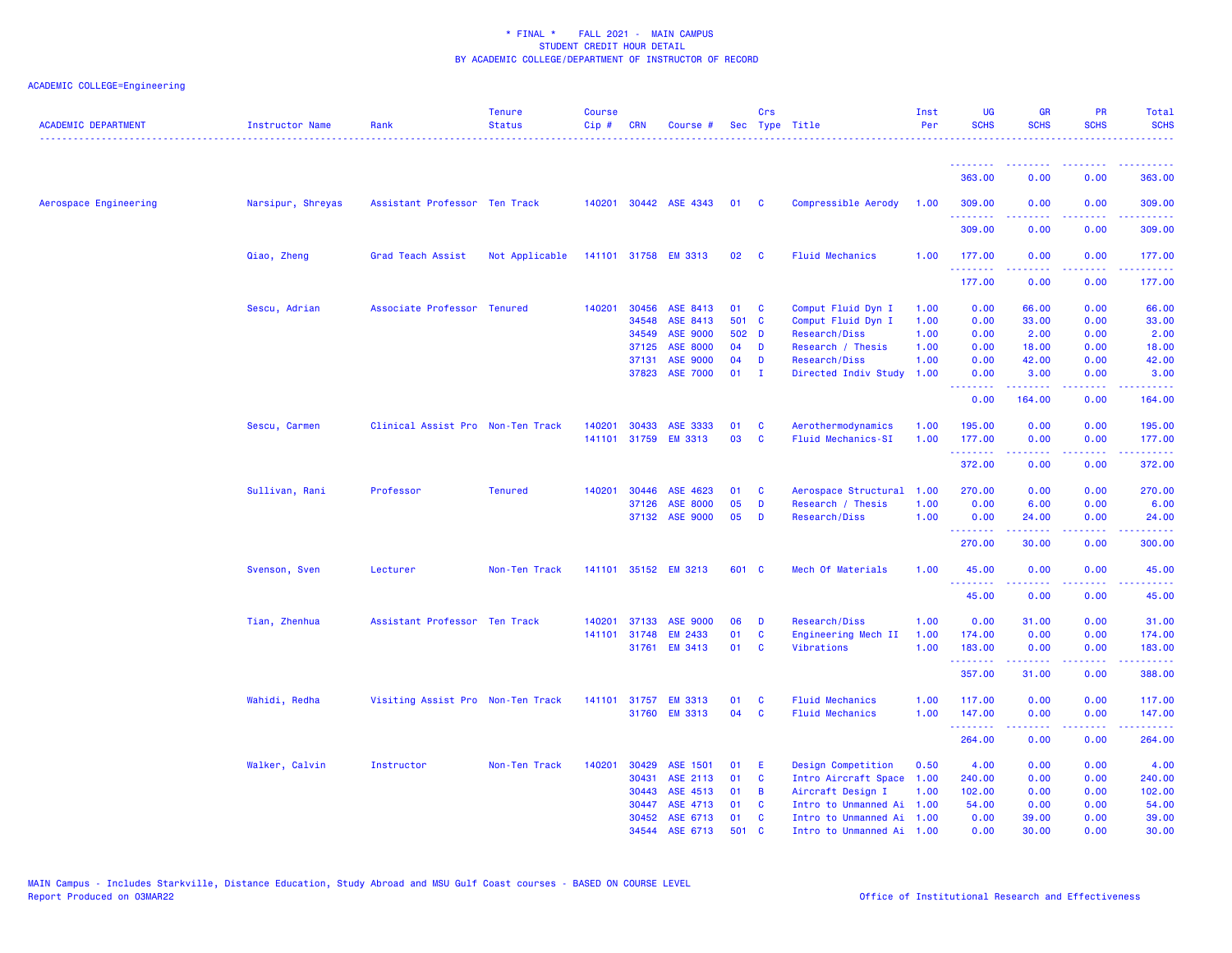| <b>ACADEMIC DEPARTMENT</b>                                      | <b>Instructor Name</b> | Rank       | <b>Tenure</b><br><b>Status</b> | <b>Course</b><br>$C$ ip $#$ | CRN   | Course #       |              | Crs          | Sec Type Title            | Inst<br>Per | <b>UG</b><br><b>SCHS</b> | <b>GR</b><br><b>SCHS</b> | <b>PR</b><br><b>SCHS</b> | Total<br><b>SCHS</b>  |
|-----------------------------------------------------------------|------------------------|------------|--------------------------------|-----------------------------|-------|----------------|--------------|--------------|---------------------------|-------------|--------------------------|--------------------------|--------------------------|-----------------------|
|                                                                 |                        |            |                                |                             |       |                |              |              |                           |             |                          |                          |                          |                       |
|                                                                 |                        |            |                                |                             |       |                |              |              |                           |             | 400.00                   | 69.00                    | 0.00                     | 469.00                |
| Aerospace Engineering                                           | Walters, Andrew        | Instructor | Non-Ten Track                  | 140201                      | 30432 | ASE 3233       | 01           | - C          | Aero Structural Anal      | 1.00        | 192.00                   | 0.00                     | 0.00                     | 192.00                |
|                                                                 |                        |            |                                | 141101                      |       | 31746 EM 2413  | 07           | $\mathbf{C}$ | Engineering Mech I        | 1.00        | 207.00                   | 0.00                     | 0.00                     | 207.00                |
|                                                                 |                        |            |                                |                             |       | 31747 EM 2413  | <b>HO1 C</b> |              | Engineering Mech I        | 1.00        | 69.00                    | 0.00                     | 0.00                     | 69.00                 |
|                                                                 |                        |            |                                |                             |       |                |              |              |                           |             | <u>.</u><br>468.00       | 0.00                     | - - - - - - - -<br>0.00  | .<br>468.00           |
|                                                                 | Wolz, Robert           | Instructor | Non-Ten Track                  | 140201                      | 30430 | ASE 1501       | 02           | - E          | Design Competition        | 1.00        | 9.00                     | 0.00                     | 0.00                     | 9.00                  |
|                                                                 |                        |            |                                |                             | 30436 | ASE 4113       | 01           | - L          | Aerospace Eng Lab I       | 1.00        | 66.00                    | 0.00                     | 0.00                     | 66.00                 |
|                                                                 |                        |            |                                |                             | 30437 | ASE 4113       | 02           | - L          | Aerospace Eng Lab I       | 1.00        | 72.00                    | 0.00                     | 0.00                     | 72.00                 |
|                                                                 |                        |            |                                |                             | 30438 | ASE 4113       | 03           | - L          | Aerospace Eng Lab I       | 1.00        | 66.00                    | 0.00                     | 0.00                     | 66.00                 |
|                                                                 |                        |            |                                |                             | 30439 | ASE 4113       | 04           | - 1          | Aerospace Eng Lab I       | 1.00        | 72.00                    | 0.00                     | 0.00                     | 72.00                 |
|                                                                 |                        |            |                                |                             |       | 37656 ASE 4000 | 01           | $\mathbf{I}$ | Directed Indiv Study 1.00 |             | 3.00                     | 0.00                     | 0.00<br>. <u>. .</u>     | 3.00                  |
|                                                                 |                        |            |                                |                             |       |                |              |              |                           |             | 288,00                   | 0.00                     | 0.00                     | 288,00                |
|                                                                 |                        |            |                                |                             |       |                |              |              |                           |             | ========                 | ========                 | ========                 | ==========            |
| Aerospace Engineering<br>====================================== |                        |            |                                |                             |       |                |              |              |                           |             | 6086,00<br>========      | 339,00<br>========       | 0.00<br>========         | 6425.00<br>========== |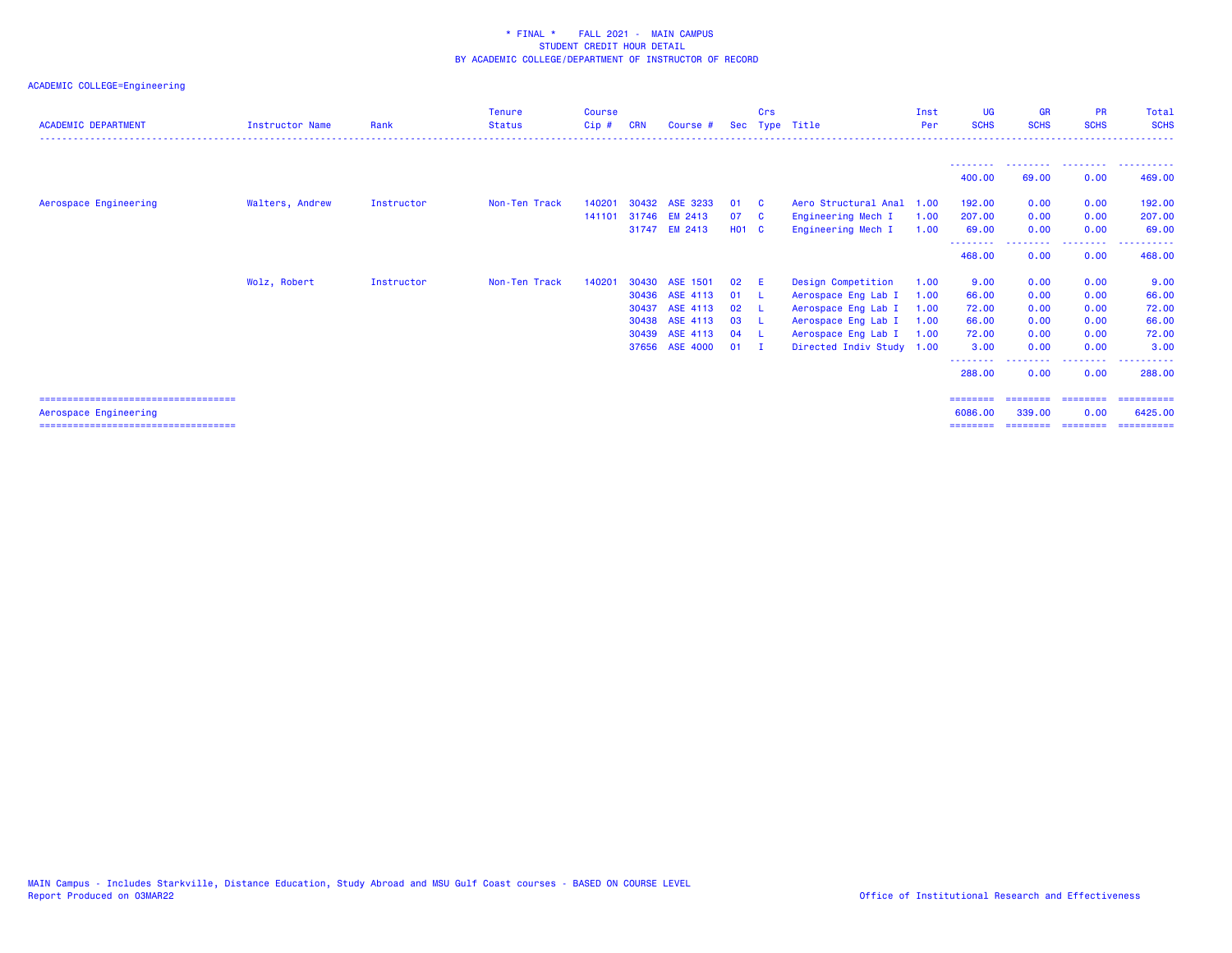| <b>ACADEMIC DEPARTMENT</b> | <b>Instructor Name</b> | Rank                                               | <b>Tenure</b><br><b>Status</b> | <b>Course</b><br>Cip# | <b>CRN</b>   | Course #              |          | Crs            | Sec Type Title            | Inst<br>Per | <b>UG</b><br><b>SCHS</b> | <b>GR</b><br><b>SCHS</b>                                                                                                                                     | <b>PR</b><br><b>SCHS</b> | Total<br><b>SCHS</b>                                                                                                                                           |
|----------------------------|------------------------|----------------------------------------------------|--------------------------------|-----------------------|--------------|-----------------------|----------|----------------|---------------------------|-------------|--------------------------|--------------------------------------------------------------------------------------------------------------------------------------------------------------|--------------------------|----------------------------------------------------------------------------------------------------------------------------------------------------------------|
| Ag & Bio Engineering       | Cook, Timothy          | Grad Teach Assist                                  | Not Applicable                 |                       |              | 140501 30030 ABE 4323 | 01       | $\mathbf{C}$   | Phys Sys Biomed Eng       | 0.50        | 127.50                   | 0.00                                                                                                                                                         | 0.00                     | 127.50                                                                                                                                                         |
|                            |                        |                                                    |                                |                       |              |                       |          |                |                           |             | .<br>127.50              | 0.00                                                                                                                                                         | 0.00                     | $\frac{1}{2} \left( \frac{1}{2} \right) \left( \frac{1}{2} \right) \left( \frac{1}{2} \right) \left( \frac{1}{2} \right) \left( \frac{1}{2} \right)$<br>127.50 |
|                            | Elder, Steven          | Professor                                          | <b>Tenured</b>                 | 010000                | 37393        | GA 4800               | 01       | $\mathbf I$    | Undergraduate Resear      | 1.00        | 2.00                     | 0.00                                                                                                                                                         | 0.00                     | 2.00                                                                                                                                                           |
|                            |                        |                                                    |                                | 140301                | 30043        | ABE 4800              | 01       | $\mathbf{I}$   | Undergraduate Resear      | 1.00        | 0.00                     | 0.00                                                                                                                                                         | 0.00                     | 0.00                                                                                                                                                           |
|                            |                        |                                                    |                                |                       | 30044        | ABE 4800              | 02       | $\mathbf{I}$   | Undergraduate Resear      | 1.00        | 3.00                     | 0.00                                                                                                                                                         | 0.00                     | 3.00                                                                                                                                                           |
|                            |                        |                                                    |                                |                       | 36819        | <b>ABE 8000</b>       | 02       | D              | Research / Thesis         | 1.00        | 0.00                     | 3.00                                                                                                                                                         | 0.00                     | 3.00                                                                                                                                                           |
|                            |                        |                                                    |                                |                       | 36829        | <b>ABE 9000</b>       | 02       | D              | Research / Diss           | 1.00        | 0.00                     | 2.00                                                                                                                                                         | 0.00                     | 2.00                                                                                                                                                           |
|                            |                        |                                                    |                                | 140501                | 30040        | ABE 4613              | 01       | C              | <b>Biomechanics</b>       | 1.00        | 147.00                   | 0.00                                                                                                                                                         | 0.00                     | 147.00                                                                                                                                                         |
|                            |                        |                                                    |                                |                       | 30059        | ABE 6613              | 01       | C              | <b>Biomechanics</b>       | 1.00        | 0.00                     | 15.00                                                                                                                                                        | 0.00                     | 15.00                                                                                                                                                          |
|                            |                        |                                                    |                                |                       | 30063        | ABE 8621              | 01       | C              | Methods of Biomed En 1.00 |             | 0.00<br>.                | 4.00<br>$\frac{1}{2} \left( \frac{1}{2} \right) \left( \frac{1}{2} \right) \left( \frac{1}{2} \right) \left( \frac{1}{2} \right) \left( \frac{1}{2} \right)$ | 0.00<br>.                | 4.00<br>.                                                                                                                                                      |
|                            |                        |                                                    |                                |                       |              |                       |          |                |                           |             | 152.00                   | 24.00                                                                                                                                                        | 0.00                     | 176.00                                                                                                                                                         |
|                            | Gay, Lucas             | Grad Teach Assist                                  | Not Applicable                 |                       |              | 140501 30028 ABE 3413 | 02       | <b>K</b>       | Bioinstrumentation I 0.50 |             | 0.00                     | 0.00                                                                                                                                                         | 0.00                     | 0.00                                                                                                                                                           |
|                            |                        |                                                    |                                |                       |              |                       |          |                |                           |             | 0.00                     | 0.00                                                                                                                                                         | 0.00                     | 0.00                                                                                                                                                           |
|                            |                        |                                                    |                                |                       |              |                       |          |                |                           |             |                          |                                                                                                                                                              |                          |                                                                                                                                                                |
|                            | Miralami, Raheleh      | Research Assist Pro Non-Ten Track                  |                                |                       | 140301 37508 | ABE 9000              | 13<br>04 | D              | Research / Diss           | 1.00        | 0.00                     | 2.00                                                                                                                                                         | 0.00                     | 2.00                                                                                                                                                           |
|                            |                        |                                                    |                                |                       | 37559        | <b>ABE 7000</b>       |          | $\mathbf{I}$   | Directed Indiv Study      | 1.00        | 0.00                     | 3.00                                                                                                                                                         | 0.00                     | 3.00                                                                                                                                                           |
|                            |                        |                                                    |                                |                       | 141901 37560 | <b>ME 8000</b>        | 24       | D              | Research / Thesis         | 1.00        | 0.00<br>--------         | 3.00<br>.                                                                                                                                                    | 0.00                     | 3.00                                                                                                                                                           |
|                            |                        |                                                    |                                |                       |              |                       |          |                |                           |             | 0.00                     | 8.00                                                                                                                                                         | 0.00                     | 8.00                                                                                                                                                           |
|                            | Parajuli, Prem         | Professor                                          | <b>Tenured</b>                 | 140301                | 36821        | ABE 8000              | 04       | D              | Research / Thesis         | 1.00        | 0.00                     | 1.00                                                                                                                                                         | 0.00                     | 1.00                                                                                                                                                           |
|                            |                        |                                                    |                                | 140501                | 30047        | ABE 4803              | 01       | C              | <b>Biosyst Simulation</b> | 1.00        | 48.00                    | 0.00                                                                                                                                                         | 0.00                     | 48.00                                                                                                                                                          |
|                            |                        |                                                    |                                |                       | 30062        | ABE 6803              | 01       | <b>C</b>       | <b>Biosyst Simulation</b> | 1.00        | 0.00<br>.                | 3.00                                                                                                                                                         | 0.00                     | 3.00                                                                                                                                                           |
|                            |                        |                                                    |                                |                       |              |                       |          |                |                           |             | 48.00                    | 4.00                                                                                                                                                         | 0.00                     | 52.00                                                                                                                                                          |
|                            | Taebi, Amirtaha        | Assistant Professor Ten Track                      |                                | 140501                |              | 30030 ABE 4323        | 01       | <b>C</b>       | Phys Sys Biomed Eng       | 0.50        | 127.50                   | 0.00                                                                                                                                                         | 0.00                     | 127.50                                                                                                                                                         |
|                            |                        |                                                    |                                |                       |              |                       |          |                |                           |             | 127.50                   | 0.00                                                                                                                                                         | 0.00                     | 127.50                                                                                                                                                         |
|                            | To, Suminto            | Professor                                          | <b>Tenured</b>                 | 140301                | 36826        | <b>ABE 8000</b>       | 09       | D              | Research / Thesis         | 1.00        | 0.00                     | 6.00                                                                                                                                                         | 0.00                     | 6.00                                                                                                                                                           |
|                            |                        |                                                    |                                |                       | 36835        | ABE 9000              | 08       | D              | Research / Diss           | 1.00        | 0.00                     | 20.00                                                                                                                                                        | 0.00                     | 20.00                                                                                                                                                          |
|                            |                        |                                                    |                                |                       | 37098        | ABE 4000              | 05       | $\mathbf{I}$   | Directed Indiv Study      | 1.00        | 3.00                     | 0.00                                                                                                                                                         | 0.00                     | 3.00                                                                                                                                                           |
|                            |                        |                                                    |                                |                       | 37114        | ABE 4800              | 05       | $\mathbf{I}$   | Undergraduate Resear      | 0.05        | 0.30                     | 0.00                                                                                                                                                         | 0.00                     | 0.30                                                                                                                                                           |
|                            |                        |                                                    |                                |                       | 37136        | ABE 4800              | 06       | $\mathbf{I}$   | Undergraduate Resear      | 1.00        | 0.00                     | 0.00                                                                                                                                                         | 0.00                     | 0.00                                                                                                                                                           |
|                            |                        |                                                    |                                |                       | 37292        | ABE 4000              | 06       | $\mathbf{I}$   | Directed Indiv Study      | 1.00        | 3.00                     | 0.00                                                                                                                                                         | 0.00                     | 3.00                                                                                                                                                           |
|                            |                        |                                                    |                                |                       | 140501 30027 | ABE 3413              | 01       | C              | Bioinstrumentation I 1.00 |             | 213.00                   | 0.00                                                                                                                                                         | 0.00                     | 213.00                                                                                                                                                         |
|                            |                        |                                                    |                                |                       | 30028        | ABE 3413              | 02       | K              | Bioinstrumentation I 0.50 |             | 0.00                     | 0.00                                                                                                                                                         | 0.00                     | 0.00                                                                                                                                                           |
|                            |                        |                                                    |                                |                       | 30029        | ABE 3413              | 03       | K              | Bioinstrumentation I 1.00 |             | 0.00<br>.                | 0.00<br>-----                                                                                                                                                | 0.00<br>.                | 0.00                                                                                                                                                           |
|                            |                        |                                                    |                                |                       |              |                       |          |                |                           |             | 219.30                   | 26.00                                                                                                                                                        | 0.00                     | 245.30                                                                                                                                                         |
|                            |                        | Van Den Heever, Davi Associate Professor Ten Track |                                |                       |              | 140501 30049 ABE 4813 | 01       | $\overline{B}$ | Prin of Engr Design       | 1.00        | 270.00<br>.              | 0.00<br>$\frac{1}{2} \left( \frac{1}{2} \right) \left( \frac{1}{2} \right) \left( \frac{1}{2} \right) \left( \frac{1}{2} \right) \left( \frac{1}{2} \right)$ | 0.00<br>.                | 270.00<br>المتمامين                                                                                                                                            |
|                            |                        |                                                    |                                |                       |              |                       |          |                |                           |             | 270.00                   | 0.00                                                                                                                                                         | 0.00                     | 270.00                                                                                                                                                         |
|                            | Winter, Larry          | Lecturer                                           | Non-Ten Track                  |                       |              | 150699 30014 ABE 1863 | 01       | <b>C</b>       | Eng Tech In Ag            | 1.00        | 120.00                   | 0.00                                                                                                                                                         | 0.00                     | 120.00                                                                                                                                                         |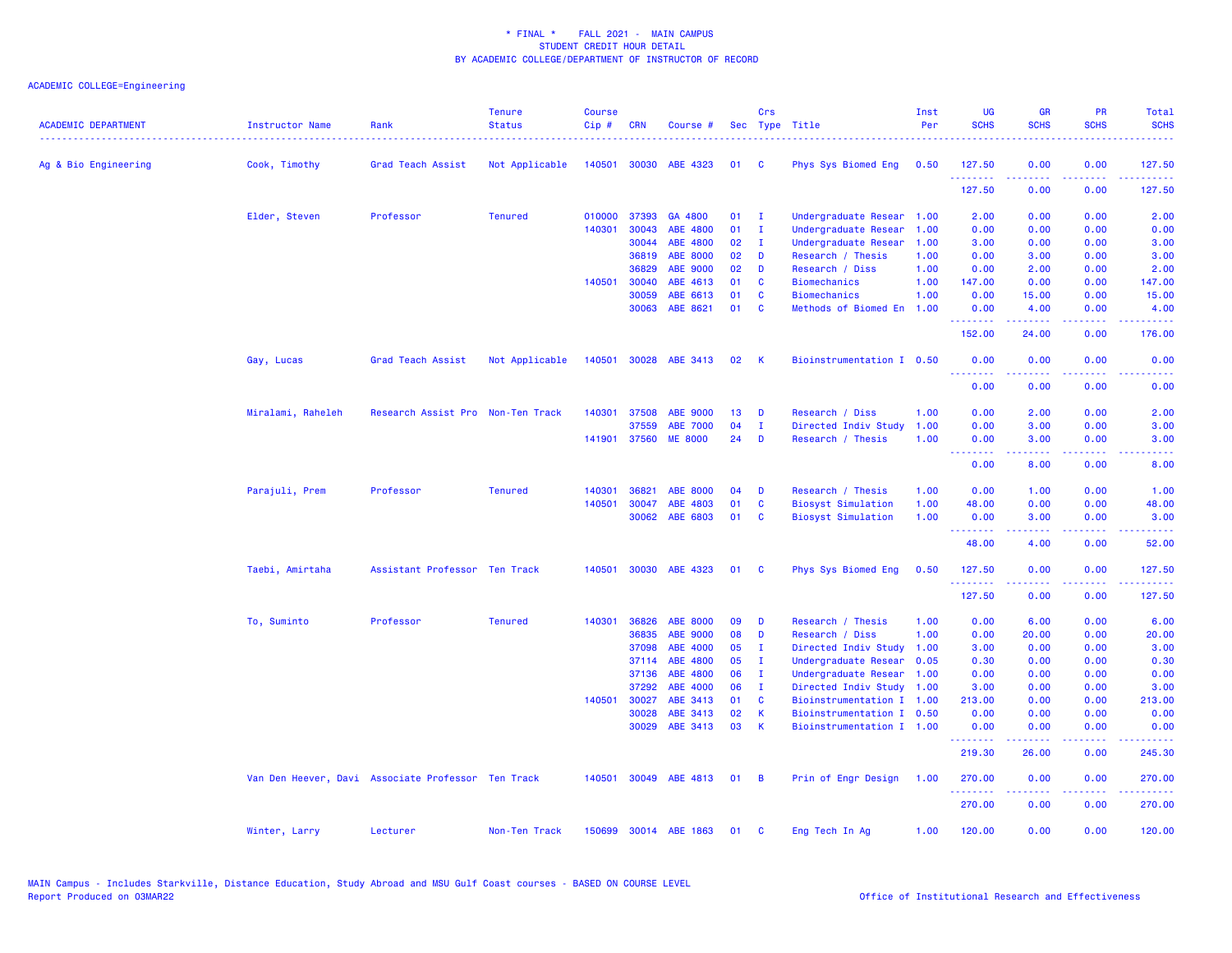# ACADEMIC COLLEGE=Engineering

| <b>ACADEMIC DEPARTMENT</b> | Instructor Name | Rank | <b>Tenure</b><br><b>Status</b> | <b>Course</b><br>$Cip$ # | <b>CRN</b> | Course # Sec Type Title | Crs | Inst<br>Per | UG<br><b>SCHS</b> | GR<br><b>SCHS</b> | <b>PR</b><br><b>SCHS</b> | Total<br><b>SCHS</b>  |
|----------------------------|-----------------|------|--------------------------------|--------------------------|------------|-------------------------|-----|-------------|-------------------|-------------------|--------------------------|-----------------------|
|                            |                 |      |                                |                          |            |                         |     |             | 120.00            | <br>0.00          | 0.00                     | .<br>120.00           |
| Ag & Bio Engineering       |                 |      |                                |                          |            |                         |     |             | 1064.30           | 62.00             | ========<br>0.00         | ==========<br>1126.30 |

=================================== ======== ======== ======== ==========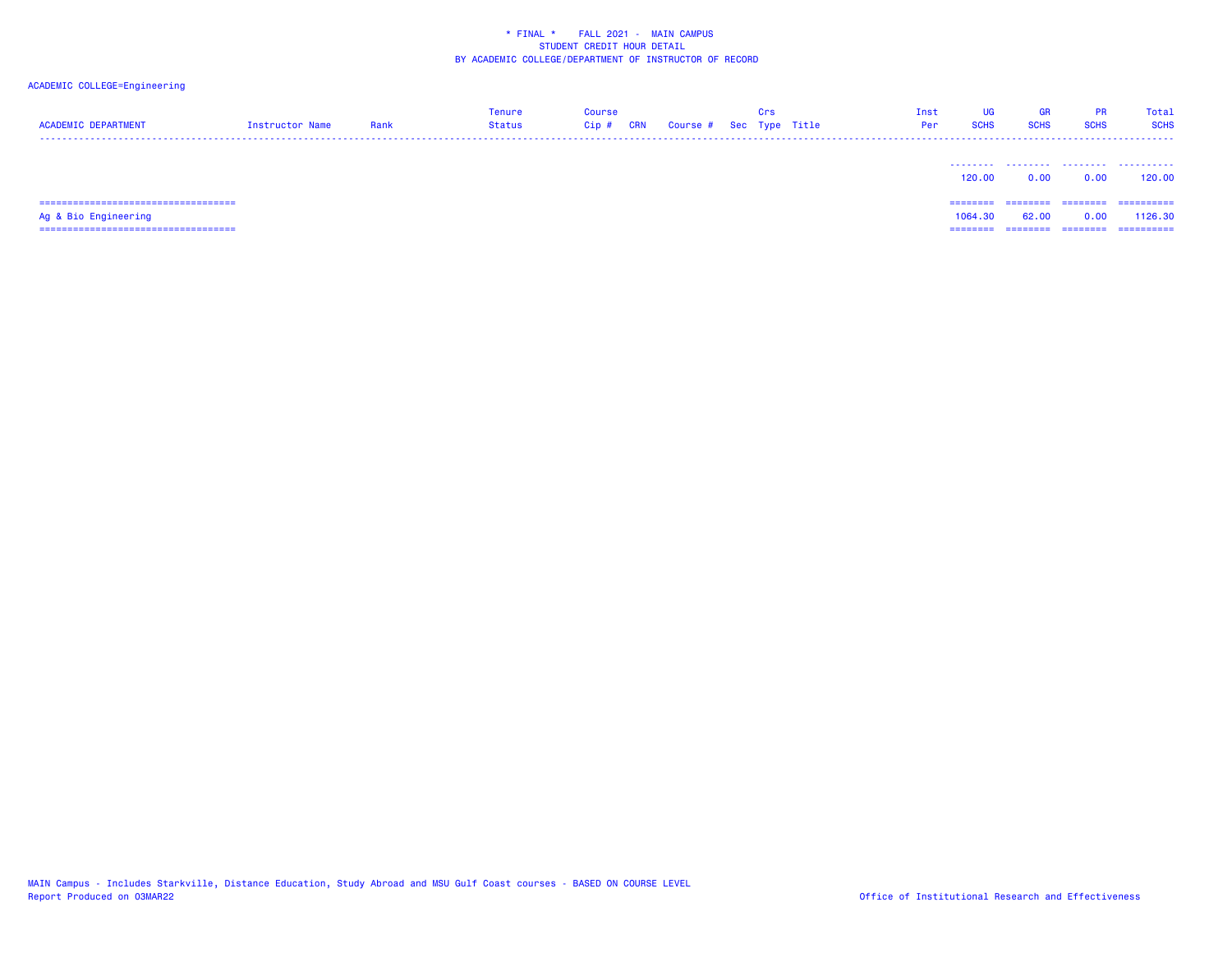| <b>ACADEMIC DEPARTMENT</b>      | <b>Instructor Name</b><br>. | Rank                              | <b>Tenure</b><br><b>Status</b> | <b>Course</b><br>$Cip$ # | <b>CRN</b>   | Course #              |         | Crs          | Sec Type Title            | Inst<br>Per | <b>UG</b><br><b>SCHS</b> | <b>GR</b><br><b>SCHS</b>                                                                                                                                     | <b>PR</b><br><b>SCHS</b> | Total<br><b>SCHS</b>                                                                                                           |
|---------------------------------|-----------------------------|-----------------------------------|--------------------------------|--------------------------|--------------|-----------------------|---------|--------------|---------------------------|-------------|--------------------------|--------------------------------------------------------------------------------------------------------------------------------------------------------------|--------------------------|--------------------------------------------------------------------------------------------------------------------------------|
| Chemical Engineering, School of | Amirlatifi, Amin            | Assistant Professor Ten Track     |                                | 140701                   | 37543        | <b>CHE 9000</b>       | $502$ D |              | Research/Diss             | 1.00        | 0.00                     | 2.00                                                                                                                                                         | 0.00                     | 2.00                                                                                                                           |
|                                 |                             |                                   |                                | 142501                   | 34080        | <b>PTE 3902</b>       | 01      | -L           | PTE Lab 1                 | 1.00        | 8.00                     | 0.00                                                                                                                                                         | 0.00                     | 8.00                                                                                                                           |
|                                 |                             |                                   |                                |                          | 34082        | <b>PTE 3953</b>       | 01      | <b>C</b>     | Petr Reservoir Rock       | 1.00        | 33.00                    | 0.00                                                                                                                                                         | 0.00                     | 33.00                                                                                                                          |
|                                 |                             |                                   |                                |                          | 37154        | <b>PTE 4800</b>       | 01      | $\mathbf{I}$ | Undergraduate Resear      | 1.00        | 1.00                     | 0.00                                                                                                                                                         | 0.00                     | 1.00                                                                                                                           |
|                                 |                             |                                   |                                |                          | 309999 34623 | <b>CME 9000</b>       | 502 D   |              | Research/Dis              | 1.00        | 0.00<br>.                | 1.00<br>.                                                                                                                                                    | 0.00<br>.                | 1.00<br>.                                                                                                                      |
|                                 |                             |                                   |                                |                          |              |                       |         |              |                           |             | 42.00                    | 3.00                                                                                                                                                         | 0.00                     | 45.00                                                                                                                          |
|                                 | Bricka, Ray                 | Associate Professor Tenured       |                                | 140701                   | 31025        | <b>CHE 3413</b>       | 01      | C            | Eng Materials             | 1.00        | 45.00                    | 0.00                                                                                                                                                         | 0.00                     | 45.00                                                                                                                          |
|                                 |                             |                                   |                                |                          | 31026        | CHE 3413              | 02      | C            | Eng Materials             | 1.00        | 129.00<br>.              | 0.00<br>بالأباب                                                                                                                                              | 0.00<br>.                | 129.00<br>المالمان المالي                                                                                                      |
|                                 |                             |                                   |                                |                          |              |                       |         |              |                           |             | 174.00                   | 0.00                                                                                                                                                         | 0.00                     | 174.00                                                                                                                         |
|                                 | Cole, David                 | Instructor                        | Non-Ten Track                  | 142501                   | 34081        | PTE 3903              | 01      | C            | Petr Reserv Fluid Pr 1.00 |             | 60.00                    | 0.00                                                                                                                                                         | 0.00                     | 60.00                                                                                                                          |
|                                 |                             |                                   |                                |                          | 34083        | PTE 3963              | 01      | C            | Drilling                  | 1.00        | 36.00                    | 0.00                                                                                                                                                         | 0.00                     | 36.00                                                                                                                          |
|                                 |                             |                                   |                                |                          |              | 34084 PTE 3973        | 01      | C            | Petroleum Production 1.00 |             | 24.00<br><u>.</u>        | 0.00<br>$\frac{1}{2} \left( \frac{1}{2} \right) \left( \frac{1}{2} \right) \left( \frac{1}{2} \right) \left( \frac{1}{2} \right) \left( \frac{1}{2} \right)$ | 0.00<br>.                | 24.00                                                                                                                          |
|                                 |                             |                                   |                                |                          |              |                       |         |              |                           |             | 120.00                   | 0.00                                                                                                                                                         | 0.00                     | 120.00                                                                                                                         |
|                                 | Elmore, Billy               | Associate Professor Tenured       |                                | 140701                   | 31016        | <b>CHE 1101</b>       | 01      | C            | Intro to Chem & Petr 0.15 |             | 9.30                     | 0.00                                                                                                                                                         | 0.00                     | 9.30                                                                                                                           |
|                                 |                             |                                   |                                |                          | 31024        | <b>CHE 3232</b>       | 01      | -L           | Chem Eng Lab II           | 0.25        | 36.00                    | 0.00                                                                                                                                                         | 0.00                     | 36.00                                                                                                                          |
|                                 |                             |                                   |                                |                          | 31040        | CHE 8011              | 01      | <b>S</b>     | Chem En Seminar           | 1.00        | 0.00                     | 13.00                                                                                                                                                        | 0.00                     | 13.00                                                                                                                          |
|                                 |                             |                                   |                                |                          |              | 35344 CHE 2203        | D02 B   |              | Intr to Engr w/ CHE       | 1.00        | 33.00<br>.               | 0.00                                                                                                                                                         | 0.00                     | 33.00                                                                                                                          |
|                                 |                             |                                   |                                |                          |              |                       |         |              |                           |             | 78.30                    | 13.00                                                                                                                                                        | 0.00                     | 91.30                                                                                                                          |
|                                 | Elmore, Katherine           | Grad Teach Assist                 | Not Applicable                 |                          |              | 140701 31016 CHE 1101 | 01      | <b>C</b>     | Intro to Chem & Petr 0.70 |             | 43.40                    | 0.00                                                                                                                                                         | 0.00                     | 43.40                                                                                                                          |
|                                 |                             |                                   |                                |                          |              | 31024 CHE 3232        | 01      | L            | Chem Eng Lab II           | 0.50        | 72.00<br>.               | 0.00<br>$\frac{1}{2} \left( \frac{1}{2} \right) \left( \frac{1}{2} \right) \left( \frac{1}{2} \right) \left( \frac{1}{2} \right) \left( \frac{1}{2} \right)$ | 0.00<br>. <b>.</b>       | 72.00<br>$\begin{array}{cccccccccc} \bullet & \bullet & \bullet & \bullet & \bullet & \bullet & \bullet & \bullet \end{array}$ |
|                                 |                             |                                   |                                |                          |              |                       |         |              |                           |             | 115.40                   | 0.00                                                                                                                                                         | 0.00                     | 115.40                                                                                                                         |
|                                 | French, William             | Professor                         | <b>Tenured</b>                 | 140701                   | 31039        | <b>CHE 6673</b>       | 01      | <b>C</b>     | CHE Indust. Microbio      | 1.00        | 0.00                     | 3.00                                                                                                                                                         | 0.00                     | 3.00                                                                                                                           |
|                                 |                             |                                   |                                | 261201                   |              | 31033 CHE 4673        | 01      | C            | CHE Indust. Microbio 1.00 |             | 159.00                   | 0.00                                                                                                                                                         | 0.00                     | 159.00                                                                                                                         |
|                                 |                             |                                   |                                |                          |              |                       |         |              |                           |             | .<br>159.00              | $\frac{1}{2} \left( \frac{1}{2} \right) \left( \frac{1}{2} \right) \left( \frac{1}{2} \right) \left( \frac{1}{2} \right) \left( \frac{1}{2} \right)$<br>3.00 | .<br>0.00                | .<br>162.00                                                                                                                    |
|                                 | Heshmati, Mohammad          | Clinical Assist Pro Non-Ten Track |                                | 142501                   | 34079        | <b>PTE 1101</b>       | 01      | C            | Intro to Petroleum E 1.00 |             | 9.00                     | 0.00                                                                                                                                                         | 0.00                     | 9.00                                                                                                                           |
|                                 |                             |                                   |                                |                          | 34089        | <b>PTE 4953</b>       | 01      | C            | <b>Formation Eval</b>     | 1.00        | 33.00                    | 0.00                                                                                                                                                         | 0.00                     | 33.00                                                                                                                          |
|                                 |                             |                                   |                                |                          |              |                       |         |              |                           |             | .<br>42.00               | $\frac{1}{2} \left( \frac{1}{2} \right) \left( \frac{1}{2} \right) \left( \frac{1}{2} \right) \left( \frac{1}{2} \right) \left( \frac{1}{2} \right)$<br>0.00 | .<br>0.00                | .<br>42.00                                                                                                                     |
|                                 | Hill, Priscilla             | Associate Professor Tenured       |                                | 140701                   | 31022        | <b>CHE 3123</b>       | 01      | C            | Chem En Thermo II         | 1.00        | 84.00                    | 0.00                                                                                                                                                         | 0.00                     | 84.00                                                                                                                          |
|                                 |                             |                                   |                                |                          | 31029        | <b>CHE 4134</b>       | 01      | C            | <b>Process Design</b>     | 0.50        | 146.00                   | 0.00                                                                                                                                                         | 0.00                     | 146.00                                                                                                                         |
|                                 |                             |                                   |                                |                          | 31030        | <b>CHE 4134</b>       | 02      | К            | <b>Process Design</b>     | 1.00        | 0.00                     | 0.00                                                                                                                                                         | 0.00                     | 0.00                                                                                                                           |
|                                 |                             |                                   |                                |                          | 31031        | <b>CHE 4134</b>       | 03      | К            | <b>Process Design</b>     | 1.00        | 0.00                     | 0.00                                                                                                                                                         | 0.00                     | 0.00                                                                                                                           |
|                                 |                             |                                   |                                |                          | 31035        | CHE 6134              | 01      | C            | <b>Process Design</b>     | 0.50        | 0.00                     | 4.00                                                                                                                                                         | 0.00                     | 4.00                                                                                                                           |
|                                 |                             |                                   |                                |                          | 31037        | CHE 6134              | 03      | К            | <b>Prodess Design</b>     | 1.00        | 0.00                     | 0.00                                                                                                                                                         | 0.00                     | 0.00                                                                                                                           |
|                                 |                             |                                   |                                |                          | 37569        | <b>CHE 7000</b>       | 01      | $\mathbf I$  | Directed Indiv Study      | 1.00        | 0.00                     | 3.00                                                                                                                                                         | 0.00                     | 3.00                                                                                                                           |
|                                 |                             |                                   |                                |                          | 37940        | <b>CHE 9000</b>       | 503 D   |              | Research/Diss             | 1.00        | 0.00<br>.                | 3.00<br>$\frac{1}{2} \left( \frac{1}{2} \right) \left( \frac{1}{2} \right) \left( \frac{1}{2} \right) \left( \frac{1}{2} \right)$                            | 0.00<br>.                | 3.00<br>.                                                                                                                      |
|                                 |                             |                                   |                                |                          |              |                       |         |              |                           |             | 230.00                   | 10.00                                                                                                                                                        | 0.00                     | 240.00                                                                                                                         |
|                                 | Jessop, Julie               | Professor                         | <b>Tenured</b>                 | 140701                   |              | 31017 CHE 2114        | 01      | B            | Mass & Energy Balanc 1.00 |             | 188.00                   | 0.00                                                                                                                                                         | 0.00                     | 188.00                                                                                                                         |
|                                 |                             |                                   |                                |                          |              | 31018 CHE 2114        | 02      | B            | Mass & Energy Balanc 1.00 |             | 128.00                   | 0.00                                                                                                                                                         | 0.00                     | 128.00                                                                                                                         |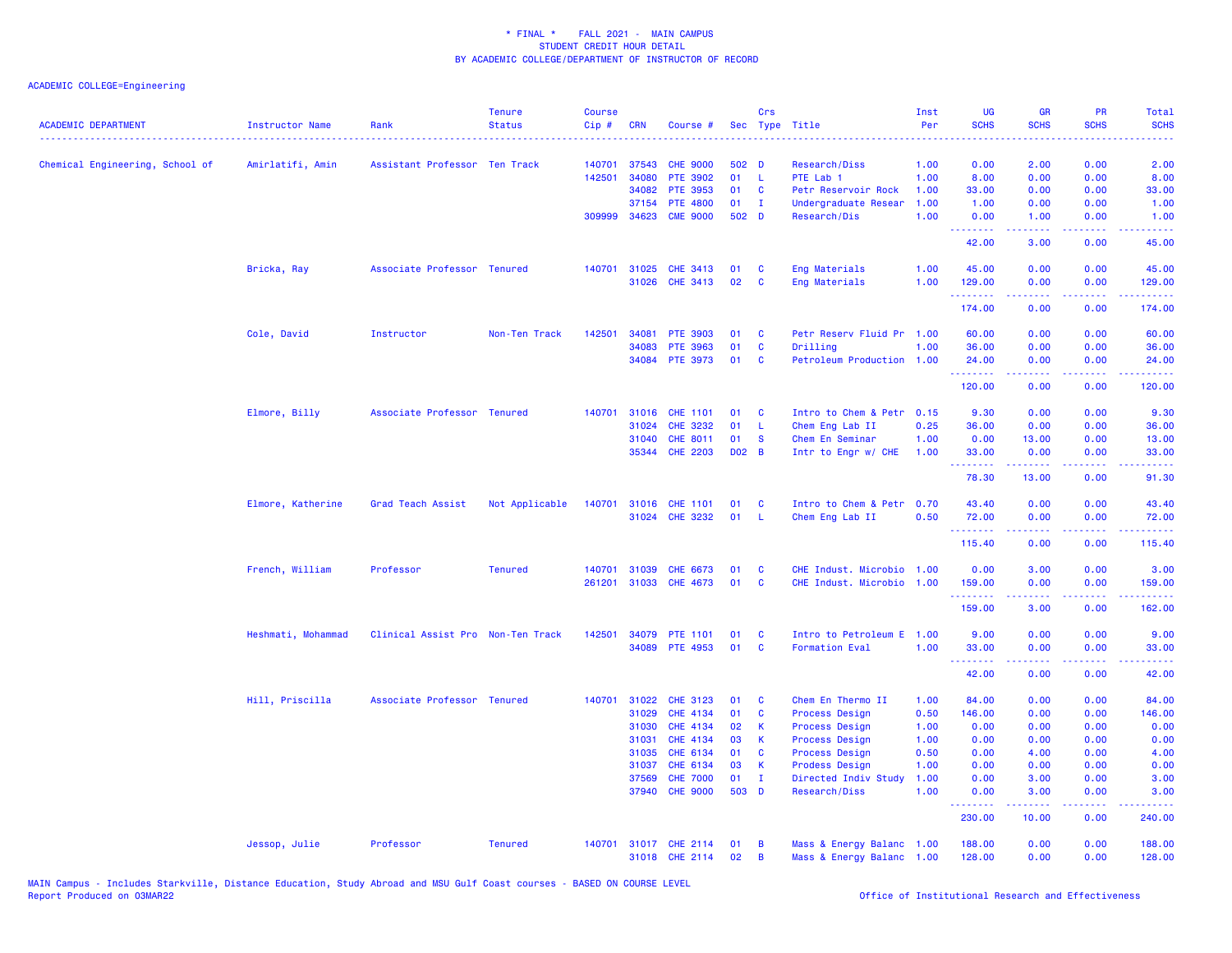| <b>ACADEMIC DEPARTMENT</b>                                                | <b>Instructor Name</b><br>. | Rank                                               | <b>Tenure</b><br><b>Status</b> | <b>Course</b><br>Cip# | <b>CRN</b>            | Course #                           |          | Crs            | Sec Type Title                           | Inst<br>Per  | <b>UG</b><br><b>SCHS</b> | <b>GR</b><br><b>SCHS</b>                                                                                                                                                                                                                                                                                                                                                                                                                                                                        | <b>PR</b><br><b>SCHS</b>                                                                                                          | Total<br><b>SCHS</b> |
|---------------------------------------------------------------------------|-----------------------------|----------------------------------------------------|--------------------------------|-----------------------|-----------------------|------------------------------------|----------|----------------|------------------------------------------|--------------|--------------------------|-------------------------------------------------------------------------------------------------------------------------------------------------------------------------------------------------------------------------------------------------------------------------------------------------------------------------------------------------------------------------------------------------------------------------------------------------------------------------------------------------|-----------------------------------------------------------------------------------------------------------------------------------|----------------------|
| Chemical Engineering, School of                                           | Jessop, Julie               | Professor                                          | <b>Tenured</b>                 | 140701                |                       | 36849 CHE 9000                     | 02       | <b>D</b>       | Research/Diss                            | 1.00         | 0.00                     | 3.00                                                                                                                                                                                                                                                                                                                                                                                                                                                                                            | 0.00                                                                                                                              | 3.00                 |
|                                                                           |                             |                                                    |                                |                       |                       |                                    |          |                |                                          |              | .<br>316.00              | 3.00                                                                                                                                                                                                                                                                                                                                                                                                                                                                                            | 0.00                                                                                                                              | 319.00               |
|                                                                           | Kundu, Santanu              | Associate Professor Tenured                        |                                | 140701                | 31023                 | <b>CHE 3203</b>                    | 01       | $\mathbf{C}$   | Fluid Flow Op                            | 1.00         | 291.00                   | 0.00                                                                                                                                                                                                                                                                                                                                                                                                                                                                                            | 0.00                                                                                                                              | 291.00               |
|                                                                           |                             |                                                    |                                |                       | 36850                 | <b>CHE 9000</b>                    | 03       | D              | <b>Research/Diss</b>                     | 1.00         | 0.00                     | 46.00                                                                                                                                                                                                                                                                                                                                                                                                                                                                                           | 0.00                                                                                                                              | 46.00                |
|                                                                           |                             |                                                    |                                |                       |                       | 37518 CHE 9000                     | 501 D    |                | Research/Diss                            | 1.00         | 0.00<br>.                | 1.00<br>$\frac{1}{2} \left( \frac{1}{2} \right) \left( \frac{1}{2} \right) \left( \frac{1}{2} \right) \left( \frac{1}{2} \right) \left( \frac{1}{2} \right)$                                                                                                                                                                                                                                                                                                                                    | 0.00<br>$\frac{1}{2} \left( \frac{1}{2} \right) \left( \frac{1}{2} \right) \left( \frac{1}{2} \right) \left( \frac{1}{2} \right)$ | 1.00                 |
|                                                                           |                             |                                                    |                                |                       |                       |                                    |          |                |                                          |              | 291.00                   | 47.00                                                                                                                                                                                                                                                                                                                                                                                                                                                                                           | 0.00                                                                                                                              | 338.00               |
|                                                                           | Meng, Dong                  | Assistant Professor Ten Track                      |                                | 140701                | 31042                 | CHE 8223                           | 01       | $\mathbf{C}$   | <b>Adv Process Comp</b>                  | 1.00         | 0.00                     | 9.00                                                                                                                                                                                                                                                                                                                                                                                                                                                                                            | 0.00                                                                                                                              | 9.00                 |
|                                                                           |                             |                                                    |                                |                       | 35347                 | CHE 8223                           | 501 C    |                | Adv Process Comp                         | 1.00         | 0.00                     | 18.00                                                                                                                                                                                                                                                                                                                                                                                                                                                                                           | 0.00                                                                                                                              | 18.00                |
|                                                                           |                             |                                                    |                                |                       | 36851                 | <b>CHE 9000</b>                    | 04       | $\blacksquare$ | <b>Research/Diss</b>                     | 1.00         | 0.00<br>--------         | 12.00<br>$\frac{1}{2} \left( \frac{1}{2} \right) \left( \frac{1}{2} \right) \left( \frac{1}{2} \right) \left( \frac{1}{2} \right) \left( \frac{1}{2} \right)$                                                                                                                                                                                                                                                                                                                                   | 0.00<br>المتحدث                                                                                                                   | 12.00<br>.           |
|                                                                           |                             |                                                    |                                |                       |                       |                                    |          |                |                                          |              | 0.00                     | 39.00                                                                                                                                                                                                                                                                                                                                                                                                                                                                                           | 0.00                                                                                                                              | 39.00                |
|                                                                           |                             | Mirabolghasemi, Mary Assistant Professor Ten Track |                                | 140701                | 36852                 | <b>CHE 9000</b>                    | 05       | D              | <b>Research/Diss</b>                     | 1.00         | 0.00                     | 5.00                                                                                                                                                                                                                                                                                                                                                                                                                                                                                            | 0.00                                                                                                                              | 5.00                 |
|                                                                           |                             |                                                    |                                | 142501                | 34088                 | PTE 4913                           | 01       | <b>C</b>       | Petr Reservoir Eng 2 1.00                |              | 39.00                    | 0.00                                                                                                                                                                                                                                                                                                                                                                                                                                                                                            | 0.00                                                                                                                              | 39.00                |
|                                                                           |                             |                                                    |                                |                       | 35345                 | <b>PTE 3912</b>                    | 01       | -L             | PTE Lab 2                                | 1.00         | 16.00                    | 0.00                                                                                                                                                                                                                                                                                                                                                                                                                                                                                            | 0.00                                                                                                                              | 16.00                |
|                                                                           |                             |                                                    |                                |                       | 36684                 | <b>PTE 4000</b>                    | 01       | $\mathbf{I}$   | Directed Indiv Study 1.00                |              | 2.00<br>.                | 0.00<br>$\frac{1}{2} \left( \frac{1}{2} \right) \left( \frac{1}{2} \right) \left( \frac{1}{2} \right) \left( \frac{1}{2} \right) \left( \frac{1}{2} \right)$                                                                                                                                                                                                                                                                                                                                    | 0.00<br>.                                                                                                                         | 2.00<br>.            |
|                                                                           |                             |                                                    |                                |                       |                       |                                    |          |                |                                          |              | 57.00                    | 5.00                                                                                                                                                                                                                                                                                                                                                                                                                                                                                            | 0.00                                                                                                                              | 62.00                |
|                                                                           | Pearson, Larry              | Clinical Assist Pro Non-Ten Track                  |                                |                       | 140701 31016          | <b>CHE 1101</b>                    | 01       | <b>C</b>       | Intro to Chem & Petr 0.15                |              | 9.30                     | 0.00                                                                                                                                                                                                                                                                                                                                                                                                                                                                                            | 0.00                                                                                                                              | 9.30                 |
|                                                                           |                             |                                                    |                                |                       | 31024                 | <b>CHE 3232</b>                    | 01       | - L            | Chem Eng Lab II                          | 0.25         | 36.00                    | 0.00                                                                                                                                                                                                                                                                                                                                                                                                                                                                                            | 0.00                                                                                                                              | 36.00                |
|                                                                           |                             |                                                    |                                |                       | 31029                 | <b>CHE 4134</b>                    | 01       | $\mathbf{C}$   | <b>Process Design</b>                    | 0.50         | 146.00                   | 0.00                                                                                                                                                                                                                                                                                                                                                                                                                                                                                            | 0.00                                                                                                                              | 146.00               |
|                                                                           |                             |                                                    |                                |                       | 31032                 | CHE 4513                           | 01       | <b>C</b>       | Pulp & Paper Mfg Pro                     | 1.00         | 105.00                   | 0.00                                                                                                                                                                                                                                                                                                                                                                                                                                                                                            | 0.00                                                                                                                              | 105.00               |
|                                                                           |                             |                                                    |                                |                       | 31035                 | CHE 6134                           | 01       | $\mathbf{C}$   | <b>Process Design</b>                    | 0.50         | 0.00<br>.                | 4.00                                                                                                                                                                                                                                                                                                                                                                                                                                                                                            | 0.00<br>$\frac{1}{2} \left( \frac{1}{2} \right) \left( \frac{1}{2} \right) \left( \frac{1}{2} \right) \left( \frac{1}{2} \right)$ | 4.00                 |
|                                                                           |                             |                                                    |                                |                       |                       |                                    |          |                |                                          |              | 296.30                   | 4.00                                                                                                                                                                                                                                                                                                                                                                                                                                                                                            | 0.00                                                                                                                              | 300.30               |
|                                                                           | Rai, Neeraj                 | Associate Professor Tenured                        |                                |                       | 140701 31041          | CHE 8113                           | 01       | $\mathbf{C}$   | Adv Che En Thermo                        | 1.00         | 0.00                     | 3.00                                                                                                                                                                                                                                                                                                                                                                                                                                                                                            | 0.00                                                                                                                              | 3.00                 |
|                                                                           |                             |                                                    |                                |                       |                       | 36853 CHE 9000                     | 06       | D              | <b>Research/Diss</b>                     | 1.00         | 0.00                     | 28.00                                                                                                                                                                                                                                                                                                                                                                                                                                                                                           | 0.00                                                                                                                              | 28.00                |
|                                                                           |                             |                                                    |                                |                       |                       |                                    |          |                |                                          |              | --------<br>0.00         | 31.00                                                                                                                                                                                                                                                                                                                                                                                                                                                                                           | 0.00                                                                                                                              | 31.00                |
|                                                                           | Toghiani, Hossein           | Professor                                          | <b>Tenured</b>                 |                       | 140701 31028          | CHE 4113                           | 01       | <b>C</b>       | Chem Reactor Design                      | 1.00         | 228.00                   | 0.00                                                                                                                                                                                                                                                                                                                                                                                                                                                                                            | 0.00                                                                                                                              | 228.00               |
|                                                                           |                             |                                                    |                                |                       |                       | 37576 CHE 6113                     | 501 C    |                | Chem Reactor Design                      | 1.00         | 0.00                     | 3.00                                                                                                                                                                                                                                                                                                                                                                                                                                                                                            | 0.00                                                                                                                              | 3.00                 |
|                                                                           |                             |                                                    |                                |                       |                       |                                    |          |                |                                          |              | --------<br>228.00       | المستمعات<br>3.00                                                                                                                                                                                                                                                                                                                                                                                                                                                                               | .<br>0.00                                                                                                                         | .<br>231.00          |
|                                                                           |                             |                                                    |                                |                       |                       |                                    |          |                |                                          |              |                          |                                                                                                                                                                                                                                                                                                                                                                                                                                                                                                 |                                                                                                                                   |                      |
|                                                                           | Xiang, Yizhi                | Assistant Professor Ten Track                      |                                |                       | 140701 31021<br>36854 | <b>CHE 3113</b><br><b>CHE 9000</b> | 01<br>07 | <b>C</b><br>D  | Chem En Thermo I<br><b>Research/Diss</b> | 1.00<br>1.00 | 96.00<br>0.00            | 0.00<br>18.00                                                                                                                                                                                                                                                                                                                                                                                                                                                                                   | 0.00<br>0.00                                                                                                                      | 96.00<br>18.00       |
|                                                                           |                             |                                                    |                                |                       |                       |                                    |          |                |                                          |              | .<br>96.00               | $\begin{array}{cccccccccccccc} \multicolumn{2}{c}{} & \multicolumn{2}{c}{} & \multicolumn{2}{c}{} & \multicolumn{2}{c}{} & \multicolumn{2}{c}{} & \multicolumn{2}{c}{} & \multicolumn{2}{c}{} & \multicolumn{2}{c}{} & \multicolumn{2}{c}{} & \multicolumn{2}{c}{} & \multicolumn{2}{c}{} & \multicolumn{2}{c}{} & \multicolumn{2}{c}{} & \multicolumn{2}{c}{} & \multicolumn{2}{c}{} & \multicolumn{2}{c}{} & \multicolumn{2}{c}{} & \multicolumn{2}{c}{} & \multicolumn{2}{c}{} & \$<br>18.00 | . <u>.</u> .<br>0.00                                                                                                              | ------<br>114.00     |
| ----------------------------------                                        |                             |                                                    |                                |                       |                       |                                    |          |                |                                          |              | ========                 | ========                                                                                                                                                                                                                                                                                                                                                                                                                                                                                        | <b>EDESSERS</b>                                                                                                                   | ==========           |
| Chemical Engineering, School of<br>====================================== |                             |                                                    |                                |                       |                       |                                    |          |                |                                          |              | 2245.00<br>========      | 179.00<br>======== ======== =========                                                                                                                                                                                                                                                                                                                                                                                                                                                           | 0.00                                                                                                                              | 2424.00              |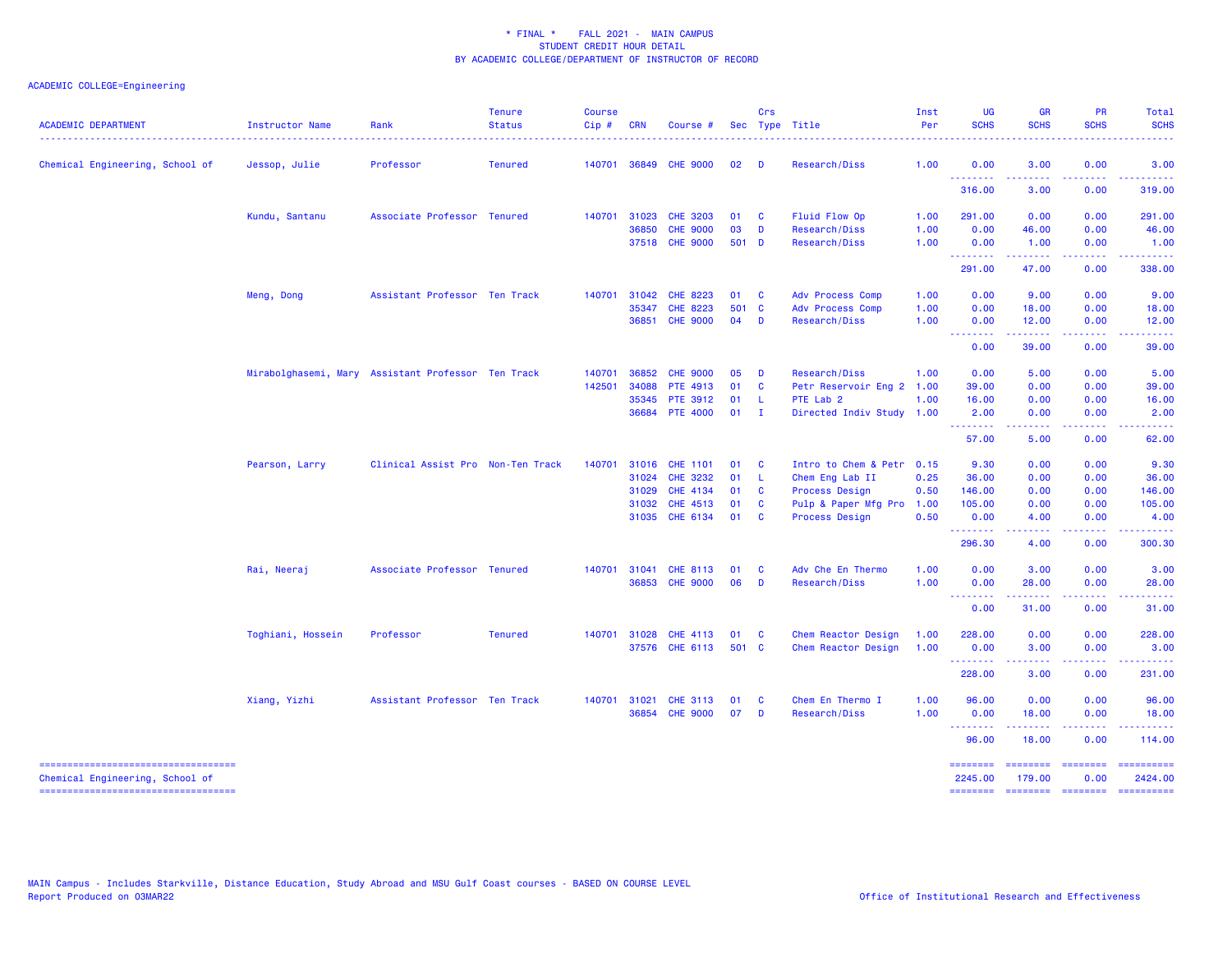| <b>ACADEMIC DEPARTMENT</b>        | <b>Instructor Name</b> | Rank                          | <b>Tenure</b><br><b>Status</b> | <b>Course</b><br>Cip# | <b>CRN</b> | Course #       | Sec   | Crs          | Type Title                | Inst<br>Per | UG<br><b>SCHS</b>                                   | <b>GR</b><br><b>SCHS</b>                                                                                                           | PR<br><b>SCHS</b> | Total<br><b>SCHS</b> |
|-----------------------------------|------------------------|-------------------------------|--------------------------------|-----------------------|------------|----------------|-------|--------------|---------------------------|-------------|-----------------------------------------------------|------------------------------------------------------------------------------------------------------------------------------------|-------------------|----------------------|
| Civil & Environmental Engineering | Aleithawe, Imad        | Lecturer                      | Non-Ten Track                  | 140801                | 35306      | CE 4743        | 01    | <b>C</b>     | Analysis Mitigat. Of 1.00 |             | 93.00                                               | 0.00                                                                                                                               | 0.00              | 93.00                |
|                                   |                        |                               |                                |                       | 35312      | CE 6743        | 01    | $\mathbf{C}$ | Analysis Mitigat. Of 1.00 |             | 0.00                                                | 3.00                                                                                                                               | 0.00              | 3.00                 |
|                                   |                        |                               |                                |                       |            | 35323 CE 6743  | 501 C |              | Analysis Mitigat. Of 1.00 |             | 0.00                                                | 12.00                                                                                                                              | 0.00              | 12.00                |
|                                   |                        |                               |                                |                       |            |                |       |              |                           |             | <b><i><u><u> - - - - - - -</u></u></i></b><br>93.00 | .<br>15.00                                                                                                                         | د د د د<br>0.00   | .<br>108.00          |
|                                   | Cook, James            | Instructor                    | Non-Ten Track                  | 140801                |            | 30788 CE 4233  | 01    | C            | Control Surveys           | 1.00        | 42.00                                               | 0.00                                                                                                                               | 0.00              | 42.00                |
|                                   |                        |                               |                                | 143801                | 30768      | CE 2213        | 01    | C            | Surveying                 | 1.00        | 372.00                                              | 0.00                                                                                                                               | 0.00              | 372.00               |
|                                   |                        |                               |                                |                       | 30769      | CE 2213        | 02    | K            | Surveying                 | 1.00        | 0.00                                                | 0.00                                                                                                                               | 0.00              | 0.00                 |
|                                   |                        |                               |                                |                       |            | 30770 CE 2213  | 03    | K            | Surveying                 | 1.00        | 0.00                                                | 0.00                                                                                                                               | 0.00              | 0.00                 |
|                                   |                        |                               |                                |                       | 30771      | CE 2213        | 04    | K            | Surveying                 | 1.00        | 0.00                                                | 0.00                                                                                                                               | 0.00              | 0.00                 |
|                                   |                        |                               |                                |                       |            | 30772 CE 2213  | 05    | K            | Surveying                 | 1.00        | 0.00<br>.                                           | 0.00                                                                                                                               | 0.00              | 0.00                 |
|                                   |                        |                               |                                |                       |            |                |       |              |                           |             | 414.00                                              | 0.00                                                                                                                               | 0.00              | 414.00               |
|                                   | Ermagun, Alireza       | Assistant Professor Ten Track |                                | 140801                |            | 34611 CE 9000  | 507 D |              | Research / Diss           | 1.00        | 0.00                                                | 6.00                                                                                                                               | 0.00              | 6.00                 |
|                                   |                        |                               |                                |                       | 35303      | CE 4173        | 01    | C            | Travel Behavior Mode      | 1.00        | 84.00                                               | 0.00                                                                                                                               | 0.00              | 84.00                |
|                                   |                        |                               |                                |                       | 35319      | CE 6173        | 501 C |              | Travel Behavior Mode      | 1.00        | 0.00                                                | 15.00                                                                                                                              | 0.00              | 15.00                |
|                                   |                        |                               |                                |                       | 36875      | <b>CE 9000</b> | 01    | D            | Research / Diss           | 1.00        | 0.00                                                | 3.00                                                                                                                               | 0.00              | 3.00                 |
|                                   |                        |                               |                                |                       |            | 37825 CE 4000  | 06    | $\mathbf{I}$ | Directed Indiv Study      | 1.00        | 3.00<br>.                                           | 0.00<br>22222                                                                                                                      | 0.00<br>د د د د   | 3.00<br>المتمامين    |
|                                   |                        |                               |                                |                       |            |                |       |              |                           |             | 87.00                                               | 24.00                                                                                                                              | 0.00              | 111.00               |
|                                   | Freyne, Seamus         | Associate Professor Tenured   |                                | 140801                | 30796      | CE 4963        | 01    | C            | Steel Structures I        | 1.00        | 168.00                                              | 0.00                                                                                                                               | 0.00              | 168.00               |
|                                   |                        |                               |                                |                       | 30806      | CE 6963        | 01    | C            | <b>Steel Structures</b>   | 1.00        | 0.00                                                | 3.00                                                                                                                               | 0.00              | 3.00                 |
|                                   |                        |                               |                                |                       | 34606      | <b>CE 9000</b> | 501 D |              | Research / Diss           | 1.00        | 0.00                                                | 3.00                                                                                                                               | 0.00              | 3.00                 |
|                                   |                        |                               |                                |                       | 35308      | CE 4993        | 01    | <b>C</b>     | Prestr Concr Structu 1.00 |             | 12.00                                               | 0.00                                                                                                                               | 0.00              | 12.00                |
|                                   |                        |                               |                                |                       | 35314      | CE 6993        | 01    | C            | Prestr Concr Structu      | 1.00        | 0.00                                                | 3.00                                                                                                                               | 0.00              | 3.00                 |
|                                   |                        |                               |                                |                       |            | 35325 CE 6993  | 501 C |              | Prestr Concr Structu      | 1.00        | 0.00<br><b>.</b>                                    | 12.00<br>$\frac{1}{2} \left( \frac{1}{2} \right) \left( \frac{1}{2} \right) \left( \frac{1}{2} \right) \left( \frac{1}{2} \right)$ | 0.00<br>.         | 12.00<br>.           |
|                                   |                        |                               |                                |                       |            |                |       |              |                           |             | 180.00                                              | 21.00                                                                                                                              | 0.00              | 201.00               |
|                                   | Gude, Veera            | Associate Professor Tenured   |                                | 140801                | 34607      | <b>CE 9000</b> | 502 D |              | Research / Diss           | 1.00        | 0.00                                                | 4.00                                                                                                                               | 0.00              | 4.00                 |
|                                   |                        |                               |                                |                       |            | 35318 CE 8803  | 01    | <b>C</b>     | Un Pro-Op Env Eng I       | 1.00        | 0.00                                                | 9.00                                                                                                                               | 0.00              | 9.00                 |
|                                   |                        |                               |                                |                       | 35329      | <b>CE 8803</b> | 501 C |              | Un Pro-Op Env Eng I       | 1.00        | 0.00                                                | 18.00                                                                                                                              | 0.00              | 18.00                |
|                                   |                        |                               |                                |                       | 36606      | <b>CE 4000</b> | 02    | $\mathbf{I}$ | Directed Indiv Study      | 1.00        | 3.00                                                | 0.00                                                                                                                               | 0.00              | 3.00                 |
|                                   |                        |                               |                                |                       | 36877      | <b>CE 9000</b> | 03    | D            | Research / Diss           | 1.00        | 0.00                                                | 9.00                                                                                                                               | 0.00              | 9.00                 |
|                                   |                        |                               |                                |                       |            | 36917 CE 4000  | 04    | $\mathbf{I}$ | Directed Indiv Study      | 1.00        | 3.00<br>.                                           | 0.00<br>22222                                                                                                                      | 0.00<br>د د د د   | 3.00<br>وبالاناداد   |
|                                   |                        |                               |                                |                       |            |                |       |              |                           |             | 6.00                                                | 40.00                                                                                                                              | 0.00              | 46.00                |
|                                   | Gullett, Philip        | Associate Professor Tenured   |                                | 140801                | 34608      | <b>CE 9000</b> | 503 D |              | Research / Diss           | 1.00        | 0.00                                                | 2.00                                                                                                                               | 0.00              | 2.00                 |
|                                   |                        |                               |                                |                       | 35307      | CE 4923        | 01    | C            | Structural Dynamics       | 1.00        | 24.00                                               | 0.00                                                                                                                               | 0.00              | 24.00                |
|                                   |                        |                               |                                |                       | 35313      | CE 6923        | 01    | C            | Structural Dynamics       | 1.00        | 0.00                                                | 3.00                                                                                                                               | 0.00              | 3.00                 |
|                                   |                        |                               |                                |                       | 35324      | CE 6923        | 501 C |              | Structural Dynamics       | 1.00        | 0.00                                                | 39.00                                                                                                                              | 0.00              | 39.00                |
|                                   |                        |                               |                                | 140803                |            | 30780 CE 3603  | 01    | C            | Structural Mech           | 1.00        | 204.00<br>.                                         | 0.00                                                                                                                               | 0.00<br>$- - -$   | 204.00<br>.          |
|                                   |                        |                               |                                |                       |            |                |       |              |                           |             | 228.00                                              | 44.00                                                                                                                              | 0.00              | 272.00               |
|                                   | Howard, Isaac          | Professor                     | <b>Tenured</b>                 | 140801                | 34609      | <b>CE 9000</b> | 504 D |              | Research / Diss           | 1.00        | 0.00                                                | 2.00                                                                                                                               | 0.00              | 2.00                 |
|                                   |                        |                               |                                |                       | 36867      | <b>CE 8000</b> | 05    | D            | Research / Thesis         | 1.00        | 0.00                                                | 1.00                                                                                                                               | 0.00              | 1.00                 |
|                                   |                        |                               |                                |                       | 36879      | <b>CE 9000</b> | 05    | D            | Research / Diss           | 1.00        | 0.00                                                | 1.00                                                                                                                               | 0.00              | 1.00                 |
|                                   |                        |                               |                                |                       |            | 37817 CE 7000  | 09    | п.           | Directed Indiv Study      | 1.00        | 0.00                                                | 3.00                                                                                                                               | 0.00              | 3.00                 |
|                                   |                        |                               |                                | 140803                |            | 35316 CE 8343  | 01    | <b>C</b>     | Adv Pavement Materia      | 1.00        | 0.00                                                | 15.00                                                                                                                              | 0.00              | 15.00                |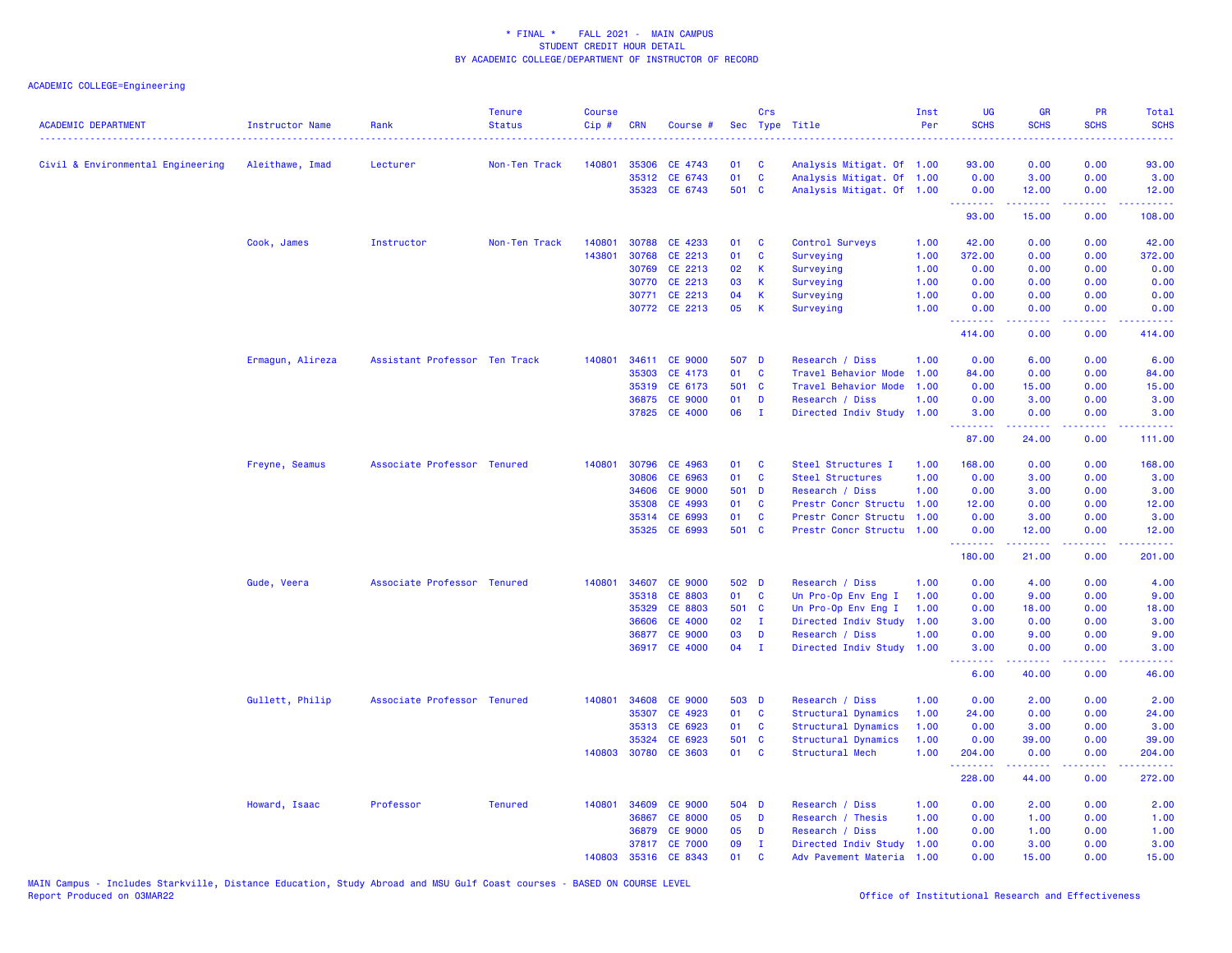| <b>ACADEMIC DEPARTMENT</b>        | <b>Instructor Name</b>           | Rank                                            | <b>Tenure</b><br><b>Status</b> | <b>Course</b><br>$Cip \#$ | <b>CRN</b>   | Course #             |       | Crs          | Sec Type Title            | Inst<br>Per | <b>UG</b><br><b>SCHS</b> | <b>GR</b><br><b>SCHS</b> | PR<br><b>SCHS</b> | Total<br><b>SCHS</b>                 |
|-----------------------------------|----------------------------------|-------------------------------------------------|--------------------------------|---------------------------|--------------|----------------------|-------|--------------|---------------------------|-------------|--------------------------|--------------------------|-------------------|--------------------------------------|
| Civil & Environmental Engineering | Howard, Isaac                    | Professor                                       | <b>Tenured</b>                 | 140803                    | 35327        | CE 8343              | 501 C |              | Adv Pavement Materia 1.00 |             | 0.00                     | 45.00                    | 0.00              | 45.00                                |
|                                   |                                  |                                                 |                                |                           |              | 140804 30786 CE 4103 | 01    | $\mathbf{C}$ | Pavement Mat & Des        | 1.00        | 135.00                   | 0.00                     | 0.00              | 135.00                               |
|                                   |                                  |                                                 |                                |                           |              |                      |       |              |                           |             | .<br>135.00              | .<br>67.00               | وعاويا<br>0.00    | 202.00                               |
|                                   | Lynn, Thomas                     | Clinical Assist Pro Non-Ten Track               |                                | 140101                    | 32497        | GE 1501              | 02    | E            | Engineering Design C      | 1.00        | 22.00                    | 0.00                     | 0.00              | 22.00                                |
|                                   |                                  |                                                 |                                | 140801                    | 30785        | CE 3823              | 01    | <b>C</b>     | Environmental Engr        | 1.00        | 303.00                   | 0.00                     | 0.00              | 303.00                               |
|                                   |                                  |                                                 |                                |                           | 30794        | CE 4903              | 01    | C            | Civil Engr Comp           | 1.00        | 129.00                   | 0.00                     | 0.00              | 129.00                               |
|                                   |                                  |                                                 |                                |                           | 30800        | CE 6523              | 01    | $\mathbf c$  | Open Chan Hydraul         | 1.00        | 0.00                     | 3.00                     | 0.00              | 3.00                                 |
|                                   |                                  |                                                 |                                |                           | 140805 30789 | CE 4523              | 01    | <b>C</b>     | Open Chan Hydraul         | 1.00        | 168.00                   | 0.00                     | 0.00              | 168.00<br>.                          |
|                                   |                                  |                                                 |                                |                           |              |                      |       |              |                           |             | .<br>622.00              | 3.00                     | 0.00              | 625.00                               |
|                                   | Magbanua, Benjamin               | Associate Professor Tenured                     |                                | 140801                    | 30773        | <b>CE 2803</b>       | 01    | C            | Environ Engr Issues       | 1.00        | 234.00                   | 0.00                     | 0.00              | 234.00                               |
|                                   |                                  |                                                 |                                |                           | 30792        | CE 4883              | 01    | C            | Engrd. Environmental      | 1.00        | 60.00                    | 0.00                     | 0.00              | 60.00                                |
|                                   |                                  |                                                 |                                |                           | 30803        | CE 6883              | 01    | C            | Engrd. Environmental      | 1.00        | 0.00                     | 9.00                     | 0.00              | 9.00                                 |
|                                   |                                  |                                                 |                                |                           |              | 34595 CE 8000        | 506 D |              | Research / Thesis         | 1.00        | 0.00                     | 3.00                     | 0.00              | 3.00                                 |
|                                   |                                  |                                                 |                                |                           |              |                      |       |              |                           |             | .<br>294.00              | .<br>12.00               | .<br>0.00         | <b><i><u>AAAAA</u></i></b><br>306.00 |
|                                   | Ortega Achury, Sandr Non-Faculty |                                                 | Not Applicable                 | 140801                    | 36483        | <b>CE 4000</b>       | 01    | - I          | Directed Indiv Study 1.00 |             | 1.00                     | 0.00                     | 0.00              | 1.00                                 |
|                                   |                                  |                                                 |                                | 140805                    | 30781        | <b>CE 3801</b>       | 01    | $\mathsf{L}$ | Env./Wtr.Res.Engr.I       | 1.00        | 25.00                    | 0.00                     | 0.00              | 25.00                                |
|                                   |                                  |                                                 |                                |                           | 30782        | <b>CE 3801</b>       | 02    | - L          | Env./Wtr.Res.Engr.I       | 1.00        | 25.00                    | 0.00                     | 0.00              | 25.00                                |
|                                   |                                  |                                                 |                                |                           | 30783        | <b>CE 3801</b>       | 03    | - L          | Env./Wtr.Res.Engr.I       | 1.00        | 21.00                    | 0.00                     | 0.00              | 21.00                                |
|                                   |                                  |                                                 |                                |                           |              | 30784 CE 3801        | 04    | L.           | Env./Wtr.Res.Engr.I       | 1.00        | 21.00                    | 0.00                     | 0.00              | 21.00                                |
|                                   |                                  |                                                 |                                |                           |              | 35302 CE 3801        | 05    | - L          | Env./Wtr.Res.Engr.I       | 1.00        | 15.00                    | 0.00                     | 0.00              | 15.00                                |
|                                   |                                  |                                                 |                                |                           |              |                      |       |              |                           |             | .<br>108.00              | <b>.</b><br>0.00         | .<br>0.00         | .<br>108.00                          |
|                                   |                                  | Ramirez Avila, John Associate Professor Tenured |                                | 140801                    | 34597        | <b>CE 8000</b>       | 508 D |              | Research / Thesis         | 1.00        | 0.00                     | 5.00                     | 0.00              | 5.00                                 |
|                                   |                                  |                                                 |                                |                           |              | 34612 CE 9000        | 508 D |              | Research / Diss           | 1.00        | 0.00                     | 4.00                     | 0.00              | 4.00                                 |
|                                   |                                  |                                                 |                                |                           | 35305        | CE 4583              | 01    | C            | Stream Reconnaissanc      | 1.00        | 24.00                    | 0.00                     | 0.00              | 24.00                                |
|                                   |                                  |                                                 |                                |                           | 35311        | CE 6583              | 01    | <b>C</b>     | Stream Reconnaissanc      | 1.00        | 0.00                     | 18.00                    | 0.00              | 18.00                                |
|                                   |                                  |                                                 |                                |                           | 35321        | CE 6583              | 501 C |              | Stream Reconnaissanc      | 1.00        | 0.00                     | 15.00                    | 0.00              | 15.00                                |
|                                   |                                  |                                                 |                                |                           | 36846        | <b>CE 4000</b>       | 03    | $\mathbf{I}$ | Directed Indiv Study      | 1.00        | 3.00                     | 0.00                     | 0.00              | 3.00                                 |
|                                   |                                  |                                                 |                                |                           | 36870        | <b>CE 8000</b>       | 08    | D            | Research / Thesis         | 1.00        | 0.00                     | 1.00                     | 0.00              | 1.00                                 |
|                                   |                                  |                                                 |                                |                           | 36882        | <b>CE 9000</b>       | 80    | D            | Research / Diss           | 1.00        | 0.00                     | 15.00                    | 0.00              | 15.00                                |
|                                   |                                  |                                                 |                                |                           | 37580        | <b>CE 7000</b>       | 02    | $\mathbf{I}$ | Directed Indiv Study 1.00 |             | 0.00                     | 3.00                     | 0.00              | 3.00                                 |
|                                   |                                  |                                                 |                                |                           | 37581        | <b>CE 7000</b>       | 03    | $\mathbf{I}$ | Directed Indiv Study      | 1.00        | 0.00                     | 3.00                     | 0.00              | 3.00                                 |
|                                   |                                  |                                                 |                                |                           | 37582        | <b>CE 7000</b>       | 04    | $\mathbf{I}$ | Directed Indiv Study 1.00 |             | 0.00                     | 3.00                     | 0.00              | 3.00                                 |
|                                   |                                  |                                                 |                                |                           | 37583        | <b>CE 7000</b>       | 05    | Ι.           | Directed Indiv Study 1.00 |             | 0.00                     | 3.00                     | 0.00              | 3.00                                 |
|                                   |                                  |                                                 |                                |                           | 37660        | <b>CE 7000</b>       | 06    | $\mathbf{I}$ | Directed Indiv Study 1.00 |             | 0.00                     | 3.00                     | 0.00              | 3.00                                 |
|                                   |                                  |                                                 |                                |                           | 37725        | <b>CE 7000</b>       | 07    | $\mathbf{I}$ | Directed Indiv Study 1.00 |             | 0.00                     | 3.00                     | 0.00              | 3.00                                 |
|                                   |                                  |                                                 |                                | 140805                    | 35317        | CE 8593              | 01    | C            | Environmental Hydrol      | 1.00        | 0.00                     | 27.00                    | 0.00              | 27.00                                |
|                                   |                                  |                                                 |                                |                           | 35328        | CE 8593              | 501 C |              | Environmental Hydrol 1.00 |             | 0.00<br><u>.</u>         | 39.00<br>.               | 0.00<br>.         | 39,00<br>.                           |
|                                   |                                  |                                                 |                                |                           |              |                      |       |              |                           |             | 27.00                    | 142.00                   | 0.00              | 169.00                               |
|                                   | Stache, Jeremiah                 | Lecturer                                        | Non-Ten Track                  | 140801                    | 35304        | CE 4483              | 01    | <b>C</b>     | Geosynthetics             | 1.00        | 6.00                     | 0.00                     | 0.00              | 6.00                                 |
|                                   |                                  |                                                 |                                |                           | 35310        | CE 6483              | 01    | C            | Geosynthetics             | 1.00        | 0.00                     | 6.00                     | 0.00              | 6.00                                 |
|                                   |                                  |                                                 |                                |                           |              | 35320 CE 6483        | 501 C |              | Geosynthetics             | 1.00        | 0.00<br>.                | 18.00<br>.               | 0.00<br>22222     | 18.00<br>.                           |
|                                   |                                  |                                                 |                                |                           |              |                      |       |              |                           |             | 6.00                     | 24.00                    | 0.00              | 30.00                                |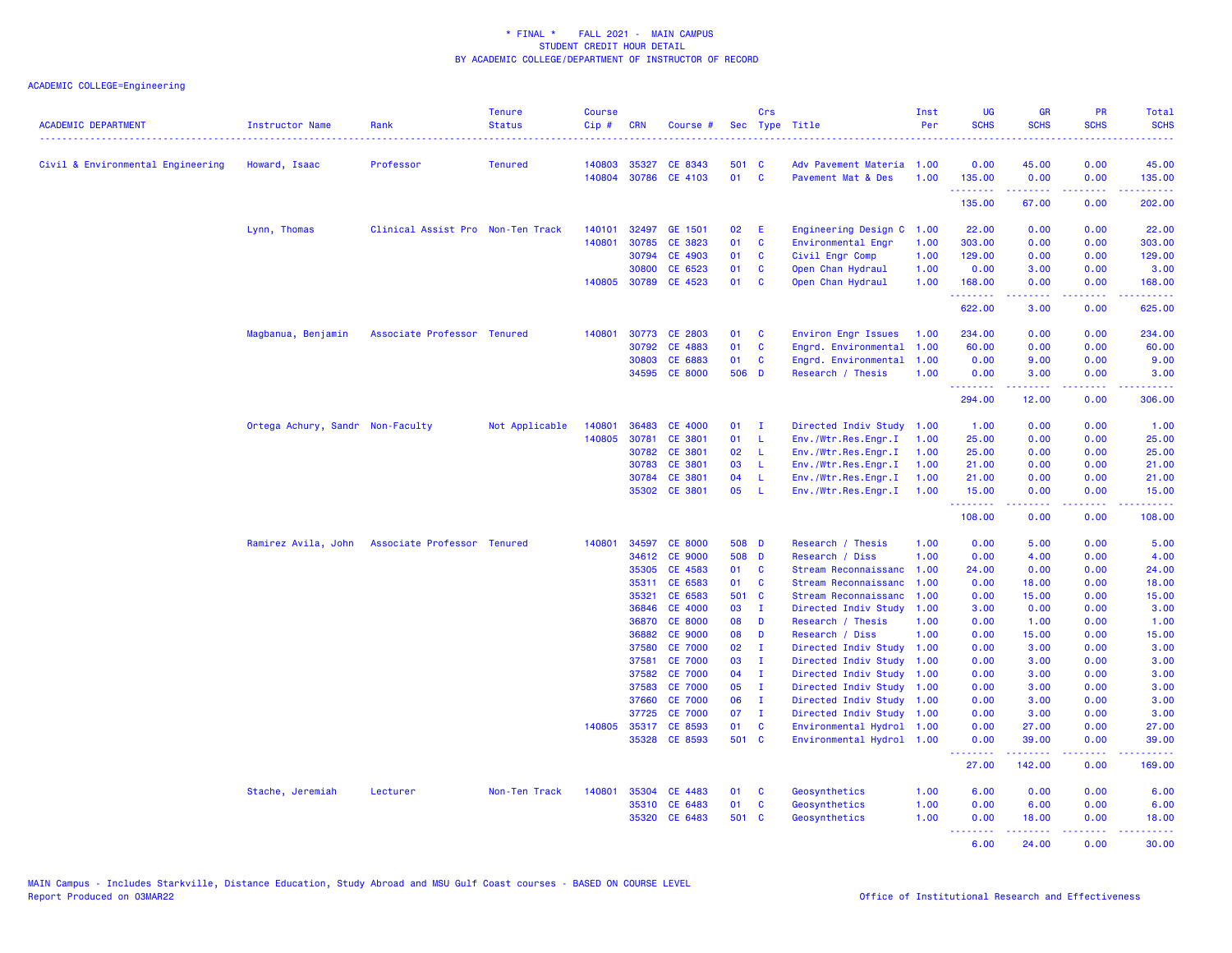|                                                                            |                               |                               | <b>Tenure</b>  | <b>Course</b> |            |                |        | Crs      |                      | Inst | <b>UG</b>           | <b>GR</b>                         | <b>PR</b>                                                                                                                                                                                                                                                                                                                                                                                                                                                                                      | Total                       |
|----------------------------------------------------------------------------|-------------------------------|-------------------------------|----------------|---------------|------------|----------------|--------|----------|----------------------|------|---------------------|-----------------------------------|------------------------------------------------------------------------------------------------------------------------------------------------------------------------------------------------------------------------------------------------------------------------------------------------------------------------------------------------------------------------------------------------------------------------------------------------------------------------------------------------|-----------------------------|
| <b>ACADEMIC DEPARTMENT</b>                                                 | <b>Instructor Name</b>        | Rank                          | <b>Status</b>  | Cip#          | <b>CRN</b> | Course #       |        |          | Sec Type Title       | Per  | <b>SCHS</b>         | <b>SCHS</b>                       | <b>SCHS</b>                                                                                                                                                                                                                                                                                                                                                                                                                                                                                    | <b>SCHS</b><br>. <u>.</u> . |
| Civil & Environmental Engineering                                          | Vahedifard, Farshid Professor |                               | <b>Tenured</b> | 140801        |            | 34614 CE 9000  | 510 D  |          | Research / Diss      | 1.00 | 0.00                | 6.00                              | 0.00                                                                                                                                                                                                                                                                                                                                                                                                                                                                                           | 6.00                        |
|                                                                            |                               |                               |                |               |            | 36872 CE 8000  | $10$ D |          | Research / Thesis    | 1.00 | 0.00                | 3.00                              | 0.00                                                                                                                                                                                                                                                                                                                                                                                                                                                                                           | 3.00                        |
|                                                                            |                               |                               |                |               | 36884      | <b>CE 9000</b> | $10$ D |          | Research / Diss      | 1.00 | 0.00                | 10.00                             | 0.00                                                                                                                                                                                                                                                                                                                                                                                                                                                                                           | 10.00                       |
|                                                                            |                               |                               |                | 140802        |            | 30775 CE 3411  | 01 L   |          | Soil Mechanics Lab   | 1.00 | 26.00               | 0.00                              | 0.00                                                                                                                                                                                                                                                                                                                                                                                                                                                                                           | 26.00                       |
|                                                                            |                               |                               |                |               |            | 30776 CE 3411  | 02 L   |          | Soil Mechanics Lab   | 1.00 | 29.00               | 0.00                              | 0.00                                                                                                                                                                                                                                                                                                                                                                                                                                                                                           | 29.00                       |
|                                                                            |                               |                               |                |               |            | 30777 CE 3411  | 03 L   |          | Soil Mechanics Lab   | 1.00 | 28.00               | 0.00                              | 0.00                                                                                                                                                                                                                                                                                                                                                                                                                                                                                           | 28.00                       |
|                                                                            |                               |                               |                |               |            | 30778 CE 3411  | 04 L   |          | Soil Mechanics Lab   | 1.00 | 29.00               | 0.00                              | 0.00                                                                                                                                                                                                                                                                                                                                                                                                                                                                                           | 29.00                       |
|                                                                            |                               |                               |                |               |            | 30779 CE 3413  | 01 C   |          | Soil Mechanics       | 1.00 | 366.00<br>.         | 0.00<br>.                         | 0.00<br>.                                                                                                                                                                                                                                                                                                                                                                                                                                                                                      | 366.00<br>$\cdots$          |
|                                                                            |                               |                               |                |               |            |                |        |          |                      |      | 478.00              | 19.00                             | 0.00                                                                                                                                                                                                                                                                                                                                                                                                                                                                                           | 497.00                      |
|                                                                            | Wang, Jun                     | Assistant Professor Ten Track |                | 140801        | 30790      | <b>CE 4703</b> | 01 C   |          | Constr Eng Managemen | 1.00 | 171.00              | 0.00                              | 0.00                                                                                                                                                                                                                                                                                                                                                                                                                                                                                           | 171.00                      |
|                                                                            |                               |                               |                |               | 30801      | CE 6703        | 01 C   |          | Constr Eng Managemen | 1.00 | 0.00                | 6.00                              | 0.00                                                                                                                                                                                                                                                                                                                                                                                                                                                                                           | 6.00                        |
|                                                                            |                               |                               |                |               |            | 34616 CE 9000  | 512 D  |          | Research / Diss      | 1.00 | 0.00                | 3.00                              | 0.00                                                                                                                                                                                                                                                                                                                                                                                                                                                                                           | 3.00                        |
|                                                                            |                               |                               |                |               |            | 35322 CE 6703  | 501 C  |          | Constr Eng Managemen | 1.00 | 0.00                | 18.00                             | 0.00                                                                                                                                                                                                                                                                                                                                                                                                                                                                                           | 18.00                       |
|                                                                            |                               |                               |                |               |            | 37188 CE 9000  | $12$ D |          | Research / Diss      | 1.00 | 0.00                | 6.00                              | 0.00                                                                                                                                                                                                                                                                                                                                                                                                                                                                                           | 6.00                        |
|                                                                            |                               |                               |                |               |            |                |        |          |                      |      | --------<br>171.00  | - - - - - - - - <b>-</b><br>33.00 | --------<br>0.00                                                                                                                                                                                                                                                                                                                                                                                                                                                                               | ------<br>204.00            |
|                                                                            | Zhang, Li                     | Professor                     | <b>Tenured</b> | 140801        |            | 30774 CE 3113  | 01 C   |          | Transportation Engr  | 1.00 | 207.00              | 0.00                              | 0.00                                                                                                                                                                                                                                                                                                                                                                                                                                                                                           | 207.00                      |
|                                                                            |                               |                               |                |               |            | 34615 CE 9000  | 511 D  |          | Research / Diss      | 1.00 | 0.00                | 7.00                              | 0.00                                                                                                                                                                                                                                                                                                                                                                                                                                                                                           | 7.00                        |
|                                                                            |                               |                               |                |               | 36885      | <b>CE 9000</b> | $11 -$ | <b>D</b> | Research / Diss      | 1.00 | 0.00                | 1.00                              | 0.00                                                                                                                                                                                                                                                                                                                                                                                                                                                                                           | 1.00                        |
|                                                                            |                               |                               |                | 140804        | 30787      | CE 4133        | 01     | - C      | Geo Design Of Hwys   | 1.00 | 27.00               | 0.00                              | 0.00                                                                                                                                                                                                                                                                                                                                                                                                                                                                                           | 27.00                       |
|                                                                            |                               |                               |                | 309999        |            | 37872 CME 8000 | 03     | <b>D</b> | Research/Thesis      | 1.00 | 0.00                | 3.00                              | 0.00                                                                                                                                                                                                                                                                                                                                                                                                                                                                                           | 3.00                        |
|                                                                            |                               |                               |                |               |            |                |        |          |                      |      | .<br>234.00         | .<br>11.00                        | .<br>0.00                                                                                                                                                                                                                                                                                                                                                                                                                                                                                      | 245.00                      |
| =====================================<br>Civil & Environmental Engineering |                               |                               |                |               |            |                |        |          |                      |      | ========<br>3083.00 | ---------<br>455.00               | $\begin{array}{cccccccccc} \multicolumn{2}{c}{} & \multicolumn{2}{c}{} & \multicolumn{2}{c}{} & \multicolumn{2}{c}{} & \multicolumn{2}{c}{} & \multicolumn{2}{c}{} & \multicolumn{2}{c}{} & \multicolumn{2}{c}{} & \multicolumn{2}{c}{} & \multicolumn{2}{c}{} & \multicolumn{2}{c}{} & \multicolumn{2}{c}{} & \multicolumn{2}{c}{} & \multicolumn{2}{c}{} & \multicolumn{2}{c}{} & \multicolumn{2}{c}{} & \multicolumn{2}{c}{} & \multicolumn{2}{c}{} & \multicolumn{2}{c}{} & \mult$<br>0.00 | 3538.00                     |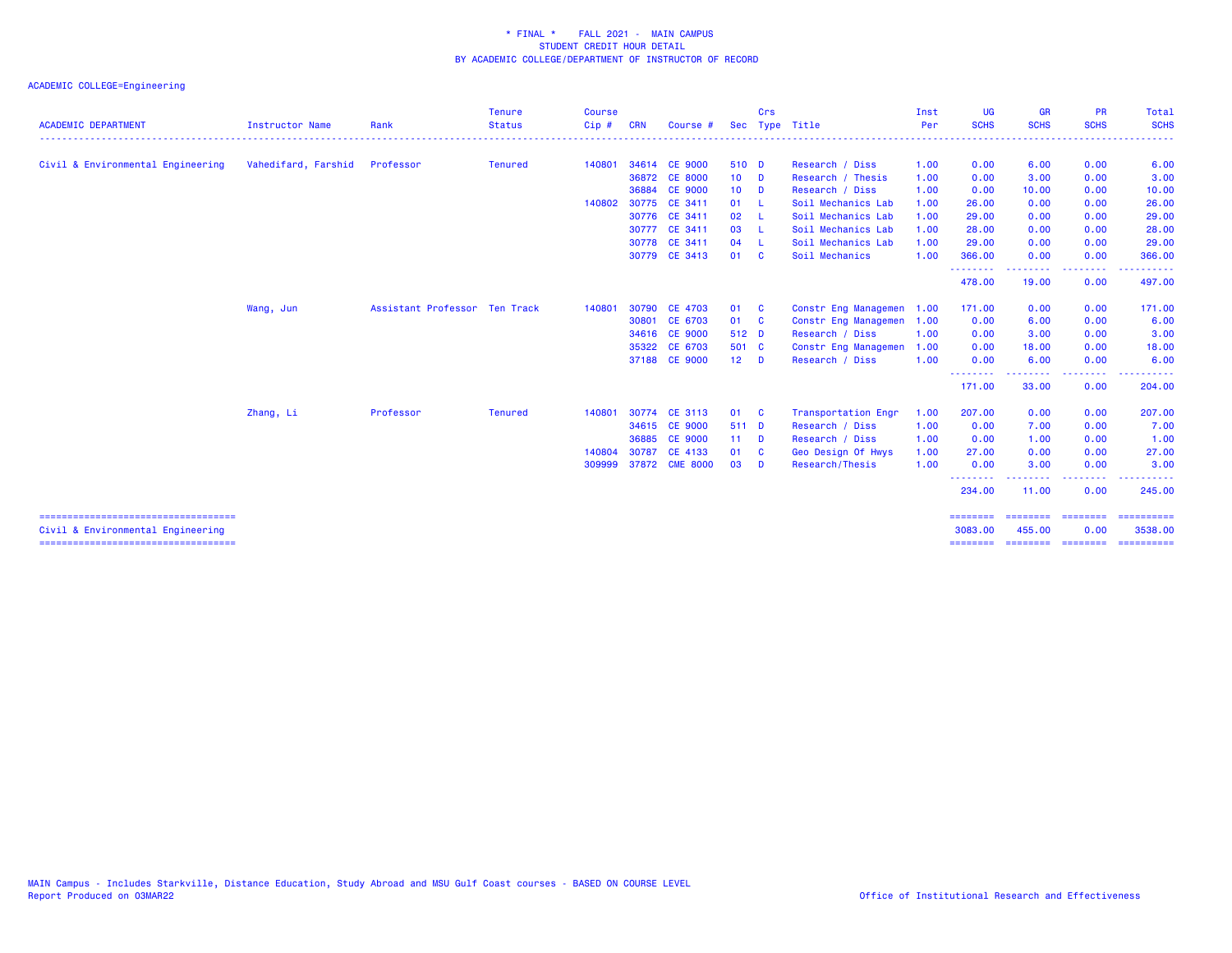| <b>ACADEMIC DEPARTMENT</b>     | <b>Instructor Name</b> | Rank                                                    | <b>Tenure</b><br><b>Status</b> | <b>Course</b><br>Cip# | <b>CRN</b>            | Course #                    |                          | Crs          | Sec Type Title                                   | Inst<br>Per  | <b>UG</b><br><b>SCHS</b><br>الوالو بولو | <b>GR</b><br><b>SCHS</b> | PR<br><b>SCHS</b> | Total<br><b>SCHS</b><br>الداعات                                                                                                                               |
|--------------------------------|------------------------|---------------------------------------------------------|--------------------------------|-----------------------|-----------------------|-----------------------------|--------------------------|--------------|--------------------------------------------------|--------------|-----------------------------------------|--------------------------|-------------------|---------------------------------------------------------------------------------------------------------------------------------------------------------------|
| Computer Science & Engineering | Amin, Md Rayhan        | Grad Teach Assist                                       | Not Applicable                 | 110701                | 31300                 | CSE 4214                    | 02                       | К            | Intro to Software En 1.00                        |              | 0.00                                    | 0.00                     | 0.00              | 0.00                                                                                                                                                          |
|                                |                        |                                                         |                                |                       | 31301                 | CSE 4214                    | 03                       | K            | Intro to Software En 1.00                        |              | 0.00                                    | 0.00                     | 0.00              | 0.00                                                                                                                                                          |
|                                |                        |                                                         |                                |                       | 31327                 | CSE 6214                    | 02                       | $\mathsf K$  | Intro to Software E 1.00                         |              | 0.00                                    | 0.00                     | 0.00              | 0.00                                                                                                                                                          |
|                                |                        |                                                         |                                |                       | 31328                 | CSE 6214                    | 03                       | К            | Intro to Software E 1.00                         |              | 0.00<br>الدالد الدالد                   | 0.00<br>.                | 0.00<br>$  -$     | 0.00                                                                                                                                                          |
|                                |                        |                                                         |                                |                       |                       |                             |                          |              |                                                  |              | 0.00                                    | 0.00                     | 0.00              | 0.00                                                                                                                                                          |
|                                |                        | Arefin, Mohammed Saf Grad Research Assis Not Applicable |                                | 110201                | 31269                 | CSE 1384                    | 06                       | К            | Intermed Comp Prog                               | 1.00         | 0.00                                    | 0.00                     | 0.00              | 0.00                                                                                                                                                          |
|                                |                        |                                                         |                                |                       |                       | 31270 CSE 1384              | 07                       | K            | Intermed Comp Prog                               | 1.00         | 0.00<br>.                               | 0.00<br>.                | 0.00              | 0.00                                                                                                                                                          |
|                                |                        |                                                         |                                |                       |                       |                             |                          |              |                                                  |              | 0.00                                    | 0.00                     | 0.00              | 0.00                                                                                                                                                          |
|                                | Banicescu, Ioana       | Professor                                               | <b>Tenured</b>                 |                       | 110101 31322          | <b>CSE 4833</b>             | 02                       | C            | Intro to Algorithms                              | 1.00         | 144.00                                  | 0.00                     | 0.00              | 144.00                                                                                                                                                        |
|                                |                        |                                                         |                                |                       | 31346                 | CSE 6833                    | 02                       | C            | Intro to Algorithms                              | 1.00         | 0.00                                    | 3.00                     | 0.00              | 3.00                                                                                                                                                          |
|                                |                        |                                                         |                                |                       | 31366                 | <b>CSE 8833</b>             | 01                       | C            | Algorithms                                       | 1.00         | 0.00                                    | 36.00                    | 0.00              | 36.00                                                                                                                                                         |
|                                |                        |                                                         |                                |                       | 34659                 | <b>CSE 8833</b>             | 501 C                    |              | Algorithms                                       | 1.00         | 0.00                                    | 39.00                    | 0.00              | 39.00                                                                                                                                                         |
|                                |                        |                                                         |                                |                       | 35297                 | CSE 4833                    | 502 C                    |              | Intro to Algorithms                              | 1.00         | 3.00                                    | 0.00                     | 0.00              | 3.00                                                                                                                                                          |
|                                |                        |                                                         |                                |                       | 36200<br>309999 37182 | CSE 6833<br><b>CME 9000</b> | 501 C<br>02 <sub>o</sub> | $\mathbf{D}$ | Intro to Algorithms<br>Research/Dis              | 1.00<br>1.00 | 0.00<br>0.00                            | 33.00<br>1.00            | 0.00<br>0.00      | 33.00<br>1.00                                                                                                                                                 |
|                                |                        |                                                         |                                |                       |                       |                             |                          |              |                                                  |              | .                                       | .                        | .                 | $\frac{1}{2} \left( \frac{1}{2} \right) \left( \frac{1}{2} \right) \left( \frac{1}{2} \right) \left( \frac{1}{2} \right) \left( \frac{1}{2} \right)$          |
|                                |                        |                                                         |                                |                       |                       |                             |                          |              |                                                  |              | 147.00                                  | 112.00                   | 0.00              | 259.00                                                                                                                                                        |
|                                | Barlow, Jonathan       | Non-Faculty                                             | Not Applicable                 | 110201                | 36731                 | <b>CSE 2990</b>             | 01                       | C            | Special Topic in CS                              | 1.00         | 225.00                                  | 0.00                     | 0.00              | 225.00                                                                                                                                                        |
|                                |                        |                                                         |                                | 520101                |                       | 36729 BUS 2990              | 01                       | C            | Special Topic in Gen 1.00                        |              | 27.00<br>.                              | 0.00<br>-----            | 0.00<br>.         | 27.00<br>$\frac{1}{2} \left( \frac{1}{2} \right) \left( \frac{1}{2} \right) \left( \frac{1}{2} \right) \left( \frac{1}{2} \right) \left( \frac{1}{2} \right)$ |
|                                |                        |                                                         |                                |                       |                       |                             |                          |              |                                                  |              | 252.00                                  | 0.00                     | 0.00              | 252.00                                                                                                                                                        |
|                                | Bethel, Cindy          | Professor                                               | <b>Tenured</b>                 |                       | 110101 31316          | <b>CSE 4663</b>             | 01                       | C            | Human-Computer Inter                             | 1.00         | 69.00                                   | 0.00                     | 0.00              | 69.00                                                                                                                                                         |
|                                |                        |                                                         |                                |                       | 31340                 | CSE 6663                    | 01                       | C            | Human-Computer Inter                             | 1.00         | 0.00                                    | 21.00                    | 0.00              | 21.00                                                                                                                                                         |
|                                |                        |                                                         |                                |                       | 36608                 | <b>CSE 8000</b>             | 02                       | D            | Research / Thesis                                | 1.00         | 0.00                                    | 32.00                    | 0.00              | 32.00                                                                                                                                                         |
|                                |                        |                                                         |                                |                       | 36628                 | <b>CSE 9000</b>             | 02                       | D            | Research/Diss                                    | 1.00         | 0.00                                    | 97.00                    | 0.00              | 97.00                                                                                                                                                         |
|                                |                        |                                                         |                                |                       |                       |                             |                          |              |                                                  |              | 69.00                                   | 150.00                   | 0.00              | 219.00                                                                                                                                                        |
|                                | Bhowmik, Tanmay        | Assistant Professor Ten Track                           |                                |                       | 110101 31305          | CSE 4233                    | 01                       | C            | SW Arch & Design                                 | 1.00         | 93.00                                   | 0.00                     | 0.00              | 93.00                                                                                                                                                         |
|                                |                        |                                                         |                                |                       | 31331                 | CSE 6233                    | 01                       | C            | SW Arch & Design                                 | 1.00         | 0.00                                    | 12.00                    | 0.00              | 12.00                                                                                                                                                         |
|                                |                        |                                                         |                                |                       | 36609                 | <b>CSE 8000</b>             | 03                       | D            | Research / Thesis                                | 1.00         | 0.00                                    | 3.00                     | 0.00              | 3.00                                                                                                                                                          |
|                                |                        |                                                         |                                |                       | 36629                 | <b>CSE 9000</b>             | 03                       | D            | Research/Diss                                    | 1.00         | 0.00                                    | 13.00                    | 0.00              | 13.00                                                                                                                                                         |
|                                |                        |                                                         |                                |                       | 37166                 | <b>CSE 4000</b>             | 01                       | $\mathbf{I}$ | Directed Indiv Study                             | 1.00         | 3.00                                    | 0.00                     | 0.00              | 3.00                                                                                                                                                          |
|                                |                        |                                                         |                                | 110701                | 31299                 | CSE 4214                    | 01                       | C            | Intro to Software En                             | 1.00         | 156.00                                  | 0.00                     | 0.00              | 156.00                                                                                                                                                        |
|                                |                        |                                                         |                                |                       | 31303<br>31326        | CSE 4214<br>CSE 6214        | <b>HO1 C</b><br>01       | C            | Hon Intro to Softwar<br>Intro to Software E 1.00 | 1.00         | 4.00<br>0.00                            | 0.00<br>28.00            | 0.00<br>0.00      | 4.00<br>28.00                                                                                                                                                 |
|                                |                        |                                                         |                                |                       | 37008                 | CSE 6214                    | 501 B                    |              | Intro to Software E 1.00                         |              | 0.00                                    | 20.00                    | 0.00              | 20.00                                                                                                                                                         |
|                                |                        |                                                         |                                |                       |                       |                             |                          |              |                                                  |              | .                                       | 2.2.2.2.2                | .                 | .                                                                                                                                                             |
|                                |                        |                                                         |                                |                       |                       |                             |                          |              |                                                  |              | 256.00                                  | 76.00                    | 0.00              | 332.00                                                                                                                                                        |
|                                | Bracamonte, Piero      | Grad Teach Assist                                       | Not Applicable                 | 110201                | 31250                 | <b>CSE 1284</b>             | 06                       | К            | Intro Comp Prog                                  | 1.00         | 0.00                                    | 0.00                     | 0.00              | 0.00                                                                                                                                                          |
|                                |                        |                                                         |                                |                       | 31257                 | <b>CSE 1284</b>             | 13                       | K            | Intro Comp Prog                                  | 1.00         | 0.00                                    | 0.00                     | 0.00              | 0.00                                                                                                                                                          |
|                                |                        |                                                         |                                |                       |                       | 31258 CSE 1284              | 14                       | K            | Intro Comp Prog                                  | 1.00         | 0.00<br>د د د د                         | 0.00<br>-----            | 0.00<br>وعاويا    | 0.00<br>----                                                                                                                                                  |
|                                |                        |                                                         |                                |                       |                       |                             |                          |              |                                                  |              | 0.00                                    | 0.00                     | 0.00              | 0.00                                                                                                                                                          |
|                                | Chen, Jingdao          | Assistant Professor Ten Track                           |                                | 110101                | 37928                 | <b>CSE 7000</b>             | 04                       | $\mathbf{T}$ | Directed Indiv Study 1.00                        |              | 0.00                                    | 3.00                     | 0.00              | 3.00                                                                                                                                                          |
|                                |                        |                                                         |                                | 110102                | 36601                 | CSE 4643                    | 01                       | <b>C</b>     | AI Robotics                                      | 1.00         | 30.00                                   | 0.00                     | 0.00              | 30.00                                                                                                                                                         |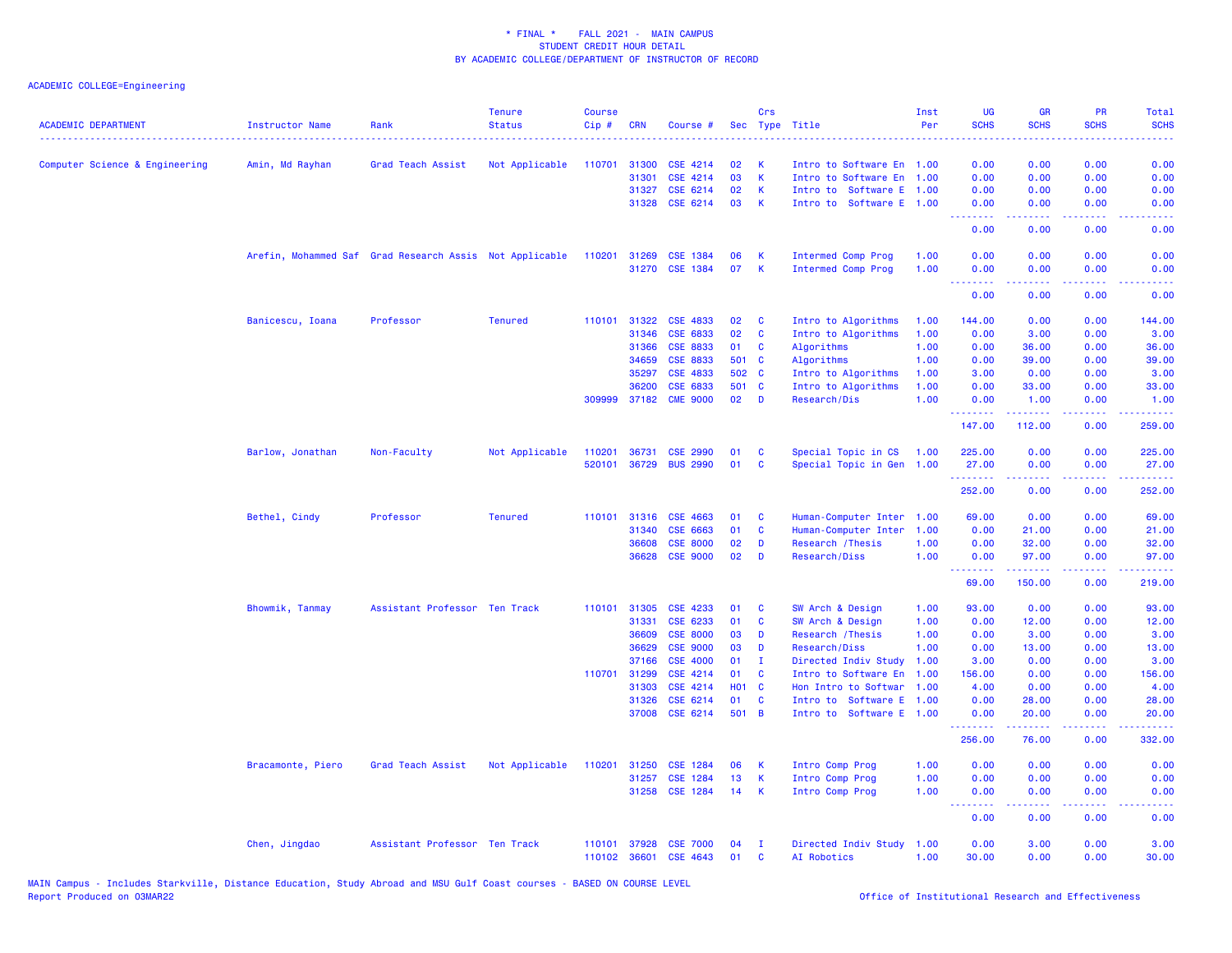| <b>ACADEMIC DEPARTMENT</b>     | Instructor Name<br>. | Rank                          | <b>Tenure</b><br><b>Status</b> | <b>Course</b><br>Cip# | <b>CRN</b>   | Course #                                 |                   | Crs               | Sec Type Title                     | Inst<br>Per  | <b>UG</b><br><b>SCHS</b>                                  | <b>GR</b><br><b>SCHS</b> | PR<br><b>SCHS</b> | Total<br><b>SCHS</b>                                                                                                              |
|--------------------------------|----------------------|-------------------------------|--------------------------------|-----------------------|--------------|------------------------------------------|-------------------|-------------------|------------------------------------|--------------|-----------------------------------------------------------|--------------------------|-------------------|-----------------------------------------------------------------------------------------------------------------------------------|
| Computer Science & Engineering | Chen, Jingdao        | Assistant Professor Ten Track |                                |                       |              | 110102 36603 CSE 6643                    | 01                | C                 | AI Robotics                        | 1.00         | 0.00                                                      | 27.00                    | 0.00<br>.         | 27.00                                                                                                                             |
|                                |                      |                               |                                |                       |              |                                          |                   |                   |                                    |              | <b><i><u><u><b>Little Little</b></u></u></i></b><br>30.00 | .<br>30.00               | 0.00              | .<br>60.00                                                                                                                        |
|                                | Chen, Zhiqian        | Assistant Professor Ten Track |                                |                       | 110101 36198 | <b>CSE 8990</b>                          | 01                | C                 | Special Topic in CS                | 1.00         | 0.00                                                      | 30.00                    | 0.00              | 30.00                                                                                                                             |
|                                |                      |                               |                                |                       | 36611        | <b>CSE 8000</b>                          | 05                | D                 | Research / Thesis                  | 1.00         | 0.00                                                      | 21.00                    | 0.00              | 21.00                                                                                                                             |
|                                |                      |                               |                                |                       | 37625        | <b>CSE 8990</b>                          | 501 C             |                   | Special Topic in CS                | 1.00         | 0.00<br><b>.</b>                                          | 18.00                    | 0.00<br>د د د د   | 18.00<br>وساعات                                                                                                                   |
|                                |                      |                               |                                |                       |              |                                          |                   |                   |                                    |              | 0.00                                                      | 69.00                    | 0.00              | 69.00                                                                                                                             |
|                                | Crowson, Joshua      | Instructor                    | Non-Ten Track                  | 110201                | 31245        | <b>CSE 1284</b>                          | 01                | C                 | Intro Comp Prog                    | 1.00         | 264.00                                                    | 0.00                     | 0.00              | 264.00                                                                                                                            |
|                                |                      |                               |                                |                       | 31246        | <b>CSE 1284</b>                          | 02                | C                 | Intro Comp Prog                    | 1.00         | 216.00                                                    | 0.00                     | 0.00              | 216.00                                                                                                                            |
|                                |                      |                               |                                |                       | 31248        | CSE 1284                                 | 04                | <b>C</b>          | Intro Comp Prog                    | 1.00         | 220.00                                                    | 0.00                     | 0.00              | 220.00                                                                                                                            |
|                                |                      |                               |                                |                       | 31249        | CSE 1284                                 | 05                | <b>C</b>          | Intro Comp Prog                    | 1.00         | 236.00                                                    | 0.00                     | 0.00              | 236.00                                                                                                                            |
|                                |                      |                               |                                |                       | 31256        | CSE 1284                                 | 12 <sup>°</sup>   | K                 | Intro Comp Prog                    | 1.00         | 0.00                                                      | 0.00                     | 0.00              | 0.00                                                                                                                              |
|                                |                      |                               |                                |                       | 31263        | <b>CSE 1284</b>                          | <b>HO4</b>        | $\mathbf{C}$      | Intro Comp Prog                    | 1.00         | 36.00                                                     | 0.00                     | 0.00              | 36.00                                                                                                                             |
|                                |                      |                               |                                |                       | 34645        | <b>CSE 1284</b>                          | 501 B             |                   | Intro Comp Prog                    | 1.00         | 28.00                                                     | 0.00                     | 0.00              | 28.00                                                                                                                             |
|                                |                      |                               |                                |                       | 35269        | CSE 1284                                 | <b>HO1 C</b>      |                   | Intro Comp Prog                    | 1.00         | 56.00                                                     | 0.00                     | 0.00              | 56.00                                                                                                                             |
|                                |                      |                               |                                |                       | 35270        | CSE 1284                                 | H <sub>02</sub> C |                   | Intro Comp Prog                    | 1.00         | 44.00<br>.                                                | 0.00<br>بالمحامي         | 0.00<br>د د د د   | 44.00<br>.                                                                                                                        |
|                                |                      |                               |                                |                       |              |                                          |                   |                   |                                    |              | 1100.00                                                   | 0.00                     | 0.00              | 1100.00                                                                                                                           |
|                                | Hamilton, John       | Non-Employee                  | Not Applicable                 | 110101                | 31363        | <b>CSE 8080</b>                          | 31                | - I               | Directed Project Cs                | 1.00         | 0.00                                                      | 6.00                     | 0.00              | 6.00                                                                                                                              |
|                                |                      |                               |                                |                       | 36613        | <b>CSE 8000</b>                          | 07                | D                 | Research / Thesis                  | 1.00         | 0.00                                                      | 1.00                     | 0.00              | 1.00                                                                                                                              |
|                                |                      |                               |                                |                       | 36633        | <b>CSE 9000</b>                          | 07                | D                 | Research/Diss                      | 1.00         | 0.00                                                      | 2.00                     | 0.00              | 2.00                                                                                                                              |
|                                |                      |                               |                                |                       |              | 37684 CSE 7000                           | 02                | $\mathbf{I}$      | Directed Indiv Study               | 1.00         | 0.00<br><b><i><u><u> - - - - - - -</u></u></i></b>        | 3.00<br>2.2.2.2.2        | 0.00<br>22222     | 3.00<br>$\sim$ $\sim$ $\sim$ $\sim$ $\sim$                                                                                        |
|                                |                      |                               |                                |                       |              |                                          |                   |                   |                                    |              | 0.00                                                      | 12.00                    | 0.00              | 12.00                                                                                                                             |
|                                | Hansen, Eric         | Associate Professor Tenured   |                                | 110101                | 31321        | <b>CSE 4833</b>                          | 01                | <b>C</b>          | Intro to Algorithms                | 1.00         | 111.00                                                    | 0.00                     | 0.00              | 111.00                                                                                                                            |
|                                |                      |                               |                                |                       | 31338        | CSE 6633                                 | 01                | C                 | Artificial Intell                  | 1.00         | 0.00                                                      | 9.00                     | 0.00              | 9.00                                                                                                                              |
|                                |                      |                               |                                |                       | 31345        | CSE 6833                                 | 01                | C                 | Intro to Algorithms                | 1.00         | 0.00                                                      | 15.00                    | 0.00              | 15.00                                                                                                                             |
|                                |                      |                               |                                |                       | 31349        | <b>CSE 8080</b>                          | 08                | Ι.                | Directed Project Cs                | 1.00         | 0.00                                                      | 3.00                     | 0.00              | 3.00                                                                                                                              |
|                                |                      |                               |                                |                       | 36614        | <b>CSE 8000</b>                          | 08                | D                 | Research / Thesis                  | 1.00         | 0.00                                                      | 6.00                     | 0.00              | 6.00                                                                                                                              |
|                                |                      |                               |                                |                       | 36634        | <b>CSE 9000</b><br>110102 31314 CSE 4633 | 08<br>01          | D<br>$\mathbf{C}$ | Research/Diss<br>Artificial Intell | 1.00<br>1.00 | 0.00<br>96.00                                             | 13.00<br>0.00            | 0.00<br>0.00      | 13.00<br>96.00                                                                                                                    |
|                                |                      |                               |                                |                       |              |                                          |                   |                   |                                    |              | <u>.</u>                                                  |                          |                   | المتمامين                                                                                                                         |
|                                |                      |                               |                                |                       |              |                                          |                   |                   |                                    |              | 207.00                                                    | 46.00                    | 0.00              | 253.00                                                                                                                            |
|                                | Iannucci, Stefano    | Assistant Professor Ten Track |                                |                       |              | 110101 31317 CSE 4733                    | 01                | C                 | Operating Systems I                | 1.00         | 60.00                                                     | 0.00                     | 0.00              | 60.00                                                                                                                             |
|                                |                      |                               |                                |                       | 31341        | CSE 6733                                 | 01                | C                 | Operating Systems I                | 1.00         | 0.00                                                      | 6.00                     | 0.00              | 6.00                                                                                                                              |
|                                |                      |                               |                                |                       | 31362        | <b>CSE 8080</b>                          | 30                | $\mathbf{I}$      | Directed Project Cs                | 1.00         | 0.00                                                      | 3.00                     | 0.00              | 3.00                                                                                                                              |
|                                |                      |                               |                                |                       | 37189        | <b>CSE 9000</b>                          | 21                | D                 | Research/Diss                      | 1.00         | 0.00                                                      | 13.00                    | 0.00              | 13.00                                                                                                                             |
|                                |                      |                               |                                |                       | 37241        | <b>CSE 9000</b>                          | 501               | <b>D</b>          | Research/Diss                      | 1.00         | 0.00                                                      | 6.00                     | 0.00              | 6.00                                                                                                                              |
|                                |                      |                               |                                | 309999                | 37916        | <b>CME 7000</b>                          | 503 I             |                   | Directed Indiv Study               | 1.00         | 0.00<br>.                                                 | 3.00                     | 0.00              | 3.00                                                                                                                              |
|                                |                      |                               |                                |                       |              |                                          |                   |                   |                                    |              | 60.00                                                     | 31.00                    | 0.00              | 91.00                                                                                                                             |
|                                | Jankun-Kelly, T.     | Associate Professor Tenured   |                                |                       | 110101 31311 | <b>CSE 4413</b>                          | 01                | C                 | Computer Graphics                  | 1.00         | 63.00                                                     | 0.00                     | 0.00              | 63.00                                                                                                                             |
|                                |                      |                               |                                |                       | 31335        | CSE 6413                                 | 01                | C                 | Computer Graphics                  | 1.00         | 0.00                                                      | 6.00                     | 0.00              | 6.00                                                                                                                              |
|                                |                      |                               |                                |                       | 36635        | <b>CSE 9000</b>                          | 09                | D                 | Research/Diss                      | 1.00         | 0.00<br><u>.</u>                                          | 1.00<br>22222            | 0.00<br>22222     | 1.00<br>$\frac{1}{2} \left( \frac{1}{2} \right) \left( \frac{1}{2} \right) \left( \frac{1}{2} \right) \left( \frac{1}{2} \right)$ |
|                                |                      |                               |                                |                       |              |                                          |                   |                   |                                    |              | 63.00                                                     | 7.00                     | 0.00              | 70.00                                                                                                                             |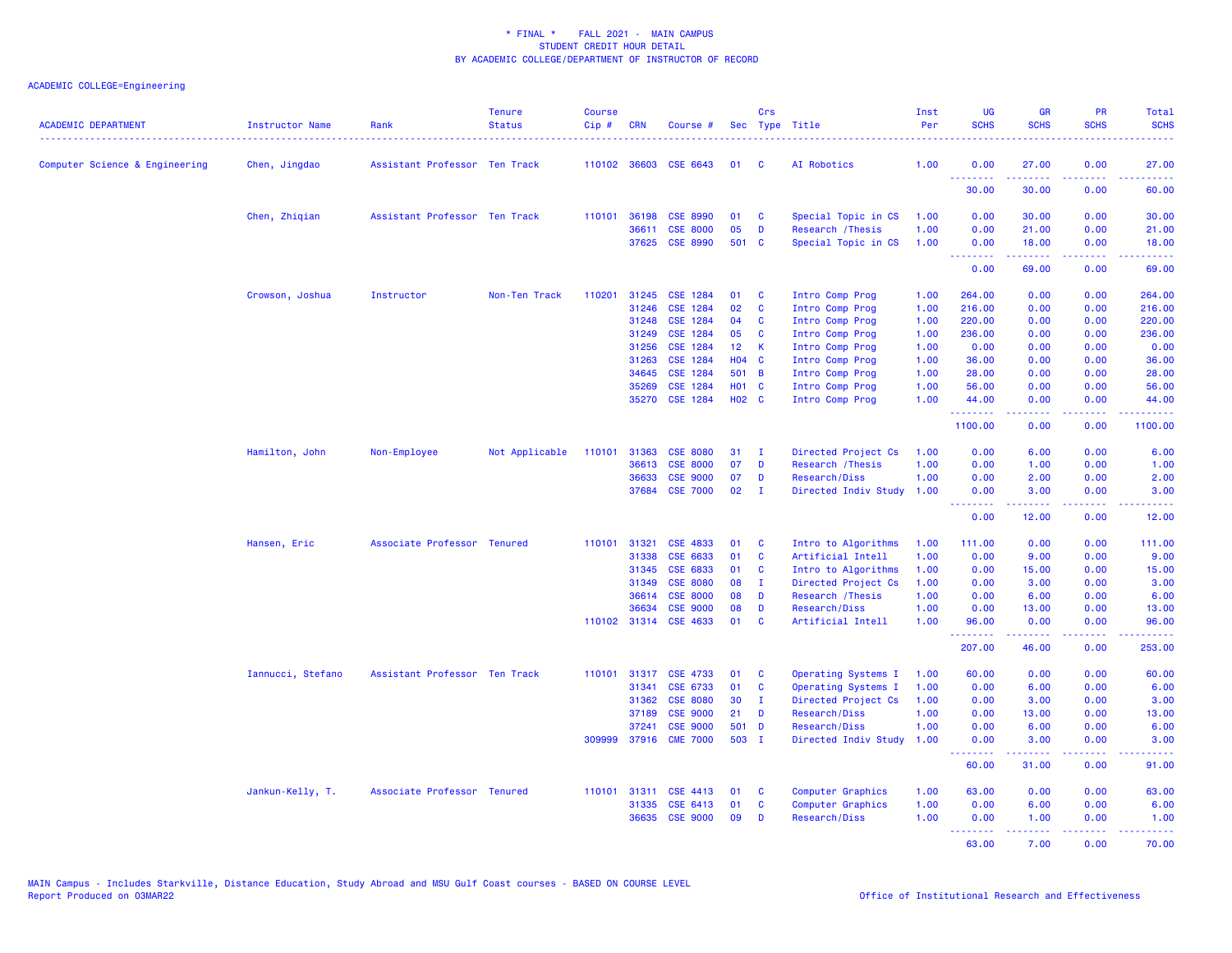| <b>ACADEMIC DEPARTMENT</b>     | <b>Instructor Name</b> | Rank                          | <b>Tenure</b><br><b>Status</b> | <b>Course</b><br>Cip# | <b>CRN</b>   | Course #                          |                    | Crs          | Sec Type Title                                         | Inst<br>Per | UG<br><b>SCHS</b>                           | <b>GR</b><br><b>SCHS</b> | PR<br><b>SCHS</b>                   | Total<br><b>SCHS</b>                                                                                                                                           |
|--------------------------------|------------------------|-------------------------------|--------------------------------|-----------------------|--------------|-----------------------------------|--------------------|--------------|--------------------------------------------------------|-------------|---------------------------------------------|--------------------------|-------------------------------------|----------------------------------------------------------------------------------------------------------------------------------------------------------------|
| Computer Science & Engineering | Jones, James           | Assistant Professor Ten Track |                                | 110101                | 36626        | <b>CSE 8000</b>                   | 20                 | D            | Research / Thesis                                      | 1.00        | 0.00                                        | 2.00                     | 0.00                                | 2.00                                                                                                                                                           |
|                                |                        |                               |                                | 110201                | 31275        | CSE 2383                          | 02                 | $\mathbf{C}$ | Data Struc & Anal of 1.00                              |             | 117.00                                      | 0.00                     | 0.00                                | 117.00                                                                                                                                                         |
|                                |                        |                               |                                |                       |              | 31278 CSE 2383                    | H02 C              |              | HonorsData Struc & A 1.00                              |             | 9.00<br><u>.</u>                            | 0.00<br>.                | 0.00<br>بالأباب                     | 9.00<br>المستما                                                                                                                                                |
|                                |                        |                               |                                |                       |              |                                   |                    |              |                                                        |             | 126.00                                      | 2.00                     | 0.00                                | 128.00                                                                                                                                                         |
|                                | Khan, Farzana Alam     | Grad Teach Assist             | Not Applicable                 | 110201                | 31253        | <b>CSE 1284</b>                   | 09                 | К            | Intro Comp Prog                                        | 1.00        | 0.00                                        | 0.00                     | 0.00                                | 0.00                                                                                                                                                           |
|                                |                        |                               |                                |                       | 31254        | CSE 1284                          | 10                 | K            | Intro Comp Prog                                        | 1.00        | 0.00                                        | 0.00                     | 0.00                                | 0.00                                                                                                                                                           |
|                                |                        |                               |                                |                       |              | 31255 CSE 1284                    | 11                 | K            | Intro Comp Prog                                        | 1.00        | 0.00<br><u>.</u>                            | 0.00<br>.                | 0.00<br>$\sim$ $\sim$ $\sim$ $\sim$ | 0.00<br><u>.</u>                                                                                                                                               |
|                                |                        |                               |                                |                       |              |                                   |                    |              |                                                        |             | 0.00                                        | 0.00                     | 0.00                                | 0.00                                                                                                                                                           |
|                                | Knight, Aubrey         | Instructor                    | Non-Ten Track                  | 110101                | 35273        | <b>CSE 3183</b>                   | 01                 | C            | Systems Programming                                    | 1.00        | 120.00                                      | 0.00                     | 0.00                                | 120.00                                                                                                                                                         |
|                                |                        |                               |                                |                       | 35274        | <b>CSE 3183</b>                   | 02                 | C            | Systems Programming                                    | 1.00        | 51.00                                       | 0.00                     | 0.00                                | 51.00                                                                                                                                                          |
|                                |                        |                               |                                |                       | 35293        | <b>CSE 3183</b>                   | 501                | <b>C</b>     | Systems Programming                                    | 1.00        | 3.00                                        | 0.00                     | 0.00                                | 3.00                                                                                                                                                           |
|                                |                        |                               |                                | 110201                | 31274        | <b>CSE 2383</b>                   | 01                 | C            | Data Struc & Anal of                                   | 1.00        | 126.00                                      | 0.00                     | 0.00                                | 126.00                                                                                                                                                         |
|                                |                        |                               |                                |                       | 31277        | <b>CSE 2383</b>                   | <b>HO1 C</b>       |              | HonorsData Struc & A 1.00                              |             | 15.00                                       | 0.00                     | 0.00                                | 15.00                                                                                                                                                          |
|                                |                        |                               |                                |                       | 34647        | <b>CSE 2383</b>                   | 501 C              |              | Data Struc & Anal of 1.00                              |             | 6.00<br>.                                   | 0.00<br>.                | 0.00<br>$\sim$ $\sim$ $\sim$ $\sim$ | 6.00<br>.                                                                                                                                                      |
|                                |                        |                               |                                |                       |              |                                   |                    |              |                                                        |             | 321.00                                      | 0.00                     | 0.00                                | 321.00                                                                                                                                                         |
|                                | Lee, David             | Lecturer                      | Non-Ten Track                  | 110101                | 31285        | CSE 3213                          | 01                 | -L           | Software Eng Sr Proj 1.00                              |             | 90.00                                       | 0.00                     | 0.00                                | 90.00                                                                                                                                                          |
|                                |                        |                               |                                | 110701                | 31304        | <b>CSE 4223</b>                   | 01                 | C            | Manage Software Proj 1.00                              |             | 72.00                                       | 0.00                     | 0.00                                | 72.00                                                                                                                                                          |
|                                |                        |                               |                                |                       | 31330        | CSE 6223                          | 01                 | C            | Manage Software Proj 1.00                              |             | 0.00                                        | 3.00                     | 0.00                                | 3.00                                                                                                                                                           |
|                                |                        |                               |                                |                       | 111003 35278 | <b>CSE 3763</b>                   | 01                 | <b>C</b>     | Ethical and Legal Is 1.00                              |             | 138.00                                      | 0.00                     | 0.00                                | 138.00                                                                                                                                                         |
|                                |                        |                               |                                |                       | 35279        | <b>CSE 3763</b>                   | 02                 | C            | Ethical and Legal Is 1.00                              |             | 189.00                                      | 0.00                     | 0.00                                | 189.00                                                                                                                                                         |
|                                |                        |                               |                                |                       | 35296        | <b>CSE 3763</b>                   | 501 C              |              | Ethical and Legal Is 1.00                              |             | 24.00                                       | 0.00<br>.                | 0.00<br>$  -$                       | 24.00<br><u>.</u>                                                                                                                                              |
|                                |                        |                               |                                |                       |              |                                   |                    |              |                                                        |             | <b><i><u> - - - - - -</u></i></b><br>513.00 | 3.00                     | 0.00                                | 516.00                                                                                                                                                         |
|                                | Lineberry, Litany      | Grad Teach Assist             | Not Applicable                 |                       |              | 110701 35268 CSE 1011             | 01                 | <b>C</b>     | Intro CSE                                              | 1.00        | 149.00<br><u> - - - - - - - -</u>           | 0.00<br><u>.</u>         | 0.00<br>.                           | 149.00<br>$\frac{1}{2} \left( \frac{1}{2} \right) \left( \frac{1}{2} \right) \left( \frac{1}{2} \right) \left( \frac{1}{2} \right) \left( \frac{1}{2} \right)$ |
|                                |                        |                               |                                |                       |              |                                   |                    |              |                                                        |             | 149.00                                      | 0.00                     | 0.00                                | 149.00                                                                                                                                                         |
|                                | Luke, Edward           | Professor                     | <b>Tenured</b>                 |                       |              | 110101 36617 CSE 8000             | 11                 | D            | Research / Thesis                                      | 1.00        | 0.00                                        | 6.00                     | 0.00                                | 6.00                                                                                                                                                           |
|                                |                        |                               |                                |                       | 37584        | <b>CSE 7000</b>                   | 01                 | $\mathbf{I}$ | Directed Indiv Study                                   | 1.00        | 0.00                                        | 3.00                     | 0.00                                | 3.00                                                                                                                                                           |
|                                |                        |                               |                                | 110701                | 35277        | <b>CSE 3723</b>                   | 02                 | C            | Computer Organizatio                                   | 1.00        | 165.00                                      | 0.00                     | 0.00                                | 165.00                                                                                                                                                         |
|                                |                        |                               |                                |                       | 35295        | <b>CSE 3723</b>                   | 501 C              |              | Computer Organizatio 1.00                              |             | 6.00                                        | 0.00                     | 0.00                                | 6.00                                                                                                                                                           |
|                                |                        |                               |                                |                       |              |                                   |                    |              |                                                        |             | .<br>171.00                                 | .<br>9.00                | د د د د<br>0.00                     | .<br>180.00                                                                                                                                                    |
|                                | Mittal, Sudip          | Assistant Professor Ten Track |                                | 110101                | 31365        | CSE 8673                          | 02                 | C            | Machine Learning                                       | 1.00        | 0.00                                        | 87.00                    | 0.00                                | 87.00                                                                                                                                                          |
|                                |                        |                               |                                |                       | 36199        | CSE 8673                          | 501                | $\mathbf{C}$ | Machine Learning                                       | 1.00        | 0.00                                        | 30.00                    | 0.00                                | 30.00                                                                                                                                                          |
|                                |                        |                               |                                |                       |              | 36618 CSE 8000                    | 12 <sub>2</sub>    | D            | Research / Thesis                                      | 1.00        | 0.00                                        | 2.00                     | 0.00                                | 2.00                                                                                                                                                           |
|                                |                        |                               |                                |                       |              |                                   |                    |              |                                                        |             | .<br>0.00                                   | 119.00                   | .<br>0.00                           | والمتحدث للمنابذ<br>119.00                                                                                                                                     |
|                                | Moore, Osler           | Grad Teach Assist             | Not Applicable                 | 110101                | 35281        | CSE 4714                          | 02                 | К            | Theory & Implemen of 1.00                              |             | 0.00                                        | 0.00                     | 0.00                                | 0.00                                                                                                                                                           |
|                                |                        |                               |                                |                       |              | 35282 CSE 4714                    | 03                 | K            | Theory & Implemen of 1.00                              |             | 0.00                                        | 0.00                     | 0.00                                | 0.00                                                                                                                                                           |
|                                |                        |                               |                                |                       |              |                                   |                    |              |                                                        |             | <b></b><br>0.00                             | -----<br>0.00            | .<br>0.00                           | $\frac{1}{2} \left( \frac{1}{2} \right) \left( \frac{1}{2} \right) \left( \frac{1}{2} \right) \left( \frac{1}{2} \right)$<br>0.00                              |
|                                |                        |                               |                                |                       |              |                                   |                    |              |                                                        |             |                                             |                          |                                     |                                                                                                                                                                |
|                                | Neal, Devin            | Lecturer                      | Non-Ten Track                  | 110201                | 31276        | <b>CSE 2383</b><br>31279 CSE 2383 | 03<br><b>HO3 C</b> | C            | Data Struc & Anal of 1.00<br>Honor Data Struc & A 1.00 |             | 159.00<br>18.00                             | 0.00<br>0.00             | 0.00<br>0.00                        | 159.00<br>18.00                                                                                                                                                |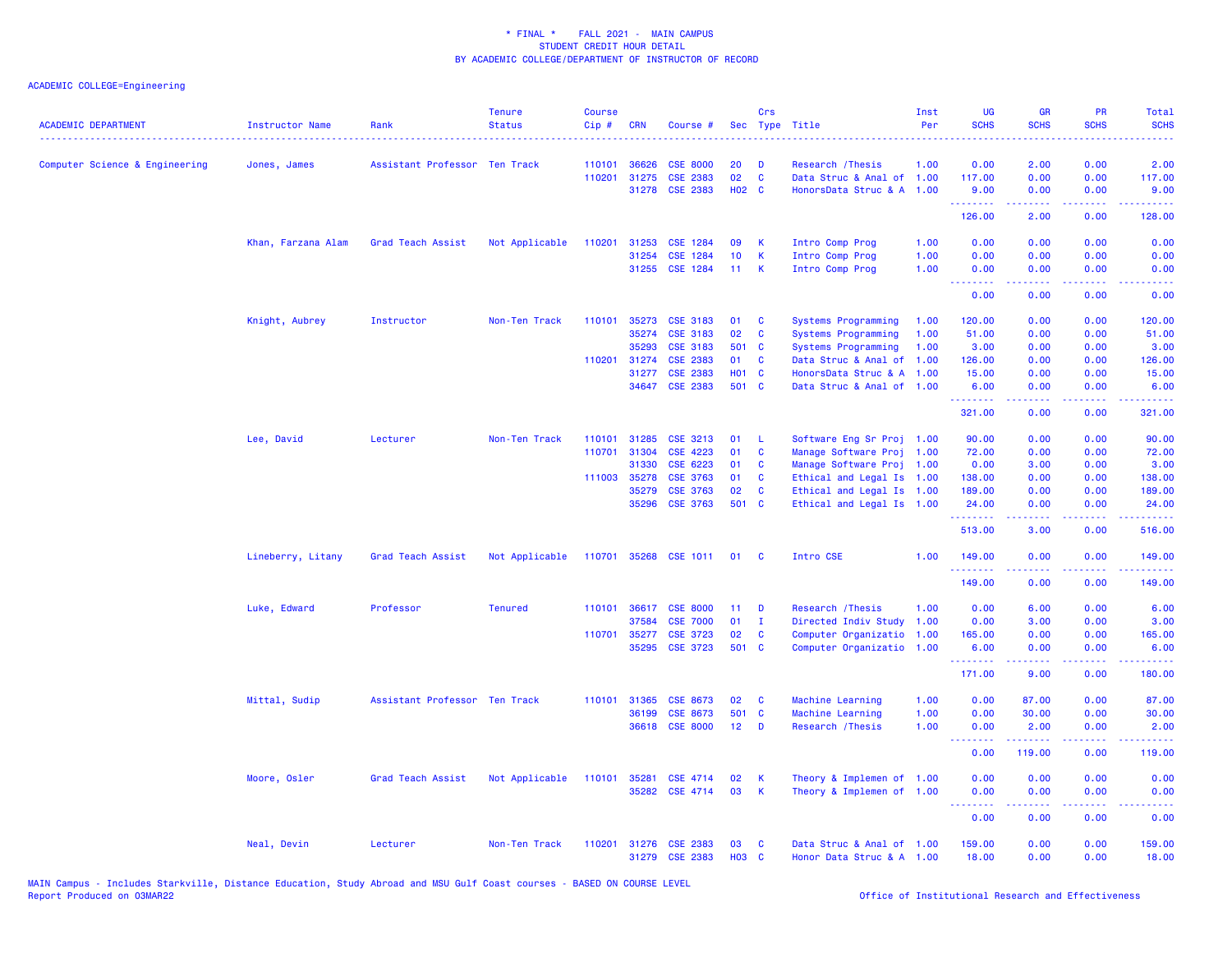| <b>ACADEMIC DEPARTMENT</b>     | Instructor Name<br>.                             | Rank                              | <b>Tenure</b><br><b>Status</b> | <b>Course</b><br>Cip# | <b>CRN</b>   | Course #        |                 | Crs          | Sec Type Title            | Inst<br>Per | <b>UG</b><br><b>SCHS</b>                                   | <b>GR</b><br><b>SCHS</b> | PR<br><b>SCHS</b>  | Total<br><b>SCHS</b>                                                                                                                                         |
|--------------------------------|--------------------------------------------------|-----------------------------------|--------------------------------|-----------------------|--------------|-----------------|-----------------|--------------|---------------------------|-------------|------------------------------------------------------------|--------------------------|--------------------|--------------------------------------------------------------------------------------------------------------------------------------------------------------|
| Computer Science & Engineering | Neal, Devin                                      | Lecturer                          | Non-Ten Track                  | 110201                | 31280        | <b>CSE 2813</b> | 01              | C            | Discrete Structures       | 1.00        | 129.00                                                     | 0.00                     | 0.00               | 129.00                                                                                                                                                       |
|                                |                                                  |                                   |                                |                       | 31281        | CSE 2813        | 02              | $\mathbf{C}$ | Discrete Structures       | 1.00        | 129.00                                                     | 0.00                     | 0.00               | 129.00                                                                                                                                                       |
|                                |                                                  |                                   |                                |                       | 31283        | CSE 2813        | <b>HO1</b>      | $\mathbf{C}$ | Honors- Discrete Str      | 1.00        | 6.00                                                       | 0.00                     | 0.00               | 6.00                                                                                                                                                         |
|                                |                                                  |                                   |                                |                       | 31284        | CSE 2813        | <b>HO2 C</b>    |              | Honors Discrete Stru      | 1.00        | 9.00                                                       | 0.00                     | 0.00               | 9.00                                                                                                                                                         |
|                                |                                                  |                                   |                                |                       | 34648        | CSE 2813        | 501 C           |              | Discrete Structures       | 1.00        | 9.00                                                       | 0.00                     | 0.00               | 9.00                                                                                                                                                         |
|                                |                                                  |                                   |                                | 110701                | 35276        | <b>CSE 3723</b> | 01              | <b>C</b>     | Computer Organizatio 1.00 |             | 153.00                                                     | 0.00                     | 0.00               | 153.00                                                                                                                                                       |
|                                |                                                  |                                   |                                |                       |              |                 |                 |              |                           |             | .<br>612.00                                                | 22222<br>0.00            | .<br>0.00          | 2.2222<br>612.00                                                                                                                                             |
|                                | Neal, Kortni                                     | Instructor                        | Non-Ten Track                  | 110201                | 31264        | <b>CSE 1384</b> | 01              | <b>C</b>     | Intermed Comp Prog        | 1.00        | 228.00                                                     | 0.00                     | 0.00               | 228.00                                                                                                                                                       |
|                                |                                                  |                                   |                                |                       | 31265        | CSE 1384        | 02              | C            | Intermed Comp Prog        | 1.00        | 136.00                                                     | 0.00                     | 0.00               | 136.00                                                                                                                                                       |
|                                |                                                  |                                   |                                |                       | 31272        | <b>CSE 1384</b> | <b>HO1 C</b>    |              | Honors Intermed Comp      | 1.00        | 12.00                                                      | 0.00                     | 0.00               | 12.00                                                                                                                                                        |
|                                |                                                  |                                   |                                |                       | 31273        | CSE 1384        | <b>HO2 C</b>    |              | Intermed Comp Prog-H 1.00 |             | 16.00                                                      | 0.00                     | 0.00               | 16.00                                                                                                                                                        |
|                                |                                                  |                                   |                                |                       | 34646        | CSE 1384        | 501 B           |              | Intermed Comp Prog        | 1.00        | 16.00                                                      | 0.00                     | 0.00               | 16.00                                                                                                                                                        |
|                                |                                                  |                                   |                                |                       | 110701 35271 | CSE 2213        | 01              | C            | Methods & Tools in S 1.00 |             | 165.00                                                     | 0.00                     | 0.00               | 165.00                                                                                                                                                       |
|                                |                                                  |                                   |                                |                       | 35272        | CSE 2213        | 02              | C            | Methods & Tools in S 1.00 |             | 168.00<br>.                                                | 0.00                     | 0.00<br>د د د د    | 168.00                                                                                                                                                       |
|                                |                                                  |                                   |                                |                       |              |                 |                 |              |                           |             | 741.00                                                     | 0.00                     | 0.00               | 741.00                                                                                                                                                       |
|                                | Nievesrivera, Delma                              | Grad Teach Assist                 | Not Applicable                 | 110201                | 31266        | <b>CSE 1384</b> | 03              | к            | Intermed Comp Prog        | 1.00        | 0.00                                                       | 0.00                     | 0.00               | 0.00                                                                                                                                                         |
|                                |                                                  |                                   |                                |                       | 31267        | <b>CSE 1384</b> | 04              | К            | Intermed Comp Prog        | 1.00        | 0.00                                                       | 0.00                     | 0.00               | 0.00                                                                                                                                                         |
|                                |                                                  |                                   |                                |                       | 31268        | <b>CSE 1384</b> | 05              | К            | Intermed Comp Prog        | 1.00        | 0.00                                                       | 0.00                     | 0.00               | 0.00                                                                                                                                                         |
|                                |                                                  |                                   |                                |                       |              |                 |                 |              |                           |             | <b><i><u><u><b>A</b></u></u> A A A A A A A</i></b><br>0.00 | 22222<br>0.00            | .<br>0.00          | $\frac{1}{2} \left( \frac{1}{2} \right) \left( \frac{1}{2} \right) \left( \frac{1}{2} \right) \left( \frac{1}{2} \right) \left( \frac{1}{2} \right)$<br>0.00 |
|                                | Perkins, Andy                                    | Professor                         | <b>Tenured</b>                 | 110101                | 36639        | <b>CSE 9000</b> | 13              | D            | Research/Diss             | 1.00        | 0.00                                                       | 1.00                     | 0.00               | 1.00                                                                                                                                                         |
|                                |                                                  |                                   |                                | 110201                | 31271        | <b>CSE 1384</b> | <b>DO1</b>      | B            | Intermed Comp Prog        | 1.00        | 124.00                                                     | 0.00                     | 0.00               | 124.00                                                                                                                                                       |
|                                |                                                  |                                   |                                | 261104                | 36741        | <b>CMB 8000</b> | 06              | D            | Thesis/Thesis Resear      | 1.00        | 0.00<br><b></b>                                            | 2.00<br>22222            | 0.00<br>الأبالات   | 2.00<br>$\mathbf{1} \cdot \mathbf{1} \cdot \mathbf{1} \cdot \mathbf{1} \cdot \mathbf{1}$                                                                     |
|                                |                                                  |                                   |                                |                       |              |                 |                 |              |                           |             | 124.00                                                     | 3.00                     | 0.00               | 127.00                                                                                                                                                       |
|                                | Popescu, George                                  | Research Assist Pro Non-Ten Track |                                | 010000                | 37428        | GA 4800         | 32              | $\mathbf{I}$ | Undergraduate Resear 1.00 |             | 2.00                                                       | 0.00                     | 0.00               | 2.00                                                                                                                                                         |
|                                |                                                  |                                   |                                | 260202                | 37119        | <b>BCH 9000</b> | 07              | D            | Research/Diss             | 1.00        | 0.00                                                       | 9.00                     | 0.00               | 9.00                                                                                                                                                         |
|                                |                                                  |                                   |                                |                       | 37909        | <b>BCH 4000</b> | 10 <sub>1</sub> | $\mathbf{I}$ | Directed Indiv Study 1.00 |             | 4.00                                                       | 0.00                     | 0.00               | 4.00                                                                                                                                                         |
|                                |                                                  |                                   |                                |                       | 261104 37491 | <b>CMB 8000</b> | 08              | D            | Thesis/Thesis Resear      | 1.00        | 0.00                                                       | 6.00                     | 0.00               | 6.00                                                                                                                                                         |
|                                |                                                  |                                   |                                |                       | 37938        | <b>CMB 7000</b> | 01              | $\mathbf{I}$ | Directed Indv Study       | 1.00        | 0.00<br><u>.</u>                                           | 3.00<br>.                | 0.00               | 3.00                                                                                                                                                         |
|                                |                                                  |                                   |                                |                       |              |                 |                 |              |                           |             | 6.00                                                       | 18.00                    | 0.00               | 24.00                                                                                                                                                        |
|                                | Rahimi, Shahram                                  | Professor                         | <b>Tenured</b>                 |                       | 110101 34657 | CSE 8011        | 501             | - S          | Seminar                   | 1.00        | 0.00                                                       | 16.00                    | 0.00               | 16.00                                                                                                                                                        |
|                                |                                                  |                                   |                                |                       | 36201        | CSE 8011        | 01              | <b>S</b>     | Seminar                   | 1.00        | 0.00                                                       | 18.00                    | 0.00               | 18.00                                                                                                                                                        |
|                                |                                                  |                                   |                                |                       | 36620        | <b>CSE 8000</b> | 14              | D            | Research / Thesis         | 1.00        | 0.00                                                       | 54.00                    | 0.00               | 54.00                                                                                                                                                        |
|                                |                                                  |                                   |                                |                       | 36640        | <b>CSE 9000</b> | 14              | D            | Research/Diss             | 1.00        | 0.00                                                       | 60.00                    | 0.00               | 60.00                                                                                                                                                        |
|                                |                                                  |                                   |                                |                       | 309999 37322 | <b>CME 9000</b> | 509 D           |              | Research/Dis              | 1.00        | 0.00                                                       | 3.00                     | 0.00               | 3.00                                                                                                                                                         |
|                                |                                                  |                                   |                                |                       |              |                 |                 |              |                           |             | <u>.</u><br>0.00                                           | .<br>151.00              | .<br>0.00          | .<br>151.00                                                                                                                                                  |
|                                | Ramkumar, Mahalingam Associate Professor Tenured |                                   |                                |                       | 110101 31318 | <b>CSE 4733</b> | 02              | C            | Operating Systems I       | 1.00        | 90.00                                                      | 0.00                     | 0.00               | 90.00                                                                                                                                                        |
|                                |                                                  |                                   |                                |                       | 38010        | <b>CSE 8000</b> | 21              | D            | Research / Thesis         | 1.00        | 0.00                                                       | 1.00                     | 0.00               | 1.00                                                                                                                                                         |
|                                |                                                  |                                   |                                | 110901                | 35290        | CSE 8743        | 01              | C            | Advanced Network Sec      | 1.00        | 0.00                                                       | 33.00                    | 0.00               | 33.00                                                                                                                                                        |
|                                |                                                  |                                   |                                | 309999                | 37657        | <b>CME 9000</b> | 513 D           |              | Research/Dis              | 1.00        | 0.00<br>.                                                  | 3.00<br>.                | 0.00<br>. <b>.</b> | 3.00<br>.                                                                                                                                                    |
|                                |                                                  |                                   |                                |                       |              |                 |                 |              |                           |             | 90.00                                                      | 37.00                    | 0.00               | 127.00                                                                                                                                                       |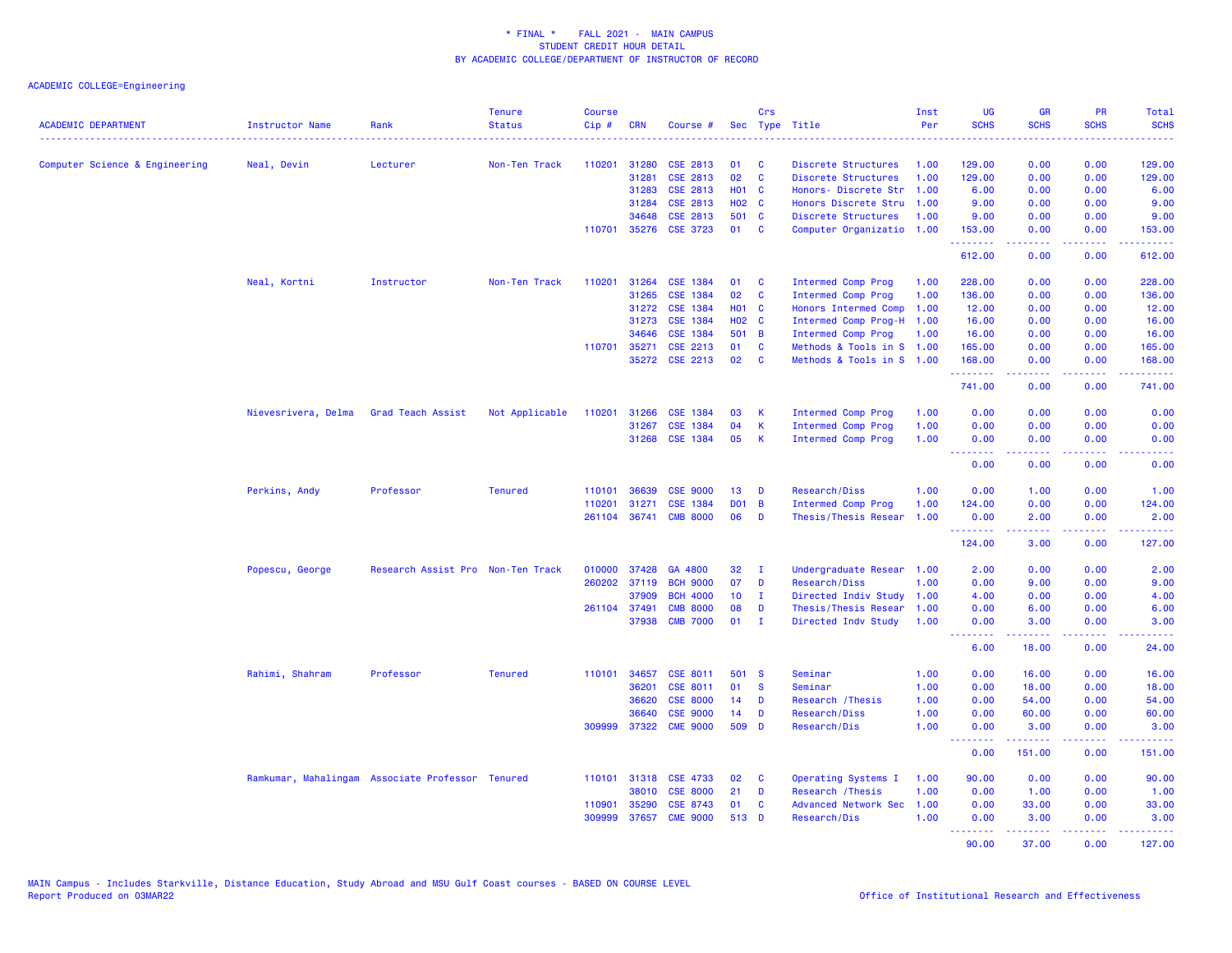| <b>ACADEMIC DEPARTMENT</b>     | Instructor Name                        | Rank                              | <b>Tenure</b><br><b>Status</b> | <b>Course</b><br>Cip# | <b>CRN</b>   | Course #                   |                 | Crs                      | Sec Type Title                                         | Inst<br>Per | <b>UG</b><br><b>SCHS</b> | <b>GR</b><br><b>SCHS</b>                                                                                                                                     | PR<br><b>SCHS</b>                                                                                                                 | Total<br><b>SCHS</b>                                                                                                              |
|--------------------------------|----------------------------------------|-----------------------------------|--------------------------------|-----------------------|--------------|----------------------------|-----------------|--------------------------|--------------------------------------------------------|-------------|--------------------------|--------------------------------------------------------------------------------------------------------------------------------------------------------------|-----------------------------------------------------------------------------------------------------------------------------------|-----------------------------------------------------------------------------------------------------------------------------------|
|                                |                                        |                                   |                                |                       |              |                            |                 |                          |                                                        |             |                          |                                                                                                                                                              |                                                                                                                                   |                                                                                                                                   |
| Computer Science & Engineering | Redwine, Lisa                          | Instructor                        | Non-Ten Track                  | 110201                | 31241        | CSE 1233                   | 01              | <b>C</b>                 | Cmptr Prog-C                                           | 1.00        | 159.00                   | 0.00                                                                                                                                                         | 0.00                                                                                                                              | 159.00                                                                                                                            |
|                                |                                        |                                   |                                |                       | 31242        | CSE 1233                   | 02              | $\mathbf{C}$             | Cmptr Prog-C                                           | 1.00        | 192.00                   | 0.00                                                                                                                                                         | 0.00                                                                                                                              | 192.00                                                                                                                            |
|                                |                                        |                                   |                                |                       | 31243        | CSE 1233                   | 03              | <b>C</b>                 | Cmptr Prog-C                                           | 1.00        | 186.00                   | 0.00                                                                                                                                                         | 0.00                                                                                                                              | 186.00                                                                                                                            |
|                                |                                        |                                   |                                |                       | 31247        | <b>CSE 1284</b>            | 03              | <b>C</b>                 | Intro Comp Prog                                        | 1.00        | 236.00                   | 0.00                                                                                                                                                         | 0.00                                                                                                                              | 236.00                                                                                                                            |
|                                |                                        |                                   |                                |                       | 31262        | CSE 1284                   | <b>H03 C</b>    |                          | Intro Comp Prog                                        | 1.00        | 28.00<br>222222          | 0.00                                                                                                                                                         | 0.00<br>.                                                                                                                         | 28.00<br>.                                                                                                                        |
|                                |                                        |                                   |                                |                       |              |                            |                 |                          |                                                        |             | 801.00                   | 0.00                                                                                                                                                         | 0.00                                                                                                                              | 801.00                                                                                                                            |
|                                | Sundaram, Manikandan Grad Teach Assist |                                   | Not Applicable                 | 110201                | 31251        | <b>CSE 1284</b>            | 07              | К                        | Intro Comp Prog                                        | 1.00        | 0.00                     | 0.00                                                                                                                                                         | 0.00                                                                                                                              | 0.00                                                                                                                              |
|                                |                                        |                                   |                                |                       | 31252        | CSE 1284                   | 08              | $\mathsf K$              | Intro Comp Prog                                        | 1.00        | 0.00                     | 0.00                                                                                                                                                         | 0.00                                                                                                                              | 0.00                                                                                                                              |
|                                |                                        |                                   |                                |                       |              | 31259 CSE 1284             | 15 <sub>1</sub> | -K                       | Intro Comp Prog                                        | 1.00        | 0.00<br><b>.</b>         | 0.00<br>.                                                                                                                                                    | 0.00<br>$\frac{1}{2} \left( \frac{1}{2} \right) \left( \frac{1}{2} \right) \left( \frac{1}{2} \right) \left( \frac{1}{2} \right)$ | 0.00<br>$\frac{1}{2} \left( \frac{1}{2} \right) \left( \frac{1}{2} \right) \left( \frac{1}{2} \right) \left( \frac{1}{2} \right)$ |
|                                |                                        |                                   |                                |                       |              |                            |                 |                          |                                                        |             | 0.00                     | 0.00                                                                                                                                                         | 0.00                                                                                                                              | 0.00                                                                                                                              |
|                                | Swan, John                             | Professor                         | Tenured                        | 110101                | 35280        | CSE 4714                   | 01              | <b>C</b>                 | Theory & Implemen of                                   | 1.00        | 144.00                   | 0.00                                                                                                                                                         | 0.00                                                                                                                              | 144.00                                                                                                                            |
|                                |                                        |                                   |                                |                       | 36621        | <b>CSE 8000</b>            | 15              | D                        | Research / Thesis                                      | 1.00        | 0.00                     | 33.00                                                                                                                                                        | 0.00                                                                                                                              | 33.00                                                                                                                             |
|                                |                                        |                                   |                                |                       | 36642        | <b>CSE 9000</b>            | 16              | D                        | Research/Diss                                          | 1.00        | 0.00<br>.                | 30.00<br>22222                                                                                                                                               | 0.00                                                                                                                              | 30.00<br>.                                                                                                                        |
|                                |                                        |                                   |                                |                       |              |                            |                 |                          |                                                        |             | 144.00                   | 63.00                                                                                                                                                        | 0.00                                                                                                                              | 207.00                                                                                                                            |
|                                | Torri, Stephen                         | Associate Professor Ten Track     |                                |                       | 110101 31354 | <b>CSE 8080</b>            | 20              | - I                      | Directed Project Cs                                    | 1.00        | 0.00                     | 3.00                                                                                                                                                         | 0.00                                                                                                                              | 3.00                                                                                                                              |
|                                |                                        |                                   |                                |                       | 36622        | <b>CSE 8000</b>            | 16              | D                        | Research / Thesis                                      | 1.00        | 0.00                     | 6.00                                                                                                                                                         | 0.00                                                                                                                              | 6.00                                                                                                                              |
|                                |                                        |                                   |                                | 111003                | 31308        | CSE 4253                   | 01              | C                        | Secure Software Engi                                   | 1.00        | 3.00                     | 0.00                                                                                                                                                         | 0.00                                                                                                                              | 3.00                                                                                                                              |
|                                |                                        |                                   |                                |                       | 31333        | CSE 6253                   | 01              | C                        | Secure Software Engi 1.00                              |             | 0.00<br><b></b>          | 9.00<br>المستملة                                                                                                                                             | 0.00<br>.                                                                                                                         | 9.00<br>.                                                                                                                         |
|                                |                                        |                                   |                                |                       |              |                            |                 |                          |                                                        |             | 3.00                     | 18.00                                                                                                                                                        | 0.00                                                                                                                              | 21.00                                                                                                                             |
|                                | Trawick, George                        | Clinical Assoc Prof Non-Ten Track |                                | 110101                | 31332        | CSE 6243                   | 01              | <b>C</b>                 | Info & Computer Secu 1.00                              |             | 0.00                     | 24.00                                                                                                                                                        | 0.00                                                                                                                              | 24.00                                                                                                                             |
|                                |                                        |                                   |                                |                       | 31334        | CSE 6273                   | 01              | C                        | Intro to Computer Fo                                   | 1.00        | 0.00                     | 12.00                                                                                                                                                        | 0.00                                                                                                                              | 12.00                                                                                                                             |
|                                |                                        |                                   |                                |                       | 35286        | <b>CSE 8080</b>            | 32              | $\mathbf{I}$             | Directed Project Cs                                    | 1.00        | 0.00                     | 3.00                                                                                                                                                         | 0.00                                                                                                                              | 3.00                                                                                                                              |
|                                |                                        |                                   |                                |                       | 36202        | CSE 6273                   | 501 C           |                          | Intro to Computer Fo 1.00                              |             | 0.00                     | 12.00                                                                                                                                                        | 0.00                                                                                                                              | 12.00                                                                                                                             |
|                                |                                        |                                   |                                |                       | 111003 31306 | CSE 4243                   | 01              | <b>C</b>                 | Info & Computer Secu 1.00                              |             | 66.00                    | 0.00                                                                                                                                                         | 0.00                                                                                                                              | 66.00                                                                                                                             |
|                                |                                        |                                   |                                |                       | 31309        | CSE 4273                   | 01              | <b>C</b>                 | Intro to Computer Fo 1.00                              |             | 132.00                   | 0.00                                                                                                                                                         | 0.00                                                                                                                              | 132.00                                                                                                                            |
|                                |                                        |                                   |                                |                       | 35275        | CSE 3713                   | 01              | C                        | Introduction to Cybe 1.00                              |             | 162.00                   | 0.00                                                                                                                                                         | 0.00                                                                                                                              | 162.00                                                                                                                            |
|                                |                                        |                                   |                                |                       | 35294        | <b>CSE 3713</b>            | 501 C           |                          | Introduction to Cybe 1.00                              |             | 9.00                     | 0.00                                                                                                                                                         | 0.00                                                                                                                              | 9.00                                                                                                                              |
|                                |                                        |                                   |                                | 141001                | 35848        | CSE 4273<br>31621 ECE 4763 | 501<br>01       | $\mathbf{C}$<br><b>C</b> | Intro to Computer Fo 1.00<br>Info and Computer Se 1.00 |             | 3.00<br>3.00             | 0.00<br>0.00                                                                                                                                                 | 0.00<br>0.00                                                                                                                      | 3.00<br>3.00                                                                                                                      |
|                                |                                        |                                   |                                |                       |              |                            |                 |                          |                                                        |             | .<br>375.00              | .<br>51.00                                                                                                                                                   | .<br>0.00                                                                                                                         | .<br>426.00                                                                                                                       |
|                                | Young, Maxwell                         | Assistant Professor Ten Track     |                                | 110101                | 31295        | CSE 4153                   | 01              | <b>C</b>                 | Data Comm Networks                                     | 1.00        | 39.00                    | 0.00                                                                                                                                                         | 0.00                                                                                                                              | 39.00                                                                                                                             |
|                                |                                        |                                   |                                |                       | 31296        | CSE 4153                   | 02              | C                        | Data Comm Networks                                     | 1.00        | 33.00                    | 0.00                                                                                                                                                         | 0.00                                                                                                                              | 33.00                                                                                                                             |
|                                |                                        |                                   |                                |                       | 36625        | <b>CSE 8000</b>            | 19              | D                        | Research / Thesis                                      | 1.00        | 0.00                     | 20.00                                                                                                                                                        | 0.00                                                                                                                              | 20.00                                                                                                                             |
|                                |                                        |                                   |                                |                       | 36646        | <b>CSE 9000</b>            | 20              | D                        | Research/Diss                                          | 1.00        | 0.00                     | 12.00                                                                                                                                                        | 0.00                                                                                                                              | 12.00                                                                                                                             |
|                                |                                        |                                   |                                |                       | 37808        | <b>CSE 7000</b>            | 03              | - 1                      | Directed Indiv Study                                   | 1.00        | 0.00                     | 3.00                                                                                                                                                         | 0.00                                                                                                                              | 3.00                                                                                                                              |
|                                |                                        |                                   |                                |                       | 141001 31623 | <b>ECE 4833</b>            | 01              | C                        | Data Comm Networks                                     | 1.00        | 63.00                    | 0.00                                                                                                                                                         | 0.00                                                                                                                              | 63.00                                                                                                                             |
|                                |                                        |                                   |                                |                       | 31624        | <b>ECE 4833</b>            | 02              | C                        | Data Comm Networks                                     | 1.00        | 15.00                    | 0.00                                                                                                                                                         | 0.00                                                                                                                              | 15.00                                                                                                                             |
|                                |                                        |                                   |                                |                       | 31644        | <b>ECE 6833</b>            | 01              | C                        | Data Comm Networks                                     | 1.00        | 0.00                     | 9.00                                                                                                                                                         | 0.00                                                                                                                              | 9.00                                                                                                                              |
|                                |                                        |                                   |                                |                       |              | 31645 ECE 6833             | 02              | $\mathbf{C}$             | Data Comm Networks                                     | 1.00        | 0.00<br>.                | 9.00<br>$\frac{1}{2} \left( \frac{1}{2} \right) \left( \frac{1}{2} \right) \left( \frac{1}{2} \right) \left( \frac{1}{2} \right) \left( \frac{1}{2} \right)$ | 0.00<br>.                                                                                                                         | 9.00<br><u>.</u>                                                                                                                  |
|                                |                                        |                                   |                                |                       |              |                            |                 |                          |                                                        |             | 150.00                   | 53.00                                                                                                                                                        | 0.00                                                                                                                              | 203.00                                                                                                                            |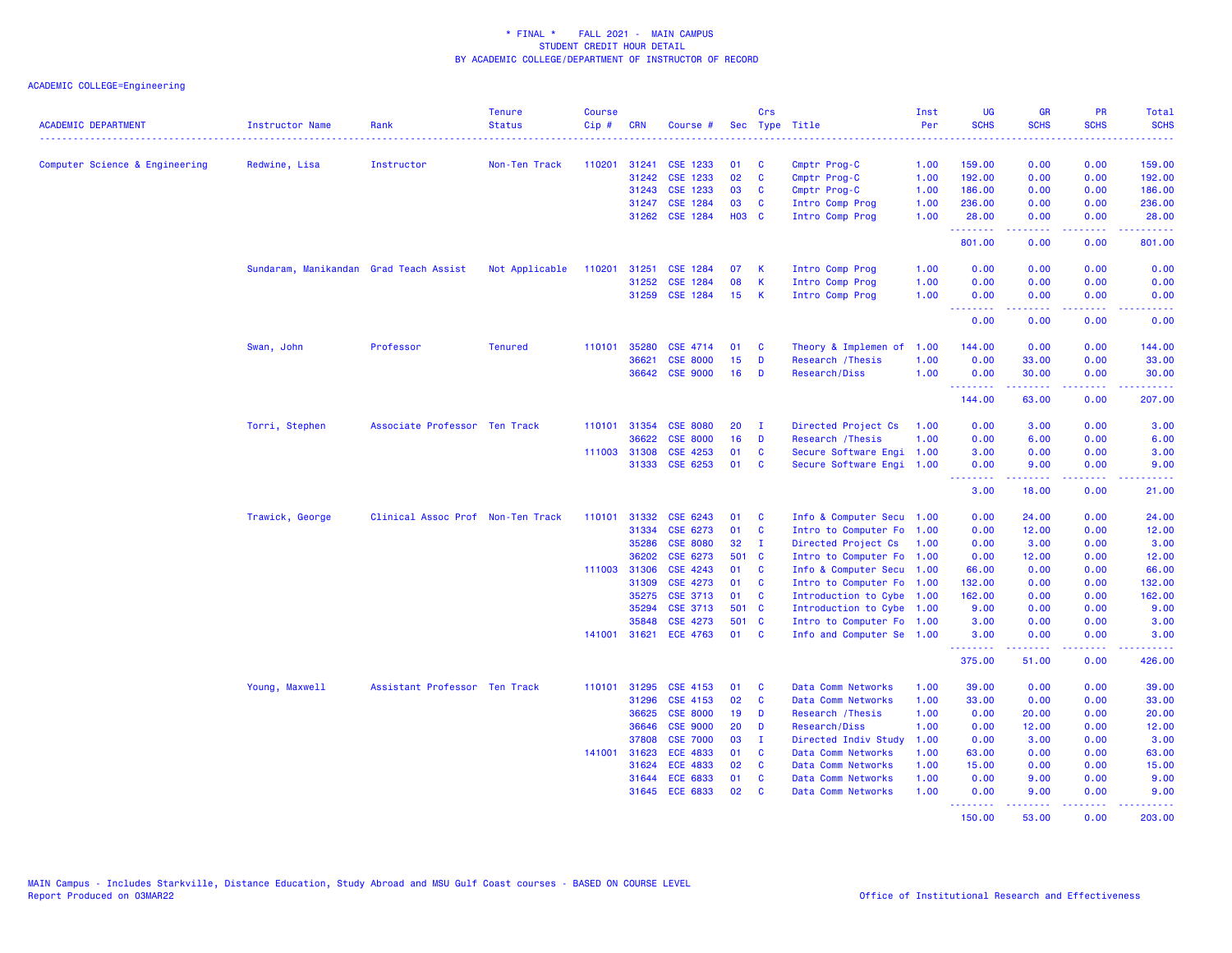# ACADEMIC COLLEGE=Engineering

|                     |                 |      | Tenure | <b>OUPSA</b> |                                   |  | Tnst. |             |             |             | Total       |
|---------------------|-----------------|------|--------|--------------|-----------------------------------|--|-------|-------------|-------------|-------------|-------------|
| ACADEMIC DEPARTMENT | Instructor Name | Rank | Status |              | Cip # CRN Course # Sec Type Title |  | Per   | <b>SCHS</b> | <b>SCHS</b> | <b>SCHS</b> | <b>SCHS</b> |
|                     |                 |      |        |              |                                   |  |       |             |             |             |             |

 =================================== ======== ======== ======== ==========Computer Science & Engineering 6510.00 1060.00 0.00 7570.00 =================================== ======== ======== ======== ==========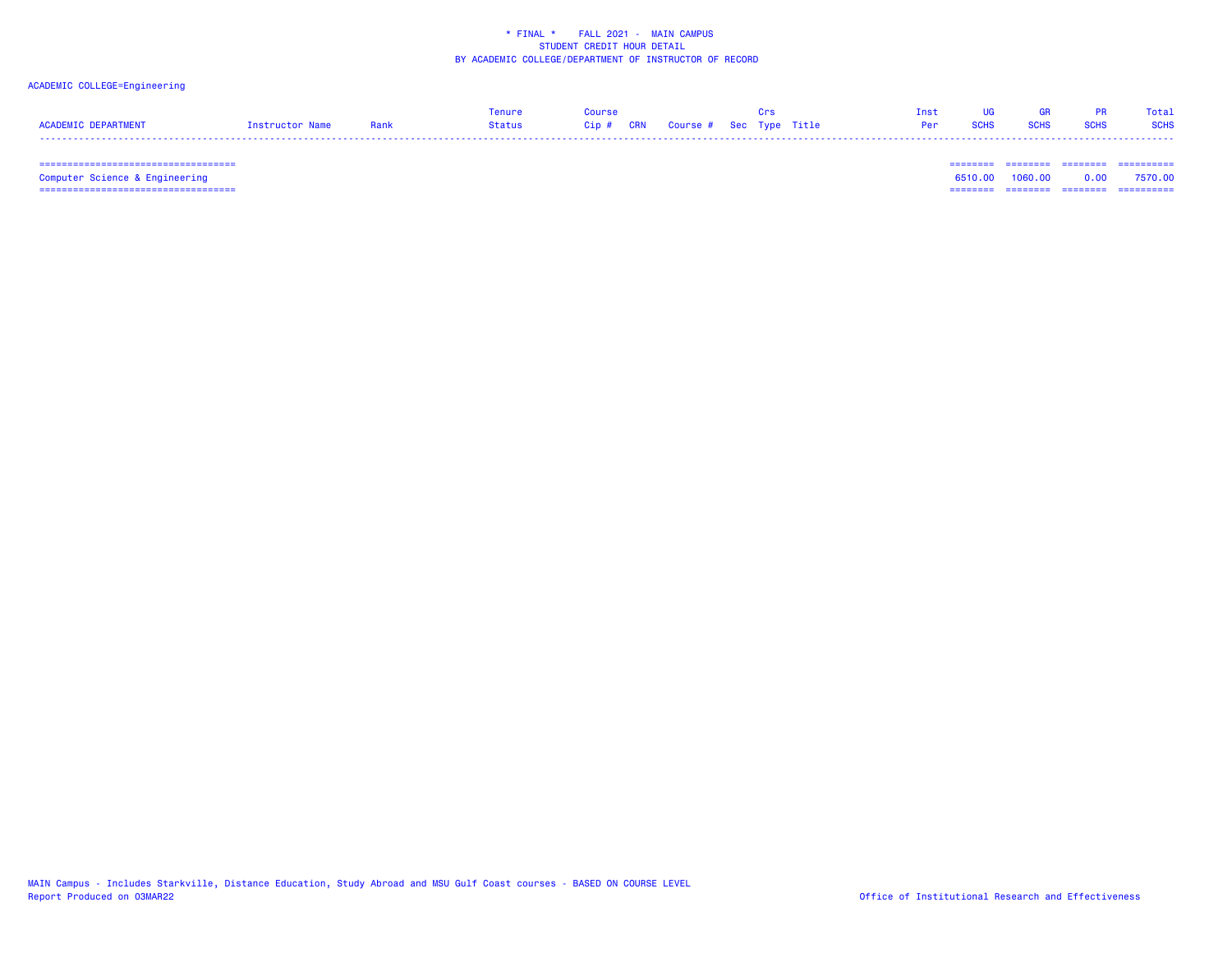| <b>ACADEMIC DEPARTMENT</b>        | Instructor Name   | Rank                              | <b>Tenure</b><br><b>Status</b> | <b>Course</b><br>Cip# | <b>CRN</b> | Course #        |       | Crs          | Sec Type Title            | Inst<br>Per | <b>UG</b><br><b>SCHS</b>                           | <b>GR</b><br><b>SCHS</b>                               | PR<br><b>SCHS</b>    | Total<br><b>SCHS</b> |
|-----------------------------------|-------------------|-----------------------------------|--------------------------------|-----------------------|------------|-----------------|-------|--------------|---------------------------|-------------|----------------------------------------------------|--------------------------------------------------------|----------------------|----------------------|
|                                   |                   |                                   |                                |                       |            |                 |       |              |                           |             |                                                    |                                                        |                      |                      |
| Electrical & Computer Engineering | Ball, John        | Associate Professor Tenured       |                                | 141001                | 31604      | ECE 4413        | 01    | C            | Digital Signal Proce 1.00 |             | 6.00                                               | 0.00                                                   | 0.00                 | 6.00                 |
|                                   |                   |                                   |                                |                       | 31629      | ECE 6413        | 01    | $\mathbf{C}$ | Digital Signal Proce      | 1.00        | 0.00                                               | 24.00                                                  | 0.00                 | 24.00                |
|                                   |                   |                                   |                                |                       | 34664      | ECE 6413        |       | 501 C        | Digital Signal Proce      | 1.00        | 0.00                                               | 24.00                                                  | 0.00                 | 24.00                |
|                                   |                   |                                   |                                |                       | 34670      | <b>ECE 8000</b> | 503   | <b>D</b>     | Research/Thesis           | 1.00        | 0.00                                               | 6.00                                                   | 0.00                 | 6.00                 |
|                                   |                   |                                   |                                |                       | 34693      | <b>ECE 9000</b> |       | 503 D        | Research/Diss             | 1.00        | 0.00                                               | 8.00                                                   | 0.00                 | 8.00                 |
|                                   |                   |                                   |                                |                       | 35232      | <b>ECE 4800</b> | 01    | $\mathbf{I}$ | Undergraduate Resear      | 1.00        | 1.00                                               | 0.00                                                   | 0.00                 | 1.00                 |
|                                   |                   |                                   |                                |                       | 35706      | <b>ECE 4413</b> |       | 601 C        | Digital Signal Proce      | 1.00        | 9.00                                               | 0.00                                                   | 0.00                 | 9.00                 |
|                                   |                   |                                   |                                |                       | 37053      | <b>ECE 8000</b> | 01    | D            | Research/Thesis           | 1.00        | 0.00                                               | 10.00                                                  | 0.00                 | 10.00                |
|                                   |                   |                                   |                                |                       | 37075      | <b>ECE 9000</b> | 01    | D            | Research/Diss             | 1.00        | 0.00                                               | 47.00                                                  | 0.00                 | 47.00                |
|                                   |                   |                                   |                                |                       | 37510      | <b>ECE 7000</b> | 01    | $\mathbf{I}$ | Directed Indiv Study      | 1.00        | 0.00                                               | 3.00                                                   | 0.00                 | 3.00                 |
|                                   |                   |                                   |                                |                       | 37532      | <b>ECE 7000</b> | 07    | $\mathbf{I}$ | Directed Indiv Study      | 1.00        | 0.00                                               | 3.00                                                   | 0.00                 | 3.00                 |
|                                   |                   |                                   |                                | 309999                | 34621      | <b>CME 8000</b> | 501 D |              | Research/Thesis           | 1.00        | 0.00<br><u>.</u>                                   | 3.00<br>.                                              | 0.00<br>22222        | 3.00<br>.            |
|                                   |                   |                                   |                                |                       |            |                 |       |              |                           |             | 16.00                                              | 128.00                                                 | 0.00                 | 144.00               |
|                                   | Choi, Seungdeog   | Associate Professor Tenured       |                                | 141001                | 31560      | <b>ECE 3614</b> | 01    | C            | Fundamentals of Ener      | 1.00        | 132.00                                             | 0.00                                                   | 0.00                 | 132.00               |
|                                   |                   |                                   |                                |                       | 31561      | <b>ECE 3614</b> | 02    | $\mathsf K$  | Fundamentals of Ener      | 1.00        | 0.00                                               | 0.00                                                   | 0.00                 | 0.00                 |
|                                   |                   |                                   |                                |                       | 31562      | ECE 3614        | 03    | К            | Fundamentals of Ener      | 1.00        | 0.00                                               | 0.00                                                   | 0.00                 | 0.00                 |
|                                   |                   |                                   |                                |                       | 31563      | <b>ECE 3614</b> | 04    | $\mathsf K$  | Fundamentals of Ener      | 1.00        | 0.00                                               | 0.00                                                   | 0.00                 | 0.00                 |
|                                   |                   |                                   |                                |                       | 31564      | <b>ECE 3614</b> | 05    | K            | Fundamentals of Ener      | 1.00        | 0.00                                               | 0.00                                                   | 0.00                 | 0.00                 |
|                                   |                   |                                   |                                |                       | 31565      | <b>ECE 3614</b> | 06    | К            | Fundamentals of Ener      | 1.00        | 0.00                                               | 0.00                                                   | 0.00                 | 0.00                 |
|                                   |                   |                                   |                                |                       | 31567      | ECE 3614        | 08    | K            | Fundamentals of Ener 1.00 |             | 0.00                                               | 0.00                                                   | 0.00                 | 0.00                 |
|                                   |                   |                                   |                                |                       | 34692      | <b>ECE 9000</b> |       | 502 D        | Research/Diss             | 1.00        | 0.00                                               | 16.00                                                  | 0.00                 | 16.00                |
|                                   |                   |                                   |                                |                       | 36064      | <b>ECE 4990</b> | 01    | <b>C</b>     | Special Topic in ECE 1.00 |             | 6.00                                               | 0.00                                                   | 0.00                 | 6.00                 |
|                                   |                   |                                   |                                |                       | 36065      | <b>ECE 6990</b> | 01    | C            | Special Topic in ECE      | 1.00        | 0.00                                               | 15.00                                                  | 0.00                 | 15.00                |
|                                   |                   |                                   |                                |                       |            | 37076 ECE 9000  | 02    | D            | Research/Diss             | 1.00        | 0.00<br><b><i><u><u> - - - - - - -</u></u></i></b> | 44.00<br>المتمامين                                     | 0.00<br>.            | 44.00<br>------      |
|                                   |                   |                                   |                                |                       |            |                 |       |              |                           |             | 138.00                                             | 75.00                                                  | 0.00                 | 213.00               |
|                                   | Dabbiru, Lalitha  | Research Assist Pro Non-Ten Track |                                | 141001                | 31605      | ECE 4512        | 01    | B            | EE Design I               | 1.00        | 78.00                                              | 0.00                                                   | 0.00                 | 78.00                |
|                                   |                   |                                   |                                |                       |            | 31607 ECE 4532  | 01    | B            | <b>CPE Design I</b>       | 1.00        | 50.00                                              | 0.00                                                   | 0.00                 | 50.00                |
|                                   |                   |                                   |                                |                       |            |                 |       |              |                           |             | <u>.</u>                                           |                                                        | $\sim$ $\sim$ $\sim$ | المتمامين            |
|                                   |                   |                                   |                                |                       |            |                 |       |              |                           |             | 128.00                                             | 0.00                                                   | 0.00                 | 128.00               |
|                                   | Du, Qian          | Professor                         | <b>Tenured</b>                 | 141001                | 31559      | <b>ECE 3443</b> | 01    | <b>C</b>     | Signals and Systems       | 1.00        | 114.00                                             | 0.00                                                   | 0.00                 | 114.00               |
|                                   |                   |                                   |                                |                       | 34696      | <b>ECE 9000</b> | 506   | <b>D</b>     | Research/Diss             | 1.00        | 0.00                                               | 7.00                                                   | 0.00                 | 7.00                 |
|                                   |                   |                                   |                                |                       | 37056      | <b>ECE 8000</b> | 04    | D            | Research/Thesis           | 1.00        | 0.00                                               | 7.00                                                   | 0.00                 | 7.00                 |
|                                   |                   |                                   |                                |                       | 37078      | <b>ECE 9000</b> | 04    | D            | Research/Diss             | 1.00        | 0.00                                               | 16.00                                                  | 0.00                 | 16.00                |
|                                   |                   |                                   |                                |                       | 37294      | <b>ECE 9100</b> | 01    | <b>S</b>     | Graduate Seminar          | 1.00        | 0.00                                               | 0.00                                                   | 0.00                 | 0.00                 |
|                                   |                   |                                   |                                |                       | 37295      | <b>ECE 9100</b> | 501   | <b>S</b>     | Graduate Seminar          | 1.00        | 0.00                                               | 0.00                                                   | 0.00                 | 0.00                 |
|                                   |                   |                                   |                                |                       |            | 37692 ECE 3443  | 02    | C            | Signals and Systems       | 1.00        | 48.00<br><u>.</u>                                  | 0.00<br>$\omega = \omega \left( \omega \right) \omega$ | 0.00<br>.            | 48.00<br>.           |
|                                   |                   |                                   |                                |                       |            |                 |       |              |                           |             | 162.00                                             | 30.00                                                  | 0.00                 | 192.00               |
|                                   | Follett, Randolph | Associate Professor Tenured       |                                | 140201                | 30429      | ASE 1501        | 01    | E            | Design Competition        | 0.50        | 4.00                                               | 0.00                                                   | 0.00                 | 4.00                 |
|                                   |                   |                                   |                                | 141001                | 31553      | <b>ECE 3434</b> | 01    | C            | Adv Electronic Circu      | 1.00        | 136.00                                             | 0.00                                                   | 0.00                 | 136.00               |
|                                   |                   |                                   |                                |                       | 31554      | <b>ECE 3434</b> | 02    | $\mathsf K$  | Adv Electronic Circu      | 1.00        | 0.00                                               | 0.00                                                   | 0.00                 | 0.00                 |
|                                   |                   |                                   |                                |                       | 31555      | <b>ECE 3434</b> | 03    | K            | Adv Electronic Circu      | 1.00        | 0.00                                               | 0.00                                                   | 0.00                 | 0.00                 |
|                                   |                   |                                   |                                |                       | 31556      | <b>ECE 3434</b> | 04    | $\mathsf K$  | Adv Electronic Circu      | 1.00        | 0.00                                               | 0.00                                                   | 0.00                 | 0.00                 |
|                                   |                   |                                   |                                |                       | 31625      | ECE 4913        | 01    | C            | Feedback Con Sys I        | 1.00        | 12.00                                              | 0.00                                                   | 0.00                 | 12.00                |
|                                   |                   |                                   |                                |                       | 31646      | <b>ECE 6913</b> | 01    | C            | Fdbk Con Sys I            | 1.00        | 0.00                                               | 12.00                                                  | 0.00                 | 12.00                |
|                                   |                   |                                   |                                |                       | 37079      | <b>ECE 9000</b> | 05    | D            | Research/Diss             | 1.00        | 0.00                                               | 13.00                                                  | 0.00                 | 13.00                |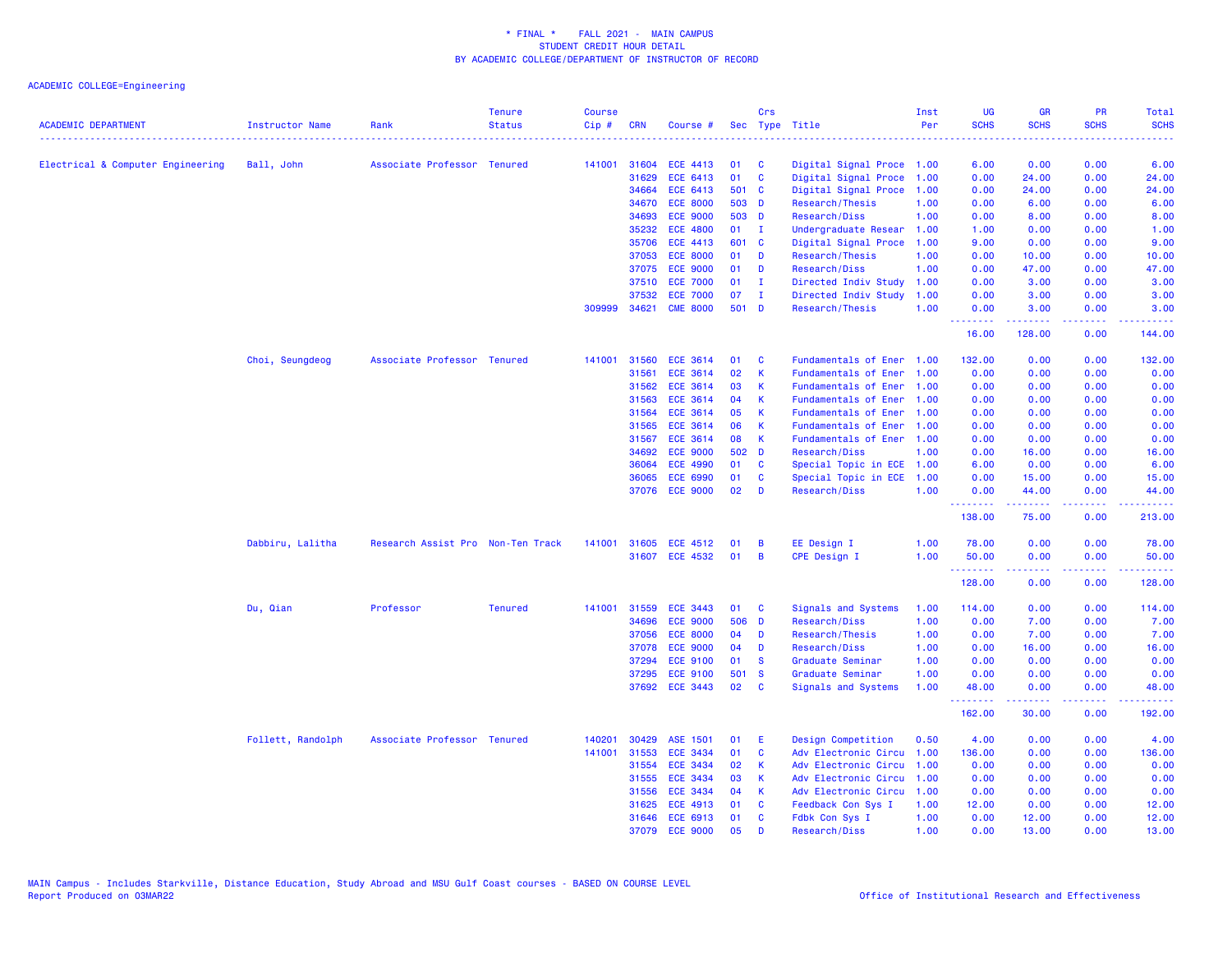| <b>ACADEMIC DEPARTMENT</b>        | <b>Instructor Name</b>                                 | Rank                              | <b>Tenure</b><br><b>Status</b> | <b>Course</b><br>$Cip \#$ | <b>CRN</b>   | Course #              |       | Crs          | Sec Type Title            | Inst<br>Per | UG<br><b>SCHS</b>                      | <b>GR</b><br><b>SCHS</b>                                      | PR<br><b>SCHS</b>               | Total<br><b>SCHS</b> |
|-----------------------------------|--------------------------------------------------------|-----------------------------------|--------------------------------|---------------------------|--------------|-----------------------|-------|--------------|---------------------------|-------------|----------------------------------------|---------------------------------------------------------------|---------------------------------|----------------------|
|                                   |                                                        |                                   |                                |                           |              |                       |       |              |                           |             | <u> - - - - - - - -</u><br>152.00      | <b><i><u><u><b>A</b></u></u> A A A A A A A A</i></b><br>25.00 | <u> - - - - - - - -</u><br>0.00 | <u>.</u><br>177.00   |
| Electrical & Computer Engineering | Fowler, James                                          | Professor                         | <b>Tenured</b>                 |                           |              | 141001 31541 ECE 3413 | 01    | <b>C</b>     | Intro to Electronic       | 1.00        | 294.00                                 | 0.00                                                          | 0.00                            | 294.00               |
|                                   |                                                        |                                   |                                |                           |              | 35248 ECE 8483        | 501 C |              | Image and Video Codi 1.00 |             | 0.00<br>.                              | 6.00<br>.                                                     | 0.00<br>.                       | 6.00<br>.            |
|                                   |                                                        |                                   |                                |                           |              |                       |       |              |                           |             | 294.00                                 | 6.00                                                          | 0.00                            | 300.00               |
|                                   | Fu, Yong                                               | Professor                         | <b>Tenured</b>                 | 141001                    | 31609        | <b>ECE 4613</b>       | 01    | <b>C</b>     | Pwr Transmission Sys 1.00 |             | 147.00                                 | 0.00                                                          | 0.00                            | 147.00               |
|                                   |                                                        |                                   |                                |                           | 31630        | ECE 6613              | 01    | C            | Pwr Transmission Sys 1.00 |             | 0.00                                   | 21.00                                                         | 0.00                            | 21.00                |
|                                   |                                                        |                                   |                                |                           | 34665        | ECE 6613              | 501 C |              | Pwr Transmission Sys 1.00 |             | 0.00                                   | 21.00                                                         | 0.00                            | 21.00                |
|                                   |                                                        |                                   |                                |                           | 35145        | <b>ECE 4613</b>       | 601 C |              | Pwr Transmission Sys 1.00 |             | 21.00                                  | 0.00                                                          | 0.00                            | 21.00                |
|                                   |                                                        |                                   |                                |                           | 35242        | <b>ECE 8683</b>       | 01    | <b>C</b>     | Power Sys Opt & Cont 1.00 |             | 0.00                                   | 30.00                                                         | 0.00                            | 30.00                |
|                                   |                                                        |                                   |                                |                           | 35249        | <b>ECE 8683</b>       | 501 C |              | Power Sys Opt & Cont      | 1.00        | 0.00                                   | 15.00                                                         | 0.00                            | 15.00                |
|                                   |                                                        |                                   |                                |                           | 37059        | <b>ECE 8000</b>       | 07    | D            | Research/Thesis           | 1.00        | 0.00                                   | 9.00                                                          | 0.00                            | 9.00                 |
|                                   |                                                        |                                   |                                |                           | 37308        | <b>ECE 9000</b>       | 24    | D            | Research/Diss             | 1.00        | 0.00<br>.                              | 19.00<br><b><i><u><u> - - - - - -</u></u></i></b>             | 0.00<br>د د د د .               | 19.00<br>22222       |
|                                   |                                                        |                                   |                                |                           |              |                       |       |              |                           |             | 168.00                                 | 115.00                                                        | 0.00                            | 283.00               |
|                                   | Green, Ryan                                            | Assistant Professor Ten Track     |                                | 141001                    | 31539        | <b>ECE 3313</b>       | 01    | <b>C</b>     | Electromagnetics I        | 1.00        | 90.00                                  | 0.00                                                          | 0.00                            | 90.00                |
|                                   |                                                        |                                   |                                |                           | 34710        | <b>ECE 9000</b>       | 520   | <b>D</b>     | Research/Diss             | 1.00        | 0.00                                   | 5.00                                                          | 0.00                            | 5.00                 |
|                                   |                                                        |                                   |                                |                           | 37081        | <b>ECE 9000</b>       | 07    | D            | Research/Diss             | 1.00        | 0.00<br>.                              | 10.00<br>.                                                    | 0.00<br>.                       | 10.00<br>.           |
|                                   |                                                        |                                   |                                |                           |              |                       |       |              |                           |             | 90.00                                  | 15.00                                                         | 0.00                            | 105.00               |
|                                   | Gurbuz, Ali                                            | Assistant Professor Ten Track     |                                | 141001                    | 35231        | <b>ECE 4433</b>       | 01    | C            | Introduction to Rada      | 1.00        | 12.00                                  | 0.00                                                          | 0.00                            | 12.00                |
|                                   |                                                        |                                   |                                |                           | 35238        | <b>ECE 6433</b>       | 01    | C            | Introduction to Rada      | 1.00        | 0.00                                   | 21.00                                                         | 0.00                            | 21.00                |
|                                   |                                                        |                                   |                                |                           | 35247        | <b>ECE 6433</b>       | 501 C |              | Introduction to Rada      | 1.00        | 0.00                                   | 27.00                                                         | 0.00                            | 27.00                |
|                                   |                                                        |                                   |                                |                           | 37061        | <b>ECE 8000</b>       | 09    | D            | Research/Thesis           | 1.00        | 0.00                                   | 42.00                                                         | 0.00                            | 42.00                |
|                                   |                                                        |                                   |                                |                           | 37082        | <b>ECE 9000</b>       | 08    | D            | Research/Diss             | 1.00        | 0.00                                   | 34.00                                                         | 0.00                            | 34.00                |
|                                   |                                                        |                                   |                                |                           | 37512        | <b>ECE 7000</b>       | 03    | п.           | Directed Indiv Study      | 1.00        | 0.00                                   | 3.00                                                          | 0.00                            | 3.00                 |
|                                   |                                                        |                                   |                                |                           |              | 37514 ECE 7000        | 05    | $\mathbf{I}$ | Directed Indiv Study      | 1.00        | 0.00                                   | 3.00                                                          | 0.00                            | 3.00                 |
|                                   |                                                        |                                   |                                |                           | 309999 37190 | <b>CME 9000</b>       | 508 D |              | Research/Dis              | 1.00        | 0.00<br>.                              | 6.00<br>.                                                     | 0.00<br>.                       | 6.00<br>.            |
|                                   |                                                        |                                   |                                |                           |              |                       |       |              |                           |             | 12.00                                  | 136.00                                                        | 0.00                            | 148.00               |
|                                   | Iqbal, Umar                                            | Clinical Assist Pro Non-Ten Track |                                | 141001                    |              | 35136 ECE 3434        | 601 C |              | Adv Electronic Circu 1.00 |             | 52.00                                  | 0.00                                                          | 0.00                            | 52.00                |
|                                   |                                                        |                                   |                                |                           | 35137        | <b>ECE 3434</b>       | 602 K |              | Adv Electronic Circu      | 1.00        | 0.00                                   | 0.00                                                          | 0.00                            | 0.00                 |
|                                   |                                                        |                                   |                                |                           | 35138        | <b>ECE 3443</b>       | 601 C |              | Signals and Systems       | 1.00        | 42.00<br><b><i><u><u>.</u></u></i></b> | 0.00                                                          | 0.00<br>.                       | 42.00                |
|                                   |                                                        |                                   |                                |                           |              |                       |       |              |                           |             | 94.00                                  | 0.00                                                          | 0.00                            | 94.00                |
|                                   | Jones, Bryan                                           | Associate Professor Tenured       |                                |                           |              | 141001 34700 ECE 9000 | 510 D |              | Research/Diss             | 1.00        | 0.00                                   | 3.00                                                          | 0.00                            | 3.00                 |
|                                   |                                                        |                                   |                                |                           |              |                       |       |              |                           |             | 0.00                                   | 3.00                                                          | 0.00                            | 3.00                 |
|                                   | K G Thirumalai, Roob Research Assist Pro Non-Ten Track |                                   |                                | 141001                    |              | 31542 ECE 3424        | 01    | C            | Intm Electronic Circ 1.00 |             | 220.00                                 | 0.00                                                          | 0.00                            | 220.00               |
|                                   |                                                        |                                   |                                |                           | 31544        | <b>ECE 3424</b>       | 03    | K            | Intm Electronic Circ 1.00 |             | 0.00                                   | 0.00                                                          | 0.00                            | 0.00                 |
|                                   |                                                        |                                   |                                |                           | 31545        | <b>ECE 3424</b>       | 05    | K            | Intm Electronic Circ      | 1.00        | 0.00                                   | 0.00                                                          | 0.00                            | 0.00                 |
|                                   |                                                        |                                   |                                |                           | 31546        | <b>ECE 3424</b>       | 06    | К            | Intm Electronic Circ 1.00 |             | 0.00                                   | 0.00                                                          | 0.00                            | 0.00                 |
|                                   |                                                        |                                   |                                |                           | 31547        | <b>ECE 3424</b>       | 07    | К            | Intm Electronic Circ 1.00 |             | 0.00                                   | 0.00                                                          | 0.00                            | 0.00                 |
|                                   |                                                        |                                   |                                |                           | 31548        | <b>ECE 3424</b>       | 08    | К            | Intm Electronic Circ 1.00 |             | 0.00                                   | 0.00                                                          | 0.00                            | 0.00                 |
|                                   |                                                        |                                   |                                |                           |              | 35227 ECE 3424        | 04    | K            | Intm Electronic Circ 1.00 |             | 0.00                                   | 0.00                                                          | 0.00                            | 0.00                 |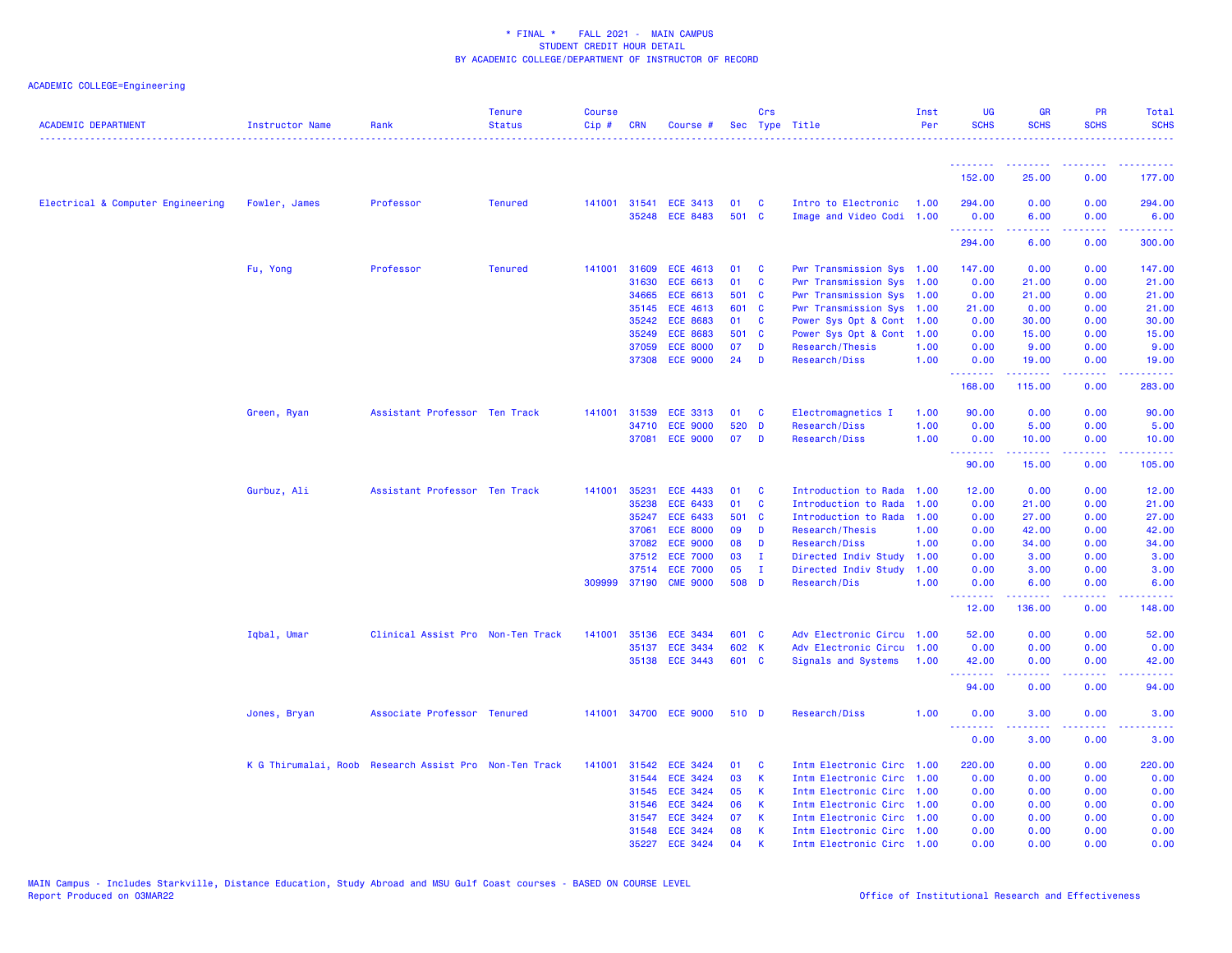| <b>ACADEMIC DEPARTMENT</b>        | <b>Instructor Name</b>         | Rank                          | <b>Tenure</b><br><b>Status</b> | <b>Course</b><br>$Cip \#$ | <b>CRN</b> | Course #                                |                 | Crs               | Sec Type Title                        | Inst<br>Per  | UG<br><b>SCHS</b>                                          | <b>GR</b><br><b>SCHS</b> | <b>PR</b><br><b>SCHS</b>                                                                                                  | Total<br><b>SCHS</b><br>. |
|-----------------------------------|--------------------------------|-------------------------------|--------------------------------|---------------------------|------------|-----------------------------------------|-----------------|-------------------|---------------------------------------|--------------|------------------------------------------------------------|--------------------------|---------------------------------------------------------------------------------------------------------------------------|---------------------------|
|                                   |                                |                               |                                |                           |            |                                         |                 |                   |                                       |              | <u>.</u>                                                   | <u>.</u>                 | <u>.</u>                                                                                                                  | 2.2.2.2.2                 |
|                                   |                                |                               |                                |                           |            |                                         |                 |                   |                                       |              | 220.00                                                     | 0.00                     | 0.00                                                                                                                      | 220.00                    |
| Electrical & Computer Engineering | Karimi-Ghartemani, M Professor |                               | <b>Tenured</b>                 |                           |            | 141001 37084 ECE 9000<br>37552 ECE 7000 | 10<br>08        | D<br>$\mathbf{I}$ | Research/Diss<br>Directed Indiv Study | 1.00<br>1.00 | 0.00                                                       | 23.00                    | 0.00<br>0.00                                                                                                              | 23.00<br>3.00             |
|                                   |                                |                               |                                |                           |            |                                         |                 |                   |                                       |              | 0.00<br><b><i><u><u> - - - - - - -</u></u></i></b>         | 3.00<br>.                | .                                                                                                                         | المتمامين                 |
|                                   |                                |                               |                                |                           |            |                                         |                 |                   |                                       |              | 0.00                                                       | 26.00                    | 0.00                                                                                                                      | 26.00                     |
|                                   | Khan, Samee                    | Professor                     | <b>Tenured</b>                 | 141001                    | 31606      | <b>ECE 4522</b><br>31608 ECE 4542       | 01<br>01        | B<br>B            | EE Design II<br>CPE Design II         | 1.00<br>1.00 | 54.00<br>20.00                                             | 0.00<br>0.00             | 0.00<br>0.00                                                                                                              | 54.00<br>20.00            |
|                                   |                                |                               |                                |                           |            |                                         |                 |                   |                                       |              | <u>.</u>                                                   | .                        | $\frac{1}{2} \left( \frac{1}{2} \right) \left( \frac{1}{2} \right) \left( \frac{1}{2} \right) \left( \frac{1}{2} \right)$ | .                         |
|                                   |                                |                               |                                |                           |            |                                         |                 |                   |                                       |              | 74.00                                                      | 0.00                     | 0.00                                                                                                                      | 74.00                     |
|                                   | Koshka, Yaroslav               | Professor                     | <b>Tenured</b>                 | 141001                    |            | 31538 ECE 3213                          | 01              | C                 | Solid State Electron                  | 1.00         | 84.00                                                      | 0.00                     | 0.00                                                                                                                      | 84.00                     |
|                                   |                                |                               |                                |                           | 34702      | <b>ECE 9000</b>                         | 512 D           |                   | Research/Diss                         | 1.00         | 0.00                                                       | 1.00                     | 0.00                                                                                                                      | 1.00                      |
|                                   |                                |                               |                                |                           | 37064      | <b>ECE 8000</b>                         | 12 <sub>2</sub> | D                 | Research/Thesis                       | 1.00         | 0.00                                                       | 1.00                     | 0.00                                                                                                                      | 1.00                      |
|                                   |                                |                               |                                |                           |            | 37085 ECE 9000                          | 11              | D                 | Research/Diss                         | 1.00         | 0.00<br><b><i><u><u><b>A</b></u></u> A A A A A A A</i></b> | 7.00<br>22222            | 0.00<br>.                                                                                                                 | 7.00<br>.                 |
|                                   |                                |                               |                                |                           |            |                                         |                 |                   |                                       |              | 84.00                                                      | 9.00                     | 0.00                                                                                                                      | 93.00                     |
|                                   | Kurum, Mehmet                  | Assistant Professor Ten Track |                                | 141001                    |            | 31540 ECE 3323                          | 01              | C                 | Electromagnetics II                   | 1.00         | 66.00                                                      | 0.00                     | 0.00                                                                                                                      | 66.00                     |
|                                   |                                |                               |                                |                           | 37065      | <b>ECE 8000</b>                         | 13              | D                 | Research/Thesis                       | 1.00         | 0.00                                                       | 14.00                    | 0.00                                                                                                                      | 14.00                     |
|                                   |                                |                               |                                |                           |            | 37086 ECE 9000                          | 12              | D                 | Research/Diss                         | 1.00         | 0.00                                                       | 27.00                    | 0.00                                                                                                                      | 27.00                     |
|                                   |                                |                               |                                |                           |            | 37517 ECE 7000                          | 06              | $\mathbf{I}$      | Directed Indiv Study                  | 1.00         | 0.00<br>.                                                  | 3.00                     | 0.00<br>2222                                                                                                              | 3.00                      |
|                                   |                                |                               |                                |                           |            |                                         |                 |                   |                                       |              | 66.00                                                      | 44.00                    | 0.00                                                                                                                      | 110.00                    |
|                                   | Litton, Christopher Lecturer   |                               | Non-Ten Track                  | 141001                    |            | 35139 ECE 3614                          | 601 C           |                   | Fundamentals of Ener 1.00             |              | 44.00                                                      | 0.00                     | 0.00                                                                                                                      | 44.00                     |
|                                   |                                |                               |                                |                           |            | 35140 ECE 3614                          | 602 K           |                   | Fundamentals of Ener 1.00             |              | 0.00<br>.                                                  | 0.00                     | 0.00<br>د د د د                                                                                                           | 0.00<br>المتمامين         |
|                                   |                                |                               |                                |                           |            |                                         |                 |                   |                                       |              | 44.00                                                      | 0.00                     | 0.00                                                                                                                      | 44.00                     |
|                                   | Liu, Chun-Hung                 | Assistant Professor Ten Track |                                | 141001                    | 36066      | <b>ECE 8990</b>                         | 01              | <b>C</b>          | Special Topic in ECE 1.00             |              | 0.00                                                       | 27.00                    | 0.00                                                                                                                      | 27.00                     |
|                                   |                                |                               |                                |                           | 36067      | <b>ECE 8990</b>                         | 501             | <b>C</b>          | Special Topic in ECE 1.00             |              | 0.00                                                       | 33.00                    | 0.00                                                                                                                      | 33.00                     |
|                                   |                                |                               |                                |                           |            | 37087 ECE 9000                          | 13              | D                 | Research/Diss                         | 1.00         | 0.00                                                       | 3.00                     | 0.00                                                                                                                      | 3.00                      |
|                                   |                                |                               |                                |                           |            |                                         |                 |                   |                                       |              | <b><i><u><u><b>A</b></u></u> A A A A A A A</i></b><br>0.00 | <u>.</u><br>63.00        | 22222<br>0.00                                                                                                             | .<br>63.00                |
|                                   | Luo, Chaomin                   | Associate Professor Tenured   |                                | 140901                    |            | 31612 ECE 4713                          | 01              | C                 | Computer Architectur 1.00             |              | 105.00                                                     | 0.00                     | 0.00                                                                                                                      | 105.00                    |
|                                   |                                |                               |                                |                           | 31633      | <b>ECE 6713</b>                         | 01              | C                 | Computer Architectur 1.00             |              | 0.00                                                       | 6.00                     | 0.00                                                                                                                      | 6.00                      |
|                                   |                                |                               |                                |                           | 34666      | <b>ECE 6713</b>                         | 501 C           |                   | Computer Architectur                  | 1.00         | 0.00                                                       | 12.00                    | 0.00                                                                                                                      | 12.00                     |
|                                   |                                |                               |                                | 141001                    | 34694      | <b>ECE 9000</b>                         | 504 D           |                   | Research/Diss                         | 1.00         | 0.00                                                       | 4.00                     | 0.00                                                                                                                      | 4.00                      |
|                                   |                                |                               |                                |                           | 36041      | <b>ECE 8743</b>                         | 01              | C                 | <b>Advanced Robotics</b>              | 1.00         | 0.00                                                       | 33.00                    | 0.00                                                                                                                      | 33.00                     |
|                                   |                                |                               |                                |                           | 36042      | <b>ECE 8743</b>                         | 501 C           |                   | <b>Advanced Robotics</b>              | 1.00         | 0.00                                                       | 24.00                    | 0.00                                                                                                                      | 24.00                     |
|                                   |                                |                               |                                |                           | 37088      | <b>ECE 9000</b>                         | 14              | D                 | Research/Diss                         | 1.00         | 0.00<br>.                                                  | 17.00                    | 0.00<br>$\sim$ $\sim$ $\sim$ $\sim$                                                                                       | 17.00<br>الداعات عادة     |
|                                   |                                |                               |                                |                           |            |                                         |                 |                   |                                       |              | 105.00                                                     | 96.00                    | 0.00                                                                                                                      | 201.00                    |
|                                   | Luo, Yu                        | Assistant Professor Ten Track |                                | 141001                    |            | 35243 ECE 8733                          | 01              | C                 | Parallel Comp Arch I                  | 1.00         | 0.00                                                       | 24.00                    | 0.00                                                                                                                      | 24.00                     |
|                                   |                                |                               |                                |                           | 37068      | <b>ECE 8000</b>                         | 16              | D                 | Research/Thesis                       | 1.00         | 0.00                                                       | 7.00                     | 0.00                                                                                                                      | 7.00                      |
|                                   |                                |                               |                                |                           | 37089      | <b>ECE 9000</b>                         | 15              | D                 | Research/Diss                         | 1.00         | 0.00<br><u>.</u>                                           | 7.00<br>الداعات عامات    | 0.00<br>.                                                                                                                 | 7.00<br>.                 |
|                                   |                                |                               |                                |                           |            |                                         |                 |                   |                                       |              | 0.00                                                       | 38.00                    | 0.00                                                                                                                      | 38.00                     |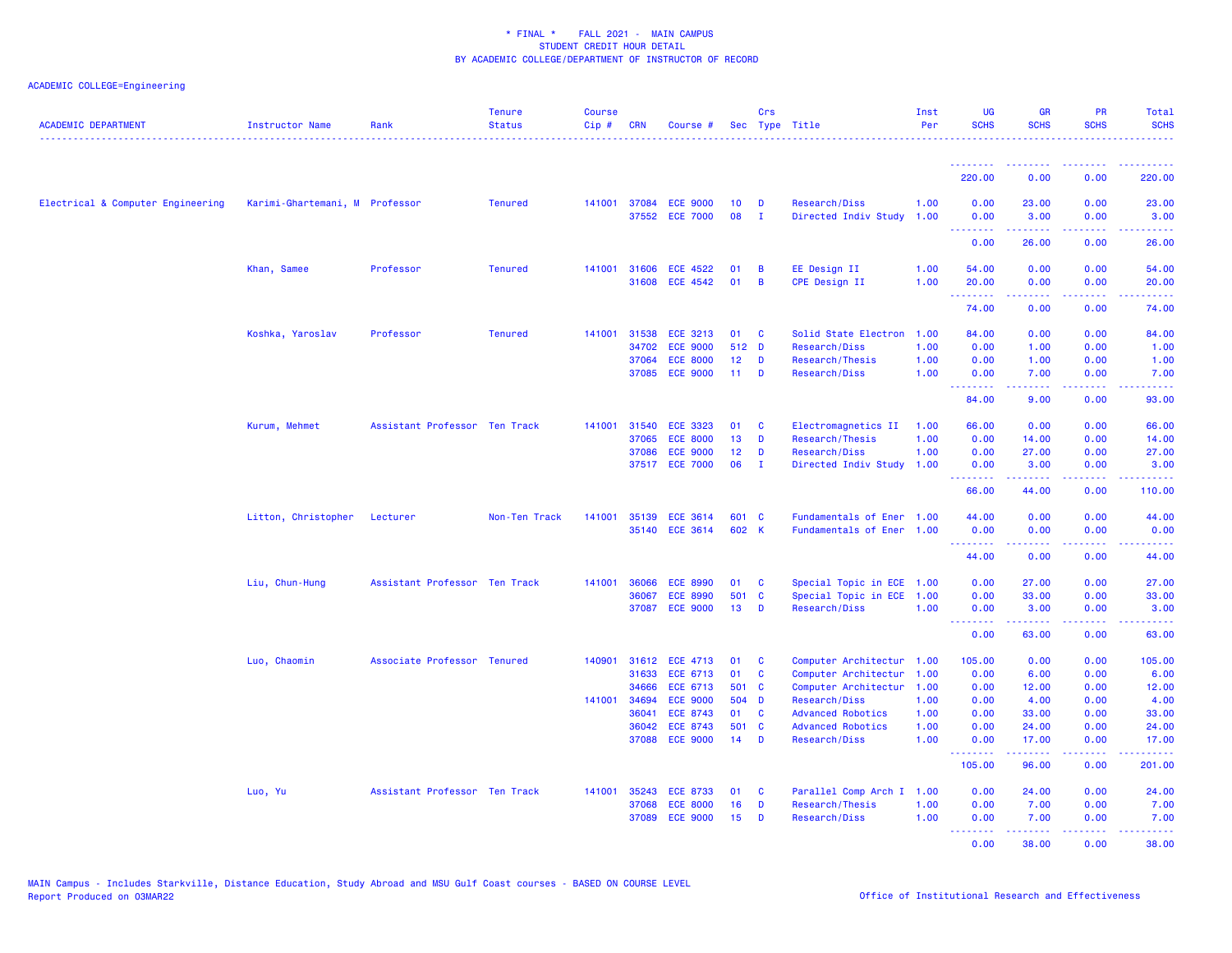| <b>ACADEMIC DEPARTMENT</b>        | Instructor Name | Rank                                               | <b>Tenure</b><br><b>Status</b> | <b>Course</b><br>Cip# | <b>CRN</b>   | Course #        |                 | Crs          | Sec Type Title          | Inst<br>Per | <b>UG</b><br><b>SCHS</b> | <b>GR</b><br><b>SCHS</b> | PR<br><b>SCHS</b>                                                                                                                 | <b>Total</b><br><b>SCHS</b> |
|-----------------------------------|-----------------|----------------------------------------------------|--------------------------------|-----------------------|--------------|-----------------|-----------------|--------------|-------------------------|-------------|--------------------------|--------------------------|-----------------------------------------------------------------------------------------------------------------------------------|-----------------------------|
|                                   |                 |                                                    |                                |                       |              |                 |                 |              | .                       |             |                          |                          |                                                                                                                                   |                             |
| Electrical & Computer Engineering | Marojevic, Vuk  | Associate Professor Ten Track                      |                                | 140901                | 31613        | <b>ECE 4723</b> | 01              | C            | <b>Embedded Systems</b> | 1.00        | 54.00                    | 0.00                     | 0.00                                                                                                                              | 54.00                       |
|                                   |                 |                                                    |                                |                       | 31614        | <b>ECE 4723</b> | 02              | $\mathsf K$  | <b>Embedded Systems</b> | 1.00        | 0.00                     | 0.00                     | 0.00                                                                                                                              | 0.00                        |
|                                   |                 |                                                    |                                |                       | 31615        | <b>ECE 4723</b> | 03              | <b>K</b>     | <b>Embedded Systems</b> | 1.00        | 0.00                     | 0.00                     | 0.00                                                                                                                              | 0.00                        |
|                                   |                 |                                                    |                                |                       | 31634        | ECE 6723        | 01              | $\mathbf{C}$ | <b>Embedded Systems</b> | 1.00        | 0.00                     | 3.00                     | 0.00                                                                                                                              | 3.00                        |
|                                   |                 |                                                    |                                |                       | 31635        | ECE 6723        | 02              | K            | <b>Embedded Systems</b> | 1.00        | 0.00                     | 0.00                     | 0.00                                                                                                                              | 0.00                        |
|                                   |                 |                                                    |                                |                       | 141001 34707 | <b>ECE 9000</b> | 517 D           |              | Research/Diss           | 1.00        | 0.00                     | 3.00                     | 0.00                                                                                                                              | 3.00                        |
|                                   |                 |                                                    |                                |                       | 35234        | <b>ECE 4800</b> | 03              | $\mathbf I$  | Undergraduate Resear    | 1.00        | 3.00                     | 0.00                     | 0.00                                                                                                                              | 3.00                        |
|                                   |                 |                                                    |                                |                       | 37069        | <b>ECE 8000</b> | 17              | D            | Research/Thesis         | 1.00        | 0.00                     | 7.00                     | 0.00                                                                                                                              | 7.00                        |
|                                   |                 |                                                    |                                |                       | 37090        | <b>ECE 9000</b> | 16              | D            | <b>Research/Diss</b>    | 1.00        | 0.00<br><u>.</u>         | 60.00                    | 0.00                                                                                                                              | 60.00                       |
|                                   |                 |                                                    |                                |                       |              |                 |                 |              |                         |             | 57.00                    | 73.00                    | 0.00                                                                                                                              | 130.00                      |
|                                   | Miah, Khalid    | Clinical Assist Pro Non-Ten Track                  |                                | 141001                | 35133        | <b>ECE 3213</b> | 601 C           |              | Solid State Electron    | 1.00        | 18.00                    | 0.00                     | 0.00                                                                                                                              | 18.00                       |
|                                   |                 |                                                    |                                |                       | 35141        | ECE 3714        | 601 C           |              | Digital Devices         | 1.00        | 28.00                    | 0.00                     | 0.00                                                                                                                              | 28.00                       |
|                                   |                 |                                                    |                                |                       | 35142        | <b>ECE 3714</b> | 602 K           |              | Digital Devices         | 1.00        | 0.00                     | 0.00                     | 0.00                                                                                                                              | 0.00                        |
|                                   |                 |                                                    |                                |                       |              | 35144 ECE 4522  | 601 B           |              | EE Design II            | 1.00        | 14.00                    | 0.00                     | 0.00                                                                                                                              | 14.00                       |
|                                   |                 |                                                    |                                |                       |              |                 |                 |              |                         |             | .<br>60.00               | .<br>0.00                | والمحامل<br>0.00                                                                                                                  | 60.00                       |
|                                   |                 | Mohammadi-Aragh, Mah Assistant Professor Ten Track |                                | 141001                | 31525        | <b>ECE 1013</b> | 01              | C            | Introduction to ECE     | 1.00        | 348.00                   | 0.00                     | 0.00                                                                                                                              | 348.00                      |
|                                   |                 |                                                    |                                |                       | 31526        | <b>ECE 1013</b> | 02              | $\mathsf{K}$ | Introduction to ECE     | 1.00        | 0.00                     | 0.00                     | 0.00                                                                                                                              | 0.00                        |
|                                   |                 |                                                    |                                |                       | 31527        | <b>ECE 1013</b> | 03              | К            | Introduction to ECE     | 1.00        | 0.00                     | 0.00                     | 0.00                                                                                                                              | 0.00                        |
|                                   |                 |                                                    |                                |                       | 31528        | <b>ECE 1013</b> | 04              | $\mathsf{K}$ | Introduction to ECE     | 1.00        | 0.00                     | 0.00                     | 0.00                                                                                                                              | 0.00                        |
|                                   |                 |                                                    |                                |                       | 31529        | <b>ECE 1013</b> | 05              | $\mathsf{K}$ | Introduction to ECE     | 1.00        | 0.00                     | 0.00                     | 0.00                                                                                                                              | 0.00                        |
|                                   |                 |                                                    |                                |                       | 31530        | <b>ECE 1013</b> | 06              | К            | Introduction to ECE     | 1.00        | 0.00                     | 0.00                     | 0.00                                                                                                                              | 0.00                        |
|                                   |                 |                                                    |                                |                       | 31531        | <b>ECE 1013</b> | $H01$ B         |              | Introduction to ECE     | 1.00        | 63.00                    | 0.00                     | 0.00                                                                                                                              | 63.00                       |
|                                   |                 |                                                    |                                |                       | 34686        | <b>ECE 8000</b> | 519 D           |              | Research/Thesis         | 1.00        | 0.00                     | 1.00                     | 0.00                                                                                                                              | 1.00                        |
|                                   |                 |                                                    |                                |                       | 34709        | <b>ECE 9000</b> | 519 D           |              | <b>Research/Diss</b>    | 1.00        | 0.00                     | 6.00                     | 0.00                                                                                                                              | 6.00                        |
|                                   |                 |                                                    |                                |                       | 37187        | <b>ECE 9000</b> | 22              | D            | <b>Research/Diss</b>    | 1.00        | 0.00                     | 19.00                    | 0.00                                                                                                                              | 19.00                       |
|                                   |                 |                                                    |                                |                       | 37249        | <b>ECE 4800</b> | 05              | $\mathbf I$  | Undergraduate Resear    | 1.00        | 1.00                     | 0.00                     | 0.00                                                                                                                              | 1.00                        |
|                                   |                 |                                                    |                                |                       | 37346        | <b>ECE 1013</b> | 07              | <b>K</b>     | Introduction to ECE     | 1.00        | 0.00                     | 0.00                     | 0.00                                                                                                                              | 0.00                        |
|                                   |                 |                                                    |                                |                       | 37513        | <b>ECE 7000</b> | 04              | $\mathbf I$  | Directed Indiv Study    | 1.00        | 0.00                     | 3.00                     | 0.00                                                                                                                              | 3.00                        |
|                                   |                 |                                                    |                                |                       | 37753        | <b>ECE 8000</b> | 24              | D            | Research/Thesis         | 1.00        | 0.00                     | 2.00                     | 0.00                                                                                                                              | 2.00                        |
|                                   |                 |                                                    |                                | 149999                | 35862        | <b>ENE 9000</b> | 02              | D            | <b>Research/Diss</b>    | 1.00        | 0.00                     | 9.00                     | 0.00                                                                                                                              | 9.00                        |
|                                   |                 |                                                    |                                |                       | 37266        | <b>ENE 9000</b> | 501             | D            | <b>Research/Diss</b>    | 1.00        | 0.00                     | 4.00                     | 0.00                                                                                                                              | 4.00                        |
|                                   |                 |                                                    |                                | 309999                | 37675        | <b>CME 9000</b> | 514 D           |              | Research/Dis            | 1.00        | 0.00                     | 6.00                     | 0.00                                                                                                                              | 6.00                        |
|                                   |                 |                                                    |                                |                       |              |                 |                 |              |                         |             | .<br>412.00              | .<br>50.00               | $\frac{1}{2} \left( \frac{1}{2} \right) \left( \frac{1}{2} \right) \left( \frac{1}{2} \right) \left( \frac{1}{2} \right)$<br>0.00 | 462.00                      |
|                                   | Moorhead, Jane  | Instructor                                         | Non-Ten Track                  | 141001                | 31569        | ECE 3714        | 01              | C            | Digital Devices         | 1.00        | 172.00                   | 0.00                     | 0.00                                                                                                                              | 172.00                      |
|                                   |                 |                                                    |                                |                       | 31570        | <b>ECE 3714</b> | 02              | $\mathbf{C}$ | Digital Devices         | 1.00        | 216.00                   | 0.00                     | 0.00                                                                                                                              | 216.00                      |
|                                   |                 |                                                    |                                |                       | 31571        | <b>ECE 3714</b> | 03              | K            | Digital Devices         | 1.00        | 0.00                     | 0.00                     | 0.00                                                                                                                              | 0.00                        |
|                                   |                 |                                                    |                                |                       | 31572        | ECE 3714        | 04              | K            | Digital Devices         | 1.00        | 0.00                     | 0.00                     | 0.00                                                                                                                              | 0.00                        |
|                                   |                 |                                                    |                                |                       | 31574        | <b>ECE 3714</b> | 06              | К            | Digital Devices         | 1.00        | 0.00                     | 0.00                     | 0.00                                                                                                                              | 0.00                        |
|                                   |                 |                                                    |                                |                       | 31576        | <b>ECE 3714</b> | 08              | $\mathsf K$  | Digital Devices         | 1.00        | 0.00                     | 0.00                     | 0.00                                                                                                                              | 0.00                        |
|                                   |                 |                                                    |                                |                       | 31578        | <b>ECE 3714</b> | 10 <sub>1</sub> | К            | Digital Devices         | 1.00        | 0.00                     | 0.00                     | 0.00                                                                                                                              | 0.00                        |
|                                   |                 |                                                    |                                |                       | 31579        | <b>ECE 3714</b> | 11              | K            | Digital Devices         | 1.00        | 0.00                     | 0.00                     | 0.00                                                                                                                              | 0.00                        |
|                                   |                 |                                                    |                                |                       | 31580        | <b>ECE 3714</b> | 12              | <b>K</b>     | Digital Devices         | 1.00        | 0.00                     | 0.00                     | 0.00                                                                                                                              | 0.00                        |
|                                   |                 |                                                    |                                |                       | 31587        | <b>ECE 3724</b> | 01              | <b>C</b>     | Microprocessors         | 1.00        | 224.00                   | 0.00                     | 0.00                                                                                                                              | 224.00                      |
|                                   |                 |                                                    |                                |                       | 31589        | <b>ECE 3724</b> | 04              | К            | Microprocessors         | 1.00        | 0.00                     | 0.00                     | 0.00                                                                                                                              | 0.00                        |
|                                   |                 |                                                    |                                |                       | 31590        | <b>ECE 3724</b> | 05              | K            | Microprocessors         | 1.00        | 0.00                     | 0.00                     | 0.00                                                                                                                              | 0.00                        |
|                                   |                 |                                                    |                                |                       | 31591        | <b>ECE 3724</b> | 06              | K            | Microprocessors         | 1.00        | 0.00                     | 0.00                     | 0.00                                                                                                                              | 0.00                        |
|                                   |                 |                                                    |                                |                       | 31594        | <b>ECE 3724</b> | 09              | K            | Microprocessors         | 1.00        | 0.00                     | 0.00                     | 0.00                                                                                                                              | 0.00                        |
|                                   |                 |                                                    |                                |                       | 31595        | <b>ECE 3724</b> | 12              | К            | Microprocessors         | 1.00        | 0.00                     | 0.00                     | 0.00                                                                                                                              | 0.00                        |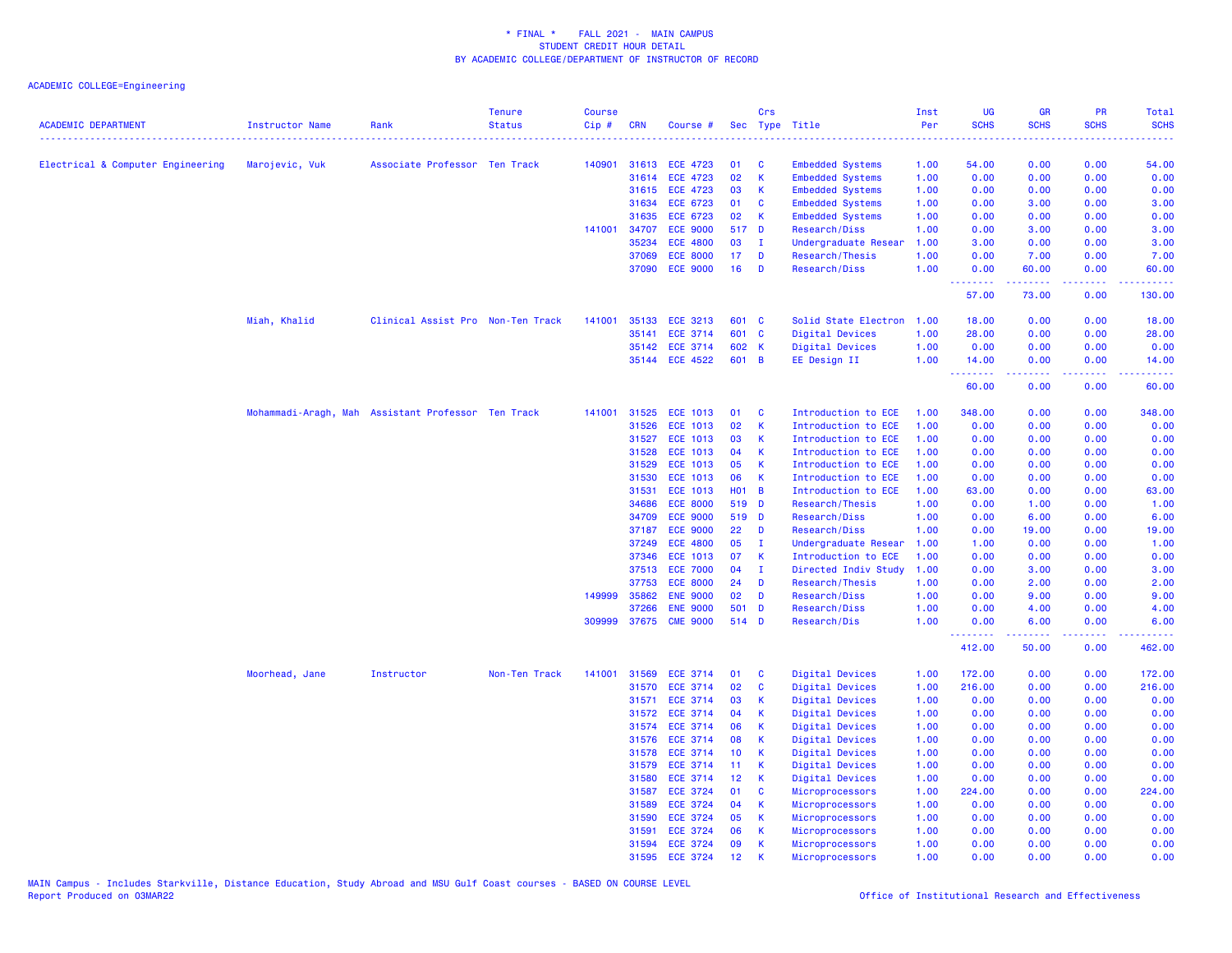| <b>ACADEMIC DEPARTMENT</b>        | <b>Instructor Name</b><br>. | Rank                                                   | <b>Tenure</b><br><b>Status</b> | <b>Course</b><br>Cip# | <b>CRN</b> | Course #                          |                 | Crs          | Sec Type Title                   | Inst<br>Per  | <b>UG</b><br><b>SCHS</b>                                 | <b>GR</b><br><b>SCHS</b>                                                                                                                                      | PR<br><b>SCHS</b>                   | Total<br><b>SCHS</b>                                                                                                              |
|-----------------------------------|-----------------------------|--------------------------------------------------------|--------------------------------|-----------------------|------------|-----------------------------------|-----------------|--------------|----------------------------------|--------------|----------------------------------------------------------|---------------------------------------------------------------------------------------------------------------------------------------------------------------|-------------------------------------|-----------------------------------------------------------------------------------------------------------------------------------|
| Electrical & Computer Engineering | Moorhead, Jane              | Instructor                                             | Non-Ten Track                  | 141001                | 31596      | <b>ECE 3724</b>                   | 13              | К            | Microprocessors                  | 1.00         | 0.00                                                     | 0.00                                                                                                                                                          | 0.00                                | 0.00                                                                                                                              |
|                                   |                             |                                                        |                                |                       |            | 37499 ECE 4000                    | 01              | $\mathbf{I}$ | Directed Indiv Study 1.00        |              | 4.00<br>.                                                | 0.00<br>.                                                                                                                                                     | 0.00<br>.                           | 4.00<br>.                                                                                                                         |
|                                   |                             |                                                        |                                |                       |            |                                   |                 |              |                                  |              | 616.00                                                   | 0.00                                                                                                                                                          | 0.00                                | 616.00                                                                                                                            |
|                                   | Moorhead, Robert            | Non-Faculty                                            | <b>Tenured</b>                 | 141001                | 34708      | <b>ECE 9000</b>                   | 518 D           |              | Research/Diss                    | 1.00         | 0.00                                                     | 3.00                                                                                                                                                          | 0.00                                | 3.00                                                                                                                              |
|                                   |                             |                                                        |                                |                       | 37091      | <b>ECE 9000</b>                   | 17 <sup>2</sup> | D            | Research/Diss                    | 1.00         | 0.00<br><u>.</u>                                         | 1.00<br>.                                                                                                                                                     | 0.00<br>$\sim$ $\sim$ $\sim$ $\sim$ | 1.00<br>2222.                                                                                                                     |
|                                   |                             |                                                        |                                |                       |            |                                   |                 |              |                                  |              | 0.00                                                     | 4.00                                                                                                                                                          | 0.00                                | 4.00                                                                                                                              |
|                                   | Park, Chanyeop              | Assistant Professor Ten Track                          |                                | 141001                | 36068      | <b>ECE 8990</b>                   | 02              | <b>C</b>     | Special Topic in ECE 1.00        |              | 0.00                                                     | 30.00                                                                                                                                                         | 0.00                                | 30.00                                                                                                                             |
|                                   |                             |                                                        |                                |                       | 36069      | <b>ECE 8990</b>                   | 502 C           |              | Special Topic in ECE             | 1.00         | 0.00                                                     | 9.00                                                                                                                                                          | 0.00                                | 9.00                                                                                                                              |
|                                   |                             |                                                        |                                |                       |            | 37092 ECE 9000                    | 18              | D            | Research/Diss                    | 1.00         | 0.00<br><b><i><u><u><b>Little Little</b></u></u></i></b> | 44.00<br>$\frac{1}{2} \left( \frac{1}{2} \right) \left( \frac{1}{2} \right) \left( \frac{1}{2} \right) \left( \frac{1}{2} \right) \left( \frac{1}{2} \right)$ | 0.00<br>د د د د                     | 44.00<br>وعاعاها                                                                                                                  |
|                                   |                             |                                                        |                                |                       |            |                                   |                 |              |                                  |              | 0.00                                                     | 83.00                                                                                                                                                         | 0.00                                | 83.00                                                                                                                             |
|                                   |                             | Samiappan, Sathishku Research Assist Pro Non-Ten Track |                                |                       |            | 309999 37695 CME 7000             | 502 I           |              | Directed Indiv Study 1.00        |              | 0.00                                                     | 3.00                                                                                                                                                          | 0.00                                | 3.00                                                                                                                              |
|                                   |                             |                                                        |                                |                       |            |                                   |                 |              |                                  |              | <u> - - - - - - - -</u><br>0.00                          | .<br>3.00                                                                                                                                                     | .<br>0.00                           | $\frac{1}{2} \left( \frac{1}{2} \right) \left( \frac{1}{2} \right) \left( \frac{1}{2} \right) \left( \frac{1}{2} \right)$<br>3.00 |
|                                   | Sandberg, Kristin           | Lecturer                                               | Non-Ten Track                  | 141001                | 35131      | <b>ECE 1013</b>                   | 601 C           |              | Introduction to ECE              | 1.00         | 24.00                                                    | 0.00                                                                                                                                                          | 0.00                                | 24.00                                                                                                                             |
|                                   |                             |                                                        |                                |                       | 35132      | <b>ECE 1013</b>                   | 602 K           |              | Introduction to ECE              | 1.00         | 0.00                                                     | 0.00                                                                                                                                                          | 0.00                                | 0.00                                                                                                                              |
|                                   |                             |                                                        |                                |                       | 35135      | <b>ECE 3413</b>                   | 601 C           |              | Intro to Electronic              | 1.00         | 48.00                                                    | 0.00                                                                                                                                                          | 0.00                                | 48.00                                                                                                                             |
|                                   |                             |                                                        |                                |                       | 35226      | <b>ECE 3413</b>                   | 02              | C            | Intro to Electronic              | 1.00         | 270.00<br>.                                              | 0.00                                                                                                                                                          | 0.00<br>بالمحام                     | 270.00<br>الداعات عاد                                                                                                             |
|                                   |                             |                                                        |                                |                       |            |                                   |                 |              |                                  |              | 342.00                                                   | 0.00                                                                                                                                                          | 0.00                                | 342.00                                                                                                                            |
|                                   | Sharp, Kirk                 | Lecturer                                               | Non-Ten Track                  | 141001                |            | 37236 ECE 3313                    | 601 C           |              | Electromagnetics I               | 1.00         | 24.00                                                    | 0.00                                                                                                                                                          | 0.00                                | 24.00                                                                                                                             |
|                                   |                             |                                                        |                                |                       |            |                                   |                 |              |                                  |              | <u>.</u><br>24.00                                        | .<br>0.00                                                                                                                                                     | ----<br>0.00                        | . <b>.</b><br>24.00                                                                                                               |
|                                   | Tang, Bo                    | Assistant Professor Ten Track                          |                                | 140901                |            | 31617 ECE 4743                    | 01              | <b>C</b>     | Digital Sys Design               | 1.00         | 66.00                                                    | 0.00                                                                                                                                                          | 0.00                                | 66.00                                                                                                                             |
|                                   |                             |                                                        |                                |                       | 31618      | <b>ECE 4743</b>                   | 02              | K            | Digital Sys Design               | 1.00         | 0.00                                                     | 0.00                                                                                                                                                          | 0.00                                | 0.00                                                                                                                              |
|                                   |                             |                                                        |                                |                       | 31619      | <b>ECE 4743</b>                   | 03              | К            | Digital Sys Design               | 1.00         | 0.00                                                     | 0.00                                                                                                                                                          | 0.00                                | 0.00                                                                                                                              |
|                                   |                             |                                                        |                                |                       | 31620      | <b>ECE 4743</b>                   | 04              | K            | Digital Sys Design               | 1.00         | 0.00                                                     | 0.00                                                                                                                                                          | 0.00                                | 0.00                                                                                                                              |
|                                   |                             |                                                        |                                |                       | 31638      | ECE 6743                          | 01              | C            | Digital Sys Design               | 1.00         | 0.00                                                     | 18.00                                                                                                                                                         | 0.00                                | 18.00                                                                                                                             |
|                                   |                             |                                                        |                                |                       | 31639      | ECE 6743                          | 02              | К            | Digital Sys Design               | 1.00         | 0.00                                                     | 0.00                                                                                                                                                          | 0.00                                | 0.00                                                                                                                              |
|                                   |                             |                                                        |                                |                       | 31640      | <b>ECE 6743</b>                   | 03              | К            | Digital Sys Design               | 1.00         | 0.00                                                     | 0.00                                                                                                                                                          | 0.00                                | 0.00                                                                                                                              |
|                                   |                             |                                                        |                                |                       | 31641      | ECE 6743                          | 04              | K            | Digital Sys Design               | 1.00         | 0.00                                                     | 0.00                                                                                                                                                          | 0.00                                | 0.00                                                                                                                              |
|                                   |                             |                                                        |                                | 141001                | 37072      | <b>ECE 8000</b><br>37093 ECE 9000 | 20<br>19        | D<br>D       | Research/Thesis<br>Research/Diss | 1.00<br>1.00 | 0.00<br>0.00                                             | 7.00<br>26.00                                                                                                                                                 | 0.00<br>0.00                        | 7.00<br>26,00                                                                                                                     |
|                                   |                             |                                                        |                                |                       |            |                                   |                 |              |                                  |              | .<br>66.00                                               | .<br>51.00                                                                                                                                                    | .<br>0.00                           | .<br>117.00                                                                                                                       |
|                                   | Wallace, David              | Clinical Assist Pro Non-Ten Track                      |                                | 141001                |            | 31610 ECE 4643                    | 01              | C            | Pwr Sy Relay Control 1.00        |              | 108.00                                                   | 0.00                                                                                                                                                          | 0.00                                | 108.00                                                                                                                            |
|                                   |                             |                                                        |                                |                       | 31631      | <b>ECE 6643</b>                   | 01              | C            | Pwr Sy Relay Control 1.00        |              | 0.00<br>.                                                | 12.00<br>22222                                                                                                                                                | 0.00                                | 12.00                                                                                                                             |
|                                   |                             |                                                        |                                |                       |            |                                   |                 |              |                                  |              | 108.00                                                   | 12.00                                                                                                                                                         | 0.00                                | 120.00                                                                                                                            |
|                                   | Zhao, Junbo                 | Assistant Professor Ten Track                          |                                | 141001                |            | 34705 ECE 9000                    | 515 D           |              | Research/Diss                    | 1.00         | 0.00                                                     | 3.00                                                                                                                                                          | 0.00                                | 3.00                                                                                                                              |
|                                   |                             |                                                        |                                |                       | 37095      | <b>ECE 9000</b>                   | 21              | D            | Research/Diss                    | 1.00         | 0.00                                                     | 38.00                                                                                                                                                         | 0.00                                | 38.00                                                                                                                             |
|                                   |                             |                                                        |                                |                       |            | 37511 ECE 7000                    | 02              | $\mathbf{I}$ | Directed Indiv Study             | 1.00         | 0.00                                                     | 3.00                                                                                                                                                          | 0.00                                | 3.00                                                                                                                              |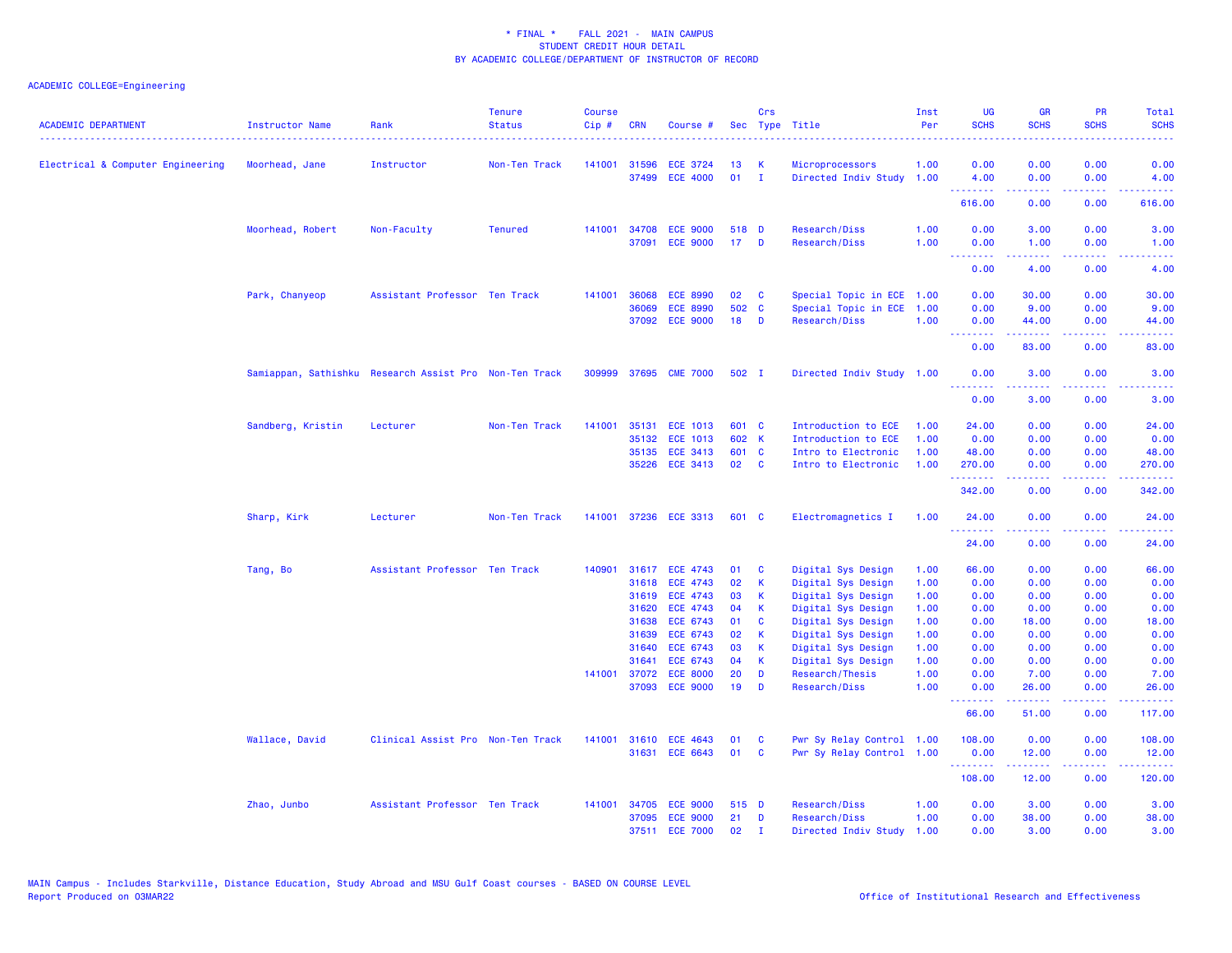# ACADEMIC COLLEGE=Engineering

| <b>ACADEMIC DEPARTMENT</b>             | Instructor Name | Rank | Tenure<br><b>Status</b> | Course<br>$Cip$ # | CRN | Course # Sec Type Title | Crs | Inst<br>Per | UG<br><b>SCHS</b> | GR<br><b>SCHS</b> | <b>PR</b><br><b>SCHS</b> | Total<br><b>SCHS</b> |
|----------------------------------------|-----------------|------|-------------------------|-------------------|-----|-------------------------|-----|-------------|-------------------|-------------------|--------------------------|----------------------|
|                                        |                 |      |                         |                   |     |                         |     |             | 0.00              | 44.00             | 0.00                     | 44.00                |
| ====================================== |                 |      |                         |                   |     |                         |     |             | ========          | ---------         | ---------                | -----------          |
| Electrical & Computer Engineering      |                 |      |                         |                   |     |                         |     |             | 3532.00           | 1129.00           | 0.00                     | 4661.00              |

=================================== ======== ======== ======== ==========

MAIN Campus - Includes Starkville, Distance Education, Study Abroad and MSU Gulf Coast courses - BASED ON COURSE LEVEL<br>Report Produced on O3MAR22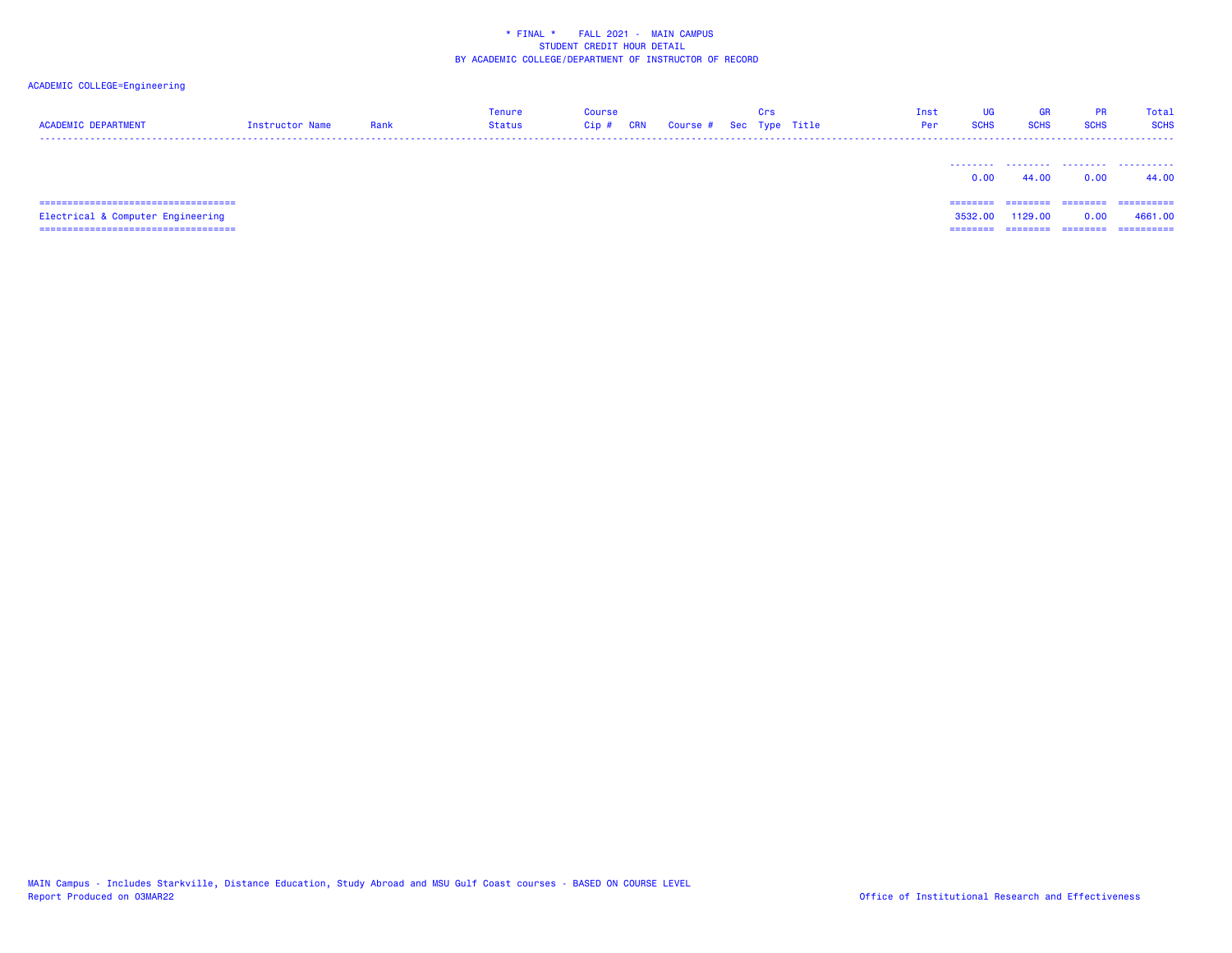| <u>.</u><br>142701<br>35333<br>IE 8353<br>Mfg Systems Modeling<br>Industrial & Systems Engineering<br>Bian, Linkan<br>Associate Professor Tenured<br>01<br>C<br>501 C<br>35337<br>IE 8353<br>Mfg Systems Modeling<br>143501<br>34939<br>IE 8000<br>501 D<br>Research / Thesis<br>34954<br>IE 9000<br>501 D<br>Research/DIss<br>35909<br>IE 8000<br>01<br>D<br>Research / Thesis<br>35922<br>IE 9000<br>01<br>Research/DIss<br>D<br>IE 7000<br>01<br>37729<br>$\mathbf{I}$<br>Directed Indiv Study<br>IE 7000<br>37979<br>02<br>Directed Indiv Study<br>$\mathbf{I}$<br>506 D<br>309999<br>34627<br><b>CME 9000</b><br>Research/Dis<br>Bostick, Lisa<br>489999 31737 EG 1143<br>Graphic Com<br>Lecturer<br>Non-Ten Track<br>01<br>C<br>31738 EG 1143<br>02<br>$\mathbf{C}$<br>Graphic Com | Inst<br>Per  | <b>UG</b><br><b>SCHS</b> | <b>GR</b><br><b>SCHS</b> | PR<br><b>SCHS</b>                                                                                      | Total<br><b>SCHS</b>    |
|------------------------------------------------------------------------------------------------------------------------------------------------------------------------------------------------------------------------------------------------------------------------------------------------------------------------------------------------------------------------------------------------------------------------------------------------------------------------------------------------------------------------------------------------------------------------------------------------------------------------------------------------------------------------------------------------------------------------------------------------------------------------------------------|--------------|--------------------------|--------------------------|--------------------------------------------------------------------------------------------------------|-------------------------|
|                                                                                                                                                                                                                                                                                                                                                                                                                                                                                                                                                                                                                                                                                                                                                                                          |              |                          |                          |                                                                                                        |                         |
|                                                                                                                                                                                                                                                                                                                                                                                                                                                                                                                                                                                                                                                                                                                                                                                          | 1.00         | 0.00                     | 9.00                     | 0.00                                                                                                   | 9.00                    |
|                                                                                                                                                                                                                                                                                                                                                                                                                                                                                                                                                                                                                                                                                                                                                                                          | 1.00<br>1.00 | 0.00<br>0.00             | 45.00<br>7.00            | 0.00<br>0.00                                                                                           | 45.00                   |
|                                                                                                                                                                                                                                                                                                                                                                                                                                                                                                                                                                                                                                                                                                                                                                                          |              |                          |                          |                                                                                                        | 7.00                    |
|                                                                                                                                                                                                                                                                                                                                                                                                                                                                                                                                                                                                                                                                                                                                                                                          | 1.00<br>1.00 | 0.00<br>0.00             | 1.00<br>1.00             | 0.00<br>0.00                                                                                           | 1.00<br>1.00            |
|                                                                                                                                                                                                                                                                                                                                                                                                                                                                                                                                                                                                                                                                                                                                                                                          | 1.00         | 0.00                     | 6.00                     | 0.00                                                                                                   | 6.00                    |
|                                                                                                                                                                                                                                                                                                                                                                                                                                                                                                                                                                                                                                                                                                                                                                                          | 1.00         | 0.00                     | 3.00                     | 0.00                                                                                                   | 3.00                    |
|                                                                                                                                                                                                                                                                                                                                                                                                                                                                                                                                                                                                                                                                                                                                                                                          | 1.00         | 0.00                     | 3.00                     | 0.00                                                                                                   | 3.00                    |
|                                                                                                                                                                                                                                                                                                                                                                                                                                                                                                                                                                                                                                                                                                                                                                                          | 1.00         | 0.00                     | 3.00                     | 0.00                                                                                                   | 3.00                    |
|                                                                                                                                                                                                                                                                                                                                                                                                                                                                                                                                                                                                                                                                                                                                                                                          |              | .<br>0.00                | .<br>78.00               | 0.00                                                                                                   | 78.00                   |
|                                                                                                                                                                                                                                                                                                                                                                                                                                                                                                                                                                                                                                                                                                                                                                                          | 1.00         | 174.00                   | 0.00                     | 0.00                                                                                                   | 174.00                  |
|                                                                                                                                                                                                                                                                                                                                                                                                                                                                                                                                                                                                                                                                                                                                                                                          | 1.00         | 165.00                   | 0.00                     | 0.00                                                                                                   | 165.00                  |
|                                                                                                                                                                                                                                                                                                                                                                                                                                                                                                                                                                                                                                                                                                                                                                                          |              | .                        | .                        | د د د د .                                                                                              | 2.2.2.2.2               |
|                                                                                                                                                                                                                                                                                                                                                                                                                                                                                                                                                                                                                                                                                                                                                                                          |              | 339.00                   | 0.00                     | 0.00                                                                                                   | 339.00                  |
| Burch, Reuben<br>Associate Professor Ten Track<br>143501<br>32916<br>IE 1313<br>Lean Works Systems<br>01<br><b>C</b>                                                                                                                                                                                                                                                                                                                                                                                                                                                                                                                                                                                                                                                                     | 1.00         | 249.00                   | 0.00                     | 0.00                                                                                                   | 249.00                  |
| 34940<br>IE 8000<br>503 D<br>Research / Thesis                                                                                                                                                                                                                                                                                                                                                                                                                                                                                                                                                                                                                                                                                                                                           | 1.00         | 0.00                     | 1.00                     | 0.00                                                                                                   | 1.00                    |
| IE 9000<br>503 D<br>34956<br>Research/DIss                                                                                                                                                                                                                                                                                                                                                                                                                                                                                                                                                                                                                                                                                                                                               | 1.00         | 0.00                     | 10.00                    | 0.00                                                                                                   | 10.00                   |
| 02<br>35910<br>IE 8000<br>D<br>Research / Thesis                                                                                                                                                                                                                                                                                                                                                                                                                                                                                                                                                                                                                                                                                                                                         | 1.00         | 0.00                     | 4.00                     | 0.00                                                                                                   | 4.00                    |
| IE 9000<br>02<br>Research/DIss<br>35923<br>D                                                                                                                                                                                                                                                                                                                                                                                                                                                                                                                                                                                                                                                                                                                                             | 1.00         | 0.00                     | 4.00                     | 0.00                                                                                                   | 4.00                    |
| 01<br>C<br>36294<br>IE 8143<br>Applied Ergo Methods                                                                                                                                                                                                                                                                                                                                                                                                                                                                                                                                                                                                                                                                                                                                      | 1.00         | 0.00                     | 18.00                    | 0.00                                                                                                   | 18.00                   |
| 36295 IE 8143<br>501 C<br>Applied Ergo Methods                                                                                                                                                                                                                                                                                                                                                                                                                                                                                                                                                                                                                                                                                                                                           | 1.00         | 0.00<br>- - - - - - - -  | 27.00<br>.               | 0.00<br>.                                                                                              | 27.00<br>.              |
|                                                                                                                                                                                                                                                                                                                                                                                                                                                                                                                                                                                                                                                                                                                                                                                          |              | 249.00                   | 64.00                    | 0.00                                                                                                   | 313.00                  |
| Campbell, Sara<br>Not Applicable<br>143501<br>32921 IE 3913<br>Grad Teach Assist<br>01<br><b>C</b><br>Engr Economy I                                                                                                                                                                                                                                                                                                                                                                                                                                                                                                                                                                                                                                                                     | 1.00         | 885.00<br>.              | 0.00<br>.                | 0.00<br>د د د د                                                                                        | 885.00<br>.             |
|                                                                                                                                                                                                                                                                                                                                                                                                                                                                                                                                                                                                                                                                                                                                                                                          |              | 885.00                   | 0.00                     | 0.00                                                                                                   | 885.00                  |
| 601 C<br>Dunaway, Daniel<br>Lecturer<br>Non-Ten Track<br>142701<br>35713 IE 4753<br>Systems Engr & Analy 1.00                                                                                                                                                                                                                                                                                                                                                                                                                                                                                                                                                                                                                                                                            |              | 21.00<br>222222          | 0.00<br>.                | 0.00<br>$\frac{1}{2} \left( \frac{1}{2} \right) \left( \frac{1}{2} \right) \left( \frac{1}{2} \right)$ | 21.00<br>. د د د د      |
|                                                                                                                                                                                                                                                                                                                                                                                                                                                                                                                                                                                                                                                                                                                                                                                          |              | 21.00                    | 0.00                     | 0.00                                                                                                   | 21.00                   |
| 32504<br>GE 1911<br>Introduction to Engi 1.00<br>Green, Robert<br>Non-Faculty<br>Not Applicable<br>140101<br>01<br>C                                                                                                                                                                                                                                                                                                                                                                                                                                                                                                                                                                                                                                                                     |              | 15.00                    | 0.00                     | 0.00                                                                                                   | 15.00                   |
| DO1 C<br>37299<br>GE 1911<br>Introduction to Engi 1.00                                                                                                                                                                                                                                                                                                                                                                                                                                                                                                                                                                                                                                                                                                                                   |              | 13.00                    | 0.00                     | 0.00                                                                                                   | 13.00                   |
| 301501<br>32505<br>GE 2713<br>01<br><b>C</b><br>Intro Engineer Pub P 1.00                                                                                                                                                                                                                                                                                                                                                                                                                                                                                                                                                                                                                                                                                                                |              | 39.00                    | 0.00                     | 0.00                                                                                                   | 39.00                   |
| H01 C<br>Intro Engineer Pub P 1.00<br>32506<br>GE 2713                                                                                                                                                                                                                                                                                                                                                                                                                                                                                                                                                                                                                                                                                                                                   |              | 24.00                    | 0.00                     | 0.00                                                                                                   | 24.00                   |
| 451001<br>33839<br>PS 2713<br>01<br>$\mathbf{C}$<br>Intro Engineer Pub P 1.00                                                                                                                                                                                                                                                                                                                                                                                                                                                                                                                                                                                                                                                                                                            |              | 9.00                     | 0.00                     | 0.00                                                                                                   | 9.00                    |
| 33840<br>PS 2713<br>H01 C<br>Intro Engineer Pub P 1.00                                                                                                                                                                                                                                                                                                                                                                                                                                                                                                                                                                                                                                                                                                                                   |              | 6.00                     | 0.00                     | 0.00                                                                                                   | 6.00                    |
| 521003 32104 EXL 1191<br>01<br>Æ<br>Leadership Internshi 1.00                                                                                                                                                                                                                                                                                                                                                                                                                                                                                                                                                                                                                                                                                                                            |              | 1.00<br>.                | 0.00<br>-----            | 0.00<br>.                                                                                              | 1.00<br>.               |
|                                                                                                                                                                                                                                                                                                                                                                                                                                                                                                                                                                                                                                                                                                                                                                                          |              | 107.00                   | 0.00                     | 0.00                                                                                                   | 107.00                  |
| Hill, Eric<br>Non-Faculty<br>Not Applicable<br>140101<br>GE 3011<br>Engr Entrepreneur Se<br>32507<br>01<br><b>S</b>                                                                                                                                                                                                                                                                                                                                                                                                                                                                                                                                                                                                                                                                      | 0.40         | 13.20                    | 0.00                     | 0.00                                                                                                   | 13.20                   |
| 520701<br>33314<br><b>MGT 1011</b><br>01<br>C<br>Ideation                                                                                                                                                                                                                                                                                                                                                                                                                                                                                                                                                                                                                                                                                                                                | 0.50         | 6.00                     | 0.00                     | 0.00                                                                                                   | 6.00                    |
| 33325<br><b>MGT 3323</b><br>01<br>C<br>Entrepreneurship                                                                                                                                                                                                                                                                                                                                                                                                                                                                                                                                                                                                                                                                                                                                  | 0.50         | 45.00                    | 0.00                     | 0.00                                                                                                   | 45.00                   |
| 02<br><b>MGT 3323</b><br>$\mathbf{C}$<br>33326<br>Entrepreneurship                                                                                                                                                                                                                                                                                                                                                                                                                                                                                                                                                                                                                                                                                                                       | 0.50         | 45.00<br>.               | 0.00<br>.                | 0.00<br>د د د د                                                                                        | 45.00<br>ا عاما عاماً . |
|                                                                                                                                                                                                                                                                                                                                                                                                                                                                                                                                                                                                                                                                                                                                                                                          |              | 109.20                   | 0.00                     | 0.00                                                                                                   | 109.20                  |
| Associate Professor Tenured<br>Sys Simulation I<br>Jaradat, Raed<br>142701<br>32931<br>IE 4773<br>01<br>C<br>32944 IE 6773<br>01<br><b>C</b><br>Sys Simulation I                                                                                                                                                                                                                                                                                                                                                                                                                                                                                                                                                                                                                         |              |                          |                          |                                                                                                        |                         |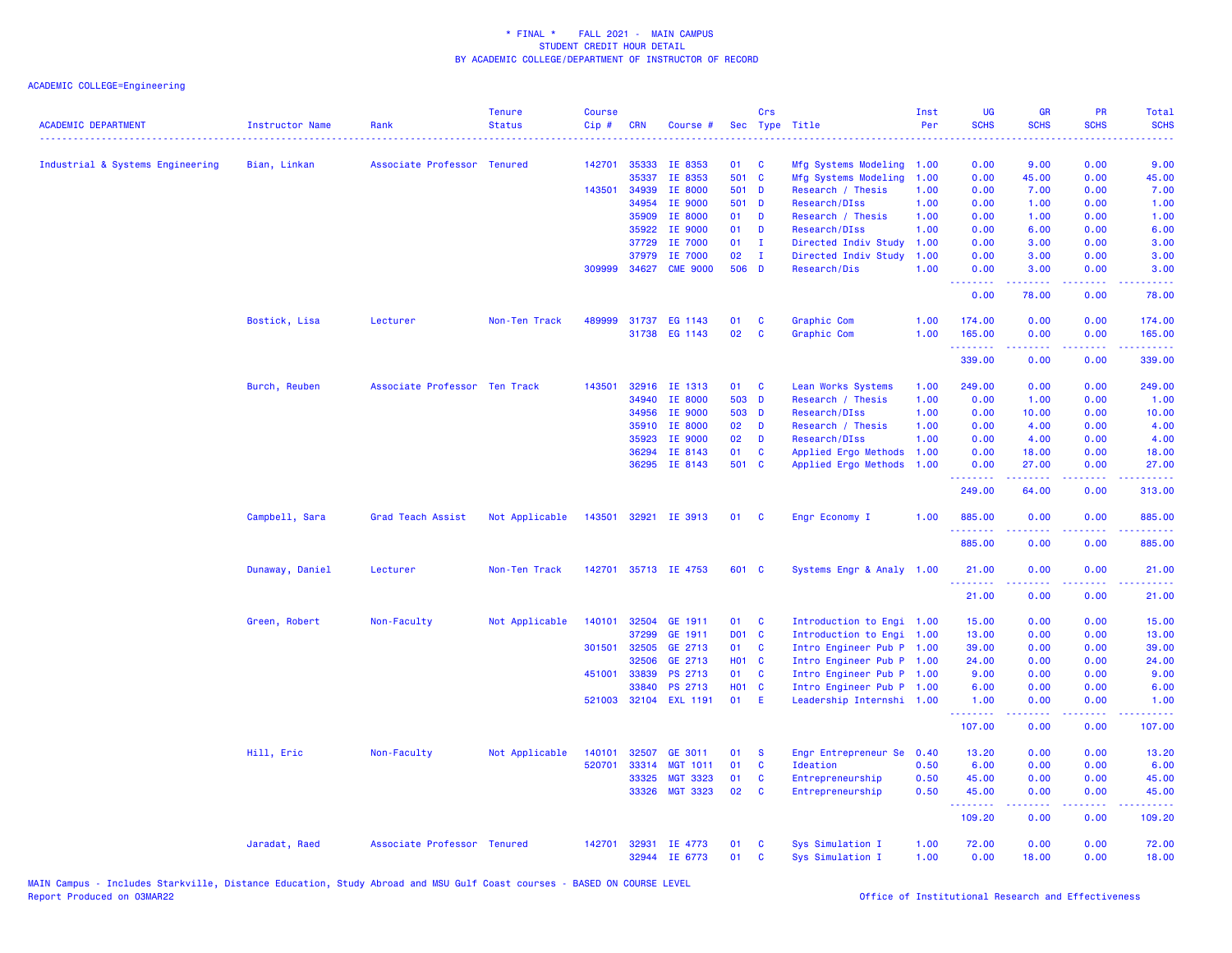| <b>ACADEMIC DEPARTMENT</b>       | <b>Instructor Name</b> | Rank                                             | <b>Tenure</b><br><b>Status</b> | <b>Course</b><br>Cip# | <b>CRN</b>     | Course #             |                 | Crs          | Sec Type Title                         | Inst<br>Per  | <b>UG</b><br><b>SCHS</b>                                     | <b>GR</b><br><b>SCHS</b> | <b>PR</b><br><b>SCHS</b> | Total<br><b>SCHS</b> |
|----------------------------------|------------------------|--------------------------------------------------|--------------------------------|-----------------------|----------------|----------------------|-----------------|--------------|----------------------------------------|--------------|--------------------------------------------------------------|--------------------------|--------------------------|----------------------|
| Industrial & Systems Engineering | Jaradat, Raed          | Associate Professor Tenured                      |                                | 143501                | 34941          | IE 8000              | 504 D           |              | Research / Thesis                      | 1.00         | 0.00                                                         | 6.00                     | 0.00                     | 6.00                 |
|                                  |                        |                                                  |                                |                       | 34957          | <b>IE 9000</b>       | 504 D           |              | Research/DIss                          | 1.00         | 0.00                                                         | 5.00                     | 0.00                     | 5.00                 |
|                                  |                        |                                                  |                                |                       |                | 35911 IE 8000        | 03              | D            | Research / Thesis                      | 1.00         | 0.00                                                         | 9.00                     | 0.00                     | 9.00                 |
|                                  |                        |                                                  |                                |                       | 35924          | IE 9000              | 03              | D            | Research/DIss                          | 1.00         | 0.00<br>.                                                    | 26.00<br>22222           | 0.00<br>الداعات عادة     | 26.00<br>.           |
|                                  |                        |                                                  |                                |                       |                |                      |                 |              |                                        |              | 72.00                                                        | 64.00                    | 0.00                     | 136.00               |
|                                  | Johnson, Jenna         | Instructor                                       | Non-Ten Track                  | 143501                |                | 35155 IE 1313        | 601 C           |              | Lean Works Systems                     | 1.00         | 18.00                                                        | 0.00                     | 0.00                     | 18.00                |
|                                  |                        |                                                  |                                |                       |                | 35156 IE 3123        | 601 C           |              | Industrial Ergonomic                   | 1.00         | 15.00                                                        | 0.00                     | 0.00                     | 15.00                |
|                                  |                        |                                                  |                                |                       |                | 35712 IE 4653        | 601 C           |              | Ind Qual Control I                     | 1.00         | 15.00<br>.                                                   | 0.00<br>.                | 0.00<br>22222            | 15.00<br>.           |
|                                  |                        |                                                  |                                |                       |                |                      |                 |              |                                        |              | 48.00                                                        | 0.00                     | 0.00                     | 48.00                |
|                                  | Ma, Junfeng            | Assistant Professor Ten Track                    |                                | 143501                | 32925          | IE 4573              | 01              | $\mathbf{C}$ | Process Imprvmnt Eng 1.00              |              | 72.00                                                        | 0.00                     | 0.00                     | 72.00                |
|                                  |                        |                                                  |                                |                       | 32938          | IE 6573              | 01              | C            | Process Imprvmnt Eng 1.00              |              | 0.00                                                         | 39.00                    | 0.00                     | 39.00                |
|                                  |                        |                                                  |                                |                       | 34934          | IE 6573              | 501 C           |              | Process Imprvmnt Eng 1.00              |              | 0.00                                                         | 81.00                    | 0.00                     | 81.00                |
|                                  |                        |                                                  |                                |                       | 34958          | IE 9000              | 505 D           |              | Research/DIss                          | 1.00         | 0.00                                                         | 10.00                    | 0.00                     | 10.00                |
|                                  |                        |                                                  |                                |                       | 35710          | IE 4573              | 601 C           |              | Process Imprvmnt Eng 1.00              |              | 21.00                                                        | 0.00                     | 0.00                     | 21.00                |
|                                  |                        |                                                  |                                |                       | 35925          | IE 9000              | 04              | D            | Research/DIss                          | 1.00         | 0.00                                                         | 1.00                     | 0.00                     | 1.00                 |
|                                  |                        |                                                  |                                |                       | 149999 37293   | IE 4000              | 03              | Ι.           | Directed Indiv Study 1.00              |              | 3.00                                                         | 0.00                     | 0.00                     | 3.00                 |
|                                  |                        |                                                  |                                |                       | 37534          | IE 4000              | 04              | $\mathbf{I}$ | Directed Indiv Study 1.00              |              | 3.00<br>.                                                    | 0.00<br>.                | 0.00<br>.                | 3.00<br>.            |
|                                  |                        |                                                  |                                |                       |                |                      |                 |              |                                        |              | 99.00                                                        | 131.00                   | 0.00                     | 230.00               |
|                                  |                        | Marufuzzaman, Mohamm Associate Professor Tenured |                                | 143501                | 34959          | IE 9000              | 506 D           |              | Research/DIss                          | 1.00         | 0.00                                                         | 8.00                     | 0.00                     | 8.00                 |
|                                  |                        |                                                  |                                |                       | 35913          | IE 8000              | 05              | D            | Research / Thesis                      | 1.00         | 0.00                                                         | 3.00                     | 0.00                     | 3.00                 |
|                                  |                        |                                                  |                                |                       | 35934          | IE 9000              | 13 <sup>7</sup> | D            | Research/DIss                          | 1.00         | 0.00                                                         | 12.00                    | 0.00                     | 12.00                |
|                                  |                        |                                                  |                                |                       | 36248          | IE 8990              | 02              | $\mathbf{C}$ | Special Topic In IE                    | 1.00         | 0.00                                                         | 57.00                    | 0.00                     | 57.00                |
|                                  |                        |                                                  |                                |                       |                | 36249 IE 8990        | 502 C           |              | Special Topic In IE                    | 1.00         | 0.00<br><b><i><u><u><b>A</b></u></u> A A A A A A A A</i></b> | 18.00                    | 0.00<br>.                | 18.00<br>.           |
|                                  |                        |                                                  |                                |                       |                |                      |                 |              |                                        |              | 0.00                                                         | 98.00                    | 0.00                     | 98.00                |
|                                  | Morshedlou, Nazanin    | Assistant Professor Ten Track                    |                                |                       | 143501 35772   | IE 4800              | 06              | - I          | Undergraduate Resear                   | 1.00         | 4.00                                                         | 0.00                     | 0.00                     | 4.00                 |
|                                  |                        |                                                  |                                |                       | 35926          | IE 9000              | 05              | D            | Research/DIss                          | 1.00         | 0.00                                                         | 7.00                     | 0.00                     | 7.00                 |
|                                  |                        |                                                  |                                | 270301                | 32926          | IE 4613              | 01              | $\mathbf{C}$ | Eng Statistics I                       | 1.00         | 786.00                                                       | 0.00                     | 0.00                     | 786.00               |
|                                  |                        |                                                  |                                |                       | 32939          | IE 6613              | 01              | <b>C</b>     | Eng Statistics I                       | 1.00         | 0.00                                                         | 30.00                    | 0.00                     | 30.00                |
|                                  |                        |                                                  |                                |                       | 34928          | IE 4613              | 501 C           |              | Eng Statistics I                       | 1.00         | 6.00                                                         | 0.00                     | 0.00                     | 6.00                 |
|                                  |                        |                                                  |                                |                       | 34935          | IE 6613              | 501 C           |              | Eng Statistics I                       | 1.00         | 0.00                                                         | 18.00                    | 0.00                     | 18.00                |
|                                  |                        |                                                  |                                |                       | 35159<br>35330 | IE 4613<br>IE 4623   | 601 C<br>01     | C            | Eng Statistics I                       | 1.00<br>1.00 | 81.00<br>192.00                                              | 0.00<br>0.00             | 0.00<br>0.00             | 81.00<br>192.00      |
|                                  |                        |                                                  |                                |                       | 35331          | IE 6623              | 01 C            |              | Eng Statistics II<br>Eng Statistics II | 1.00         | 0.00                                                         | 39.00                    | 0.00                     | 39.00                |
|                                  |                        |                                                  |                                |                       | 35335          | IE 6623              | 501 C           |              | Eng Statistics II                      | 1.00         | 0.00                                                         | 36.00                    | 0.00                     | 36.00                |
|                                  |                        |                                                  |                                |                       |                | 35711 IE 4623        | 601 C           |              | Eng Statistics II                      | 1.00         | 15.00                                                        | 0.00                     | 0.00                     | 15.00                |
|                                  |                        |                                                  |                                |                       |                |                      |                 |              |                                        |              | .                                                            |                          |                          |                      |
|                                  |                        |                                                  |                                |                       |                |                      |                 |              |                                        |              | 1084.00                                                      | 130.00                   | 0.00                     | 1214.00              |
|                                  | Pearson, Kyle          | Lecturer                                         | Non-Ten Track                  |                       |                | 142701 35714 IE 4773 | 601 C           |              | Sys Simulation I                       | 1.00         | 21.00<br>.                                                   | 0.00                     | 0.00                     | 21.00<br>.           |
|                                  |                        |                                                  |                                |                       |                |                      |                 |              |                                        |              | 21.00                                                        | 0.00                     | 0.00                     | 21.00                |
|                                  | Pirim, Harun           | Clinical Assist Pro Non-Ten Track                |                                | 142701                | 32930          | IE 4753              | 01              | C            | Systems Engr & Analy                   | 1.00         | 111.00                                                       | 0.00                     | 0.00                     | 111.00               |
|                                  |                        |                                                  |                                | 143501                | 32928          | IE 4653              | 01              | C            | Ind Qual Control I                     | 1.00         | 75.00                                                        | 0.00                     | 0.00                     | 75.00                |
|                                  |                        |                                                  |                                |                       | 32941          | IE 6653              | 01              | <b>C</b>     | Ind Qual Control I                     | 1.00         | 0.00                                                         | 24.00                    | 0.00                     | 24.00                |
|                                  |                        |                                                  |                                |                       |                | 32943 IE 6753        | 01              | <b>C</b>     | Systems Engr & Analy 1.00              |              | 0.00                                                         | 3.00                     | 0.00                     | 3.00                 |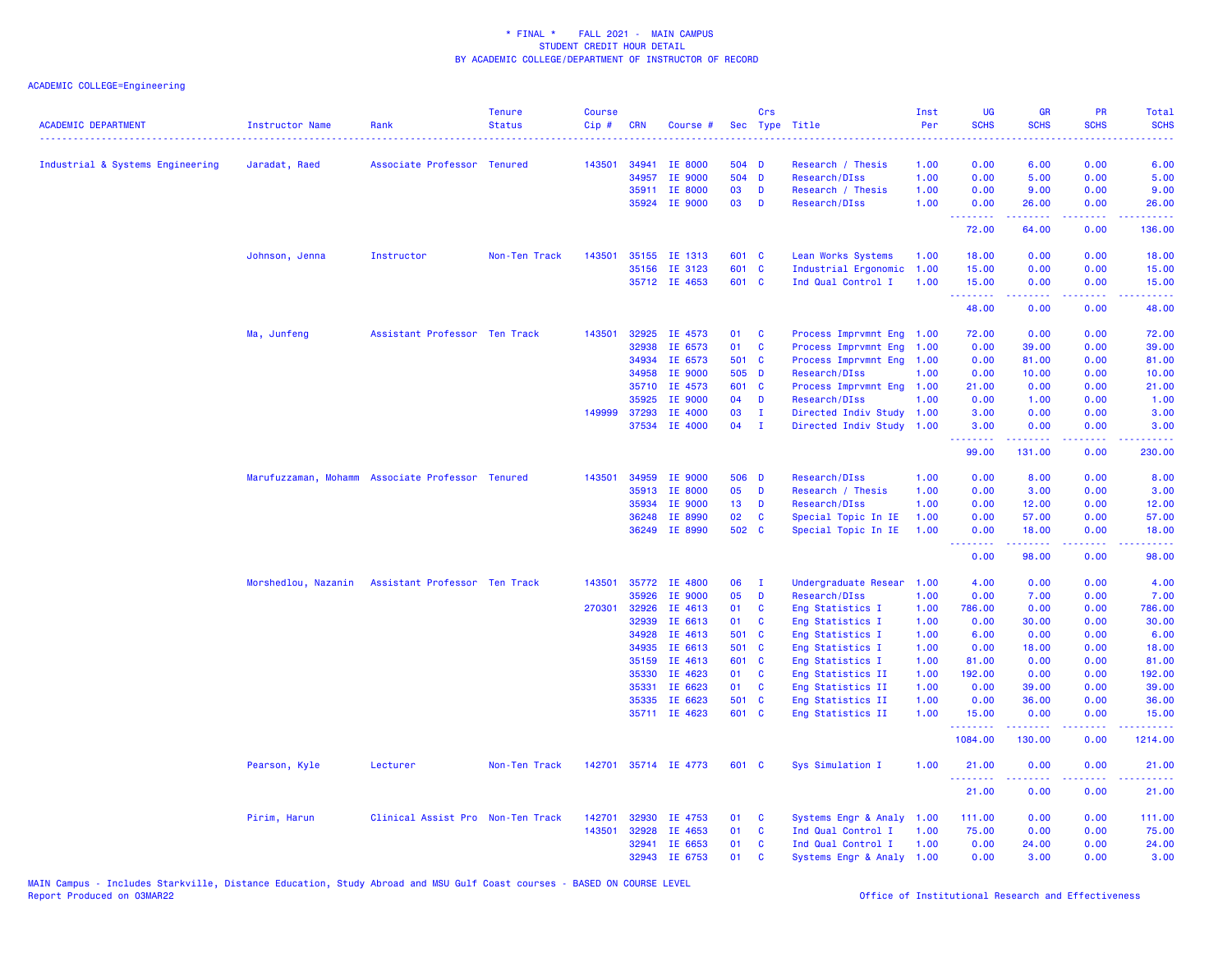| <b>ACADEMIC DEPARTMENT</b>       | <b>Instructor Name</b> | Rank                              | <b>Tenure</b><br><b>Status</b> | <b>Course</b><br>Cip# | <b>CRN</b>     | Course #                           | Sec            | Crs          | Type Title                                        | Inst<br>Per | UG<br><b>SCHS</b>     | <b>GR</b><br><b>SCHS</b>                                                                                                           | PR<br><b>SCHS</b>                   | <b>Total</b><br><b>SCHS</b>                                                                                                    |
|----------------------------------|------------------------|-----------------------------------|--------------------------------|-----------------------|----------------|------------------------------------|----------------|--------------|---------------------------------------------------|-------------|-----------------------|------------------------------------------------------------------------------------------------------------------------------------|-------------------------------------|--------------------------------------------------------------------------------------------------------------------------------|
| Industrial & Systems Engineering | Pirim, Harun           | Clinical Assist Pro Non-Ten Track |                                | 143501                | 34936          | IE 6653                            | 501 C          |              | Ind Qual Control I                                | 1.00        | 0.00                  | 33.00                                                                                                                              | 0.00                                | 33.00                                                                                                                          |
|                                  |                        |                                   |                                |                       | 34938          | IE 6753                            | 501 C          |              | Systems Engr & Analy                              | 1.00        | 0.00                  | 15.00                                                                                                                              | 0.00                                | 15.00                                                                                                                          |
|                                  |                        |                                   |                                |                       |                | 34961 IE 9000                      | 508 D          |              | Research/DIss                                     | 1.00        | 0.00                  | 1.00                                                                                                                               | 0.00                                | 1.00                                                                                                                           |
|                                  |                        |                                   |                                |                       |                |                                    |                |              |                                                   |             | .<br>186.00           | $\frac{1}{2} \left( \frac{1}{2} \right) \left( \frac{1}{2} \right) \left( \frac{1}{2} \right) \left( \frac{1}{2} \right)$<br>76.00 | د د د د<br>0.00                     | .<br>262.00                                                                                                                    |
|                                  | Potts, Mary            | Lecturer                          | Non-Ten Track                  | 489999                |                | 31739 EG 1143                      | 03             | C            | Graphic Com                                       | 1.00        | 180.00<br>2.2.2.2.2.2 | 0.00                                                                                                                               | 0.00<br>$\sim$ $\sim$ $\sim$ $\sim$ | 180.00<br><u>.</u>                                                                                                             |
|                                  |                        |                                   |                                |                       |                |                                    |                |              |                                                   |             | 180.00                | 0.00                                                                                                                               | 0.00                                | 180.00                                                                                                                         |
|                                  | Reeves, Kari           | Non-Faculty                       | <b>Tenured</b>                 | 140101                | 34852          | <b>GE 8003</b>                     | 501 C          |              | <b>MENG Capstone</b>                              | 0.50        | 0.00                  | 3.00                                                                                                                               | 0.00                                | 3.00                                                                                                                           |
|                                  |                        |                                   |                                | 143501                |                | 32917 IE 3121                      | 01             | - L          | Industrial Ergo Labo                              | 1.00        | 4.00                  | 0.00                                                                                                                               | 0.00                                | 4.00                                                                                                                           |
|                                  |                        |                                   |                                |                       |                | 32918 IE 3123                      | 01             | $\mathbf{C}$ | Industrial Ergonomic                              | 1.00        | 162.00                | 0.00                                                                                                                               | 0.00                                | 162.00                                                                                                                         |
|                                  |                        |                                   |                                |                       | 34946          | <b>IE 8000</b>                     | 509 D          |              | Research / Thesis                                 | 1.00        | 0.00                  | 1.00                                                                                                                               | 0.00                                | 1.00                                                                                                                           |
|                                  |                        |                                   |                                |                       | 35774          | IE 4800                            | 08             | $\mathbf{I}$ | Undergraduate Resear                              | 1.00        | 3.00                  | 0.00                                                                                                                               | 0.00                                | 3.00                                                                                                                           |
|                                  |                        |                                   |                                |                       | 35928          | IE 9000                            | 07             | D            | Research/DIss                                     | 1.00        | 0.00                  | 10.00                                                                                                                              | 0.00                                | 10.00                                                                                                                          |
|                                  |                        |                                   |                                |                       | 37219          | IE 7000                            | 503 I          |              | Directed Indiv Study                              | 1.00        | 0.00                  | 3.00                                                                                                                               | 0.00                                | 3.00                                                                                                                           |
|                                  |                        |                                   |                                |                       | 37323          | IE 3123                            | 02             | C            | Industrial Ergonomic                              | 1.00        | 36.00                 | 0.00                                                                                                                               | 0.00                                | 36.00                                                                                                                          |
|                                  |                        |                                   |                                |                       |                | 37529 IE 3123                      | 501 C          |              | Industrial Ergonomic 1.00                         |             | 12.00<br><u>.</u> .   | 0.00<br>.                                                                                                                          | 0.00<br>المتمامية                   | 12.00<br>$\begin{array}{cccccccccc} \bullet & \bullet & \bullet & \bullet & \bullet & \bullet & \bullet & \bullet \end{array}$ |
|                                  |                        |                                   |                                |                       |                |                                    |                |              |                                                   |             | 217.00                | 17.00                                                                                                                              | 0.00                                | 234.00                                                                                                                         |
|                                  | Smith, Brian           | Associate Professor Ten Track     |                                | 143501                | 32919          | IE 3323                            | 01             | C            | <b>Mfg Processes</b>                              | 1.00        | 120.00                | 0.00                                                                                                                               | 0.00                                | 120.00                                                                                                                         |
|                                  |                        |                                   |                                |                       | 32920          | IE 3323                            | 02             | K            | <b>Mfg Processes</b>                              | 1.00        | 0.00                  | 0.00                                                                                                                               | 0.00                                | 0.00                                                                                                                           |
|                                  |                        |                                   |                                |                       | 32923          | IE 4513                            | 01             | <b>C</b>     | Engineering Admin                                 | 1.00        | 150.00                | 0.00                                                                                                                               | 0.00                                | 150.00                                                                                                                         |
|                                  |                        |                                   |                                |                       | 32936          | IE 6513                            | 01             | C            | Engineering Admin                                 | 1.00        | 0.00                  | 18.00                                                                                                                              | 0.00                                | 18.00                                                                                                                          |
|                                  |                        |                                   |                                |                       | 34932          | IE 6513                            | 501 C          |              | Engineering Admin                                 | 1.00        | 0.00                  | 33.00                                                                                                                              | 0.00                                | 33.00                                                                                                                          |
|                                  |                        |                                   |                                |                       | 34963          | IE 9000                            | 510 D          |              | Research/DIss                                     | 1.00        | 0.00                  | 22.00                                                                                                                              | 0.00                                | 22.00                                                                                                                          |
|                                  |                        |                                   |                                |                       | 35157          | IE 4513                            | 601 C          |              | Engineering Admin                                 | 1.00        | 12.00                 | 0.00                                                                                                                               | 0.00                                | 12.00                                                                                                                          |
|                                  |                        |                                   |                                |                       |                | 35917 IE 8000                      | 09             | D            | Research / Thesis                                 | 1.00        | 0.00                  | 4.00                                                                                                                               | 0.00                                | 4.00                                                                                                                           |
|                                  |                        |                                   |                                |                       |                | 35929 IE 9000                      | 08             | D            | Research/DIss                                     | 1.00        | 0.00<br><u>.</u>      | 18.00<br>.                                                                                                                         | 0.00<br>.                           | 18.00<br>.                                                                                                                     |
|                                  |                        |                                   |                                |                       |                |                                    |                |              |                                                   |             | 282.00                | 95.00                                                                                                                              | 0.00                                | 377.00                                                                                                                         |
|                                  | Strawderman, Lesley    | Professor                         | <b>Tenured</b>                 | 142701                | 32932          | IE 4915                            | 01             | C            | Design Of Ind Sys                                 | 1.00        | 105.00                | 0.00                                                                                                                               | 0.00                                | 105.00                                                                                                                         |
|                                  |                        |                                   |                                |                       | 32933          | IE 4915                            | 02             | $\mathbf{K}$ | Design Of Ind Sys                                 | 1.00        | 0.00                  | 0.00                                                                                                                               | 0.00                                | 0.00                                                                                                                           |
|                                  |                        |                                   |                                |                       |                | 36724 IE 4915                      | 601 C          |              | Design Of Ind Sys                                 | 1.00        | 20.00                 | 0.00                                                                                                                               | 0.00                                | 20.00                                                                                                                          |
|                                  |                        |                                   |                                |                       | 36725          | IE 4915                            | 602 K          |              | Design Of Ind Sys                                 | 1.00        | 0.00                  | 0.00                                                                                                                               | 0.00                                | 0.00                                                                                                                           |
|                                  |                        |                                   |                                | 143501                | 34948          | IE 8000                            | 511 D          |              | Research / Thesis                                 | 1.00        | 0.00                  | 1.00                                                                                                                               | 0.00                                | 1.00                                                                                                                           |
|                                  |                        |                                   |                                |                       | 34964          | IE 9000                            | 511 D          |              | Research/DIss                                     | 1.00        | 0.00                  | 6.00                                                                                                                               | 0.00                                | 6.00                                                                                                                           |
|                                  |                        |                                   |                                |                       | 36998          | IE 7000                            | 501 I          |              | Directed Indiv Study                              | 1.00        | 0.00                  | 3.00                                                                                                                               | 0.00                                | 3.00                                                                                                                           |
|                                  |                        |                                   |                                |                       | 37105          | IE 7000                            | 502 I          |              | Directed Indiv Study                              | 1.00        | 0.00                  | 3.00                                                                                                                               | 0.00                                | 3.00                                                                                                                           |
|                                  |                        |                                   |                                | 149999                | 35863          | <b>ENE 9000</b>                    | 03             | D            | Research/Diss                                     | 1.00        | 0.00                  | 11.00                                                                                                                              | 0.00                                | 11.00                                                                                                                          |
|                                  |                        |                                   |                                |                       | 36657          | IE 4000                            | $01$ I         |              | Directed Indiv Study                              | 1.00        | 3.00                  | 0.00                                                                                                                               | 0.00                                | 3.00                                                                                                                           |
|                                  |                        |                                   |                                |                       | 36658          | IE 4000                            | 02             | $\mathbf{I}$ | Directed Indiv Study                              | 1.00        | 3.00                  | 0.00                                                                                                                               | 0.00                                | 3.00                                                                                                                           |
|                                  |                        |                                   |                                |                       | 37268          | <b>ENE 9000</b>                    | 503 D          |              | Research/Diss                                     | 1.00        | 0.00                  | 1.00                                                                                                                               | 0.00                                | 1.00                                                                                                                           |
|                                  |                        |                                   |                                | 521003                | 32436<br>32437 | <b>FYE 1001</b><br><b>FYE 1001</b> | F17 C<br>F18 C |              | First Year Experienc 1.00<br>First Year Experienc | 1.00        | 14.00<br>5.00         | 0.00<br>0.00                                                                                                                       | 0.00<br>0.00                        | 14.00<br>5.00                                                                                                                  |
|                                  |                        |                                   |                                |                       |                |                                    |                |              |                                                   |             | .<br>150.00           | د د د د د<br>25.00                                                                                                                 | .<br>0.00                           | .<br>175.00                                                                                                                    |
|                                  | Tian, Wenmeng          | Assistant Professor Ten Track     |                                | 143501                | 32922          | IE 4333                            | 01             | C            | Prod Control Sys I                                | 1.00        | 123.00                | 0.00                                                                                                                               | 0.00                                | 123.00                                                                                                                         |
|                                  |                        |                                   |                                |                       |                | 32935 IE 6333                      | 01             | $\mathbf{C}$ | Prod Control Sys I                                | 1.00        | 0.00                  | 24.00                                                                                                                              | 0.00                                | 24.00                                                                                                                          |
|                                  |                        |                                   |                                |                       | 34931          | IE 6333                            | 501            | C            | Prod Control Sys I                                | 1.00        | 0.00                  | 63.00                                                                                                                              | 0.00                                | 63.00                                                                                                                          |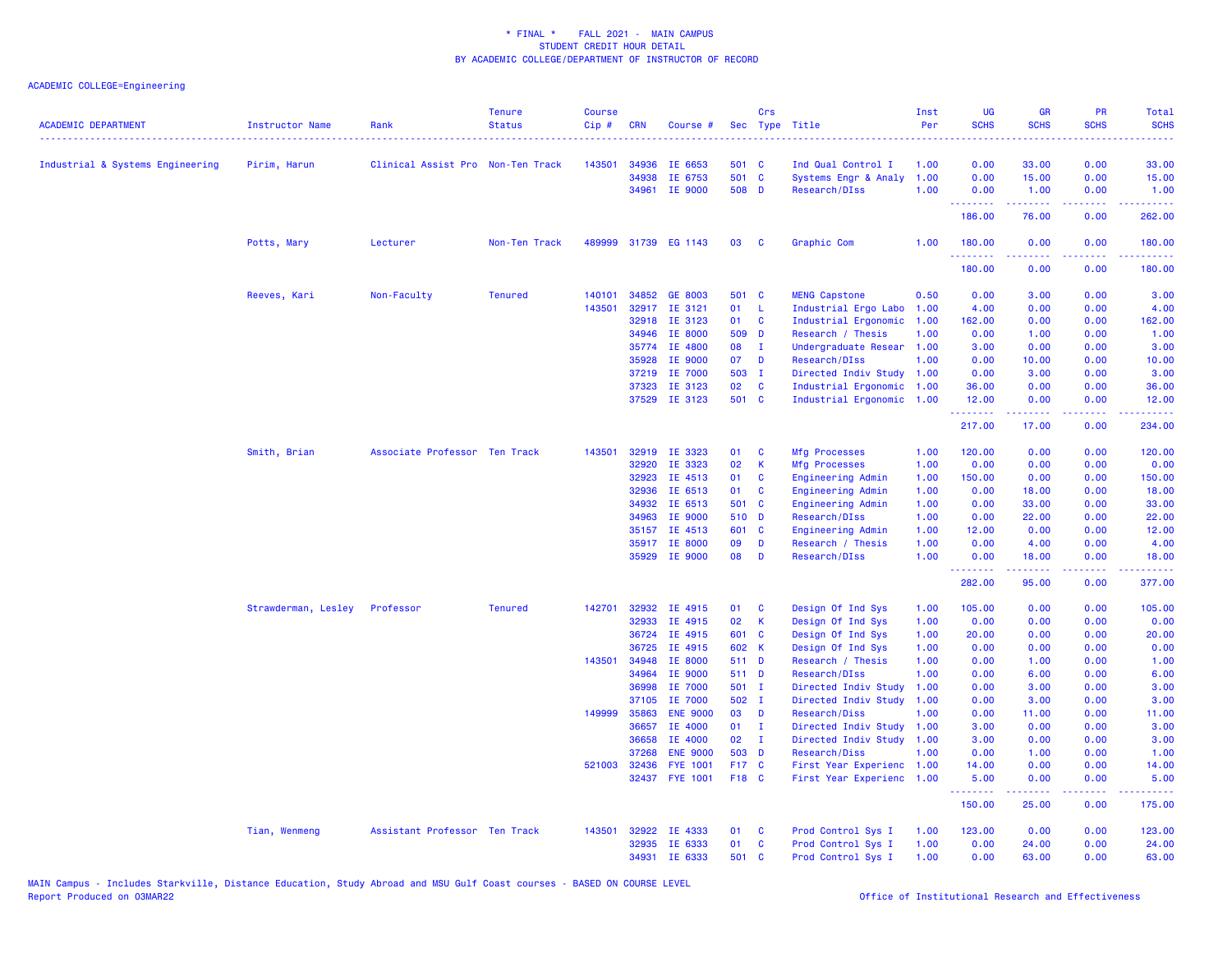| <b>ACADEMIC DEPARTMENT</b>                                                 | <b>Instructor Name</b> | Rank                          | <b>Tenure</b><br><b>Status</b> | <b>Course</b><br>$Cip$ # | <b>CRN</b> | Course #       | <b>Sec</b> | Crs            | Type Title                | Inst<br>Per | <b>UG</b><br><b>SCHS</b> | <b>GR</b><br><b>SCHS</b> | <b>PR</b><br><b>SCHS</b> | <b>Total</b><br><b>SCHS</b> |
|----------------------------------------------------------------------------|------------------------|-------------------------------|--------------------------------|--------------------------|------------|----------------|------------|----------------|---------------------------|-------------|--------------------------|--------------------------|--------------------------|-----------------------------|
|                                                                            |                        |                               |                                |                          |            |                |            |                |                           |             |                          |                          |                          |                             |
| Industrial & Systems Engineering                                           | Tian, Wenmeng          | Assistant Professor Ten Track |                                | 143501                   | 34965      | IE 9000        | 512 D      |                | Research/DIss             | 1.00        | 0.00                     | 1.00                     | 0.00                     | 1.00                        |
|                                                                            |                        |                               |                                |                          | 35334      | IE 8623        | 01 C       |                | Adv Data Analytics C      | 1.00        | 0.00                     | 27.00                    | 0.00                     | 27.00                       |
|                                                                            |                        |                               |                                |                          | 35338      | IE 8623        | 501 C      |                | Adv Data Analytics C 1.00 |             | 0.00                     | 21.00                    | 0.00                     | 21.00                       |
|                                                                            |                        |                               |                                |                          | 35709      | IE 4333        | 601 C      |                | Prod Control Sys I        | 1.00        | 21.00                    | 0.00                     | 0.00                     | 21.00                       |
|                                                                            |                        |                               |                                |                          | 35931      | IE 9000        | $10$ D     |                | Research/DIss             | 1.00        | 0.00                     | 9.00                     | 0.00                     | 9.00                        |
|                                                                            |                        |                               |                                | 309999                   |            | 37342 CME 9000 | 511 D      |                | Research/Dis              | 1.00        | 0.00                     | 2.00                     | 0.00                     | 2.00                        |
|                                                                            |                        |                               |                                |                          |            |                |            |                |                           |             | 144.00                   | 147.00                   | 0.00                     | 291.00                      |
|                                                                            | Walden, Clayton        | Non-Faculty                   | Tenured                        | 143501                   |            | 35932 IE 9000  | 11         | $\blacksquare$ | Research/DIss             | 1.00        | 0.00                     | 1.00                     | 0.00                     | 1.00                        |
|                                                                            |                        |                               |                                |                          |            |                |            |                |                           |             | --------<br>0.00         | 1.00                     | 0.00                     | 1.00                        |
|                                                                            | Wang, Haifeng          | Assistant Professor Ten Track |                                | 143501                   | 32934      | IE 4934        | 01         | <b>B</b>       | Info Systems for IE       | 1.00        | 44.00                    | 0.00                     | 0.00                     | 44.00                       |
|                                                                            |                        |                               |                                |                          | 34950      | <b>IE 8000</b> | 513 D      |                | Research / Thesis         | 1.00        | 0.00                     | 6.00                     | 0.00                     | 6.00                        |
|                                                                            |                        |                               |                                |                          | 34966      | IE 9000        | 513 D      |                | Research/DIss             | 1.00        | 0.00                     | 1.00                     | 0.00                     | 1.00                        |
|                                                                            |                        |                               |                                |                          | 35933      | IE 9000        | $12$ D     |                | Research/DIss             | 1.00        | 0.00                     | 6.00                     | 0.00                     | 6.00                        |
|                                                                            |                        |                               |                                |                          |            |                |            |                |                           |             | 44.00                    | 13.00                    | 0.00                     | 57.00                       |
| =====================================                                      |                        |                               |                                |                          |            |                |            |                |                           |             | ========                 |                          | ===================      | ==========                  |
| Industrial & Systems Engineering<br>====================================== |                        |                               |                                |                          |            |                |            |                |                           |             | 4237.20<br>========      | 939,00<br>---------      | 0.00<br>========         | 5176.20<br>==========       |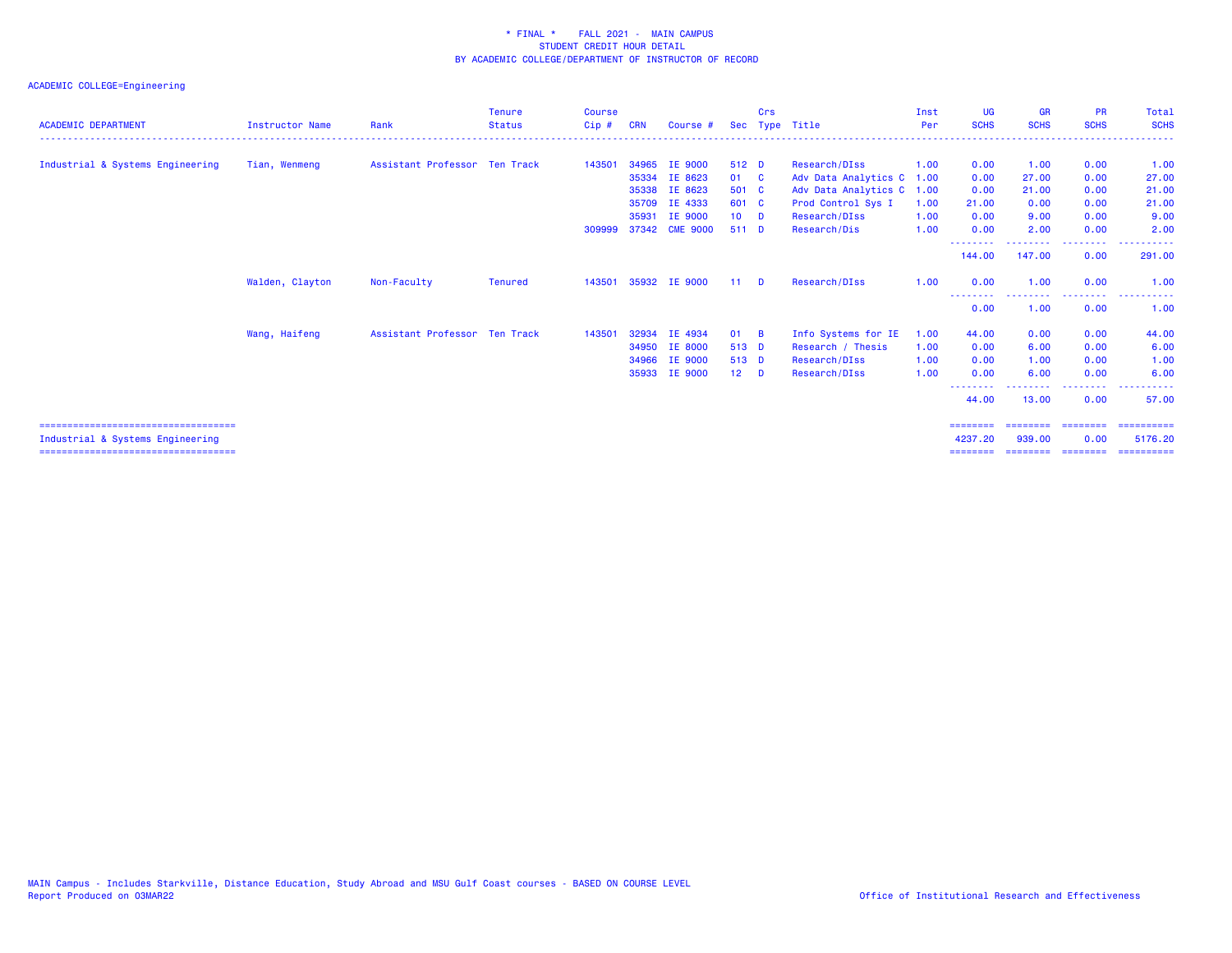| Mechanical Engineering<br>Adams, Bradley<br>Grad Teach Assist<br>Not Applicable<br>141901<br>33269<br><b>ME 3103</b><br>01<br>B<br>Exp Meas and Techniq 0.50<br>105.00<br>0.00<br>0.00<br>02<br>$\overline{B}$<br>33270 ME 3103<br>Exp Meas and Techniq 0.50<br>48.00<br>0.00<br>0.00<br>.<br>22222<br>د د د د<br>153.00<br>0.00<br>0.00<br>Bammann, Douglas<br>Professor<br><b>Tenured</b><br>141101<br>31764<br><b>EM 8203</b><br>01<br>$\mathbf{C}$<br>Appl Elasticity<br>1.00<br>0.00<br>69.00<br>0.00<br>34774<br><b>EM 8203</b><br>501 C<br>Appl Elasticity<br>1.00<br>0.00<br>21.00<br>0.00<br>141901 33309<br><b>ME 8011</b><br>01<br>$\mathbf{s}$<br>Graduate Seminar<br>1.00<br>0.00<br>47.00<br>0.00<br>35019<br>ME 8011<br>501 S<br>Graduate Seminar<br>1.00<br>0.00<br>16.00<br>0.00<br>36750 ME 8000<br>02 <sub>o</sub><br>D<br>Research / Thesis<br>1.00<br>0.00<br>6.00<br>0.00<br><b><i><u><u> - - - - - - -</u></u></i></b><br>.<br>.<br>0.00<br>159.00<br>0.00<br>141901 35026<br><b>ME 9000</b><br>503 D<br>1.00<br>0.00<br>0.00<br>Barrett, Christopher Assistant Professor Ten Track<br>Research / Diss<br>4.00<br>03<br>D<br>Research / Diss<br>0.00<br>36774<br><b>ME 9000</b><br>1.00<br>11.00<br>0.00<br>01<br>142701<br>33281<br><b>ME 3613</b><br><b>C</b><br><b>System Dynamics</b><br>1.00<br>234.00<br>0.00<br>0.00<br><u>.</u><br>د د د د<br>.<br>234.00<br>0.00<br>15.00<br>Ben Messaoud, Hala<br>Grad Teach Assist<br>Not Applicable<br>141901 33275 ME 3403<br>02<br>Materials for ME Des 1.00<br>C<br>120.00<br>0.00<br>0.00<br><b><i><u><u>AAAAAA</u></u></i></b><br>$\sim$ $\sim$ $\sim$ $\sim$<br>120.00<br>0.00<br>0.00<br>35253<br>141901<br>ME 4833<br>C<br>Intermed Fluid Mech<br>3.00<br>Bhushan, Shanti<br>Associate Professor Tenured<br>01<br>1.00<br>0.00<br>0.00<br>35254<br>ME 6833<br>01<br><b>C</b><br>Intermed Fluid Mech<br>1.00<br>0.00<br>27.00<br>0.00<br>35719 ME 4833<br>601 C<br>Intermed Fluid Mech<br>1.00<br>3.00<br>0.00<br>0.00<br>05<br><b>ME 9000</b><br>D<br>Research / Diss<br>1.00<br>0.00<br>0.00<br>36776<br>16.00<br>501<br>37367<br>ME 6833<br>$\mathbf{C}$<br>Intermed Fluid Mech<br>1.00<br>0.00<br>21.00<br>0.00<br>309999<br>37578 CME 8000<br>02<br>D<br>1.00<br>Research/Thesis<br>0.00<br>1.00<br>0.00<br>--------<br>$\frac{1}{2} \left( \frac{1}{2} \right) \left( \frac{1}{2} \right) \left( \frac{1}{2} \right) \left( \frac{1}{2} \right) \left( \frac{1}{2} \right)$<br>المستبدا<br>6.00<br>65.00<br>0.00 | Total<br><b>SCHS</b><br>.       |
|--------------------------------------------------------------------------------------------------------------------------------------------------------------------------------------------------------------------------------------------------------------------------------------------------------------------------------------------------------------------------------------------------------------------------------------------------------------------------------------------------------------------------------------------------------------------------------------------------------------------------------------------------------------------------------------------------------------------------------------------------------------------------------------------------------------------------------------------------------------------------------------------------------------------------------------------------------------------------------------------------------------------------------------------------------------------------------------------------------------------------------------------------------------------------------------------------------------------------------------------------------------------------------------------------------------------------------------------------------------------------------------------------------------------------------------------------------------------------------------------------------------------------------------------------------------------------------------------------------------------------------------------------------------------------------------------------------------------------------------------------------------------------------------------------------------------------------------------------------------------------------------------------------------------------------------------------------------------------------------------------------------------------------------------------------------------------------------------------------------------------------------------------------------------------------------------------------------------------------------------------------------------------------------------------------------------------------------------------------------------------------------------------------------------------------------------------------------------------------------------------|---------------------------------|
|                                                                                                                                                                                                                                                                                                                                                                                                                                                                                                                                                                                                                                                                                                                                                                                                                                                                                                                                                                                                                                                                                                                                                                                                                                                                                                                                                                                                                                                                                                                                                                                                                                                                                                                                                                                                                                                                                                                                                                                                                                                                                                                                                                                                                                                                                                                                                                                                                                                                                                  | 105.00                          |
|                                                                                                                                                                                                                                                                                                                                                                                                                                                                                                                                                                                                                                                                                                                                                                                                                                                                                                                                                                                                                                                                                                                                                                                                                                                                                                                                                                                                                                                                                                                                                                                                                                                                                                                                                                                                                                                                                                                                                                                                                                                                                                                                                                                                                                                                                                                                                                                                                                                                                                  | 48.00<br>.                      |
|                                                                                                                                                                                                                                                                                                                                                                                                                                                                                                                                                                                                                                                                                                                                                                                                                                                                                                                                                                                                                                                                                                                                                                                                                                                                                                                                                                                                                                                                                                                                                                                                                                                                                                                                                                                                                                                                                                                                                                                                                                                                                                                                                                                                                                                                                                                                                                                                                                                                                                  | 153.00                          |
|                                                                                                                                                                                                                                                                                                                                                                                                                                                                                                                                                                                                                                                                                                                                                                                                                                                                                                                                                                                                                                                                                                                                                                                                                                                                                                                                                                                                                                                                                                                                                                                                                                                                                                                                                                                                                                                                                                                                                                                                                                                                                                                                                                                                                                                                                                                                                                                                                                                                                                  | 69.00                           |
|                                                                                                                                                                                                                                                                                                                                                                                                                                                                                                                                                                                                                                                                                                                                                                                                                                                                                                                                                                                                                                                                                                                                                                                                                                                                                                                                                                                                                                                                                                                                                                                                                                                                                                                                                                                                                                                                                                                                                                                                                                                                                                                                                                                                                                                                                                                                                                                                                                                                                                  | 21.00                           |
|                                                                                                                                                                                                                                                                                                                                                                                                                                                                                                                                                                                                                                                                                                                                                                                                                                                                                                                                                                                                                                                                                                                                                                                                                                                                                                                                                                                                                                                                                                                                                                                                                                                                                                                                                                                                                                                                                                                                                                                                                                                                                                                                                                                                                                                                                                                                                                                                                                                                                                  | 47.00                           |
|                                                                                                                                                                                                                                                                                                                                                                                                                                                                                                                                                                                                                                                                                                                                                                                                                                                                                                                                                                                                                                                                                                                                                                                                                                                                                                                                                                                                                                                                                                                                                                                                                                                                                                                                                                                                                                                                                                                                                                                                                                                                                                                                                                                                                                                                                                                                                                                                                                                                                                  | 16.00                           |
|                                                                                                                                                                                                                                                                                                                                                                                                                                                                                                                                                                                                                                                                                                                                                                                                                                                                                                                                                                                                                                                                                                                                                                                                                                                                                                                                                                                                                                                                                                                                                                                                                                                                                                                                                                                                                                                                                                                                                                                                                                                                                                                                                                                                                                                                                                                                                                                                                                                                                                  | 6.00<br>.                       |
|                                                                                                                                                                                                                                                                                                                                                                                                                                                                                                                                                                                                                                                                                                                                                                                                                                                                                                                                                                                                                                                                                                                                                                                                                                                                                                                                                                                                                                                                                                                                                                                                                                                                                                                                                                                                                                                                                                                                                                                                                                                                                                                                                                                                                                                                                                                                                                                                                                                                                                  | 159.00                          |
|                                                                                                                                                                                                                                                                                                                                                                                                                                                                                                                                                                                                                                                                                                                                                                                                                                                                                                                                                                                                                                                                                                                                                                                                                                                                                                                                                                                                                                                                                                                                                                                                                                                                                                                                                                                                                                                                                                                                                                                                                                                                                                                                                                                                                                                                                                                                                                                                                                                                                                  | 4.00                            |
|                                                                                                                                                                                                                                                                                                                                                                                                                                                                                                                                                                                                                                                                                                                                                                                                                                                                                                                                                                                                                                                                                                                                                                                                                                                                                                                                                                                                                                                                                                                                                                                                                                                                                                                                                                                                                                                                                                                                                                                                                                                                                                                                                                                                                                                                                                                                                                                                                                                                                                  | 11.00                           |
|                                                                                                                                                                                                                                                                                                                                                                                                                                                                                                                                                                                                                                                                                                                                                                                                                                                                                                                                                                                                                                                                                                                                                                                                                                                                                                                                                                                                                                                                                                                                                                                                                                                                                                                                                                                                                                                                                                                                                                                                                                                                                                                                                                                                                                                                                                                                                                                                                                                                                                  | 234.00<br>.                     |
|                                                                                                                                                                                                                                                                                                                                                                                                                                                                                                                                                                                                                                                                                                                                                                                                                                                                                                                                                                                                                                                                                                                                                                                                                                                                                                                                                                                                                                                                                                                                                                                                                                                                                                                                                                                                                                                                                                                                                                                                                                                                                                                                                                                                                                                                                                                                                                                                                                                                                                  | 249.00                          |
|                                                                                                                                                                                                                                                                                                                                                                                                                                                                                                                                                                                                                                                                                                                                                                                                                                                                                                                                                                                                                                                                                                                                                                                                                                                                                                                                                                                                                                                                                                                                                                                                                                                                                                                                                                                                                                                                                                                                                                                                                                                                                                                                                                                                                                                                                                                                                                                                                                                                                                  | 120.00<br><u>.</u>              |
|                                                                                                                                                                                                                                                                                                                                                                                                                                                                                                                                                                                                                                                                                                                                                                                                                                                                                                                                                                                                                                                                                                                                                                                                                                                                                                                                                                                                                                                                                                                                                                                                                                                                                                                                                                                                                                                                                                                                                                                                                                                                                                                                                                                                                                                                                                                                                                                                                                                                                                  | 120.00                          |
|                                                                                                                                                                                                                                                                                                                                                                                                                                                                                                                                                                                                                                                                                                                                                                                                                                                                                                                                                                                                                                                                                                                                                                                                                                                                                                                                                                                                                                                                                                                                                                                                                                                                                                                                                                                                                                                                                                                                                                                                                                                                                                                                                                                                                                                                                                                                                                                                                                                                                                  | 3.00                            |
|                                                                                                                                                                                                                                                                                                                                                                                                                                                                                                                                                                                                                                                                                                                                                                                                                                                                                                                                                                                                                                                                                                                                                                                                                                                                                                                                                                                                                                                                                                                                                                                                                                                                                                                                                                                                                                                                                                                                                                                                                                                                                                                                                                                                                                                                                                                                                                                                                                                                                                  | 27.00                           |
|                                                                                                                                                                                                                                                                                                                                                                                                                                                                                                                                                                                                                                                                                                                                                                                                                                                                                                                                                                                                                                                                                                                                                                                                                                                                                                                                                                                                                                                                                                                                                                                                                                                                                                                                                                                                                                                                                                                                                                                                                                                                                                                                                                                                                                                                                                                                                                                                                                                                                                  | 3.00                            |
|                                                                                                                                                                                                                                                                                                                                                                                                                                                                                                                                                                                                                                                                                                                                                                                                                                                                                                                                                                                                                                                                                                                                                                                                                                                                                                                                                                                                                                                                                                                                                                                                                                                                                                                                                                                                                                                                                                                                                                                                                                                                                                                                                                                                                                                                                                                                                                                                                                                                                                  | 16.00                           |
|                                                                                                                                                                                                                                                                                                                                                                                                                                                                                                                                                                                                                                                                                                                                                                                                                                                                                                                                                                                                                                                                                                                                                                                                                                                                                                                                                                                                                                                                                                                                                                                                                                                                                                                                                                                                                                                                                                                                                                                                                                                                                                                                                                                                                                                                                                                                                                                                                                                                                                  | 21.00                           |
|                                                                                                                                                                                                                                                                                                                                                                                                                                                                                                                                                                                                                                                                                                                                                                                                                                                                                                                                                                                                                                                                                                                                                                                                                                                                                                                                                                                                                                                                                                                                                                                                                                                                                                                                                                                                                                                                                                                                                                                                                                                                                                                                                                                                                                                                                                                                                                                                                                                                                                  | 1.00<br>وبالمحام                |
|                                                                                                                                                                                                                                                                                                                                                                                                                                                                                                                                                                                                                                                                                                                                                                                                                                                                                                                                                                                                                                                                                                                                                                                                                                                                                                                                                                                                                                                                                                                                                                                                                                                                                                                                                                                                                                                                                                                                                                                                                                                                                                                                                                                                                                                                                                                                                                                                                                                                                                  | 71.00                           |
| Brauer, Shane<br>Clinical Assist Pro Non-Ten Track<br>141901<br>35161<br>ME 1111<br>601 C<br>Introduction To ME<br>18.00<br>0.00<br>1.00<br>0.00                                                                                                                                                                                                                                                                                                                                                                                                                                                                                                                                                                                                                                                                                                                                                                                                                                                                                                                                                                                                                                                                                                                                                                                                                                                                                                                                                                                                                                                                                                                                                                                                                                                                                                                                                                                                                                                                                                                                                                                                                                                                                                                                                                                                                                                                                                                                                 | 18.00                           |
| 601 B<br>Modeling and Manuf<br>60.00<br>35162<br>ME 2133<br>1.00<br>0.00<br>0.00                                                                                                                                                                                                                                                                                                                                                                                                                                                                                                                                                                                                                                                                                                                                                                                                                                                                                                                                                                                                                                                                                                                                                                                                                                                                                                                                                                                                                                                                                                                                                                                                                                                                                                                                                                                                                                                                                                                                                                                                                                                                                                                                                                                                                                                                                                                                                                                                                 | 60.00                           |
| 35165 ME 3313<br>601 C<br>1.00<br>60.00<br>0.00<br>Heat Transfer<br>0.00                                                                                                                                                                                                                                                                                                                                                                                                                                                                                                                                                                                                                                                                                                                                                                                                                                                                                                                                                                                                                                                                                                                                                                                                                                                                                                                                                                                                                                                                                                                                                                                                                                                                                                                                                                                                                                                                                                                                                                                                                                                                                                                                                                                                                                                                                                                                                                                                                         | 60.00                           |
| 45.00<br>35170<br>ME 4403<br>601 C<br>Machine Design<br>1.00<br>0.00<br>0.00                                                                                                                                                                                                                                                                                                                                                                                                                                                                                                                                                                                                                                                                                                                                                                                                                                                                                                                                                                                                                                                                                                                                                                                                                                                                                                                                                                                                                                                                                                                                                                                                                                                                                                                                                                                                                                                                                                                                                                                                                                                                                                                                                                                                                                                                                                                                                                                                                     | 45.00                           |
| 35267<br><b>ME 9000</b><br>519 D<br>1.00<br>0.00<br>0.00<br>Research / Diss<br>6.00                                                                                                                                                                                                                                                                                                                                                                                                                                                                                                                                                                                                                                                                                                                                                                                                                                                                                                                                                                                                                                                                                                                                                                                                                                                                                                                                                                                                                                                                                                                                                                                                                                                                                                                                                                                                                                                                                                                                                                                                                                                                                                                                                                                                                                                                                                                                                                                                              | 6.00                            |
| <b>ME 8000</b><br>06 D<br>1.00<br>0.00<br>0.00<br>36754<br>Research / Thesis<br>2.00                                                                                                                                                                                                                                                                                                                                                                                                                                                                                                                                                                                                                                                                                                                                                                                                                                                                                                                                                                                                                                                                                                                                                                                                                                                                                                                                                                                                                                                                                                                                                                                                                                                                                                                                                                                                                                                                                                                                                                                                                                                                                                                                                                                                                                                                                                                                                                                                             | 2.00                            |
| <b>ME 4000</b><br>602 I<br>Directed Indiv Study<br>3.00<br>37337<br>1.00<br>0.00<br>0.00                                                                                                                                                                                                                                                                                                                                                                                                                                                                                                                                                                                                                                                                                                                                                                                                                                                                                                                                                                                                                                                                                                                                                                                                                                                                                                                                                                                                                                                                                                                                                                                                                                                                                                                                                                                                                                                                                                                                                                                                                                                                                                                                                                                                                                                                                                                                                                                                         | 3.00                            |
| 37338<br><b>ME 4000</b><br>603 I<br>Directed Indiv Study<br>3.00<br>0.00<br>0.00<br>1.00<br>501 I<br>37572 ME 7000<br>Directed Indiv Study<br>1.00<br>0.00<br>0.00<br>3.00                                                                                                                                                                                                                                                                                                                                                                                                                                                                                                                                                                                                                                                                                                                                                                                                                                                                                                                                                                                                                                                                                                                                                                                                                                                                                                                                                                                                                                                                                                                                                                                                                                                                                                                                                                                                                                                                                                                                                                                                                                                                                                                                                                                                                                                                                                                       | 3.00<br>3.00                    |
| بالأباب<br>.<br>بالأباب<br>189.00<br>11.00<br>0.00                                                                                                                                                                                                                                                                                                                                                                                                                                                                                                                                                                                                                                                                                                                                                                                                                                                                                                                                                                                                                                                                                                                                                                                                                                                                                                                                                                                                                                                                                                                                                                                                                                                                                                                                                                                                                                                                                                                                                                                                                                                                                                                                                                                                                                                                                                                                                                                                                                               | $\sim 100$ km $^{-1}$<br>200.00 |
|                                                                                                                                                                                                                                                                                                                                                                                                                                                                                                                                                                                                                                                                                                                                                                                                                                                                                                                                                                                                                                                                                                                                                                                                                                                                                                                                                                                                                                                                                                                                                                                                                                                                                                                                                                                                                                                                                                                                                                                                                                                                                                                                                                                                                                                                                                                                                                                                                                                                                                  |                                 |
| Cho, HeeJin<br>33310<br>ME 8213<br>Engineering Anal I<br>0.00<br>Associate Professor Tenured<br>141901<br>01<br><b>C</b><br>0.50<br>22.50<br>0.00                                                                                                                                                                                                                                                                                                                                                                                                                                                                                                                                                                                                                                                                                                                                                                                                                                                                                                                                                                                                                                                                                                                                                                                                                                                                                                                                                                                                                                                                                                                                                                                                                                                                                                                                                                                                                                                                                                                                                                                                                                                                                                                                                                                                                                                                                                                                                | 22.50                           |
| 35005<br><b>ME 8000</b><br>501 D<br>Research / Thesis<br>1.00<br>0.00<br>0.00<br>3.00                                                                                                                                                                                                                                                                                                                                                                                                                                                                                                                                                                                                                                                                                                                                                                                                                                                                                                                                                                                                                                                                                                                                                                                                                                                                                                                                                                                                                                                                                                                                                                                                                                                                                                                                                                                                                                                                                                                                                                                                                                                                                                                                                                                                                                                                                                                                                                                                            | 3.00                            |
| 35020<br>ME 8213<br>501 C<br>0.50<br>0.00<br>Engineering Anal I<br>13.50<br>0.00<br>35024<br><b>ME 9000</b><br>501 D<br>0.00<br>1.00<br>7.00<br>0.00                                                                                                                                                                                                                                                                                                                                                                                                                                                                                                                                                                                                                                                                                                                                                                                                                                                                                                                                                                                                                                                                                                                                                                                                                                                                                                                                                                                                                                                                                                                                                                                                                                                                                                                                                                                                                                                                                                                                                                                                                                                                                                                                                                                                                                                                                                                                             | 13.50<br>7.00                   |
| Research / Diss<br>36755<br><b>ME 8000</b><br>07<br>D<br>Research / Thesis<br>1.00<br>0.00<br>4.00<br>0.00                                                                                                                                                                                                                                                                                                                                                                                                                                                                                                                                                                                                                                                                                                                                                                                                                                                                                                                                                                                                                                                                                                                                                                                                                                                                                                                                                                                                                                                                                                                                                                                                                                                                                                                                                                                                                                                                                                                                                                                                                                                                                                                                                                                                                                                                                                                                                                                       | 4.00                            |
| <b>ME 9000</b><br>07<br>D<br>0.00<br>22.00<br>0.00<br>36778<br>Research / Diss<br>1.00                                                                                                                                                                                                                                                                                                                                                                                                                                                                                                                                                                                                                                                                                                                                                                                                                                                                                                                                                                                                                                                                                                                                                                                                                                                                                                                                                                                                                                                                                                                                                                                                                                                                                                                                                                                                                                                                                                                                                                                                                                                                                                                                                                                                                                                                                                                                                                                                           | 22.00                           |
| <b>ME 7000</b><br>10 <sub>1</sub><br>Directed Indiv Study<br>1.00<br>0.00<br>3.00<br>0.00<br>37718<br>T                                                                                                                                                                                                                                                                                                                                                                                                                                                                                                                                                                                                                                                                                                                                                                                                                                                                                                                                                                                                                                                                                                                                                                                                                                                                                                                                                                                                                                                                                                                                                                                                                                                                                                                                                                                                                                                                                                                                                                                                                                                                                                                                                                                                                                                                                                                                                                                          | 3.00                            |
| 37947 ME 7000<br>30<br>$\mathbf{I}$<br>Directed Indiv Study<br>1.00<br>0.00<br>3.00<br>0.00                                                                                                                                                                                                                                                                                                                                                                                                                                                                                                                                                                                                                                                                                                                                                                                                                                                                                                                                                                                                                                                                                                                                                                                                                                                                                                                                                                                                                                                                                                                                                                                                                                                                                                                                                                                                                                                                                                                                                                                                                                                                                                                                                                                                                                                                                                                                                                                                      | 3.00                            |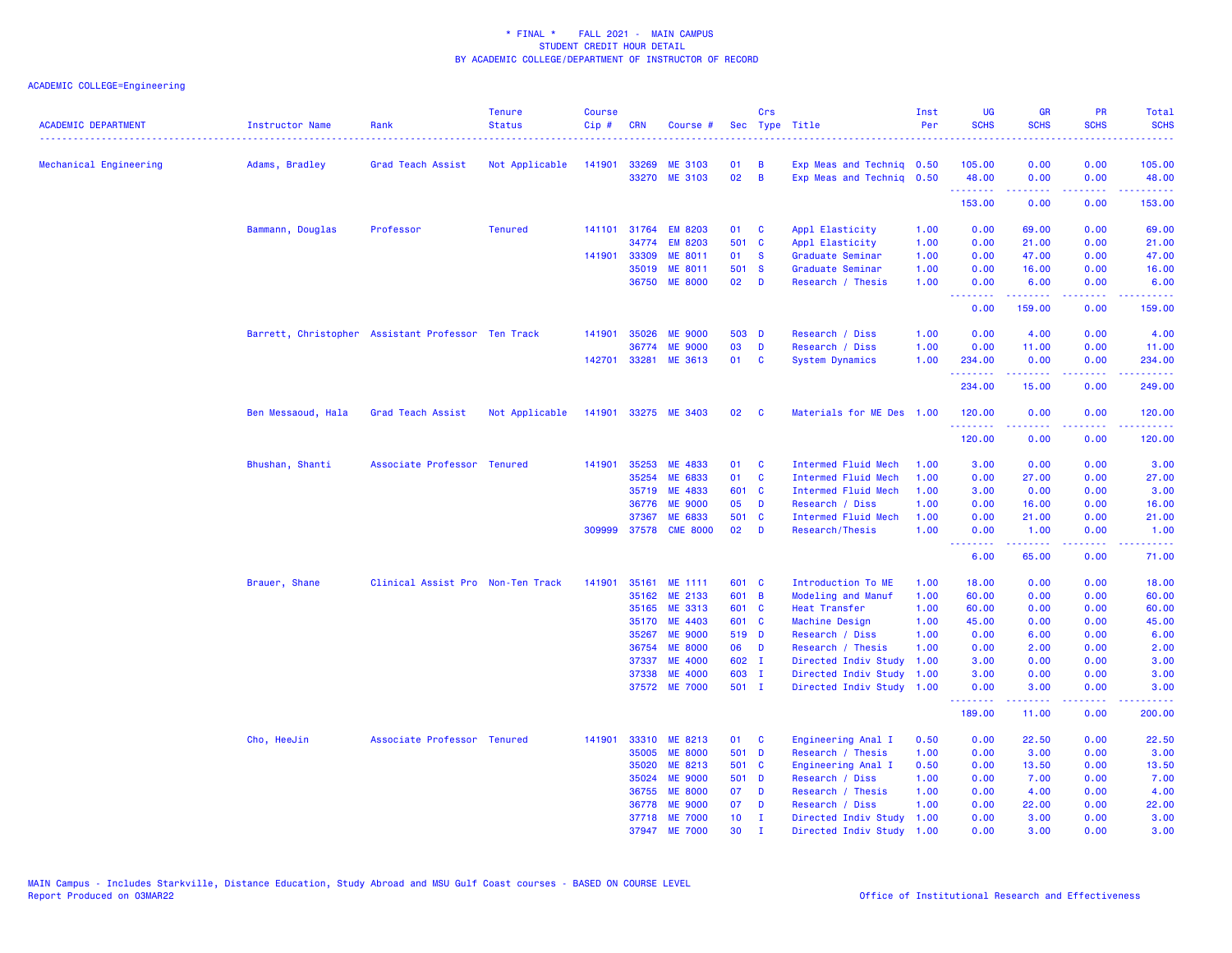| <b>ACADEMIC DEPARTMENT</b> | Instructor Name                        | Rank                               | <b>Tenure</b><br><b>Status</b> | <b>Course</b><br>Cip# | <b>CRN</b> | Course #             |                 | Crs                     | Sec Type Title            | Inst<br>Per | <b>UG</b><br><b>SCHS</b> | <b>GR</b><br><b>SCHS</b>                                                                                                           | <b>PR</b><br><b>SCHS</b> | Total<br><b>SCHS</b> |
|----------------------------|----------------------------------------|------------------------------------|--------------------------------|-----------------------|------------|----------------------|-----------------|-------------------------|---------------------------|-------------|--------------------------|------------------------------------------------------------------------------------------------------------------------------------|--------------------------|----------------------|
|                            |                                        |                                    |                                |                       |            |                      |                 |                         |                           |             | <u>.</u>                 | .                                                                                                                                  |                          |                      |
|                            |                                        |                                    |                                |                       |            |                      |                 |                         |                           |             | 0.00                     | 78.00                                                                                                                              | 0.00                     | 78.00                |
| Mechanical Engineering     | Daigler, Jennie                        | Instructor                         | Non-Ten Track                  | 141901                | 33268      | ME 2133              | 02              | $\overline{B}$          | <b>Modeling and Manuf</b> | 1.00        | 132.00                   | 0.00                                                                                                                               | 0.00                     | 132.00               |
|                            |                                        |                                    |                                |                       | 33276      | ME 3423              | 01              | $\mathbf{C}$            | Mech Of Machinery         | 1.00        | 219.00                   | 0.00                                                                                                                               | 0.00                     | 219.00               |
|                            |                                        |                                    |                                |                       | 33282      | ME 4111              | 01              | $\mathbf{C}$            | Professional Develop      | 1.00        | 85.00                    | 0.00                                                                                                                               | 0.00                     | 85.00                |
|                            |                                        |                                    |                                |                       | 33296      | ME 4403              | 02              | $\mathbf{C}$            | Machine Design            | 1.00        | 126.00<br>. <u>.</u> .   | 0.00                                                                                                                               | 0.00                     | 126.00<br>.          |
|                            |                                        |                                    |                                |                       |            |                      |                 |                         |                           |             | 562.00                   | 0.00                                                                                                                               | 0.00                     | 562.00               |
|                            | Dickel, Doyl                           | Assistant Professor Ten Track      |                                | 141901                | 33283      | ME 4123              | 01 C            |                         | Failure of Eng. Mat' 1.00 |             | 63.00                    | 0.00                                                                                                                               | 0.00                     | 63.00                |
|                            |                                        |                                    |                                |                       | 33302      | ME 6123              | 01              | $\mathbf{C}$            | Failure of Eng. Mat'      | 1.00        | 0.00                     | 27.00                                                                                                                              | 0.00                     | 27.00                |
|                            |                                        |                                    |                                |                       | 35001      | ME 6123              | 501 C           |                         | Failure of Eng. Mat'      | 1.00        | 0.00                     | 24.00                                                                                                                              | 0.00                     | 24.00                |
|                            |                                        |                                    |                                |                       | 35168      | ME 4123              | 601 C           |                         | Failure of Eng. Mat'      | 1.00        | 15.00                    | 0.00                                                                                                                               | 0.00                     | 15.00                |
|                            |                                        |                                    |                                |                       |            | 36779 ME 9000        | 08              | $\blacksquare$          | Research / Diss           | 1.00        | 0.00<br>.                | 13.00                                                                                                                              | 0.00                     | 13.00                |
|                            |                                        |                                    |                                |                       |            |                      |                 |                         |                           |             | 78.00                    | 64.00                                                                                                                              | 0.00                     | 142.00               |
|                            | Dickey, Kimberly                       | Grad Teach Assist                  | Not Applicable                 |                       |            | 141901 35252 ME 3523 | 02              | <b>C</b>                | Thermodynamics II         | 1.00        | 45.00                    | 0.00                                                                                                                               | 0.00                     | 45.00                |
|                            |                                        |                                    |                                |                       |            |                      |                 |                         |                           |             | 45.00                    | 0.00                                                                                                                               | 0.00                     | 45.00                |
|                            | Doude, Haley                           | Research Assist Pro Non-Ten Track  |                                | 141901                |            | 36757 ME 8000        | 09              | D                       | Research / Thesis         | 1.00        | 0.00                     | 1.00                                                                                                                               | 0.00                     | 1.00                 |
|                            |                                        |                                    |                                |                       | 36780      | <b>ME 9000</b>       | 09              | D                       | Research / Diss           | 1.00        | 0.00                     | 27.00                                                                                                                              | 0.00                     | 27.00                |
|                            |                                        |                                    |                                |                       |            |                      |                 |                         |                           |             | .<br>0.00                | 28.00                                                                                                                              | 0.00                     | .<br>28.00           |
|                            | Duncan, Christian                      | Grad Research Assis Not Applicable |                                |                       |            | 141101 31750 EM 2433 | 03              | $\overline{\mathbf{C}}$ | Engineering Mech II 1.00  |             | 141.00                   | 0.00                                                                                                                               | 0.00                     | 141.00               |
|                            |                                        |                                    |                                |                       |            |                      |                 |                         |                           |             | . <u>.</u> .             |                                                                                                                                    |                          |                      |
|                            |                                        |                                    |                                |                       |            |                      |                 |                         |                           |             | 141.00                   | 0.00                                                                                                                               | 0.00                     | 141.00               |
|                            | El Kadiri, Haitham                     | Professor                          | <b>Tenured</b>                 |                       |            | 141901 36758 ME 8000 | 10 <sub>1</sub> | $\mathbf{D}$            | Research / Thesis         | 1.00        | 0.00                     | 3.00                                                                                                                               | 0.00                     | 3.00                 |
|                            |                                        |                                    |                                |                       |            |                      |                 |                         |                           |             | 0.00                     | 3.00                                                                                                                               | 0.00                     | 3.00                 |
|                            | Es Sahli, Omar                         | Instructor                         | Non-Ten Track                  | 141901                | 33279      | ME 3513              | 03              | C                       | Thermodynamics I          | 1.00        | 153.00                   | 0.00                                                                                                                               | 0.00                     | 153.00               |
|                            |                                        |                                    |                                |                       | 33285      | ME 4301              | 01 L            |                         | Thermo-Fluids Labora 1.00 |             | 24.00                    | 0.00                                                                                                                               | 0.00                     | 24.00                |
|                            |                                        |                                    |                                |                       | 33286      | ME 4301              | 02              | - L                     | Thermo-Fluids Labora      | 1.00        | 22.00                    | 0.00                                                                                                                               | 0.00                     | 22.00                |
|                            |                                        |                                    |                                |                       | 33287      | <b>ME 4301</b>       | 03              | - L                     | Thermo-Fluids Labora      | 1.00        | 22.00                    | 0.00                                                                                                                               | 0.00                     | 22.00                |
|                            |                                        |                                    |                                |                       | 33288      | ME 4301              | 04              | - L                     | Thermo-Fluids Labora      | 1.00        | 22.00                    | 0.00                                                                                                                               | 0.00                     | 22.00                |
|                            |                                        |                                    |                                |                       | 33299      | ME 4643              | 01              | $\mathbf{C}$            | Intro Vibration/Cont 0.50 |             | 76.50                    | 0.00                                                                                                                               | 0.00                     | 76.50                |
|                            |                                        |                                    |                                |                       |            | 33308 ME 6643        | 01 C            |                         | Intro Vibration/Cont 0.50 |             | 0.00<br>.                | 12.00<br>$\frac{1}{2} \left( \frac{1}{2} \right) \left( \frac{1}{2} \right) \left( \frac{1}{2} \right) \left( \frac{1}{2} \right)$ | 0.00<br>$   -$           | 12.00<br><u>.</u>    |
|                            |                                        |                                    |                                |                       |            |                      |                 |                         |                           |             | 319.50                   | 12.00                                                                                                                              | 0.00                     | 331.50               |
|                            | Essassi, Fatima Elza Grad Teach Assist |                                    | Not Applicable                 |                       |            | 141901 33273 ME 3313 | 02              | $\mathbf{C}$            | <b>Heat Transfer</b>      | 0.50        | 55.50<br><u>.</u>        | 0.00<br>.                                                                                                                          | 0.00                     | 55.50<br>.           |
|                            |                                        |                                    |                                |                       |            |                      |                 |                         |                           |             | 55.50                    | 0.00                                                                                                                               | 0.00                     | 55.50                |
|                            | Green, Morgan                          | Instructor                         | Non-Ten Track                  | 141901                | 33269      | <b>ME 3103</b>       | 01              | B                       | Exp Meas and Techniq 0.50 |             | 105.00                   | 0.00                                                                                                                               | 0.00                     | 105.00               |
|                            |                                        |                                    |                                |                       | 33270      | ME 3103              | 02              | $\overline{B}$          | Exp Meas and Techniq 0.50 |             | 48.00                    | 0.00                                                                                                                               | 0.00                     | 48.00                |
|                            |                                        |                                    |                                |                       | 33280      | ME 3523              | 01              | <b>C</b>                | Thermodynamics II         | 1.00        | 201.00                   | 0.00                                                                                                                               | 0.00                     | 201.00               |
|                            |                                        |                                    |                                |                       | 33291      | ME 4401              | 01              | -L                      | Solid Mechanics Lab       | 1.00        | 24.00                    | 0.00                                                                                                                               | 0.00                     | 24.00                |
|                            |                                        |                                    |                                |                       | 33292      | ME 4401              | 02              |                         | Solid Mechanics Lab 1.00  |             | 24.00                    | 0.00                                                                                                                               | 0.00                     | 24.00                |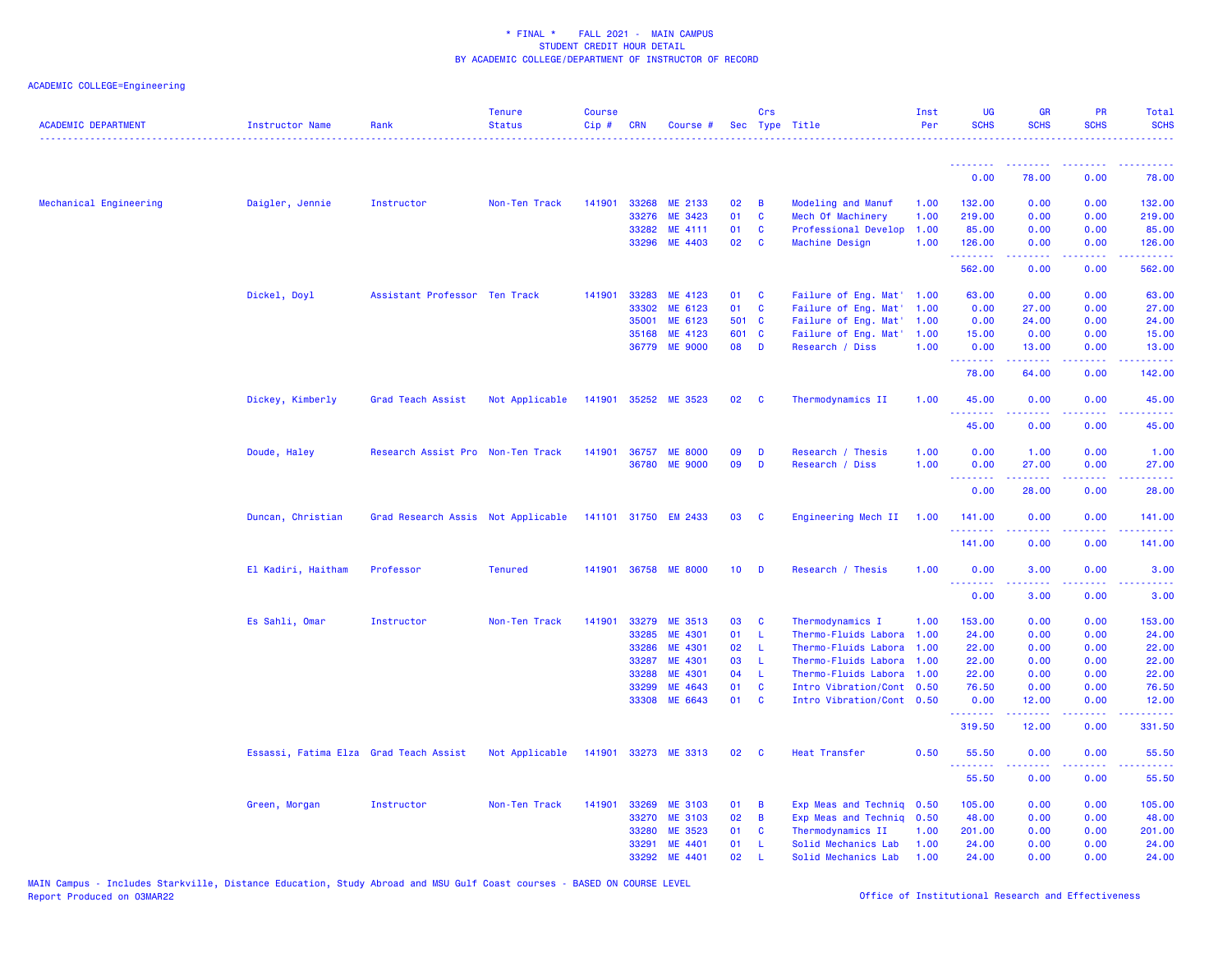| <b>ACADEMIC DEPARTMENT</b> | Instructor Name | Rank                              | <b>Tenure</b><br><b>Status</b> | <b>Course</b><br>Cip# | <b>CRN</b> | Course #             |                 | Crs            | Sec Type Title            | Inst<br>Per | <b>UG</b><br><b>SCHS</b> | <b>GR</b><br><b>SCHS</b>                                                                                                                                     | <b>PR</b><br><b>SCHS</b> | Total<br><b>SCHS</b> |
|----------------------------|-----------------|-----------------------------------|--------------------------------|-----------------------|------------|----------------------|-----------------|----------------|---------------------------|-------------|--------------------------|--------------------------------------------------------------------------------------------------------------------------------------------------------------|--------------------------|----------------------|
| Mechanical Engineering     | Green, Morgan   | Instructor                        | Non-Ten Track                  | 141901                | 33293      | ME 4401              | 03              | - L            | Solid Mechanics Lab       | 1.00        | 24.00                    | 0.00                                                                                                                                                         | 0.00                     | 24.00                |
|                            |                 |                                   |                                |                       | 37903      | <b>ME 4000</b>       | 04              | $\mathbf{I}$   | Directed Indiv Study      | 1.00        | 3.00                     | 0.00                                                                                                                                                         | 0.00                     | 3.00                 |
|                            |                 |                                   |                                |                       | 37904      | <b>ME 4000</b>       | 05              | $\mathbf{I}$   | Directed Indiv Study 1.00 |             | 3.00                     | 0.00                                                                                                                                                         | 0.00                     | 3.00                 |
|                            |                 |                                   |                                |                       | 37905      | <b>ME 4000</b>       | 06              | $\mathbf{I}$   | Directed Indiv Study 1.00 |             | 3.00                     | 0.00                                                                                                                                                         | 0.00                     | 3.00                 |
|                            |                 |                                   |                                |                       | 37906      | <b>ME 4000</b>       | 07              | $\mathbf{I}$   | Directed Indiv Study 1.00 |             | 3.00<br>.                | 0.00<br>$\frac{1}{2} \left( \frac{1}{2} \right) \left( \frac{1}{2} \right) \left( \frac{1}{2} \right) \left( \frac{1}{2} \right) \left( \frac{1}{2} \right)$ | 0.00<br>.                | 3.00<br>.            |
|                            |                 |                                   |                                |                       |            |                      |                 |                |                           |             | 438.00                   | 0.00                                                                                                                                                         | 0.00                     | 438.00               |
|                            | Hammi, Youssef  | Associate Professor Ten Track     |                                | 140201                | 37253      | <b>ASE 9000</b>      | 07              | D              | <b>Research/Diss</b>      | 1.00        | 0.00                     | 13.00                                                                                                                                                        | 0.00                     | 13.00                |
|                            |                 |                                   |                                | 141901                | 33311      | ME 8243              | 01              | $\mathbf{C}$   | Finite Element In Me      | 1.00        | 0.00                     | 63.00                                                                                                                                                        | 0.00                     | 63.00                |
|                            |                 |                                   |                                |                       | 35021      | ME 8243              | 501 C           |                | Finite Element In Me      | 1.00        | 0.00                     | 33.00                                                                                                                                                        | 0.00                     | 33.00                |
|                            |                 |                                   |                                |                       | 35025      | <b>ME 9000</b>       | 502 D           |                | Research / Diss           | 1.00        | 0.00                     | 8.00                                                                                                                                                         | 0.00                     | 8.00                 |
|                            |                 |                                   |                                |                       | 36782      | <b>ME 9000</b>       | $11 -$          | D              | Research / Diss           | 1.00        | 0.00                     | 5.00                                                                                                                                                         | 0.00                     | 5.00                 |
|                            |                 |                                   |                                |                       | 37688      | <b>ME 7000</b>       | 08              | $\mathbf I$    | Directed Indiv Study 1.00 |             | 0.00                     | 3.00                                                                                                                                                         | 0.00                     | 3.00                 |
|                            |                 |                                   |                                |                       | 37915      | <b>ME 7000</b>       | 28              | $\mathbf{I}$   | Directed Indiv Study 1.00 |             | 0.00<br>.                | 3.00<br>المتمام المتمار                                                                                                                                      | 0.00<br>.                | 3.00<br>.            |
|                            |                 |                                   |                                |                       |            |                      |                 |                |                           |             | 0.00                     | 128.00                                                                                                                                                       | 0.00                     | 128.00               |
|                            | Hodge, B. Keith | Lecturer                          | Non-Ten Track                  | 141901                | 33289      | ME 4333              | 01              | <b>C</b>       | Energy Sys Design         | 1.00        | 246.00                   | 0.00                                                                                                                                                         | 0.00                     | 246.00               |
|                            |                 |                                   |                                |                       |            | 33304 ME 6333        | 01              | $\mathbf{C}$   | Energy Sys Design         | 1.00        | 0.00                     | 3.00                                                                                                                                                         | 0.00                     | 3.00                 |
|                            |                 |                                   |                                |                       |            |                      |                 |                |                           |             | 246.00                   | 3.00                                                                                                                                                         | 0.00                     | 249.00               |
|                            | Hwang, Joonsik  | Assistant Professor Ten Track     |                                | 141901                | 33278      | ME 3513              | 02              | C              | Thermodynamics I          | 1.00        | 171.00                   | 0.00                                                                                                                                                         | 0.00                     | 171.00               |
|                            |                 |                                   |                                |                       | 35265      | <b>ME 9000</b>       | 517 D           |                | Research / Diss           | 1.00        | 0.00                     | 3.00                                                                                                                                                         | 0.00                     | 3.00                 |
|                            |                 |                                   |                                |                       | 36783      | <b>ME 9000</b>       | 12 <sub>2</sub> | D              | Research / Diss           | 1.00        | 0.00                     | 6.00                                                                                                                                                         | 0.00                     | 6.00                 |
|                            |                 |                                   |                                |                       | 37005      | <b>ME 7000</b>       | 01              | $\mathbf{I}$   | Directed Indiv Study      | 1.00        | 0.00                     | 3.00                                                                                                                                                         | 0.00                     | 3.00                 |
|                            |                 |                                   |                                |                       | 37006      | <b>ME 7000</b>       | 02              | $\mathbf I$    | Directed Indiv Study      | 1.00        | 0.00                     | 3.00                                                                                                                                                         | 0.00                     | 3.00                 |
|                            |                 |                                   |                                |                       | 37634      | <b>ME 7000</b>       | 05              | $\mathbf I$    | Directed Indiv Study 1.00 |             | 0.00                     | 3.00                                                                                                                                                         | 0.00                     | 3.00                 |
|                            |                 |                                   |                                |                       | 37638      | <b>ME 7000</b>       | 06              | $\mathbf{I}$   | Directed Indiv Study      | 1.00        | 0.00                     | 3.00                                                                                                                                                         | 0.00                     | 3.00                 |
|                            |                 |                                   |                                |                       | 37639      | <b>ME 7000</b>       | 07              | $\mathbf I$    | Directed Indiv Study 1.00 |             | 0.00                     | 3.00                                                                                                                                                         | 0.00                     | 3.00                 |
|                            |                 |                                   |                                |                       | 37719      | <b>ME 7000</b>       | 11 <sub>1</sub> | $\mathbf I$    | Directed Indiv Study 1.00 |             | 0.00                     | 3.00                                                                                                                                                         | 0.00                     | 3.00                 |
|                            |                 |                                   |                                |                       | 37726      | <b>ME 7000</b>       | 12 <sub>2</sub> | $\mathbf I$    | Directed Indiv Study 1.00 |             | 0.00                     | 3.00                                                                                                                                                         | 0.00                     | 3.00                 |
|                            |                 |                                   |                                |                       |            | 37792 ME 7000        | $21 \quad I$    |                | Directed Indiv Study 1.00 |             | 0.00<br>.                | 3.00                                                                                                                                                         | 0.00                     | 3.00                 |
|                            |                 |                                   |                                |                       |            |                      |                 |                |                           |             | 171.00                   | 33.00                                                                                                                                                        | 0.00                     | 204.00               |
|                            | Jones, Elborn   | Lecturer                          | Non-Ten Track                  | 141901                |            | 33295 ME 4403        | 01              | <b>C</b>       | Machine Design            | 1.00        | 111.00<br>.              | 0.00<br>$   -$                                                                                                                                               | 0.00<br>.                | 111.00<br>.          |
|                            |                 |                                   |                                |                       |            |                      |                 |                |                           |             | 111.00                   | 0.00                                                                                                                                                         | 0.00                     | 111.00               |
|                            | Knizley, Alta   | Clinical Assist Pro Non-Ten Track |                                | 141901                | 33271      | ME 3113              | 01              | <b>C</b>       | Engineering Analysis      | 1.00        | 147.00                   | 0.00                                                                                                                                                         | 0.00                     | 147.00               |
|                            |                 |                                   |                                |                       | 33273      | ME 3313              | 02              | $\mathbf{C}$   | Heat Transfer             | 0.50        | 55.50                    | 0.00                                                                                                                                                         | 0.00                     | 55.50                |
|                            |                 |                                   |                                |                       | 35255      | ME 8513              | 01              | <b>C</b>       | Classical Thermo          | 1.00        | 0.00                     | 27.00                                                                                                                                                        | 0.00                     | 27.00                |
|                            |                 |                                   |                                |                       | 36058      | ME 8513              | 501 C           |                | Classical Thermo          | 1.00        | 0.00                     | 21.00                                                                                                                                                        | 0.00                     | 21.00                |
|                            |                 |                                   |                                |                       | 36761      | <b>ME 8000</b>       | 13 <sup>°</sup> | D              | Research / Thesis         | 1.00        | 0.00                     | 3.00                                                                                                                                                         | 0.00                     | 3.00                 |
|                            |                 |                                   |                                |                       | 37733      | <b>ME 4000</b>       | 01              | $\mathbf{I}$   | Directed Indiv Study      | 1.00        | 3.00                     | 0.00                                                                                                                                                         | 0.00                     | 3.00                 |
|                            |                 |                                   |                                |                       | 37860      | <b>ME 7000</b>       | 23              | $\mathbf{I}$   | Directed Indiv Study      | 1.00        | 0.00                     | 3.00                                                                                                                                                         | 0.00                     | 3.00                 |
|                            |                 |                                   |                                |                       | 37894      | <b>ME 7000</b>       | 25              | $\mathbf I$    | Directed Indiv Study      | 1.00        | 0.00                     | 3.00                                                                                                                                                         | 0.00                     | 3.00                 |
|                            |                 |                                   |                                | 149999                | 35861      | <b>ENE 9000</b>      | 01              | $\blacksquare$ | Research/Diss             | 1.00        | 0.00<br>.                | 20.00                                                                                                                                                        | 0.00                     | 20.00<br>.           |
|                            |                 |                                   |                                |                       |            |                      |                 |                |                           |             | 205.50                   | 77.00                                                                                                                                                        | 0.00                     | 282.50               |
|                            | Kooienga, John  | Lecturer                          | Non-Ten Track                  |                       |            | 141901 35163 ME 3103 | 601 B           |                | Exp Meas and Techniq 1.00 |             | 57.00                    | 0.00                                                                                                                                                         | 0.00                     | 57.00                |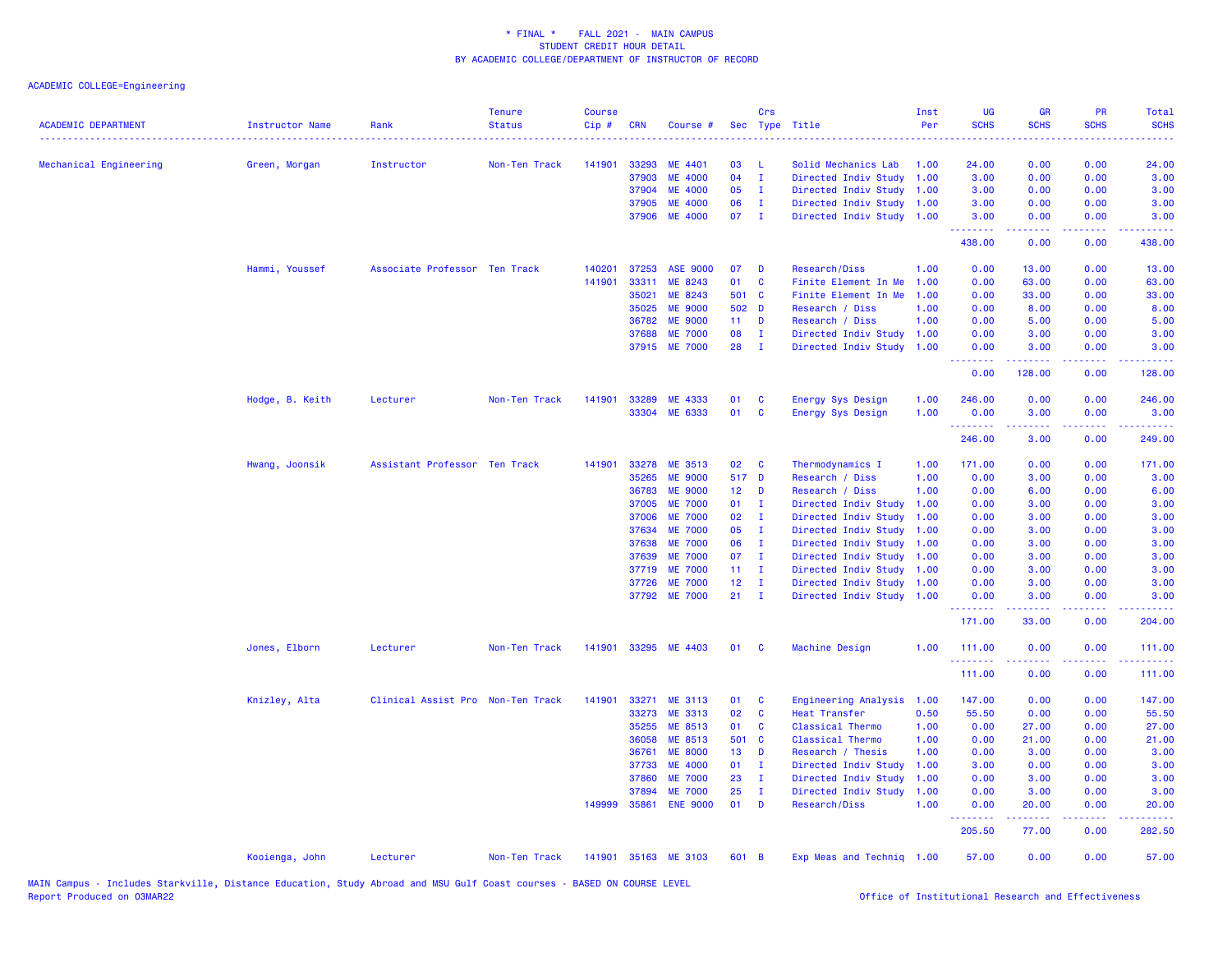| <b>ACADEMIC DEPARTMENT</b> | <b>Instructor Name</b> | Rank                          | <b>Tenure</b><br><b>Status</b> | <b>Course</b><br>Cip# | <b>CRN</b>     | Course #           |                 | Crs          | Sec Type Title                                         | Inst<br>Per | <b>UG</b><br><b>SCHS</b> | <b>GR</b><br><b>SCHS</b> | <b>PR</b><br><b>SCHS</b>                                                                                                          | Total<br><b>SCHS</b> |
|----------------------------|------------------------|-------------------------------|--------------------------------|-----------------------|----------------|--------------------|-----------------|--------------|--------------------------------------------------------|-------------|--------------------------|--------------------------|-----------------------------------------------------------------------------------------------------------------------------------|----------------------|
|                            |                        |                               |                                |                       |                |                    |                 |              |                                                        |             | .                        |                          |                                                                                                                                   |                      |
|                            |                        |                               |                                |                       |                |                    |                 |              |                                                        |             | 57.00                    | 0.00                     | 0.00                                                                                                                              | 57.00                |
| Mechanical Engineering     | Li, Like               | Assistant Professor Ten Track |                                | 141901                | 33290          | ME 4373            | 01              | C            | Air Conditioning                                       | 1.00        | 84.00                    | 0.00                     | 0.00                                                                                                                              | 84.00                |
|                            |                        |                               |                                |                       | 33305          | ME 6373            | 01              | $\mathbf{C}$ | Air Conditioning                                       | 1.00        | 0.00                     | 15.00                    | 0.00                                                                                                                              | 15.00                |
|                            |                        |                               |                                |                       | 35003          | ME 6373            | 501 C           |              | Air Conditioning                                       | 1.00        | 0.00                     | 6.00                     | 0.00                                                                                                                              | 6.00                 |
|                            |                        |                               |                                |                       | 36785          | <b>ME 9000</b>     | 14              | D            | Research / Diss                                        | 1.00        | 0.00                     | 18.00                    | 0.00                                                                                                                              | 18.00                |
|                            |                        |                               |                                |                       | 37739          | <b>ME 7000</b>     | 503 I           |              | Directed Indiv Study                                   | 1.00        | 0.00                     | 3.00                     | 0.00                                                                                                                              | 3.00                 |
|                            |                        |                               |                                |                       |                | 37765 ME 7000      | 504 I           |              | Directed Indiv Study 1.00                              |             | 0.00<br>.                | 3.00<br><b>.</b>         | 0.00<br>$\frac{1}{2} \left( \frac{1}{2} \right) \left( \frac{1}{2} \right) \left( \frac{1}{2} \right) \left( \frac{1}{2} \right)$ | 3.00<br>.            |
|                            |                        |                               |                                |                       |                |                    |                 |              |                                                        |             | 84.00                    | 45.00                    | 0.00                                                                                                                              | 129.00               |
|                            | Liu, Yucheng           | Non-Employee                  | Not Applicable                 | 140101                | 32507          | GE 3011            | 01              | <b>S</b>     | Engr Entrepreneur Se                                   | 0.60        | 19.80                    | 0.00                     | 0.00                                                                                                                              | 19.80                |
|                            |                        |                               |                                | 141901                | 35027          | <b>ME 9000</b>     | 505 D           |              | Research / Diss                                        | 1.00        | 0.00                     | 1.00                     | 0.00                                                                                                                              | 1.00                 |
|                            |                        |                               |                                |                       | 36786          | <b>ME 9000</b>     | 15              | D            | Research / Diss                                        | 1.00        | 0.00<br>.                | 1.00<br>.                | 0.00                                                                                                                              | 1.00<br>.            |
|                            |                        |                               |                                |                       |                |                    |                 |              |                                                        |             | 19.80                    | 2.00                     | 0.00                                                                                                                              | 21.80                |
|                            | Martinez Castellon,    | Instructor                    | Non-Ten Track                  | 141901                | 33266          | ME 1111            | 01              | C            | Introduction To ME                                     | 1.00        | 233.00                   | 0.00                     | 0.00                                                                                                                              | 233.00               |
|                            |                        |                               |                                |                       | 33267          | ME 2133            | 01              | B            | <b>Modeling and Manuf</b>                              | 1.00        | 126.00                   | 0.00                     | 0.00                                                                                                                              | 126.00               |
|                            |                        |                               |                                |                       | 33274          | <b>ME 3403</b>     | 01              | C            | Materials for ME Des                                   | 1.00        | 156.00                   | 0.00                     | 0.00                                                                                                                              | 156.00               |
|                            |                        |                               |                                |                       | 35251          | <b>ME 3113</b>     | 02              | C            | Engineering Analysis 1.00                              |             | 162.00                   | 0.00                     | 0.00                                                                                                                              | 162.00               |
|                            |                        |                               |                                |                       |                |                    |                 |              |                                                        |             | .<br>677.00              | .<br>0.00                | .<br>0.00                                                                                                                         | .<br>677.00          |
|                            | Priddy, Matthew        | Assistant Professor Ten Track |                                | 141901                | 33303          | ME 6133            | 01              | C            | Mechanical Metallurg 1.00                              |             | 0.00                     | 27.00                    | 0.00                                                                                                                              | 27.00                |
|                            |                        |                               |                                |                       | 35002          | ME 6133            | 501 C           |              | Mechanical Metallurg                                   | 1.00        | 0.00                     | 12.00                    | 0.00                                                                                                                              | 12.00                |
|                            |                        |                               |                                |                       | 35010          | <b>ME 8000</b>     | 506 D           |              | Research / Thesis                                      | 1.00        | 0.00                     | 2.00                     | 0.00                                                                                                                              | 2.00                 |
|                            |                        |                               |                                |                       | 35028          | <b>ME 9000</b>     | 506 D           |              | Research / Diss                                        | 1.00        | 0.00                     | 5.00                     | 0.00                                                                                                                              | 5.00                 |
|                            |                        |                               |                                |                       | 36765          | <b>ME 8000</b>     | 17 <sup>7</sup> | D            | Research / Thesis                                      | 1.00        | 0.00                     | 18.00                    | 0.00                                                                                                                              | 18.00                |
|                            |                        |                               |                                |                       | 36788          | <b>ME 9000</b>     | 17 <sub>1</sub> | D            | Research / Diss                                        | 1.00        | 0.00                     | 28.00                    | 0.00                                                                                                                              | 28.00                |
|                            |                        |                               |                                |                       | 37637          | <b>ME 7000</b>     | 502 I           |              | Directed Indiv Study                                   | 1.00        | 0.00                     | 3.00                     | 0.00                                                                                                                              | 3.00                 |
|                            |                        |                               |                                |                       | 37727          | <b>ME 7000</b>     | 13 <sup>°</sup> | $\mathbf{I}$ | Directed Indiv Study                                   | 1.00        | 0.00                     | 3.00                     | 0.00                                                                                                                              | 3.00                 |
|                            |                        |                               |                                |                       | 37743          | <b>ME 7000</b>     | $15$ I          |              | Directed Indiv Study 1.00                              |             | 0.00                     | 3.00                     | 0.00                                                                                                                              | 3.00                 |
|                            |                        |                               |                                |                       | 37803          | <b>ME 7000</b>     | 505 I           |              | Directed Indiv Study 1.00                              |             | 0.00                     | 3.00                     | 0.00                                                                                                                              | 3.00                 |
|                            |                        |                               |                                |                       | 37935          | <b>ME 4800</b>     | 01              | $\mathbf{I}$ | Undergraduate Resear 1.00                              |             | 0.00                     | 0.00                     | 0.00                                                                                                                              | 0.00                 |
|                            |                        |                               |                                | 142001                | 33284<br>35169 | ME 4133<br>ME 4133 | 01<br>601 C     | C            | Mechanical Metallurg 1.00<br>Mechanical Metallurg 1.00 |             | 84.00<br>6.00            | 0.00<br>0.00             | 0.00<br>0.00                                                                                                                      | 84.00<br>6.00        |
|                            |                        |                               |                                |                       |                |                    |                 |              |                                                        |             | .<br>90.00               | .<br>104.00              | .<br>0.00                                                                                                                         | 22222<br>194.00      |
|                            | Rhee, Hongjoo          | Associate Professor Tenured   |                                | 141901                | 36766          | <b>ME 8000</b>     | 18              | D            | Research / Thesis                                      | 1.00        | 0.00                     | 9.00                     | 0.00                                                                                                                              | 9.00                 |
|                            |                        |                               |                                |                       | 36789          | <b>ME 9000</b>     | 18              | D            | Research / Diss                                        | 1.00        | 0.00                     | 24.00                    | 0.00                                                                                                                              | 24.00                |
|                            |                        |                               |                                |                       | 37763          | <b>ME 7000</b>     | 19 <sup>°</sup> | $\mathbf I$  | Directed Indiv Study                                   | 1.00        | 0.00                     | 3.00                     | 0.00                                                                                                                              | 3.00                 |
|                            |                        |                               |                                |                       | 37764          | <b>ME 7000</b>     | 20              | $\mathbf{I}$ | Directed Indiv Study                                   | 1.00        | 0.00                     | 3.00                     | 0.00                                                                                                                              | 3.00                 |
|                            |                        |                               |                                |                       | 37912          | <b>ME 7000</b>     | 26              | $\mathbf{I}$ | Directed Indiv Study                                   | 1.00        | 0.00                     | 3.00                     | 0.00                                                                                                                              | 3.00                 |
|                            |                        |                               |                                |                       |                | 37913 ME 7000      | $27$ I          |              | Directed Indiv Study 1.00                              |             | 0.00                     | 3.00                     | 0.00                                                                                                                              | 3.00                 |
|                            |                        |                               |                                |                       |                |                    |                 |              |                                                        |             | .<br>0.00                | الدامات مال<br>45.00     | الداعات عادة<br>0.00                                                                                                              | $\cdots$<br>45.00    |
|                            | Singh, Prashant        | Assistant Professor Ten Track |                                | 141901                | 33277          | ME 3513            | 01              | C            | Thermodynamics I                                       | 1.00        | 159.00                   | 0.00                     | 0.00                                                                                                                              | 159.00               |
|                            |                        |                               |                                |                       | 33310          | ME 8213            | 01              | C            | Engineering Anal I                                     | 0.50        | 0.00                     | 22.50                    | 0.00                                                                                                                              | 22.50                |
|                            |                        |                               |                                |                       | 35020          | ME 8213            | 501 C           |              | Engineering Anal I                                     | 0.50        | 0.00                     | 13.50                    | 0.00                                                                                                                              | 13.50                |
|                            |                        |                               |                                |                       | 36790          | <b>ME 9000</b>     | 19              | D            | Research / Diss                                        | 1.00        | 0.00                     | 12.00                    | 0.00                                                                                                                              | 12.00                |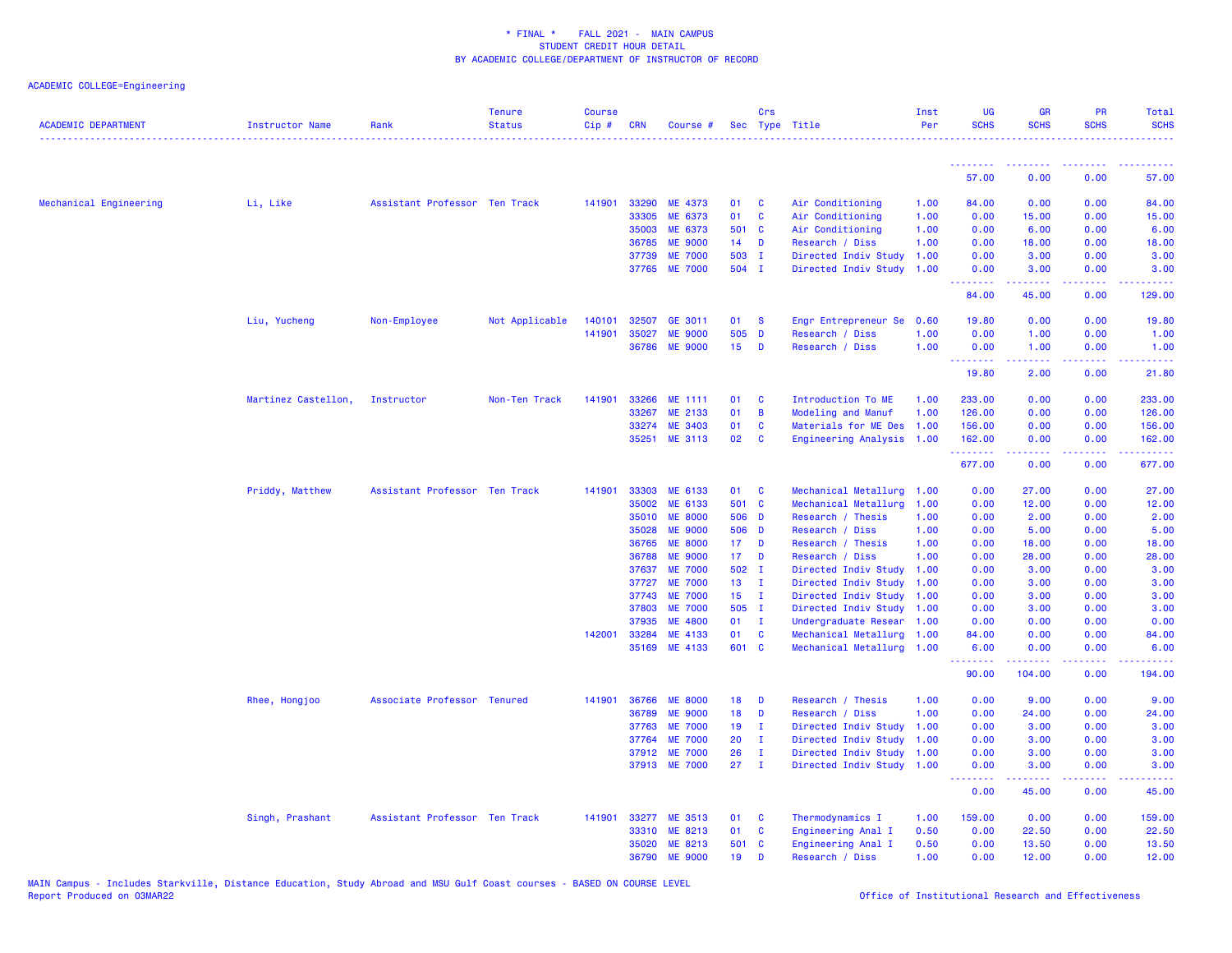| <b>ACADEMIC DEPARTMENT</b>          | Instructor Name | Rank                                               | <b>Tenure</b><br><b>Status</b> | <b>Course</b><br>Cip# | <b>CRN</b>     | Course #                         |               | Crs                         | Sec Type Title              | Inst<br>Per | <b>UG</b><br><b>SCHS</b>            | <b>GR</b><br><b>SCHS</b> | <b>PR</b><br><b>SCHS</b> | Total<br><b>SCHS</b> |
|-------------------------------------|-----------------|----------------------------------------------------|--------------------------------|-----------------------|----------------|----------------------------------|---------------|-----------------------------|-----------------------------|-------------|-------------------------------------|--------------------------|--------------------------|----------------------|
|                                     |                 |                                                    |                                |                       |                |                                  | 03            |                             |                             |             |                                     |                          | 0.00                     |                      |
| Mechanical Engineering              | Singh, Prashant | Assistant Professor Ten Track                      |                                | 141901                | 37522          | <b>ME 7000</b><br><b>ME 7000</b> | 09            | $\mathbf{I}$<br>$\mathbf I$ | Directed Indiv Study 1.00   |             | 0.00<br>0.00                        | 3.00                     | 0.00                     | 3.00                 |
|                                     |                 |                                                    |                                |                       | 37690<br>37761 |                                  | $17 \quad I$  |                             | Directed Indiv Study 1.00   |             | 0.00                                | 3.00                     |                          | 3.00                 |
|                                     |                 |                                                    |                                |                       |                | <b>ME 7000</b>                   |               |                             | Directed Indiv Study 1.00   |             | <u>.</u>                            | 3.00                     | 0.00                     | 3.00                 |
|                                     |                 |                                                    |                                |                       |                |                                  |               |                             |                             |             | 159.00                              | 57.00                    | 0.00                     | 216.00               |
|                                     | Smith, Joshua   | Clinical Assist Pro Non-Ten Track                  |                                | 141901                | 35164          | ME 3113                          | 601 C         |                             | <b>Engineering Analysis</b> | 1.00        | 33.00                               | 0.00                     | 0.00                     | 33.00                |
|                                     |                 |                                                    |                                |                       | 35166          | ME 3513                          | 601 C         |                             | Thermodynamics I            | 1.00        | 48.00                               | 0.00                     | 0.00                     | 48.00                |
|                                     |                 |                                                    |                                |                       | 37504          | <b>ME 8000</b>                   | 520 D         |                             | Research / Thesis           | 1.00        | 0.00                                | 3.00                     | 0.00                     | 3.00                 |
|                                     |                 |                                                    |                                |                       |                | 142701 35167 ME 3613             | 601 C         |                             | System Dynamics             | 1.00        | 39.00<br><u>.</u>                   | 0.00<br>.                | 0.00<br>د د د د          | 39.00                |
|                                     |                 |                                                    |                                |                       |                |                                  |               |                             |                             |             | 120.00                              | 3.00                     | 0.00                     | 123.00               |
|                                     | Stone, Tonya    | Associate Professor Tenured                        |                                | 141901                | 35011          | <b>ME 8000</b>                   | 507 D         |                             | Research / Thesis           | 1.00        | 0.00                                | 1.00                     | 0.00                     | 1.00                 |
|                                     |                 |                                                    |                                |                       | 35029          | <b>ME 9000</b>                   | 507 D         |                             | Research / Diss             | 1.00        | 0.00                                | 1.00                     | 0.00                     | 1.00                 |
|                                     |                 |                                                    |                                |                       | 36792          | <b>ME 9000</b>                   | $21$ D        |                             | Research / Diss             | 1.00        | 0.00                                | 12.00                    | 0.00                     | 12.00                |
|                                     |                 |                                                    |                                |                       |                | 37740 ME 7000                    | $14$ I        |                             | Directed Indiv Study        | 1.00        | 0.00                                | 3.00                     | 0.00                     | 3.00                 |
|                                     |                 |                                                    |                                |                       |                |                                  |               |                             |                             |             | $\sim$ $\sim$ $\sim$ $\sim$<br>0.00 | 17.00                    | 0.00                     | 17.00                |
|                                     |                 | Whittington, Wilburn Assistant Professor Ten Track |                                | 141901                | 33297          | ME 4443                          | 01 C          |                             | Mech Systems Design         | 1.00        | 144.00                              | 0.00                     | 0.00                     | 144.00               |
|                                     |                 |                                                    |                                |                       | 33299          | ME 4643                          | 01 C          |                             | Intro Vibration/Cont 0.50   |             | 76.50                               | 0.00                     | 0.00                     | 76.50                |
|                                     |                 |                                                    |                                |                       | 33306          | ME 6443                          | 01            | <b>C</b>                    | Mech Systems Design         | 1.00        | 0.00                                | 39.00                    | 0.00                     | 39.00                |
|                                     |                 |                                                    |                                |                       | 33308          | ME 6643                          | 01 C          |                             | Intro Vibration/Cont 0.50   |             | 0.00                                | 12.00                    | 0.00                     | 12.00                |
|                                     |                 |                                                    |                                |                       | 36770          | <b>ME 8000</b>                   | 22            | $\blacksquare$              | Research / Thesis           | 1.00        | 0.00                                | 12.00                    | 0.00                     | 12.00                |
|                                     |                 |                                                    |                                |                       | 36793          | <b>ME 9000</b>                   | 22            | D                           | Research / Diss             | 1.00        | 0.00                                | 21.00                    | 0.00                     | 21.00                |
|                                     |                 |                                                    |                                |                       | 37760          | <b>ME 7000</b>                   | 16            | $\blacksquare$              | Directed Indiv Study 1.00   |             | 0.00                                | 3.00                     | 0.00                     | 3.00                 |
|                                     |                 |                                                    |                                |                       | 37865          | <b>ME 7000</b>                   | 24            | - I                         | Directed Indiv Study 1.00   |             | 0.00                                | 3.00                     | 0.00                     | 3.00                 |
|                                     |                 |                                                    |                                |                       | 37925          | <b>ME 7000</b>                   | 29            | $\mathbf{I}$                | Directed Indiv Study 1.00   |             | 0.00                                | 3.00                     | 0.00                     | 3.00                 |
|                                     |                 |                                                    |                                |                       | 37952          | <b>ME 7000</b>                   | 31            | $\mathbf I$                 | Directed Indiv Study 1.00   |             | 0.00                                | 3.00                     | 0.00                     | 3.00                 |
|                                     |                 |                                                    |                                |                       | 37980          | <b>ME 4000</b>                   | 08            | $\mathbf{I}$                | Directed Indiv Study 1.00   |             | 3.00                                | 0.00                     | 0.00                     | 3.00                 |
|                                     |                 |                                                    |                                | 149999                | 35864          | <b>ENE 9000</b>                  | 04            | - D                         | Research/Diss               | 1.00        | 0.00<br>.                           | 6.00                     | 0.00                     | 6.00                 |
|                                     |                 |                                                    |                                |                       |                |                                  |               |                             |                             |             | 223.50                              | 102.00                   | 0.00                     | 325.50               |
|                                     | Xu, Ben         | Assistant Professor Ten Track                      |                                | 141901                | 33272          | ME 3313                          | 01            | <b>C</b>                    | <b>Heat Transfer</b>        | 1.00        | 117.00                              | 0.00                     | 0.00                     | 117.00               |
|                                     |                 |                                                    |                                |                       | 37523          | <b>ME 7000</b>                   | 04            | $\blacksquare$              | Directed Indiv Study 1.00   |             | 0.00                                | 3.00                     | 0.00                     | 3.00                 |
|                                     |                 |                                                    |                                |                       | 37756          | <b>ME 4000</b>                   | 02            | $\mathbf{I}$                | Directed Indiv Study 1.00   |             | 3.00                                | 0.00                     | 0.00                     | 3.00                 |
|                                     |                 |                                                    |                                |                       | 37762          | <b>ME 7000</b>                   | 18            | $\blacksquare$              | Directed Indiv Study 1.00   |             | 0.00                                | 3.00                     | 0.00                     | 3.00                 |
|                                     |                 |                                                    |                                |                       | 37826          | <b>ME 4000</b>                   | 03            | $\mathbf{I}$                | Directed Indiv Study 1.00   |             | 3.00                                | 0.00                     | 0.00                     | 3.00                 |
|                                     |                 |                                                    |                                |                       |                | 37966 ME 4800                    | $02 \qquad I$ |                             | Undergraduate Resear 1.00   |             | 0.00                                | 0.00                     | 0.00                     | 0.00                 |
|                                     |                 |                                                    |                                |                       |                |                                  |               |                             |                             |             | .<br>123.00                         | .<br>6.00                | المتحدث<br>0.00          | 129.00               |
| ----------------------------------- |                 |                                                    |                                |                       |                |                                  |               |                             |                             |             | ========                            |                          |                          | ==========           |
| Mechanical Engineering              |                 |                                                    |                                |                       |                |                                  |               |                             |                             |             | 4627.80                             | 1057.00                  | 0.00                     | 5684.80              |
| ----------------------------------  |                 |                                                    |                                |                       |                |                                  |               |                             |                             |             | ========                            |                          |                          | $= 22222222222$      |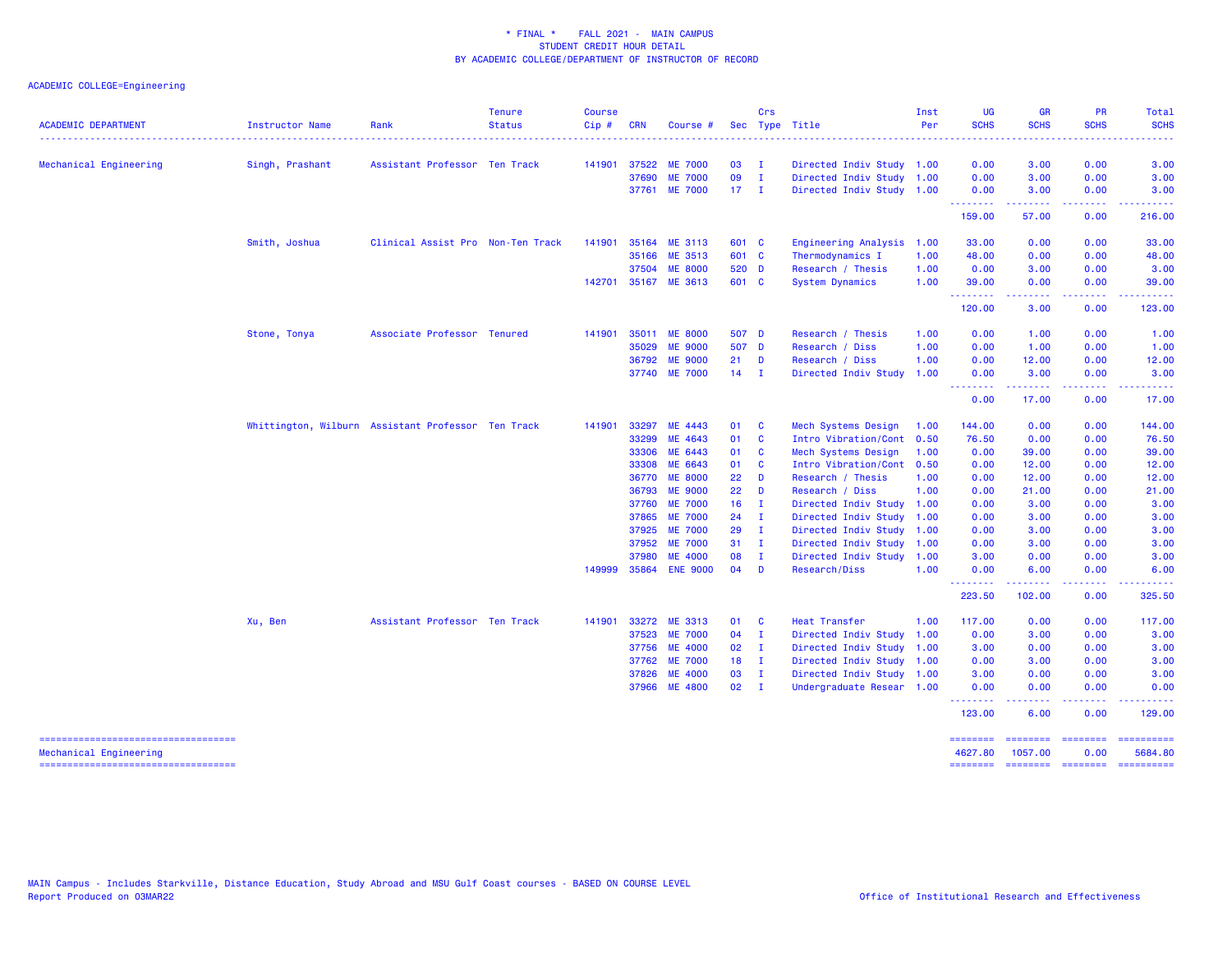| <b>ACADEMIC DEPARTMENT</b> | Instructor Name                   | Rank                          | <b>Tenure</b><br><b>Status</b> | <b>Course</b><br>Cip# | <b>CRN</b>     | Course #                        |             | Crs               | Sec Type Title                          | Inst<br>Per  | <b>UG</b><br><b>SCHS</b>                           | <b>GR</b><br><b>SCHS</b> | PR<br><b>SCHS</b>                   | <b>Total</b><br><b>SCHS</b><br>2222.                                                                                              |
|----------------------------|-----------------------------------|-------------------------------|--------------------------------|-----------------------|----------------|---------------------------------|-------------|-------------------|-----------------------------------------|--------------|----------------------------------------------------|--------------------------|-------------------------------------|-----------------------------------------------------------------------------------------------------------------------------------|
| Forestry                   | Grado, Stephen                    | Professor                     | <b>Tenured</b>                 | 030104                | 33563          | NREC 3113 01                    |             | C.                | Forest Recreation Ma                    | 1.00         | 9.00                                               | 0.00                     | 0.00                                | 9.00                                                                                                                              |
|                            |                                   |                               |                                | 030501                | 32381          | FO 1101                         | 01          | $\mathbf{C}$      | <b>Forest Res Survey</b>                | 1.00         | 43.00                                              | 0.00                     | 0.00                                | 43.00                                                                                                                             |
|                            |                                   |                               |                                |                       | 32388          | FO 3113                         | 01          | C                 | For Recreation Mgt                      | 1.00         | 129.00                                             | 0.00                     | 0.00                                | 129.00                                                                                                                            |
|                            |                                   |                               |                                |                       | 35956          | FO 9000                         | 02          | D                 | Research / Diss                         | 1.00         | 0.00<br>.                                          | 1.00                     | 0.00<br>$\sim$ $\sim$ $\sim$ $\sim$ | 1.00<br>$\frac{1}{2} \left( \frac{1}{2} \right) \left( \frac{1}{2} \right) \left( \frac{1}{2} \right)$                            |
|                            |                                   |                               |                                |                       |                |                                 |             |                   |                                         |              | 181.00                                             | 1.00                     | 0.00                                | 182.00                                                                                                                            |
|                            | Grala, Robert                     | Professor                     | <b>Tenured</b>                 | 030501                | 38030          | F0 4000                         | 02          | $\mathbf{I}$      | Directed Indiv Study                    | 1.00         | 1.00                                               | 0.00                     | 0.00                                | 1.00                                                                                                                              |
|                            |                                   |                               |                                | 030502                | 37363          | F0 4800                         | 05          | Ι.                | Undergraduate Resear                    | 1.00         | 1.00                                               | 0.00                     | 0.00                                | 1.00                                                                                                                              |
|                            |                                   |                               |                                | 030506                |                | 37362 FO 6203                   | 01          | $\mathbf{C}$      | Computer Appl. Fores                    | 1.00         | 0.00<br><u>.</u>                                   | 6.00<br>بالأباب          | 0.00<br>.                           | 6.00<br>.                                                                                                                         |
|                            |                                   |                               |                                |                       |                |                                 |             |                   |                                         |              | 2.00                                               | 6.00                     | 0.00                                | 8.00                                                                                                                              |
|                            | Granger, Joshua                   | Assistant Professor Ten Track |                                | 030501                | 35943          | F0 8000                         | 05          | D                 | Research / Thesis                       | 1.00         | 0.00                                               | 7.00                     | 0.00                                | 7.00                                                                                                                              |
|                            |                                   |                               |                                | 030502                |                | 37355 FO 4800                   | 04          | $\mathbf{I}$      | Undergraduate Resear                    | 1.00         | 0.00<br><b><i><u><u> - - - - - - -</u></u></i></b> | 0.00<br>22222            | 0.00<br>د د د د .                   | 0.00<br>22223                                                                                                                     |
|                            |                                   |                               |                                |                       |                |                                 |             |                   |                                         |              | 0.00                                               | 7.00                     | 0.00                                | 7.00                                                                                                                              |
|                            | Grebner, Donald                   | Professor                     | <b>Tenured</b>                 | 030501                | 32398          | FO 4323                         | 01          | C                 | Forest Resource Mgt                     | 0.50         | 42.00                                              | 0.00                     | 0.00                                | 42.00                                                                                                                             |
|                            |                                   |                               |                                |                       | 32399          | FO 4323                         | 02          | $\mathsf K$       | Forest Resource Mgt                     | 0.50         | 0.00                                               | 0.00                     | 0.00                                | 0.00                                                                                                                              |
|                            |                                   |                               |                                |                       | 32411          | F0 6323                         | 01          | C                 | Forest Resource Mgt                     | 0.50         | 0.00                                               | 1.50                     | 0.00                                | 1.50                                                                                                                              |
|                            |                                   |                               |                                |                       | 32413          | FO 6323                         | 03          | К                 | Forest Resource Mgt                     | 0.50         | 0.00                                               | 0.00                     | 0.00                                | 0.00                                                                                                                              |
|                            |                                   |                               |                                |                       | 34829          | FO 6323                         | 501         | $\overline{B}$    | Forest Resource Mgt                     | 1.00         | 0.00                                               | 9.00                     | 0.00                                | 9.00                                                                                                                              |
|                            |                                   |                               |                                |                       | 34843          | F0 8000                         | 511 D       |                   | Research / Thesis                       | 1.00         | 0.00                                               | 3.00                     | 0.00                                | 3.00                                                                                                                              |
|                            |                                   |                               |                                |                       | 35946          | FO 8000                         | 80          | D                 | Research / Thesis                       | 1.00         | 0.00                                               | 1.00                     | 0.00                                | 1.00                                                                                                                              |
|                            |                                   |                               |                                |                       | 35958          | FO 9000<br>030511 34850 FO 8443 | 04<br>501 C | D                 | Research / Diss<br>Int'L For Res & Trad | 1.00<br>1.00 | 0.00                                               | 6.00                     | 0.00<br>0.00                        | 6.00                                                                                                                              |
|                            |                                   |                               |                                |                       |                |                                 |             |                   |                                         |              | 0.00<br><u> - - - - - - - -</u>                    | 18.00<br>.               | .                                   | 18.00<br>.                                                                                                                        |
|                            |                                   |                               |                                |                       |                |                                 |             |                   |                                         |              | 42.00                                              | 38.50                    | 0.00                                | 80.50                                                                                                                             |
|                            | Himes, Austin                     | Assistant Professor Ten Track |                                | 030501                | 32404          | FO 6123                         | 01          | C                 | Forest Ecology                          | 1.00         | 0.00                                               | 6.00                     | 0.00                                | 6.00                                                                                                                              |
|                            |                                   |                               |                                |                       | 32405          | F0 6123                         | 02          | К                 | <b>Forest Ecology</b>                   | 1.00         | 0.00                                               | 0.00                     | 0.00                                | 0.00                                                                                                                              |
|                            |                                   |                               |                                |                       | 32406          | FO 6123                         | 03          | K                 | Forest Ecology                          | 1.00         | 0.00                                               | 0.00                     | 0.00                                | 0.00                                                                                                                              |
|                            |                                   |                               |                                |                       | 34837          | F0 8000                         | 505 D       |                   | Research / Thesis                       | 1.00         | 0.00                                               | 2.00                     | 0.00                                | 2.00                                                                                                                              |
|                            |                                   |                               |                                |                       | 35945<br>37385 | FO 8000<br>F0 6123              | 07<br>501   | D<br>$\mathbf{C}$ | Research / Thesis                       | 1.00<br>1.00 | 0.00<br>0.00                                       | 16.00<br>6.00            | 0.00                                | 16.00<br>6.00                                                                                                                     |
|                            |                                   |                               |                                | 030502                | 32390          | FO 4123                         | 01          | C                 | Forest Ecology<br>Forest Ecology        | 1.00         | 117.00                                             | 0.00                     | 0.00<br>0.00                        | 117.00                                                                                                                            |
|                            |                                   |                               |                                |                       | 32391          | FO 4123                         | 02          | <b>K</b>          | Forest Ecology                          | 1.00         | 0.00                                               | 0.00                     | 0.00                                | 0.00                                                                                                                              |
|                            |                                   |                               |                                |                       | 32392          | FO 4123                         | 03          | K                 | <b>Forest Ecology</b>                   | 1.00         | 0.00                                               | 0.00                     | 0.00                                | 0.00                                                                                                                              |
|                            |                                   |                               |                                | 030506                | 36061          | FO 8433                         | 501 C       |                   | Ecological Silvicult                    | 1.00         | 0.00                                               | 30.00                    | 0.00                                | 30.00                                                                                                                             |
|                            |                                   |                               |                                |                       |                | 36723 FO 8433                   | 01          | <b>C</b>          | Ecological Silvicult 1.00               |              | 0.00<br><b></b>                                    | 30.00<br>. <b>.</b>      | 0.00<br>بالاناباذ                   | 30.00<br>.                                                                                                                        |
|                            |                                   |                               |                                |                       |                |                                 |             |                   |                                         |              | 117.00                                             | 90.00                    | 0.00                                | 207.00                                                                                                                            |
|                            | Kanieski da Silva, B Non-Employee |                               | Not Applicable                 | 030501                | 32398          | FO 4323                         | 01          | C                 | Forest Resource Mgt                     | 0.50         | 42.00                                              | 0.00                     | 0.00                                | 42.00                                                                                                                             |
|                            |                                   |                               |                                |                       | 32399          | FO 4323                         | 02          | К                 | Forest Resource Mgt                     | 0.50         | 0.00                                               | 0.00                     | 0.00                                | 0.00                                                                                                                              |
|                            |                                   |                               |                                |                       |                | 32411 FO 6323                   | 01          | C                 | Forest Resource Mgt                     | 0.50         | 0.00                                               | 1.50                     | 0.00                                | 1.50                                                                                                                              |
|                            |                                   |                               |                                |                       |                | 32413 FO 6323                   | 03          | $\mathsf K$       | Forest Resource Mgt                     | 0.50         | 0.00<br>.                                          | 0.00<br>22222            | 0.00<br>.                           | 0.00<br>$\frac{1}{2} \left( \frac{1}{2} \right) \left( \frac{1}{2} \right) \left( \frac{1}{2} \right) \left( \frac{1}{2} \right)$ |
|                            |                                   |                               |                                |                       |                |                                 |             |                   |                                         |              | 42.00                                              | 1.50                     | 0.00                                | 43.50                                                                                                                             |
|                            | Ma, Qin                           | Assistant Professor Ten Track |                                | 030501                |                | 32415 FO 8111                   | 01          | <b>S</b>          | Graduate Seminar                        | 1.00         | 0.00                                               | 13.00                    | 0.00                                | 13.00                                                                                                                             |
|                            |                                   |                               |                                |                       |                | 34845 FO 8111                   | 501 S       |                   | Graduate Seminar                        | 1.00         | 0.00                                               | 3.00                     | 0.00                                | 3.00                                                                                                                              |
|                            |                                   |                               |                                |                       |                | 35947 F0 8000                   | 09          | D                 | Research / Thesis                       | 1.00         | 0.00                                               | 6.00                     | 0.00                                | 6.00                                                                                                                              |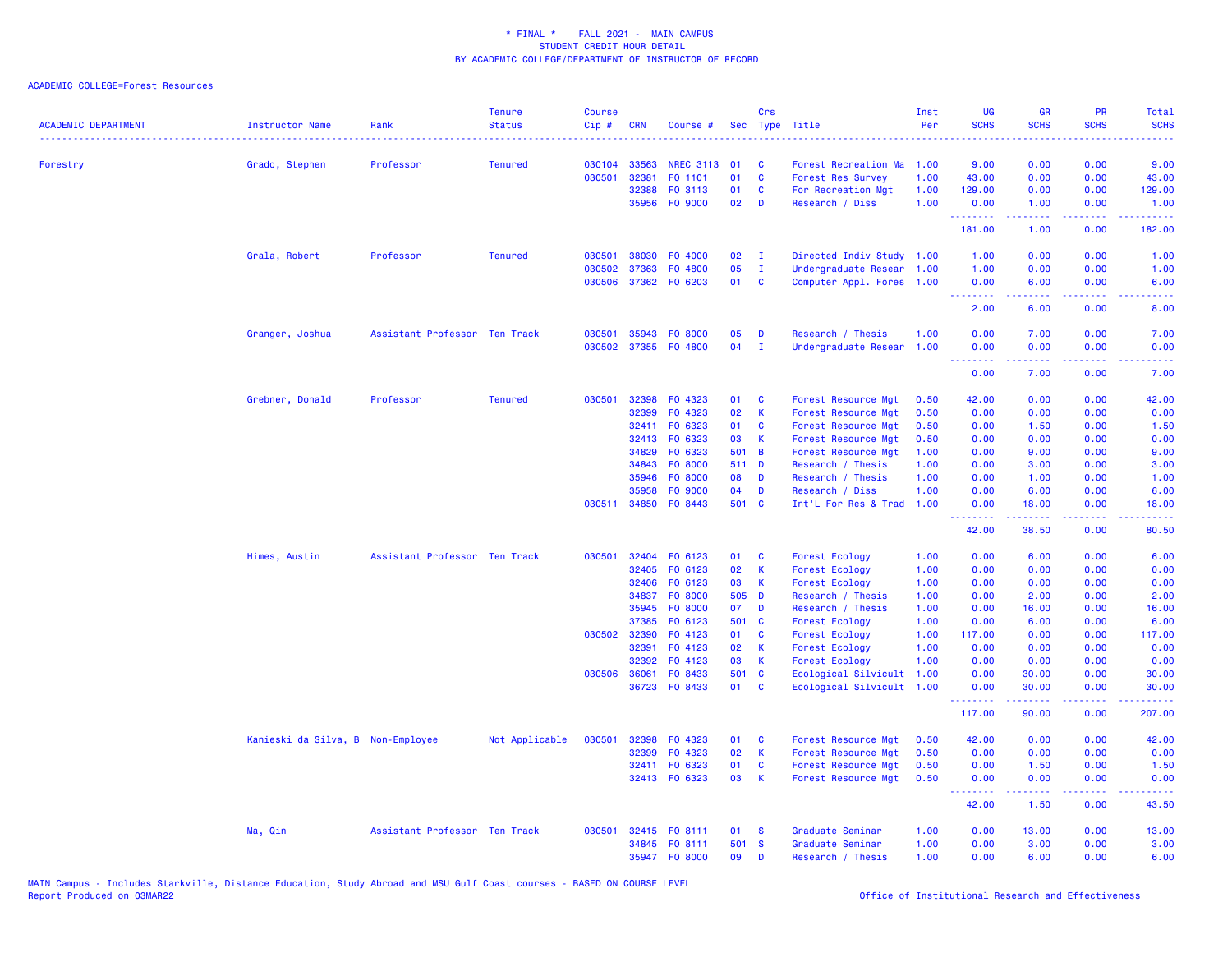| <b>ACADEMIC DEPARTMENT</b> | Instructor Name   | Rank                          | <b>Tenure</b><br><b>Status</b> | <b>Course</b><br>Cip# | <b>CRN</b>   | Course #             |                 | Crs          | Sec Type Title            | Inst<br>Per | <b>UG</b><br><b>SCHS</b>                                   | <b>GR</b><br><b>SCHS</b> | PR<br><b>SCHS</b> | Total<br><b>SCHS</b>               |
|----------------------------|-------------------|-------------------------------|--------------------------------|-----------------------|--------------|----------------------|-----------------|--------------|---------------------------|-------------|------------------------------------------------------------|--------------------------|-------------------|------------------------------------|
| Forestry                   | Ma, Qin           | Assistant Professor Ten Track |                                | 030501                |              | 37665 FO 7000        | 02              | $\mathbf{I}$ | Directed Indiv Study 1.00 |             | 0.00                                                       | 1.00                     | 0.00              | 1.00                               |
|                            |                   |                               |                                |                       |              |                      |                 |              |                           |             | <u>.</u><br>0.00                                           | .<br>23.00               | .<br>0.00         | 23.00                              |
|                            | McConnell, Thomas | Assistant Professor Ten Track |                                | 030501                |              | 32393 FO 4233        | 01              | <b>C</b>     | Forest Op & Harvest       | 1.00        | 132.00                                                     | 0.00                     | 0.00              | 132.00                             |
|                            |                   |                               |                                |                       | 35484        | FO 6233              | 01              | C            | Forest Op & Harvest       | 1.00        | 0.00                                                       | 3.00                     | 0.00              | 3.00                               |
|                            |                   |                               |                                |                       | 35938        | FO 8000              | 01              | D            | Research / Thesis         | 1.00        | 0.00                                                       | 2.00                     | 0.00              | 2.00                               |
|                            |                   |                               |                                |                       |              | 030502 37354 F0 4800 | 03              | $\mathbf{I}$ | Undergraduate Resear 1.00 |             | 6.00<br><b><i><u><u> - - - - - - -</u></u></i></b>         | 0.00<br>المستمال         | 0.00<br>بالأباء   | 6.00<br>المستمين                   |
|                            |                   |                               |                                |                       |              |                      |                 |              |                           |             | 138.00                                                     | 5.00                     | 0.00              | 143.00                             |
|                            | Miller, Lanna     | Non-Faculty                   | Not Applicable                 | 030201                |              | 34267 WFA 1001       | <b>F03 C</b>    |              | First Year Seminar-L 1.00 |             | 12.00                                                      | 0.00                     | 0.00              | 12.00                              |
|                            |                   |                               |                                |                       |              |                      |                 |              |                           |             | .<br>12.00                                                 | .<br>0.00                | د د د د<br>0.00   | المتمامين<br>12.00                 |
|                            | Munn, Ian         | Non-Faculty                   | <b>Tenured</b>                 | 030501                |              | 32379 F0 1001        | F02 C           |              | First Year Seminar        | 1.00        | 21.00                                                      | 0.00                     | 0.00              | 21.00                              |
|                            |                   |                               |                                | 030506                |              | 32387 FO 3003        | $01$ F          |              | Internship in Forest 1.00 |             | 3.00<br><b></b>                                            | 0.00<br>.                | 0.00<br>.         | 3.00<br>.                          |
|                            |                   |                               |                                |                       |              |                      |                 |              |                           |             | 24.00                                                      | 0.00                     | 0.00              | 24.00                              |
|                            | Polinko, Adam     | Assistant Professor Ten Track |                                | 030501                |              | 35217 FO 8000        | 515 D           |              | Research / Thesis         | 1.00        | 0.00                                                       | 1.00                     | 0.00              | 1.00                               |
|                            |                   |                               |                                |                       | 35949        | FO 8000              | 11 <sub>1</sub> | D            | Research / Thesis         | 1.00        | 0.00                                                       | 10.00                    | 0.00              | 10.00                              |
|                            |                   |                               |                                |                       |              | 37380 F0 7000        | $01 \quad I$    |              | Directed Indiv Study      | 1.00        | 0.00                                                       | 3.00                     | 0.00              | 3.00                               |
|                            |                   |                               |                                |                       |              |                      |                 |              |                           |             | .                                                          | .                        | .                 | .                                  |
|                            |                   |                               |                                |                       |              |                      |                 |              |                           |             | 0.00                                                       | 14.00                    | 0.00              | 14.00                              |
|                            | Poudel, Krishna   | Assistant Professor Ten Track |                                | 030501                | 35950        | FO 8000              | 12 <sub>2</sub> | D            | Research / Thesis         | 1.00        | 0.00                                                       | 12.00                    | 0.00              | 12.00                              |
|                            |                   |                               |                                |                       |              | 37680 F0 7000        | 03              | $\mathbf{I}$ | Directed Indiv Study      | 1.00        | 0.00                                                       | 1.00                     | 0.00              | 1.00                               |
|                            |                   |                               |                                |                       |              |                      |                 |              |                           |             | .<br>0.00                                                  | 22222<br>13.00           | والمحامر<br>0.00  | $\omega$ is $\omega$ in .<br>13.00 |
|                            | Renninger, Heidi  | Associate Professor Tenured   |                                | 030501                |              | 35960 FO 9000        | 06              | D            | Research / Diss           | 1.00        | 0.00                                                       | 12.00                    | 0.00              | 12.00                              |
|                            |                   |                               |                                | 030502                | 35481        | F0 8323              | 01              | C            | Forest Ecophysiology      | 1.00        | 0.00<br><u>.</u>                                           | 27.00<br>.               | 0.00<br>.         | 27.00<br>.                         |
|                            |                   |                               |                                |                       |              |                      |                 |              |                           |             | 0.00                                                       | 39.00                    | 0.00              | 39.00                              |
|                            | Schulz, Ashley    | Assistant Professor Ten Track |                                | 030501                | 32383        | FO 2113              | 01              | <b>C</b>     | Dendrology                | 1.00        | 141.00                                                     | 0.00                     | 0.00              | 141.00                             |
|                            |                   |                               |                                |                       | 32384        | FO 2113              | 02              | К            | Dendrology                | 1.00        | 0.00                                                       | 0.00                     | 0.00              | 0.00                               |
|                            |                   |                               |                                |                       |              | 32385 FO 2113        | 03              | K            | Dendrology                | 1.00        | 0.00<br><b><i><u><u><b>A</b></u></u> A A A A A A A</i></b> | 0.00<br>22222            | 0.00<br>.         | 0.00<br>لأعاط عاطات                |
|                            |                   |                               |                                |                       |              |                      |                 |              |                           |             | 141.00                                                     | 0.00                     | 0.00              | 141.00                             |
|                            | Siegert, Courtney | Associate Professor Tenured   |                                | 030501                | 34834        | F0 8000              | 513 D           |              | Research / Thesis         | 1.00        | 0.00                                                       | 1.00                     | 0.00              | 1.00                               |
|                            |                   |                               |                                |                       | 35501        | <b>NREC 4800</b>     | 01              | $\mathbf{I}$ | Undergraduate Resear      | 1.00        | 4.00                                                       | 0.00                     | 0.00              | 4.00                               |
|                            |                   |                               |                                |                       | 35952        | F0 8000              | 14              | D            | Research / Thesis         | 1.00        | 0.00                                                       | 2.00                     | 0.00              | 2.00                               |
|                            |                   |                               |                                |                       | 35961        | F0 9000              | 07              | D            | Research / Diss           | 1.00        | 0.00                                                       | 13.00                    | 0.00              | 13.00                              |
|                            |                   |                               |                                |                       | 37099        | <b>NREC 4000</b>     | 01              | $\mathbf{I}$ | Directed Indiv Study      | 1.00        | 3.00                                                       | 0.00                     | 0.00              | 3.00                               |
|                            |                   |                               |                                |                       | 030502 35500 | F0 4800              | 01              | - 1          | Undergraduate Resear 1.00 |             | 1.00<br><b></b>                                            | 0.00<br>.                | 0.00<br>.         | 1.00<br>.                          |
|                            |                   |                               |                                |                       |              |                      |                 |              |                           |             | 8.00                                                       | 16.00                    | 0.00              | 24.00                              |
|                            | Sun, Changyou     | Professor                     | <b>Tenured</b>                 | 030501                |              | 35953 FO 8000        | 15 <sub>1</sub> | D            | Research / Thesis         | 1.00        | 0.00                                                       | 2.00                     | 0.00              | 2.00                               |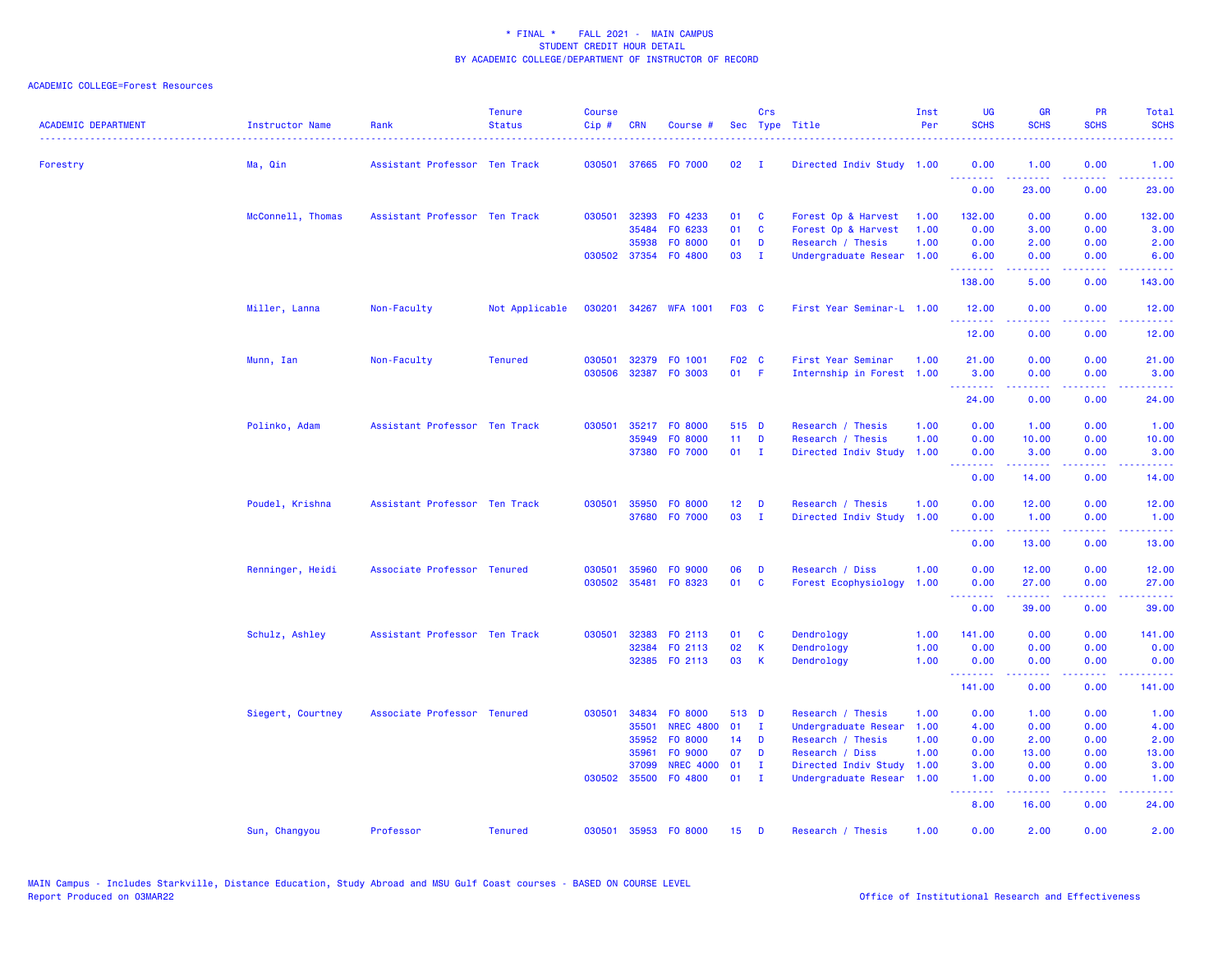| <b>ACADEMIC DEPARTMENT</b>                         | <b>Instructor Name</b> | Rank                              | <b>Tenure</b><br><b>Status</b> | Course<br>$Cip$ # | <b>CRN</b> | Course #       |                 | Crs                     | Sec Type Title            | Inst<br>Per | <b>UG</b><br><b>SCHS</b>  | <b>GR</b><br><b>SCHS</b>     | <b>PR</b><br><b>SCHS</b> | Total<br><b>SCHS</b>                          |
|----------------------------------------------------|------------------------|-----------------------------------|--------------------------------|-------------------|------------|----------------|-----------------|-------------------------|---------------------------|-------------|---------------------------|------------------------------|--------------------------|-----------------------------------------------|
|                                                    |                        |                                   |                                |                   |            |                |                 |                         |                           |             |                           |                              |                          |                                               |
|                                                    |                        |                                   |                                |                   |            |                |                 |                         |                           |             | 0.00                      | 2.00                         | 0.00                     | --------  --------  --------  -------<br>2.00 |
| Forestry                                           |                        | Assistant Professor Ten Track     |                                | 030501            | 32407      | FO 6313        | 01              | $\overline{\mathbf{C}}$ | Spatial Tech Nat Res 1.00 |             | 0.00                      | 15.00                        | 0.00                     | 15.00                                         |
|                                                    | Yang, Jia              |                                   |                                |                   |            | 32408 FO 6313  | 02 K            |                         | Spatial Tech Nat Res 1.00 |             | 0.00                      | 0.00                         | 0.00                     | 0.00                                          |
|                                                    |                        |                                   |                                |                   | 32409      | FO 6313        | 03              | $\mathbf{K}$            | Spatial Tech Nat Res 1.00 |             | 0.00                      | 0.00                         | 0.00                     | 0.00                                          |
|                                                    |                        |                                   |                                |                   | 35954      | FO 8000        | 16              | <b>D</b>                | Research / Thesis         | 1.00        | 0.00                      | 1.00                         | 0.00                     | 1.00                                          |
|                                                    |                        |                                   |                                | 030502            | 33564      | NREC 4313 01   |                 | <b>C</b>                | Spatial Tech Nat Res 1.00 |             | 12.00                     | 0.00                         | 0.00                     | 12.00                                         |
|                                                    |                        |                                   |                                |                   | 33565      | NREC 4313 02   |                 | $\mathsf{K}$            | Spatial Tech Nat Res 1.00 |             | 0.00                      | 0.00                         | 0.00                     | 0.00                                          |
|                                                    |                        |                                   |                                |                   | 33566      | NREC 4313 03   |                 | <b>K</b>                | Spatial Tech Nat Res 1.00 |             | 0.00                      | 0.00                         | 0.00                     | 0.00                                          |
|                                                    |                        |                                   |                                |                   | 33567      | NREC 4313 04   |                 | <b>K</b>                | Spatial Tech Nat Res 1.00 |             | 0.00                      | 0.00                         | 0.00                     | 0.00                                          |
|                                                    |                        |                                   |                                | 450702            | 32394      | FO 4313        | 01              | $\mathbf{C}$            | Spatial Tech Nat Res 1.00 |             | 81.00                     | 0.00                         | 0.00                     | 81.00                                         |
|                                                    |                        |                                   |                                |                   |            | 32395 FO 4313  | 02              | $\mathsf{K}$            | Spatial Tech Nat Res 1.00 |             | 0.00                      | 0.00                         | 0.00                     | 0.00                                          |
|                                                    |                        |                                   |                                |                   |            | 32396 FO 4313  | 03 K            |                         | Spatial Tech Nat Res 1.00 |             | 0.00                      | 0.00                         | 0.00                     | 0.00                                          |
|                                                    |                        |                                   |                                |                   |            | 32397 FO 4313  | 04              | $\mathsf{K}$            | Spatial Tech Nat Res 1.00 |             | 0.00<br>--------          | 0.00<br>- - - - - - - -      | 0.00                     | 0.00                                          |
|                                                    |                        |                                   |                                |                   |            |                |                 |                         |                           |             | 93.00                     | 16.00                        | --------<br>0.00         | ----------<br>109.00                          |
|                                                    | Zhang, Xuefeng         | Research Assist Pro Non-Ten Track |                                | 030501            |            | 37216 SBP 9000 | 10 <sup>°</sup> | $\blacksquare$          | Research / Diss           | 1.00        | 0.00                      | 6.00                         | 0.00                     | 6.00                                          |
|                                                    |                        |                                   |                                |                   |            |                |                 |                         |                           |             | - - - - - - - - -<br>0.00 | 6.00                         | <u>.</u><br>0.00         | 6.00                                          |
| ======================================             |                        |                                   |                                |                   |            |                |                 |                         |                           |             | ========                  | ========                     | ========                 | ==========                                    |
| Forestry<br>====================================== |                        |                                   |                                |                   |            |                |                 |                         |                           |             | 800,00<br>========        | 278,00<br>========= ======== | 0.00                     | 1078.00<br>==========                         |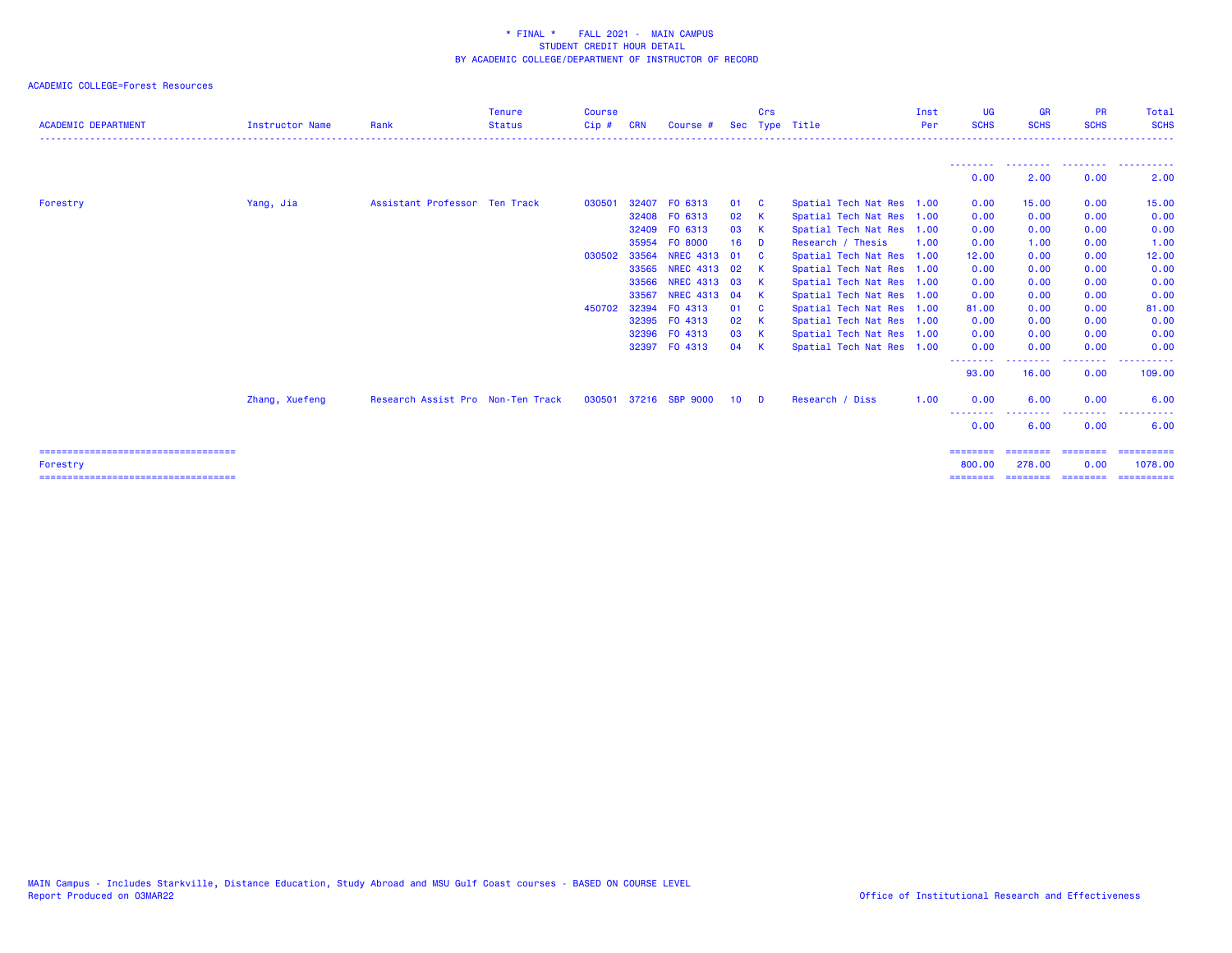| <b>ACADEMIC DEPARTMENT</b> | Instructor Name                                         | Rank                          | <b>Tenure</b><br><b>Status</b> | <b>Course</b><br>Cip# | CRN            | Course #                           |          | Crs           | Sec Type Title                               | Inst<br>Per | <b>UG</b><br><b>SCHS</b>        | <b>GR</b><br><b>SCHS</b>        | PR<br><b>SCHS</b>            | Total<br><b>SCHS</b>                                                                                                               |
|----------------------------|---------------------------------------------------------|-------------------------------|--------------------------------|-----------------------|----------------|------------------------------------|----------|---------------|----------------------------------------------|-------------|---------------------------------|---------------------------------|------------------------------|------------------------------------------------------------------------------------------------------------------------------------|
| Sustainable Bioproducts    | Filgueira Amorim Fra Assistant Professor Ten Track      |                               |                                |                       |                | 030101 34120 SBP 1103              | 01       | - C           | Intro Sustainable Bi 1.00                    |             | 54.00                           | 0.00                            | 0.00                         | 54.00                                                                                                                              |
|                            |                                                         |                               |                                |                       |                |                                    |          |               |                                              |             | .<br>54.00                      | .<br>0.00                       | د د د د<br>0.00              | د د د د د<br>54.00                                                                                                                 |
|                            | Hassan, El Barbary                                      | Professor                     | <b>Tenured</b>                 | 030501<br>030509      | 37208<br>35448 | <b>SBP 9000</b><br><b>SBP 8123</b> | 02<br>01 | D<br><b>C</b> | Research / Diss<br>Adv Lignocell Biomas 1.00 | 1.00        | 0.00<br>0.00                    | 9.00<br>12.00                   | 0.00<br>0.00                 | 9.00<br>12.00                                                                                                                      |
|                            |                                                         |                               |                                |                       |                |                                    |          |               |                                              |             | .<br>0.00                       | د د د د د د<br>21.00            | بالأباب<br>0.00              | وبالمستريب<br>21.00                                                                                                                |
|                            | Kim, Yun Sang                                           | Assistant Professor Ten Track |                                | 030101                | 34122          | SBP 4113                           | 01       | B             | Adhesives and Compo 0.75                     |             | 6.75                            | 0.00                            | 0.00                         | 6.75                                                                                                                               |
|                            |                                                         |                               |                                |                       | 34128          | SBP 6113                           | 01       | B             | Adhesives and Compos 0.75                    |             | 0.00                            | 6.75                            | 0.00                         | 6.75                                                                                                                               |
|                            |                                                         |                               |                                |                       | 37375          | <b>SBP 7000</b>                    | 01       | I.            | Directed Indiv Study                         | 1.00        | 0.00                            | 3.00                            | 0.00                         | 3.00                                                                                                                               |
|                            |                                                         |                               |                                |                       | 37377          | <b>SBP 7000</b>                    | 02       | I.            | Directed Indiv Study 1.00                    |             | 0.00                            | 3.00                            | 0.00                         | 3.00                                                                                                                               |
|                            |                                                         |                               |                                |                       | 37378          | <b>SBP 7000</b>                    | 03       | $\mathbf{I}$  | Directed Indiv Study                         | 1.00        | 0.00                            | 3.00                            | 0.00                         | 3.00                                                                                                                               |
|                            |                                                         |                               |                                |                       | 37379          | <b>SBP 7000</b>                    | 04       | I.            | Directed Indiv Study                         | 1.00        | 0.00                            | 3.00                            | 0.00                         | 3.00                                                                                                                               |
|                            |                                                         |                               |                                |                       | 37643          | <b>SBP 7000</b>                    | 06       | I.            | Directed Indiv Study                         | 1.00        | 0.00                            | 3.00                            | 0.00                         | 3.00                                                                                                                               |
|                            |                                                         |                               |                                |                       | 37687          | <b>SBP 7000</b>                    | 07       | $\mathbf{I}$  | Directed Indiv Study                         | 1.00        | 0.00                            | 3.00                            | 0.00                         | 3.00                                                                                                                               |
|                            |                                                         |                               |                                | 030501                | 37202          | <b>SBP 8000</b>                    | 01       | D             | Research / Thesis                            | 1.00        | 0.00                            | 23.00                           | 0.00                         | 23.00                                                                                                                              |
|                            |                                                         |                               |                                |                       | 37209          | <b>SBP 9000</b>                    | 03       | D             | Research / Diss                              | 1.00        | 0.00<br>.                       | 13.00                           | 0.00<br>.                    | 13,00<br>.                                                                                                                         |
|                            |                                                         |                               |                                |                       |                |                                    |          |               |                                              |             | 6.75                            | 60.75                           | 0.00                         | 67.50                                                                                                                              |
|                            | Nistal - Franca, Fred Research Assist Pro Non-Ten Track |                               |                                | 030101                | 34121          | <b>SBP 2123</b>                    | 01       | <b>C</b>      | Mat & Proc of Struct 1.00                    |             | 9.00                            | 0.00                            | 0.00                         | 9.00                                                                                                                               |
|                            |                                                         |                               |                                |                       |                | 030501 37211 SBP 9000              | 05       | D             | Research / Diss                              | 1.00        | 0.00<br><u> - - - - - - - -</u> | 10.00<br><b></b>                | 0.00<br>22222                | 10.00<br>.                                                                                                                         |
|                            |                                                         |                               |                                |                       |                |                                    |          |               |                                              |             | 9.00                            | 10.00                           | 0.00                         | 19.00                                                                                                                              |
|                            | Owens, Frank                                            | Assistant Professor Ten Track |                                | 030101                | 37602          | <b>SBP 7000</b>                    | 05       | - I           | Directed Indiv Study 1.00                    |             | 0.00                            | 3.00                            | 0.00                         | 3.00                                                                                                                               |
|                            |                                                         |                               |                                | 030501                | 37212          | <b>SBP 9000</b>                    | 06       | D             | Research / Diss                              | 1.00        | 0.00                            | 22.00                           | 0.00                         | 22.00                                                                                                                              |
|                            |                                                         |                               |                                | 030509                | 35435          | SBP 4353                           | 501 C    |               | Forest Products Mark 1.00                    |             | 3.00                            | 0.00                            | 0.00                         | 3.00                                                                                                                               |
|                            |                                                         |                               |                                |                       | 35436          | <b>SBP 6353</b>                    | 501 C    |               | Forest Products Mark                         | 1.00        | 0.00                            | 3.00                            | 0.00                         | 3.00                                                                                                                               |
|                            |                                                         |                               |                                |                       | 35445          | SBP 4353                           | 01       | <b>C</b>      | <b>Forest Products Mark</b>                  | 1.00        | 9.00                            | 0.00                            | 0.00                         | 9.00                                                                                                                               |
|                            |                                                         |                               |                                |                       | 35447          | SBP 6353                           | 01       | <b>C</b>      | Forest Products Mark 1.00                    |             | 0.00                            | 3.00                            | 0.00                         | 3.00                                                                                                                               |
|                            |                                                         |                               |                                |                       |                |                                    |          |               |                                              |             | .<br>12.00                      | 31.00                           | $\sim$ $\sim$ $\sim$<br>0.00 | 43.00                                                                                                                              |
|                            | Seale, Roy                                              | Professor                     | <b>Tenured</b>                 | 030501                |                | 37203 SBP 8000                     | 02       | D             | Research / Thesis                            | 1.00        | 0.00<br>.                       | 22.00<br>22222                  | 0.00<br>الأعامات             | 22.00<br>د د د د د                                                                                                                 |
|                            |                                                         |                               |                                |                       |                |                                    |          |               |                                              |             | 0.00                            | 22.00                           | 0.00                         | 22.00                                                                                                                              |
|                            | Shmulsky, Rubin                                         | Professor                     | <b>Tenured</b>                 | 030101                | 34122          | SBP 4113                           | 01       | B             | Adhesives and Compo                          | 0.10        | 0.90                            | 0.00                            | 0.00                         | 0.90                                                                                                                               |
|                            |                                                         |                               |                                |                       | 34128          | <b>SBP 6113</b>                    | 01       | B             | Adhesives and Compos                         | 0.10        | 0.00                            | 0.90                            | 0.00                         | 0.90                                                                                                                               |
|                            |                                                         |                               |                                |                       | 030501 37204   | <b>SBP 8000</b>                    | 03       | D             | Research / Thesis                            | 1.00        | 0.00                            | 9.00                            | 0.00                         | 9.00                                                                                                                               |
|                            |                                                         |                               |                                |                       | 37213          | <b>SBP 9000</b>                    | 07       | D             | Research / Diss                              | 1.00        | 0.00<br><u>.</u>                | 58.00<br>.                      | 0.00<br>22222                | 58.00<br>$\frac{1}{2} \left( \frac{1}{2} \right) \left( \frac{1}{2} \right) \left( \frac{1}{2} \right) \left( \frac{1}{2} \right)$ |
|                            |                                                         |                               |                                |                       |                |                                    |          |               |                                              |             | 0.90                            | 67.90                           | 0.00                         | 68.80                                                                                                                              |
|                            | Stokes, Carrlet                                         | Associate Professor Tenured   |                                | 030101                | 35443          | <b>SBP 1001</b>                    | 01       | - S           | Undergraduate Semina 1.00                    |             | 3.00                            | 0.00                            | 0.00                         | 3.00                                                                                                                               |
|                            |                                                         |                               |                                | 030501                | 37914          | <b>SBP 9000</b>                    | 11       | D             | Research / Diss                              | 1.00        | 0.00                            | 6.00                            | 0.00                         | 6.00                                                                                                                               |
|                            |                                                         |                               |                                | 030509                | 34134          | <b>SBP 8111</b>                    | 01       | -S            | Research Seminar I                           | 1.00        | 0.00                            | 8.00                            | 0.00                         | 8.00                                                                                                                               |
|                            |                                                         |                               |                                |                       | 37278          | <b>SBP 4800</b>                    | 01       | $\mathbf{I}$  | Undergraduate Resear 1.00                    |             | 1.00<br><b>.</b> .              | 0.00<br><u> - - - - - - - -</u> | 0.00<br>.                    | 1.00<br><u>.</u>                                                                                                                   |
|                            |                                                         |                               |                                |                       |                |                                    |          |               |                                              |             | 4.00                            | 14.00                           | 0.00                         | 18.00                                                                                                                              |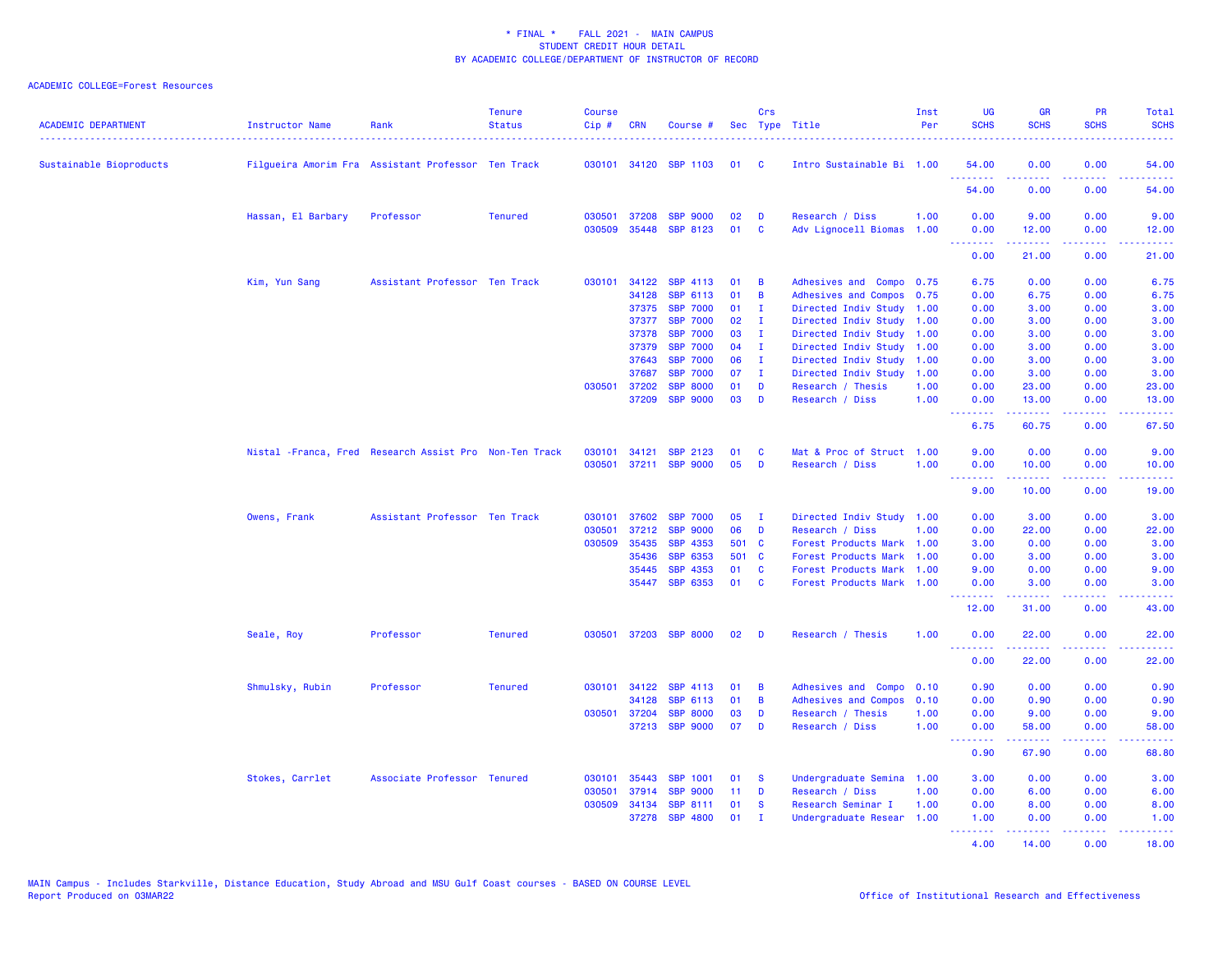| <b>ACADEMIC DEPARTMENT</b>            | <b>Instructor Name</b> | Rank                                                   | <b>Tenure</b><br><b>Status</b> | Course<br>$Cip$ # | <b>CRN</b> | Course #        |          | Crs             | Sec Type Title                                         | Inst<br>Per | <b>UG</b><br><b>SCHS</b> | <b>GR</b><br><b>SCHS</b> | <b>PR</b><br><b>SCHS</b> | Total<br><b>SCHS</b> |
|---------------------------------------|------------------------|--------------------------------------------------------|--------------------------------|-------------------|------------|-----------------|----------|-----------------|--------------------------------------------------------|-------------|--------------------------|--------------------------|--------------------------|----------------------|
|                                       |                        |                                                        |                                |                   | 34125      | SBP 4153        |          |                 |                                                        |             |                          |                          |                          |                      |
| Sustainable Bioproducts               | Street, Jason          | Associate Professor Tenured                            |                                | 030101            | 34131      | SBP 6153        | 01       | <b>C</b>        | <b>Biomass Prod Manuf</b><br><b>Biomass Prod Manuf</b> | 1.00        | 6.00                     | 0.00                     | 0.00<br>0.00             | 6.00                 |
|                                       |                        |                                                        |                                |                   | 37801      | <b>SBP 4000</b> | 01       | - C             |                                                        | 1.00        | 0.00                     | 18,00                    | 0.00                     | 18.00<br>3.00        |
|                                       |                        |                                                        |                                |                   |            | 37214 SBP 9000  | 01<br>08 | - 1<br><b>D</b> | Directed Indiv Study<br>Research / Diss                | 1.00        | 3.00                     | 0.00                     | 0.00                     | 13.00                |
|                                       |                        |                                                        |                                | 030501            |            |                 |          |                 |                                                        | 1.00        | 0.00<br>--------         | 13.00                    | <b>.</b> .               | ------               |
|                                       |                        |                                                        |                                |                   |            |                 |          |                 |                                                        |             | 9.00                     | 31.00                    | 0.00                     | 40.00                |
|                                       |                        | Verly Lopes, Dercili Research Assist Pro Non-Ten Track |                                | 030101            | 34122      | SBP 4113        | 01       | - B             | Adhesives and Compo 0.15                               |             | 1.35                     | 0.00                     | 0.00                     | 1.35                 |
|                                       |                        |                                                        |                                |                   | 34128      | SBP 6113        | 01       | - B             | Adhesives and Compos 0.15                              |             | 0.00                     | 1.35                     | 0.00                     | 1.35                 |
|                                       |                        |                                                        |                                | 030501            | 37206      | <b>SBP 8000</b> | 05       | - n             | Research / Thesis                                      | 1.00        | 0.00                     | 6.00                     | 0.00                     | 6.00                 |
|                                       |                        |                                                        |                                |                   |            |                 |          |                 |                                                        |             | 1.35                     | 7.35                     | . <u>.</u><br>0.00       | 8.70                 |
|                                       | Zhang, Jilei           | Professor                                              | <b>Tenured</b>                 | 030101            |            | 34132 SBP 6263  | 01       | - B             | Furniture Design and 1.00                              |             | 0.00                     | 3.00                     | 0.00                     | 3.00                 |
|                                       |                        |                                                        |                                | 030501            |            | 37215 SBP 9000  | 09       | <b>D</b>        | Research / Diss                                        | 1.00        | 0.00                     | 13.00                    | 0.00                     | 13.00                |
|                                       |                        |                                                        |                                |                   |            |                 |          |                 |                                                        |             | --------<br>0.00         | 16.00                    | 0.00                     | 16.00                |
| ===================================== |                        |                                                        |                                |                   |            |                 |          |                 |                                                        |             | ========                 |                          | ===================      | -----------          |
| Sustainable Bioproducts               |                        |                                                        |                                |                   |            |                 |          |                 |                                                        |             | 97.00                    | 281,00                   | 0.00                     | 378.00               |
| ===================================== |                        |                                                        |                                |                   |            |                 |          |                 |                                                        |             | ========                 |                          | ==================       | -----------          |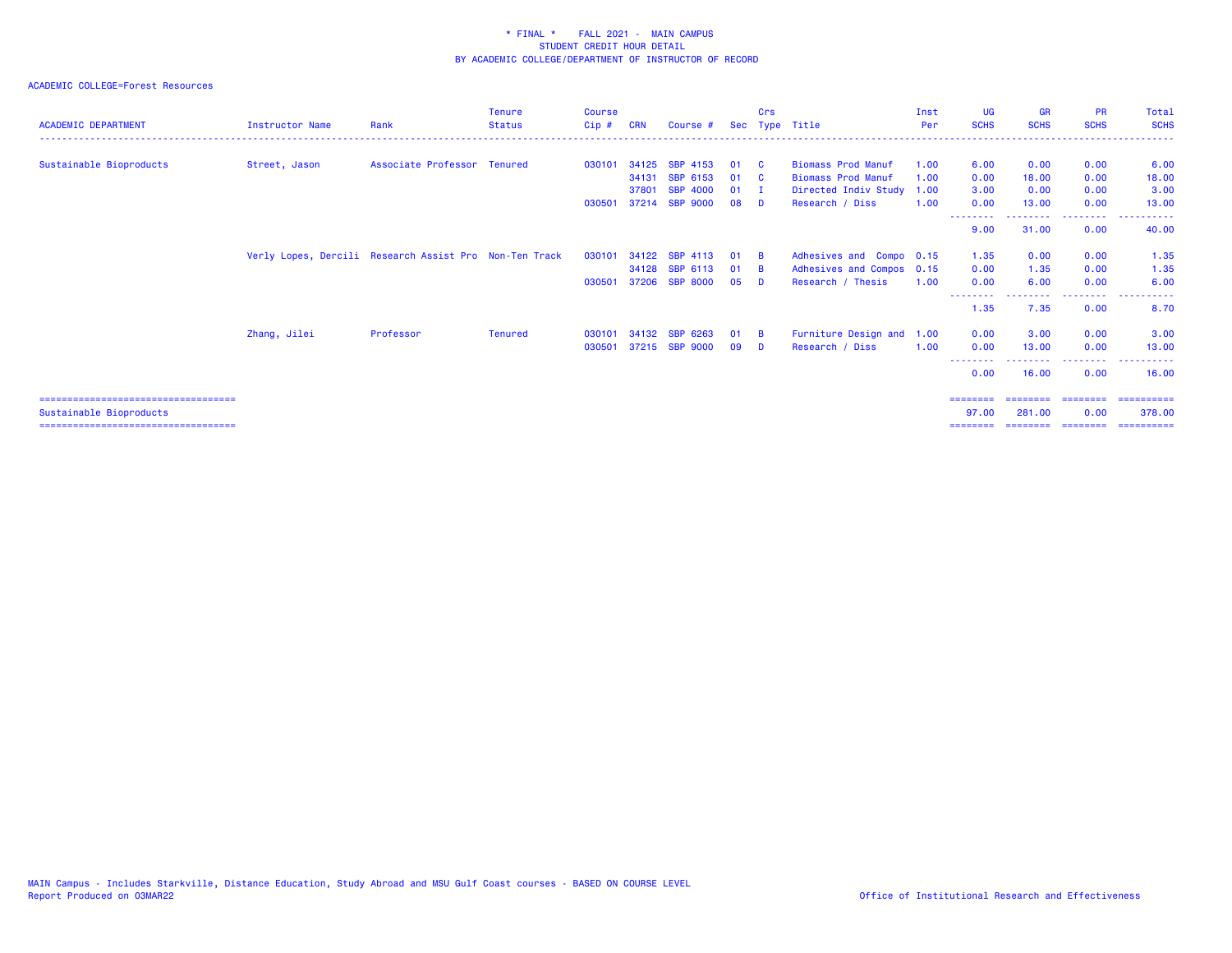| <b>ACADEMIC DEPARTMENT</b>        | Instructor Name    | Rank                              | <b>Tenure</b><br><b>Status</b> | <b>Course</b><br>$Cip$ # | <b>CRN</b> | Course #        |            | Crs          | Sec Type Title            | Inst<br>Per | UG<br><b>SCHS</b>               | <b>GR</b><br><b>SCHS</b>                                                                                                          | PR<br><b>SCHS</b>                                                                                      | Total<br><b>SCHS</b>                                                                                                                                         |
|-----------------------------------|--------------------|-----------------------------------|--------------------------------|--------------------------|------------|-----------------|------------|--------------|---------------------------|-------------|---------------------------------|-----------------------------------------------------------------------------------------------------------------------------------|--------------------------------------------------------------------------------------------------------|--------------------------------------------------------------------------------------------------------------------------------------------------------------|
| Wildlife, Fisheries & Aquaculture | Allen, Peter       | Professor                         | <b>Tenured</b>                 | 030201                   | 34282      | <b>WFA 4173</b> | 01         | $\mathbf{C}$ | <b>Fish Physiology</b>    | 1.00        | 78.00                           | 0.00                                                                                                                              | 0.00                                                                                                   | 78.00                                                                                                                                                        |
|                                   |                    |                                   |                                |                          | 34283      | <b>WFA 4173</b> | 02         | $\mathsf{K}$ | <b>Fish Physiology</b>    | 1.00        | 0.00                            | 0.00                                                                                                                              | 0.00                                                                                                   | 0.00                                                                                                                                                         |
|                                   |                    |                                   |                                |                          | 34284      | <b>WFA 4173</b> | 03         | K            | <b>Fish Physiology</b>    | 1.00        | 0.00                            | 0.00                                                                                                                              | 0.00                                                                                                   | 0.00                                                                                                                                                         |
|                                   |                    |                                   |                                | 030601                   | 36081      | <b>WFA 8000</b> | 02         | D            | Research / Thesis         | 1.00        | 0.00                            | 33.00                                                                                                                             | 0.00                                                                                                   | 33.00                                                                                                                                                        |
|                                   |                    |                                   |                                |                          | 37933      | <b>WFA 4800</b> | 06         | $\mathbf I$  | Undergraduate Resear      | 1.00        | 3.00<br><u> - - - - - - - -</u> | 0.00<br>$- - - - -$                                                                                                               | 0.00<br>$\frac{1}{2} \left( \frac{1}{2} \right) \left( \frac{1}{2} \right) \left( \frac{1}{2} \right)$ | 3.00<br>$\frac{1}{2} \left( \frac{1}{2} \right) \left( \frac{1}{2} \right) \left( \frac{1}{2} \right) \left( \frac{1}{2} \right) \left( \frac{1}{2} \right)$ |
|                                   |                    |                                   |                                |                          |            |                 |            |              |                           |             | 81.00                           | 33.00                                                                                                                             | 0.00                                                                                                   | 114.00                                                                                                                                                       |
|                                   | Ayers, Christopher | Instructor                        | Non-Ten Track                  | 030201                   | 34268      | <b>WFA 1102</b> | 01         | <b>C</b>     | Wildl & Fish Profess      | 1.00        | 240.00                          | 0.00                                                                                                                              | 0.00                                                                                                   | 240.00                                                                                                                                                       |
|                                   |                    |                                   |                                |                          | 34279      | <b>WFA 4153</b> | 01         | $\mathbf{C}$ | Prin Wild Con & Man       | 1.00        | 177.00                          | 0.00                                                                                                                              | 0.00                                                                                                   | 177.00                                                                                                                                                       |
|                                   |                    |                                   |                                |                          | 34280      | <b>WFA 4153</b> | 02         | K            | Prin Wild Con & Man       | 1.00        | 0.00                            | 0.00                                                                                                                              | 0.00                                                                                                   | 0.00                                                                                                                                                         |
|                                   |                    |                                   |                                |                          | 34281      | <b>WFA 4153</b> | 03         | $\mathsf{K}$ | Prin Wild Con & Man       | 1.00        | 0.00                            | 0.00                                                                                                                              | 0.00                                                                                                   | 0.00                                                                                                                                                         |
|                                   |                    |                                   |                                |                          | 34302      | <b>WFA 4433</b> | 01         | $\mathbf{C}$ | Mammalogy                 | 1.00        | 132.00                          | 0.00                                                                                                                              | 0.00                                                                                                   | 132.00                                                                                                                                                       |
|                                   |                    |                                   |                                |                          | 34303      | <b>WFA 4433</b> | 02         | К            | Mammalogy                 | 1.00        | 0.00                            | 0.00                                                                                                                              | 0.00                                                                                                   | 0.00                                                                                                                                                         |
|                                   |                    |                                   |                                |                          | 34304      | <b>WFA 4433</b> | 03         | K            | Mammalogy                 | 1.00        | 0.00                            | 0.00                                                                                                                              | 0.00                                                                                                   | 0.00                                                                                                                                                         |
|                                   |                    |                                   |                                |                          |            | 34305 WFA 4433  | 04         | K            | Mammalogy                 | 1.00        | 0.00<br>.                       | 0.00<br>.                                                                                                                         | 0.00<br>$\sim$ $\sim$ $\sim$ $\sim$                                                                    | 0.00                                                                                                                                                         |
|                                   |                    |                                   |                                |                          |            |                 |            |              |                           |             | 549.00                          | 0.00                                                                                                                              | 0.00                                                                                                   | 549.00                                                                                                                                                       |
|                                   | Baker, Beth        | Extension Assist Pr Non-Ten Track |                                | 030601                   | 36082      | <b>WFA 8000</b> | 03         | D            | Research / Thesis         | 1.00        | 0.00                            | 15.00                                                                                                                             | 0.00                                                                                                   | 15.00                                                                                                                                                        |
|                                   |                    |                                   |                                |                          | 36108      | <b>WFA 9000</b> | 02         | D            | Research / Diss           | 1.00        | 0.00<br>.                       | 13.00<br>22222                                                                                                                    | 0.00<br>$- - - -$                                                                                      | 13.00<br>$\frac{1}{2} \left( \frac{1}{2} \right) \left( \frac{1}{2} \right) \left( \frac{1}{2} \right) \left( \frac{1}{2} \right)$                           |
|                                   |                    |                                   |                                |                          |            |                 |            |              |                           |             | 0.00                            | 28.00                                                                                                                             | 0.00                                                                                                   | 28.00                                                                                                                                                        |
|                                   | Burger, Leslie     | Extension Assoc Pro Non-Ten Track |                                | 030201                   | 34269      | <b>WFA 3000</b> | 01         | Ε            | Internship                | 1.00        | 66.00                           | 0.00                                                                                                                              | 0.00                                                                                                   | 66.00                                                                                                                                                        |
|                                   |                    |                                   |                                |                          | 34307      | <b>WFA 4473</b> | 01         | $\mathbf{C}$ | Wild And Fish Prac        | 1.00        | 45.00                           | 0.00                                                                                                                              | 0.00                                                                                                   | 45.00                                                                                                                                                        |
|                                   |                    |                                   |                                |                          | 34308      | <b>WFA 4473</b> | 02         | K            | Wild And Fish Prac        | 1.00        | 0.00                            | 0.00                                                                                                                              | 0.00                                                                                                   | 0.00                                                                                                                                                         |
|                                   |                    |                                   |                                |                          | 35441      | <b>WFA 4473</b> | 03         | K            | Wild And Fish Prac        | 1.00        | 0.00                            | 0.00                                                                                                                              | 0.00                                                                                                   | 0.00                                                                                                                                                         |
|                                   |                    |                                   |                                | 030601                   | 36084      | <b>WFA 8000</b> | 05         | D            | Research / Thesis         | 1.00        | 0.00                            | 7.00                                                                                                                              | 0.00                                                                                                   | 7.00                                                                                                                                                         |
|                                   |                    |                                   |                                |                          | 37785      | <b>WFA 4800</b> | 03         | $\mathbf I$  | Undergraduate Resear      | 1.00        | 2.00<br>--------                | 0.00<br>.                                                                                                                         | 0.00<br>بالمحامي                                                                                       | 2.00<br>المتمام المالي                                                                                                                                       |
|                                   |                    |                                   |                                |                          |            |                 |            |              |                           |             | 113.00                          | 7.00                                                                                                                              | 0.00                                                                                                   | 120.00                                                                                                                                                       |
|                                   | Colvin, Michael    | Associate Professor Tenured       |                                | 030301                   | 34296      | <b>WFA 4313</b> | 01         | B            | <b>Fisheries Manage</b>   | 1.00        | 15.00                           | 0.00                                                                                                                              | 0.00                                                                                                   | 15.00                                                                                                                                                        |
|                                   |                    |                                   |                                |                          | 34328      | <b>WFA 6313</b> | 01         | B            | <b>Fisheries Manage</b>   | 1.00        | 0.00                            | 3.00                                                                                                                              | 0.00                                                                                                   | 3.00                                                                                                                                                         |
|                                   |                    |                                   |                                | 030601                   | 36085      | <b>WFA 8000</b> | 06         | D            | Research / Thesis         | 1.00        | 0.00                            | 3.00                                                                                                                              | 0.00                                                                                                   | 3.00                                                                                                                                                         |
|                                   |                    |                                   |                                |                          |            | 36111 WFA 9000  | 05         | D            | Research / Diss           | 1.00        | 0.00<br><u>.</u>                | 1.00<br>.                                                                                                                         | 0.00<br>.                                                                                              | 1.00                                                                                                                                                         |
|                                   |                    |                                   |                                |                          |            |                 |            |              |                           |             | 15.00                           | 7.00                                                                                                                              | 0.00                                                                                                   | 22.00                                                                                                                                                        |
|                                   | Correa, Sandra     | Assistant Professor Ten Track     |                                | 030201                   |            | 34270 WFA 3133  | 01         | C            | Applied Ecology           | 1.00        | 156.00                          | 0.00                                                                                                                              | 0.00                                                                                                   | 156.00                                                                                                                                                       |
|                                   |                    |                                   |                                |                          | 34271      | <b>WFA 3133</b> | 02         | K            | Applied Ecology           | 1.00        | 0.00                            | 0.00                                                                                                                              | 0.00                                                                                                   | 0.00                                                                                                                                                         |
|                                   |                    |                                   |                                |                          | 34272      | <b>WFA 3133</b> | 03         | К            | Applied Ecology           | 1.00        | 0.00                            | 0.00                                                                                                                              | 0.00                                                                                                   | 0.00                                                                                                                                                         |
|                                   |                    |                                   |                                |                          | 34273      | <b>WFA 3133</b> | 04         | K            | Applied Ecology           | 1.00        | 0.00                            | 0.00                                                                                                                              | 0.00                                                                                                   | 0.00                                                                                                                                                         |
|                                   |                    |                                   |                                |                          | 34277      | <b>WFA 3133</b> | <b>HO1</b> | $\mathbf{C}$ | Honors Ap Aq Ter Eco      | 1.00        | 18.00                           | 0.00                                                                                                                              | 0.00                                                                                                   | 18.00                                                                                                                                                        |
|                                   |                    |                                   |                                |                          | 35969      | <b>WFA 8990</b> | 01         | <b>S</b>     | Special Topics in WF      | 0.75        | 0.00                            | 10.50                                                                                                                             | 0.00                                                                                                   | 10.50                                                                                                                                                        |
|                                   |                    |                                   |                                | 030601                   | 36086      | <b>WFA 8000</b> | 07         | D            | Research / Thesis         | 1.00        | 0.00                            | 8.00                                                                                                                              | 0.00                                                                                                   | 8.00                                                                                                                                                         |
|                                   |                    |                                   |                                |                          | 36112      | <b>WFA 9000</b> | 06         | D            | Research / Diss           | 1.00        | 0.00                            | 11.00                                                                                                                             | 0.00                                                                                                   | 11.00                                                                                                                                                        |
|                                   |                    |                                   |                                |                          | 37934      | <b>WFA 4800</b> | 07         | $\mathbf{I}$ | Undergraduate Resear      | 1.00        | 0.00<br><u>.</u>                | 0.00<br>$\frac{1}{2} \left( \frac{1}{2} \right) \left( \frac{1}{2} \right) \left( \frac{1}{2} \right) \left( \frac{1}{2} \right)$ | 0.00<br>د د د د                                                                                        | 0.00<br>.                                                                                                                                                    |
|                                   |                    |                                   |                                |                          |            |                 |            |              |                           |             | 174.00                          | 29.50                                                                                                                             | 0.00                                                                                                   | 203.50                                                                                                                                                       |
|                                   | Davis, John        | Associate Professor Tenured       |                                | 030601                   | 34299      | <b>WFA 4394</b> | 01         | B            | Waterfowl Ecol & Mgt 1.00 |             | 80.00                           | 0.00                                                                                                                              | 0.00                                                                                                   | 80.00                                                                                                                                                        |
|                                   |                    |                                   |                                |                          | 34331      | <b>WFA 6394</b> | 01         | B            | Waterfowl Ecol & Mgt 1.00 |             | 0.00                            | 8.00                                                                                                                              | 0.00                                                                                                   | 8.00                                                                                                                                                         |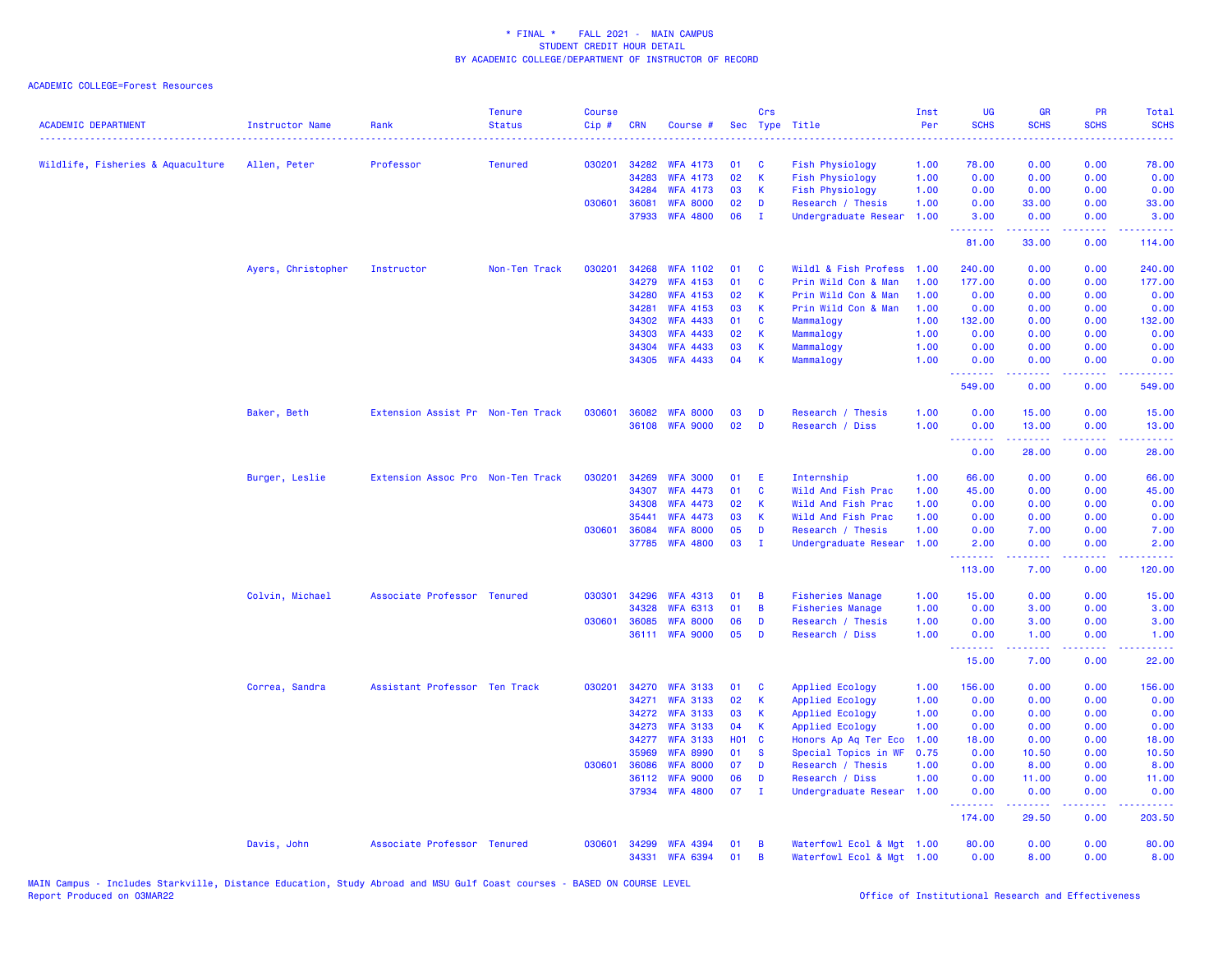| <b>ACADEMIC DEPARTMENT</b>        | Instructor Name<br>. | Rank                              | <b>Tenure</b><br><b>Status</b> | <b>Course</b><br>$Cip$ # | <b>CRN</b>     | Course #                           | Sec      | <b>Crs</b>   | Type Title                           | Inst<br>Per  | <b>UG</b><br><b>SCHS</b> | <b>GR</b><br><b>SCHS</b>                                                                                                                                      | PR<br><b>SCHS</b>                                                                                                                 | <b>Total</b><br><b>SCHS</b><br>.                                                                                                                               |
|-----------------------------------|----------------------|-----------------------------------|--------------------------------|--------------------------|----------------|------------------------------------|----------|--------------|--------------------------------------|--------------|--------------------------|---------------------------------------------------------------------------------------------------------------------------------------------------------------|-----------------------------------------------------------------------------------------------------------------------------------|----------------------------------------------------------------------------------------------------------------------------------------------------------------|
| Wildlife, Fisheries & Aquaculture | Davis, John          | Associate Professor Tenured       |                                | 030601                   | 36087          | <b>WFA 8000</b>                    | 08       | D            | Research / Thesis                    | 1.00         | 0.00                     | 32.00                                                                                                                                                         | 0.00                                                                                                                              | 32.00                                                                                                                                                          |
|                                   |                      |                                   |                                |                          | 36113          | <b>WFA 9000</b>                    | 07       | D            | Research / Diss                      | 1.00         | 0.00                     | 13.00                                                                                                                                                         | 0.00                                                                                                                              | 13.00                                                                                                                                                          |
|                                   |                      |                                   |                                |                          | 37965          | <b>WFA 4800</b>                    | 08       | $\mathbf{I}$ | Undergraduate Resear                 | 1.00         | 1.00                     | 0.00                                                                                                                                                          | 0.00                                                                                                                              | 1.00                                                                                                                                                           |
|                                   |                      |                                   |                                |                          |                |                                    |          |              |                                      |              | <u>.</u><br>81.00        | 53.00                                                                                                                                                         | $\sim$ $\sim$ $\sim$ $\sim$<br>0.00                                                                                               | $\frac{1}{2} \left( \frac{1}{2} \right) \left( \frac{1}{2} \right) \left( \frac{1}{2} \right) \left( \frac{1}{2} \right) \left( \frac{1}{2} \right)$<br>134.00 |
|                                   | Demarais, Stephen    | Professor                         | <b>Tenured</b>                 | 030601                   |                | 36088 WFA 8000                     | 09       | D            | Research / Thesis                    | 1.00         | 0.00<br>.                | 10.00                                                                                                                                                         | 0.00                                                                                                                              | 10.00<br>.                                                                                                                                                     |
|                                   |                      |                                   |                                |                          |                |                                    |          |              |                                      |              | 0.00                     | 10.00                                                                                                                                                         | 0.00                                                                                                                              | 10.00                                                                                                                                                          |
|                                   | Drymon, James        | Extension Assist Pr Non-Ten Track |                                | 030601                   |                | 36115 WFA 9000                     | 09       | D            | Research / Diss                      | 1.00         | 0.00                     | 10.00                                                                                                                                                         | 0.00                                                                                                                              | 10.00                                                                                                                                                          |
|                                   |                      |                                   |                                |                          |                |                                    |          |              |                                      |              | 0.00                     | 10.00                                                                                                                                                         | 0.00                                                                                                                              | 10.00                                                                                                                                                          |
|                                   | Dunn, Corey          | Non-Employee                      | Not Applicable                 | 030201                   | 35969          | <b>WFA 8990</b>                    | 01       | $\mathbf{s}$ | Special Topics in WF                 | 0.25         | 0.00                     | 3.50                                                                                                                                                          | 0.00                                                                                                                              | 3.50                                                                                                                                                           |
|                                   |                      |                                   |                                | 030601                   | 37575          | <b>WFA 8000</b>                    | 28       | D            | Research / Thesis                    | 1.00         | 0.00                     | 6.00                                                                                                                                                          | 0.00                                                                                                                              | 6.00                                                                                                                                                           |
|                                   |                      |                                   |                                |                          | 37590          | <b>WFA 7000</b>                    | 04       | $\mathbf{I}$ | Directed Indiv Study 1.00            |              | 0.00<br>.                | 3.00<br><b><i><u><u> - - - - - -</u></u></i></b>                                                                                                              | 0.00<br>22222                                                                                                                     | 3.00<br>.                                                                                                                                                      |
|                                   |                      |                                   |                                |                          |                |                                    |          |              |                                      |              | 0.00                     | 12.50                                                                                                                                                         | 0.00                                                                                                                              | 12.50                                                                                                                                                          |
|                                   | Evans, Kristine      | Assistant Professor Ten Track     |                                | 030201                   | 36057          | <b>WFA 8990</b>                    | 03       | C            | Special Topics in WF                 | 1.00         | 0.00                     | 36.00                                                                                                                                                         | 0.00                                                                                                                              | 36.00                                                                                                                                                          |
|                                   |                      |                                   |                                | 030601                   | 36090          | <b>WFA 8000</b>                    | 11       | D            | Research / Thesis                    | 1.00         | 0.00                     | 19.00                                                                                                                                                         | 0.00                                                                                                                              | 19.00                                                                                                                                                          |
|                                   |                      |                                   |                                |                          |                |                                    |          |              |                                      |              | .<br>0.00                | $\frac{1}{2} \left( \frac{1}{2} \right) \left( \frac{1}{2} \right) \left( \frac{1}{2} \right) \left( \frac{1}{2} \right) \left( \frac{1}{2} \right)$<br>55.00 | المالمات<br>0.00                                                                                                                  | .<br>55.00                                                                                                                                                     |
|                                   | Godwin, Kris         | Non-Employee                      | Not Applicable                 |                          |                | 261301 34295 WFA 4283              | 01       | <b>C</b>     | <b>HWC Techniques</b>                | 1.00         | 57.00<br>.               | 0.00                                                                                                                                                          | 0.00<br>$\frac{1}{2} \left( \frac{1}{2} \right) \left( \frac{1}{2} \right) \left( \frac{1}{2} \right) \left( \frac{1}{2} \right)$ | 57.00<br>$\sim$ $\sim$ $\sim$ $\sim$ $\sim$                                                                                                                    |
|                                   |                      |                                   |                                |                          |                |                                    |          |              |                                      |              | 57.00                    | 0.00                                                                                                                                                          | 0.00                                                                                                                              | 57.00                                                                                                                                                          |
|                                   | Hileman, Eric        | Research Assist Pro Non-Ten Track |                                | 030601                   | 36091          | <b>WFA 8000</b>                    | 12       | D            | Research / Thesis                    | 1.00         | 0.00                     | 2.00                                                                                                                                                          | 0.00                                                                                                                              | 2.00                                                                                                                                                           |
|                                   |                      |                                   |                                | 261301                   |                | 34294 WFA 4273                     | 01       | C            | Ecology & Manage HWC                 | 1.00         | 60.00                    | 0.00                                                                                                                                                          | 0.00                                                                                                                              | 60.00                                                                                                                                                          |
|                                   |                      |                                   |                                |                          |                |                                    |          |              |                                      |              | ---------<br>60.00       | بالأباب<br>2.00                                                                                                                                               | بالأباب<br>0.00                                                                                                                   | $\frac{1}{2} \left( \frac{1}{2} \right) \left( \frac{1}{2} \right) \left( \frac{1}{2} \right) \left( \frac{1}{2} \right) \left( \frac{1}{2} \right)$<br>62.00  |
|                                   | Hines, Stacy         | Instructor                        | Non-Ten Track                  | 030601                   | 35125          | <b>WFA 8713</b>                    | 501 C    |              | Program Development                  | 1.00         | 0.00                     | 18.00                                                                                                                                                         | 0.00                                                                                                                              | 18.00                                                                                                                                                          |
|                                   |                      |                                   |                                |                          | 35126          | <b>WFA 8743</b>                    | 501      | $\mathbf{C}$ | Aquatic Biodiversity                 | 1.00         | 0.00                     | 12.00                                                                                                                                                         | 0.00                                                                                                                              | 12.00                                                                                                                                                          |
|                                   |                      |                                   |                                |                          |                | 35968 WFA 8713                     | 01       | <b>C</b>     | Program Development                  | 1.00         | 0.00<br>--------         | 6.00<br>.                                                                                                                                                     | 0.00<br>.                                                                                                                         | 6.00<br>والمستناط                                                                                                                                              |
|                                   |                      |                                   |                                |                          |                |                                    |          |              |                                      |              | 0.00                     | 36.00                                                                                                                                                         | 0.00                                                                                                                              | 36.00                                                                                                                                                          |
|                                   | Hunt, Kevin          | Professor                         | <b>Tenured</b>                 | 030201                   | 34297          | <b>WFA 4353</b>                    | 01       | C            | FW Policy & Law Enf                  | 0.65         | 138.45                   | 0.00                                                                                                                                                          | 0.00                                                                                                                              | 138.45                                                                                                                                                         |
|                                   |                      |                                   |                                | 030601                   | 37565          | <b>WFA 7000</b>                    | 02       | $\mathbf{I}$ | Directed Indiv Study                 | 1.00         | 0.00<br><u> 22222222</u> | 3.00                                                                                                                                                          | 0.00<br>$  -$                                                                                                                     | 3.00<br>.                                                                                                                                                      |
|                                   |                      |                                   |                                |                          |                |                                    |          |              |                                      |              | 138.45                   | 3.00                                                                                                                                                          | 0.00                                                                                                                              | 141.45                                                                                                                                                         |
|                                   | Iglay, Raymond       | Assistant Professor Ten Track     |                                | 030601                   | 34285          | <b>WFA 4223</b>                    | 01       | C            | Wildlife Plant ID                    | 1.00         | 189.00                   | 0.00                                                                                                                                                          | 0.00                                                                                                                              | 189.00                                                                                                                                                         |
|                                   |                      |                                   |                                |                          | 34286          | <b>WFA 4223</b>                    | 02       | $\mathsf K$  | Wildlife Plant ID                    | 1.00         | 0.00                     | 0.00                                                                                                                                                          | 0.00                                                                                                                              | 0.00                                                                                                                                                           |
|                                   |                      |                                   |                                |                          | 34287          | <b>WFA 4223</b>                    | 03       | К            | Wildlife Plant ID                    | 1.00         | 0.00                     | 0.00                                                                                                                                                          | 0.00                                                                                                                              | 0.00                                                                                                                                                           |
|                                   |                      |                                   |                                |                          | 34288          | <b>WFA 4223</b>                    | 04       | K            | Wildlife Plant ID                    | 1.00         | 0.00                     | 0.00                                                                                                                                                          | 0.00                                                                                                                              | 0.00                                                                                                                                                           |
|                                   |                      |                                   |                                |                          | 34313          | <b>WFA 4800</b>                    | 01       | $\mathbf{I}$ | Undergraduate Resear                 | 1.00         | 6.00                     | 0.00                                                                                                                                                          | 0.00                                                                                                                              | 6.00                                                                                                                                                           |
|                                   |                      |                                   |                                |                          | 36093<br>36119 | <b>WFA 8000</b><br><b>WFA 9000</b> | 14<br>13 | D<br>D       | Research / Thesis<br>Research / Diss | 1.00<br>1.00 | 0.00<br>0.00             | 13.00<br>16.00                                                                                                                                                | 0.00<br>0.00                                                                                                                      | 13.00<br>16.00                                                                                                                                                 |
|                                   |                      |                                   |                                |                          | 37192          | <b>WFA 4223</b>                    | 05       | К            | Wildlife Plant ID                    | 1.00         | 0.00                     | 0.00                                                                                                                                                          | 0.00                                                                                                                              | 0.00                                                                                                                                                           |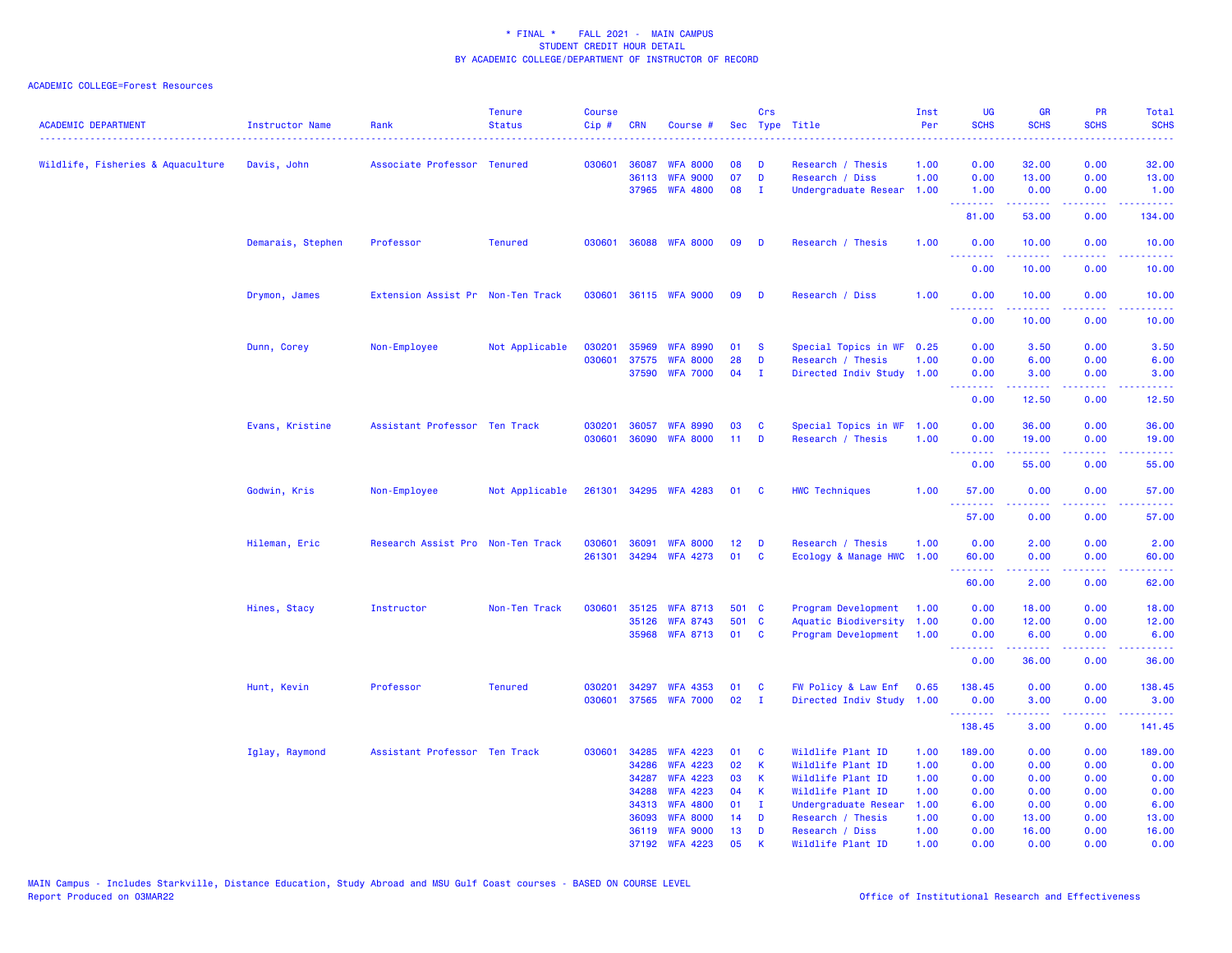| <b>ACADEMIC DEPARTMENT</b>        | <b>Instructor Name</b> | Rank                              | <b>Tenure</b><br><b>Status</b> | <b>Course</b><br>$Cip$ # | <b>CRN</b> | Course #              |                 | Crs<br>Sec Type Title |                             | Inst<br>Per | UG<br><b>SCHS</b>                                        | <b>GR</b><br><b>SCHS</b> | PR<br><b>SCHS</b> | Total<br><b>SCHS</b>                                                                                                               |
|-----------------------------------|------------------------|-----------------------------------|--------------------------------|--------------------------|------------|-----------------------|-----------------|-----------------------|-----------------------------|-------------|----------------------------------------------------------|--------------------------|-------------------|------------------------------------------------------------------------------------------------------------------------------------|
|                                   |                        |                                   |                                |                          |            |                       |                 |                       |                             |             | <u>.</u>                                                 | <u>.</u>                 | <u>.</u>          | <u>.</u>                                                                                                                           |
|                                   |                        |                                   |                                |                          |            |                       |                 |                       |                             |             | 195.00                                                   | 29.00                    | 0.00              | 224.00                                                                                                                             |
| Wildlife, Fisheries & Aquaculture | Jackson, Donald        | Lecturer                          | Non-Ten Track                  | 260709                   | 34289      | <b>WFA 4233</b>       | 01              | <b>C</b>              | Limnology                   | 1.00        | 24.00                                                    | 0.00                     | 0.00              | 24.00                                                                                                                              |
|                                   |                        |                                   |                                |                          | 34290      | <b>WFA 4233</b>       | 02              | K                     | Limnology                   | 1.00        | 0.00                                                     | 0.00                     | 0.00              | 0.00                                                                                                                               |
|                                   |                        |                                   |                                |                          | 34325      | <b>WFA 6233</b>       | 01              | C                     | Limnology                   | 1.00        | 0.00                                                     | 3.00                     | 0.00              | 3.00                                                                                                                               |
|                                   |                        |                                   |                                |                          | 34326      | <b>WFA 6233</b>       | 02              | K                     | Limnology                   | 1.00        | 0.00<br><u>.</u>                                         | 0.00                     | 0.00<br>2222      | 0.00<br>.                                                                                                                          |
|                                   |                        |                                   |                                |                          |            |                       |                 |                       |                             |             | 24.00                                                    | 3.00                     | 0.00              | 27.00                                                                                                                              |
|                                   | Jones, Walter          | Extension Professor Non-Ten Track |                                |                          |            | 030201 34297 WFA 4353 | 01              | <b>C</b>              | FW Policy & Law Enf         | 0.35        | 74.55<br><u> - - - - - - - -</u>                         | 0.00<br><u>.</u>         | 0.00<br>.         | 74.55<br>.                                                                                                                         |
|                                   |                        |                                   |                                |                          |            |                       |                 |                       |                             |             | 74.55                                                    | 0.00                     | 0.00              | 74.55                                                                                                                              |
|                                   | Karunakaran, Ganesh    | Research Assist Pro Non-Ten Track |                                | 030601                   |            | 36120 WFA 9000        | 14              | D                     | Research / Diss             | 1.00        | 0.00                                                     | 20.00                    | 0.00              | 20.00                                                                                                                              |
|                                   |                        |                                   |                                |                          |            |                       |                 |                       |                             |             | <u>.</u><br>0.00                                         | 20.00                    | 0.00              | وبالمستريب<br>20.00                                                                                                                |
|                                   | Kouba, Andrew          | Professor                         | <b>Tenured</b>                 | 030601                   | 36095      | <b>WFA 8000</b>       | 16              | D                     | Research / Thesis           | 1.00        | 0.00                                                     | 13.00                    | 0.00              | 13.00                                                                                                                              |
|                                   |                        |                                   |                                |                          | 36121      | <b>WFA 9000</b>       | 15              | D                     | Research / Diss             | 1.00        | 0.00                                                     | 6.00                     | 0.00              | 6.00                                                                                                                               |
|                                   |                        |                                   |                                | 039999                   | 35438      | <b>WFA 6623</b>       | 501             | $\mathbf{C}$          | <b>Conservation Biology</b> | 0.50        | 0.00                                                     | 15.00                    | 0.00              | 15.00                                                                                                                              |
|                                   |                        |                                   |                                | 260202                   | 30459      | <b>BCH 1011</b>       | F <sub>02</sub> | <b>C</b>              | First Year Seminar          | 0.50        | 10.00                                                    | 0.00                     | 0.00              | 10.00                                                                                                                              |
|                                   |                        |                                   |                                | 261307                   | 34316      | <b>WFA 4881</b>       | 01              | <b>C</b>              | Current Topics in Co        | 0.50        | 10.00                                                    | 0.00                     | 0.00              | 10.00                                                                                                                              |
|                                   |                        |                                   |                                |                          | 34336      | <b>WFA 6881</b>       | 01              | <b>C</b>              | Current Topics in Co        | 0.50        | 0.00<br>.                                                | 1.50<br>المتمام والمناور | 0.00<br>.         | 1.50<br>.                                                                                                                          |
|                                   |                        |                                   |                                |                          |            |                       |                 |                       |                             |             | 20.00                                                    | 35.50                    | 0.00              | 55.50                                                                                                                              |
|                                   | McConnell, Mark        | Assistant Professor Ten Track     |                                | 030601                   | 34315      | <b>WFA 4800</b>       | 05              | $\mathbf I$           | Undergraduate Resear        | 1.00        | 3.00                                                     | 0.00                     | 0.00              | 3.00                                                                                                                               |
|                                   |                        |                                   |                                |                          | 34337      | <b>WFA 8134</b>       | 01              | B                     | Res Meth Wild & Fish        | 1.00        | 0.00                                                     | 60.00                    | 0.00              | 60.00                                                                                                                              |
|                                   |                        |                                   |                                |                          | 36096      | <b>WFA 8000</b>       | 17              | D                     | Research / Thesis           | 1.00        | 0.00                                                     | 22.00                    | 0.00              | 22.00                                                                                                                              |
|                                   |                        |                                   |                                |                          | 36122      | <b>WFA 9000</b>       | 16              | D                     | Research / Diss             | 1.00        | 0.00<br><u>.</u>                                         | 13.00<br>.               | 0.00<br>.         | 13.00<br>$\frac{1}{2} \left( \frac{1}{2} \right) \left( \frac{1}{2} \right) \left( \frac{1}{2} \right) \left( \frac{1}{2} \right)$ |
|                                   |                        |                                   |                                |                          |            |                       |                 |                       |                             |             | 3.00                                                     | 95.00                    | 0.00              | 98.00                                                                                                                              |
|                                   | Miranda, Leandro       | Non-Employee                      | Not Applicable                 | 030601                   |            | 36097 WFA 8000        | 18              | D                     | Research / Thesis           | 1.00        | 0.00<br>.                                                | 25.00                    | 0.00              | 25.00                                                                                                                              |
|                                   |                        |                                   |                                |                          |            |                       |                 |                       |                             |             | 0.00                                                     | 25.00                    | 0.00              | 25.00                                                                                                                              |
|                                   | Morin, Dana            | Assistant Professor Ten Track     |                                | 030201                   | 35970      | <b>WFA 8990</b>       | 02              | -S                    | Special Topics in WF        | 1.00        | 0.00                                                     | 33.00                    | 0.00              | 33.00                                                                                                                              |
|                                   |                        |                                   |                                | 030601                   | 34291      | <b>WFA 4243</b>       | 01              | C                     | Wildlife Tech               | 1.00        | 102.00                                                   | 0.00                     | 0.00              | 102.00                                                                                                                             |
|                                   |                        |                                   |                                |                          | 34292      | <b>WFA 4243</b>       | 02              | $\mathsf K$           | Wildlife Tech               | 1.00        | 0.00                                                     | 0.00                     | 0.00              | 0.00                                                                                                                               |
|                                   |                        |                                   |                                |                          | 34293      | <b>WFA 4243</b>       | 03              | К                     | Wildlife Tech               | 1.00        | 0.00                                                     | 0.00                     | 0.00              | 0.00                                                                                                                               |
|                                   |                        |                                   |                                |                          | 36098      | <b>WFA 8000</b>       | 19              | D                     | Research / Thesis           | 1.00        | 0.00                                                     | 7.00                     | 0.00              | 7.00                                                                                                                               |
|                                   |                        |                                   |                                |                          |            | 36124 WFA 9000        | 18              | D                     | Research / Diss             | 1.00        | 0.00<br><b></b>                                          | 32.00<br>222222          | 0.00<br>.         | 32.00<br>.                                                                                                                         |
|                                   |                        |                                   |                                |                          |            |                       |                 |                       |                             |             | 102.00                                                   | 72.00                    | 0.00              | 174.00                                                                                                                             |
|                                   | Neal, Jason            | Research Professor                | Non-Ten Track                  | 030601                   | 36099      | <b>WFA 8000</b>       | 20              | D                     | Research / Thesis           | 1.00        | 0.00<br><b><i><u><u><b>Little Little</b></u></u></i></b> | 8.00<br>22222            | 0.00<br>د د د د   | 8.00<br>2222.                                                                                                                      |
|                                   |                        |                                   |                                |                          |            |                       |                 |                       |                             |             | 0.00                                                     | 8.00                     | 0.00              | 8.00                                                                                                                               |
|                                   | Rush, Scott            | Associate Professor Tenured       |                                | 030101                   | 34300      | <b>WFA 4423</b>       | 01              | C                     | Herpetology                 | 1.00        | 57.00                                                    | 0.00                     | 0.00              | 57.00                                                                                                                              |
|                                   |                        |                                   |                                |                          | 34301      | <b>WFA 4423</b>       | 02              | $\mathsf K$           | Herpetology                 | 1.00        | 0.00                                                     | 0.00                     | 0.00              | 0.00                                                                                                                               |
|                                   |                        |                                   |                                | 030601                   | 36100      | <b>WFA 8000</b>       | 21              | D                     | Research / Thesis           | 1.00        | 0.00                                                     | 4.00                     | 0.00              | 4.00                                                                                                                               |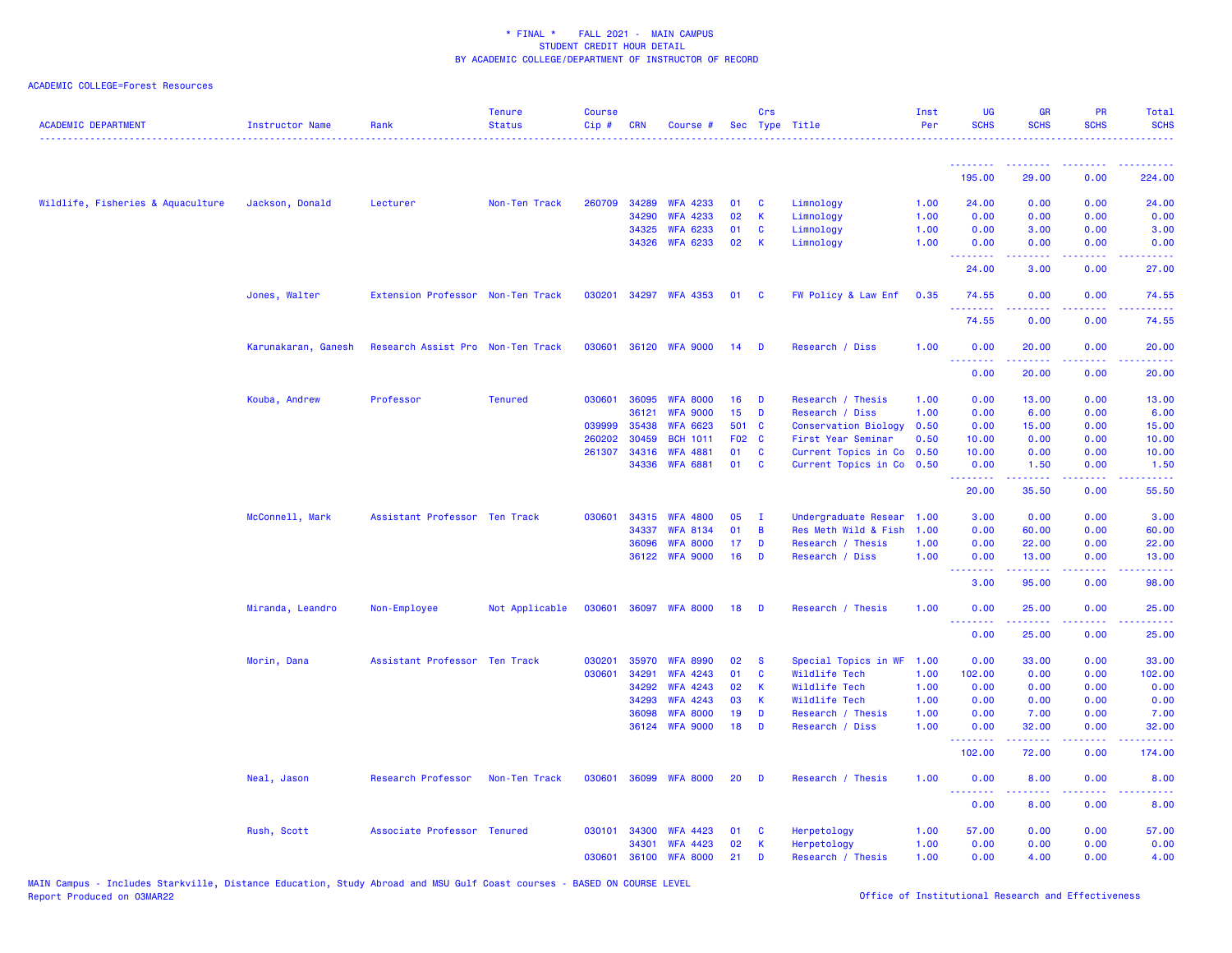| <b>ACADEMIC DEPARTMENT</b>                                                  | <b>Instructor Name</b> | Rank                              | <b>Tenure</b><br><b>Status</b> | <b>Course</b><br>$Cip \#$ | <b>CRN</b>   | <b>Course</b>   |       | Crs          | Sec Type Title              | Inst<br>Per | <b>UG</b><br><b>SCHS</b> | <b>GR</b><br><b>SCHS</b>                                                                                                                                     | <b>PR</b><br><b>SCHS</b>                                                                                                                                     | <b>Total</b><br><b>SCHS</b> |
|-----------------------------------------------------------------------------|------------------------|-----------------------------------|--------------------------------|---------------------------|--------------|-----------------|-------|--------------|-----------------------------|-------------|--------------------------|--------------------------------------------------------------------------------------------------------------------------------------------------------------|--------------------------------------------------------------------------------------------------------------------------------------------------------------|-----------------------------|
| Wildlife, Fisheries & Aquaculture                                           | Rush, Scott            | Associate Professor Tenured       |                                | 030601                    |              | 36126 WFA 9000  | 20    | D            | Research / Diss             | 1.00        | 0.00                     | 21.00                                                                                                                                                        | 0.00                                                                                                                                                         | 21.00                       |
|                                                                             |                        |                                   |                                |                           |              |                 |       |              |                             |             | .<br>57.00               | .<br>25.00                                                                                                                                                   | $\frac{1}{2} \left( \frac{1}{2} \right) \left( \frac{1}{2} \right) \left( \frac{1}{2} \right) \left( \frac{1}{2} \right) \left( \frac{1}{2} \right)$<br>0.00 | 82.00                       |
|                                                                             | Sparks, Eric           | Extension Assoc Pro Non-Ten Track |                                | 030601                    | 36101        | <b>WFA 8000</b> | 22    | D            | Research / Thesis           | 1.00        | 0.00                     | 13.00                                                                                                                                                        | 0.00                                                                                                                                                         | 13.00                       |
|                                                                             |                        |                                   |                                |                           | 36127        | <b>WFA 9000</b> | 21    | D            | Research / Diss             | 1.00        | 0.00                     | 12.00                                                                                                                                                        | 0.00                                                                                                                                                         | 12.00                       |
|                                                                             |                        |                                   |                                |                           |              | 37287 WFA 7000  | 01    | $\mathbf{I}$ | Directed Indiv Study 1.00   |             | 0.00                     | 3.00                                                                                                                                                         | 0.00                                                                                                                                                         | 3.00                        |
|                                                                             |                        |                                   |                                |                           |              |                 |       |              |                             |             | --------<br>0.00         | 28.00                                                                                                                                                        | 0.00                                                                                                                                                         | 28.00                       |
|                                                                             | Street, Garrett        | Associate Professor Tenured       |                                | 030201                    | 36053        | <b>WFA 4123</b> | 01    | <b>C</b>     | Wildl & Fish Biometr        | 1.00        | 123.00                   | 0.00                                                                                                                                                         | 0.00                                                                                                                                                         | 123.00                      |
|                                                                             |                        |                                   |                                |                           | 36054        | <b>WFA 4123</b> | 02    | -K           | Wildl & Fish Biometr        | 1.00        | 0.00                     | 0.00                                                                                                                                                         | 0.00                                                                                                                                                         | 0.00                        |
|                                                                             |                        |                                   |                                |                           | 36055        | <b>WFA 4123</b> | 03    | K            | Wildl & Fish Biometr        | 1.00        | 0.00                     | 0.00                                                                                                                                                         | 0.00                                                                                                                                                         | 0.00                        |
|                                                                             |                        |                                   |                                | 030601                    | 36128        | <b>WFA 9000</b> | 22    | D            | Research / Diss             | 1.00        | 0.00                     | 19.00                                                                                                                                                        | 0.00                                                                                                                                                         | 19.00                       |
|                                                                             |                        |                                   |                                | 261301                    | 34340        | <b>WFA 8663</b> | 01    | C            | Movement Ecology            | 1.00        | 0.00                     | 36.00                                                                                                                                                        | 0.00                                                                                                                                                         | 36.00                       |
|                                                                             |                        |                                   |                                |                           | 34341        | <b>WFA 8663</b> | 02    | -K           | Movement Ecology            | 1.00        | 0.00                     | 0.00<br>-----                                                                                                                                                | 0.00<br>$\frac{1}{2} \left( \frac{1}{2} \right) \left( \frac{1}{2} \right) \left( \frac{1}{2} \right) \left( \frac{1}{2} \right)$                            | 0.00                        |
|                                                                             |                        |                                   |                                |                           |              |                 |       |              |                             |             | --------<br>123.00       | 55.00                                                                                                                                                        | 0.00                                                                                                                                                         | 178.00                      |
|                                                                             | Vilella, Francisco     | Non-Employee                      | Not Applicable                 | 030601                    | 36104        | <b>WFA 8000</b> | 25    | D            | Research / Thesis           | 1.00        | 0.00                     | 10.00                                                                                                                                                        | 0.00                                                                                                                                                         | 10.00                       |
|                                                                             |                        |                                   |                                |                           | 36130        | <b>WFA 9000</b> | 24    | D            | Research / Diss             | 1.00        | 0.00                     | 6.00                                                                                                                                                         | 0.00                                                                                                                                                         | 6.00                        |
|                                                                             |                        |                                   |                                | 039999                    | 34312        | <b>WFA 4623</b> | 01    | <b>C</b>     | <b>Conservation Biology</b> | 1.00        | 75.00                    | 0.00                                                                                                                                                         | 0.00                                                                                                                                                         | 75.00                       |
|                                                                             |                        |                                   |                                |                           | 34335        | <b>WFA 6623</b> | 01    | C            | Conservation Biology 1.00   |             | 0.00                     | 18.00                                                                                                                                                        | 0.00                                                                                                                                                         | 18.00                       |
|                                                                             |                        |                                   |                                |                           | 35438        | <b>WFA 6623</b> | 501 C |              | Conservation Biology 0.50   |             | 0.00                     | 15.00                                                                                                                                                        | 0.00                                                                                                                                                         | 15.00                       |
|                                                                             |                        |                                   |                                |                           | 261307 34316 | <b>WFA 4881</b> | 01    | <b>C</b>     | Current Topics in Co 0.50   |             | 10.00                    | 0.00                                                                                                                                                         | 0.00                                                                                                                                                         | 10.00                       |
|                                                                             |                        |                                   |                                |                           |              | 34336 WFA 6881  | 01    | <b>C</b>     | Current Topics in Co 0.50   |             | 0.00                     | 1.50<br>$\frac{1}{2} \left( \frac{1}{2} \right) \left( \frac{1}{2} \right) \left( \frac{1}{2} \right) \left( \frac{1}{2} \right) \left( \frac{1}{2} \right)$ | 0.00<br>.                                                                                                                                                    | 1.50                        |
|                                                                             |                        |                                   |                                |                           |              |                 |       |              |                             |             | --------<br>85.00        | 50.50                                                                                                                                                        | 0.00                                                                                                                                                         | 135.50                      |
|                                                                             | Wang, Guiming          | Professor                         | <b>Tenured</b>                 | 030601                    | 36131        | <b>WFA 9000</b> | 25    | D            | Research / Diss             | 1.00        | 0.00                     | 22.00                                                                                                                                                        | 0.00                                                                                                                                                         | 22.00                       |
|                                                                             |                        |                                   |                                |                           |              | 37574 WFA 7000  | 03    | - I          | Directed Indiv Study 1.00   |             | 0.00                     | 3.00                                                                                                                                                         | 0.00                                                                                                                                                         | 3.00                        |
|                                                                             |                        |                                   |                                |                           |              |                 |       |              |                             |             | --------<br>0.00         | $   -$<br>25.00                                                                                                                                              | 0.00                                                                                                                                                         | 25.00                       |
| ======================================<br>Wildlife, Fisheries & Aquaculture |                        |                                   |                                |                           |              |                 |       |              |                             |             | --------<br>1952.00      | ========<br>757.00                                                                                                                                           | <b>EEEEEEEE</b><br>0.00                                                                                                                                      | 2709.00                     |
| -----------------------------------                                         |                        |                                   |                                |                           |              |                 |       |              |                             |             | <b>ESSESSES</b>          | <b>ESSESSES</b>                                                                                                                                              | <b>CONSIGNS</b>                                                                                                                                              | $=$ ==========              |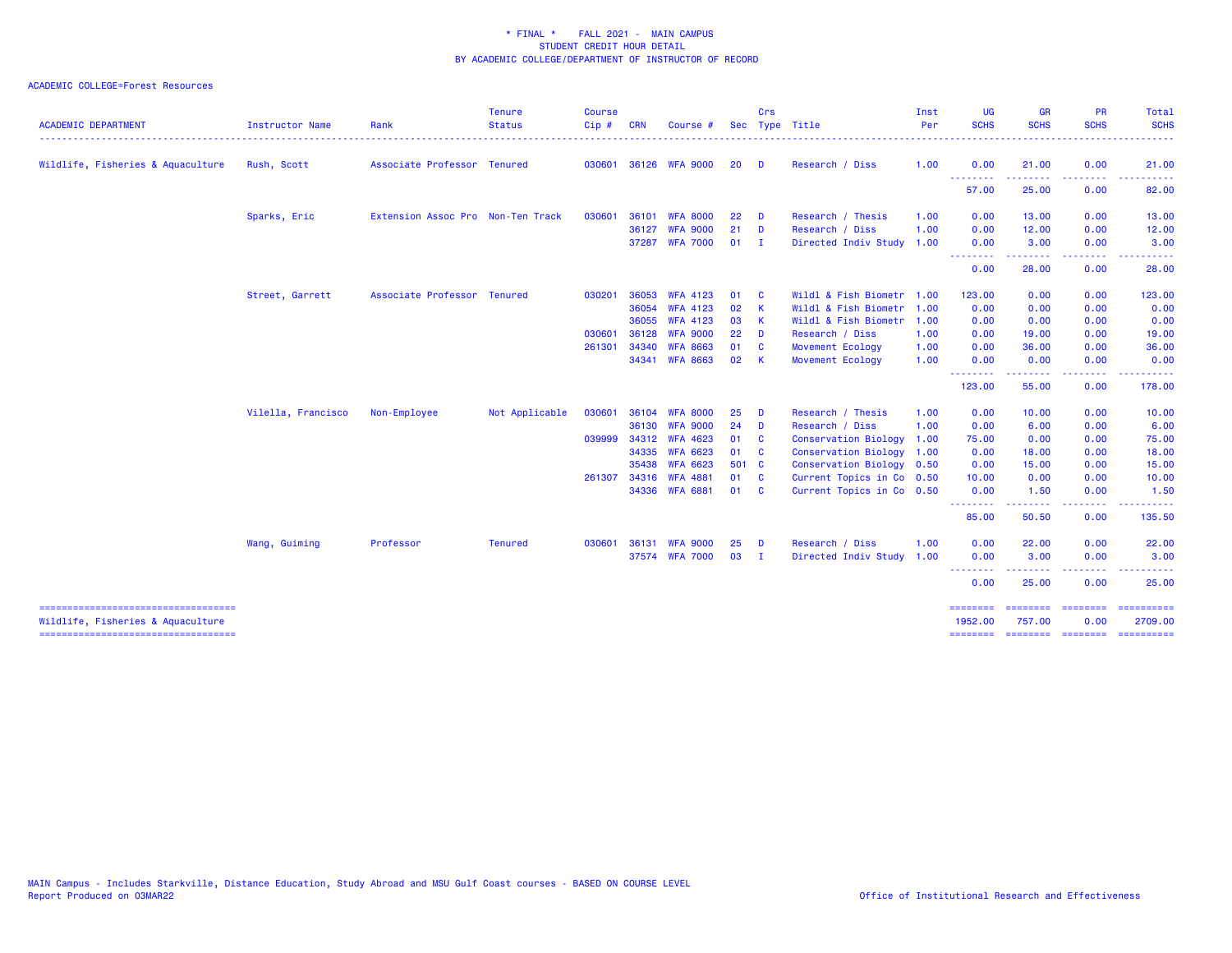| <b>ACADEMIC DEPARTMENT</b> | <b>Instructor Name</b> | Rank                              | <b>Tenure</b><br><b>Status</b> | <b>Course</b><br>Cip# | <b>CRN</b>   | Course #                                 |                   | Crs<br>Sec Type Title |                                                        | Inst<br>Per | UG<br><b>SCHS</b>                                    | <b>GR</b><br><b>SCHS</b> | PR<br><b>SCHS</b>                                                                                                     | Total<br><b>SCHS</b>                                                                                                                                         |
|----------------------------|------------------------|-----------------------------------|--------------------------------|-----------------------|--------------|------------------------------------------|-------------------|-----------------------|--------------------------------------------------------|-------------|------------------------------------------------------|--------------------------|-----------------------------------------------------------------------------------------------------------------------|--------------------------------------------------------------------------------------------------------------------------------------------------------------|
| Veterinary Medicine        | Abdelhamed, Hossam     | Research Assist Pro Non-Ten Track |                                | 512501                | 36449        | <b>CVM 9000</b>                          | 01                | D                     | Research / Diss                                        | 1.00        | 0.00<br>.                                            | 16.00<br>.               | 0.00<br>د د د د                                                                                                       | 16.00<br>وعاعاها                                                                                                                                             |
|                            |                        |                                   |                                |                       |              |                                          |                   |                       |                                                        |             | 0.00                                                 | 16.00                    | 0.00                                                                                                                  | 16.00                                                                                                                                                        |
|                            | Archer, Todd           | Associate Professor Tenured       |                                |                       | 512401 31447 | <b>CVM 5580</b>                          | 03                | E                     | Adv Clin Rot 3                                         | 1.00        | 0.00                                                 | 0.00                     | 2.00                                                                                                                  | 2.00                                                                                                                                                         |
|                            |                        |                                   |                                |                       | 31453        | <b>CVM 5702</b><br>512501 31473 CVM 8081 | 01<br>03          | E<br><b>C</b>         | Clin Hematology & Im 1.00<br>Clin Sci Journal Rev      |             | 0.00                                                 | 0.00                     | 32.00                                                                                                                 | 32.00                                                                                                                                                        |
|                            |                        |                                   |                                |                       |              |                                          |                   |                       |                                                        | 1.00        | 0.00<br><u>.</u>                                     | 3.00                     | 0.00<br>بالأباب                                                                                                       | 3.00<br>$\frac{1}{2} \left( \frac{1}{2} \right) \left( \frac{1}{2} \right) \left( \frac{1}{2} \right) \left( \frac{1}{2} \right) \left( \frac{1}{2} \right)$ |
|                            |                        |                                   |                                |                       |              |                                          |                   |                       |                                                        |             | 0.00                                                 | 3.00                     | 34.00                                                                                                                 | 37.00                                                                                                                                                        |
|                            | Armour, Natalie        | Clinical Assoc Prof Non-Ten Track |                                |                       | 512501 37563 | <b>CVM 7000</b>                          | 01                | $\mathbf{I}$          | Directed Indiv Study 1.00                              |             | 0.00                                                 | 3.00                     | 0.00                                                                                                                  | 3.00                                                                                                                                                         |
|                            |                        |                                   |                                |                       | 37564        | <b>CVM 7000</b>                          | 02                | $\mathbf{I}$          | Directed Indiv Study 1.00                              |             | 0.00<br><b><i><u>AAAAAAA</u></i></b>                 | 3.00<br>.                | 0.00<br>د د د د .                                                                                                     | 3.00<br>.                                                                                                                                                    |
|                            |                        |                                   |                                |                       |              |                                          |                   |                       |                                                        |             | 0.00                                                 | 6.00                     | 0.00                                                                                                                  | 6.00                                                                                                                                                         |
|                            | Bailey, R. Hart        | Professor                         | <b>Tenured</b>                 |                       |              | 240101 35765 HON 1091                    | H <sub>02</sub> S |                       | Honors Forum II                                        | 1.00        | 25.00                                                | 0.00                     | 0.00                                                                                                                  | 25.00                                                                                                                                                        |
|                            |                        |                                   |                                |                       |              |                                          |                   |                       |                                                        |             | <u> - - - - - - - -</u><br>25.00                     | .<br>0.00                | .<br>0.00                                                                                                             | $\frac{1}{2} \left( \frac{1}{2} \right) \left( \frac{1}{2} \right) \left( \frac{1}{2} \right) \left( \frac{1}{2} \right)$<br>25.00                           |
|                            | Banda, Alejandro       | Clinical Professor                | Non-Ten Track                  | 512501                |              | 36450 CVM 9000                           | 02                | D                     | Research / Diss                                        | 1.00        | 0.00                                                 | 3.00                     | 0.00                                                                                                                  | 3.00                                                                                                                                                         |
|                            |                        |                                   |                                |                       |              |                                          |                   |                       |                                                        |             | <b><i><u><u> - - - - - - -</u></u></i></b><br>0.00   | 22222<br>3.00            | .<br>0.00                                                                                                             | والمستحيل<br>3.00                                                                                                                                            |
|                            | Baughman, Brittany     | Clinical Assoc Prof Non-Ten Track |                                | 512401                |              | 31408 CVM 5214                           | 01                | E                     | Lab Services                                           | 1.00        | 0.00                                                 | 0.00                     | 132.00                                                                                                                | 132.00                                                                                                                                                       |
|                            |                        |                                   |                                |                       |              | 512505 37273 CVM 8033                    | 01                | <b>C</b>              | Poultry Histopatholo 1.00                              |             | 0.00                                                 | 6.00                     | 0.00                                                                                                                  | 6.00                                                                                                                                                         |
|                            |                        |                                   |                                |                       |              |                                          |                   |                       |                                                        |             | <b><i><u><u> - - - - - - - -</u></u></i></b><br>0.00 | .<br>6.00                | .<br>132.00                                                                                                           | .<br>138.00                                                                                                                                                  |
|                            |                        |                                   |                                |                       |              |                                          |                   |                       |                                                        |             |                                                      |                          |                                                                                                                       |                                                                                                                                                              |
|                            | Beasley, Michaela      | Clinical Assoc Prof Non-Ten Track |                                | 512401                | 31392        | <b>CVM 5013</b><br>31420 CVM 5364        | 01<br>01          | B<br>H                | Veterinary Neuroscie 1.00<br>VSC Clinical Rotatio 0.50 |             | 0.00<br>0.00                                         | 0.00<br>0.00             | 342.00<br>58.00                                                                                                       | 342.00<br>58.00                                                                                                                                              |
|                            |                        |                                   |                                |                       |              |                                          |                   |                       |                                                        |             | .                                                    | .                        | $\begin{array}{cccccccccc} \bullet & \bullet & \bullet & \bullet & \bullet & \bullet & \bullet & \bullet \end{array}$ | 222223                                                                                                                                                       |
|                            |                        |                                   |                                |                       |              |                                          |                   |                       |                                                        |             | 0.00                                                 | 0.00                     | 400.00                                                                                                                | 400.00                                                                                                                                                       |
|                            | Brookshire, Wilson     | Clinical Assist Pro Non-Ten Track |                                |                       |              | 512401 31391 CVM 5011                    | 01 S              |                       | Professional Develop 1.00                              |             | 0.00                                                 | 0.00                     | 114.00                                                                                                                | 114.00                                                                                                                                                       |
|                            |                        |                                   |                                |                       |              |                                          |                   |                       |                                                        |             | <b><i><u><u> - - - - - - -</u></u></i></b><br>0.00   | .<br>0.00                | <b><i><u>Listen</u></i></b><br>114.00                                                                                 | .<br>114.00                                                                                                                                                  |
|                            | Bulla, Camillo         | Associate Professor Tenured       |                                | 512401                |              | 31400 CVM 5123                           | 01                | <b>C</b>              | Veterinary Clinical                                    | 1.00        | 0.00                                                 | 0.00                     | 291.00                                                                                                                | 291.00                                                                                                                                                       |
|                            |                        |                                   |                                |                       |              |                                          |                   |                       |                                                        |             | .<br>0.00                                            | . <u>.</u> .<br>0.00     | .<br>291.00                                                                                                           | .<br>291.00                                                                                                                                                  |
|                            | Cade, Jeb              | Clinical Assoc Prof Non-Ten Track |                                | 512401                | 31411        | <b>CVM 5246</b>                          | 01                | E.                    | Community Veterinary                                   | 1.00        | 0.00                                                 | 0.00                     | 120.00                                                                                                                | 120.00                                                                                                                                                       |
|                            |                        |                                   |                                |                       |              | 31442 CVM 5570                           | 02                | Ε                     | Adv Clin Rot 2                                         | 1.00        | 0.00                                                 | 0.00                     | 4.00                                                                                                                  | 4.00                                                                                                                                                         |
|                            |                        |                                   |                                |                       |              |                                          |                   |                       |                                                        |             | .<br>0.00                                            | 0.00                     | 124.00                                                                                                                | المتمامين<br>124.00                                                                                                                                          |
|                            | Carr, Russell          | Associate Professor Tenured       |                                | 512501                |              | 36432 CVM 8000                           | 03                | D                     | Research / Thesis                                      | 1.00        | 0.00                                                 | 1.00                     | 0.00                                                                                                                  | 1.00                                                                                                                                                         |
|                            |                        |                                   |                                |                       |              |                                          |                   |                       |                                                        |             | .<br>0.00                                            | .<br>1.00                | د د د د<br>0.00                                                                                                       | والمستحدث<br>1.00                                                                                                                                            |
|                            |                        | Professor                         | <b>Tenured</b>                 | 512501                | 31389        | <b>CVM 4513</b>                          |                   | <b>C</b>              |                                                        | 1.00        | 6.00                                                 | 0.00                     | 0.00                                                                                                                  | 6.00                                                                                                                                                         |
|                            | Chambers, Janice       |                                   |                                |                       | 31464        | <b>CVM 6513</b>                          | 01<br>01          | C                     | Environ Toxicology<br>Environ Toxicology               | 1.00        | 0.00                                                 | 27.00                    | 0.00                                                                                                                  | 27.00                                                                                                                                                        |
|                            |                        |                                   |                                |                       | 36433        | <b>CVM 8000</b>                          | 04                | D                     | Research / Thesis                                      | 1.00        | 0.00                                                 | 2.00                     | 0.00                                                                                                                  | 2.00                                                                                                                                                         |
|                            |                        |                                   |                                |                       | 36452        | <b>CVM 9000</b>                          | 04                | D                     | Research / Diss                                        | 1.00        | 0.00                                                 | 17.00                    | 0.00                                                                                                                  | 17.00                                                                                                                                                        |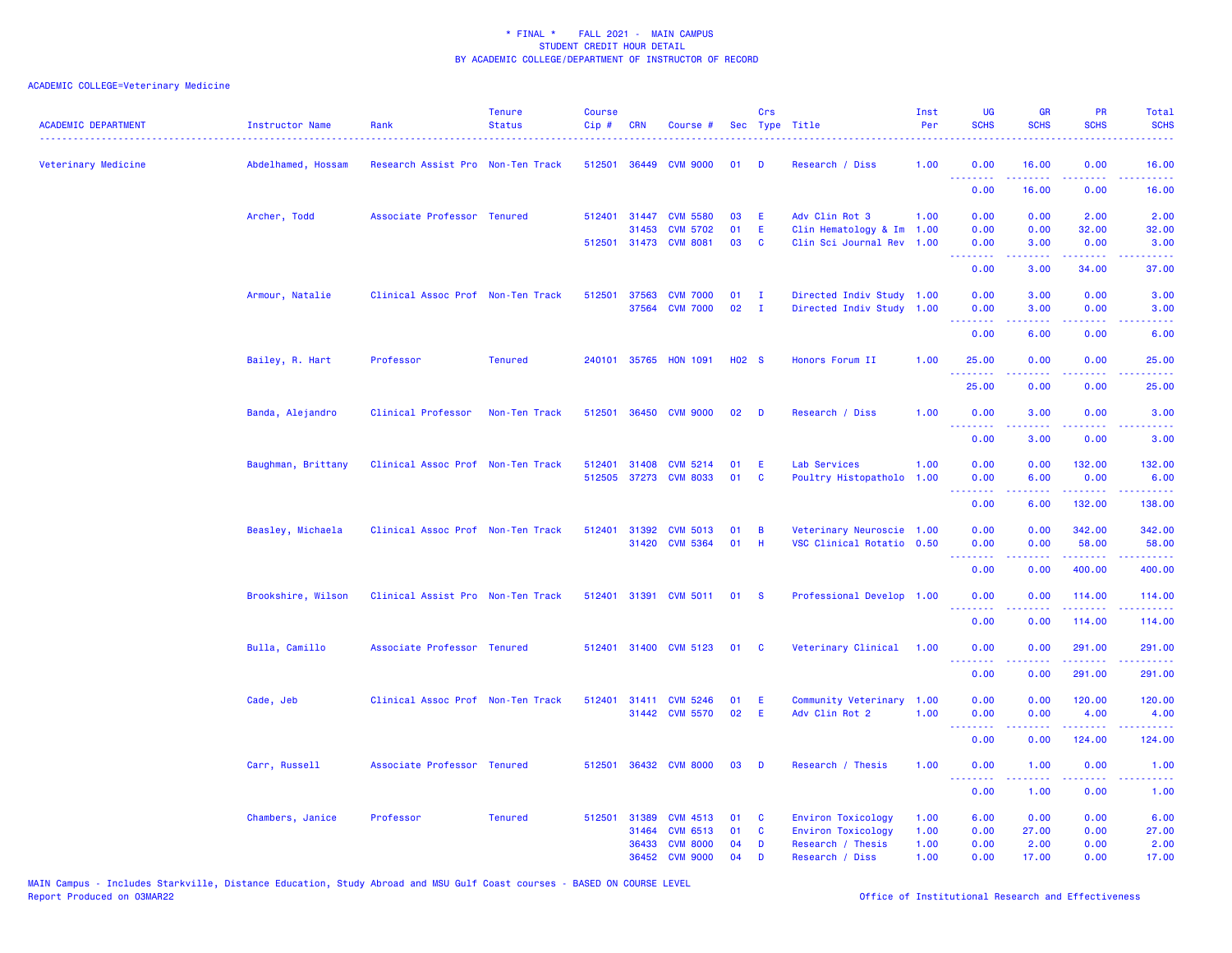| <b>ACADEMIC DEPARTMENT</b> | <b>Instructor Name</b>                             | Rank                              | <b>Tenure</b><br><b>Status</b> | <b>Course</b><br>Cip# | CRN          | Course #              |            | Crs            | Sec Type Title                                                                                           | Inst<br>Per | <b>UG</b><br><b>SCHS</b>        | <b>GR</b><br><b>SCHS</b> | <b>PR</b><br><b>SCHS</b>                                                                                                  | <b>Total</b><br><b>SCHS</b> |
|----------------------------|----------------------------------------------------|-----------------------------------|--------------------------------|-----------------------|--------------|-----------------------|------------|----------------|----------------------------------------------------------------------------------------------------------|-------------|---------------------------------|--------------------------|---------------------------------------------------------------------------------------------------------------------------|-----------------------------|
|                            |                                                    |                                   |                                |                       |              |                       |            |                |                                                                                                          |             | <u>.</u>                        |                          | $\frac{1}{2} \left( \frac{1}{2} \right) \left( \frac{1}{2} \right) \left( \frac{1}{2} \right) \left( \frac{1}{2} \right)$ |                             |
|                            |                                                    |                                   |                                |                       |              |                       |            |                |                                                                                                          |             | 6.00                            | 46.00                    | 0.00                                                                                                                      | 52.00                       |
| Veterinary Medicine        | Charles, Leslie                                    | Non-Employee                      | Not Applicable                 |                       |              | 512401 31437 CVM 5560 | 02         | - E            | Adv Clin Rot 1                                                                                           | 1.00        | 0.00<br><u>.</u>                | 0.00                     | 6.00<br>$\frac{1}{2} \left( \frac{1}{2} \right) \left( \frac{1}{2} \right) \left( \frac{1}{2} \right)$                    | 6.00<br>.                   |
|                            |                                                    |                                   |                                |                       |              |                       |            |                |                                                                                                          |             | 0.00                            | 0.00                     | 6.00                                                                                                                      | 6.00                        |
|                            | Chavez, Kristie                                    | Clinical Assist Pro Non-Ten Track |                                |                       |              | 512401 31419 CVM 5310 | 01 E       |                | SM Critical Care Med 1.00                                                                                |             | 0.00                            | 0.00                     | 120.00<br>.                                                                                                               | 120.00<br>.                 |
|                            |                                                    |                                   |                                |                       |              |                       |            |                |                                                                                                          |             | 0.00                            | 0.00                     | 120.00                                                                                                                    | 120.00                      |
|                            | Christiansen, David                                | Clinical Assist Pro Non-Ten Track |                                | 512501                |              | 31417 CVM 5282        | 01         | - E            | Lg Animal/Ambulatory 1.00                                                                                |             | 0.00                            | 0.00                     | 76.00<br>2.2.2.2                                                                                                          | 76.00<br>.                  |
|                            |                                                    |                                   |                                |                       |              |                       |            |                |                                                                                                          |             | 0.00                            | 0.00                     | 76.00                                                                                                                     | 76.00                       |
|                            | Cooper, Dana                                       | Non-Faculty                       | Not Applicable                 | 510808                |              | 31375 CVM 3201        | 01         | - L            | Dental Principles fo 0.50                                                                                |             | 9.00                            | 0.00                     | 0.00                                                                                                                      | 9.00                        |
|                            |                                                    |                                   |                                |                       | 31377        | <b>CVM 3243</b>       | 01         | $\mathbf{C}$   | Basis Pac Proc & <gt 1.00<="" td=""><td></td><td>84.00</td><td>0.00</td><td>0.00</td><td>84.00</td></gt> |             | 84.00                           | 0.00                     | 0.00                                                                                                                      | 84.00                       |
|                            |                                                    |                                   |                                |                       | 31378        | <b>CVM 4003</b>       | 01         | -E             | Internship Experienc 1.00                                                                                |             | 24.00                           | 0.00                     | 0.00                                                                                                                      | 24.00                       |
|                            |                                                    |                                   |                                |                       | 31379        | <b>CVM 4101</b>       | 01         | -H             | Vet Tech Academic Ex 0.50                                                                                |             | 6.50                            | 0.00                     | 0.00                                                                                                                      | 6.50                        |
|                            |                                                    |                                   |                                |                       | 31380        | <b>CVM 4103</b>       | 01         | -H             | Large Animal Exp I                                                                                       | 0.50        | 34.50                           | 0.00                     | 0.00                                                                                                                      | 34.50                       |
|                            |                                                    |                                   |                                |                       | 31383        | <b>CVM 4201</b>       | 01         | -H             | Clinical Experience                                                                                      | 0.50        | 4.00                            | 0.00                     | 0.00                                                                                                                      | 4.00                        |
|                            |                                                    |                                   |                                |                       | 31384        | <b>CVM 4206</b>       | 01         | H              | Small Animal Clinica                                                                                     | 0.50        | 48.00                           | 0.00                     | 0.00                                                                                                                      | 48.00                       |
|                            |                                                    |                                   |                                |                       | 31385        | <b>CVM 4223</b>       | 01         | H              | Small Animal Clinica 0.50                                                                                |             | 21.00                           | 0.00                     | 0.00                                                                                                                      | 21.00                       |
|                            |                                                    |                                   |                                |                       | 31386        | <b>CVM 4333</b>       | 01         | H              | Emergency/ICU Clinic 0.50                                                                                |             | 33.00                           | 0.00                     | 0.00                                                                                                                      | 33.00                       |
|                            |                                                    |                                   |                                |                       | 31387        | <b>CVM 4501</b>       | 01         | -H             | Diagnostic Lab Exp                                                                                       | 0.50        | 4.00                            | 0.00                     | 0.00                                                                                                                      | 4.00                        |
|                            |                                                    |                                   |                                |                       | 31390        | <b>CVM 4601</b>       | 01         | -H             | Anl Emerg & Refer Ct 0.50                                                                                |             | 9.00                            | 0.00                     | 0.00                                                                                                                      | 9.00                        |
|                            |                                                    |                                   |                                | 512501                |              | 31381 CVM 4113        | 01         | H              | Large Animal Clin El 0.50                                                                                |             | 6.00<br><u> - - - - - - - -</u> | 0.00<br>.                | 0.00<br>.                                                                                                                 | 6.00<br>.                   |
|                            |                                                    |                                   |                                |                       |              |                       |            |                |                                                                                                          |             | 283.00                          | 0.00                     | 0.00                                                                                                                      | 283.00                      |
|                            | Correa Natalini, Cla Associate Professor Ten Track |                                   |                                | 512501                | 36453        | <b>CVM 9000</b>       | 05         | D              | Research / Diss                                                                                          | 1.00        | 0.00                            | 1.00                     | 0.00                                                                                                                      | 1.00                        |
|                            |                                                    |                                   |                                |                       |              | 38036 CVM 7000        | 07         | $\mathbf{I}$   | Directed Indiv Study                                                                                     | 1.00        | 0.00<br>.                       | 1.00                     | 0.00<br>.                                                                                                                 | 1.00<br>د د د د د           |
|                            |                                                    |                                   |                                |                       |              |                       |            |                |                                                                                                          |             | 0.00                            | 2.00                     | 0.00                                                                                                                      | 2.00                        |
|                            | Eubanks, Diana                                     | Clinical Professor                | Non-Ten Track                  |                       |              | 512401 31396 CVM 5036 | 01         | <b>C</b>       | Veterinary Physiolog 0.50                                                                                |             | 0.00<br><u>.</u>                | 0.00                     | 342.00<br>.                                                                                                               | 342.00<br>.                 |
|                            |                                                    |                                   |                                |                       |              |                       |            |                |                                                                                                          |             | 0.00                            | 0.00                     | 342.00                                                                                                                    | 342.00                      |
|                            | Fontenot, Robin                                    | Clinical Assoc Prof Non-Ten Track |                                | 512401                |              | 31457 CVM 5862        | 01         | E              | <b>Equine Lameness</b>                                                                                   | 0.50        | 0.00                            | 0.00                     | 9.00                                                                                                                      | 9.00                        |
|                            |                                                    |                                   |                                | 512501                |              | 31474 CVM 8081        | 04         | <b>C</b>       | Clin Sci Journal Rev                                                                                     | 1.00        | 0.00                            | 2.00                     | 0.00                                                                                                                      | 2.00                        |
|                            |                                                    |                                   |                                |                       |              |                       |            |                |                                                                                                          |             | .<br>0.00                       | .<br>2.00                | .<br>9.00                                                                                                                 | بالمحامين<br>11.00          |
|                            | Gardner, Allison                                   | Clinical Assoc Prof Non-Ten Track |                                | 240101                | 37632        | <b>HON 4000</b>       | <b>HO1</b> | - I            | Directed Individual                                                                                      | 1.00        | 3.00                            | 0.00                     | 0.00                                                                                                                      | 3.00                        |
|                            |                                                    |                                   |                                |                       | 510808 31371 | <b>CVM 3111</b>       | 01         | $\overline{B}$ | Parasitology: Vet Tec 1.00                                                                               |             | 27.00                           | 0.00                     | 0.00                                                                                                                      | 27.00                       |
|                            |                                                    |                                   |                                |                       | 31372        | <b>CVM 3112</b>       | 01         | $\overline{B}$ | An Hand, Husb, Nutri                                                                                     | 1.00        | 56.00                           | 0.00                     | 0.00                                                                                                                      | 56.00                       |
|                            |                                                    |                                   |                                |                       | 31380        | <b>CVM 4103</b>       | 01         | -H             | Large Animal Exp I                                                                                       | 0.50        | 34.50                           | 0.00                     | 0.00                                                                                                                      | 34.50                       |
|                            |                                                    |                                   |                                |                       | 31384        | <b>CVM 4206</b>       | 01         | H              | Small Animal Clinica 0.50                                                                                |             | 48.00                           | 0.00                     | 0.00                                                                                                                      | 48.00                       |
|                            |                                                    |                                   |                                |                       | 31386        | <b>CVM 4333</b>       | 01         | - H            | Emergency/ICU Clinic 0.50                                                                                |             | 33.00                           | 0.00                     | 0.00                                                                                                                      | 33.00                       |
|                            |                                                    |                                   |                                |                       | 31387        | <b>CVM 4501</b>       | 01         | -H             | Diagnostic Lab Exp                                                                                       | 0.50        | 4.00<br><u>.</u> .              | 0.00<br><u>.</u>         | 0.00<br>.                                                                                                                 | 4.00<br><u>.</u>            |
|                            |                                                    |                                   |                                |                       |              |                       |            |                |                                                                                                          |             | 205.50                          | 0.00                     | 0.00                                                                                                                      | 205.50                      |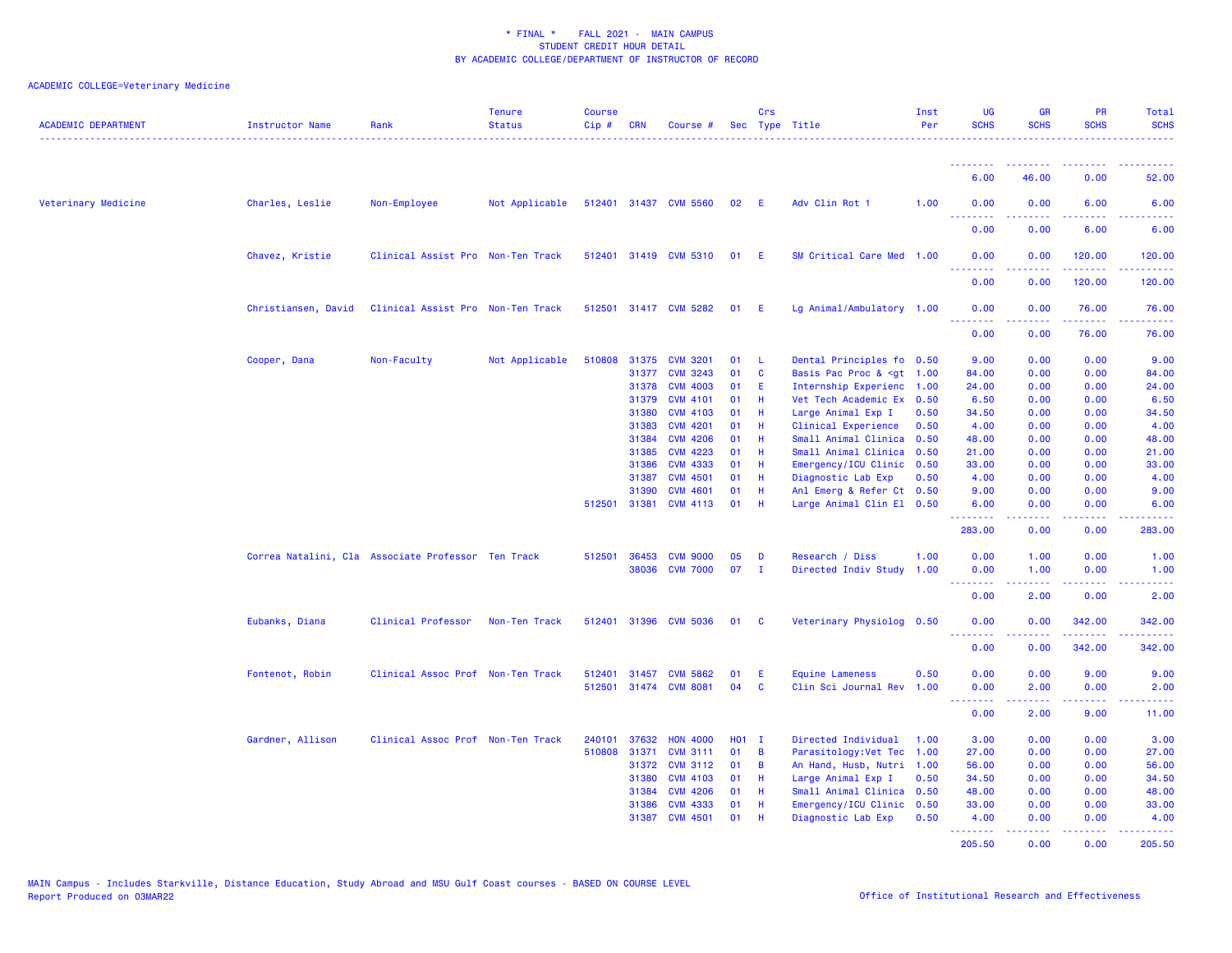| <b>ACADEMIC DEPARTMENT</b> | <b>Instructor Name</b> | Rank               | <b>Tenure</b><br><b>Status</b> | <b>Course</b><br>Cip# | <b>CRN</b>     | Course # Sec Type Title            |                 | Crs                            |                                                        | Inst<br>Per | UG<br><b>SCHS</b> | <b>GR</b><br><b>SCHS</b> | PR<br><b>SCHS</b> | <b>Total</b><br><b>SCHS</b>                                                                                                                                    |
|----------------------------|------------------------|--------------------|--------------------------------|-----------------------|----------------|------------------------------------|-----------------|--------------------------------|--------------------------------------------------------|-------------|-------------------|--------------------------|-------------------|----------------------------------------------------------------------------------------------------------------------------------------------------------------|
| Veterinary Medicine        | Grace, Sharon          | Clinical Professor | Non-Ten Track                  | .                     |                | 512401 31405 CVM 5186              | 01              | $\blacksquare$                 | Small Anim Med & Sur 1.00                              |             | .<br>0.00         | 0.00                     | 582.00            | $\frac{1}{2} \left( \frac{1}{2} \right) \left( \frac{1}{2} \right) \left( \frac{1}{2} \right) \left( \frac{1}{2} \right) \left( \frac{1}{2} \right)$<br>582.00 |
|                            |                        |                    |                                |                       | 31455          | <b>CVM 5814</b>                    | 01              | $\mathbf{C}$                   | The Feline Patient                                     | 1.00        | 0.00              | 0.00                     | 252.00            | 252.00                                                                                                                                                         |
|                            |                        |                    |                                |                       | 36902          | <b>CVM 5000</b>                    | 03              | $\mathbf{I}$                   | Directed Indiv Study 1.00                              |             | 0.00              | 0.00                     | 2.00              | 2.00                                                                                                                                                           |
|                            |                        |                    |                                |                       | 36904          | <b>CVM 5000</b>                    | 05              | $\mathbf{I}$                   | Directed Indiv Study                                   | 1.00        | 0.00              | 0.00                     | 2.00              | 2.00                                                                                                                                                           |
|                            |                        |                    |                                |                       | 36905          | <b>CVM 5000</b>                    | 06              | $\mathbf{I}$                   | Directed Indiv Study                                   | 1.00        | 0.00              | 0.00                     | 2.00              | 2.00                                                                                                                                                           |
|                            |                        |                    |                                |                       | 36906          | <b>CVM 5000</b>                    | 07              | $\blacksquare$                 | Directed Indiv Study                                   | 1.00        | 0.00              | 0.00                     | 2.00              | 2.00                                                                                                                                                           |
|                            |                        |                    |                                |                       | 36907          | <b>CVM 5000</b>                    | 08              | $\mathbf{I}$                   | Directed Indiv Study 1.00                              |             | 0.00              | 0.00                     | 4.00              | 4.00                                                                                                                                                           |
|                            |                        |                    |                                |                       | 36908          | <b>CVM 5000</b>                    | 09              | $\mathbf{I}$                   | Directed Indiv Study                                   | 1.00        | 0.00              | 0.00                     | 4.00              | 4.00                                                                                                                                                           |
|                            |                        |                    |                                |                       | 36909          | <b>CVM 5000</b>                    | 10 <sub>1</sub> | $\blacksquare$                 | Directed Indiv Study                                   | 1.00        | 0.00              | 0.00                     | 2.00              | 2.00                                                                                                                                                           |
|                            |                        |                    |                                |                       | 36912          | <b>CVM 5000</b>                    | 13              | $\mathbf{I}$                   | Directed Indiv Study                                   | 1.00        | 0.00              | 0.00                     | 2.00              | 2.00                                                                                                                                                           |
|                            |                        |                    |                                |                       | 36913          | <b>CVM 5000</b>                    | $14$ I          |                                | Directed Indiv Study                                   | 1.00        | 0.00              | 0.00                     | 2.00              | 2.00                                                                                                                                                           |
|                            |                        |                    |                                |                       | 36915          | <b>CVM 5000</b>                    | 16              | $\mathbf I$                    | Directed Indiv Study 1.00                              |             | 0.00              | 0.00                     | 4.00              | 4.00                                                                                                                                                           |
|                            |                        |                    |                                |                       | 36942          | <b>CVM 5000</b>                    | 41 I            |                                | Directed Indiv Study 1.00                              |             | 0.00              | 0.00                     | 4.00              | 4.00                                                                                                                                                           |
|                            |                        |                    |                                |                       | 36943          | <b>CVM 5000</b>                    | 42              | $\mathbf{I}$                   | Directed Indiv Study 1.00                              |             | 0.00              | 0.00                     | 4.00              | 4.00                                                                                                                                                           |
|                            |                        |                    |                                |                       | 36944          | <b>CVM 5000</b>                    | 43              | $\mathbf I$                    | Directed Indiv Study                                   | 1.00        | 0.00              | 0.00                     | 4.00              | 4.00                                                                                                                                                           |
|                            |                        |                    |                                |                       | 36945          | <b>CVM 5000</b>                    | 44              | $\mathbf{I}$                   | Directed Indiv Study                                   | 1.00        | 0.00              | 0.00                     | 4.00              | 4.00                                                                                                                                                           |
|                            |                        |                    |                                |                       | 36946<br>36947 | <b>CVM 5000</b><br><b>CVM 5000</b> | 45<br>46        | $\blacksquare$<br>$\mathbf{I}$ | Directed Indiv Study 1.00<br>Directed Indiv Study      |             | 0.00              | 0.00                     | 4.00              | 4.00                                                                                                                                                           |
|                            |                        |                    |                                |                       | 36948          | <b>CVM 5000</b>                    | 47              | $\mathbf{I}$                   |                                                        | 1.00        | 0.00<br>0.00      | 0.00<br>0.00             | 4.00<br>4.00      | 4.00<br>4.00                                                                                                                                                   |
|                            |                        |                    |                                |                       | 36949          | <b>CVM 5000</b>                    | 48              | $\mathbf{I}$                   | Directed Indiv Study 1.00<br>Directed Indiv Study 1.00 |             | 0.00              | 0.00                     | 4.00              | 4.00                                                                                                                                                           |
|                            |                        |                    |                                |                       | 36950          | <b>CVM 5000</b>                    | 49              | $\mathbf{I}$                   | Directed Indiv Study 1.00                              |             | 0.00              | 0.00                     | 4.00              | 4.00                                                                                                                                                           |
|                            |                        |                    |                                |                       | 36952          | <b>CVM 5000</b>                    | 51              | $\mathbf{I}$                   | Directed Indiv Study                                   | 1.00        | 0.00              | 0.00                     | 4.00              | 4.00                                                                                                                                                           |
|                            |                        |                    |                                |                       | 36953          | <b>CVM 5000</b>                    | 52              | $\blacksquare$                 | Directed Indiv Study                                   | 1.00        | 0.00              | 0.00                     | 4.00              | 4.00                                                                                                                                                           |
|                            |                        |                    |                                |                       | 36954          | <b>CVM 5000</b>                    | 53              | $\mathbf{I}$                   | Directed Indiv Study 1.00                              |             | 0.00              | 0.00                     | 4.00              | 4.00                                                                                                                                                           |
|                            |                        |                    |                                |                       | 36955          | <b>CVM 5000</b>                    | 54              | $\mathbf{I}$                   | Directed Indiv Study 1.00                              |             | 0.00              | 0.00                     | 4.00              | 4.00                                                                                                                                                           |
|                            |                        |                    |                                |                       | 36956          | <b>CVM 5000</b>                    | 55              | $\mathbf{I}$                   | Directed Indiv Study 1.00                              |             | 0.00              | 0.00                     | 4.00              | 4.00                                                                                                                                                           |
|                            |                        |                    |                                |                       | 36957          | <b>CVM 5000</b>                    | 56              | - I                            | Directed Indiv Study                                   | 1.00        | 0.00              | 0.00                     | 4.00              | 4.00                                                                                                                                                           |
|                            |                        |                    |                                |                       | 36958          | <b>CVM 5000</b>                    | 57              | $\mathbf{I}$                   | Directed Indiv Study                                   | 1.00        | 0.00              | 0.00                     | 4.00              | 4.00                                                                                                                                                           |
|                            |                        |                    |                                |                       | 36959          | <b>CVM 5000</b>                    | 58              | $\mathbf{I}$                   | Directed Indiv Study                                   | 1.00        | 0.00              | 0.00                     | 4.00              | 4.00                                                                                                                                                           |
|                            |                        |                    |                                |                       | 36960          | <b>CVM 5000</b>                    | 59              | $\mathbf{I}$                   | Directed Indiv Study                                   | 1.00        | 0.00              | 0.00                     | 4.00              | 4.00                                                                                                                                                           |
|                            |                        |                    |                                |                       | 36961          | <b>CVM 5000</b>                    | 60              | $\mathbf{I}$                   | Directed Indiv Study 1.00                              |             | 0.00              | 0.00                     | 4.00              | 4.00                                                                                                                                                           |
|                            |                        |                    |                                |                       | 36962          | <b>CVM 5000</b>                    | 61              | $\mathbf{I}$                   | Directed Indiv Study 1.00                              |             | 0.00              | 0.00                     | 4.00              | 4.00                                                                                                                                                           |
|                            |                        |                    |                                |                       | 36963          | <b>CVM 5000</b>                    | 62              | $\mathbf{I}$                   | Directed Indiv Study 1.00                              |             | 0.00              | 0.00                     | 4.00              | 4.00                                                                                                                                                           |
|                            |                        |                    |                                |                       | 36964          | <b>CVM 5000</b>                    | 63              | $\blacksquare$                 | Directed Indiv Study                                   | 1.00        | 0.00              | 0.00                     | 4.00              | 4.00                                                                                                                                                           |
|                            |                        |                    |                                |                       | 36965          | <b>CVM 5000</b>                    | 64              | $\blacksquare$                 | Directed Indiv Study                                   | 1.00        | 0.00              | 0.00                     | 4.00              | 4.00                                                                                                                                                           |
|                            |                        |                    |                                |                       | 37199          | <b>CVM 5000</b>                    | 66              | $\mathbf{I}$                   | Directed Indiv Study                                   | 1.00        | 0.00              | 0.00                     | 4.00              | 4.00                                                                                                                                                           |
|                            |                        |                    |                                |                       |                | 37217 CVM 5000                     | 67              | $\blacksquare$                 | Directed Indiv Study 1.00                              |             | 0.00              | 0.00                     | 2.00              | 2.00                                                                                                                                                           |
|                            |                        |                    |                                |                       | 37218<br>37251 | <b>CVM 5000</b><br><b>CVM 5000</b> | 68<br>69        | $\mathbf{I}$<br>$\mathbf I$    | Directed Indiv Study 1.00                              |             | 0.00              | 0.00<br>0.00             | 4.00              | 4.00                                                                                                                                                           |
|                            |                        |                    |                                |                       | 37261          | <b>CVM 5000</b>                    | 70              | $\mathbf{I}$                   | Directed Indiv Study 1.00<br>Directed Indiv Study      | 1.00        | 0.00<br>0.00      | 0.00                     | 4.00<br>2.00      | 4.00<br>2.00                                                                                                                                                   |
|                            |                        |                    |                                |                       | 37275          | <b>CVM 5000</b>                    | 72              | $\mathbf{I}$                   | Directed Indiv Study 1.00                              |             | 0.00              | 0.00                     | 2.00              | 2.00                                                                                                                                                           |
|                            |                        |                    |                                |                       | 37289          | <b>CVM 5000</b>                    | 73              | $\mathbf{I}$                   | Directed Indiv Study                                   | 1.00        | 0.00              | 0.00                     | 4.00              | 4.00                                                                                                                                                           |
|                            |                        |                    |                                |                       | 37290          | <b>CVM 5000</b>                    | 74              | $\mathbf{I}$                   | Directed Indiv Study                                   | 1.00        | 0.00              | 0.00                     | 2.00              | 2.00                                                                                                                                                           |
|                            |                        |                    |                                |                       | 37309          | <b>CVM 5000</b>                    | 75              | $\blacksquare$                 | Directed Indiv Study 1.00                              |             | 0.00              | 0.00                     | 2.00              | 2.00                                                                                                                                                           |
|                            |                        |                    |                                |                       | 37320          | <b>CVM 5000</b>                    | 76              | $\mathbf{I}$                   | Directed Indiv Study 1.00                              |             | 0.00              | 0.00                     | 4.00              | 4.00                                                                                                                                                           |
|                            |                        |                    |                                |                       | 37351          | <b>CVM 5000</b>                    | 78              | $\mathbf I$                    | Directed Indiv Study                                   | 1.00        | 0.00              | 0.00                     | 2.00              | 2.00                                                                                                                                                           |
|                            |                        |                    |                                |                       | 37352          | <b>CVM 5000</b>                    | 79              | $\mathbf{I}$                   | Directed Indiv Study                                   | 1.00        | 0.00              | 0.00                     | 4.00              | 4.00                                                                                                                                                           |
|                            |                        |                    |                                |                       | 37450          | <b>CVM 5000</b>                    | 82              | $\mathbf{I}$                   | Directed Indiv Study                                   | 1.00        | 0.00              | 0.00                     | 3.00              | 3.00                                                                                                                                                           |
|                            |                        |                    |                                |                       | 37451          | <b>CVM 5000</b>                    | 83              | $\mathbf{I}$                   | Directed Indiv Study 1.00                              |             | 0.00              | 0.00                     | 4.00              | 4.00                                                                                                                                                           |
|                            |                        |                    |                                |                       | 37452          | <b>CVM 5000</b>                    | 84              | $\mathbf{I}$                   | Directed Indiv Study 1.00                              |             | 0.00              | 0.00                     | 2.00              | 2.00                                                                                                                                                           |
|                            |                        |                    |                                |                       | 37453          | <b>CVM 5000</b>                    | 85              | $\mathbf{I}$                   | Directed Indiv Study 1.00                              |             | 0.00              | 0.00                     | 2.00              | 2.00                                                                                                                                                           |
|                            |                        |                    |                                |                       | 37468          | <b>CVM 5000</b>                    | 86              | $\mathbf{I}$                   | Directed Indiv Study 1.00                              |             | 0.00              | 0.00                     | 2.00              | 2.00                                                                                                                                                           |
|                            |                        |                    |                                |                       | 37485          | <b>CVM 5000</b>                    | 87              | - I                            | Directed Indiv Study 1.00                              |             | 0.00              | 0.00                     | 2.00              | 2.00                                                                                                                                                           |
|                            |                        |                    |                                |                       | 37486          | <b>CVM 5000</b>                    | 88              | $\mathbf{I}$                   | Directed Indiv Study 1.00                              |             | 0.00              | 0.00                     | 2.00              | 2.00                                                                                                                                                           |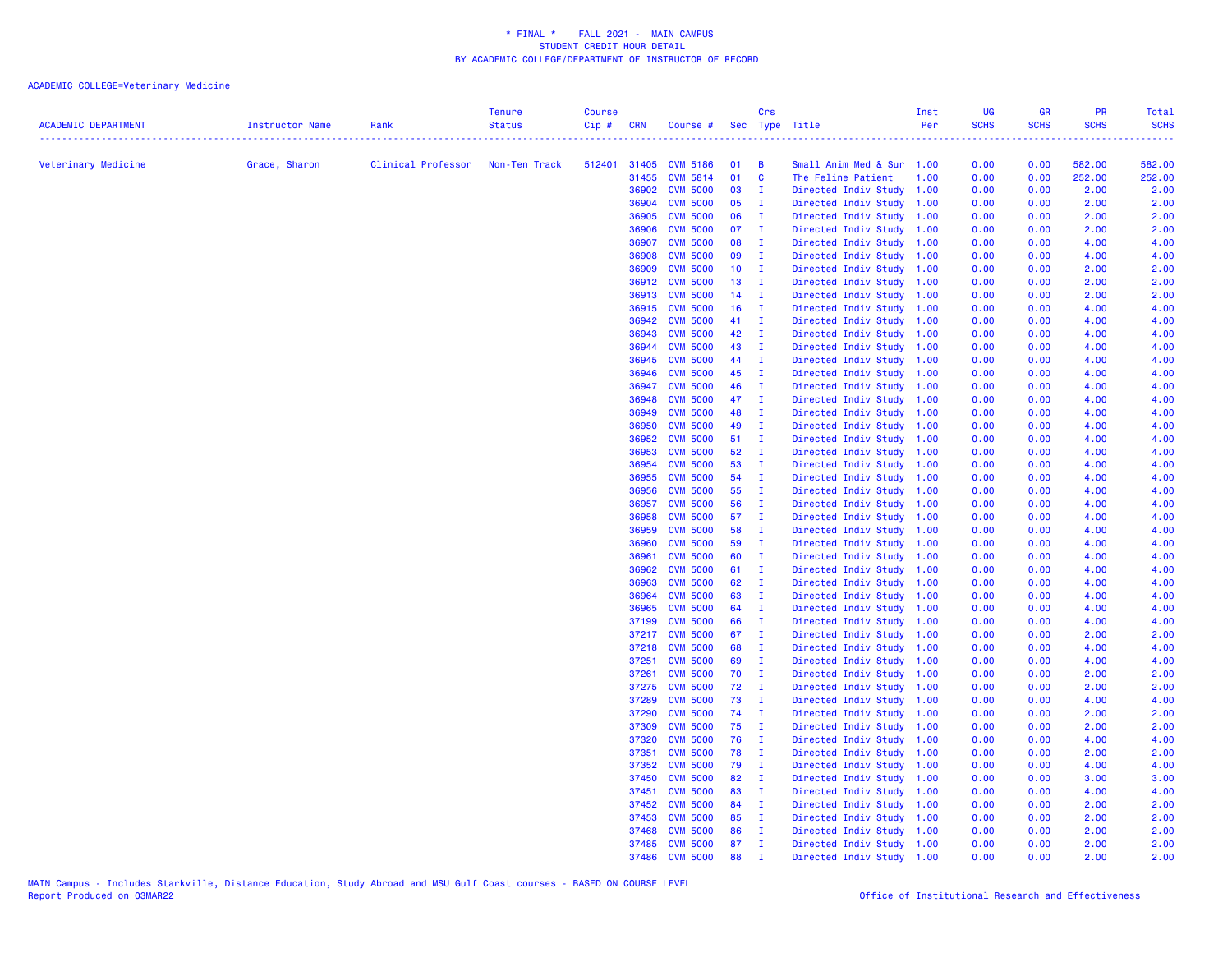| <b>ACADEMIC DEPARTMENT</b> | Instructor Name    | Rank                              | <b>Tenure</b><br><b>Status</b> | <b>Course</b><br>Cip# | <b>CRN</b> | Course #                         |               | Crs          | Sec Type Title                         | Inst<br>Per  | UG<br><b>SCHS</b>                                          | <b>GR</b><br><b>SCHS</b>                                                                                                                                      | PR<br><b>SCHS</b>                                                                                                                                            | Total<br><b>SCHS</b>                |
|----------------------------|--------------------|-----------------------------------|--------------------------------|-----------------------|------------|----------------------------------|---------------|--------------|----------------------------------------|--------------|------------------------------------------------------------|---------------------------------------------------------------------------------------------------------------------------------------------------------------|--------------------------------------------------------------------------------------------------------------------------------------------------------------|-------------------------------------|
| Veterinary Medicine        | Grace, Sharon      | Clinical Professor                | Non-Ten Track                  | 512401                | 37500      | <b>CVM 5000</b>                  | 89            | - 1          | Directed Indiv Study 1.00              |              | 0.00                                                       | 0.00                                                                                                                                                          | 4.00                                                                                                                                                         | 4.00                                |
|                            |                    |                                   |                                |                       | 37531      | <b>CVM 5000</b>                  | 92            | $\mathbf{I}$ | Directed Indiv Study                   | 1.00         | 0.00                                                       | 0.00                                                                                                                                                          | 2.00                                                                                                                                                         | 2.00                                |
|                            |                    |                                   |                                |                       | 37666      | <b>CVM 5000</b>                  | 93            | $\mathbf{I}$ | Directed Indiv Study                   | 1.00         | 0.00                                                       | 0.00                                                                                                                                                          | 2.00                                                                                                                                                         | 2.00                                |
|                            |                    |                                   |                                |                       | 37697      | <b>CVM 5000</b>                  | 94            | $\mathbf{I}$ | Directed Indiv Study                   | 1.00         | 0.00                                                       | 0.00                                                                                                                                                          | 2.00                                                                                                                                                         | 2.00                                |
|                            |                    |                                   |                                |                       | 37698      | <b>CVM 5000</b>                  | 95            | Ι.           | Directed Indiv Study                   | 1.00         | 0.00                                                       | 0.00                                                                                                                                                          | 2.00                                                                                                                                                         | 2.00                                |
|                            |                    |                                   |                                |                       | 37699      | <b>CVM 5000</b>                  | 96            | $\mathbf I$  | Directed Indiv Study                   | 1.00         | 0.00                                                       | 0.00                                                                                                                                                          | 2.00                                                                                                                                                         | 2.00                                |
|                            |                    |                                   |                                |                       | 37700      | <b>CVM 5000</b>                  | 97            | $\mathbf{I}$ | Directed Indiv Study                   | 1.00         | 0.00                                                       | 0.00                                                                                                                                                          | 2.00                                                                                                                                                         | 2.00                                |
|                            |                    |                                   |                                |                       | 37701      | <b>CVM 5000</b>                  | 98            | I            | Directed Indiv Study                   | 1.00         | 0.00                                                       | 0.00                                                                                                                                                          | 2.00                                                                                                                                                         | 2.00                                |
|                            |                    |                                   |                                |                       | 37731      | <b>CVM 5000</b>                  | 99            | $\mathbf I$  | Directed Indiv Study                   | 1.00         | 0.00                                                       | 0.00                                                                                                                                                          | 4.00                                                                                                                                                         | 4.00                                |
|                            |                    |                                   |                                |                       | 37768      | <b>CVM 5000</b>                  | $100$ I       |              | Directed Indiv Study                   | 1.00         | 0.00                                                       | 0.00                                                                                                                                                          | 2.00                                                                                                                                                         | 2.00                                |
|                            |                    |                                   |                                |                       | 37769      | <b>CVM 5000</b>                  | $102$ I       |              | Directed Indiv Study                   | 1.00         | 0.00                                                       | 0.00                                                                                                                                                          | 2.00                                                                                                                                                         | 2.00                                |
|                            |                    |                                   |                                |                       | 37812      | <b>CVM 5000</b>                  | $103$ I       |              | Directed Indiv Study                   | 1.00         | 0.00                                                       | 0.00                                                                                                                                                          | 2.00                                                                                                                                                         | 2.00                                |
|                            |                    |                                   |                                |                       | 37982      | <b>CVM 5000</b>                  | $104$ I       |              | Directed Indiv Study                   | 1.00         | 0.00                                                       | 0.00                                                                                                                                                          | 2.00                                                                                                                                                         | 2.00                                |
|                            |                    |                                   |                                |                       | 37986      | <b>CVM 5000</b>                  | $105$ I       |              | Directed Indiv Study                   | 1.00         | 0.00                                                       | 0.00                                                                                                                                                          | 4.00                                                                                                                                                         | 4.00                                |
|                            |                    |                                   |                                |                       | 38009      | <b>CVM 5000</b>                  | $106$ I       |              | Directed Indiv Study                   | 1.00         | 0.00                                                       | 0.00                                                                                                                                                          | 2.00                                                                                                                                                         | 2.00                                |
|                            |                    |                                   |                                |                       | 38011      | <b>CVM 5000</b>                  | $107$ I       |              | Directed Indiv Study                   | 1.00         | 0.00                                                       | 0.00                                                                                                                                                          | 2.00                                                                                                                                                         | 2.00                                |
|                            |                    |                                   |                                |                       | 38015      | <b>CVM 5000</b>                  | 108 I         |              | Directed Indiv Study                   | 1.00         | 0.00                                                       | 0.00                                                                                                                                                          | 4.00                                                                                                                                                         | 4.00                                |
|                            |                    |                                   |                                |                       | 38016      | <b>CVM 5000</b>                  | $109$ I       |              | Directed Indiv Study                   | 1.00         | 0.00                                                       | 0.00                                                                                                                                                          | 2.00                                                                                                                                                         | 2.00                                |
|                            |                    |                                   |                                |                       | 38017      | <b>CVM 5000</b>                  | $110$ I       |              | Directed Indiv Study                   | 1.00         | 0.00                                                       | 0.00                                                                                                                                                          | 4.00                                                                                                                                                         | 4.00                                |
|                            |                    |                                   |                                |                       | 38028      | <b>CVM 5000</b>                  | $111 \quad I$ |              | Directed Indiv Study                   | 1.00         | 0.00                                                       | 0.00                                                                                                                                                          | 2.00                                                                                                                                                         | 2.00                                |
|                            |                    |                                   |                                |                       | 38029      | <b>CVM 5000</b>                  | $112$ I       |              | Directed Indiv Study                   | 1.00         | 0.00                                                       | 0.00                                                                                                                                                          | 4.00                                                                                                                                                         | 4.00                                |
|                            |                    |                                   |                                |                       | 38032      | <b>CVM 5000</b>                  | $113$ I       |              | Directed Indiv Study                   | 1.00         | 0.00                                                       | 0.00                                                                                                                                                          | 4.00                                                                                                                                                         | 4.00                                |
|                            |                    |                                   |                                |                       | 38033      | <b>CVM 5000</b>                  | $114$ I       |              | Directed Indiv Study                   | 1.00         | 0.00                                                       | 0.00                                                                                                                                                          | 2.00                                                                                                                                                         | 2.00                                |
|                            |                    |                                   |                                |                       | 38034      | <b>CVM 5000</b>                  | $115$ I       |              | Directed Indiv Study                   | 1.00         | 0.00                                                       | 0.00                                                                                                                                                          | 2.00                                                                                                                                                         | 2.00                                |
|                            |                    |                                   |                                |                       | 38044      | <b>CVM 5000</b>                  | $116$ I       |              | Directed Indiv Study                   | 1.00         | 0.00                                                       | 0.00                                                                                                                                                          | 2.00                                                                                                                                                         | 2.00                                |
|                            |                    |                                   |                                |                       | 38048      | <b>CVM 5000</b>                  | $117$ I       |              | Directed Indiv Study                   | 1.00         | 0.00                                                       | 0.00                                                                                                                                                          | 2.00                                                                                                                                                         | 2.00                                |
|                            |                    |                                   |                                |                       | 38050      | <b>CVM 5000</b>                  | $118$ I       |              | Directed Indiv Study                   | 1.00         | 0.00                                                       | 0.00                                                                                                                                                          | 2.00                                                                                                                                                         | 2.00                                |
|                            |                    |                                   |                                |                       | 38051      | <b>CVM 5000</b>                  | 119 I         |              | Directed Indiv Study                   | 1.00         | 0.00                                                       | 0.00                                                                                                                                                          | 4.00                                                                                                                                                         | 4.00                                |
|                            |                    |                                   |                                |                       | 38053      | <b>CVM 5000</b>                  | $120$ I       |              | Directed Indiv Study                   | 1.00         | 0.00                                                       | 0.00                                                                                                                                                          | 4.00                                                                                                                                                         | 4.00                                |
|                            |                    |                                   |                                |                       | 38055      | <b>CVM 5000</b>                  | $121$ I       |              | Directed Indiv Study                   | 1.00         | 0.00                                                       | 0.00                                                                                                                                                          | 2.00                                                                                                                                                         | 2.00                                |
|                            |                    |                                   |                                |                       | 38056      | <b>CVM 5000</b>                  | $122$ I       |              | Directed Indiv Study 1.00              |              | 0.00<br>.                                                  | 0.00<br>$\frac{1}{2} \left( \frac{1}{2} \right) \left( \frac{1}{2} \right) \left( \frac{1}{2} \right) \left( \frac{1}{2} \right)$                             | 4.00<br>$\frac{1}{2} \left( \frac{1}{2} \right) \left( \frac{1}{2} \right) \left( \frac{1}{2} \right) \left( \frac{1}{2} \right) \left( \frac{1}{2} \right)$ | 4.00<br>2.2.2.2.2.                  |
|                            |                    |                                   |                                |                       |            |                                  |               |              |                                        |              | 0.00                                                       | 0.00                                                                                                                                                          | 1087.00                                                                                                                                                      | 1087.00                             |
|                            | Griffin, Matthew   | Research Professor                | Non-Ten Track                  | 512501                | 36454      | <b>CVM 9000</b>                  | 06            | D            | Research / Diss                        | 1.00         | 0.00                                                       | 19.00                                                                                                                                                         | 0.00                                                                                                                                                         | 19.00                               |
|                            |                    |                                   |                                |                       | 37757      | <b>CVM 7000</b>                  | 04            | п.           | Directed Indiv Study                   | 1.00         | 0.00                                                       | 1.00                                                                                                                                                          | 0.00                                                                                                                                                         | 1.00                                |
|                            |                    |                                   |                                |                       | 37758      | <b>CVM 7000</b>                  | 05            | Ι.           | Directed Indiv Study                   | 1.00         | 0.00                                                       | 1.00                                                                                                                                                          | 0.00                                                                                                                                                         | 1.00                                |
|                            |                    |                                   |                                |                       |            | 37830 CVM 7000                   | 06            | $\mathbf{I}$ | Directed Indiv Study                   | 1.00         | 0.00<br>.                                                  | 1.00<br>د د د د د                                                                                                                                             | 0.00<br>22222                                                                                                                                                | 1.00<br>.                           |
|                            |                    |                                   |                                |                       |            |                                  |               |              |                                        |              | 0.00                                                       | 22.00                                                                                                                                                         | 0.00                                                                                                                                                         | 22.00                               |
|                            | Gunter, Miriam     | Clinical Assist Pro Non-Ten Track |                                | 512401                | 31438      | <b>CVM 5560</b>                  | 03            | E            | Adv Clin Rot 1                         | 1.00         | 0.00                                                       | 0.00                                                                                                                                                          | 2.00                                                                                                                                                         | 2.00                                |
|                            |                    |                                   |                                |                       |            | 37339 CVM 5000                   | 77            | $\mathbf{I}$ | Directed Indiv Study                   | 1.00         | 0.00<br><b><i><u><u><b>a</b></u></u> a a a a a a a</i></b> | 0.00<br>.                                                                                                                                                     | 2.00<br>.                                                                                                                                                    | 2.00<br>$\sim$ $\sim$ $\sim$ $\sim$ |
|                            |                    |                                   |                                |                       |            |                                  |               |              |                                        |              | 0.00                                                       | 0.00                                                                                                                                                          | 4.00                                                                                                                                                         | 4.00                                |
|                            | Hanson, Larry      | Professor                         | <b>Tenured</b>                 | 512501                | 31468      | <b>CVM 8031</b>                  | 01            | C            | Curntop Mol Mech Dz                    | 1.00         | 0.00                                                       | 3.00                                                                                                                                                          | 0.00                                                                                                                                                         | 3.00                                |
|                            |                    |                                   |                                |                       | 36438      | <b>CVM 8000</b>                  | 09            | D            | Research / Thesis                      | 1.00         | 0.00                                                       | 4.00                                                                                                                                                          | 0.00                                                                                                                                                         | 4.00                                |
|                            |                    |                                   |                                |                       | 36455      | <b>CVM 9000</b>                  | 07            | D            | Research / Diss                        | 1.00         | 0.00<br>.                                                  | 13.00<br>$\frac{1}{2} \left( \frac{1}{2} \right) \left( \frac{1}{2} \right) \left( \frac{1}{2} \right) \left( \frac{1}{2} \right) \left( \frac{1}{2} \right)$ | 0.00<br>.                                                                                                                                                    | 13.00<br>وعاعاها                    |
|                            |                    |                                   |                                |                       |            |                                  |               |              |                                        |              | 0.00                                                       | 20.00                                                                                                                                                         | 0.00                                                                                                                                                         | 20.00                               |
|                            | Hardwick, Gretchen | Clinical Assist Pro Non-Ten Track |                                | 512401                |            | 31416 CVM 5276<br>31443 CVM 5570 | 01<br>03      | C<br>E       | Food Animal Practice<br>Adv Clin Rot 2 | 1.00<br>1.00 | 0.00<br>0.00                                               | 0.00<br>0.00                                                                                                                                                  | 126.00<br>6.00                                                                                                                                               | 126.00<br>6.00                      |
|                            |                    |                                   |                                |                       |            |                                  |               |              |                                        |              |                                                            |                                                                                                                                                               |                                                                                                                                                              |                                     |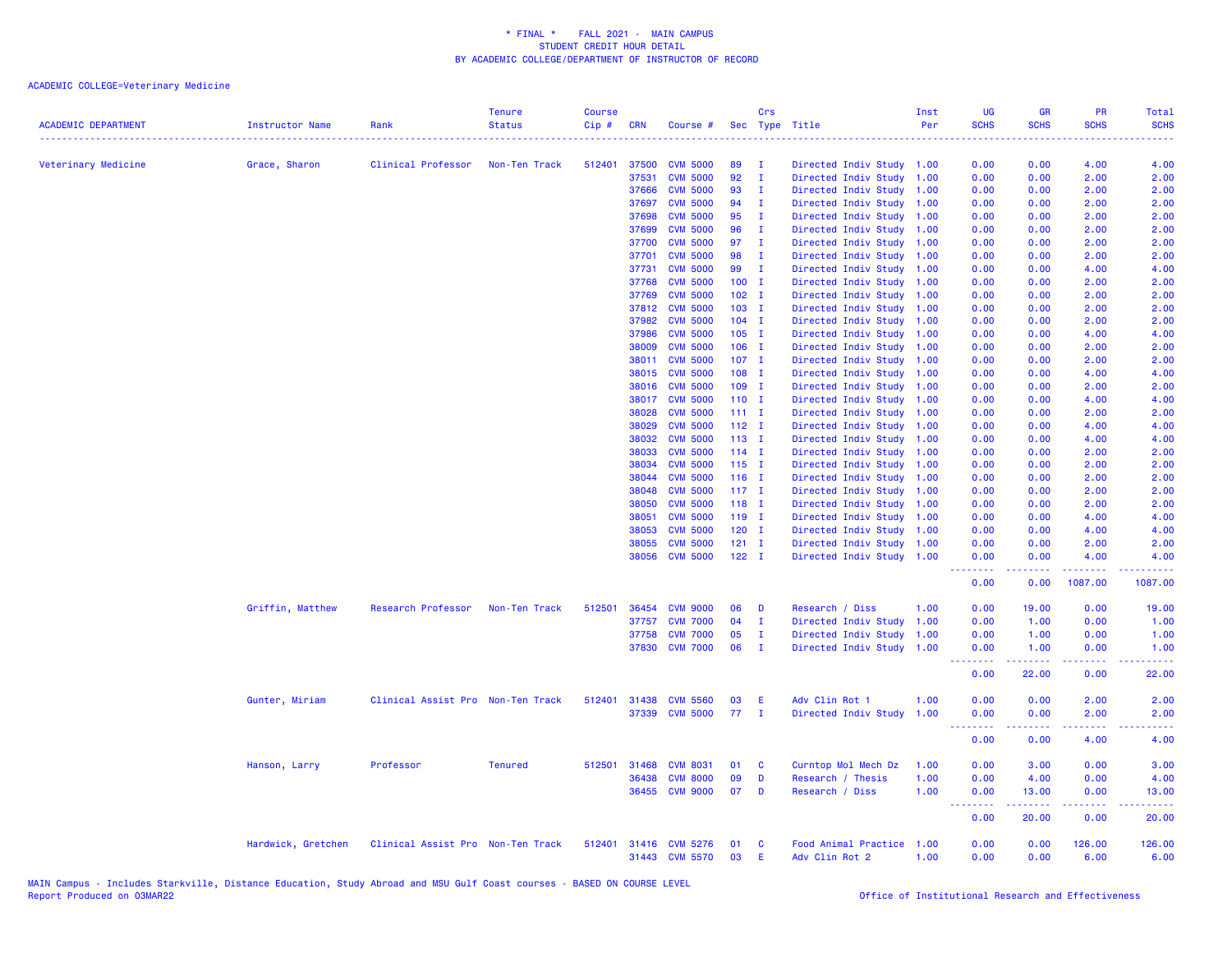| <b>ACADEMIC DEPARTMENT</b> | <b>Instructor Name</b> | Rank                              | <b>Tenure</b><br><b>Status</b> | <b>Course</b><br>Cip# | <b>CRN</b>     | Course #                           |                 | Crs            | Sec Type Title                              | Inst<br>Per  | UG<br><b>SCHS</b> | <b>GR</b><br><b>SCHS</b>                                                                                                                                      | <b>PR</b><br><b>SCHS</b>                    | Total<br><b>SCHS</b>                                                                                                                                           |
|----------------------------|------------------------|-----------------------------------|--------------------------------|-----------------------|----------------|------------------------------------|-----------------|----------------|---------------------------------------------|--------------|-------------------|---------------------------------------------------------------------------------------------------------------------------------------------------------------|---------------------------------------------|----------------------------------------------------------------------------------------------------------------------------------------------------------------|
|                            |                        |                                   |                                |                       |                |                                    |                 |                |                                             |              | <u>.</u>          |                                                                                                                                                               |                                             |                                                                                                                                                                |
|                            |                        |                                   |                                |                       |                |                                    |                 |                |                                             |              | 0.00              | 0.00                                                                                                                                                          | 132.00                                      | 132.00                                                                                                                                                         |
| Veterinary Medicine        | Hinz, Simone           | Clinical Assist Pro Non-Ten Track |                                |                       |                | 512401 31410 CVM 5234              | 01              | -E             | Anesthesiolgy                               | 0.50         | 0.00<br>.         | 0.00                                                                                                                                                          | 68.00                                       | 68.00                                                                                                                                                          |
|                            |                        |                                   |                                |                       |                |                                    |                 |                |                                             |              | 0.00              | 0.00                                                                                                                                                          | 68.00                                       | 68.00                                                                                                                                                          |
|                            | Howell, George         | Associate Professor Tenured       |                                |                       |                | 512401 31402 CVM 5152              | 01              | $\mathbf{C}$   | Veterinary Toxicolog 1.00                   |              | 0.00              | 0.00                                                                                                                                                          | 194.00                                      | 194.00                                                                                                                                                         |
|                            |                        |                                   |                                |                       |                |                                    |                 |                |                                             |              | <u>.</u><br>0.00  | 0.00                                                                                                                                                          | .<br>194.00                                 | $\frac{1}{2} \left( \frac{1}{2} \right) \left( \frac{1}{2} \right) \left( \frac{1}{2} \right) \left( \frac{1}{2} \right) \left( \frac{1}{2} \right)$<br>194.00 |
|                            | Huston, Carla          | Professor                         | <b>Tenured</b>                 | 512401                | 31404          | <b>CVM 5182</b>                    | 01              | <b>C</b>       | Vet Disaster Managem 1.00                   |              | 0.00              | 0.00                                                                                                                                                          | 22.00                                       | 22.00                                                                                                                                                          |
|                            |                        |                                   |                                | 512501                | 35502          | <b>CVM 8513</b>                    | 01              | C              | Appl Vet Epidemiolog 1.00                   |              | 0.00<br>.         | 18.00<br>$\frac{1}{2} \left( \frac{1}{2} \right) \left( \frac{1}{2} \right) \left( \frac{1}{2} \right) \left( \frac{1}{2} \right) \left( \frac{1}{2} \right)$ | 0.00<br>بالأنابات                           | 18.00<br>المتمامين                                                                                                                                             |
|                            |                        |                                   |                                |                       |                |                                    |                 |                |                                             |              | 0.00              | 18.00                                                                                                                                                         | 22.00                                       | 40.00                                                                                                                                                          |
|                            | Ivy, Caroline          | Clinical Assoc Prof Non-Ten Track |                                | 512401                | 31420          | <b>CVM 5364</b>                    | 01              | H              | VSC Clinical Rotatio                        | 0.50         | 0.00              | 0.00                                                                                                                                                          | 58.00                                       | 58.00                                                                                                                                                          |
|                            |                        |                                   |                                | 512501                | 36439          | <b>CVM 8000</b>                    | 10              | D              | Research / Thesis                           | 1.00         | 0.00<br>.         | 1.00<br>22222                                                                                                                                                 | 0.00<br>المتمام المتمار                     | 1.00<br>وعاعاها                                                                                                                                                |
|                            |                        |                                   |                                |                       |                |                                    |                 |                |                                             |              | 0.00              | 1.00                                                                                                                                                          | 58.00                                       | 59.00                                                                                                                                                          |
|                            | Jack, Sherman          | Professor                         | <b>Tenured</b>                 | 512401                | 31398          | <b>CVM 5073</b>                    | 01              | $\overline{B}$ | Veterinary Histology 1.00                   |              | 0.00              | 0.00                                                                                                                                                          | 342.00                                      | 342.00                                                                                                                                                         |
|                            |                        |                                   |                                |                       |                |                                    |                 |                |                                             |              | .<br>0.00         | 0.00                                                                                                                                                          | <b><i><u><u>AAAAA</u></u></i></b><br>342.00 | $- - - - - - -$<br>342.00                                                                                                                                      |
|                            | Jackson, Elizabeth     | Clinical Assist Pro Non-Ten Track |                                | 510808                | 31370          | <b>CVM 3022</b>                    | 01              | B              | Sm Anim Tech Skls &                         | 1.00         | 54.00             | 0.00                                                                                                                                                          | 0.00                                        | 54.00                                                                                                                                                          |
|                            |                        |                                   |                                |                       | 31375          | <b>CVM 3201</b>                    | 01              | L              | Dental Principles fo                        | 0.50         | 9.00              | 0.00                                                                                                                                                          | 0.00                                        | 9.00                                                                                                                                                           |
|                            |                        |                                   |                                |                       | 31379          | <b>CVM 4101</b>                    | 01              | Н              | Vet Tech Academic Ex                        | 0.50         | 6.50              | 0.00                                                                                                                                                          | 0.00                                        | 6.50                                                                                                                                                           |
|                            |                        |                                   |                                |                       | 31383          | <b>CVM 4201</b>                    | 01              | H              | Clinical Experience                         | 0.50         | 4.00              | 0.00                                                                                                                                                          | 0.00                                        | 4.00                                                                                                                                                           |
|                            |                        |                                   |                                |                       | 31385          | <b>CVM 4223</b><br><b>CVM 4601</b> | 01<br>01        | Н<br>H         | Small Animal Clinica                        | 0.50         | 21.00             | 0.00                                                                                                                                                          | 0.00<br>0.00                                | 21.00<br>9.00                                                                                                                                                  |
|                            |                        |                                   |                                |                       | 31390<br>37386 | <b>CVM 4214</b>                    | 01              | H              | Anl Emerg & Refer Ct<br>Sm Anim Surg & Anes | 0.50<br>1.00 | 9.00<br>72.00     | 0.00<br>0.00                                                                                                                                                  | 0.00                                        | 72.00                                                                                                                                                          |
|                            |                        |                                   |                                | 512501 31369          |                | <b>CVM 3014</b>                    | 01              | B              | App Anat & Phys Vet                         | 0.50         | 56.00             | 0.00                                                                                                                                                          | 0.00                                        | 56.00                                                                                                                                                          |
|                            |                        |                                   |                                |                       | 31381          | <b>CVM 4113</b>                    | 01              | Н              | Large Animal Clin El 0.50                   |              | 6.00              | 0.00                                                                                                                                                          | 0.00                                        | 6.00                                                                                                                                                           |
|                            |                        |                                   |                                |                       |                |                                    |                 |                |                                             |              | .<br>237.50       | 0.00                                                                                                                                                          | 0.00                                        | .<br>237.50                                                                                                                                                    |
|                            | Jaffe, Michael         | Associate Professor Ten Track     |                                |                       | 512401 31424   | <b>CVM 5452</b>                    | 01              | H              | Small Animal Rehab                          | 1.00         | 0.00              | 0.00                                                                                                                                                          | 8.00                                        | 8.00                                                                                                                                                           |
|                            |                        |                                   |                                |                       | 31444          | <b>CVM 5570</b>                    | 04              | E              | Adv Clin Rot 2                              | 1.00         | 0.00              | 0.00                                                                                                                                                          | 8.00                                        | 8.00                                                                                                                                                           |
|                            |                        |                                   |                                |                       | 512501 31413   | <b>CVM 5256</b>                    | 01              | E              | Small Animal Surgery                        | 1.00         | 0.00              | 0.00                                                                                                                                                          | 150.00                                      | 150.00                                                                                                                                                         |
|                            |                        |                                   |                                |                       | 36440          | <b>CVM 8000</b>                    | 11 <sub>1</sub> | D              | Research / Thesis                           | 1.00         | 0.00<br>.         | 5.00                                                                                                                                                          | 0.00<br>2.2.2.2                             | 5.00<br>.                                                                                                                                                      |
|                            |                        |                                   |                                |                       |                |                                    |                 |                |                                             |              | 0.00              | 5.00                                                                                                                                                          | 166.00                                      | 171.00                                                                                                                                                         |
|                            | Kaplan, Barbara        | Associate Professor Tenured       |                                | 512401                | 36605          | <b>CVM 4000</b>                    | 01              | п              | Directed Indiv Study                        | 1.00         | 3.00              | 0.00                                                                                                                                                          | 0.00                                        | 3.00                                                                                                                                                           |
|                            |                        |                                   |                                | 512501                | 36456          | <b>CVM 9000</b>                    | 08              | D              | Research / Diss                             | 1.00         | 0.00<br>.         | 9.00<br>22222                                                                                                                                                 | 0.00                                        | 9.00<br>$\omega$ is $\omega$ in .                                                                                                                              |
|                            |                        |                                   |                                |                       |                |                                    |                 |                |                                             |              | 3.00              | 9.00                                                                                                                                                          | 0.00                                        | 12.00                                                                                                                                                          |
|                            | Karsi, Attila          | Professor                         | <b>Tenured</b>                 |                       |                | 512501 36457 CVM 9000              | 09              | D              | Research / Diss                             | 1.00         | 0.00<br>.         | 12.00                                                                                                                                                         | 0.00                                        | 12.00<br>$\omega_{\rm{eff}}$ and $\omega_{\rm{eff}}$                                                                                                           |
|                            |                        |                                   |                                |                       |                |                                    |                 |                |                                             |              | 0.00              | 12.00                                                                                                                                                         | 0.00                                        | 12.00                                                                                                                                                          |
|                            | King, Elmer            | Clinical Assoc Prof Non-Ten Track |                                |                       |                | 512401 31456 CVM 5840              | 01              | -H             | Vet Student Research 0.33                   |              | 0.00              | 0.00                                                                                                                                                          | 1.32                                        | 1.32                                                                                                                                                           |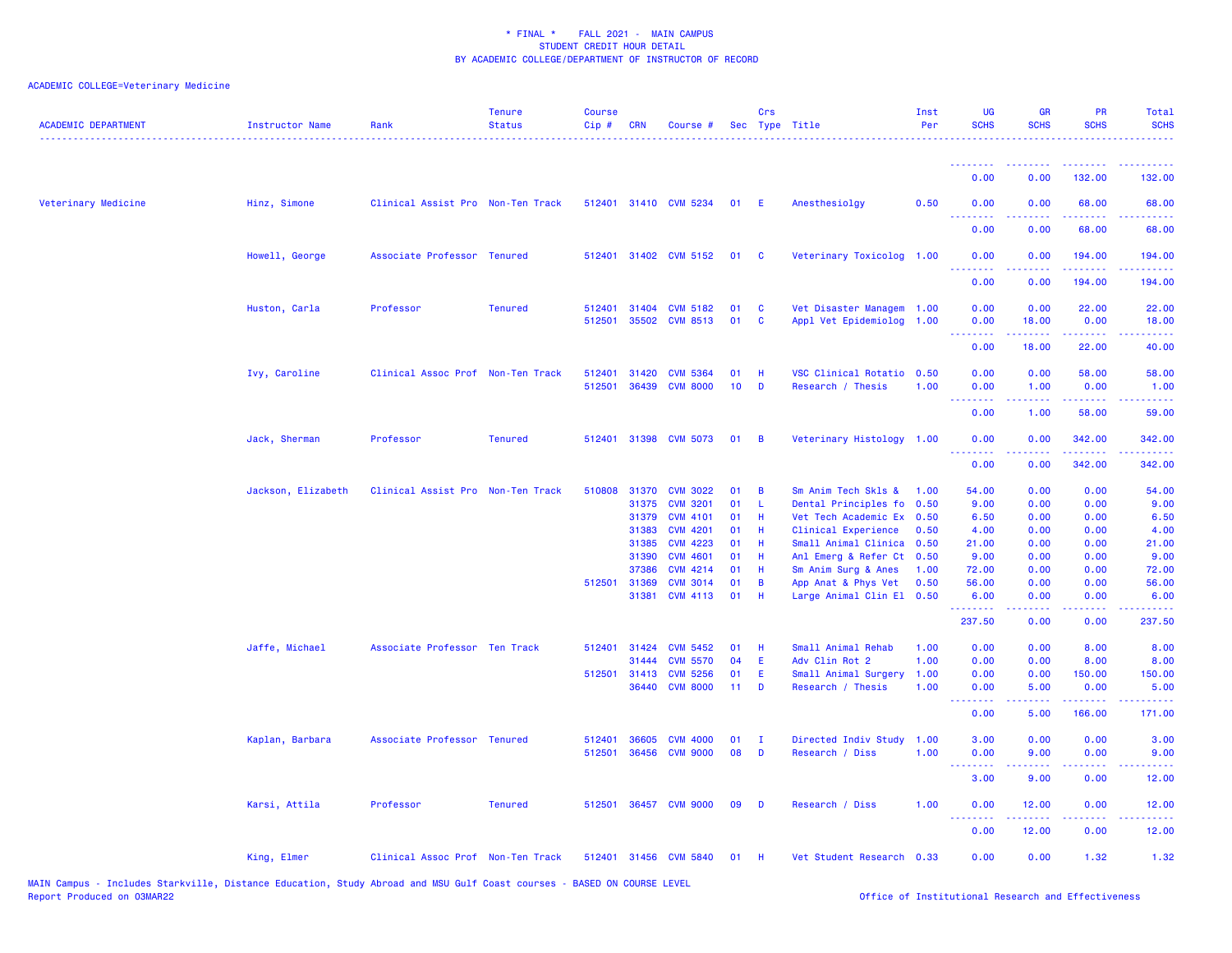| <b>ACADEMIC DEPARTMENT</b> | Instructor Name  | Rank                              | <b>Tenure</b><br><b>Status</b> | <b>Course</b><br>Cip# | <b>CRN</b>   | Course #                          |                  | Crs      | Sec Type Title                           | Inst<br>Per  | UG<br><b>SCHS</b>                                   | <b>GR</b><br><b>SCHS</b>      | PR<br><b>SCHS</b>                                                                                                                                                                                                                                                                                                                                                                                                                                                                              | Total<br><b>SCHS</b>                                                                                                                                         |
|----------------------------|------------------|-----------------------------------|--------------------------------|-----------------------|--------------|-----------------------------------|------------------|----------|------------------------------------------|--------------|-----------------------------------------------------|-------------------------------|------------------------------------------------------------------------------------------------------------------------------------------------------------------------------------------------------------------------------------------------------------------------------------------------------------------------------------------------------------------------------------------------------------------------------------------------------------------------------------------------|--------------------------------------------------------------------------------------------------------------------------------------------------------------|
| Veterinary Medicine        | King, Elmer      | Clinical Assoc Prof Non-Ten Track |                                |                       |              | 512501 37228 CVM 8000             | 19               | Ð        | Research / Thesis                        | 1.00         | 0.00                                                | 2.00                          | 0.00                                                                                                                                                                                                                                                                                                                                                                                                                                                                                           | 2.00                                                                                                                                                         |
|                            |                  |                                   |                                |                       |              |                                   |                  |          |                                          |              | <u>.</u><br>0.00                                    | .<br>2.00                     | $\sim$ $\sim$ $\sim$ $\sim$<br>1.32                                                                                                                                                                                                                                                                                                                                                                                                                                                            | 3.32                                                                                                                                                         |
|                            | Kohler, Amanda   | Clinical Assist Pro Non-Ten Track |                                |                       |              | 510808 31373 CVM 3132             | 01               | B        | Clinical Path Lab Te 1.00                |              | 38.00                                               | 0.00                          | 0.00                                                                                                                                                                                                                                                                                                                                                                                                                                                                                           | 38.00                                                                                                                                                        |
|                            |                  |                                   |                                |                       | 31374        | <b>CVM 3132</b>                   | 02               | B        | Clinical Path Lab Te 1.00                |              | 16.00                                               | 0.00                          | 0.00                                                                                                                                                                                                                                                                                                                                                                                                                                                                                           | 16.00                                                                                                                                                        |
|                            |                  |                                   |                                |                       |              | 31376 CVM 3202                    | 01               | B        | Diagnostic Imaging f 1.00                |              | 56.00<br><b><i><u><u> - - - - - - -</u></u></i></b> | 0.00<br>.                     | 0.00<br>.                                                                                                                                                                                                                                                                                                                                                                                                                                                                                      | 56.00<br>.                                                                                                                                                   |
|                            |                  |                                   |                                |                       |              |                                   |                  |          |                                          |              | 110.00                                              | 0.00                          | 0.00                                                                                                                                                                                                                                                                                                                                                                                                                                                                                           | 110.00                                                                                                                                                       |
|                            | Langston, Vernon | Professor                         | <b>Tenured</b>                 |                       | 512401 31396 | <b>CVM 5036</b>                   | 01               | C        | Veterinary Physiolog 0.25                |              | 0.00                                                | 0.00                          | 171.00                                                                                                                                                                                                                                                                                                                                                                                                                                                                                         | 171.00                                                                                                                                                       |
|                            |                  |                                   |                                |                       |              | 31435 CVM 5553                    | 01               | C        | Pharmacology II                          | 1.00         | 0.00<br><b>.</b>                                    | 0.00                          | 291.00<br>.                                                                                                                                                                                                                                                                                                                                                                                                                                                                                    | 291.00<br>والموالي بالموالي                                                                                                                                  |
|                            |                  |                                   |                                |                       |              |                                   |                  |          |                                          |              | 0.00                                                | 0.00                          | 462.00                                                                                                                                                                                                                                                                                                                                                                                                                                                                                         | 462.00                                                                                                                                                       |
|                            | Lathan, Patty    | Associate Professor Tenured       |                                |                       |              | 512401 31368 CVM 1001             | F01 C            |          | First Year Seminar                       | 0.50         | 10.00                                               | 0.00                          | 0.00                                                                                                                                                                                                                                                                                                                                                                                                                                                                                           | 10.00                                                                                                                                                        |
|                            |                  |                                   |                                |                       | 31451        | <b>CVM 5602</b>                   | 01               | <b>C</b> | Comp Endocrinology I                     | 1.00         | 0.00<br><b></b>                                     | 0.00<br><b><i><u></u></i></b> | 54.00<br>.                                                                                                                                                                                                                                                                                                                                                                                                                                                                                     | 54.00<br>.                                                                                                                                                   |
|                            |                  |                                   |                                |                       |              |                                   |                  |          |                                          |              | 10.00                                               | 0.00                          | 54.00                                                                                                                                                                                                                                                                                                                                                                                                                                                                                          | 64.00                                                                                                                                                        |
|                            | Lawrence, Mark   | Professor                         | <b>Tenured</b>                 | 512501                |              | 36458 CVM 9000                    | 10 <sup>°</sup>  | D        | Research / Diss                          | 1.00         | 0.00                                                | 13.00                         | 0.00                                                                                                                                                                                                                                                                                                                                                                                                                                                                                           | 13.00                                                                                                                                                        |
|                            |                  |                                   |                                |                       |              |                                   |                  |          |                                          |              | .<br>0.00                                           | 2222.<br>13.00                | د د د د<br>0.00                                                                                                                                                                                                                                                                                                                                                                                                                                                                                | المتمامين<br>13.00                                                                                                                                           |
|                            | Lee, Alison      | Assistant Professor Ten Track     |                                | 512205                | 31481        | <b>CVM 8201</b>                   | 01               | <b>C</b> | Medical Physics I                        | 1.00         | 0.00                                                | 2.00                          | 0.00                                                                                                                                                                                                                                                                                                                                                                                                                                                                                           | 2.00                                                                                                                                                         |
|                            |                  |                                   |                                | 512401                | 31368        | <b>CVM 1001</b>                   | F <sub>0</sub> 1 | <b>C</b> | First Year Seminar                       | 0.50         | 10.00                                               | 0.00                          | 0.00                                                                                                                                                                                                                                                                                                                                                                                                                                                                                           | 10.00                                                                                                                                                        |
|                            |                  |                                   |                                |                       | 31422        | <b>CVM 5420</b>                   | 01               | Ε        | Adv Rot in Radiology                     | 1.00         | 0.00                                                | 0.00                          | 15.00                                                                                                                                                                                                                                                                                                                                                                                                                                                                                          | 15.00                                                                                                                                                        |
|                            |                  |                                   |                                |                       | 512501 31469 | <b>CVM 8041</b>                   | 01               | н        | Adv Clin Rad Seminar                     | 1.00         | 0.00                                                | 1.00                          | 0.00                                                                                                                                                                                                                                                                                                                                                                                                                                                                                           | 1.00                                                                                                                                                         |
|                            |                  |                                   |                                |                       |              | 31472 CVM 8081                    | 01               | C        | Clin Sci Journal Rev 1.00                |              | 0.00<br><b></b>                                     | 1.00<br>22222                 | 0.00<br>.                                                                                                                                                                                                                                                                                                                                                                                                                                                                                      | 1.00<br>.                                                                                                                                                    |
|                            |                  |                                   |                                |                       |              |                                   |                  |          |                                          |              | 10.00                                               | 4.00                          | 15.00                                                                                                                                                                                                                                                                                                                                                                                                                                                                                          | 29.00                                                                                                                                                        |
|                            | Linford, Robert  | Professor                         | <b>Tenured</b>                 |                       | 512401 31396 | <b>CVM 5036</b>                   | 01               | C        | Veterinary Physiolog 0.25                |              | 0.00                                                | 0.00                          | 171.00                                                                                                                                                                                                                                                                                                                                                                                                                                                                                         | 171.00                                                                                                                                                       |
|                            |                  |                                   |                                |                       | 31397        | <b>CVM 5046</b>                   | 01               | B        | Veterinary Anatomy I 1.00                |              | 0.00                                                | 0.00                          | 684.00                                                                                                                                                                                                                                                                                                                                                                                                                                                                                         | 684.00                                                                                                                                                       |
|                            |                  |                                   |                                |                       | 31403        | <b>CVM 5153</b>                   | 01               | B        | Equine Med & Surgery 1.00                |              | 0.00                                                | 0.00                          | 291.00                                                                                                                                                                                                                                                                                                                                                                                                                                                                                         | 291.00                                                                                                                                                       |
|                            |                  |                                   |                                |                       | 512502 31489 | <b>CVM 8824</b>                   | 01               | B        | Advanced Veterinary                      | 1.00         | 0.00<br>.                                           | 8.00<br>.                     | 0.00<br><u>.</u>                                                                                                                                                                                                                                                                                                                                                                                                                                                                               | 8.00<br>.                                                                                                                                                    |
|                            |                  |                                   |                                |                       |              |                                   |                  |          |                                          |              | 0.00                                                | 8.00                          | 1146.00                                                                                                                                                                                                                                                                                                                                                                                                                                                                                        | 1154.00                                                                                                                                                      |
|                            | Mackin, Andrew   | Professor                         | <b>Tenured</b>                 | 512501                | 36442        | <b>CVM 8000</b>                   | 13               | D        | Research / Thesis                        | 1.00         | 0.00                                                | 1.00                          | 0.00                                                                                                                                                                                                                                                                                                                                                                                                                                                                                           | 1.00                                                                                                                                                         |
|                            |                  |                                   |                                |                       | 36459        | <b>CVM 9000</b>                   | 11               | D        | Research / Diss                          | 1.00         | 0.00<br>.                                           | 6.00<br>.                     | 0.00<br>د د د د                                                                                                                                                                                                                                                                                                                                                                                                                                                                                | 6.00<br>$\omega$ is $\omega$ .                                                                                                                               |
|                            |                  |                                   |                                |                       |              |                                   |                  |          |                                          |              | 0.00                                                | 7.00                          | 0.00                                                                                                                                                                                                                                                                                                                                                                                                                                                                                           | 7.00                                                                                                                                                         |
|                            | Meyer, Robert    | Professor                         | <b>Tenured</b>                 | 512401                | 31407        | <b>CVM 5213</b>                   | 01               | B        | Intro Vet Anesthesio                     | 1.00         | 0.00                                                | 0.00                          | 291.00                                                                                                                                                                                                                                                                                                                                                                                                                                                                                         | 291.00                                                                                                                                                       |
|                            |                  |                                   |                                |                       | 31410        | <b>CVM 5234</b>                   | 01               | Ε        | Anesthesiolgy                            | 0.50         | 0.00                                                | 0.00                          | 68.00                                                                                                                                                                                                                                                                                                                                                                                                                                                                                          | 68.00                                                                                                                                                        |
|                            |                  |                                   |                                |                       | 512501 31475 | <b>CVM 8081</b>                   | 05               | C        | Clin Sci Journal Rev 1.00                |              | 0.00                                                | 4.00                          | 0.00                                                                                                                                                                                                                                                                                                                                                                                                                                                                                           | 4.00                                                                                                                                                         |
|                            |                  |                                   |                                |                       | 31488        | <b>CVM 8801</b>                   | 01               | <b>S</b> | Seminars in Vet Anes                     | 1.00         | 0.00<br>.                                           | 1.00<br>22222                 | 0.00<br>$\begin{array}{cccccccccc} \multicolumn{2}{c}{} & \multicolumn{2}{c}{} & \multicolumn{2}{c}{} & \multicolumn{2}{c}{} & \multicolumn{2}{c}{} & \multicolumn{2}{c}{} & \multicolumn{2}{c}{} & \multicolumn{2}{c}{} & \multicolumn{2}{c}{} & \multicolumn{2}{c}{} & \multicolumn{2}{c}{} & \multicolumn{2}{c}{} & \multicolumn{2}{c}{} & \multicolumn{2}{c}{} & \multicolumn{2}{c}{} & \multicolumn{2}{c}{} & \multicolumn{2}{c}{} & \multicolumn{2}{c}{} & \multicolumn{2}{c}{} & \mult$ | 1.00<br>$\frac{1}{2} \left( \frac{1}{2} \right) \left( \frac{1}{2} \right) \left( \frac{1}{2} \right) \left( \frac{1}{2} \right) \left( \frac{1}{2} \right)$ |
|                            |                  |                                   |                                |                       |              |                                   |                  |          |                                          |              | 0.00                                                | 5.00                          | 359.00                                                                                                                                                                                                                                                                                                                                                                                                                                                                                         | 364.00                                                                                                                                                       |
|                            | Mochal, Cathleen | Clinical Assoc Prof Non-Ten Track |                                | 512401                | 31414        | <b>CVM 5266</b>                   | 01<br>04         | C        | Equine Med & Surg                        | 1.00         | 0.00                                                | 0.00                          | 138.00                                                                                                                                                                                                                                                                                                                                                                                                                                                                                         | 138.00                                                                                                                                                       |
|                            |                  |                                   |                                |                       | 31457        | 31439 CVM 5560<br><b>CVM 5862</b> | 01               | Ε<br>Æ   | Adv Clin Rot 1<br><b>Equine Lameness</b> | 1.00<br>0.50 | 0.00<br>0.00                                        | 0.00<br>0.00                  | 2.00<br>9.00                                                                                                                                                                                                                                                                                                                                                                                                                                                                                   | 2.00<br>9.00                                                                                                                                                 |
|                            |                  |                                   |                                |                       |              |                                   |                  |          |                                          |              |                                                     |                               |                                                                                                                                                                                                                                                                                                                                                                                                                                                                                                |                                                                                                                                                              |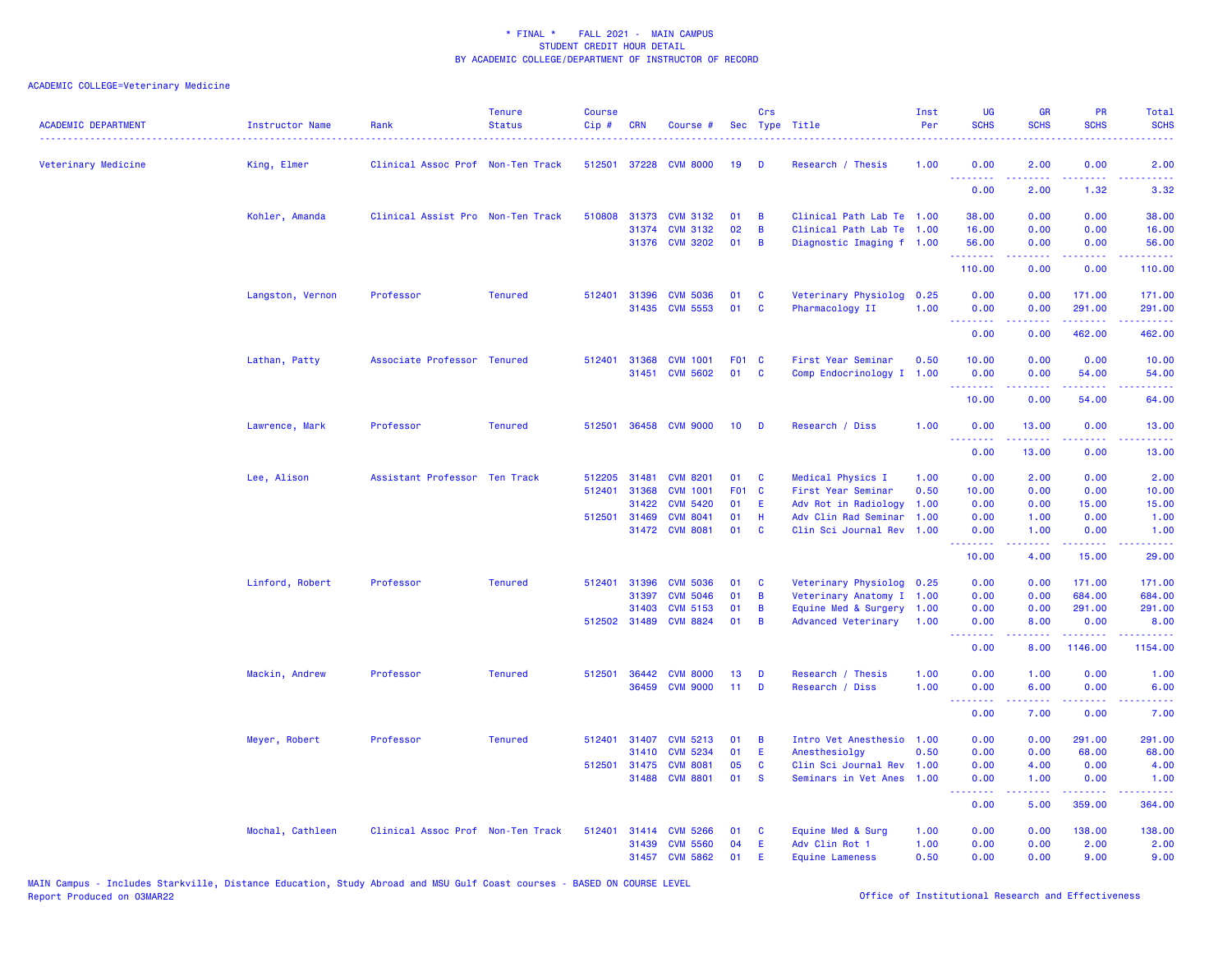| <b>ACADEMIC DEPARTMENT</b> | <b>Instructor Name</b><br>. | Rank                              | <b>Tenure</b><br><b>Status</b> | <b>Course</b><br>Cip# | <b>CRN</b>                              | Course #                                                                 |                      | Crs              | Sec Type Title                                                                   | Inst<br>Per                  | UG<br><b>SCHS</b>            | <b>GR</b><br><b>SCHS</b>                                                                                                                                              | <b>PR</b><br><b>SCHS</b>                                                                                                                                      | Total<br><b>SCHS</b>                                                                                                                                           |
|----------------------------|-----------------------------|-----------------------------------|--------------------------------|-----------------------|-----------------------------------------|--------------------------------------------------------------------------|----------------------|------------------|----------------------------------------------------------------------------------|------------------------------|------------------------------|-----------------------------------------------------------------------------------------------------------------------------------------------------------------------|---------------------------------------------------------------------------------------------------------------------------------------------------------------|----------------------------------------------------------------------------------------------------------------------------------------------------------------|
| Veterinary Medicine        | Mochal, Cathleen            | Clinical Assoc Prof Non-Ten Track |                                | 512501                | 38031                                   | <b>CVM 8000</b>                                                          | 24                   | D                | Research / Thesis                                                                | 1.00                         | 0.00<br>.                    | 2.00                                                                                                                                                                  | 0.00                                                                                                                                                          | 2.00                                                                                                                                                           |
|                            |                             |                                   |                                |                       |                                         |                                                                          |                      |                  |                                                                                  |                              | 0.00                         | 2.00                                                                                                                                                                  | 149.00                                                                                                                                                        | 151.00                                                                                                                                                         |
|                            | Morgan, Timothy             | Professor                         | <b>Tenured</b>                 |                       |                                         | 512401 36887 CVM 5990                                                    | 01                   | <b>C</b>         | Special Topics in CV 1.00                                                        |                              | 0.00<br>.                    | 0.00<br>.                                                                                                                                                             | 12.00<br>$\frac{1}{2} \left( \frac{1}{2} \right) \left( \frac{1}{2} \right) \left( \frac{1}{2} \right) \left( \frac{1}{2} \right) \left( \frac{1}{2} \right)$ | 12.00<br>.                                                                                                                                                     |
|                            |                             |                                   |                                |                       |                                         |                                                                          |                      |                  |                                                                                  |                              | 0.00                         | 0.00                                                                                                                                                                  | 12.00                                                                                                                                                         | 12.00                                                                                                                                                          |
|                            | Nabors, Ben                 | Clinical Assist Pro Non-Ten Track |                                | 512401<br>512501      | 37165<br>31369                          | <b>CVM 5000</b><br><b>CVM 3014</b>                                       | 65<br>01             | $\mathbf I$<br>B | Directed Indiv Study<br>App Anat & Phys Vet                                      | 1.00<br>0.50                 | 0.00<br>56.00                | 0.00<br>0.00                                                                                                                                                          | 2.00<br>0.00                                                                                                                                                  | 2.00<br>56.00                                                                                                                                                  |
|                            |                             |                                   |                                |                       |                                         |                                                                          |                      |                  |                                                                                  |                              | .<br>56.00                   | .<br>0.00                                                                                                                                                             | د د د د .<br>2.00                                                                                                                                             | $\frac{1}{2} \left( \frac{1}{2} \right) \left( \frac{1}{2} \right) \left( \frac{1}{2} \right) \left( \frac{1}{2} \right)$<br>58.00                             |
|                            | Park, Joo Youn              | Research Assist Pro Non-Ten Track |                                | 512501                | 36461                                   | <b>CVM 9000</b>                                                          | 13                   | D                | Research / Diss                                                                  | 1.00                         | 0.00<br>.                    | 6.00<br>2.2.2.2.2                                                                                                                                                     | 0.00<br>.                                                                                                                                                     | 6.00<br>$\frac{1}{2} \left( \frac{1}{2} \right) \left( \frac{1}{2} \right) \left( \frac{1}{2} \right) \left( \frac{1}{2} \right)$                              |
|                            |                             |                                   |                                |                       |                                         |                                                                          |                      |                  |                                                                                  |                              | 0.00                         | 6.00                                                                                                                                                                  | 0.00                                                                                                                                                          | 6.00                                                                                                                                                           |
|                            | Petrie-Hanson, Lora         | Associate Professor Tenured       |                                | 030601                | 35503<br>35504<br>512501 31480<br>36462 | <b>CVM 4134</b><br><b>CVM 6134</b><br><b>CVM 8190</b><br><b>CVM 9000</b> | 01<br>01<br>01<br>14 | B<br>B<br>E<br>D | Aqua Anim Health Mgt<br>Aqua Anim Health Mgt<br>Aquatic Diagn<br>Research / Diss | 1.00<br>1.00<br>1.00<br>1.00 | 8.00<br>0.00<br>0.00<br>0.00 | 0.00<br>12.00<br>1.00<br>6.00                                                                                                                                         | 0.00<br>0.00<br>0.00<br>0.00                                                                                                                                  | 8.00<br>12.00<br>1.00<br>6.00                                                                                                                                  |
|                            |                             |                                   |                                |                       |                                         |                                                                          |                      |                  |                                                                                  |                              | <u>.</u><br>8.00             | <b><i><u><u>AAAAA</u></u></i></b><br>19.00                                                                                                                            | $\frac{1}{2} \left( \frac{1}{2} \right) \left( \frac{1}{2} \right) \left( \frac{1}{2} \right) \left( \frac{1}{2} \right)$<br>0.00                             | $\frac{1}{2} \left( \frac{1}{2} \right) \left( \frac{1}{2} \right) \left( \frac{1}{2} \right) \left( \frac{1}{2} \right)$<br>27.00                             |
|                            | Pharr, Gregory              | Associate Professor Tenured       |                                |                       |                                         | 512501 31482 CVM 8301                                                    | 01                   | <b>C</b>         | Adv. Top Comp Immuno 1.00                                                        |                              | 0.00                         | 3.00                                                                                                                                                                  | 0.00                                                                                                                                                          | 3.00                                                                                                                                                           |
|                            |                             |                                   |                                |                       |                                         |                                                                          |                      |                  |                                                                                  |                              | .<br>0.00                    | 3.00                                                                                                                                                                  | 0.00                                                                                                                                                          | 3.00                                                                                                                                                           |
|                            | Pinchuk, Lesya              | Associate Professor Tenured       |                                | 512401                | 31395<br>512501 31461                   | <b>CVM 5033</b><br><b>CVM 6033</b>                                       | 01<br>01             | C<br>C           | Immunology<br>Immunology                                                         | 1.00<br>1.00                 | 0.00<br>0.00                 | 0.00<br>3.00<br>$- - - - -$                                                                                                                                           | 342.00<br>0.00<br>.                                                                                                                                           | 342.00<br>3.00<br>.                                                                                                                                            |
|                            |                             |                                   |                                |                       |                                         |                                                                          |                      |                  |                                                                                  |                              | --------<br>0.00             | 3.00                                                                                                                                                                  | 342.00                                                                                                                                                        | 345.00                                                                                                                                                         |
|                            | Pruett, Stephen             | Professor                         | <b>Tenured</b>                 | 512401<br>512501      | 31459<br>36463                          | <b>CVM 6021</b><br><b>CVM 9000</b>                                       | 01<br>15             | C<br>D           | Essent Res Prac & Pr<br>Research / Diss                                          | 1.00<br>1.00                 | 0.00<br>0.00<br><u>.</u>     | 14.00<br>6.00<br>$\frac{1}{2} \left( \frac{1}{2} \right) \left( \frac{1}{2} \right) \left( \frac{1}{2} \right) \left( \frac{1}{2} \right) \left( \frac{1}{2} \right)$ | 0.00<br>0.00<br>د د د د .                                                                                                                                     | 14.00<br>6.00<br>$\omega_{\rm c}$ and $\omega_{\rm c}$                                                                                                         |
|                            |                             |                                   |                                |                       |                                         |                                                                          |                      |                  |                                                                                  |                              | 0.00                         | 20.00                                                                                                                                                                 | 0.00                                                                                                                                                          | 20.00                                                                                                                                                          |
|                            | Rosser, Thomas              | Research Assist Pro Non-Ten Track |                                | 512401<br>512501      | 37484<br>37562                          | <b>CVM 4000</b><br><b>CVM 8000</b>                                       | 02<br>20             | $\mathbf I$<br>D | Directed Indiv Study<br>Research / Thesis                                        | 1.00<br>1.00                 | 3.00<br>0.00                 | 0.00<br>5.00                                                                                                                                                          | 0.00<br>0.00                                                                                                                                                  | 3.00<br>5.00                                                                                                                                                   |
|                            |                             |                                   |                                |                       |                                         |                                                                          |                      |                  |                                                                                  |                              | 3.00                         | 5.00                                                                                                                                                                  | 0.00                                                                                                                                                          | 8.00                                                                                                                                                           |
|                            | Seitz, Marc                 | Clinical Assist Pro Non-Ten Track |                                |                       |                                         | 512401 31409 CVM 5224                                                    | 01                   | E                | Radiology                                                                        | 1.00                         | 0.00<br>. <b>.</b>           | 0.00                                                                                                                                                                  | 124.00<br>. <u>.</u>                                                                                                                                          | 124.00<br>$\frac{1}{2} \left( \frac{1}{2} \right) \left( \frac{1}{2} \right) \left( \frac{1}{2} \right) \left( \frac{1}{2} \right) \left( \frac{1}{2} \right)$ |
|                            |                             |                                   |                                |                       |                                         |                                                                          |                      |                  |                                                                                  |                              | 0.00                         | 0.00                                                                                                                                                                  | 124.00                                                                                                                                                        | 124.00                                                                                                                                                         |
|                            | Seo, Keun Seok              | Associate Professor Tenured       |                                | 512401<br>512501      | 31394<br>37790                          | <b>CVM 5023</b><br><b>CVM 8000</b>                                       | 01<br>21             | C<br>D           | Infectious Agents I<br>Research / Thesis                                         | 1.00<br>1.00                 | 0.00<br>0.00                 | 0.00<br>2.00                                                                                                                                                          | 342.00<br>0.00                                                                                                                                                | 342.00<br>2.00                                                                                                                                                 |
|                            |                             |                                   |                                |                       |                                         |                                                                          |                      |                  |                                                                                  |                              | .<br>0.00                    | 2.00                                                                                                                                                                  | 22222<br>342.00                                                                                                                                               | 344.00                                                                                                                                                         |
|                            | Shivley, Jacob              | Clinical Assoc Prof Non-Ten Track |                                | 512401 31393          |                                         | <b>CVM 5021</b><br>31452 CVM 5640                                        | 01<br>01             | C<br>H           | Professional Develop<br>Shelter Medicine                                         | 1.00<br>1.00                 | 0.00<br>0.00                 | 0.00<br>0.00                                                                                                                                                          | 114.00<br>58.00                                                                                                                                               | 114.00<br>58.00                                                                                                                                                |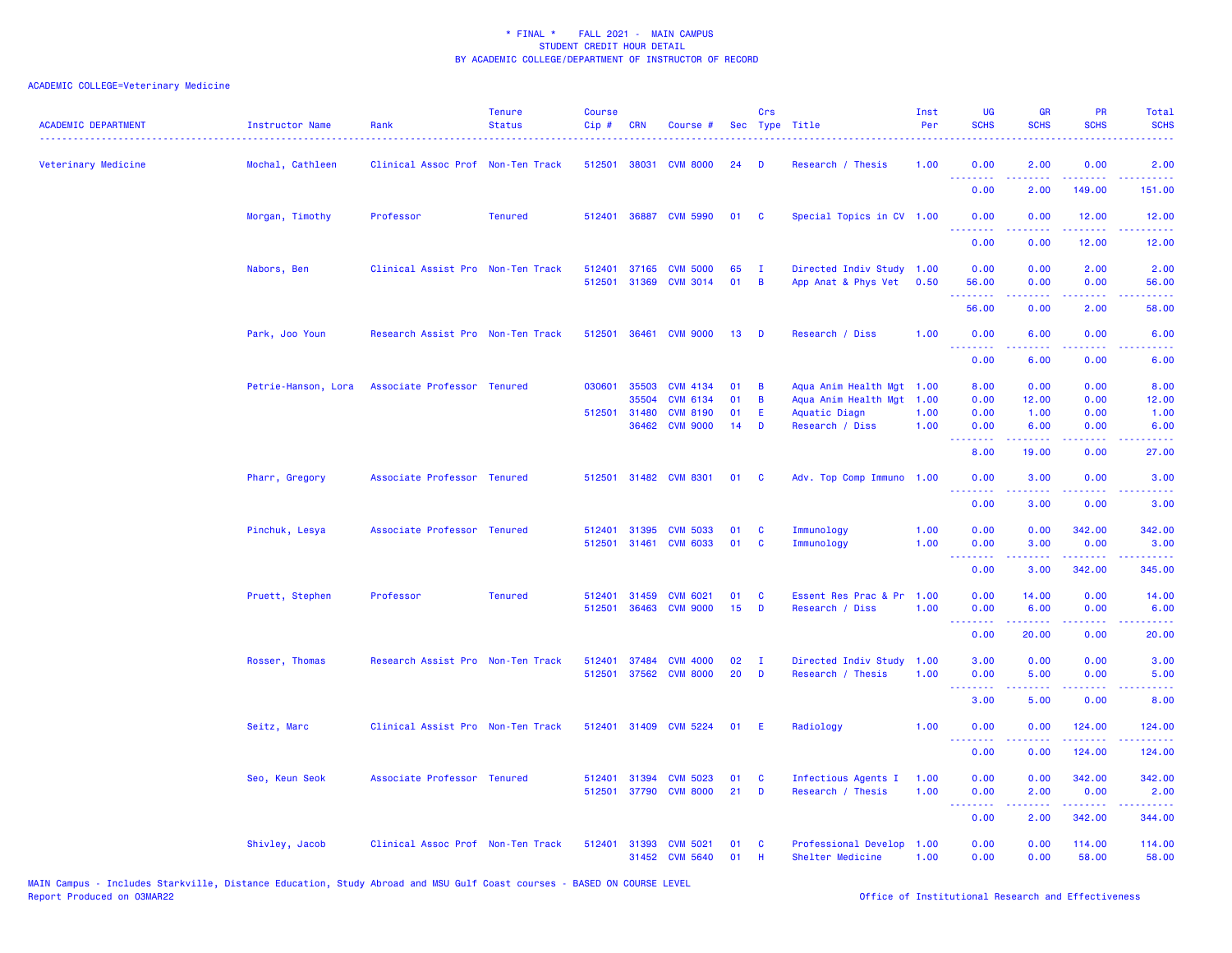| <b>ACADEMIC DEPARTMENT</b>                                | <b>Instructor Name</b>         | Rank                              | <b>Tenure</b><br><b>Status</b> | <b>Course</b><br>Cip# | <b>CRN</b> | Course #        |    | Crs            | Sec Type Title            | Inst<br>Per | <b>UG</b><br><b>SCHS</b>                                                                                                          | <b>GR</b><br><b>SCHS</b> | PR<br><b>SCHS</b>          | Total<br><b>SCHS</b>                                                                                                                                                                                                                                                                                                                                                                                                                                                                   |
|-----------------------------------------------------------|--------------------------------|-----------------------------------|--------------------------------|-----------------------|------------|-----------------|----|----------------|---------------------------|-------------|-----------------------------------------------------------------------------------------------------------------------------------|--------------------------|----------------------------|----------------------------------------------------------------------------------------------------------------------------------------------------------------------------------------------------------------------------------------------------------------------------------------------------------------------------------------------------------------------------------------------------------------------------------------------------------------------------------------|
|                                                           |                                |                                   |                                |                       |            |                 |    |                |                           |             | <u> - - - - - - - -</u>                                                                                                           |                          |                            |                                                                                                                                                                                                                                                                                                                                                                                                                                                                                        |
|                                                           |                                |                                   |                                |                       |            |                 |    |                |                           |             | 0.00                                                                                                                              | 0.00                     | 172.00                     | 172.00                                                                                                                                                                                                                                                                                                                                                                                                                                                                                 |
| Veterinary Medicine                                       | Smith, David                   | Non-Faculty                       | <b>Tenured</b>                 | 010903                | 31415      | <b>CVM 5273</b> | 01 | $\overline{B}$ | Population Medicine       | 0.50        | 0.00                                                                                                                              | 0.00                     | 46.50                      | 46.50                                                                                                                                                                                                                                                                                                                                                                                                                                                                                  |
|                                                           |                                |                                   |                                | 512501                | 36464      | <b>CVM 9000</b> | 16 | $\mathbf{D}$   | Research / Diss           | 1.00        | 0.00<br>.                                                                                                                         | 15.00<br>-----           | 0.00<br>.                  | 15.00                                                                                                                                                                                                                                                                                                                                                                                                                                                                                  |
|                                                           |                                |                                   |                                |                       |            |                 |    |                |                           |             | 0.00                                                                                                                              | 15.00                    | 46.50                      | 61.50                                                                                                                                                                                                                                                                                                                                                                                                                                                                                  |
|                                                           | Smith, Jack                    | Non-Faculty                       | <b>Tenured</b>                 | 512401                | 31401      | <b>CVM 5143</b> | 01 | <b>C</b>       | Theriogenology            | 1.00        | 0.00                                                                                                                              | 0.00                     | 291.00                     | 291.00                                                                                                                                                                                                                                                                                                                                                                                                                                                                                 |
|                                                           |                                |                                   |                                |                       | 31418      | <b>CVM 5292</b> | 01 | E              | Flowood/MVRDL Extern      | 1.00        | 0.00                                                                                                                              | 0.00                     | 64.00                      | 64.00                                                                                                                                                                                                                                                                                                                                                                                                                                                                                  |
|                                                           |                                |                                   |                                |                       | 31428      | <b>CVM 5510</b> | 01 | -E             | Vm An Externship 1        | 1.00        | 0.00                                                                                                                              | 0.00                     | 126.00                     | 126.00                                                                                                                                                                                                                                                                                                                                                                                                                                                                                 |
|                                                           |                                |                                   |                                |                       | 31431      | <b>CVM 5520</b> | 01 | E.             | Vm An Externship 2        | 1.00        | 0.00                                                                                                                              | 0.00                     | 35.00                      | 35.00                                                                                                                                                                                                                                                                                                                                                                                                                                                                                  |
|                                                           |                                |                                   |                                |                       | 31436      | <b>CVM 5560</b> | 01 | E              | Adv Clin Rot 1            | 1.00        | 0.00                                                                                                                              | 0.00                     | 34.00                      | 34.00                                                                                                                                                                                                                                                                                                                                                                                                                                                                                  |
|                                                           |                                |                                   |                                |                       |            | 31441 CVM 5570  | 01 | E.             | Adv Clin Rot 2            | 1.00        | 0.00<br>$\frac{1}{2} \left( \frac{1}{2} \right) \left( \frac{1}{2} \right) \left( \frac{1}{2} \right) \left( \frac{1}{2} \right)$ | 0.00<br>-----            | 6.00<br>.                  | 6.00                                                                                                                                                                                                                                                                                                                                                                                                                                                                                   |
|                                                           |                                |                                   |                                |                       |            |                 |    |                |                           |             | 0.00                                                                                                                              | 0.00                     | 556.00                     | 556.00                                                                                                                                                                                                                                                                                                                                                                                                                                                                                 |
|                                                           | Stokes, John                   | Non-Faculty                       | Not Applicable                 | 261201                | 36521      | <b>CVM 8992</b> | 01 | $\mathbf{C}$   | Princ Polychromatic       | 1.00        | 0.00                                                                                                                              | 8.00                     | 0.00                       | 8.00                                                                                                                                                                                                                                                                                                                                                                                                                                                                                   |
|                                                           |                                |                                   |                                | 512501                |            | 37715 CVM 7000  | 03 | $\mathbf{I}$   | Directed Indiv Study 1.00 |             | 0.00                                                                                                                              | 2.00                     | 0.00                       | 2.00                                                                                                                                                                                                                                                                                                                                                                                                                                                                                   |
|                                                           |                                |                                   |                                |                       |            |                 |    |                |                           |             | $\sim$ $\sim$ $\sim$<br>.<br>0.00                                                                                                 | 10.00                    | 0.00                       | 10.00                                                                                                                                                                                                                                                                                                                                                                                                                                                                                  |
|                                                           | Swanson, Elizabeth             | Associate Professor Tenured       |                                | 512401                | 31470      | <b>CVM 8061</b> | 01 | - S            | Small Anim Surg Lit       | 1.00        | 0.00                                                                                                                              | 3.00                     | 0.00                       | 3.00                                                                                                                                                                                                                                                                                                                                                                                                                                                                                   |
|                                                           |                                |                                   |                                | 512501                | 36445      | <b>CVM 8000</b> | 16 | D              | Research / Thesis         | 1.00        | 0.00                                                                                                                              | 1.00                     | 0.00                       | 1.00                                                                                                                                                                                                                                                                                                                                                                                                                                                                                   |
|                                                           |                                |                                   |                                |                       |            |                 |    |                |                           |             | الدالد الدالد<br>$  -$<br>0.00                                                                                                    | .<br>4.00                | .<br>0.00                  | .<br>4.00                                                                                                                                                                                                                                                                                                                                                                                                                                                                              |
|                                                           |                                |                                   |                                |                       |            |                 |    |                |                           |             |                                                                                                                                   |                          |                            |                                                                                                                                                                                                                                                                                                                                                                                                                                                                                        |
|                                                           | Thomason, John                 | Associate Professor Tenured       |                                | 512401                | 31421      | <b>CVM 5380</b> | 01 | -E             | Small Anim Int Med        | 1.00        | 0.00                                                                                                                              | 0.00                     | 138.00                     | 138.00                                                                                                                                                                                                                                                                                                                                                                                                                                                                                 |
|                                                           |                                |                                   |                                |                       | 31456      | <b>CVM 5840</b> | 01 | -H             | Vet Student Research      | 0.34        | 0.00                                                                                                                              | 0.00                     | 1.36                       | 1.36                                                                                                                                                                                                                                                                                                                                                                                                                                                                                   |
|                                                           |                                |                                   |                                | 512501                | 36446      | <b>CVM 8000</b> | 17 | D              | Research / Thesis         | 1.00        | 0.00                                                                                                                              | 5.00                     | 0.00                       | 5.00                                                                                                                                                                                                                                                                                                                                                                                                                                                                                   |
|                                                           |                                |                                   |                                | 512508                | 31471      | <b>CVM 8071</b> | 01 | <b>C</b>       | Small Animal In Med       | 1.00        | 0.00<br>$\sim$ $\sim$ $\sim$<br>.                                                                                                 | 3.00                     | 0.00                       | 3.00                                                                                                                                                                                                                                                                                                                                                                                                                                                                                   |
|                                                           |                                |                                   |                                |                       |            |                 |    |                |                           |             | 0.00                                                                                                                              | 8.00                     | 139.36                     | 147.36                                                                                                                                                                                                                                                                                                                                                                                                                                                                                 |
|                                                           | Varela-Stokes, Andre Professor |                                   | <b>Tenured</b>                 | 260505                | 31493      | <b>CVM 8971</b> | 02 | <b>C</b>       | Infectious Dis Journ 1.00 |             | 0.00                                                                                                                              | 3.00                     | 0.00                       | 3.00                                                                                                                                                                                                                                                                                                                                                                                                                                                                                   |
|                                                           |                                |                                   |                                | 512401                | 31456      | <b>CVM 5840</b> | 01 | H              | Vet Student Research 0.33 |             | 0.00                                                                                                                              | 0.00                     | 1.32                       | 1.32                                                                                                                                                                                                                                                                                                                                                                                                                                                                                   |
|                                                           |                                |                                   |                                | 512501                | 31466      | <b>CVM 8011</b> | 01 | $\mathbf{s}$   | Seminar                   | 1.00        | 0.00                                                                                                                              | 10.00                    | 0.00<br>والمحامر           | 10.00                                                                                                                                                                                                                                                                                                                                                                                                                                                                                  |
|                                                           |                                |                                   |                                |                       |            |                 |    |                |                           |             | <u>.</u><br>0.00                                                                                                                  | 13.00                    | 1.32                       | 14.32                                                                                                                                                                                                                                                                                                                                                                                                                                                                                  |
|                                                           | Woodruff, Kimberly             | Clinical Assoc Prof Non-Ten Track |                                | 010903                |            | 31415 CVM 5273  | 01 | $\overline{B}$ | Population Medicine       | 0.50        | 0.00                                                                                                                              | 0.00                     | 46.50                      | 46.50                                                                                                                                                                                                                                                                                                                                                                                                                                                                                  |
|                                                           |                                |                                   |                                |                       |            |                 |    |                |                           |             | $\omega$ is $\omega$<br>د د د د<br>0.00                                                                                           | 0.00                     | 46.50                      | 46.50                                                                                                                                                                                                                                                                                                                                                                                                                                                                                  |
|                                                           | Woolums, Amelia                | Professor                         | <b>Tenured</b>                 | 512501 31477          |            | <b>CVM 8091</b> | 01 | - S            | Top Prod Animal Med       | 1.00        | 0.00                                                                                                                              | 4.00                     | 0.00                       | 4.00                                                                                                                                                                                                                                                                                                                                                                                                                                                                                   |
|                                                           |                                |                                   |                                |                       | 36466      | <b>CVM 9000</b> | 18 | D              | Research / Diss           | 1.00        | 0.00<br>.                                                                                                                         | 19.00<br><u>.</u>        | 0.00<br>.                  | 19.00<br>$- - - - -$                                                                                                                                                                                                                                                                                                                                                                                                                                                                   |
|                                                           |                                |                                   |                                |                       |            |                 |    |                |                           |             | 0.00                                                                                                                              | 23.00                    | 0.00                       | 23.00                                                                                                                                                                                                                                                                                                                                                                                                                                                                                  |
| ----------------------------------<br>Veterinary Medicine |                                |                                   |                                |                       |            |                 |    |                |                           |             | ========<br>957.00                                                                                                                | ========<br>344.00       | <b>ESSESSES</b><br>7691.00 | $\begin{minipage}{0.9\linewidth} \hspace*{-0.2cm} \textbf{1} & \textbf{2} & \textbf{3} & \textbf{5} & \textbf{6} & \textbf{7} \\ \textbf{5} & \textbf{6} & \textbf{7} & \textbf{8} & \textbf{8} & \textbf{8} & \textbf{9} \\ \textbf{6} & \textbf{8} & \textbf{8} & \textbf{8} & \textbf{8} & \textbf{9} & \textbf{1} \\ \textbf{7} & \textbf{8} & \textbf{8} & \textbf{8} & \textbf{9} & \textbf{1} & \textbf{1} \\ \textbf{8} & \$<br>8992.00                                        |
|                                                           |                                |                                   |                                |                       |            |                 |    |                |                           |             |                                                                                                                                   | ======== ========        | ========                   | $\begin{array}{cccccccccc} \multicolumn{2}{c}{} & \multicolumn{2}{c}{} & \multicolumn{2}{c}{} & \multicolumn{2}{c}{} & \multicolumn{2}{c}{} & \multicolumn{2}{c}{} & \multicolumn{2}{c}{} & \multicolumn{2}{c}{} & \multicolumn{2}{c}{} & \multicolumn{2}{c}{} & \multicolumn{2}{c}{} & \multicolumn{2}{c}{} & \multicolumn{2}{c}{} & \multicolumn{2}{c}{} & \multicolumn{2}{c}{} & \multicolumn{2}{c}{} & \multicolumn{2}{c}{} & \multicolumn{2}{c}{} & \multicolumn{2}{c}{} & \mult$ |